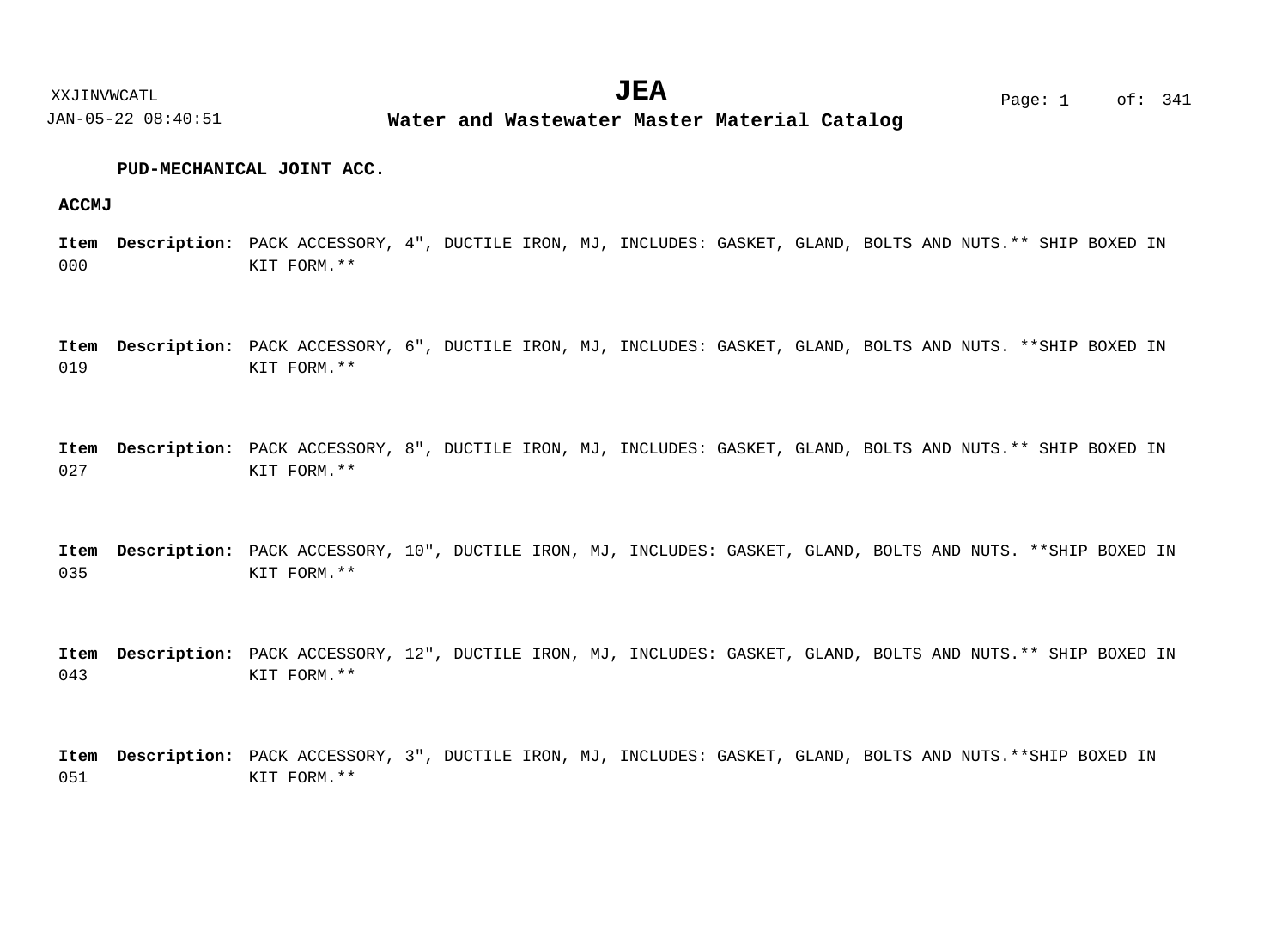# **PUD-MECHANICAL JOINT ACC.**

## **ACCMJ**

074  $\bf{Item}$  **Description:** PACK ACCESSORY, 14", DUCTILE IRON, MJ, INCLUDES: GASKET, GLAND, BOLTS AND NUTS. \*\*SHIP BOXED IN KIT FORM.\*\*

096 Item Description: PACK ACCESSORY, 16", DUCTILE IRON, MJ, INCLUDES: GASKET, GLAND, BOLTS (3/4" X 4-1/2") & NUTS. \*\*SHIP BOXED IN KIT FORM.\*\*

100 Item Description: PACK ACCESSORY, 18", DUCTILE IRON, MJ, INCLUDES: GASKET, GLAND, BOLTS (3/4" X 4 -1/2") & NUTS. \*\*SHIP BOXED IN KIT.\*\*

112 Item Description: PACK ACCESSORY, 20", DUCTILE IRON, MJ, INCLUDES: GASKET, GLAND, BOLTS (3/4" X 4 -1/2") AND NUTS. \*\*SHIP BOXED IN KIT FORM.\*\*

123 Item Description: PACK ACCESSORY, 24", DUCTILE IRON, MJ, INCLUDES: GASKET, GLAND, BOLTS (3/4" X 5") & NUTS. \*\*SHIP BOXED IN KIT FORM.\*\*

159 Item Description: PACK ACCESSORY, 36", DUCTILE IRON, MJ, INCLUDES: GASKET, GLAND, BOLTS (1" X 5- 1/2") & NUTS.\*\*SHIP BOXED IN KIT FORM\*\*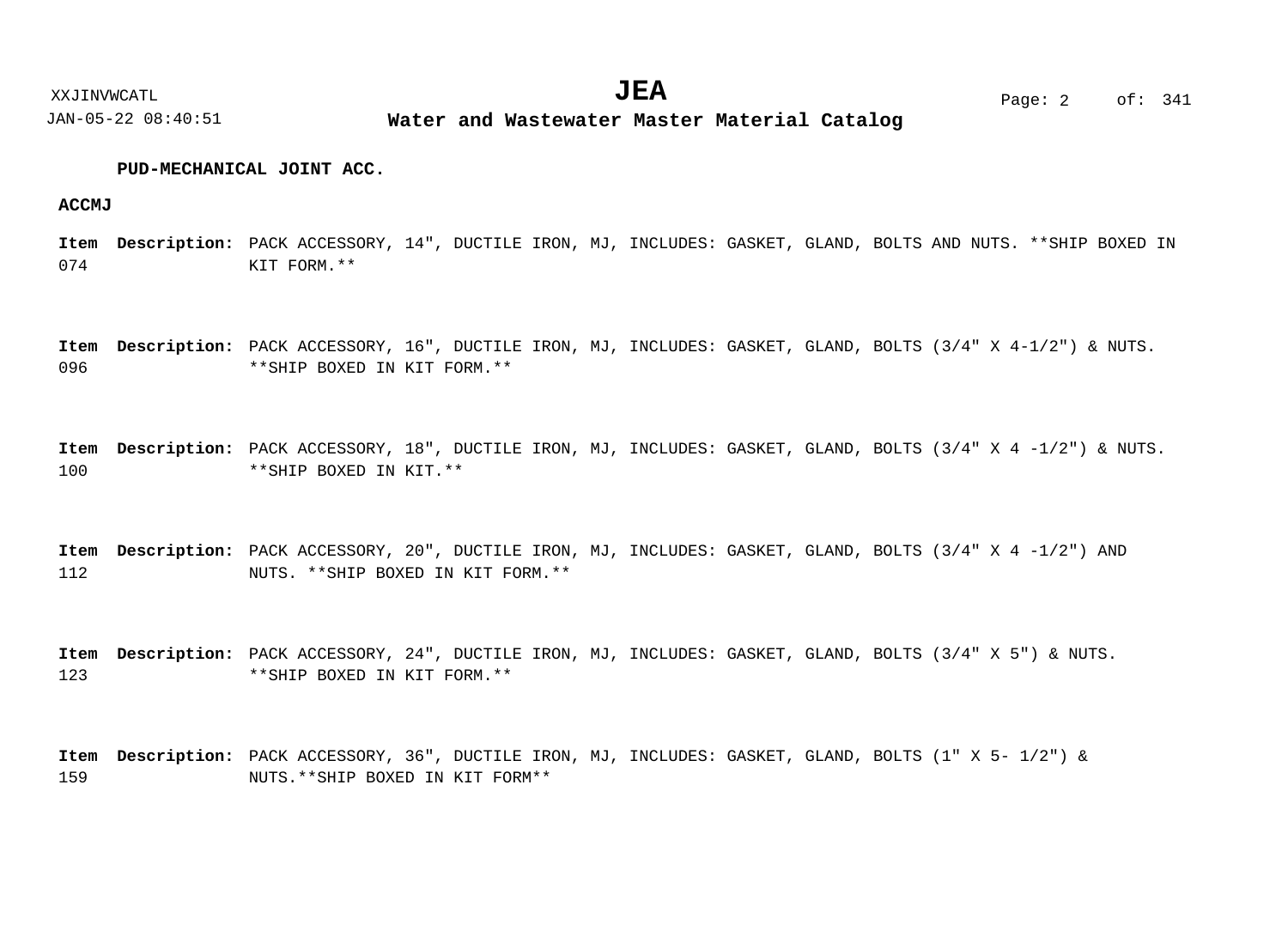# **ADHESIVES & COMPOUNDS**

# **ADCCL**

010 Item Description: CLEANER, HAND WATERLESS, 160Z BOTTLE, TRUE GRIT UNITED 58 REMOVES GROUND-IN SOILS COMPLETELY WHILE CONDITIONING THE SKIN WITH LANOLIN \*\*\*\* NO SUBSTITUTES \*\*\*\*

# **UNITED LABORATORIES**

55812

Item Description: ADHESIVE, M-1, 28 OZ. FOR MANHOLE GRADE FLAT PRO RINGS AND ANGLE RINGS

#### 018 **CHEMLINK**

C098050

# **ADCMI**

005 Item Description: SEALANT, DUCT SEAL, 5-POUND BAG, \*\* PRICED BY THE POUND \*\*, \*\* ISSUE BY THE POUND IN 5 POUND INCREMENTS. \*\*

| <b>ANDERSON</b>       | ARNCO INC.        | <b>DUCKSEAL</b> |
|-----------------------|-------------------|-----------------|
| DSC-5                 | $S501-6$          | 10DSG5          |
| <b>INTER-CHEMICAL</b> | <b>ITT/WEAVER</b> | JOHN MANVILLE   |
| PERMAGUM              | DX5               | DUX-SEAL        |

# **ADCSE**

140 Item Description: SEALANT, SILICONE, BUILDING AND GLAZING, SEALANT COLOR IS CLEAR, 10 TO 11 OZ. CARTRIDGE, 12 PER BOX, EXPIRATION DATE MUST APPEAR ON EACH INDIVIDUAL ITEM

| <b>DEVCON</b> |     | DOW CORNING | GENERAL ELECTRIC CO. |  |
|---------------|-----|-------------|----------------------|--|
| 17150         | 732 |             | RTV108               |  |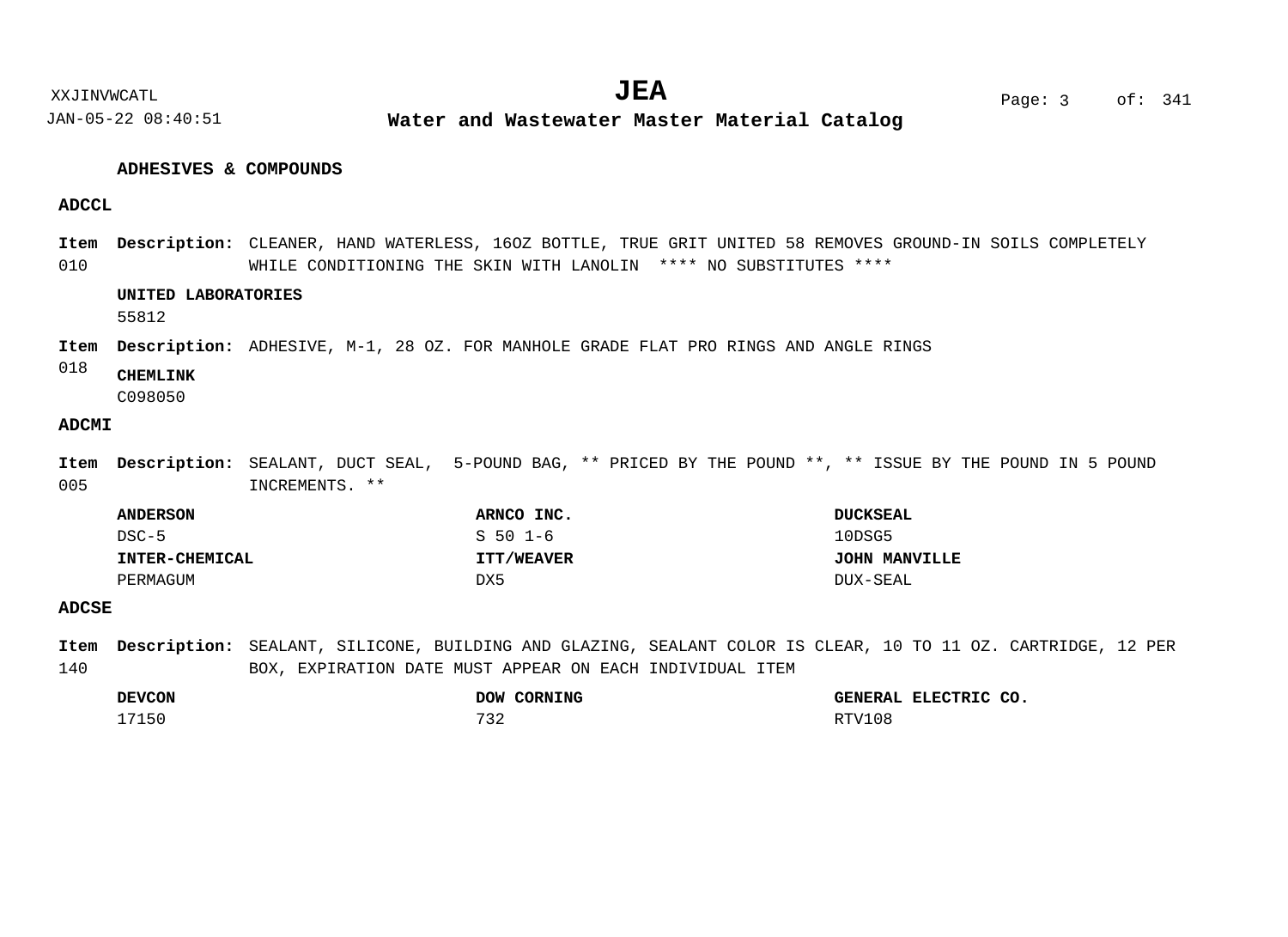**Water and Wastewater Master Material Catalog** 

# **AUTO TRANSFER SWITCH**

# **ATSER**

001 Item Description: SWITCH, ATS UNIT, 7000 SERIES, AUTOMATIC DELAYED TRANSITION TRANSFER SWITCH, 240V/60HZ **ASCO**

J7ADTSA30400F5XS, 18B, 18G, 31Z, 42NZ3, 44G, 73CC1, NL1169

# Item Description: SWITCH, ATS UNIT, 7000 SERIES, AUTOMATIC DELAYED TRANSITION TRANSFER SWITCH, 480V/60HZ

#### 002 **ASCO**

J7ADTSA30400N5XS, 18B, 18G, 31Z, 42NZ3, 44G, 73CC1, NL1169

Item Description: SWITCH, ATS UNITS, 7000 SERIES, AUTOMATIC DELAYED TRANSITION TRANSFER SWITCH, 480V/60HZ 30600.

003 **ASCO**

> J7ADTSA30600N5XS, 18B, 18G, 31Z, 42NZ3, 44G, 73CC1

Item Description: SWITCH, ATS UNIT, 7000 SERIES, AUTOMATIC DELAYED TRANSITION TRANSFER SWITCH, 480V/60HZ, 3100.

004 **ASCO**

> H7ADTSA31000N5XS, 18B, 18G, 31Z, 42NZ3, 44G, 73CC1, NL1169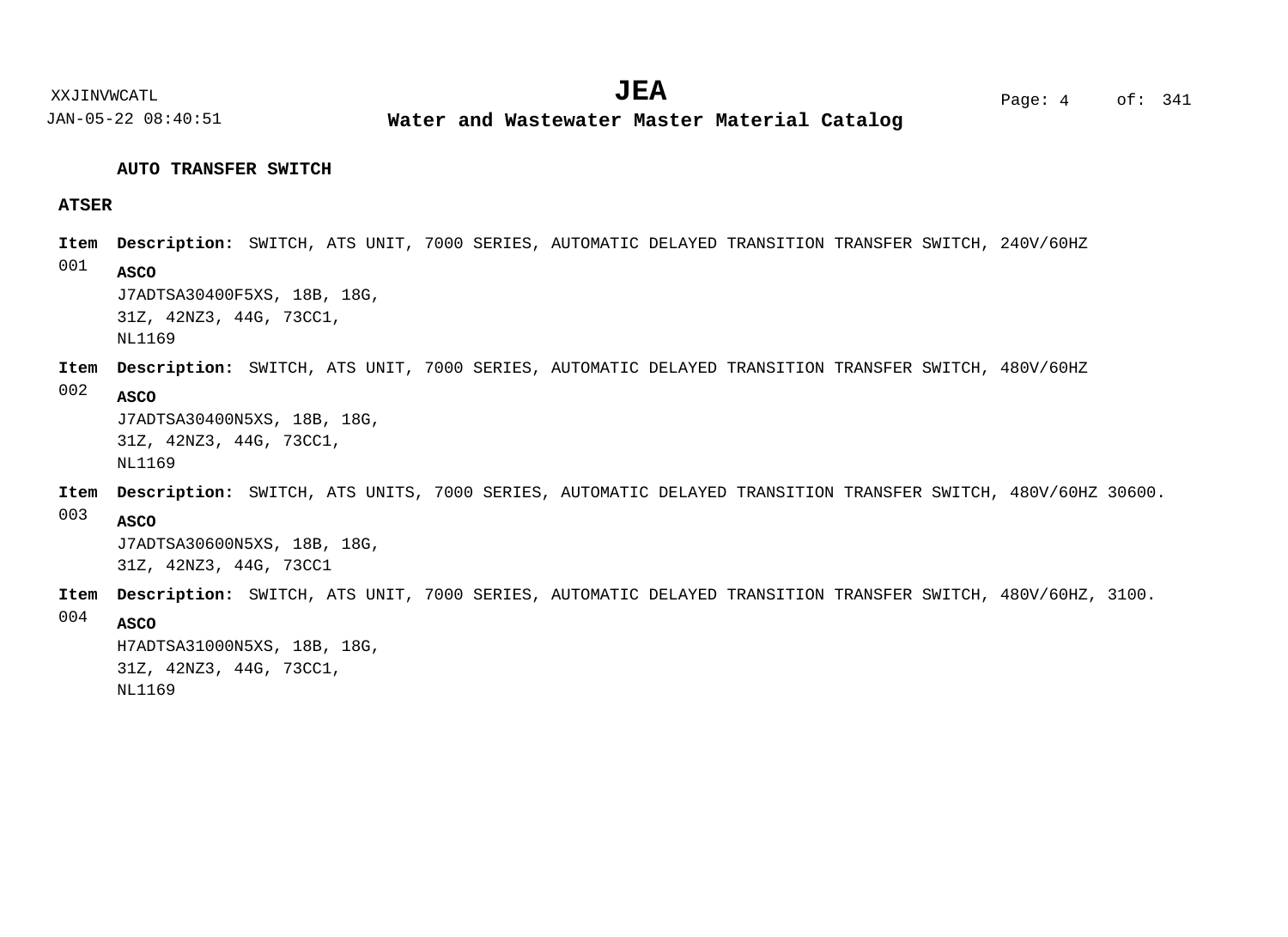**Water and Wastewater Master Material Catalog** 

# **PUD-BUILDING MATERIAL**

# **BDMAA**

125 BRICK, COMMON - #2 SOLID RED BRICK, ASTEM-32, SM AND MS GRADE, PRE-STACKED & BANDED FOR **Description: Item** FORKLIFT UNLOADING 2-1/4" X 3-1/2" X 7-3/4", SOLID BRICK ONLY, NO CORED BRICK ALLOWED

# **BORAL**

#2 SOLID/RED

Item Description: CEMENT, 94 LB. BAG (PORTLAND CEMENT)

137

233 Item Description: HARDENER, CONCRETE, PORTLAND CEMENT QUICK SOLUTION, 5 GALLON PAIL, ANTI-HYDRO OR MAKE SET

Item Description: CONCRETE MIX, 60 POUND BAG, COMPRESSIVE STRENGHT OF 4,000 PSI (28 DAY).

241 **QUIKRETE**

1101

250 Item Description: LIME, HYDRATED, 50 POUND BAG

262 Item Description: ROD, CONNECTOR -  $3/4"$ , (COUPLER) ZINC PLATED.

274 Item Description: CORD-SASH, #8, 1/4" - 100 FT HANK, JUBILEE BRAIDED, SYNTHETIC CORD, MAGNOLIA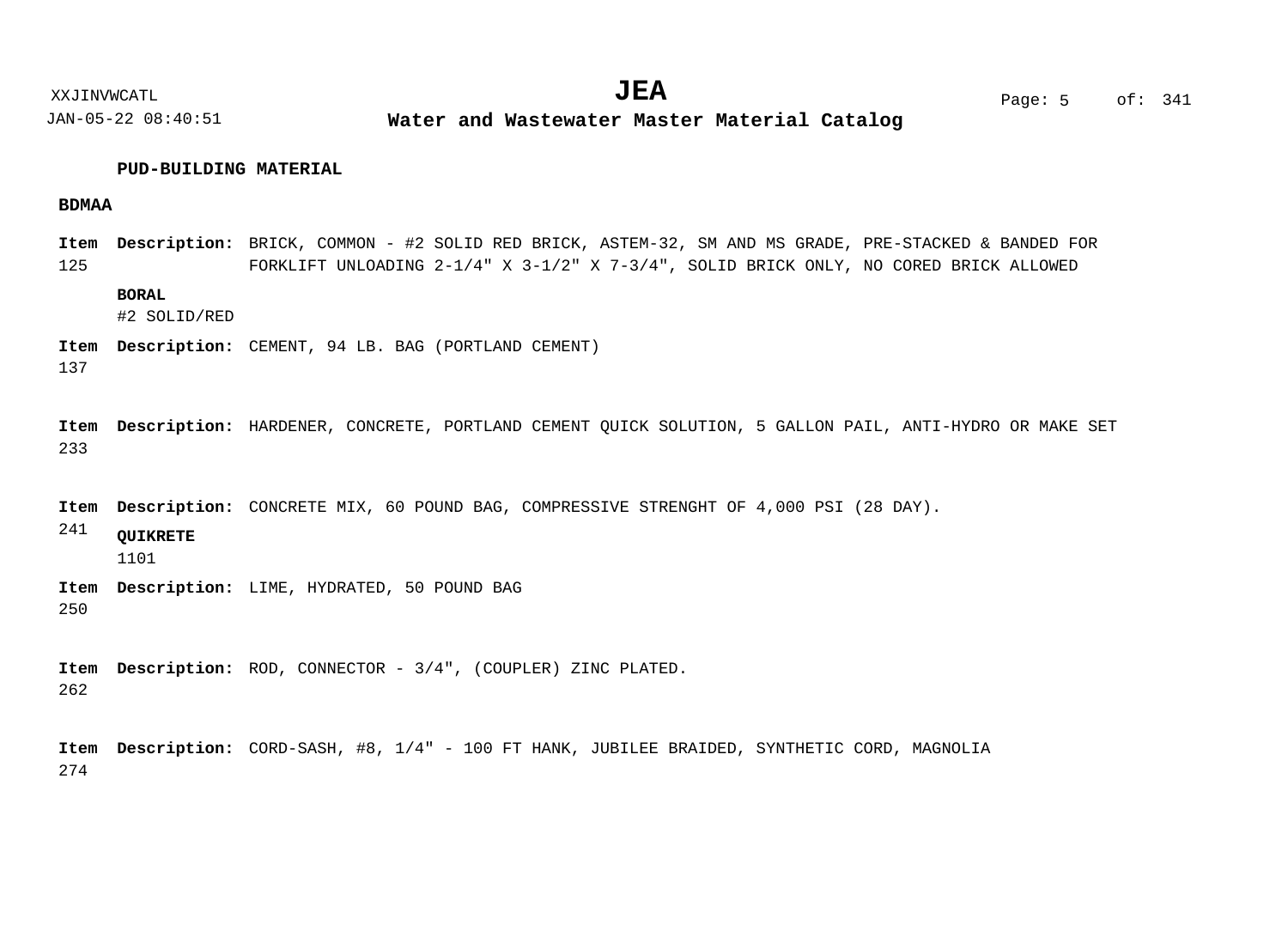**Water and Wastewater Master Material Catalog** 

#### **PUD-BUILDING MATERIAL**

# **BDMAA**

636 Item Description: PLUG,HYDRAULIC CEMENT MATERIAL FOR STOP- PING WATER INFILTRATION IN MANHOLES OR MASONRY **CHEMMASTERS PROSELECT** CHEMPLUG "F" PSHYD5GALFAS

# **BDMCC**

295 Item Description: LUMBER, PINE - #2, 2" X 4" X 12'.

517 Item Description: INACTIVE - NAIL, COMMON - 16D. SCOTTY'S OR EQUAL

731 Item Description: RECTORSEAL, PIPE JOINT COMPOUND, ( 1-PINT CAN )

## **BDMDD**

260 SEALANT, 3M , MARINE ADH , COLOR WHITE , 10OZ TUBE #5200 \*\*\*\*\*\*\* NO SUBSTITUTES \*\*\*\*\*\*\* **Description: Item 3M**

5200 - 051135-06500

275 Item Description: INACTIVE\*\*\*SAME AS BDMAA188\*\*\*SEALENT, RUBBER, BUTYL-FLEX RUBBER LAP SEALANT, TO BE USED TO SEAL HDPE MANHOLE RISER RINGS, 10.1 OZ. CAULK TUBE, MEETS ASTM C-1085. MADE BY DAP \*\*\*\* NO  $SUB.***$ 

**DAP**

18182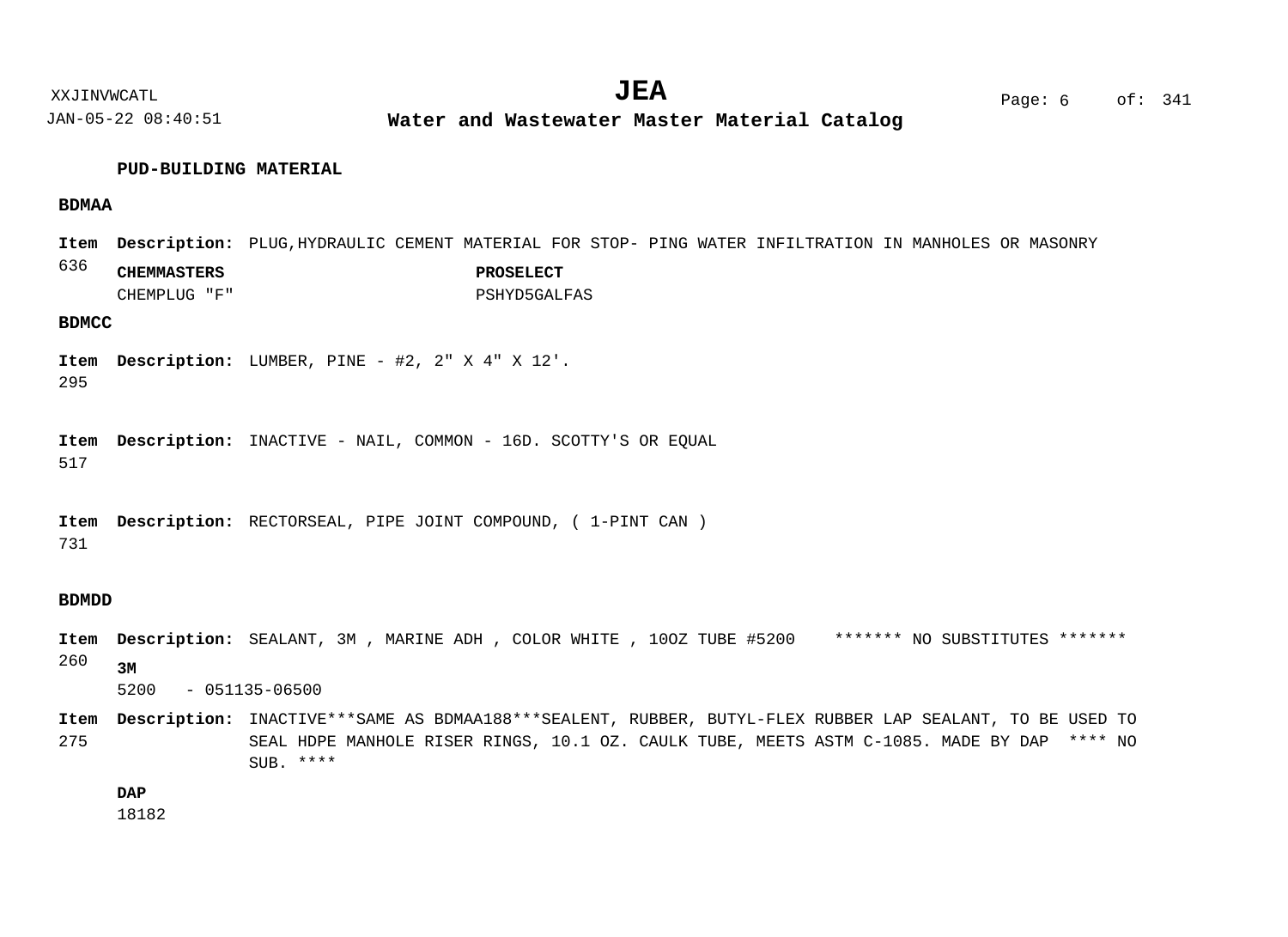# **PUD-BUILDING MATERIAL**

## **BDMEE**

112 STAKE-WOOD, 1" X 2" X 24" #2 PINE, BANDED, 50/PER BUNDLE SINGLE POINT, DOUBLE CUT. \*\*\*\* 1 EACH **Description: Item** = BUNDLE OF 50 STAKES. \*\*\*\*

128 Item Description: STAKE, WOOD - 1" X 2" X 36", 1 EACH = BUNDLE OF 25

448 Item Description: ROD, STEEL, ALL THREADED, 5/8" X 12', PLAIN FINISH, B7. \* 10-12 FT. LENGTHS ONLY \*

460 Item Description: ROD, STEEL, ALL THREADED, 3/4-10 X 12', PLAIN FINISH \*\*\*\*\*\* 12-FT. LENGTHS ONLY PLEASE\*\*\*\*\*\*, \*\*\*\* 1 EACH = 12 FOOT PIECE \*\*\*\*

# **BDMFF**

071 Item Description: TAPE, ALUMINUM FOIL, DUCT TAPE, 7.4 MILS THICK OVERALL WITH 2-MIL DEAD SOFT ALUM- INUM FOIL, PERMANENT HIGH TACK ADHESIVE, 2" WIDTH. 50 FT ROLL. GRAINGER #2W500

**W W GRAINGER**

2W500

Item Description: TAPE, SURVEYING ORANGE FLUORESCENT 1 3/16" X 50 YDS, TAFFETA GRADE

134 **PRESCO**

TFOG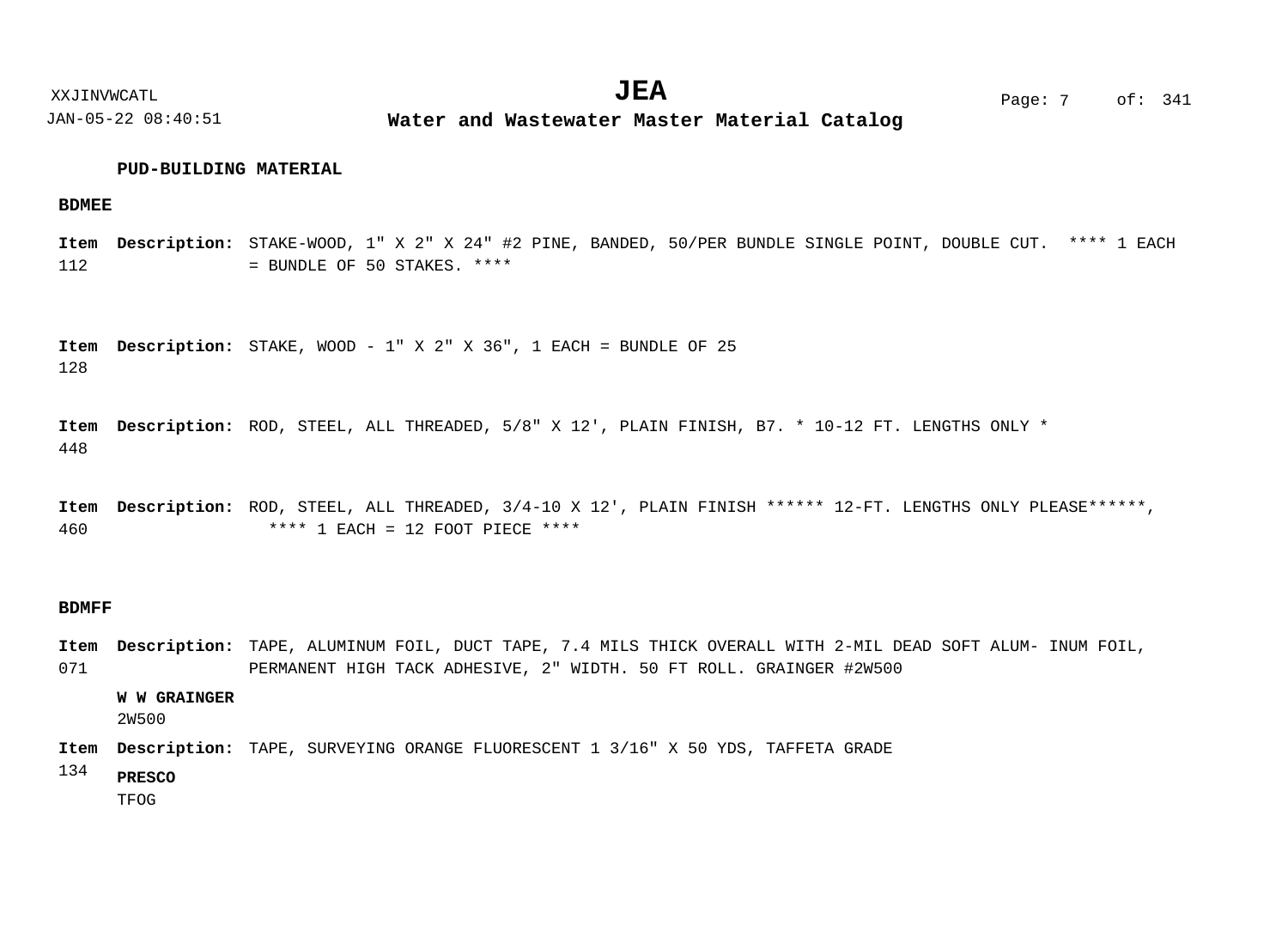**Water and Wastewater Master Material Catalog** 

# **PUD-BELTS**

# **BELAA**

570 BELT, V - 4L560, 1/2" TOP WIDTH X 5/16" THICK X 56" OUTSIDE LENGTH, INDUSTRIAL DUTY, FHP. DEMCO **Description: Item** OR EQUAL (ALL BELTS MUST BE MATCHED)

# **DEMCO INC.**

4L560

# **PUD-BACKFLOW PREVENTERS**

# **BFPAA**

020 Item Description: PREVENTER BACKFLOW,REDUCED PRESSURE TYPE 1", TWO INDEPENDENT CHECK VALVES WITH INTERMEDIATE RELIEF VALVE, BRONZE FULL PORT BALL VALVE SHUT-OFFS TO BE RESILIENT SEATED, 1/4 TURN BALL VALVES.

#### **WATTS REGULATOR**

LF909-QT

Item Description: PREVENTER BACKFLOW 1" DUAL CHECK.

030

050 Item Description: PREVENTER BACKFLOW 2", REDUCED PRESSURE TYPE WITH BALL VALVE, BALL VALVE TO BE RESILIENT SEATING IN KEEPING WITH CITY OF JACKSONVILLE SPECIFICATIONS.

## **WILKINS**

975-XL2

070 Item Description: PREVENTER BACKFLOW 6", REDUCED PRESSURE TYPE, FLANGED ENDS WITH GATE VALVES, DUCTILE IRON ASTM A 536 GRADE COATING,FDA APPROVED ELECTROSTATIC EPOXY FINISH, FASTENERS AND SPRINGS 300 STAINLESS STEEL, SEALS AND RINGS FDA APPROVED

# **WILKINS**

375AOSY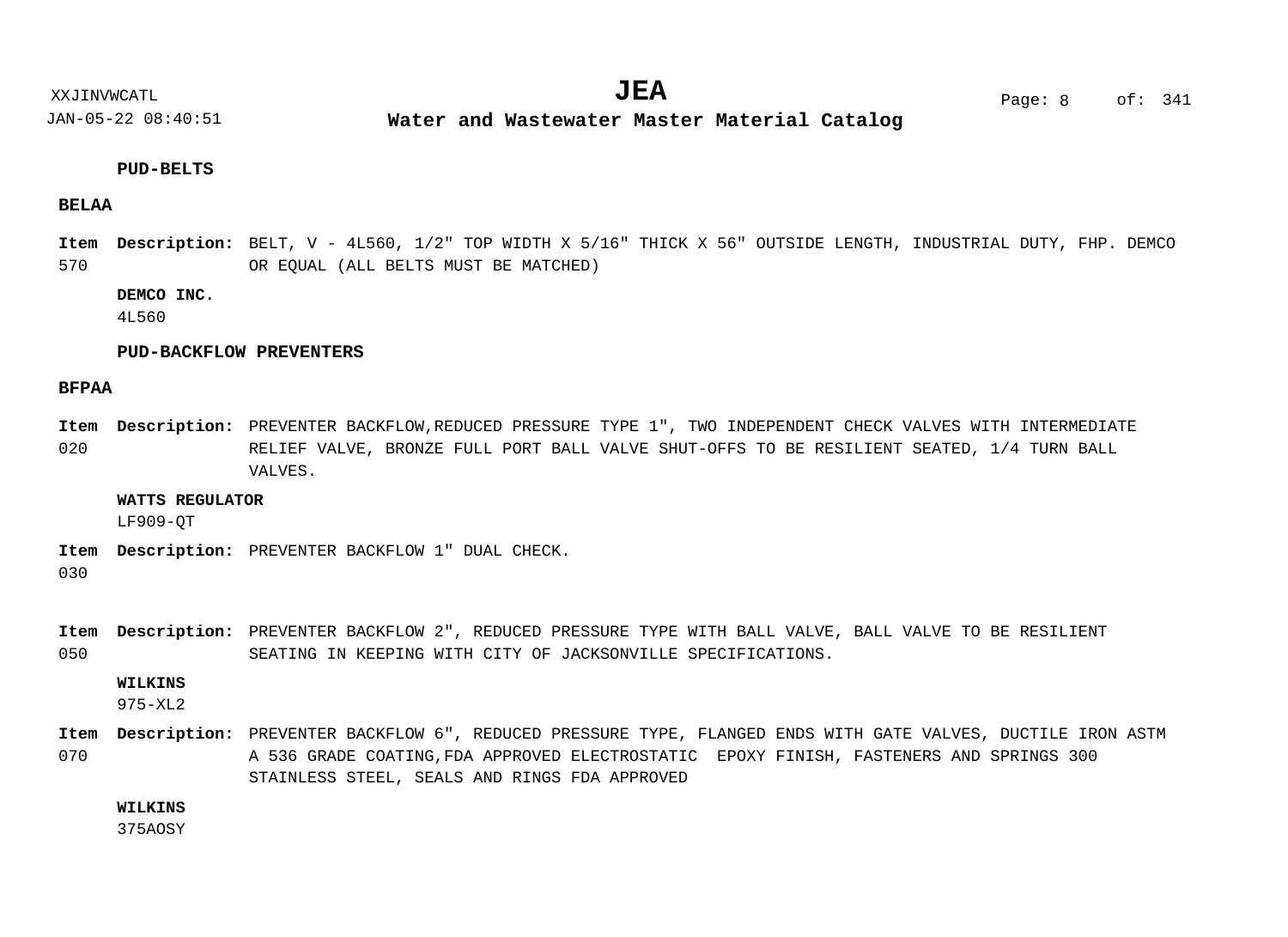**Water and Wastewater Master Material Catalog** 

# **PUD-BACKFLOW PREVENTERS**

# **BFPAA**

075 Item Description: PREVENTER BACKFLOW 8", REDUCED PRESSURE TYPE, FLANGED ENDS WITH GATE VALVES, DUCTILE IRON ASTM A 536 GRADE COATING,FDA APPROVED ELECTROSTATIC EPOXY FINISH, FASTENERS AND SPRINGS 300 STAINLES STEEL, SEALS AND RINGS

# **WILKINS**

375AOSY

080 Item Description: PREVENTER BACKFLOW 10", REDUCED PRESSURE TYPE, FLANGED ENDS WITH GATE VALVES, DUCTILE IRON ASTM A 536 GRADE COATING,FDA APPROVED ELECTROSTATIC EPOXY FINISH, FASTENERS AND SPRINGS 300 STAINLES STEEL, SEALS AND RINGS

# **WILKINS**

375AOSY

# **BOLTS**

# **BOLEY**

030 Item Description: BOLT, EYE, 3/4"- 10 X 4 1/2", OFFSET, 316 SS

040 Item Description: BOLT,  $3/4"$ -10 X 2 1/2", HEX HEAD CAP, 316 SS, NC 50/100 PER BOX/BAG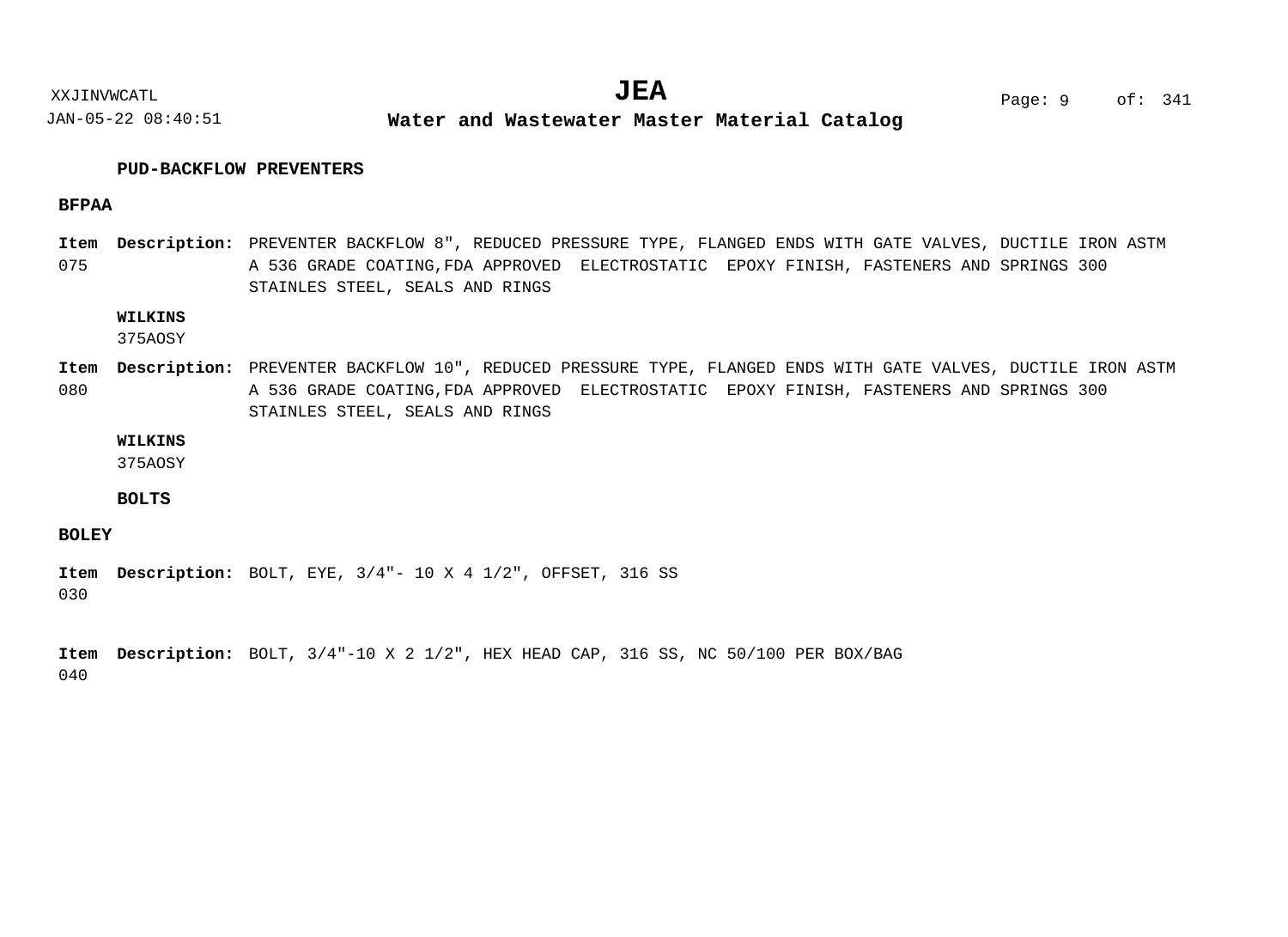XXJINVWCATL Page: 10 of: **JEA**<sup>341</sup>

JAN-05-22 08:40:51

**Water and Wastewater Master Material Catalog** 

# **CONDUIT**

# **CDUNL**

- Item Description: LOCKNUT, CONDUIT, 1", STEEL
- 022 **THOMAS AND BETTS**

143

Item Description: LOCKNUT, CONDUIT, 3/4", STEEL

#### 026 **THOMAS AND BETTS**

142

# **PUD-CHLORINE**

## **CHLEE**

265 REAGENT, POWDER PILLOW - DPD FREE CHLORINE REAGENT FOR 10 ML SAMPLE, POWDER PILLOWS (PP), 100 **Description: Item** PILLOWS PER PACKAGE -- HACH COMPANY #21055-69

# **HACH COMPANY**

21055-69

# **CHLGG**

003 Item Description: KIT, TEST, FREE CHLORINE, 100 TESTS PER KIT, COLOR DISC TYPE, 0-3.5 TEST RANGE, KIT TO INCLUDE: TEST TUBES, 100- 5 ML DPD PAKS, COLOR WHEEL/TEST TUBE HOLDER AND CASE. HACH KIT #2231-02 \*\*\*\*\* NO SUBSTITUTE \*\*\*\*\*

### **HACH COMPANY**

2231-02

026 Item Description: REAGENT, POWDER PILLOW - DPD FREE CHLORINE REAGENT FOR 5 ML SAMPLE, POWDER PILLOWS (PP), 100 PILLOW PER PACKAGE -- HACH COMPANY #14077-99 \*NO SUBSTITUTE\*

# **HACH COMPANY**

14077-99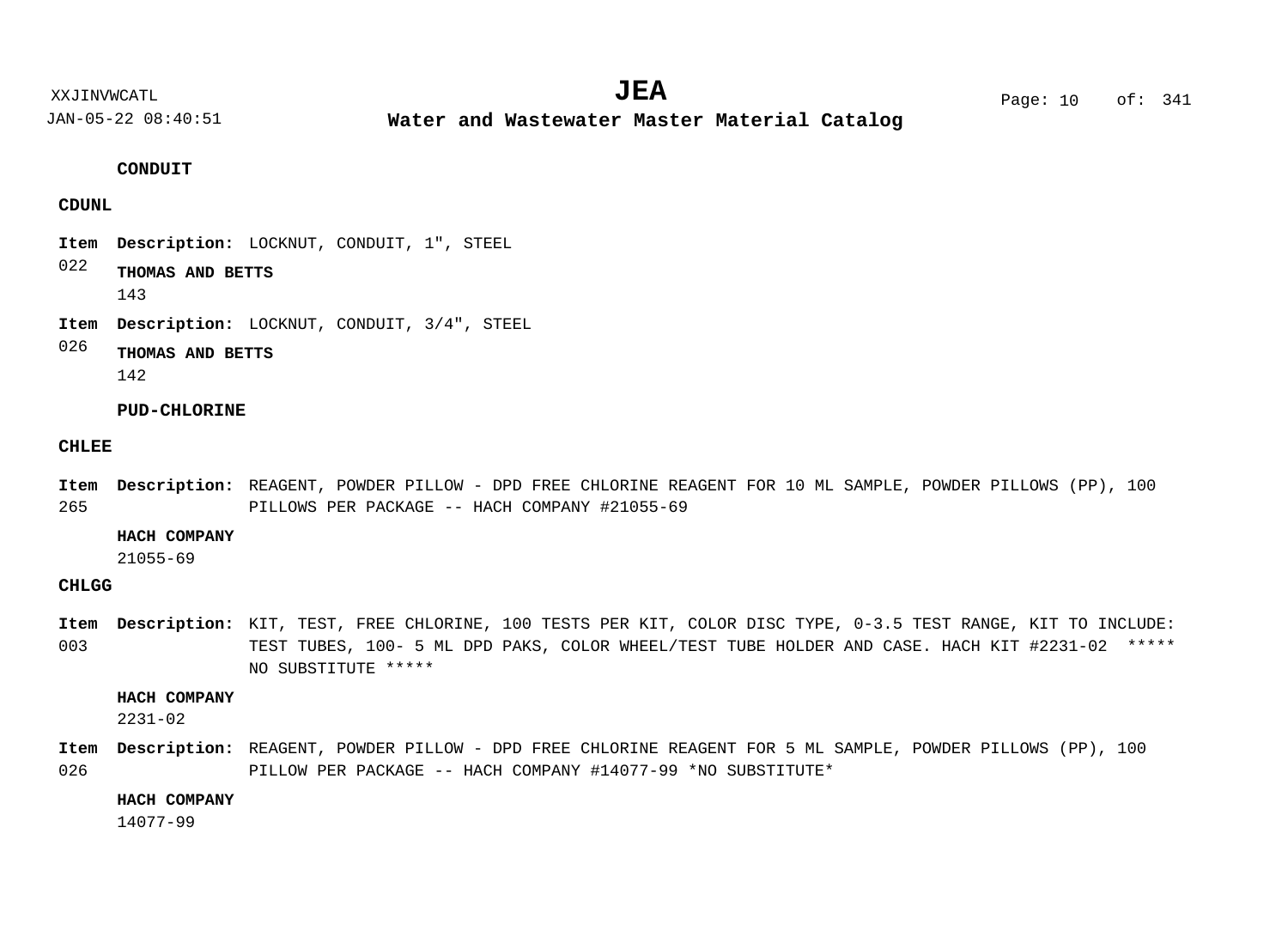**Water and Wastewater Master Material Catalog** 

# **PUD-CHLORINE**

# **CHLGG**

204 Item Description: KIT, ICE MAKER - KIT TO BE USED FOR TAPPING 3/8" -  $1-3/8$ " COPPER TUBING, KIT INCLUDES 25 FT. OF FDA APPROVED 1/4" O.D NON-TOXIC POLYETHYLENE TUBING (120 PSI MIN),SELF-TAPPING SADDLE VALVE W/RUBBER WASHER AND COMPRESSION SLEEVE,TWO BRASS INS

| <b>JOHNSTONE SUPPLY</b> | <b>PROFLO</b> |
|-------------------------|---------------|
| PT25                    | PFXIMK25PA    |
| B-80516                 |               |

# **CHEMICALS**

# **CHMDE**

055 GREASE TRAP MAINTAINER, 5 GALLON PAILS. \*\*\*\* 1 EACH = 5 GALLON PAIL. \*\*\*\*ONCE ON HAND GOES TO **Description: Item** ZERO MAKE ITEM INACTIVE\*\*\*\*\*\*\*\*\*\*\*

#### **GATEWAY CHEMICALS**

3146

060 BIG JIM DEODORIZER / SANITIZER, 55 GALLON DRUMS. \*\*\*\*1 EACH = 55 GALLON DRUM. \*\*\*\* **Description: Item**

## **PUD-CHAIN & ATTACHMENTS**

# **CHNAA**

280 Item Description: INACTIVE WHEN DEP\*FLIGHTS, FIBERGLASS-SIGMAFIBERGLASS WITH(2)FILLER BLOCKS, DIMENSIONS TO BE:5-1/2' LENGTH X 7-1/2"WIDTHX2-1/2"HEIGHT.FLIGHTS TO BE SUPPLIED WITH STAINLESS STEEL HARDWARE SETS(8 BOLTS,WASHERS AND NUTS).PRE-DRILLED ONLY.ENVIREX

# **ENVIREX INC.**

H420935-2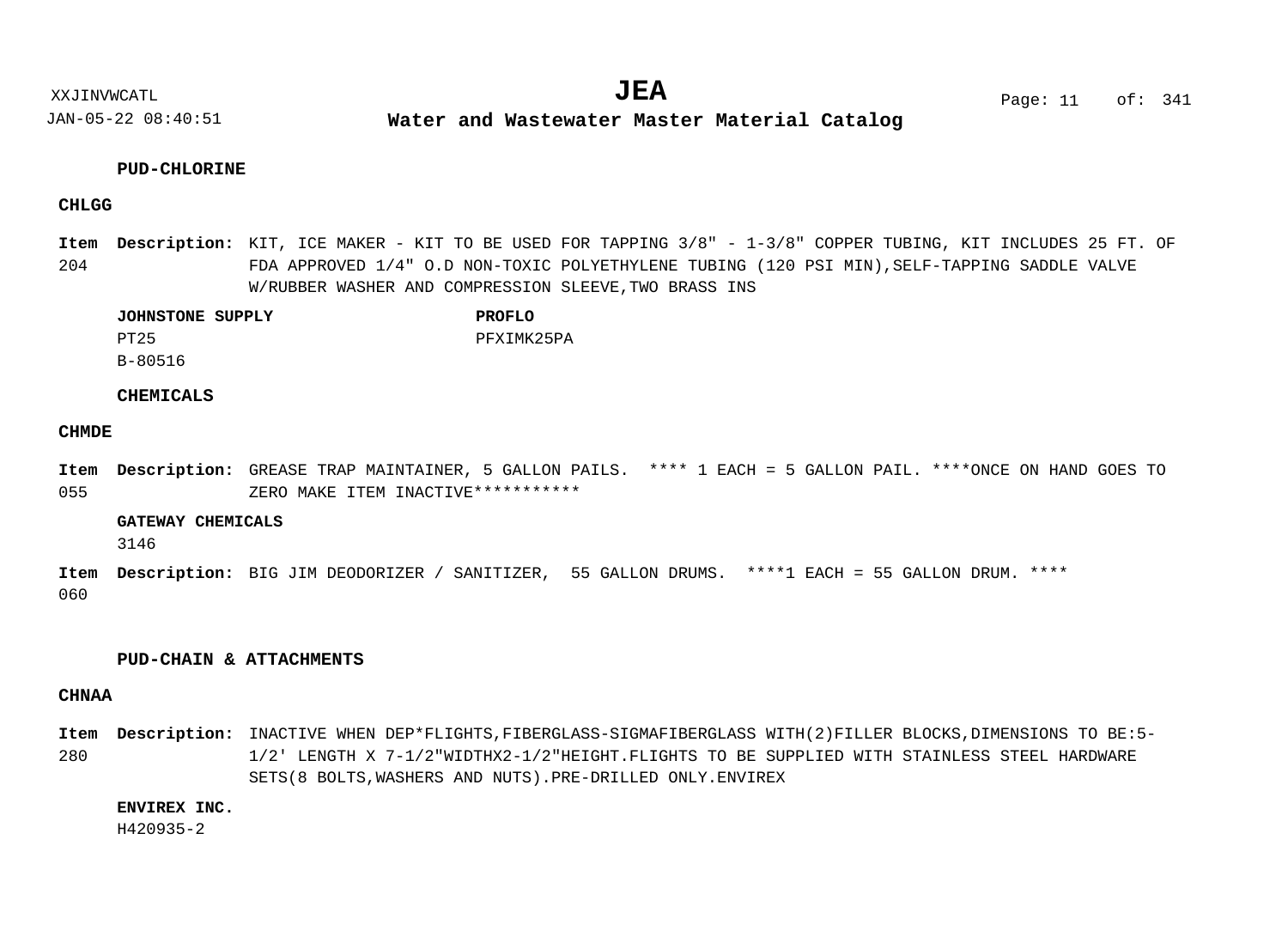# **PUD-CHAIN & ATTACHMENTS**

# **CHNAA**

290 FLIGHTS, FIBERGLASS - SIGMA FIBERGLASS WITH (2)FILLER BLOCKS, APPROXIMATE DIMENSION TO BE 18' **Description: Item** LENGTH X 7-1/2" WIDTH X 2-1/2" HEIGHT. FLIGHTS TO BE SUPPLIED WITH STAINLESS STEEL HARDWARE SETS (8 BOLTS, WASHERS AND NUTS). PRE-DRILLED FLIGHTS

# **ENVIREX INC.**

H420935-1

590 SPROCKET, SPLIT - POLYMERIC, 19 TOOTH, NCS 720S, SPROCKET #603-81163-92 WITH BEARING SLEEVE **Description: Item** #603-31144-1, SLEEVE FOR 1-15/16" SHAFT, SLEEVE TO BE INCLUDED WITH SPROKET, ENVIREX ONLY, \*\*\*NO SUBSTITUTE\*\*\*

#### **ENVIREX INC.**

603-81163-92 & 603-31144-1

610 Item Description: SPROCKET, POLYMERIC, 25 TOOTH, 2-7/16" BORE W/KEYWAY, PITCH DISPLACEMENT TO BE 24.09, TO BE USED WITH NCS720S CHAIN (CROSS COLLECTOR TANKS). ENVIREX ONLY \*\*\*\*\* NO SUBSTITUTE \*\*\*\*\*

#### **ENVIREX INC.**

603-81162-81

630 Item Description: SPROCKET, FOR NCS 720S CHAIN, 25 TOOTH, 24.09 PD, 4-15/16" BORE W/KEYWAY, SPLIT POLY BAND CLAMP HEAD, POLYURETHANE CONSTRUCTION. \*\*\* ENVIREX ONLY \*\*\* \*\*\*NO SUBSTITUTE ALLOWED \*\*\*

### **ENVIREX INC.**

603-81162-86

#### **PUD-CLAMPS**

## **CLPAA**

010 Item Description: CLAMP, STELLAR, 4", CLAMP MUST HAVE TWO BOLT HOLES ON EACH END. CLAMPS TO BE SUPPLIED WITH 2" BOLTS AND NUTS. NOTE: CLAMPS ARE TO BE ASSEMBLED OR PACKAGED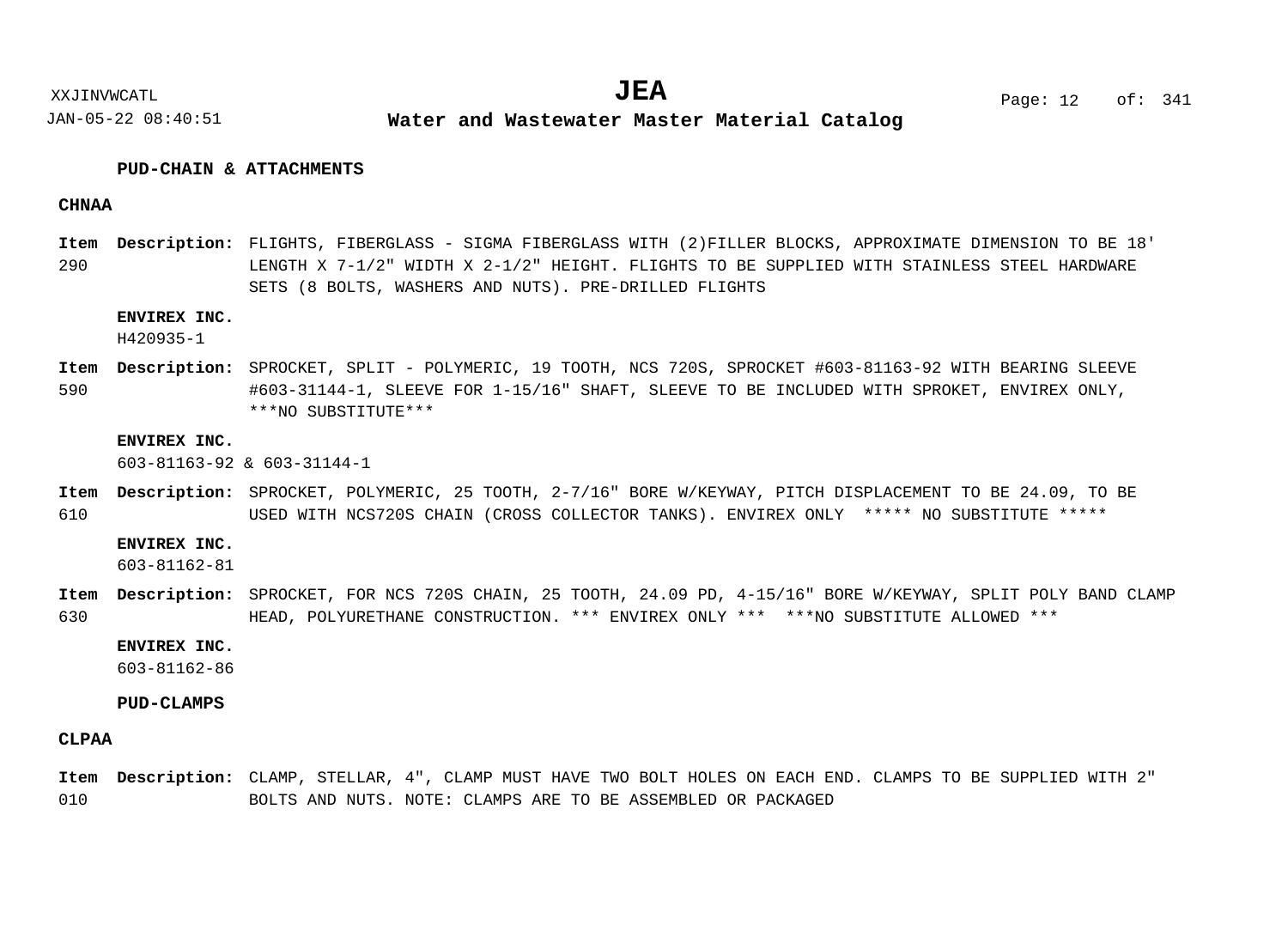## **PUD-CLAMPS**

**CLPAA**

020 Item Description: CLAMP, 6", CLAMP MUST HAVE TWO BOLT HOLES ON EACH END. CLAMPS TO BE SUPPLIED WITH 3-1/2" BOLTS AND NUTS, NOTE: CLAMPS ARE TO BE ASSEMBLED OR PACKAGED.

030 Item Description: CLAMP, STELLAR, 8", CLAMP MUST HAVE TWO BOLT HOLES ON EACH END. CLAMPS TO BE SUPPLIED WITH 3 1/2" BOLTS AND NUTS. NOTE: CLAMPS ARE TO BE ASSEMBLED OR PACKAGED

040 Item Description: CLAMP, STELLAR, 10", CLAMP MUST HAVE TWO BOLT HOLES ON EACH END. CLAMPS TO BE SUPPLIED WITH 3" BOLTS AND NUTS. NOTE: CLAMPS ARE TO BE ASSEMBLED OR PACKAGED

050 Item Description: CLAMP, STELLAR, 12", CLAMP MUST HAVE TWO BOLT HOLES ON EACH END. CLAMPS TO BE SUPPLIED WITH 4-1/2" BOLTS AND NUTS. NOTE: CLAMPS ARE TO BE ASSEMBLED OR PACKAGED

060 Item Description: CLAMP, STELLAR, 14", CLAMP MUST HAVE TWO BOLT HOLES ON EACH END. CLAMPS TO BE SUPPLIED WITH 4-1/2" BOLTS AND NUTS. NOTE: CLAMPS ARE TO BE ASSEMBLED OR PACKAGED

070 Item Description: CLAMP, STELLAR, 16", CLAMP MUST HAVE TWO BOLT HOLES ON EACH END. CLAMPS TO BE SUPPLIED WITH 5-1/2" BOLTS AND NUTS. NOTE: CLAMPS ARE TO BE ASSEMBLED OR PACKAGED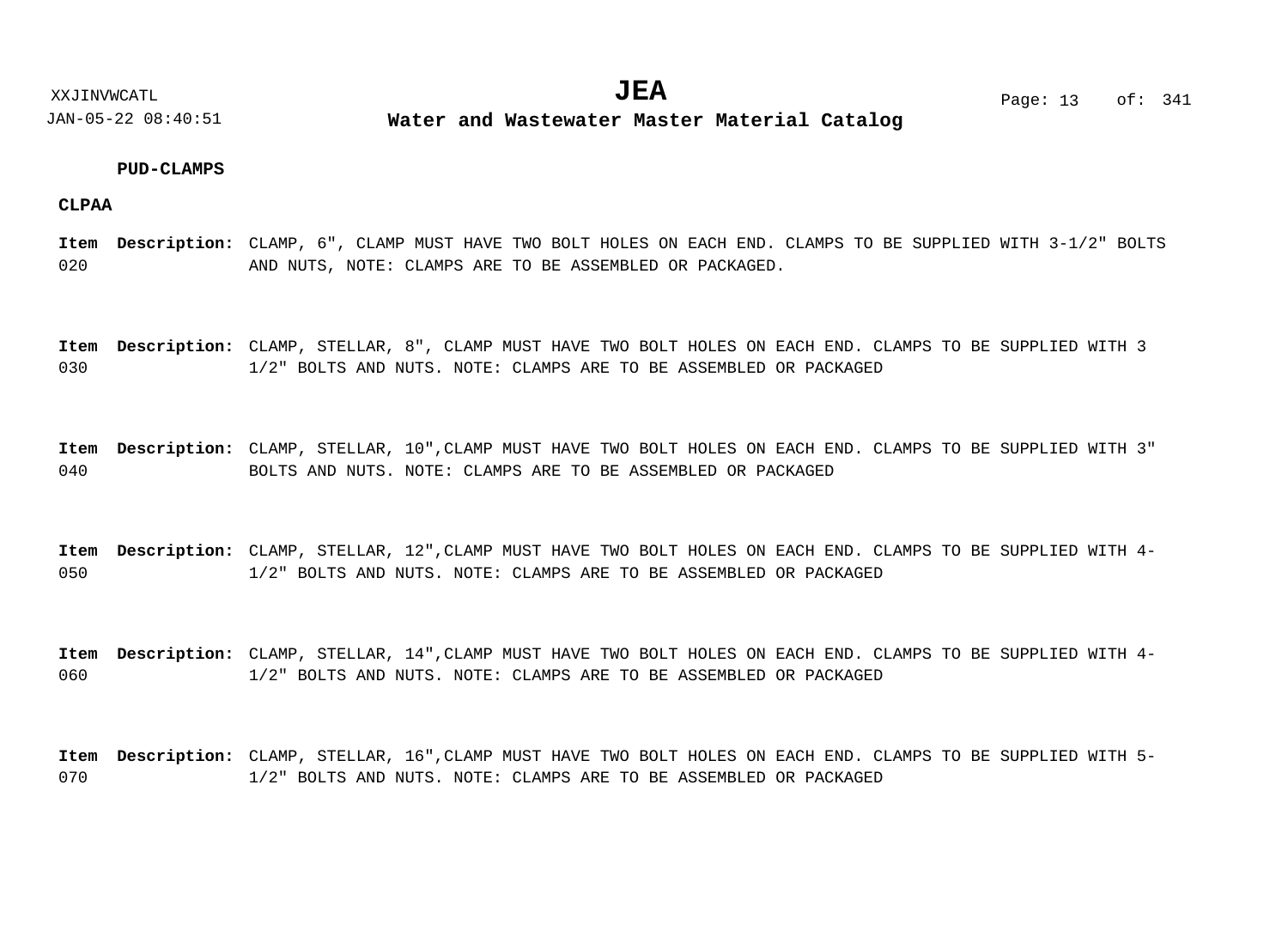**Water and Wastewater Master Material Catalog** 

# **PUD-CLAMPS**

# **CLPBB**

- Item Description: CLAMP, BELL JOINT LEAK, 4"
- 010 **SMITH-BLAIR INC.** 274-0480-000
- Item Description: CLAMP, BELL JOINT LEAK, 6"
- 020 **SMITH-BLAIR INC.** 274-00000690-000
- Item Description: CLAMP, BELL JOINT LEAK, 8"
- 030 **SMITH-BLAIR INC.** 274-00000905-000
- Item Description: CLAMP, BELL JOINT LEAK, 10"
- 040 **SMITH-BLAIR INC.** 274-00001110-000
- Item Description: CLAMP, BELL JOINT LEAK, 12"
- 050 **SMITH-BLAIR INC.** 274-00001320-000
- Item Description: CLAMP, BELL JOINT LEAK, 14"
- 060 **SMITH BLAIR** 274-00001530-000
- Item Description: CLAMP, BELL JOINT LEAK, 16"
- 070 **MUELLER SMITH-BLAIR INC.** H770 274-00001740-000
- Item Description: CLAMP, BELL JOINT LEAK, 20"
- 080 **SMITH-BLAIR INC.**
	- 274-00002160-000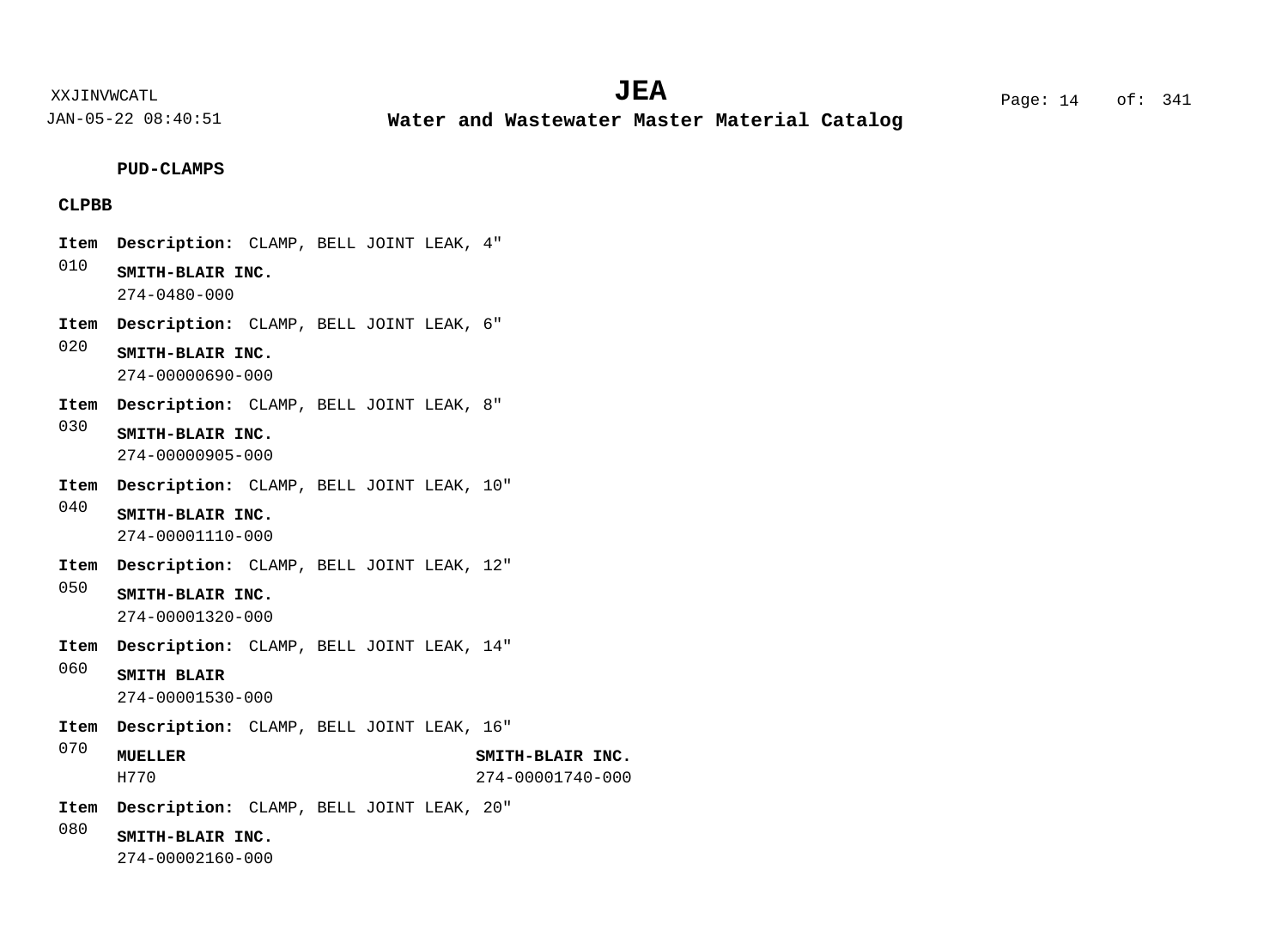**Water and Wastewater Master Material Catalog** 

# **PUD-CLAMPS**

# **CLPBB**

|             |                                        | Item Description: CLAMP, BELL JOINT LEAK, 24"                                                                                                                                    |
|-------------|----------------------------------------|----------------------------------------------------------------------------------------------------------------------------------------------------------------------------------|
| 090         | SMITH-BLAIR INC.<br>$274 - 2580 - 000$ |                                                                                                                                                                                  |
| Item        |                                        | Description: CLAMP, BELL JOINT LEAK, 36"                                                                                                                                         |
| 110         | SMITH-BLAIR INC.<br>$274 - 3796 - 000$ |                                                                                                                                                                                  |
| Item<br>218 |                                        | Description: CLAMP, FULL CIRCLE, 1/2" - FULL CIRCUMFERENCE BUNA GASKET WITH RECESSED ARMOUR PLATES,<br>STAINLESS STEEL BAND, DUCTILE LUGS. .84 O.D. X 6" LENGTH.                 |
|             | <b>JCM</b><br>$111 - 0084 - 6$         | SMITH-BLAIR INC.<br>244-00008406-000                                                                                                                                             |
| 239         |                                        | Item Description: CLAMP, FULL CIRCLE, 3/4" - FULL CIRCUMFERENCE BUNA GASKET WITH RECESSED ARMOUR PLATES,<br>STAINLESS STEEL BAND, DUCTILE LU GS. 1.05 O.D. X 6" LENGTH, OR EQUAL |
|             | <b>JCM</b><br>$111 - 0105 - 6$         | SMITH-BLAIR INC.<br>244-00010506-000                                                                                                                                             |
| 257         |                                        | Item Description: CLAMP, FULL CIRCLE, 1" - FULL CIRCUMFERENCE, GASKET WITH RECESSED ARMOUR PLATES, STAINLESS<br>STEEL BAND, DUCTILE LUGS, 1.32 O.D. X 6" LENGTH, OR EOUAL        |
|             | <b>JCM</b><br>$111 - 0132 - 6$         | SMITH-BLAIR INC.<br>244-00013206-000                                                                                                                                             |
| 270         |                                        | Item Description: CLAMP, FULL CIRCLE, 1-1/4" - FULL CIRCUMFERENCE GASKET WITH RECESSED ARMOUR PLATES, STAINLESS<br>STEEL BAND, DUCTILE LUGS. 1.66 O.D. X 6" LENGTH, OR EOUAL     |
|             | <b>JCM</b><br>$111 - 0166 - 6$         | SMITH-BLAIR INC.<br>244-00016606-000                                                                                                                                             |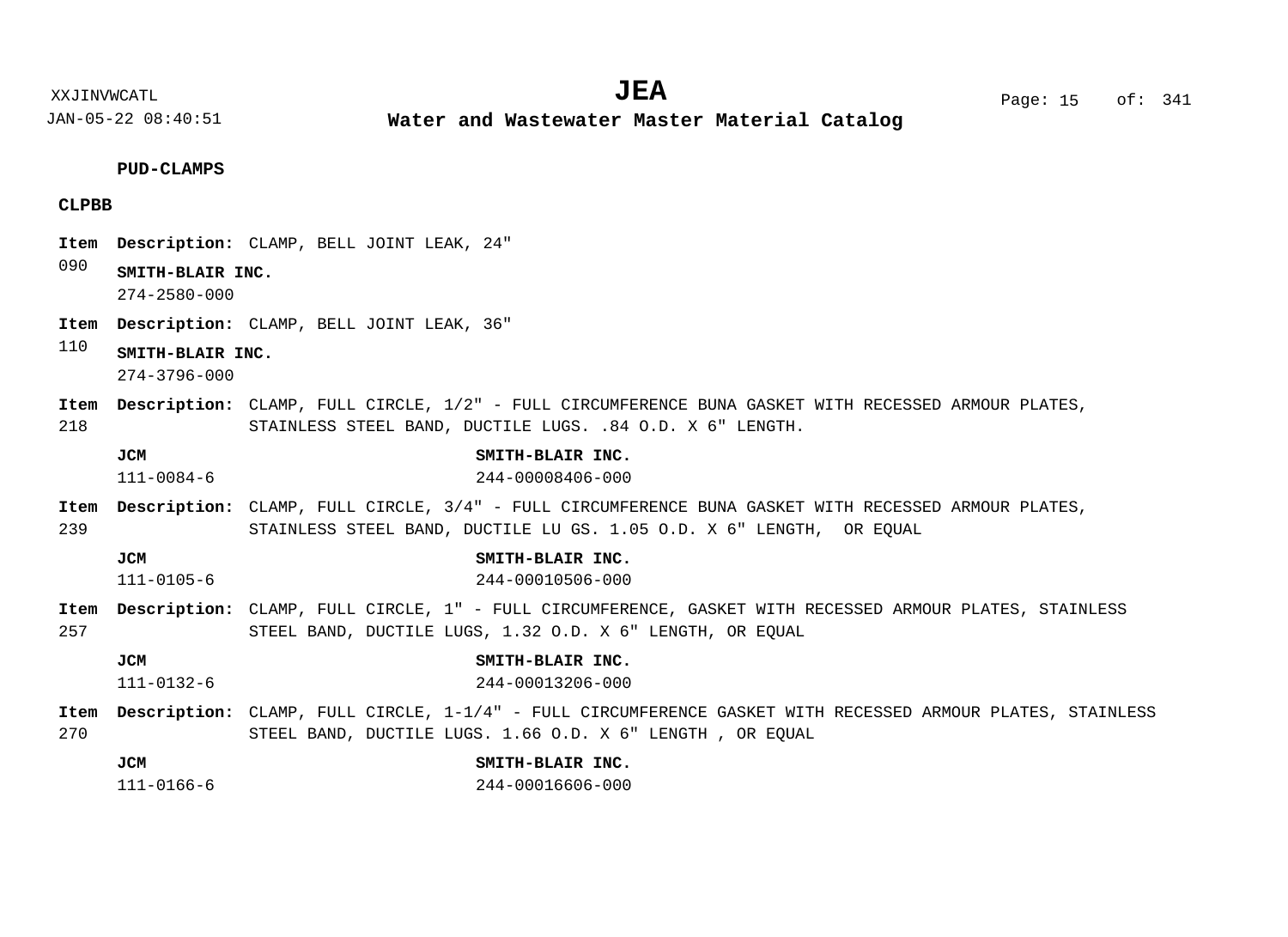XXJINVWCATL **EXALL** Page: 16 of:  $JEA$   $Page: 16$  of: 341

JAN-05-22 08:40:51 **Water and Wastewater Master Material Catalog** 

## **PUD-CLAMPS**

# **CLPBB**

#### 294 Item Description: CLAMP, FULL CIRCLE, 1-1/2" - FULL CIRCUMFERENCE GASKET WITH RECESSED ARMOUR PLATES, STAINLESS STEEL BAND, DUCTILE LUGS. 1.90 O.D. X 6" LENGTH.

- **JCM SMITH-BLAIR INC.** 111-0190-6 244-00019006-000
- 313 Item Description: CLAMP, FULL CIRCLE, 2" - FULL CIRCUMFERENCE BUNA GASKET WITH RECESSED ARMOUR PLATES, STAINLESS STEEL BAND, DUCTILE LUGS. 2.38 O.D. X 6" LENGTH, OR EQUAL
	- **JCM SMITH-BLAIR INC.** 111-0238-6 244-00023806-000

#### **CLPCC**

- 100 200 300 400 CLAMP, FULL CIRCLE, 2.35-2.63 X 7-1/2", (NOTE: ALL 7-1/2" CLAMPS MUST HAVE 3 BOLTS MINIMUM) **Description: Item** Item Description: CLAMP, FULL CIRCLE, 2.70-3.00 X 7-1/2", (NOTE: ALL 7-/2" CLAMPS MUST HAVE 3 BOLTS MINIMUM) CLAMP, FULL CIRCLE, 2.97-3.25 X 7-1/2" SMITH-BLAIR, FORDLEX, OR EQUAL (NOTE: ALL 7-1/2" CLAMPS **Description: Item** MUST HAVE 3 BOLTS MINIMUM) CLAMP, FULL CIRCLE, 3.46-3.70 X 7-1/2", (NOTE: ALL 7-1/2" CLAMPS MUST HAVE 3 BOLTS MINIMUM) **Description: ItemFORDFLEX SMITH-BLAIR INC. FORDFLEX SMITH-BLAIR INC. FORDFLEX SMITH-BLAIR INC. FORDFLEX SMITH-BLAIR INC.** F1-263-7.5 226-023807-000 F1-300-7.5 226-027507-000 F1-325-7.5 226-03007-000
	- F1-370-7.5 226-035007-000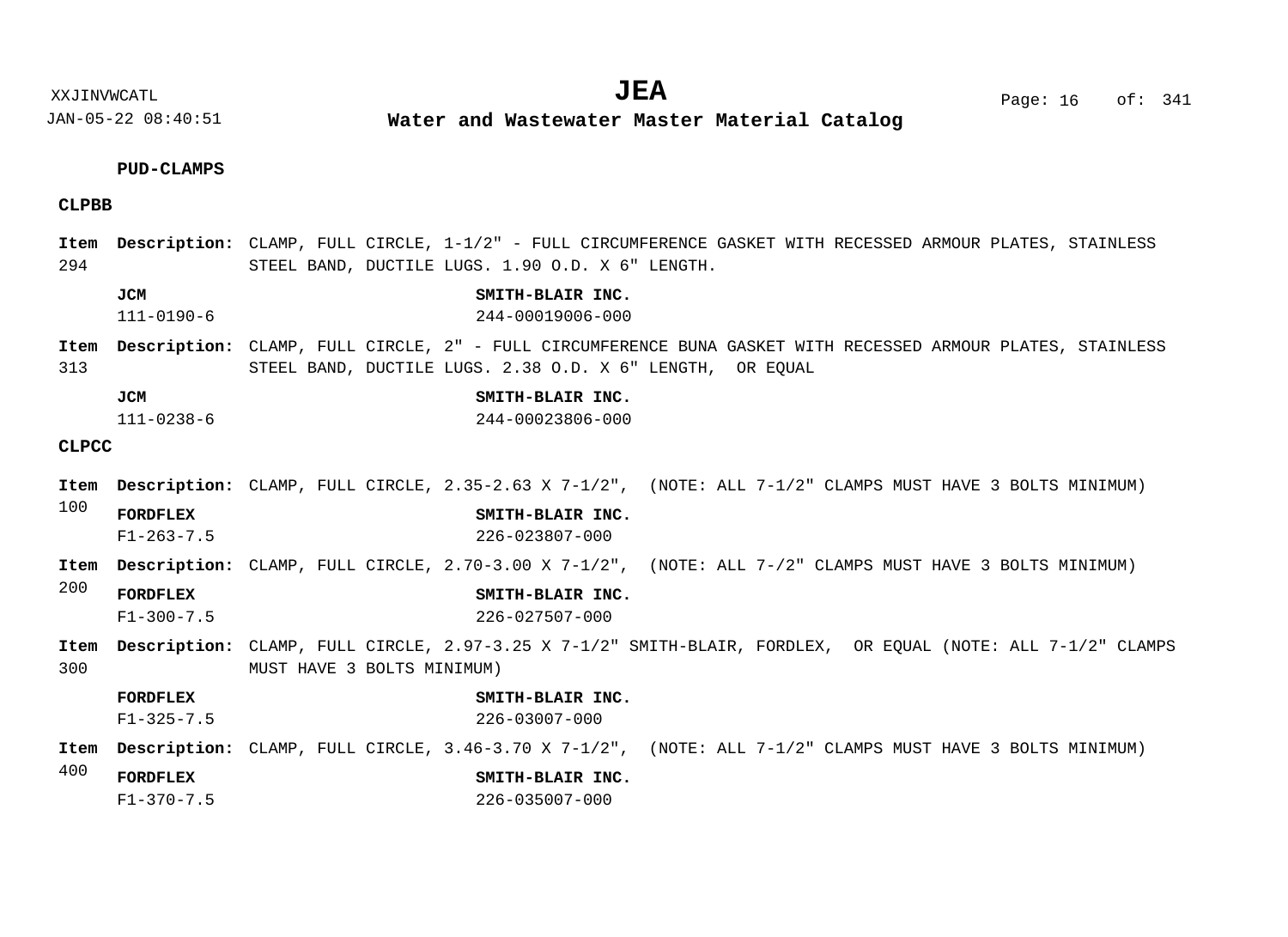XXJINVWCATL Page: 17 of: **JEA**<sup>341</sup>

JAN-05-22 08:40:51

**Water and Wastewater Master Material Catalog** 

# **PUD-CLAMPS**

# **CLPCC**

| Item |                  | Description: CLAMP, FULL CIRCLE, 3.73-4.00 X 7-1/2", NOTE: ALL 7-1/2" CLAMPS MUST HAVE 3 BOLTS MINIMUM        |  |  |  |  |  |  |  |  |
|------|------------------|---------------------------------------------------------------------------------------------------------------|--|--|--|--|--|--|--|--|
| 500  | <b>FORDFLEX</b>  | SMITH-BLAIR INC.                                                                                              |  |  |  |  |  |  |  |  |
|      | $F1 - 400 - 7.5$ | $226 - 037507 - 000$                                                                                          |  |  |  |  |  |  |  |  |
| Item |                  | Description: CLAMP, FULL CIRCLE, 3.96-4.25 X 7-1/2", (NOTE: ALL 7-1/2" CLAMPS MUST HAVE 3 BOLTS MINIMUM)      |  |  |  |  |  |  |  |  |
| 600  | <b>FORDFLEX</b>  | SMITH-BLAIR INC.                                                                                              |  |  |  |  |  |  |  |  |
|      | $F1 - 425 - 7.5$ | $226 - 040007 - 000$                                                                                          |  |  |  |  |  |  |  |  |
| Item |                  | Description: CLAMP, FULL CIRCLE, 4.45-4.73 X 7-1/2", (NOTE: ALL 7-1/2" CLAMPS MUST HAVE 3 BOLTS MINIMUM)      |  |  |  |  |  |  |  |  |
| 700  | <b>FORDFLEX</b>  | POWERSEAL CORP.<br>SMITH-BLAIR INC.                                                                           |  |  |  |  |  |  |  |  |
|      | $F1 - 473 - 7.5$ | MODEL 3121 4A X 8<br>226-045007-000                                                                           |  |  |  |  |  |  |  |  |
| Item |                  | Description: CLAMP, FULL CIRCLE, 4.74-5.14 X 7-1/2", (NOTE: ALL 7-1/2" CLAMPS MUST HAVE 3 BOLTS MINIMUM)      |  |  |  |  |  |  |  |  |
| 800  | <b>FORDFLEX</b>  | SMITH-BLAIR INC.                                                                                              |  |  |  |  |  |  |  |  |
|      | $F1 - 514 - 7.5$ | 226-048007-000                                                                                                |  |  |  |  |  |  |  |  |
| Item |                  | Description: CLAMP, FULL CIRCLE REPAIR, 4.74 - 5.14 X 15", FOR WATER AND SEWER LINES OF PVC, DI AND CI        |  |  |  |  |  |  |  |  |
| 850  |                  | PIPE, TO BE MADE OF STAINLESS STEEL AND HAVE RUBBER GASKET GLUED TO THE INSIDE, ( NOTE: ALL 15"               |  |  |  |  |  |  |  |  |
|      |                  | CLAMPS MUST HAVE MINIMUM OF 4 BOLTS, WASHERS & NUTS)                                                          |  |  |  |  |  |  |  |  |
|      | <b>FORDFLEX</b>  | SMITH-BLAIR INC.                                                                                              |  |  |  |  |  |  |  |  |
|      | F151415          | 226-048015-000                                                                                                |  |  |  |  |  |  |  |  |
| Item |                  | Description: CLAMP, FULL CIRCLE, 4.95-5.35 X 7-1/2" NOTE: ALL 7-1/2" CLAMPS MUST HAVE 3 BOLTS MINIMUM         |  |  |  |  |  |  |  |  |
| 900  | <b>FORDFLEX</b>  | SMITH-BLAIR INC.                                                                                              |  |  |  |  |  |  |  |  |
|      | $F1 - 535 - 7.5$ | 226-050007-000                                                                                                |  |  |  |  |  |  |  |  |
| Item |                  | <b>Description:</b> CLAMP, FULL CIRCLE REPAIR, 6.84 - 7.24 X 15", FOR WATER AND SEWER LINES OF PVC, DI AND CI |  |  |  |  |  |  |  |  |
| 950  |                  | PIPE, TO BE MADE OF STAINLESS STEEL AND HAVE RUBBER GASKET GLUED TO THE INSIDE, ( NOTE: ALL 15"               |  |  |  |  |  |  |  |  |
|      |                  | CLAMPS MUST HAVE MINIMUM OF 4 BOLTS, WASHERS & NUTS)                                                          |  |  |  |  |  |  |  |  |
|      | <b>FORDFLEX</b>  | SMITH-BLAIR INC.                                                                                              |  |  |  |  |  |  |  |  |

F172415 226-069015-000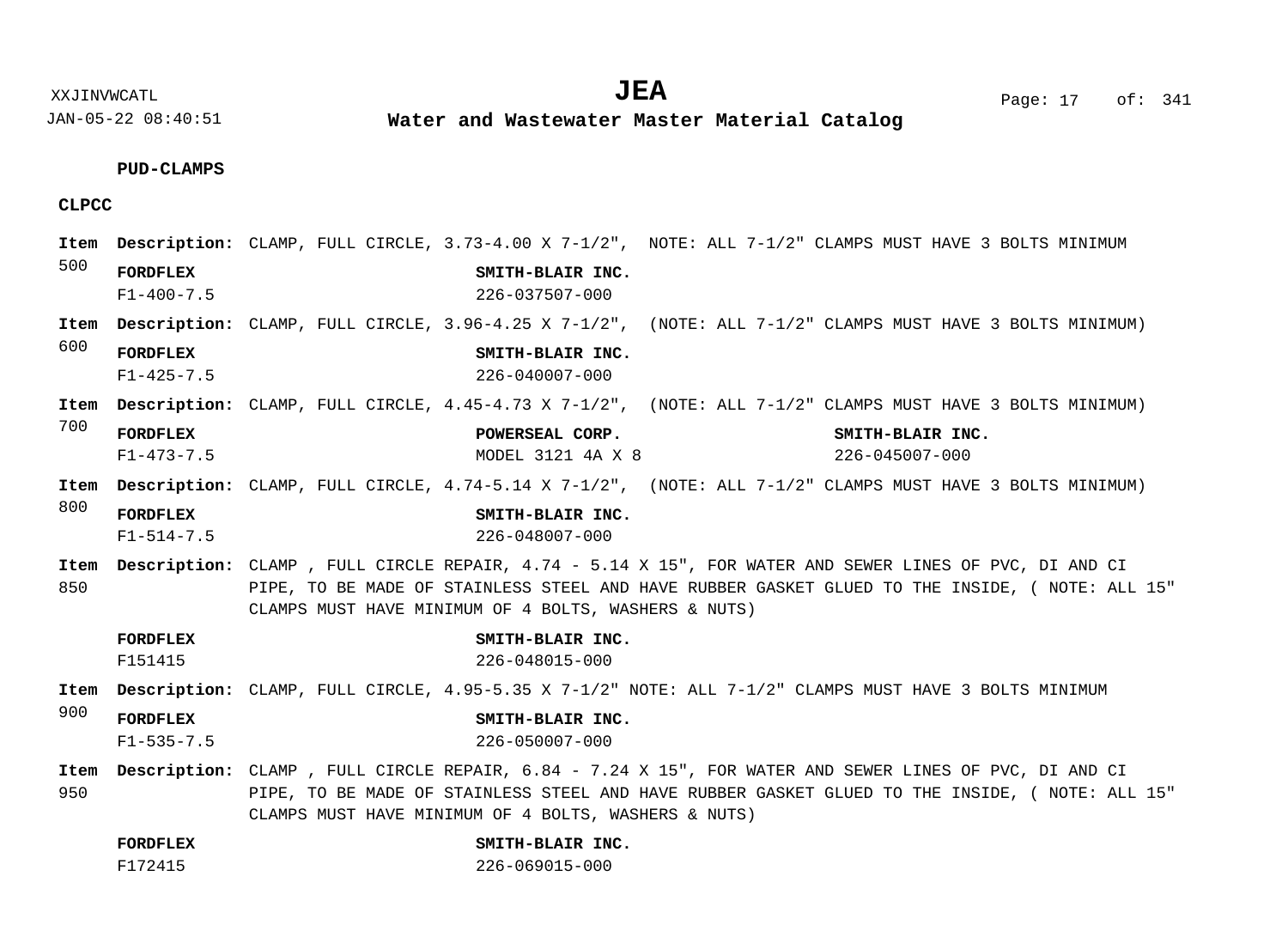**Water and Wastewater Master Material Catalog** 

#### **PUD-CLAMPS**

# **CLPCC**

Item Description: CLAMP, FULL CIRCLE, MUST COVER 44.50 (OD) RANGE X 30" WIDE.

960 **JCM**

102

# **CLPDD**

- 000 Item Description: CLAMP, FULL CIRCLE, 5.22-5.62 (O.D.) X 7-1/2". (NOTE: ALL 7-1/2" CLAMPS MUST HAVE 3 BOLTS MINIMUM)
- **FORDFLEX SMITH-BLAIR INC.** F1-562 X 7.5 226-052507-000
- 100 Item Description: CLAMP, FULL CIRCLE, 5.95-6.35 (O.D.) X 7-1/2", (NOTE: ALL 7-1/2" CLAMPS MUST HAVE 3 BOLTS MINIMUM)
- 200 Item Description: CLAMP FULL CIRCLE 6" O.D. 6.56-6.96 X 7-1/2" (NOTE: ALL 7-1/2" CLAMPS MUST HAVE 3 BOLTS MINIMUM) **FORDFLEX POWERSEAL CORP. SMITH-BLAIR INC. FORDFLEX SMITH-BLAIR INC.** F1-635 X 7.5 MODEL 3121 6A X 8 226-060007-000
- F1-696-75  $F1-696-7.5$ 226-066307-000
- 300 CLAMP, REPAIR FULL CIRCLE 6" O.D. 6.84- 7.24 X 7-1/2", (NOTE: ALL 7-1/2" CLAMPS MUST HAVE 3 **Description: Item** BOLTS MINIMUM)
	- **FORDFLEX SMITH-BLAIR INC.** F1-724-7.5 226-069007-000
- CLAMP, FULL CIRCLE, 7.05-7.45 X 12.5", **Description: Item**
- 400 **FORDFLEX SMITH-BLAIR INC.** F1-745-12.5 226-071012-000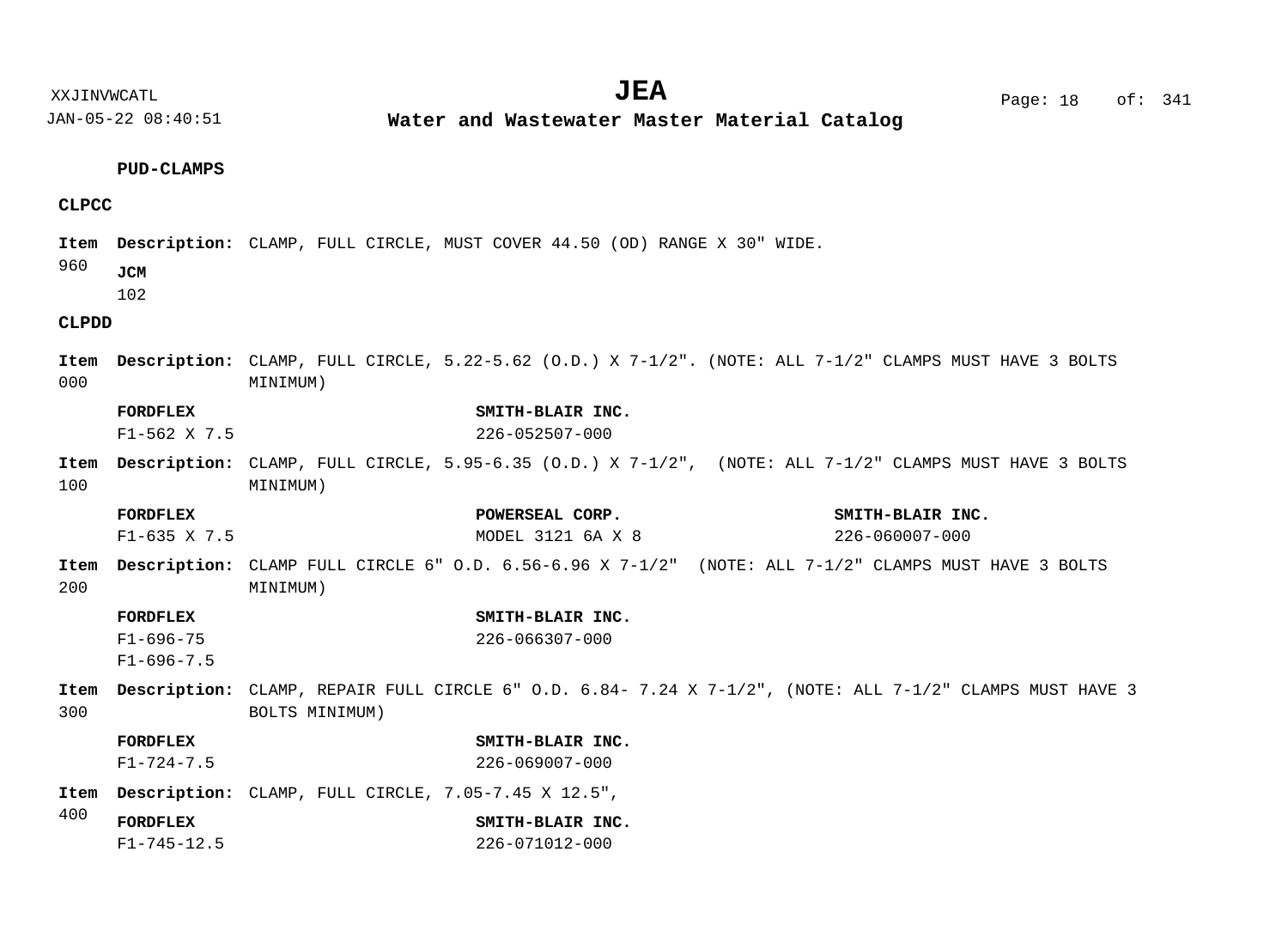**Water and Wastewater Master Material Catalog** 

**PUD-CLAMPS**

# **CLPDD**

| Item         |                                       | <b>Description:</b> CLAMP, FULL CIRCLE, 7.45-7.85 (O.D.) X 12.5"   |                                    |
|--------------|---------------------------------------|--------------------------------------------------------------------|------------------------------------|
| 500          | FORD<br>$FS1 - 785 - 12$              | <b>FORDFLEX</b><br>$F1 - 785$ X 12.5                               | SMITH-BLAIR INC.<br>226-074512-000 |
| Item         |                                       | <b>Description:</b> CLAMP, FULL CIRCLE, 8.54-8.94 (O.D.) X 12.5"   |                                    |
| 700          | <b>FORDFLEX</b><br>$F1 - 894 - 12.5$  | POWERSEAL CORP.<br>3121 8B x 12                                    | SMITH-BLAIR INC.<br>226-086312-000 |
| Item         |                                       | <b>Description:</b> CLAMP, FULL CIRCLE, 8.99-9.39 X 12.5",         |                                    |
| 800          | <b>FORDFLEX</b><br>$F1 - 939 - 12.5$  | SMITH-BLAIR INC.<br>226-090512-000                                 |                                    |
| Item         |                                       | <b>Description:</b> CLAMP, FULL CIRCLE, $9.27-9.67$ (O.D.) X 12.5" |                                    |
| 900          | <b>FORDFLEX</b><br>$F1 - 967 - 12.5$  | SMITH-BLAIR INC.<br>$226 - 094012 - 000$                           |                                    |
| <b>CLPEE</b> |                                       |                                                                    |                                    |
| Item         |                                       | Description: CLAMP, FULL CIRCLE, 9.70-10.10 (O.D.) X 12.5          |                                    |
| 000          | <b>FORDFLEX</b><br>$F1 - 1010 - 12.5$ | SMITH-BLAIR INC.<br>226-100012-000                                 |                                    |
| Item         |                                       | Description: CLAMP, FULL CIRCLE, 10.30-10.70 (O.D.) X 12.5         |                                    |
| 075          | SMITH BLAIR<br>226001030120005        |                                                                    |                                    |
| Item         |                                       | Description: CLAMP, FULL CIRCLE, 10.64-11.04 (O.D.) X 12.5.        |                                    |
| 100          | <b>FORDFLEX</b><br>$F1 - 1104 - 12.5$ | POWERSEAL CORP.<br>3121 10B X 12                                   | SMITH-BLAIR INC.<br>226-107512-000 |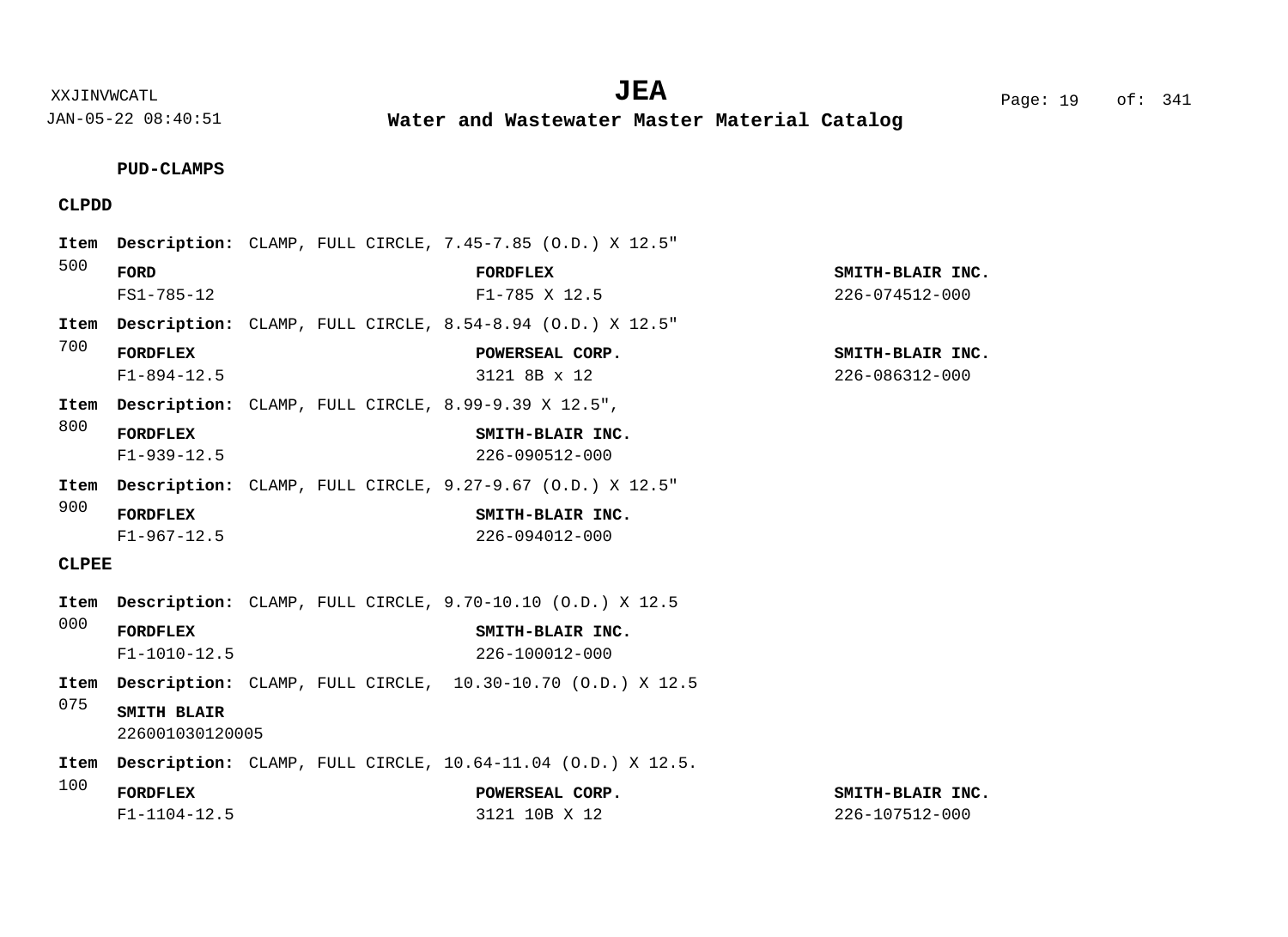**Water and Wastewater Master Material Catalog** 

**PUD-CLAMPS**

# **CLPEE**

|      |                                       |  | Item Description: CLAMP, FULL CIRCLE, 11.04-11.44 (O.D.) X 12.5          |                                    |
|------|---------------------------------------|--|--------------------------------------------------------------------------|------------------------------------|
| 200  | <b>FORDFLEX</b><br>$F1 - 1144 - 12.5$ |  | SMITH-BLAIR INC.<br>226-111012-000                                       |                                    |
| Item |                                       |  | Description: CLAMP, FULL CIRCLE, 11.75-12.15 (O.D.) X 12.5               |                                    |
| 400  | <b>FORDFLEX</b><br>$F1 - 1215 - 12.5$ |  | SMITH-BLAIR INC.<br>226-117512-000                                       |                                    |
| Item |                                       |  | <b>Description:</b> CLAMP, FULL CIRCLE, $12.00 -12.40$ (O.D.) X $12.5$ . |                                    |
| 500  | <b>FORDFLEX</b><br>$F1 - 1240 - 12.5$ |  | SMITH-BLAIR INC.<br>226-120012-000                                       |                                    |
| Item |                                       |  | <b>Description:</b> CLAMP, FULL CIRCLE, $12.62-13.02$ (O.D.) X $12.5$ ". |                                    |
| 650  | <b>FORDFLEX</b><br>$F1 - 1302 - 12.5$ |  | POWERSEAL CORP.<br>3121 12B X 12                                         | SMITH-BLAIR INC.<br>226-127512-000 |
|      |                                       |  | Item Description: CLAMP, FULL CIRCLE, 13.14-13.50 (O.D.) X 12.5"         |                                    |
| 700  | <b>FORDFLEX</b><br>$F1 - 1350 - 12.5$ |  | POWERSEAL CORP.<br>3121 12C X 12                                         | SMITH-BLAIR INC.<br>226-132012-000 |
| Item |                                       |  | <b>Description:</b> CLAMP, FULL CIRCLE, $13.40-13.80$ (O.D) X $12.5$ ".  |                                    |
| 800  | <b>FORDFLEX</b><br>$F1 - 1380 - 12.5$ |  | SMITH-BLAIR INC.<br>226-134012-000                                       |                                    |
| Item |                                       |  | Description: CLAMP, FULL CIRCLE, 13.65-14.45 (O.D.) X 20".               |                                    |
| 875  | <b>FORDFLEX</b><br>$F2 - 1445 - 20$   |  | SMITH-BLAIR INC.<br>227-136520-000                                       |                                    |
|      |                                       |  | Item Description: CLAMP, FULL CIRCLE, 15.07-15.82 (O.D.) X 20".          |                                    |
| 900  | <b>FORDFLEX</b><br>$F2 - 1582 - 20$   |  | SMITH-BLAIR INC.<br>228-20150720-000                                     |                                    |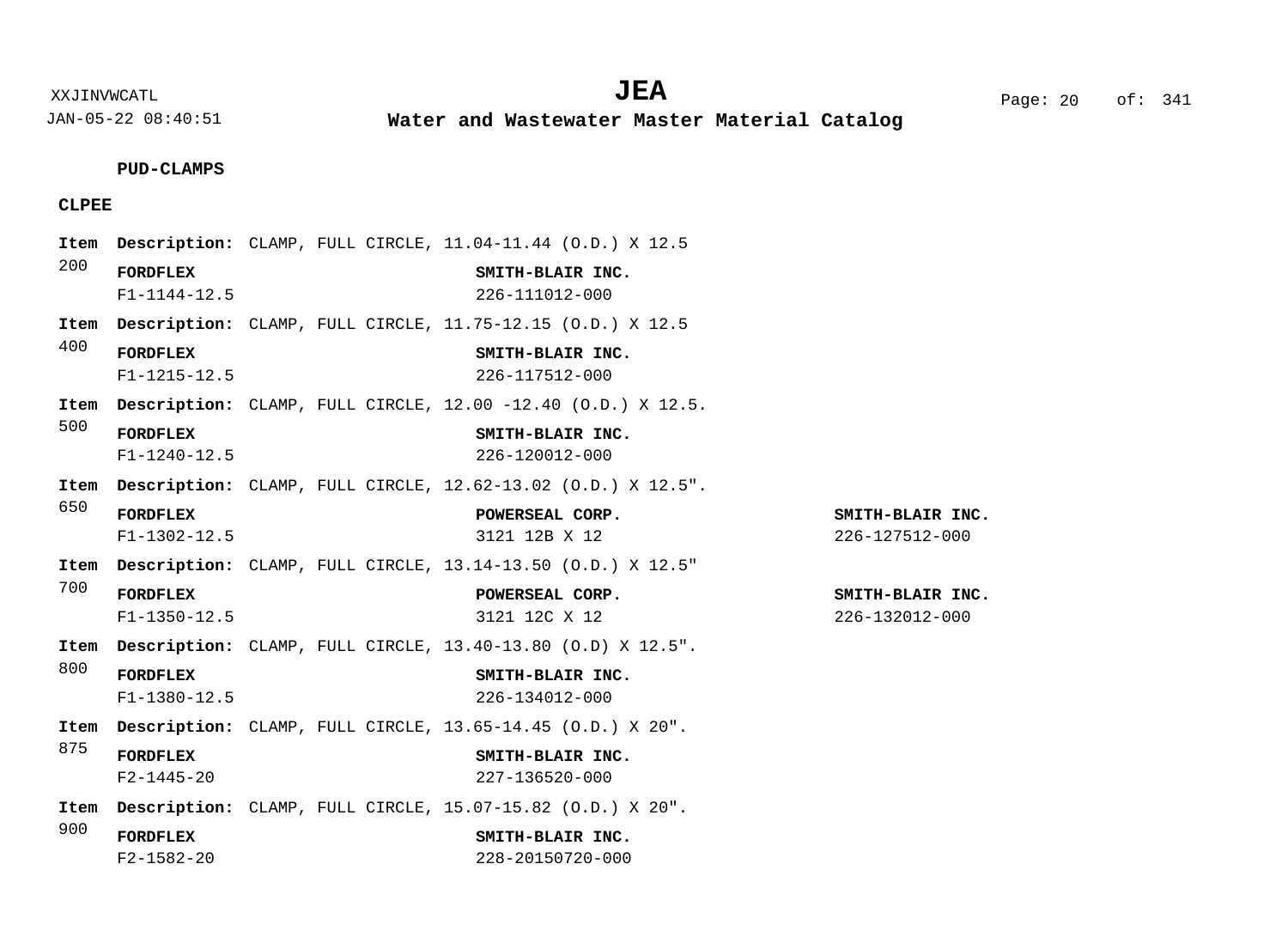XXJINVWCATL Page: 21 of: **JEA**<sup>341</sup>

JAN-05-22 08:40:51

**Water and Wastewater Master Material Catalog** 

# **PUD-CLAMPS**

# **CLPEE**

|              |                                     | Item Description: CLAMP, FULL CIRCLE, 15.92-17.12 (O.D.) X 15", ALL STAINLESS STEEL, MULTI- BAND CONSTRUCTION.                            |                                      |                                          |  |
|--------------|-------------------------------------|-------------------------------------------------------------------------------------------------------------------------------------------|--------------------------------------|------------------------------------------|--|
| 950          | FORD<br>FS3                         |                                                                                                                                           | SMITH-BLAIR INC.<br>263-00159215-000 |                                          |  |
| <b>CLPFF</b> |                                     |                                                                                                                                           |                                      |                                          |  |
| Item         |                                     | Description: CLAMP, FULL CIRCLE, 17.15-17.90 (O.D.) X 20"                                                                                 |                                      |                                          |  |
| 000          | <b>FORDFLEX</b><br>$F2 - 1790 - 20$ |                                                                                                                                           | SMITH-BLAIR INC.<br>228-171520-000   |                                          |  |
| Item         |                                     | Description: CLAMP, FULL CIRCLE, 19.23-19.98 (O.D.) X 20"                                                                                 |                                      |                                          |  |
| 100          | <b>FORDFLEX</b><br>$F2 - 1998 - 20$ |                                                                                                                                           | SMITH-BLAIR INC.<br>228-20192320-000 |                                          |  |
| Item         |                                     | <b>Description:</b> CLAMP, FULL CIRCLE, 21.52-22.27 (O.D.) X 30".                                                                         |                                      |                                          |  |
| 200          | <b>FORDFLEX</b><br>$F2 - 2227 - 30$ |                                                                                                                                           | SMITH-BLAIR INC.<br>228-20215230-000 |                                          |  |
| Item         |                                     | <b>Description:</b> CLAMP, FULL CIRCLE - 25.70-26.80 (O.D.) X 30" (MINIMUM), TRIPLE BAND CLAMP.                                           |                                      |                                          |  |
| 400          | <b>FORDFLEX</b><br>$F3 - 2680 - 30$ |                                                                                                                                           | JCM<br>$102 - 2580 - 30$             | SMITH-BLAIR INC.<br>$228 - 257030 - 000$ |  |
| Item<br>453  |                                     | Description: CLAMP, FULL CIRCLE - 27.65-28.75 (O.D.) X 30" (MINIMUM), TRIPLE BAND CLAMP. CLAMP MUST HAVE<br>MINIMUM O.D. RANGE SPECIFIED. |                                      |                                          |  |
|              | FORD<br>$F3 - 2875 - 30$            |                                                                                                                                           | SMITH-BLAIR INC.<br>228-30276530-000 |                                          |  |
| Item<br>500  | FORD<br>$F3 - 3290 - 30$            | Description: CLAMP, FULL CIRCLE, 31.70-32.80 (O.D) X 30", ALL STAINLESS STEEL, INCLUDING S/S NUTS AND BOLTS.                              |                                      |                                          |  |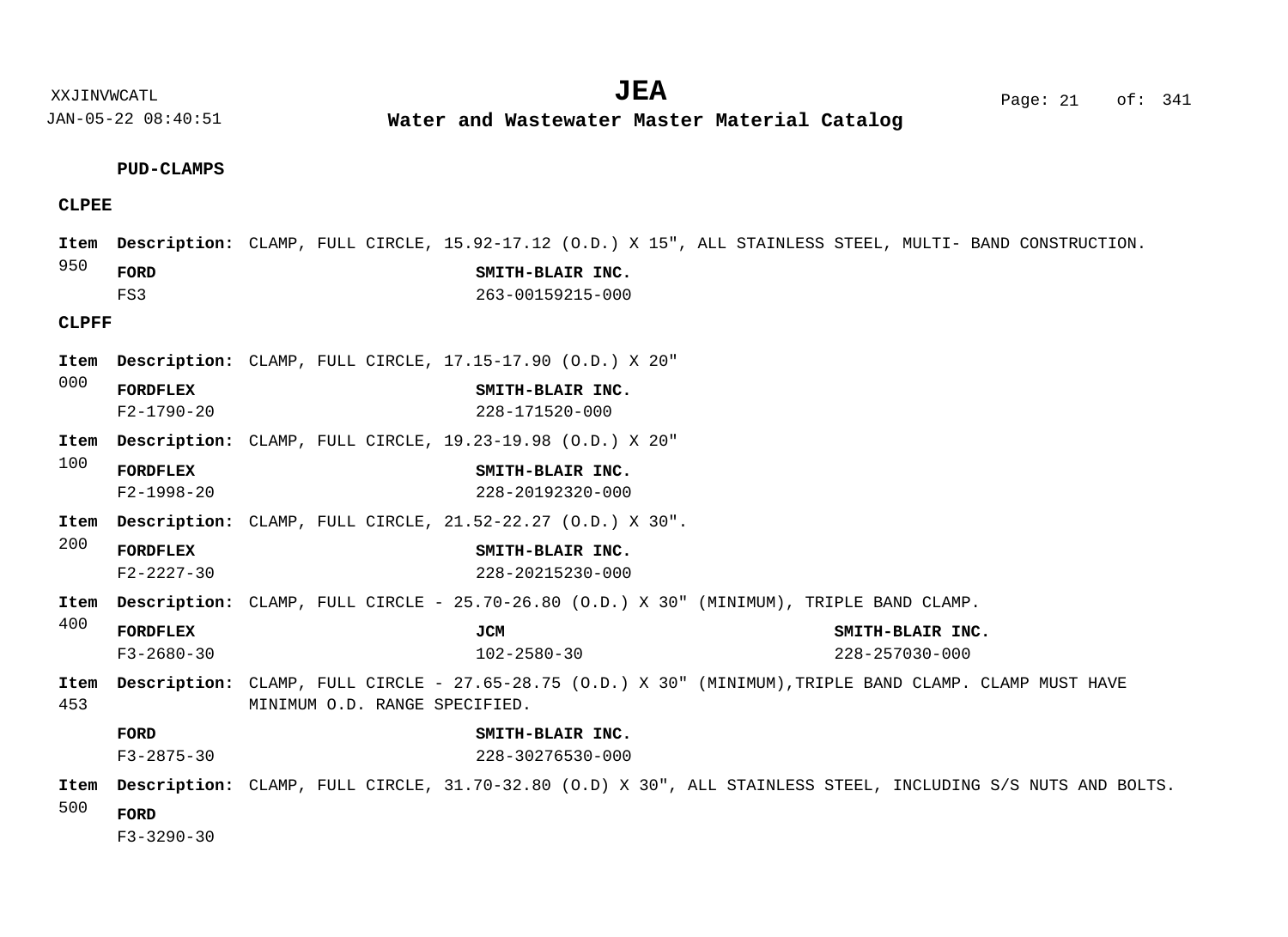**Water and Wastewater Master Material Catalog** 

# **PUD-CLAMPS CLPFF CLPGG** 600 010 020 030 040 050 060 Item Description: CLAMP, FULL CIRCLE, 37.90-39.25 (O.D.) X 30", ALL STAINLESS STEEL Item Description: CLAMP, REPAIR, HANDI-BAND, 1/2" X 3". \*\*\*\*\*\*\*\*\*\* NO SUBSTITUTE \*\*\*\*\*\*\*\*\*\*\*\*\*\* CLAMP, REPAIR, HANDI-BAND, 1/2" X 6". **Description: Item** Item Description: CLAMP, REPAIR, HANDI-BAND, 3/4" X 3" \*\*\*\*\*\*\*\*\*\* NO SUBSTITUTE \*\*\*\*\*\*\*\*\*\*\*\*\*\* Item Description: CLAMP, REPAIR, HANDI-BAND 3/4" X 6" \*\*\*\*\*\*\*\*\*\* NO SUBSTITUTE \*\*\*\*\*\*\*\*\*\* Item Description: CLAMP, REPAIR, HANDI-BAND, 1" X 3". \*\*\*\*\*\*\*\*\*\* NO SUBSTITUTE \*\*\*\*\*\*\*\*\*\*\*\*\*\* Item Description: CLAMP, HANDI-BAND, 1" X 6". \*\*\*\*\*\*\*\*\*\* NO SUBSTITUTE \*\*\*\*\*\*\*\*\*\*\*\*\*\* **FORD JCM SMITH BLAIR JCM SMITH-BLAIR INC. JCM SMITH-BLAIR INC. JCM SMITH-BLAIR INC. JCM SMITH-BLAIR INC. JCM SMITH-BLAIR INC. JCM SMITH-BLAIR INC.** F4-3925-30 102-3830-30 267-00383030-065 110-0084-3 245-00008403-000 110-0084-6 245-00008406-000 110-0105-3 245-00010503-000 110-0105-6 245-00010506-000 110-0132-3 245-00013203-000

110-0132-6 245-00013206-000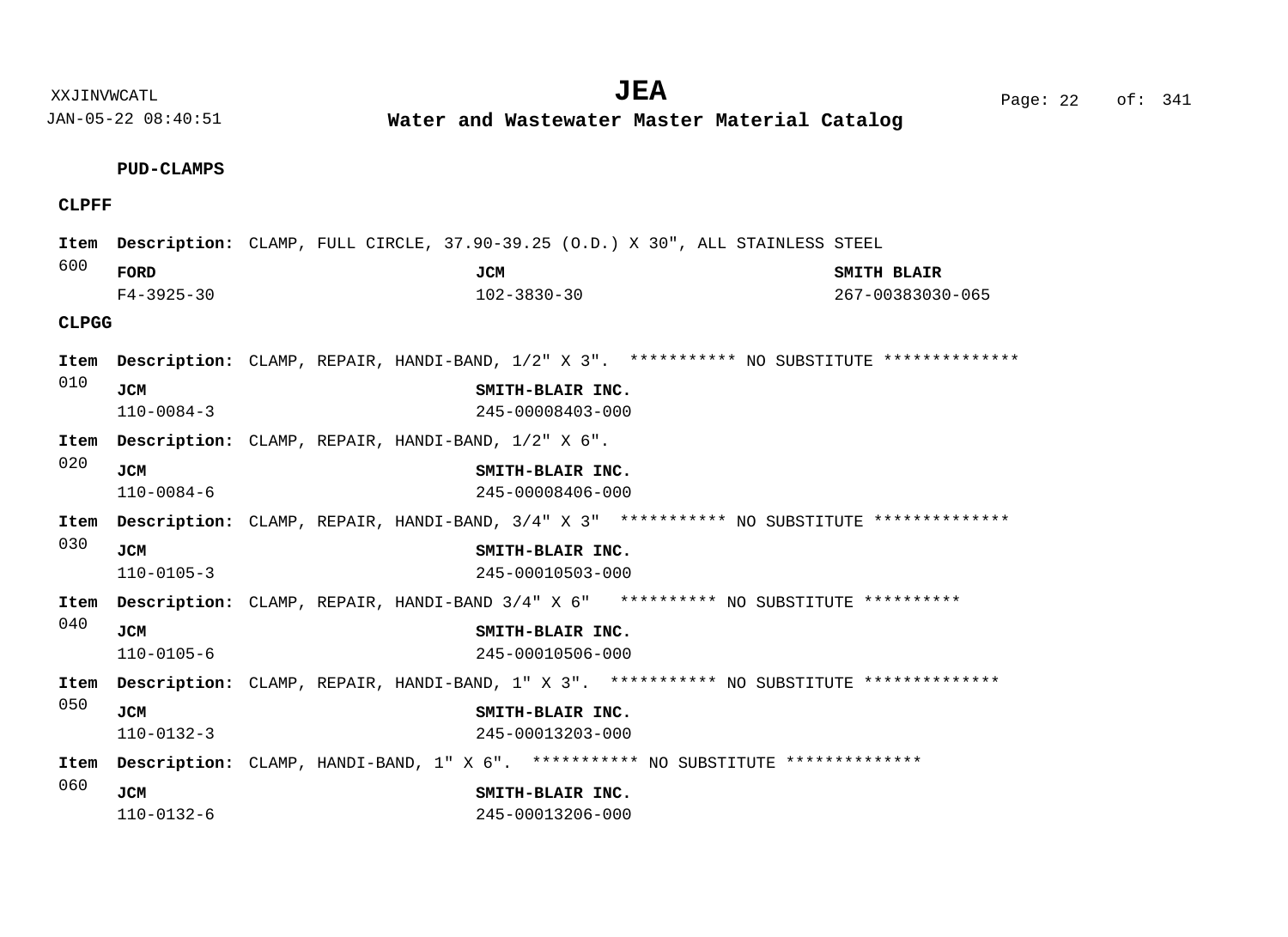**Water and Wastewater Master Material Catalog** 

**PUD-CLAMPS**

# **CLPGG**

| Item         |                  | Description: CLAMP, HANDI-BAND, 1-1/4" X 3". *********** NO SUBSTITUTE ***************         |  |  |  |  |  |  |  |  |
|--------------|------------------|------------------------------------------------------------------------------------------------|--|--|--|--|--|--|--|--|
| 070          | <b>JCM</b>       | SMITH-BLAIR INC.                                                                               |  |  |  |  |  |  |  |  |
|              | $110 - 0166 - 3$ | 245-00016603-000                                                                               |  |  |  |  |  |  |  |  |
| Item         |                  | Description: CLAMP, HANDI-BAND, 1-1/2" X 3". *********** NO SUBSTITUTE ***************         |  |  |  |  |  |  |  |  |
| 080          | <b>JCM</b>       | SMITH-BLAIR INC.                                                                               |  |  |  |  |  |  |  |  |
|              | $110 - 0190 - 3$ | 245-00019003-000                                                                               |  |  |  |  |  |  |  |  |
| Item         |                  | Description: CLAMP, HANDI-BAND, 1-1/2" X 6". *********** NO SUBSTITUTE ***************         |  |  |  |  |  |  |  |  |
| 090          | <b>JCM</b>       | SMITH-BLAIR INC.                                                                               |  |  |  |  |  |  |  |  |
|              | $110 - 0190 - 6$ | 245-00019006-000                                                                               |  |  |  |  |  |  |  |  |
| Item         |                  | Description: CLAMP, HANDI-BAND, 2" X 3". *********** NO SUBSTITUTE **************              |  |  |  |  |  |  |  |  |
| 100          | <b>JCM</b>       | SMITH-BLAIR INC.                                                                               |  |  |  |  |  |  |  |  |
|              | $110 - 0238 - 3$ | 245-00023803-000                                                                               |  |  |  |  |  |  |  |  |
|              |                  | Item Description: CLAMP, HANDI-BAND, 2" X 6". *********** NO SUBSTITUTE ***************        |  |  |  |  |  |  |  |  |
| 110          | <b>JCM</b>       | SMITH-BLAIR INC.                                                                               |  |  |  |  |  |  |  |  |
|              | $110 - 0238 - 6$ | 245-00023806-000                                                                               |  |  |  |  |  |  |  |  |
| <b>CLPHH</b> |                  |                                                                                                |  |  |  |  |  |  |  |  |
|              |                  | Item Description: CLAMP, HOSE (WORM GEAR), #1, 7/32" - 5/8" ALL STAINLESS STEEL. DIXON #MAH-4  |  |  |  |  |  |  |  |  |
| 010          | <b>DIXON</b>     |                                                                                                |  |  |  |  |  |  |  |  |
|              | $MAH-4$          |                                                                                                |  |  |  |  |  |  |  |  |
| Item         |                  | <b>Description:</b> CLAMP, HOSE (WORM GEAR),#6, 3/8" - 7/8", ALL STAINLESS STEEL. DIXON #HSS-6 |  |  |  |  |  |  |  |  |
| 020          | <b>DIXON</b>     |                                                                                                |  |  |  |  |  |  |  |  |
|              | HSS-6            |                                                                                                |  |  |  |  |  |  |  |  |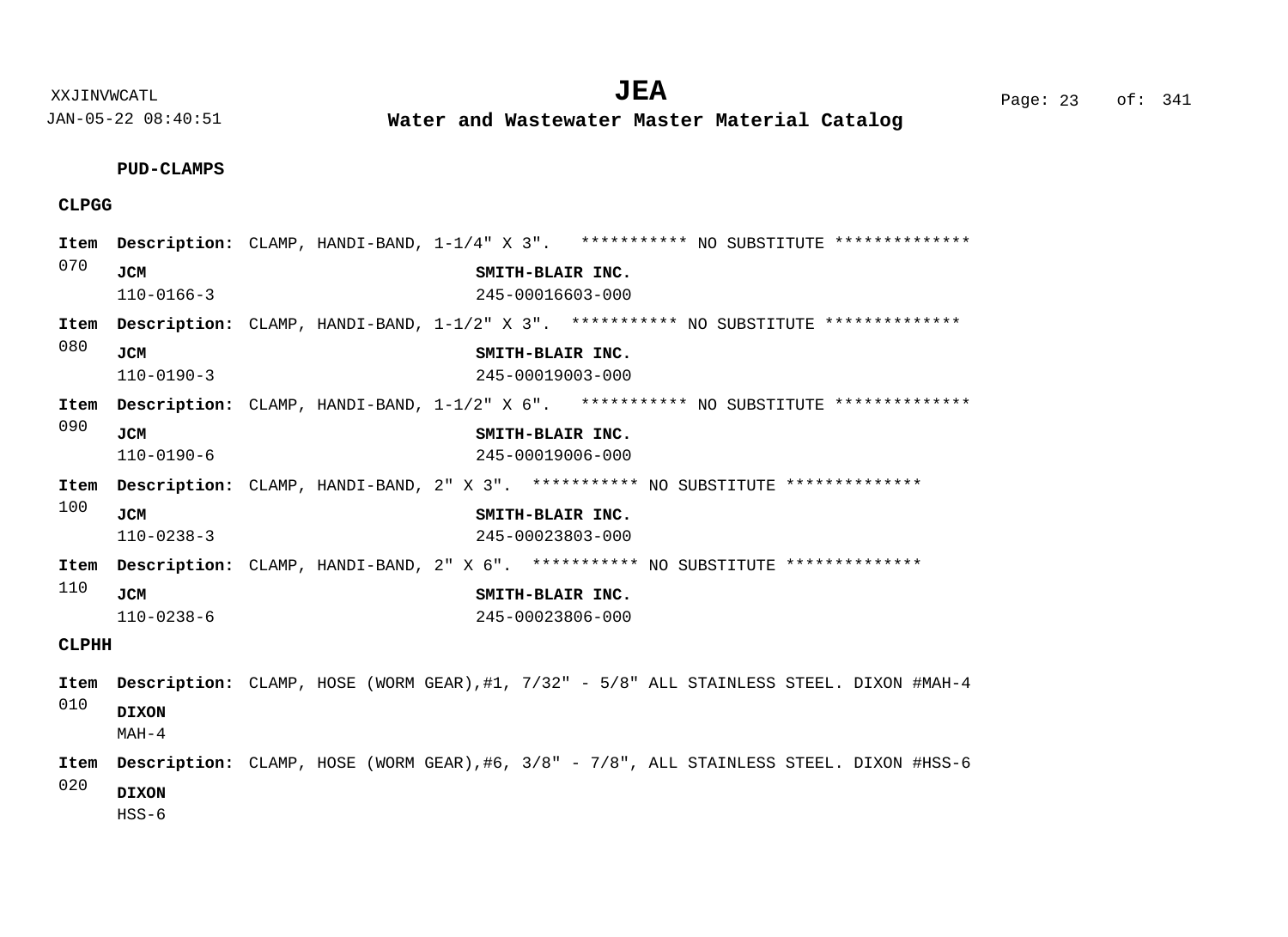**Water and Wastewater Master Material Catalog** 

**PUD-CLAMPS**

# **CLPHH**

| Item | Description: CLAMP, HOSE (WORM GEAR), #8, 7/16" - 1", ALL STAINLESS STEEL.                              |  |  |  |  |  |  |  |  |
|------|---------------------------------------------------------------------------------------------------------|--|--|--|--|--|--|--|--|
| 030  | <b>DIXON</b><br>$HSS-8$                                                                                 |  |  |  |  |  |  |  |  |
| Item | Description: CLAMP, HOSE (WORM GEAR),#10, 9/16" - 1-1/16, ALL STAINELESS STEEL. DIXON #HSS-10           |  |  |  |  |  |  |  |  |
| 040  | <b>DIXON</b><br>$HSS-10$                                                                                |  |  |  |  |  |  |  |  |
| Item | Description: CLAMP, HOSE (WORM GEAR), #16, 11/16"- 1-1/2", ALL STAINLESS STEEL DIXON #HSS-16            |  |  |  |  |  |  |  |  |
| 050  | <b>DIXON</b><br>$HSS-16$                                                                                |  |  |  |  |  |  |  |  |
| Item | <b>Description:</b> CLAMP, HOSE (WORM GEAR, #32, 1-9/16" - 2-1/2" ALL STAINLESS STEEL. DIXON #HSS-32    |  |  |  |  |  |  |  |  |
| 080  | <b>DIXON</b><br>$HSS-32$                                                                                |  |  |  |  |  |  |  |  |
| Item | <b>Description:</b> CLAMP, HOSE (WORM GEAR), #36, 1-13/16" - 2-3/4", ALL STAINLESS STEEL. DIXON #HSS-36 |  |  |  |  |  |  |  |  |
| 090  | <b>DIXON</b><br>$HSS-36$                                                                                |  |  |  |  |  |  |  |  |
| Item | Description: CLAMP, HOSE (WORM GEAR), #96, 3-5/8" - 6-1/2", ALL STAINLESS STEEL.                        |  |  |  |  |  |  |  |  |
| 120  | <b>DIXON</b><br>$HSS-96$                                                                                |  |  |  |  |  |  |  |  |
| Item | Description: CLAMP, HOSE (WORM GEAR), #104, 4-1/8" - 7", ALL STAINLESS STEEL. DIXON #HSS-104            |  |  |  |  |  |  |  |  |
| 130  | <b>DIXON</b><br>$HSS-104$                                                                               |  |  |  |  |  |  |  |  |
| Item | Description: CLAMP, HOSE (WORM GEAR), #128, 5-5/8" - 8-1/2", ALL STAINLESS STEEL. DIXON #HSS-128        |  |  |  |  |  |  |  |  |
| 140  | <b>DIXON</b><br>$HSS-128$                                                                               |  |  |  |  |  |  |  |  |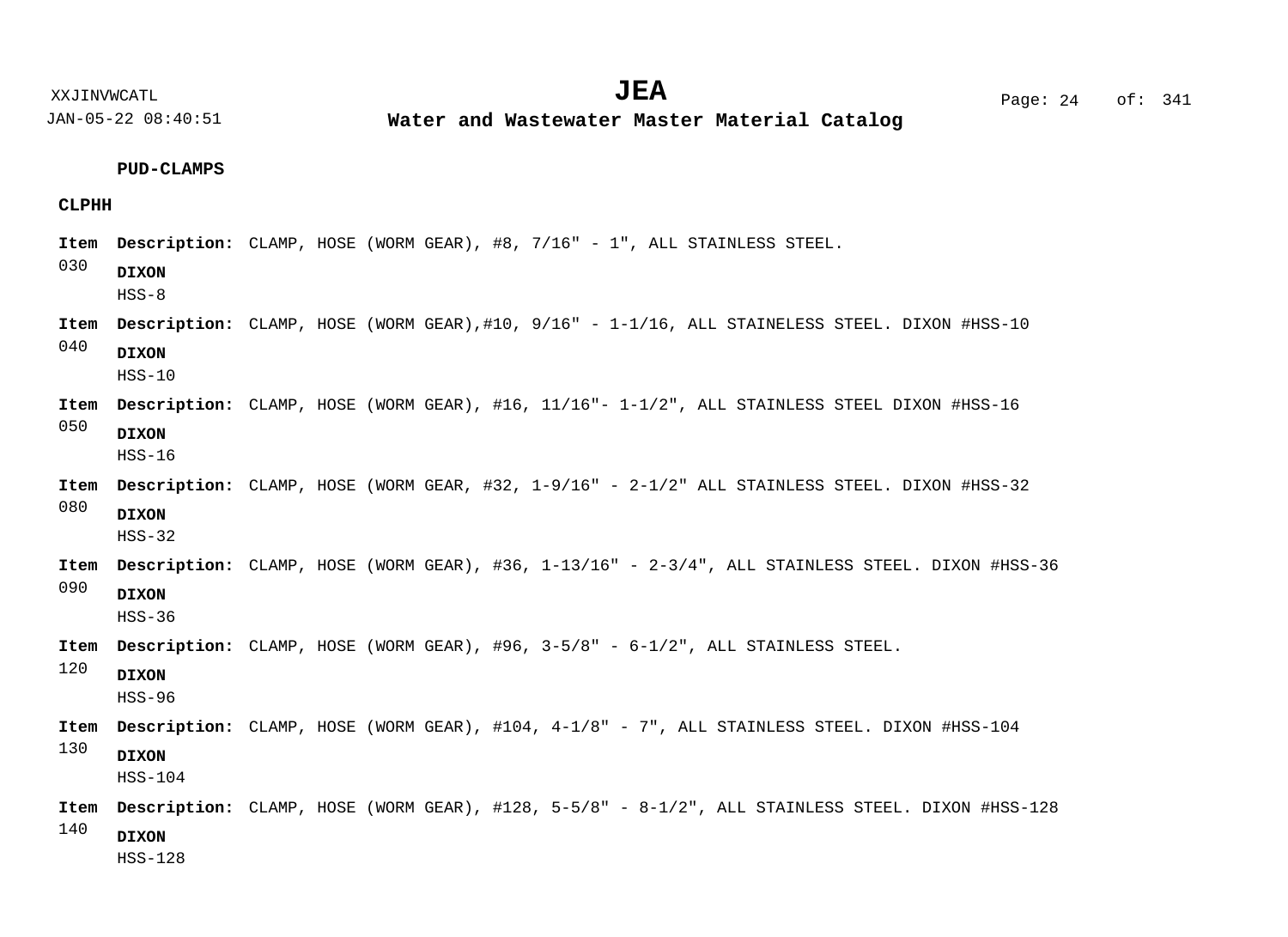**Water and Wastewater Master Material Catalog** 

## **PUD-CLAMPS**

# **CLPHH**

- Item Description: CLAMP, HOSE (WORM GEAR), #188, 9-3/8" 12-1/4", ALL STAINLESS STEEL. DIXON #HSS-188
- 142 **DIXON**

HSS-188

148 Item Description: CLAMP, HOSE #KS-28 7" INSIDE DIAMETER ALL CLAMPS TO BE "FAST-LOK" BRAND "K-CLAMPS" ALL CLAMPS MUST BE HEAVY DUTY, STAINLESS STEEL.

## **FAST-LOK**

KS-28

# **CLPJJ**

600 Item Description: CLAMP, SERVICE, 1.61-1.92 (O.D.) X 1", COPPER TO COPPER THREAD, SERVICE CLAMP MUST HAVE THE MINIMUM O.D. RANGE NOTED

# **SMITH-BLAIR INC.**

313-00019209-000

- 700 CLAMP, SERVICE, 2.35-2.56 (O.D.) X 3/4", COPPER TO COPPER THREAD, SERVICE CLAMP MUST HAVE THE **Description: Item** MINIMUM O.D. RANGE NOTED
- 800 900 Item Description: CLAMP, SERVICE, 2.38 X 3/4, BRONZE, COPPER TO COPPER THREAD, MUELLER, CLOW, OR EQUAL. Item Description: CLAMP, SERVICE, 2.35-2.56 (O.D.) X 1", COPPER TO COPPER THREAD, SERVICE CLAMP MUST HAVE THE MINIMUM O.D. RANGE NOTED **FORD SMITH-BLAIR INC. CLOW FORD MUELLER FORD POWERSEAL CORP. SMITH-BLAIR INC.** F202 (2.35-2.50) 313-00025607-000 3401 S70-203 H-13420

| F202-250-CC4-I     | 34132A1CC | 313-025609-000 |
|--------------------|-----------|----------------|
| $F202$ (3.80-4.25) |           |                |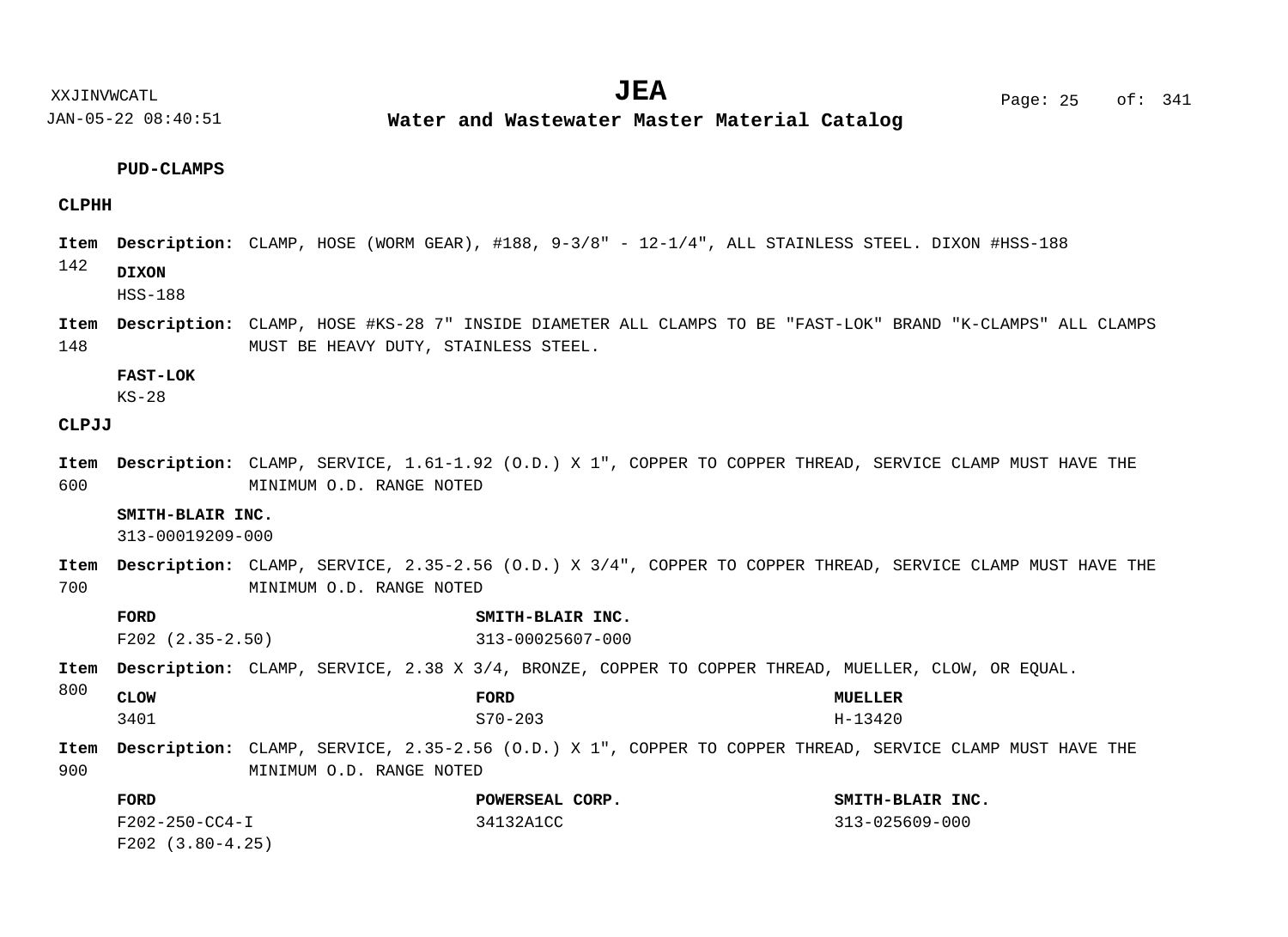**Water and Wastewater Master Material Catalog** 

#### **PUD-CLAMPS**

# **CLPKK**

- Item Description: CLAMP, SERVICE, 2.38 X 1", BRONZE, COPPER TO COPPER THREAD.
- 000 **FORD MUELLER**
	- S70-204 H-13420
- 100 CLAMP, SERVICE, 2.44-2.91 (O.D.) X 3/4", COPPER TO COPPER THREAD, SERVICE CLAMP MUST HAVE THE **Description: Item** MINIMUM O.D. RANGE NOTED, SMITH-BLAIR OR EQUAL

# **SMITH-BLAIR INC.**

029107-000

200 Item Description: CLAMP, SERVICE, 2.44-2.91 (O.D.) X 1", COPPER TO COPPER THREAD, SERVICE CLAMP MUST HAVE THE MINIMUM O.D. RANGE NOTED.

## **SMITH-BLAIR INC.**

313-00029109-000

300 CLAMP, SERVICE, 2.97-3.54 (O.D.) X 3/4", COPPER TO COPPER THREAD, SERVICE CLAMP MUST HAVE THE **Description: Item** MINIMUM O.D. RANGE NOTED, SMITH-BLAIR OR EQUAL

#### **SMITH-BLAIR INC.**

13-035407-000

500 Item Description: CLAMP, SERVICE, 2.97-3.54 (O.D.) X 1", COPPER TO COPPER THREAD, SERVICE CLAMP MUST HAVE THE MINIMUM O.D. RANGE NOTED

# **SMITH-BLAIR INC.**

313-00035409-000

- CLAMP, SERVICE, 3.74 4.55 X 1-1/2",NPT **Description: Item**
- 650 **SMITH-BLAIR INC.**

315-000-45512-000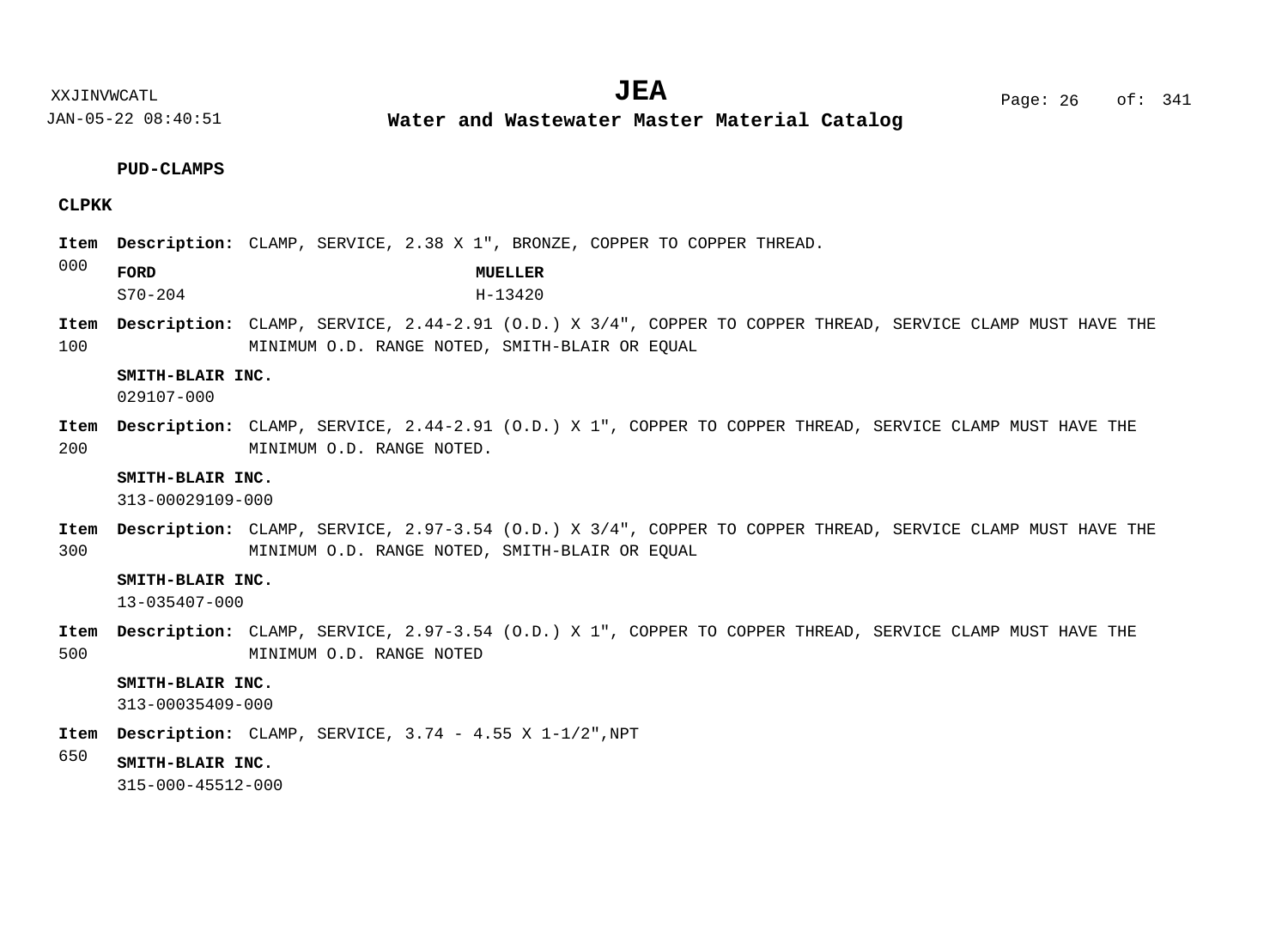**Water and Wastewater Master Material Catalog** 

# **PUD-CLAMPS**

# **CLPKK**

700 CLAMP, SERVICE, 3.74-4.55 (O.D.) X 3/4", COPPER TO COPPER THREAD, SERVICE CLAMP MUST HAVE THE **Description: Item** MINIMUM O.D. RANGE NOTED SMITH-BLAIR #313-045507-000 OR EQUAL

# **SMITH-BLAIR INC.**

313-00045507-000

900 Item Description: CLAMP, SERVICE, 3.74-4.13 (O.D.) X 1", COPPER TO COPPER THREAD, SERVICE CLAMP MUST HAVE THE MINIMUM O.D. RANGE NOTED

| FORD                 | SMITH-BLAIR INC. |
|----------------------|------------------|
| $F202$ $(3.80-4.25)$ | 313-041309-000   |

## **CLPLL**

|             | Item Description: CLAMP, SERVICE, 4.50 X 1", BRONZE, COPPER TO COPPER THREAD. MUELLER , CLOW , FORD, OR EQUAL. |              |  |         |  |  |  |                |  |  |  |
|-------------|----------------------------------------------------------------------------------------------------------------|--------------|--|---------|--|--|--|----------------|--|--|--|
| 000         | <b>CLOW</b>                                                                                                    |              |  | FORD    |  |  |  | <b>MUELLER</b> |  |  |  |
|             | 3401                                                                                                           |              |  | S70-404 |  |  |  | H-13428        |  |  |  |
| Item<br>075 | Description: CLAMP, SERVICE, 4.74 - 5.14 (OD) X 2", NPT, SERVICE CLAMP MUST HAVE MINIMUM OD RANGE NOTED.       | DOUBLE BALE. |  |         |  |  |  |                |  |  |  |

100 CLAMP, SERVICE, 4.74-5.14 (O.D.) X 3/4", COPPER TO COPPER THREAD, SERVICE CLAMP MUST HAVE THE **Description: Item** MINIMUM O.D. RANGE NOTED

| FORD             | POWER SEAL             | SMITH BLAIR      |
|------------------|------------------------|------------------|
| F202 (4.74-5.26) | $3413 - 4B \times 34C$ | 313-00051407-000 |

200 Item Description: CLAMP, SERVICE, 4.74-5.63 (O.D.) X 1", COPPER TO COPPER THREAD, SERVICE CLAMP MUST HAVE THE MINIMUM O.D. RANGE NOTED

**FORD POWERSEAL CORP.** F202 (4.74-5.26) 34134B1CC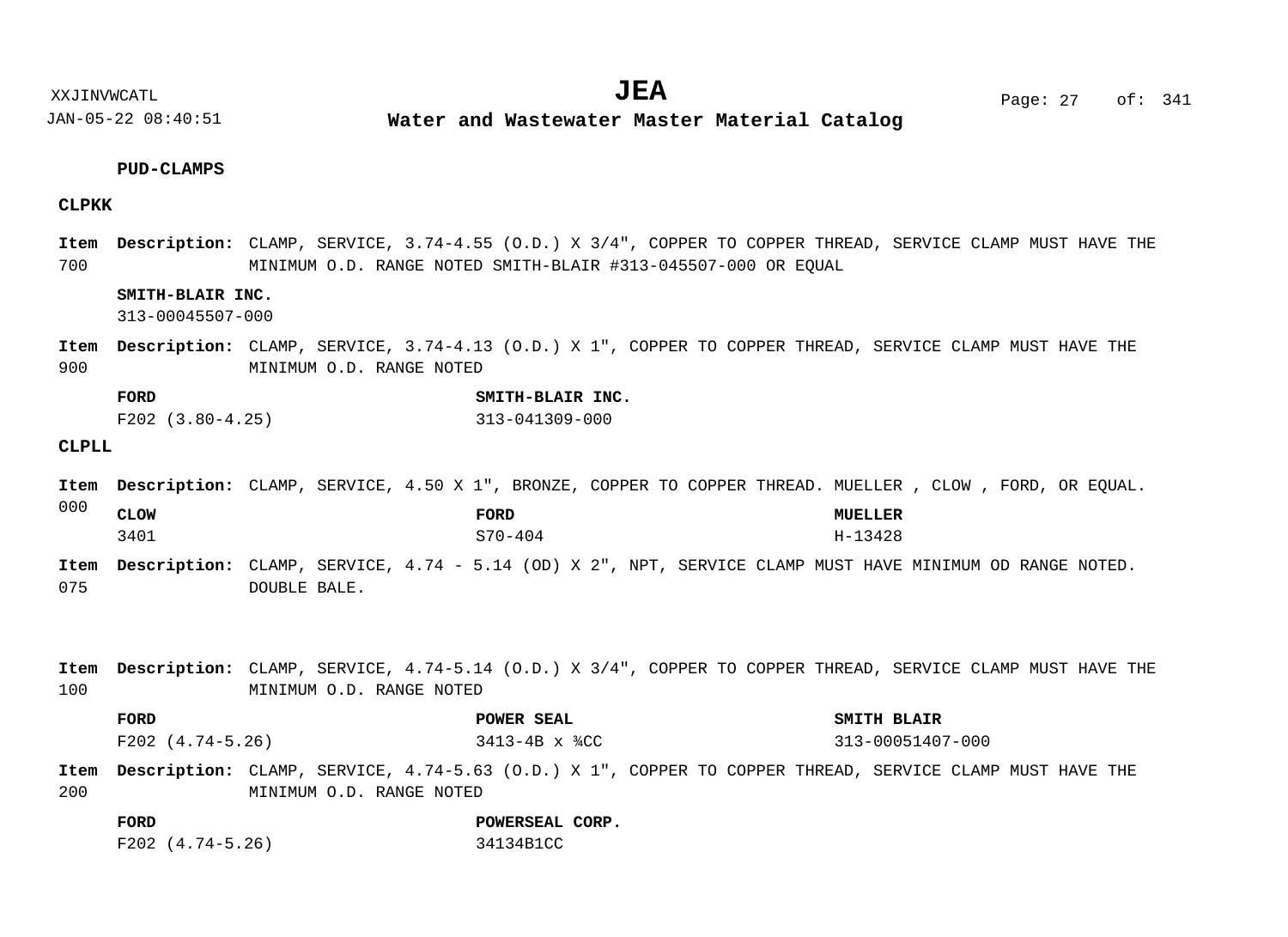# **PUD-CLAMPS**

# **CLPLL**

250 Item Description: SADDLE, C900 PIPE, 4"X1"CC THREADS, EPDM GASKET, DUCTILE IRON BODY W/ FUSION EPOXY, STAINLESS STEEL (SS) 304 DOUBLE WIDE BAND, SS THREADED BOLTS. MIN. O.D. RANGE 4.74 - 5.26.

# **ORDER BY DESCRIPTION**

 $N/A$ 

300 CLAMP, SERVICE,4.74-5.14 (O.D.) X 1-1/2" COPPER TO COPPER THREAD, SERVICE CLAMP MUST HAVE THE **Description: Item** MINIMUM O.D. RANGE NOTED

| FORD             | POWER SEAL     | SMITH-BLAIR INC. |
|------------------|----------------|------------------|
| F202 (4.74-5.26) | 3413-4C x 1½CC | 313-00051413-000 |

- 400 Item Description: CLAMP, SERVICE, 4.74-5.14 (O.D.) X 2", COPPER TO COPPER THREAD, SERVICE CLAMP MUST HAVE THE MINIMUM O.D. RANGE NOTED
	- **POWER SEAL SMITH-BLAIR INC.** 3413-4C x 2CC 313-00051415-000
- Item Description: CLAMP, SERVICE, 5.94 6.69 X 2", NPT

475

- 700 Item Description: CLAMP, SERVICE, 5.94 - 6.70 (O.D.) X 1", COPPER TO COPPER THREAD, SERVICE CLAMP MUST HAVE THE MINIMUM O.D. RANGE NOTED
	- **FORD SMITH-BLAIR INC.** F202 (5.94-6.69) 313-66309

# **CLPMM**

050 Item Description: CLAMP, SERVICE, 6.84 - 7.60 (O.D.) X 2", IPT, SERVICE CLAMP MUST HAVE THE MINIMUM O.D. RANGE NOTED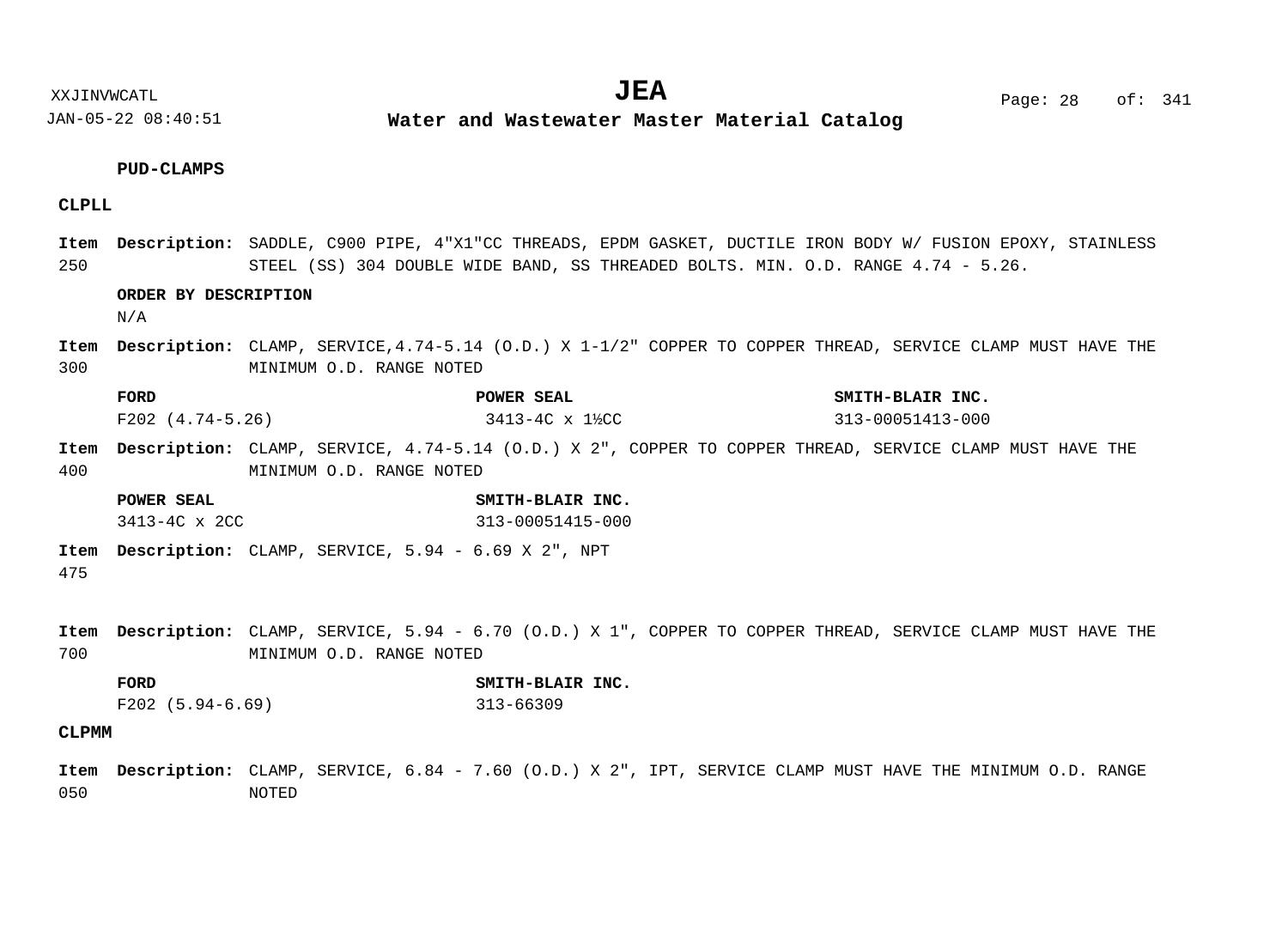XXJINVWCATL Page: 29 of: **JEA**<sup>341</sup>

JAN-05-22 08:40:51

**Water and Wastewater Master Material Catalog** 

# **PUD-CLAMPS**

# **CLPMM**

| 100         |                                                                           | Item Description: PARTIAL SURPLUS - CLAMP, SERVICE, 6.84-7.60 (O.D.) X 3/4", COPPER TO COPPER THREAD, CLAMP<br>SERVICE MUST HAVE THE MINIMUM O.D. RANGE NOTED |                                    |
|-------------|---------------------------------------------------------------------------|---------------------------------------------------------------------------------------------------------------------------------------------------------------|------------------------------------|
|             | SMITH-BLAIR INC.<br>313-076007-000                                        |                                                                                                                                                               |                                    |
| Item        | <b>Description:</b> T3, WIDE RANGE SERVICE SADDLE, 6" X 1" US (6.55-7.42) |                                                                                                                                                               |                                    |
| 110         | FORD METER BOX COMPANY<br>$F1 - 696 - 75 - CC4$                           | TPS<br>T3SS-0742-1011EX                                                                                                                                       |                                    |
| Item        | <b>Description:</b> T3, WIDE RANGE SERVICE SADDLE, 6' X 1" OS (6.84-7.65) |                                                                                                                                                               |                                    |
| 115         | FORD METER BOX COMPANY<br>$F1 - 745 - 75 - CC4$                           | TPS<br>T3SS-0765-1011EX                                                                                                                                       |                                    |
| Item        | <b>Description:</b> T3, WIDE RANGE SERVICE SADDLE, 6" x 2" US (6.55-7.42) |                                                                                                                                                               |                                    |
| 120         | FORD METER BOX COMPANY                                                    | TPS                                                                                                                                                           |                                    |
|             | $F1 - 696 - 75 - CC7$                                                     | T3SS-0742-2011EX                                                                                                                                              |                                    |
| Item        | <b>Description:</b> T3, WIDE RANGE SERVICE SADDLE, 6" x 2" OS (6.84-7.65) |                                                                                                                                                               |                                    |
| 125         | FORD METER BOX COMPANY<br>$F1 - 745 - 75 - CC7$                           | TPS<br>T3SS-0765-2011EX                                                                                                                                       |                                    |
| Item<br>200 | MINIMUM O.D. RANGE NOTED                                                  | Description: CLAMP, SERVICE, 6.84 - 7.60 (O.D.) X 1" COPPER TO COPPER THREAD, SERVICE CLAMP MUST HAVE THE                                                     |                                    |
|             | FORD<br>$F202 (6.84-7.60)$                                                | POWERSEAL CORP.<br>34136B1CC                                                                                                                                  | SMITH-BLAIR INC.<br>313-076009-000 |

# **ORDER BY DESCRIPTION**

N/A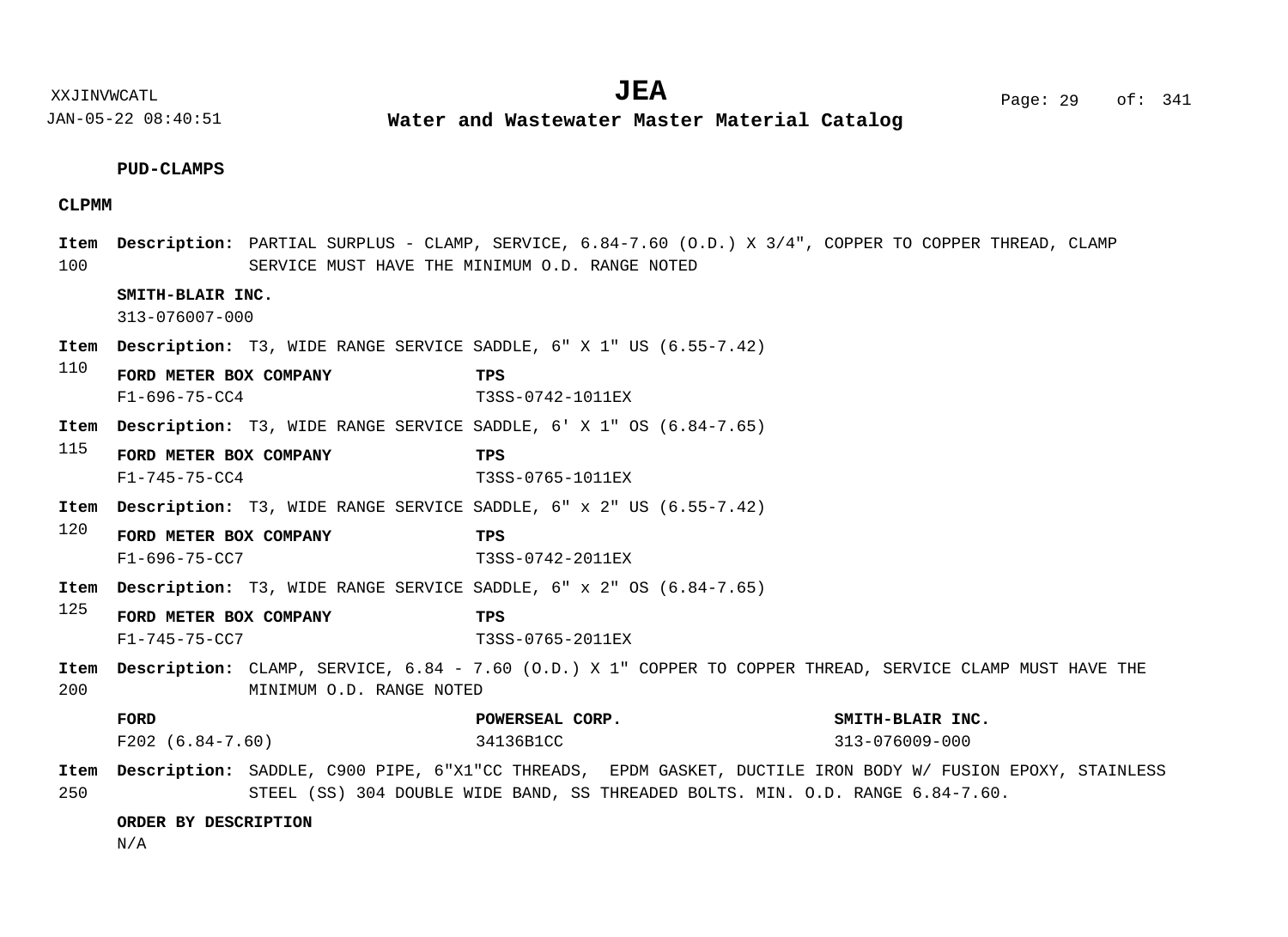**Water and Wastewater Master Material Catalog** 

# **PUD-CLAMPS**

## **CLPMM**

|     | Item Description: CLAMP, SERVICE, 6.84 - 7.60 (O.D.) X 2", COPPER TO COPPER THREAD, SERVICE CLAMP MUST HABE THE |
|-----|-----------------------------------------------------------------------------------------------------------------|
| 400 | MINIMUM O.D. RANGE NOTED                                                                                        |

| FORD                                                                                                          |  |           | POWERSEAL CORP. |  |  |                | SMITH-BLAIR INC. |  |  |
|---------------------------------------------------------------------------------------------------------------|--|-----------|-----------------|--|--|----------------|------------------|--|--|
| F202 (6.84-7.60)                                                                                              |  | 34136B2CC |                 |  |  | 313-076015-000 |                  |  |  |
| Item Description: CLAMP, SERVICE, 8.54 - 10.10 (O.D.) X 2", SS, NPT, SERVICE CLAMP MUST HAVE THE MINIMUM O.D. |  |           |                 |  |  |                |                  |  |  |

475 RANGE NOTED

575 Item Description: CLAMP, SERVICE, 7.79 - 8.72 (O.D.) X 1", COPPER TO COPPER THREAD, SERVICE CLAMP MUST HAVE THE MINIMUM O.D. RANGE NOTED.

#### **SMITH-BLAIR INC.**

313-00087209-000

Item Description: CLAMP, SERVICE, 8.63 X 1", COPPER TO COPPER THREAD, BRONZE

| 700 | <b>FORD</b> | MUELLER |
|-----|-------------|---------|
|     | $S70 - 804$ | H-13433 |

# **CLPNN**

000 Item Description: INACTIVE - CLAMP, SERVICE, 8.54- 10.10 O.D. X 3/4" COPPER TO COPPER THREAD, SERVICE CLAMP MUST HAVE THE MINIMUM O.D. RANGE NOTED

# **SMITH-BLAIR INC.**

313-101007-000

100 CLAMP, SERVICE, 8.54 - 10.10 (O.D.) X 1" COPPER TO COPPER THREAD, SERVICE CLAMP MUST HAVE THE **Description: Item**MINIMUM O.D. RANGE NOTED

| <b>FORD</b>      | POWERSEAL CORP. | SMITH-BLAIR INC. |
|------------------|-----------------|------------------|
| F202 (4.74-5.26) | 34138B1CC       | 313-00101009-000 |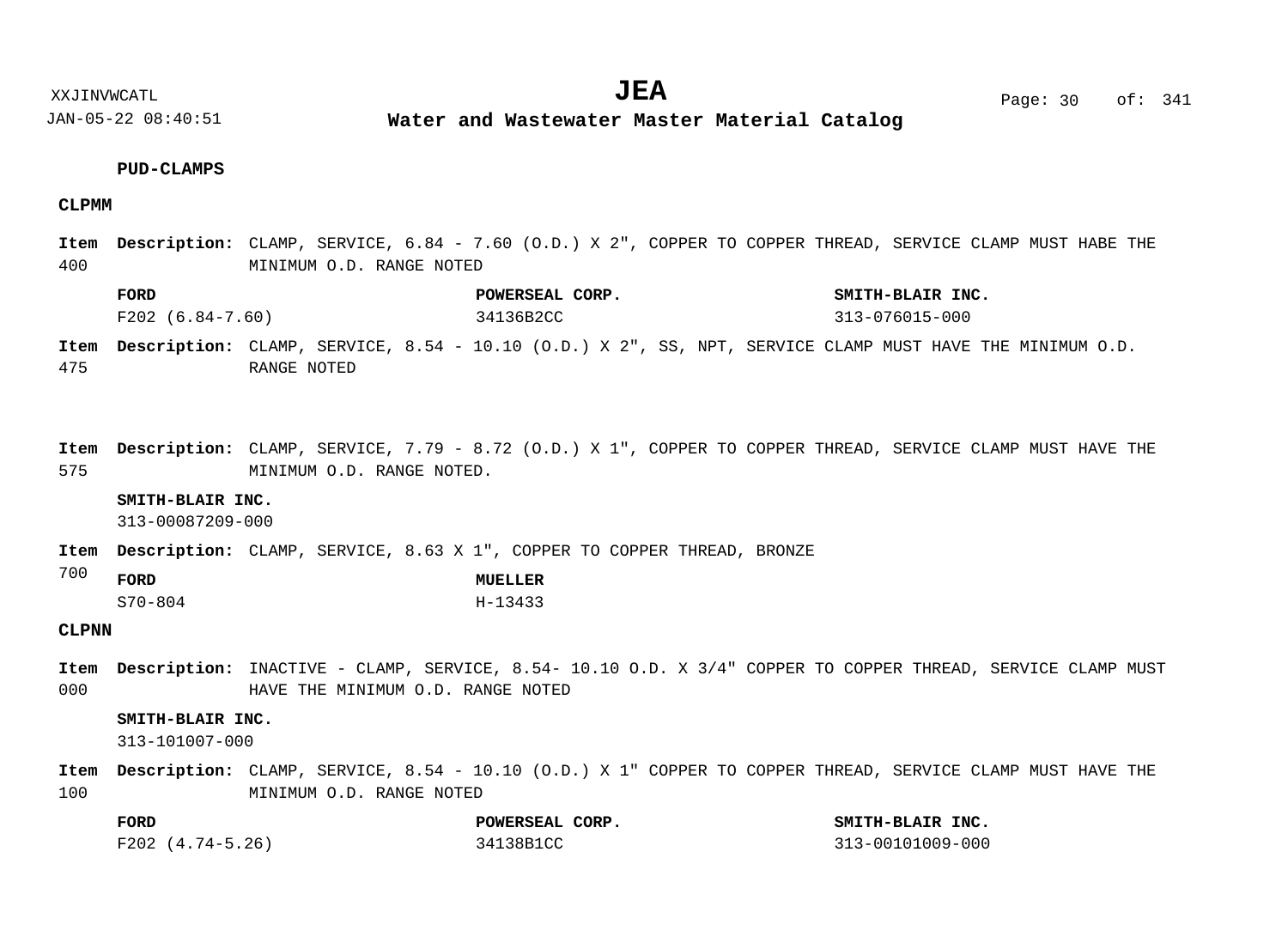**PUD-CLAMPS**

# **CLPNN**

110 115 120 125 150 200 **Item Description:** T3, WIDE RANGE SERVICE SADDLE, 8" x 1" US (8.54-9.44) **Item Description:** T3, WIDE RANGE SERVICE SADDLE, 8" x 1" OS (8.98-9.84) **Item Description:** T3, WIDE RANGE SERVICE SADDLE, 8" x 2" US (8.54-9.44) Item Description: T3, WIDE RANE SERVICE SADDLE, 8" x 2" OS (8.98-9.84) Item Description: SADDLE, C900 PIPE, 8"X1"CC THREADS, EPDM GASKET, DUCTILE IRON BODY W/ FUSION EPOXY, STAINLESS STEEL (SS) 304 DOUBLE WIDE BAND, SS THREADED BOLTS. MIN. O.D. RANGE 8.99-9.79. \*\*ORDER BY DESCRIPTION\*\* CLAMP, SERVICE, 8.54-10.10 (OD) X 1-1/2" COPPER TO COPPER THREAD, SERVICE CLAMP MUST HAVE THE **Description: Item** MINIMUM O.D. RANGE NOTED **FORD METER BOX COMPANY TPS FORD METER BOX COMPANY TPS FORD METER BOX COMPANY TPS FORD METER BOX COMPANY TPS ORDER BY DESCRIPTION SMITH-BLAIR INC.** F1-939-75-CC4 T3SS-0944-1011EX F1-967-75-CC4 T3SS-0984-1011EX F1-939-75-CC7 T3SS-0944-2011EX F1-967-75-CC7 T3SS-0984-2011EX N/A

#### 313-00101013-000

300 CLAMP, SERVICE, 8.54 - 10.10 (O.D.) X 2" COPPER TO COPPER THREAD, SERVICE CLAMP MUST HAVE THE **Description: Item**MINIMUM O.D. RANGE NOTED

**POWERSEAL CORP. SMITH-BLAIR INC.**

34138B2CC 313-101015-000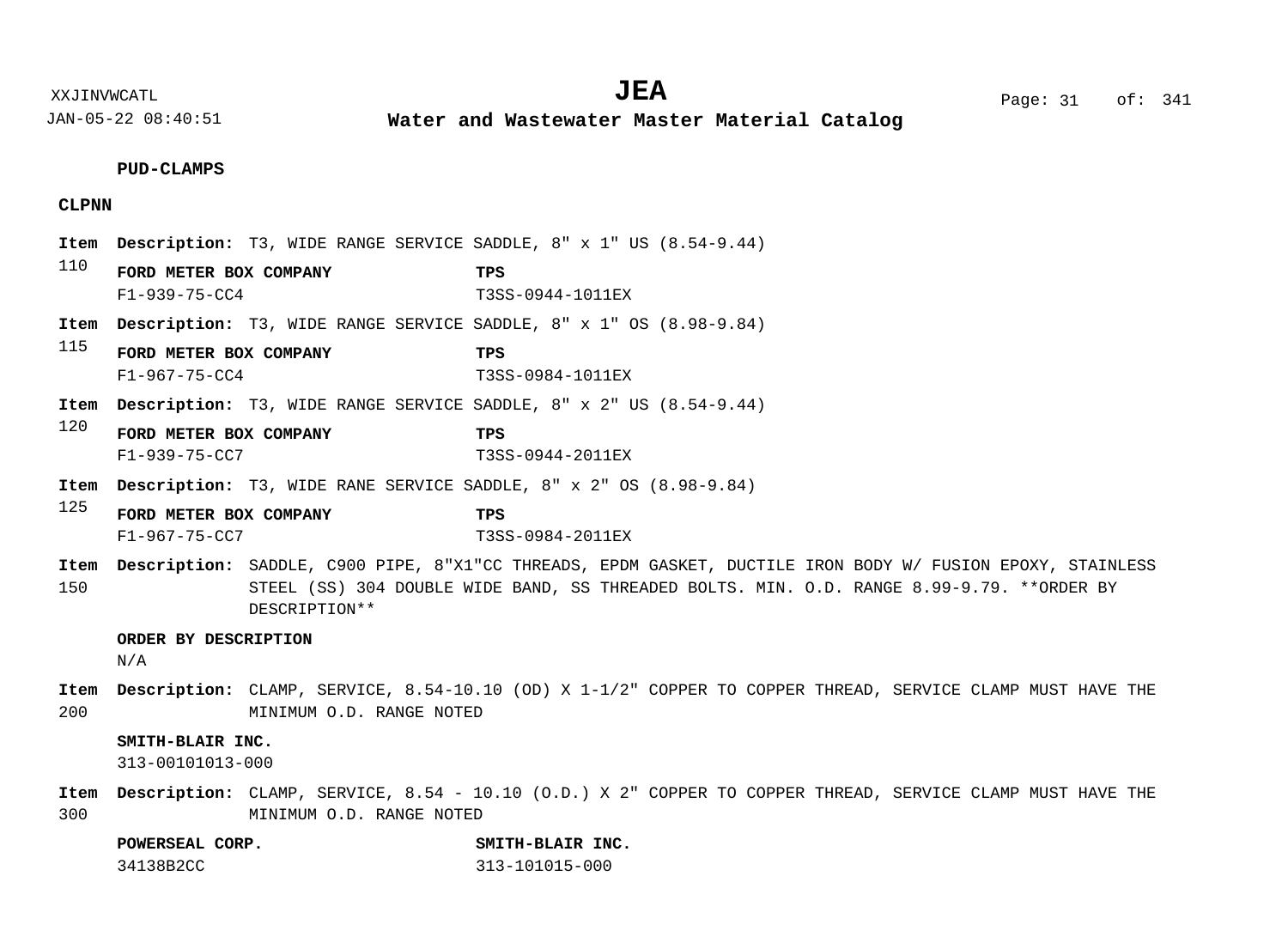XXJINVWCATL **EXALL** Page: 32 of:  $JEA$   $Page: 32 of: 341$ 

JAN-05-22 08:40:51 **Water and Wastewater Master Material Catalog** 

## **PUD-CLAMPS**

# **CLPNN**

- 600 CLAMP, SERVICE, 10.64 - 12.12 (O D) X 1" COPPER TO COPPER THREAD, SERVICE CLAMP MUST HAVE THE **Description: Item** MINIMUM O.D. RANGE NOTED
	- **POWERSEAL CORP. SMITH-BLAIR INC.** 341310B1CC 313-121209-000
- Item Description: T3, WIDE RANGE SERVICE SADDLE,  $10" \times 1"$  US  $(10.64-11.46)$
- 640 **FORD METER BOX COMPANY TPS** F1-1144-75-CC4 T3SS-1146-1011EX
- Item Description: T3, WIDE RANGE SERVICE SADDLE,  $10" \times 1"$  OS  $(11.34-12.16)$
- 645 **FORD METER BOX COMPANY TPS** F1-1215-75-CC4 T3SS-1216-1011EX
- 650 Item Description: SADDLE, C900 PIPE, 10"X1"CC THREADS, EPDM GASKET, DUCTILE IRON BODY W/ FUSION EPOXY, STAINLESS STEEL (SS) 304 DOUBLE WIDE BAND, SS THREADED BOLTS. MIN. O.D. RANGE 11.10-12.12. \*\*ORDER BY DESCRIPTION\*\*

#### **ORDER BY DESCRIPTION**

N/A

- **Item Description:** T3, WIDE RANGE SERVICE SADDLES, 10" x 2" US (10.64-11.46)
- 660 **FORD METER BOX COMPANY TPS** F1-1144-75-CC7 T3SS-1146-2011EX
- Item Description: T3, WIDE RANGE SERVICE SADDLE,  $10" \times 2"$  OS  $(11.34-12.16)$
- 665 **FORD METER BOX COMPANY TPS** F1-1215-75-CC7 T3SS-1216-2011EX
- 800 CLAMP, SERVICE, 10.64 - 12.12(O.D.) X 2" COPPER TO COPPER THREAD, SERVICE CLAMP MUST HAVE THE **Description: Item**MINIMUM O.D. RANGE NOTED

#### **SMITH-BLAIR INC.**

313-00121215-000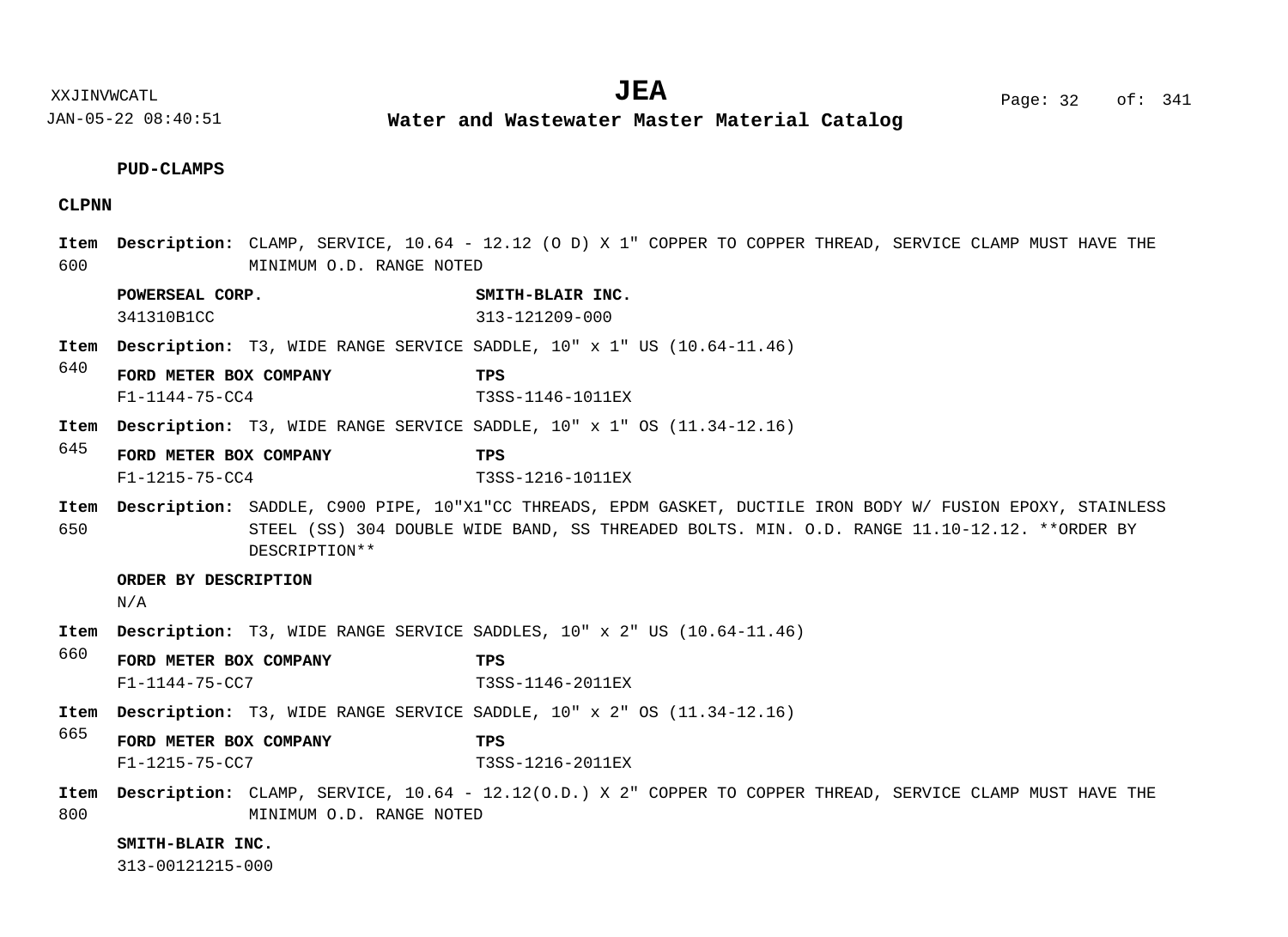**Water and Wastewater Master Material Catalog** 

## **PUD-CLAMPS**

# **CLPNN**

900 Item Description: INACTIVE - CLAMP, SERVICE, 12.62-14.32 (O D) X 3/4" COPPER TO COPPER THREAD, SERVICE CLAMP MUST HAVE THE MINIMUM O.D. RANGE.

# **SMITH-BLAIR INC.**

313-143207-000

# **CLPPP**

000 CLAMP, SERVICE, 12.62 - 14.32 (O D) X 1" COPPER TO COPPER THREAD, SERVICE CLAMP MUST HAVE THE **Description: Item** MINIMUM O.D. RANGE NOTED

| <b>FORD</b> | POWERSEAL CORP. | SMITH-BLAIR INC.     |
|-------------|-----------------|----------------------|
| F2021438CC4 | 341312B1CC      | $313 - 143209 - 000$ |

050 Item Description: SADDLE, C900 PIPE, 12"X1"CC THREADS, EPDM GASKET, DUCTILE IRON BODY W/ FUSION EPOXY, STAINLESS STEEL (SS) 304 DOUBLE WIDE BAND, SS THREADED BOLTS. MIN. O.D. RANGE 13.20-14.38. \*\*ORDER BY DESCRIPTION\*\*

#### **ORDER BY DESCRIPTION**

N/A

100 CLAMP, SERVICE, 12.62-14.32(OD) X 1-1/2" COPPER TO COPPER THREAD, SERVICE CLAMP MUST HAVE THE **Description: Item** MINIMUM O.D. RANGE NOTED

# **SMITH-BLAIR INC.**

```
313-00143213-000
```
- **Item Description:** T3, WIDE RANGE SERVICE SADLES, 12" x 1" US (12.62-13.56)
- 110 **FORD METER BOX COMPANY TPS** F1-1350-15-CC4 T3SS-1356-1011EX
- Item Description: T3, WIDE RANGE SERVICE SADDLE, 12" x 1" OS (13.65-14.42)
- 115 **FORD METER BOX COMPANY TPS** F1-1440-15-CC4 T3SS-1442-1011EX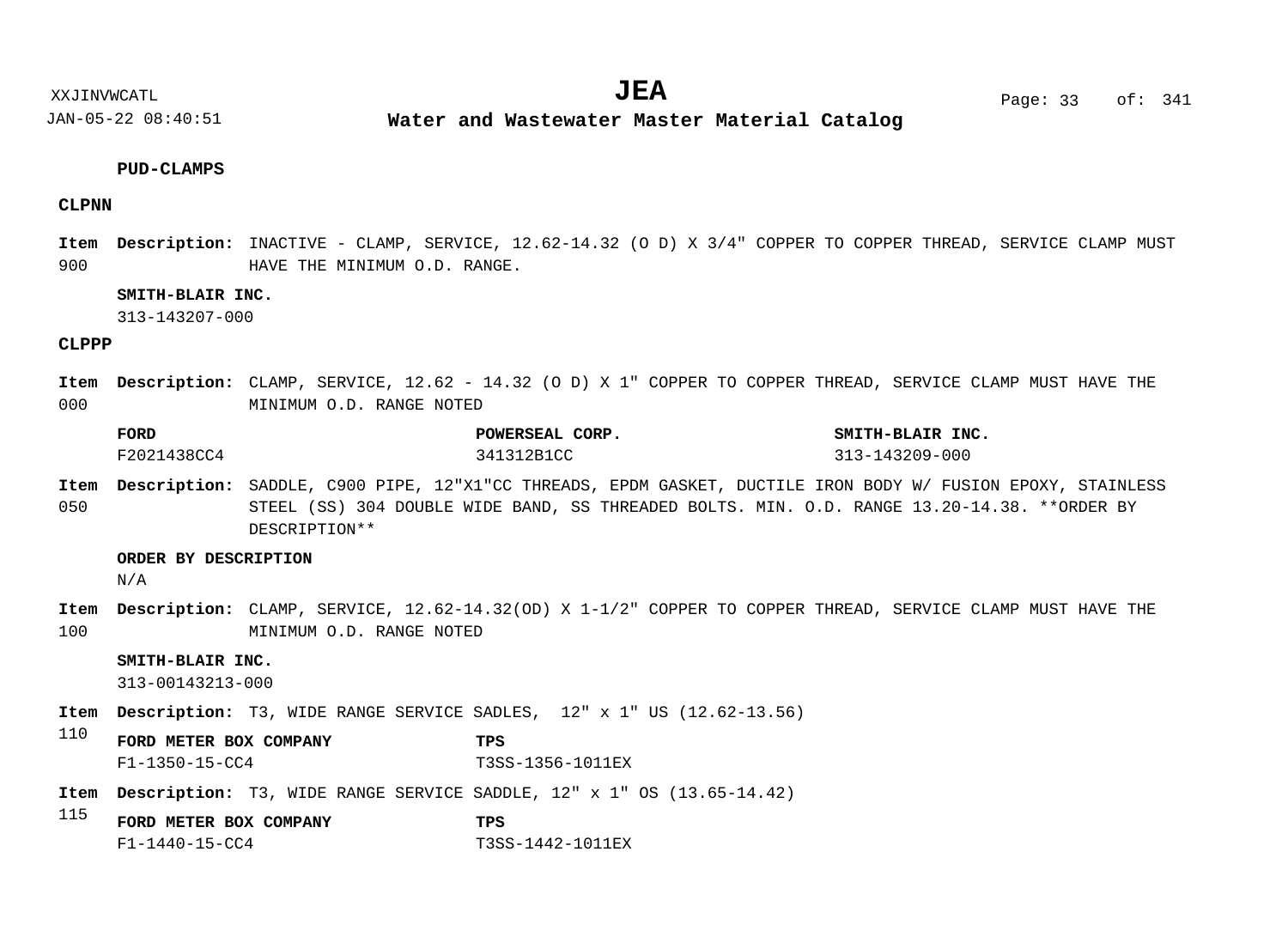**Water and Wastewater Master Material Catalog** 

# **PUD-CLAMPS**

# **CLPPP**

|             |                                                  |                          | <b>Item Description:</b> T3, WIDE RANGE SERVICE SADDLE, 12" x 2" US (12.62-13.56)                          |                                    |
|-------------|--------------------------------------------------|--------------------------|------------------------------------------------------------------------------------------------------------|------------------------------------|
| 120         | FORD METER BOX COMPANY<br>$F1 - 1350 - 15 - CC7$ |                          | TPS<br>T3SS-1356-2011EX                                                                                    |                                    |
|             |                                                  |                          | <b>Item Description:</b> T3, WIDE RANGE SERVICE SADDLE, 12" x 2" OS (13.65-14.42)                          |                                    |
| 125         | FORD METER BOX COMPANY<br>$F1 - 1440 - 15 - CC7$ |                          | TPS<br>PT# T3SS-1442-2011EX                                                                                |                                    |
| Item<br>200 |                                                  | MINIMUM O.D. RANGE NOTED | Description: CLAMP, SERVICE, 12.62 - 14.32(O.D.) X 2" COPPER TO COPPER THREAD, SERVICE CLAMP MUST HAVE THE |                                    |
|             | FORD<br>F2021438CC7                              |                          | POWERSEAL CORP.<br>341312B2CC                                                                              | SMITH-BLAIR INC.<br>313-143215-000 |

400 CLAMP, SERVICE, 14.73 - 15.65(O.D.) X 2" COPPER TO COPPER THREAD, SERVICE CLAMP MUST HAVE THE **Description: Item** MINIMUM O.D. RANGE NOTED.

# **SMITH-BLAIR INC.**

313-156515-000

**CLPQQ**

001 Item Description: INACTIVE - CLAMP, SERVICE, 17.40-18.88 (O.D.) X 3/4", COPPER TO COPPER THREAD, DOUBLE STRAP, STRAPS CARBON STEEL (ELECTRO- GALVANZIED) WITH DI-CHROMATE SEAL, NUTS/ WASHERS DI-CHROMATE SEALED

# **SMITH-BLAIR INC.**

313-188807-000

012 Item Description: CLAMP, SERVICE, 17.40-18.88 (O.D.) X 1", COPPER TO COPPER THREAD, DOUBLE STRAP CARBON STEEL (ELECTRO-GALVANIZED) WITH DI-CHROMATE SEAL, NUTS/WASHERS DI-CHROMATE SEALED

| <b>FORD</b>  | POWERSEAL CORP. | SMITH-BLAIR INC. |
|--------------|-----------------|------------------|
| FC2021840CC4 | 341316A1CC      | 313-188809-000   |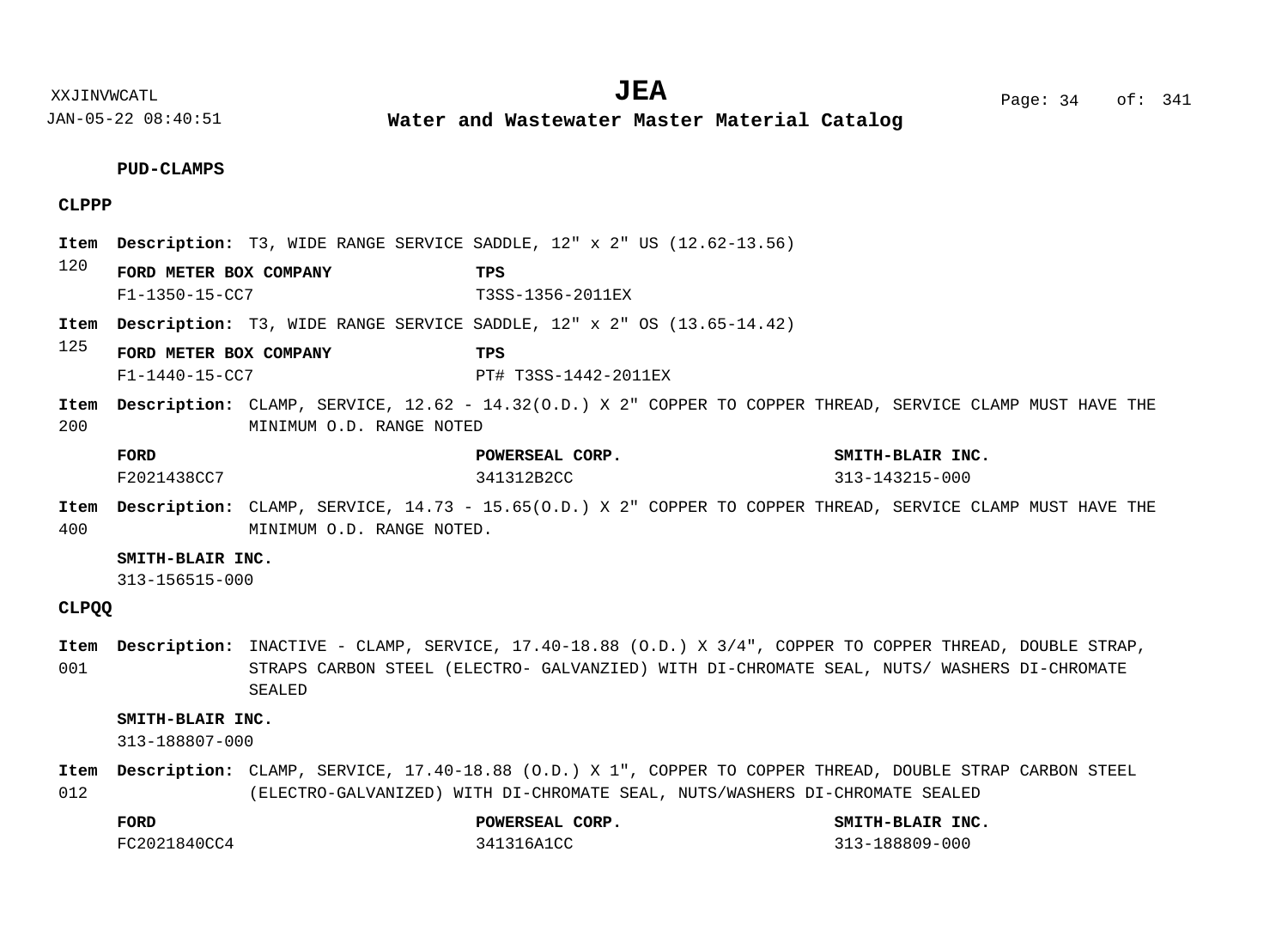**Water and Wastewater Master Material Catalog** 

# **PUD-CLAMPS**

# **CLPQQ**

- 020 025 030 031 034 045 Item Description: T3, WIDE RANGE, SERVICE SADDLE, 16" x 1" US (17.25-18.18) Item Description: T3, WIDE RANGE, SERVICE SADDLE, 16" x 1" OS (18.42-19.23) Item Description: T3, WIDE RANGE, SERVICE SADDLE, 16" x 2" US (17.25-18.18) Item Description: T3, WIDE RANGE, SERVICE SADDLE, 16" x 2" OS (18.42-19.23) Item Description: CLAMP, SERVICE 17.40-18.88 (O.D.) X 2", COPPER TO COPPER THREAD, DOUBLE STRAP STRAPS-CARBON STEEL (ELECTRO-GALVANIZED) WITH DI-CHROMATE SEAL, NUTS/WASHERS DI-CHROMATE SEALED Item Description: CLAMP, SERVICE 21.35 - 22.10 (O.D.) X 1" COPPER TO COPPER THREAD, LARGE PIPE O.D. STRAPS (CARBON STEEL MUST HAVE ELECTRO- GALVANIZING), NUTS- CARBON STEEL, WASHERS TO BE HEMISPHERICAL Item Description: CLAMP, SERVICE, 21.35 - 22.10 (O.D.) X 2", COPPER TO COPPER THREAD, LARGE PIPE O.D. STRAPS **FORD METER BOX COMPANY TPS FORD METER BOX COMPANY TPS FORD METER BOX COMPANY TPS FORD METER BOX COMPANY TPS SMITH-BLAIR INC. SMITH-BLAIR INC.** F2-1790-15-CC4 T3SS-1818-1011EX F2-1921-15-CC4 T3SS-1923-1011EX F2-1790-15-CC7 T3SS-1818-2011EX F2-1921-15-CC7 T3SS-1923-2011EX 313-00188815-000 366-00221009-000
- 056 (CARBON STEEL WITH ELECTRO- GALVANIZING), NUTS- CARBON STEEL, WASHERS TO BE HEMISPHERICAL

## **SMITH-BLAIR INC.**

366-00221015-000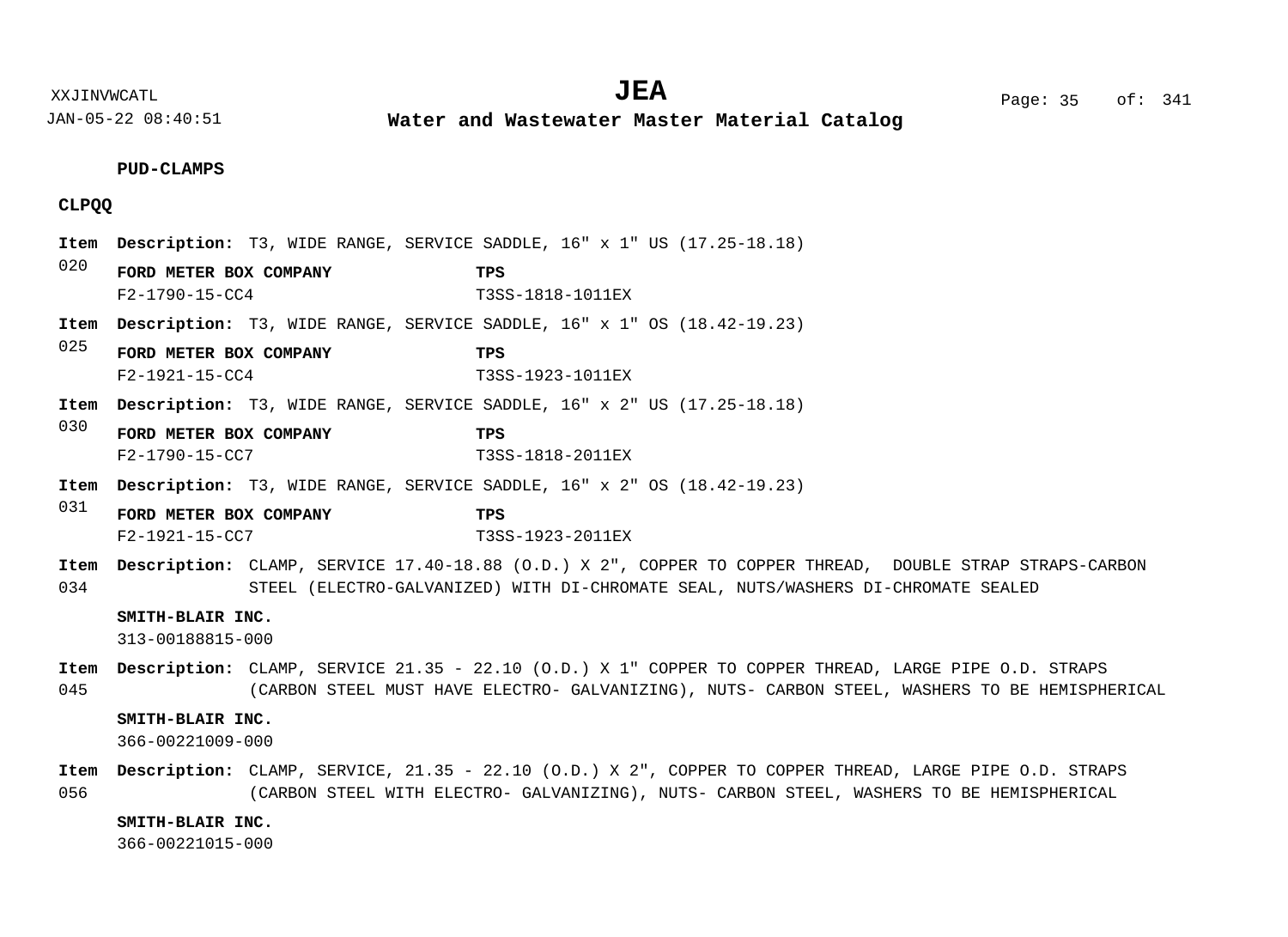**Water and Wastewater Master Material Catalog** 

# **PUD-CLAMPS**

# **CLPQQ**

078 Item Description: CLAMP, SERVICE, 17.40-18.88 (O.D.) X 2", NPT, DOUBLE STRAP, STRAPS-CARBON STEEL (ELECTRO GALVANIZED) WITH DI-CHROMATE SEAL, NUTS AND WASHERS DI-CHROMATE SEALED, SADDLE MUST HAVE MINIMUM O.D. RANGE NOTED.

# **SMITH-BLAIR INC.**

313-00188814-000

089 Item Description: CLAMP, SERVICE, 25.55-26.32 (O.D.) X 2" NPT, TRIPLE STRAP, STRAPS AND NUTS TO BE CARBON STEEL, DUCTILE IRON BODY,SADDLE MUST HAVE MINIMUM O.D. RANGE NOTED.

#### **SMITH-BLAIR INC.**

366-00263214-000

115 Item Description: CLAMP , SERVICE 14.73 TO 15.65 O.D. RANGE X 1" COPPER TO COPPER THREAD , DOUBLE STRAPS , STRAP-CARBON STEEL. ( ELECTRO-GALVANIZED ) WITH DI-CHROME SEAL , NUTS/WASHERS DI-CHROME.

126 Item Description: CLAMP , SERVICE 25. 75 TO 25. 85 O.D. RANGE X 1" COPPER TO COPPER THREAD , DOUBLE STRAPS , STRAP-CARBON STEEL. ( ELECTRO-GALVANIZED ) WITH DI-CHROME SEAL , NUTS/WASHERS DI-CHROME.

| FORD<br>$FC202$ $(25.60-26.50)$ |                               |                                                                                                                                        | JCM<br>$406 - 2650 - 09CC$      |  | SMITH-BLAIR INC.<br>317-00258009 |  |  |  |  |  |
|---------------------------------|-------------------------------|----------------------------------------------------------------------------------------------------------------------------------------|---------------------------------|--|----------------------------------|--|--|--|--|--|
| 136                             |                               | Item Description: CLAMP, SERVICE 4" X 2" IPT, O.D. 4.74"-5.26" DOUBLE BOLT STAINLESS STEEL BAND, MUST HAVE<br>MINIMUM O.D. RANGE NOTED |                                 |  |                                  |  |  |  |  |  |
|                                 |                               |                                                                                                                                        | SMITH BLAIR<br>317-00051414-000 |  |                                  |  |  |  |  |  |
|                                 | FORD<br>$FC202$ $(4.74-5.26)$ |                                                                                                                                        |                                 |  |                                  |  |  |  |  |  |

| FORD                | SMITH BLAIR      |
|---------------------|------------------|
| $FC202 (6.84-7.60)$ | 317-00076014-000 |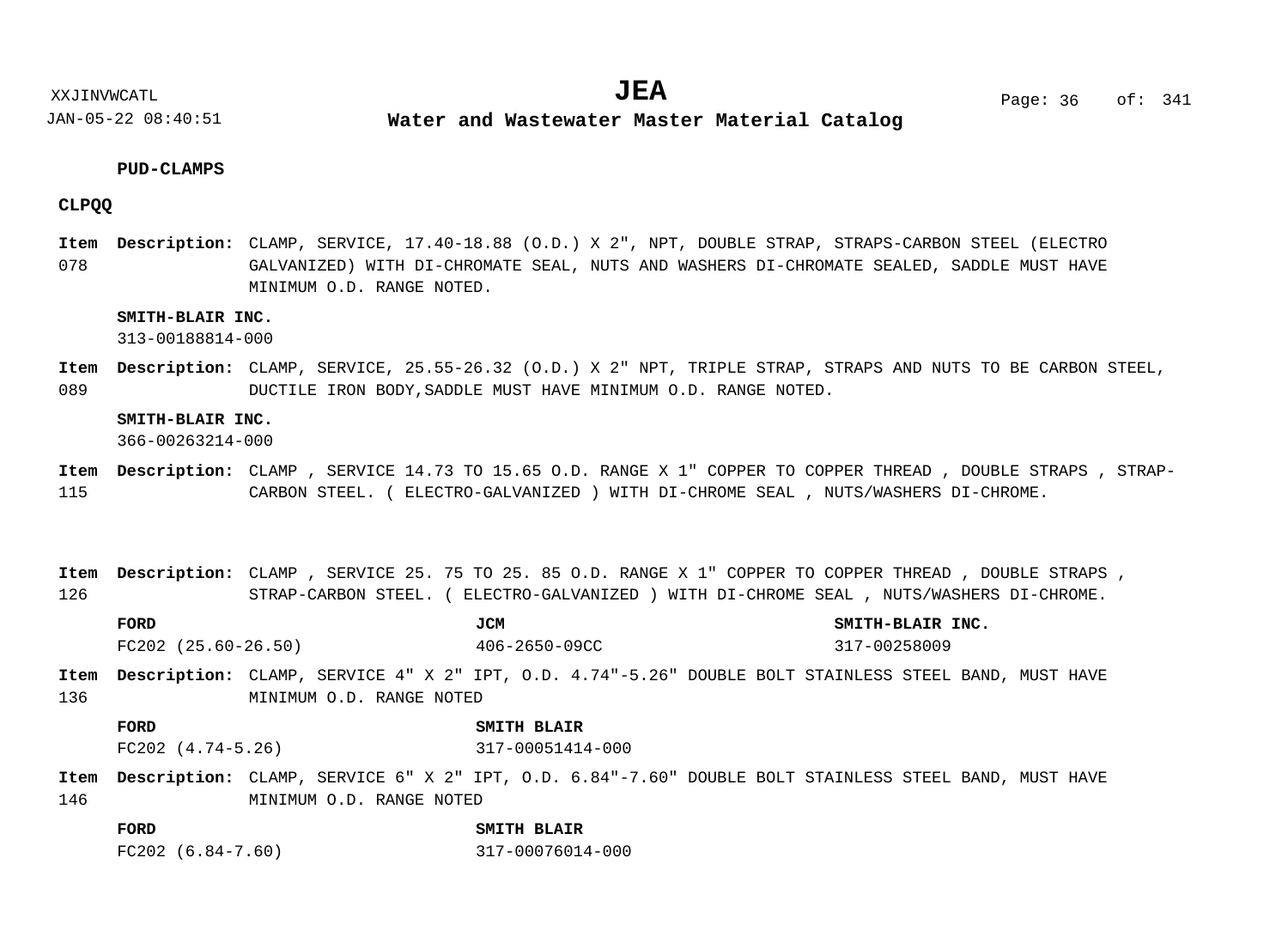**Water and Wastewater Master Material Catalog** 

## **PUD-CLAMPS**

# **CLPQQ**

| Item<br>156 |                         | MINIMUM O.D. RANGE NOTED | Description: CLAMP, SERVICE 8" X 2" IPT, O.D. 8.99"-9.79" DOUBLE BOLT STAINLESS STEEL BAND, MUST HAVE    |
|-------------|-------------------------|--------------------------|----------------------------------------------------------------------------------------------------------|
|             | FORD                    |                          | SMITH BLAIR                                                                                              |
|             | $FC202 (8.99 - 9.79)$   |                          | 317-00101014-000                                                                                         |
| Item        |                         |                          | Description: CLAMP, SERVICE 10" X 2" IPT, O.D. 10.75"-11.10" DOUBLE BOLT STAINLESS STEEL BAND, MUST HAVE |
| 166         |                         | MINIMUM O.D. RANGE NOTED |                                                                                                          |
|             | FORD                    |                          | SMITH BLAIR                                                                                              |
|             | FC202 (10.75-11.10)     |                          | 317-00121214-000                                                                                         |
| Item        |                         |                          | Description: CLAMP, SERVICE 12" X 2" IPT, O.D. 12.75"-13.20" DOUBLE BOLT STAINLESS STEEL BAND, MUST HAVE |
| 176         |                         | MINIMUM O.D. RANGE NOTED |                                                                                                          |
|             | FORD                    |                          | SMITH BLAIR                                                                                              |
|             | $FC202$ $(12.75-13.20)$ |                          | 317-00143214-000                                                                                         |
| Item        |                         |                          | Description: CLAMP, SERVICE 16" X 2" IPT, O.D. 17.40"-18.40" DOUBLE BOLT STAINLESS STEEL BAND, MUST HAVE |
| 186         |                         | MINIMUM O.D. RANGE NOTED |                                                                                                          |
|             | FORD                    |                          | SMITH BLAIR                                                                                              |
|             | $FC202$ $(17.40-18.40)$ |                          | 317-00178014-000                                                                                         |
| Item        |                         |                          | Description: CLAMP, SERVICE 20" X 2" IPT, O.D. 21.20"-22.20" DOUBLE BOLT STAINLESS STEEL BAND, MUST HAVE |
| 196         |                         | MINIMUM O.D. RANGE NOTED |                                                                                                          |
|             | FORD                    |                          | SMITH BLAIR                                                                                              |
|             |                         | $FC202$ $(21.20-22.20)$  | 317-00216014-000                                                                                         |
| Item        |                         |                          | Description: CLAMP, SERVICE 24" X 2" IPT, O.D. 25.60"-26.50" DOUBLE BOLT STAINLESS STEEL BAND, MUST HAVE |
| 206         |                         | MINIMUM O.D. RANGE NOTED |                                                                                                          |
|             | FORD                    |                          | SMITH BLAIR                                                                                              |

FC202 (25.60-26.50) 317-00258014-000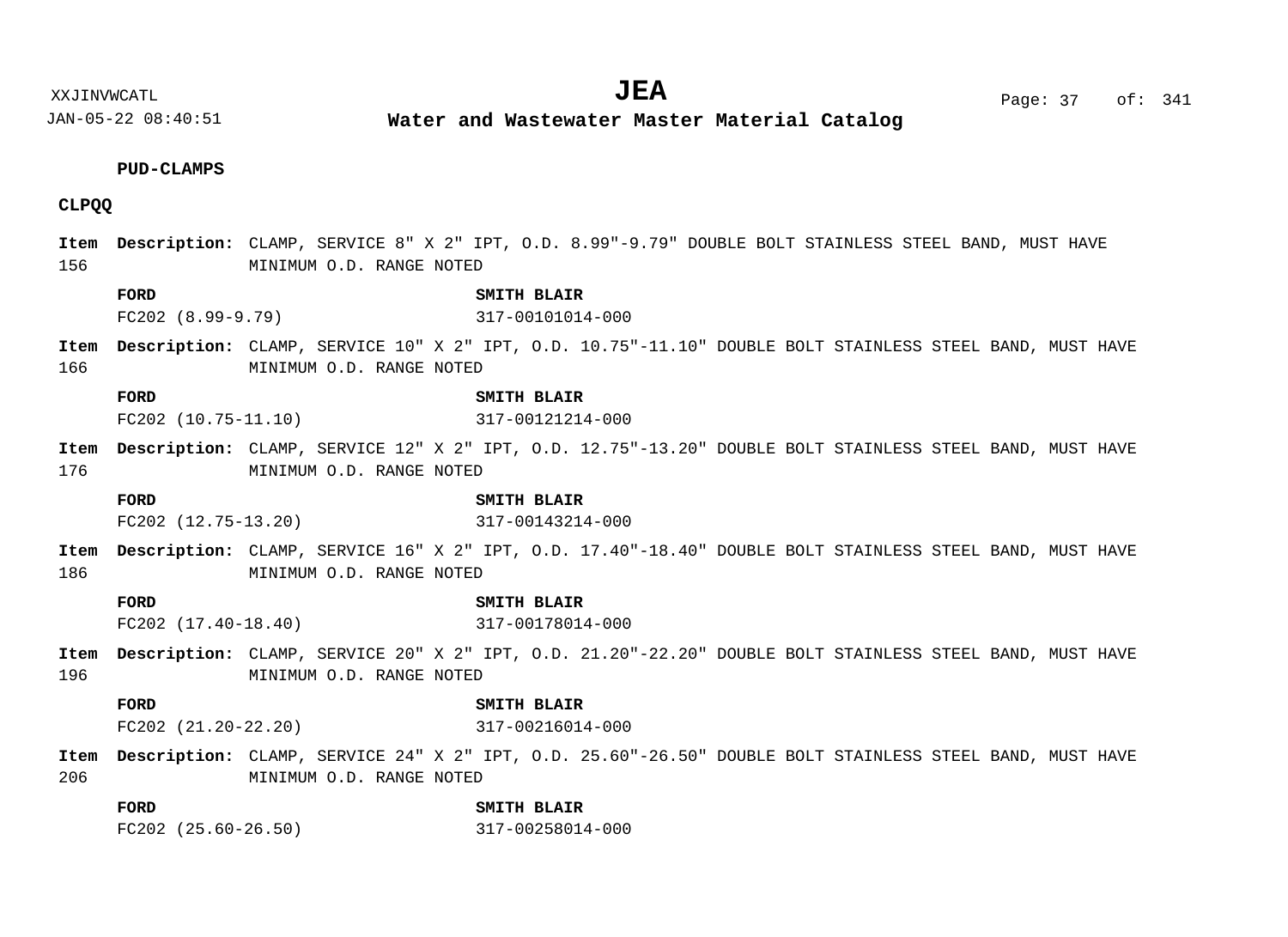**Water and Wastewater Master Material Catalog** 

#### **PUD-CLAMPS**

## **CLPQQ**

215 Item Description: CLAMP , SERVICE 12.62 TO 14.32 O.D. RANGE X 2" NPT,DOUBLE STAINLESS STEEL STRAPS , MUST HAVE MINIMUM O.D. RANGE NOTED.

## **SMITH BLAIR**

317-00143214-000

216 Item Description: CLAMP , SERVICE 14.73 TO 15. 65 O.D. RANGE X 2" NPT,DOUBLE STAINLESS STEEL STRAPS , MUST HAVE MINIMUM O.D. RANGE NOTED.

#### **SMITH BLAIR**

317-00156514-000

219 Item Description: CLAMP , SERVICE 19.50 TO 20.50 O.D. RANGE X 2" NPT,DOUBLE STAINLESS STEEL STRAPS , MUST HAVE MINIMUM O.D. RANGE NOTED.

#### **FORD**

FC202 (19.50-20.50)

- 222 Item Description: CLAMP , SERVICE 21.35 TO 22.10 O.D. RANGE X 2" NPT,DOUBLE STAINLESS STEEL STRAPS , MUST HAVE MINIMUM O.D. RANGE NOTED.
	- **FORD SMITH BLAIR** FC202 (21.20-22.20) 317-00216014-000
- 233 Item Description: CLAMP , SERVICE 31.75 TO 32.50 O.D. RANGE X 2" NPT,TRIPLE ELECTRO-GALVANIZED STRAPS MUST HAVE MINIMUM O.D. RANGE NOTED

#### **SMITH BLAIR**

366-00325014-000

239 Item Description: CLAMP , SERVICE 37.71 TO 38.46 O.D. RANGE X 2" NPT,TRIPLE ELECTRO-GALVANIZED STRAPS , MUST HAVE MINIMUM O.D. RANGE NOTED.

## **SMITH BLAIR**

366-00384614-000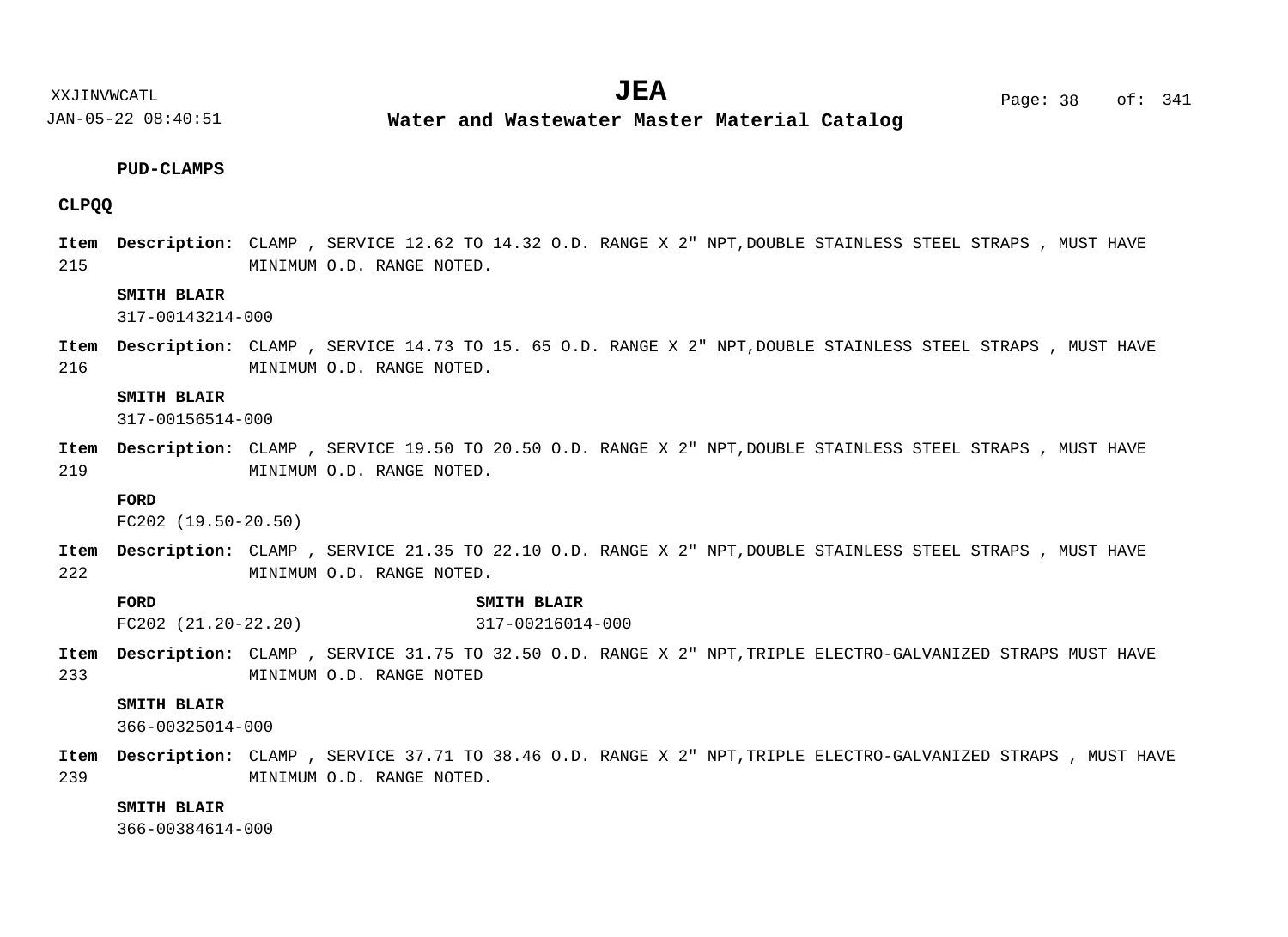**Water and Wastewater Master Material Catalog** 

**PUD-CLAMPS**

# **CLPRR**

| 100          |                                                          |                                                                                                  | Item Description: CLAMP, 12X15 SS REP CLMP 13.10-13.50 WITH 1" CC OUTLET                                  |                                          |  |
|--------------|----------------------------------------------------------|--------------------------------------------------------------------------------------------------|-----------------------------------------------------------------------------------------------------------|------------------------------------------|--|
|              | <b>CASCADE</b><br><b>OBD</b><br><b>JCM</b><br><b>OBD</b> |                                                                                                  | DRESSER INDUSTRIES<br><b>OBD</b><br><b>MUELLER</b><br><b>OBD</b>                                          | FORD METER BOX COMPANY<br>F1-1350-15-CC4 |  |
| Item<br>200  |                                                          |                                                                                                  | Description: CLAMP, 16X15 SS REP CLMP 17.50-17.90 WITH 1" CC OUTLET                                       |                                          |  |
|              | <b>CASCADE</b><br><b>OBD</b><br><b>JCM</b><br><b>OBD</b> |                                                                                                  | DRESSER INDUSTRIES<br><b>OBD</b><br><b>MUELLER</b><br><b>OBD</b>                                          | FORD METER BOX COMPANY<br>F2-1790-15-CC4 |  |
|              | CLEANING SUPPLIES                                        |                                                                                                  |                                                                                                           |                                          |  |
| <b>CLSBB</b> |                                                          |                                                                                                  |                                                                                                           |                                          |  |
| Item<br>300  | <b>DOVER</b><br>14                                       | <b>Description:</b> BUCKET-GALVANIZED, 14 OT EXTRA/HEAVY DUTY                                    |                                                                                                           |                                          |  |
| Item<br>500  | <b>WITT</b><br>WCD20CL                                   | Description: CAN GARBAGE-GALVANIZED 20 GALLON, WITH/ LID, PRE-GALVANIZED *****NO SUBSTITUTE***** |                                                                                                           |                                          |  |
| Item<br>686  |                                                          | LAB. #12 *********** NO SUBSTITUTE************                                                   | Description: CLEANER, AUTOMOTIVE - VEHICLE WASHING SOLUTION ONE GALLON CONTAINERS (4 GAL PER CASE) UNITED |                                          |  |
|              | UNITED LABORATORIES INC.<br>12                           |                                                                                                  |                                                                                                           |                                          |  |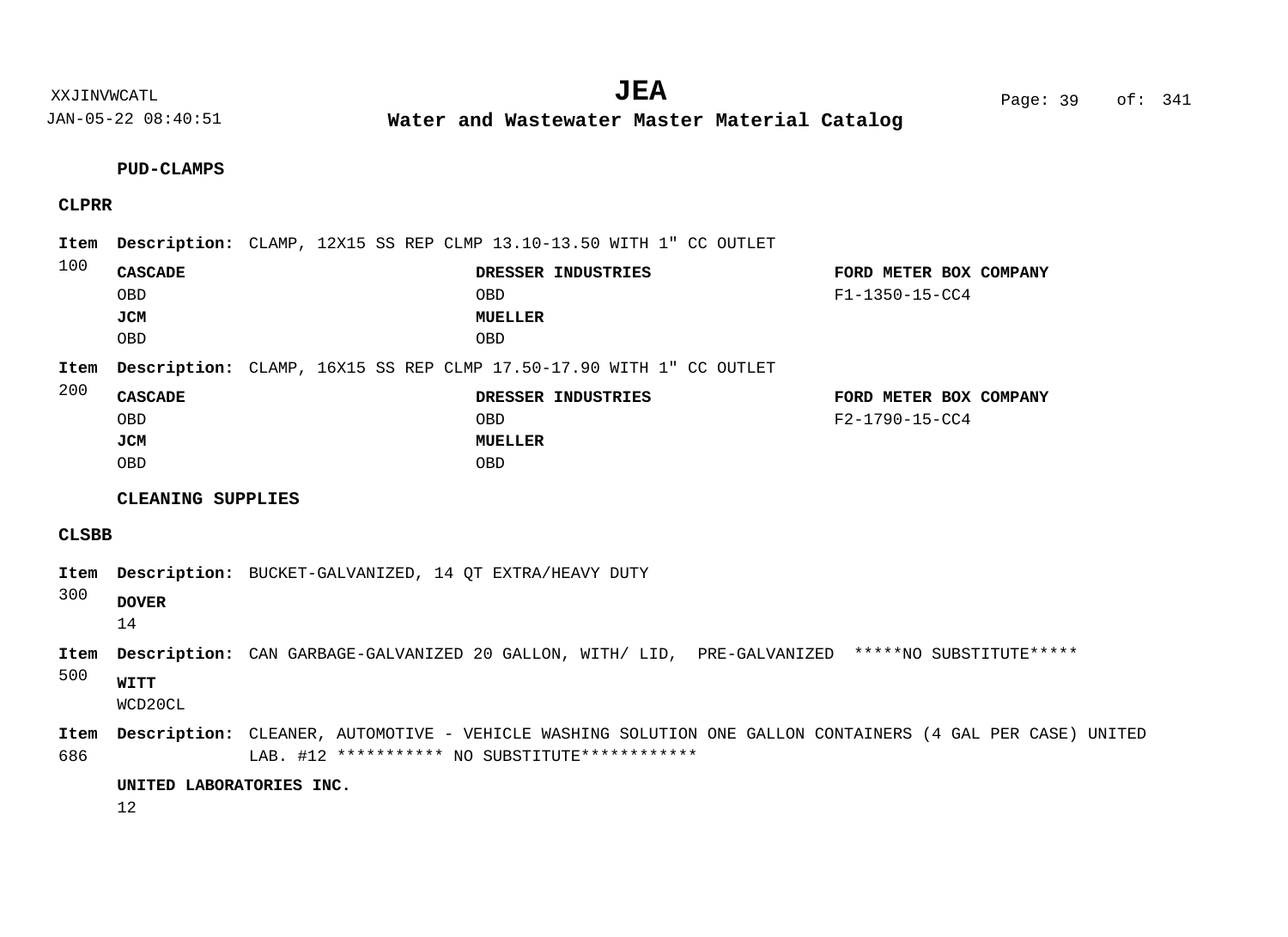JAN-05-22 08:40:51 **Water and Wastewater Master Material Catalog** 

#### **CLEANING SUPPLIES**

#### **CLSCC**

Item Description: CLEANER-HAND-WATERLESS, 4-1/2 LB. CAN

#### 000 **GO-JO INDUSTRIES, INC.** 1115

413 Item Description: DEODORIZER, WASTEWATER, ODOR NEUTRALIZER CONCENTRATE, 2.5 GAL. PLASTIC CONTAINERS BIODEGRADABLE AND NON-TOXIC. ANOTEC ODOR NEUTRALIZER \*\*\*NO SUBSTITUTE\*\*\*

Item Description: DISINFECTANT, 80% PINE OIL, 1 GALLON CONTAINERS PER CASE, (CONTAINERS MUST BE LABELED)

| $\circ\circ\circ$ | <b>AERO</b> | PINE OIL       | <b>VERSAPRO</b> |
|-------------------|-------------|----------------|-----------------|
|                   | 609541SA    | $80 - 10 - 10$ | CB5188          |

## **CLSEE**

 $000$ 

- Item Description: SOAP-HAND WITH BORAX, POWDERED, HEAVY-DUTY, 5 LB. PACKAGE (10 PER CASE)
- 500 **BORAXO**

2303

- Item Description: ANT KILLER, POWDER, 6 OZ. PLASTIC SQUEEZE BOTTLE, (6 BOTTLES PER BOX), \*\*\*NO SUBSTITUTE\*\*\*
- 853 **SHARE CORP**

06040103

## **CLSGG**

Item Description: DEGREASER, SANITARY SEWER, ULTRA HIGH-TEMP SOLVENT, GRANULAR, 50-55 LB. CONTAINERS.

220 **ABC COMPOUNDING UNITED LABORATORIES INC.** 706250SA F023

225 Item Description: DEGREASER, FLOATING, FOR LIFT STATION MAINTENANCE,\*\*\*\*\*\*\*\*6 GAL TO A PAIL\*\*\*\*\*\*\*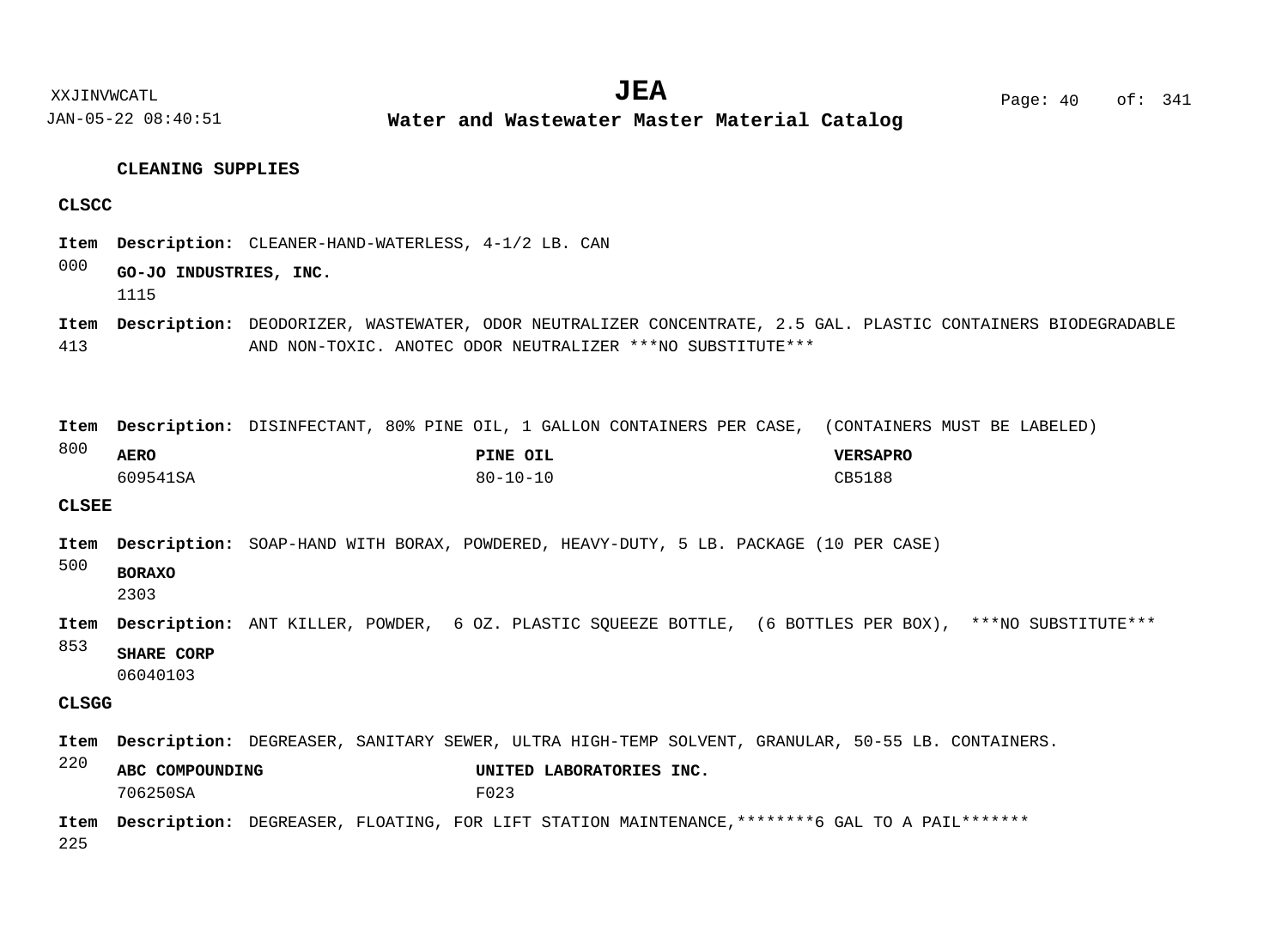JAN-05-22 08:40:51 **Water and Wastewater Master Material Catalog** 

#### **CLEANING SUPPLIES**

## **CLSHH**

Item Description: ABSORBENT, SAFETY 1ST., 40 LB. PAIL \*PRO-CHEM ONLY

109 **PRO-CHEM**

SAFTY 1ST

## **CONNECTORS**

## **CNNTL**

F53 Item Description: CONNECTOR, FORK TERMINAL, VINYL-INSULA TION SUPPORT, BARREL TYPE, BRAZED SEAM, TIN PLATED BRASS, WIRE SIZE 16-14 AWG, STUD #6, \*\*\*PACKAGE OF 100 EACH\*\*\*

### **THOMAS AND BETTS**

14RB-6F

R29 Item Description: CONNECTOR, RING TERMINAL, NON-INSULATED, BARREL TYPE, BRAZED SEAM, TIN PLATED BRASS, WIRE SIZE 9-8-7 AWG, STUD 1/4" \*\*\*PACKAGE OF 25 EACH\*\*\*NO SUBSTITUTE\*\*\*

#### **THOMAS AND BETTS**

D8-14-SK

## **CNNWC**

003 Item Description: CONNECTOR, BUTT TYPE SPLICE, VINYL EXPANDED INSULATION, BARREL TYPE, BRAZED SEAM, TIN PLATED BRASS, WIRE SIZE 12-10 AWG\*\*\*PACKAGE OF 100 EACH\*\*\*

210 CONNECTOR, WIRE NUT, "Y" ELECTRICAL SPRING CONNECTOR, SCOTCHLOK WIRE SIZE 22-12 AWG \*\*\*PACKAGE **Description: Item**OF 100 EACH\*\*\*NO SUBSTITUTE\*\* **BURNDY CORP. LAWSON PRODUCTS THOMAS AND BETTS 3M IDEAL LAWSON PRODUCTS**  $\texttt{SP10}$   $\texttt{P39545}$   $\texttt{P39545}$   $\texttt{2RC10X}$ 

054007-20041 30-451 P35026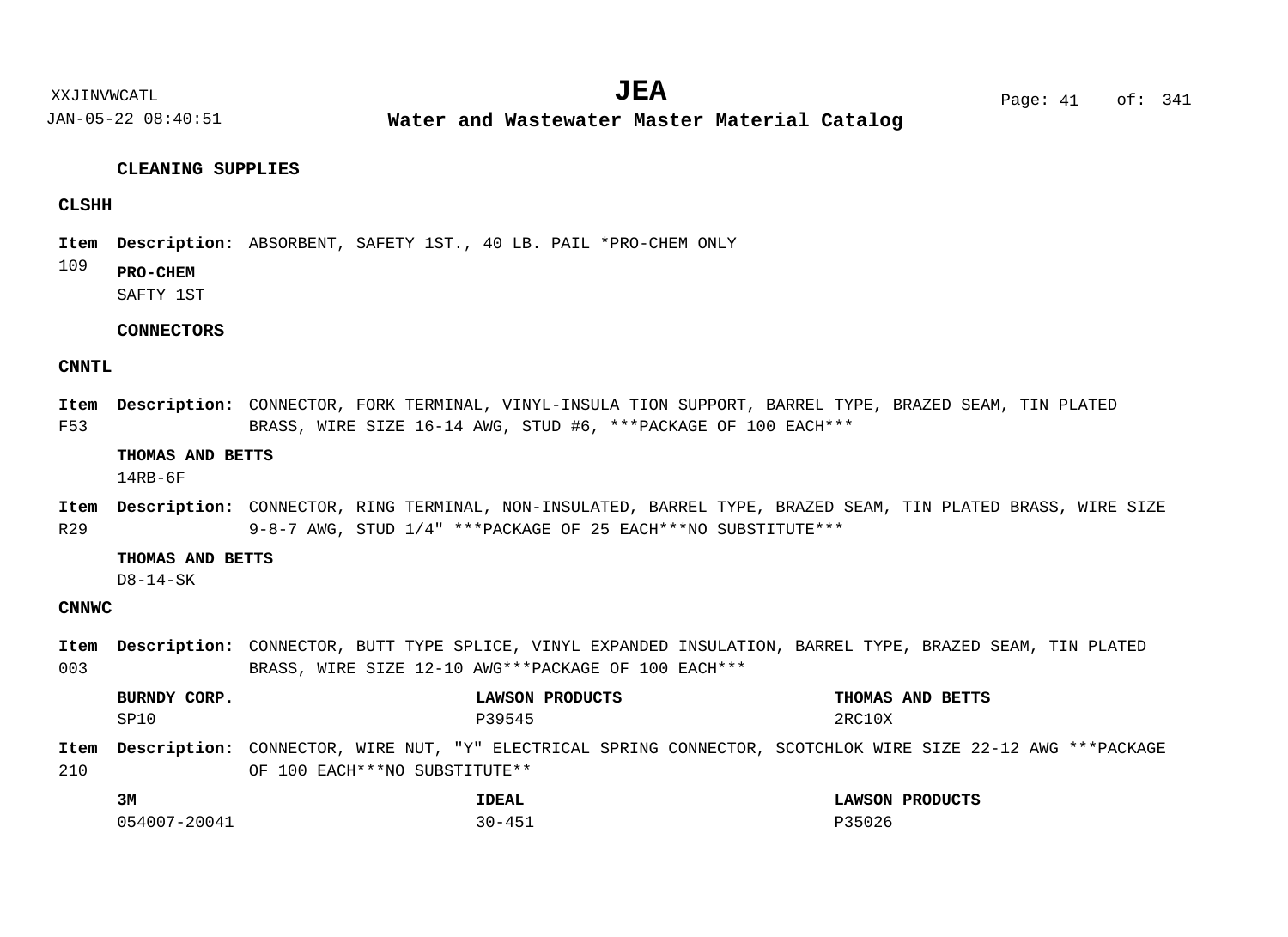**Water and Wastewater Master Material Catalog** 

## **CONNECTORS**

# **CNNWC**

| Item |              | Description: CONNECTOR, WIRE NUT, "B" ELECTRICAL SPRING CONNECTOR, SCOTCHLOK WIRE SIZE 12-6 AWG ***PACKAGE  |                 |
|------|--------------|-------------------------------------------------------------------------------------------------------------|-----------------|
| 215  |              | OF 100 EACH *** NO SUBSTITUTE **                                                                            |                 |
|      | 3M           | IDEAL                                                                                                       | LAWSON PRODUCTS |
|      | 054007-43150 | $30 - 454$<br>P35382                                                                                        |                 |
| Item |              | Description: CONNECTOR, WIRE NUT, "R" ELECTRICAL SPRING CONNECTOR, SCOTCHLOK WIRE SIZE 14-10 AWG ***PACKAGE |                 |
| 220  |              | OF 100 EACH ***                                                                                             |                 |
|      | 3M           | IDEAL                                                                                                       | LAWSON PRODUCTS |
|      | R-BOX        | $30 - 452$<br>P35117                                                                                        |                 |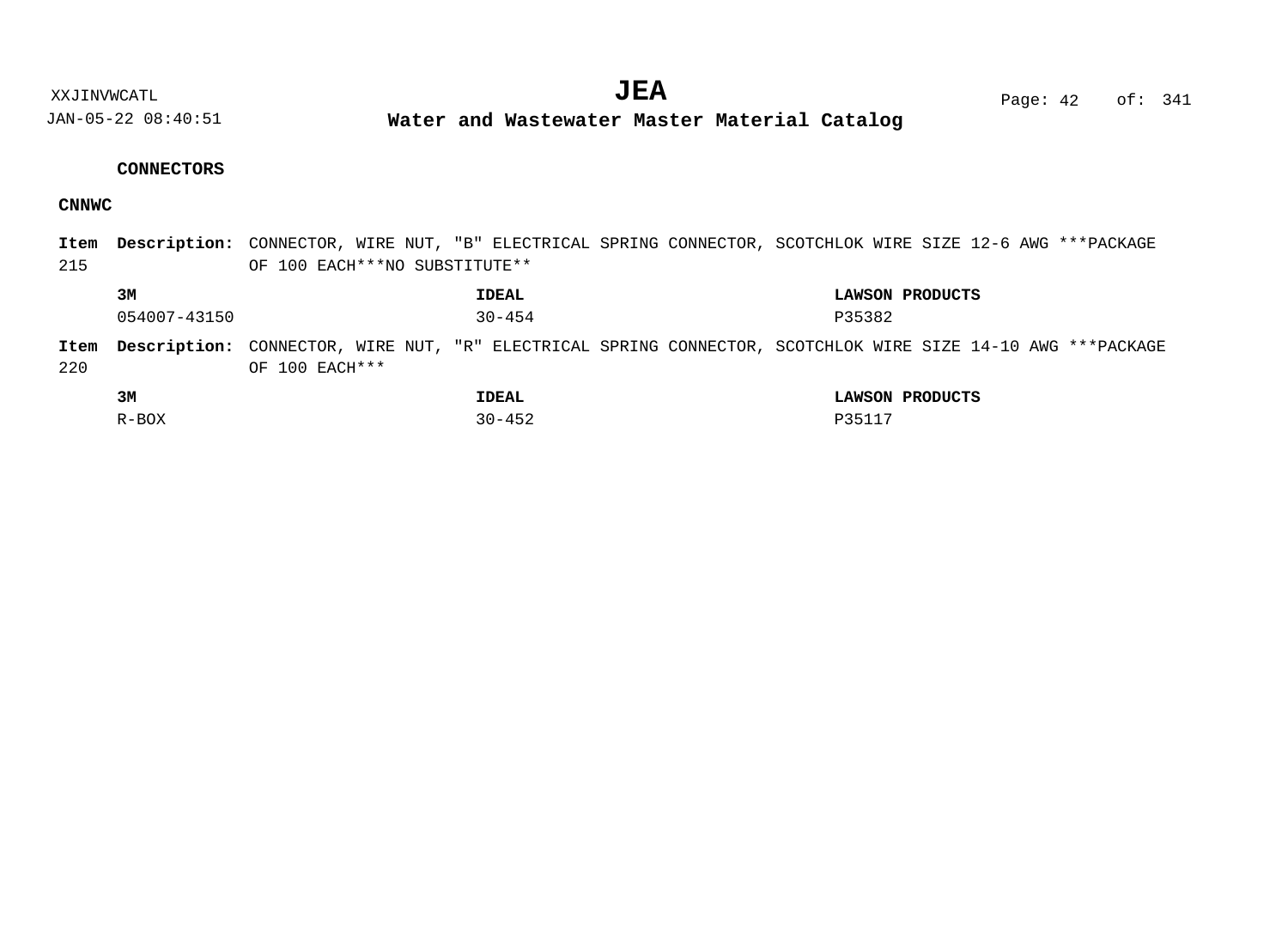**Water and Wastewater Master Material Catalog** 

# **ELECTRICAL PARTS, COMMON**

## **ELEBT**

| Item |                                                                   |  |                                     | <b>Description:</b> BATTERY, 1.5 V, SIZE C, EXPIRATION DATE MUST APPEAR ON EACH INDIVIDUAL ITEM |                           |                                                                                                   |
|------|-------------------------------------------------------------------|--|-------------------------------------|-------------------------------------------------------------------------------------------------|---------------------------|---------------------------------------------------------------------------------------------------|
| 048  | <b>DURACELL</b><br>MN1400<br>PC1400<br><b>RAYOVAC</b><br>RAYOVALC |  | <b>EVEREADY BATTERY</b><br>EN93     |                                                                                                 | DRY0080                   | INTERSTATE BATTERIES                                                                              |
| Item |                                                                   |  |                                     | <b>Description:</b> BATTERY, 1.5 V, "AA", EXPIRATION DATE MUST APPEAR ON EACH INDIVIDUAL ITEM   |                           |                                                                                                   |
| 065  | <b>DURACELL</b><br>MN1500<br>$PC - 1500$                          |  | <b>ENERGIZER</b><br>$EN-91$         |                                                                                                 | EVEREADY BATTERY<br>EN-91 |                                                                                                   |
|      | INTERSTATE BATTERIES<br>DRY0070                                   |  | <b>RAYOVAC</b><br>AL-AA             |                                                                                                 |                           |                                                                                                   |
| Item |                                                                   |  |                                     | Description: BATTERY, 1.5 V, "D", ALKALINE, EXPIRATION DATE MUST APPEAR ON EACH INDIVIDUAL ITEM |                           |                                                                                                   |
| 068  | <b>DURACELL</b><br>PC1300<br><b>RAYOVAC</b><br>RAYOVALD           |  | <b>EVEREADY BATTERY</b><br>EN95     |                                                                                                 | DRY0085                   | INTERSTATE BATTERIES                                                                              |
| Item |                                                                   |  |                                     |                                                                                                 |                           | Description: BATTERY, 6 V, LANTERN, ALKALINE, EXPIRATION DATE MUST APPEAR ON EACH INDIVIDUAL ITEM |
| 076  | <b>DURACELL</b><br>MN908                                          |  | <b>EVEREADY BATTERY</b><br>$EN-529$ |                                                                                                 |                           |                                                                                                   |
| Item |                                                                   |  |                                     | <b>Description:</b> BATTERY, 9 V, ALKALINE, EXPIRATION DATE MUST APPEAR ON EACH INDIVIDUAL ITEM |                           |                                                                                                   |
| 078  | <b>DURACELL</b><br>MN1604<br>PC1604                               |  | EVEREADY BATTERY<br>EN22            |                                                                                                 | DRY0196                   | INTERSTATE BATTERIES                                                                              |

XXJINVWCATL Page: 43 of: **JEA**<sup>341</sup>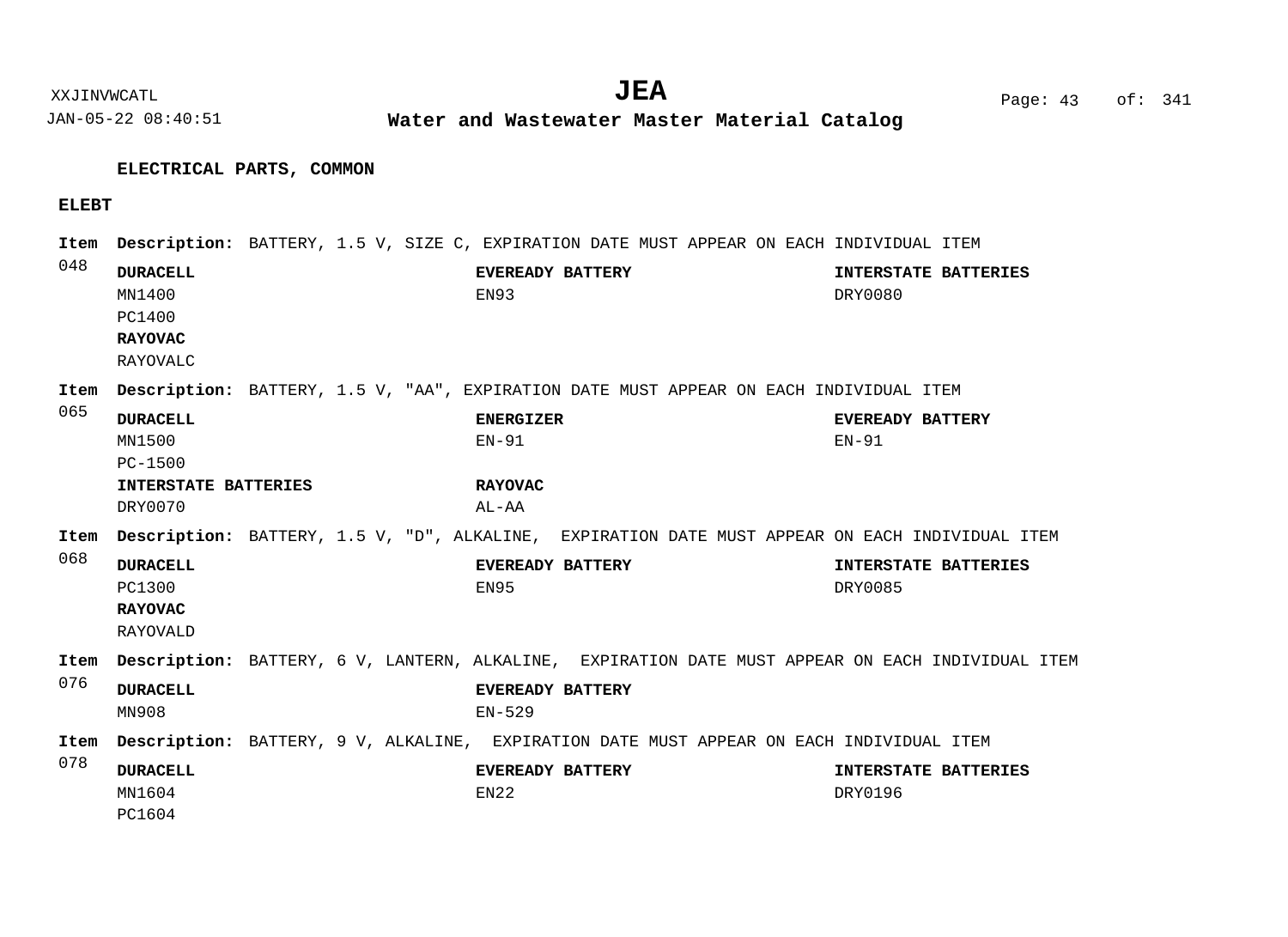**Water and Wastewater Master Material Catalog** 

#### **ELECTRICAL COMPONENTS**

#### **ELMAB**

460 Item Description: BATTERY, SIZE C, NICKEL-CADMIUM, RECHARGEABLE. EVERYEADY, RAY-O-VAC, EXPIRATION DATE MUST APPEAR ON EACH INDIVIDUAL ITEM

#### **EVEREADY BATTERY**

NH35BP-2

#### **ELMAE**

440 Item Description: CLEANER, CONTACT, AEROSOL 15 OZ., NON-FLAMMABLE, CRC CHEMICAL #02140, PRECISION ELECTRONIC CLEANING SOLVENT \*\* NO SUBSTITUTE - NON-FLAMMABLE ONLY \*\*

#### **CRC CHEMICALS, USA**

02140

- Item Description: CLEANER, ELECTRIC MOTOR AND EQUIPMENT CLEANER, NON-FLAMMABLE, 20 OZ CAN \*\* NO SUBSTITUTE \*\*\*\*\*
- 447 **CRC CHEMICALS, USA**

02018

460 Item Description: COIL, STARTER, 115VOLTS-60HZ. 95 VOLTS- 50HZ, GENERAL ELECTRIC #15D21GZ, FOR SIZE 0 AND NEW STARTER

**GENERAL ELECTRIC CO.**

15D21GZ

## **ELMAF**

440 Item Description: RELAY, GENERAL PURPOSE, OCTAGONAL BASE, 8-PIN, DPDT, 120 VAC, 10 AMPS, CLEAR POLYCARBONATE DUST COVER, SILVER-CADIUM OXIDE CONTACTS --- POTTER & BRUMFIEL #KRPA11AG

#### **POTTER AND BRUMFIELD**

KRPA11AG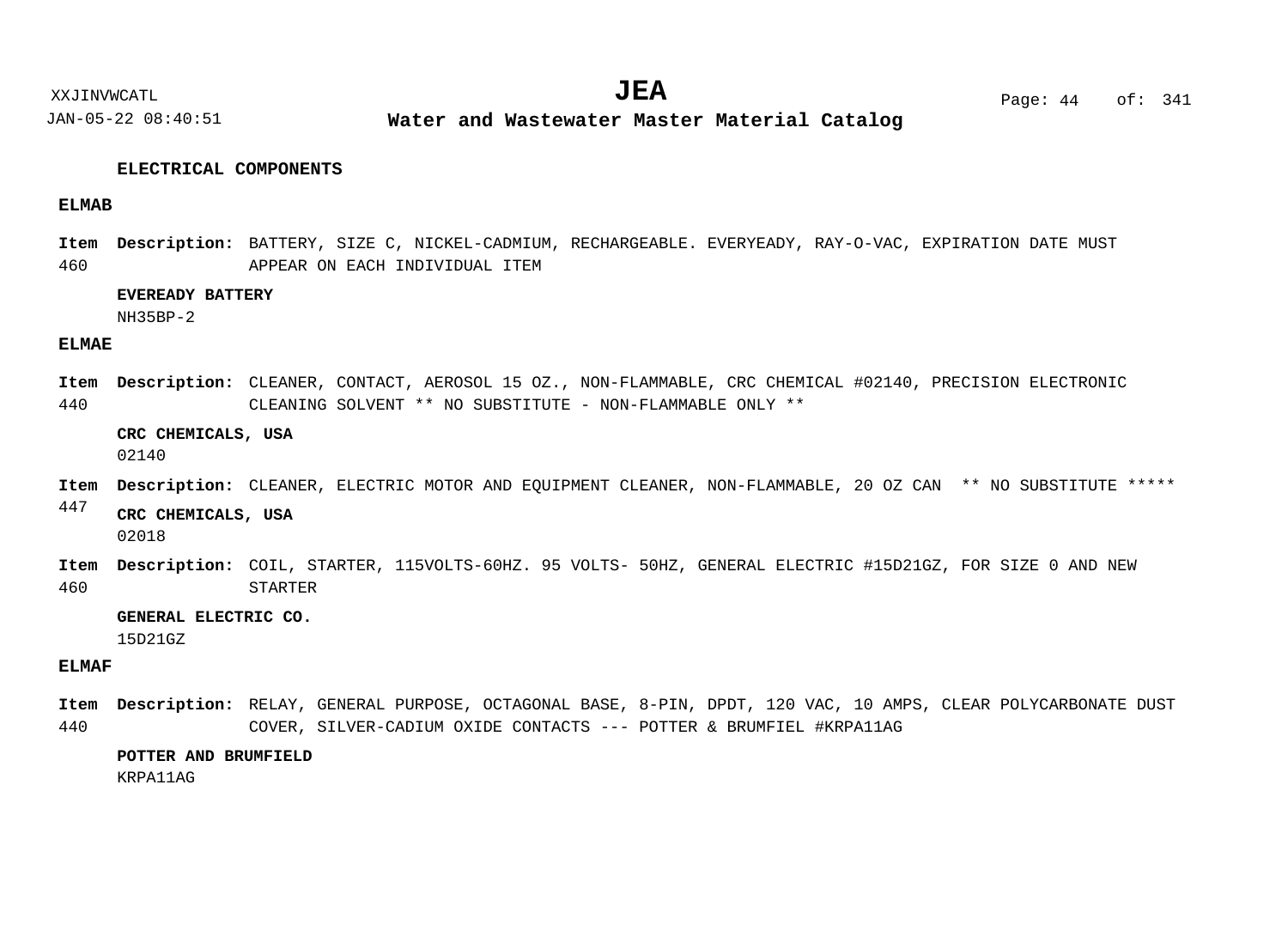**Water and Wastewater Master Material Catalog** 

#### **ELECTRICAL COMPONENTS**

#### **ELMAK**

Item Description: KIT, CONTACT, AUXILIARY, 1-N.O. FOR SIZE 0 THRU 7, CUTLER-HAMMER #C320KA1

#### 560 **CUTLER-HAMMER**

C320KGS20

## **ELMBA**

260 Item Description: KIT CONTACT, UNIT, AUXILIARY, FOR 200 LINE MAGNETIC CONTACTORS & STARTERS, ADDER BLOCKS, 1 N.O. FOR NEMA SIZE 0-5, (2XE) 600V MAX., 250V DC MAX, FOR CR305-308 DEVICES. GENERAL ELECTRIC #CR305X100D

#### **GENERAL ELECTRIC CO.**

CR305X100D

#### **ELMBB**

Item Description: CORD-EXTENSION, 25 FT. ORANGE (OSHA APPROVED) FOR INDOOR OR OUTDOOR 14-3 ROUND

#### 260 **CAROL CABLE**

03328.63.04

300 CORD, EXTENSION, 100' HEAVY DUTY, ORANGE / BLK STRIPE 14 AWG, 13 AMP, SJTW-A JACKET, 3-PRONGED **Description: Item** UL LISTED, MEETS OSHA, INDOOR/OUTDOOR MOLDED ON CONNECTORS AND CAPS

#### **CAROL CABLE**

03304.63.04

#### **ELMBC**

090 Item Description: MONITOR, PHASE PLUG-IN MOUNTING, OCTAGON 8 PIN CONFIGURATION, AUTO RESET, 190-270 VAC., 50/60 HZ. DIVERSIFIED #SLA-230-ASA --OR-- SYRELEC #PWRU-220 \*\*\*\* NO SUBSTITUTES \*\*\*\*

## **DIVERSIFIED ELECTRONICS SYRACUSE ELECTRONICS** SLA-230-ASA PWRU-220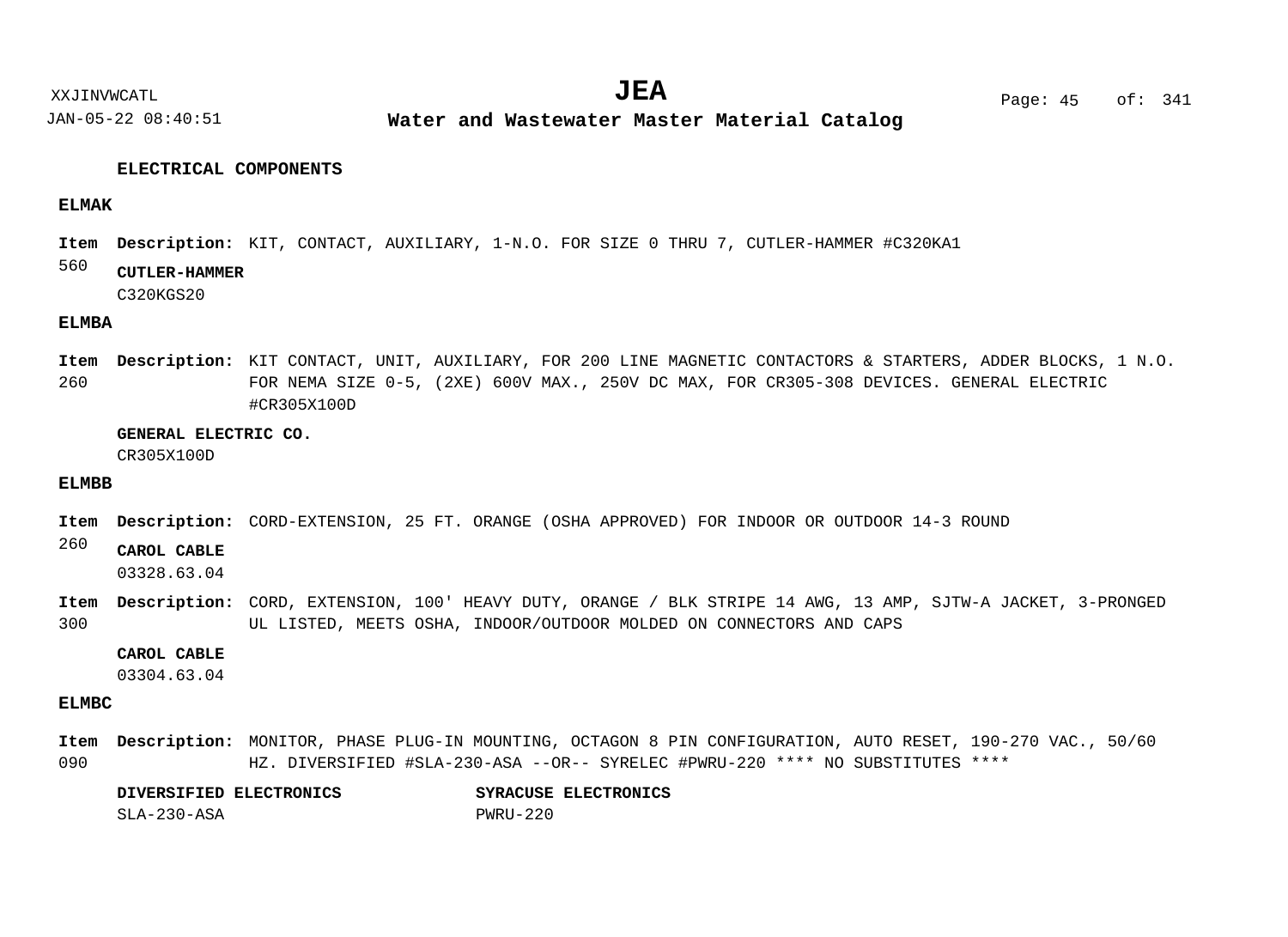**Water and Wastewater Master Material Catalog** 

#### **ELECTRICAL COMPONENTS**

#### **ELMBE**

140 Item Description: FUSE, KTK- 1.0, 600 VOLT, 1 AMPERE, NON-TIME-DELAY, 13/32" X 1-1/2", FAST ACTING, LIMITRON. BUSS OR EQUAL

## **BUSS FUSES**

 $KTK-1.0$ 

900 Item Description: FUSE, KTK 6.0, 600 VOLT, 6 AMPERE, 13/32" X 1-1/2", NON-TIME-DELAY, FAST ACTING. BUSS, SHAWMUT #A6Y6, OR EQUAL

| <b>BUSS FUSES</b> |      | CHASE SHAWMUT CO. |  |
|-------------------|------|-------------------|--|
| KTK-6.0           | A6Y6 |                   |  |

#### **ELMBG**

- Item Description: HEATER PACK , STARTER FOR SIZE 1 STARTER. CUTLER HAMMER #H2010B-3 \*\*NO SUBSTITUTE\*\*
- 723 **CUTLER-HAMMER**

H2010B-3

- Item Description: HEATER PACK, STARTER FOR SIZE 1 STARTER. CUTLER HAMMER # H2011B-3 \*\*NO SUBSTITUTE\*\*
- 726 **CUTLER-HAMMER**

H2011B-3

- Item Description: HEATER PACK, STARTER FOR SIZE 1 STARTER
- 731 **CUTLER-HAMMER**

H2013B-3

- Item Description: HEATER PACK, STARTER FOR SIZE 1 STARTER. CUTLER HAMMER # H2014B-3 \*\*NO SUBSTITUTE\*\*
- 735 **CUTLER-HAMMER**

H2014B-3

- Item Description: HEATER PACK, STARTER FOR SIZE 2 STARTER. CUTLER HAMMER # H2015B-3 \*\*NO SUBSTITUTE\*\*
- 741 **CUTLER-HAMMER**

H2015B-3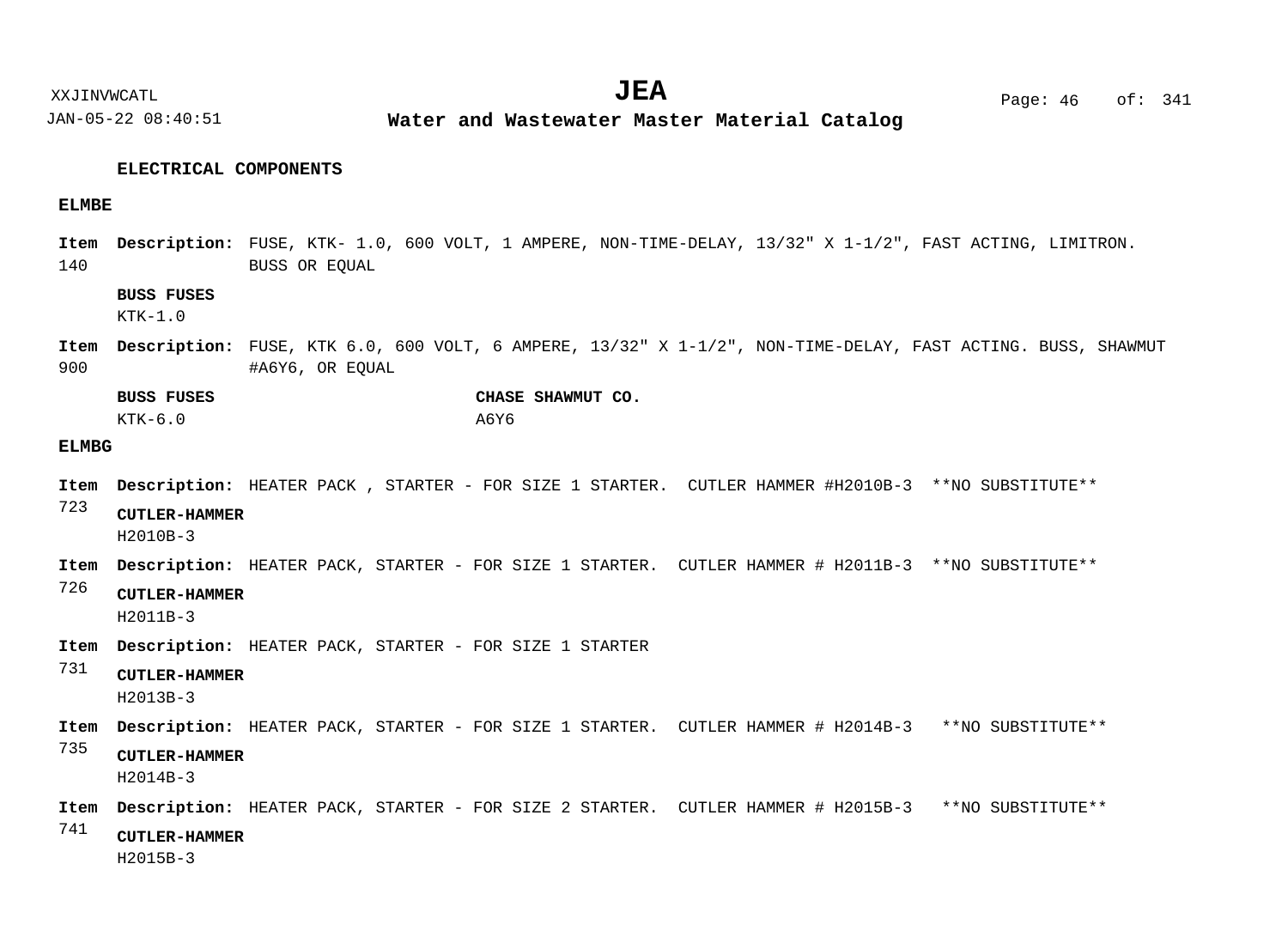JAN-05-22 08:40:51 **Water and Wastewater Master Material Catalog** 

#### **ELECTRICAL COMPONENTS**

#### **ELMBG**

- 744 Item Description: HEATER PACK, STARTER - FOR SIZE 2 STARTER. CUTLER HAMMER # H2016B-3 \*\*NO SUBSTITUTE\*\* **CUTLER-HAMMER** H2016B-3
- Item Description: HEATER PACK, STARTER FOR SIZE 2 STARTER. CUTLER HAMMER # H2017B-3 \*\*NO SUBSTITUTE\*\*

749 **CUTLER-HAMMER** H2017B-3

- Item Description: HEATER PACK, STARTER FOR SIZE 3 & 4 STARTER, CUTLER HAMMER #H2022-3 \*\*NO SUBSTITUTE\*\*
- 750 **CUTLER-HAMMER** H2022-3
- Item Description: HEATER PACK, STARTER FOR SIZE 3 & 4 STARTER. CUTLER HAMMER #H2023-3 \*\*NO SUBSTITUTE\*\*

756 **CUTLER-HAMMER**

H2023-3

Item Description: HEATER PACK, STARTER - FOR SIZE 3 & 4 STARTER. CUTLER HAMMER #H2024-3 \*\*NO SUBSTITUTE\*\*

758 **CUTLER-HAMMER**

H2024-3

## **ELMBJ**

Item Description: LAMP-60 WATT, 120 VOLT FROSTED 48/PKG, NAED #22114-3 60-A17/52/SS, SYL #17755

#### 260 **SYLVANIA**

54A19TS/8M/SS

280 Item Description: LAMP-100 WATT, 130 VOLT, IF ROUGH SERVICE, 125/130 VOLT 48/CASE, NAED #20337-2 100 A/RS/VS SYL #12991, 100A19/RS SYL #12991, 100A19/RS

## **PHILLIPS SYLVANIA** 20337-2 100-A/RS/VS 100A/RS/RP130V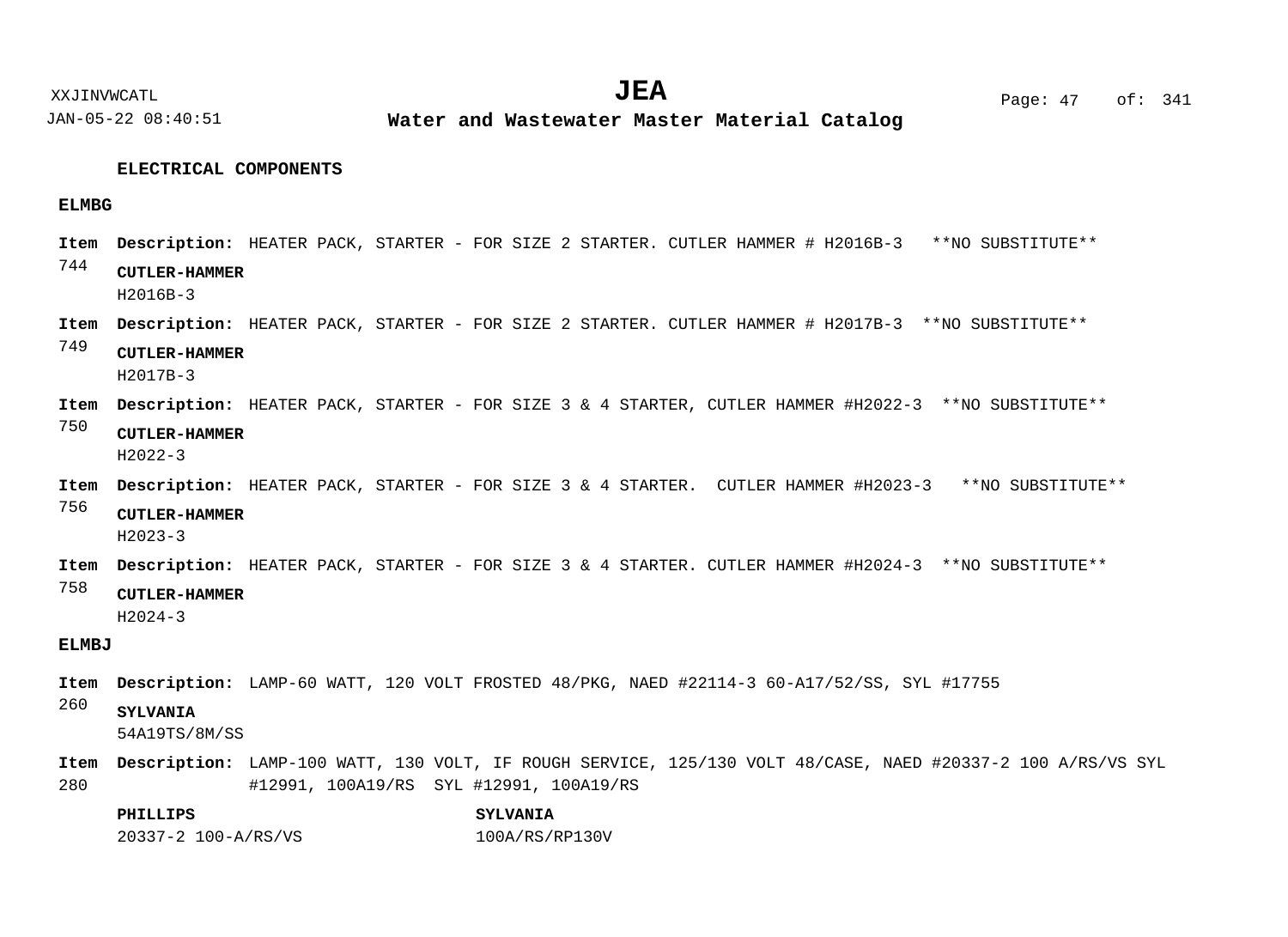**Water and Wastewater Master Material Catalog** 

## **ELECTRICAL COMPONENTS**

## **ELMBJ**

340 Item Description: LAMP, INCANDESCENT, 150 WATT/120 VOLT, ROUGH SERVICE, INSIDE FROST, MEDIUM BASE, A-21 BULB.(GE LAMP ORDERING CODE #150A21/RS, PRODUCT CODE #13140), (PHILLIPS ORDERING CODE #150A21/RS/VS, PRODUCT CODE #32272-7)

|             | GENERAL ELECTRIC CO.                                             |                                 | PHILLIPS                                                          | <b>SYLVANIA</b>                                                                                                                                                                       |  |
|-------------|------------------------------------------------------------------|---------------------------------|-------------------------------------------------------------------|---------------------------------------------------------------------------------------------------------------------------------------------------------------------------------------|--|
|             | 13140 150A21/RS                                                  |                                 | 32272-7 150A21/RS/VS                                              | 15241 150A23/RS 120V                                                                                                                                                                  |  |
| Item<br>360 |                                                                  |                                 | ORDERING CODE #150/RS PRODUCT CODE #19616. PHILLIPS CODE #32272-7 | Description: LAMP, INCANDESCENT, 150 WATT/120 VOLT, ROUGH SERVICE, INSIDE FROST, MEDIUM BASE PS25 BULB. GE                                                                            |  |
|             | GENERAL ELECTRIC CO.<br>19616 150/RS                             |                                 | PHILLIPS<br>$32272 - 7$                                           |                                                                                                                                                                                       |  |
| Item        |                                                                  |                                 |                                                                   | Description: LAMP, FLOOD - 120 VOLT, 120 WATT. SYLVANIA #14855, 120PAR/CAP/FL. 15 LAMPS PER CASE                                                                                      |  |
| 380         | <b>SYLVANIA</b><br>14855 120PAR/CAP/FL                           |                                 |                                                                   |                                                                                                                                                                                       |  |
| Item<br>480 |                                                                  | TYPE C-8 FILAMENT. PHILIPS #FCL |                                                                   | Description: LAMP, INCANDESCENT, TUNGSTEN HALOGEN LAMP, 500 W, 120V, T-3 BULB, R.S.C. BASE, CLEAR, CLASS "C",                                                                         |  |
|             | PHILLIPS<br>FCL                                                  |                                 |                                                                   |                                                                                                                                                                                       |  |
| Item<br>700 |                                                                  |                                 |                                                                   | Description: LAMP-FLUORESCENT, COOL WHITE 15/PER CASE 60 WATT, 96", SINGLE PIN PHILLIPS #34189-1,<br>F96T12/CW/SS G.E. NO. F96T12/CW/WM/15 PK, OSRAM #29815 SYL #29476, NAED #34189-1 |  |
|             | GENERAL ELECTRIC CO.<br>F96T12/CW/WM<br><b>SYLVANIA</b><br>29476 |                                 | <b>OSRAM</b><br>29815                                             | PHILLIPS<br>34189-1 F96T12/CW/SS                                                                                                                                                      |  |
| Item<br>720 |                                                                  | PHILLIPS NAED #21010            |                                                                   | Description: LAMP, FLUORESCENT, BI-PIN, 95WATT, F96T1 2/CW/HO/SS RECESSED CONTACTS. SYLVANIA- 25010-0;                                                                                |  |
|             | PHILLIPS                                                         |                                 | <b>SYLVANIA</b>                                                   |                                                                                                                                                                                       |  |
|             | 21010                                                            |                                 | $25010 - 0$                                                       |                                                                                                                                                                                       |  |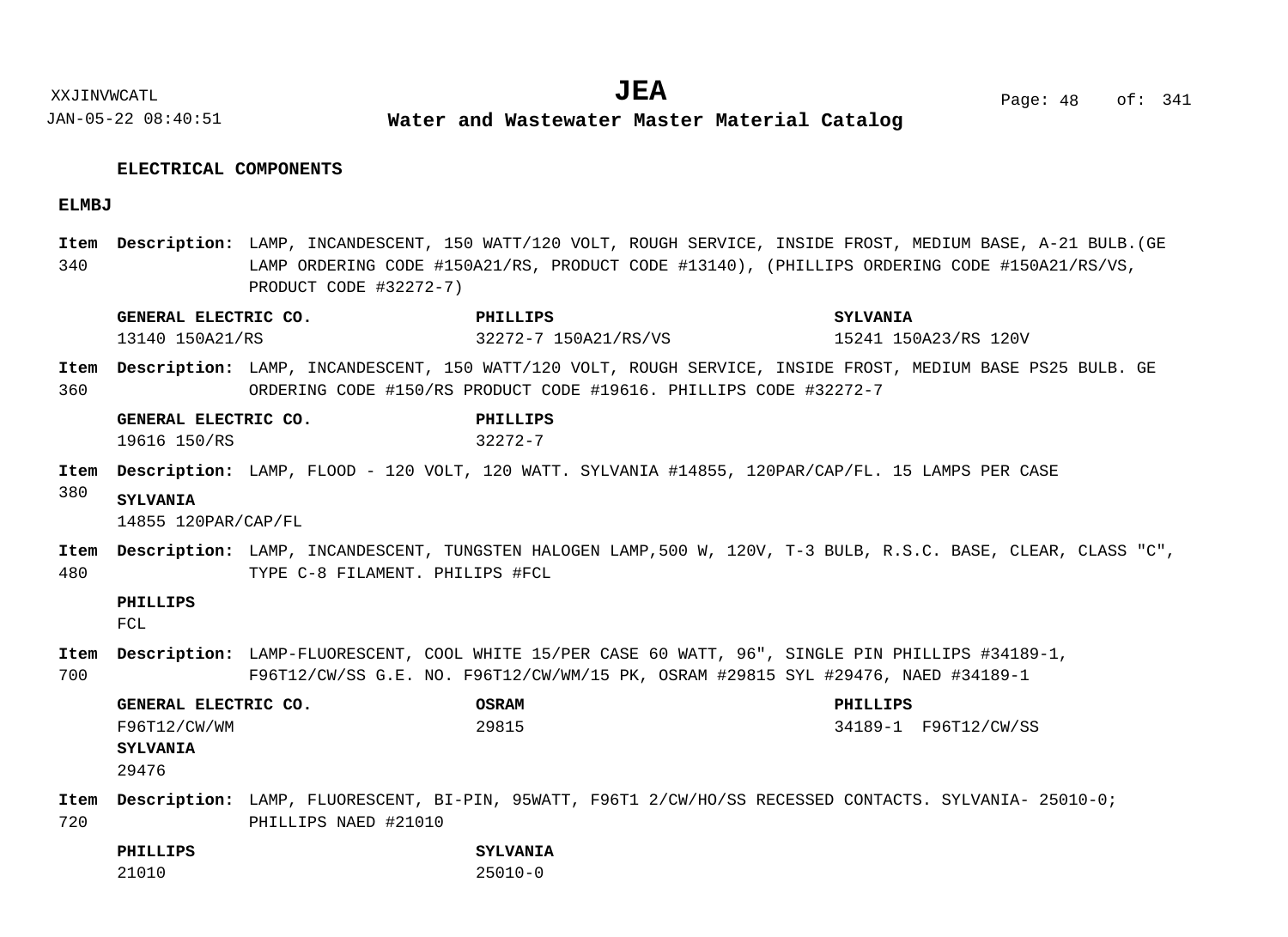**Water and Wastewater Master Material Catalog** 

### **ELECTRICAL COMPONENTS**

#### **ELMBJ**

880 Item Description: LAMP, #259, PANEL, 6.3 VOLT,.25 AMPHERE, WEDGE BASE, TYPE C-2R FILAMENT, 1.06" OVERALL LENGTH. GENERAL ELECTRIC #259 OR EQUAL (10 PER BOX)

#### **GENERAL ELECTRIC CO.**

259

#### **ELMBK**

760 Item Description: LOCKOUT, SAFETY, 1-1/2", FOR LOCKING OUT POWER SOURCES SUCH AS SWITCHES AND PANEL DISCONNECT. DOUBLE INTER-LOCKING HASP OF TEMPERED STEEL WITH INTER-LOCKING TABS FOR EXTRA SECURITY. RIVETED CONSTRUCTION, ZINC PLATED. SIX HOLE LOCKING BODY C

#### **PANDUIT CORP.**

PSL-MLDH-X

## **ELMCA**

180 Item Description: MONITOR, POWER - 3-PHASE, 520 VAC MAX. INPUT, PLUG-IN TYPE, ADJUSTMENT RANGE TO BE 380-480 VAC, .05 SECOND DROP-OUT TIME,CONTACT RATING TO BE 3 AMPS @ 115V. TIME MARK MODEL #A258-B-480,

#### **TIME MARK CORP.**

9800326-03 MOD. A258-B-480

## **ELMCB**

780 Item Description: CONNECTOR, WATER TITE, FEMALE, WOODHEAD #15W47, THREE WIRE, 15A, 125 VOLT, GROUNDING BACKWIRED, INSULATED

#### **WOODHEAD**

15W47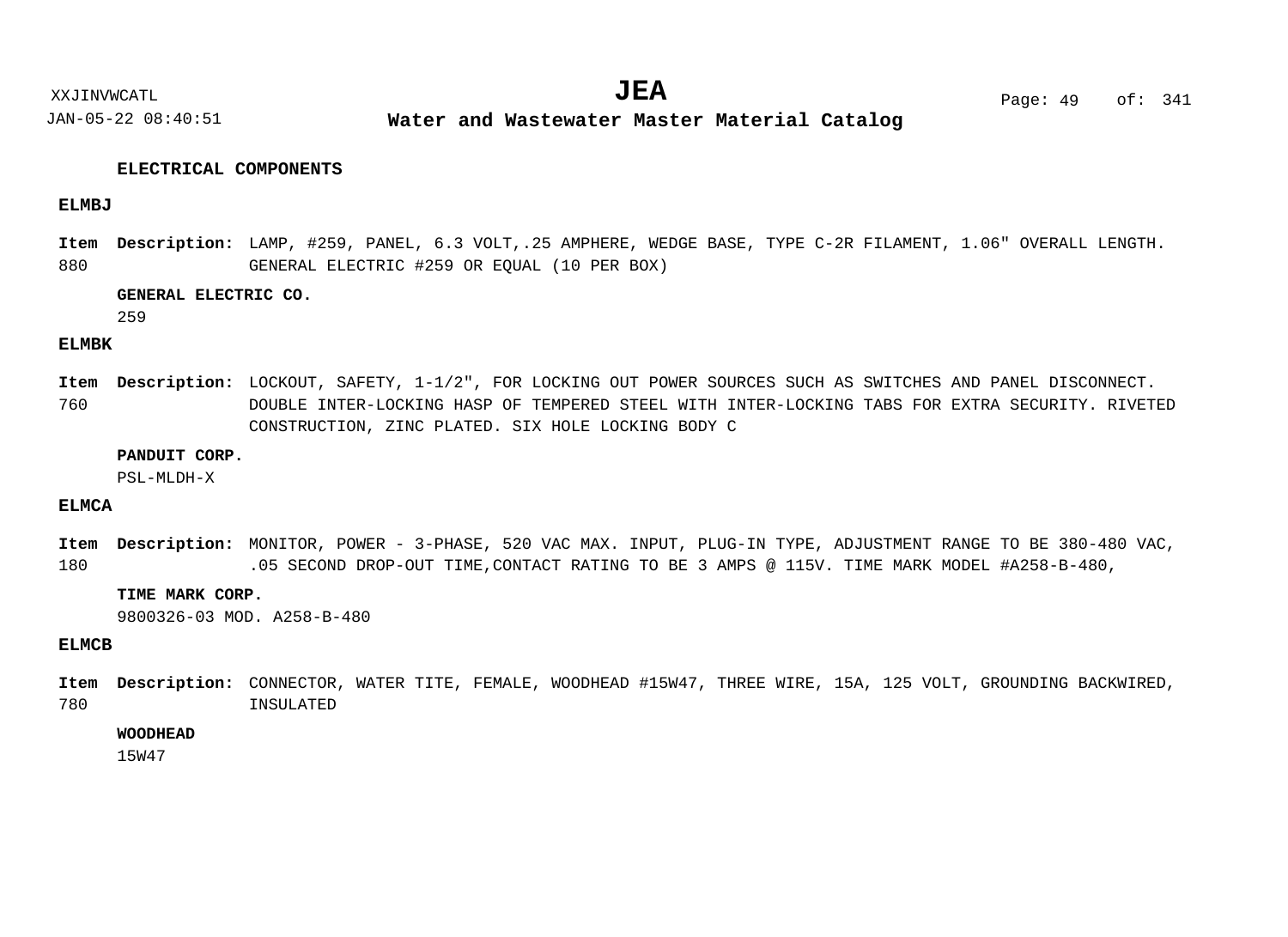JAN-05-22 08:40:51 **Water and Wastewater Master Material Catalog** 

#### **ELECTRICAL COMPONENTS**

#### **ELMCF**

220 Item Description: KIT, SPLICING, POWER CABLE, FOR WEATHER EXPOSED OR DIRECT BURIAL LOCATION ON UNSHIELDED SYNTHETIC INSULATED CABLE RATED TO A MAXIMUM OF 5KV KIT ACCOMDATES CONDUCTOR SIZE #2 AWG MAX. CONNECTOR O.D TO BE 13/32" MAX. CABLE O.D.NOT TO EXCEED 5/

## **3M**

82-A1

- Item Description: KIT, SPLICING, SCOTCHLOK 89D3, MINNESOTA MINING & MFG. CO. #82A3
- $240$ **MINNESOTA MINING AND MANUFACTU SCOTCHLOK** 82A3 89D3
- 680 STARTER, SIZE 1, NEMA-GENERAL PURPOSE, 120 VOLT COIL. FREEDOM SERIES. CUTLER-HAMMER #AN16DNOAB **Description: Item** \*\*\*\*\* NO SUBSTITUTE \*\*\*\*\*

## **CUTLER-HAMMER**

AN16DNOAB

- STARTER, SIZE 2, 240 VOLT. FREEDOM SERIES CUTLER-HAMMER #AN16GNOBB \*\*\*\*\* NO SUBSTITUTE \*\*\*\*\* **Description: Item**
- 700 **CUTLER-HAMMER**

AN16GNOBB

- Item Description: STARTER, SIZE 2, CUTLER HAMMER FREEDOM SERIES, \*\*\*\*NO SUBSTITUTE\*\*\*\*
- 720 **CUTLER-HAMMER**

AN16GNOAB

- Item Description: STARTER, SIZE 4, FREEDOM SERIES. CUTLER-HAMMER #AN16NNOA \*\*\*\*\* NO SUBSTITUTE \*\*\*\*\*
- 780 **CUTLER-HAMMER**

AN16NNOA

790 Item Description: STARTER, SIZE 3, 120 VOLT COIL, 3 PHASE, WITHOUT CONTROL TRANSFORMER, NO ENCLOSURE, TO BE SUPPLIED WITH OVER-LOAD RELAY. CUTLER HAMMER #AN16KNOA \*\*\*\*\* NO SUBSTITUTE \*\*\*\*\*

**CUTLER-HAMMER**

AN16KNOA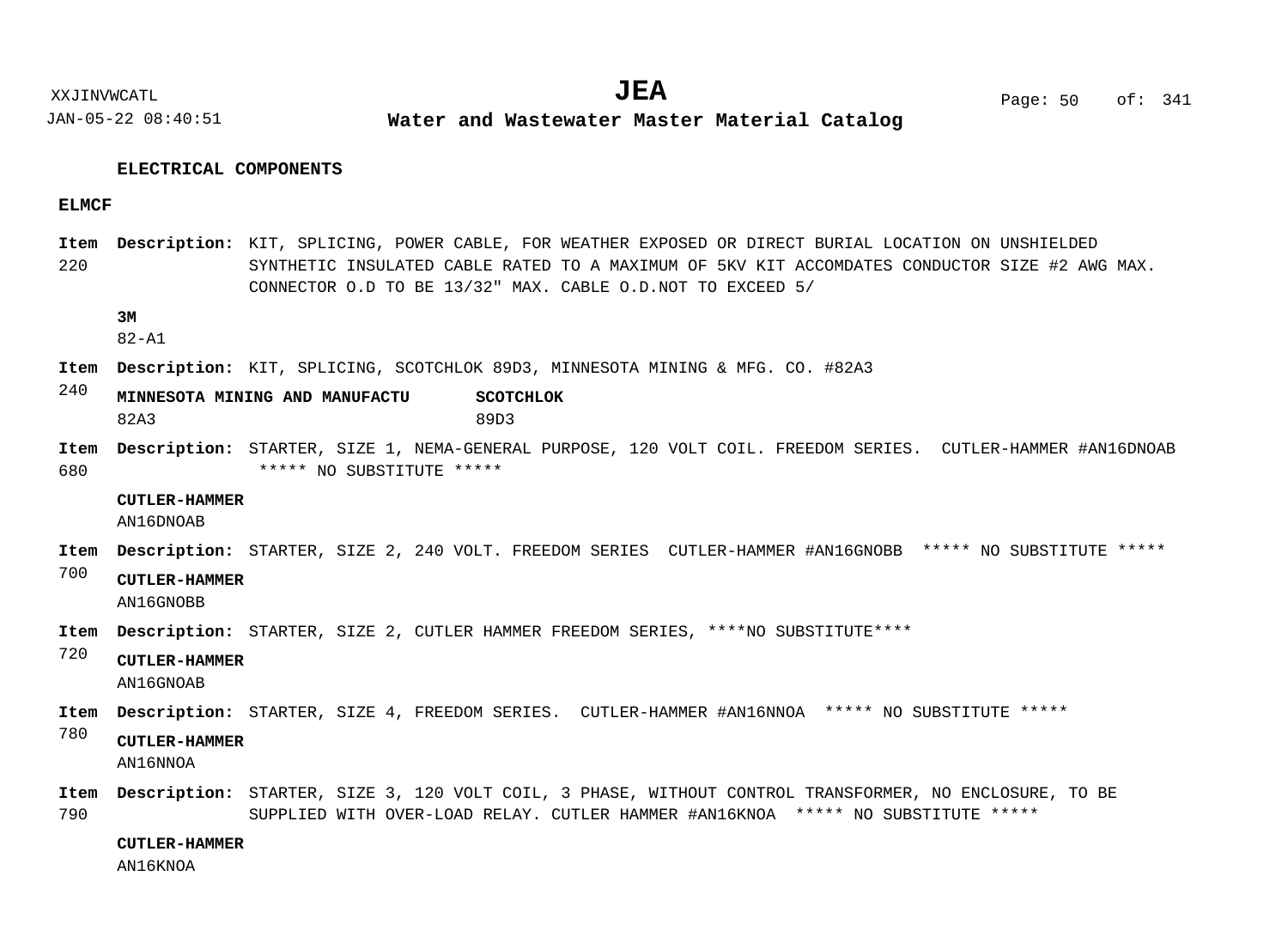**Water and Wastewater Master Material Catalog** 

#### **ELECTRICAL COMPONENTS**

#### **ELMCJ**

420 Item Description: SWITCH, FLOAT, DIRECT ACTING, SINGLE POLE, DOUBLE THROW W/WEIGHT KIT, 40-FT CABLE, NORMALLY OPEN OR NORMALLY CLOSED TYPE, \*\*\*OR APPROVED EQUAL\*\*\*

## **ROTO - FLOAT**

S40NONC

#### **ELMCK**

700 Item Description: SWITCH TOGGLE, DOUBLE POLE, SINGLE THROW, ON-OFF, SCREW TERMINALS, 20 AMP, 277VAC, 1.5 HP, 4 TERMINALS MCGILL #0121-0001 (FORMER #0111-0001)

## **MCGILL ELECTRIC**

0121-0001

900 TERMINAL, EASY DISCONNECT, FEMALE - 14-16 GAUGE WIRE, NYLON INSULATED, FOR .250" X .032 " MALE **Description: Item** TAB, FUNNELED WIRE ENTRY. THOMAS & BETTS STA-KON #RB14-250F (100 PER BOX)

#### **THOMAS AND BETTS**

RB14-250F STA-KON

#### **ELMCL**

480 Item Description: TIMER, 24 HOUR, MULTI OPERATION, 96 TRIPPERS, STEEL ENCLOSURE WITH GRAY ENAMEL FINISH AND HASP FOR LOCKING, 15 MINUTE MINIMUM SETTING, 24 HOUR MAXIMUM SETTING, UL LISTED, 125 VOLT, 60 HZ. GRAINGER (DAYTON) #2E026

#### **DAYTON**

2E026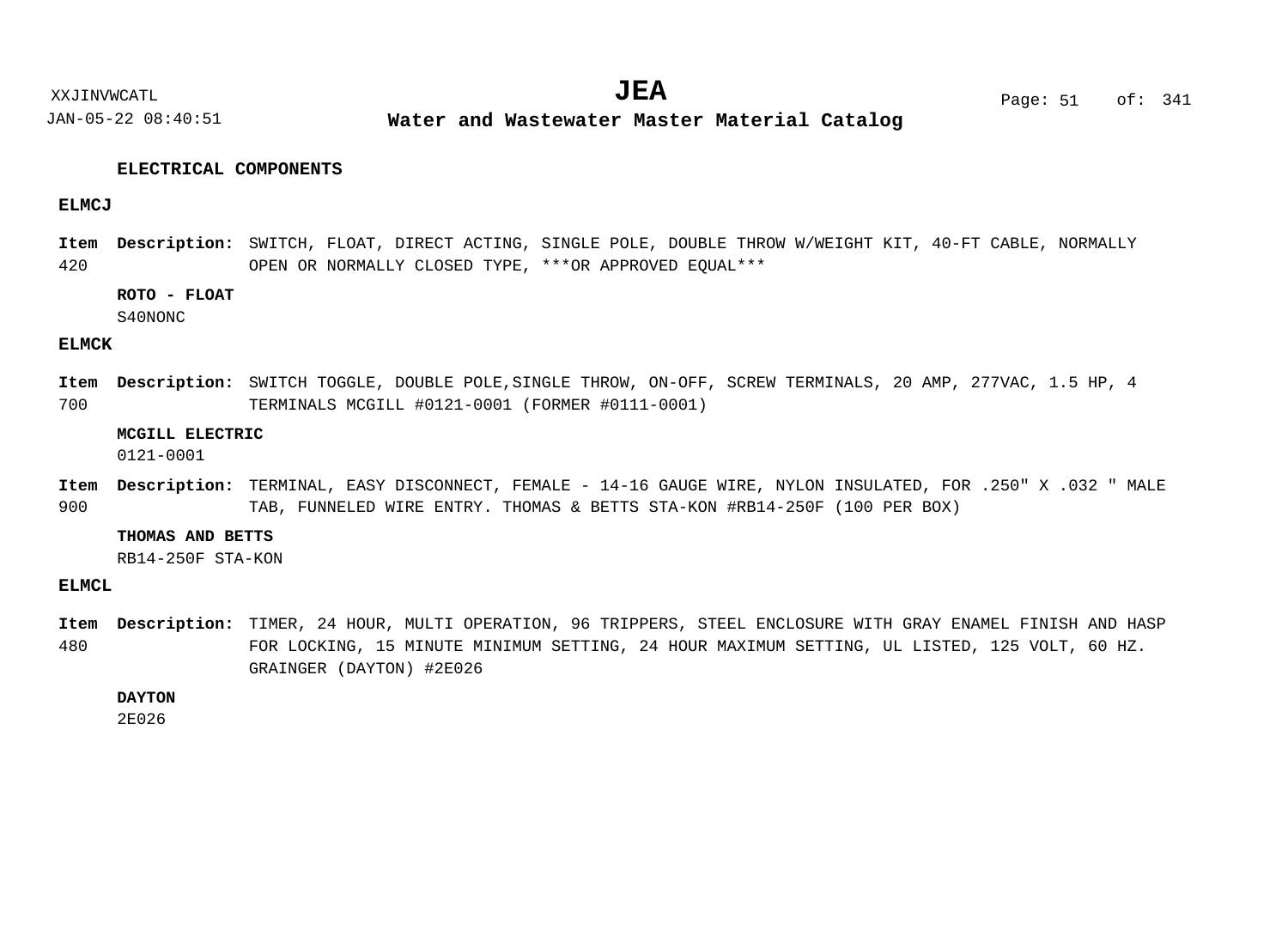JAN-05-22 08:40:51 **Water and Wastewater Master Material Catalog** 

#### **ELECTRICAL COMPONENTS**

#### **ELMCM**

720 Item Description: VALVE, SOLENOID 3/4" - 220 VAC, 11 WATTS, CLASS "F" COIL, ASCO VALVE TYPE PFX FOR USE WITH WATER, FLUID TEMPERA- TURES TO 180 DEGREES, NORMALLY CLOSED OPERATION, OPERATING PRESSURE FROM 0 TO 100 PSI, BRASS BODY, 2-WAY VALVE, ASCO #8210G95 (

### **ASCO**

8210G95

951 Item Description: WIRE, TRACE, DIRECT BURY, #12 AWG HS-CCS, GREEN INSULATION, 0.03" HDPE INSULATION THICKNESS, .141" O.D., MIN. RATED BREAK LOAD 250 LBS., 30 VOLT, 21% IACS, 500 FT. REEL

| <b>COPPER HEAD INDUSTRIES</b> | PRO-LINE SAFETY PRODUCTS CO. |
|-------------------------------|------------------------------|
| SOLOSHOT-1230GHS500           | PRO-TRACE-744120532          |

955 Item Description: WIRE, TRACE, DIRECT BURY, #12 AWG HS-CCS, BLUE INSULATION, 0.03" HDPE INSULATION THICKNESS, .141" O.D., MIN. RATED BREAK LOAD 250 LBS., 30 VOLT, 21% IACS, 500 FT. REEL

| COPPER HEAD INDUSTRIES | PRO-LINE SAFETY PRODUCTS CO. |
|------------------------|------------------------------|
| SOLOSHOT-1230BHS500    | PROTRACE-744120232           |

957 Item Description: WIRE, TRACE, DIRECT BURY, #12 AWG HS-CCS, PURPLE INSULATION, 0.03" HDPE INSULATION THICKNESS, .141" O.D., MIN. RATED BREAK LOAD 250 LBS., 30 VOLT, 21% IACS, 500 FT. REEL, (1 EACH = 1 FOOT)

|  | <b>COPPER HEAD INDUSTRIES</b> | PRO-LINE SAFETY PRODUCTS CO. |  |  |
|--|-------------------------------|------------------------------|--|--|
|  | SOLOSHOT 1230PHS500           | PROTRACE 744120832           |  |  |

960 Item Description: WIRE, TRACE, HDD, #8 AWG EHS-CCS, BLUE INSULATION, 0.045" HDPE INSULATION THICKNESS, MIN. RATED BREAK LOAD 452 LBS., 30 VOLT, 21% IACS, 500 FT. REEL. (1 EACH = 1 FOOT)

**COPPER HEAD INDUSTRIES PRO-LINE SAFETY PRODUCTS CO.** SOLOSHOT 845BEHS500 PROTRACE 746440232

962 Item Description: WIRE, TRACE, HDD, #8 AWG EHS-CCS, GREEN INSULATION, 0.045" HDPE INSULATION THICKNESS, MIN. RATED BREAK LOAD 452 LBS., 30 VOLT, 21% IACS, 500 FT. REEL. (1 EACH = 1 FOOT)

| COPPER HEAD INDUSTRIES |                    | PRO-LINE SAFETY PRODUCTS CO. |  |
|------------------------|--------------------|------------------------------|--|
| SOLOSHOT 845GEHS500    | PROTRACE 746440532 |                              |  |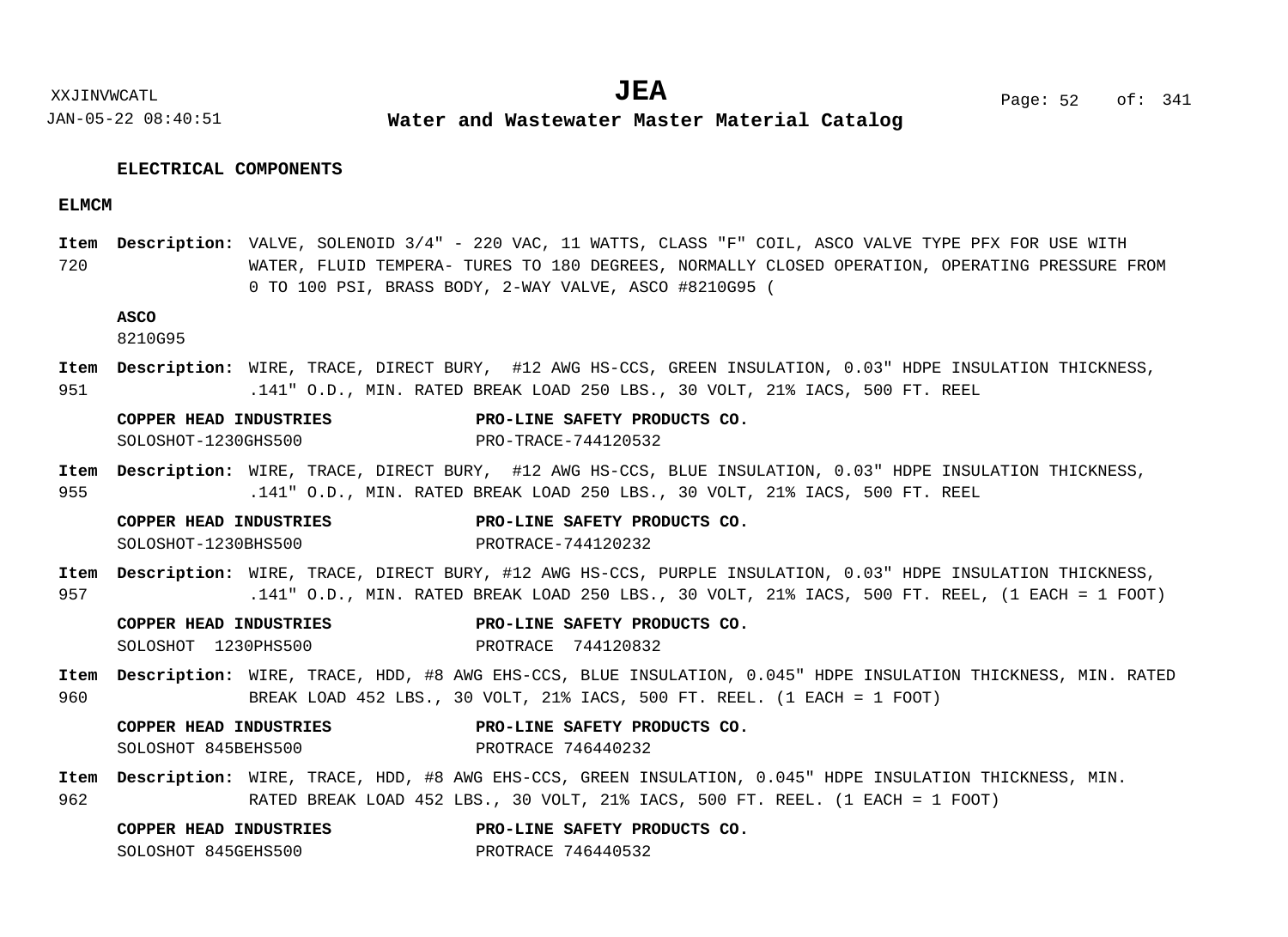**Water and Wastewater Master Material Catalog** 

#### **ELECTRICAL COMPONENTS**

#### **ELMCM**

964 Item Description: WIRE, TRACE, HDD, #8 AWG EHS-CCS, PURPLE INSULATION, 0.045" HDPE INSULATION THICKNESS, MIN. RATED BREAK LOAD 452 LBS., 30 VOLT, 21% IACS, 500 FT. REEL (1 EACH = 1 FOOT)

| COPPER HEAD INDUSTRIES | PRO-LINE SAFETY PRODUCTS CO. |  |  |
|------------------------|------------------------------|--|--|
| SOLOSHOT 845PEHS500    | PROTRACE 746440832           |  |  |

#### **ELMCP**

576 Item Description: TRANSDUCER, LEVEL, 4-20 MA OUTPUT, 24 VDC SUPPLY, 316 SS BODY, SS DIAPH., CALIBRATION RANGE 0-24 FEET, 100 FT CABLE, CABLE MANUF. SPECTRUM, COND SIZE 18 AWG, 16/30 TC INSUL., .010 POLYE CABLE 2 COND. WITH 18 AWG DRAIN WIRE, ALUM MYLAR WRAP

| GP:50       | SIGMA CONTROLS              |
|-------------|-----------------------------|
| 311-SZ-Y367 | 6100MP-015-1-DS-CD-SO-WC100 |

578 Item Description: TRANSDUCER, PRESSURE - 1-100 PSIG, 15 - 45 VDC INPUT SIGNAL, 4 - 20 MA OUTPUT SIGNAL, 316 SS BODY, 10 FT OF CABLE, CALIBRATED IN PSIG NOT IN FEET FOR FRESH WATER PRESSURE

#### **AUTOMATION PRODUCTS GROUP, INC**

PT-500A-100-PSI-S-L1-E0-P5- 5-N0-B0

643 Item Description: TOOL, CRIMPING, COPPER, COMPRESSION, BURNDY TYPE "MY" DIELESS HYTOOL. TOOL RANGE SIZE TO BE #8-250. BURNDY TOOL #MY29-3

#### **BURNDY CORP.**

MY29-3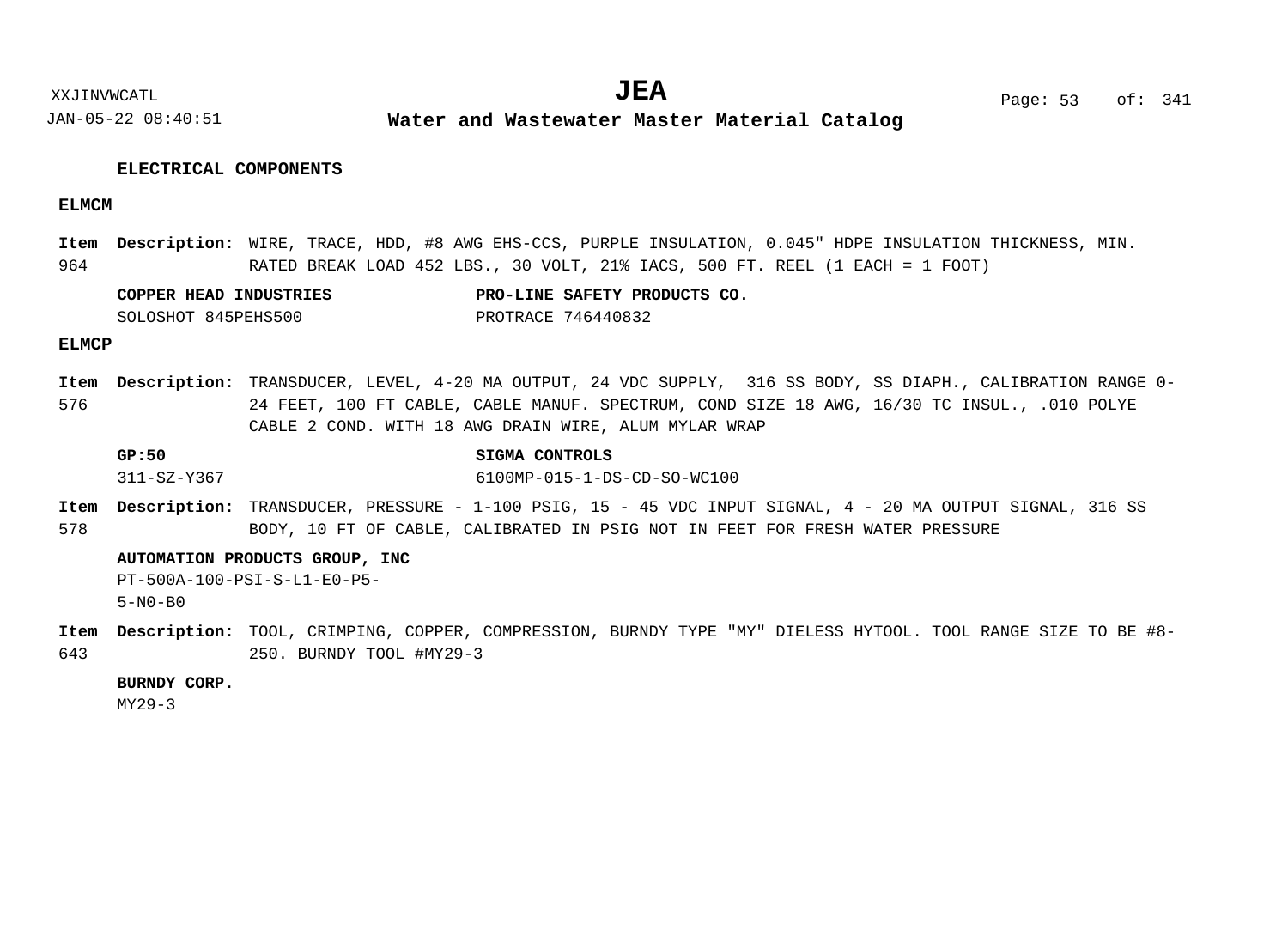**Water and Wastewater Master Material Catalog** 

#### **PUD-FASTENERS**

**FASAA**

- 017 Item Description: PARTIAL SURPLUS - BOLT, EYE 5/8" - OFFSET, NATIONAL COURSE THREAD, 4" LONG, MUST MEET ASTM A-242 SPECIFICATIONS FOR MATERIALS, HIGH STRENGTH, CORROSION RESISTANT, 839 BLACK ROLLED STEEL MINIMUM.
- 020 Item Description: BOLT, EYE 3/4" - OFFSET, NATIONAL COURSE THREAD, 4-1/2" LONG, BOLT MUST MEET ASTM A-242 SPECIFICATIONS FOR MATERIALS, HIGH STRENGTH, CORROSION RESISTANT, 839 BLACK ROLLED STEEL MINIMUM. 50 EACH PER BOX.

140 Item Description: INACTIVE - BOLT, HEX HEAD -  $3/4"$ -10 X 3", ZINC CHROME, GRADE 5

145 Item Description: INACTIVE - BOLT, HEX HEAD,  $3/4$ " X  $3-1/2$ ", ZINC PLATED, BOLT TO BE GRADE 5 ONLY.

150 Item Description: INACTIVE - BOLT, HEX HEAD 3/4" X 4", GRADE 5, ZINC PLATED

## **FASBB**

062 Item Description: BOLT, T HEAD, 1" X 6" WITH HEX NUT. NOTE: BOLTS TO BE MADE OF HIGH STRENGTH, CORROSION RESISTANT ALLLOY. BOLTS MUST BE COMPATIBLE WITH CAST/DUCTILE IRON MECHANICAL JOINT FITTINGS. (FOR 36" MJ FITTINGS)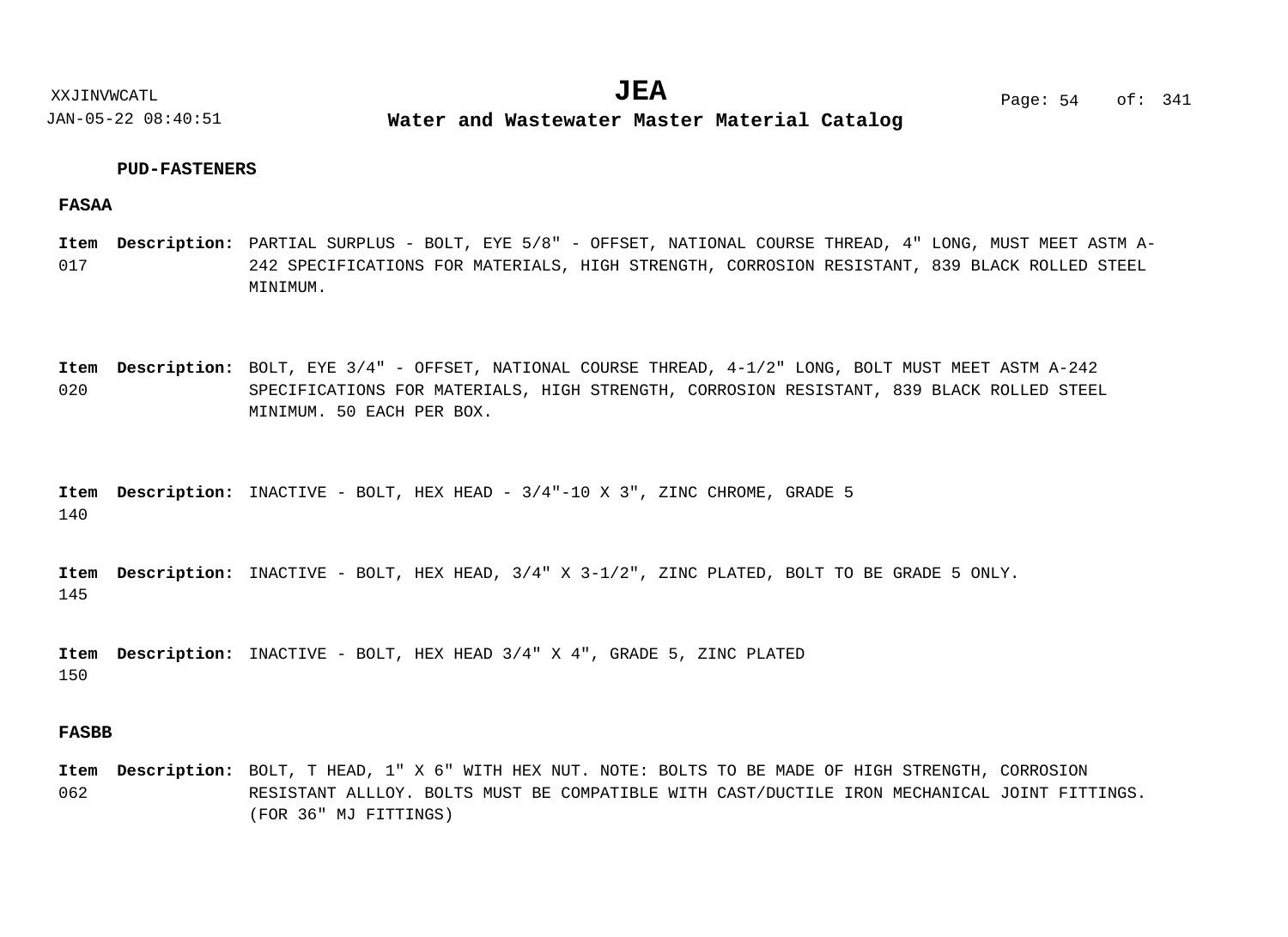**Water and Wastewater Master Material Catalog** 

#### **PUD-FASTENERS**

## **FASCC**

045 LUG, TIE (DUC), DUCTILE - USED WITH TIE RODS TO RESTRAIN MJ FITTINGS, LUGS MUST ACCEPT 3/4" **Description: Item** ALL-THREAD ROD. 72,000 LB. TENSILE STRENGTH (MIN.), 50,000 LB. YIELD STRENGTH (MIN.), APPROVED MANUF. ONLY, \*\*\* NO SUBSTITUE\*\*\*

**ASTRAL CORPORATION ROMAC INDUSTRIES** S14 DUCTILE LUG

500 Item Description: NUT, HEX, 5/8"-11, ZINC PLATED

600 Item Description: NUT, HEX HEAD 3/4", PLAIN, NATIONAL COURSE THREAD (BLACK)

700 Item Description: NUT, HEX HEAD - 3/4"-10, STANDARD GRADE, HEAVY PATTERN, NATIONAL COURSE THREAD (50 OR 100 PER BOX OR BAG)

910 Item Description: WASHER, FLAT 3/4", ROUND CUT, 1/8" THICK 2" OUTSIDE DIAMETER, USS ZINC PLATED

921 Item Description: WASHER, FLAT, 4" X 4" SQUARE,  $1/8$ " THICK CARBON STEEL WITH 7/8" CENTER HOLE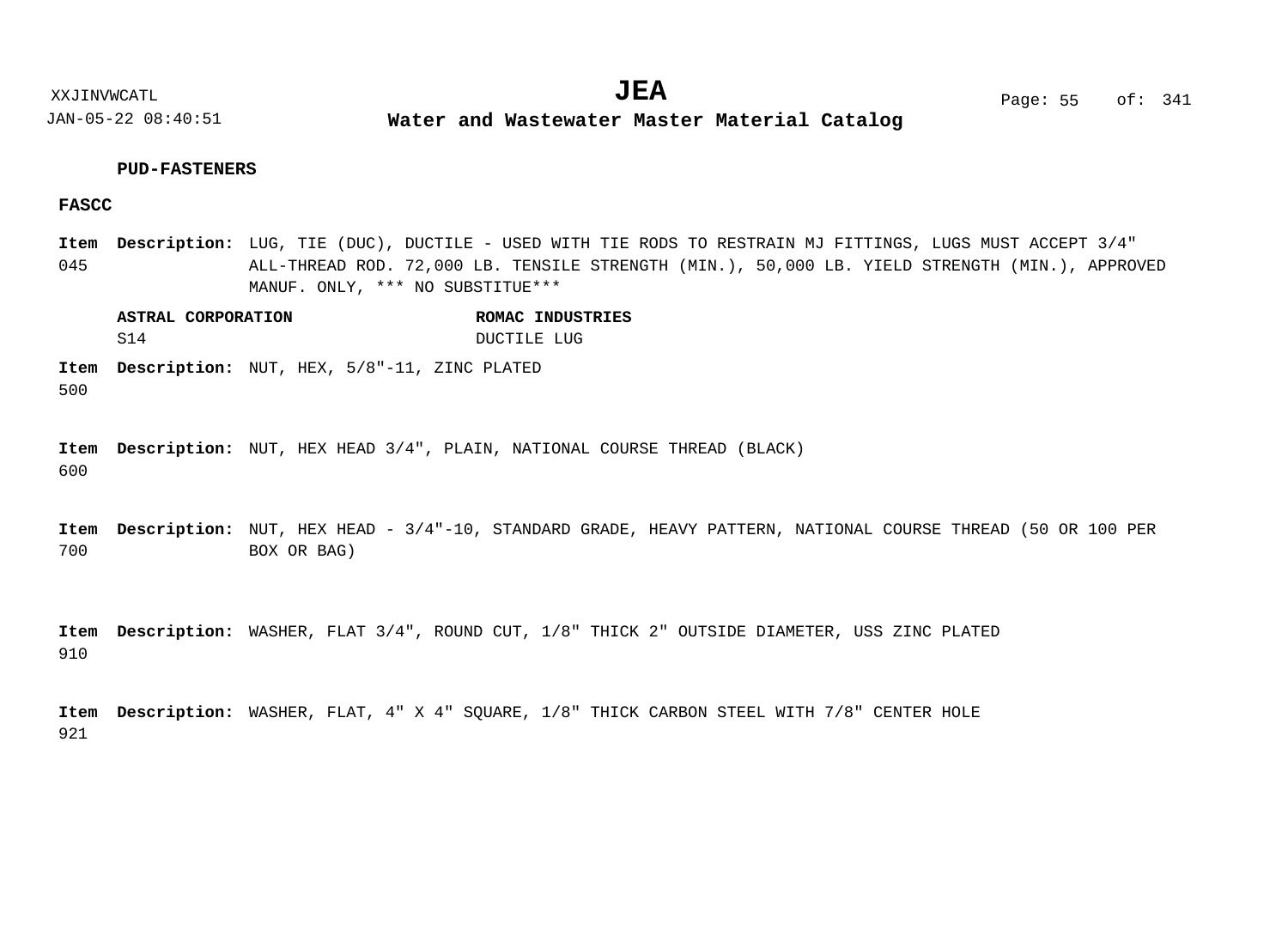**Water and Wastewater Master Material Catalog** 

## **PUD-FILTERS**

## **FLTAA**

030 Item Description: FILTER, AIR, 10" X 20" X 1" DISPOSABLE TYPE PRECISIONAIRE OR EQUAL

036 Item Description: FILTER, AIR 12" X 24" X 1", DISPOSABLE, HEAVY DUTY POLYESTER FILTER ONLY, HEAVY GRADE FILTER WITH METAL ON BOTH SIDES SEASONAIRE COMMERCIAL GRADE

#### **AMERICAN AIR FILTER**

229-319-231

Item Description: FILTER, AIR, 20" X 20" X 1", DISPOSABLE

#### 090 **AMERICAN AIR FILTER** 700-061

#### **PUD-FITTINGS**

# **FTGAA**

005 Item Description: FLANGE, ADAPTER 3", FOR USE WITH DUCTILE IRON PIPE, TO BE SUPPLIED WITH GASKET.

015 Item Description: FLANGE, ADAPTER 8", FOR USE WITH DUCTILE IRON PIPE, TO BE SUPPLIED WITH GASKET.

050 Item Description: FLANGE, FILLER 6" X 2" FOR USE WITH DUCTILE IRON PIPE, TO BE SUPPLIED WITH 2 EACH GASKETS, 8 EACH 3/4" X 5 1/2" HEX HEAD STAINLESS STEEL BOLTS, 8 EACH 3/4" STANLESS STEEL HEX NUTS.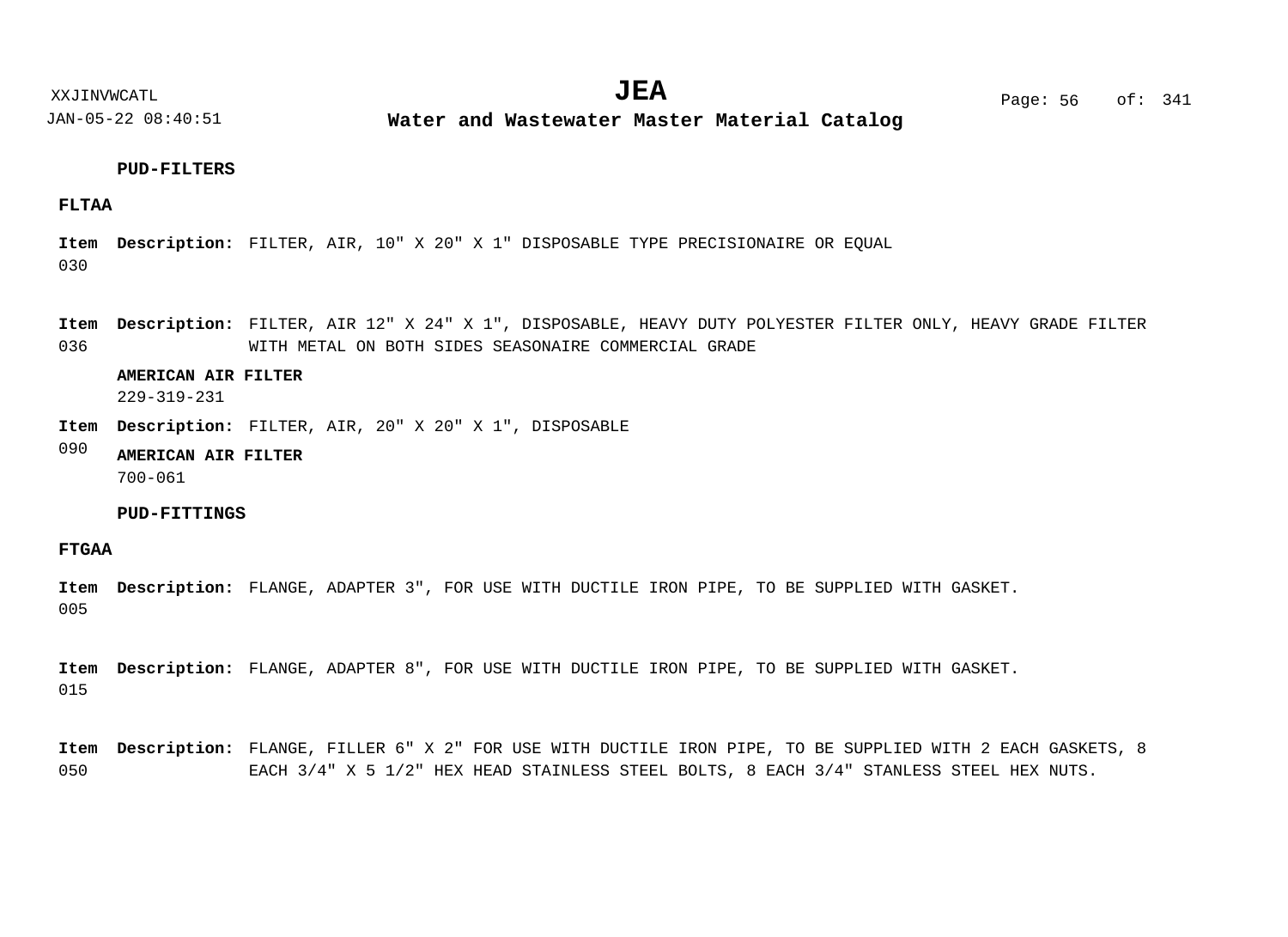**Water and Wastewater Master Material Catalog** 

#### **PUD-FITTINGS**

#### **FTGAA**

055 Item Description: FLANGE, FILLER 8" X 2" FOR USE WITH DUCTILE IRON PIPE, TO BE SUPPLIED WITH 2 EACH GASKETS, 8 EACH 3/4" X 5 1/2" HEX HEAD STAINLESS STEEL BOLTS, 8 EACH 3/4" STANLESS STEEL HEX NUTS.

070 Item Description: FLANGE, ADAPTER 3", FOR USE WITH PVC, TO BE SUPPLIED WITH GASKET.

075 Item Description: FLANGE, ADAPTER 8", FOR USE WITH PVC, TO BE SUPPLIED WITH GASKET.

100 Item Description: UNIFLANGE, FLANGE, ADAPTER, 3",#200S FOR 3.50 O.D. STEEL PIPE, CLASS 150, TO BE SUPPLIED WITH GASKET.

200 Item Description: FLANGE, ADAPTER, 4", FOR USE WITH CAST OR DUCTILE IRON PIPE, TO BE SUPPLIED WITH GASKET.

300 Item Description: UNIFLANGE, FLANGE, ADAPTER, 6", FOR USE WITH CAST OR DUCTILE IRON PIPE, TO BE SUPPLIED WITH **GASKET** 

## **UNIFLANGE**

200C OR 400C

600 Item Description: INACTIVE - UNIFLANGE, FLANGE, ADAPTER, 4",#900C FOR USE WITH CAST IRON O.D. PVC PIPE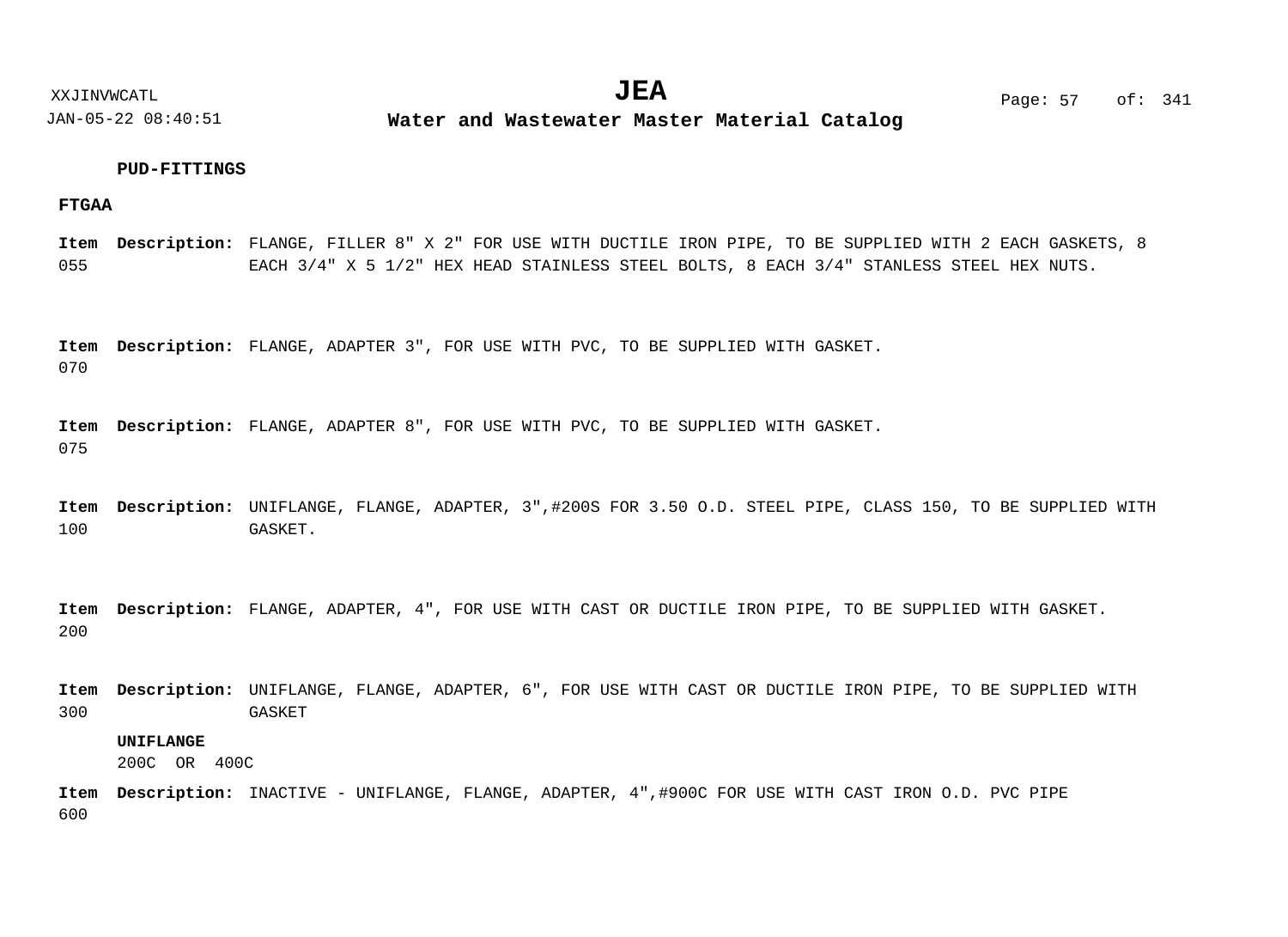**Water and Wastewater Master Material Catalog** 

#### **PUD-FITTINGS**

## **FTGAA**

700 Item Description: INACTIVE - UNIFLANGE, FLANGE, ADAPTER, 6",#900C FOR USE WITH CAST IRON O.D. PVC PIPE

#### **FTGAE**

010 Item Description: ADAPTER, PIPE - GALVANIZED, 3/4", MALE HOSE BARB X MALE IRON PIPE THREAD.

030 Item Description: ADAPTER, BRASS - 2-1/2" FEMALE NATIONAL STANDARD THREAD (FNST) X 2" FEMALE IRON PIPE THREAD (FIPT), RIGID HEXAGON (FIPT 2") X SWIVEL CONNECTION (FNST - 2-1/2")

|             | <b>DESANNO</b>  |            | <b>DIXON</b>                                                                                                  | FNW VALVE CO. |
|-------------|-----------------|------------|---------------------------------------------------------------------------------------------------------------|---------------|
|             | 73              |            | RSF25F20T                                                                                                     | FNW9301LL     |
|             | <b>SEALFAST</b> |            |                                                                                                               |               |
|             | K35R25NST2NPT   |            |                                                                                                               |               |
| Item        |                 |            | <b>Description:</b> ADAPTER, BRASS - 2-1/2" MALE NATIONAL STANDARD THREAD (MNST) X 2" FEMALE IRON PIPE THREAD |               |
| 040         |                 | $(FIPT)$ . |                                                                                                               |               |
|             | <b>MOON</b>     |            | POWHATTAN U.F.S.                                                                                              |               |
|             | 356             |            | $15216 - 2$                                                                                                   |               |
| Item        |                 |            | <b>Description:</b> ADAPTER, BRASS - 2-1/2" FEMALE NATIONAL STANDARD THREAD (FNST) X 2" MALE IRON PIPE THREAD |               |
| 050         |                 |            | (MIPT), SWIVEL CONNECTION (FNST-2-1/2") X RIGID HEXAGON (MIPT-2")                                             |               |
|             | <b>DESANNO</b>  |            | <b>DIXON</b>                                                                                                  |               |
|             | 72              |            | SM25F20T                                                                                                      |               |
| Item<br>115 |                 |            | <b>Description:</b> ADAPTER, BULL HEAD SERVICE 2" FIP INLET: (4) FOUR 1" FIP OUTLETS:                         |               |
|             | FORD            |            |                                                                                                               |               |

Y11-474-NL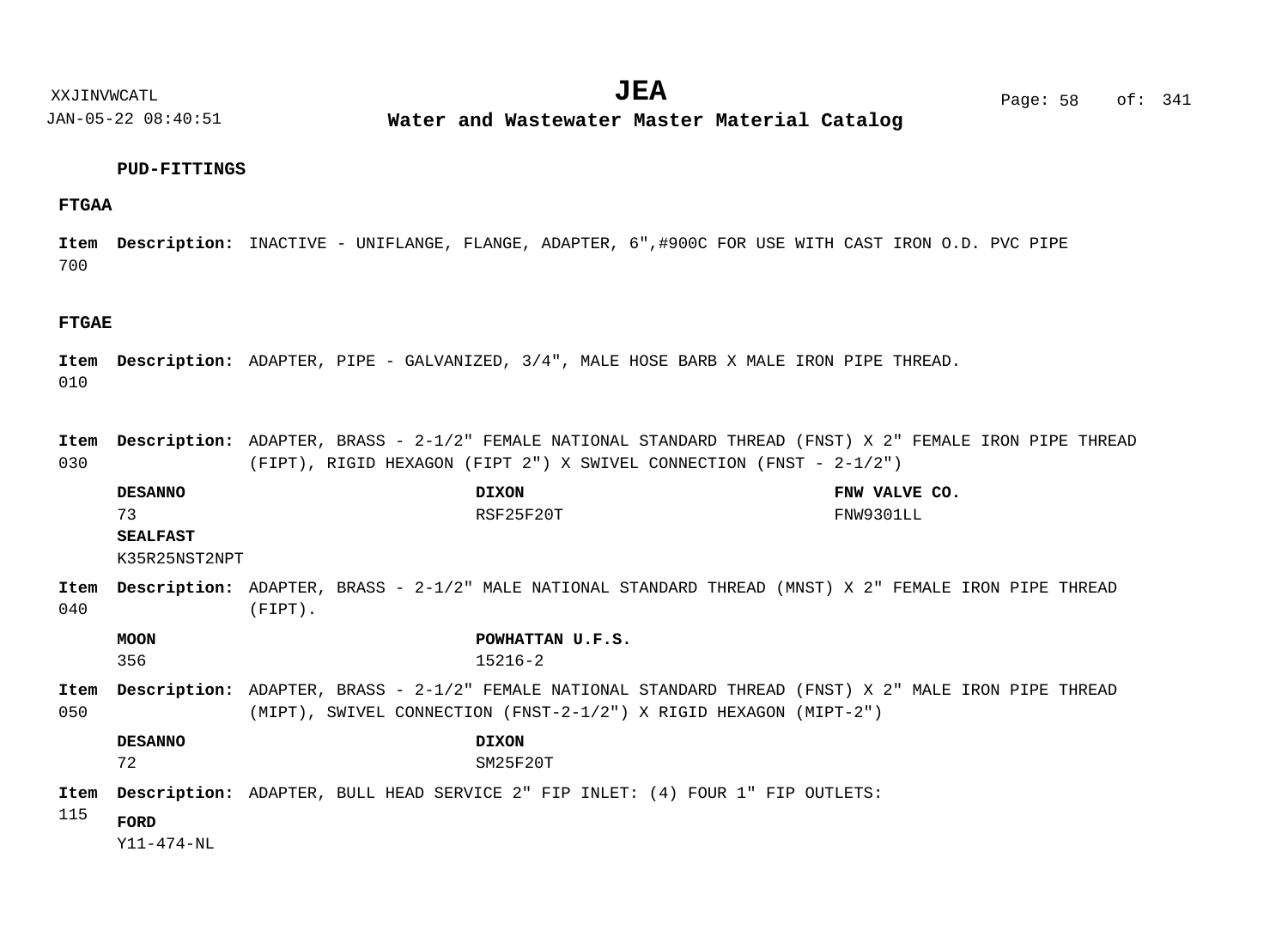**Water and Wastewater Master Material Catalog** 

### **PUD-FITTINGS**

### **FTGAE**

120 Item Description: WYE, BRASS NL, 1" SINGLE BRANCH W/TWO MULTI-BRANCH- 1", PACK JOINT FOR COPPER OR PLASTIC TUBING (CTS) BOTH ENDS

## **FORD**

Y44-244-NL

125 Item Description: WYE, BRASS NL, 2" SINGLE BRANCH W/TWO MULTI-BRANCH- 1", PACK JOINT FOR COPPER OR PLASTIC TUBING (CTS) BOTH ENDS

#### **FORD**

Y44-274-NL

200 Item Description: BUSHING, NO LEAD BRASS - 1"CC X 3/4"CC THREAD, BUSHING TO BE USED IN SERVICE SADDLES TO REDUCE DOWN SIZE OF THREAD.

#### **FORD**

BBAA-43-NL

250 Item Description: BUSHING, BRASS - 1-1/2"CC X 1"CC THREAD, BUSHING TO BE USED IN SERVICE SADDLES TO REDUCE DOWN SIZE OF THREAD.

#### **FORD**

BBAA-64-NL

300 Item Description: BUSHING, NO LEAD BRASS - 2"CC X 1-1/2"CC THREAD, BUSHING TO BE USED IN SERVICE SADDLES TO REDUCE DOWN SIZE OF THREAD. FORD OR EQUAL

## **FORD**

BBAA-76-NL

BUSHING, PIPE - BRASS, 1/4"MIPT X 1/8" FIPT. **Description: Item**

510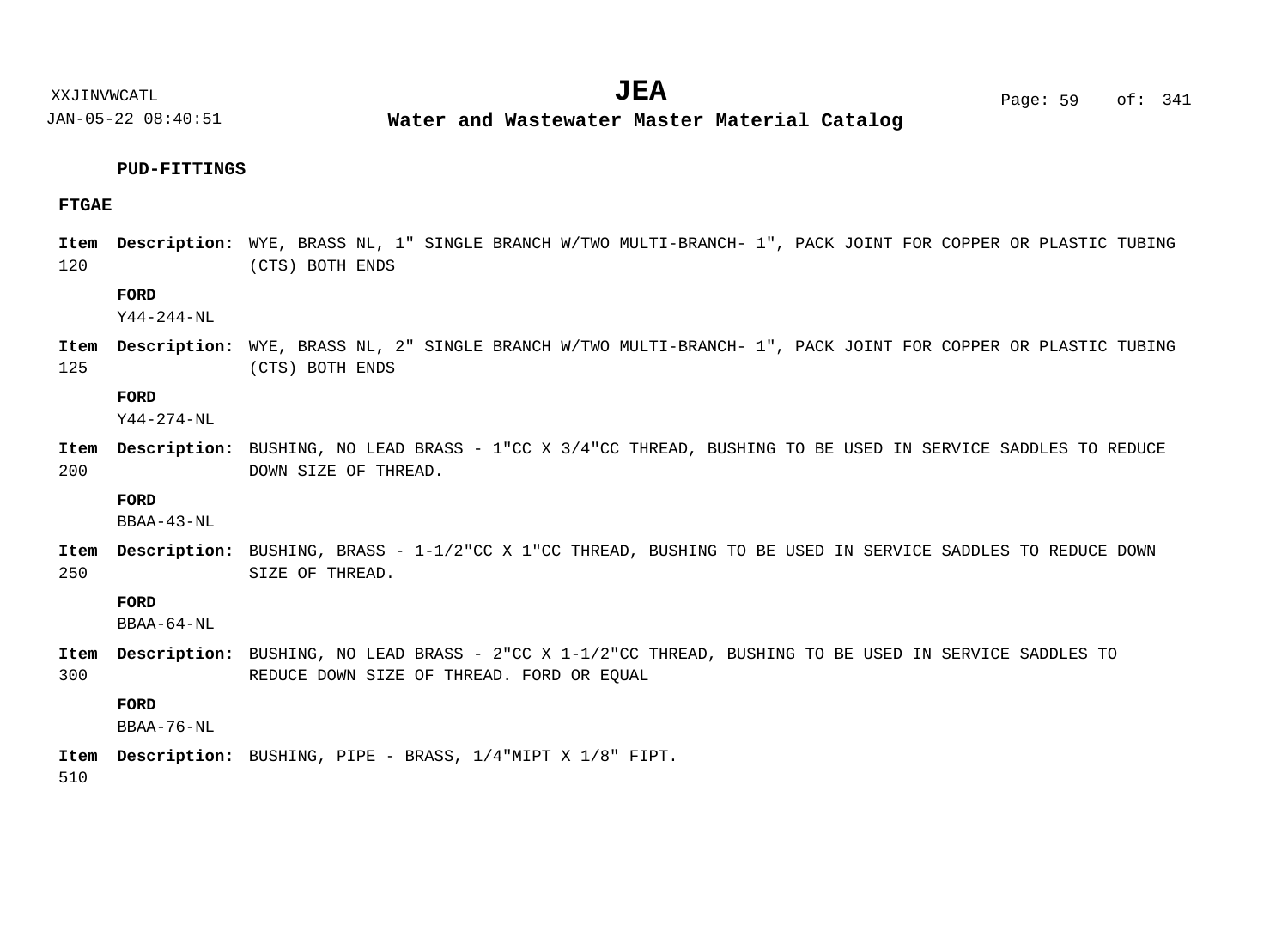**Water and Wastewater Master Material Catalog** 

#### **PUD-FITTINGS**

#### **FTGAE**

530 BUSHING, PIPE - BRASS, 3/8"MIPT X 1/4" FIPT. **Description: Item**

540 BUSHING, PIPE - BRASS, 1/2"MIPT X 1/4" FIPT. **Description: Item**

550 BUSHING, PIPE - BRASS, 1/2"MIPT X 3/8" FIPT **Description: Item**

560 BUSHING, PIPE - BRASS, 3/4" X 1/4". **Description: Item**

570 Item Description: BUSHING, PIPE - BRASS 3/4" X 3/8".

580 BUSHING, PIPE-NO LEAD BRASS, 3/4"MIPT X 1/2"FIPT **Description: Item MERIT BRASS**

XNL114 3/4"x1/2"

Item Description: BUSHING, PIPE - NO LEAD BRASS 1"MIPT X 1/2"FIPT.

590 **MERIT BRASS** XNL114 1"x1/2"

Item Description: BUSHING, PIPE - NO LEAD BRASS 1"MIPT X 3/4"FIPT.

600 **MERIT BRASS**

XNL114 1"x3/4"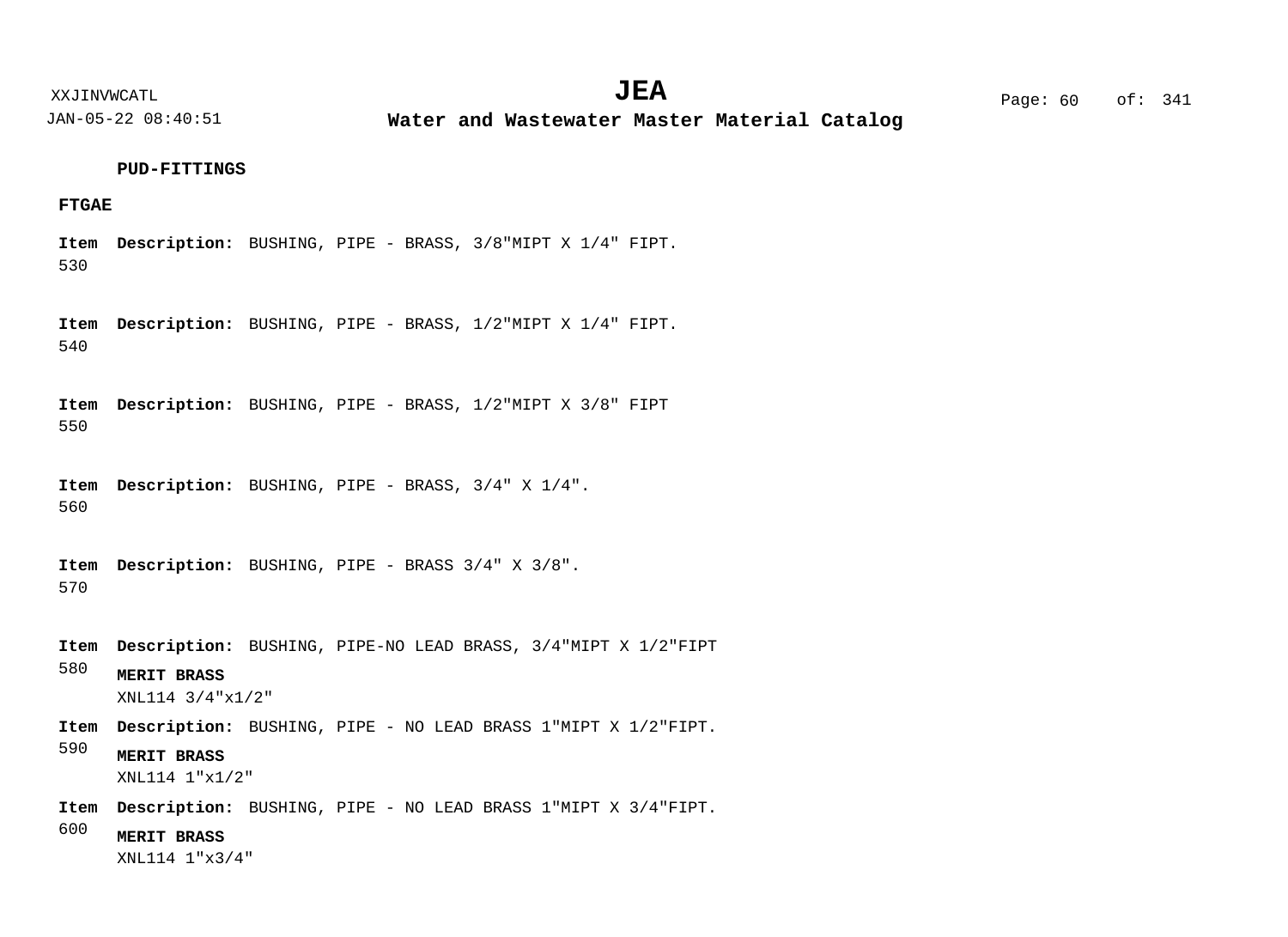XXJINVWCATL **EXALL** Page: 61 of:  $JEA$   $Page: 61$  of: 341

JAN-05-22 08:40:51

**Water and Wastewater Master Material Catalog** 

#### **PUD-FITTINGS**

### **FTGAE**

- Item Description: BUSHING, PIPE NO LEAD BRASS, 3" X 2"
- 602 **MERIT BRASS**

IBRLFBMK XNL114-4832

Item Description: BUSHING, PIPE - NO LEAD BRASS, 2" X 1-1/2"

604 **MERIT BRASS**

IBRLFBKJ

XNL114-3224

BUSHING, PIPE - NO LEAD BRASS 1-1/2" X 3/4". **Description: Item**

606 **MERIT BRASS**

XNL114 1-1/2"x3/4"

610 Item Description: BUSHING, METER-NO LEAD BRASS, 2" (MALE) X 1-1/2" (FEMALE), THREADED MALE SIDE TO HAVE A MACHINED SEAT FOR METER INSTALLATION. \*\*\*\* METER BUSHINGS ONLY ---- STANDARD BUSHINGS ARE NOT ACCEPTABLE \*\*\*\*

#### **FORD**

BBIM-66-NL

620 Item Description: BUSHING, METER - NO LEAD BRASS, 2-1/2" (MALE) X 2" (FEMALE), THREADED MALE SIDE TO HAVE A MACHINED SEAT FOR METER INSTALLATION. \*\*\*\* METER BUSHINGS ONLY ---- STANDARD BUSHINGS ARE NOT ACCEPTABLE \*\*\*\*

## **FORD**

BBIM-77-NL

## **FTGAJ**

Item Description: ELL, PIPE - BRASS, 1" FIPT BOTH ENDS, 45 DEGREE

001

**MERIT BRASS**

XNL102-16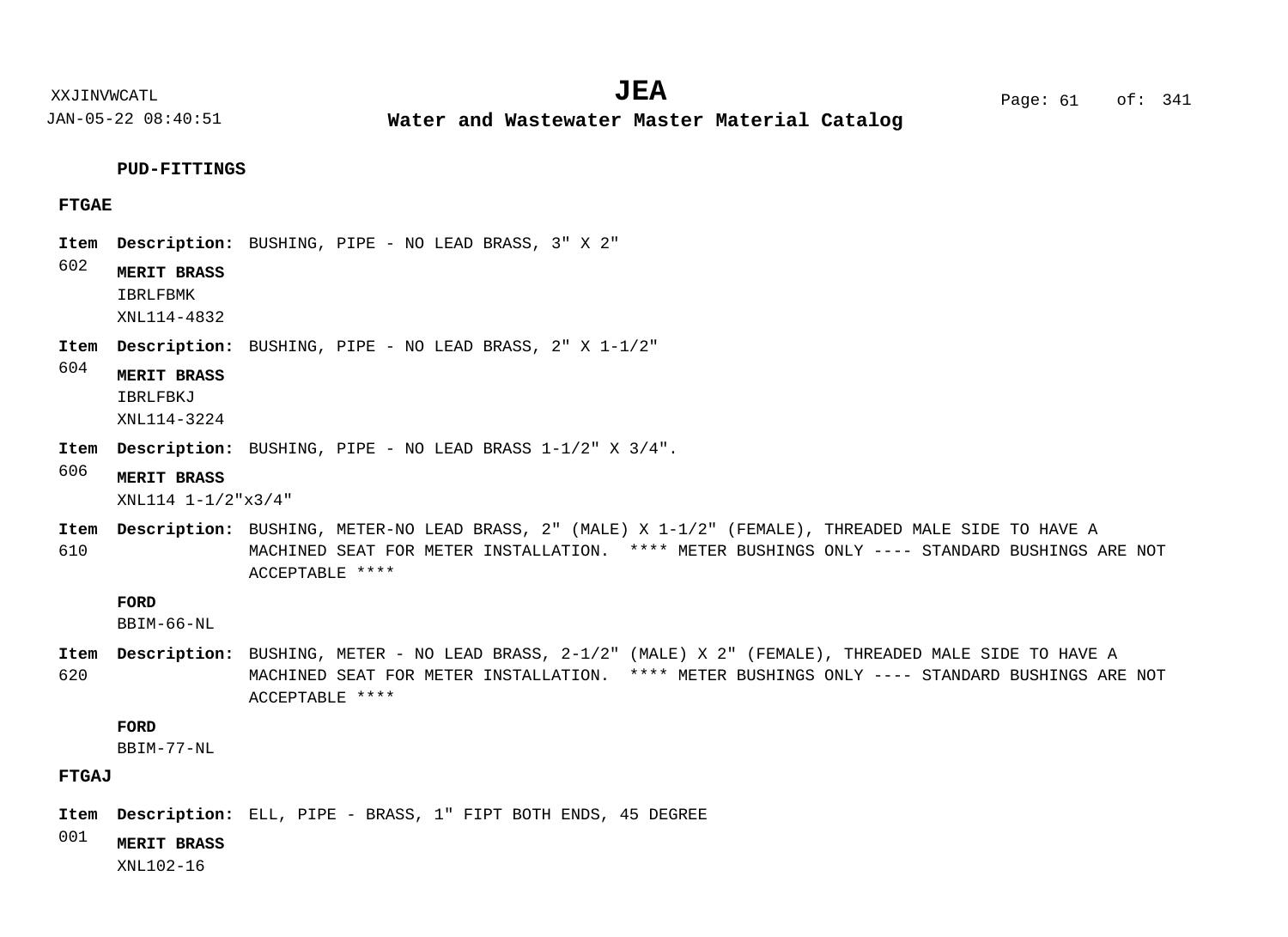**Water and Wastewater Master Material Catalog** 

**PUD-FITTINGS**

### **FTGAJ**

002 003 004 020 040 050 650 720 Item Description: ELL, PIPE - BRASS, 1-1/4" FIPT BOTH ENDS, 45 DEGREE Item Description: ELL, PIPE - BRASS, 1-1/2" FIPT BOTH ENDS, 45 DEGREE. Item Description: ELL, PIPE - BRASS, 2" FIPT BOTH ENDS, 45 DEGREE. Item Description: INACTIVE - COUPLING, PIPE - BRASS, 1/4". Item Description: COUPLING BRASS 1/2" Item Description: COUPLING, PIPE - NO LEAD BRASS, 3/4". Item Description: ELL, PIPE - NO LEAD BRASS, 45 DEGREE, 3/4". Item Description: ELL, PIPE - BRASS, 90 DEGREE, 1/4". **MERIT BRASS MERIT BRASS MERIT BRASS MERIT BRASS** XNL102-20 XNL102-32 XNL111 3/4" XNL102 3/4"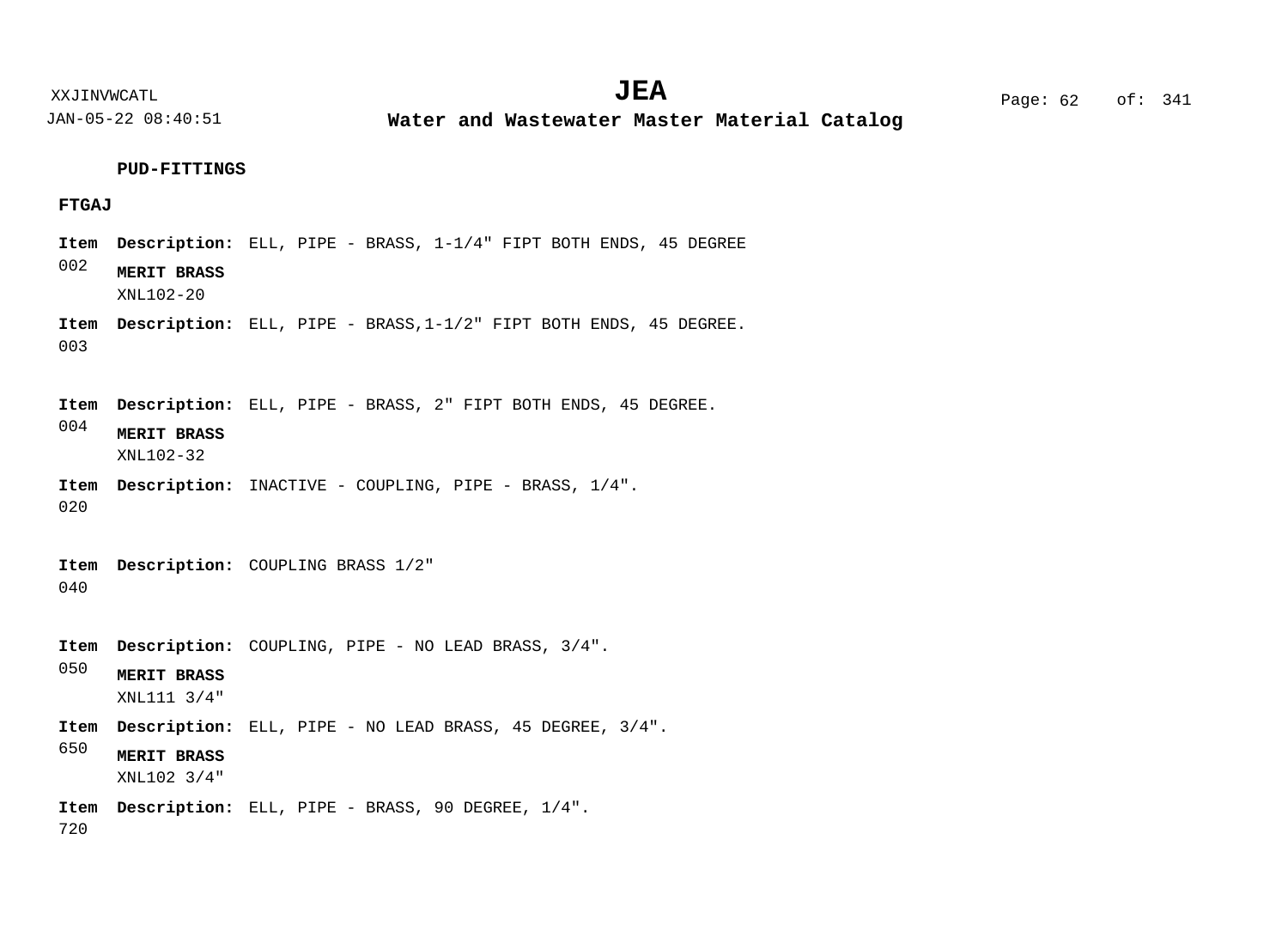**Water and Wastewater Master Material Catalog** 

**PUD-FITTINGS**

### **FTGAJ**

- Item Description: ELL, PIPE NO LEAD BRASS, 90 DEGREE, 3/4".
- 756 **MERIT BRASS**

XNL101 3/4"

- Item Description: ELL, PIPE NO LEAD BRASS, 90 DEGREE,  $1-1/2$ ".
- 782 **MERIT BRASS**

XNL101 1-1/2"

- Item Description: ELL, PIPE NO LEAD BRASS, 90 DEGREE, 2".
- 797 **MERIT BRASS**

XNL101 2"

#### **FTGAL**

- 086 Item Description: NIPPLE, PIPE - NO-LEAD BRASS, 1/4" X CLOSE.
- Item Description: NIPPLE, PIPE STAINLESS 316 GRADE. SCH 40, 1/4" X 2".
- 095 **ORDER BY DESCRIPTION** OBD
- 098 Item Description: NIPPLE, PIPE - NO-LEAD BRASS, 1/4" X 2".
- 100 Item Description: NIPPLE, PIPE - NO-LEAD BRASS, 1/4" X 3".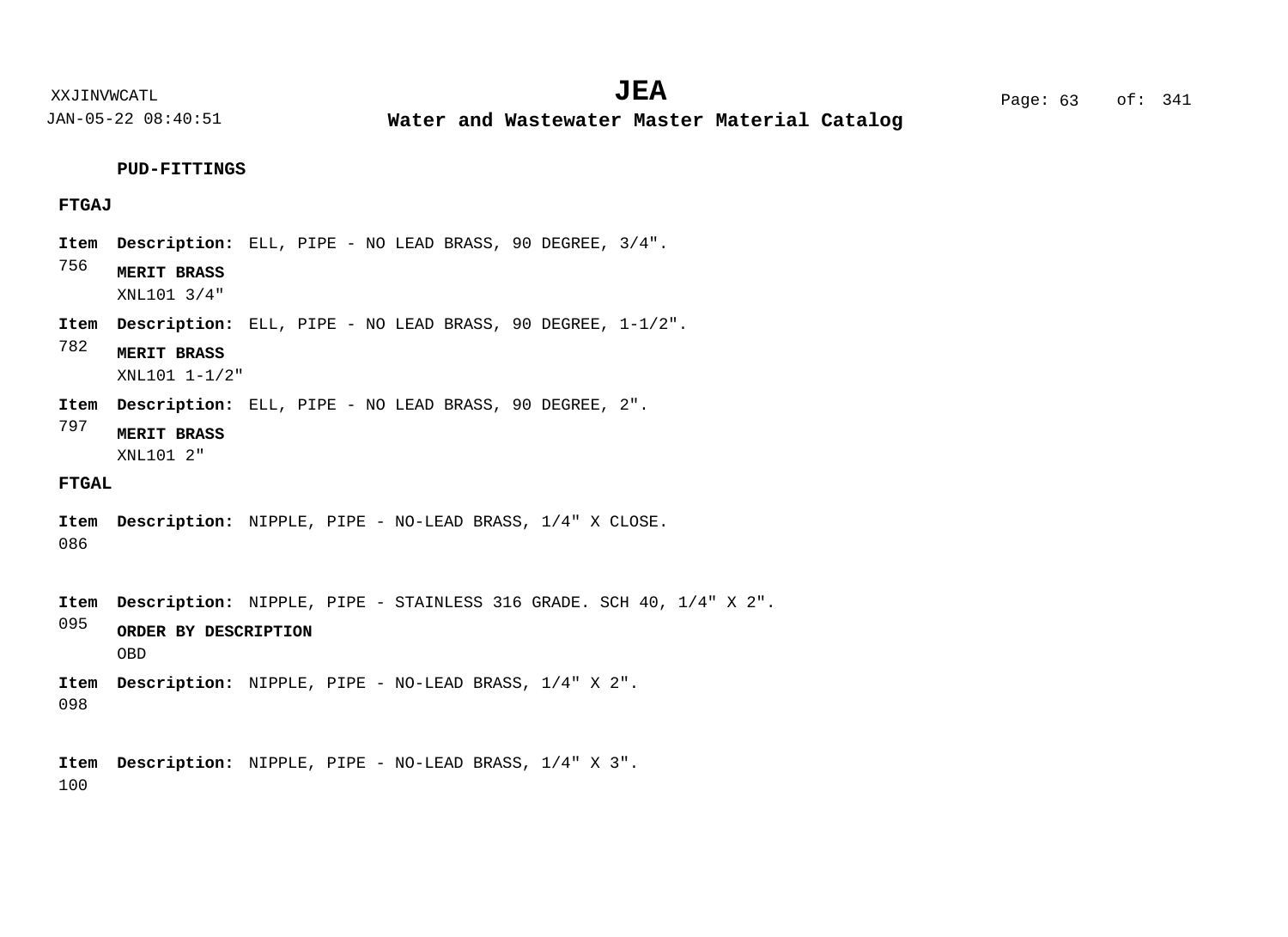**Water and Wastewater Master Material Catalog** 

**PUD-FITTINGS**

## **FTGAL**

130 Item Description: NIPPLE, PIPE - NO-LEAD BRASS,  $1/4$ " X 6".

210 Item Description: NIPPLE, PIPE - NO-LEAD BRASS, 3/8" X CLOSE.

220 Item Description: NIPPLE, PIPE - NO-LEAD BRASS, 3/8" X 2".

270 Item Description: NIPPLE, PIPE - NO-LEAD BRASS, 3/8" X 8".

300 Item Description: NIPPLE, PIPE - STAINLESS 316 GRADE, SCH 40, 1/2" X CLOSE. **ORDER BY DESCRIPTION** OBD

310 Item Description: NIPPLE, PIPE - NO-LEAD BRASS, 1/2" X CLOSE.

320 Item Description: NIPPLE, PIPE - NO-LEAD BRASS, 1/2" X 3".

330 Item Description: NIPPLE, PIPE - NO-LEAD BRASS,  $1/2$ " X 4".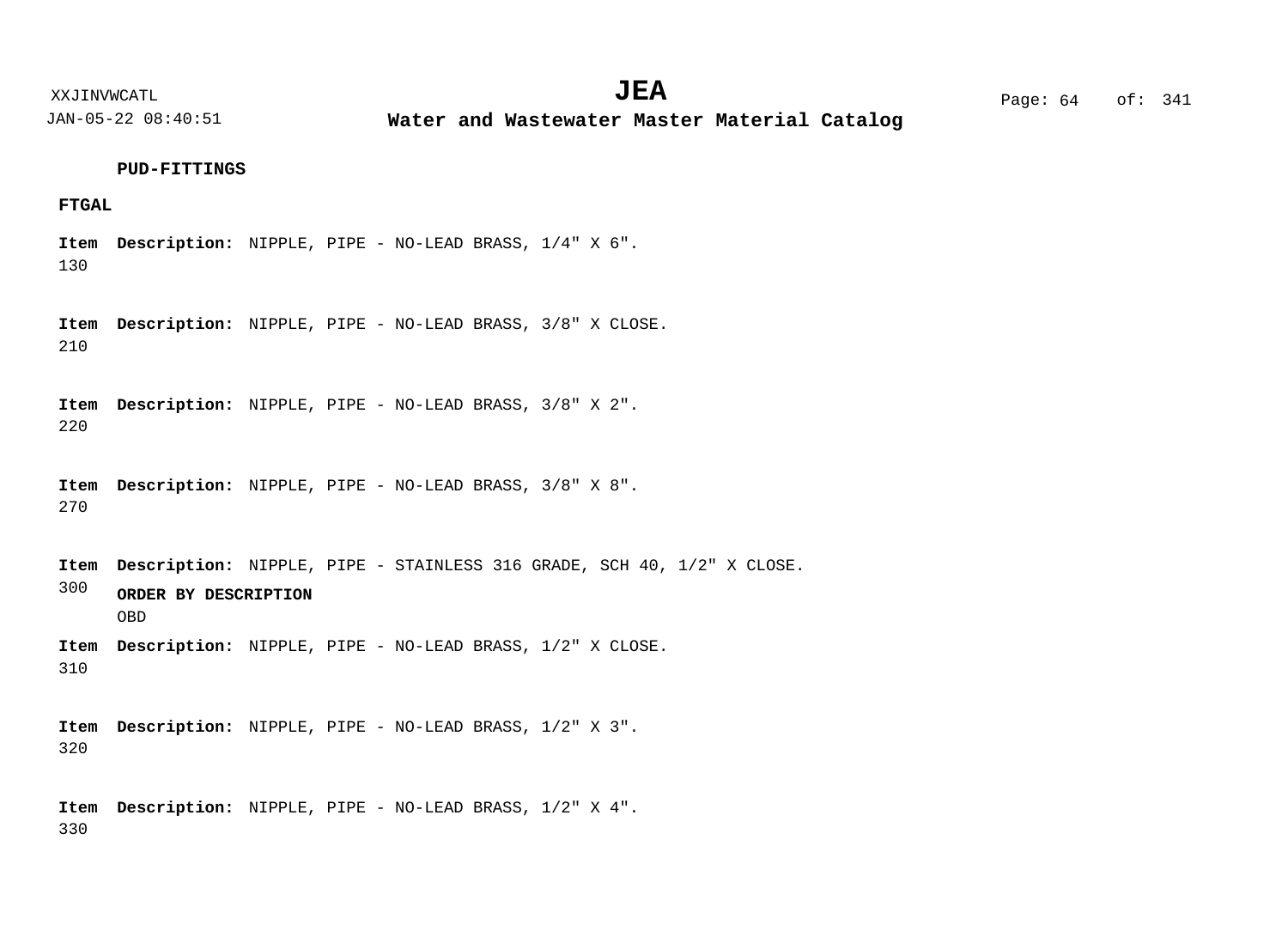**Water and Wastewater Master Material Catalog** 

**PUD-FITTINGS**

## **FTGAL**

340 Item Description: NIPPLE, PIPE - NO-LEAD BRASS, 1/2" X 5".

350 Item Description: NIPPLE, PIPE - NO-LEAD BRASS,  $1/2$ " X 6".

360 Item Description: NIPPLE, PIPE - NO-LEAD BRASS,  $1/2$ " X 8".

410 Item Description: NIPPLE, PIPE - NO-LEAD BRASS, 3/4" X CLOSE.

420 Item Description: NIPPLE, PIPE - NO-LEAD BRASS, 3/4" X 3".

430 Item Description: NIPPLE, PIPE - NO-LEAD BRASS, 3/4" X 5".

440 Item Description: NIPPLE, PIPE - NO-LEAD BRASS, 3/4" X 6".

450 Item Description: NIPPLE, PIPE - NO-LEAD BRASS, 3/4" X 10".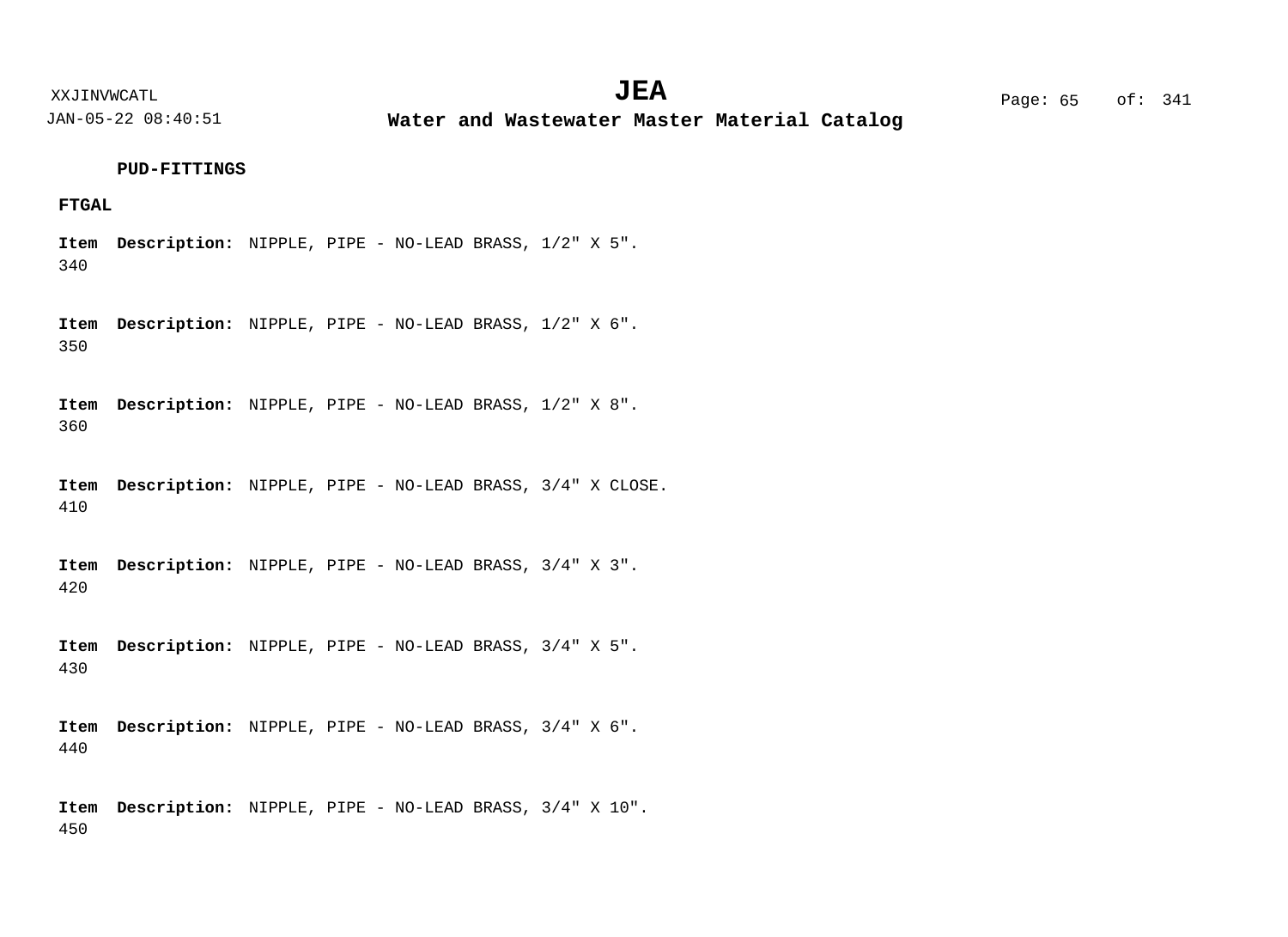**Water and Wastewater Master Material Catalog** 

**PUD-FITTINGS**

### **FTGAL**

510 Item Description: NIPPLE, PIPE - NO-LEAD BRASS, 1" X CLOSE.

523 Item Description: NIPPLE, PIPE - NO-LEAD BRASS, 1" X 3".

Item Description: NIPPLE, PIPE, NO-LEAD BRASS, 1-1/4" CLOSE

- 525 **ORDER BY DESCRIPTION** OBD
- Item Description: NIPPLE, PIPE, NO-LEAD BRASS, 1-1/4" X 3'

530 **ORDER BY DESCRIPTION** OBD

Item Description: NIPPLE, PIPE, O-LEAD BRASS, 1-1/4" X 4"

540 **ORDER BY DESCRIPTION** OBD

Item Description: NIPPLE, PIPE, NO-LEAD BRASS, 1-1/4" X 6"

550 **ORDER BY DESCRIPTION** OBD

Item Description: NIPPLE, PIPE, NO-LEAD BRASS, 1-1/4" X 12"

560 **ORDER BY DESCRIPTION** OBD

610 Item Description: NIPPLE, PIPE - NO-LEAD BRASS, 1-1/2" X CLOSE.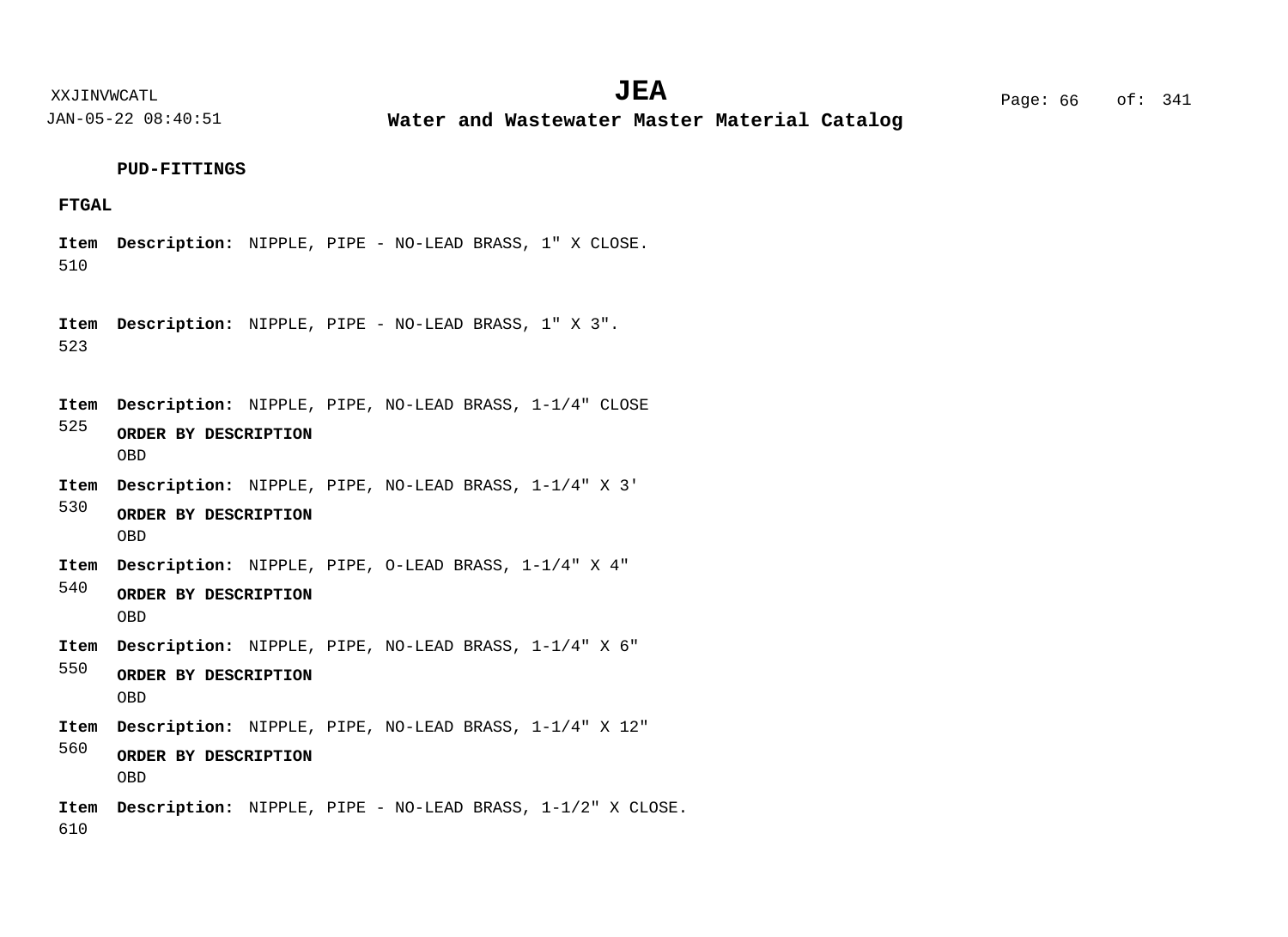**Water and Wastewater Master Material Catalog** 

**PUD-FITTINGS**

## **FTGAL**

617 Item Description: NIPPLE, PIPE - NO-LEAD BRASS, 1-1/2" X 3".

618 620 Item Description: NIPPLE, PIPE, NO-LEAD BRASS, 1"x4" Item Description: NIPPLE, PIPE - NO-LEAD BRASS, 1-1/2" X 4". **ORDER BY DESCRIPTION** OBD

Item Description: NIPPLE, PIPE, NO-LEAD BRASS, 1"x6"

630 **ORDER BY DESCRIPTION** OBD

639 Item Description: NIPPLE, PIPE - NO-LEAD BRASS, 1-1/2" X 6".

Item Description: NIPPLE, PIPE, NO-LEAD BRASS, 1"x12"

700 **ORDER BY DESCRIPTION** OBD

Item Description: NIPPLE, PIPE, NO-LEAD BRASS, 1-1/2" X 12"

705 **ORDER BY DESCRIPTION** OBD

710 Item Description: NIPPLE, PIPE - NO-LEAD BRASS 2" X CLOSE.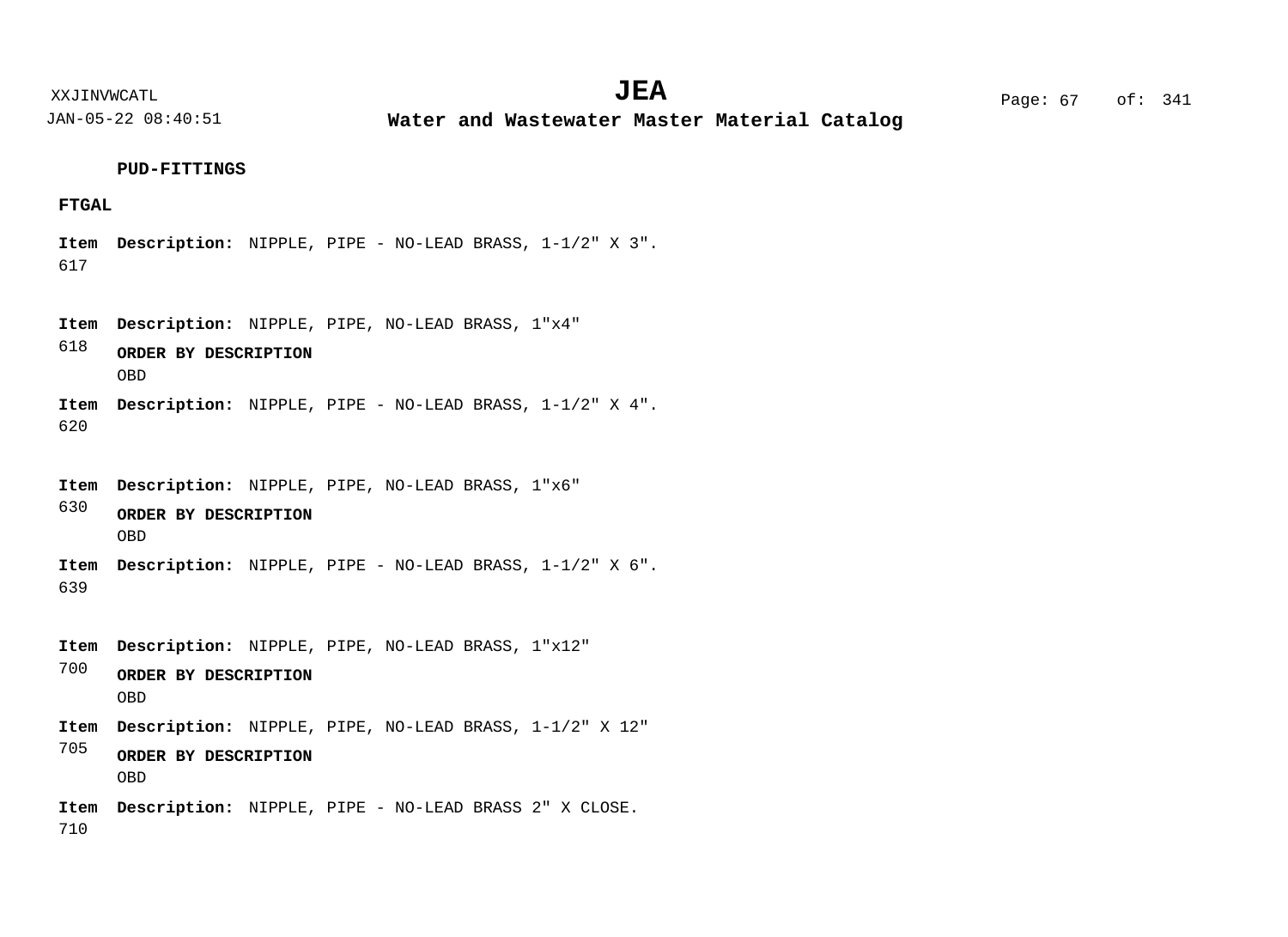**Water and Wastewater Master Material Catalog** 

**PUD-FITTINGS**

## **FTGAL**

**FTGAN** 715 720 730 735 740 745 Item Description: NIPPLE, PIPE - STAINLESS 316 GRADE, 2" x CLOSE Item Description: NIPPLE, PIPE - NO-LEAD BRASS, 2" X 4". Item Description: NIPPLE, PIPE - NO-LEAD BRASS, 2" X 6". Item Description: NIPPLE, PIPE - STAINLESS 316 GRADE, 2" x 6" Item Description: NIPPLE, PIPE - NO-LEAD BRASS, 2" X 12". Item Description: NIPPLE, PIPE - STAINLESS 316 GRADE, 2" x 12" **ORDER BY DESCRIPTION ORDER BY DESCRIPTION ORDER BY DESCRIPTION** OBD OBD OBD

530 Item Description: PLUG, PIPE - BRASS, 3/8".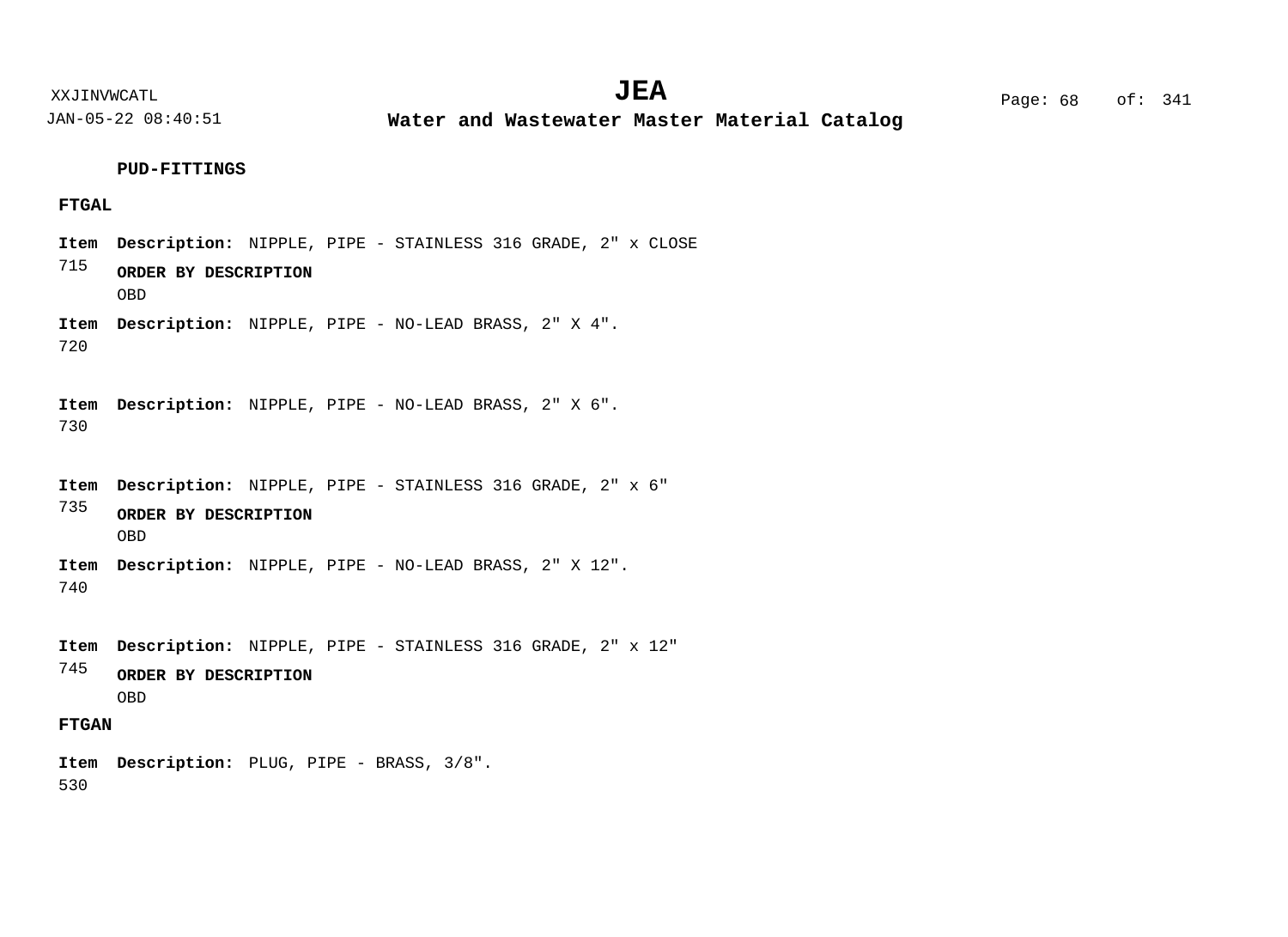XXJINVWCATL Page: 69 of: **JEA**<sup>341</sup>

JAN-05-22 08:40:51

**Water and Wastewater Master Material Catalog** 

#### **PUD-FITTINGS**

## **FTGAN**

540 Item Description: PLUG, PIPE - BRASS, 1/2".

550 Item Description: PLUG, PIPE - BRASS, 3/4".

555 Item Description: PLUG, PIPE, NO-LEAD BRASS, 1"

- **ORDER BY DESCRIPTION** OBD
- Item Description: PLUG, PIPE, NO-LEAD BRASS, 1-1/4"
- 557 **ORDER BY DESCRIPTION** OBD

560 Item Description: PLUG, PIPE - BRASS, 1-1/2".

Item Description: PLUG, PIPE, NO-LEAD BRASS, 2"

570 **ORDER BY DESCRIPTION** OBD

Item Description: PLUG,  $3/4$ " SOLID BRASS, WITH CC THREADS.

620 **MUELLER**

10033N

Item Description: PLUG, MUELLER - BRASS, 1".

630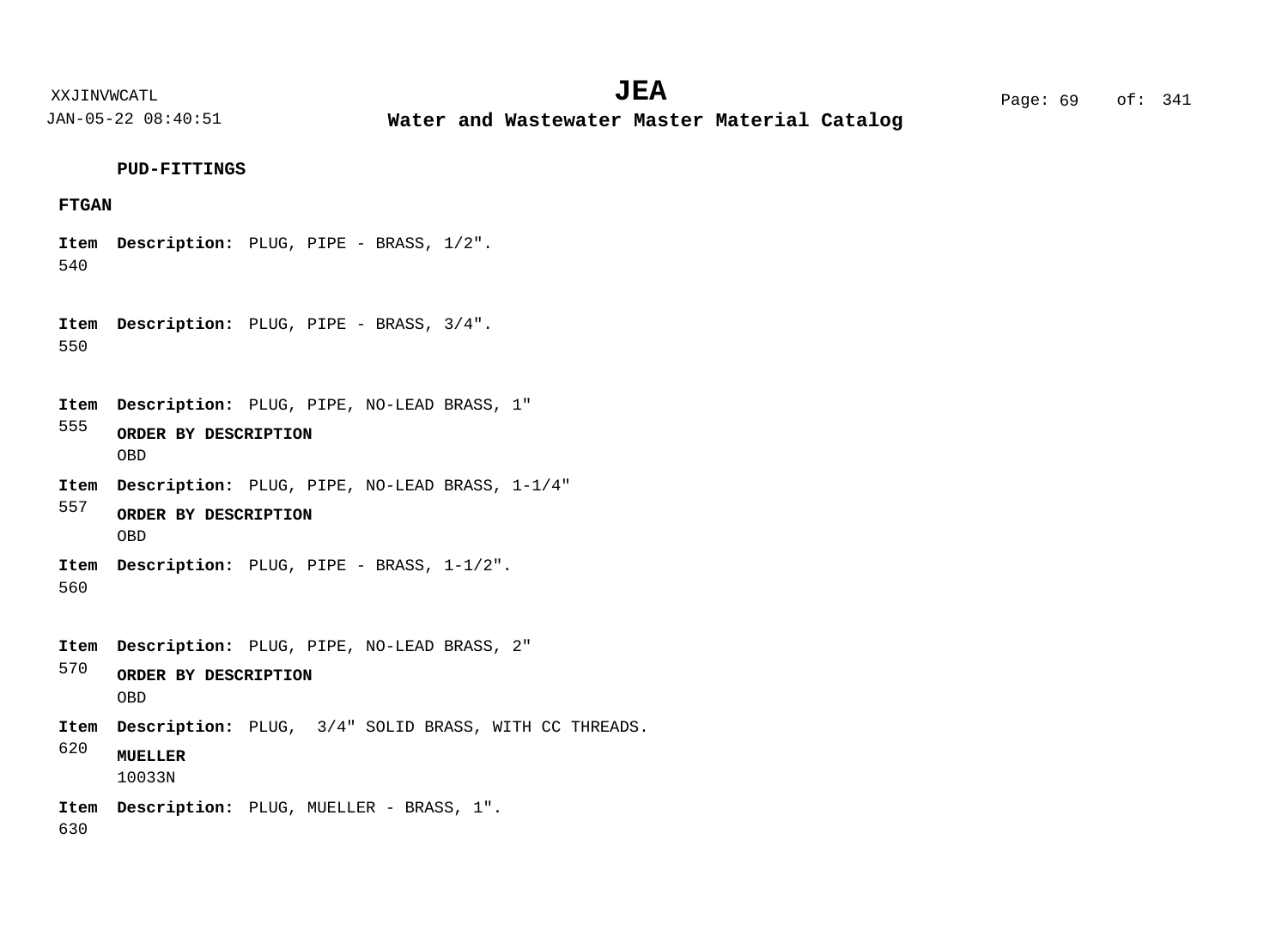**Water and Wastewater Master Material Catalog** 

#### **PUD-FITTINGS**

## **FTGAN**

650 Item Description: INACTIVE - PLUG, MUELLER - BRASS, 1-1/2".

660 Item Description: PLUG, MUELLER - BRASS, 2".

#### **FTGAP**

010 Item Description: INACTIVE - REDUCER, PIPE - NO-LEAD BRASS, 1/4" X 1/8".

040 Item Description: INACTIVE - REDUCER, PIPE - NO-LEAD BRASS, 1/2" X 1/8".

050 Item Description: INACTIVE - REDUCER, PIPE - NO-LEAD BRASS, 1/2" X 1/4".

## **FTGAR**

020 TEE, PIPE - NO-LEAD BRASS, 1/4" X 1/4" X 1/4". **Description: Item**

050 TEE, PIPE - NO-LEAD BRASS, 3/4" X 3/4" X 3/4". **Description: Item**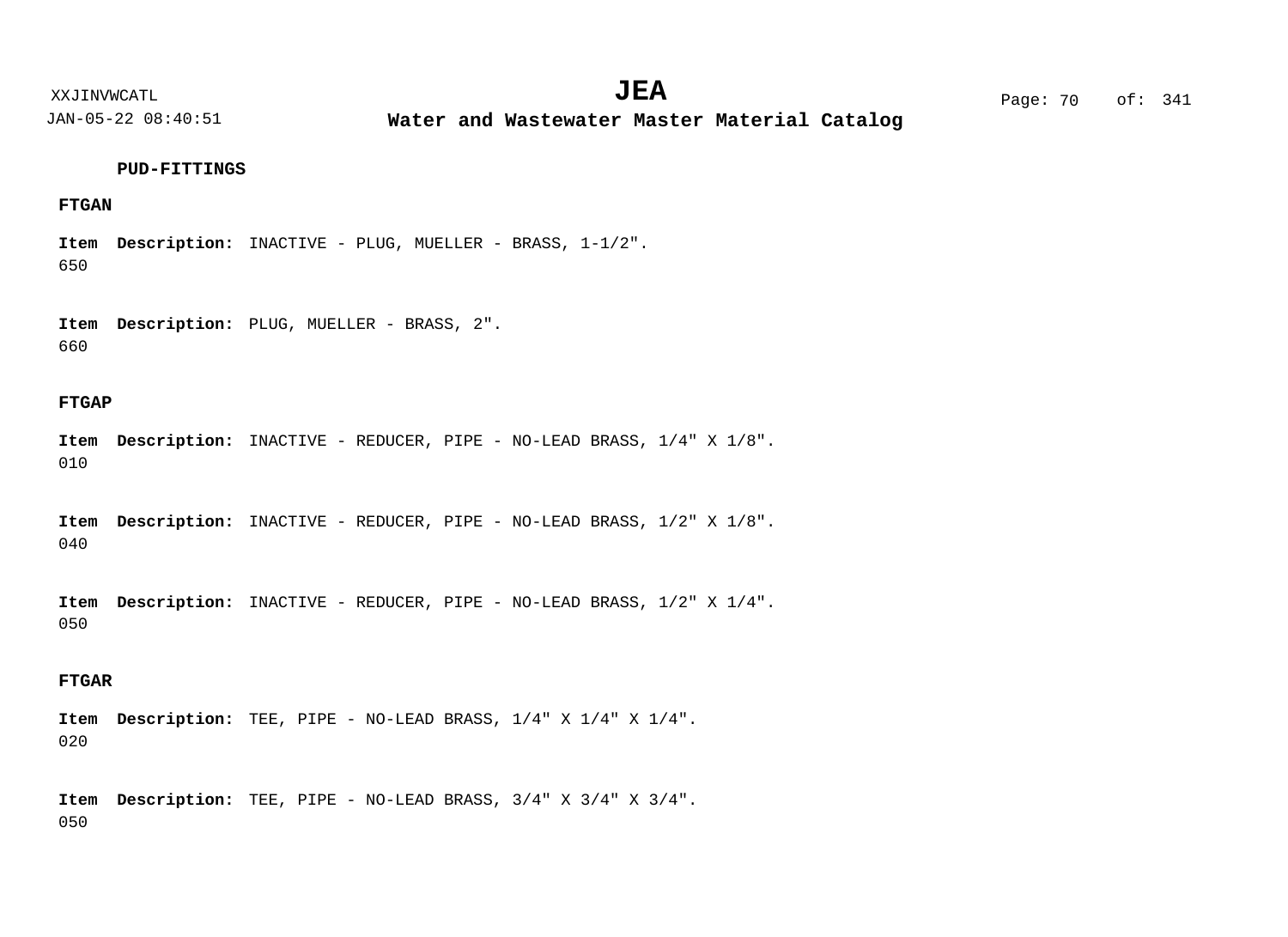**Water and Wastewater Master Material Catalog** 

#### **PUD-FITTINGS**

## **FTGAR**

TEE, PIPE - NO-LEAD BRASS,1" X 1" X 1" CTS **Description: Item**

#### 070 **FORD**

T444-444

## **FTGAT**

110 Item Description: BEND, DUCTILE IRON, 4", 11-1/4 DEGREE, MECHANICAL JOINT.(TO BE SUPPLIED WITHOUT ACCESSORIES).

120 Item Description: BEND, DUCTILE IRON, 6", 11-1/4 DEGREE, MECHANICAL JOINT.(TO BE SUPPLIED WITHOUT ACCESSORIES).

130 Item Description: BEND, DUCTILE IRON, 8", 11-1/4 DEGREE, MECHANICAL JOINT.(TO BE SUPPLIED WITHOUT ACCESSORIES).

140 Item Description: BEND, DUCTILE IRON, 10", 11-1/4 DEGREE, MECHANICAL JOINT. (TO BE SUPPLIED WITHOUT ACCESSORIES).

150 Item Description: BEND, DUCTILE IRON, 12", 11-1/4 DEGREE, MECHANICAL JOINT. (TO BE SUPPLIED WITHOUT ACCESSORIES).

170 Item Description: BEND, DUCTILE IRON, 16", 11-1/4 DEGREE, MECHANICAL JOINT. (TO BE SUPPLIED WITHOUT ACCESSORIES).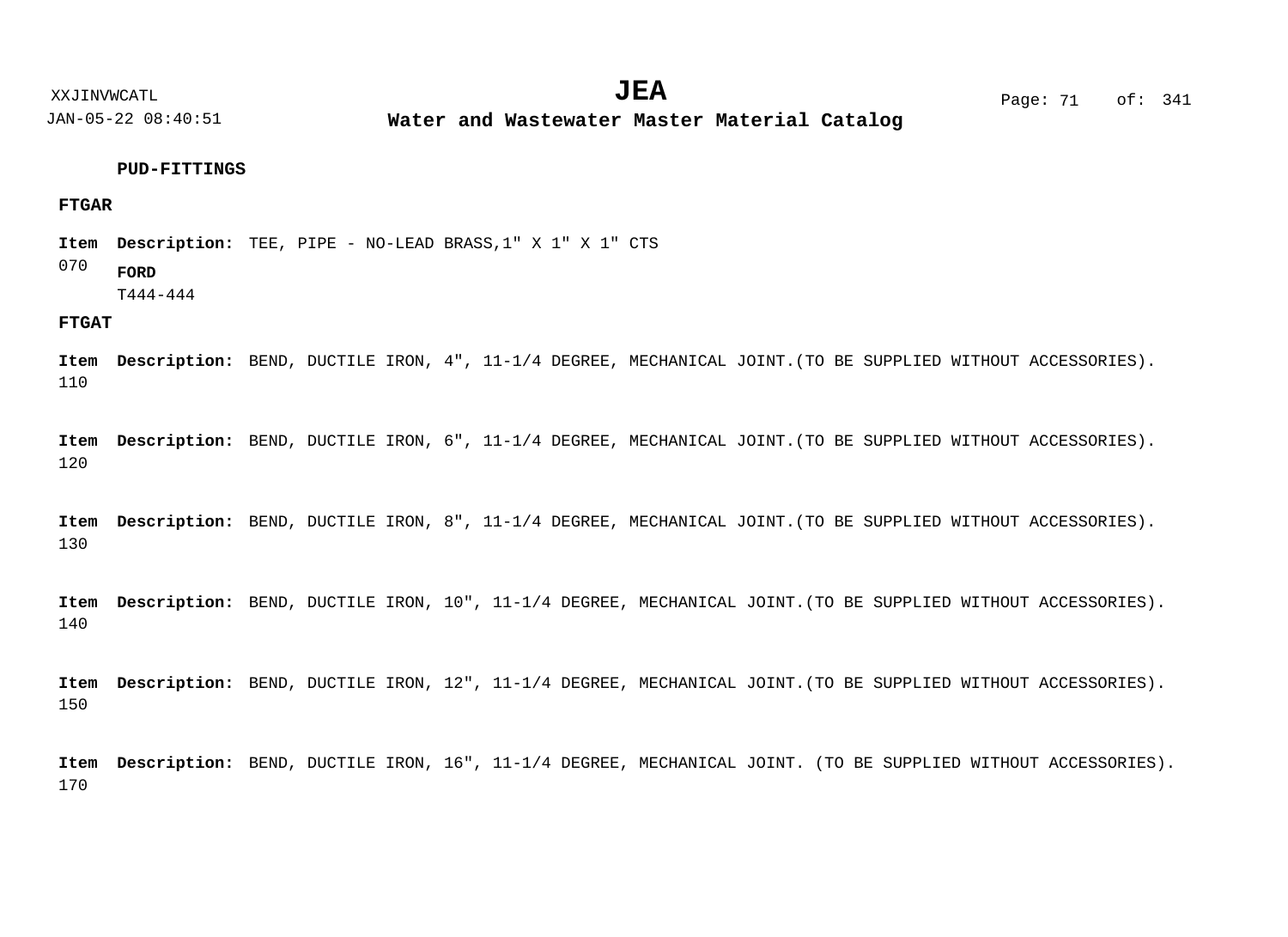**Water and Wastewater Master Material Catalog** 

## **PUD-FITTINGS**

#### **FTGAT**

175 Item Description: BEND, DUCTILE IRON, 18", 11-1/4 DEGREE, MECHANICAL JOINT, (TO BE SUPPLIED WITHOUT ACCESSORIES).

180 Item Description: BEND, DUCTILE IRON, 20", 11-1/4 DEGREE, MECHANICAL JOINT, (TO BE SUPPLIED WITHOUT ACCESSORIES).

185 Item Description: BEND, DUCTILE IRON, 24", 11-1/4 DEGREE, MECHANICAL JOINT, (TO BE SUPPLIED WITHOUT ACCESSORIES).

190 Item Description: BEND, DUCTILE IRON, 30", 11-1/4 DEGREE, MECHANICAL JOINT, (TO BE SUPPLIED WITHOUT ACCESSORIES).

200 Item Description: BEND, DUCTILE IRON, 36", 11-1/4 DEGREE, MECHANICAL JOINT, (TO BE SUPPLIED WITHOUT ACCESSORIES).

210 Item Description: BEND, DUCTILE IRON, 4", 22-1/2 DEGREE, MECHANICAL JOINT.(TO BE SUPPLIED WITHOUT ACCESSORIES).

260 Item Description: BEND, DUCTILE IRON, 14", 22-1/2 DEGREE, MECHANICAL JOINT, EPOXYLINED TO BE SUPPLIED WITHOUT ACCESSORIES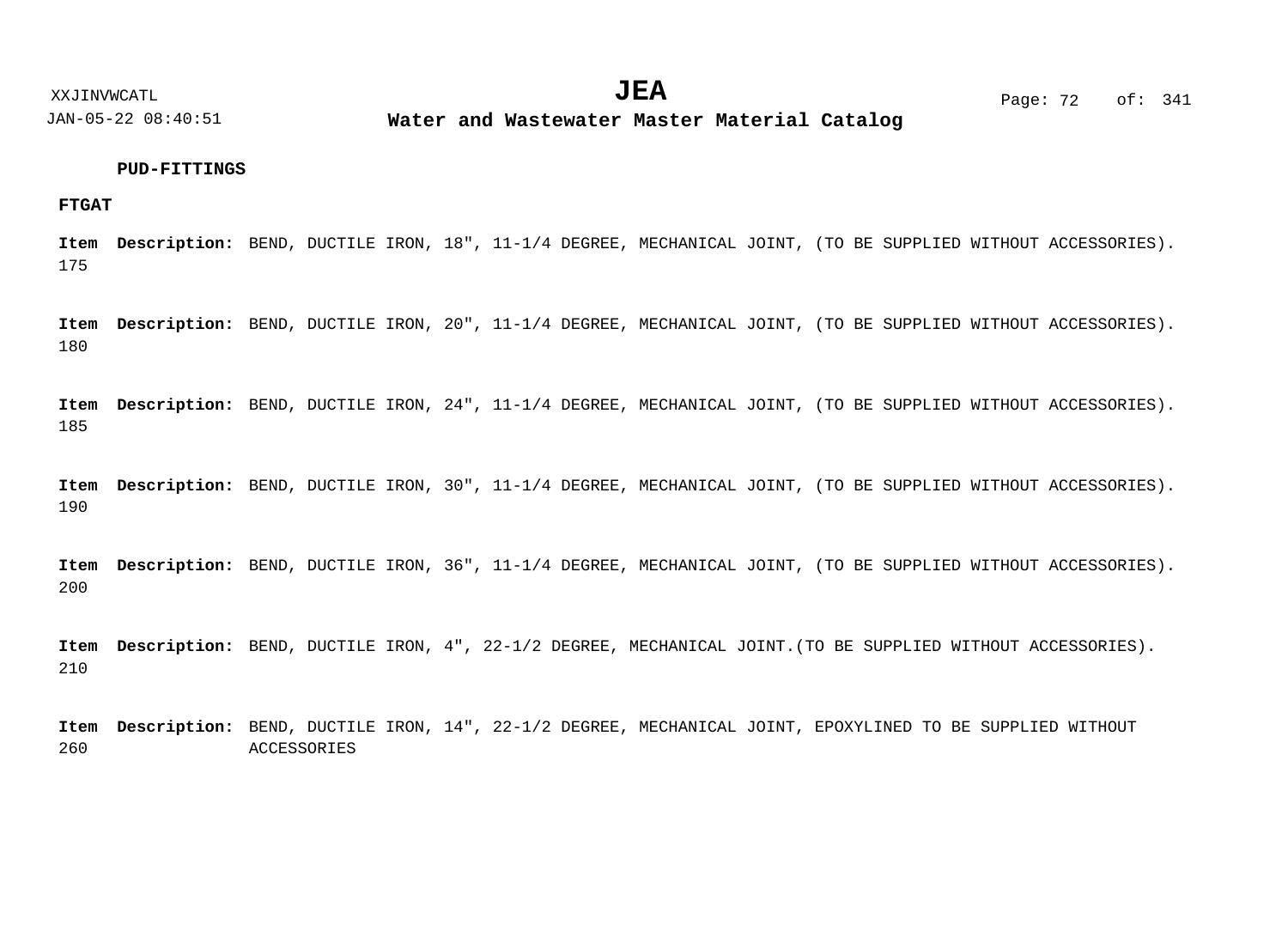**Water and Wastewater Master Material Catalog** 

**FTGAT**

270 Item Description: BEND, DUCTILE IRON, 16", 22-1/2 DEGREE, MECHANICAL JOINT. (TO BE SUPPLIED WITHOUT ACCESSORIES).

280 Item Description: BEND, DUCTILE IRON, 20", 22-1/2 DEGREE, MECHANICAL JOINT. (TO BE SUPPLIED WITHOUT ACCESSORIES).

285 Item Description: BEND, DUCTILE IRON, 18", 22-1/2 DEGREE, MECHANICAL JOINT, (TO BE SUPPLIED WITHOUT ACCESSORIES).

290 Item Description: BEND, DUCTILE IRON, 24", 22-1/2 DEGREE, MECHANICAL JOINT. WITHOUT ACCESSORIES . UNION, TYLER, US PIPE, OR EQUAL

295 Item Description: BEND, DUCTILE IRON, 30", 22-1/2 DEGREE, MECHANICAL JOINT, (TO BE SUPPLIED WITHOUT ACCESSORIES).

300 Item Description: BEND, DUCTILE IRON, 36", 22-1/2 DEGREE, MECHANICAL JOINT, (TO BE SUPPLIED WITHOUT ACCESSORIES)

310 Item Description: BEND, DUCTILE IRON, 4", 45 DEGREE, MECHANICAL JOINT. (TO BE SUPPLIED WITHOUT ACCESSORIES).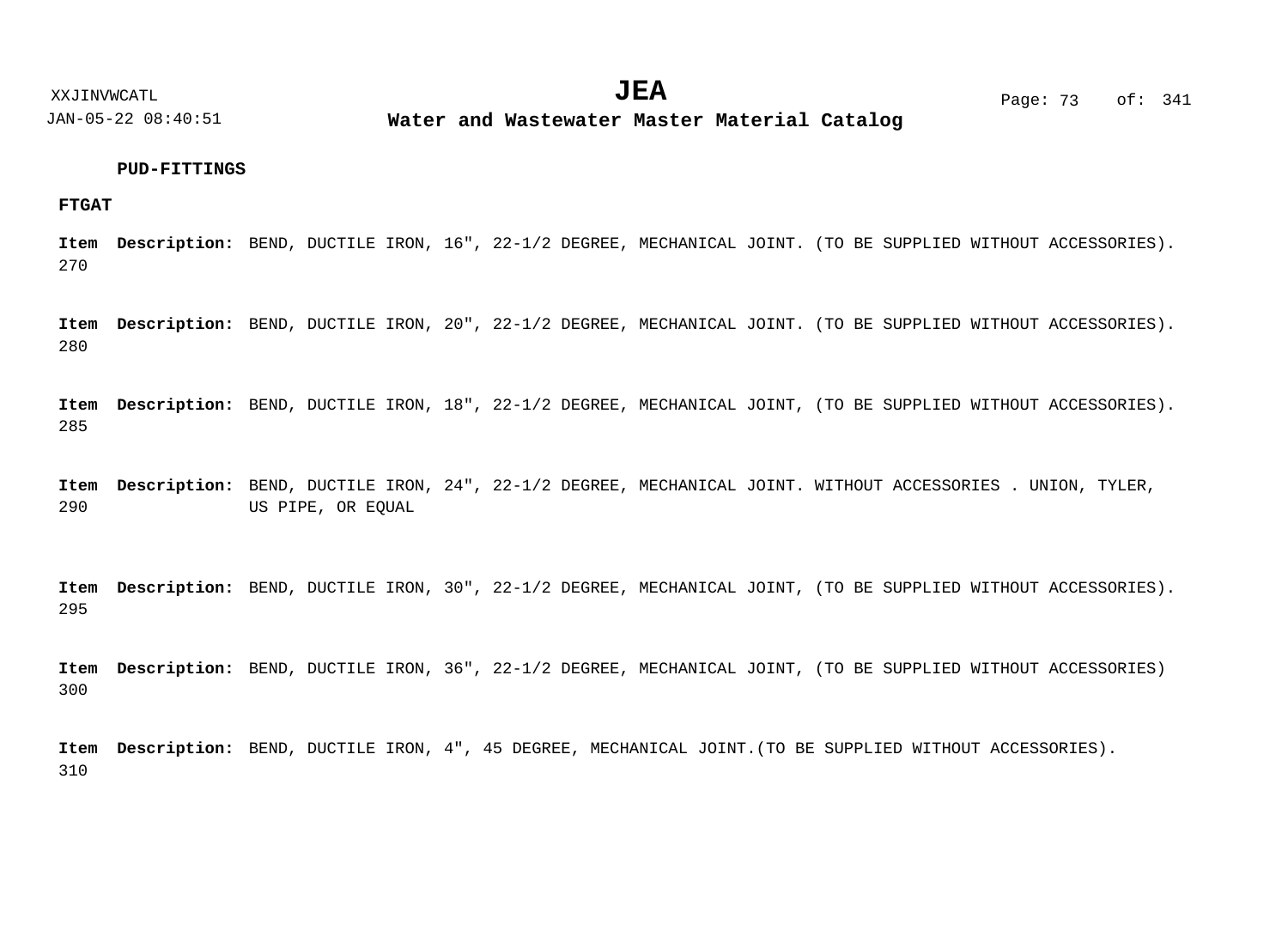**Water and Wastewater Master Material Catalog** 

## **PUD-FITTINGS**

## **FTGAT**

Item Description: INACTIVE - BEND, FLANGED, 4", 45 DEGREE, DUCTILE IRON, SHORT PATTERN.

317 **TYLER PIPE**

#5-705

320 Item Description: BEND, DUCTILE IRON, 6", 45 DEGREE, MECHANICAL JOINT. (TO BE SUPPLIED WITHOUT ACCESSORIES).

330 Item Description: BEND, DUCTILE IRON, 8", 45 DEGREE, MECHANCIAL JOINT, WITHOUT ACCESSORIES.

340 Item Description: BEND, DUCTILE IRON, 10", 45 DEGREE, MECHANICAL JOINT. (TO BE SUPPLIED WITHOUT ACCESSORIES).

350 Item Description: BEND, DUCTILE IRON, 12", 45 DEGREE, MECHANICAL JOINT, WITHOUT ACCESSORIES.

360 Item Description: BEND, DUCTILE IRON, 14", 45 DEGREE, MECHANICAL JOINT, EPOXYLINED, WITHOUT ACCESSORIES

370 Item Description: BEND, DUCTILE IRON, 16", 45 DEGREE, MECHANICAL JOINT. (TO BE SUPPLIED WITHOUT ACCESSORIES).

375 Item Description: BEND, DUCTILE IRON, 18", 45 DEGREE, MECHANICAL JOINT, (TO BE SUPPLIED WITHOUT ACCESSORIES).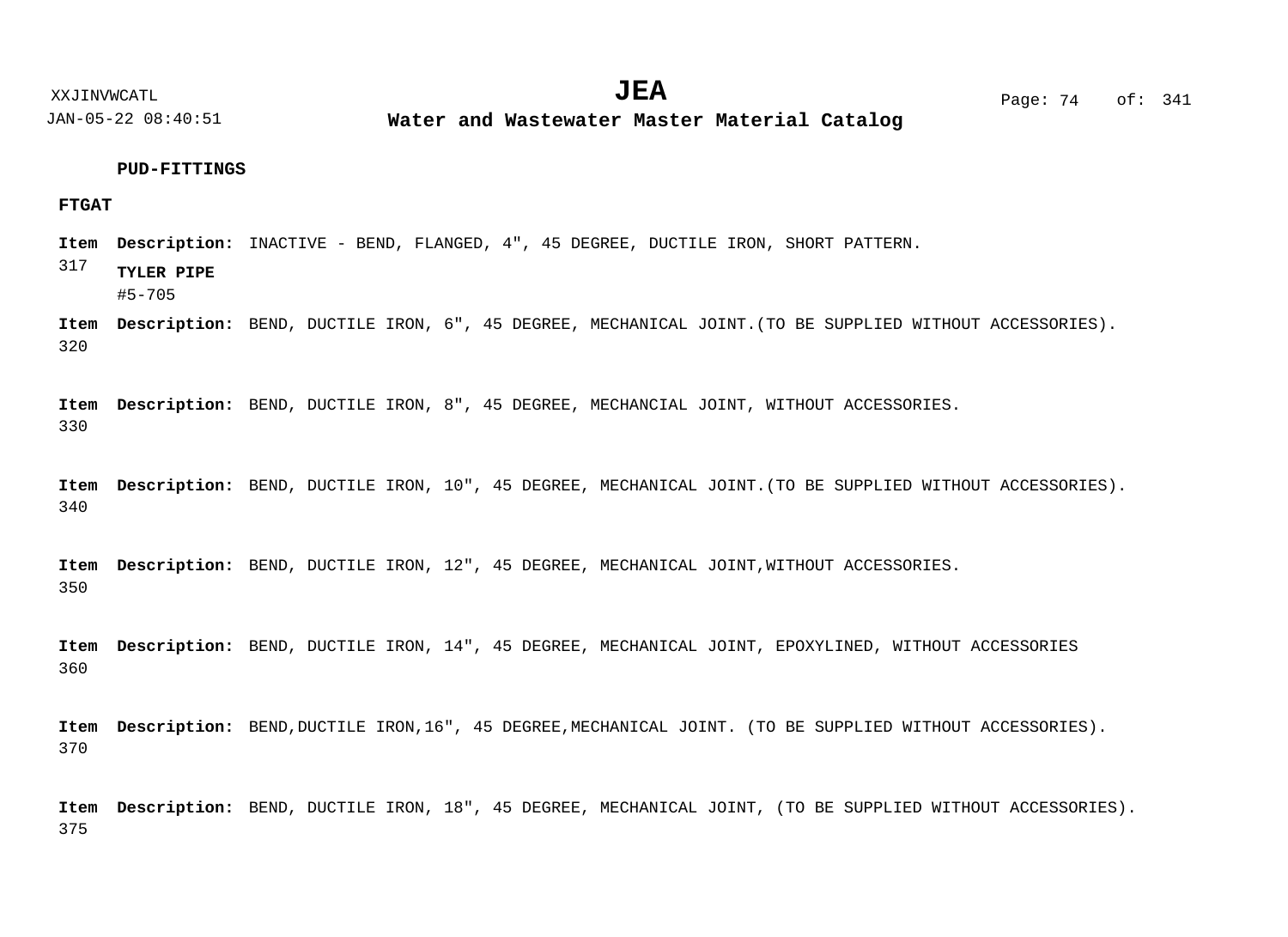**Water and Wastewater Master Material Catalog** 

## **PUD-FITTINGS**

**FTGAT**

380 Item Description: BEND, DUCTILE IRON, 20", 45 DEGREE, MECHANICAL JOINT. (TO BE SUPPLIED WITHOUT ACCESSORIES).

390 Item Description: BEND, DUCTILE IRON, 24", 45 DEGREE, MECHANICAL JOINT. (TO BE SUPPLIED WITHOUT ACCESSORIES).

391 Item Description: BEND, DUCTILE IRON, 30", 45 DEGREE, MECHANICAL JOINT, (TO BE SUPPLIED WITHOUT ACCESSORIES).

392 Item Description: BEND, DUCTILE IRON, 36", 45 DEGREE, MECHANICAL JOINT, (TO BE SUPPLIED WITHOUT ACCESSORIES).

395 Item Description: BEND, DUCTILE IRON, 3", 90 DEGREE, MECHANICAL JOINT. (TO BE SUPPLIED WITHOUT ACCESSORIES).

Item Description: BEND, DUCTILE IRON, 3", 90 DEGREE, FLANGED.

400 **SIGMA STAR PIPE PRODUCTS TYLER PIPE U.S. PIPE** ORDER BY DESCRIPTION ORDER BY DESCRIPTION ORDER BY DESCRIPTION ORDER BY DESCRIPTION

410 Item Description: BEND, DUCTILE IRON, 4", 90 DEGREE, MECHANICAL JOINT. (TO BE SUPPLIED WITHOUT ACCESSORIES).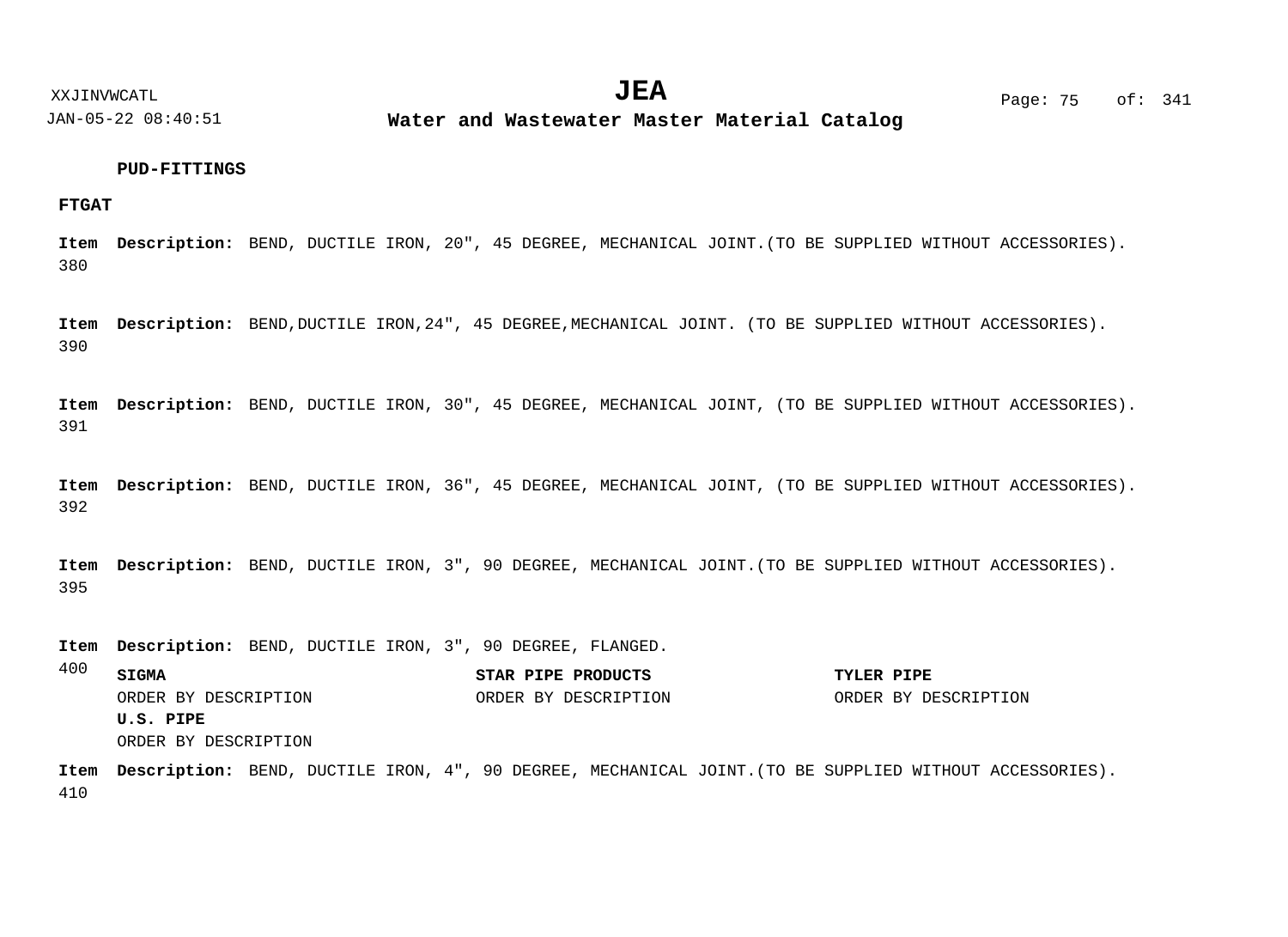**Water and Wastewater Master Material Catalog** 

**PUD-FITTINGS**

## **FTGAT**

Item Description: BEND, DUCTILE IRON, 4", 90 DEGREE, FLANGED.

| 415 | SIGMA                | STAR PIPE PRODUCTS   | TYLER PIPE           |  |
|-----|----------------------|----------------------|----------------------|--|
|     | ORDER BY DESCRIPTION | ORDER BY DESCRIPTION | ORDER BY DESCRIPTION |  |
|     | U.S. PIPE            |                      |                      |  |

ORDER BY DESCRIPTION

420 Item Description: BEND, DUCTILE IRON, 6", 90 DEGREE, MECHANICAL JOINT. (TO BE SUPPLIED WITHOUT ACCESSORIES).

425 Item Description: BEND, DUCTILE IRON, 6", 90 DEGREE, FLANGED.

430 Item Description: BEND, DUCTILE IRON, 8", 90 DEGREE, MECHANICAL JOINT. (TO BE SUPPLIED WITHOUT ACCESSORIES).

435 Item Description: BEND, DUCTILE IRON, 8", 90 DEGREE, FLANGED.

440 Item Description: BEND, DUCTILE IRON, 10", 90 DEGREE, MECHANICAL JOINT. (TO BE SUPPLIED WITHOUT ACCESSORIES).

445 Item Description: BEND, DUCTILE IRON, 10", 90 DEGREE, FLANGED.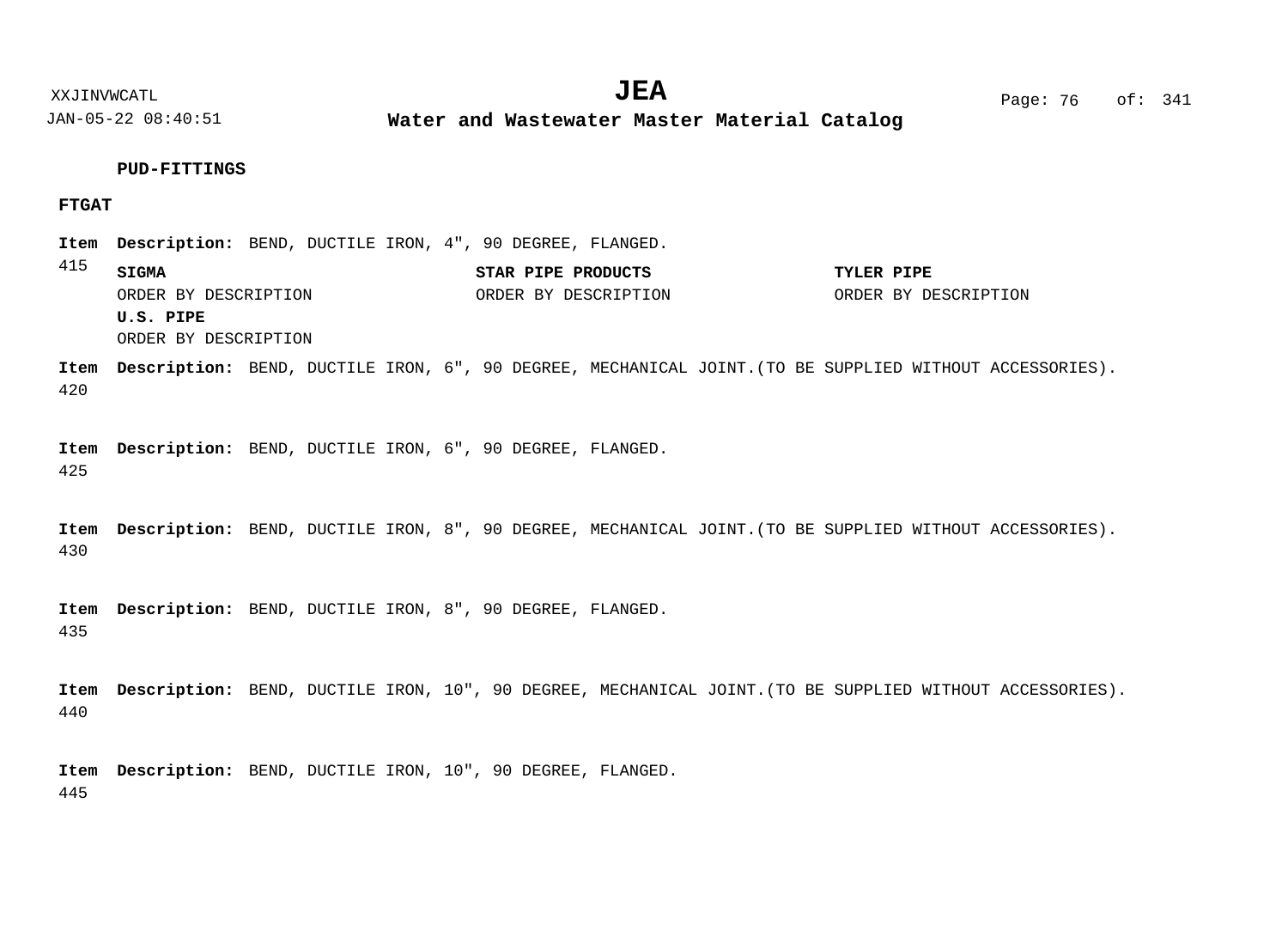**Water and Wastewater Master Material Catalog** 

## **PUD-FITTINGS**

**FTGAT**

450 Item Description: BEND, DUCTILE IRON, 12", 90 DEGREE, MECHANICAL JOINT (TO BE SUPPLIED WITHOUT ACCESSORIES).

460 Item Description: BEND, DUCTILE IRON, 14", 90 DEGREE, MECHANICAL JOINT, (TO BE SUPPLIED WITHOUT ACCESSORIES).

470 Item Description: BEND, DUCTILE IRON,16",90 DEGREE,MECHANICAL JOINT. (TO BE SUPPLIED WITHOUT ACCESSORIES).

490 Item Description: BEND, DUCTILE IRON, 24", 90 DEGREE, MECHANICAL JOINT. (TO BE SUPPLIED WITHOUT ACCESSORIES).

495 Item Description: BEND, DUCTILE IRON, 18", 90 DEGREE, MECHANICAL JOINT, (TO BE SUPPLIED WITHOUT ACCESSORIES).

500 Item Description: BEND, DUCTILE IRON, 16", 11-1/4 DEGREE MECHANICAL JOINT, 40-MIL EPOXYLINED. (TO BE SUPPLIED WITHOUT ACCESSORIES)

505 Item Description: BEND, DUCTILE IRON, 30", 90 DEGREE, MECHANICAL JOINT, (TO BE SUPPLIED WITHOUT ACCESSORIES).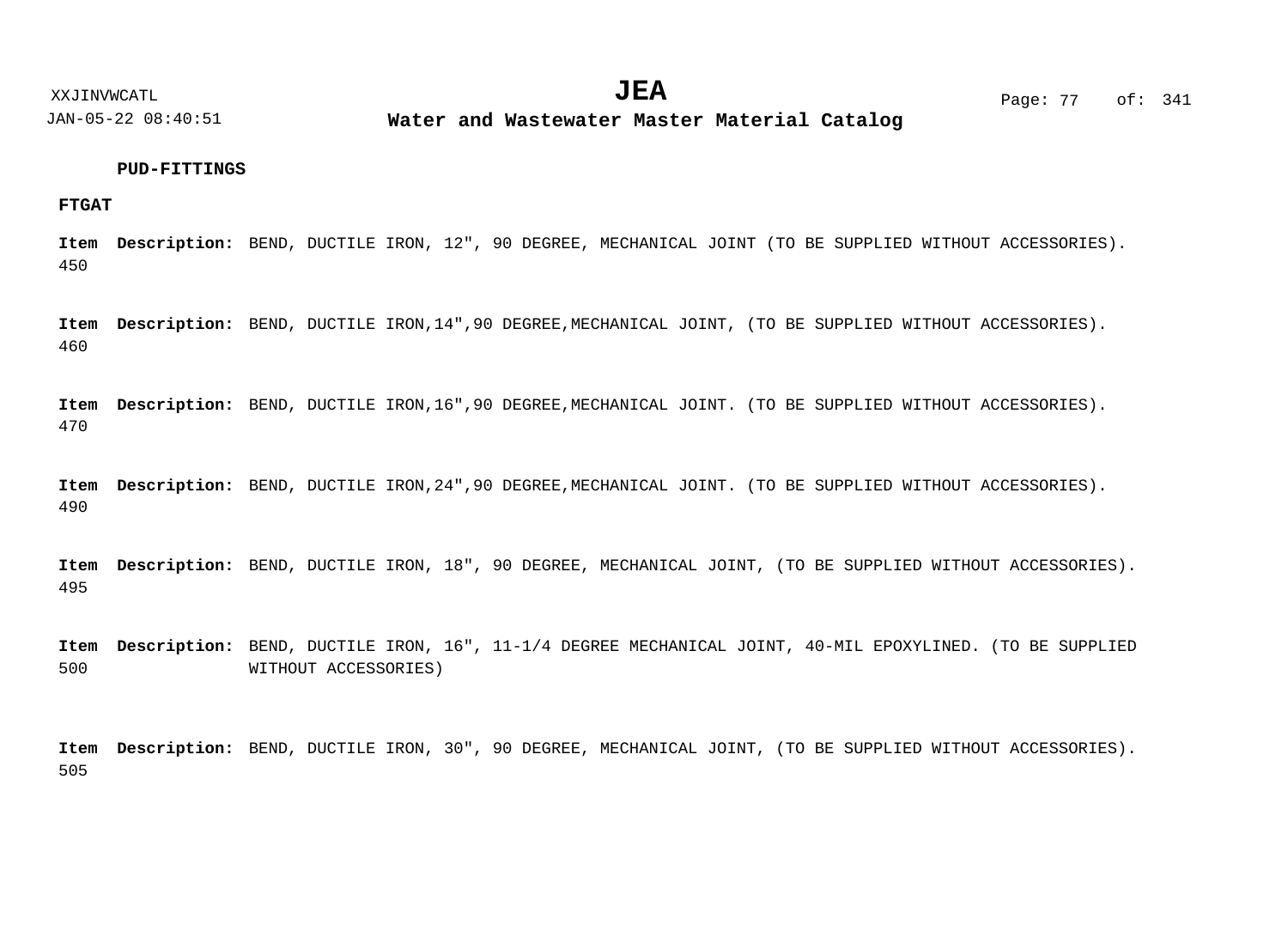**Water and Wastewater Master Material Catalog** 

## **PUD-FITTINGS**

## **FTGAT**

510 Item Description: BEND, DUCTILE IRON, 18", 11-1/4 DEGREE, MECHANICAL JOINT, 40-MIL EPOXYLINED. (TO BE SUPPLIED WITHOUT ACCESSORIES).

515 Item Description: BEND, DUCTILE IRON, 36", 90 DEGREE, MECHANICAL JOINT, (TO BE SUPPLIED WITHOUT ACCESSORIES).

520 Item Description: BEND, DUCTILE IRON, 20", 11-1/4 DEGREE, MECHANICAL JOINT, 40-MIL EPOXYLINED. (TO BE SUPPLIED WITHOUT ACCESSORIES).

530 Item Description: BEND, DUCTILE IRON, 24", 11-1/4 DEGREE, MECHANICAL JOINT, 40-MIL EPOXYLINED. (TO BE SUPPLIED WITHOUT ACCESSORIES).

540 Item Description: BEND, DUCTILE IRON, 30", 11-1/4 DEGREE, MECHANICAL JOINT, 40-MIL EPOXYLINED. (TO BE SUPPLIED WITHOUT ACCESSORIES).

550 Item Description: BEND, DUCTILE IRON, 36", 11-1/4 DEGREE, MECHANICAL JOINT,40-MIL EPOXYLINED.(TO BE SUPPLIED WITHOUT ACCESSORIES).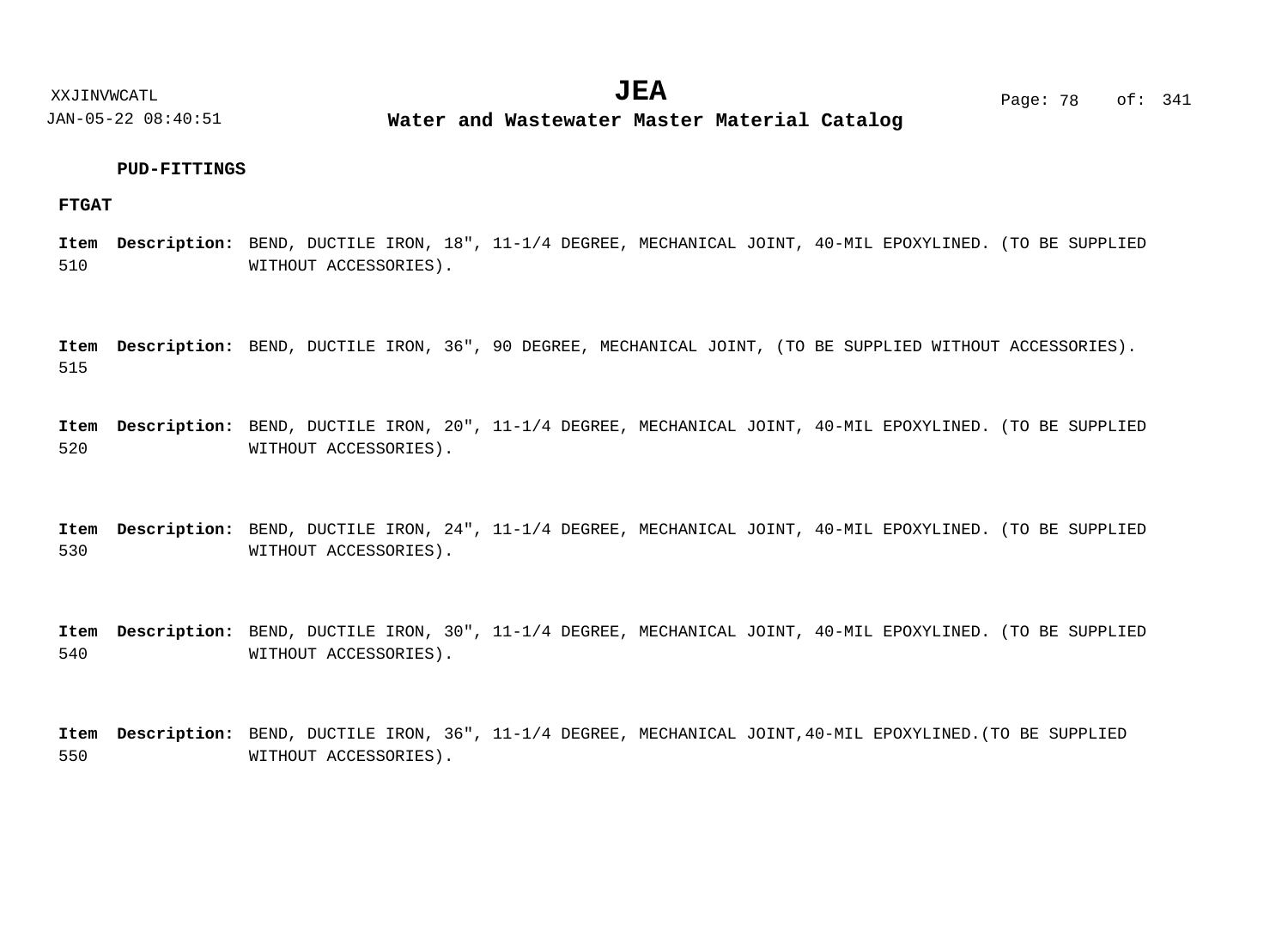**Water and Wastewater Master Material Catalog** 

## **PUD-FITTINGS**

## **FTGAT**

602 Item Description: BEND, DUCTILE IRON, 6", 22-1/2 DEGREE, MECHANICAL JOINT, 40-MIL EPOXYLINED, WITHOUT ACCESSORIES.

604 Item Description: BEND, DUCTILE IRON, 8", 22-1/2 DEGREE, MECHANICAL JOINT, 40-MIL EPOXYLINED, WITHOUT ACCESSORIES.

606 Item Description: BEND, DUCTILE IRON, 10", 22-1/2 DEGREE, MECHANICAL JOINT, 40-MIL EPOXYLINED 40-MIL EPOXYLINED, WITHOUT ACCESSORIES.

608 Item Description: BEND, DUCTILE IRON, 12", 22-1/2 DEGREE, MECHANICAL JOINT, 40-MIL EPOXYLINED 40-MIL EPOXYLINED, WITHOUT ACCESSORIES.

610 Item Description: BEND, DUCTILE IRON, 16", 22-1/2 DEGREE, MECHANICAL JOINT, 40-MIL EPOXYLINED

612 Item Description: BEND, DUCTILE IRON, 18", 22-1/2 DEGREE, MECHANICAL JOINT, 40-MIL EPOXYLINED, (TO BE SUPPLIED WITHOUT ACCESSORIES)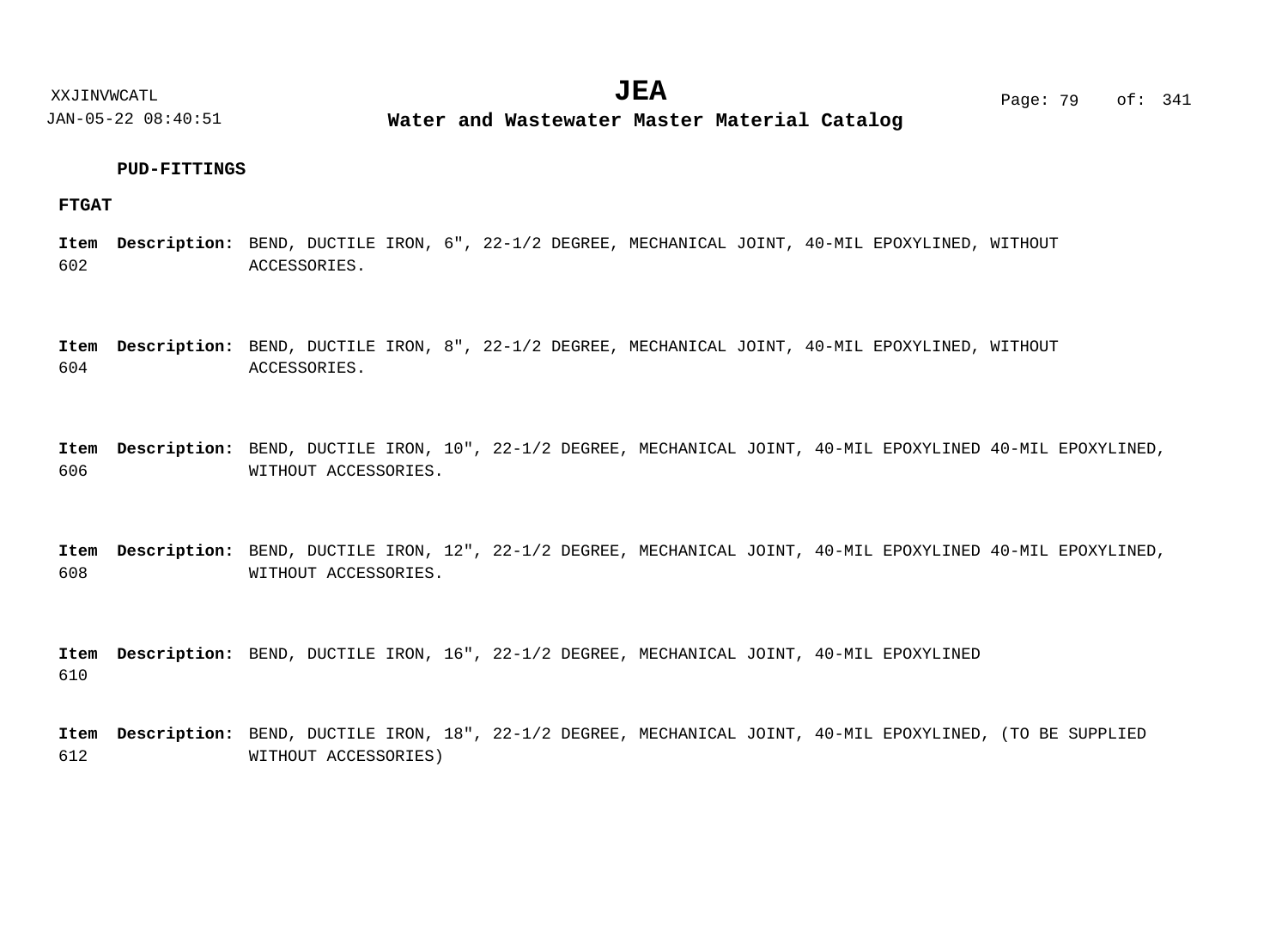JAN-05-22 08:40:51 **Water and Wastewater Master Material Catalog** 

## **PUD-FITTINGS**

## **FTGAT**

615 Item Description: BEND, DUCTILE IRON, 20", 22-1/2 DEGREE, MECHANICAL JOINT, 40-MIL EPOXYLINED, (TO BE SUPPLIED WITHOUT ACCESSORIES).

618 Item Description: BEND, DUCTILE IRON, 24", 22-1/2 DEGREE, MECHANICAL JOINT, 40-MIL EPOXYLINED, (TO BE SUPPLIED WITHOUT ACCESSORIES).

620 Item Description: BEND, DUCTILE IRON, 30", 22-1/2 DEGREE, MECHANICAL JOINT, 40-MIL EPOXYLINED, (TO BE SUPPLIED WITHOUT ACCESSORIES).

622 Item Description: BEND, DUCTILE IRON, 36", 22-1/2 DEGREE, MECHANICAL JOINT, 40-MIL EPOXYLINED, (TO BE SUPPLIED WITHOUT ACCESSORIES).

630 Item Description: BEND, DUCTILE IRON, 4", 45 DEGREE, MECHANICAL JOINT, 40-MIL EPOXYLINED, WITHOUT ACCESSORIES.

632 Item Description: BEND, DUCTILE IRON, 6", 45 DEGREE, MECHANICAL JOINT, 40-MIL EPOXYLINED, WITHOUT ACCESSORIES

634 Item Description: BEND, DUCTILE IRON, 8", 45 DEGREE, MECHANICAL JOINT, 40-MIL EPOXYLINED, WITHOUT ACCESSORIES.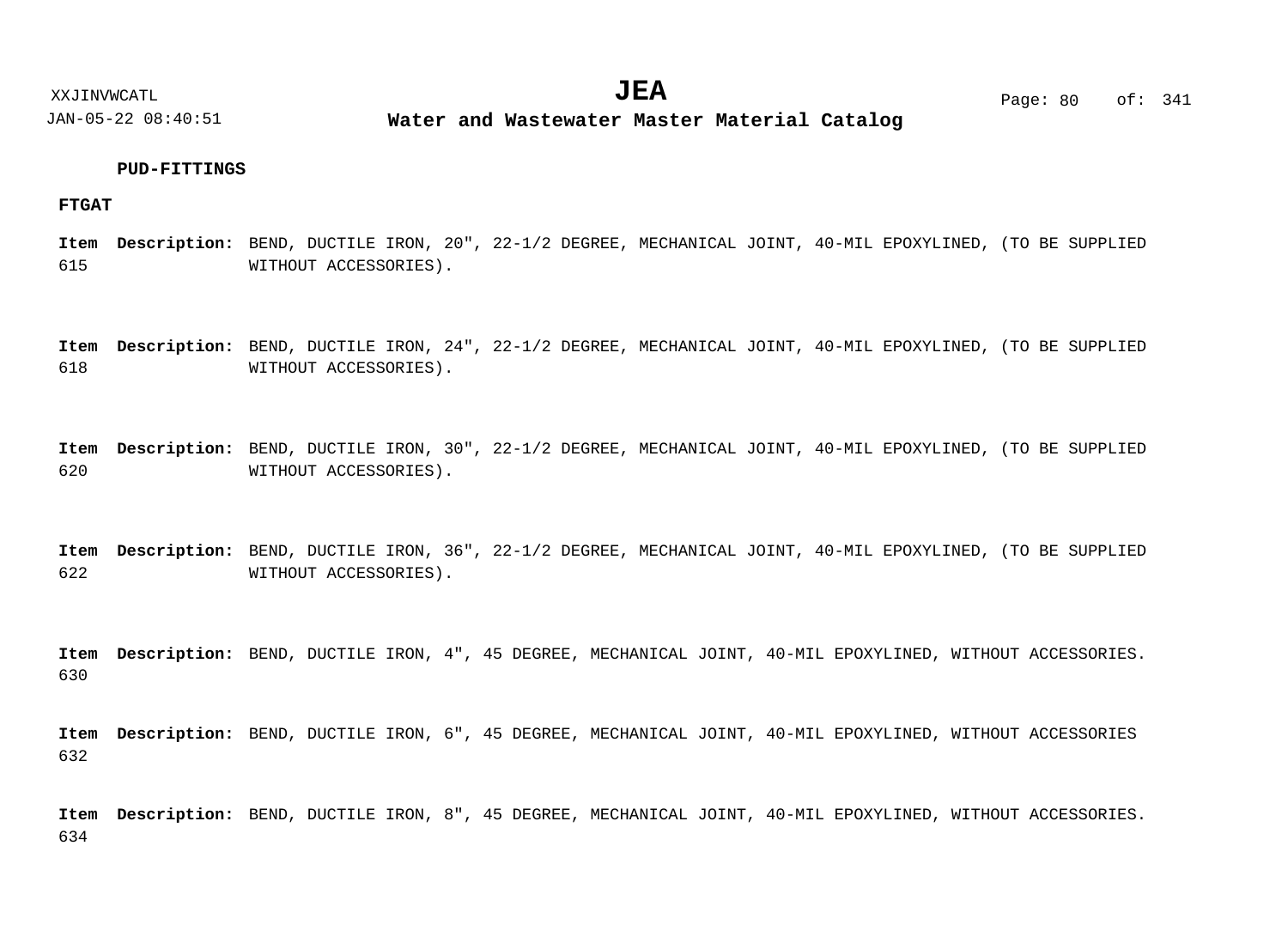**Water and Wastewater Master Material Catalog** 

## **PUD-FITTINGS**

**FTGAT**

636 Item Description: BEND, DUCTILE IRON, 10", 45 DEGREE, MECHANICAL JOINT, 40-MIL EPOXYLINED, WITHOUT ACCESSORIES.

638 Item Description: BEND, DUCTILE IRON, 12", 45 DEGREE, MECHANICAL JOINT, 40-MIL EPOXYLINED,WITHOUT ACCESSORIES

642 Item Description: BEND, DUCTILE IRON, 16", 45 DEGREE, MECHANICAL JOINT, 40-MIL EPOXYLINED, WITHOUT ACCESSORIES.

644 Item Description: BEND, DUCTILE IRON, 18", 45 DEGREE, MECHANICAL JOINT, 40-MIL EPOXYLINED, (TO BE SUPPLIED WITHOUT ACCESSORIES).

646 Item Description: BEND, DUCTILE IRON, 20", 45 DEGREE, MECHANICAL JOINT, 40-MIL EPOXYLINED, WITHOUT ACCESSORIES

648 Item Description: BEND, DUCTILE IRON, 24", 45 DEGREE, MECHANICAL JOINT, 40-MIL EPOXYLINED, (TO BE SUPPLIED WITHOUT ACCESSORIES).

650 Item Description: BEND, DUCTILE IRON, 30", 45 DEGREE, MECHANICAL JOINT, 40-MIL EPOXYLINED, (TO BE SUPPLIED WITHOUT ACCESSORIES).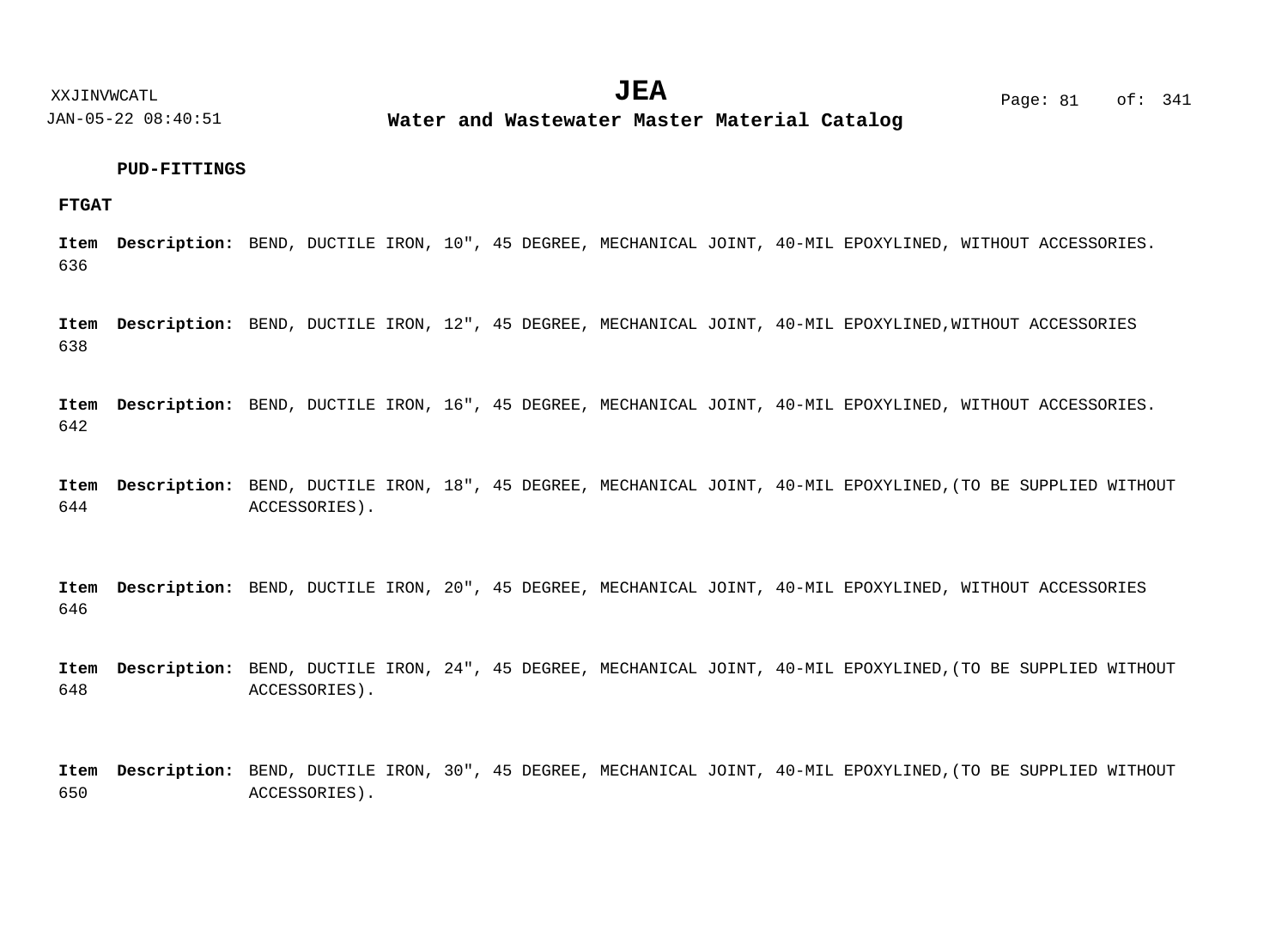**Water and Wastewater Master Material Catalog** 

## **PUD-FITTINGS**

## **FTGAT**

655 Item Description: BEND, DUCTILE IRON, 36", 45 DEGREE, MECHANICAL JOINT, 40-MIL EPOXYLINED, (TO BE SUPPLIED WITHOUT ACCESSORIES).

660 Item Description: BEND, DUCTILE IRON, 4", 90 DEGREE, MECHANICAL JOINT, 40-MIL EPOXYLINED, WITHOUT ACCESSORIES.

662 Item Description: BEND, DUCTILE IRON, 6", 90 DEGREE, MECHANICAL JOINT, 40-MIL EPOXYLINED, WITHOUT ACCESSORIES.

664 Item Description: BEND, DUCTILE IRON, 8", 90 DEGREE, MECHANICAL JOINT, 40-MIL EPOXYLINED,WITHOUT ACCESSORIES

666 Item Description: BEND, DUCTILE IRON, 10", 90 DEGREE, MECHANICAL JOINT, 40-MIL EPOXYLINED, WITHOUT ACCESSORIES.

668 Item Description: BEND, DUCTILE IRON, 12", 90 DEGREE, MECHANICAL JOINT, 40-MIL EPOXYLINED, WITHOUT ACCESSORIES.

670 Item Description: BEND, DUCTILE IRON, 16", 90 DEGREE, MECHANICAL JOINT, 40-MIL EPOXYLINED.(TO BE SUPPLIED WITHOUT ACCESSORIES).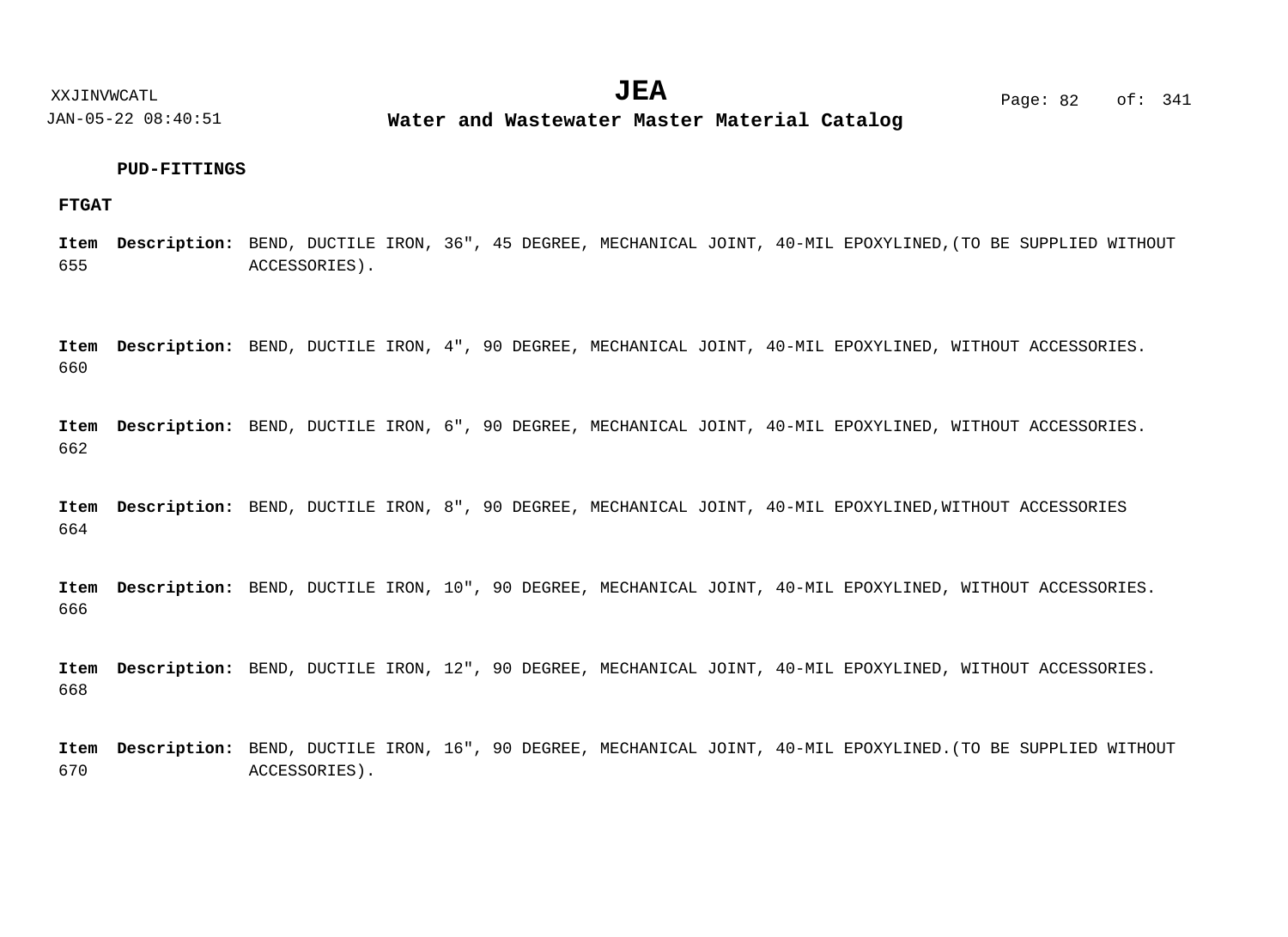**Water and Wastewater Master Material Catalog** 

## **PUD-FITTINGS**

## **FTGAT**

680 Item Description: BEND, DUCTILE IRON, 18", 90 DEGREE, MECHANICAL JOINT, 40-MIL EPOXYLINED.(TO BE SUPPLIED WITHOUT ACCESSORIES).

690 Item Description: BEND, DUCTILE IRON, 20", 90 DEGREE, MECHANICAL JOINT, 40-MIL EPOXYLINED.(TO BE SUPPLIED WITHOUT ACCESSORIES).

700 Item Description: BEND, DUCTILE IRON, 24", 90 DEGREE, MECHANICAL JOINT, 40-MIL EPOXYLINED.(TO BE SUPPLIED WITHOUT ACCESSORIES).

710 Item Description: BEND, DUCTILE IRON, 30", 90 DEGREE, MECHANICAL JOINT, 40-MIL EPOXYLINED.(TO BE SUPPLIED WITHOUT ACCESSORIES).

720 Item Description: BEND, DUCTILE IRON, 36", 90 DEGREE, MECHANICAL JOINT, 40-MIL EPOXYLINED.(TO BE SUPPLIED WITHOUT ACCESSORIES).

772 Item Description: BEND, DUCTILE IRON, 14", 90 DEGREE, MECHANICAL JOINT, 40-MIL EPOXYLINED, WITHOUT ACCESSORIES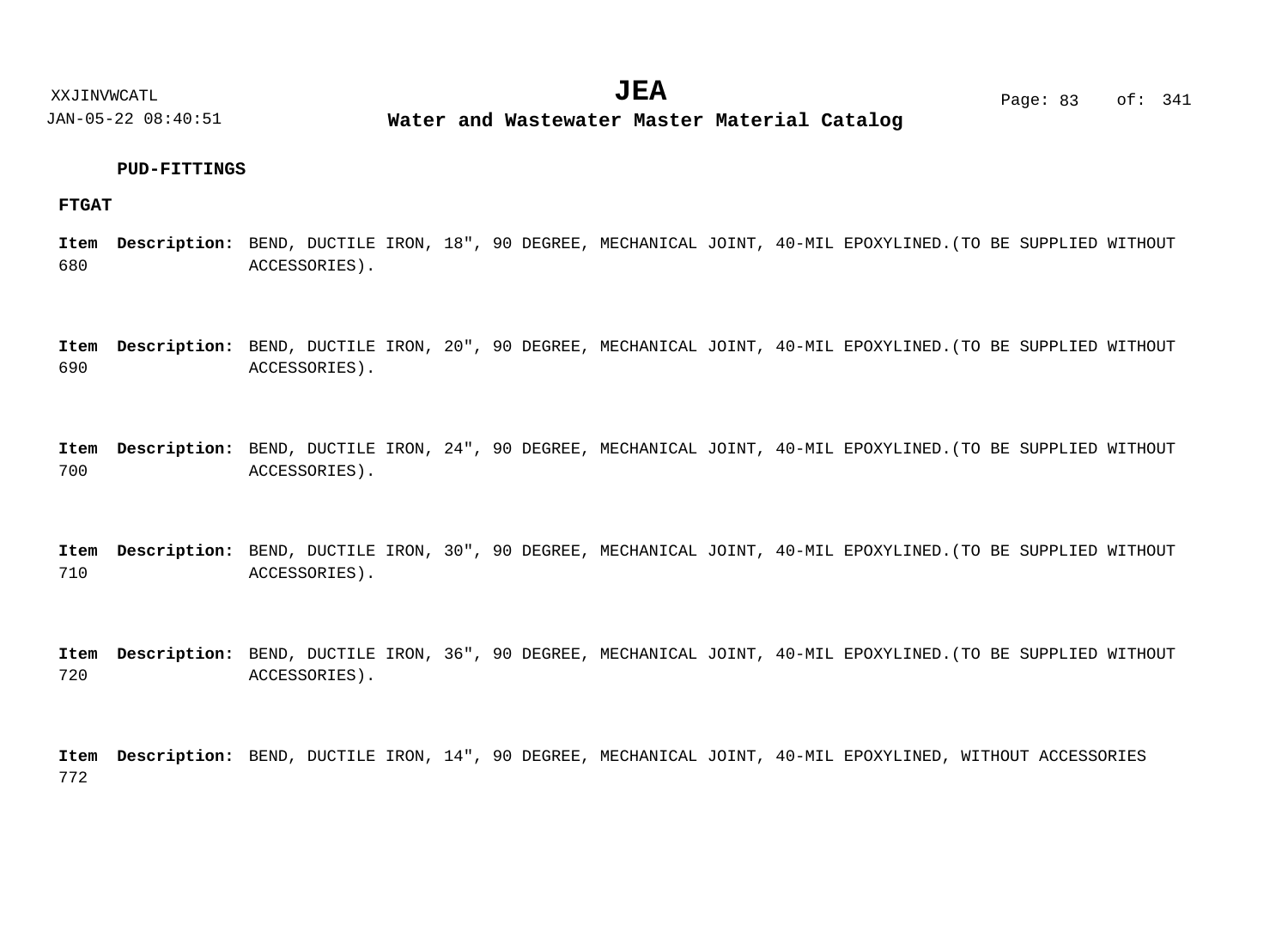**Water and Wastewater Master Material Catalog** 

## **PUD-FITTINGS**

## **FTGAV**

010 Item Description: CAP, DUCTILE IRON, 3" MECHANICAL JOINT, WITHOUT ACCESSORIES **ORDER BY DESCRIPTION** OBD

020 Item Description: CAP, DUCTILE IRON, 6", MECHANICAL JOINT. (TO BE SUPPLIED WITHOUT ACCESSORIES).

030 Item Description: CAP, DUCTILE IRON, 8", MECHANICAL JOINT. (TO BE SUPPLIED WITHOUT ACCESSORIES).

040 Item Description: CAP, DUCTILE IRON, 10", MECHANICAL JOINT (TO BE SUPPLIED WITHOUT ACCESSORIES).

050 Item Description: CAP, DUCTILE IRON, 12", MECHANICAL JOINT (TO BE SUPPLIED WITHOUT ACCESSORIES).

061 Item Description: CAP, DUCTILE IRON, 16", TAP 2, MECHANICAL JOINT.TO BE SUPPLIED WITHOUT ACCESSORIES.

## **FTGAZ**

010 Item Description: CROSS, DUCTILE IRON, 4" X 4", MECHANICAL JOINT.TO BE SUPPLIED WITHOUT ACCESSORIES.

XXJINVWCATL **EXALL** Page: 84 of:  $JEA$   $_{\text{Page}: 84}$  of: 341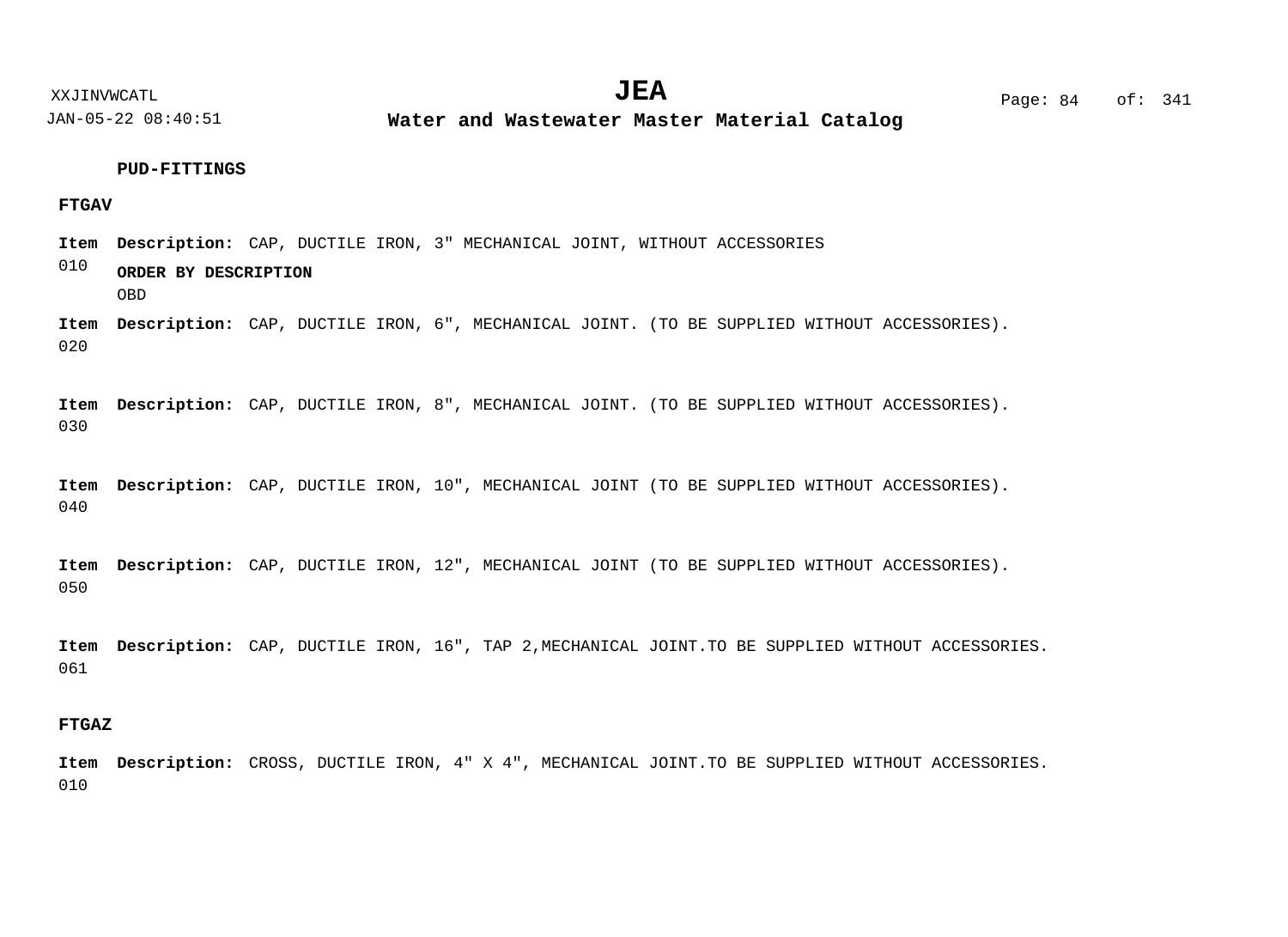**Water and Wastewater Master Material Catalog** 

#### **PUD-FITTINGS**

**FTGAZ**

020 Item Description: CROSS, DUCTILE IRON, 6" X 6", MECHANICAL JOINT.TO BE SUPPLIED WITHOUT ACCESSORIES.

030 Item Description: CROSS, DUCTILE IRON, 8" X 6", MECHANICAL JOINT.TO BE SUPPLIED WITHOUT ACCESSORIES.

040 Item Description: CROSS, DUCTILE IRON, 8" X 8", MECHANICAL JOINT.TO BE SUPPLIED WITHOUT ACCESSORIES.

060 Item Description: CROSS, DUCTILE IRON, 10" X 8", MECHANICAL JOINT.TO BE SUPPLIED WITHOUT ACCESSORIES.

090 Item Description: CROSS, DUCTILE IRON, 12" X 6", MECHANICAL JOINT.TO BE SUPPLIED WITHOUT ACCESSORIES.

120 Item Description: CROSS, DUCTILE IRON, 12" X 12", MECHANICAL JOINT. TO BE SUPPLIED WITHOUT ACCESSORIES.

150 Item Description: CROSS, DUCTILE IRON,16" X 10", MECHANICAL JOINT.TO BE SUPPLIED W/ 16" ACCESSORIES.

160 Item Description: CROSS, DUCTILE IRON,16" X 12", MECHANICAL JOINT.TO BE SUPPLIED W/ 16" ACCESSORIES.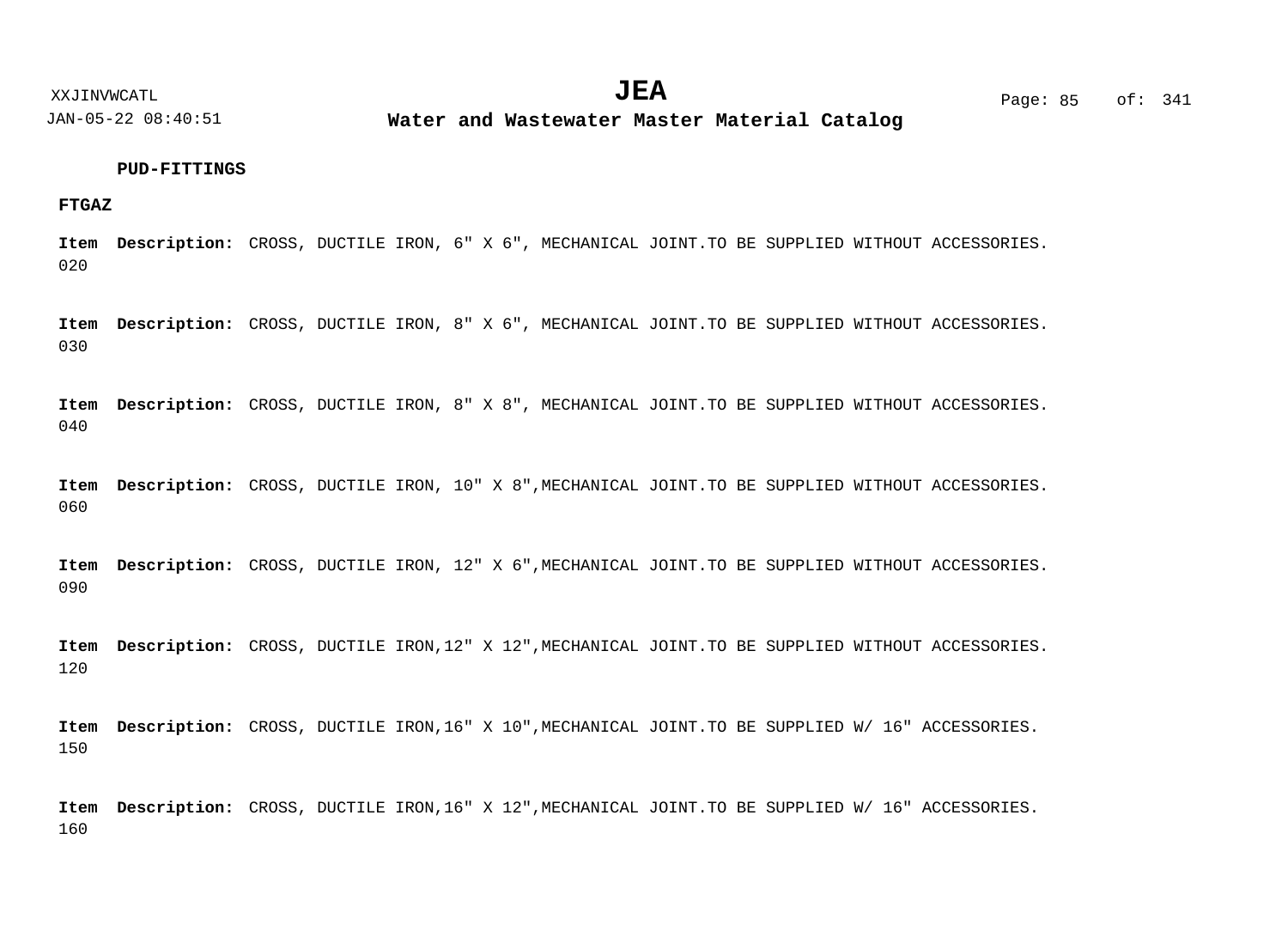**Water and Wastewater Master Material Catalog** 

#### **PUD-FITTINGS**

**FTGAZ**

170 Item Description: CROSS, DUCTILE IRON, 16" X 16", MECHANICAL JOINT. TO BE SUPPLIED WITH ACCESSORIES.

180 Item Description: CROSS, DUCTILE IRON, 20" X 12", MECHANICAL JOINT. TO BE SUPPLIED W/ 20" ACCESSORIES.

## **FTGBB**

287 Item Description: FLANGE, THREADED, REDUCING, 9" FLANGE WIAH A 2" THREADED TAP, 125 LB. CLASS, 8-HOLE, CAST/DUCTILE, MUST MEET ANSI & ASTM. (FLANGE FOR 4" PIPE WITH A 2" THREADED TAP)

## **SMITH-COOPER INTERNATIONAL**

18RT1020090

**FTGBD**

020 Item Description: OFFSET, DUCTILE IRON, MECHANICAL JOINT, 4", W/18" DROP, FULL BODY, WITHOUT ACCESSORIES.

030 Item Description: OFFSET, DUCTILE IRON, MECHANICAL JOINT, 6", W/12" DROP, FULL BODY, WITHOUT ACCESSORIES.

040 Item Description: OFFSET, DUCTILE IRON, MECHANICAL JOINT, 6", W/18" DROP, FULL BODY, WITHOUT ACCESSORIES.

050 Item Description: OFFSET, DUCTILE IRON, MECHANICAL JOINT, 8", W/12" DROP, FULL BODY, WITHOUT ACCESSORIES.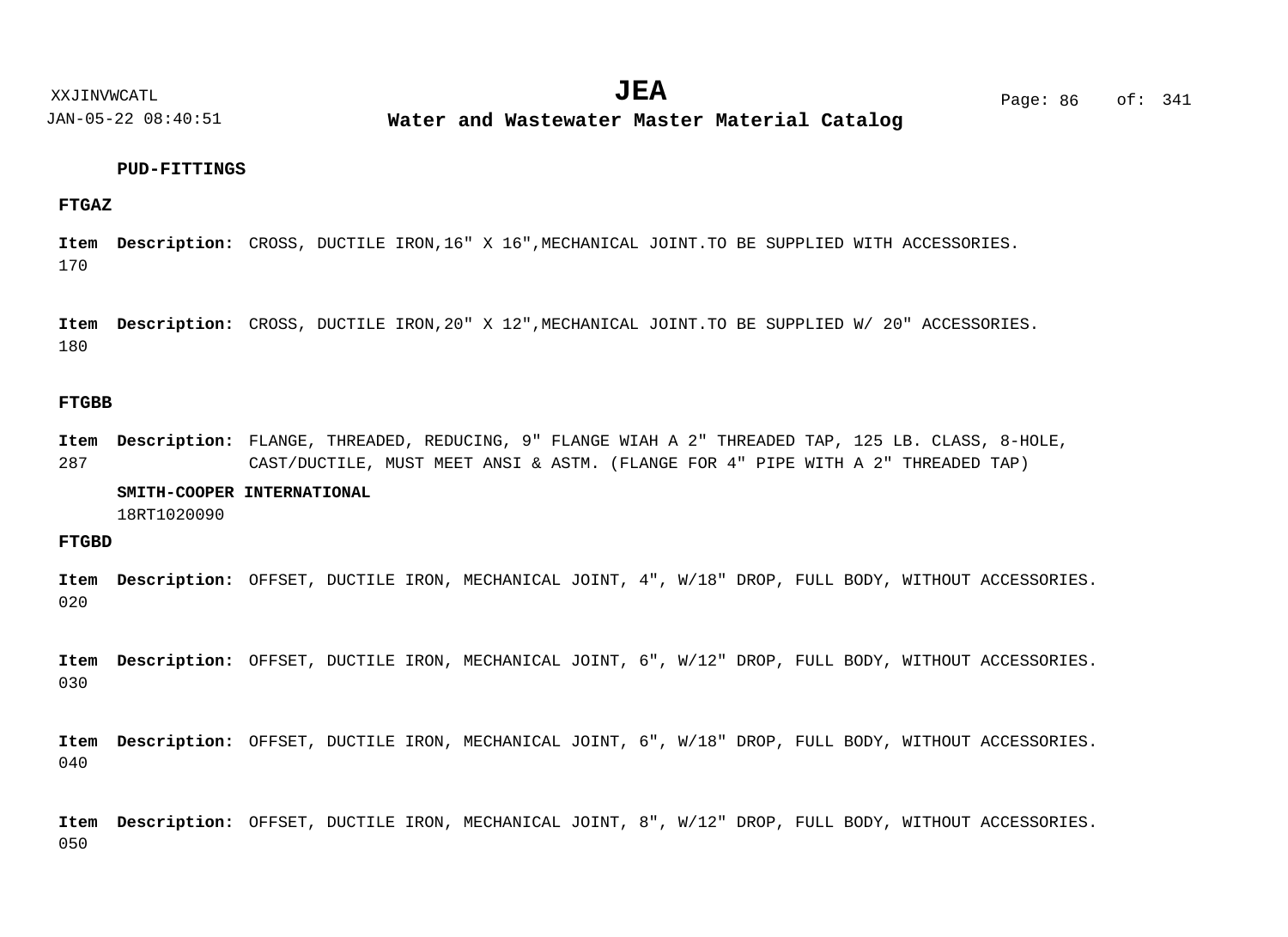**Water and Wastewater Master Material Catalog** 

## **PUD-FITTINGS**

## **FTGBD**

060 Item Description: OFFSET, CAST IRON, MECHANICAL JOINT, 8", W/18" DROP, FULL BODY, DUCTILE IRON, WITHOUT ACCESSORIES.

070 Item Description: OFFSET, DUCTILE IRON, MECHANICAL JOINT, 10", W/12"DROP, FULL BODY, WITHOUT ACCESSORIES.

080 Item Description: OFFSET, DUCTILE IRON, MECHANICAL JOINT, 10", W/18"DROP, FULL BODY, WITHOUT ACCESSORIES.

090 Item Description: OFFSET, DUCTILE IRON, MECHANICAL JOINT, 12", W/12"DROP, FULL BODY, WITHOUT ACCESSORIES.

100 Item Description: OFFSET, DUCTILE IRON, MECHANICAL JOINT, 12", W/18"DROP, FULL BODY, WITHOUT ACCESSORIES.

## **FTGBF**

007 Item Description: PLUG, DUCTILE IRON, 3" TAPPED 2", MJ.

010 Item Description: PLUG, DUCTILE IRON, MECHANICAL JOINT, 4" WITHOUT ACCESSORIES.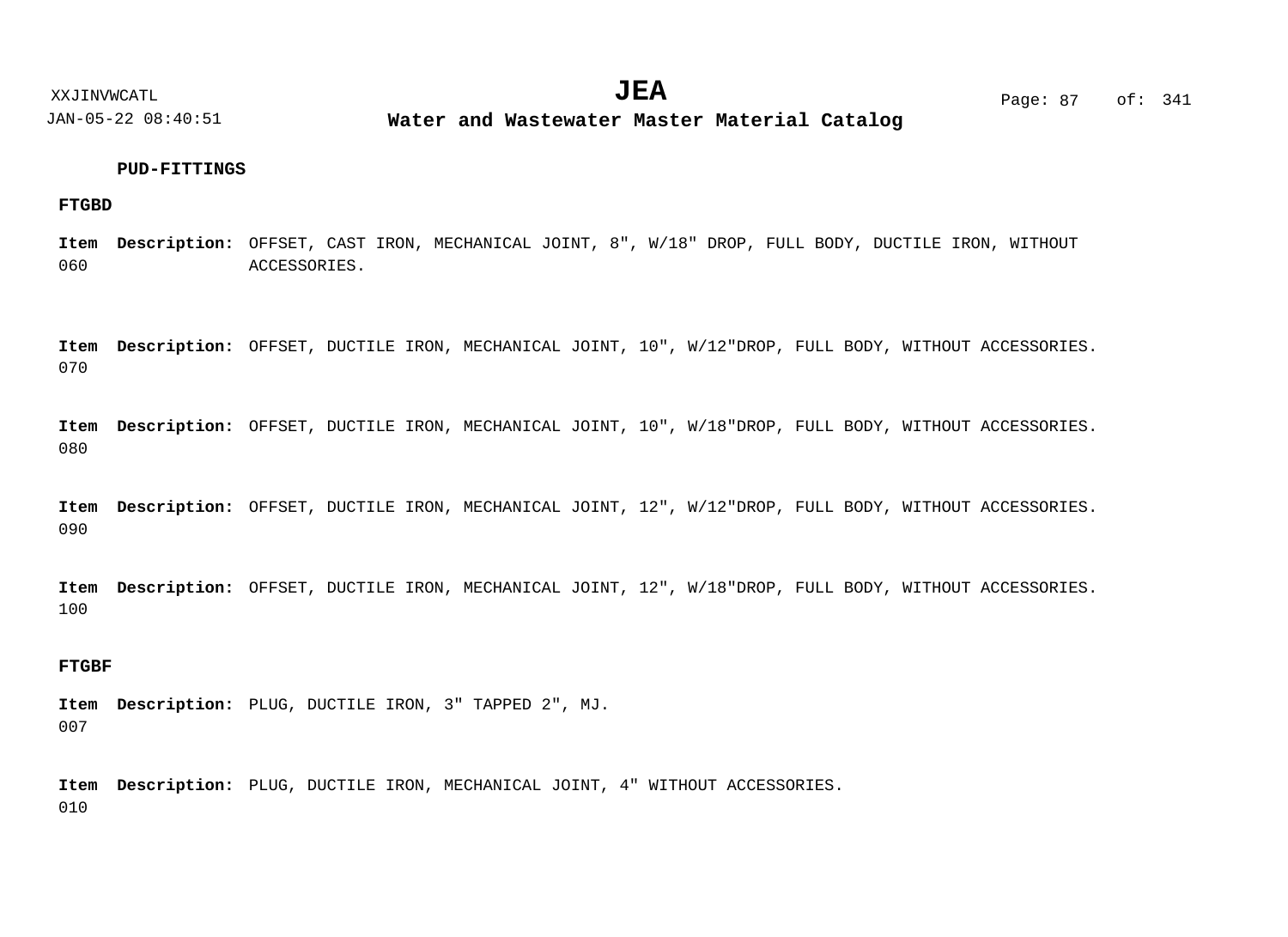**Water and Wastewater Master Material Catalog** 

## **PUD-FITTINGS**

**FTGBF**

030 Item Description: PLUG, DUCTILE IRON, MECHANICAL JOINT, 4" TAPPED 2", WITHOUT ACCESSORIES.

040 Item Description: PLUG, DUCTILE IRON, MECHANICAL JOINT, 6" WITHOUT ACCESSORIES.

070 Item Description: PLUG, DUCTILE IRON, MECHANICAL JOINT, 6" TAPPED 2", WITHOUT ACCESSORIES.

080 Item Description: PLUG, DUCTILE IRON, MECHANCIAL JOINT, 8" WITHOUT ACCESSORIES.

090 Item Description: PLUG, DUCTILE IRON, MECHANICAL JOINT, 8" TAPPED 2", WITHOUT ACCESSORIES.

110 Item Description: PLUG, DUCTILE IRON, MECHANICAL JOINT, 10", WITHOUT ACCESSORIES.

130 Item Description: PLUG, DUCTILE IRON, MECHANICAL JOINT, 10" TAPPED 2", WITHOUT ACCESSORIES.

140 Item Description: PLUG, DUCTILE IRON, MECHANICAL JOINT, 12" WITHOUT ACCESSORIES.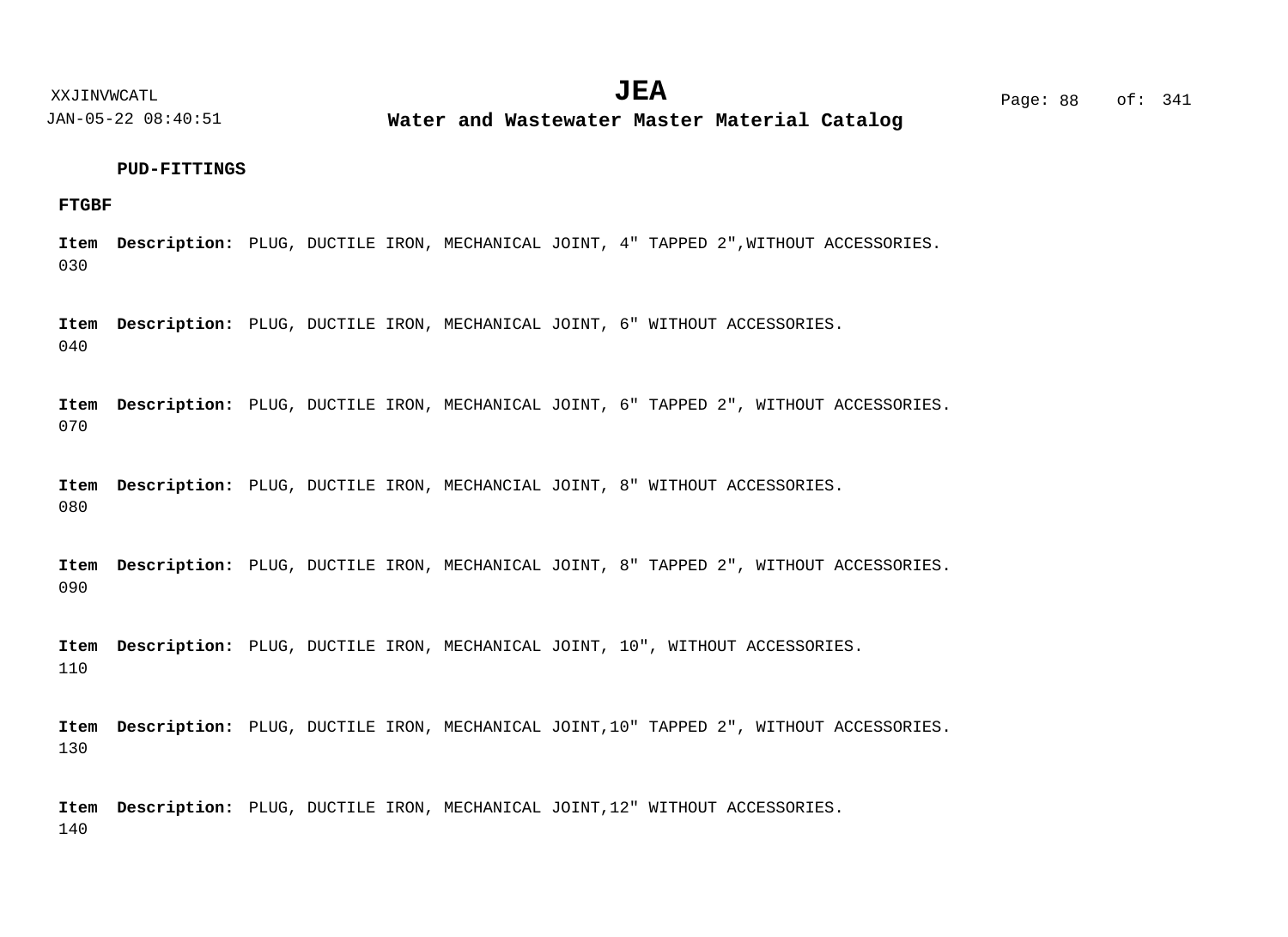**Water and Wastewater Master Material Catalog** 

## **PUD-FITTINGS**

## **FTGBF**

160 Item Description: PLUG, DUCTILE IRON, MECHANICAL JOINT, 12" TAPPED 2". WITHOUT ACCESSORIES.

170 Item Description: PLUG, DUCTILE IRON, MECHANICAL JOINT, 16" WITHOUT ACCESSORIES.

180 Item Description: PLUG, CAST IRON, MECHANICAL JOINT, 20", WITHOUT ACCESSORIES.

190 Item Description: PLUG, CAST IRON, MECHANICAL JOINT, 24", WITHOUT ACCESSORIES.

## **FTGBH**

000 Item Description: REDUCER, DUCTILE IRON, MECHANICAL JOINT, 4" X 3", WITHOUT ACCESSORIES.

010 Item Description: REDUCER, DUCTILE IRON, MECHANICAL JOINT, 6" X 4", WITHOUT ACCESSORIES.

020 Item Description: REDUCER, DUCTILE IRON, MECHANICAL JOINT, 8" X 4", WITHOUT ACCESSORIES.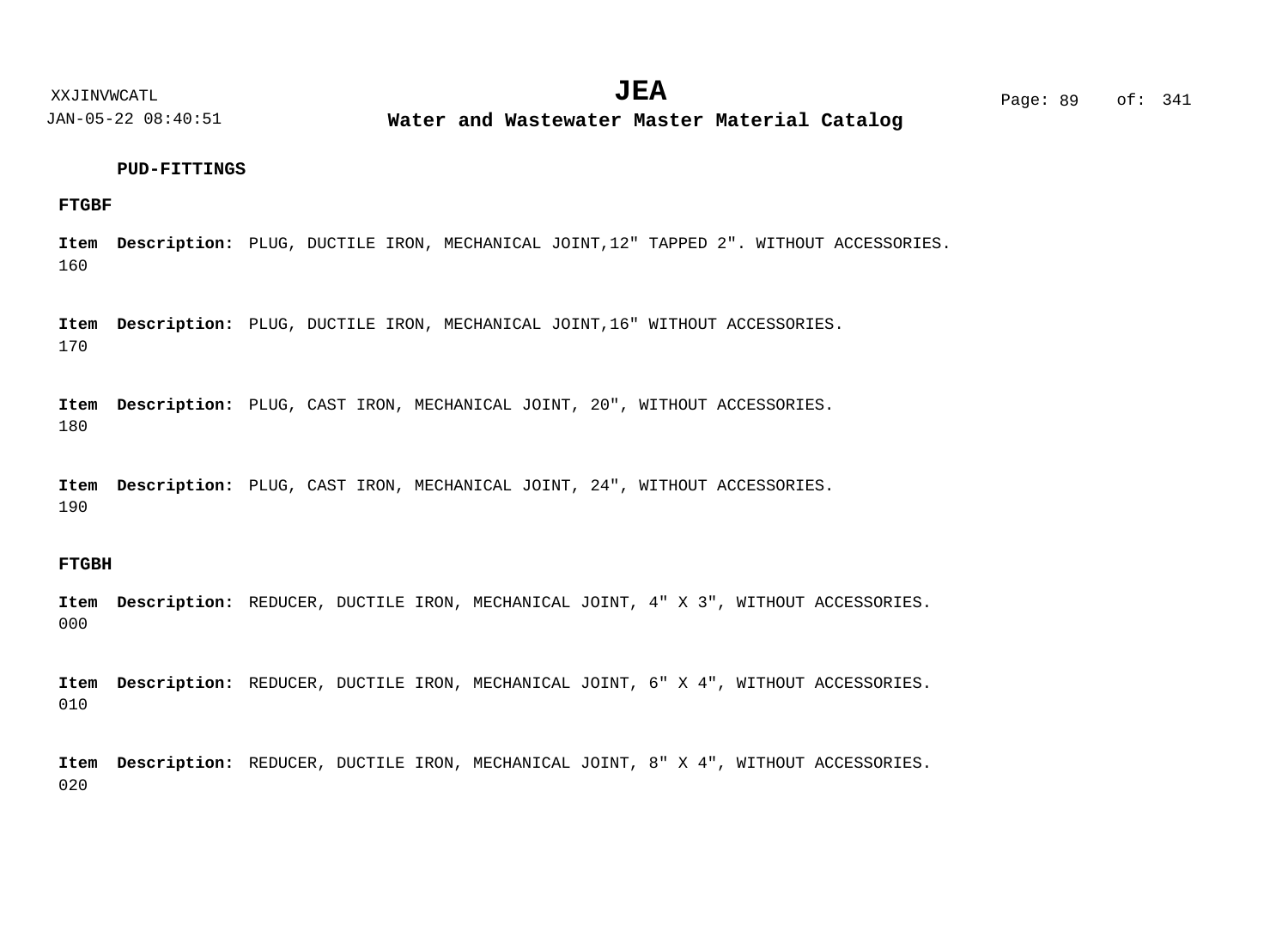**Water and Wastewater Master Material Catalog** 

## **PUD-FITTINGS**

## **FTGBH**

030 Item Description: REDUCER, DUCTILE IRON, MECHANICAL JOINT, 8" X 6", WITHOUT ACCESSORIES.

040 Item Description: REDUCER, DUCTILE IRON, MECHANICAL JOINT, 10" X 4".WITHOUT ACCESSORIES.

050 Item Description: REDUCER, DUCTILE IRON, MECHANICAL JOINT, 10" X 6", WITHOUT ACCESSORIES.

060 Item Description: REDUCER, DUCTILE IRON, MECHANICAL JOINT, 10" X 8", WITHOUT ACCESSORIES.

070 Item Description: REDUCER, DUCTILE IRON, MECHANICAL JOINT, 12" X 4", EXPOXYLINED, WITHOUT ACCESSORIES

075 Item Description: REDUCER, DUCTILE IRON, MECHANICAL JOINT, 12" X 6", EXPOXYLINED, WITHOUT ACCESSORIES

080 Item Description: REDUCER, DUCTILE IRON, MECHANICAL JOINT, 12" X 6", WITHOUT ACCESSORIES.

085 Item Description: REDUCER, DUCTILE IRON, MECHANICAL JOINT, 12" X 8", EXPOXYLINED, WITHOUT ACCESSORIES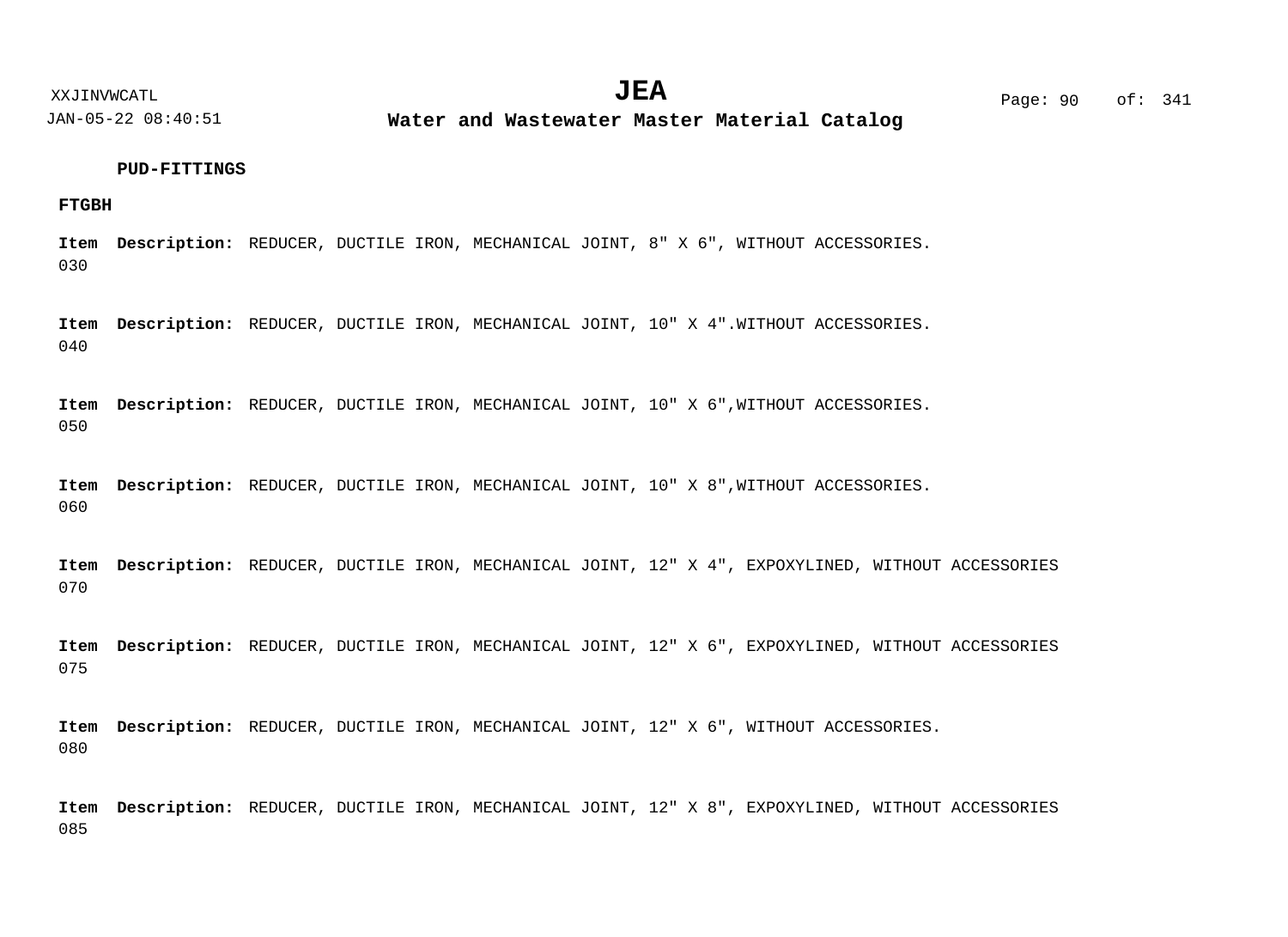**Water and Wastewater Master Material Catalog** 

## **PUD-FITTINGS**

## **FTGBH**

090 Item Description: REDUCER, DUCTILE IRON, MECHANICAL JOINT, 12" X 8", WITHOUT ACCESSORIES.

095 Item Description: REDUCER, DUCTILE IRON, MECHANICAL JOINT, 12" X 10", EXPOXYLINED, WITHOUT ACCESSORIES

100 Item Description: REDUCER, DUCTILE IRON, MECHANICAL JOINT, 12" X 10", WITHOUT ACCESSORIES.

105 Item Description: REDUCER, DUCTILE IRON, MECHANICAL JOINT, 14" X 12", EXPOXYLINED, WITHOUT ACCESSORIES

130 Item Description: REDUCER, DUCTILE IRON, MECHANICAL JOINT, 16" X 10", WITHOUT ACCESSORIES.

140 Item Description: REDUCER, DUCTILE IRON, MECHANICAL JOINT, 16" X 12", WITHOUT ACCESSORIES.

145 Item Description: REDUCER, DUCTILE IRON, MECHANICAL JOINT, 16" X 14", SHORT BODY, W/OUT ACCESSORIES.

160 Item Description: REDUCER, CAST IRON, MECHANICAL JOINT, 20" X 12" WITHOUT ACCESSORIES.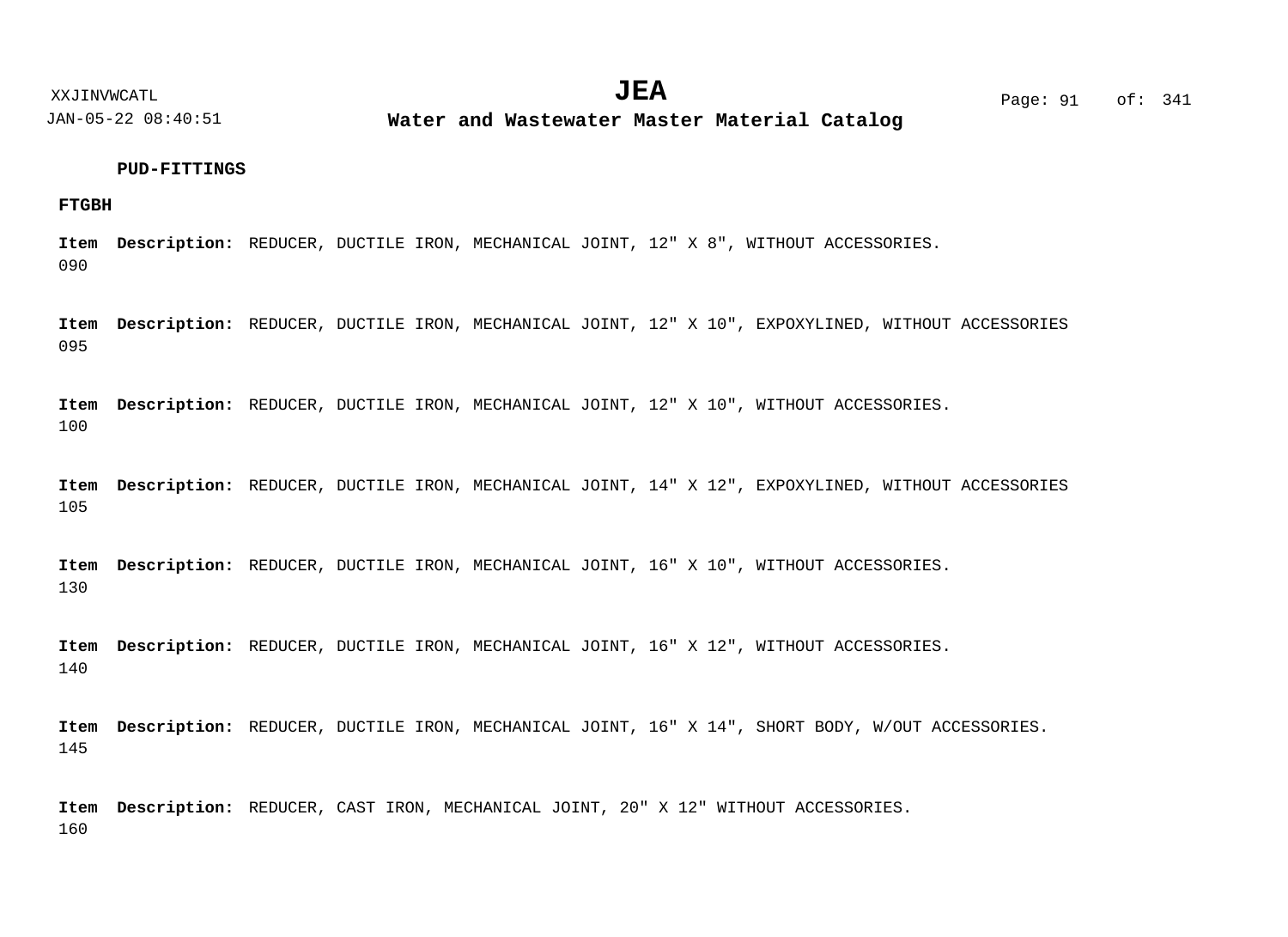**Water and Wastewater Master Material Catalog** 

## **PUD-FITTINGS**

## **FTGBH**

186 Item Description: REDUCER, CAST IRON, MECHANICAL JOINT, 24" X 20", WITH ACCESSORIES.

200 Item Description: SPOOL, DUCTILE IRON, FLANGED X FLANGED, 6" X 3 FOOT.

203 Item Description: SPOOL, DUTILE IRON, FLANGED X FLANGED, 6" X 12".

205 Item Description: SPOOL, DUCTILE IRON, FLANGED X FLANGED, 8" X 3 FOOT.

207 Item Description: SPOOL, DUTILE IRON, FLANGED X FLANGED, 8" X 12".

210 Item Description: SPOOL, DUCTILE IRON, FLANGED X FLANGED, 10" X 3 FOOT.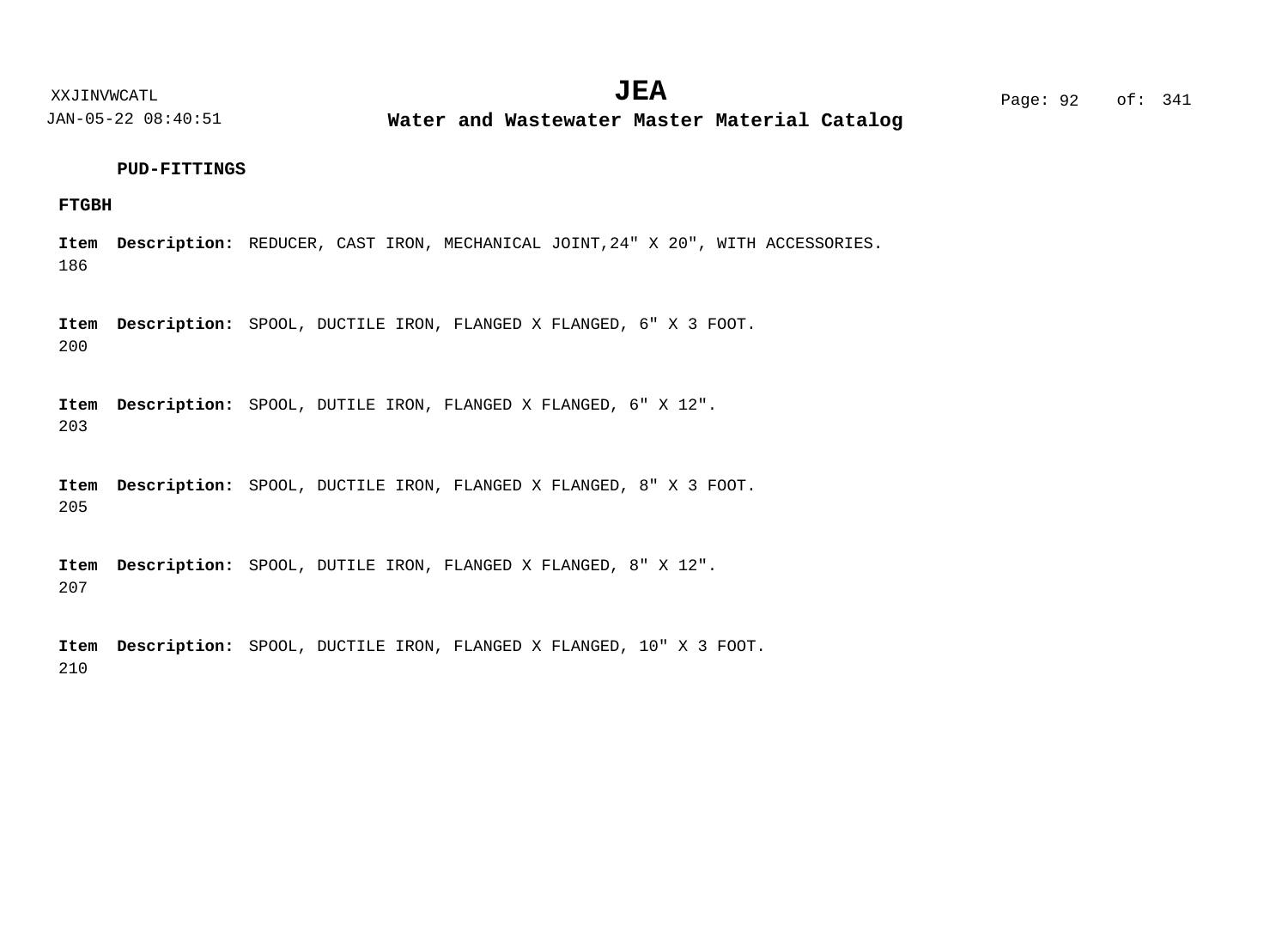$JEA$   $Page: 93 of: 341$ 

XXJINVWCATL **EXALL** Page: 93 of:

JAN-05-22 08:40:51 **Water and Wastewater Master Material Catalog** 

## **PUD-FITTINGS**

## **FTGBK**

003 010 015 021 Item Description: SLEEVE, DUCTILE IRON, MECHANICAL JOINT, 3", SHORT PATTERN, WITHOUT ACCESSORIES DOMESTIC ORIGIN CASTINGS ONLY. UNION, TYLER, U.S. PIPE, OR EQUAL. Item Description: SLEEVE, DUCTILE IRON, MECHANICAL JOINT, 4", SHORT PATTERN, WITHOUT ACCESSORIES Item Description: SLEEVE, DUCTILE IRON, MECHANICAL JOINT, 4", 12 LONG PATTERN, WITHOUT ACCESSORIES. Item Description: SLEEVE, DUCTILE IRON, 4", "GROUND DOWN". SHORT PATTERN, STANDARD MJ SLEEVE AND ONE (1) ACCESSORY PACK TO BE "GROUND DOWN" TO AN ID OF 5.25". THE OTHER END OF SLEEVE WILL REMAIN STANDARD. \*\* SHIP ASSEMBLED \*\* **SIGMA STAR PIPE PRODUCTS TYLER PIPE U.S. PIPE SIGMA STAR PIPE PRODUCTS TYLER PIPE U.S. PIPE SIGMA STAR PIPE PRODUCTS TYLER PIPE US PIPE SIGMA STAR TYLER PIPE U.S. PIPE** ORDER BY DESCRIPTION ORDER BY DESCRIPTION ORDER BY DESCRIPTION ORDER BY DESCRIPTION ORDER BY DESCRIPTION ORDER BY DESCRIPTION ORDER BY DESCRIPTION ORDER BY DESCRIPTION ORDER BY DESCRIPTION Description Description Description ORDER BY DESCRIPTION ORDER BY DESCRIPTION ORDER BY DESCRIPTION ORDER BY DESCRIPTION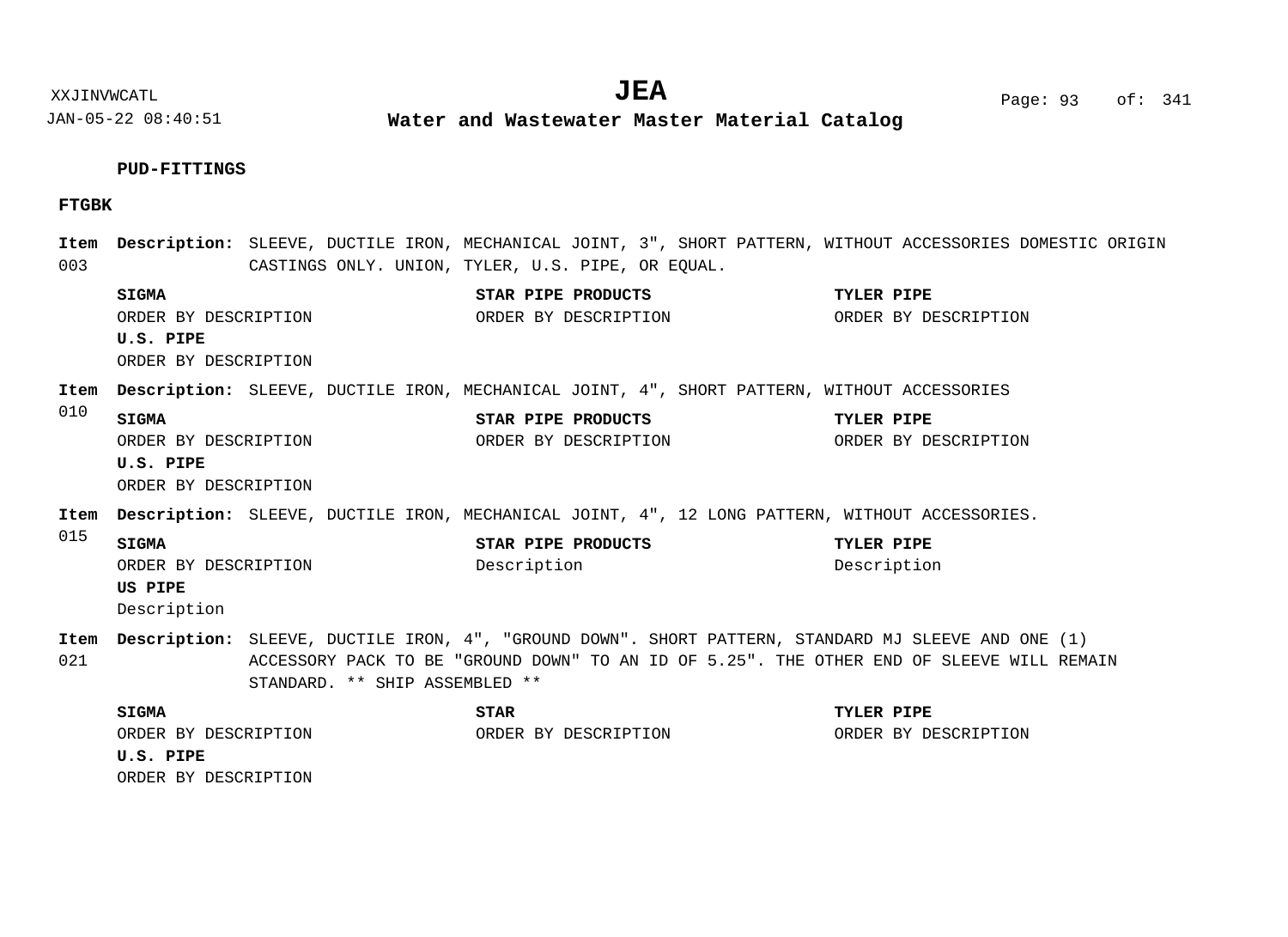**Water and Wastewater Master Material Catalog** 

# **PUD-FITTINGS**

## **FTGBK**

| Item<br>025 | Description: SLEEVE, DUCTILE IRON, 4", "GROUND DOWN". 12 LONG PATTERN, STANDARD MJ SLEEVE AND ONE (1) | ACCESSORY |  |             |                                            |  |                                    |  |
|-------------|-------------------------------------------------------------------------------------------------------|-----------|--|-------------|--------------------------------------------|--|------------------------------------|--|
|             | <b>SIGMA</b><br>ORDER BY DESCRIPTION<br>US PIPE<br>Description                                        |           |  | Description | STAR PIPE PRODUCTS                         |  | TYLER PIPE<br>Description          |  |
| Item        | Description: SLEEVE, DUCTILE IRON, MECHANICAL JOINT, 6", SHORT PATTERN, WITHOUT ACCESSORIES.          |           |  |             |                                            |  |                                    |  |
| 030         | <b>SIGMA</b><br>ORDER BY DESCRIPTION<br>U.S. PIPE<br>ORDER BY DESCRIPTION                             |           |  |             | STAR PIPE PRODUCTS<br>ORDER BY DESCRIPTION |  | TYLER PIPE<br>ORDER BY DESCRIPTION |  |
| Item        | Description: SLEEVE, DUCTILE IRON, MECHANICAL JOINT, 6", 12 LONG PATTERN, WITHOUT ACCESSORIES.        |           |  |             |                                            |  |                                    |  |
| 035         | <b>SIGMA</b><br>ORDER BY DESCRIPTION<br>US PIPE<br>Description                                        |           |  | Description | STAR PIPE PRODUCTS                         |  | TYLER PIPE<br>Description          |  |
| Item        | Description: SLEEVE, DUCTILE IRON, 6", "GROUND DOWN". 12 LONG PATTERN, STANDARD MJ NE (1) ACCESSORY   |           |  |             |                                            |  |                                    |  |
| 042         | <b>SIGMA</b><br>ORDER BY DESCRIPTION<br>U.S. PIPE<br>ORDER BY DESCRIPTION                             |           |  |             | STAR PIPE PRODUCTS<br>ORDER BY DESCRIPTION |  | TYLER PIPE<br>ORDER BY DESCRIPTION |  |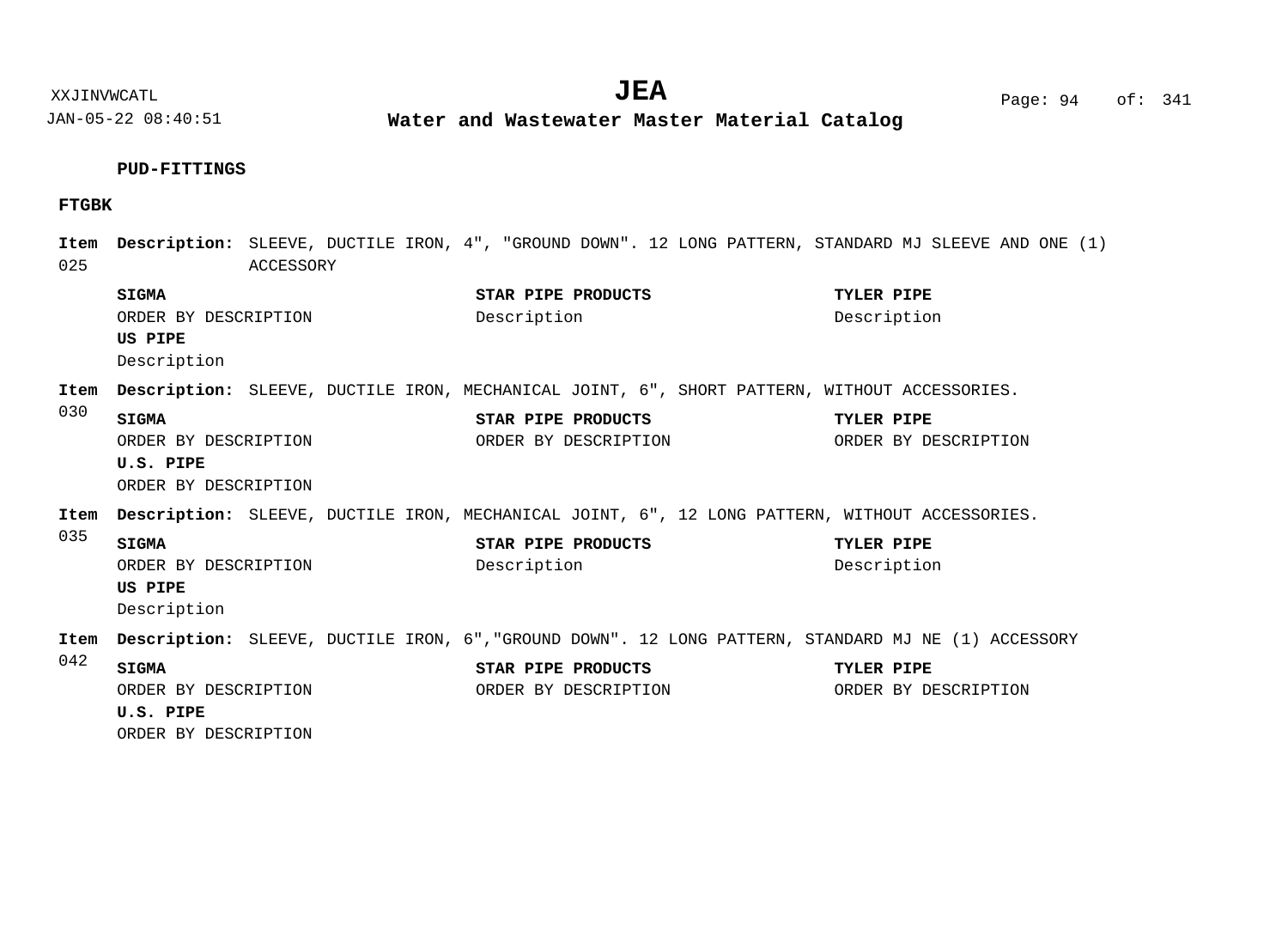**Water and Wastewater Master Material Catalog** 

# **PUD-FITTINGS**

## **FTGBK**

| 045  |                                                                           |           |  | REMAIN STANDARD. ** SHIP ASSEMBLED. ** |                                            | Item Description: SLEEVE, 6" DUCTILE IRON, GROUND DOWN, SHORT PATTERN, STANDARD MJ SLEEVE AND (1) ACCESSORY PACK<br>TO BE "GROUND DOWN" TO AN ID OF 7.40" ONE END OF A STANDARD SLEEVE AND THE OTHER END WILL |
|------|---------------------------------------------------------------------------|-----------|--|----------------------------------------|--------------------------------------------|---------------------------------------------------------------------------------------------------------------------------------------------------------------------------------------------------------------|
|      | <b>SIGMA</b><br>ORDER BY DESCRIPTION<br>U.S. PIPE<br>ORDER BY DESCRIPTION |           |  | STAR PIPE PRODUCTS                     | ORDER BY DESCRIPTION                       | TYLER PIPE<br>ORDER BY DESCRIPTION                                                                                                                                                                            |
| Item |                                                                           |           |  |                                        |                                            | Description: SLEEVE, DUCTILE IRON, MECHANICAL JOINT, 8", SHORT PATTERN, WITHOUT ACCESSORIES.                                                                                                                  |
| 050  | <b>SIGMA</b><br>ORDER BY DESCRIPTION<br>U.S. PIPE<br>ORDER BY DESCRIPTION |           |  | STAR PIPE PRODUCTS                     | ORDER BY DESCRIPTION                       | TYLER PIPE<br>ORDER BY DESCRIPTION                                                                                                                                                                            |
| Item |                                                                           |           |  |                                        |                                            | Description: SLEEVE, DUCTILE IRON, MECHANICAL JOINT, 8", 12 LONG PATTERN, WITHOUT ACCESSORIES                                                                                                                 |
| 052  | <b>SIGMA</b><br>ORDER BY DESCRIPTION<br><b>US PIPE</b><br>Description     |           |  | STAR PIPE PRODUCTS<br>Description      |                                            | TYLER PIPE<br>Description                                                                                                                                                                                     |
| 053  |                                                                           | ACCESSORY |  |                                        |                                            | Item Description: SLEEVE, DUCTILE IRON, 8", "GROUND DOWN". 12 LONG PATTERN, STANDARD MJ SLEEVE AND ONE (1)                                                                                                    |
|      | <b>SIGMA</b><br>ORDER BY DESCRIPTION<br>U.S. PIPE<br>ORDER BY DESCRIPTION |           |  |                                        | STAR PIPE PRODUCTS<br>ORDER BY DESCRIPTION | TYLER PIPE<br>ORDER BY DESCRIPTION                                                                                                                                                                            |
| Item |                                                                           |           |  |                                        |                                            | Description: SLEEVE, 8" DUCTILE IRON, GROUND DOWN, SHORT PATTERN, STANDARD MJ SLEEVE AND (1) ACCESSORY PACK                                                                                                   |
| 055  | STAR PIPE PRODUCTS<br>ORDER BY DESCRIPTION                                |           |  | TYLER PIPE                             | ORDER BY DESCRIPTION                       | U.S. PIPE<br>ORDER BY DESCRIPTION                                                                                                                                                                             |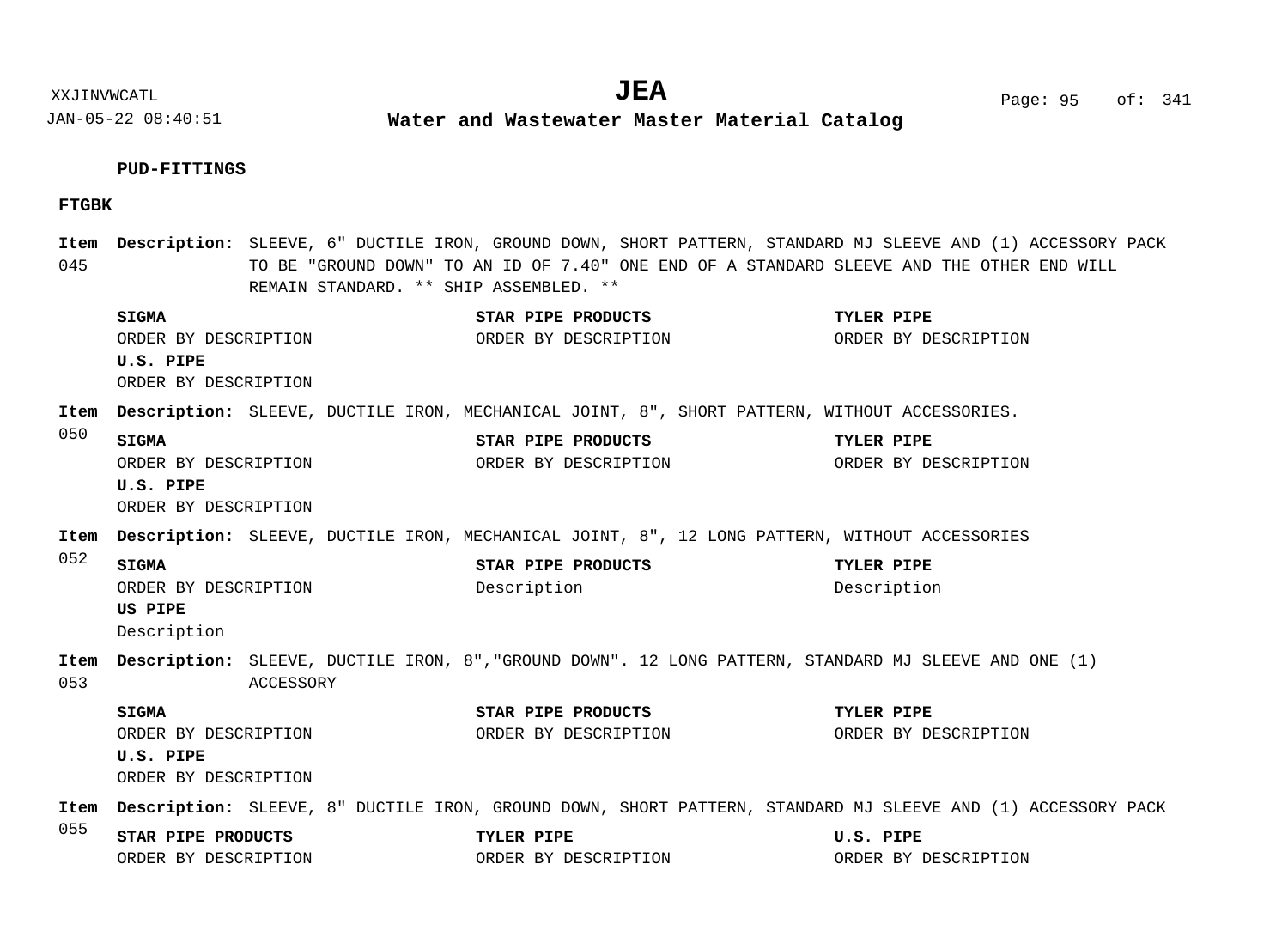JAN-05-22 08:40:51 **Water and Wastewater Master Material Catalog** 

### **PUD-FITTINGS**

## **FTGBK**

061 065 071 075 Item Description: SLEEVE, DUCTILE IRON, MECHANICAL JOINT, 10", 12" LONG PATTERN, WITHOUT ACCESSORIES. Item Description: SLEEVE, DUCTILE IRON, 10","GROUND DOWN". 12 LONG PATTERN, STANDARD MJ SLEEVE AND ONE (1) ACCESSORY Item Description: SLEEVE, DUCTILE IRON, MECHANICAL JOINT, 12", 12 LONG PATTERN, WITHOUT ACCESSORIES. Item Description: SLEEVE, DUCTILE IRON, 12","GROUND DOWN". 12 LONG PATTERN, STANDARD MJ SLEEVE AND ONE (1) ACCESSORY PACK TO BE "GROUND DOWN" TO AN ID OF 13.70". THE OTHER END OF THE SLEEVE WILL REMAIN STANDARD. \*\* SHIP ASSEMBLED\*\*. **SIGMA STAR PIPE PRODUCTS TYLER PIPE U.S. PIPE SIGMA STAR PIPE PRODUCTS TYLER PIPE U.S. PIPE SIGMA STAR PIPE PRODUCTS TYLER PIPE U.S. PIPE SIGMA STAR PIPE PRODUCTS TYLER PIPE U.S. PIPE** ORDER BY DESCRIPTION ORDER BY DESCRIPTION ORDER BY DESCRIPTION ORDER BY DESCRIPTION ORDER BY DESCRIPTION ORDER BY DESCRIPTION ORDER BY DESCRIPTION ORDER BY DESCRIPTION ORDER BY DESCRIPTION ORDER BY DESCRIPTION ORDER BY DESCRIPTION ORDER BY DESCRIPTION ORDER BY DESCRIPTION ORDER BY DESCRIPTION ORDER BY DESCRIPTION ORDER BY DESCRIPTION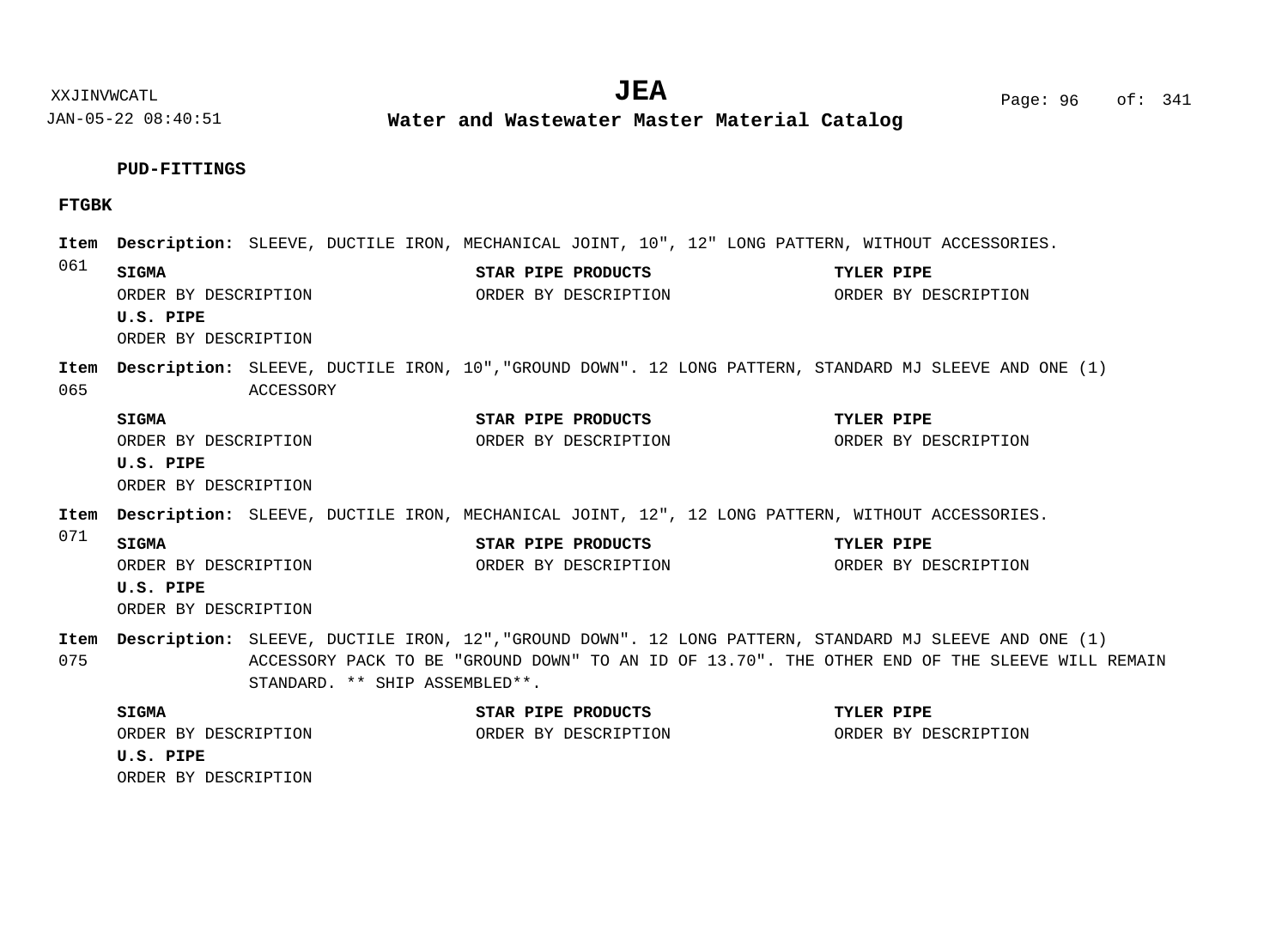**Water and Wastewater Master Material Catalog** 

## **PUD-FITTINGS**

## **FTGBK**

| Item<br>080 |                                   |                      |                    |                      | Description: SLEEVE, DUCTILE IRON, MECHANICAL JOINT, 14", 15" LONG PATTERN, WITHOUT ACCESSORIES.        |
|-------------|-----------------------------------|----------------------|--------------------|----------------------|---------------------------------------------------------------------------------------------------------|
|             | <b>SIGMA</b>                      | ORDER BY DESCRIPTION | STAR PIPE PRODUCTS |                      | TYLER PIPE<br>ORDER BY DESCRIPTION ORDER BY DESCRIPTION                                                 |
|             | U.S. PIPE<br>ORDER BY DESCRIPTION |                      |                    |                      |                                                                                                         |
| Item<br>085 |                                   | ACCESSORY            |                    |                      | Description: SLEEVE, DUCTILE IRON, 14", "GROUND DOWN". 15: LONG PATTERN, STANDARD MJ SLEEVE AND ONE (1) |
|             | SIGMA                             |                      | STAR PIPE PRODUCTS |                      | TYLER PIPE                                                                                              |
|             |                                   | ORDER BY DESCRIPTION |                    | ORDER BY DESCRIPTION | ORDER BY DESCRIPTION                                                                                    |
|             | U.S. PIPE                         |                      |                    |                      |                                                                                                         |
|             | ORDER BY DESCRIPTION              |                      |                    |                      |                                                                                                         |
| Item        |                                   |                      |                    |                      | Description: SLEEVE, DUCTILE IRON, MECHANICAL JOINT, 16", 15" LONG PATTERN, WITHOUT ACCESSORIES.        |
| 090         | <b>SIGMA</b>                      |                      | STAR PIPE PRODUCTS |                      | <b>TYLER PIPE</b>                                                                                       |
|             |                                   | ORDER BY DESCRIPTION |                    |                      | ORDER BY DESCRIPTION ORDER BY DESCRIPTION                                                               |
|             | U.S. PIPE                         |                      |                    |                      |                                                                                                         |
|             | ORDER BY DESCRIPTION              |                      |                    |                      |                                                                                                         |
| Item        |                                   |                      |                    |                      | Description: SLEEVE, DUCTILE IRON, 16", "GROUND DOWN". 15; LONG PATTERN STANDARD MJ SLEEVE AND ONE (1)  |
| 095         |                                   | ACCESSORY            |                    |                      |                                                                                                         |
|             | <b>SIGMA</b>                      |                      |                    | STAR PIPE PRODUCTS   | TYLER PIPE                                                                                              |
|             |                                   |                      |                    | ORDER BY DESCRIPTION | ORDER BY DESCRIPTION                                                                                    |
|             |                                   | ORDER BY DESCRIPTION |                    |                      |                                                                                                         |
|             | U.S. PIPE                         |                      |                    |                      |                                                                                                         |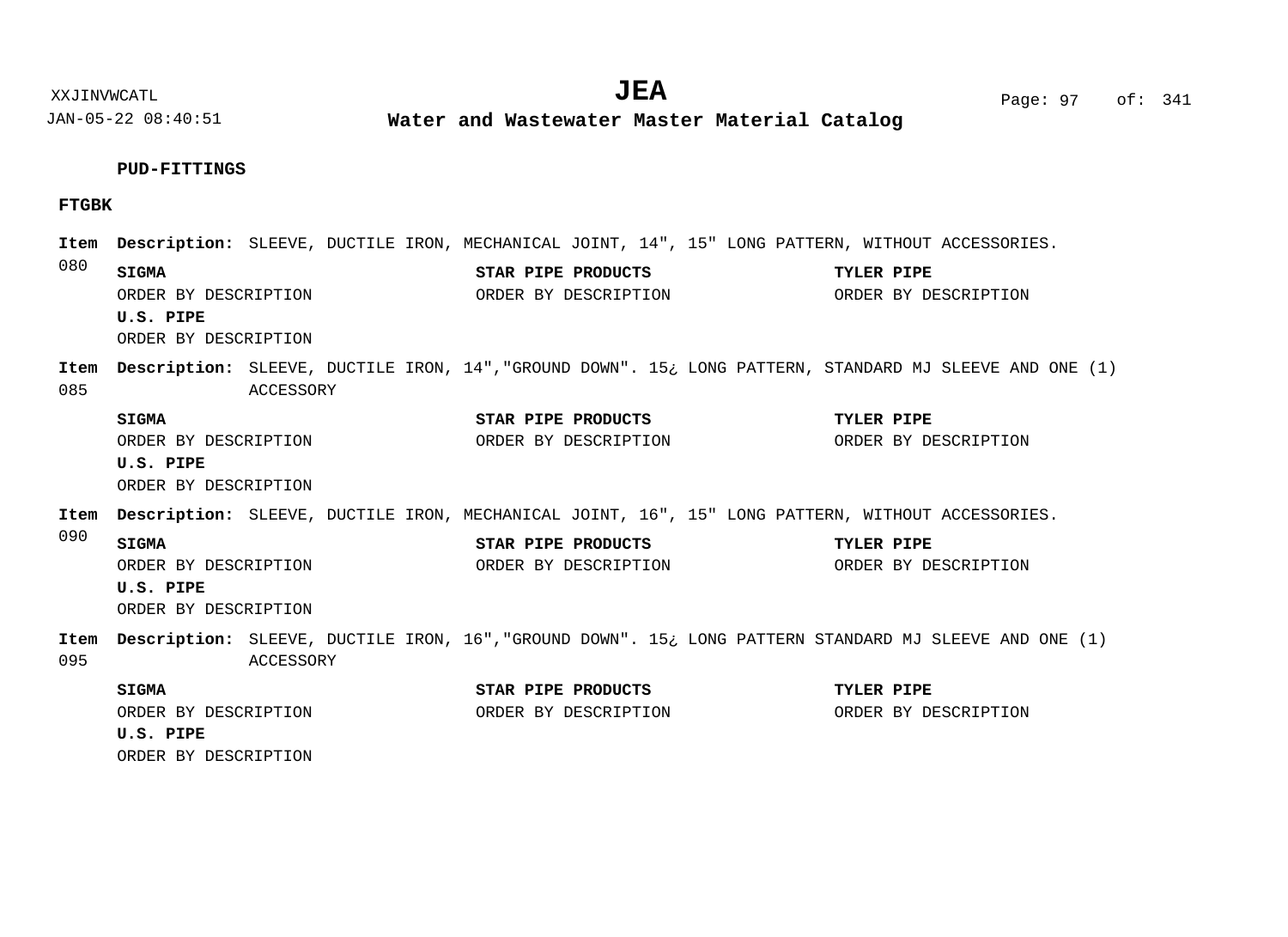$JEA$   $Page: 98$  of: 341

XXJINVWCATL **EXALL** Page: 98 of:

JAN-05-22 08:40:51 **Water and Wastewater Master Material Catalog** 

### **PUD-FITTINGS**

## **FTGBK**

100 105 110 120 130 Item Description: SLEEVE, CAST IRON, MECHANICAL JOINT, 18", 15" LONG PATTERN, WITHOUT ACCESSORIES. Item Description: SLEEVE, DUCTILE IRON, 18","GROUND DOWN". STANDARD MJ SLEEVE AND ONE (1) ACCESSORY PACK TO BE Item Description: SLEEVE, CAST IRON, MECHANICAL JOINT, 20", 15" LONG PATTERN, WITHOUT ACCESSORIES. Item Description: SLEEVE, DUCTILE IRON, 20","GROUND DOWN". 15¿ LONG PATTERN STANDARD MJ SLEEVE AND ONE (1) ACCESSORY Item Description: SLEEVE, CAST IRON, MECHANICAL JOINT, 24", 15" LONG PATTERN, WITHOUT ACCESSORIES. **SIGMA STAR PIPE PRODUCTS TYLER PIPE U.S. PIPE SIGMA STAR PIPE PRODUCTS TYLER PIPE U.S. PIPE SIGMA STAR PIPE PRODUCTS TYLER PIPE U.S. PIPE SIGMA STAR PIPE PRODUCTS TYLER PIPE U.S. PIPE SIGMA STAR PIPE PRODUCTS TYLER PIPE U.S. PIPE** ORDER BY DESCRIPTION ORDER BY DESCRIPTION ORDER BY DESCRIPTION ORDER BY DESCRIPTION ORDER BY DESCRIPTION ORDER BY DESCRIPTION ORDER BY DESCRIPTION ORDER BY DESCRIPTION ORDER BY DESCRIPTION ORDER BY DESCRIPTION ORDER BY DESCRIPTION ORDER BY DESCRIPTION ORDER BY DESCRIPTION ORDER BY DESCRIPTION ORDER BY DESCRIPTION ORDER BY DESCRIPTION ORDER BY DESCRIPTION ORDER BY DESCRIPTION ORDER BY DESCRIPTION ORDER BY DESCRIPTION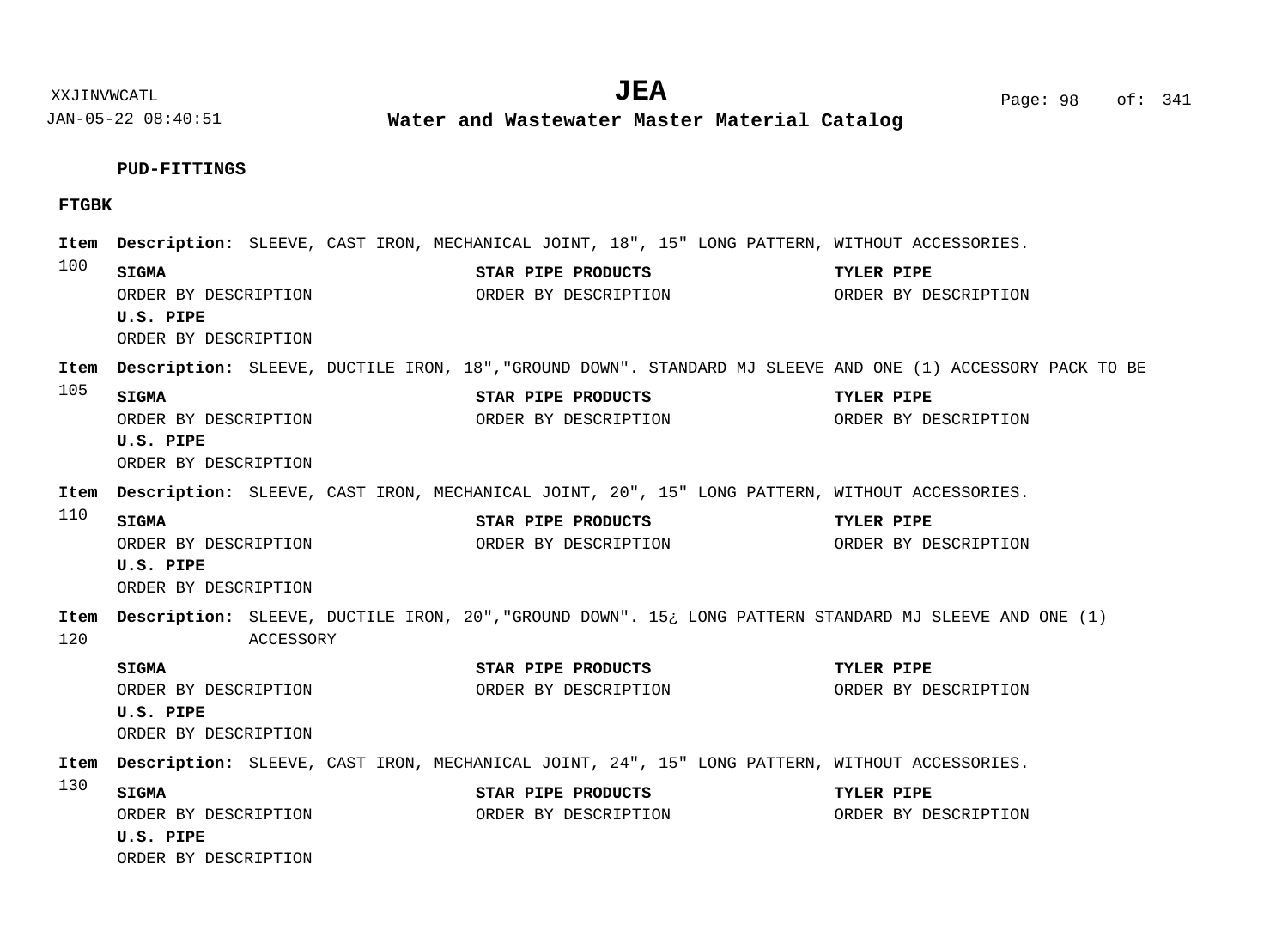JAN-05-22 08:40:51 **Water and Wastewater Master Material Catalog** 

### **PUD-FITTINGS**

## **FTGBK**

135 140 145 150 304 Item Description: SLEEVE, DUCTILE IRON, 24","GROUND DOWN". 15¿ LONG PATTERN, STANDARD MJ SLEEVE AND ONE (1) ACCESSORY Item Description: SLEEVE, DUCTILE IRON, MECHANICAL JOINT, 30", 15¿ LONG PATTERN W/OUT ACCESSORIES. Item Description: SLEEVE, DUCTILE IRON, MECHANICAL JOINT, 36", 15" LONG PATTERN EPOXY LINED, WITHOUT ACCESSORIES Item Description: SLEEVE, DUCTILE IRON, MECHANICAL JOINT, 36", 15¿ LONG PATTERN W/OUT ACCESSORIES. Item Description: INSTA-VALVE, 4", COMPLETE FITTING O.D RANGE 4.60-5.00 FOR CI,DI,AC, PVC -SS SLEEVE & NOZZLE CS FLANGE - HYDRA-STOP (PART NUMBERS 25480250-CS & 25CARTLH04-250). **SIGMA STAR PIPE PRODUCTS TYLER PIPE U.S. PIPE SIGMA STAR PIPE PRODUCTS TYLER PIPE U.S. PIPE SIGMA STAR PIPE PRODUCTS TYLER PIPE U.S. PIPE SIGMA STAR PIPE PRODUCTS TYLER PIPE U.S. PIPE HYDRA-STOP** ORDER BY DESCRIPTION ORDER BY DESCRIPTION ORDER BY DESCRIPTION ORDER BY DESCRIPTION ORDER BY DESCRIPTION ORDER BY DESCRIPTION ORDER BY DESCRIPTION ORDER BY DESCRIPTION ORDER BY DESCRIPTION ORDER BY DESCRIPTION ORDER BY DESCRIPTION ORDER BY DESCRIPTION ORDER BY DESCRIPTION ORDER BY DESCRIPTION ORDER BY DESCRIPTION ORDER BY DESCRIPTION 25480250-CS 25CARTLH04-250

XXJINVWCATL **EXALL** Page: 99 of:  $JEA$   $Page: 99 of: 341$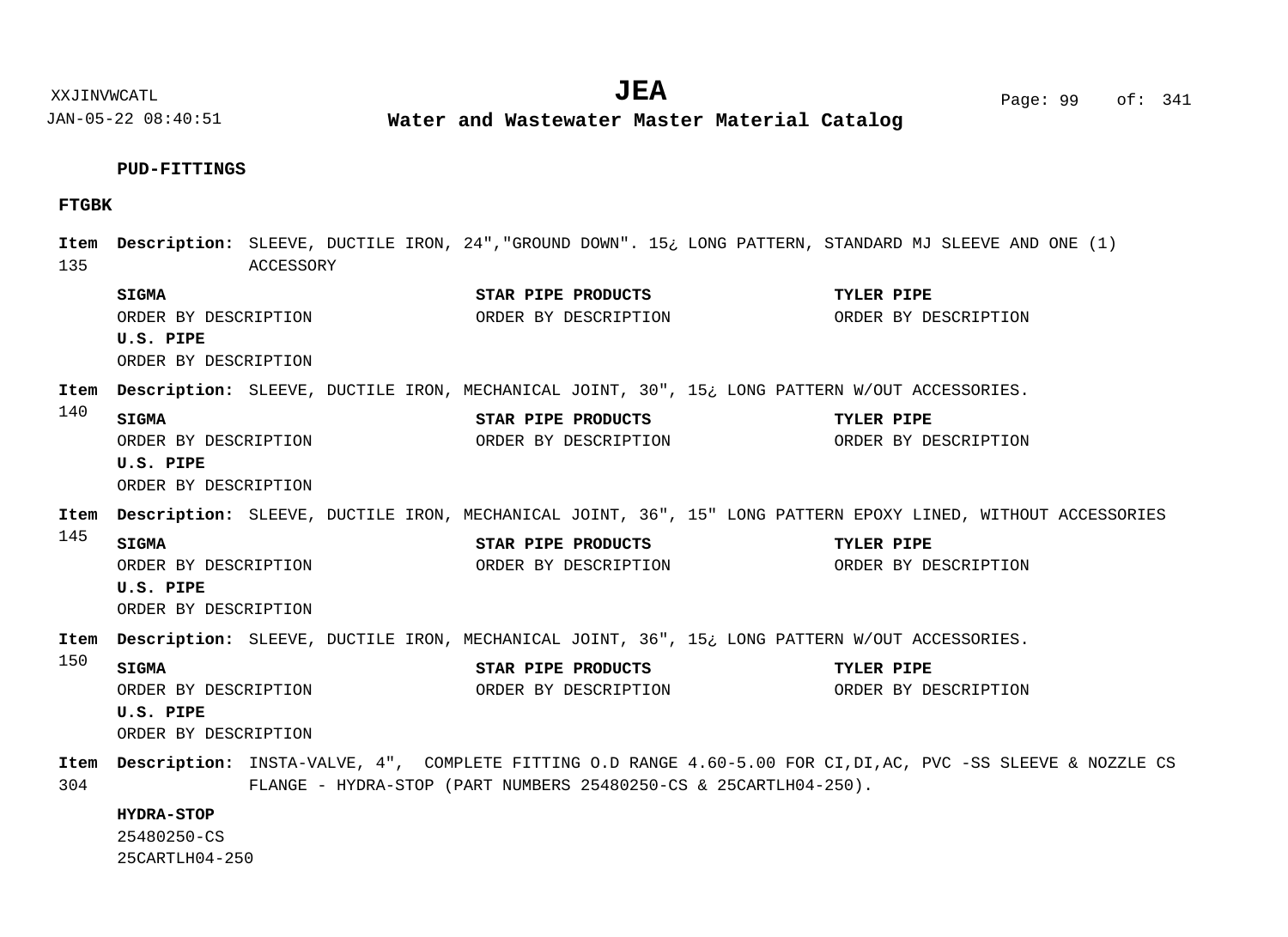XXJINVWCATL Page: 100 of: **JEA**<sup>341</sup>

JAN-05-22 08:40:51

**Water and Wastewater Master Material Catalog** 

## **PUD-FITTINGS**

## **FTGBK**

Item Description: INSTA-VALVE, 4", COMPLETE FITTING O.D RANGE 4.98-5.28 FOR CI,AC -SS SLEEVE & NOZZLE CS FLANGE

#### 305 **HYDRA-STOP**

25513250-CS

306 Item Description: INSTA-VALVE, 6", COMPLETE FITTING O.D RANGE 6.70-7.10 FOR CI,DI,AC, PVC -SS SLEEVE & NOZZLE CS FLANGE - HYDRA-STOP (PART NUMBERS 25663250-CS & 25CARTLH06-250).

## **HYDRA-STOP**

25CARTLH06-250

25663250-CS

308 Item Description: INSTA-VALVE, 8", COMPLETE FITTING O.D RANGE 8.85-9.25 FOR CI,DI,AC, PVC -SS SLEEVE & NOZZLE CS FLANGE. LBS 192 - HYDRA-STOP (PART NUMBERS 25863250-CS & 25CARTLH08-250).

#### **HYDRA-STOP**

25CARTLH08-250

25863250-CS

Item Description: INSTA-VALVE, 6", COMPLETE FITTING O.D RANGE 7.05-7.35 FOR CI,AC -SS SLEEVE & NOZZLE CS FLANGE

#### 309 **HYDRA-STOP**

25720250-CS

310 Item Description: INSTA-VALVE, 10", COMPLETE FITTING O.D RANGE 10.90-11.30 FOR CI,DI,AC, PVC -SS SLEEVE & NOZZLE CS FLANGE. LBS 360 - HYDRA-STOP (PART NUMBERS 251075250-CS & 25CARTLH10-250).

## **HYDRA-STOP**

25CARTLH10-250 251075250-CS

312 Item Description: INSTA-VALVE, 12", COMPLETE FITTING O.D RANGE 13.00-13.35 FOR CI,DI,AC, PVC -SS SLEEVE & NOZZLE CS FLANGE. LBS 430 - HYDRA-STOP (PART NUMBERS 251275250-CS & 25CARTLH12-250).

## **HYDRA-STOP**

25CARTLH12-250

251275250-CS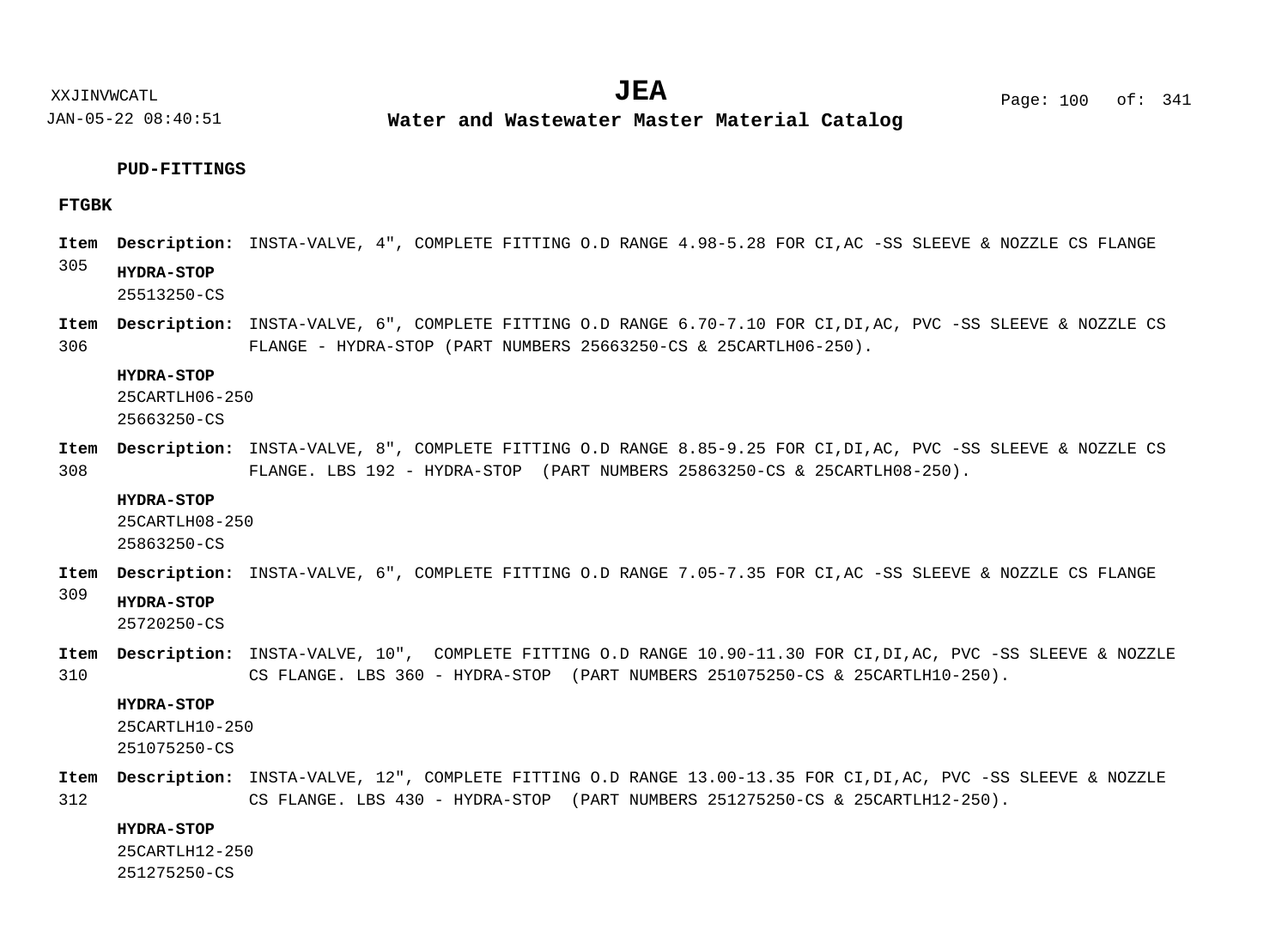**Water and Wastewater Master Material Catalog** 

## **PUD-FITTINGS**

## **FTGBK**

440

- 313 Item Description: INSTA-VALVE, 8", COMPLETE FITTING O.D RANGE 9.17-9.47 FOR CI,AC -SS SLEEVE & NOZZLE CS FLANGE Item Description: INSTA-VALVE, 10", COMPLETE FITTING O.D RANGE 11.15-11.45 FOR CI,AC -SS SLEEVE & NOZZLE CS **HYDRA-STOP** 25932250-CS
- 315 FLANGE -HYDRA-STOP

## **HYDRA-STOP**

251130250-CS

318 Item Description: INSTA-VALVE, 12", COMPLETE FITTING O.D RANGE 13.35-13.65 FOR CI,AC -SS SLEEVE & NOZZLE CS FLANGE

## **HYDRA-STOP**

251350250-CS

Item Description: TAPPING SLEEVE, 4X2 IP 316SS TAPN SLV 4.50-4.80

| せせい | <b>CASCADE</b> | DRESSER INDUSTRIES | FORD METER BOX COMPANY |
|-----|----------------|--------------------|------------------------|
|     | OBD            | OBD                | <b>OBD</b>             |
|     | JCM            | MUELLER            |                        |
|     | OBD            | OBD                |                        |

- 450 SLEEVE, TAPPING, 4" X 4", ALL STAINLESS STEEL, FULL CIRCLE GASKET, SLEEVE MUST HAVE A MINIMUM **Description: Item** O.D. RANGE OF 4.70 - 4.90, SLEEVE TO BE FURNISHED W/ALL NECESSARY HARDWARE - SLEEVE TO BE SUPPLIED AS PER JEA SPECIFICATIONS.
- 455 SLEEVE, TAPPING, 4" X 4", ALL STAINLESS STEEL, FULL CIRCLE GASKET, SLEEVE MUST HAVE A MINIMUM **Description: Item**O.D.RANGE OF 4.80 - 5.00, SLEEVE TO BE FURNISHED W/ ALL NECESSARY HARDWARE - SLEEVE TO BE SUPPLIED AS PER SPECIFICATIONS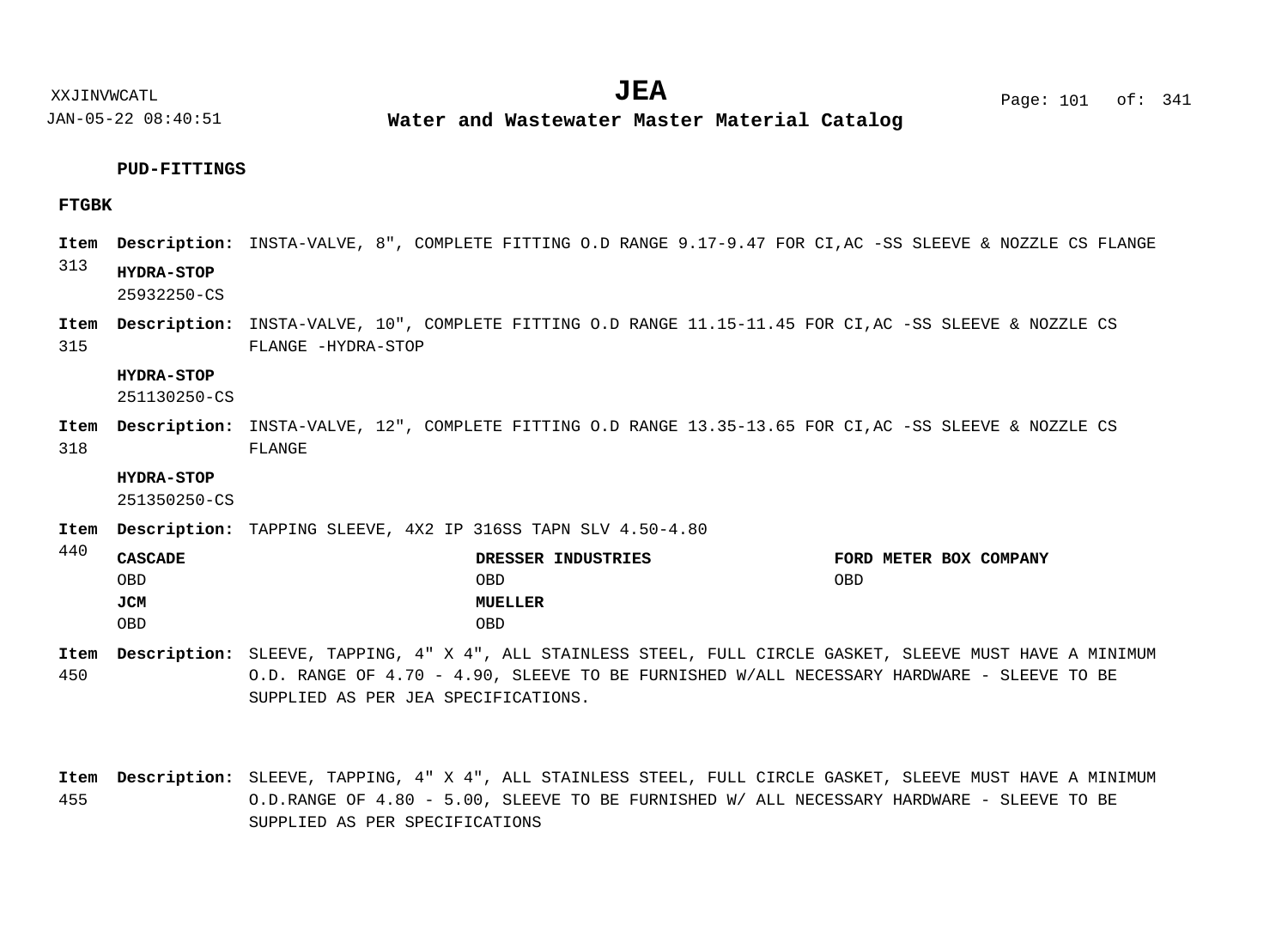**Water and Wastewater Master Material Catalog** 

## **PUD-FITTINGS**

## **FTGBK**

| 525 |         |  | Item Description: TAPPING SLEEVE, 6X2 IP 316SS TAPN SLV 6.63-7.00 |            |                        |
|-----|---------|--|-------------------------------------------------------------------|------------|------------------------|
|     | CASCADE |  | DRESSER INDUSTRIES                                                |            | FORD METER BOX COMPANY |
|     | OBD     |  | OBD                                                               | <b>OBD</b> |                        |
|     | JCM     |  | MUELLER                                                           |            |                        |
|     | 0BD     |  | <b>OBD</b>                                                        |            |                        |

530 SLEEVE, TAPPING, 6" X 4", ALL STAINLESS STEEL, FULL CIRCLE GASKET, SLEEVE MUST HAVE A MINIMUM **Description: Item** O.D.RANGE OF 6.90 - 7.10, SLEEVE TO BE FURNISHED W/ ALL NECESSARY HARDWARE, SLEEVE TO BE SUPPLIED AS PER JEA SPECIFICATIONS

540 Item Description: SLEEVE, TAPPING, 6" X 6", ALL STAINLESS STEEL, FULL CIRCLE GASKET, SLEEVE MUST HAVE A MINIMUM O.D. RANGE OF 6.90-7.10, SLEEVE TO BE FURNISHED W/ ALL NECESSARY HARDWARE - SLEEVE TO BE SUPPLIED AS PER SPECIFICATIONS

544 Item Description: SLEEVE, TAPPING, 6" X 6", ALL STAINLESS STEEL, FULL CIRCLE GASKET, SLEEVE MUST HAVE A MINIMUM O.D.RANGE OF 7.10 - 7.30, SLEEVE TO BE FURNISHED W/ ALL NECESSARY HARDWARE - SLEEVE TO BE SUPPLIED AS PER SPECIFICATIONS

548 Item Description: SLEEVE, TAPPING, 6" X 6", ALL STAINLESS STEEL, FULL CIRCLE GASKET, SLEEVE MUST HAVE A MINIMUM O.D.RANGE OF 7.30 - 7.50, SLEEVE TO BE FURNISHED W/ ALL NECESSARY HARDWARE - SLEEVE TO BE SUPPLIED AS PER SPECIFICATIONS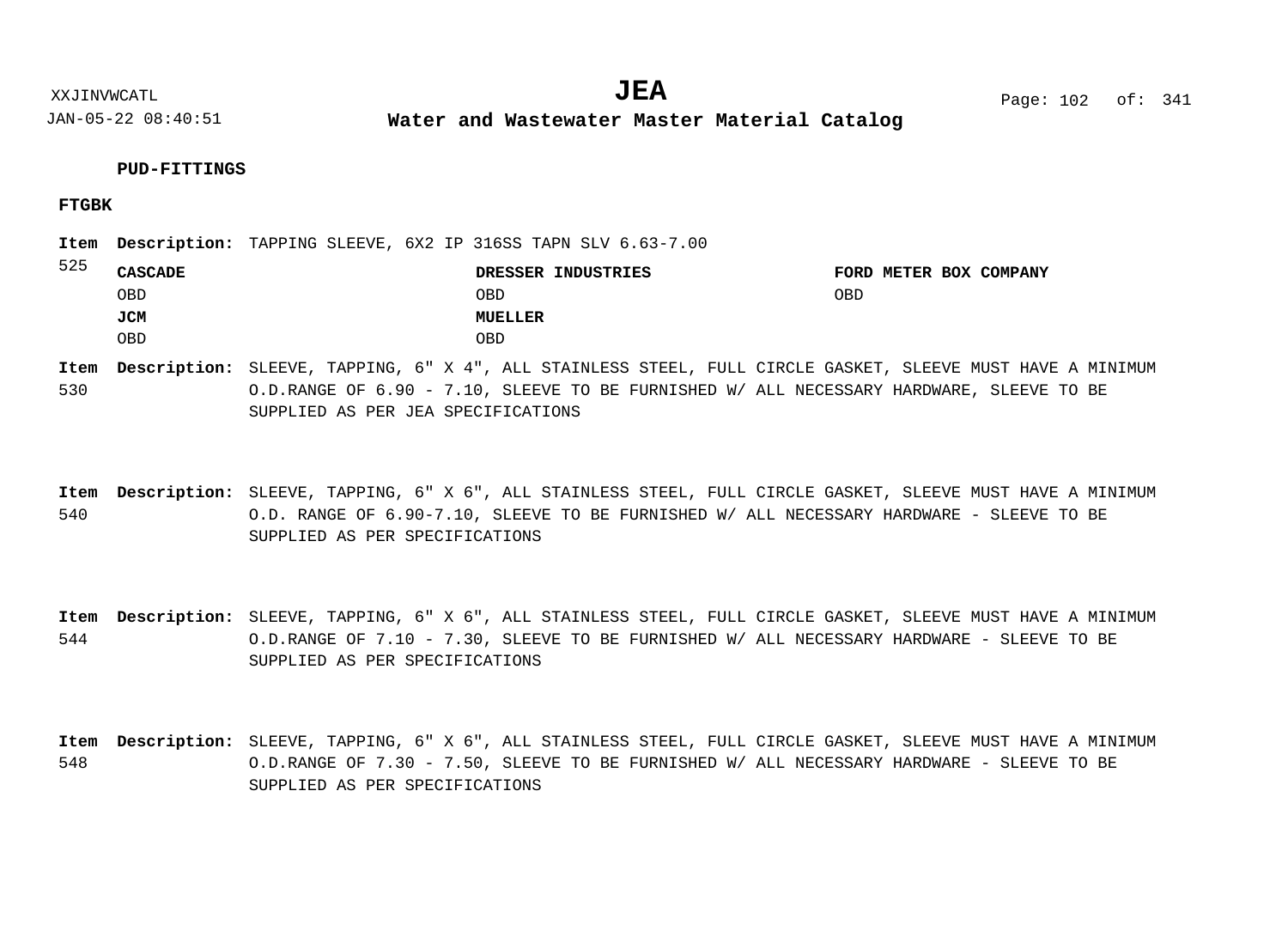**Water and Wastewater Master Material Catalog** 

## **FTGBK**

| 555 |                | Item Description: TAPPING SLEEVE, 8X2 IP 316SS TAPN SLV 8.63-9.05 |                        |
|-----|----------------|-------------------------------------------------------------------|------------------------|
|     | <b>CASCADE</b> | DRESSER INDUSTRIES                                                | FORD METER BOX COMPANY |
|     | OBD            | OBD                                                               | OBD                    |
|     | JCM            | MUELLER                                                           |                        |
|     | OBD            | OBD                                                               |                        |

560 SLEEVE, TAPPING, 8" X 4", ALL STAINLESS STEEL, FULL CIRCLE GASKET, SLEEVE MUST HAVE A MINIMUM **Description: Item** O.D.RANGE OF 9.05 - 9.35, SLEEVE TO BE FURNISHED W/ ALL NECESSARY HARDWARE - SLEEVE TO BE SUPPLIED AS PER SPECIFICATIONS

570 SLEEVE, TAPPING, 8" X 6", ALL STAINLESS STEEL, FULL CIRCLE GASKET, SLEEVE MUST HAVE A MINIMUM **Description: Item** O.D.RANGE OF 9.05 - 9.35, SLEEVE TO BE FURNISHED W/ ALL NECESSARY HARDWARE - SLEEVE TO BE SUPPLIED AS PER SPECIFICATIONS

572 Item Description: SLEEVE, TAPPING, 8" X 6" ALL STAINLESS STEEL W/DUCTILE IRON GLAND ON BRANCH, 6" MJ GASKET, W/FULL 1/4" THICK CHEK-O-SEAL W/MULTI O-RING SEALING RIBS, MIN. OD RANGE 9.05-9.45, SUPPLIED W/ALL NECESSARY HARDWARE.

## **POWERSEAL CORP.**

3490MJ

580 SLEEVE, TAPPING, 8" X 8", ALL STAINLESS STEEL, FULL CIRCLE GASKET, SLEEVE MUST HAVE A MINIMUM **Description: Item**O.D.RANGE OF 9.05 - 9.35 SLEEVE TO BE FURNISHED W/ ALL NECESSARY HARDWARE - SLEEVE TO BE SUPPLIED AS PER SPECIFICATIONS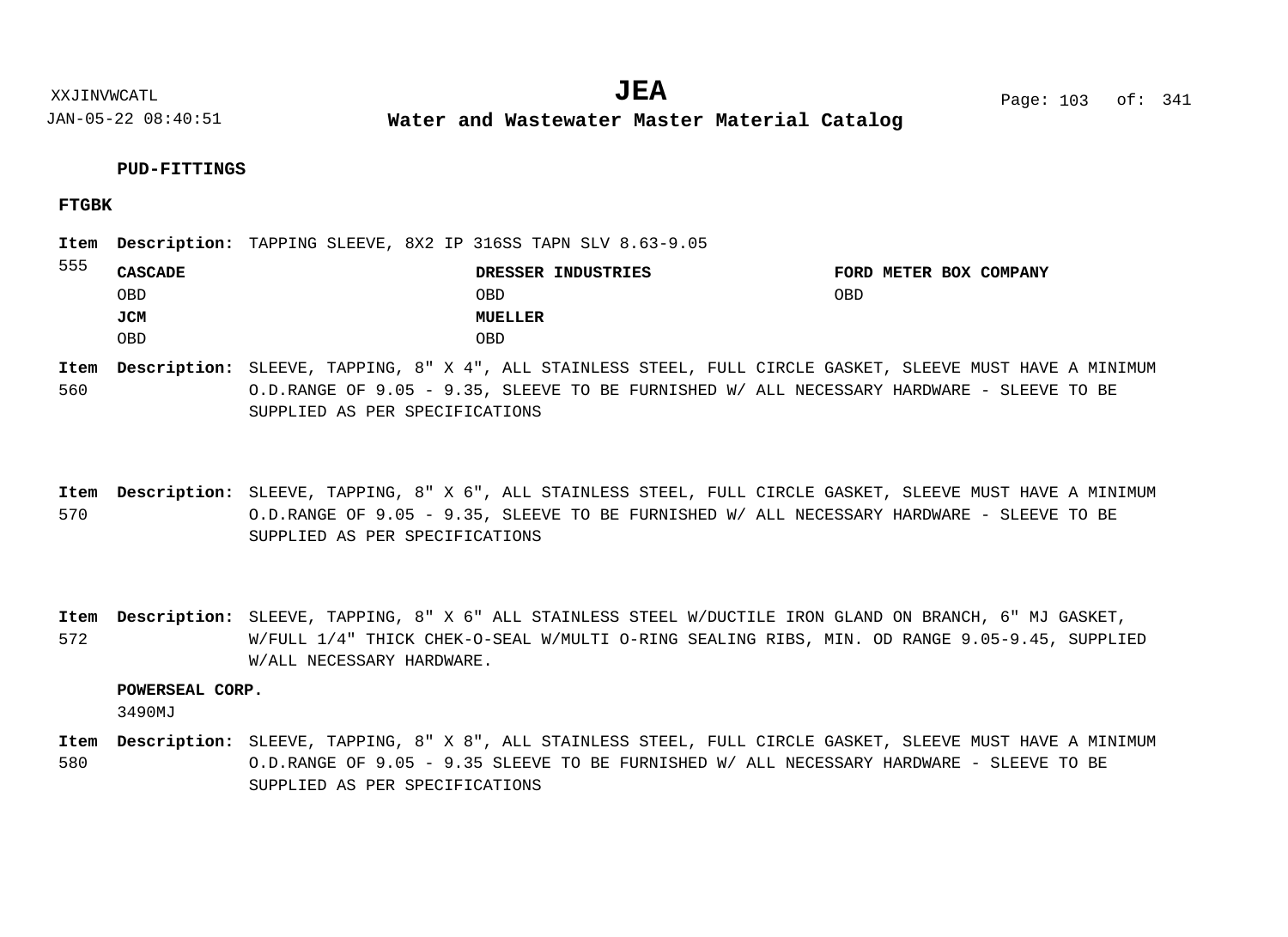**Water and Wastewater Master Material Catalog** 

## **PUD-FITTINGS**

## **FTGBK**

585 SLEEVE, TAPPING, 8" X 8", ALL STAINLESS STEEL, FULL CIRCLE GASKET, SLEEVE MUST HAVE A MINIMUM **Description: Item** O.D.RANGE OF 9.30 - 9.60, SLEEVE TO BE FURNISHED W/ ALL NECESSARY HARDWARE - SLEEVE TO BE SUPPLIED AS PER SPECIFICATIONS

590 SLEEVE, TAPPING, 8" X 6", ALL STAINLESS STEEL, FULL CIRCLE GASKET, SLEEVE MUST HAVE A MINIMUM **Description: Item** O.D.RANGE OF 9.30 - 9.60, SLEEVE TO BE FURNISHED W/ ALL NECESSARY HARDWARE - SLEEVE TO BE SUPPLIED AS PER SPECIFICATIONS

Item Description: TAPPING SLEEVE, 10X2 IP 316SS TAPN SLV 10.75-11.10

| 595 | <b>CASCADE</b> | DRESSER INDUSTRIES | FORD METER BOX COMPANY |
|-----|----------------|--------------------|------------------------|
|     | OBD            | OBD                | OBD                    |
|     | JCM            | MUELLER            |                        |
|     | OBD            | OBD                |                        |

600 SLEEVE, TAPPING, 10" X 4", ALL STAINLESS STEEL, FULL CIRCLE GASKET, SLEEVE MUST HAVE A MINIMUM **Description: Item** O.D.RANGE OF 11.10-11.40, SLEEVE TO BE FURNISHED W/ ALL NECESSARY HARDWARE - SLEEVE TO BE SUPPLIED AS PER SPECIFICATIONS

610 SLEEVE, TAPPING, 10" X 6", ALL STAINLESS STEEL, FULL CIRCLE GASKET, SLEEVE MUST HAVE A MINIMUM **Description: Item**O.D.RANGE OF 11.10-11.40, SLEEVE TO BE FURNISHED W/ ALL NECESSARY HARDWARE - SLEEVE TO BE SUPPLIED AS PER SPECIFICATIONS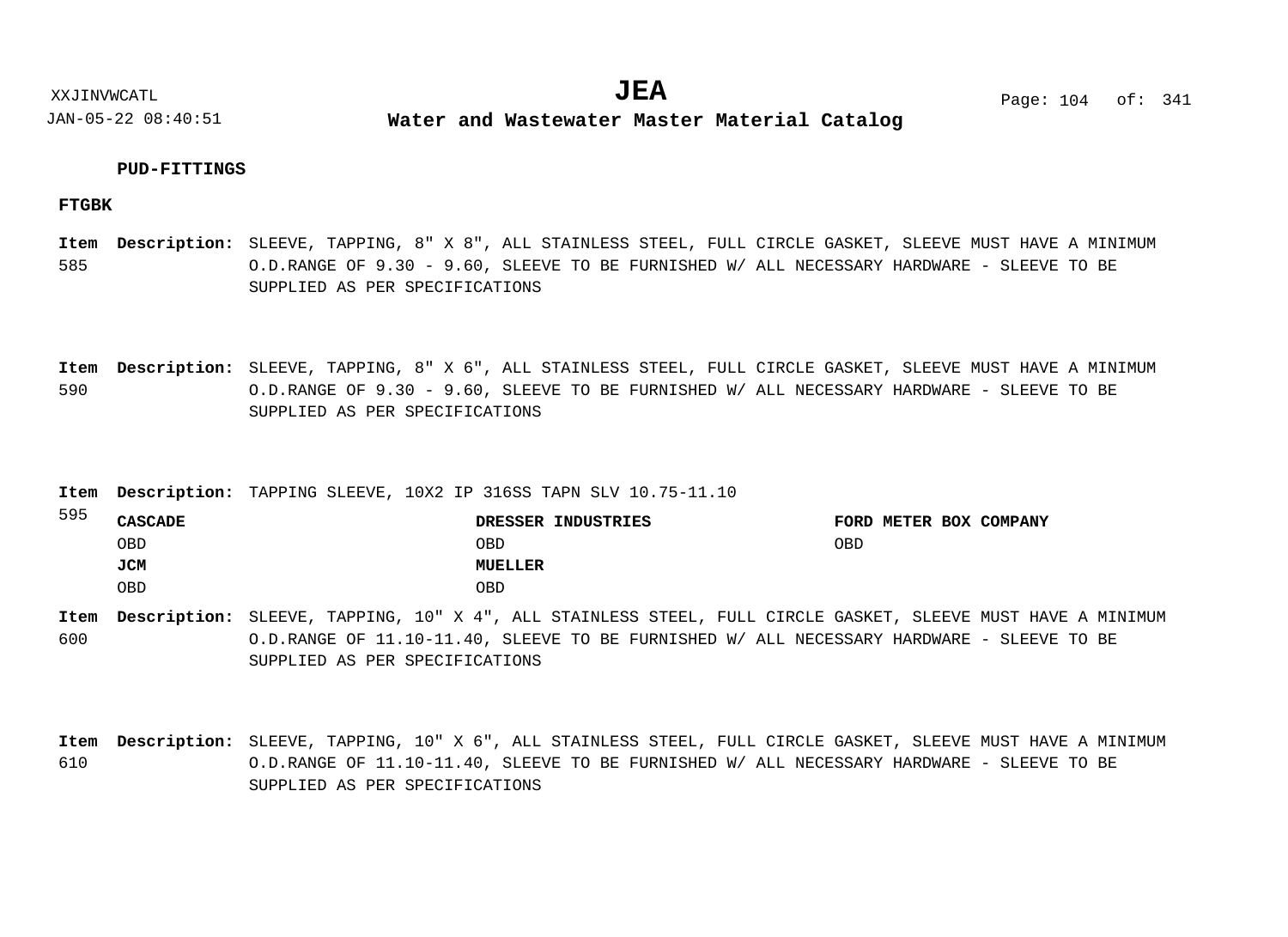**Water and Wastewater Master Material Catalog** 

## **PUD-FITTINGS**

**FTGBK**

 $640$ 

620 SLEEVE, TAPPING, 10" X 8", ALL STAINLESS STEEL, FULL CIRCLE GASKET, SLEEVE MUST HAVE A MINIMUM **Description: Item** O.D.RANGE OF 11.10-11.40, SLEEVE TO BE FURNISHED W/ ALL NECESSARY HARDWARE - SLEEVE TO BE SUPPLIED AS PER SPECIFICATIONS

625 SLEEVE, TAPPING, 10" X 8", ALL STAINLESS STEEL, FULL CIRCLE GASKET, SLEEVE MUST HAVE A MINIMUM **Description: Item** O.D.RANGE OF 11.40-11.80, SLEEVE TO BE FURNISHED W/ ALL NECESSARY HARDWARE - SLEEVE TO BE SUPPLIED AS PER SPECIFICATIONS

630 SLEEVE, TAPPING, 10" X 10",ALL STAINLESS STEEL, FULL CIRCLE GASKET, SLEEVE MUST HAVE A MINIMUM **Description: Item** O.D.RANGE OF 11.10-11.40, SLEEVE TO BE FURNISHED W/ ALL NECESSARY HARDWARE - SLEEVE TO BE SUPPLIED AS PER SPECIFICATIONS

Item Description: TAPPING SLEEVE, 12X2 IP 316SS TAPN SLV 12.75-13.20

| 04 U | <b>CASCADE</b> | DRESSER INDUSTRIES | FORD METER BOX COMPANY |
|------|----------------|--------------------|------------------------|
|      | OBD            | OBD                | OBD                    |
|      | JCM            | MUELLER            |                        |
|      | OBD            | OBD                |                        |

650 SLEEVE, TAPPING, 12" X 4", ALL STAINLESS STEEL, FULL CIRCLE GASKET, SLEEVE MUST HAVE A MINIMUM **Description: Item**O.D.RANGE OF 13.16-13.50, SLEEVE TO BE FURNISHED W/ ALL NECESSARY HARDWARE - SLEEVE TO BE SUPPLIED AS PER SPECIFICATIONS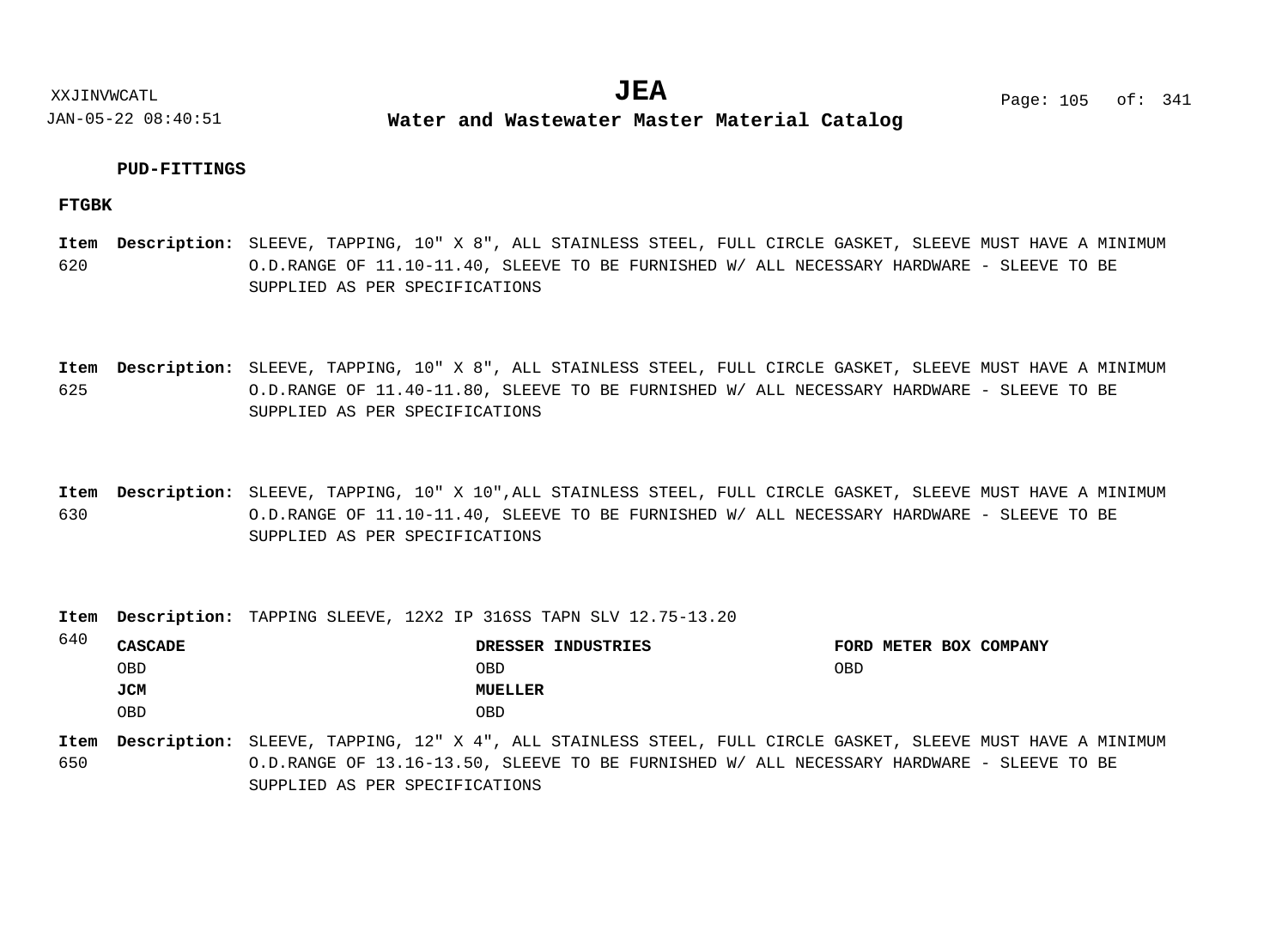**Water and Wastewater Master Material Catalog** 

## **PUD-FITTINGS**

**FTGBK**

660 SLEEVE, TAPPING, 12" X 6", ALL STAINLESS STEEL, FULL CIRCLE GASKET, SLEEVE MUST HAVE A MINIMUM **Description: Item** O.D.RANGE OF 13.16-13.50, SLEEVE TO BE FURNISHED W/ ALL NECESSARY HARDWARE - SLEEVE TO BE SUPPLIED AS PER SPECIFICATIONS

670 SLEEVE, TAPPING, 12" X 8", ALL STAINLESS STEEL, FULL CIRCLE GASKET, SLEEVE MUST HAVE A MINIMUM **Description: Item** O.D.RANGE OF 13.16-13.50, SLEEVE TO BE FURNISHED W/ ALL NECESSARY HARDWARE - SLEEVE TO BE SUPPLIED AS PER SPECIFICATIONS

680 SLEEVE, TAPPING, 12" X 10",ALL STAINLESS STEEL, FULL CIRCLE GASKET, SLEEVE MUST HAVE A MINIMUM **Description: Item** O.D.RANGE OF 13.16-13.50, SLEEVE TO BE FURNISHED W/ ALL NECESSARY HARDWARE - SLEEVE TO BE SUPPLIED AS PER SPECIFICATIONS

690 SLEEVE, TAPPING, 12" X 12",ALL STAINLESS STEEL, FULL CIRCLE GASKET, SLEEVE MUST HAVE A MINIMUM **Description: Item** O.D.RANGE OF 13.16-13.50, SLEEVE TO BE FURNISHED W/ ALL NECESSARY HARDWARE - SLEEVE TO BE SUPPLIED AS PER SPECIFICATIONS

Item Description: TAPPING SLEEVE, 16X2 IP 316SS TAPN SLV 17.32-17.80

| 705 | CASCADE | DRESSER INDUSTRIES | FORD METER BOX COMPANY |
|-----|---------|--------------------|------------------------|
|     | OBD     | OBD                | OBD                    |
|     | JCM     | MUELLER            |                        |
|     | OBD     | OBD                |                        |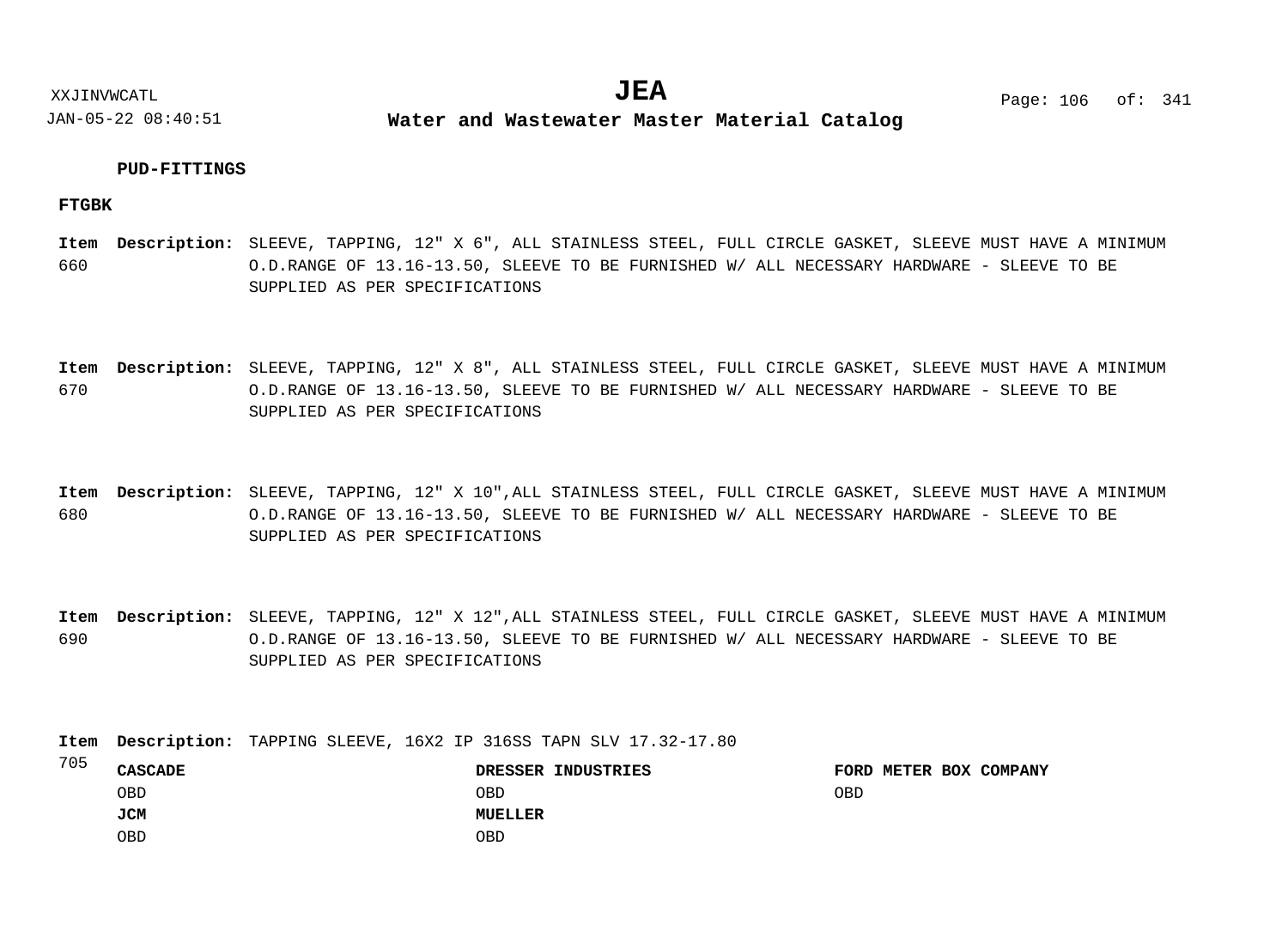**Water and Wastewater Master Material Catalog** 

## **PUD-FITTINGS**

## **FTGBK**

710 SLEEVE, TAPPING, 16" X 4", ALL STAINLESS STEEL, FULL CIRCLE GASKET, SLEEVE MUST HAVE A MINIMUM **Description: Item** O.D.RANGE OF 17.40-17.80, SLEEVE TO BE FURNISHED W/ ALL NECESSARY HARDWARE - SLEEVE TO BE SUPPLIED AS PER SPECIFICATIONS

## **FORD**

FTSS178004

720 SLEEVE, TAPPING, 16" X 6", ALL STAINLESS STEEL, FULL CIRCLE GASKET, SLEEVE MUST HAVE A MINIMUM **Description: Item** O.D.RANGE OF 17.40-17.80 SLEEVE TO BE FURNISHED W/ ALL NECESSARY HARDWARE - SLEEVE TO BE SUPPLIED AS PER SPECIFICATIONS

## **FORD**

FTSS178006

- 725 SLEEVE, TAPPING, 16" X 6", ALL STAINLESS STEEL, FULL CIRCLE GASKET, SLEEVE MUST HAVE A MINIMUM **Description: Item** O.D.RANGE OF 17.75-18.10, SLEEVE TO BE FURNISHED W/ ALL NECESSARY HARDWARE - SLEEVE TO BE SUPPLIED AS PER SPECIFICATIONS
- 730 SLEEVE, TAPPING, 16" X 8", ALL STAINLESS STEEL, FULL CIRCLE GASKET, SLEEVE MUST HAVE A MINIMUM **Description: Item** O.D.RANGE OF 17.40-17.80, SLEEVE TO BE FURNISHED W/ ALL NECESSARY HARDWARE - SLEEVE TO BE SUPPLIED AS PER SPECIFICATIONS

## **FORD**

FTSS178008

740 SLEEVE, TAPPING, 16" X 10",ALL STAINLESS STEEL, FULL CIRCLE GASKET, SLEEVE MUST HAVE A MINIMUM **Description: Item**O.D.RANGE OF 17.40-17.80, SLEEVE TO BE FURNISHED W/ ALL NECESSARY HARDWARE - SLEEVE TO BE SUPPLIED AS PER SPECIFICATIONS

**FORD**

FTSS178010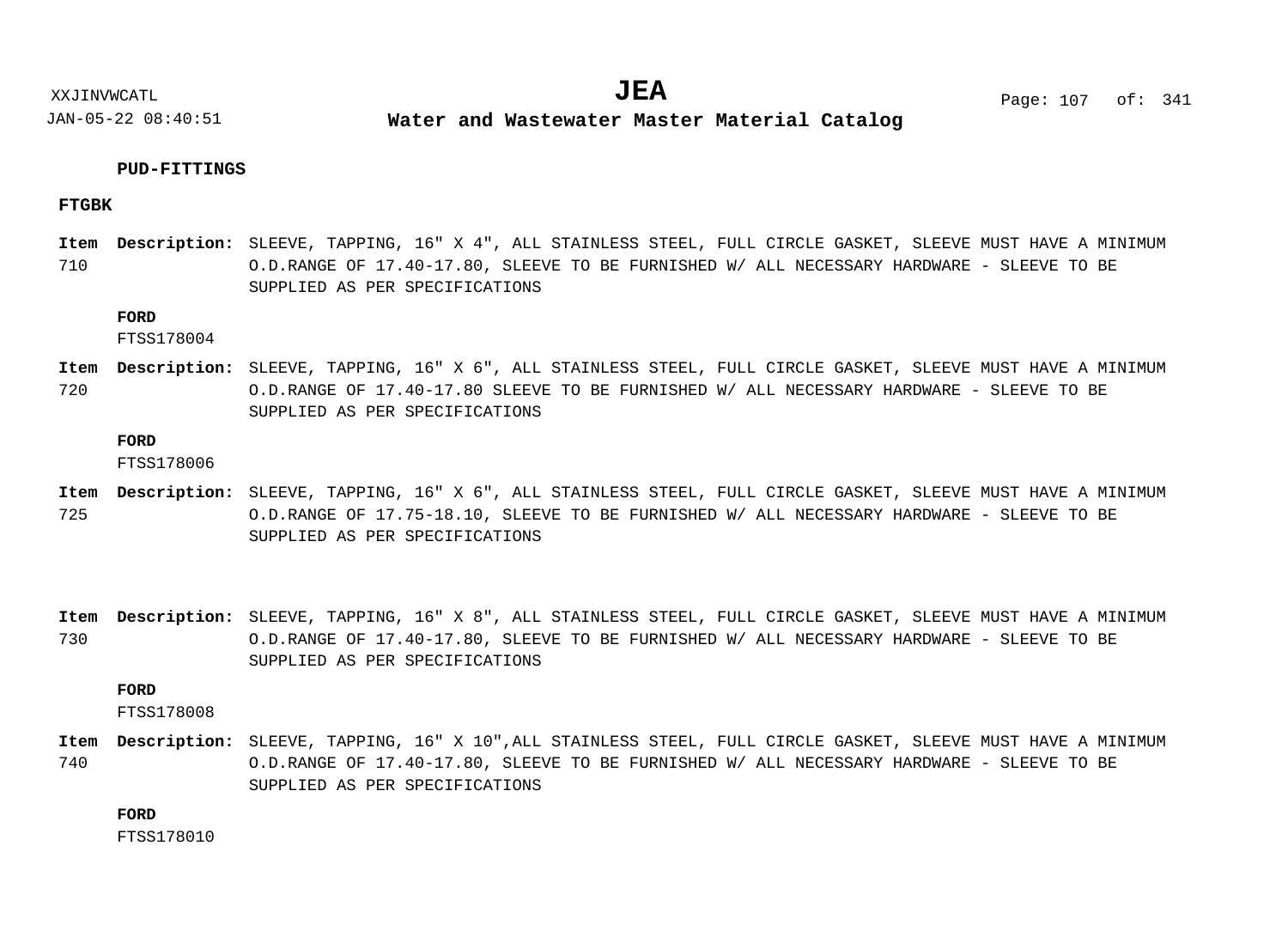**Water and Wastewater Master Material Catalog** 

## **PUD-FITTINGS**

**FTGBK**

750 SLEEVE, TAPPING, 16" X 12",ALL STAINLESS STEEL, FULL CIRCLE GASKET, SLEEVE MUST HAVE A MINIMUM **Description: Item** O.D.RANGE OF 17.40-17.80, SLEEVE TO BE FURNISHED W/ ALL NECESSARY HARDWARE - SLEEVE TO BE SUPPLIED AS PER SPECIFICATIONS JCM 432-1740X

760 SLEEVE, TAPPING, 20" X 4", ALL STAINLESS STEEL, FULL CIRCLE GASKET, SLEEVE MUST HAVE A MINIMUM **Description: Item** O.D.RANGE OF 21.40-21.80, SLEEVE TO BE FURNISHED W/ ALL NECESSARY HARDWARE - SLEEVE TO BE SUPPLIED AS PER SPECIFICATIONS

770 SLEEVE, TAPPING, 20" X 6", ALL STAINLESS STEEL, FULL CIRCLE GASKET, SLEEVE MUST HAVE A MINIMUM **Description: Item** O.D.RANGE OF 21.40-21.80, SLEEVE TO BE FURNISHED W/ ALL NECESSARY HARDWARE - SLEEVE TO BE SUPPLIED AS PER SPECIFICATIONS

780 SLEEVE, TAPPING, 20" X 8", ALL STAINLESS STEEL, FULL CIRCLE GASKET, SLEEVE MUST HAVE A MINIMUM **Description: Item** O.D.RANGE OF 21.40-21.80, SLEEVE TO BE FURNISHED W/ ALL NECESSARY HARDWARE - SLEEVE TO BE SUPPLIED AS PER SPECIFICATIONS

795 SLEEVE, TAPPING, 20" X 12",ALL STAINLESS STEEL, FULL CIRCLE GASKET, SLEEVE MUST HAVE A MINIMUM **Description: Item**O.D.RANGE OF 21.90-22.30, SLEEVE TO BE FURNISHED W/ ALL NECESSARY HARDWARE - SLEEVE TO BE SUPPLIED AS PER SPECIFICATIONS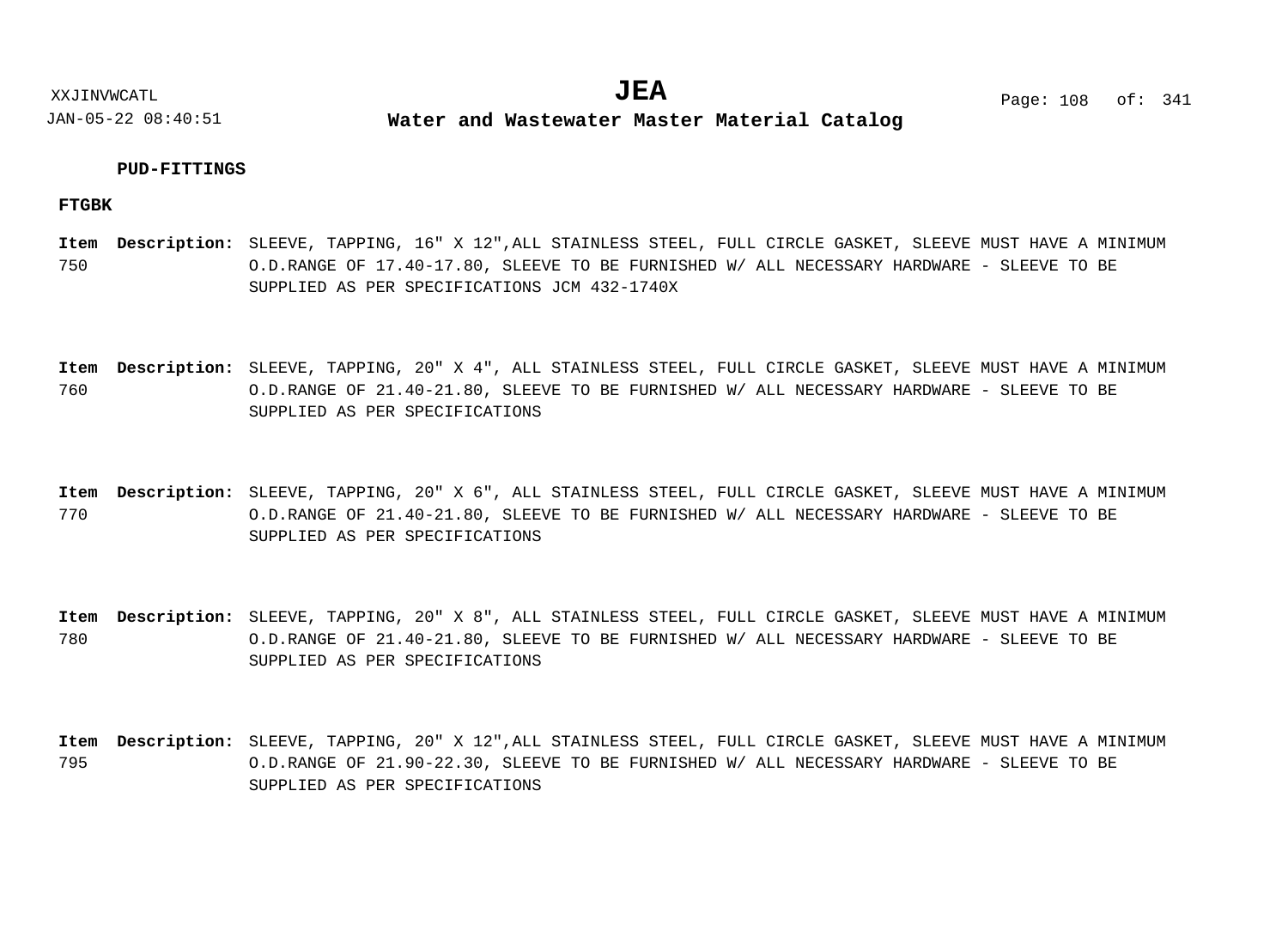**Water and Wastewater Master Material Catalog** 

## **PUD-FITTINGS**

#### **FTGBK**

800 SLEEVE, TAPPING, 24" X 8", ALL STAINLESS STEEL, FULL CIRCLE GASKET, SLEEVE MUST HAVE A MINIMUM **Description: Item** O.D.RANGE OF 25.60-26.00, SLEEVE TO BE FURNISHED W/ ALL NECESSARY HARDWARE - SLEEVE TO BE SUPPLIED AS PER SPECIFICATIONS

900 SLEEVE, TAPPING, 24" X 12",ALL STAINLESS STEEL, FULL CIRCLE GASKET, SLEEVE MUST HAVE A MINIMUM **Description: Item** O.D.RANGE OF 25.60-26.00, SLEEVE TO BE FURNISHED W/ ALL NECESSARY HARDWARE - SLEEVE TO BE SUPPLIED AS PER SPECIFICATIONS

#### **FTGBM**

000 Item Description: TEE, DUCTILE IRON, MECHANICAL JOINT, 3" X 3" X 3", WITHOUT ACCESSORIES.

Item Description: TEE, BLACK JOINT, 2" X 1" BRASS

005 **FORD METER BOX COMPANY** T441-774-NL

010 Item Description: TEE, DUCTILE IRON, MECHANICAL JOINT, 4" X 4" X 4", WITHOUT ACCESSORIES,

030 Item Description: TEE, DUCTILE IRON, MECHANICAL JOINT, 6" X 6" X 4", WITHOUT ACCESSORIES.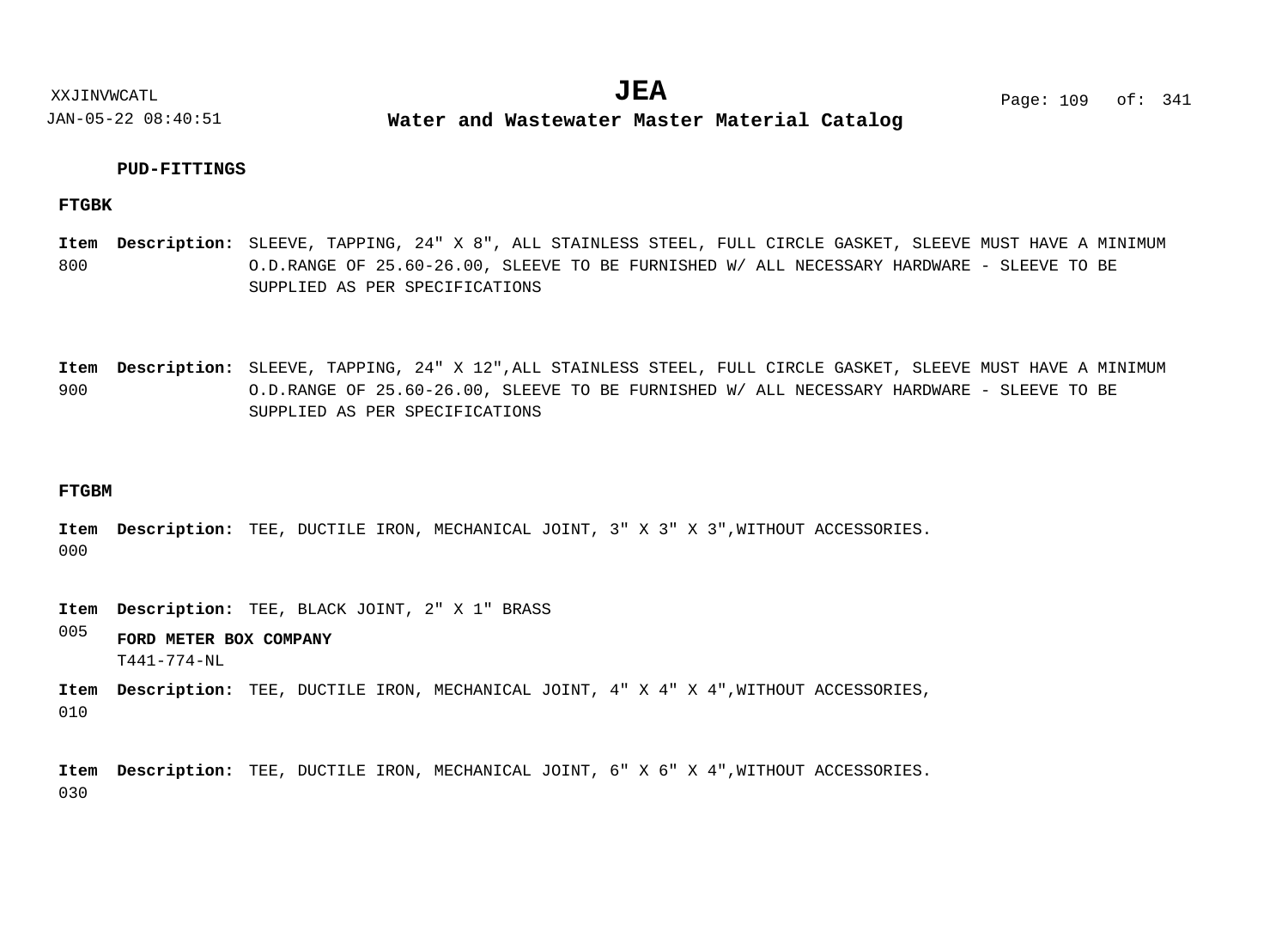**Water and Wastewater Master Material Catalog** 

#### **PUD-FITTINGS**

## **FTGBM**

040 Item Description: TEE, DUCTILE IRON, MECHANICAL JOINT, 6" X 6" X 6", WITHOUT ACCESSORIES.

060 Item Description: TEE, DUCTILE IRON, MECHANICAL JOINT, 8" X 8 X 4", WITHOUT ACCESSORIES.

070 Item Description: TEE, DUCTILE IRON, MECHANICAL JOINT, 8" X 8" X 6", WITHOUT ACCESSORIES.

080 Item Description: TEE, DUCTILE IRON, MECHANICAL JOINT, 8" X 8" X 8", WITHOUT ACCESSORIES.

100 Item Description: TEE, DUCTILE IRON, MECHANICAL JOINT, 10" X 10" X 6", WITHOUT ACCESSORIES.

110 Item Description: TEE, DUCTILE IRON, MECHANICAL JOINT, 10" X 10" X 8", WITHOUT ACCESSORIES.

120 Item Description: TEE, DUCTILE IRON, MECHANICAL JOINT, 10" X 10" X 10", WITHOUT ACCESSORIES.

140 Item Description: TEE, DUCTILE IRON, MECHANICAL JOINT, 12" X 12" X 6", WITHOUT ACCESSORIES.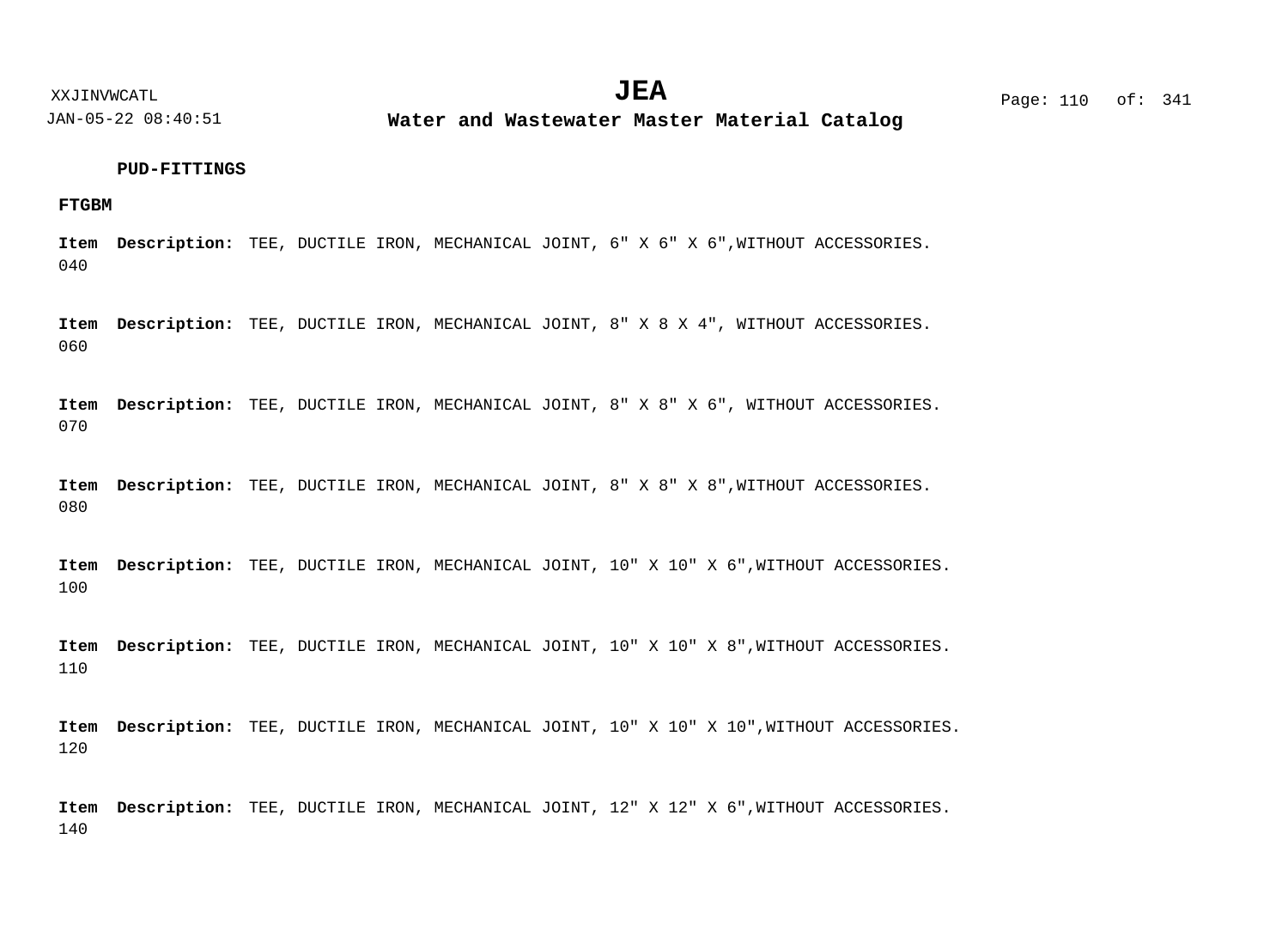XXJINVWCATL **EXALL** Page: 111 of:  $JEA$   $Page: 111 of: 341$ 

JAN-05-22 08:40:51

**Water and Wastewater Master Material Catalog** 

#### **PUD-FITTINGS**

## **FTGBM**

150 Item Description: TEE, DUCTILE IRON, MECHANICAL JOINT, 12" X 12" X 8", WITHOUT ACCESSORIES.

160 Item Description: TEE, DUCTILE IRON, MECHANICAL JOINT, 12" X 12" X 10", WITHOUT ACCESSORIES.

170 Item Description: TEE, DUCTILE IRON, MECHANICAL JOINT, 12" X 12" X 12", WITHOUT ACCESSORIES.

190 Item Description: TEE, DUCTILE IRON, MECHANICAL JOINT, 16" X 16" X 6", WITHOUT ACCESSORIES.

200 Item Description: TEE, DUCTILE IRON, MECHANICAL JOINT, 16" X 16" X 8", WITHOUT ACCESSORIES.

210 Item Description: TEE, DUCTILE IRON, MECHANICAL JOINT, 16" X 16" X 10", WITHOUT ACCESSORIES.

220 Item Description: TEE, DUCTILE IRON, MECHANICAL JOINT, 16" X 16" X 12", WITHOUT ACCESSORIES.

230 Item Description: TEE, DUCTILE IRON, MECHANICAL JOINT, 16" X 16" X 16", WITHOUT ACCESSORIES.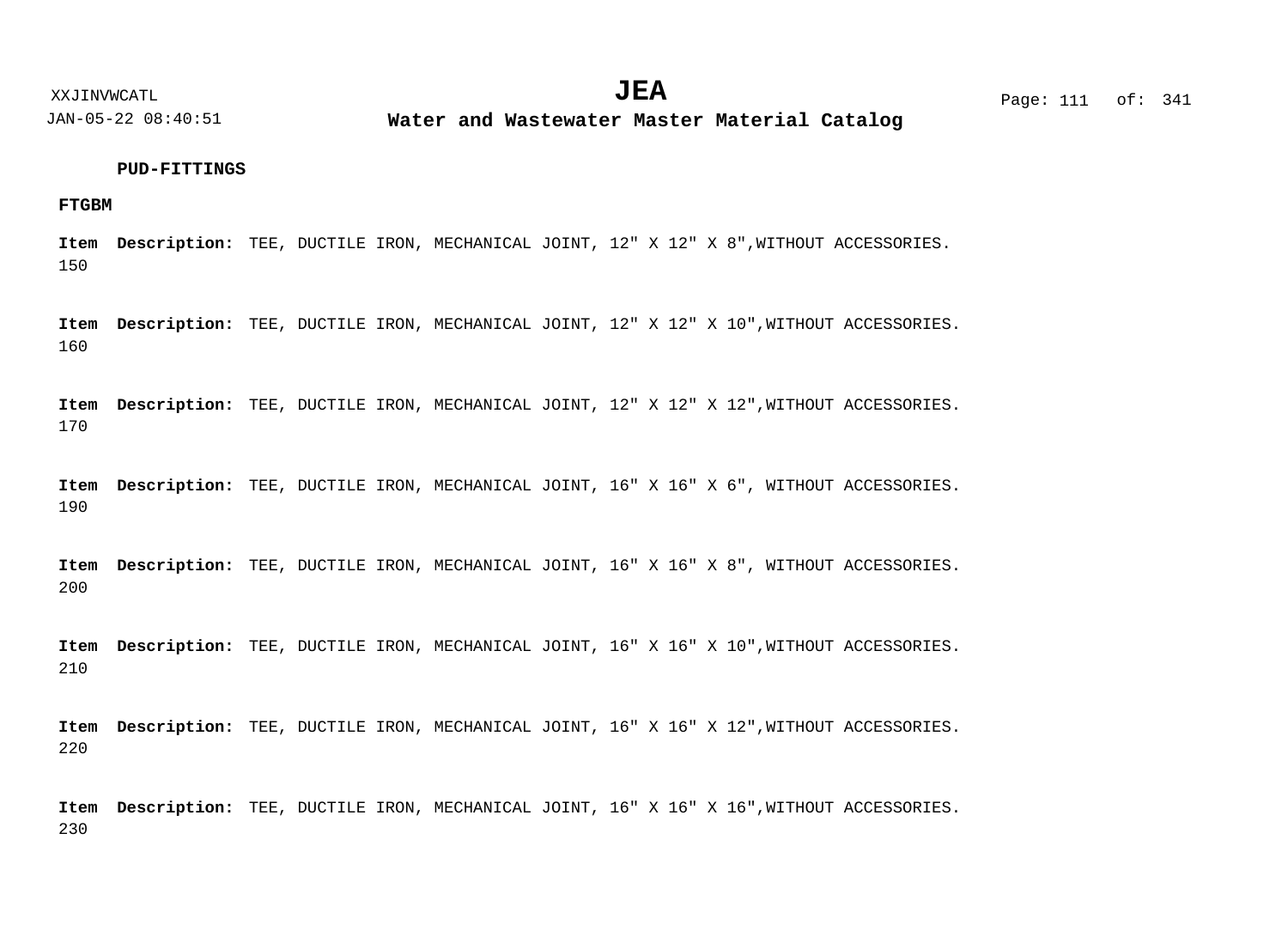JAN-05-22 08:40:51 **Water and Wastewater Master Material Catalog** 

#### **PUD-FITTINGS**

## **FTGBM**

260 Item Description: TEE, CAST IRON, MECHANICAL JOINT, 20" X 20" X 16", WITHOUT ACCESSORIES.

270 Item Description: TEE, CAST IRON, MECHANICAL JOINT, 20" X 20" X 20", WITHOUT ACCESSORIES.

280 Item Description: TEE, CAST IRON, MECHANICAL JOINT, 24" X 24" X 24", WITHOUT ACCESSORIES.

TEE, DUCTILE IRON, 3" X 3" X 3", FLANGED **Description: Item**

530 535 540 TEE, DUCTILE IRON, 4" X 4" X 4", FLANGED **Description: Item** TEE, DUCTILE IRON, 6" X 6" X 6", FLANGED **Description: Item STAR PIPE PRODUCTS TYLER PIPE U.S. PIPE STAR PIPE PRODUCTS TYLER PIPE U.S. PIPE** ORDER BY DESCRIPTION ORDER BY DESCRIPTION ORDER BY DESCRIPTION ORDER BY DESCRIPTION ORDER BY DESCRIPTION ORDER BY DESCRIPTION

545 TEE, DUCTILE IRON, 8" X 8" X 8", FLANGED **Description: Item**

550 Item Description: TEE, DUCTILE IRON, 10" X 10" X 10", FLANGED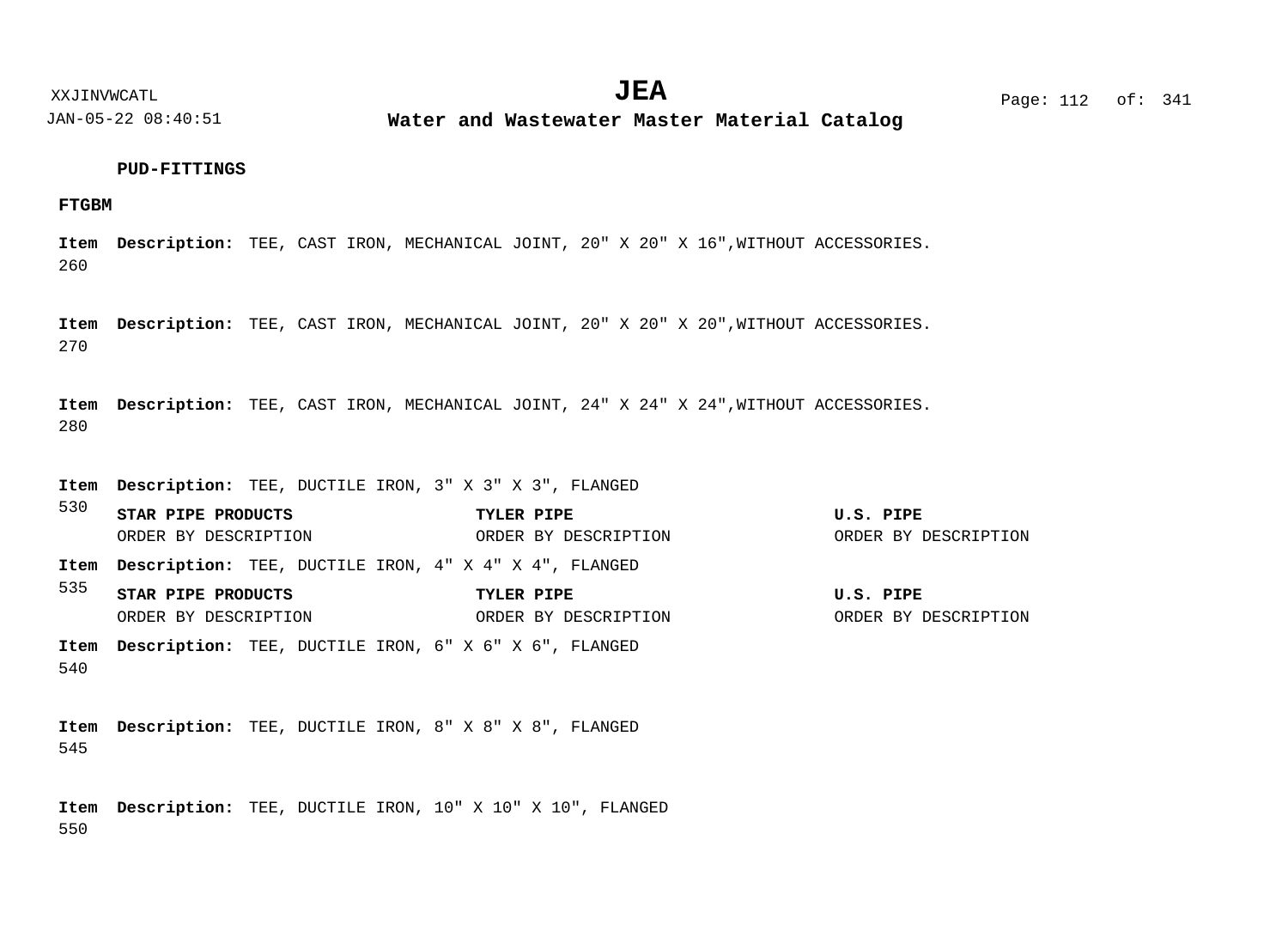**Water and Wastewater Master Material Catalog** 

#### **PUD-FITTINGS**

## **FTGBM**

600 Item Description: TEE, DUCTILE IRON, MECHANICAL JOINT, 4" X 4" X 4", 40-MIL EPOXYLINED, WITHOUT ACCESSORIES

605 Item Description: DUCTILE IRON, MECHANICAL JOINT, 6" X 6" X 6", 40-MIL EPOXYLINED, WITHOUT ACCESSORIES TEE,

610 Item Description: DUCTILE IRON, MECHANICAL JOINT, 8" X 8" X 8", 40-MIL EPOXYLINED, WITHOUT ACCESSORIES TEE

615 Item Description: DUCTILE IRON, MECHANICAL JOINT, 10" X 10" X 10", 40-MIL EPOXYLINED, WITHOUT

620 Item Description: TEE, DUCTILE IRON, MECHANICAL JOINT, 12" X 12" X 12", 40-MIL EPOXYLINED, WITHOUT ACCESSORIES

## **FTGBQ**

Item Description: GASKET, SEWER SADDLE, 4.20 - 4.80, UNIVERSAL GASKET FOR ROMAC STYLE CB SEWER SADDLE, OR EQUAL.

000 **FORD ROMAC INDUSTRIES** FSS-GASKET-4-S CB-4.20-4.63

100 Item Description: GASKET, SEWER SADDLE 6.30-6.66 UNIVERSAL GASKET FOR ROMAC STYLE CB SEWER SADDLE (GASKET FOR USE WITH A SDR 35 LATERAL), OR EQUAL.

| FORD           | ROMAC INDUSTRIES |
|----------------|------------------|
| FSS-GASKET-6-S | CB-6.30-6.66     |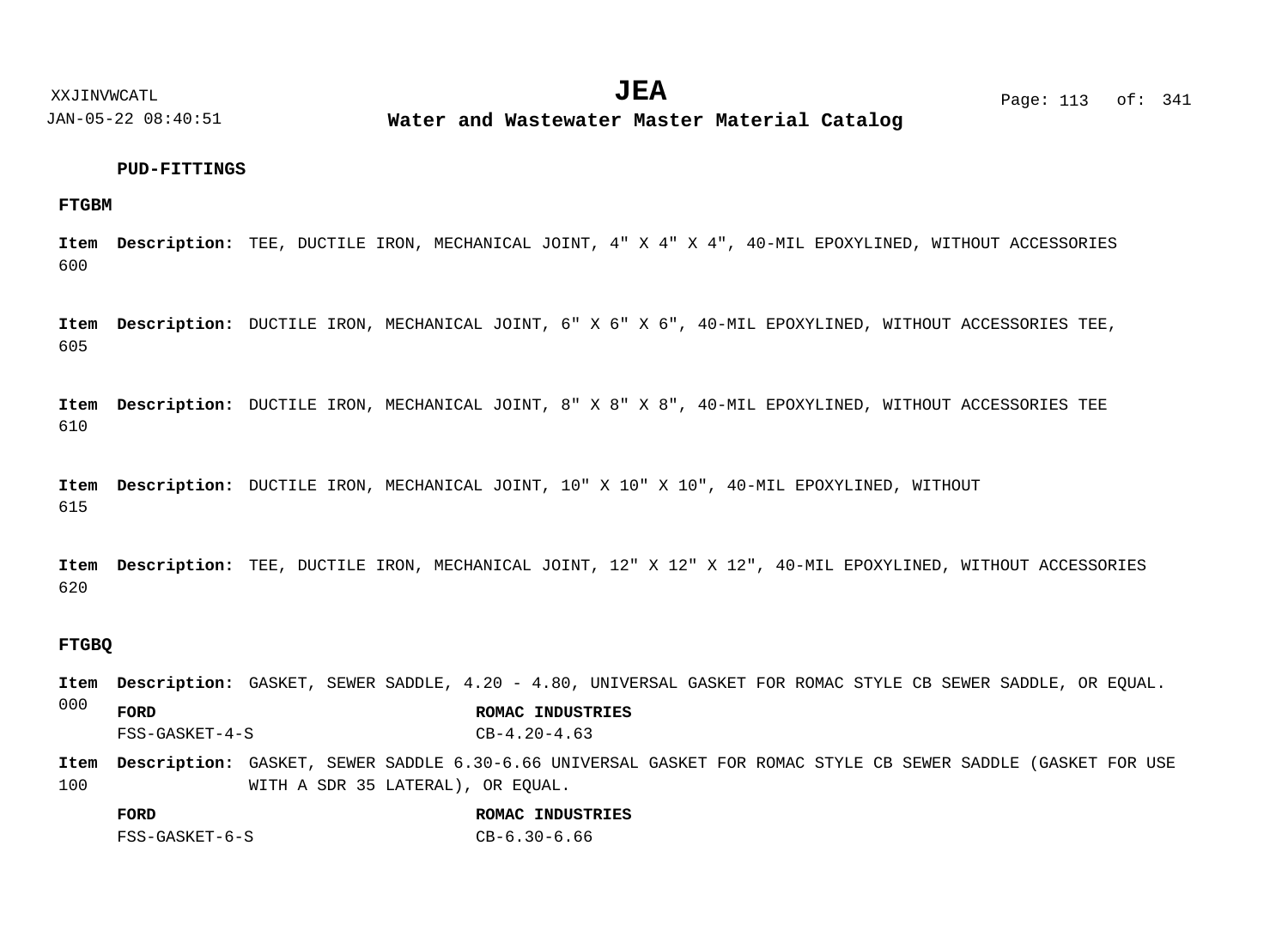**Water and Wastewater Master Material Catalog** 

# **PUD-FITTINGS**

# **FTGBQ**

|  | Item         |                      |                                                                | Description: CASTING SADDLE (BODY) FOR ROMAC SEWER SADDLE- BODY ONLY                           |                        |
|--|--------------|----------------------|----------------------------------------------------------------|------------------------------------------------------------------------------------------------|------------------------|
|  | 300          | FORD                 |                                                                | ROMAC INDUSTRIES                                                                               |                        |
|  | Item         | $FSS-SADDLE-4$       | <b>Description:</b> CASTING SADDLE (BODY) - BODY ONLY          | $CB-4.63$                                                                                      |                        |
|  | 500          |                      |                                                                |                                                                                                |                        |
|  |              | FORD<br>FSS-SADDLE-6 |                                                                | ROMAC INDUSTRIES<br>$CB-6.66-6.90$                                                             |                        |
|  | Item         |                      | <b>Description:</b> STRAP, SEWER SADDLE, 48", FOR SEWER SADDLE |                                                                                                |                        |
|  | 800          | FORD                 |                                                                | ROMAC INDUSTRIES                                                                               |                        |
|  |              | FSS-BAND-1440        |                                                                | $CB-S48$                                                                                       |                        |
|  | Item         |                      | <b>Description:</b> STRAP, SEWER SADDLE, 96", FOR SEWER SADDLE |                                                                                                |                        |
|  | 900          | FORD                 |                                                                | ROMAC INDUSTRIES                                                                               |                        |
|  |              | FSS-BAND-2580        |                                                                | $CB-S96$                                                                                       |                        |
|  | <b>FTGBR</b> |                      |                                                                |                                                                                                |                        |
|  | Item         |                      |                                                                | <b>Description:</b> SADDLE, 4X2 IP, DOUBLE STRAP, 316 STAINLESS STEEL EPOXY. USED ON PVC PIPE. |                        |
|  | 100          | <b>CASCADE</b>       |                                                                | DRESSER INDUSTRIES, INC.                                                                       | FORD METER BOX COMPANY |
|  |              | <b>OBD</b>           |                                                                | <b>OBD</b>                                                                                     | FC202-480-IP7-0-I      |
|  |              | JCM                  |                                                                | <b>MUELLER</b>                                                                                 | SMITH BLAIR            |
|  |              | <b>OBD</b>           |                                                                | <b>OBD</b>                                                                                     | <b>OBD</b>             |
|  | Item         |                      |                                                                | Description: SADDLE, 6X2 IP, DOUBLE STRAP 316 STAINLESS STEEL EPOXY. USED ON PVC PIPE.         |                        |
|  | 200          | <b>CASCADE</b>       |                                                                | DRESSER INDUSTRIES, INC.                                                                       | FORD METER BOX COMPANY |
|  |              | <b>OBD</b>           |                                                                | <b>OBD</b>                                                                                     | FC202-690-IP7-0-I      |
|  |              | <b>JCM</b>           |                                                                | <b>MUELLER</b>                                                                                 | SMITH BLAIR            |
|  |              | <b>OBD</b>           |                                                                | <b>OBD</b>                                                                                     | <b>OBD</b>             |

XXJINVWCATL Page: 114 of: **JEA**<sup>341</sup>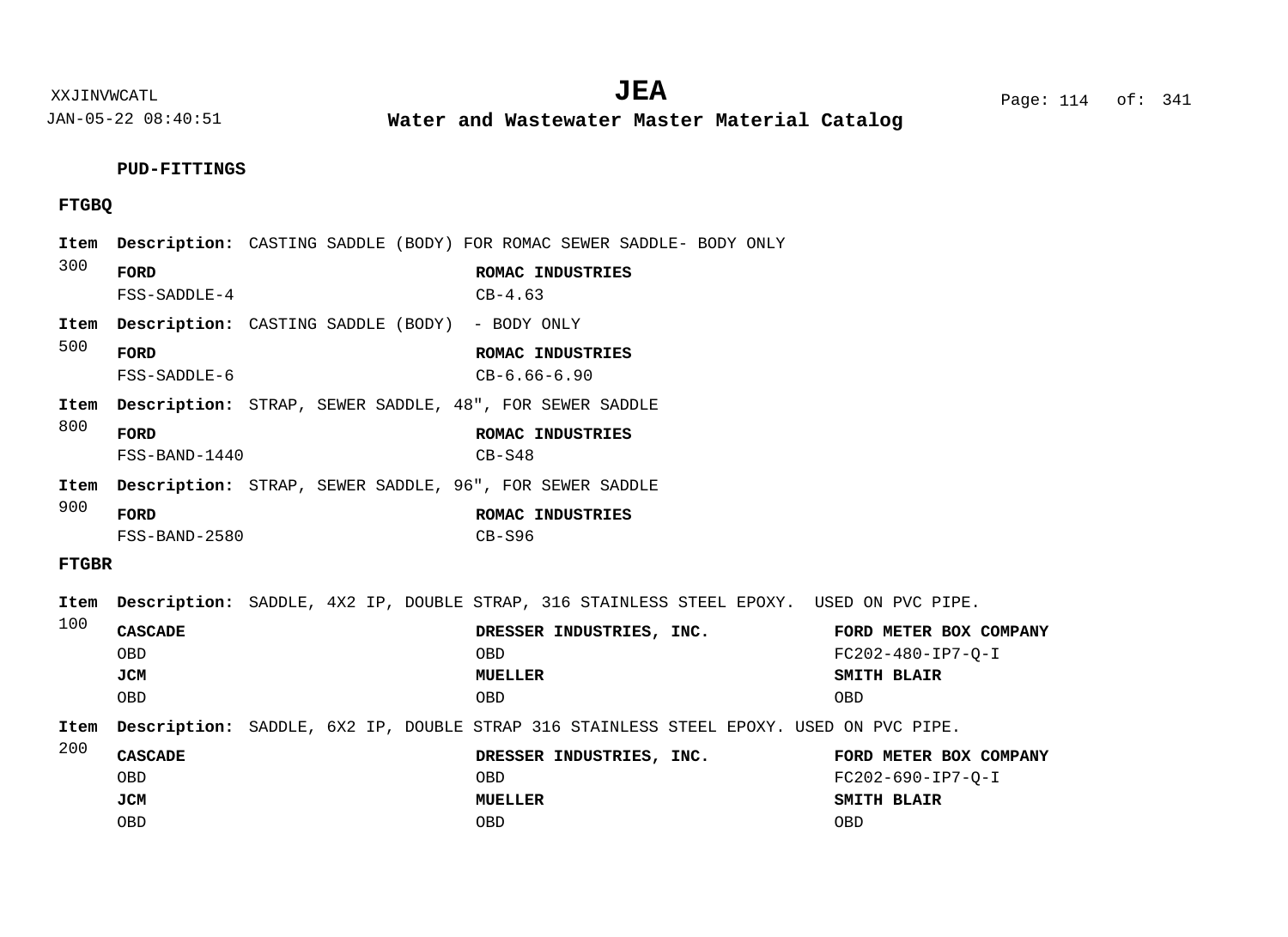**Water and Wastewater Master Material Catalog** 

# **PUD-FITTINGS**

**FTGBR**

| Item |                                                          |  |                                                                        | Description: SADDLE, 8X2 IP, DOUBLE STRAP 316 STAINLESS STEEL EPOXY. USED ON PVC PIPE.  |                                                                                          |
|------|----------------------------------------------------------|--|------------------------------------------------------------------------|-----------------------------------------------------------------------------------------|------------------------------------------------------------------------------------------|
| 300  | <b>CASCADE</b><br><b>OBD</b><br><b>JCM</b><br><b>OBD</b> |  | DRESSER INDUSTRIES, INC.<br><b>OBD</b><br><b>MUELLER</b><br><b>OBD</b> |                                                                                         | FORD METER BOX COMPANY<br>FC202-905-IP7-0-I<br>SMITH BLAIR<br><b>OBD</b>                 |
| Item |                                                          |  |                                                                        | Description: SADDLE, 10X2 IP, DOUBLE STRAP 316 STAINLESS STEEL EPOXY. USED ON PVC PIPE. |                                                                                          |
| 400  | <b>CASCADE</b><br><b>OBD</b><br><b>JCM</b><br><b>OBD</b> |  | DRESSER INDUSTRIES, INC.<br><b>OBD</b><br><b>MUELLER</b><br><b>OBD</b> |                                                                                         | FORD METER BOX COMPANY<br>FC202-1110-IP7-O-I<br>SMITH BLAIR<br><b>OBD</b>                |
| Item |                                                          |  |                                                                        |                                                                                         | Description: SADDLE, 12X2 IP, DOUBLE STRAP, 316 STAINLESS STEEL EPOXY. USED ON PVC PIPE. |
| 500  | <b>CASCADE</b><br><b>OBD</b><br>JCM<br><b>OBD</b>        |  | DRESSER INDUSTRIES, INC.<br><b>OBD</b><br><b>MUELLER</b><br><b>OBD</b> |                                                                                         | FORD METER BOX COMPANY<br>FC202-1320-IP7-O-I<br>SMITH BLAIR<br><b>OBD</b>                |
| Item |                                                          |  |                                                                        |                                                                                         | Description: SADDLE, 16X2 IP, DOUBLE STRAP, 316 STAINLESS STEEL EPOXY. USED ON PVC PIPE. |
| 600  | <b>CASCADE</b><br><b>OBD</b><br><b>JCM</b><br><b>OBD</b> |  | DRESSER INDUSTRIES, INC.<br><b>OBD</b><br><b>MUELLER</b><br><b>OBD</b> |                                                                                         | FORD METER BOX COMPANY<br>FC202-1840-IP7-0<br>SMITH BLAIR<br><b>OBD</b>                  |
| Item |                                                          |  |                                                                        |                                                                                         | Description: SADDLE, 20X2 IP, DOUBLE STRAP, 316 STAINLESS STEEL EPOXY. USED ON PVC PIPE. |
| 700  | <b>CASCADE</b><br><b>OBD</b><br>JCM<br><b>OBD</b>        |  | DRESSER INDUSTRIES, INC.<br><b>OBD</b><br><b>MUELLER</b><br><b>OBD</b> |                                                                                         | FORD METER BOX COMPANY<br>FC202-2050-IP7-0<br>SMITH BLAIR<br><b>OBD</b>                  |

XXJINVWCATL Page: 115 of: **JEA**<sup>341</sup>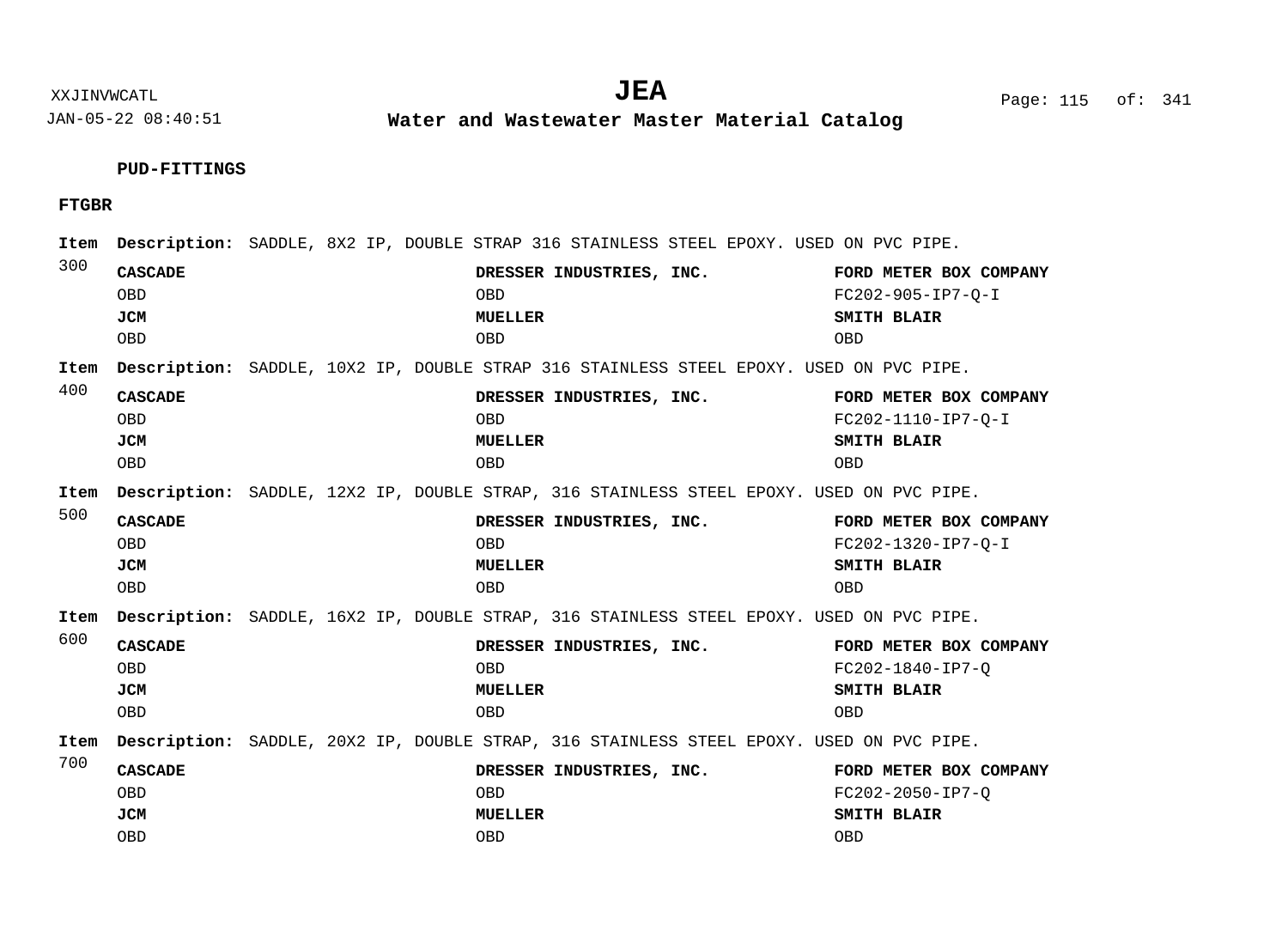**Water and Wastewater Master Material Catalog** 

## **PUD-FITTINGS**

**FTGBR**

Item Description: SADDLE, 24X2 IP, DOUBLE STRAP, 316 STAINLESS STEEL EPOXY. USED ON PVC PIPE.

| 800 | <b>CASCADE</b> | DRESSER INDUSTRIES, INC. | FORD METER BOX COMPANY |
|-----|----------------|--------------------------|------------------------|
|     | OBD            | OBD                      | FC202-2650-IP7-O       |
|     | JCM            | MUELLER                  | SMITH BLAIR            |
|     | OBD            | OBD                      | OBD                    |

**FTGBU**

110 Item Description: ADAPTER,NO LEAD COUPLING, 2", CORPORATION STOP, 1/8 BEND, (#LA14-87), 2-1/2" FEMALE IRON PIPE THREAD ON ONE END, 2" COMPRESSION FITTING FOR CTS POLYETHYLENE ON THE OTHER END. (2" OLD STYLE)

**FORD**

LA14-87

310 Item Description: NO LEAD COUPLING, ADAPTER - 3/4", CORPORATION STOP, OLD STYLE, 1/8 BEND, WIPED LEAD FEMALE THREAD (WITH SEAT) X CTS COMPRESSION. FORD OR EQUAL

#### **FORD**

LA104-33G

320 Item Description: NO LEAD COUPLING, ADAPTER - 1", CORPORATION STOP OLD STYLE, 1/8 BEND, (#LA104-44G), WIPED LEAD FEMALE THREAD (WITH SEAT) X CTS COMPRESSION.

**FORD**

LA104-44G-NL

390 Item Description: NO LEAD COUPLING, ADAPTER - STRAIGHT, 1/2" INTERNAL COUPLING THREAD X 3/4" COPPER TUBE NUT. COUPLING THREAD TO HAVE SEAT (INCLUDES GASKET).

## **FORD**

C102-13-NL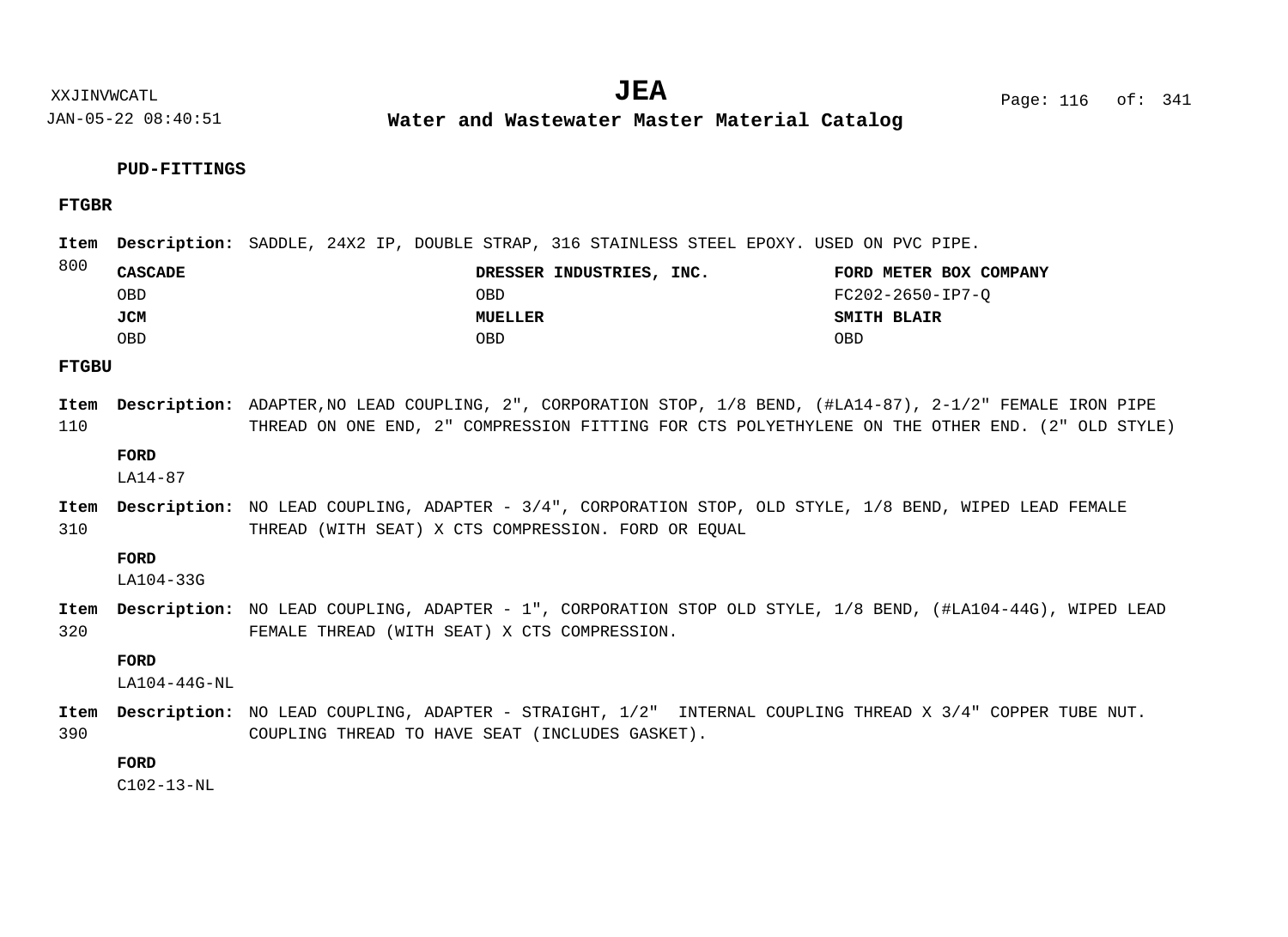XXJINVWCATL **EXALL** Page: 117 of:

JAN-05-22 08:40:51

**Water and Wastewater Master Material Catalog** 

#### **PUD-FITTINGS**

## **FTGBU**

400 Item Description: NO LEAD COUPLING, ADAPTER, CORPORATION STOP, 3/4", (#C104-33G) OLD STYLE, STRAIGHT, WIPED LEAD FEMALE THREAD (WITH SEAT) X CTS COMPRESSION.

## **FORD**

C104-33-G-NL

404 COUPLING, ADAPTER, CORPORATION STOP, 1", (#C104-44G) OLD STYLE, STRAIGHT, WIPED LEAD FEMALE **Description: Item** THREAD (WITH SEAT) X CTS COMPRESSION.

#### **FORD**

C104-44G

410 Item Description: NO LEAD COUPLING, ADAPTER 1", STRAIGHT, FEMALE IRON PIPE THREAD (#C14-44G) X CTS COMPRESSION. FORD, OR EQUAL.

## **FORD**

C14-44G

Item Description: NO LEAD COUPLING, ADAPTER 1-1/2", STRAIGHT FEMALE IRON PIPE THREAD X CTS COMPRESSION.

#### 420 **FORD**

 $C14 - 66G$ 

# **FTGBW**

120 Item Description: NO LEAD COUPLING, CORPORATION STOP, 1", 1/8 BEND INLET: FEMALE COPPER TUBE NUT THREAD, OUTLET: COPPER TUBE NUT.

| FORD         | MUELLER |
|--------------|---------|
| $TA 21 - 44$ | 15063N  |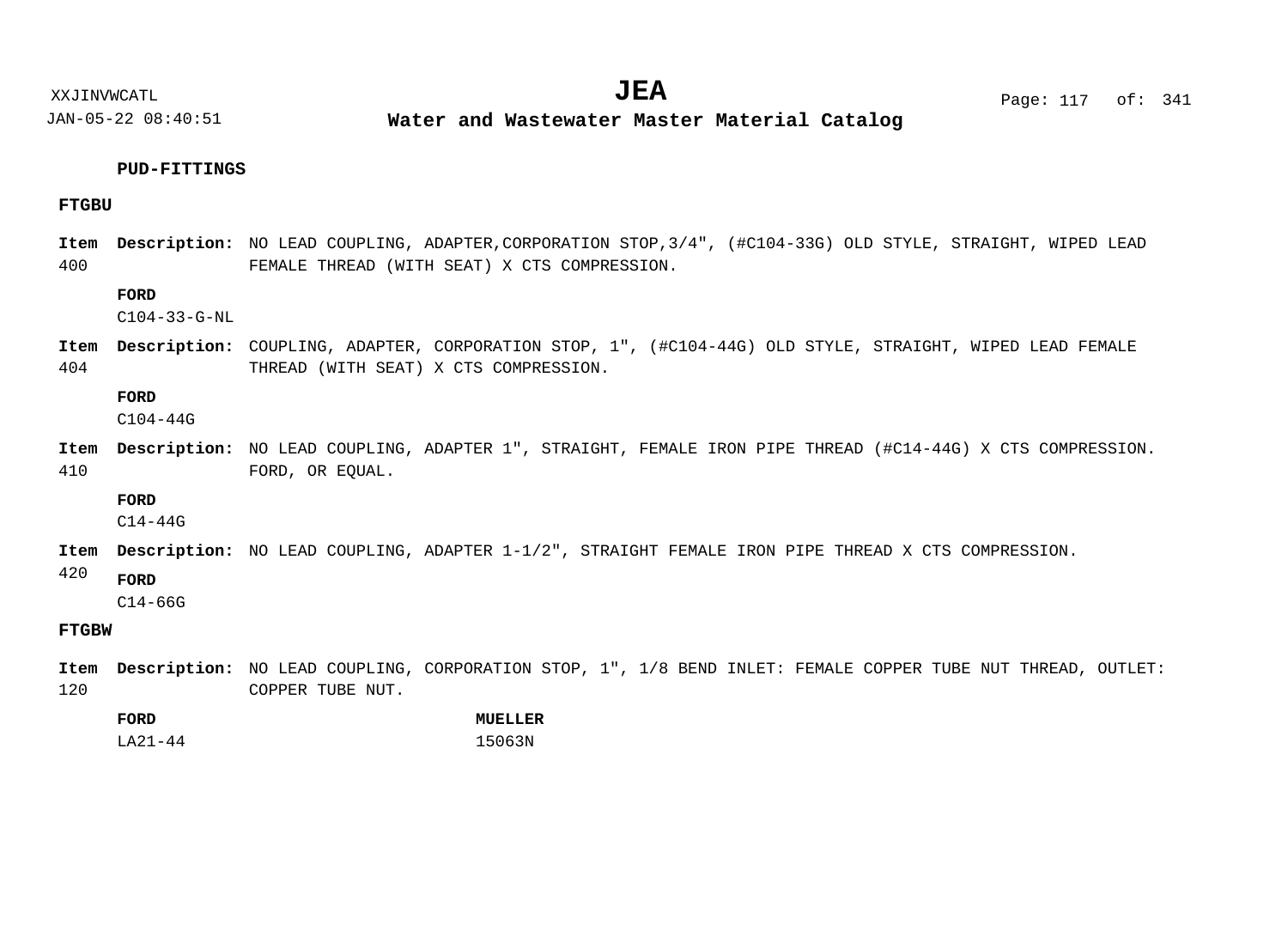**Water and Wastewater Master Material Catalog** 

## **PUD-FITTINGS**

# **FTGBY**

| 010  |                     |                                      | Item Description: COUPLING, BOLTED - 1/2", FOR GALVANIZED PIPE (.840OD), STEEL CONSTRUCTION, BOLT SIZE = 7/16"<br>DIAMETER X 6-5/8" LENGTH, SLEEVE LENGTH 3 1/2", 1500 PSI MINIMUM WORKING PRESSURE. |
|------|---------------------|--------------------------------------|------------------------------------------------------------------------------------------------------------------------------------------------------------------------------------------------------|
|      |                     |                                      |                                                                                                                                                                                                      |
|      |                     | DRESSER INDUSTRIES, INC.             | <b>SMITH BLAIR</b>                                                                                                                                                                                   |
|      | 38 W/ARMORED GASKET |                                      | 411-00008401-015                                                                                                                                                                                     |
| Item |                     |                                      | Description: COUPLING, BOLTED - 3/4", FOR GALVANIZED PIPE (1.050 OD), STEEL CONSTRUCTION, BOLT SIZE =7/16"                                                                                           |
| 020  |                     |                                      | DIAMETER X 6-5/8"LENGTH COUPLING LENGTH 4-1/2", 1500 PSI MINIMUM WORKING PRESSURE, DRESSER                                                                                                           |
|      |                     | STYLE 38 W/ ARMORED GASKET           |                                                                                                                                                                                                      |
|      | DRESSER INDUSTRIES  |                                      | SMITH BLAIR                                                                                                                                                                                          |
|      | $0038 - 0003 - 013$ |                                      | 411-00010501-015                                                                                                                                                                                     |
|      |                     |                                      | Item Description: COUPLING, BOLTED - 1", FOR GALVANIZED PIPE (1.315 OD), STEEL CONSTRUCTION, BOLT SIZE = 1/2"                                                                                        |
| 030  |                     |                                      | DIAMETER X 7" LENGTH, COUPLING 5", 1500 PSI MIN. WORKING PRESSURE. (STYLE 38 W/ARMORED GASKET)                                                                                                       |
|      |                     | DRESSER INDUSTRIES, INC.             | <b>SMITH BLAIR</b>                                                                                                                                                                                   |
|      | $0038 - 0004 - 013$ |                                      | 411-00013201-015                                                                                                                                                                                     |
| Item |                     |                                      | Description: COUPLING, BOLTED- 1-1/4", FOR GALVANIZED PIPE (1.66 OD), STEEL CONSTRUCTION, BOLT SIZE = 1/2"                                                                                           |
| 040  |                     |                                      | DIAMETER X 7" LENGTH, COUPLING LENGTH 5", 1500 PSI MINIMUM WORKING PRESSURE                                                                                                                          |
|      |                     | DRESSER INDUSTRIES, INC. SMITH BLAIR |                                                                                                                                                                                                      |
|      | 38 W/ARMORED GASKET |                                      | 411-00016601-015                                                                                                                                                                                     |
| Item |                     |                                      | Description: COUPLING, BOLTED- 1-1/2", FOR GALVANIZED PIPE (1.90 OD), STEEL CONSTRUCTION, BOLT SIZE = 1/2"                                                                                           |
| 050  |                     |                                      | DIAMETER X 7" LENGTH, COUPLING LENGTH 5", 1500 PSI MINIMUM WORKING PRESSURE                                                                                                                          |
|      |                     | DRESSER INDUSTRIES, INC.             | <b>SMITH BLAIR</b>                                                                                                                                                                                   |
|      | 38 W/ARMORED GASKET |                                      | 411-00019001-015.                                                                                                                                                                                    |
|      |                     |                                      | Item Description: COUPLING, BOLTED - 2", FOR GALVANIZED PIPE (2.375 OD), STEEL CONSTRUCTION, BOLT SIZE=5/8"                                                                                          |
| 060  |                     |                                      | DIAMETER X 8" LENGTH, COUPLING LENGTH 5", 1500 PSI MINIMUM WORKING PRESSURE, 2 BOLTS                                                                                                                 |
|      |                     | DRESSER INDUSTRIES, INC. SMITH BLAIR |                                                                                                                                                                                                      |

38-0012-013 411-00023851-015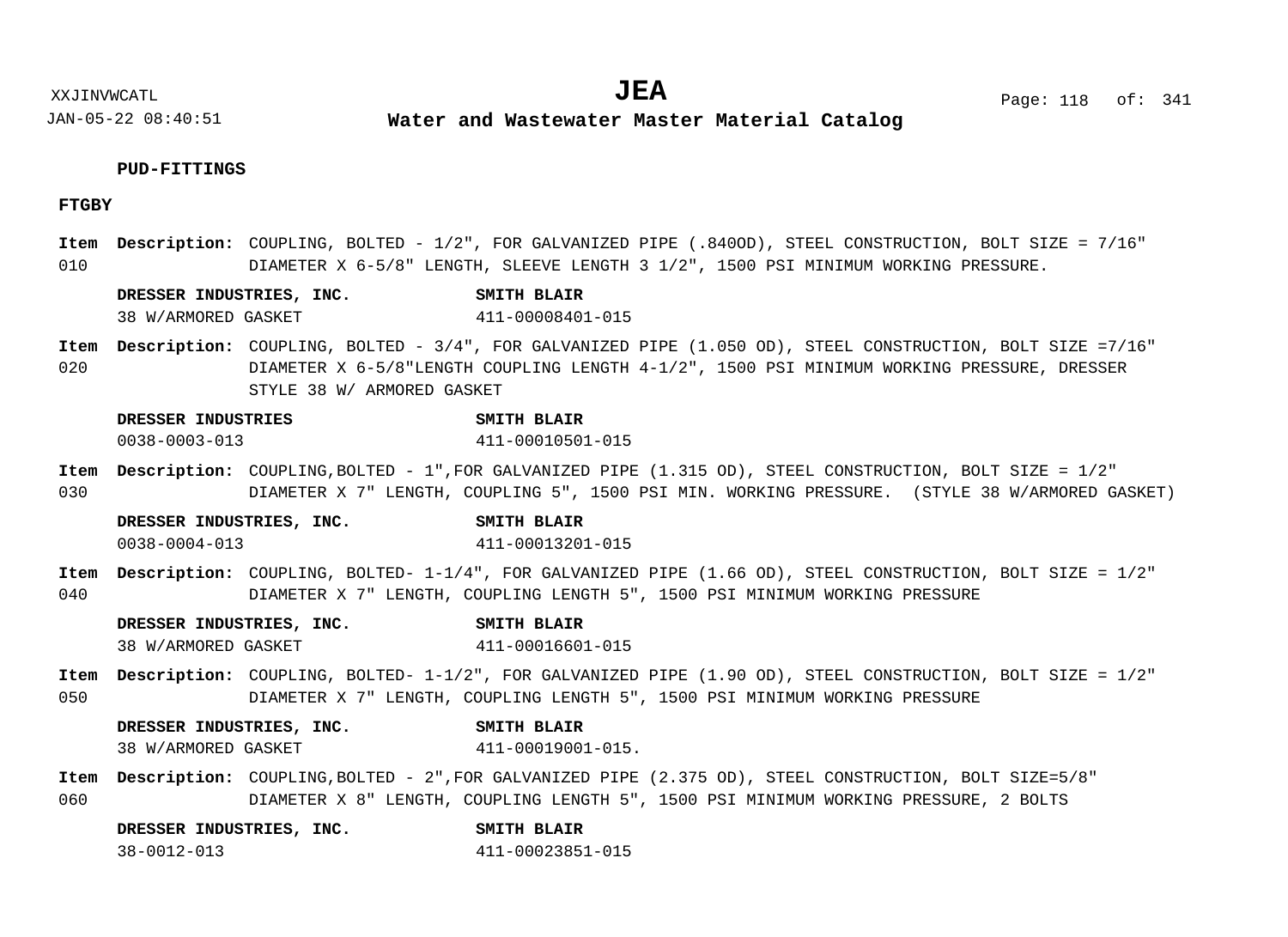**Water and Wastewater Master Material Catalog** 

# **PUD-FITTINGS**

# **FTGBY**

| Item<br>070 |                                           |                                                                | <b>Description:</b> COUPLING, BOLTED - 2-1/2", FOR GALVANIZED PIPE (2.875 OD), STEEL CONSTRUCTION, BOLT SIZE = 5/8"<br>DIAMETER X 8" LENGTH, COUPLING LENGTH 5", 1500 PSI MINIMUM WORKING PRESSURE, 3 BOLTS |
|-------------|-------------------------------------------|----------------------------------------------------------------|-------------------------------------------------------------------------------------------------------------------------------------------------------------------------------------------------------------|
|             |                                           | DRESSER INDUSTRIES, INC.                                       | SMITH BLAIR                                                                                                                                                                                                 |
|             | 38 W/ARMORED GASKET                       |                                                                | 411-00028801-015                                                                                                                                                                                            |
| 080         |                                           |                                                                | Item Description: COUPLING, BOLTED - 3", FOR GALVANIZED PIPE (3.50 OD), STEEL CONSTRUCTION, BOLT SIZE = 5/8"<br>DIAMETER X 6" LENGTH, COUPLING LENGTH 5", 1100 PSI MINIMUM WORKING PRESSURE, 4 BOLTS        |
|             | DRESSER INDUSTRIES, INC.<br>0038-9187-013 |                                                                |                                                                                                                                                                                                             |
| Item        |                                           | Description: COUPLING BOLTLESS 1/2" GALVANIZED, LONG.          |                                                                                                                                                                                                             |
| 210         | DRESSER INDUSTRIES, INC.                  |                                                                | TPS                                                                                                                                                                                                         |
|             |                                           | STYLE 65 W/ARMORED GASKET 6000-0840-150                        |                                                                                                                                                                                                             |
| Item        |                                           |                                                                | Description: COUPLING BOLTLESS 3/4" GALVANIZED, LONG. DRESSER STYLE 65 W/ ARMORED GASKET                                                                                                                    |
| 220         | DRESSER INDUSTRIES, INC.                  |                                                                | TPS                                                                                                                                                                                                         |
|             |                                           | STYLE 65 W/ARMORED GASKET                                      | 6000-1050-150                                                                                                                                                                                               |
| Item        |                                           |                                                                | <b>Description:</b> COUPLING BOLTLESS 1" GALVANIZED, LONG. DRESSER STYLE 65 W/ ARMORED GASKET                                                                                                               |
| 230         | DRESSER INDUSTRIES, INC.                  |                                                                | TPS                                                                                                                                                                                                         |
|             |                                           | STYLE 65 W/ARMORED GASKET                                      | 6000-1315-150                                                                                                                                                                                               |
| Item        |                                           | <b>Description:</b> COUPLING BOLTLESS 1-1/4" GALVANIZED, LONG. |                                                                                                                                                                                                             |
| 240         | DRESSER INDUSTRIES, INC.                  |                                                                | TPS                                                                                                                                                                                                         |
|             |                                           | STYLE 65 W/ARMORED GASKET                                      | 6000-1660-150                                                                                                                                                                                               |
| Item        |                                           | <b>Description:</b> COUPLING BOLTLESS 1-1/2" GALVANIZED, LONG  |                                                                                                                                                                                                             |
| 250         | DRESSER INDUSTRIES, INC.                  |                                                                | TPS                                                                                                                                                                                                         |
|             |                                           | STYLE 65 W/ARMORED GASKET                                      | 6000-19000-150                                                                                                                                                                                              |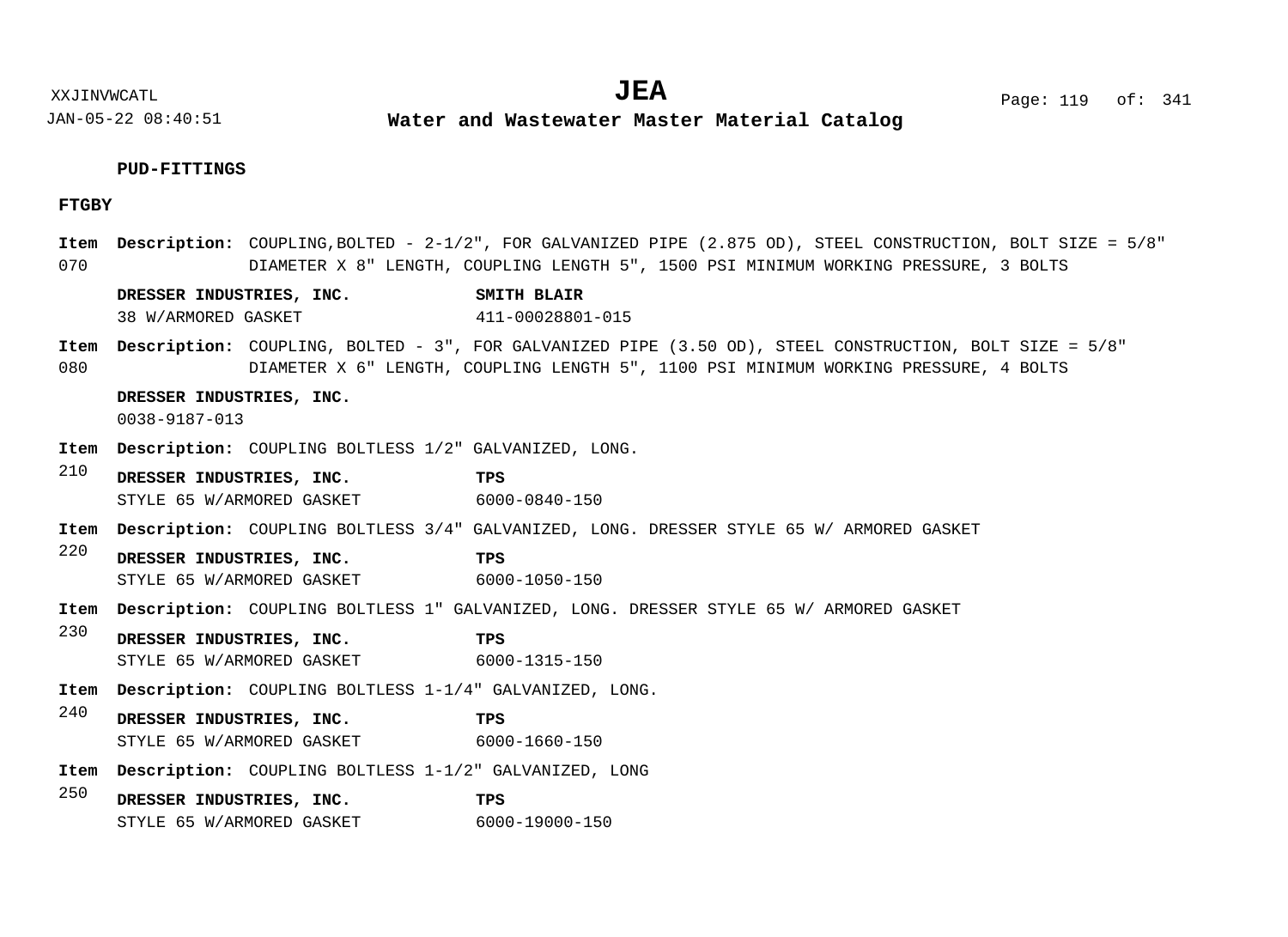**Water and Wastewater Master Material Catalog** 

**PUD-FITTINGS**

# **FTGBY**

| Item         |                              |                           | Description: COUPLING BOLTLESS 2" GALVANIZED, LONG.                                                         |  |
|--------------|------------------------------|---------------------------|-------------------------------------------------------------------------------------------------------------|--|
| 260          | DRESSER INDUSTRIES, INC.     | STYLE 65 W/ARMORED GASKET | TPS<br>6000-2375-150                                                                                        |  |
| Item<br>390  | FORD<br>$C21 - 31$           |                           | <b>Description:</b> NO LEAD COUPLING, STRAIGHT - 1/2" FEMALE IRON PIPE THREAD X COPPER TUBE NUT.            |  |
| Item<br>410  |                              | OTHER END.                | Description: NO LEAD COUPLING, STRAIGHT BRONZE - 1" COPPER FLARE NUT ONE END, 1" FEMALE IRON PIPE THREAD    |  |
|              | FORD<br>$C21 - 44$           |                           | <b>MUELLER</b><br>H-15450N                                                                                  |  |
| Item<br>610  |                              | END.                      | Description: NO LEAD COUPLING, STRAIGHT BRONZE - 1" COPPER FLARE NUT ONE END 1" MALE IRON PIPE THREAD OTHER |  |
|              | FORD                         |                           | <b>MUELLER</b>                                                                                              |  |
|              | $C28 - 44$                   |                           | H-15425                                                                                                     |  |
| <b>FTGCA</b> |                              |                           |                                                                                                             |  |
| Item         |                              |                           | Description: INACTIVE - COUPLING, FLEXIBLE - 4" X 4", CLAY/CLAY.                                            |  |
| 050          | <b>FERNCO</b><br>$1001 - 44$ |                           |                                                                                                             |  |
| Item         |                              |                           | Description: COUPLING, FLEXIBLE - 4" X 4", CLAY/PVC.                                                        |  |
| 060          | <b>FERNCO</b><br>$1002 - 44$ |                           |                                                                                                             |  |
| Item         |                              |                           | Description: COUPLING, FLEXIBLE, 4" X 4", PVC/PVC.                                                          |  |
| 070          | <b>FERNCO</b><br>$1056 - 44$ |                           |                                                                                                             |  |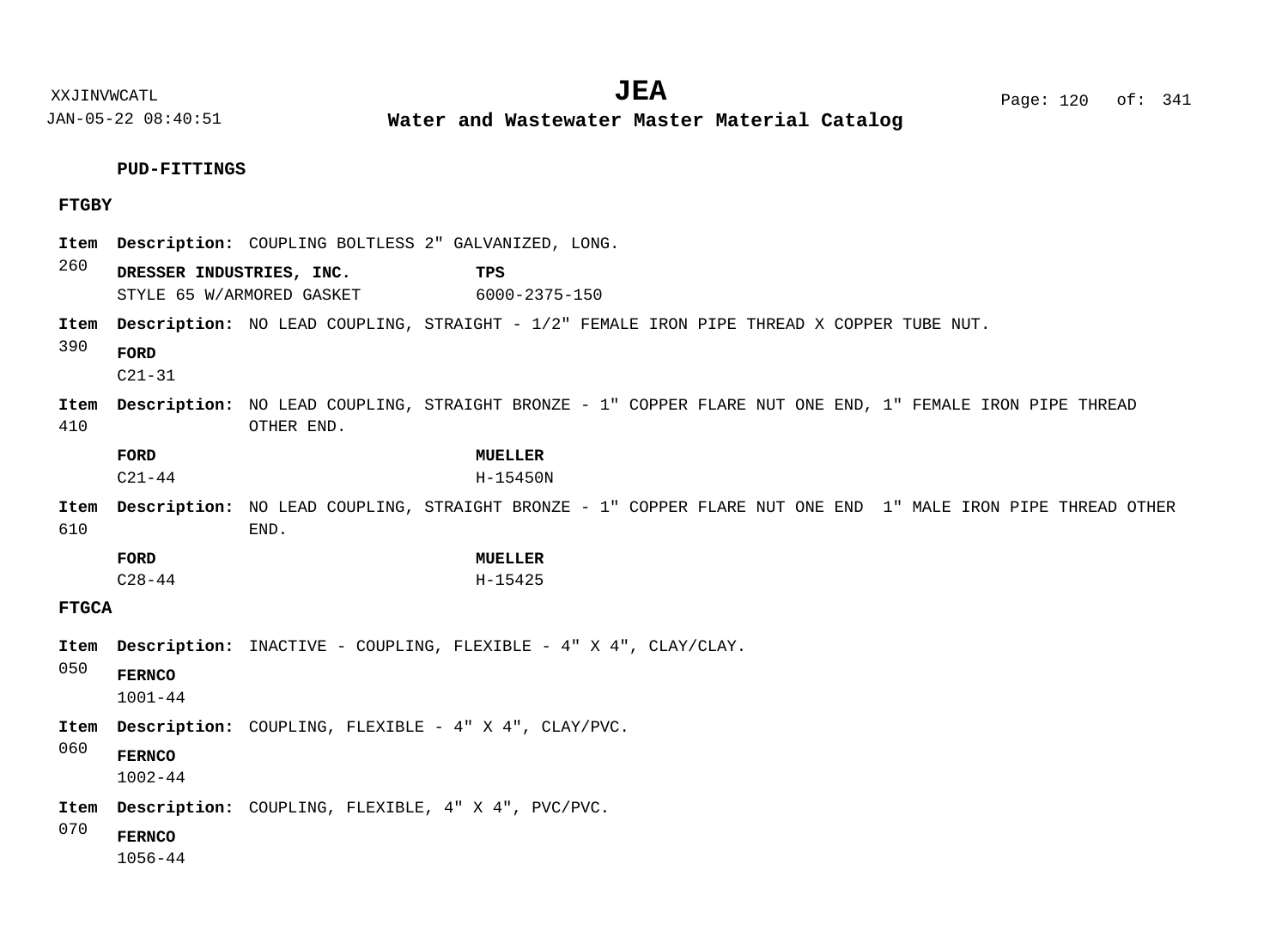**Water and Wastewater Master Material Catalog** 

**PUD-FITTINGS**

# **FTGCA**

| Item |                              |  | Description: COUPLING, FLEXIBLE - 6" X 4", CLAY/CLAY.      |
|------|------------------------------|--|------------------------------------------------------------|
| 080  | <b>FERNCO</b><br>$1001 - 64$ |  |                                                            |
| Item |                              |  | Description: COUPLING, FLEXIBLE - 6" X 4", CLAY/PVC.       |
| 090  | <b>FERNCO</b><br>$1002 - 64$ |  |                                                            |
| Item |                              |  | <b>Description:</b> COUPLING, FLEXIBLE - 6" X 4", PVC/CLAY |
| 100  | <b>FERNCO</b><br>$1002 - 46$ |  |                                                            |
| Item |                              |  | <b>Description:</b> COUPLING, FLEXIBLE - 6" X 4", PVC/PVC. |
| 110  | <b>FERNCO</b><br>$1056 - 64$ |  |                                                            |
| Item |                              |  | <b>Description:</b> COUPLING, FLEXIBLE - 6 X 6, CLAY/CLAY. |
| 120  | <b>FERNCO</b><br>$1001 - 66$ |  |                                                            |
| Item |                              |  | Description: COUPLING, FLEXIBLE - 6" X 6", CLAY/PVC.       |
| 130  | <b>FERNCO</b><br>$1002 - 66$ |  |                                                            |
| Item |                              |  | <b>Description:</b> COUPLING, FLEXIBLE - 6" X 6", PVC/PVC. |
| 140  | <b>FERNCO</b><br>$1056 - 66$ |  | INDIANA SEAL CO.<br>$156 - 66$                             |
| Item |                              |  | <b>Description:</b> COUPLING, FLEXIBLE - 8" X 6", CLAY/PVC |
| 155  | <b>FERNCO</b><br>$1002 - 86$ |  |                                                            |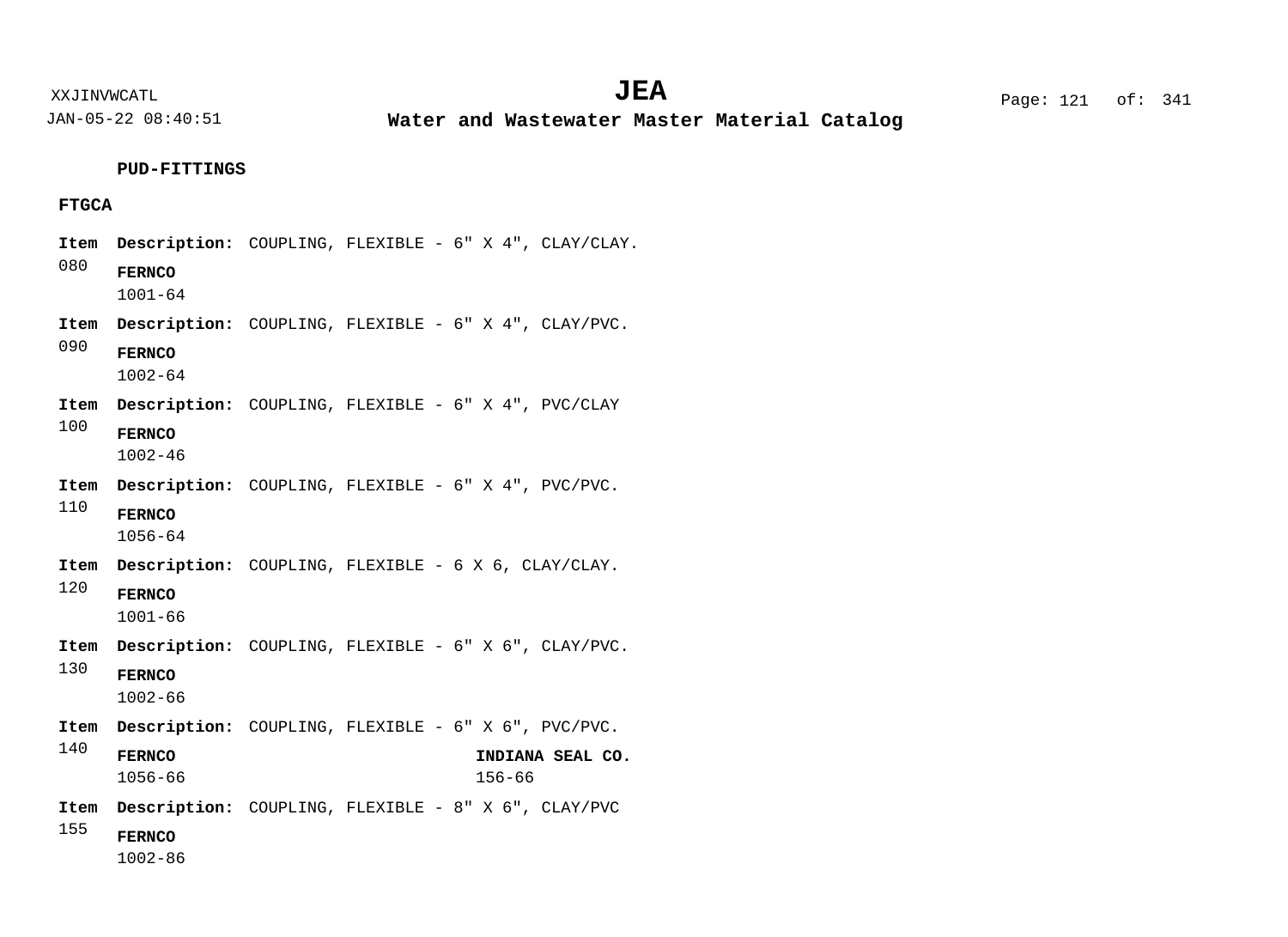**Water and Wastewater Master Material Catalog** 

**PUD-FITTINGS**

# **FTGCA**

|  | Item |                              | Description: COUPLING, FLEXIBLE - 8" X 6", PVC/PVC.                     |
|--|------|------------------------------|-------------------------------------------------------------------------|
|  | 160  | <b>FERNCO</b><br>$1056 - 86$ |                                                                         |
|  | Item |                              | <b>Description:</b> INACTIVE - COUPLING, FLEXIBLE - 8" X 8", CLAY/CLAY. |
|  | 170  | <b>FERNCO</b><br>$1001 - 88$ |                                                                         |
|  | Item |                              | <b>Description:</b> COUPLING, FLEXIBLE - 8" X 8", CLAY/PVC.             |
|  | 180  | <b>FERNCO</b><br>$1002 - 88$ |                                                                         |
|  | Item |                              | Description: COUPLING, FLEXIBLE - 8" X 8", PVC/PVC.                     |
|  | 190  | <b>FERNCO</b><br>$1056 - 88$ |                                                                         |
|  | Item |                              | <b>Description:</b> COUPLING, FLEXIBLE - 10" X 10", CLAY/PVC            |
|  | 210  | <b>FERNCO</b><br>1002-1010   |                                                                         |
|  | Item |                              | Description: COUPLING, FLEXIBLE - 10" X 10", PVC/PVC.                   |
|  | 220  | <b>FERNCO</b><br>1056-1010   |                                                                         |
|  | Item |                              | Description: INACTIVE - COUPLING, FLEXIBLE - 12" X 12", CLAY/CLAY       |
|  | 230  | <b>FERNCO</b><br>1001-1212   |                                                                         |
|  | Item |                              | Description: COUPLING, FLEXIBLE - 12" X 12", CLAY/PVC                   |
|  | 240  | <b>FERNCO</b><br>1002-1212   |                                                                         |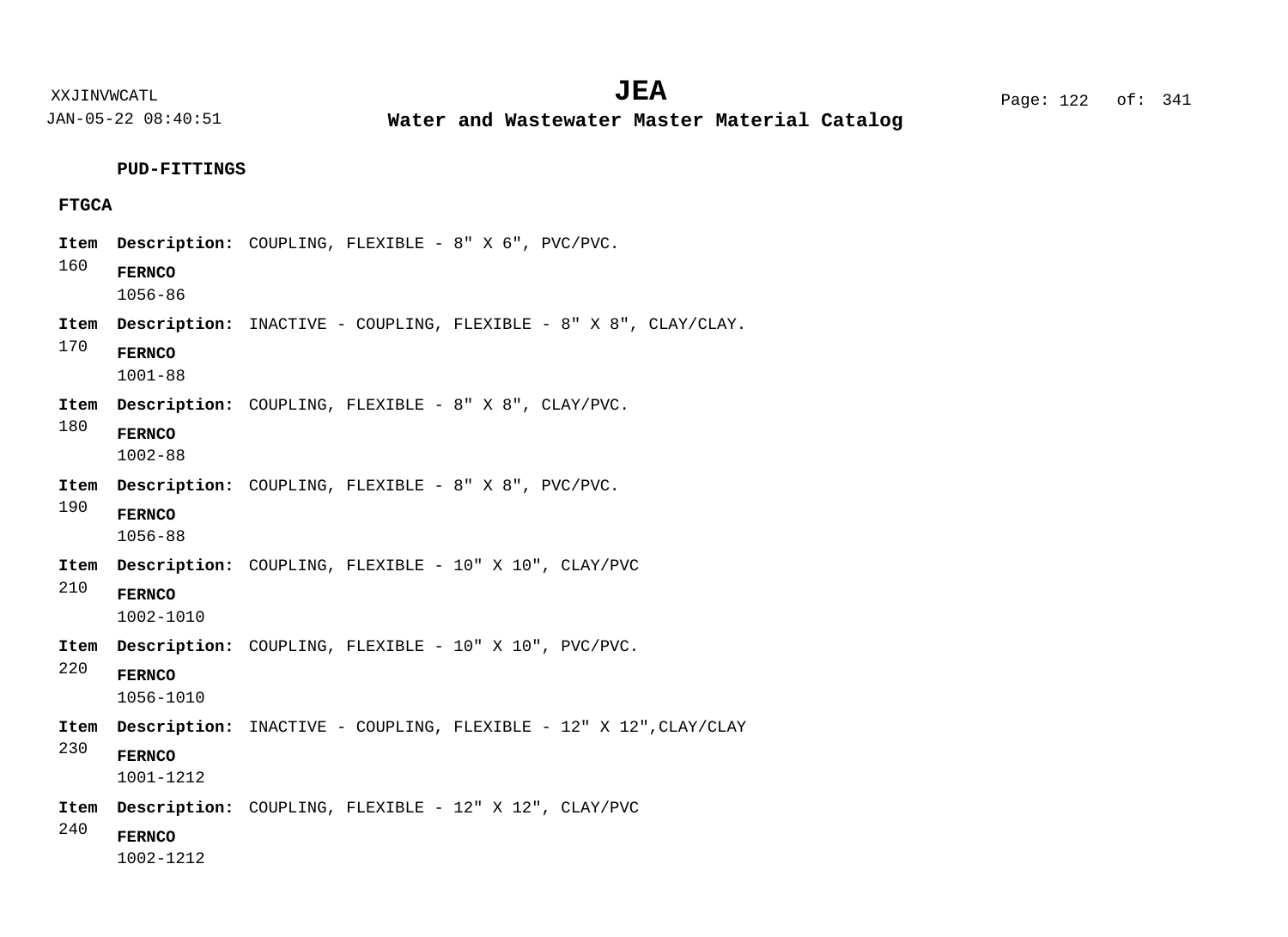XXJINVWCATL Page: 123 of: **JEA**<sup>341</sup>

JAN-05-22 08:40:51

**Water and Wastewater Master Material Catalog** 

# **PUD-FITTINGS**

# **FTGCA**

| Item |                            | Description: COUPLING, FLEXIBLE - 12" X 12", PVC/PVC.                                                      |
|------|----------------------------|------------------------------------------------------------------------------------------------------------|
| 250  | <b>FERNCO</b><br>1056-1212 |                                                                                                            |
| Item |                            | <b>Description:</b> COUPLING, FLEXIBLE - 15" X 15", CLAY/PVC                                               |
| 270  | <b>FERNCO</b><br>1002-1515 |                                                                                                            |
| Item |                            | Description: COUPLING, FLEXIBLE - 15" X 15", PVC/PVC.                                                      |
| 280  | <b>FERNCO</b><br>1056-1515 |                                                                                                            |
| Item |                            | Description: COUPLING, FLEXIBLE - 18" X 18", CLAY/CLAY                                                     |
| 290  | <b>FERNCO</b><br>1001-1818 |                                                                                                            |
| Item |                            | Description: COUPLING, FLEXIBLE - 21" X 21", CLAY/CLAY (OUTSIDE DIAMETER SIZE 24.85)                       |
| 300  | <b>FERNCO</b><br>1001-2121 |                                                                                                            |
| Item |                            | <b>Description:</b> COUPLING, FLEXIBLE - 24" X 24", CLAY/CLAY ** (OUTSIDE DIAMETER SIZE 29.40)             |
| 310  | <b>FERNCO</b><br>1001-2424 |                                                                                                            |
| Item |                            | Description: SADDLE TEE, DFW 6", WITH CLAMPS, SADDLE DESIGN TO ACCOMMODATE 6" - 12" POLYETHYLENE PIPE USED |
| 410  |                            | IN SLIP LINNING SEWER SYSTEMS, INLET RANGE FROM SCH-40 DOWN TO SDR-26, COLOR BLACK                         |
|      | N D S                      |                                                                                                            |
|      | 6T/C                       |                                                                                                            |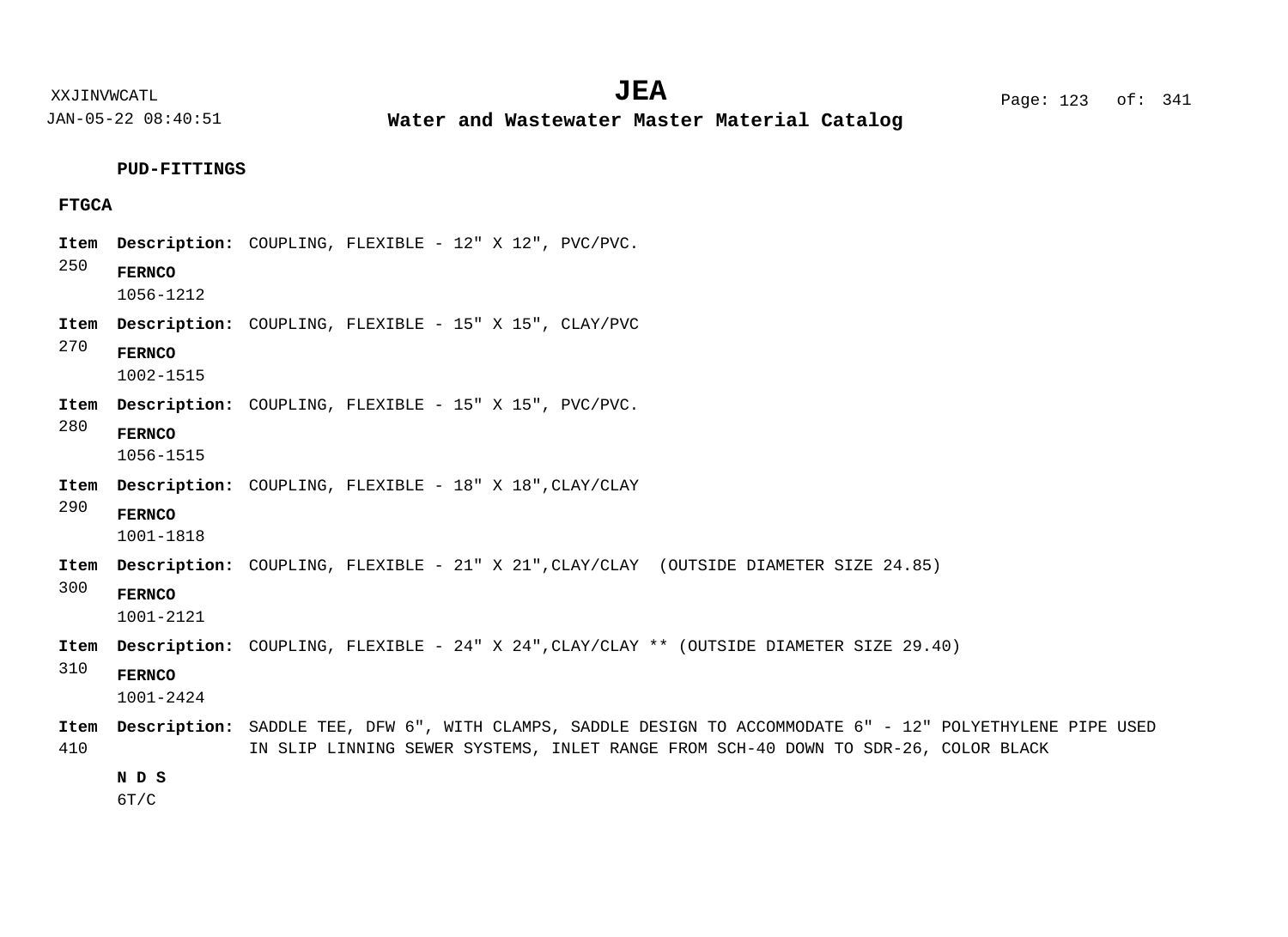**Water and Wastewater Master Material Catalog** 

#### **PUD-FITTINGS**

## **FTGCE**

030 Item Description: BUSHING, PIPE - GALVANIZED,  $1/2$ " MIPT X  $1/4$ " FIPT.

040 Item Description: BUSHING, PIPE - GALVANIZED,  $1/2$ " MIPT X 3/8" FIPT.

050 Item Description: BUSHING, PIPE - GALVANIZED,  $3/4$ " MIPT X  $1/2$ " FIPT.

070 Item Description: BUSHING, PIPE - GALVANIZED, 1" MIPT X 1/4" FIPT.

080 Item Description: BUSHING, PIPE - GALVANIZED, 1" MIPT X 1/2" FIPT.

110 Item Description: BUSHING, PIPE - GALVANIZED, 1-1/4" MITP X 3/4" FIPT.

120 Item Description: BUSHING, PIPE - GALVANIZED, 1-1/4" MIPT X 1" FIPT.

140 Item Description: BUSHING, PIPE - GALVANIZED, 1-1/2" MIPT X 3/4" FIPT.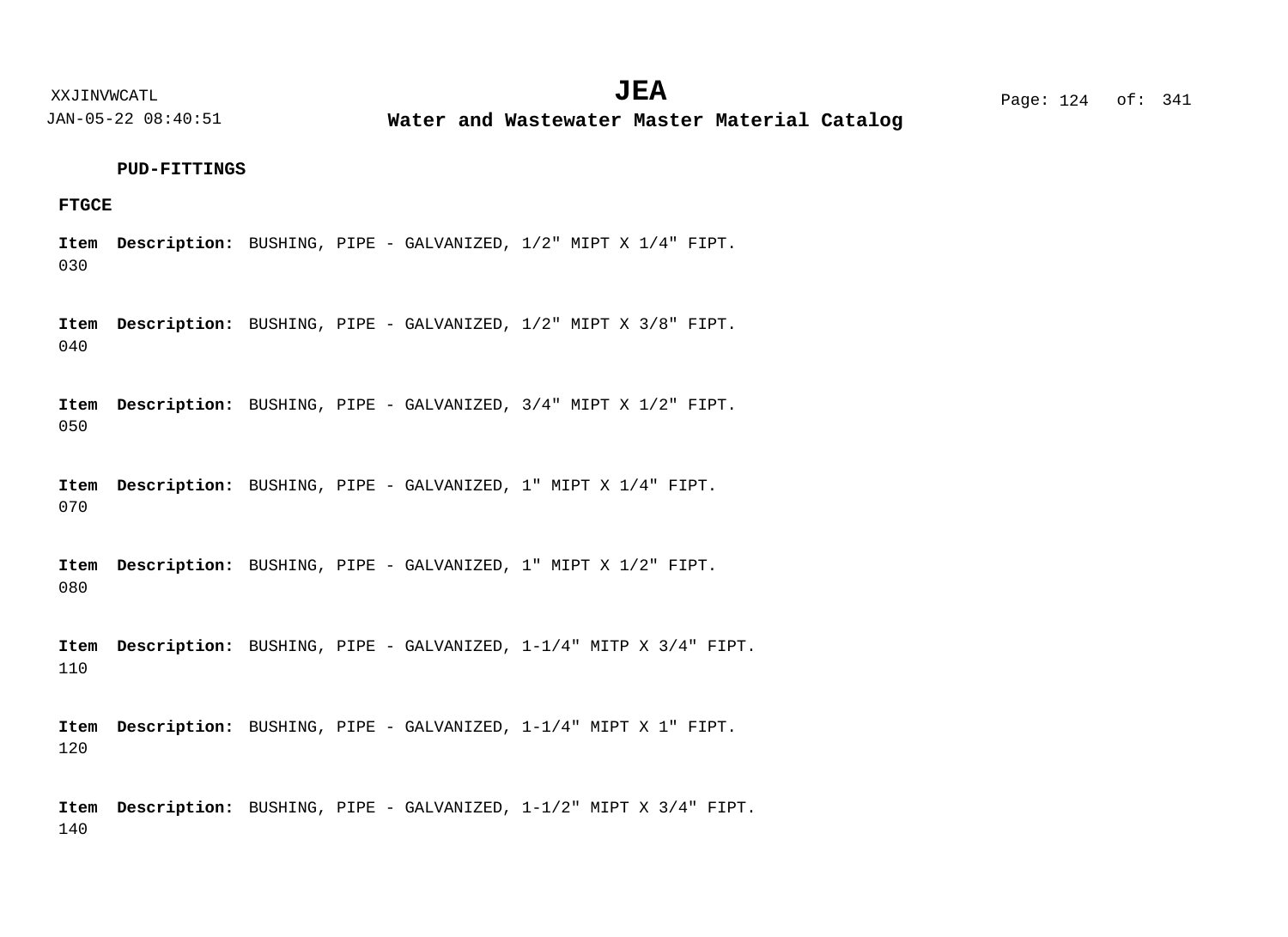**Water and Wastewater Master Material Catalog** 

#### **PUD-FITTINGS**

## **FTGCE**

150 Item Description: BUSHING, PIPE - GALVANIZED, 1-1/2" MIPT X 1" FIPT.

155 Item Description: BUSHING, PIPE - GALVANIZED, 1-1/2" MIPT X 1-1/4" FIPT.

165 Item Description: BUSHING, PIPE - GALVANIZED, 2" MIPT X 3/4" FIPT.

170 Item Description: BUSHING, PIPE - GALVANIZED, 2" MIPT X 1" FIPT.

180 BUSHING, PIPE - GALVANIZED, 2" MIPT X 1-1/4" FIPT **Description: Item**

190 Item Description: BUSHING, PIPE - GALVANIZED, 2" MIPT X 1-1/2" FIPT.

220 Item Description: BUSHING, PIPE - GALVANIZED, 2-1/2" MIPT X 1-1/2" FIPT.

230 Item Description: BUSHING, PIPE - GALVANIZED, 2-1/2" MIPT X 2" FIPT.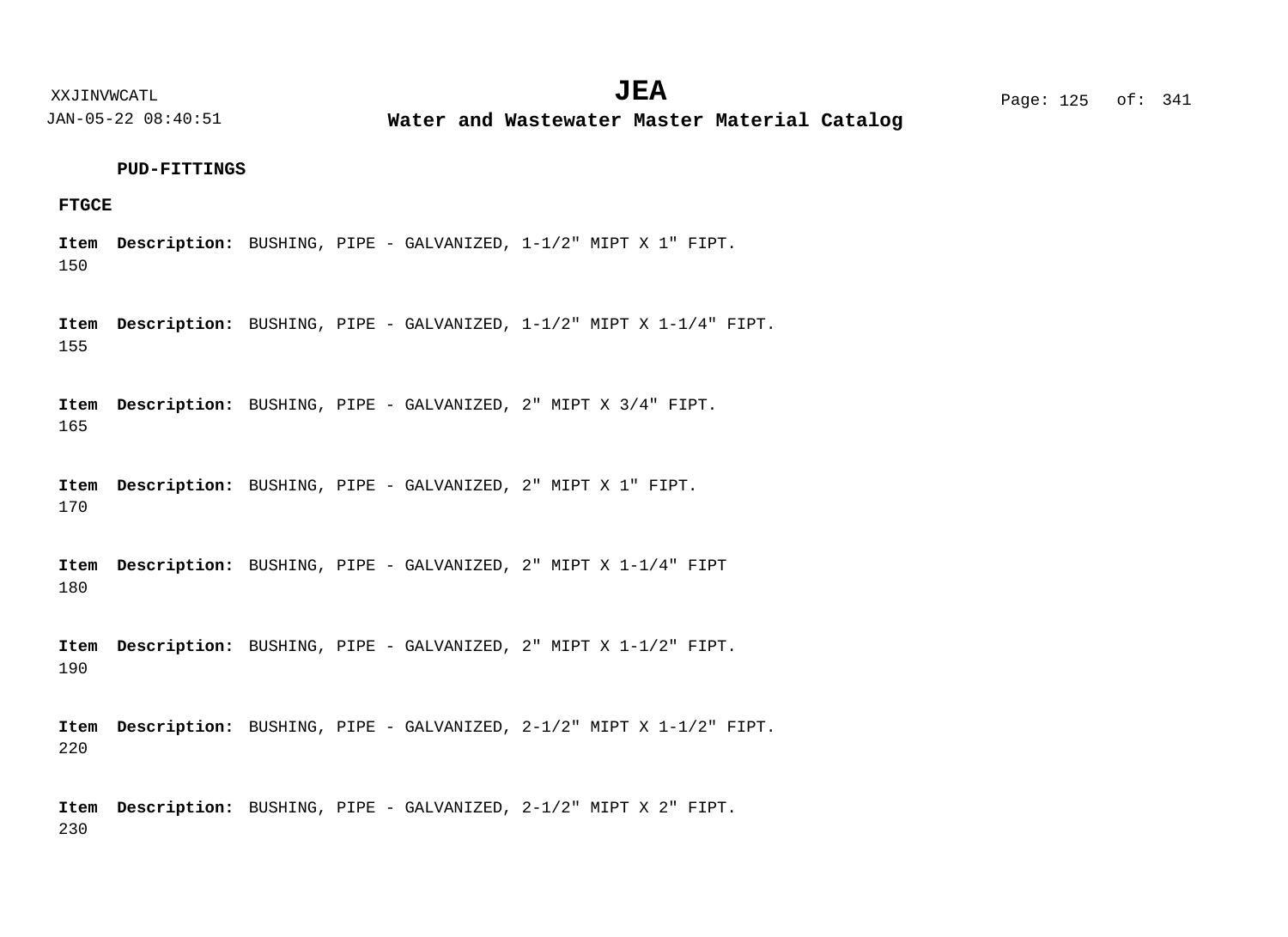**Water and Wastewater Master Material Catalog** 

#### **PUD-FITTINGS**

## **FTGCE**

250 Item Description: BUSHING, PIPE - GALVANIZED, 3" MIPT X 1-1/4" FIPT.

270 Item Description: BUSHING, PIPE - GALVANIZED, 3" MIPT X 2" FIPT.

340 Item Description: INACTIVE - BUSHING, PIPE - GALVANIZED, 4" MIPT X 3" FIPT.

#### **FTGCF**

030 Item Description: INACTIVE - CAP, PIPE - GALVANIZED, 3/4" FIPT.

040 Item Description: CAP, PIPE - GALVANIZED, 1" FIPT.

050 Item Description: INACTIVE - CAP, PIPE - GALVANIZED, 1-1/4" FIPT.

060 Item Description: CAP, PIPE - GALVANIZED, 1-1/2" FIPT.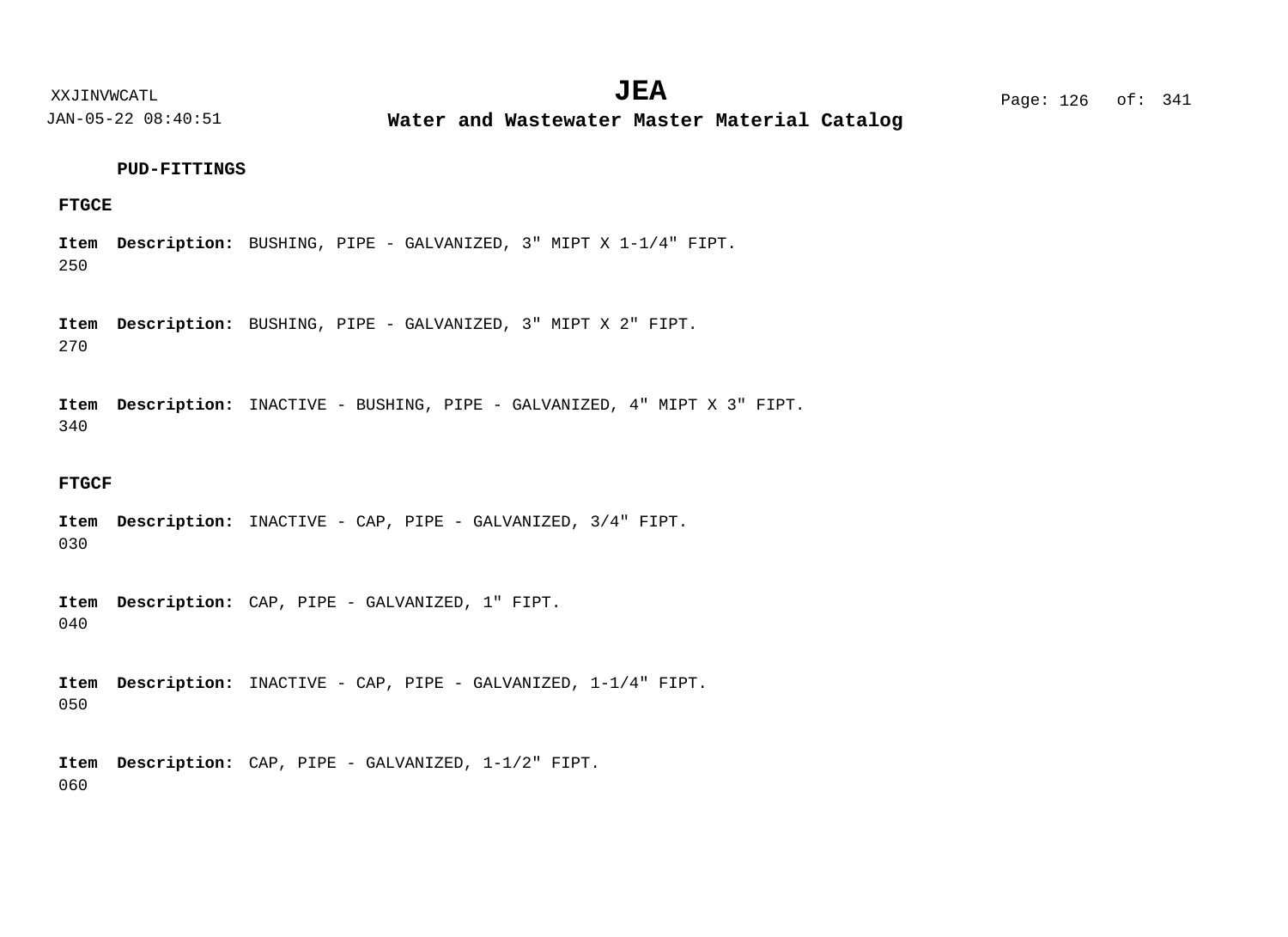XXJINVWCATL Page: 127 of: **JEA**<sup>341</sup>

JAN-05-22 08:40:51

**Water and Wastewater Master Material Catalog** 

## **PUD-FITTINGS**

## **FTGCF**

070 Item Description: CAP, PIPE - GALVANIZED, 2" FIPT.

#### **FTGCH**

020 Item Description: COUPLING, PIPE - GALVANIZED,  $1/4$ " FIPT X  $1/4$ " FIPT.

040 Item Description: COUPLING, PIPE - GALVANIZED,  $1/2$ " FIPT X  $1/2$ " FIPT.

050 Item Description: COUPLING, PIPE - GALVANIZED,  $3/4$ " FIPT X  $3/4$ " FIPT.

060 Item Description: COUPLING, PIPE - GALVANIZED, 1" FIPT X 1" FIPT.

065 COUPLING, PIPE - NO-LEAD BRASS 1" FIPT x 1" FIPT **Description: Item** Item Description: COUPLING, PIPE - GALVANIZED, 1-1/4" FIPT X 1-1/4" FIPT. **ORDER BY DESCRIPTION** OBD

070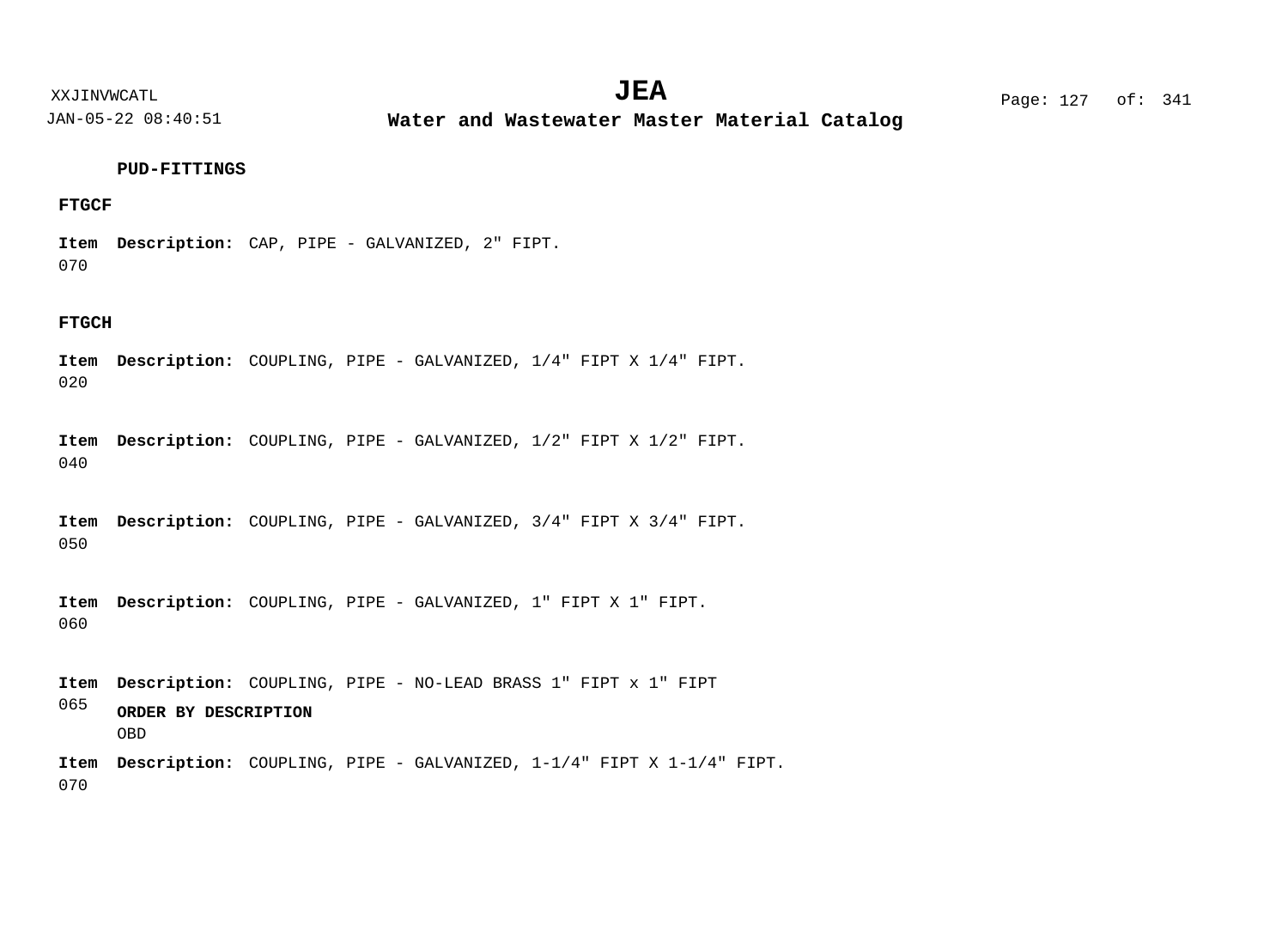**Water and Wastewater Master Material Catalog** 

#### **PUD-FITTINGS**

#### **FTGCH**

- COUPLING, PIPE NO-LEAD BRASS, 1-1/4" FIPT x 1-1/4" FIPT **Description: Item**
- 075 **ORDER BY DESCRIPTION** OBD
- 080 COUPLING, PIPE - GALVANIZED, 1-1/2" FIPT X 1-1/2" FIPT. **Description: Item**
- COUPLING, PIPE NO-LEAD BRASS, 1-1/2" FIPT x 1-1/2" FIPT **Description: Item**
- 085 **ORDER BY DESCRIPTION** OBD
- 090 Item Description: COUPLING, PIPE - GALVANIZED, 2" FIPT X 2" FIPT. MUST BE SMOOTH OUTSIDE, NO RIDGES.

095 Item Description: COUPLING, PIPE - STAINLESS 316 GRADE, 2" FIPT x 2" FIPT **ORDER BY DESCRIPTION**

- OBD
- 100 COUPLING, PIPE - GALVANIZED, 2-1/2" FIPT X 2-1/2" FIPT. **Description: Item**

110 Item Description: COUPLING, PIPE - GALVANIZED, 3" FIPT X 3" FIPT

130 Item Description: COUPLING, PIPE - GALVANIZED, 4" FIPT X 4" FIPT.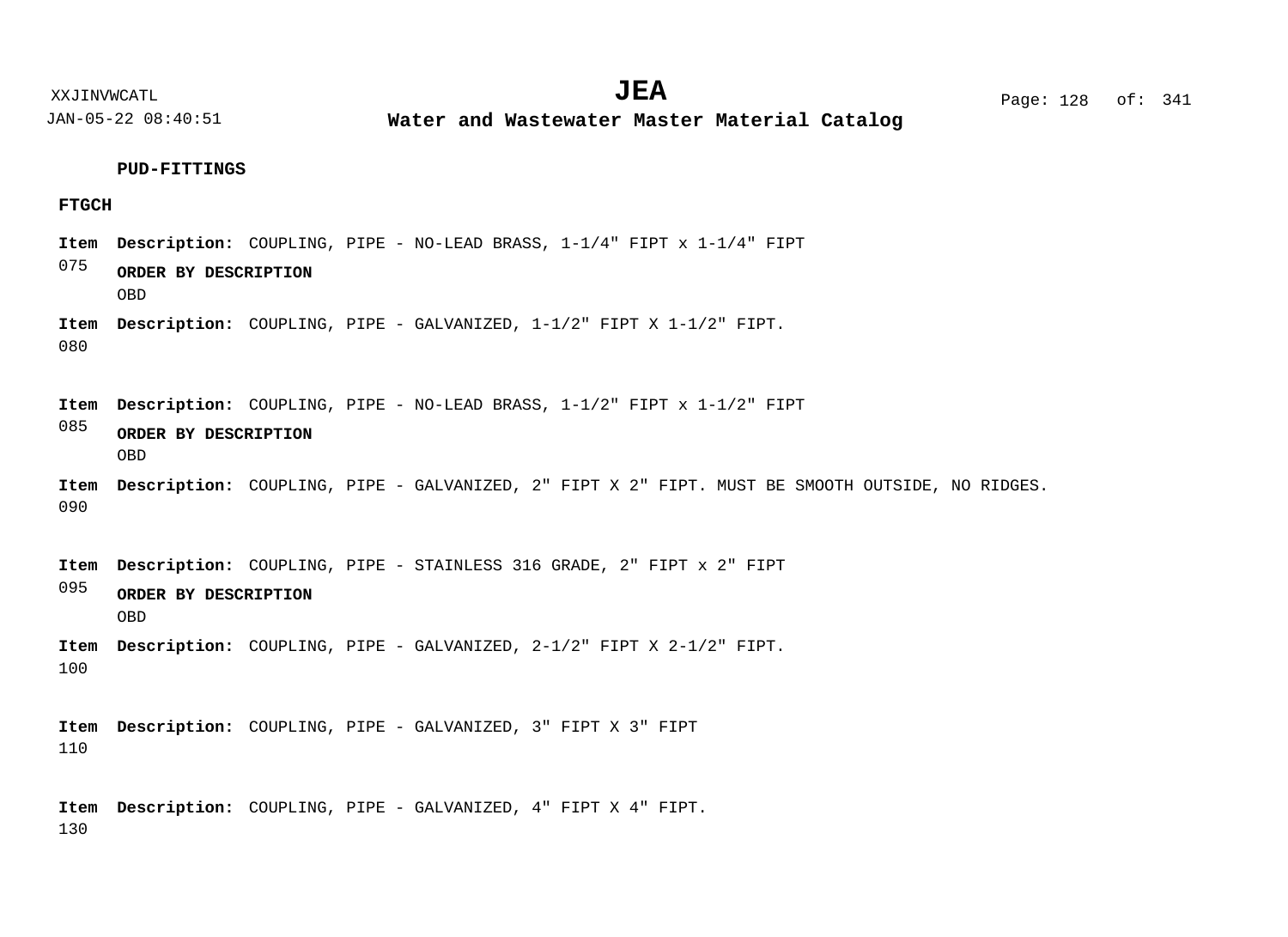XXJINVWCATL **EXALL** Page: 129 of:  $JEA$   $Page: 129 \text{ of}: 341$ 

JAN-05-22 08:40:51

**Water and Wastewater Master Material Catalog** 

#### **PUD-FITTINGS**

## **FTGCH**

500 COUPLING, DRIVING - 2", GALVANIZED,FULLY THREADED FOR DRIVING GALVINIZED PIPE. BOTH ENDS TO BE **Description: Item** THREADED FIPT, WATERWELL REAMED AND DRIFTED COUPLING, AS SUPPLIED BY CAPITAL OR APPROVED EQUAL.

920 COUPLING, 2" , PIPE - 304 STAINLESS STEEL, FIPT X FIPT. \*\* NO SUBSTITUTE \*\* **Description: Item**

#### **FTGCL**

020 Item Description: INACTIVE - ELL, PIPE - GALVANIZED,  $1/4$ " FIPT BOTH ENDS. 45 DEGREE.

030 Item Description: ELL, PIPE - GALVANIZED,  $1/2$ " FIPT BOTH ENDS. 45 DEGREE.

040 Item Description: ELL, PIPE - GALVANIZED,  $3/4$ " FIPT BOTH ENDS. 45 DEGREE.

050 Item Description: ELL, PIPE - GALVANIZED, 1" FIPT BOTH ENDS. 45 DEGREE.

060 Item Description: ELL, PIPE - GALVANIZED,  $1-1/4$ " FIPT BOTH ENDS. 45 DEGREE.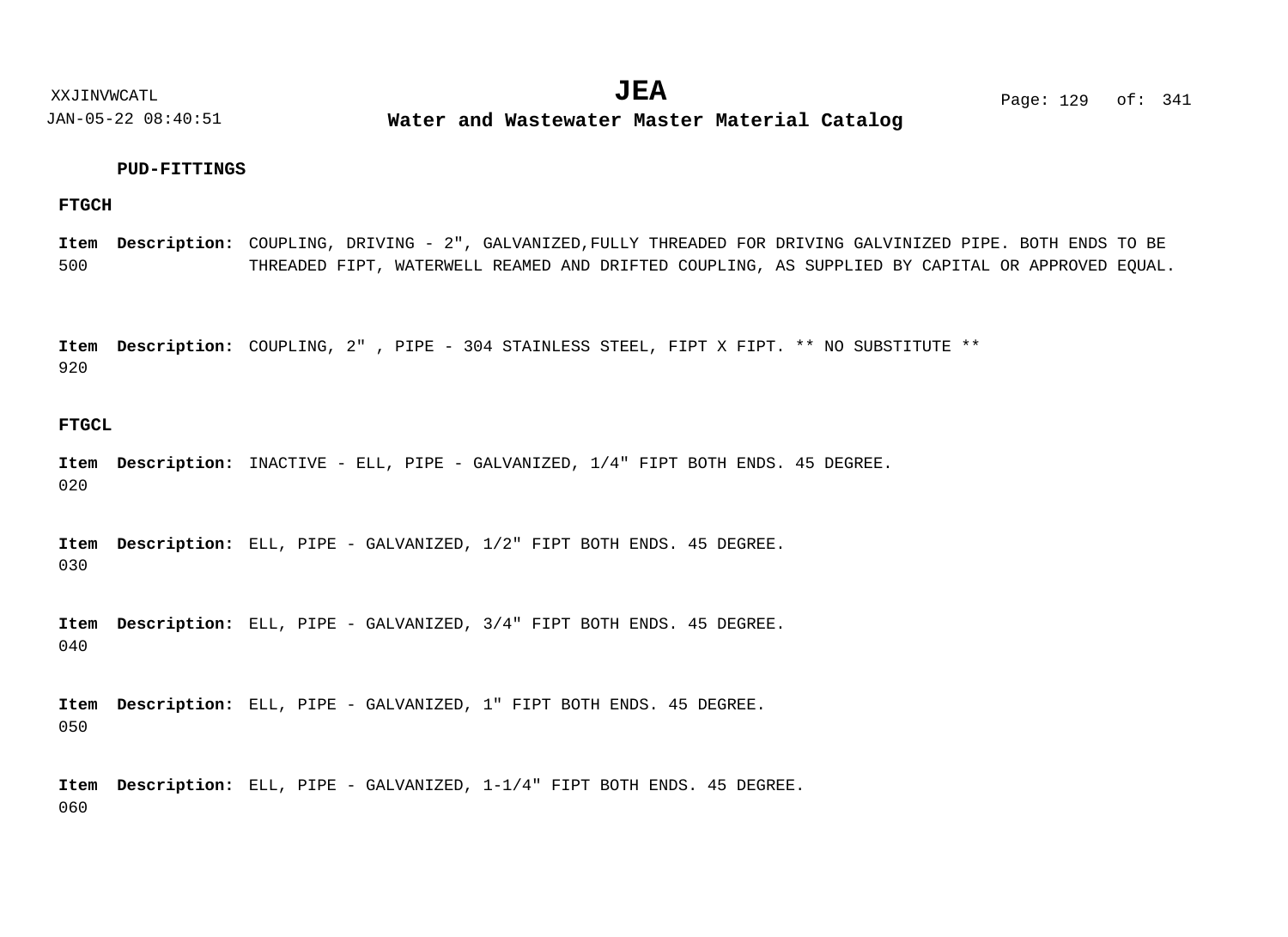**Water and Wastewater Master Material Catalog** 

#### **PUD-FITTINGS**

## **FTGCL**

070 Item Description: ELL, PIPE - GALVANIZED,  $1-1/2$ " FIPT BOTH ENDS. 45 DEGREE.

080 Item Description: ELL, PIPE - GALVANIZED, 2" FIPT BOTH ENDS. 45 DEGREE.

230 Item Description: ELL, PIPE - GALVANIZED,  $1/2$ " FIPT BOTH ENDS. 90 DEGREE.

240 Item Description: ELL, PIPE - GALVANIZED,  $3/4$ " FIPT BOTH ENDS. 90 DEGREE.

250 Item Description: ELL, PIPE - GALVANIZED, 1" FIPT BOTH ENDS. 90 DEGREE

255 260 Item Description: ELL, PIPE - NO-LEAD BRASS, 1" FIPT BOTH ENDS, 90 DEGREES Item Description: ELL, PIPE - GALVANIZED,  $1-1/4$ " FIPT BOTH ENDS. 90 DEGREE. **ORDER BY DESCRIPTION** OBD

265 Item Description: ELL, PIPE - NO-LEAD BRASS,  $1/1/4$ : FIPT BOTH ENDS, 90 DEGREES **ORDER BY DESCRIPTION** OBD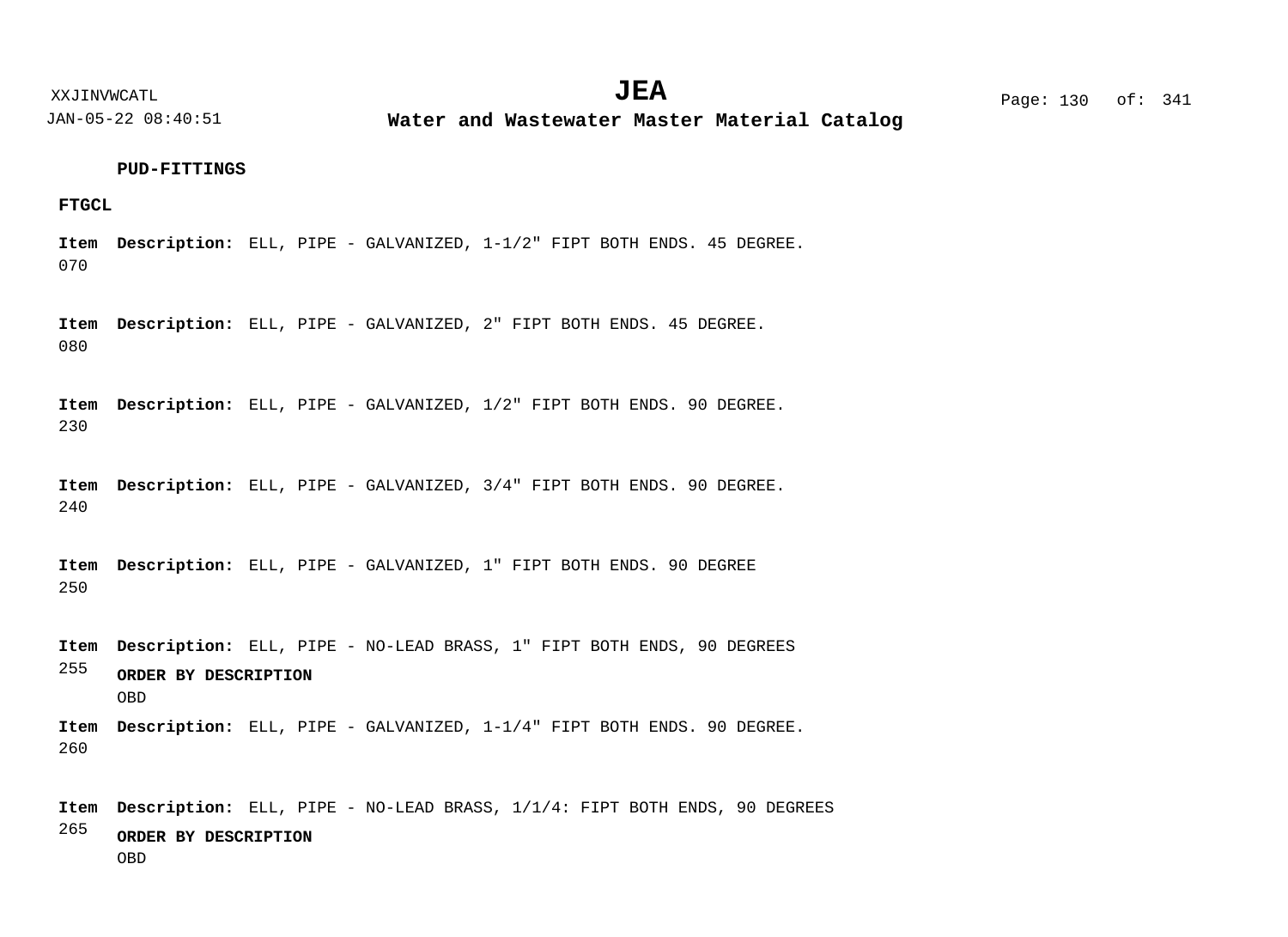XXJINVWCATL **EXALL** Page: 131 of:

JAN-05-22 08:40:51

**Water and Wastewater Master Material Catalog** 

#### **PUD-FITTINGS**

## **FTGCL**

270 Item Description: ELL, PIPE - GALVANIZED,  $1-1/2$ " FIPT BOTH ENDS. 90 DEGREE.

280 Item Description: ELL, PIPE - GALVANIZED, 2" FIPT BOTH ENDS. 90 DEGREE.

290 Item Description: INACTIVE - ELL, PIPE - GALVANIZED, 2-1/2" FIPT BOTH ENDS. 90 DEGREE.

415 Item Description: INACTIVE - ELL, PIPE - STREET, GALVANIZED, 1/2" FIPT X 1/2" MIPT. 90 DEGREE.

425 Item Description: ELL, PIPE - STREET, GALVANIZED, 3/4" FIPT X 3/4" MIPT. 90 DEGREE.

430 Item Description: ELL, PIPE - STREET, GALVANIZED, 1" FIPT X 1" MIPT. 90 DEGREE.

435 Item Description: ELL, PIPE - STREET, NO-LEAD BRASS, 1" FIPT x 1" MIPT 90 DEGREE **ORDER BY DESCRIPTION** OBD

440 Item Description: ELL, PIPE - STREET, GALVANIZED,  $1-1/4$ " FIPT X  $1-1/4$ " MIPT. 90 DEGREE.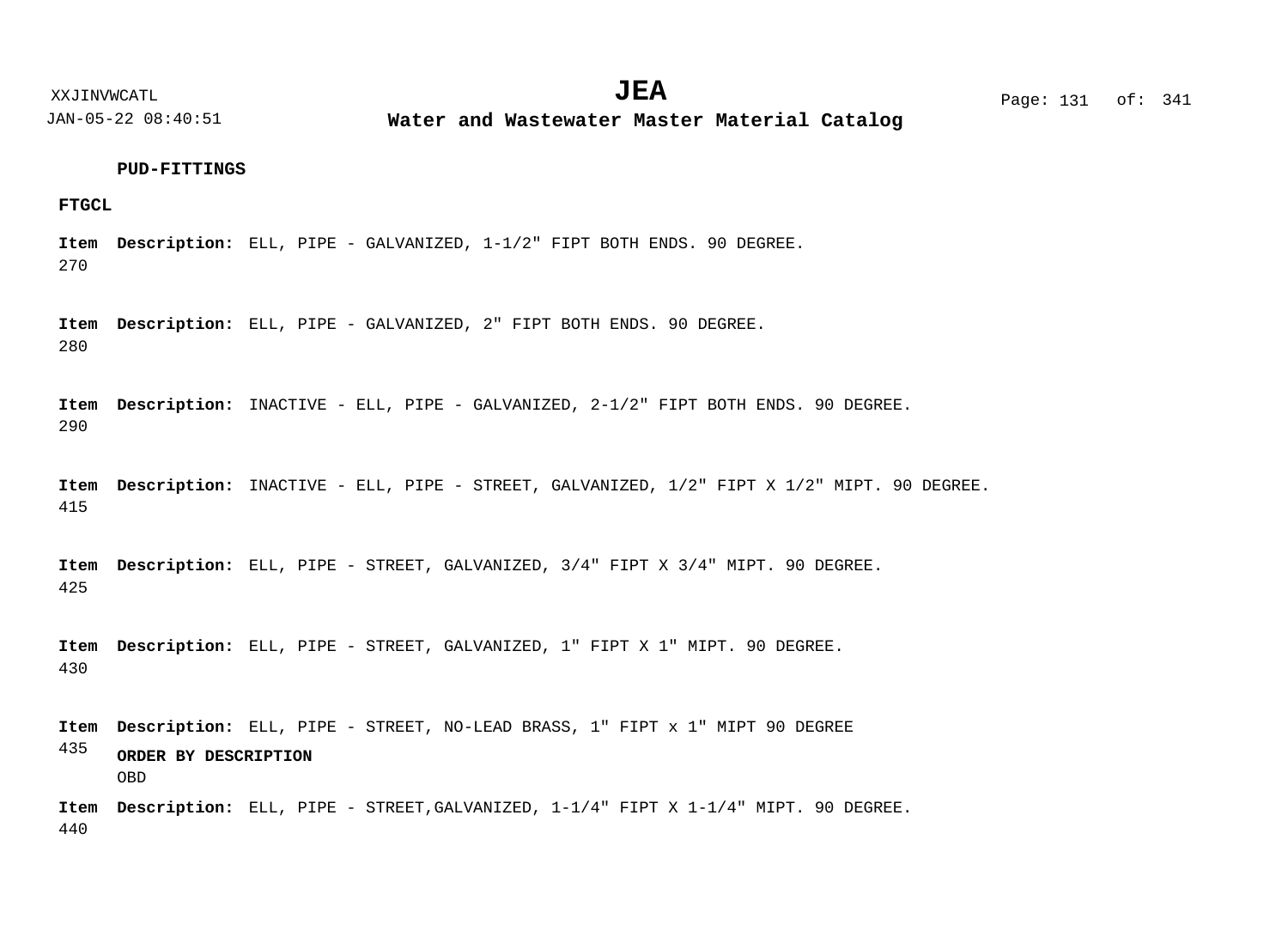**Water and Wastewater Master Material Catalog** 

#### **PUD-FITTINGS**

**FTGCL**

445 Item Description: ELL, PIPE - STREET, NO-LEAD BRASS,  $1-1/4$ " FIPT x  $1-1/4$ " MIPT, 90 DEGREES

450 Item Description: ELL, PIPE - STREET, GALVANIZED,  $1-1/2$ " FIPT  $1-1/2$ " MIPT. 90 DEGREE.

455 Item Description: ELL, PIPE - STREET, NO-LEAD BRASS,  $1/1/2$ " FIPT x 1/ 1/2" MIPT, 90 DEGREES

460 Item Description: ELL, PIPE - STREET, GALVANIZED, 2" FIPT X 2" MIPT. 90 DEGREE.

465 Item Description: ELL, PIPE - STREET, NO-LEAD BRASS, 2" FIPT x 2" MIPT 90 DEGREES **ORDER BY DESCRIPTION** OBD

920 Item Description: ELL, 2", 90 DEGREE, PIPE - 304 STAINLESS STEEL, FIPT BOTH ENDS. \*\* NO SUBSTITUTE \*\*

## **FTGCN**

060 Item Description: NIPPLE, PIPE - GALVANIZED,  $1/4$ " X CLOSE MIPT BOTH ENDS.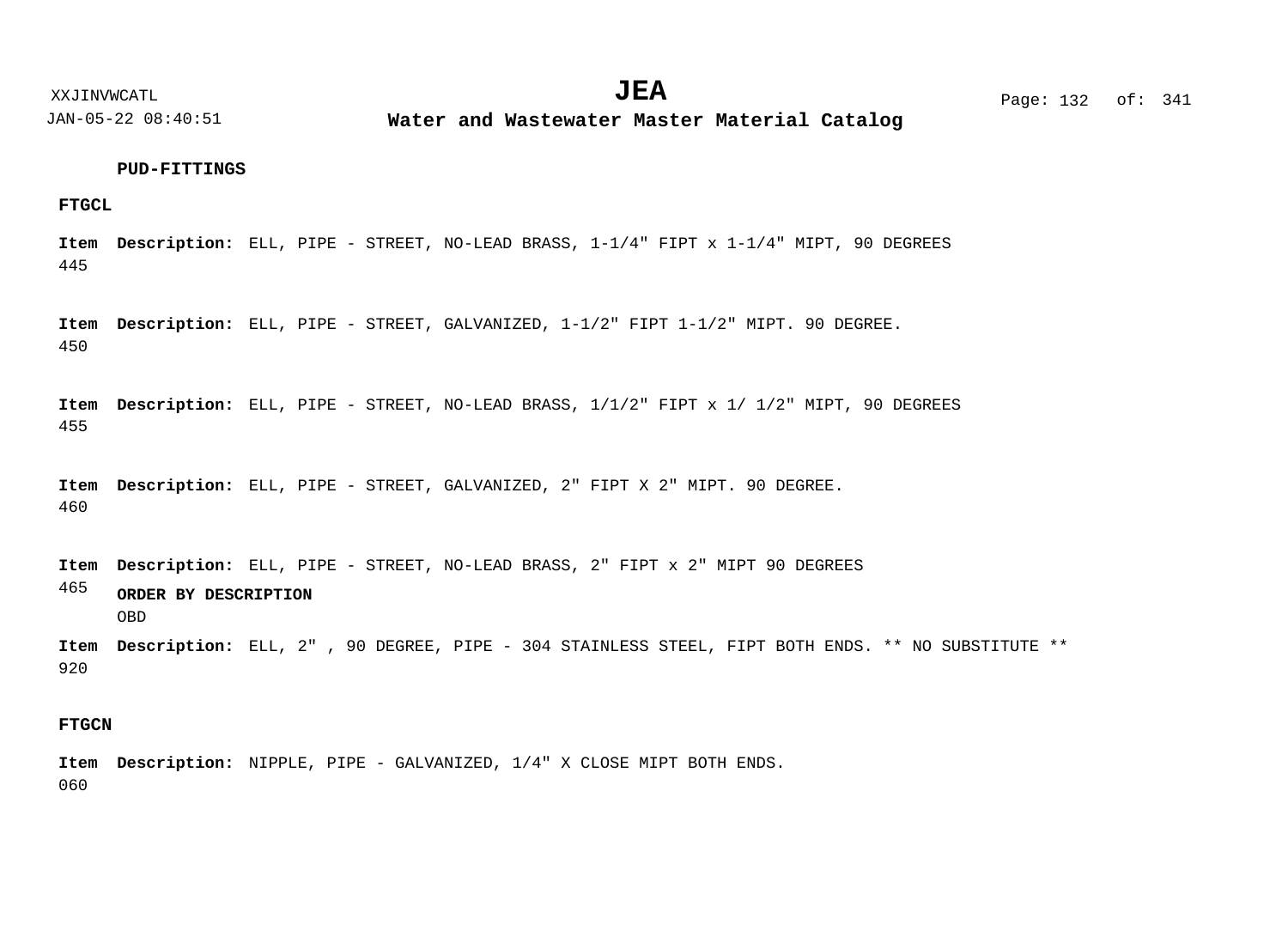XXJINVWCATL **EXALL** Page: 133 of:  $JEA$   $Page: 133 of: 341$ 

JAN-05-22 08:40:51

**Water and Wastewater Master Material Catalog** 

#### **PUD-FITTINGS**

## **FTGCN**

070 Item Description: NIPPLE, PIPE - GALVANIZED, 1/4" X 4" MIPT BOTH ENDS.

080 Item Description: INACTIVE - NIPPLE, PIPE - GALVANIZED,  $1/4$ " X 5" MIPT BOTH ENDS

240 Item Description: NIPPLE, PIPE - GALVANIZED, 1/2" X 4" MIPT BOTH ENDS.

260 Item Description: NIPPLE, PIPE - GALVANIZED, 1/2" X 6" MIPT BOTH ENDS.

300 Item Description: INACTIVE - NIPPLE, PIPE - GALVANIZED,  $3/4$ " X CLOSE. MIPT BOTH ENDS.

310 Item Description: NIPPLE, PIPE - GALVANIZED, 3/4" X 2" MIPT BOTH ENDS.

320 Item Description: INACTIVE - NIPPLE, PIPE - GALVANIZED,  $3/4$ " X 2-1/2" MIPT BOTH ENDS.

330 Item Description: NIPPLE, PIPE - GALVANIZED, 3/4" X 3" MIPT BOTH ENDS.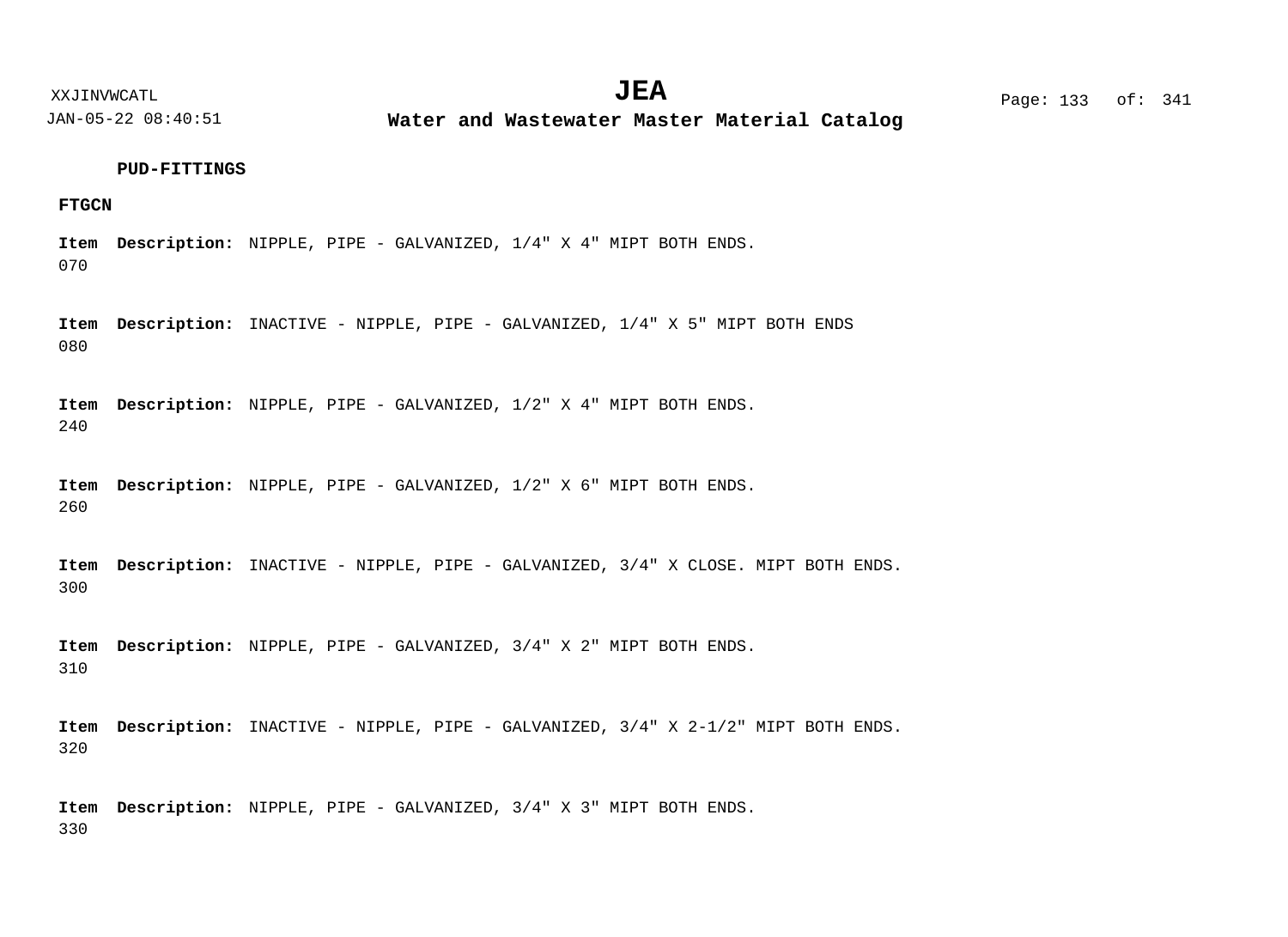**Water and Wastewater Master Material Catalog** 

#### **PUD-FITTINGS**

## **FTGCN**

340 Item Description: NIPPLE, PIPE - GALVANIZED, 3/4" X 4" MIPT BOTH ENDS.

350 Item Description: NIPPLE, PIPE - GALVANIZED, 3/4" X 5" MIPT BOTH ENDS.

360 Item Description: NIPPLE, PIPE - GALVANIZED, 3/4" X 6" MIPT BOTH ENDS.

370 Item Description: NIPPLE, PIPE - GALVANIZED, 3/4" X 8" MIPT BOTH ENDS.

380 Item Description: NIPPLE, PIPE - GALVANIZED, 3/4" X 10" MIPT BOTH ENDS.

390 Item Description: NIPPLE, PIPE - GALVANIZED,  $3/4$ " X 12" MIPT BOTH ENDS.

410 Item Description: NIPPLE, PIPE - GALVANIZED, 1" X 2" MIPT BOTH ENDS.

420 Item Description: NIPPLE, PIPE - GALVANIZED, 1" X 3" MIPT BOTH ENDS.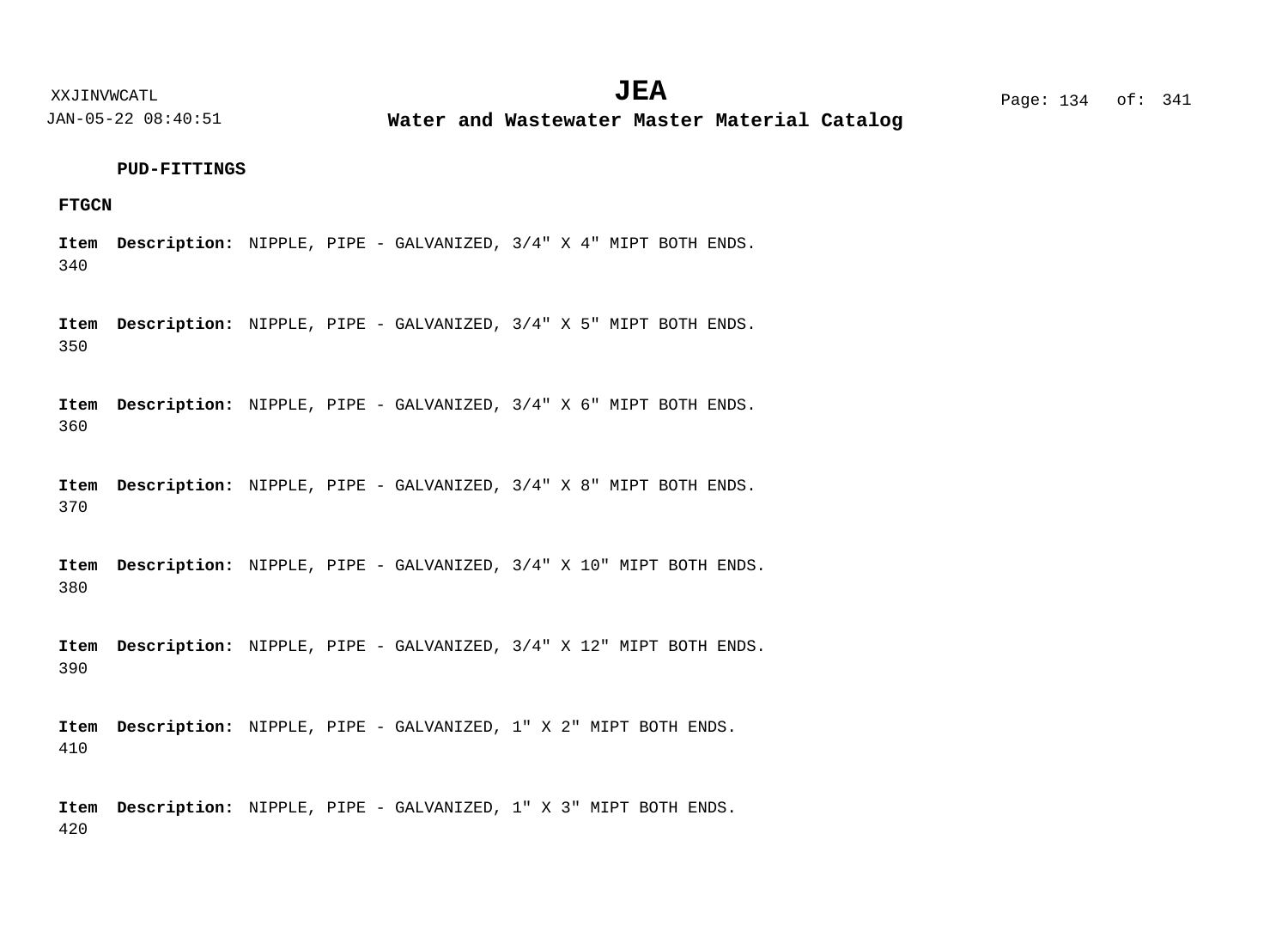**Water and Wastewater Master Material Catalog** 

#### **PUD-FITTINGS**

## **FTGCN**

430 Item Description: NIPPLE, PIPE - GALVANIZED, 1" X 4" MIPT BOTH ENDS.

440 Item Description: NIPPLE, PIPE - GALVANIZED, 1" X 5" MIPT BOTH ENDS.

450 Item Description: NIPPLE, PIPE - GALVANIZED, 1" X 6" MIPT BOTH ENDS.

460 Item Description: NIPPLE, PIPE - GALVANIZED, 1" X 8" MIPT BOTH ENDS.

470 Item Description: NIPPLE, PIPE - GALVANIZED, 1" X 10" MIPT BOTH ENDS.

480 Item Description: NIPPLE, PIPE - GALVANIZED, 1" X 12" MIPT BOTH ENDS.

490 Item Description: NIPPLE, PIPE - GALVANIZED, 1-1/4" X CLOSE MIPT BOTH ENDS.

500 Item Description: NIPPLE, PIPE - GALVANIZED,  $1-1/4$ " X 3" MIPT BOTH ENDS.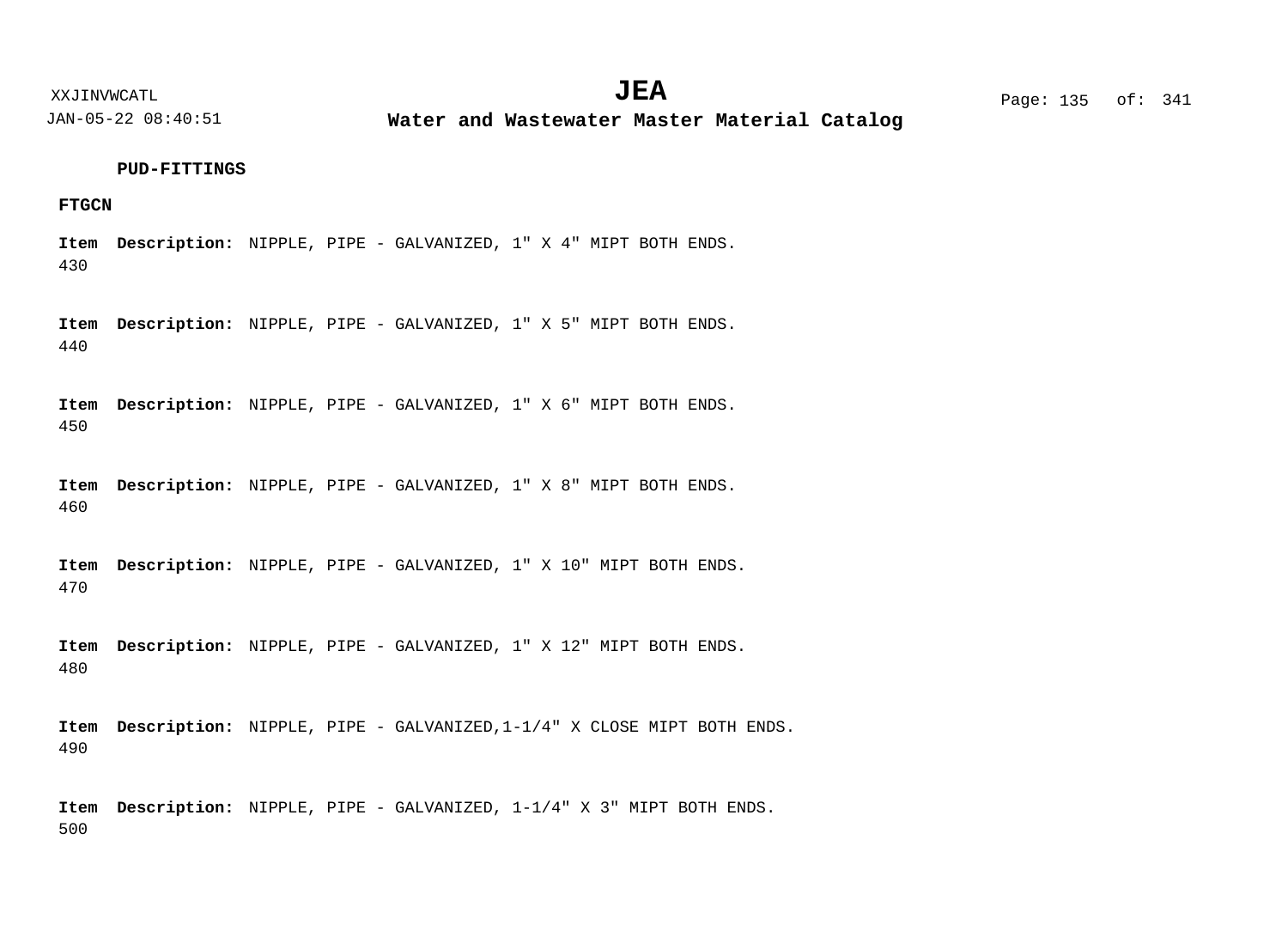**Water and Wastewater Master Material Catalog** 

#### **PUD-FITTINGS**

## **FTGCN**

510 Item Description: NIPPLE, PIPE - GALVANIZED,  $1-1/4$  **X** 4 MIPT BOTH ENDS.

520 Item Description: NIPPLE, PIPE - GALVANIZED,  $1-1/4$  "X 5" MIPT BOTH ENDS.

530 Item Description: NIPPLE, PIPE - GALVANIZED,  $1-1/4$ " X 6" MIPT BOTH ENDS.

540 Item Description: NIPPLE, PIPE - GALVANIZED,  $1-1/4$ " X 8" MIPT BOTH ENDS.

550 Item Description: NIPPLE, PIPE - GALVANIZED,  $1-1/4$ " X 10" MIPT BOTH ENDS.

560 Item Description: NIPPLE, PIPE - GALVANIZED,  $1-1/4$ " X 12" MIPT BOTH ENDS.

570 Item Description: NIPPLE, PIPE - GALVANIZED, 1-1/2" X CLOSE MIPT BOTH ENDS.

580 Item Description: NIPPLE, PIPE - GALVANIZED,  $1-1/2$  **X** 3 MIPT BOTH ENDS.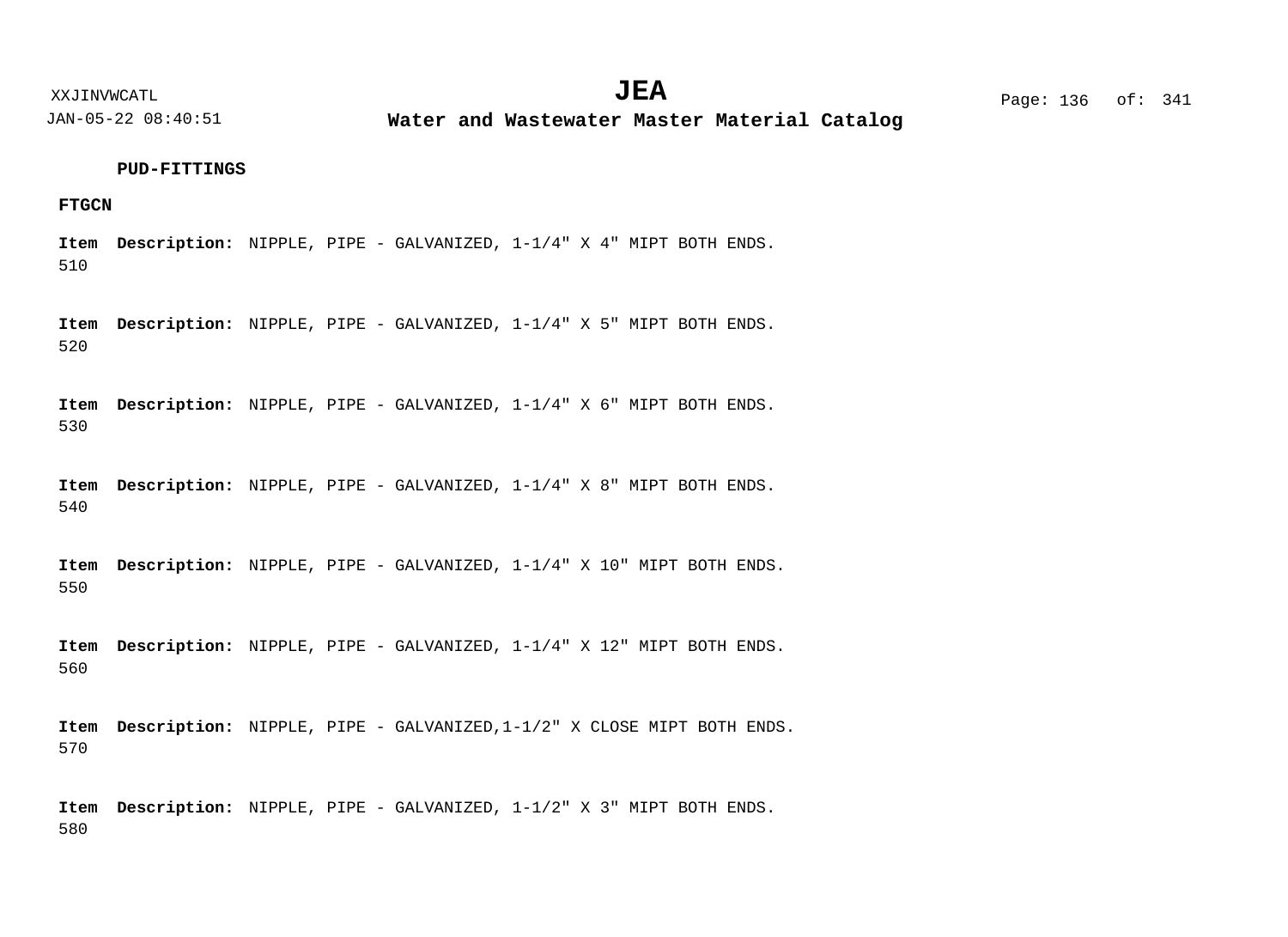**Water and Wastewater Master Material Catalog** 

#### **PUD-FITTINGS**

## **FTGCN**

590 Item Description: NIPPLE, PIPE - GALVANIZED,  $1-1/2$  **X** 4 MIPT BOTH ENDS.

600 Item Description: NIPPLE, PIPE - GALVANIZED,  $1-1/2$  "X 5" MIPT BOTH ENDS.

610 Item Description: NIPPLE, PIPE - GALVANIZED,  $1-1/2$  "X 6" MIPT BOTH ENDS.

620 Item Description: NIPPLE, PIPE - GALVANIZED,  $1-1/2$  **X** 8 MIPT BOTH ENDS.

630 Item Description: NIPPLE, PIPE - GALVANIZED,  $1-1/2$ " X 10" MIPT BOTH ENDS.

640 Item Description: NIPPLE, PIPE - GALVANIZED,  $1-1/2$  "X 12" MIPT BOTH ENDS.

650 Item Description: NIPPLE, PIPE - GALVANIZED, 2" X CLOSE MIPT BOTH ENDS.

660 Item Description: NIPPLE, PIPE - GALVANIZED, 2" X 3" MIPT BOTH ENDS.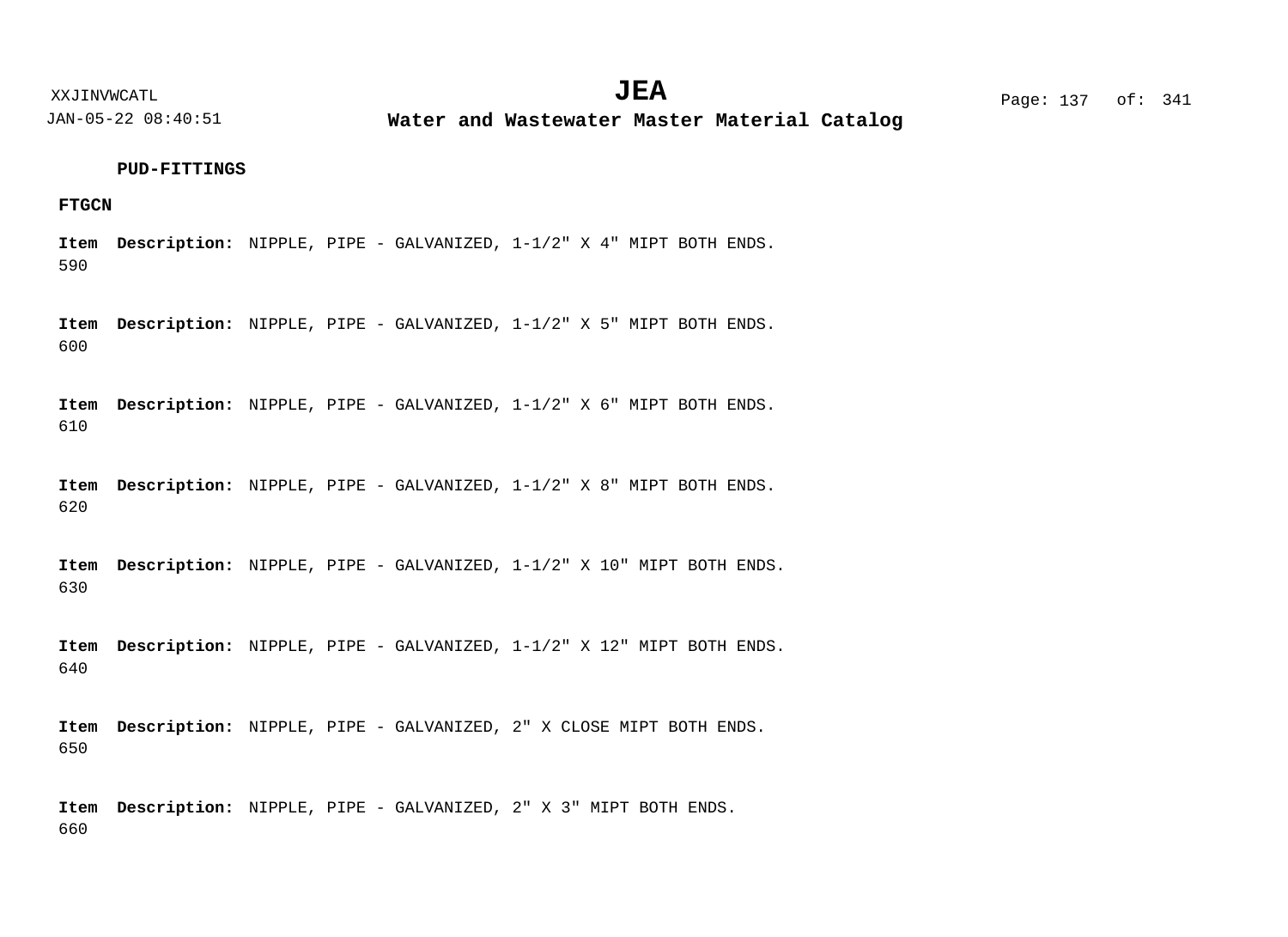**Water and Wastewater Master Material Catalog** 

#### **PUD-FITTINGS**

## **FTGCN**

670 Item Description: NIPPLE, PIPE - GALVANIZED, 2" X 4" MIPT BOTH ENDS.

680 Item Description: NIPPLE, PIPE - GALVANIZED, 2" X 5" MIPT BOTH ENDS.

690 Item Description: NIPPLE, PIPE - GALVANIZED, 2" X 6" MIPT BOTH ENDS.

700 Item Description: NIPPLE, PIPE - GALVANIZED, 2" X 8" MIPT BOTH ENDS.

710 Item Description: NIPPLE, PIPE - GALVANIZED, 2" X 10" MIPT BOTH ENDS.

720 Item Description: NIPPLE, PIPE - GALVANIZED, 2" X 12" MIPT BOTH ENDS.

750 Item Description: NIPPLE, PIPE - GALVANIZED, 2-1/2" X 6" MIPT BOTH ENDS.

760 Item Description: NIPPLE, PIPE - GALVANIZED, 2-1/2" X 8" MIPT BOTH ENDS.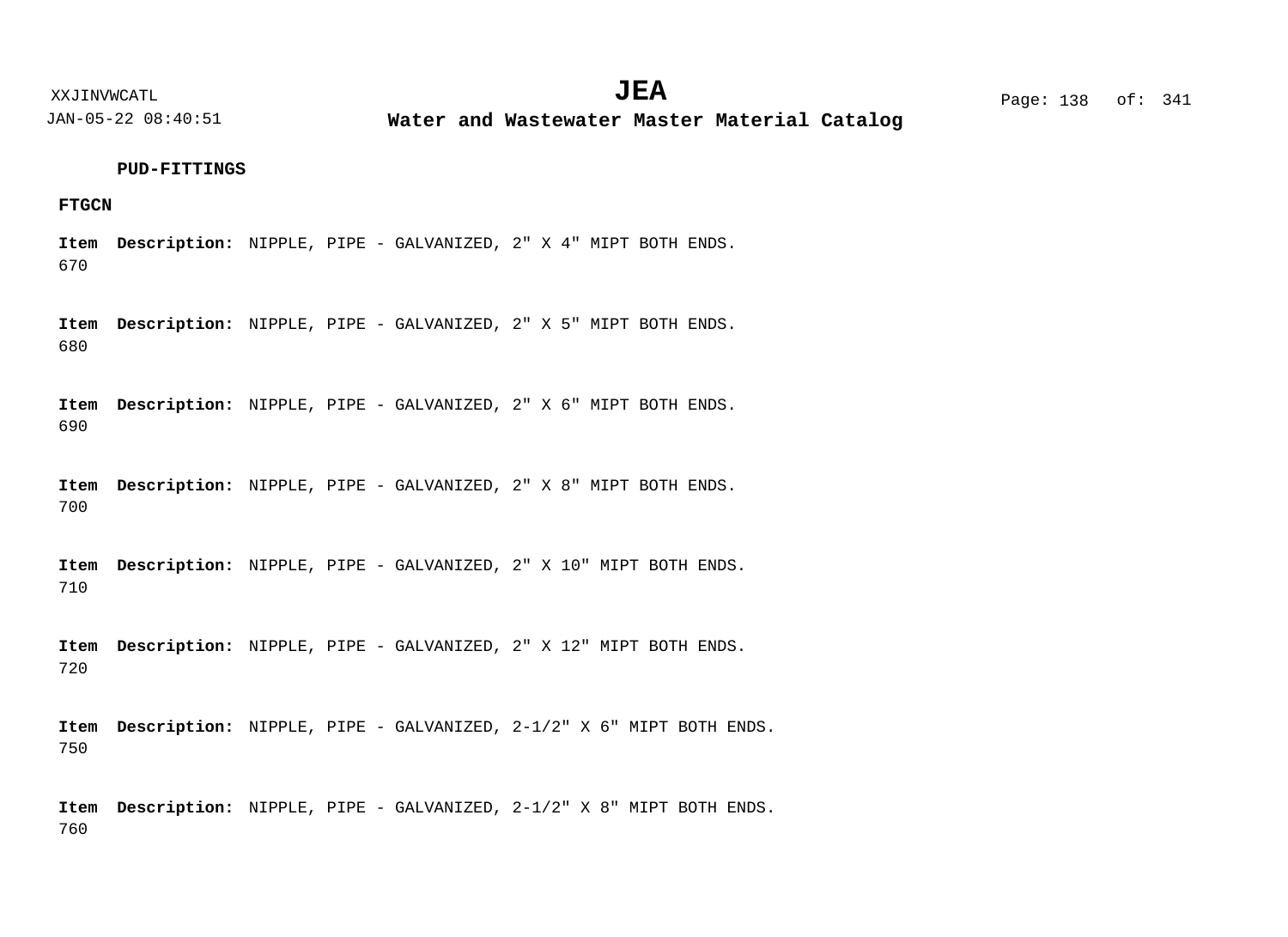**Water and Wastewater Master Material Catalog** 

#### **PUD-FITTINGS**

## **FTGCN**

820 Item Description: INACTIVE - NIPPLE, PIPE - GALVANIZED, 3" X 4" MIPT BOTH ENDS.

830 Item Description: NIPPLE, PIPE - GALVANIZED, 3" X 5" MIPT BOTH ENDS.

840 Item Description: NIPPLE, PIPE - GALVANIZED, 3" X 6" MIPT BOTH ENDS.

850 Item Description: NIPPLE, PIPE - GALVANIZED, 3" X 8" MIPT BOTH ENDS.

860 Item Description: NIPPLE, PIPE - GALVANIZED, 3" X 10" MIPT BOTH ENDS.

870 Item Description: NIPPLE, PIPE - GALVANIZED, 3" X 12" MIPT BOTH ENDS.

940 Item Description: NIPPLE, PIPE - GALVANIZED, 4" X 12" MIPT BOTH ENDS.

960 Item Description: NIPPLE, PIPE, 2" X 3", 304 STAINLESS STEEL, MIPT BOTH ENDS.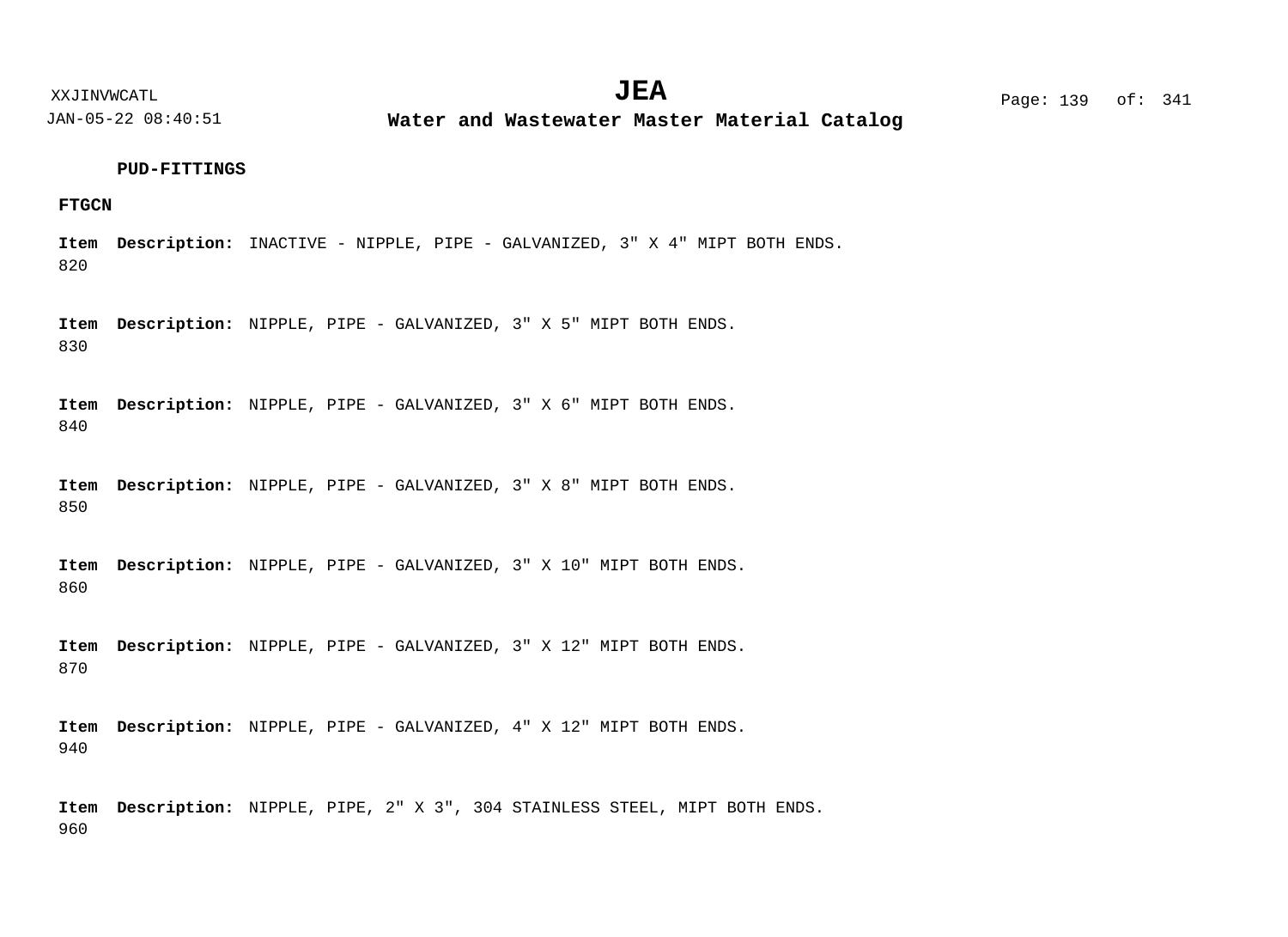**Water and Wastewater Master Material Catalog** 

#### **PUD-FITTINGS**

## **FTGCN**

Item Description: NIPPLE, PIPE, 2" X 3", 316 STAINLESS STEEL, MIPT BOTH ENDS.

## 962 **ORDER BY DESCRIPTION**

OBD

965 Item Description: NIPPLE, PIPE, 2" X CLOSE END, 304 STAINLESS STEEL, MIPT BOTH ENDS.

970 Item Description: NIPPLE, PIPE, 2" X 12", 304 STAINLESS STEEL, MIPT BOTH ENDS. \*\* NO SUBSTITUTE \*\*

#### **FTGCP**

040 Item Description: SQUARE HEAD PLUG, PIPE - GALVANIZED, 1/2" MIPT.

050 Item Description: SQUARE HEAD PLUG, PIPE - GALVANIZED, 3/4" MIPT.

060 Item Description: SQUARE HEAD PLUG, PIPE - GALVANIZED, 1" MIPT.

070 Item Description: SQUARE HEAD PLUG, PIPE - GALVANIZED, 1-1/4" MIPT.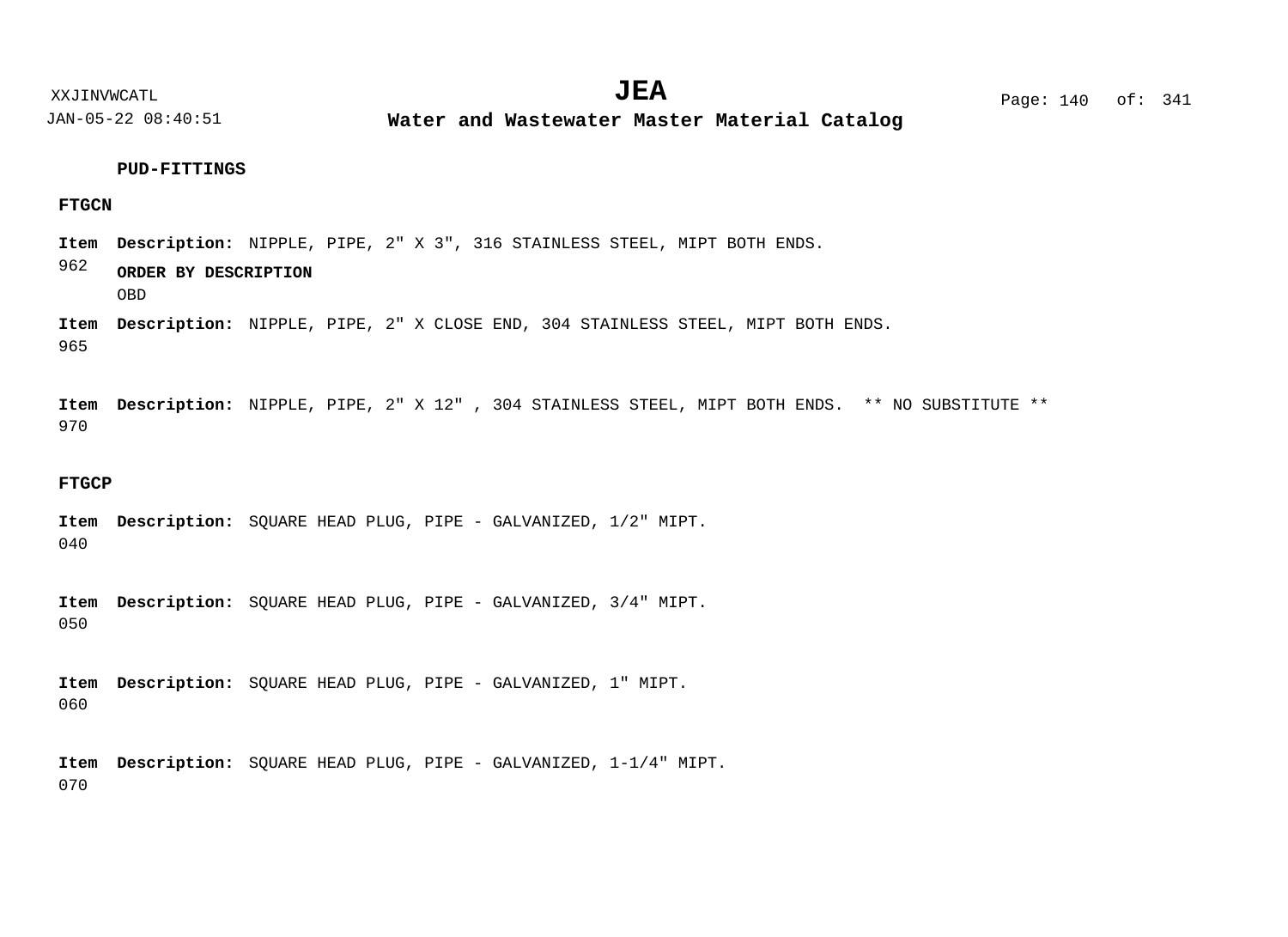**Water and Wastewater Master Material Catalog** 

#### **PUD-FITTINGS**

## **FTGCP**

080 Item Description: SQUARE HEAD PLUG, PIPE - GALVANIZED, 1-1/2" MIPT.

085 Item Description: SQUARE HEAD PLUG, PIPE - GALVANIZED, 2" MIPT.

100 Item Description: SQUARE HEAD PLUG, PIPE - GALVANIZED, 3" MIPT.

#### **FTGCR**

050 Item Description: REDUCER, PIPE - GALVANIZED,  $1/2$  **X**  $3/8$  FIPT BOTH ENDS.

070 Item Description: REDUCER, PIPE - GALVANIZED,  $3/4$  " X 1/2" FIPT BOTH ENDS.

080 Item Description: REDUCER, PIPE - GALVANIZED, 1" X 1/2" FIPT BOTH ENDS.

090 Item Description: REDUCER, PIPE - GALVANIZED, 1" X 3/4" FIPT BOTH ENDS.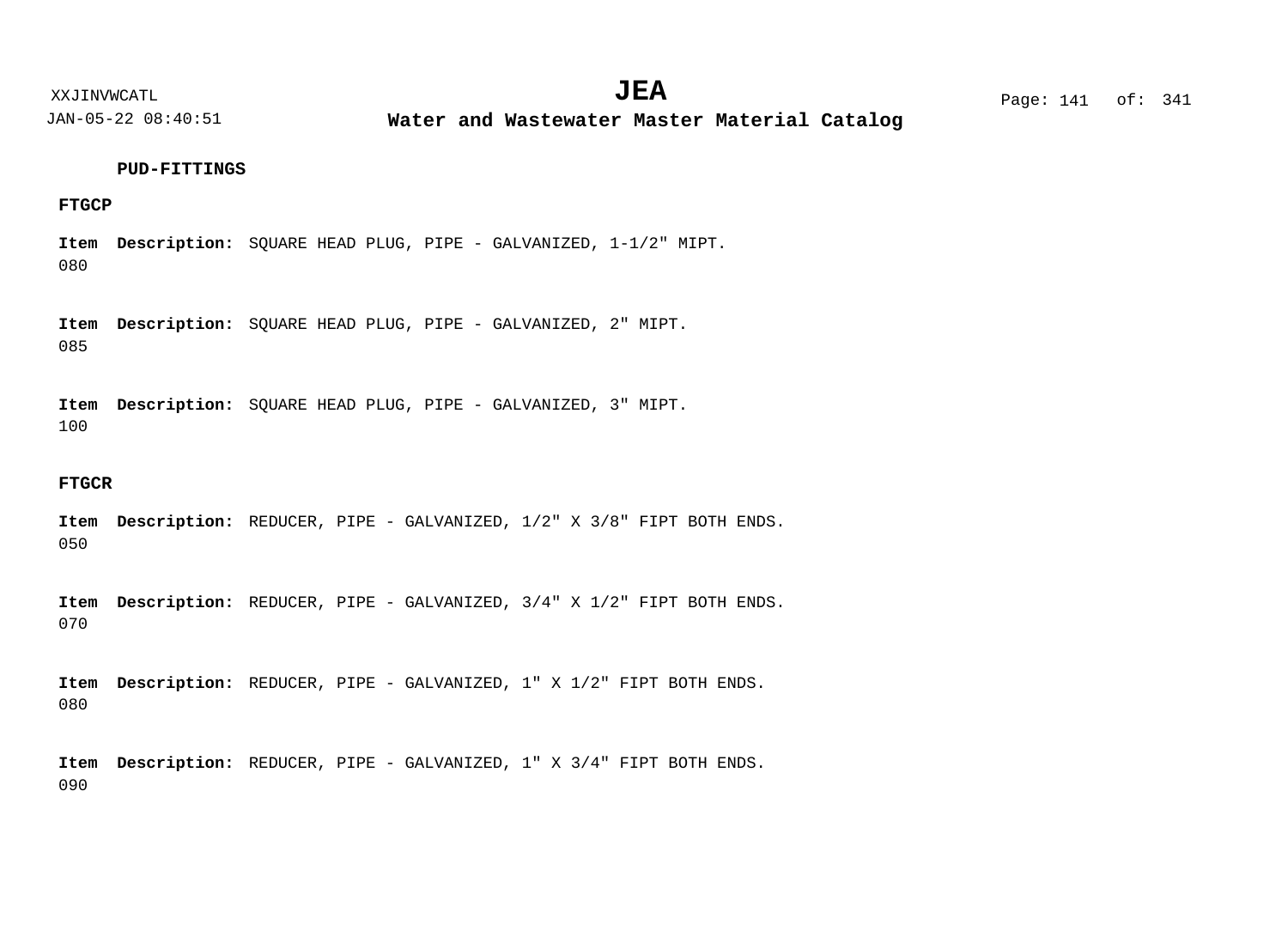**Water and Wastewater Master Material Catalog** 

#### **PUD-FITTINGS**

#### **FTGCR**

110 Item Description: REDUCER, PIPE - GALVANIZED,  $1-1/4$ " X 3/4 FIPT BOTH ENDS.

120 Item Description: REDUCER, PIPE - GALVANIZED,  $1-1/4$  " X 1 " FIPT BOTH ENDS.

130 Item Description: REDUCER, PIPE - GALVANIZED, 1-1/2" X 1/2" FIPT BOTH ENDS.

140 Item Description: REDUCER, PIPE - GALVANIZED,  $1-1/2$ " X 3/4 FIPT BOTH ENDS.

150 Item Description: REDUCER, PIPE - GALVANIZED,  $1-1/2$  **X** 1 FIPT BOTH ENDS.

160 Item Description: REDUCER, PIPE - GALVANIZED,  $1-1/2$  **X**  $1-1/4$  **FIPT BOTH ENDS.** 

170 Item Description: REDUCER, PIPE - GALVANIZED, 2" X 1/2" FIPT BOTH ENDS.

180 Item Description: REDUCER, PIPE - GALVANIZED, 2" X 3/4" FIPT BOTH ENDS.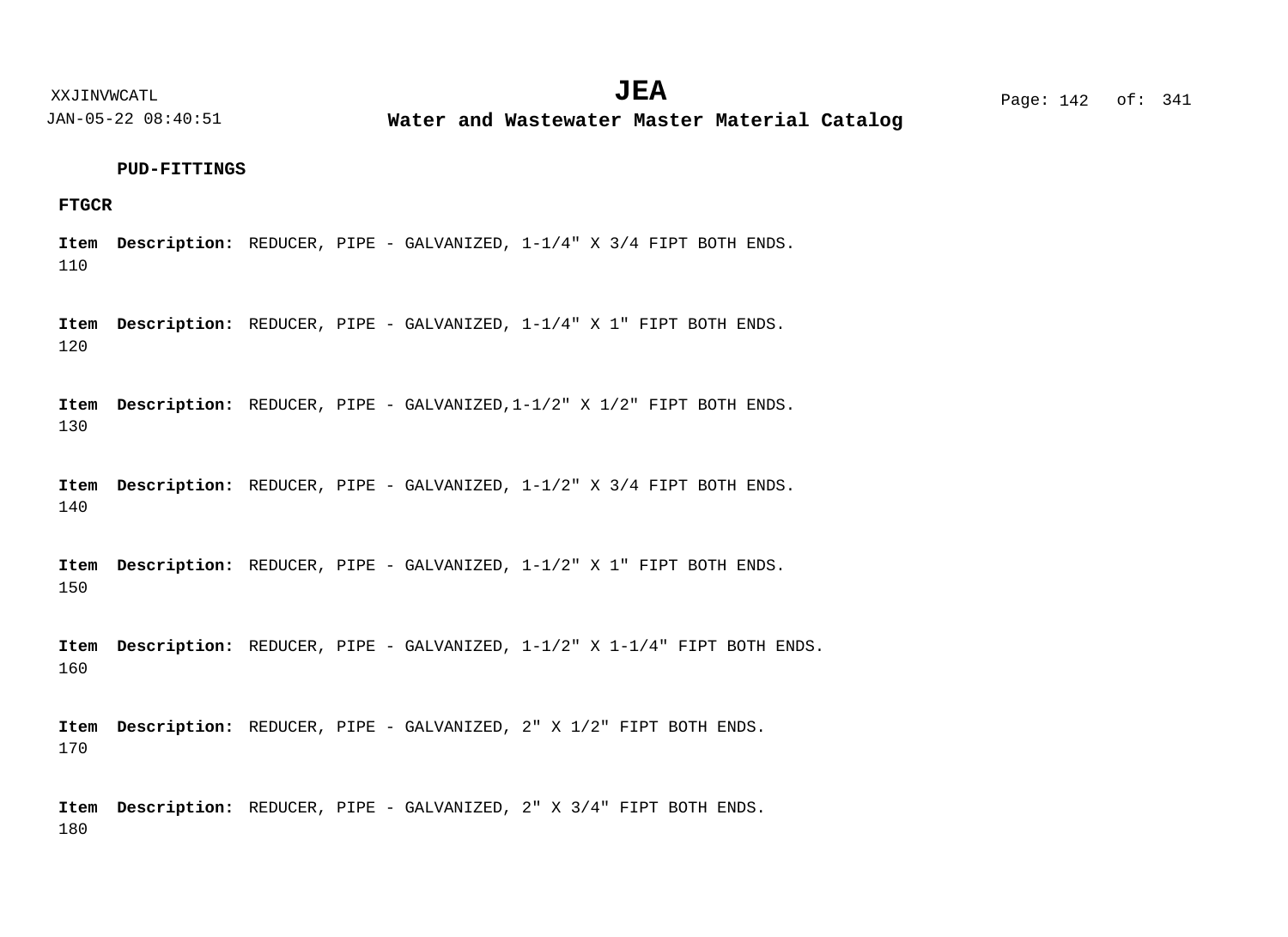**Water and Wastewater Master Material Catalog** 

#### **PUD-FITTINGS**

## **FTGCR**

190 Item Description: REDUCER, PIPE - GALVANIZED, 2" X 1" FIPT BOTH ENDS.

200 Item Description: REDUCER, PIPE - GALVANIZED, 2" X 1-1/4" FIPT BOTH ENDS.

210 Item Description: REDUCER, PIPE - GALVANIZED, 2" X 1-1/2" FIPT BOTH ENDS.

220 Item Description: REDUCER, PIPE - GALVANIZED, 2-1/2" X 2" FIPT BOTH ENDS.

230 Item Description: REDUCER, PIPE - GALVANIZED, 3" X 2" FIPT BOTH ENDS.

260 Item Description: REDUCER, PIPE - GALVANIZED, 4" X 3".

## **FTGCT**

050 TEE, PIPE - GALVANIZED, 3/4"X 3/4"X 3/4" FIPT. **Description: Item**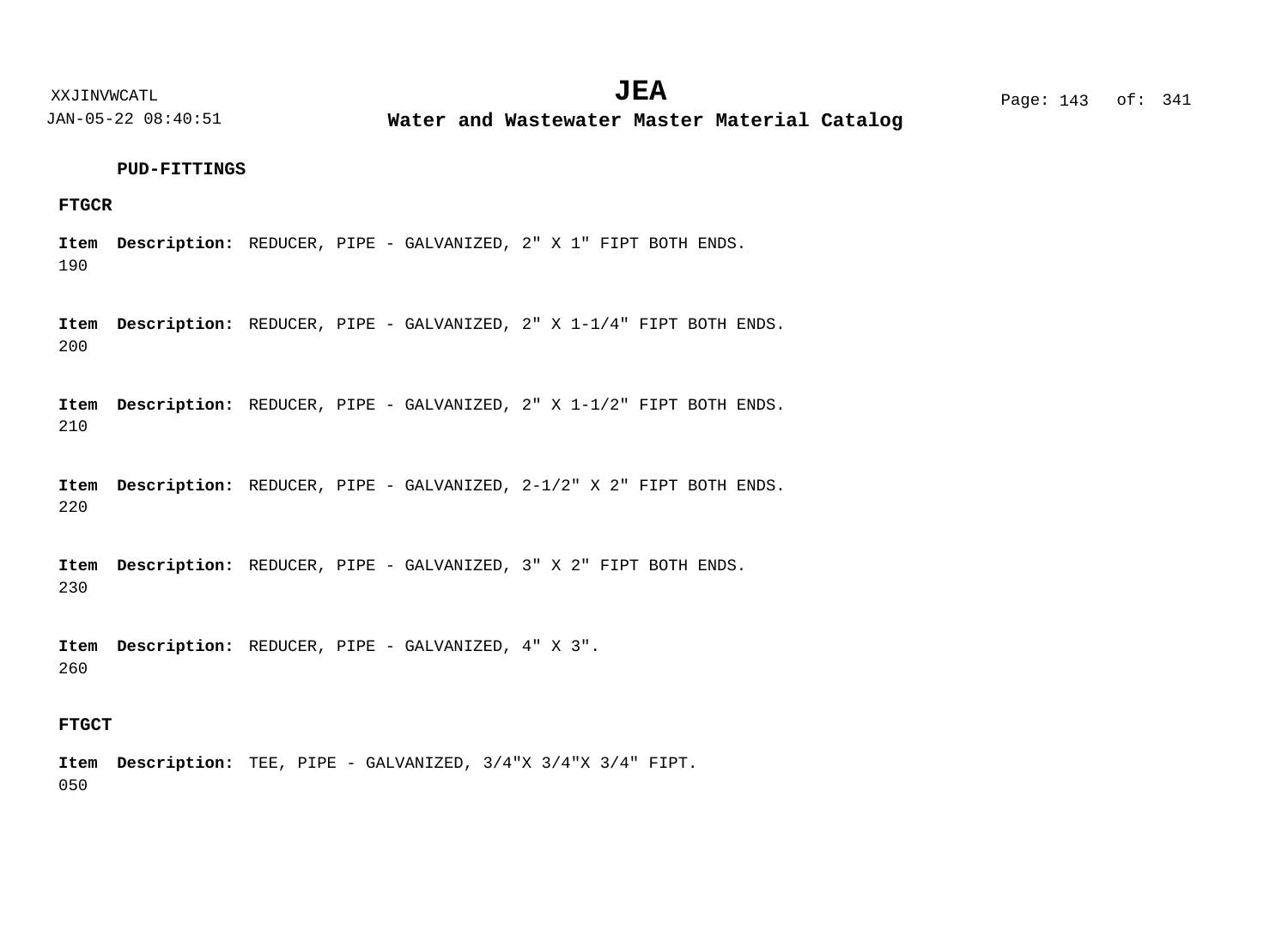XXJINVWCATL **EXALL** Page: 144 of:  $JEA$   $Page: 144 \text{ of}: 341$ 

JAN-05-22 08:40:51

**Water and Wastewater Master Material Catalog** 

#### **PUD-FITTINGS**

## **FTGCT**

070 TEE, PIPE - GALVANIZED,1" X 1" X 1" FIPT **Description: Item**

TEE, PIPE - NO-LEAD BRASS 1x1x1 FIPT **Description: Item**

075 **ORDER BY DESCRIPTION** ORDER BY DESCRIPTION

090 TEE, PIPE - GALVANIZED, 1-1/4" X 1-1/4" X 1-1/4" FIPT. **Description: Item**

095 100 105 TEE, PIPE - NO-LEAD BRASS 1-1/4" x 1-1/4" x 1-1/4" FIPT **Description: Item** TEE, PIPE - GALVANIZED, 1-1/2" X 1-1/2" X 1-1/2" FIPT. **Description: Item** TEE, PIPE - NO-LEAD BRASS 1 1/2" x 1-1/2" x 1 1/2" FIPT **Description: Item** TEE, PIPE - GALVANIZED, 2" X 2" X 2" FIPT. **Description: Item ORDER BY DESCRIPTION ORDER BY DESCRIPTION** ORDER BY DESCRIPTION OBD

120

TEE, PIPE - NO-LEAD BRASS, 2x2x2 FIPT **Description: Item**

125 **ORDER BY DESCRIPTION** ORDER BY DESCRIPTION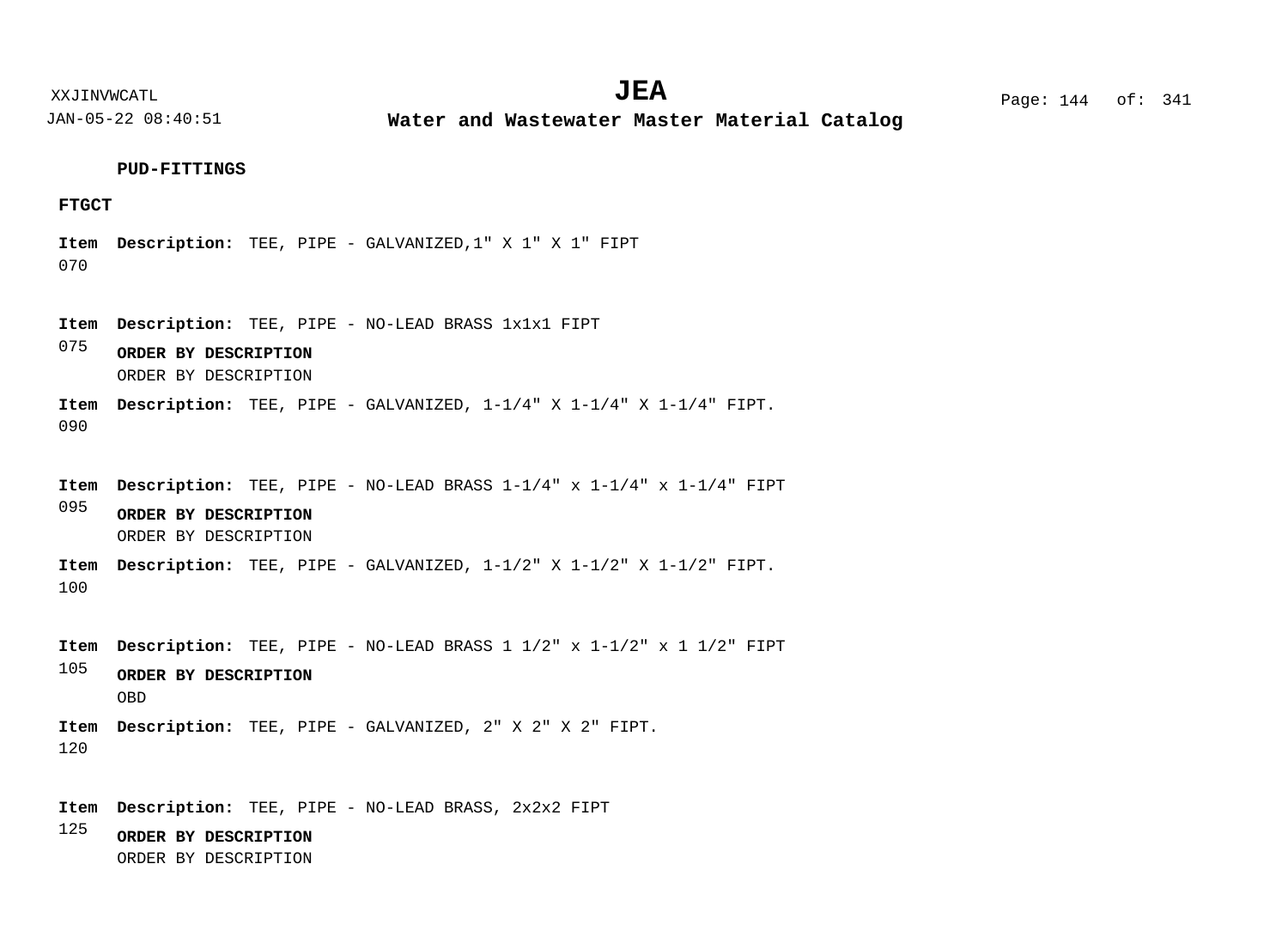XXJINVWCATL Page: 145 of: **JEA**<sup>341</sup>

JAN-05-22 08:40:51

**Water and Wastewater Master Material Catalog** 

# **PUD-FITTINGS**

# **FTGCZ**

| 120                                         |                         | Item Description: NO LEAD COUPLING, STRAIGHT 1", FEMALE COPPER THREAD X COMPRESSION, COMPRESSION END FOR 250 PSI<br>POLYBUTYLENE TUBING. |
|---------------------------------------------|-------------------------|------------------------------------------------------------------------------------------------------------------------------------------|
|                                             | FORD<br>$C04 - 44 - NL$ | MUELLER<br>H-15071N                                                                                                                      |
| Item<br>130                                 |                         | Description: NO LEAD COUPLING, STRAIGHT 1-1/2", FEMALE COPPER THREAD X COMPRESSION, COMPRESSION FOR 250 PSI<br>POLYBUTYLENE TUBING.      |
|                                             | FORD<br>$C04 - 66 - NL$ | <b>MUELLER</b><br>$H-15071N$                                                                                                             |
| Item<br>210<br>250 PSI POLYBUTYLENE TUBING. |                         | Description: NO LEAD COUPLING, STRAIGHT 2", (#C04-77), FEMALE COPPER THREAD X COMPRESSION. COMPRESSION FOR                               |
|                                             | FORD<br>$C04-77-NL$     | MUELLER<br>H-15071N                                                                                                                      |
| Item                                        |                         | Description: NO LEAD COUPLING, STRAIGHT 3/4", COMPRESSION X COMPRESSION, FOR POLYBUTYLENE TUBING.                                        |
| 220                                         | FORD<br>$C44 - 33 - NL$ | <b>MUELLER</b><br>$H - 15403N$                                                                                                           |
| Item                                        |                         | <b>Description:</b> NO LEAD COUPLING, STRAIGHT 1", COMPRESSION X COMPRESSION, FOR POLYBUTYLENE TUBING.                                   |
| 230                                         | FORD<br>$C44 - 44 - NL$ | <b>MUELLER</b><br>H-15403N                                                                                                               |
| 310                                         |                         | Item Description: NO LEAD COUPLING, STRAIGHT 1 1/2", (#C44-66), COMPRESSION X COMPRESSION. FOR POLYBUTYLENE<br>TUBING.                   |
|                                             | <b>FORD</b>             | <b>MUELLER</b>                                                                                                                           |
|                                             | $C44 - 66 - NL$         | H-15403N                                                                                                                                 |
| Item                                        |                         | Description: NO LEAD COUPLING, STRAIGHT 2", COMPRESSION X COMPRESSION. FOR POLYBUTYLENE TUBING.                                          |
| 320                                         | FORD                    | <b>MUELLER</b>                                                                                                                           |
|                                             | $C44 - 77 - NL$         | H-15403N                                                                                                                                 |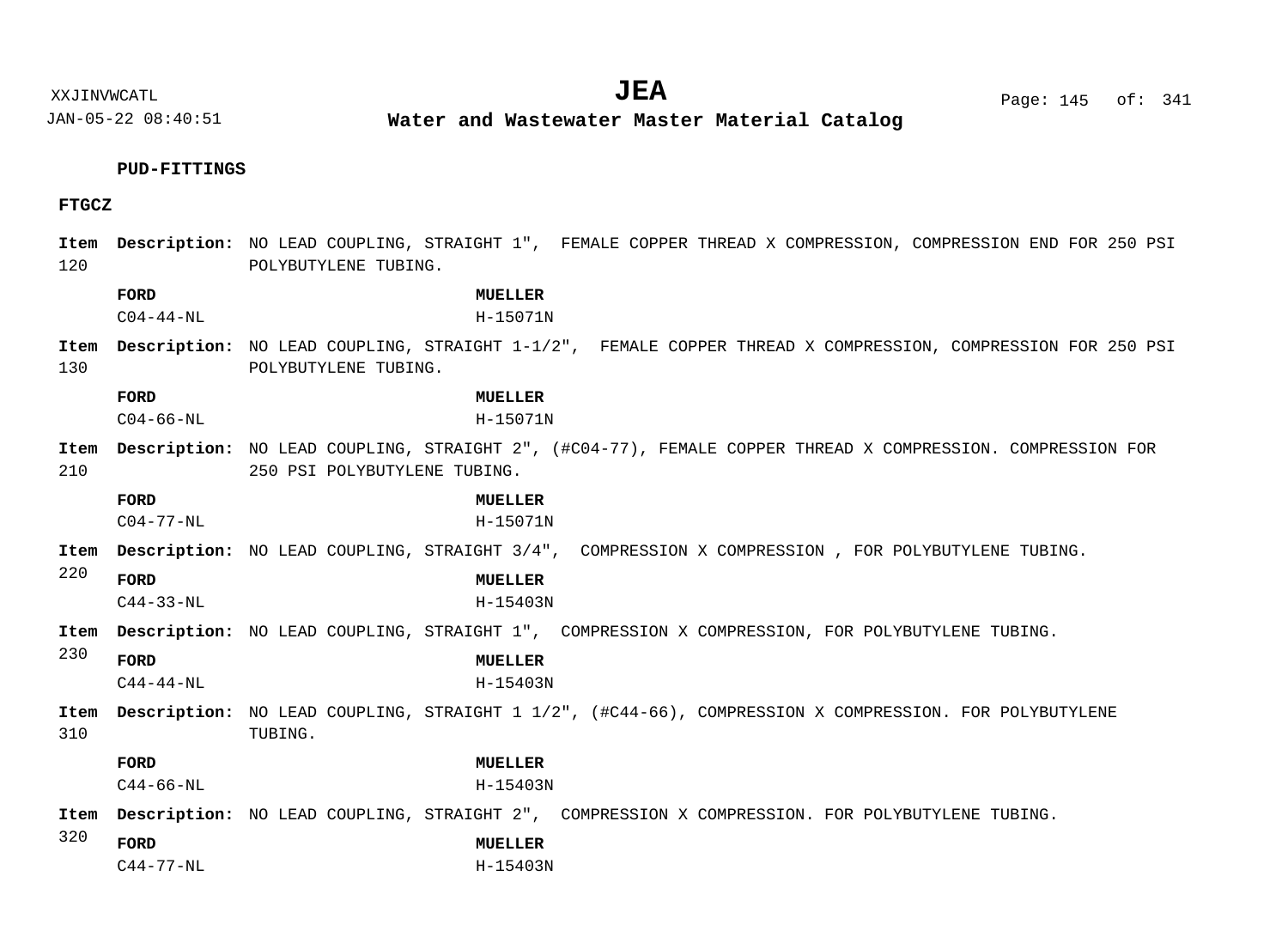**Water and Wastewater Master Material Catalog** 

# **PUD-FITTINGS**

# **FTGCZ**

| Item        |                         | <b>Description:</b> NO LEAD COUPLING, STRAIGHT, 3/4", MIP TO COMPRESSION, FOR POLYBUTYLENE TUBING.                                                                                                                                   |
|-------------|-------------------------|--------------------------------------------------------------------------------------------------------------------------------------------------------------------------------------------------------------------------------------|
| 330         | FORD<br>$C84 - 33 - NL$ | MUELLER<br>H-15428N                                                                                                                                                                                                                  |
| Item<br>410 |                         | Description: NO LEAD COUPLING, STRAIGHT, 1", MIP TO COMPRESSION, FOR POLYBUTYLENE TUBING.                                                                                                                                            |
|             | FORD<br>$C84 - 44 - NL$ | MUELLER<br>$H - 15428N$                                                                                                                                                                                                              |
| Item        |                         | <b>Description:</b> NO LEAD COUPLING, STRAIGHT, 1-1/2", MIP TO COMPRESSION, FOR POLYBUTYLENE TUBING.                                                                                                                                 |
| 420         | FORD<br>$C84 - 66 - NL$ | MUELLER<br>$H - 15428N$                                                                                                                                                                                                              |
| Item        |                         | Description: NO LEAD COUPLING, STRAIGHT, 2", MIP TO COMPRESSION, FOR POLYBUTYLENE TUBING.                                                                                                                                            |
| 430         | FORD<br>$C84 - 77 - NL$ | MUELLER<br>H-15428N                                                                                                                                                                                                                  |
| Item<br>500 |                         | Description: NO LEAD COUPLING, CORPORATION STOP, 3/4", 1/8 BEND INLET: INSIDE COPPER TUBE NUT THREAD,<br>OUTLET: COMPRESSION (OR PACK JOINT) FOR CTS POLYBUTYLENE TUBING.                                                            |
|             | FORD<br>$LAO4-33-NL$    | <b>MCDONALD</b><br>$4750 - T$                                                                                                                                                                                                        |
| Item<br>608 |                         | Description: COUPLING, MAXFIT 8", INCLUDES NUTS, AND BOLTS TO BE COATED WITH THERMOPLASTIC POLYMER, RILSAN<br>NYLON 11, FITS THE FOLLOWING PIPE, DUCTILE IRON, C900PVC, CAST IRON, STEEL, AC, AND IPS PVC. OD<br>RANGE 8.59 TO 9.25. |

# **MUELLER**

MFC 0890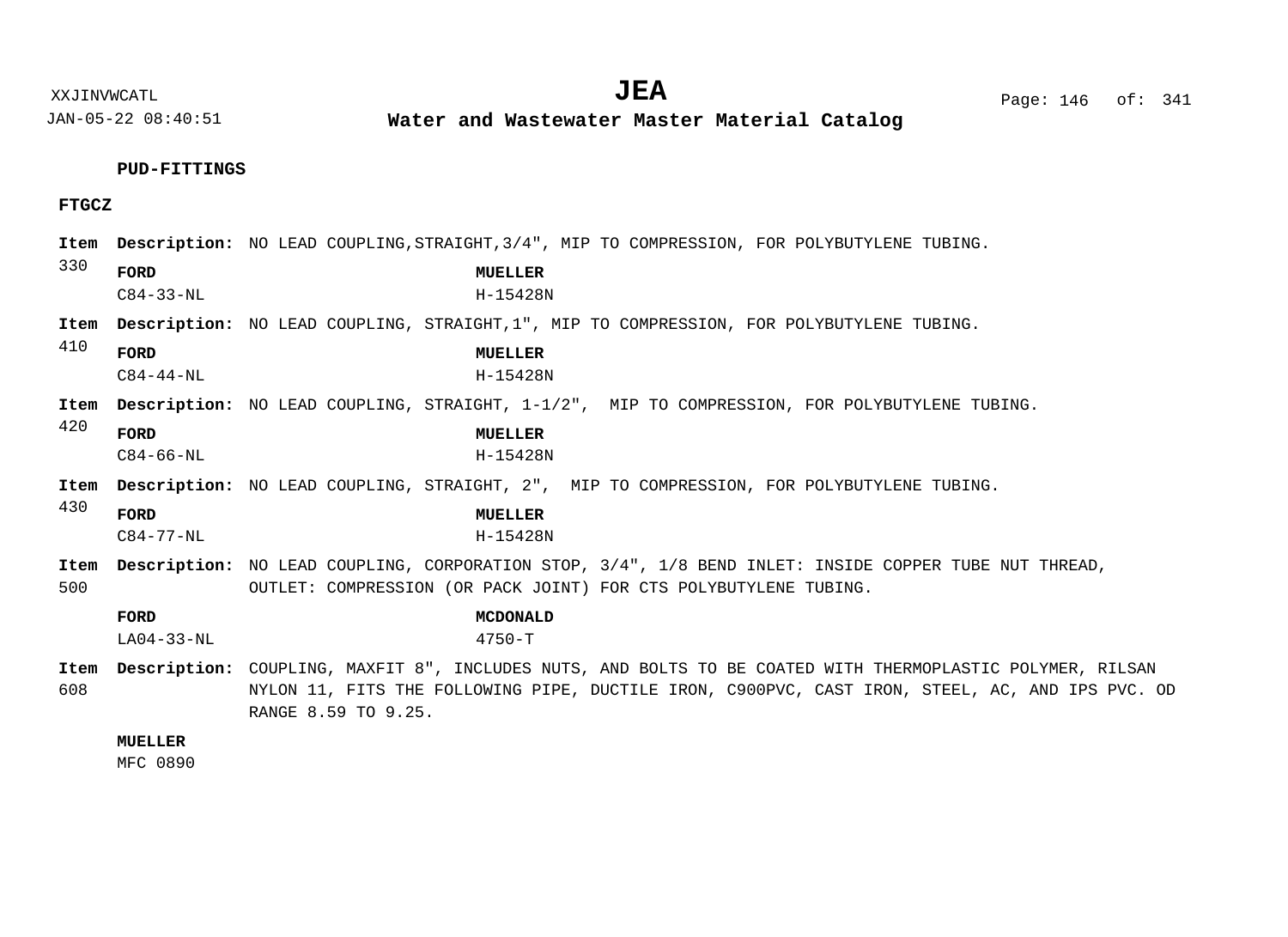**Water and Wastewater Master Material Catalog** 

# **PUD-FITTINGS**

CONTAINERS ONLY \*\*\*\*

# **FTGDD**

| Item        |                       | Description: CEMENT, PVC CHEMICAL, HD, HIGH VISCOSITY, QUART                                                                                                                                              |  |  |
|-------------|-----------------------|-----------------------------------------------------------------------------------------------------------------------------------------------------------------------------------------------------------|--|--|
| 093         | EZ WELD               | OATEY CO.                                                                                                                                                                                                 |  |  |
|             | EZ WELD 216 SUPERDUTY | 31008                                                                                                                                                                                                     |  |  |
| Item        |                       | Description: CEMENT, PVC CHEMICAL - GALLON CANS, FOR SCH40 FITTINGS 1/2" THROUGH 2" SIZE, CLEAR.                                                                                                          |  |  |
| 110         | EZ WELD<br>205        | OATEY CO.<br>31016                                                                                                                                                                                        |  |  |
| Item        |                       | <b>Description:</b> CEMENT, PVC CHEMICAL, HD, HIGH VISCOSITY, OUART SIZE. OATEY #31105                                                                                                                    |  |  |
| 120         | OATEY CO.<br>31105    |                                                                                                                                                                                                           |  |  |
| Item<br>130 |                       | Description: CEMENT, PVC-HEAVY DUTY, "BLUE" INDUSTRIAL GRADE CEMENT FOR SCH 80, MEDIUM BODIED FAST SET, FAST<br>CURING. WET/DRY PVC CEMENT QUART CANS ONLY.                                               |  |  |
|             | OATEY CO.<br>30894    |                                                                                                                                                                                                           |  |  |
| Item<br>210 |                       | Description: CLEANER, PVC - PVC PIPE AND FITTING CLEANER, CHEMICAL FORMULA WHICH ALLOWS OUICK CLEANING AND<br>RAPID EVAPORATION. E-Z WELD PIPE CLEANER OR EOUAL ---- **** ONE GALLON CONTAINERS ONLY **** |  |  |
|             | EZ WELD               | OATEY CO.                                                                                                                                                                                                 |  |  |
|             | $EZ$ WELD $214-05$    | 30766                                                                                                                                                                                                     |  |  |
| Item        |                       | Description: LUBRICANT, PVC, EASE ON PIPE JOINT LUBRICANT, CONCORD CHEMICAL CO. OR ACCEPTABLE EQUAL FOR                                                                                                   |  |  |
| 310         |                       | ASSEMBLY OF PUSH ON PIPE JOINTS WITH RUBBER OR SYNTHETIC RUBBER TYPE GASKETS. **** ONE GALLON                                                                                                             |  |  |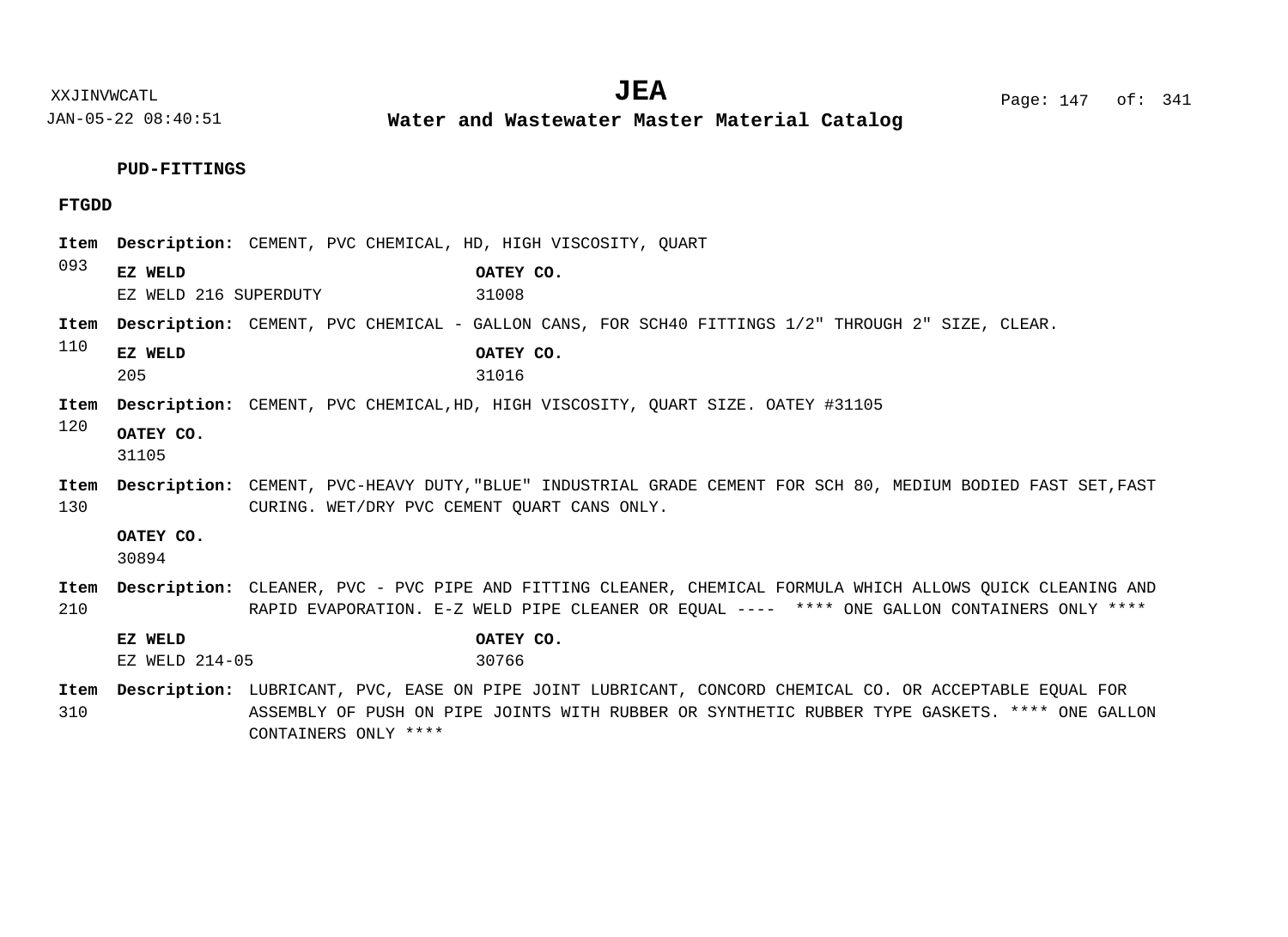**Water and Wastewater Master Material Catalog** 

# **PUD-FITTINGS**

## **FTGDF**

100 Item Description: ADAPTER, PIPE - PVC, SCH 40, 2", BELL X FEMALE PIPE THREAD.

105 Item Description: INACTIVE - ADAPTER, PIPE - PVC, SCH 40, 2", BELLED & GASKETED ON ONE END, MALE PIPE THREAD ON OTHER END, MINIMUM PRESSURE RATING TO BE 200 PSI, PVC 1. LASCOTITE

# **LASCOTITE**

21308

110 Item Description: ADAPTER, PIPE - PVC, SCH 40, 1/2", SLIP X FEMALE PIPE THREAD.

115 Item Description: ADAPTER, PIPE - PVC, SCH 40, 3/4", SLIP X FEMALE PIPE THREAD.

118 Item Description: ADAPTER, REDUCING,  $3/4$ " SLIP X  $1/2$ " FEMALE PIPE THREAD, SCH40.

120 Item Description: ADAPTER, PIPE - PVC, SCH 40, 1", SLIP X FEMALE PIPE THREAD.

122 Item Description: ADAPTER, REDUCING, 1" SLIP X 3/4" FEMALE PIPE THREAD, SCH40.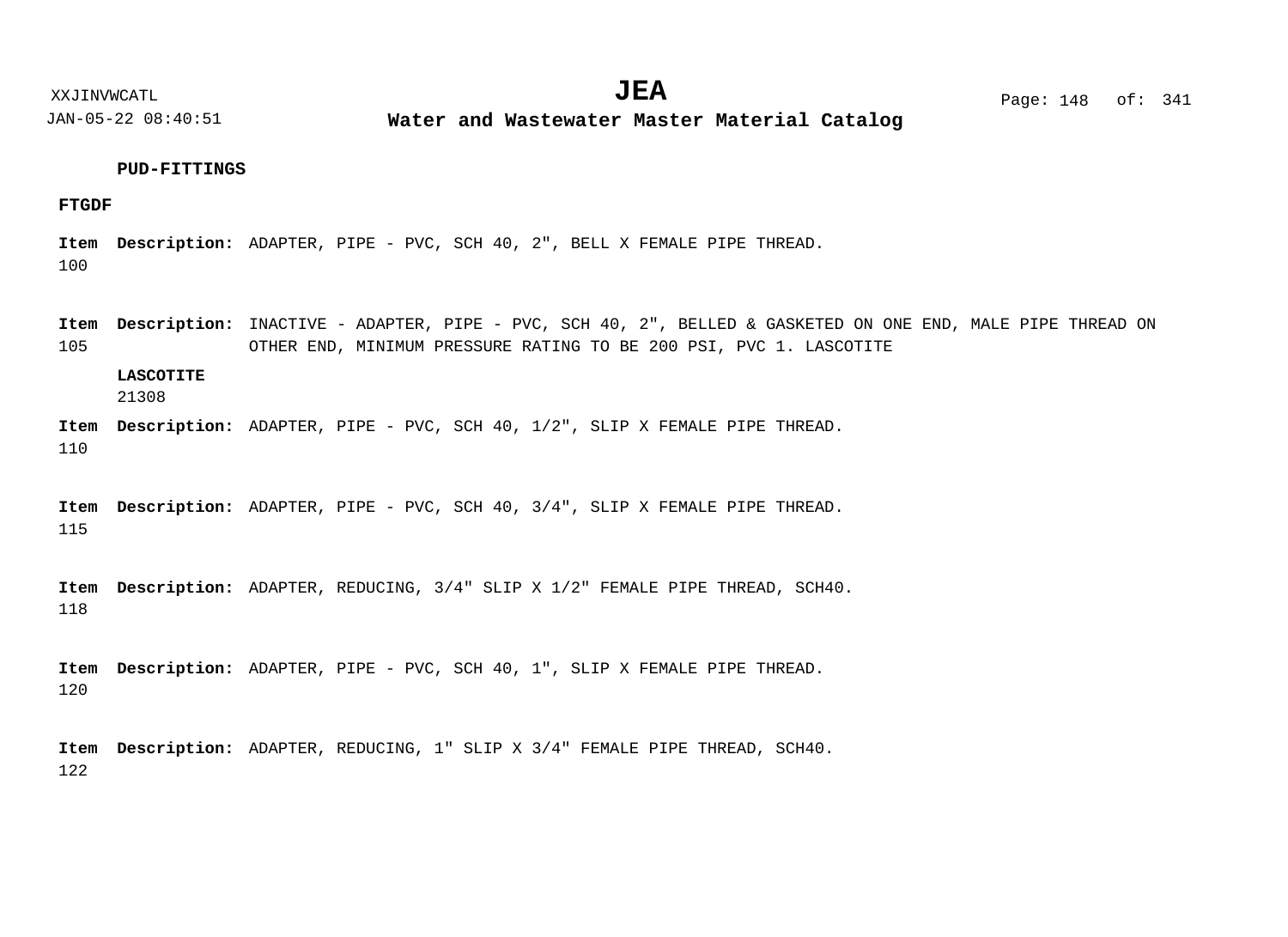**Water and Wastewater Master Material Catalog** 

#### **PUD-FITTINGS**

# **FTGDF**

125 Item Description: ADAPTER, PIPE - PVC, SCH 40, 1 1/4", SLIP X FEMALE PIPE THREAD.

130 Item Description: ADAPTER, PIPE - PVC, SCH 40, 1-1/2", SLIP X FEMALE PIPE THREAD.

132 Item Description: BUSHING, PIPE-PVC, SCH 40, 1 1/2"-SLIP X 1" FEMALE PIPE THREAD.

134 Item Description: ADAPTER, PIPE - PVC, SCH 40, 2", SLIP X FEMALE PIPE THREAD.

135 Item Description: ADAPTER, PIPE - PVC, SCH 40, 1/2" SLIP X 3/4" MALE PIPE THREAD.

140 Item Description: ADAPTER, PIPE - PVC, SCH 40, 1/2", SLIP X MALE PIPE THREAD.

145 Item Description: ADAPTER, PIPE- PVC, SCH 40, 3/4", SLIP X MALE PIPE THREAD.

150 Item Description: ADAPTER, PIPE - PVC, SCH 40, 1", SLIP X MALE PIPE THREAD.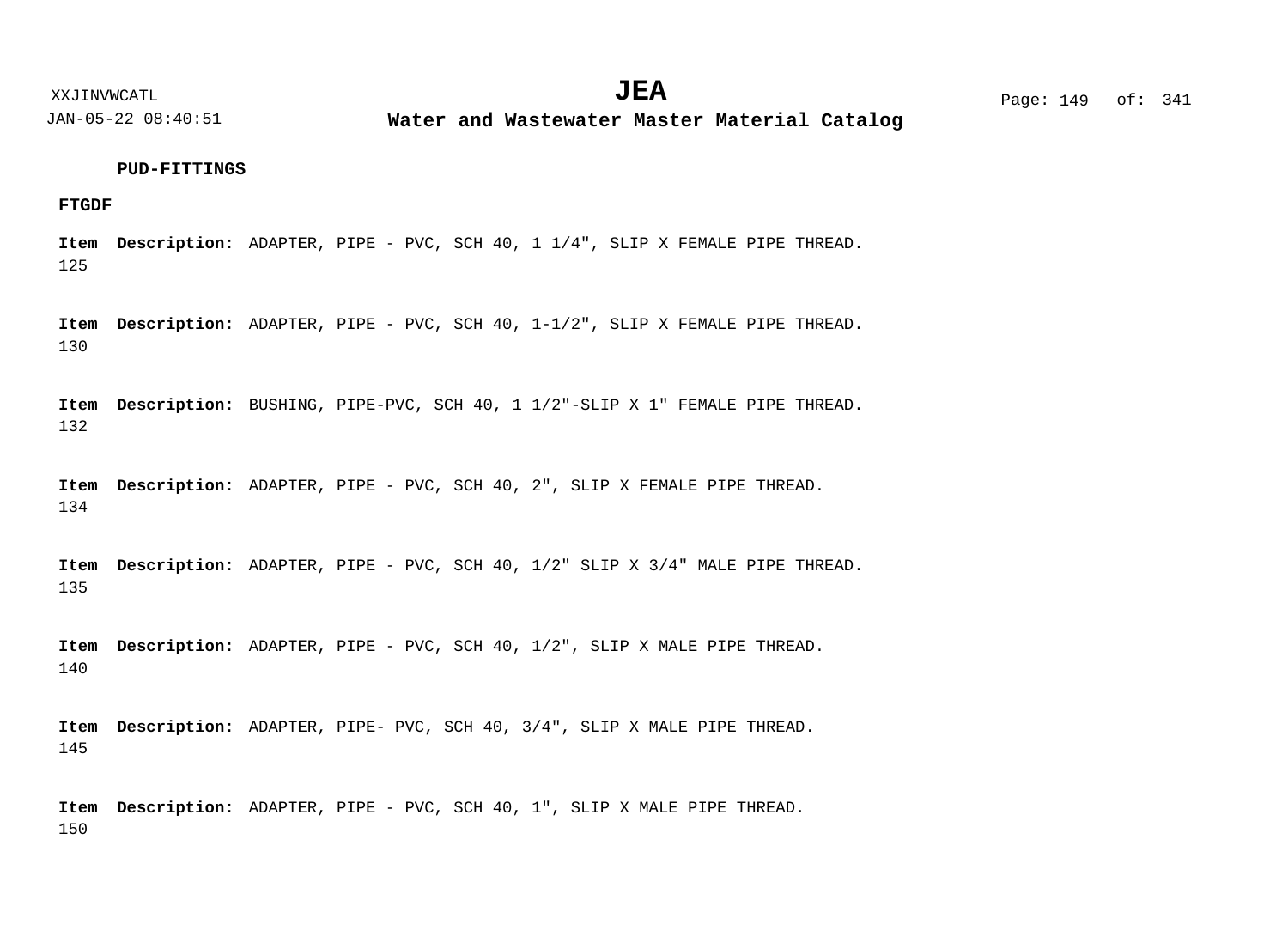**Water and Wastewater Master Material Catalog** 

#### **PUD-FITTINGS**

**FTGDF**

155 Item Description: INACTIVE - ADAPTER, PIPE - PVC, SCH 40, 1-1/4", SLIP X MALE PIPE THREAD.

160 Item Description: ADAPTER, PIPE - PVC, SCH 40,  $1-1/2$ ", SLIP X MALE PIPE THREAD.

165 Item Description: ADAPTER, PIPE - PVC, SCH 40, 2", SLIP X MALE PIPE THREAD.

170 Item Description: INACTIVE - ADAPTER, PIPE - PVC, SCH 40, 3", SLIP X MALE PIPE THREAD.

190 Item Description: BUSHING, REDUCING,  $3/4$ " SLIP X 1/2" FIPT PVC SCH40

Item Description: BUSHING, PVC, SCH-40, 1" SLIP X 3/4" FEMALE IRON PIPE THREAD

195 **CHARLOTTE PIPE AND FOUNDRY** P40SFBGF

200 Item Description: BUSHING, PVC - SCH 40, 3/4" X 1/2", REDUCING BUSHING, SLIP X SLIP.

205 Item Description: BUSHING, PVC - SCH 40, 3/4" X 1", REDUCING BUSHING, THREADED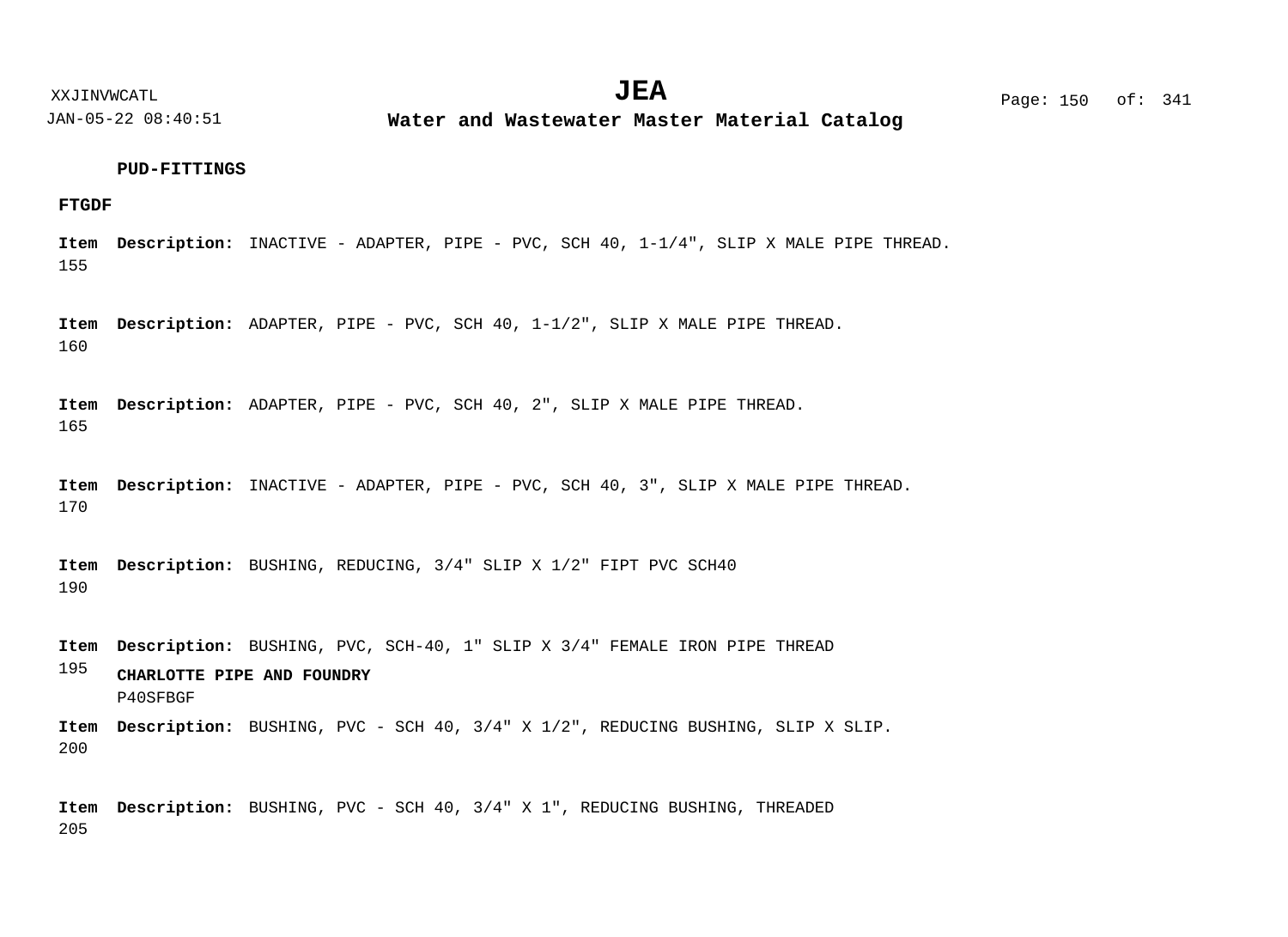**Water and Wastewater Master Material Catalog** 

#### **PUD-FITTINGS**

# **FTGDF**

210 Item Description: BUSHING, PVC - SCH 40, 1" X 3/4", REDUCING BUSHING, SLIP X SLIP.

227 Item Description: BUSHING, PVC - SCH 40, 1" X 1-1/4", REDUCING BUSHING, SLIP X SLIP.

230 Item Description: BUSHING, PVC - SCH 40, 1-1/2" X 1-1/4", REDUCING BUSHING, THREADED

240 Item Description: BUSHING, PVC - SCH 40, 1-1/4" X 1-1/2", REDUCING BUSHING, SLIP X SLIP

246 Item Description: BUSHING, PVC - SCH 40, 2" X 1-1/2", REDUCING BUSHING, SLIP X SLIP.

Item Description: BUSHING, PVC SCH-40, 2" SLIP X 1" REDUCING BUSHING, SLIP X SLIP

247 **CHARLOTTE PIPE AND FOUNDRY** P40SBKG

250 Item Description: CAP, PVC - SCH 40, 1/2", SLIP.

260 Item Description: CAP, PVC - SCH 40, 3/4", SLIP.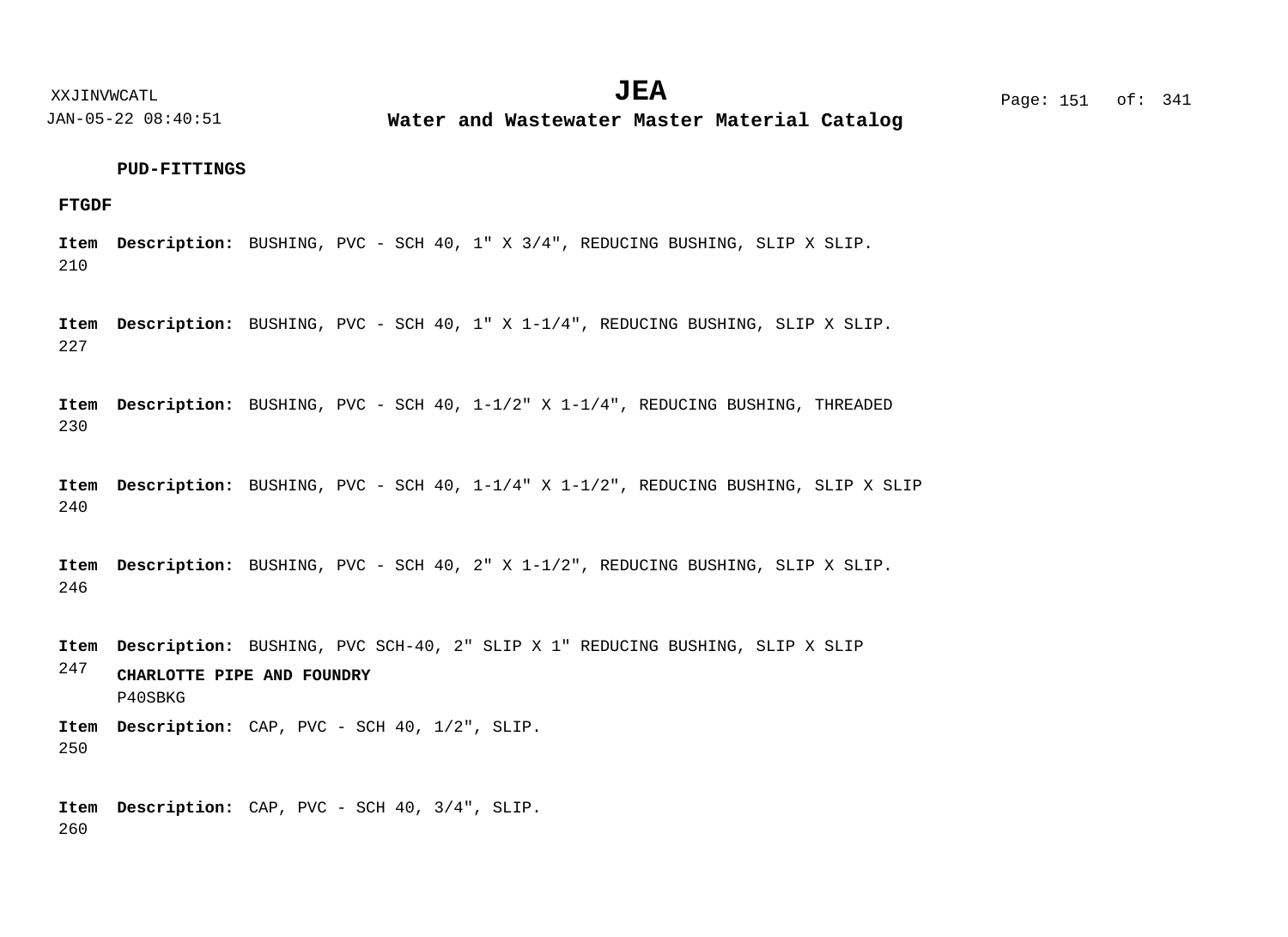XXJINVWCATL Page: 152 of: **JEA**<sup>341</sup>

JAN-05-22 08:40:51

**Water and Wastewater Master Material Catalog** 

# **PUD-FITTINGS**

# **FTGDF**

265 Item Description: CAP, PVC - SCH 40, 3/4", THREADED.

279 Item Description: CAP, PVC - SCH40, 1", SLIP.

283 Item Description: CAP, PVC - SCH 40, 1", THREADED.

290 Item Description: CAP, PVC - SCH 40, 2". SLIP.

295 Item Description: CAP, PVC - SCH 40, 2", THREADED.

300 Item Description: CAP, PVC - SCH 40, 4", SLIP.

305 Item Description: CAP, PVC - SCH 40, 6", SLIP.

338 Item Description: COUPLING, COMPRESSION 1-1/4", SCH40.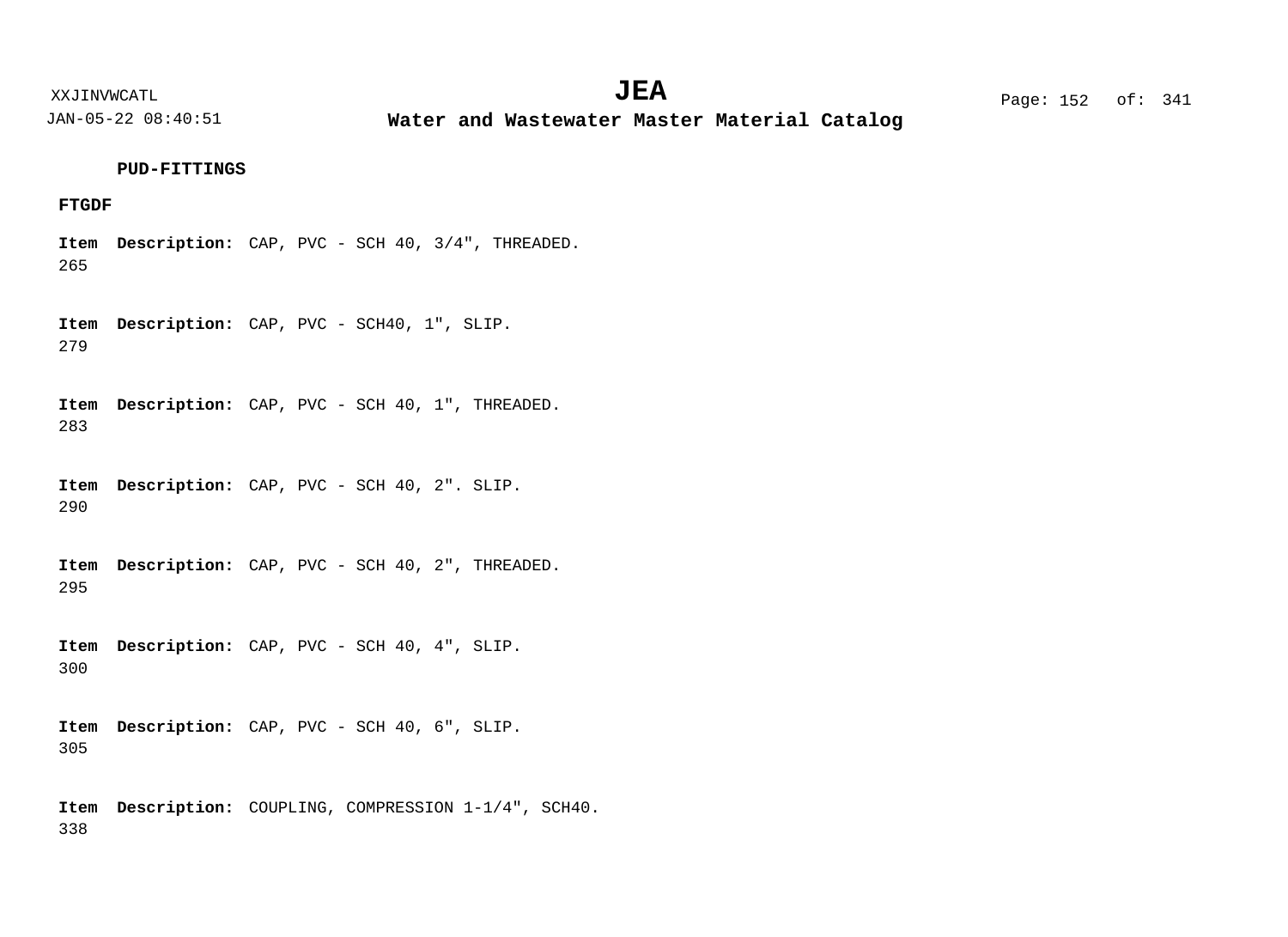XXJINVWCATL **EXALL** Page: 153 of:  $JEA$   $Page: 153 of: 341$ 

JAN-05-22 08:40:51

**Water and Wastewater Master Material Catalog** 

#### **PUD-FITTINGS**

# **FTGDF**

350 Item Description: COUPLING, PVC - SCH 40, 1/2", SLIP X SLIP

355 Item Description: COUPLING, PVC - SCH 40, 3/4", SLIP X SLIP

360 Item Description: COUPLING, PVC - SCH 40, 1", SLIP X SLIP.

365 Item Description: INACTIVE - COUPLING, PVC - SCH 40, 1-1/4", SLIP X SLIP.

370 Item Description: COUPLING, PVC - SCH 40, 1-1/2", SLIP X SLIP.

373 Item Description: COUPLING, REDUCER - PVC, SCH40, S X S, 1-1/2" X 1".

375 Item Description: COUPLING, PVC - SCH 40, 2", SLIP X SLIP.

380 Item Description: COUPLING, PVC - SCH 40, 3", SLIP X SLIP.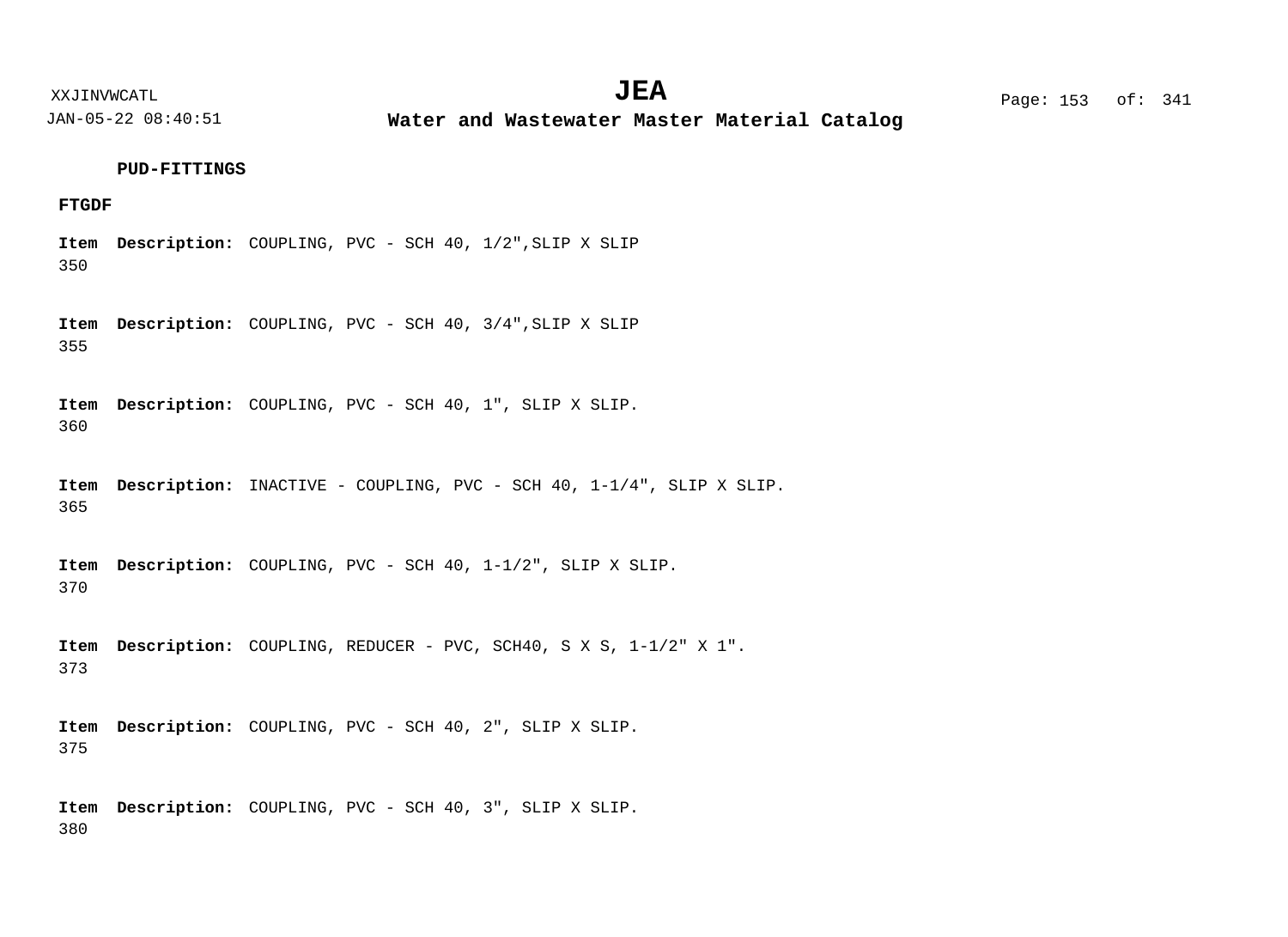XXJINVWCATL Page: 154 of: **JEA**<sup>341</sup>

JAN-05-22 08:40:51

**Water and Wastewater Master Material Catalog** 

# **PUD-FITTINGS**

# **FTGDF**

385 Item Description: COUPLING, PVC - SCH 40, 4", SLIP X SLIP.

390 Item Description: COUPLING, PVC - SCH 40, 6", SLIP X SLIP.

# **FTGDH**

500 Item Description: ELL, PVC - SCH 40, 45 DEGREE,  $1/2$ ", SLIP X SLIP.

505 Item Description: ELL, PVC - SCH 40, 45 DEGREE, 3/4", SLIP X SLIP.

510 Item Description: ELL, PVC - 45 DEGREE, 1", SLIP X SLIP, SCH40.

513 Item Description: ELL, PVC - 45 DEGREE,  $1-1/4$ ", SCH40, SLIP X SLIP.

515 Item Description: ELL, PVC - SCH 40, 45 DEGREE, 1 1/2", SLIP X SLIP.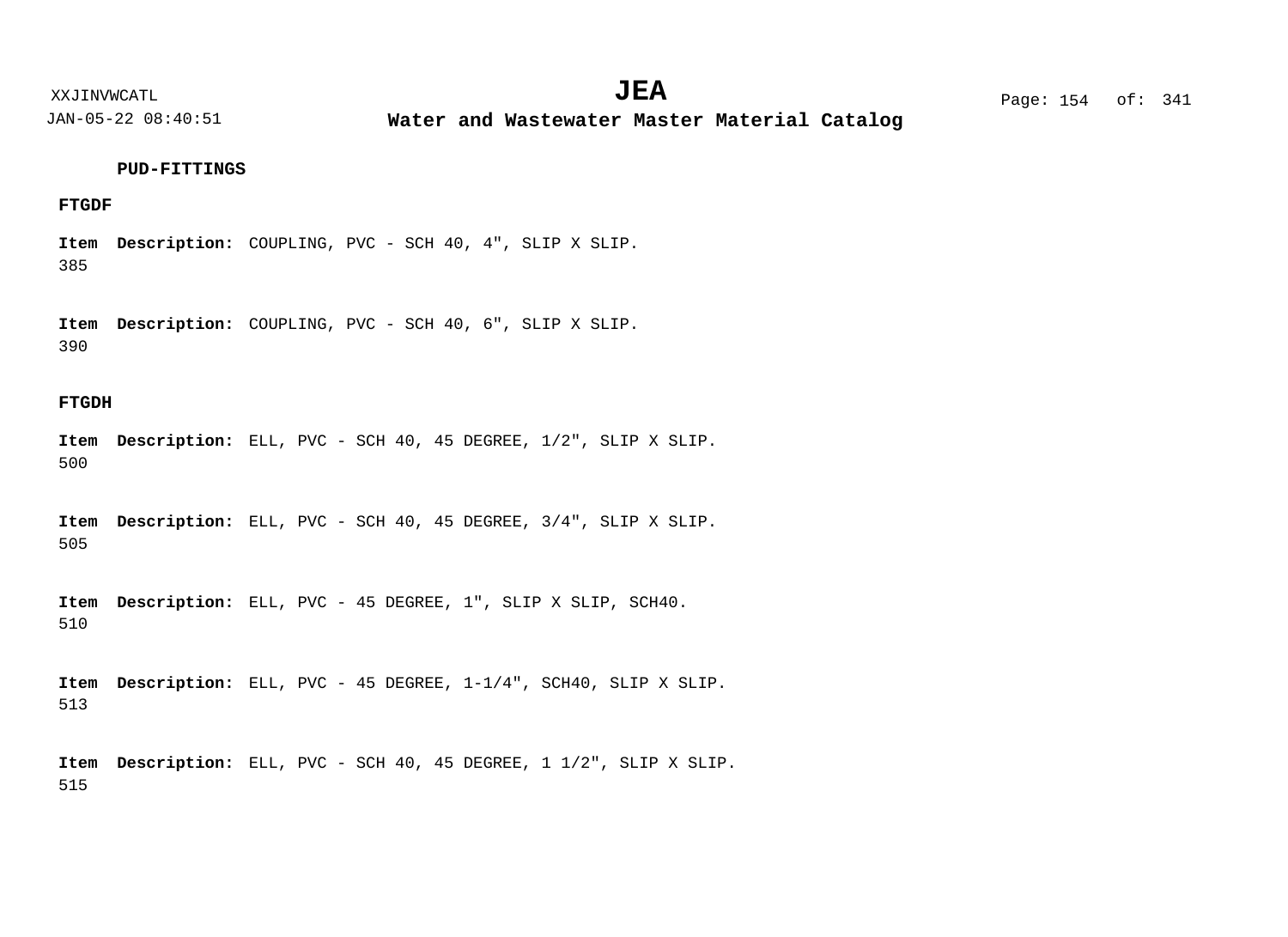**Water and Wastewater Master Material Catalog** 

#### **PUD-FITTINGS**

# **FTGDH**

525 Item Description: ELL, PVC - SCH 40, 45 DEGREE, 2", SLIP X SLIP

530 Item Description: ELL, PVC - SCH 40, 45 DEGREE, 3", SLIP X SLIP.

540 Item Description: ELL, PVC - SCH 40, 45 DEGREE, 6", SLIP X SLIP.

600 Item Description: ELL, PVC - SCH 40, 90 DEGREE,  $1/2$ ", SLIP X SLIP.

610 Item Description: ELL, PVC - SCH 40, 90 DEGREE, 3/4", SLIP X SLIP.

615 Item Description: ELL, PVC - SCH 40, 90 DEGREE, 3/4", SLIP X FEMALE PIPE THREAD.

620 Item Description: ELL, PVC - SCH 40, 90 DEGREE, 1", SLIP X SLIP.

625 Item Description: ELL, PVC - SCH 40, 90 DEGREE, 1" X 3/4", 1" SLIP X 3/4" FEMALE PIPE THREAD.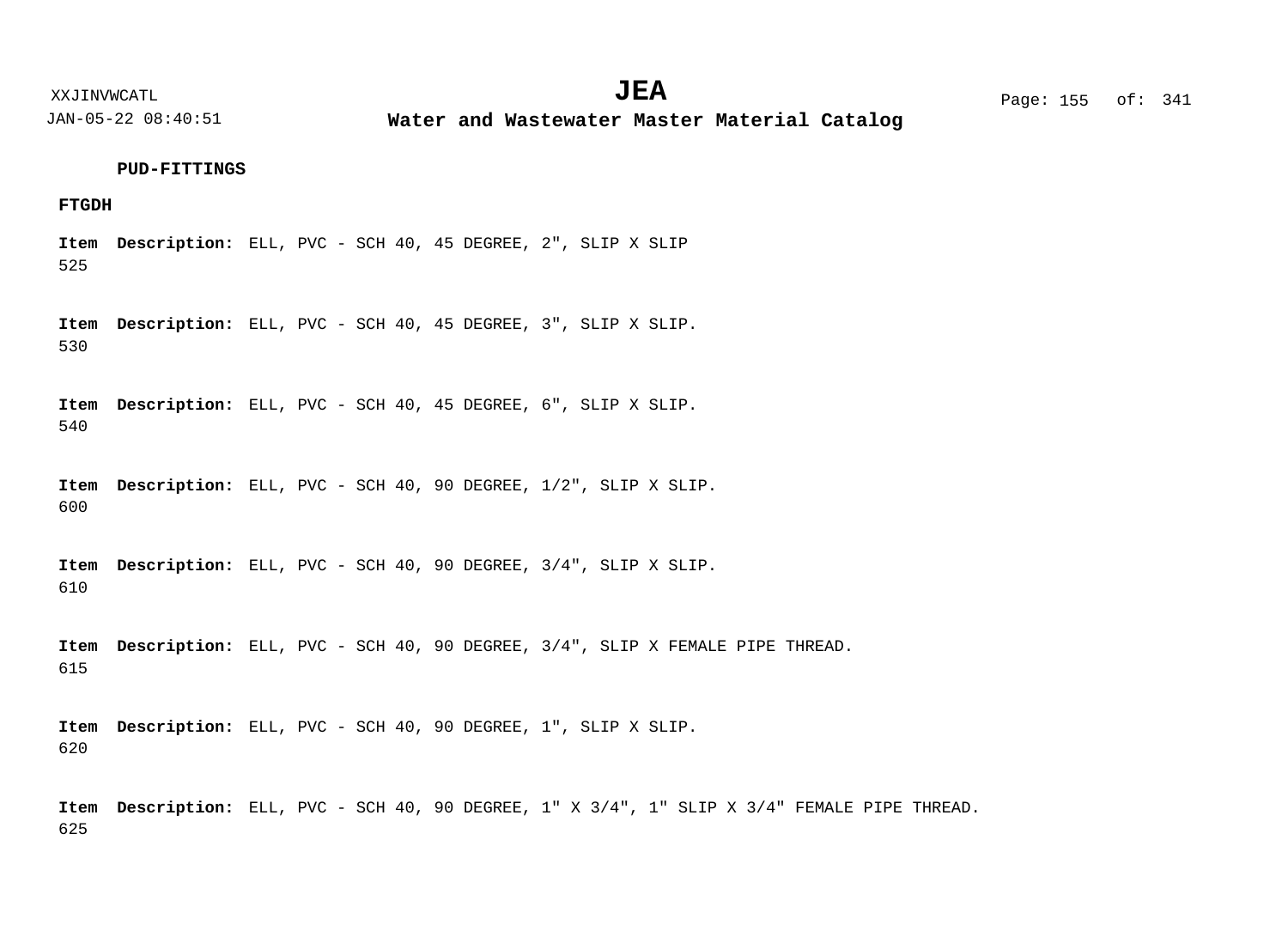**Water and Wastewater Master Material Catalog** 

# **PUD-FITTINGS**

# **FTGDH**

627 Item Description: ELL, STREET 1", PVC, SCH40, 90 DEGREE, FEMALE SLIP X MALE PIPE THREAD.

630 Item Description: ELL, PVC - SCH 40, 90 DEGREE,  $1-1/4$ ", SLIP X SLIP.

640 Item Description: ELL, PVC - SCH 40, 90 DEGREE,  $1-1/2$ ", SLIP X SLIP.

650 Item Description: ELL, PVC - SCH 40, 90 DEGREE, 2", SLIP X SLIP.

660 Item Description: ELL, PVC - SCH 40, 90 DEGREE, 3", SLIP X SLIP.

670 Item Description: ELL, PVC - SCH 40, 4", 90 DEGREE, SLIP X SLIP.

710 Item Description: PLUG, PVC - SCH 40, 1/2", MALE PIPE THREAD.

720 Item Description: PLUG, PVC - SCH 40, 3/4", MALE PIPE THREAD.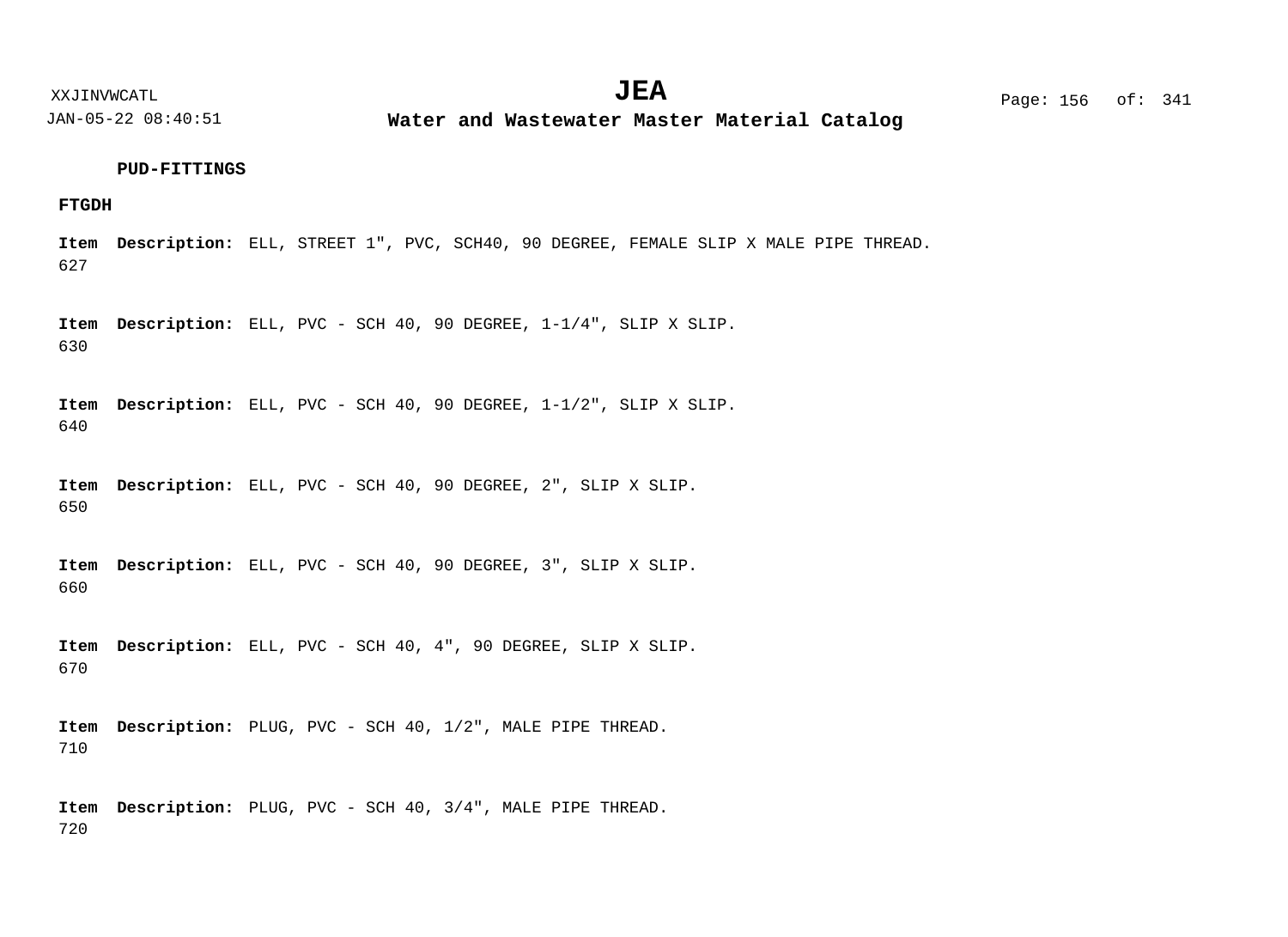**Water and Wastewater Master Material Catalog** 

#### **PUD-FITTINGS**

# **FTGDH**

740 Item Description: INACTIVE - PLUG, PVC - SCH 40, 4", SPIGOT

745 Item Description: PLUG, PVC - SCH 40, 4", THREADED

815 TEE, PVC - SCH 40, 1/2", SLIP X SLIP X SLIP. **Description: Item**

820 Item Description: TEE, PVC - SCH 40, 3/4", SLIP X SLIP X FEMALE PIPE THREAD.

825 TEE, PVC - SCH 40, 3/4", SLIP X SLIP X SLIP. **Description: Item**

830 Item Description: TEE, PVC - SCH 40, 1", SLIP X SLIP X SLIP.

835 Item Description: TEE, PVC - SCH 40, 1-1/4", SLIP X SLIP X SLIP.

840 Item Description: TEE, PVC - SCH40,  $1-1/2$ ", SLIP X SLIP X SLIP.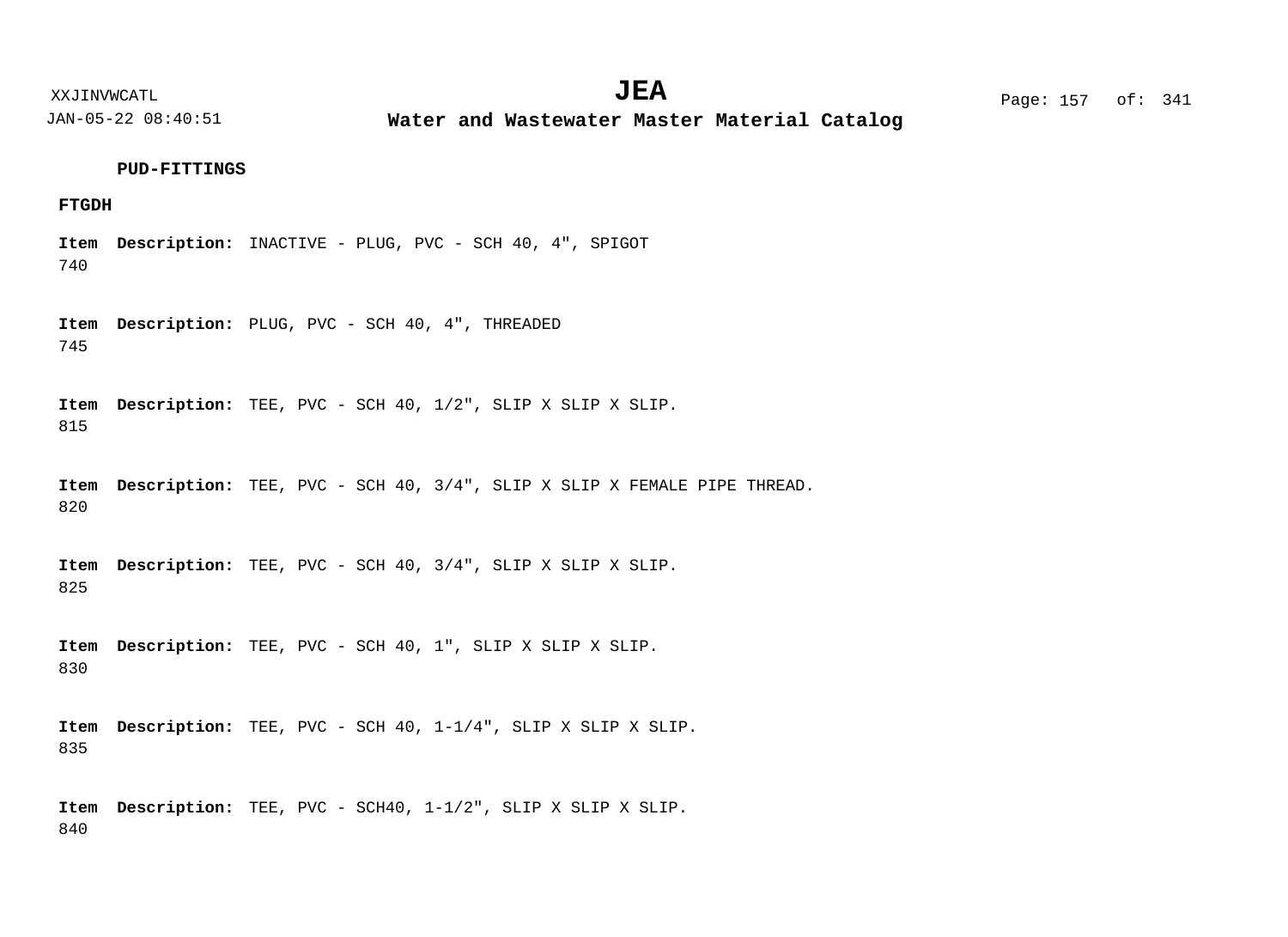$JEA$   $Page: 158 \text{ of}: 341$ 

XXJINVWCATL **EXALL** Page: 158 of:

JAN-05-22 08:40:51

**Water and Wastewater Master Material Catalog** 

#### **PUD-FITTINGS**

# **FTGDH**

845 Item Description: INACTIVE - TEE, PVC - SCH 40, 2", SLIP X SLIP X FEMALE PIPE THREAD.

850 TEE, PVC - SCH 40, 2",SLIP X SLIP X SLIP. **Description: Item**

# **FTGDK**

060 Item Description: ADAPTER , PVC- SCH40, 3/4", MALE INSERT X FEMALE SLIP.

075 Item Description: ADAPTER, PIPE - PVC, SCH 80, 1-1/2", SLIP X MALE IRON PIPE THREAD.

080 Item Description: ADAPTER, 2" PVC, SCH 80, SLIP X FEMALE IRON PIPE THREAD

081 Item Description: ADAPTER, 1-1/2" PVC, SCH-80, SLIP X FEMALE IRON PIPE THREAD Item Description: ADAPTER, PIPE - PVC, SCH 80, 2", SLIP X MALE IRON PIPE THREAD. **CHARLOTTE PIPE AND FOUNDRY ORDER BY DESCRIPTION** 835-015 OBD

085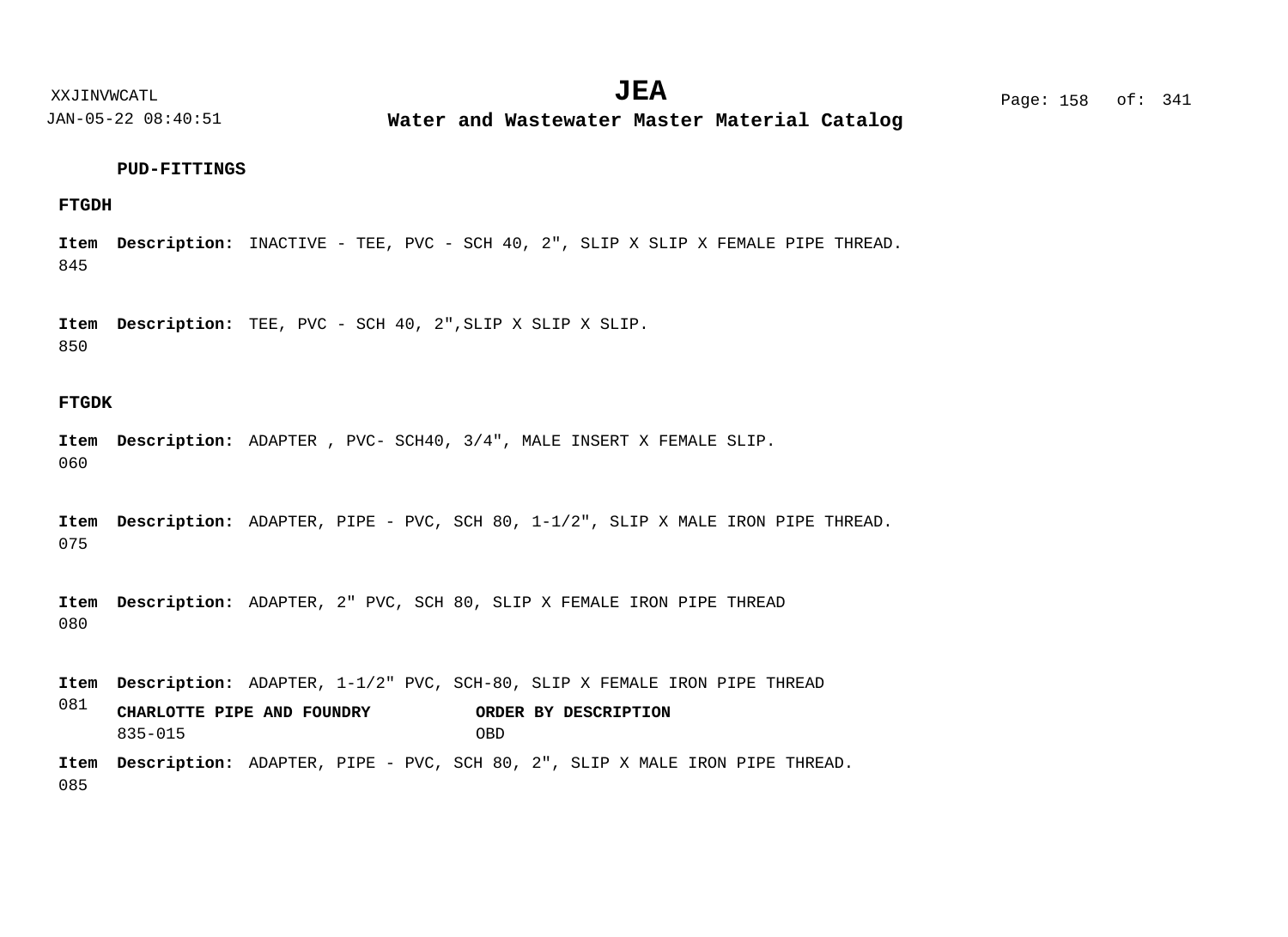**Water and Wastewater Master Material Catalog** 

#### **PUD-FITTINGS**

# **FTGDK**

090 Item Description: ADAPTER, PIPE - PVC, SCH 80, 3", SLIP X MALE IRON PIPE THREAD.

095 Item Description: ADAPTER, PIPE - PVC, SCH 80, 4", MALE SLIP X MALE IRON PIPE THREAD.

110 Item Description: COUPLING, PVC - SCH 80, 1/2", SLIP X SLIP

115 Item Description: INACTIVE - COUPLING, PVC - SCH 80, 1/2", THREADED.

120 Item Description: COUPLING, PVC - SCH 80, 3/4", SLIP X SLIP

125 Item Description: COUPLING, PVC - SCH 80, 3/4", THREADED.

130 Item Description: COUPLING, PVC - SCH80, 1", SLIP X SLIP.

140 Item Description: COUPLING, PVC - SCH 80, 1-1/4", SLIP X SLIP.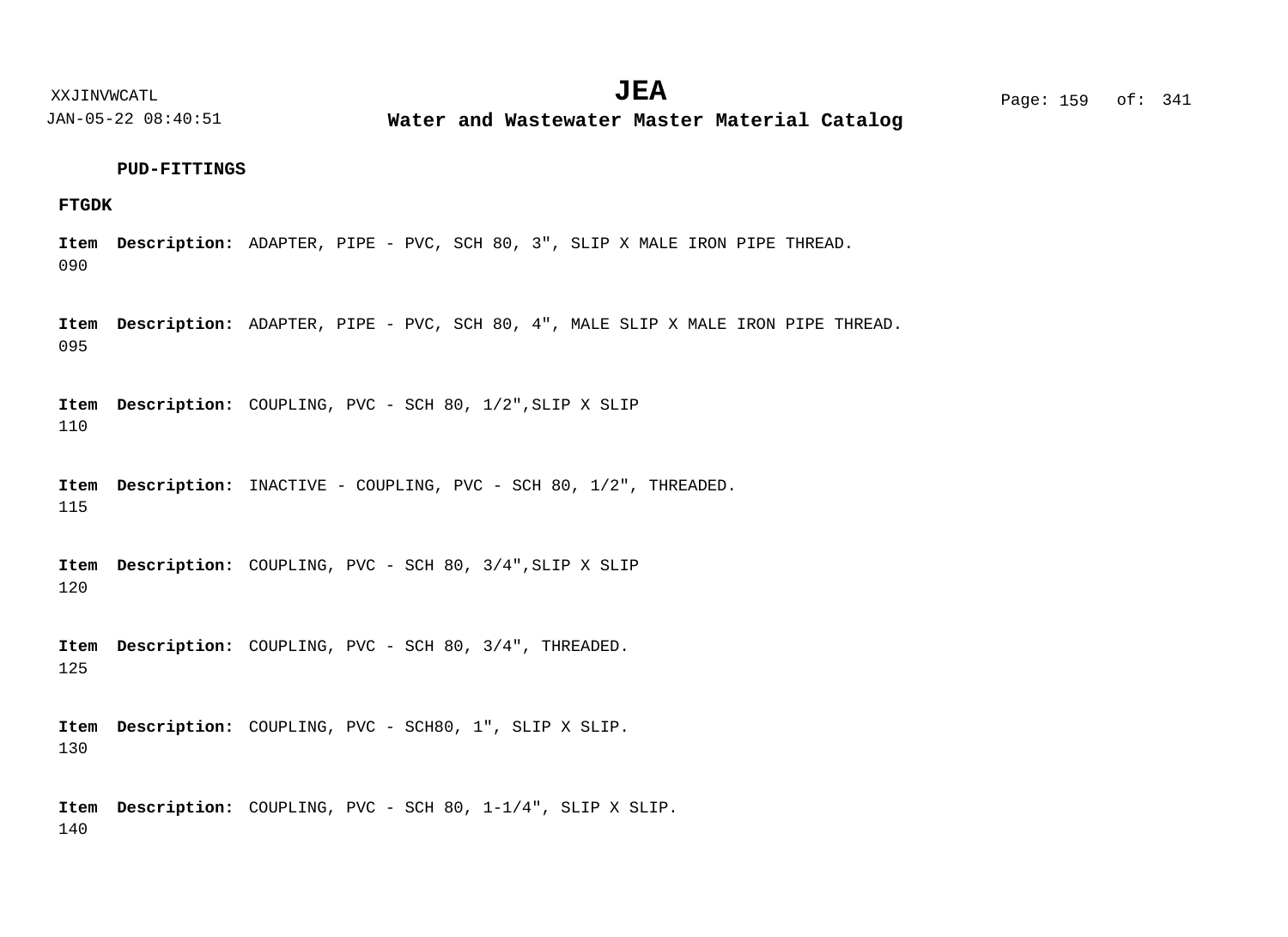**Water and Wastewater Master Material Catalog** 

**PUD-FITTINGS**

# **FTGDK**

145 Item Description: COUPLING, PVC - SCH 80, 1-1/2", SLIP X SLIP.

150 Item Description: COUPLING, PVC - SCH 80, 2", SLIP X SLIP.

155 Item Description: COUPLING, PVC - SCH 80, 3", SLIP X SLIP.

160 Item Description: COUPLING, PVC - SCH 80, 4", SLIP X SLIP.

180 Item Description: ELL, PVC - SCH 80, 45 DEGREE,  $1/2$ ", SLIP X SLIP.

190 Item Description: ELL, PVC - SCH 80, 45 DEGREE, 3/4", SLIP X SLIP.

200 Item Description: ELL, PVC-SCH 80, 45 DEGREE,  $1-1/2$ ", SLIP X SLIP.

207 Item Description: ELL, PVC - SCH 80, 45 DEGREE, 3", SLIP X SLIP.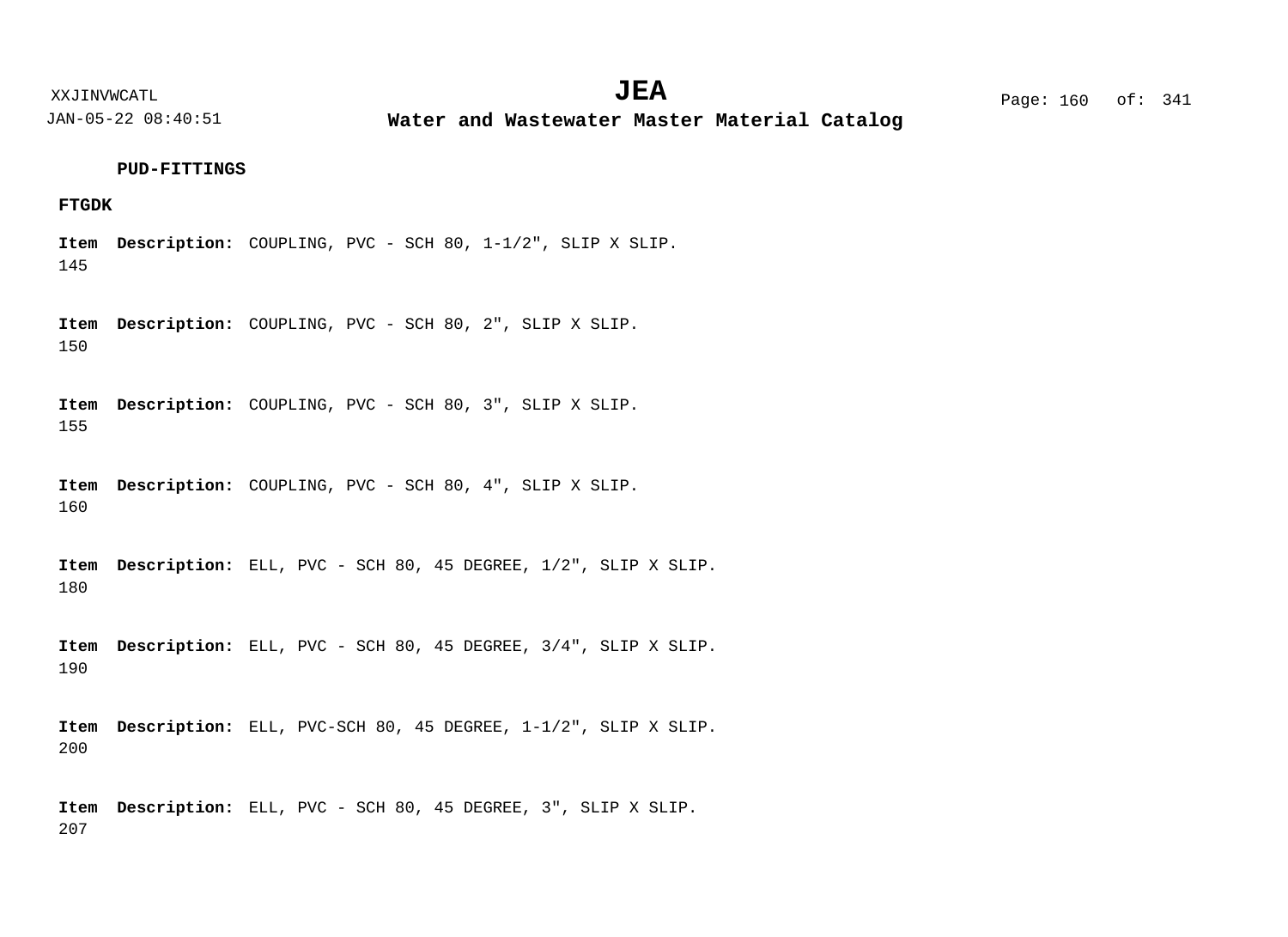**Water and Wastewater Master Material Catalog** 

#### **PUD-FITTINGS**

# **FTGDK**

220 Item Description: ELL, PVC - SCH 80,  $1/2$ ", 90 DEGREE, SLIP X SLIP.

230 Item Description: ELL, PVC - SCH 80, 90 DEGREE, 3/4", SLIP X SLIP.

235 Item Description: ELL, PVC - SCH 80, 90 DEGREE, 3/4", THREADED

240 Item Description: ELL, PVC - SCH 80, 90 DEGREE, 1", SLIP X SLIP.

247 Item Description: ELL, PVC - SCH80, 90 DEGREE, 1", FIPT X FIPT.

250 Item Description: ELL, PVC - SCH 80, 90 DEGREE,  $1-1/4$ ", SLIP X SLIP.

260 Item Description: ELL, PVC - SCH 80, 90 DEGREE, 1-1/2", SLIP X SLIP

270 Item Description: ELL, PVC - SCH 80, 2", 90 DEGREE, SLIP X SLIP.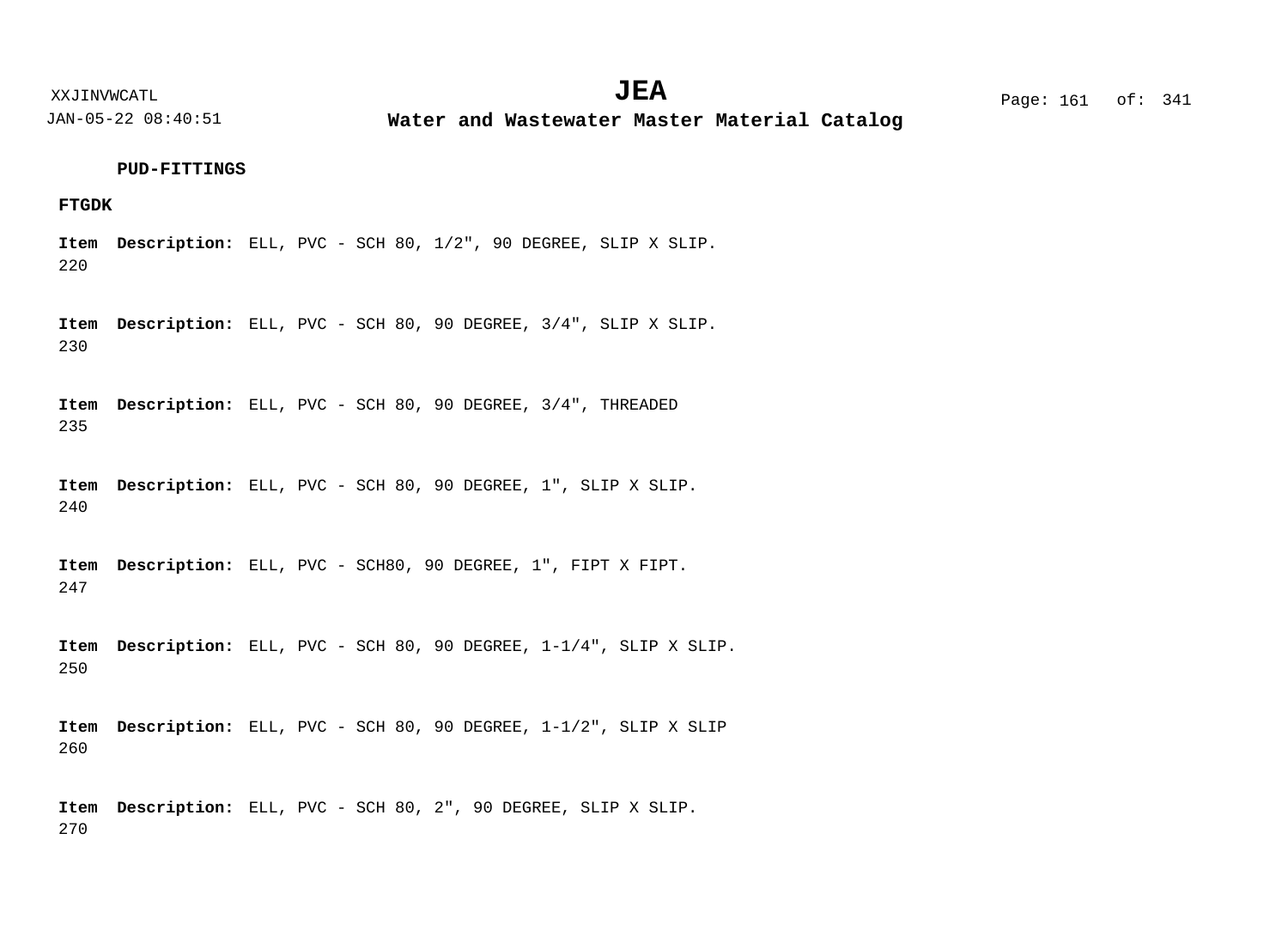**Water and Wastewater Master Material Catalog** 

#### **PUD-FITTINGS**

## **FTGDK**

- 275 276 280 Item Description: ELL, PVC-SCH 80, 2-1/2", 90 DEGREE, SLIP X SLIP Item Description: ELL, PVC-SCH 80, 2", 45 DEGREE, SLIP X SLIP Item Description: ELL, PVC - SCH 80, 3", 90 DEGREE, SLIP X SLIP. **CHARLOTTE PIPE AND FOUNDRY ORDER BY DESCRIPTION CHARLOTTE PIPE AND FOUNDRY ORDER BY DESCRIPTION** PVC 08300 2200 OBD PVC 08309 2000 OBD
- 290 Item Description: ELL, PVC - SCH 80, 90 DEGREE, 4", SLIP X SLIP.

430 Item Description: INACTIVE - TEE, PVC - SCH 80, 1/2", SLIP X SLIP X SLIP.

450 TEE, PVC - SCH 80, 3/4", SLIP X SLIP X SLIP. **Description: Item**

460 Item Description: TEE, PVC - SCH 80, 3/4", THREADED.

470 Item Description: TEE, PVC - SCH 80, 1", SLIP X SLIP X SLIP.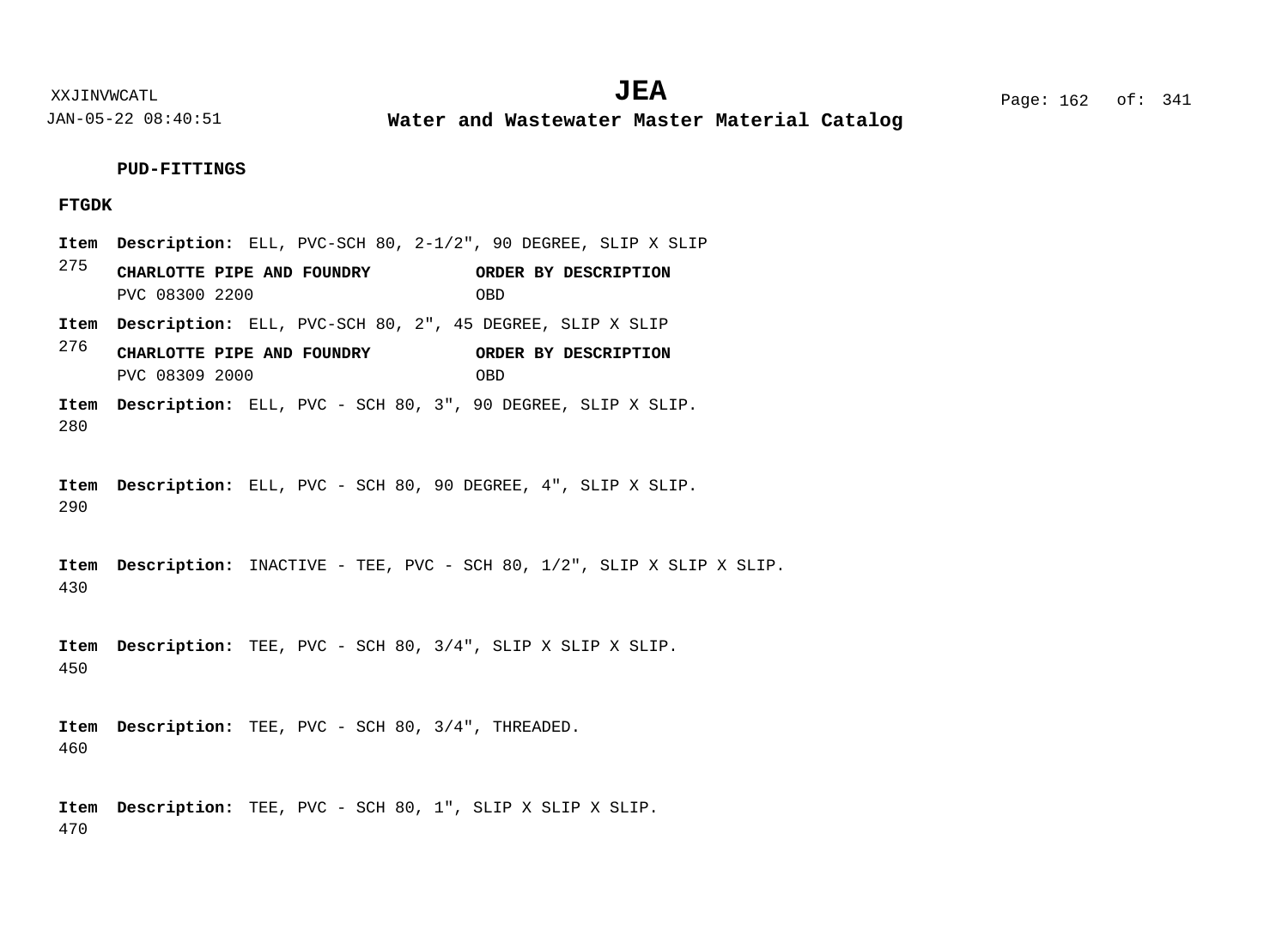**Water and Wastewater Master Material Catalog** 

#### **PUD-FITTINGS**

# **FTGDK**

497 Item Description: TEE, PVC - SCH 80, 2", SLIP X SLIP X SLIP.

530 Item Description: INACTIVE - UNION, PVC - SCH 80, 1/2", SLIP X SLIP.

550 Item Description: UNION, PVC - SCH 80, 3/4", SLIP X SLIP.

570 Item Description: INACTIVE - UNION, PVC - SCH 80, 1-1/2", THREADED.

723 Item Description: NIPPLE, PVC - SCH 80, 1/2" X 3".

741 Item Description: NIPPLE, PVC - SCH 80, 1/2" X 5".

807 Item Description: NIPPLE, PVC - SCH 80, 3/4" X CLOSE.

824 Item Description: NIPPLE, PVC - SCH 80, 3/4" X 3".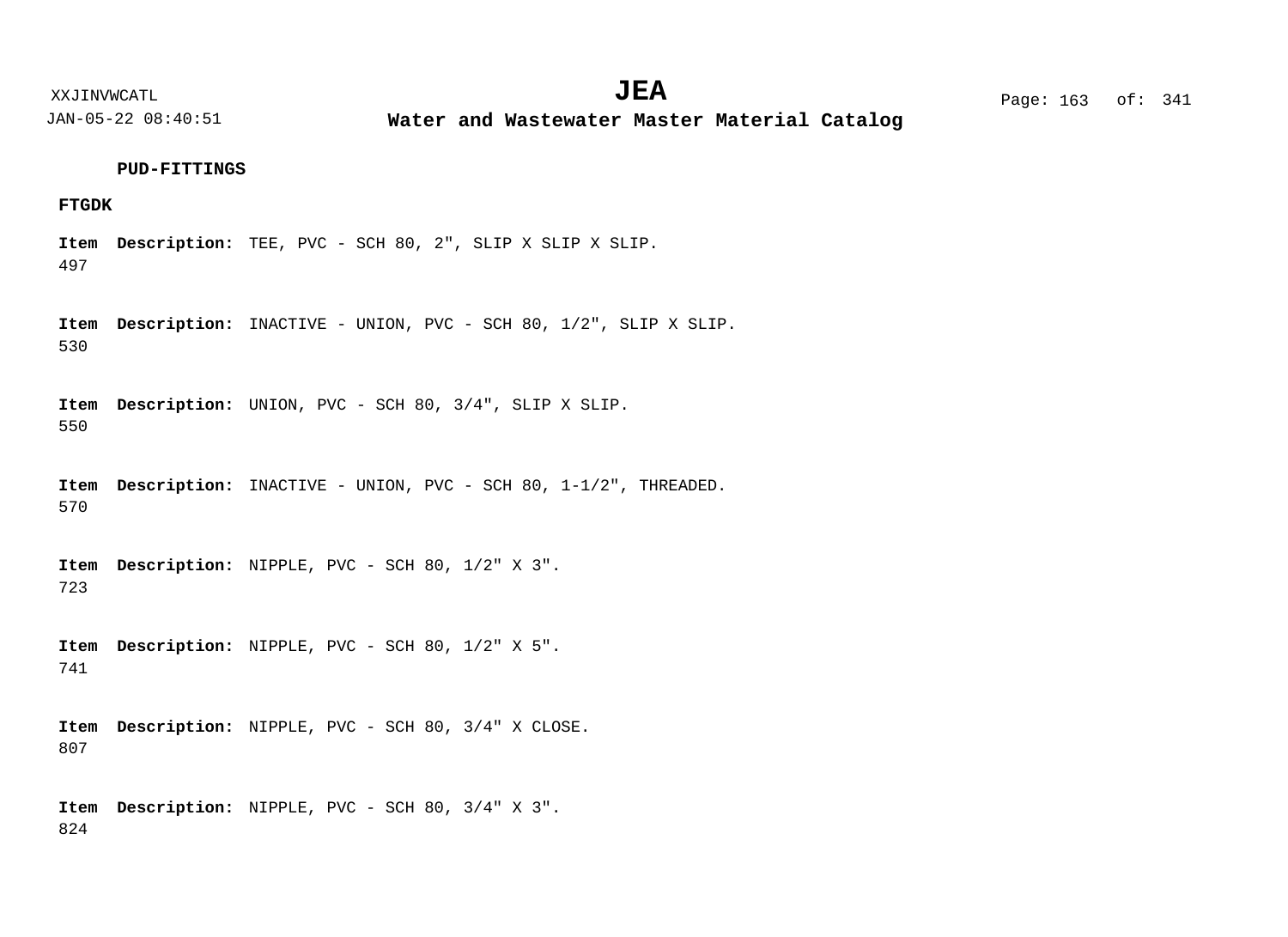XXJINVWCATL **EXALL** Page: 164 of:  $JEA$   $Page: 164 \text{ of}: 341$ 

JAN-05-22 08:40:51

**Water and Wastewater Master Material Catalog** 

## **PUD-FITTINGS**

# **FTGDK**

848 Item Description: NIPPLE, PVC - SCH 80, 3/4" X 5".

852 Item Description: NIPPLE, PVC - SCH 80, 3/4" X 6", THREADED

897 Item Description: NIPPLE, PVC - SCH 80, 1" X CL, THREADED.

904 Item Description: NIPPLE, PVC - SCH 80, 1" X 4", THREADED.

912 Item Description: NIPPLE, PVC - SCH 80, 1" X 6", THREADED.

928 Item Description: NIPPLE, PVC - SCH 80, 1" X 8", THREADED.

936 Item Description: NIPPLE, PVC - SCH 80, 1" X 12", THREADED.

975 Item Description: NIPPLE, PVC - SCH 80, 1-1/4" X 6", THREADED.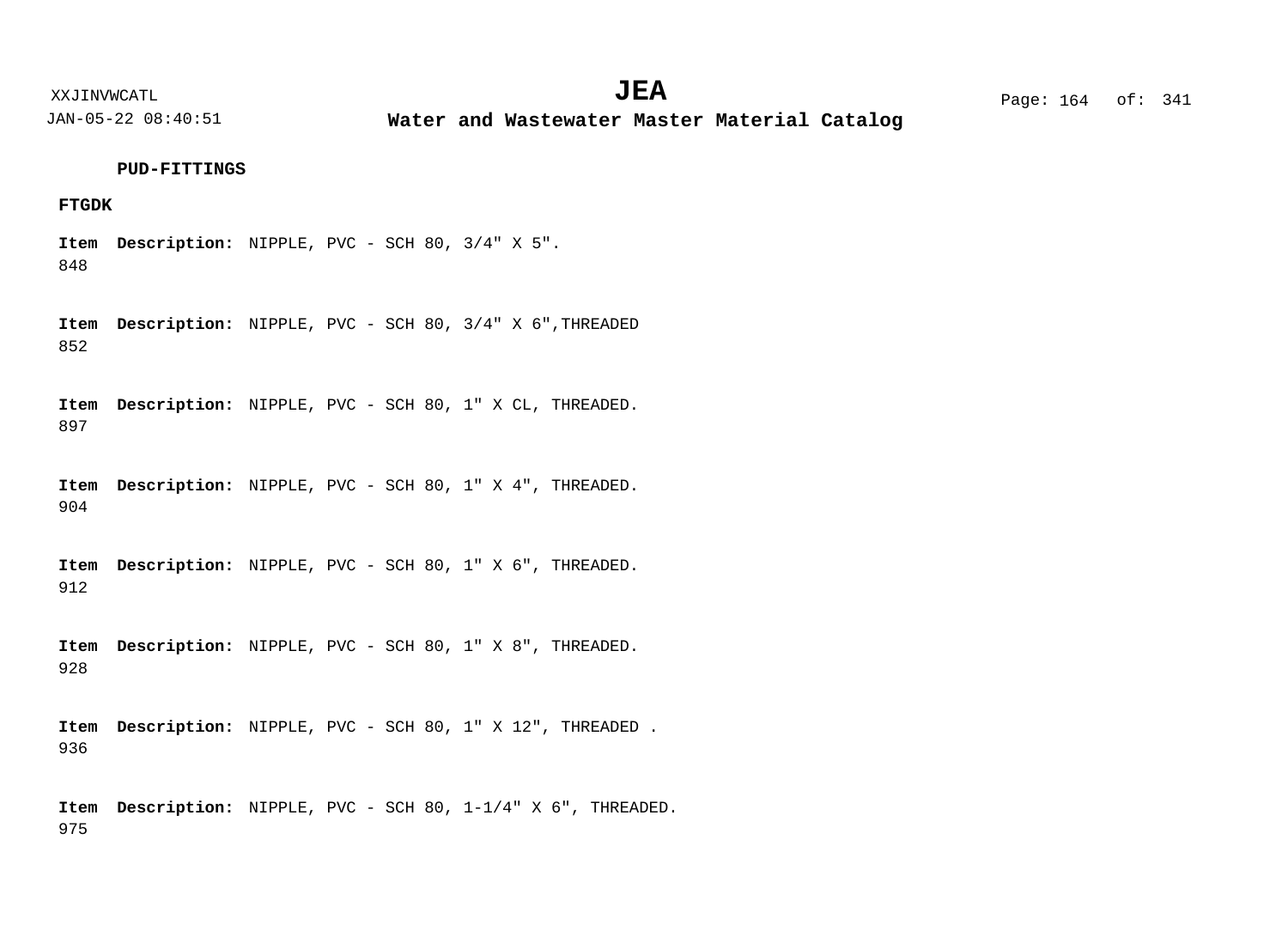**Water and Wastewater Master Material Catalog** 

### **PUD-FITTINGS**

# **FTGDK**

991 Item Description: NIPPLE, PVC - SCH 80, 1-1/4" X 12", THREADED.

## **FTGDM**

027 Item Description: NIPPLE, PVC - SCH 80, 1-1/2" X 4"

044 Item Description: NIPPLE, PVC - SCH 80, 1-1/2" X 6"

082 Item Description: NIPPLE, PVC - SCH 80, 1-1/2" X 12"

126 Item Description: NIPPLE, PVC - SCH 80, 2" X 4"

149 Item Description: NIPPLE, PVC - SCH 80, 2" X 6"

153 Item Description: INACTIVE - NIPPLE, PVC - SCH 80, 2" X 8"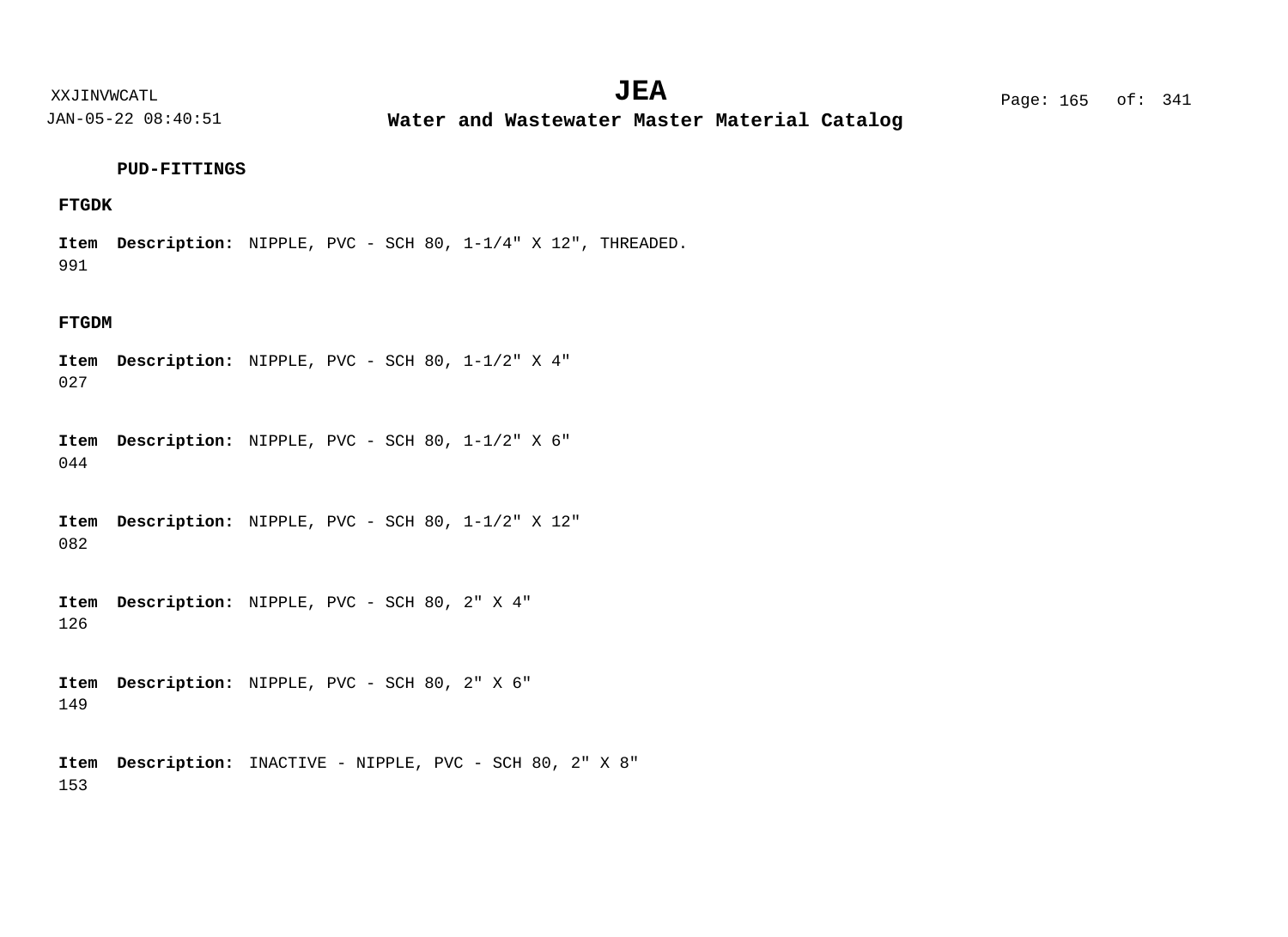XXJINVWCATL Page: 166 of: **JEA**<sup>341</sup>

JAN-05-22 08:40:51

**Water and Wastewater Master Material Catalog** 

# **PUD-FITTINGS**

# **FTGDM**

184 Item Description: NIPPLE, PVC - SCH 80, 2" X 12"

320 Item Description: FLANGE, PVC - SCH 80, 4", 8-HOLE, SLIP.

# **FTGDQ**

104 Item Description: BEND, PVC - SDR26, 22-1/2 DEGREE, 4", BELL X SPIGOT, SPIGOT END TO BE FULL CHAMFERED, BELL TO BE GASKETED.

108 Item Description: BEND, PVC - SDR26, 22-1/2 DEGREE, 6", BELL X BELL, BOTH BELL ENDS TO BE GASKETED.

112 Item Description: BEND, PVC - SDR26, 22-1/2 DEGREE, 6", BELL X SPIGOT, SPIGOT TO BE CHAMFERED, BELL END TO BE GASKETED.

128 Item Description: BEND, PVC - SDR26, 22.5 DEGREE, 8", BELL X SPIGOT, SPIGOT TO BE CHAMFERED, BELL END TO BE GASKETED.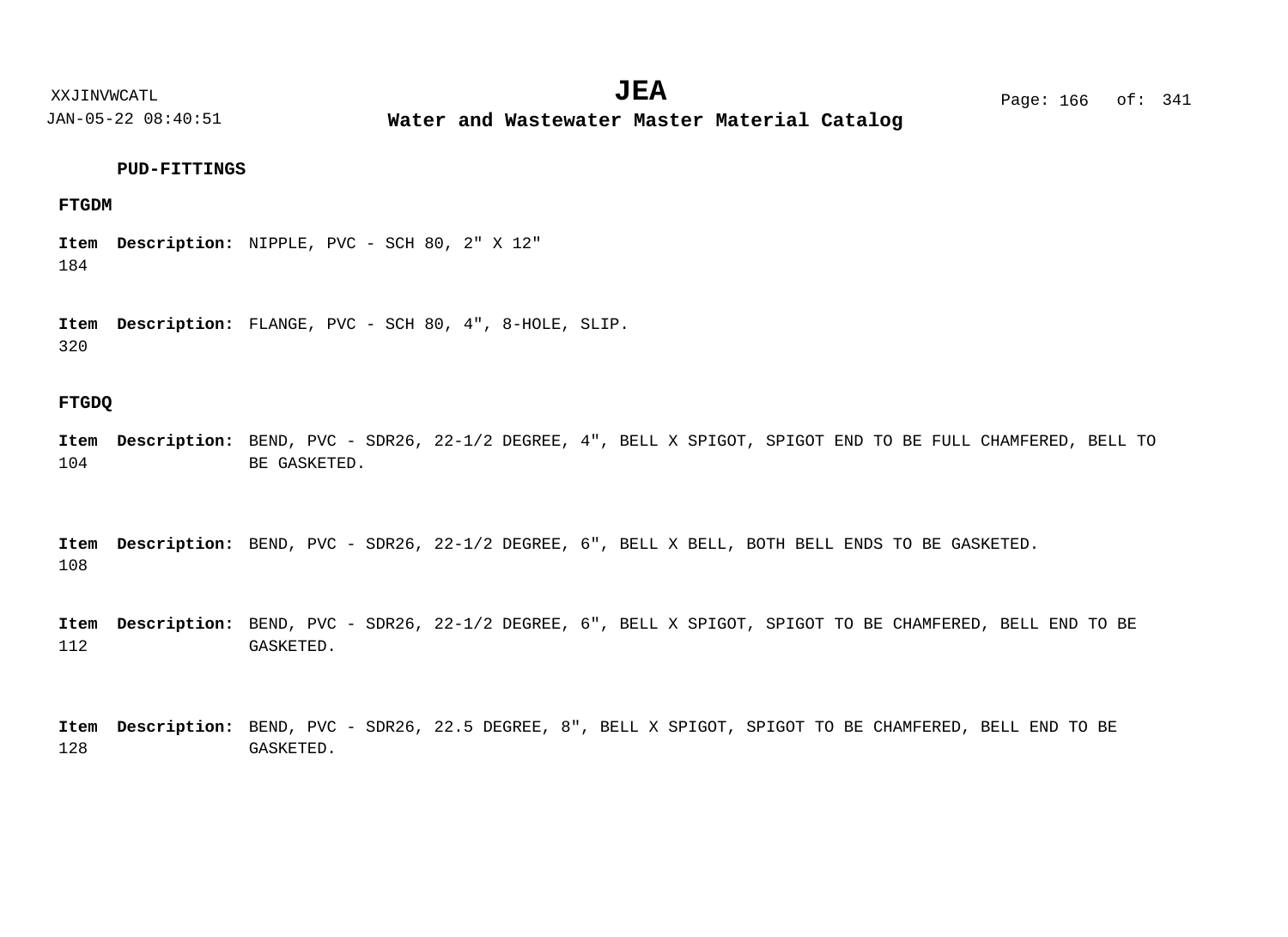XXJINVWCATL **EXALL** Page: 167 of:

JAN-05-22 08:40:51

**Water and Wastewater Master Material Catalog** 

# **PUD-FITTINGS**

**FTGDQ**

144 Item Description: BEND, PVC - SDR 26, 45 DEGREE, 4", BELL X BELL, BOTH ENDS GASKETED

148 Item Description: BEND, PVC - SDR26, 45 DEGREE, 6", BELL X BELL, BOTH ENDS GASKETED.

152 Item Description: BEND, PVC - SDR26, 45 DEGREE, 6", BELL X SPIGOT, SPIGOT TO BE CHAMFERED, BELL TO BE GASKETED

156 Item Description: BEND, PVC - SDR26, 45 DEGREE, 8", BELL X SPIGOT, SPIGOT TO BE CHAMFERED, BELL TO BE GASKETED.

172 Item Description: BEND, PVC - SDR26, 90 DEGREE, 4", BELL X SPIGOT, SPIGOT TO BE CHAMFERED, BELL TO BE GASKETED.

180 Item Description: BEND, PVC - SDR26, 90 DEGREE, 6", BELL X SPIGOT, SPIGOT TO BE CHAMFERED, BELL TO BE GASKETED.

260 Item Description: CAP, PVC - SDR26. 6", BELL TO BE GASKETED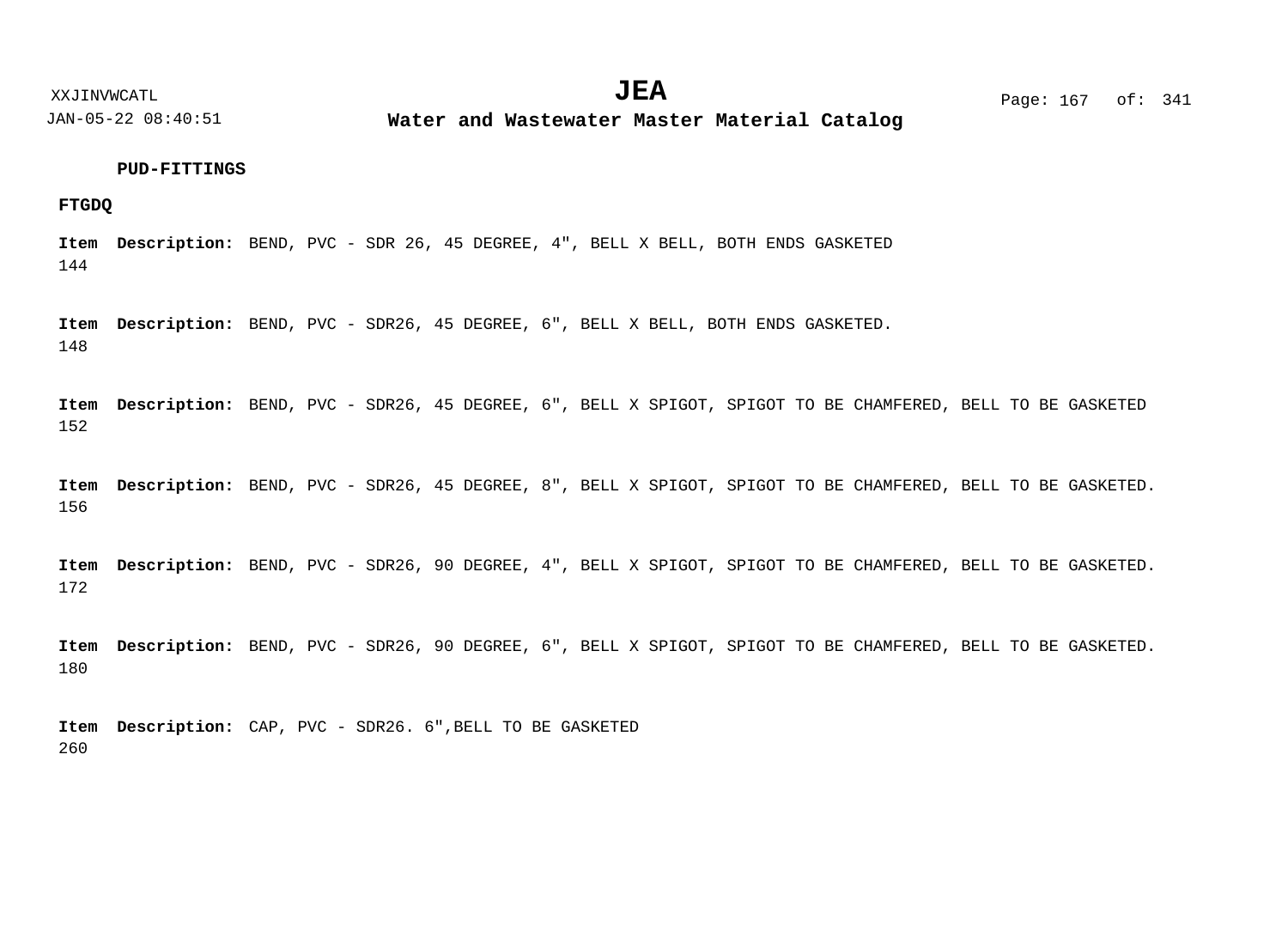**Water and Wastewater Master Material Catalog** 

# **PUD-FITTINGS**

# **FTGDQ**

382 Item Description: COUPLING, PVC - 6", COUPLING TO FIT SDR-26 OD ON ONE END AND C900 OD ON THE OTHER, COUPLING TO BE BELLED & GASKETED ON BOTH ENDS.

**THE HARRINGTON CORP (HARCO)**

337-060

Item Description: PLUG, PVC - SDR 26, 6", SLIP

410

420 Item Description: PLUG, PVC - SDR 26, 8", SLIP

510 Item Description: TEE, PVC - SDR26, 4", SANITARY SEWER TEE, BELL X BELL X BELL, ALL BELLS TO BE GASKETED.

520 Item Description: TEE, PVC - SDR26, 6", SANITARY SEWER TEE, BELL X BELL X BELL, ALL BELLS TO BE GASKETED.

540 Item Description: TEE, PVC - SDR26, 8" X 6", SANITARY SEWER TEE, BELL X BELL X BELL, ALL BELLS TO BE GASKETED.

550 Item Description: TEE, PVC - SDR26, 10" X 6", SANITARY SEWER TEE, BELL X BELL X BELL, ALL BELLS TO BE GASKETED.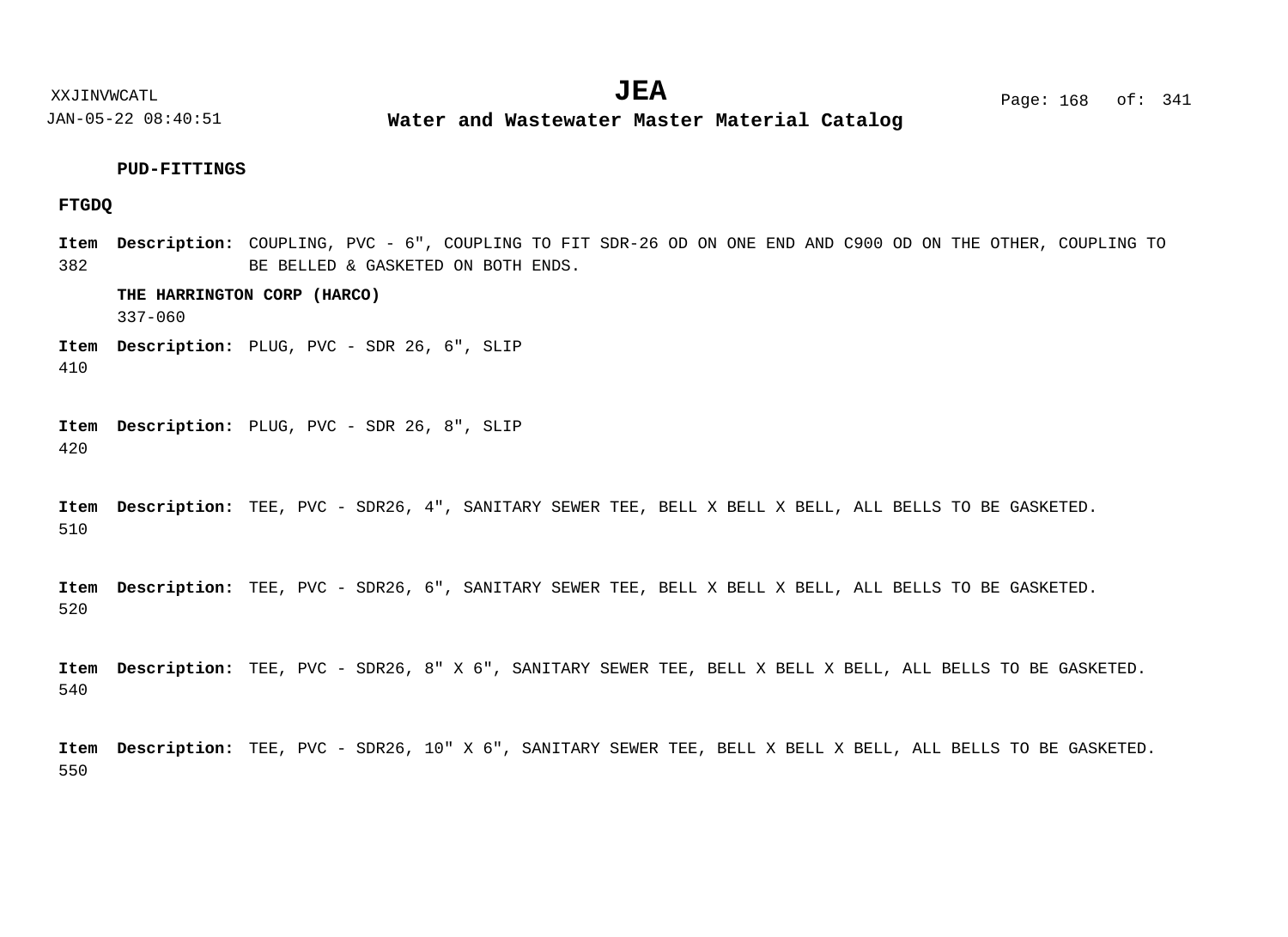**Water and Wastewater Master Material Catalog** 

#### **PUD-FITTINGS**

**FTGDQ**

610 Item Description: WYE, PVC - SDR26, 4" X 4" X 4", BELL X BELL X BELL, ALL BELLS TO BE GASKETED.

620 Item Description: WYE, PVC - SDR26, 6" X 6" X 6", BELL X BELL X BELL, ALL BELLS TO BE GASKETED.

630 Item Description: WYE, PVC - SDR26, 8" X 8" X 6", BELL X BELL X BELL. ALL BELLS TO BE GASKETED.

#### **FTGDU**

000 Item Description: TEE, PVC - DR18, 8" X 8" X 6", ALL OUT- LETS TO BE BELLED AND GASKETED, C-900, ALL FITTINGS TO BE INJECTION MOLDED.

010 Item Description: TEE, PVC - DR18, 10" X 10" X 6", ALL OUT- LETS TO BE BELLED AND GASKETED, C-900, ALL FITTINGS TO BE INJECTION MOLDED.

040 Item Description: BEND, PVC - DR 18, 22 1/2 DEGREE, 6", C-900 (AWWA C 907: Class 150 rated).

050 Item Description: BEND, PVC - DR 18, 45 DEGREE, 6", C900.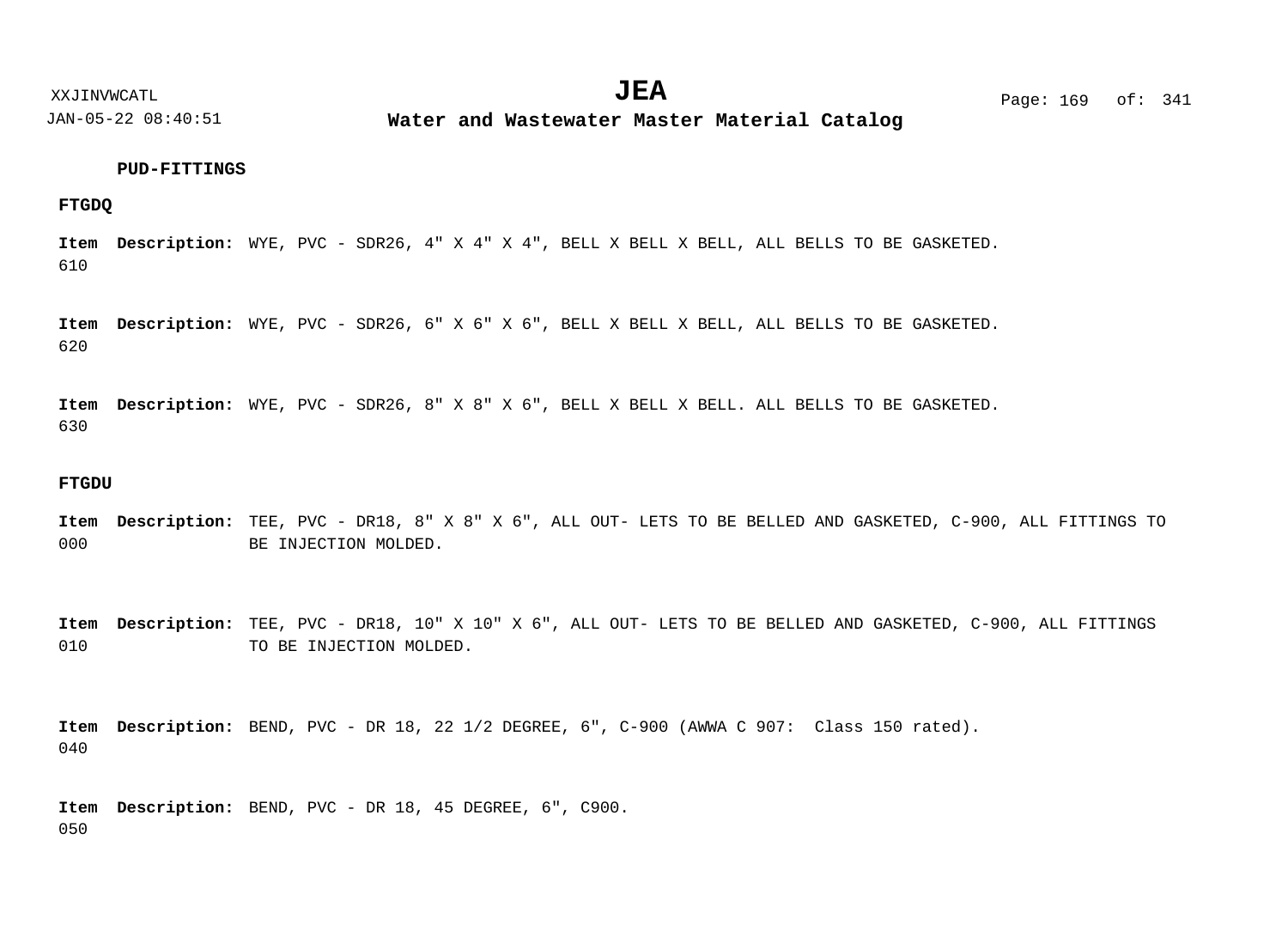**Water and Wastewater Master Material Catalog** 

# **PUD-FITTINGS**

# **FTGDU**

| Item<br>203 |                          | IN KIT FORM. **       |                         | Description: RESTRAINER KIT, 3", TO INCLUDE GLAND, M.J. RUBBER GASKET, M.J. BOLTS AND NUTS. **MUST BE BOXED       |
|-------------|--------------------------|-----------------------|-------------------------|-------------------------------------------------------------------------------------------------------------------|
|             | <b>EBAA IRON</b><br>1103 |                       | SIGMA<br>SLDEP3         | STAR PIPE PRODUCTS<br>SGDPPK03N                                                                                   |
| 214         |                          | IN KIT FORM. **       |                         | Item Description: RESTRAINER KIT, 4", TO INCLUDE GLAND, M.J. RUBBER GASKET, M.J. BOLTS AND NUTS. ** MUST BE BOXED |
|             | <b>EBAA IRON</b><br>1104 |                       | SIGMA<br>SLDEP4         | STAR PIPE PRODUCTS<br>SGDPPK04N                                                                                   |
| Item<br>226 |                          | IN KIT FORM. **       |                         | Description: RESTRAINER KIT, 6", TO INCLUDE GLAND, M.J. RUBBER GASKET, M.J. BOLTS AND NUTS. ** MUST BE BOXED      |
|             | <b>EBAA IRON</b><br>1106 |                       | SIGMA<br>SLDEP6         | STAR PIPE PRODUCTS<br>SGDPPK06N                                                                                   |
| Item<br>238 |                          | IN KIT FORM. **       |                         | Description: RESTRAINER KIT, 8", TO INCLUDE GLAND, M.J. RUBBER GASKET, M.J. BOLTS AND NUTS. ** MUST BE BOXED      |
|             | <b>EBAA IRON</b><br>1108 |                       | SIGMA<br>SLDEP8         | STAR PIPE PRODUCTS<br>SGDPPK08N                                                                                   |
| 240         |                          | BOXED IN KIT FORM. ** |                         | Item Description: RESTRAINER KIT, 10", TO INCLUDE GLAND, M.J. RUBBER GASKET, M.J. BOLTS AND NUTS. ** MUST BE      |
|             | <b>EBAA IRON</b><br>1110 |                       | <b>SIGMA</b><br>SLDEP10 | STAR PIPE PRODUCTS<br>SGDPPK10N                                                                                   |
| Item<br>256 |                          | BOXED IN KIT FORM. ** |                         | Description: RESTRAINER KIT, 12", TO INCLUDE GLAND, M.J. RUBBER GASKET, M.J. BOLTS AND NUTS. ** MUST BE           |
|             | <b>EBAA IRON</b><br>1112 |                       | SIGMA<br>SLDEP12        | STAR PIPE PRODUCTS<br>SGDPPK12                                                                                    |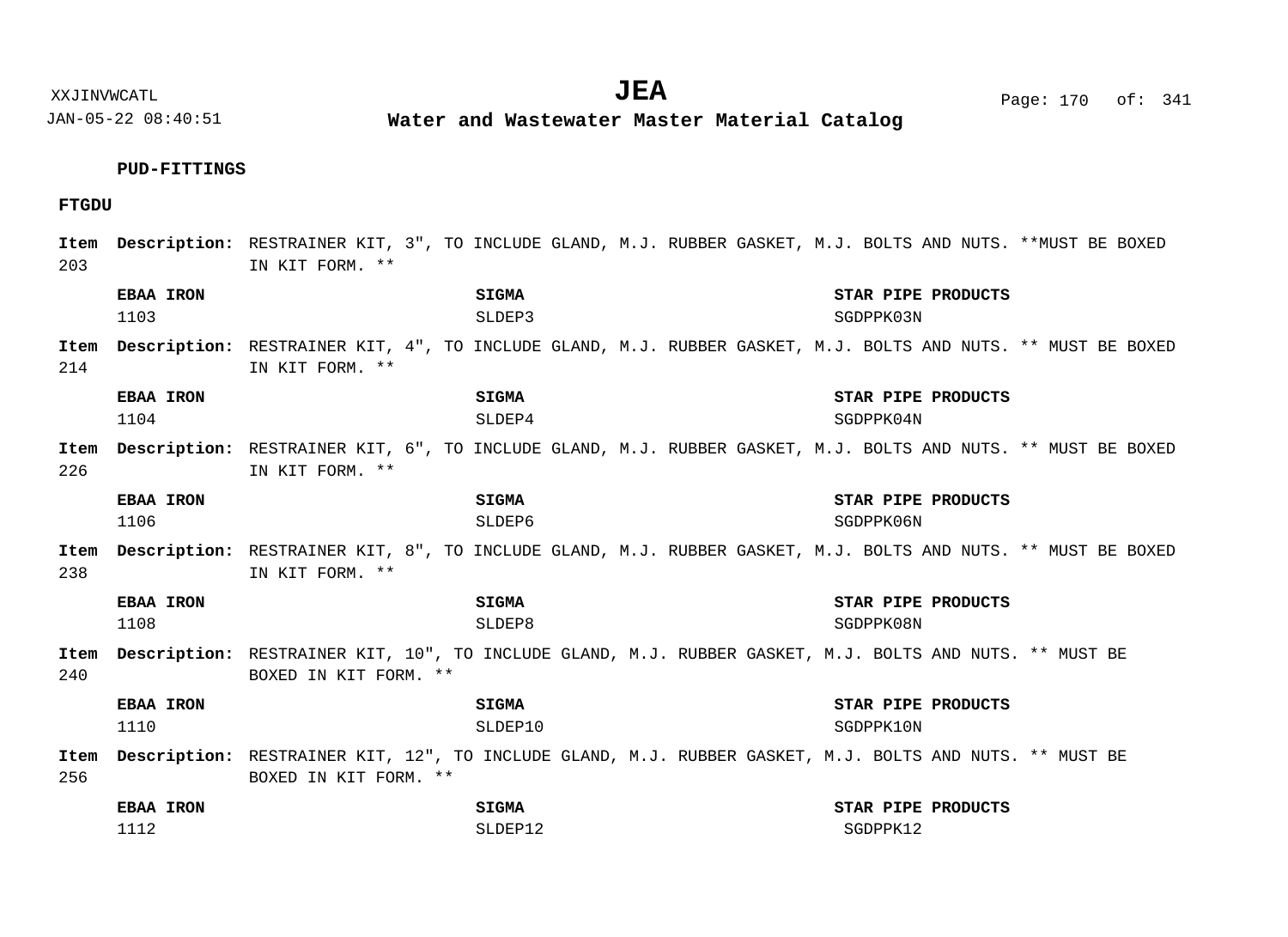**Water and Wastewater Master Material Catalog** 

# **PUD-FITTINGS**

# **FTGDU**

| 264         |                                                     | BOXED IN KIT FORM. **                 | Item Description: RESTRAINER KIT, 14", TO INCLUDE GLAND, M.J. RUBBER GASKET, M.J. BOLTS AND NUTS. ** MUST BE      |                                |
|-------------|-----------------------------------------------------|---------------------------------------|-------------------------------------------------------------------------------------------------------------------|--------------------------------|
|             | EBAA IRON<br>1114                                   |                                       | <b>SIGMA</b><br>SSLDEP14                                                                                          | STAR PIPE PRODUCTS<br>SGDPPK14 |
| 266         |                                                     | BOXED IN KIT FORM **                  | Item Description: RESTRAINER KIT, 16", TO INCLUDE GLAND, M.J. RUBBER GASKET, M.J. BOLTS AND NUTS. ** MUST BE      |                                |
|             | <b>EBAA IRON</b><br>1116                            |                                       | <b>SIGMA</b><br>SSLDEP16                                                                                          | STAR PIPE PRODUCTS<br>SGDPPK16 |
| 287         |                                                     | PIPE. ** MUST BE BOXED IN KIT FORM ** | Item Description: RESTRAINER, MJ FITTING - 18", ONE PIECE GLAND REPLACES MJ FOLLOWER GLAND. USED WITH DUCTILE     |                                |
|             | <b>EBAA IRON</b><br>1118<br><b>STAR</b><br>SGDPPK18 |                                       | FORD<br>SERIES 1400                                                                                               | <b>SIGMA</b><br>SLCEP18        |
| 290         |                                                     | KIT FORM **                           | Item Description: RESTRAINER KIT, 20", TO INCLUDE GLAND, MJ RUBBER GASKET, MJ BOLTS AND NUTS. ** MUST BE BOXED IN |                                |
|             | <b>EBAA IRON</b><br>1120                            |                                       | <b>SIGMA</b><br>SSLDEP20                                                                                          | STAR PIPE PRODUCTS<br>SGDPPK20 |
| Item<br>292 |                                                     | KIT FORM **                           | Description: RESTRAINER KIT, 24", TO INCLUDE GLAND, MJ RUBBER GASKET, MJ BOLTS AND NUTS. ** MUST BE BOXED IN      |                                |
|             | EBAA IRON<br>1124                                   |                                       | SIGMA<br>SSLDEP24                                                                                                 | STAR PIPE PRODUCTS<br>SGDPPK24 |
| 294         |                                                     | MJ BOLTS AND                          | Item Description: RESTRAINER KIT, 30", TO INCLUDE GLAND, MJ NUTS. ** MUST BE BOXED IN KIT FORM ** RUBBER GASKET,  |                                |
|             | <b>EBAA IRON</b><br>1130                            |                                       | SIGMA<br>SSLDEP30                                                                                                 | STAR PIPE PRODUCTS<br>SGDPPK30 |

XXJINVWCATL Page: 171 of: **JEA**<sup>341</sup>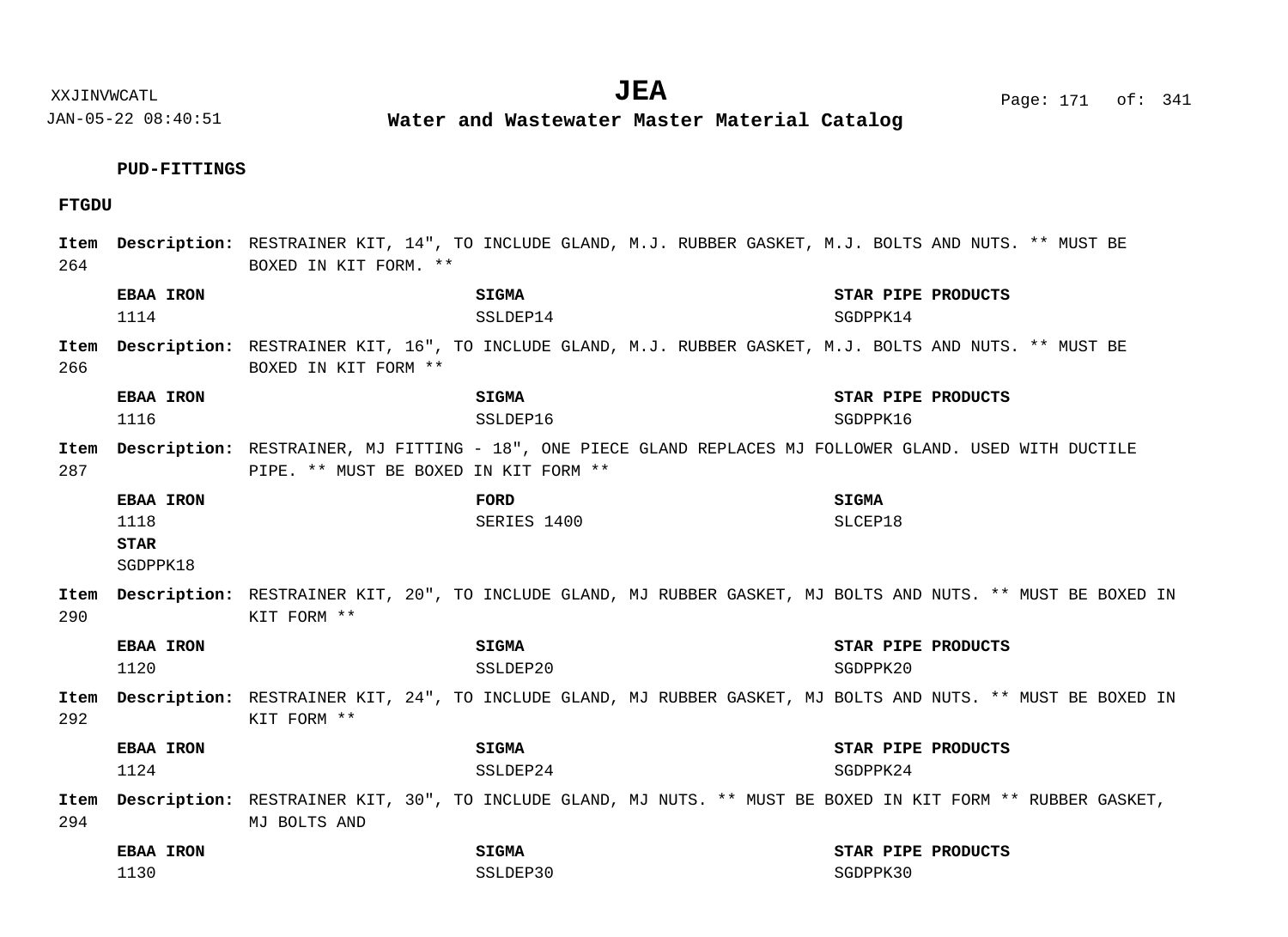XXJINVWCATL Page: 172 of: **JEA**<sup>341</sup>

JAN-05-22 08:40:51

**Water and Wastewater Master Material Catalog** 

# **PUD-FITTINGS**

# **FTGDU**

| Item<br>310 |                         | GASKET ONLY, MJ BOLTS AND NUTS. ** MUST BE BOXED IN KIT FORM ** | Description: CIRCLE-LOK RESTRAINER KIT, 1500 CA, FOR 4" DR 18 & DR 25 PVC, KIT TO INCLUDE MEGALUG GLAND, MJ  |
|-------------|-------------------------|-----------------------------------------------------------------|--------------------------------------------------------------------------------------------------------------|
|             | FORD<br>$UFR-1500-4A-I$ | <b>SIGMA</b><br>SLCEP4                                          | STAR PIPE PRODUCTS<br>PVCPK4004G2                                                                            |
| Item<br>315 |                         | GASKET ONLY, MJ BOLTS AND NUTS. ** MUST BE BOXED IN KIT FORM ** | Description: CIRCLE-LOK RESTRAINER KIT, 1500 CA, FOR 6" DR 18 & DR 25 PVC, KIT TO INCLUDE MEGALUG GLAND, MJ  |
|             | FORD<br>$UFR1500-6A-I$  | <b>SIGMA</b><br>SLCEP6                                          | STAR PIPE PRODUCTS<br>PVCPK4006G2                                                                            |
| Item<br>320 |                         | GASKET ONLY, MJ BOLTS AND NUTS. ** MUST BE BOXED IN KIT FORM ** | Description: CIRCLE-LOK RESTRAINER KIT, 1500 CA, FOR 8" DR 18 & DR 25 PVC, KIT TO INCLUDE MEGALUG GLAND, MJ  |
|             | FORD<br>UFR-1500-8A-I   | <b>SIGMA</b><br>SLCEP8                                          | STAR PIPE PRODUCTS<br>PVCPK4008G2                                                                            |
| Item<br>325 |                         | GASKET ONLY, MJ BOLTS AND NUTS. ** MUST BE BOXED IN KIT FORM ** | Description: CIRCLE-LOK RESTRAINER KIT, 1500 CA, FOR 10" DR 18 & DR 25 PVC, KIT TO INCLUDE MEGALUG GLAND, MJ |
|             | <b>SIGMA</b><br>SLCEP10 | STAR PIPE PRODUCTS<br>PVCPK4010G2                               |                                                                                                              |
| Item<br>330 |                         | GASKET ONLY, MJ BOLTS AND NUTS. ** MUST BE BOXED IN KIT FORM ** | Description: CIRCLE-LOK RESTRAINER KIT, 1500 CA, FOR 12" DR 18 & DR 25 PVC, KIT TO INCLUDE MEGALUG GLAND, MJ |
|             | SIGMA<br>SLCEP12        | STAR PIPE PRODUCTS<br>PVCPK4012G2                               |                                                                                                              |
| Item<br>335 |                         | GASKET ONLY, MJ BOLTS AND NUTS. ** MUST BE BOXED IN KIT FORM ** | Description: CIRCLE-LOK RESTRAINER KIT, 1500 CA, FOR 16" DR 18 & DR 25 PVC, KIT TO INCLUDE MEGALUG GLAND, MJ |
|             | <b>SIGMA</b><br>SLCEP16 | STAR PIPE PRODUCTS<br>PVCPK4016N                                |                                                                                                              |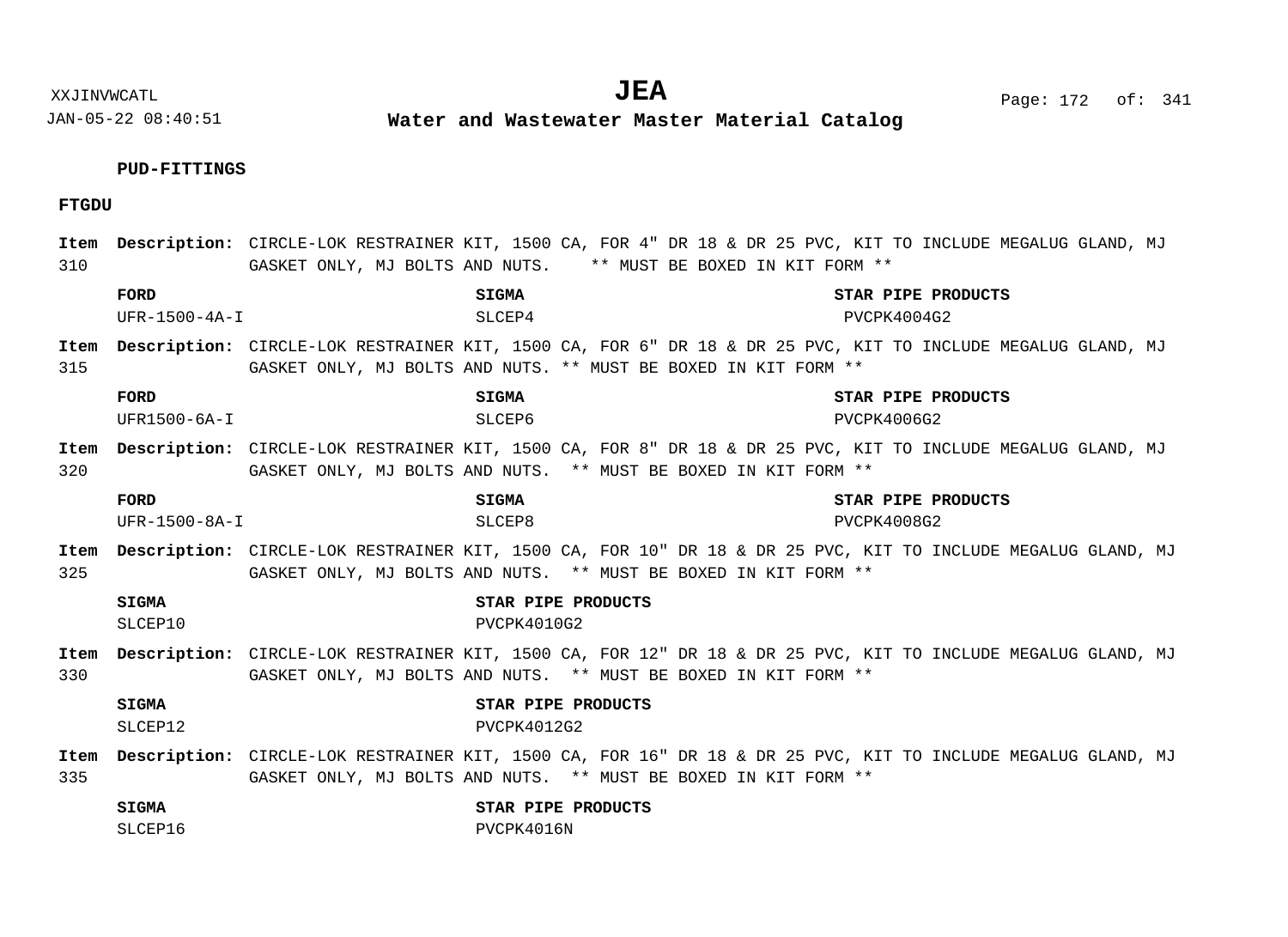**Water and Wastewater Master Material Catalog** 

# **PUD-FITTINGS**

# **FTGDW**

| Item<br>400  |                          | PVC PIPE. 360 DEGREE PIPE SUPPORT. | <b>Description:</b> RESTRAINER, SPLIT GLAND, 4" - RESTRAINER FOR C-900 PVC PIPE. USED TO RESTRAIN MJ FITTINGS TO |                |
|--------------|--------------------------|------------------------------------|------------------------------------------------------------------------------------------------------------------|----------------|
|              | <b>SIGMA</b>             |                                    | STAR PIPE PRODUCTS                                                                                               | UNIFLANGE      |
|              | $PWM-C4$                 |                                    | PRC1004G2                                                                                                        | UFR 1300-C-4-1 |
| Item<br>500  |                          | PVC PIPE. 360 DEGREE PIPE SUPPORT. | <b>Description:</b> RESTRAINER, SPLIT GLAND, 6" - RESTRAINER FOR C-900 PVC PIPE. USED TO RESTRAIN MJ FITTINGS TO |                |
|              | <b>SIGMA</b><br>PWMC6    |                                    | STAR PIPE PRODUCTS<br>PRC1006G2                                                                                  |                |
| Item<br>600  |                          | PVC PIPE. 360 DEGREE PIPE SUPPORT. | <b>Description:</b> RESTRAINER, SPLIT GLAND, 8" - RESTRAINER FOR C-900 PVC PIPE. USED TO RESTRAIN MJ FITTINGS TO |                |
|              | <b>SIGMA</b><br>$PWM-C8$ |                                    | STAR PIPE PRODUCTS<br>PRC1008                                                                                    |                |
| Item<br>950  |                          | RESTRAIN MJ FITTINGS TO PVC PIPE.  | Description: UNIFLANGE, RESTRAINER GLAND, 8", WITH BOLTS AND NUTS, FOR STEEL PIPE SIZE PVC PIPE, USED TO         |                |
|              | <b>SIGMA</b>             |                                    | STAR PIPE PRODUCTS                                                                                               | UNIFLANGE      |
|              | $PVM-S8$                 |                                    | <b>PRS1008</b>                                                                                                   | 1300S          |
| Item<br>970  |                          | PVC PIPE. 360 DEGREE PIPE SUPPORT. | <b>Description:</b> RESTRAINER, SPLIT GLAND, 10"- RESTRAINER FOR C-900 PVC PIPE. USED TO RESTRAIN MJ FITTINGS TO |                |
|              | <b>SIGMA</b>             |                                    | STAR PIPE PRODUCTS                                                                                               | UNIFLANGE      |
|              | $PWM-C10$                |                                    | PRC1010G2                                                                                                        | 1300C          |
| <b>FTGDY</b> |                          |                                    |                                                                                                                  |                |
|              |                          |                                    | Item Description: RESTRAINER, SPLIT GLAND, 12"- RESTRAINER FOR C-900 PVC PIPE. USED TO RESTRAIN MJ FITTINGS TO   |                |
| 000          |                          | PVC PIPE. 360 DEGREE PIPE SUPPORT. |                                                                                                                  |                |

**SIGMA STAR PIPE PRODUCTS** PWMC12 PRC1012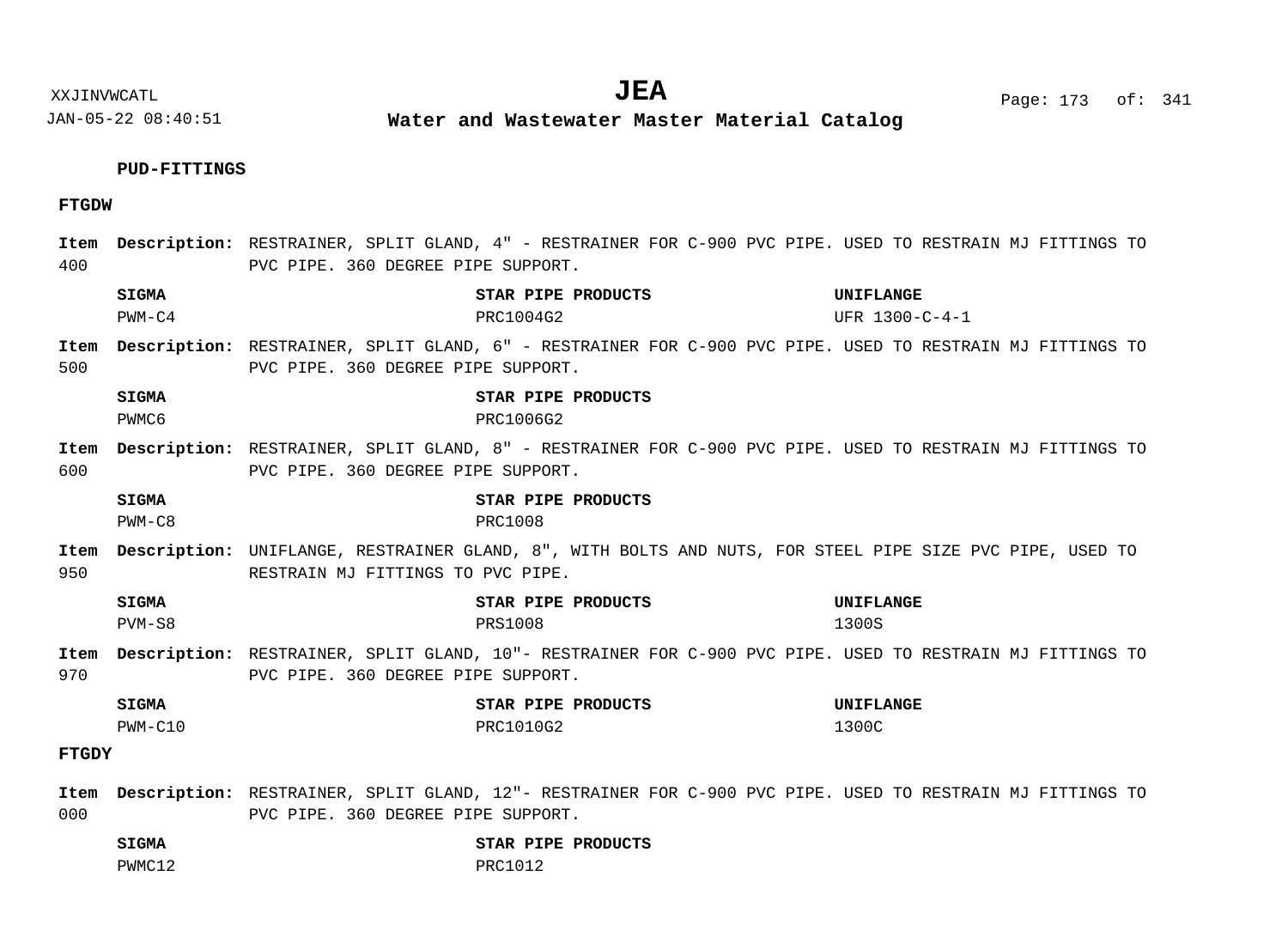**Water and Wastewater Master Material Catalog** 

**PUD-FITTINGS**

# **FTGDY**

| Item<br>050 |                           | Description: RESTRAINER, GLAND, 12", FOR PVC PIPE W/STEEL PIPE O.D. |                                                                                                            |                                      |
|-------------|---------------------------|---------------------------------------------------------------------|------------------------------------------------------------------------------------------------------------|--------------------------------------|
|             | <b>SIGMA</b><br>PVM-S12   |                                                                     | STAR PIPE PRODUCTS<br><b>PRS1012</b>                                                                       | UNIFLANGE<br>1300S                   |
| Item<br>060 |                           | PVC PIPE. 360 DEGREE PIPE SUPPORT.                                  | Description: RESTRAINER, SPLIT GLAND, 16"- RESTRAINER FOR C-900 PVC PIPE. USED TO RESTRAIN MJ FITTINGS TO  |                                      |
|             | SIGMA<br>$PWM-C16$        |                                                                     | STAR PIPE PRODUCTS<br>PRC1016                                                                              | UNIFLANGE<br>1300C                   |
| Item        |                           |                                                                     | <b>Description:</b> RESTRAINER, FLANGE 8" TO BE USED FOR RESTRAINING BELL JOINTS OF C-900 PIPE.            |                                      |
| 080         | FORD<br>1390C             |                                                                     | <b>SIGMA</b><br>$PWP-C8$                                                                                   | STAR PIPE PRODUCTS<br><b>PRC1108</b> |
| Item        |                           |                                                                     | <b>Description:</b> RESTRAINER, FLANGE 12" TO BE USED FOR RESTRAINING BELL JOINTS OF C-900 PIPE            |                                      |
| 100         | <b>SIGMA</b><br>$PWP-Cl2$ |                                                                     | STAR PIPE PRODUCTS<br><b>PRC1112</b>                                                                       |                                      |
| Item        |                           |                                                                     | <b>Description:</b> RESTRAINER, FLANGE 16" TO BE USED FOR RESTRAINING BELL JOINTS OF C-900 PIPE            |                                      |
| 110         | FORD<br>1390C             |                                                                     | <b>SIGMA</b><br>$PWP-C16$                                                                                  | <b>STAR</b><br>PRC1116               |
| Item        |                           |                                                                     | <b>Description:</b> RESTRAINER, FLANGE 20" TO BE USED FOR RESTRAINING BELL JOINTS OF C-900 PIPE            |                                      |
| 120         | FORD<br>1390C             |                                                                     | <b>SIGMA</b><br>$PWP-C20$                                                                                  | <b>STAR</b><br>PRC1120               |
| Item        |                           |                                                                     | Description: RESTRAINER, SPLIT X SPLIT, SERRATED, 24" PVC BELL JOINT RESTRAINT, TO BE USED FOR RESTRAINING |                                      |
| 124         |                           | BELL JOINTS OF C905 PIPE                                            |                                                                                                            |                                      |
|             | FORD                      |                                                                     | <b>SIGMA</b>                                                                                               | <b>STAR</b>                          |
|             | 1390C                     |                                                                     | $PWP-C24$                                                                                                  | <b>PRC1124</b>                       |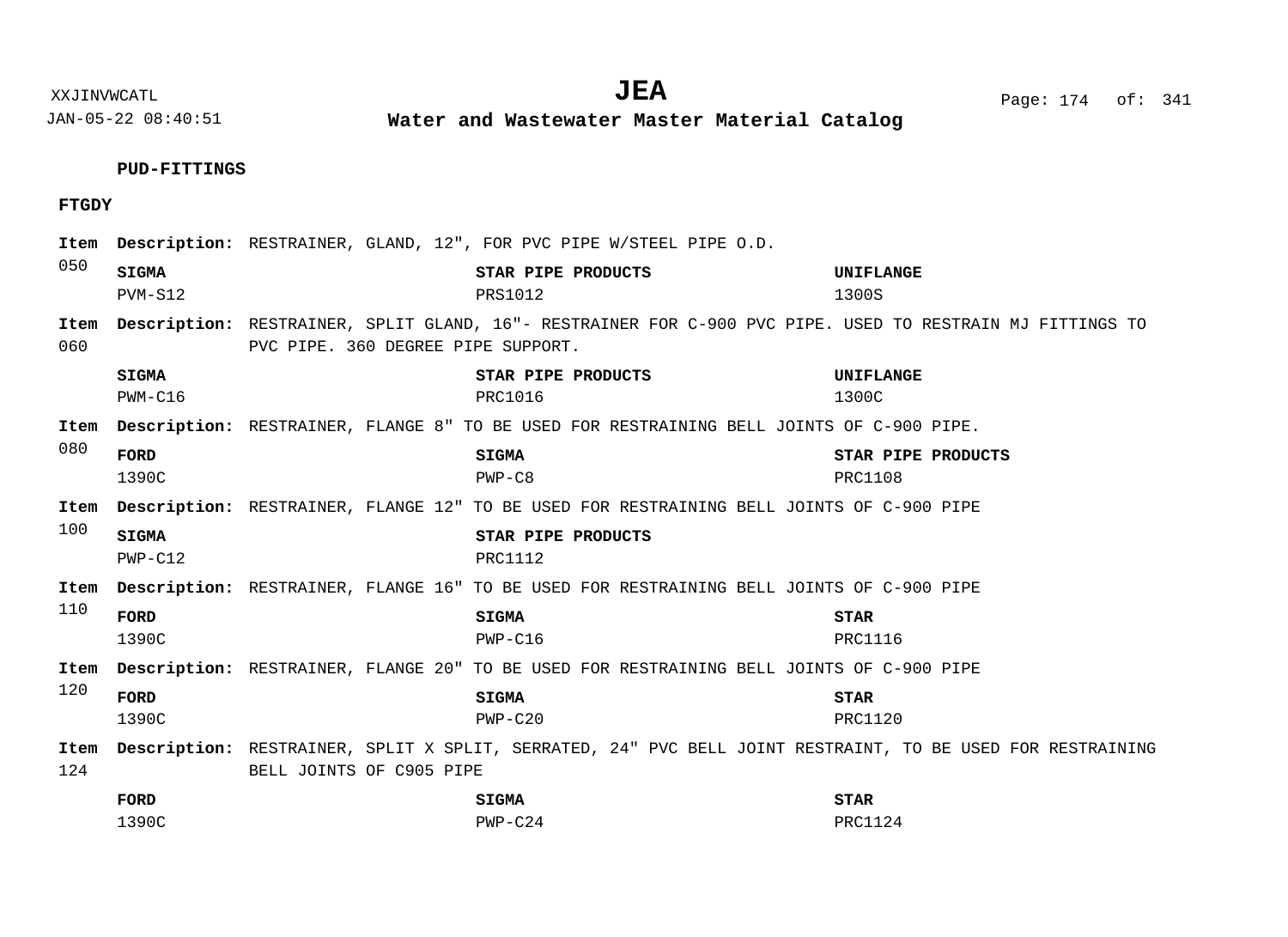**Water and Wastewater Master Material Catalog** 

#### **PUD-FITTINGS**

# **FTGDY**

130 Item Description: RESTRAINER, FLANGE 30", TO BE USED FOR RESTRAINING BELL JOINTS OF C-900 PIPE

136 Item Description: RESTRAINER, FLANGE 36", TO BE USED FOR RESTRAINING BELL JOINTS OF C-900 PIPE

Item Description: RESTRAINER, UNIFLANGE 6", USED TO RESTRAIN PVC DR18 FITTINGS TO 6" C-900 PIPE.

200 **FORD SIGMA** UFR1360-C-6-I PWPFC6

Item Description: RESTRAINER, UNIFLANGE 8", USED TO RESTRAIN PVC DR18 FITTINGS TO 8" C-900 PIPE.

218 225 Item Description: RESTRAINER, UNIFLANGE 10", USED TO RESTRAIN PVC DR18 FITTINGS TO 10" C-900 PIPE. Item Description: SERIES 1390 PIPE RESTRAINER FOR DUCTILE IRON PIPE, 4", TO COME COMPLETE WITH THE FOLLOWING **SIGMA STAR UNIFLANGE SIGMA STAR UNIFLANGE** PWPF-C8 1360 PWPF-C10 1360

504 ITEMS, TWO CLAMPING RINGS, FOUR BOLTS & NUTS, THREADED RODS & NUTS.

506 Item Description: PIPE RESTRAINER FOR DUCTILE IRON PIPE, 6", TO COME COMPLETE WITH THE FOLLOWING ITEMS, TWO CLAMPING RINGS, FOUR BOLTS & NUTS, THREADED RODS & NUTS.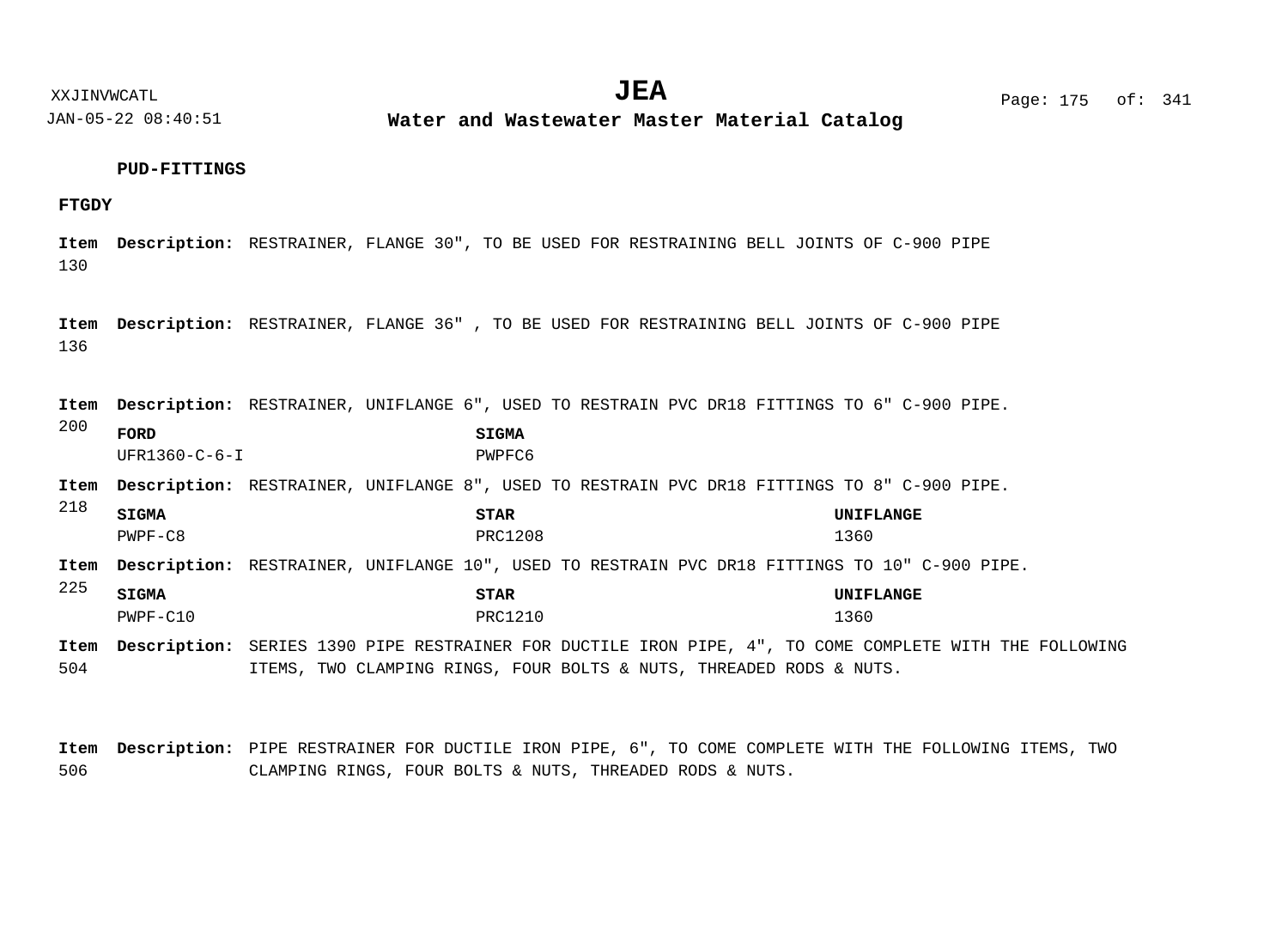**Water and Wastewater Master Material Catalog** 

# **PUD-FITTINGS**

**FTGDY**

508 Item Description: PIPE RESTRAINER FOR DUCTILE IRON PIPE, 8", TO COME COMPLETE WITH THE FOLLOWING ITEMS, TWO CLAMPING RINGS, FOUR BOLTS & NUTS, THREADED RODS & NUTS

**FORD SIGMA STAR** 1390 PWP-C8 1100C

603 Item Description: 1500 CA MEGA LUG KIT, TO FIT 3" IPS AND SCH-40 PVC PIPE, KIT TO INCLUDE - MEGA LUG GLAND, M.J. RUBBER GASKET, M.J. BOLTS & NUTS.

620 Item Description: 1500 CA MEGA LUG KIT, TO FIT 20" DR -18 PVC PIPE, KIT TO INCLUDE - MEGA LUG GLAND, M.J. RUBBER GASKET, M.J. BOLTS & NUTS. MUST BE BOXED IN KIT FORM.

624 Item Description: 1500 CA MEGA LUG KIT, TO FIT 24" DR -18 PVC PIPE, KIT TO INCLUDE - MEGA LUG GLAND, M.J. RUBBER GASKET, M.J. BOLTS & NUTS.

630 Item Description: 1500 CA MEGA LUG RESTRAINER KIT, TO FIT 30" C905 PVC PIPE, KIT TO INCLUDE - MEGA LUG GLAND, M.J. RUBBER GASKET, M.J. BOLTS & NUTS. MUST HAVE ONE KIT PER BOX

636 Item Description: 1500 CA MEGA LUG RESTRAINER KIT, TO FIT 36" C905 PVC PIPE, KIT TO INCLUDE - MEGA LUG GLAND, M.J. RUBBER GASKET, M.J. BOLTS & NUTS. MUST HAVE ONE KIT PER BOX

XXJINVWCATL **EXALL** Page: 176 of:  $JEA$   $Page: 176 \text{ of}: 341$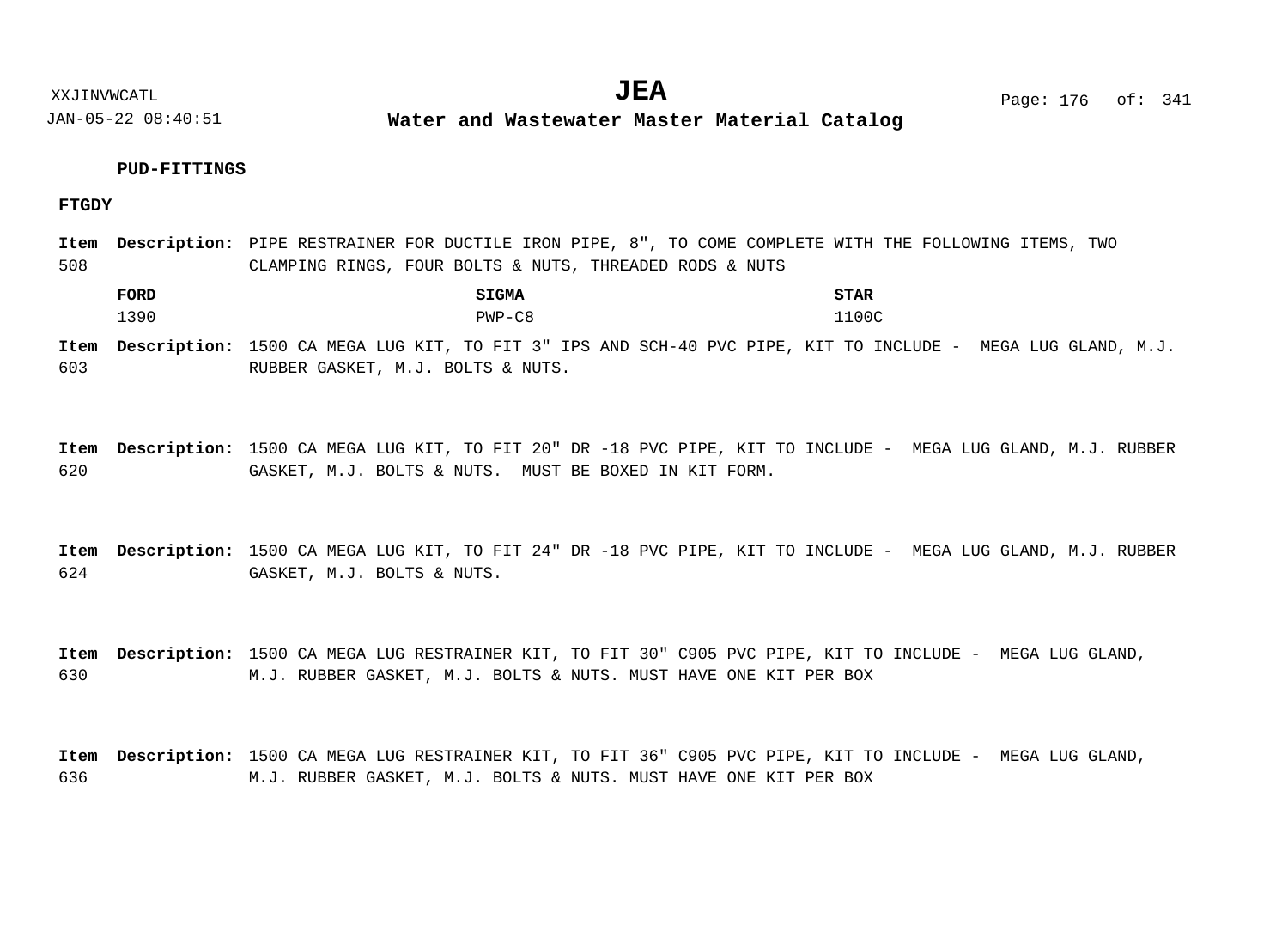**Water and Wastewater Master Material Catalog** 

# **PUD-FITTINGS**

# **FTGEE**

003 Item Description: COUPLING, 3", RANGE 3.13-3.36, FITS AC, DI, CI, PVC, HDPE - LENGTH 8.38" EPOXY COATED-WATER/SEWER APPLICATIONS - 2 EACH STAINLESS STEEL BOLTS (ON EACH END) STAB TYPE INSTALLATION (NO DISASSEMBLY REQUIRED)

# **ROMAC INDUSTRIES**

260-04130413651 (MACRO) 260-0363631 (MACRO)

005 Item Description: COUPLING, 3" HYMAX, RANGE 3.46-4.33 EACH SIDE, FITS AC, DI, CI, PVC HDPE - LENGTH 8.7" - EPOXY COATED-WATER/SEWER APPLICATIONS - 2 EACH STAINLESS STEEL BOLTS (ON EACH END) STAB TYPE INSTALLATION (NO DISASSEMBLY REQUIRED)

#### **KRAUSZ USA**

2000-0433-260 (HYMAX) 860-54-0088-16 (HYMAX)

010 COUPLING, 4", MIN RANGE 4.40-5.60, FITS AC, DI, CI, PVC HDPE - LENGTH 8.7-11.19 EPOXY COATED-**Description: Item** WATER/SEWER APPLICATIONS - 2 EACH STAINLESS STEEL BOLTS (ON EACH END) STAB TYPE INSTALLATION (NO DISASSEMBLY REQUIRED)

# **KRAUSZ USA**

860-54-0108-16 (HYMAX) 2000-0563-260 (HYMAX)

012 Item Description: COUPLING, 4", MIN RANGE 4.50-4.90, FITS DI, CI, PVC, PVC-IPS, HDPE,- LENGTH 11.85- SINGLE UNIT, FUSION BONDED EPOXY COATED-WATER/SEWER APPLICATIONS 2 STAINLESS STEEL BOLTS (ON EACH END) STAB TYPE INSTALLATION (NO DISASSEMBLY REQUIRED)

#### **ROMAC INDUSTRIES**

266-04901231 (ALPHA) 266-04901211 (ALPHA)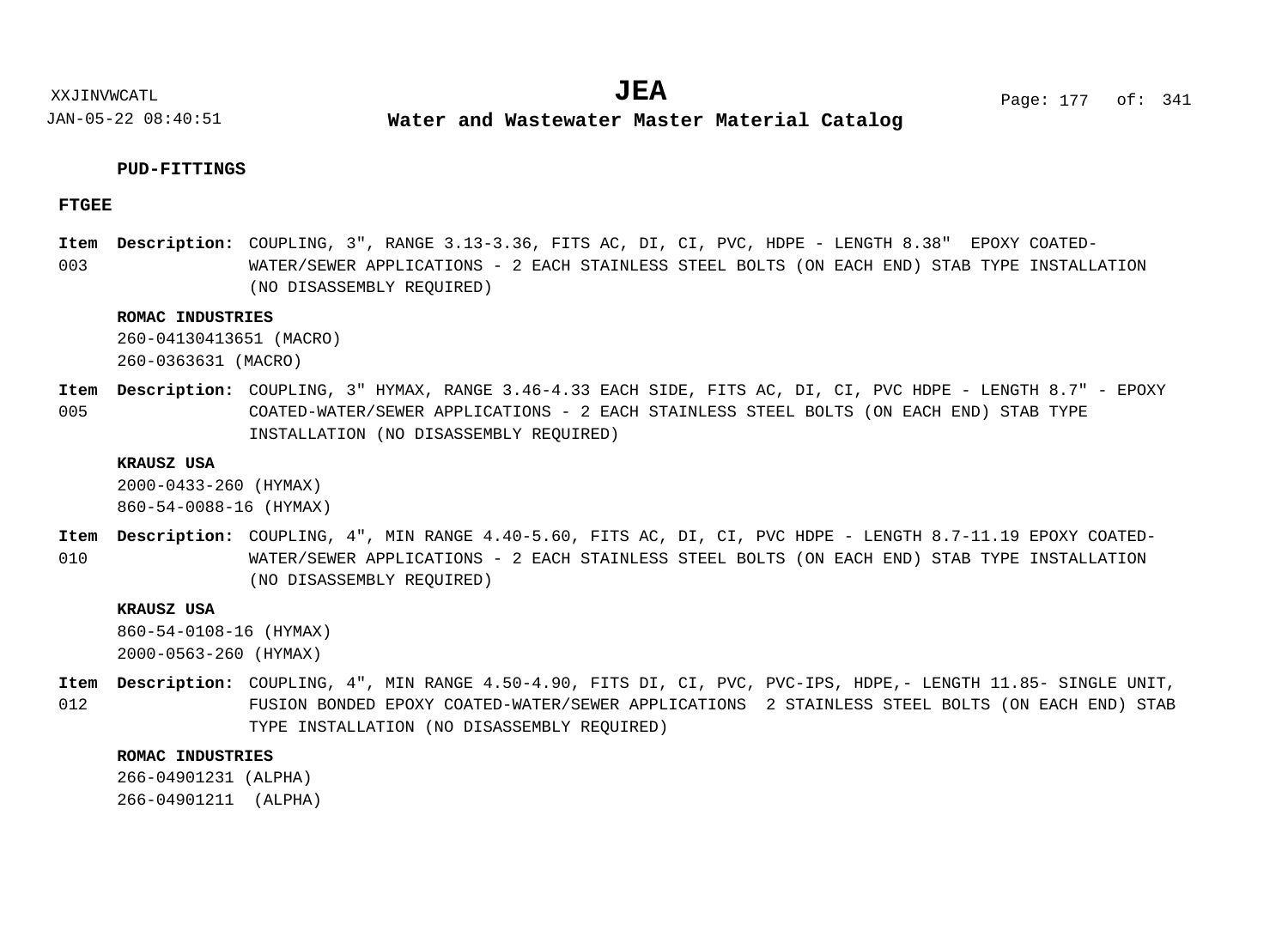**Water and Wastewater Master Material Catalog** 

# **PUD-FITTINGS**

## **FTGEE**

015 Item Description: COUPLING, TRANSITION 3"- MINIMUM O.D. RANGES TO BE 3.45-3.60 ONE END & 4.07- 4.20 OTHER END, SLEEVE TO BE DUCTILE IRON (CENTER RING AND END RINGS), HIGH STRENGTH LOW ALLOY STEEL BOLTS AND NUTS, GRADE 30 GASKETS

# **FORD**

FC2A360420

040 Item Description: COUPLING, 6", MIN RANGE 6.60-7.60, FITS AC, DI, CI, PVC HDPE - LENGTH 10.8-11.19 EPOXY COATED-WATER/SEWER APPLICATIONS - 2 EACH STAINLESS STEEL BOLTS (ON EACH END) STAB TYPE INSTALLATION (NO DISASSEMBLY REQUIRED)

#### **KRAUSZ USA**

2000-0768-260 (HYMAX)

860-54-0163-16 (HYMAX)

045 Item Description: COUPLING, 6", MIN RANGE 6.60-7.00, FITS DI, CI, PVC, PVC-IPS, HDPE,- LENGTH 11.98- SINGLE UNIT, FUSION BONDED EPOXY COATED-WATER/SEWER APPLICATIONS 2 STAINLESS STEEL BOLTS (ON EACH END) STAB TYPE INSTALLATION (NO DISASSEMBLY REQUIRED)

### **ROMAC INDUSTRIES**

266-07001211 (ALPHA)

050 Item Description: COUPLING, 8", MIN RANGE 8.60-9.75, FITS AC, DI, CI, PVC HDPE - LENGTH 10.8-11.19 EPOXY COATED-WATER/SEWER APPLICATIONS - 2 EACH STAINLESS STEEL BOLTS (ON EACH END) STAB TYPE INSTALLATION (NO DISASSEMBLY REQUIRED)

#### **KRAUSZ USA**

2000-0984-260 (HYMAX) 860-54-0217-16 (HYMAX)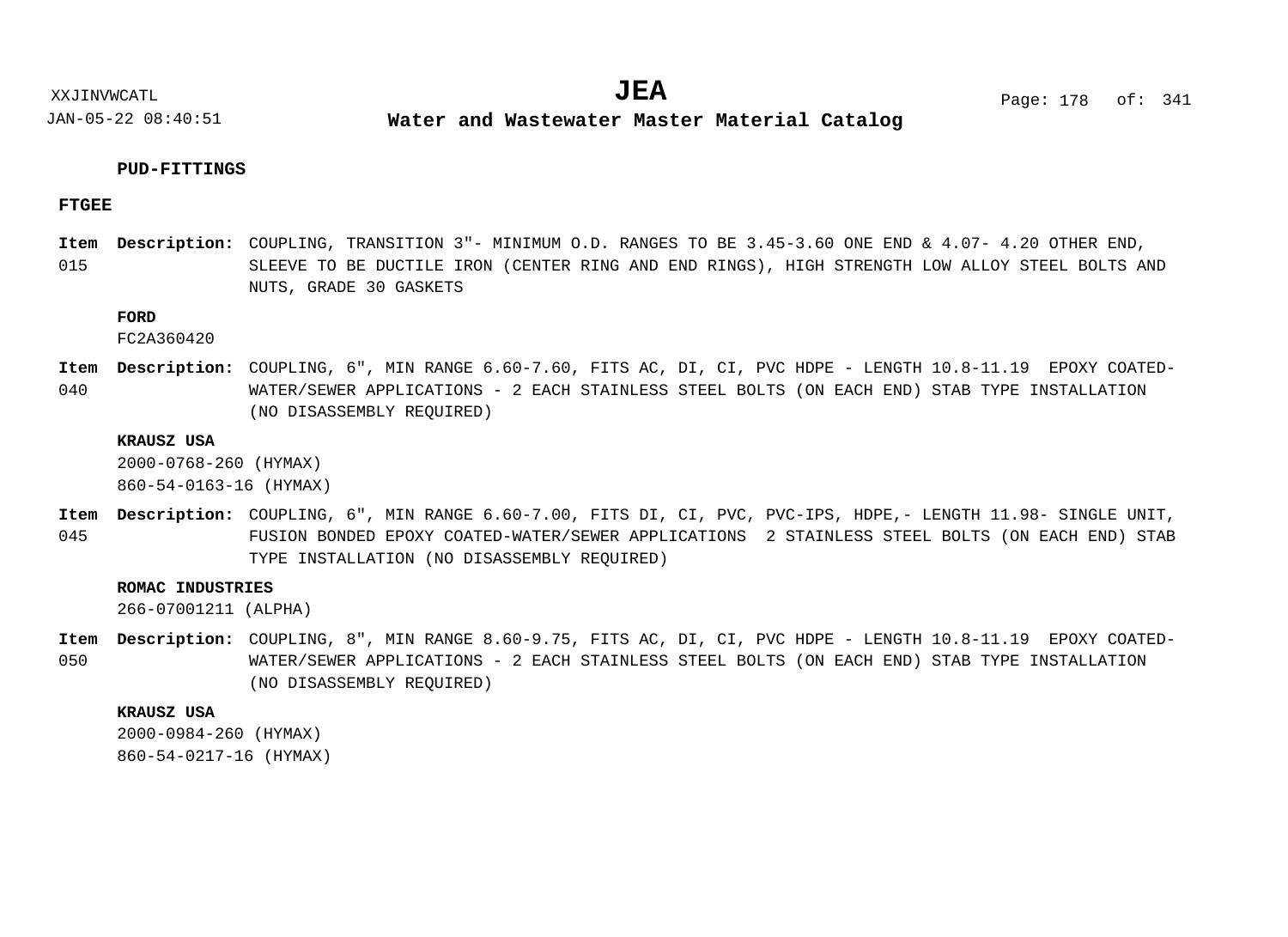**Water and Wastewater Master Material Catalog** 

# **PUD-FITTINGS**

# **FTGEE**

054 Item Description: COUPLING, 8", MIN RANGE 8.60-9.10, FITS DI, CI, PVC, PVC-IPS, HDPE,- LENGTH 13.19- SINGLE UNIT, FUSION BONDED EPOXY COATED-WATER/SEWER APPLICATIONS 2 STAINLESS STEEL BOLTS (ON EACH END) STAB TYPE INSTALLATION (NO DISASSEMBLY REQUIRED)

# **ROMAC INDUSTRIES**

266-09101211 (ALPHA)

060 Item Description: COUPLING, 10", MIN RANGE 10.70-11.90, FITS AC, DI, CI, PVC HDPE - LENGTH 10.8-11.19- EPOXY COATED-WATER/SEWER APPLICATIONS - 2 EACH STAINLESS STEEL BOLTS (ON EACH END) STAB TYPE INSTALLATION (NO DISASSEMBLY REQUIRED)

| KRAUSZ USA                 | ROMAC INDUSTRIES   |
|----------------------------|--------------------|
| 860-54-0278-16             | 2601190851 (MACRO) |
| 2000-1200-260/K86056027216 |                    |
| (HYMAX)                    |                    |

065 Item Description: COUPLING, 10", MIN RANGE 11.00-12.20, FITS AC, DI, CI, PVC HDPE - LENGTH 10.8-11.19- EPOXY COATED-WATER/SEWER APPLICATIONS - 2 EACH STAINLESS STEEL BOLTS (ON EACH END) STAB TYPE INSTALLATION (NO DISASSEMBLY REQUIRED)

**KRAUSZ USA ROMAC INDUSTRIES** 860-54-0278-16 2000-1226-260 (HYMAX OS) 260-1220851 (MACRO XL)

068 COUPLING, 10", MIN RANGE 10.75-11.20, FITS DI, CI, PVC, PVC-IPS, HDPE,- LENGTH 12.74- SINGLE **Description: Item**UNIT, FUSION BONDED EPOXY COATED-WATER/SEWER APPLICATIONS 2 STAINLESS STEEL BOLTS (ON EACH END) STAB TYPE INSTALLATION (NO DISASSEMBLY REQUIRED)

#### **ROMAC INDUSTRIES**

266-11201211 (ALPHA)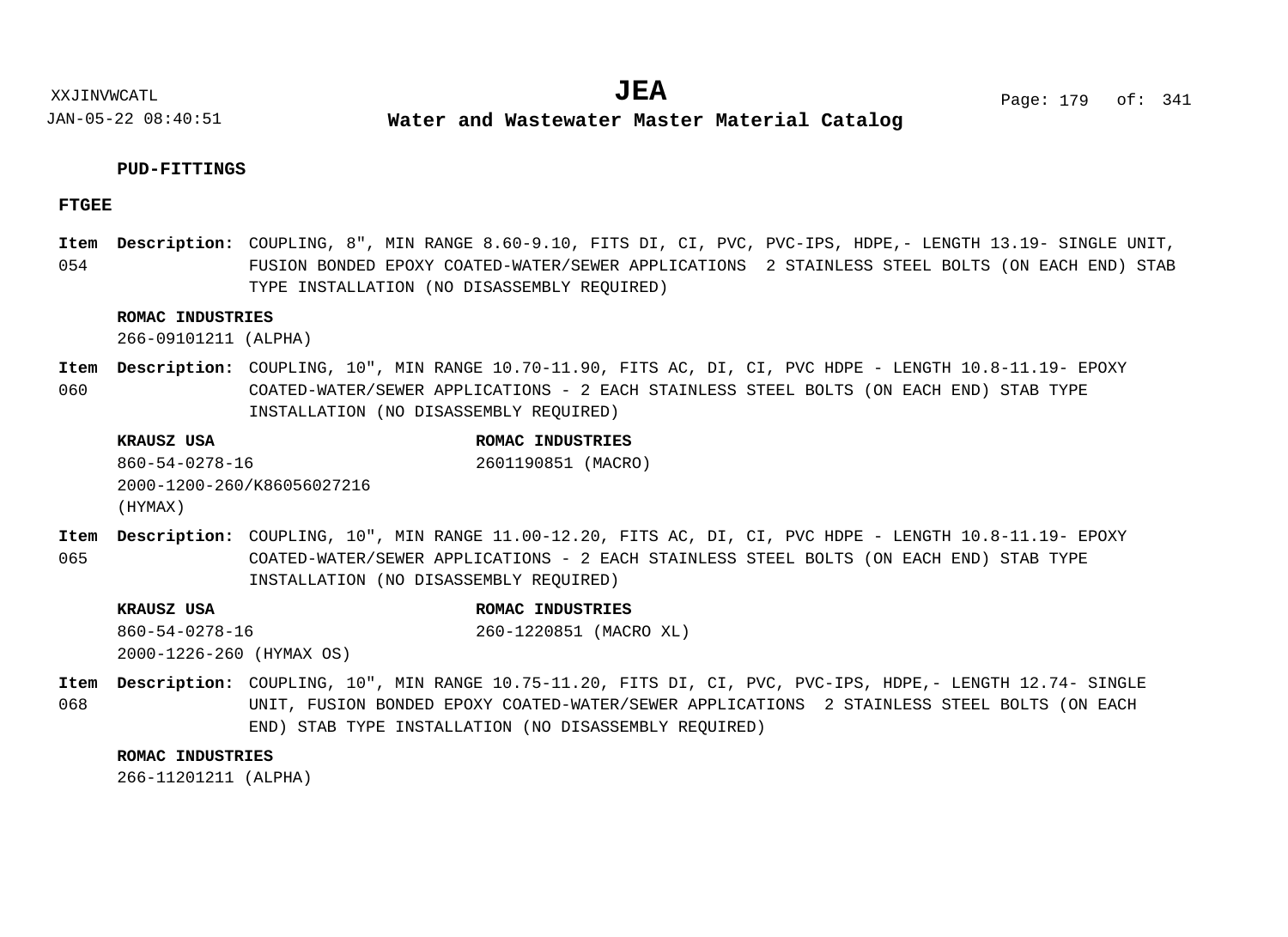**Water and Wastewater Master Material Catalog** 

# **PUD-FITTINGS**

# **FTGEE**

070 Item Description: COUPLING, 12", MIN RANGE 12.70-13.66, FITS AC, DI, CI, PVC HDPE - LENGTH 10.8-11.19 EPOXY COATED-WATER/SEWER APPLICATIONS - 2 EACH STAINLESS STEEL BOLTS (ON EACH END) STAB TYPE INSTALLATION (NO DISASSEMBLY REQUIRED)

## **KRAUSZ USA ROMAC INDUSTRIES** 860-54-0315-16 2000-1366-260/K86056031516 2601380851 (MACRO)

(HYMAX)

075 Item Description: COUPLING, 12", MIN RANGE 13.15-14.40, FITS AC, DI, CI, PVC HDPE - LENGTH 10.8-11.19 EPOXY COATED-WATER/SEWER APPLICATIONS - 2 EACH STAINLESS STEEL BOLTS (ON EACH END) STAB TYPE INSTALLATION (NO DISASSEMBLY REQUIRED)

### **KRAUSZ USA ROMAC INDUSTRIES**

2000-1441-260 (HYMAX OS) 860-54-0315-16 (HYMAX) 260-1440851 (MACRO XL)

080 COUPLING, 12", MIN RANGE 12.75-13.30, FITS DI, CI, PVC, PVC-IPS, HDPE,- LENGTH 13.30- SINGLE **Description: Item** UNIT, FUSION BONDED EPOXY COATED-WATER/SEWER APPLICATIONS 2 STAINLESS STEEL BOLTS (ON EACH END) STAB TYPE INSTALLATION (NO DISASSEMBLY REQUIRED)

#### **ROMAC INDUSTRIES**

266-13301211 (ALPHA)

118 Item Description: COUPLING, TRANSITION 10", LENGTH 12", DUCTILE IRON (MEETING ASTM A 536-80)-BOLTED COUPLING, O.D. ONE END TO BE 10.89-11.40, O.D. OTHER END TO BE 11.80-12.12, GASKET SUPPLIED W/COUPLING MUST BE NEOPRENE (BUNA) COMPOUNDED FOR SEWER SERVICE

#### **ROMAC INDUSTRIES**

501-12121140201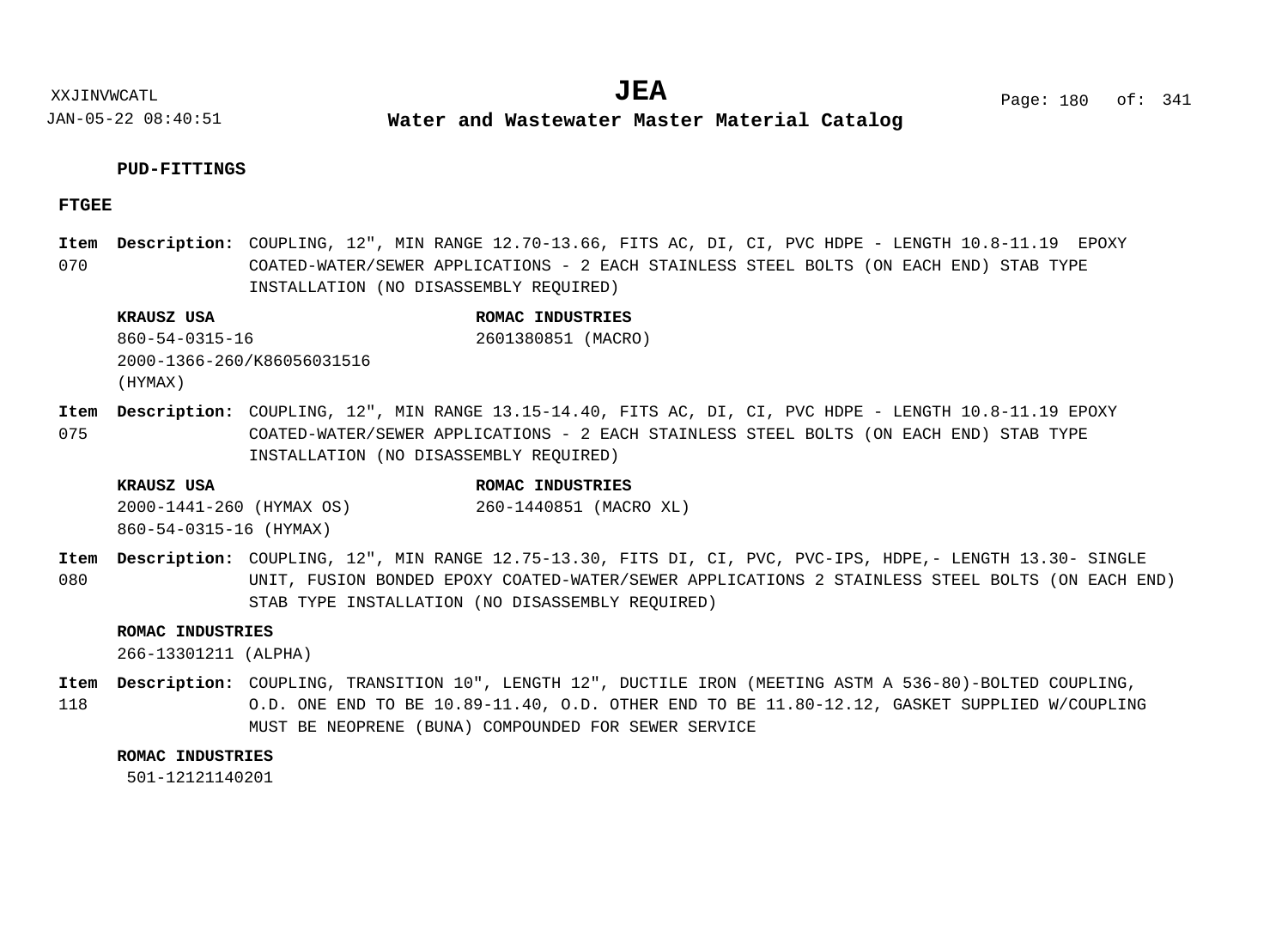**Water and Wastewater Master Material Catalog** 

#### **PUD-FITTINGS**

#### **FTGEE**

136 Item Description: COUPLING, TRANSITION - MINIMUM O.D. RANGES TO BE 11.10-11.60 ONE END AND 11.65-11.88 OTHER END, SLEEVES TO BE DUCTILE IRON (CENTER RING AND END RINGS) HIGH STRENGTH LOW ALLOY STEEL BOLTS AND NUTS. GRADE 30 GASKETS.

#### **SMITH BLAIR**

441-11881160-900

145 Item Description: COUPLING, TRANSITION - COUPLING RANGES TO BE 11.10-11.60 O.D. ONE END AND 11.90 -12.20 O.D. OTHER END, SLEEVES TO BE DUCTILE IRON (CENTER RING AND END RINGS) HIGH STRENGTH LOW ALLOY STEEL BOLTS AND NUTS, GRADE 30 GASKETS.

#### **SMITH BLAIR**

441-12201160-900

163 Item Description: COUPLING, TRANSITION - MINIMUM O.D. RANGES TO BE 13.20-13.50 ONE END AND 13.20-13.50 OTHER END, SLEEVES TO BE DUCTILE IRON (CENTER AND END RINGS) HIGH STRENGHT LOW ALLOY STEEL BOLTS AND NUTS, GRADE 30 GASKETS.

| <b>FORD</b>   | ROMAC INDUSTRIES | SMITH BLAIR      |
|---------------|------------------|------------------|
| FC1-1356-1356 | 501              | 441-00001350-900 |

180 Item Description: COUPLING, TRANSITION - MINIMUM O.D. RANGES TO BE 13.20-13.50 O.D. ONE END AND 13.90-14.20 O.D. OTHER END, SLEEVES TO BE DUCTILE IRON (CENTER RING AND END RINGS), HIGH STRENGTH LOW ALLOY STEEL BOLTS AND NUTS, GRADE 30 GASKETS.

#### **SMITH BLAIR**

441-14201350-900

191 Item Description: COUPLING, TRANSITION - MINIMUM O.D. RANGES TO BE 13.20-13.50 O.D. ONE END AND 14.21-14.40 O.D. OTHER END, SLEEVES TO BE DUCTILE IRON (CENTER RING AND END RINGS), HIGH STRENGTH LOW ALLOY STEEL BOLTS AND NUTS, GRADE 30 GASKETS.

| ROMAC INDUSTRIES | SMITH BLAIR      |
|------------------|------------------|
| 501-14401355700  | 441-14401350-900 |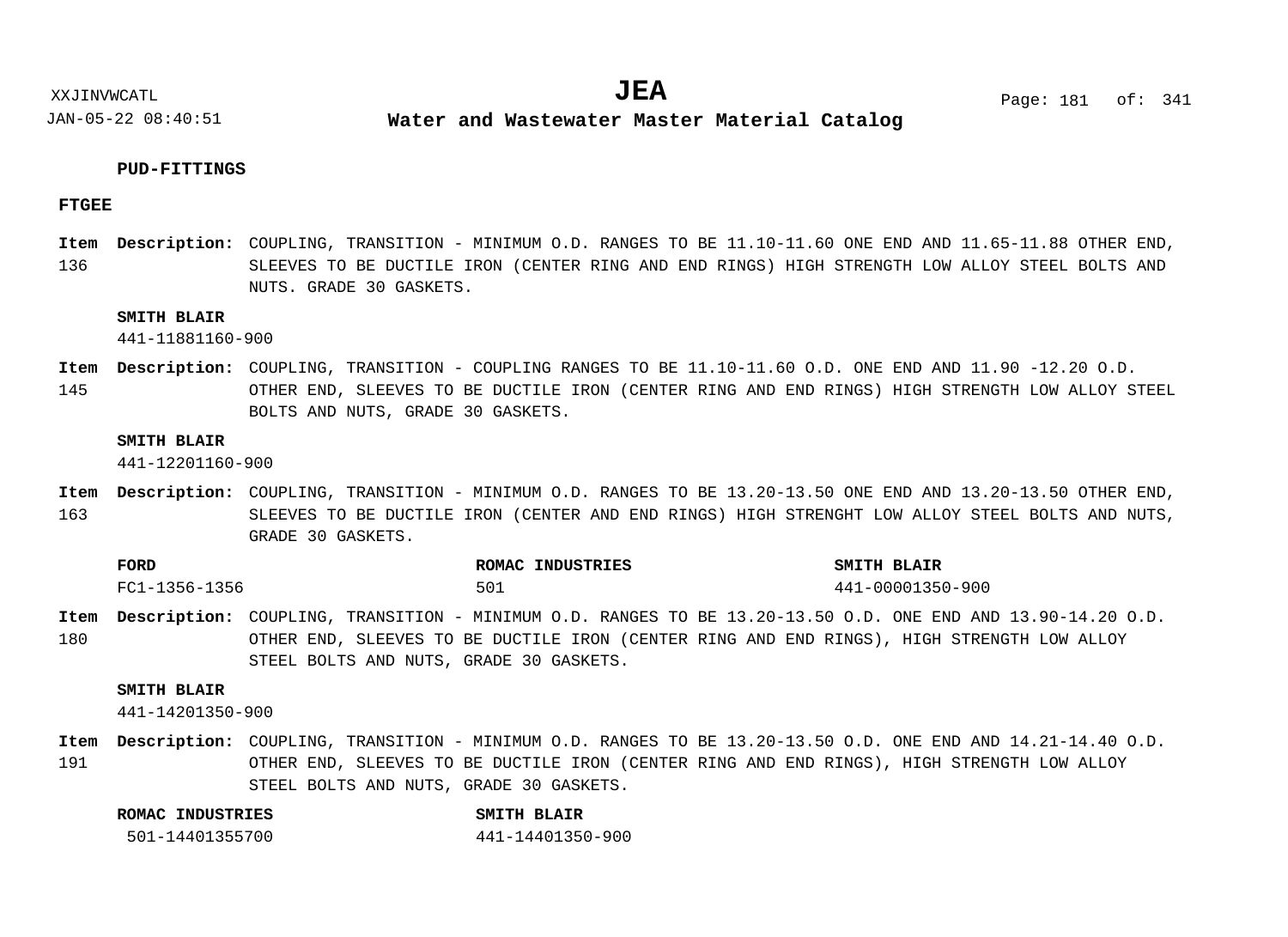**Water and Wastewater Master Material Catalog** 

#### **PUD-FITTINGS**

#### **FTGEE**

236 Item Description: COUPLING, TRANSITION - MINIMUM O.D. RANGES TO BE 17.32-17.50 O.D. ONE END AND 17.72-17.94 O.D. OTHER END, SLEEVES TO BE DUCTILE IRON (CENTER RING AND END RINGS), HIGH STRENGTH LOW ALLOY STEEL BOLTS AND NUTS, GRADE 30 GASKETS.

#### **JCM**

212-1780-1740

274 Item Description: COUPLING, TRANSITION - MINIMUM O.D. RANGES TO BE 21.35-21.75 O.D. ONE END AND 21.75-22.25 O.D. OTHER END, SLEEVES TO BE DUCTILE IRON (CENTER RING AND END RINGS), HIGH STRENGTH LOW ALLOY STEEL BOLTS AND NUTS, GRADE 30 GASKETS.

**FORD ROMAC INDUSTRIES** FC2A-2175-2225 FC2A-2206-2206 501

400 Item Description: COUPLING, CAST - 42", 3 FT. LENGTH, FUSION BONDED EPOXY INSIDE AND OUT (FOR SEWER USE), EPOXY MUST COMFORM TO AWWA C213. STAINLESS STEEL BOLTS, NUTS AND WASHERS. 150 PSI RATING (MINIMUM). O.D. RANGE TO BE 44.20-44.50 (MIN). TWO (2) GASKETS

600 Item Description: SLEEVE, DUCTILE IRON, 4", MECHANICAL JOINT, 10-MIL EPOXYLINED, (TO BE SUPPLIED WITHOUT ACCESSORIES), UNION, TYLER, US PIPE, OR EQUAL

620 Item Description: SLEEVE, DUCILE IRON, 6", MECHANICAL JOINT, 10-MIL EPOXYLINED, (TO BE SUPPLIED WITHOUT ACCESSORIES), UNION, TYLER, US PIPE, OR EQUAL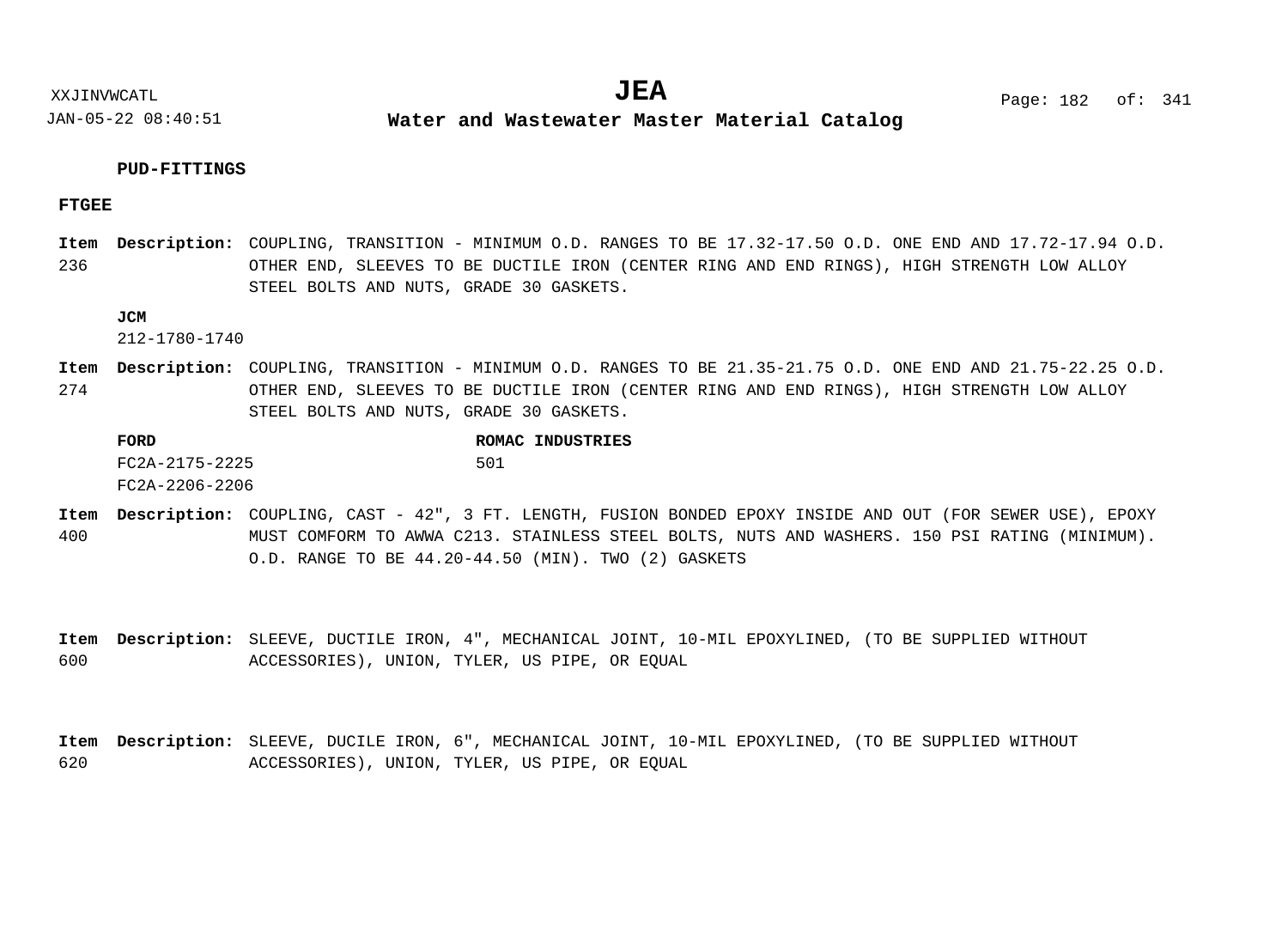**Water and Wastewater Master Material Catalog** 

#### **PUD-FITTINGS**

**FTGEE**

640 Item Description: SLEEVE, DUCTILE IRON, 8", MECHANICAL JOINT, 10-MIL EPOXYLINED, (TO BE SUPPLIED WITHOUT ACCESSORIES), UNION, TYLER, US PIPE, OR EQUAL

660 Item Description: SLEEVE, DUCTILE IRON, 10", MECHANICAL JOINT, 10-MIL EPOXYLINED, (TO BE SUPPLIED WITHOUT ACCESSORIES), UNION, TYLER, US PIPE, OR EQUAL

680 Item Description: SLEEVE, DUCTILE IRON, 12", MECHANICAL JOINT, 10-MIL EXPOXYLINED, (TO BE SUPPLIED WITHOUT ACCESSORIES), UNION, TYLER, US PIPE, OR EQUAL

850 Item Description: SLEEVE, DUCTILE IRON, 16", MECHANICAL JOINT, 10-MIL EXPOXYLINED, (TO BE SUPPLIED WITHOUT ACCESSORIES), UNION, TYLER, US PIPE, OR EQUAL

860 Item Description: SLEEVE, DUCTILE IRON, 18", MECHANICAL JOINT, 10-MIL EXPOXYLINED, (TO BE SUPPLIED WITHOUT ACCESSORIES), UNION, TYLER, US PIPE, OR EQUAL

870 Item Description: SLEEVE, DUCTILE IRON, 20", MECHANICAL JOINT, 10-MIL EXPOXYLINED, (TO BE SUPPLIED WITHOUT ACCESSORIES), UNION, TYLER, US PIPE, OR EQUAL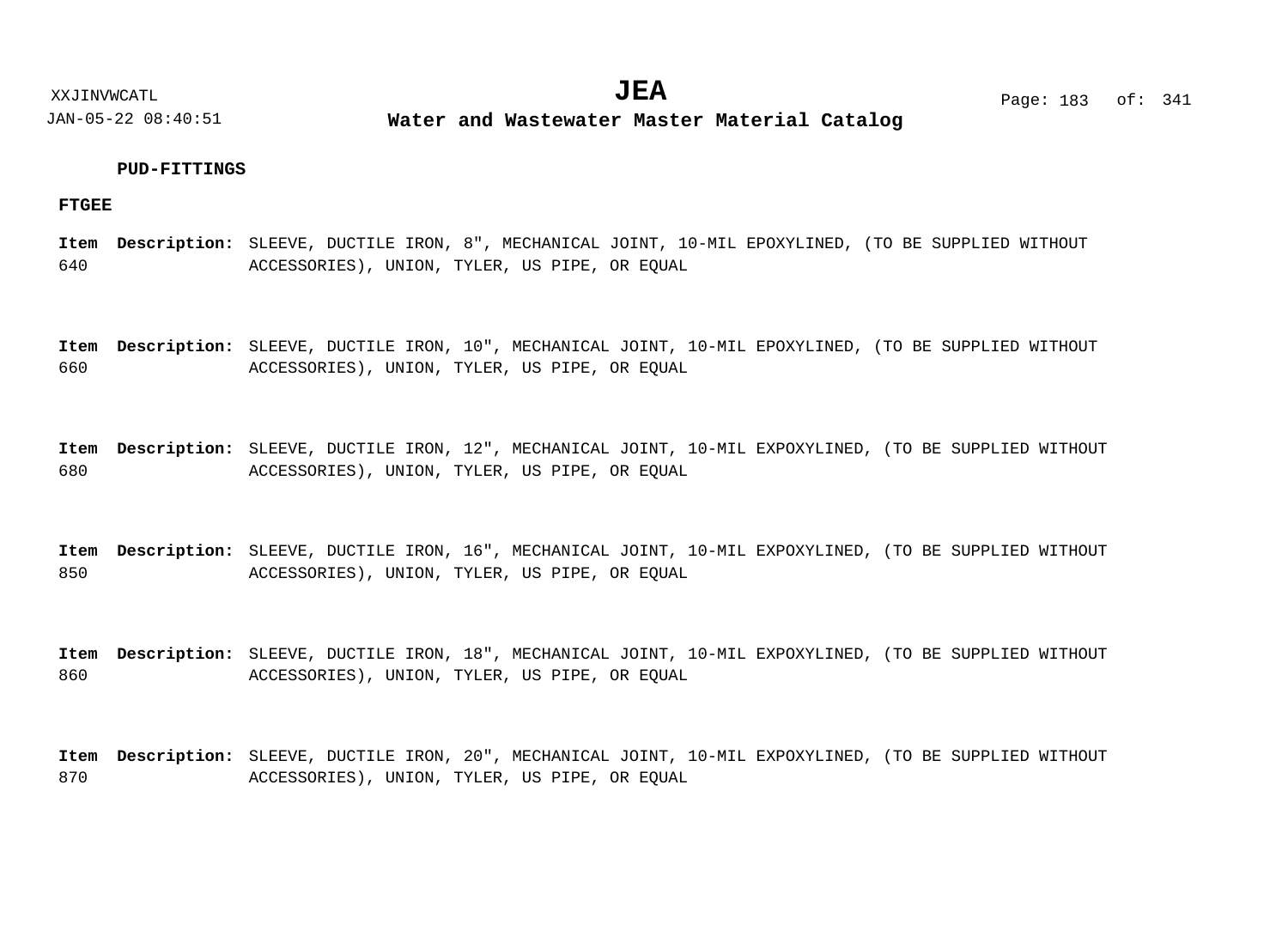**Water and Wastewater Master Material Catalog** 

#### **PUD-FITTINGS**

#### **FTGEE**

880 Item Description: SLEEVE, DUCTILE IRON, 30", MECHANICAL JOINT, 10-MIL EXPOXYLINED, (TO BE SUPPLIED WITHOUT ACCESSORIES), UNION, TYLER, US PIPE, OR EQUAL

890 Item Description: SLEEVE, DUCTILE IRON, 36", MECHANICAL JOINT, 10-MIL EXPOXYLINED, TO BE SUPPLIED WITHOUT ACCESSORIES

960 Item Description: SLEEVE, DUCTILE IRON, 48", MECHANICAL JOINT, 10-MIL EXPOXYLINED, TO BE SUPPLIED WITHOUT ACCESSORIES

#### **FTGEG**

905 Item Description: SLEEVE, PIPE, DUCTILE IRON, 12 INCH, MECHANICAL JOINT, POLY LINED.

906 Item Description: SLEEVE, MJ, DUCTILE 24", 10-MIL EPOXY LINED.

908 Item Description: REDUCER, DUCTILE 6" X 4", MJ, 40 MIL EPOXY LINED, WITHOUT ACCESSORIES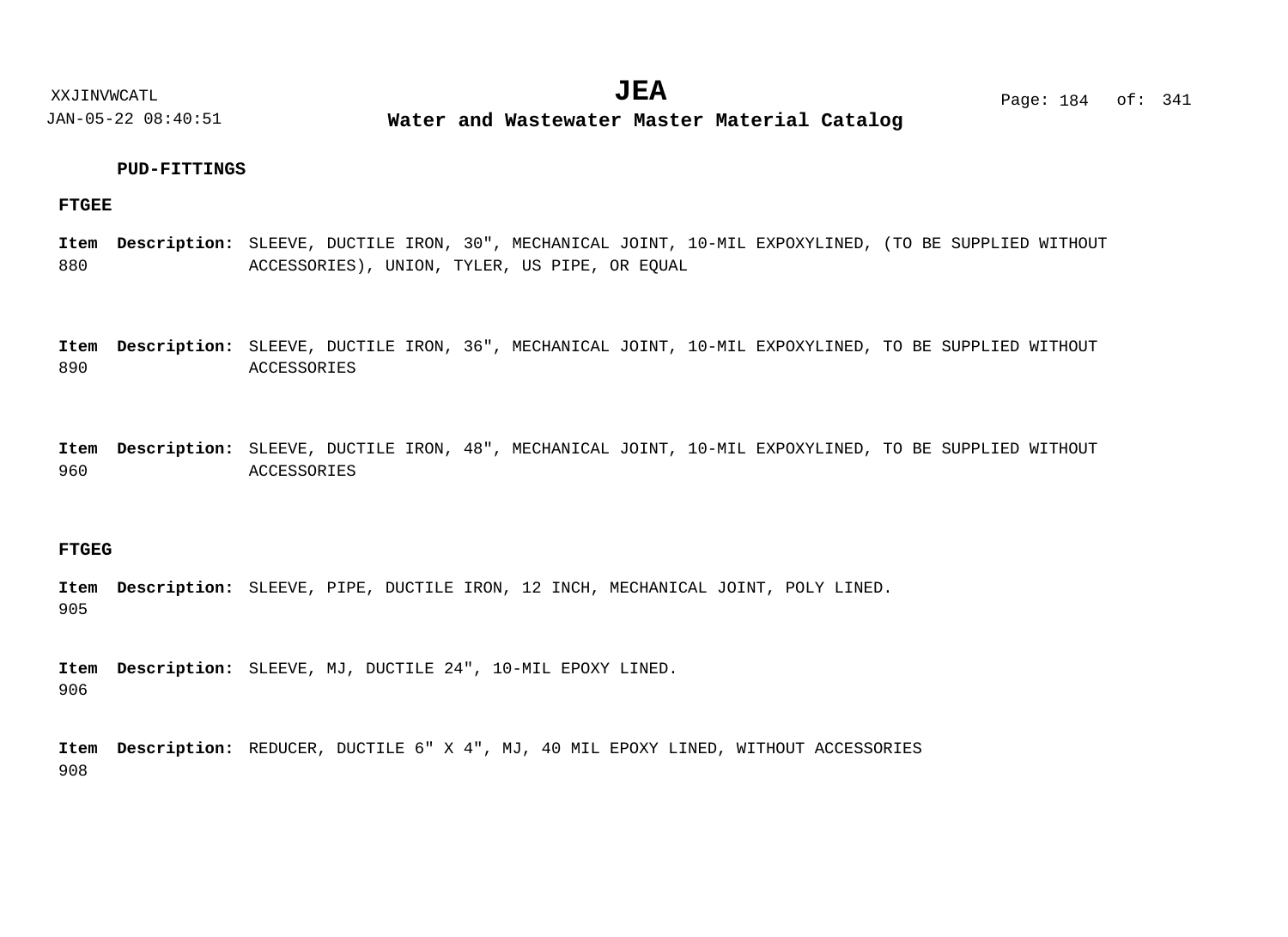**Water and Wastewater Master Material Catalog** 

### **PUD-FITTINGS**

### **FTGIP**

| Item<br>000 | FORD<br>$C46 - 44 - NL$<br><b>FUSES</b>                 |  | <b>Description:</b> NO LEAD COUPLING, COMPRESSION, 1", CTS COMP X IPS COMP COUP.<br><b>MUELLER</b><br>H-15409N |        |                   |  |
|-------------|---------------------------------------------------------|--|----------------------------------------------------------------------------------------------------------------|--------|-------------------|--|
|             |                                                         |  |                                                                                                                |        |                   |  |
| FUSSU       |                                                         |  |                                                                                                                |        |                   |  |
| Item        |                                                         |  | <b>Description:</b> FUSE, 3 AMP, 250 VAC, ONE-TIME CARTRIDGE TYPE BUSSMAN P/N NON-3                            |        |                   |  |
| 036         | <b>BUSSMANN</b><br>$NON-3$ .<br>LITTELFUSE<br>$NLN-3$ . |  | <b>CEFCO</b><br>OT3/250                                                                                        | $OT-3$ | CHASE SHAWMUT CO. |  |
| Item        |                                                         |  | Description: FUSE, 5 A, 250 V, ONE-TIME, CARTRIDGE TYPE BUSSMAN P/N NON-5 GOULD SHAMUT P/N OT-5N               |        |                   |  |
| 037         | <b>BUSSMANN</b><br>$NON-5$<br>LITTELFUSE<br>$NLN-5$     |  | <b>CEFCO</b><br>OT5/250                                                                                        | $OT-5$ | CHASE SHAWMUT CO. |  |
| Item        |                                                         |  | Description: FUSE, 6 AMPS, 250 VAC, CARTRIDGE TYPE, ONE-TIME                                                   |        |                   |  |
| 038         | <b>BUSSMANN</b><br>$NON-6-$<br>LITTELFUSE<br>NLN-6      |  | <b>CEFCO</b><br>OT6/250                                                                                        | $OT-6$ | CHASE SHAWMUT CO. |  |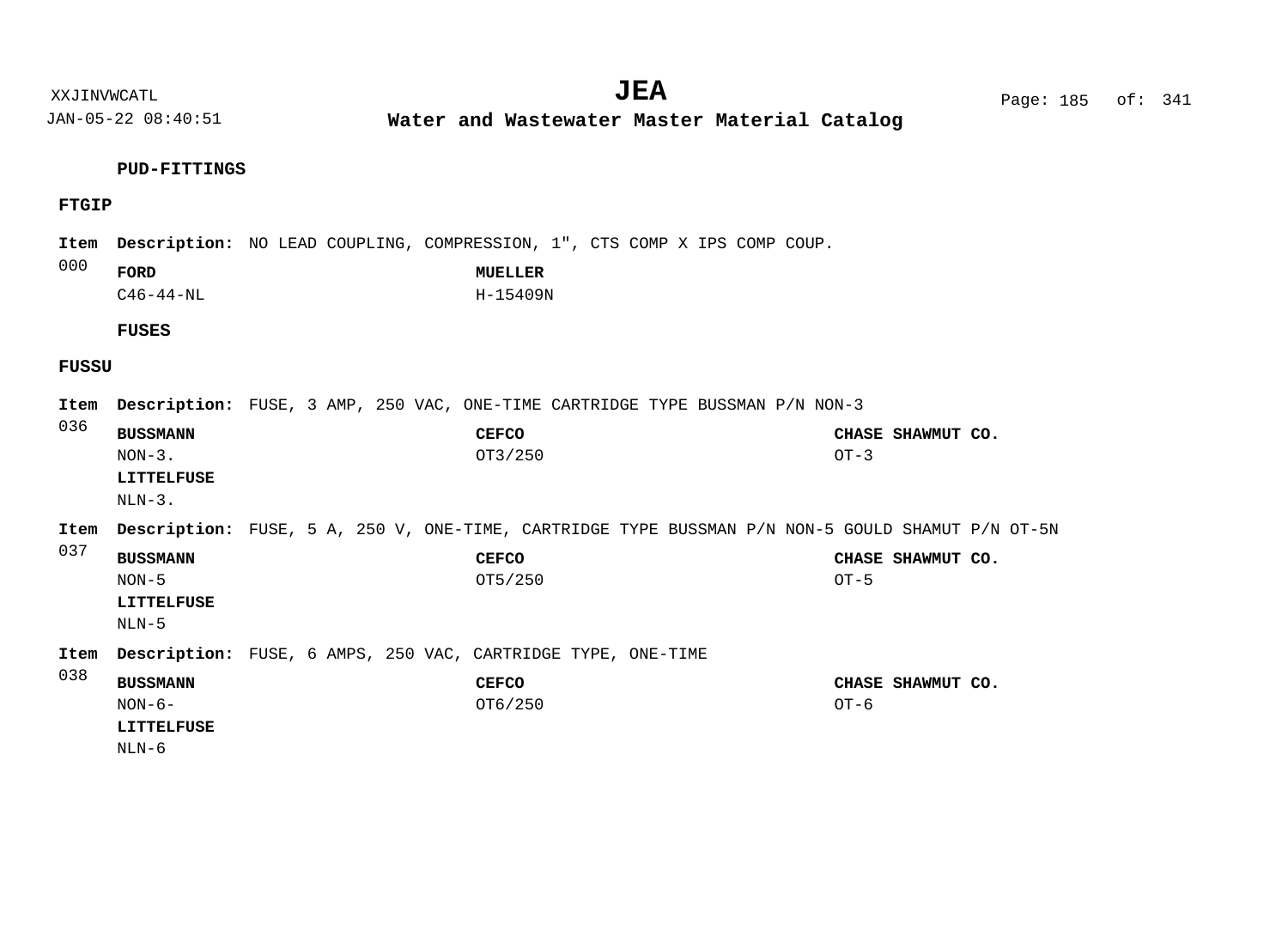**Water and Wastewater Master Material Catalog** 

#### **FUSES**

## **FUSUG**

| Item | Description: FUSE, ONE TIME, 10 AMP RATING, 250 VOLT FERRULE TYPE        |  |  |                          |  |  |         |                   |  |
|------|--------------------------------------------------------------------------|--|--|--------------------------|--|--|---------|-------------------|--|
| 008  | <b>BUSSMANN</b><br>$NON-10$<br><b>LITTELFUSE</b><br>$NLN-10$             |  |  | <b>CEFCO</b><br>OT10/250 |  |  | $OT-10$ | CHASE SHAWMUT CO. |  |
| Item | Description: FUSE, ONE TIME, 15 AMP RATING, 250 VOLT FERRULE TYPE        |  |  |                          |  |  |         |                   |  |
| 009  | <b>BUSSMANN</b><br>$NON-15$<br>LITTELFUSE<br>$NLN-15$                    |  |  | <b>CEFCO</b><br>OT15/250 |  |  | $OT-15$ | CHASE SHAWMUT CO. |  |
| Item | <b>Description:</b> FUSE, ONE TIME, 20 AMP RATING, 250 VOLT FERRULE TYPE |  |  |                          |  |  |         |                   |  |
| 010  | <b>BUSSMANN</b><br>$NON-20$<br>LITTELFUSE<br>$NLN-20$                    |  |  | <b>CEFCO</b><br>OT20/250 |  |  | $OT-20$ | CHASE SHAWMUT CO. |  |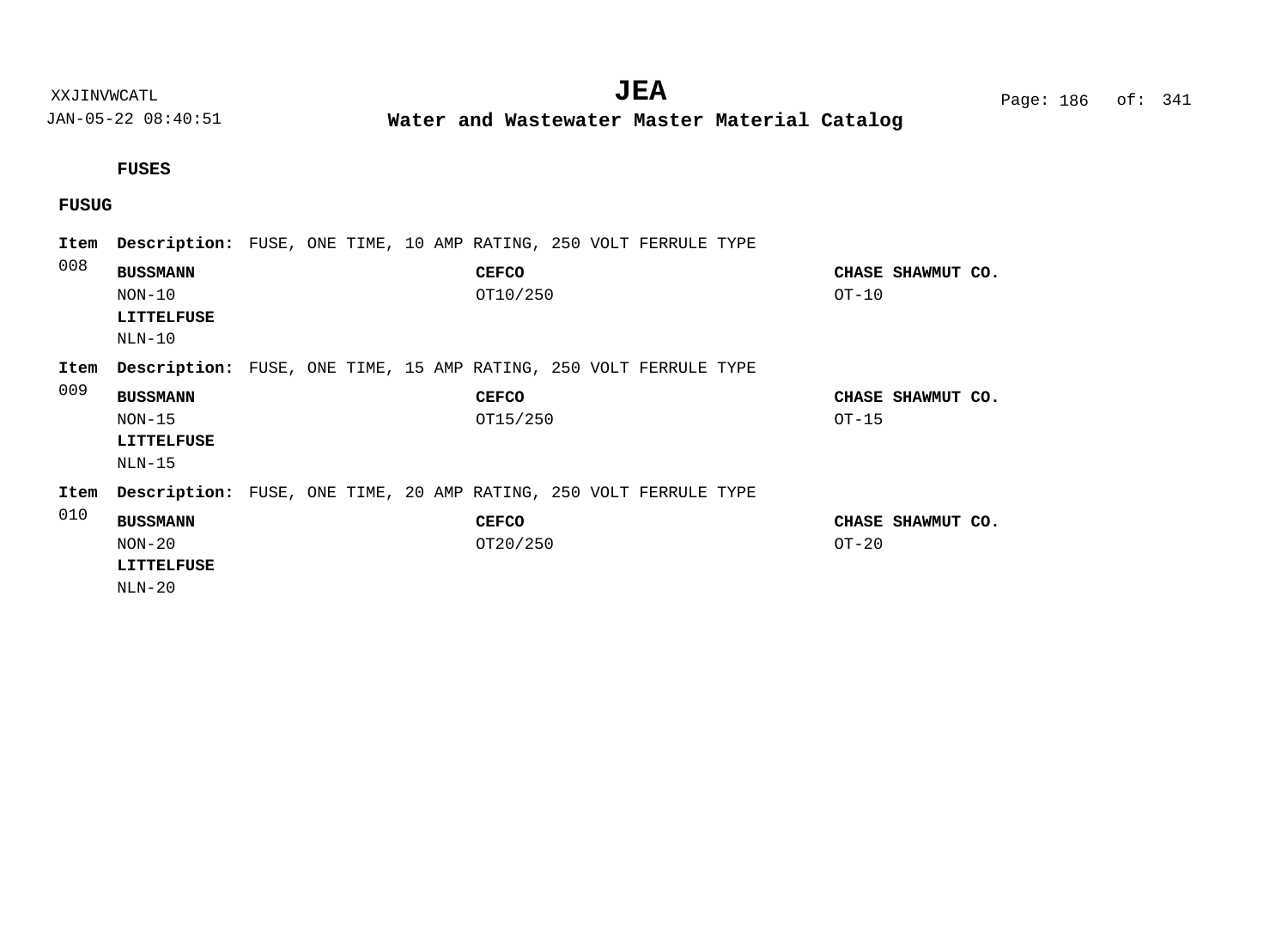**Water and Wastewater Master Material Catalog** 

#### **PUD-GAUGES**

#### **GAGAA**

070 Item Description: GAUGE, STAINLESS STEEL, GLYCERIN FILLED, 2-1/2", 0-100 PSI, 1/4", 656 SERIES STAINLESS STEEL LOWER MOUNT CONNECTION

**U.S. GAUGE WIKA** 256010LG 9833574

#### **PUD-GASKETS**

#### **GKTAA**

700 GASKET, TRANSITION 3" - MJ X IPS GASKET, GASKET IS USED IN STD. MECHANICAL JOINT FITTING FOR **Description: Item** USE ON IRON PIPE SIZE PIPE (STEEL PIPE), GASKET TO BE CONSTRUCTED OF VIRGIN SBR MEETING ASTM D2000 3 BA715

**SIGMA STAR** TG3 MJGAST03

719 Item Description: GASKET, TRANSITION 4" - MJ X IPS GASKET, GASKET IS USED IN STD. MECHANICAL JOINT FITTINGS FOR USE ON IRON PIPE SIZE PIPE (STEEL PIPE),GASKET TO BE CONSTRUCTED OF VIRGIN SBR MEETING ASTM D-2000 3 BA715.

727 Item Description: GASKET, TRANSITION 6" - MJ X IPS GASKET, GASKET ISSUED IN STD. MECHANICAL JOINT FITTINGS FOR USE ON IRON PIPE SIZE PIPE (STEEL PIPE),GASKET TO BE CONSTRUCTED OF VIRGIN SBR MEETING ASTM D-2000 3 BA715.

XXJINVWCATL **EXALL** Page: 187 of:  $JEA$   $Page: 187 of: 341$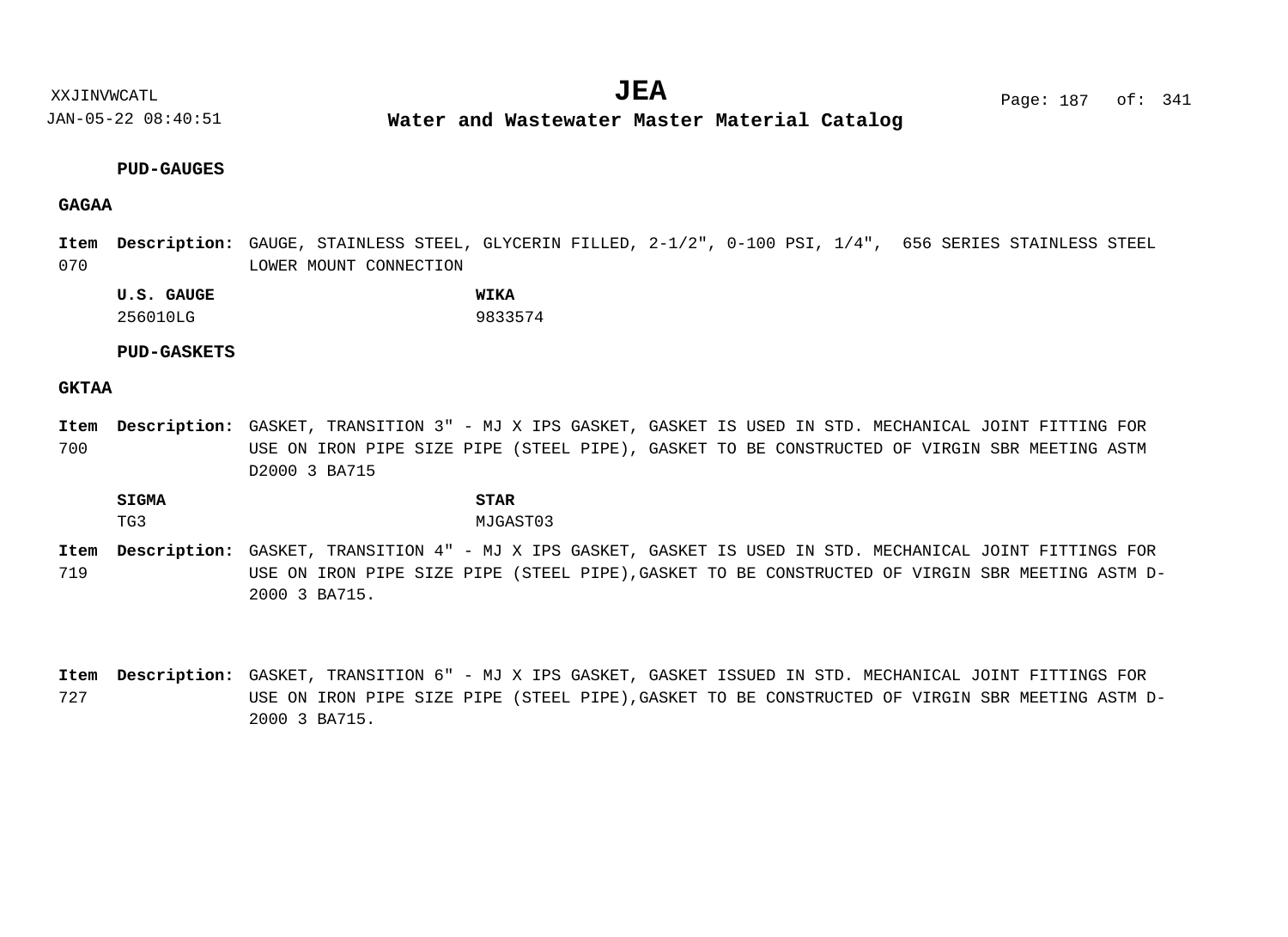**Water and Wastewater Master Material Catalog** 

#### **PUD-GASKETS**

#### **GKTAA**

- 735 Item Description: GASKET, TRANSITION 8" - MJ X IPS GASKET, GASKET ISSUED IN STD. MECHANICAL JOINT FITTINGS FOR USE ON IRON PIPE SIZE PIPE (STEEL PIPE),GASKET TO BE CONSTRUCTED OF VIRGIN SBR MEETING ASTM D-2000 3 BA715.
- 743 Item Description: GASKET, TRANSITION 10" - MJ X IPS GASKET IS USED IN STD. MECHANICAL JOINT FITTINGS FOR USE ON IRON PIPE SIZE PIPE (STEEL PIPE),GASKET TO BE CONSTRUCTED OF VIRGIN SBR MEETING ASTM D-2000 3 BA715.
- 751 Item Description: GASKET, TRANSITION 12" - MJ X IPS GASKET. GASKET IS USED IN STD. MECHANICAL JOINT FITTINGS FOR USE ON IRON PIPE SIZE PIPE (STEEL PIPE),GASKET TO BE CONSTRUCTED OF VIRGIN SBR MEETING ASTM D-2000 3BA715.
- 768 Item Description: GASKET, TRANSITION 16" - MJ X IPS GASKET. GASKET IS USED IN STD. MECHANICAL JOINT FITTINGS FOR USE ON IRON PIPE SIZE PIPE (STEEL PIPE),GASKET TO BE CONSTRUCTED OF VIRGIN SBR MEETING ASTM D-2000 3 BA715.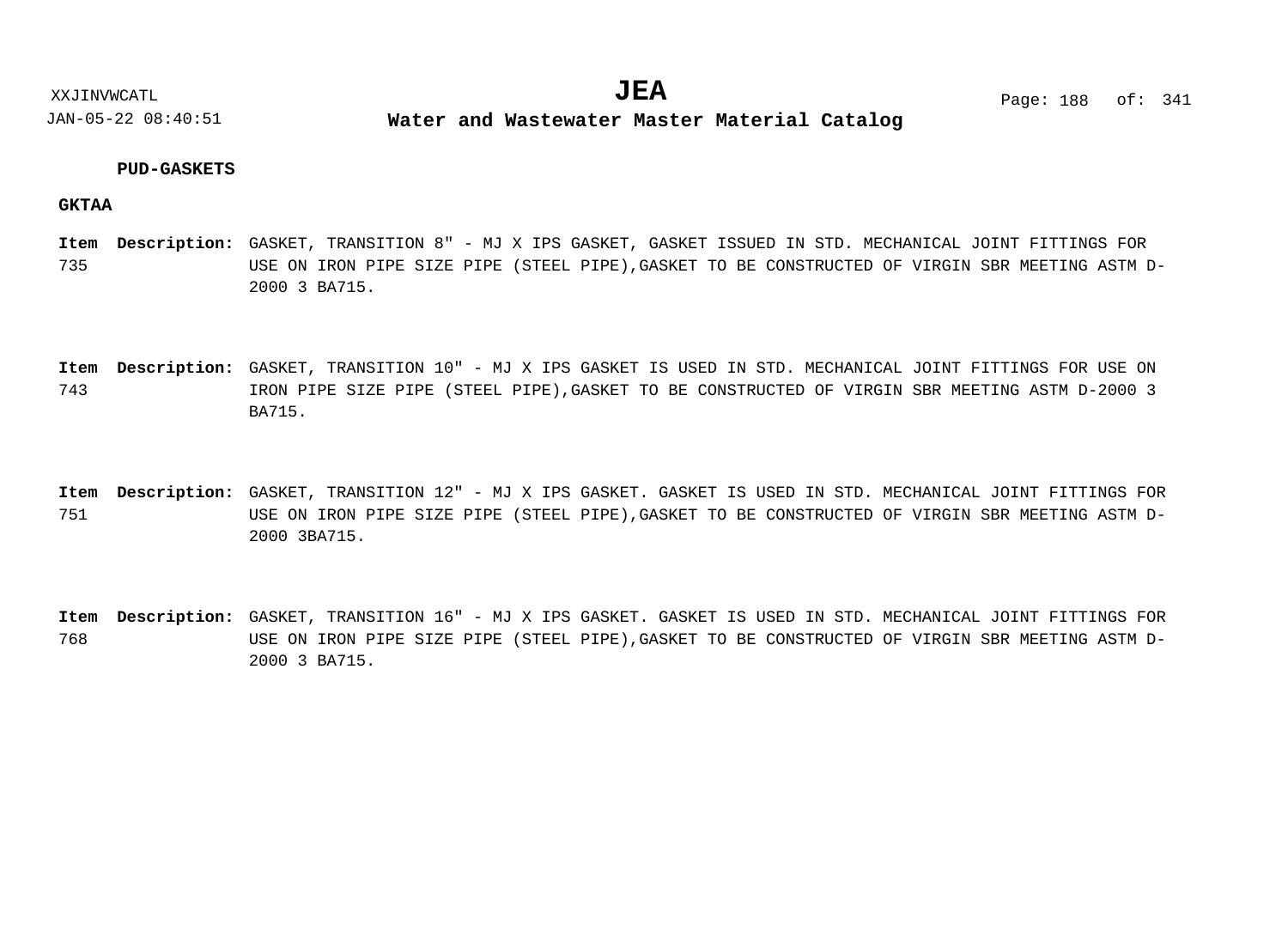**Water and Wastewater Master Material Catalog** 

#### **HARDWARE**

#### **HDWTW**

Item Description: TWINE, NYLON, SIZE NO. 21, 0.065" DIA., 887 FT SPOOL, 215 LB TENSILE STRENGTH,

| 020 | AAM STRAND ROPES | PURITAN MILLS INC. | R.F. EDrER CO |
|-----|------------------|--------------------|---------------|
|     | 50700            | 10497              |               |

#### **PUD-HOSE & FITTINGS**

#### **HSEAA**

000 Item Description: HOSE, AIR 3/4" 50', 250 PSI, PIPE THREAD SHORT SHANK BRASS CONNECTORS, MALE ONE END/FEMALE ONE END

Item Description: HOSE, AIR, 3/4" X 50', 250 PSI, W/UNIVERSAL CONNECTORS (#AM-6) EACH END

010 **FLEXTRAL GOODYEAR** AR15-075UUX050YW MA3104637

Item Description: CONNECTOR, QUICK DISCONNECT 3/4" AIR UNIVERSAL #AM6

050 **UNIVERSAL VALVE**

AM6

100 COUPLING, HOSE 3" - FEMALE QUICK DISCONNECT X HOSE SHANK, ALUMINUM CONSTRUCTION. EVER-TITE PART **Description: Item**"C" COUPLER OR EQUAL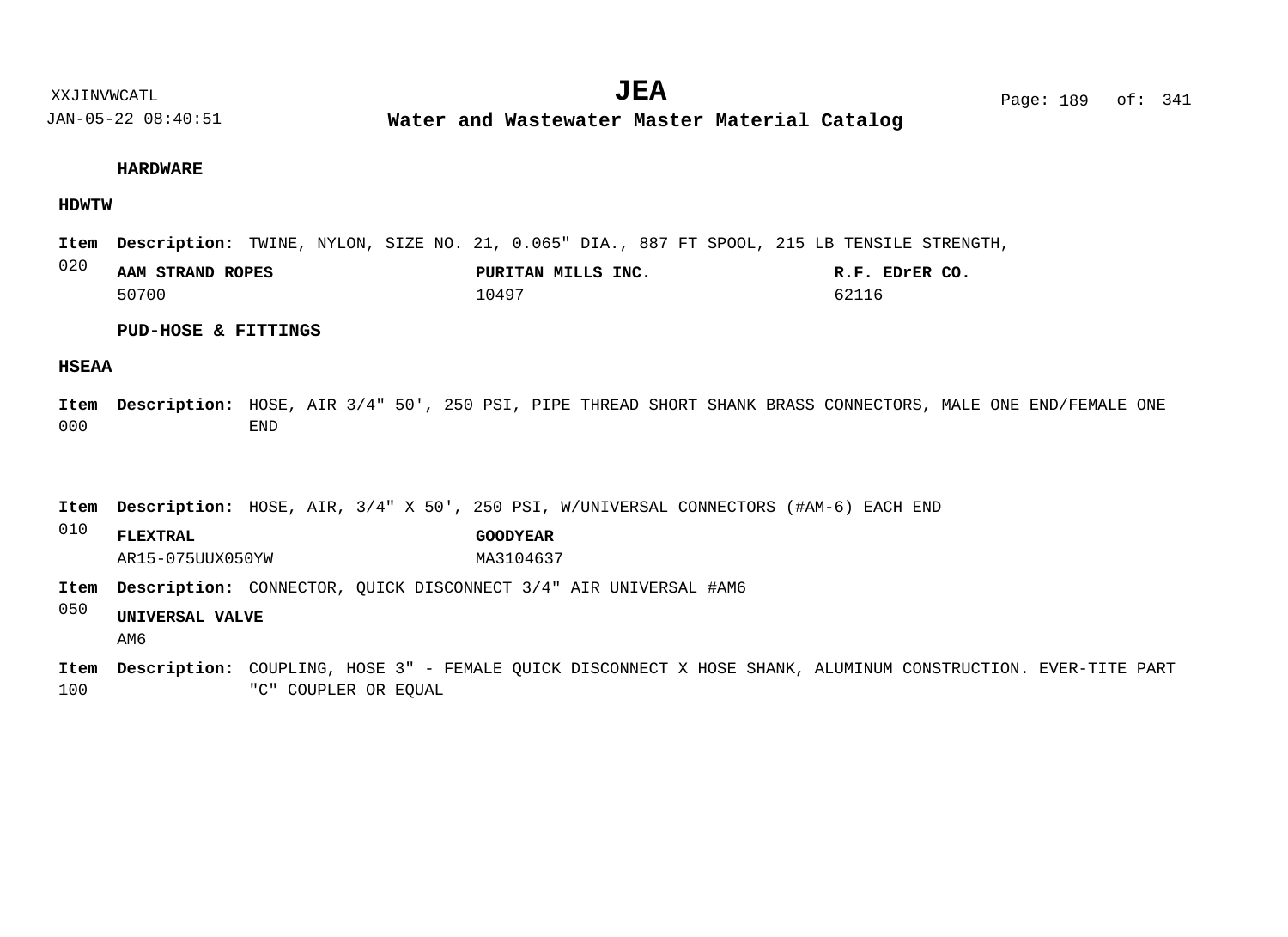#### **PUD-HOSE & FITTINGS**

#### **HSEBB**

110 Item Description: COUPLING, HOSE 3" - QUICK DISCONNECT, MALE ADAPTER X HOSE SHANK, ALUMINUM CONSTRUCTION. EVER-TITE PART "E" OR EQUAL.

#### **EVER-TITE**

E

120 Item Description: COUPLING, HOSE 4" - QUICK DISCONNECT, FEMALE COUPLING X FEMALE THREAD, ALUMINUM CONSTRUCTION. EVER-TITE PART "D" .

#### **EVER-TITE**

D.

130 COUPLING, HOSE 4" - QUICK DISCONNECT, FEMALE QUICK DISCONNECT COUPLER ON ONE END, MALE THREAD **Description: Item** ON OTHER END, ALUMINUM CONSTRUCTION.

COUPLING, HOSE 4" - QUICK DISCONNECT, FEMALE QUICK DISCONNECT COUPLER ON ONE END, HOSE SHANK ON **Description: Item EVER-TITE SEAL FAST** B B

140 OTHER END, ALUMINUM CONSTRUCTION.

**EVER-TITE SEAL FAST** C C

150 Item Description: COUPLING, HOSE 4" -QUICK DISCONNECT, MALE ADAPTER (FOR QUICK DISCONNECT) ON ONE END, HOSE SHANK ON OTHER END, ALUMINUM CONSTRUCTION.

**EVER-TITE SEAL FAST** E External products of the contract of the contract of the contract of the contract of the contract of the contract of the contract of the contract of the contract of the contract of the contract of the contract of the con

155 Item Description: COUPLING, HOSE 4" -QUICK DISCONNECT, MALE ADAPTER (FOR QUICK DISCONNECT) ON ONE END, MALE THREAD ON OTHER END,ALUMINUM CONSTRUCTION.

| <b>EVER-TITE</b> | <b>SEAL FAST</b> |  |
|------------------|------------------|--|
| ▫                |                  |  |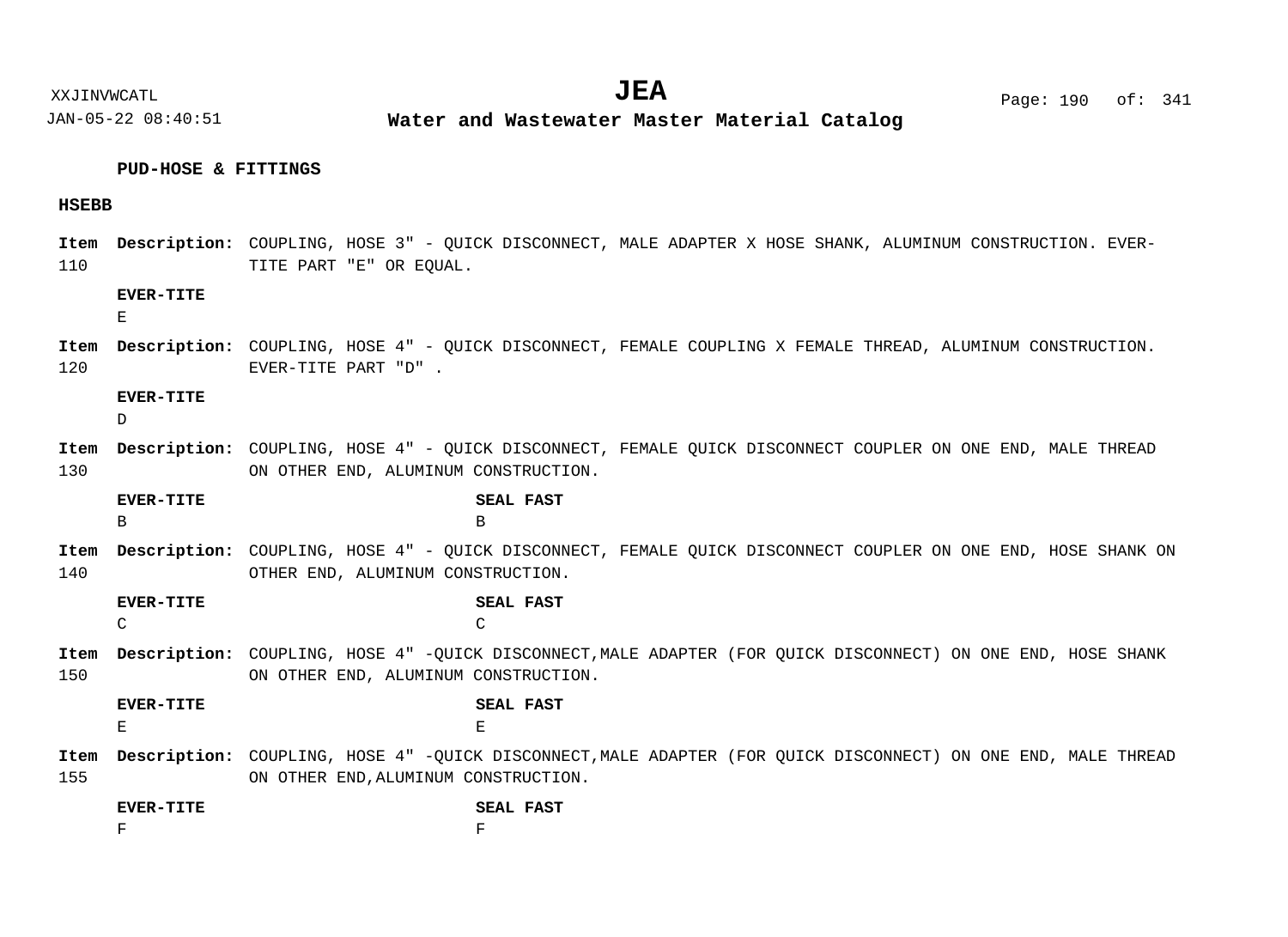XXJINVWCATL Page: 191 of: **JEA**<sup>341</sup>

JAN-05-22 08:40:51

**Water and Wastewater Master Material Catalog** 

### **PUD-HOSE & FITTINGS**

### **HSEBB**

| Item<br>160 |                        | Description: COUPLING, HOSE 6" -OUICK DISCONNECT, MALE ADAPTER (FOR OUICK DISCONNECT) ON ONE END, MALE THREAD<br>ON OTHER END, ALUMINUM CONSTRUCTION. EVER-TITE OR SEAL FAST PART "F" |
|-------------|------------------------|---------------------------------------------------------------------------------------------------------------------------------------------------------------------------------------|
|             | <b>EVER-TITE</b><br>F  | SEAL FAST<br>F                                                                                                                                                                        |
| Item<br>170 |                        | Description: COUPLING, HOSE 6" - QUICK DISCONNECT, FEMALE QUICK DISCONNECT COUPLER ON ONE END, HOSE SHANK ON<br>OTHER END, ALUMINUM CONSTRUCTION.                                     |
|             | <b>EVER-TITE</b><br>C  | SEAL FAST<br>C                                                                                                                                                                        |
| Item<br>175 |                        | <b>Description:</b> COUPLING, HOSE 6" - OUICK DISCONNECT, FEMALE COUPLING X FEMALE THREAD, ALUMINUM CONSTRUCTION.<br>EVER-TITE OR EOUAL                                               |
|             | <b>EVER-TITE</b><br>D. |                                                                                                                                                                                       |
| Item<br>180 |                        | Description: COUPLING, HOSE 6" -OUICK DISCONNECT, MALE ADAPTER (FOR OUICK DISCONNECT) ON ONE END, HOSE SHANK<br>ON OTHER END, ALUMINUM CONSTRUCTION. EVER-TITE OR SEAL FAST           |
|             | <b>EVER-TITE</b><br>E  | <b>SEAL FAST</b><br>E                                                                                                                                                                 |
| Item<br>199 |                        | Description: COUPLING, ADAPTER - 3", MALE ADAPTER X FEMALE THREAD, PART A, FOR USE WITH OUICK DISCONNECT<br>COUPLINGS, ALUMINUM CONSTRUCTION. EVER-TITE OR EOUAL                      |
|             | <b>EVER-TITE</b><br>Α  |                                                                                                                                                                                       |
| Item        |                        | Description: GUIDE, FLEXIBLE HOSE, AOUATECH SERIES "C", COMBINATION SEWER JET AND SUCTION UNIT                                                                                        |
| 800         | TIGERTAIL<br>1456      |                                                                                                                                                                                       |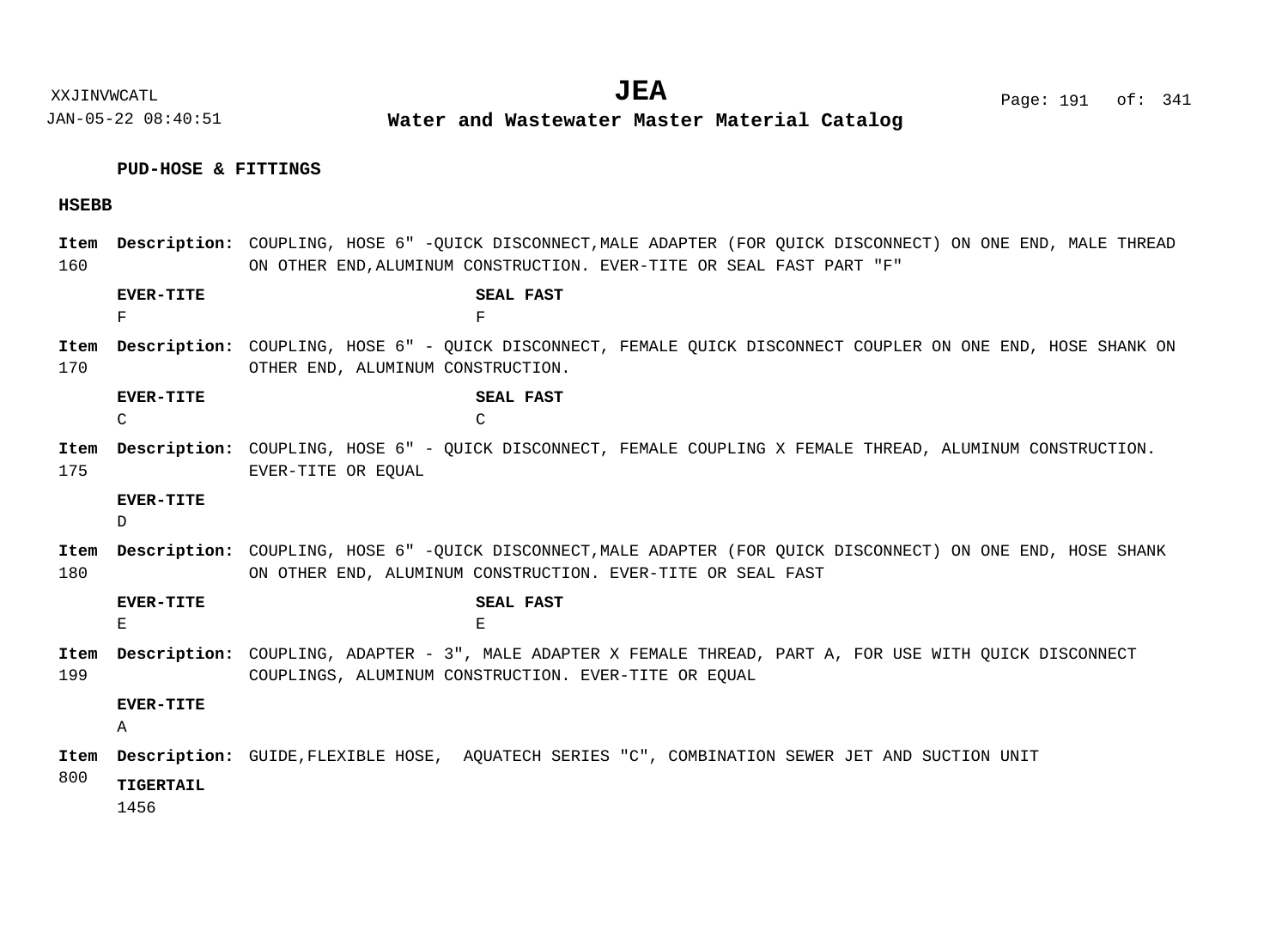#### **PUD-HOSE & FITTINGS**

#### **HSECC**

000 Item Description: HOSE, DISCHARGE - 3" X 50 FT., WITH MALE QUICK DISCONNECT ALUMINUM COUPLING ON ONE END AND FEMALE QUICK DISCONNECT ALUMINUM COUPLING ON OTHER END.

#### **GOODYEAR**

PRIMELINE-GRAY

020 Item Description: HOSE, DISCHARGE - 4" X 50 FT., WITH MALE QUCIK DISCONNECT ALUMINUM COUPLING ON ONE END AND FEMALE QUICK DISCONNECT ALUMINUM COUPLING ON OTHER END. GOODYEAR GRAY PRIMELINE HOSE ONLY

#### **GOODYEAR**

PRIMELINE-GRAY

030 Item Description: HOSE, DISCHARGE, 4" X 300', 45 LB. WORK PRESSURE, 1 EACH = 300 FOOT ROLL, PURCHASE BY THE EACH.

**GOODYEAR KURIYAMA** PRIMELINE-GRAY VF400

- Item Description: HOSE, DISCHARGE, 6" X 300', 35 LB. WORK PRESSURE.
- 040 **GOODYEAR**

PRIMELINE-GRAY

112 Item Description: COUPLING, ADAPTER - 4", MALE ADAPTER X FEMALE THREAD, PART A, FOR USE WITH QUICK DISCONNECT COUPLINGS, ALUMINUM CONSTRUCTION.

#### **EVER-TITE**

PART-A

124 Item Description: COUPLING, ADAPTER - 6", MALE ADAPTER X FEMALE THREAD, PART A, FOR USE WITH QUICK DISCONNECT COUPLINGS, ALUMINUM CONSTRUCTION.

#### **EVER-TITE**

PART-A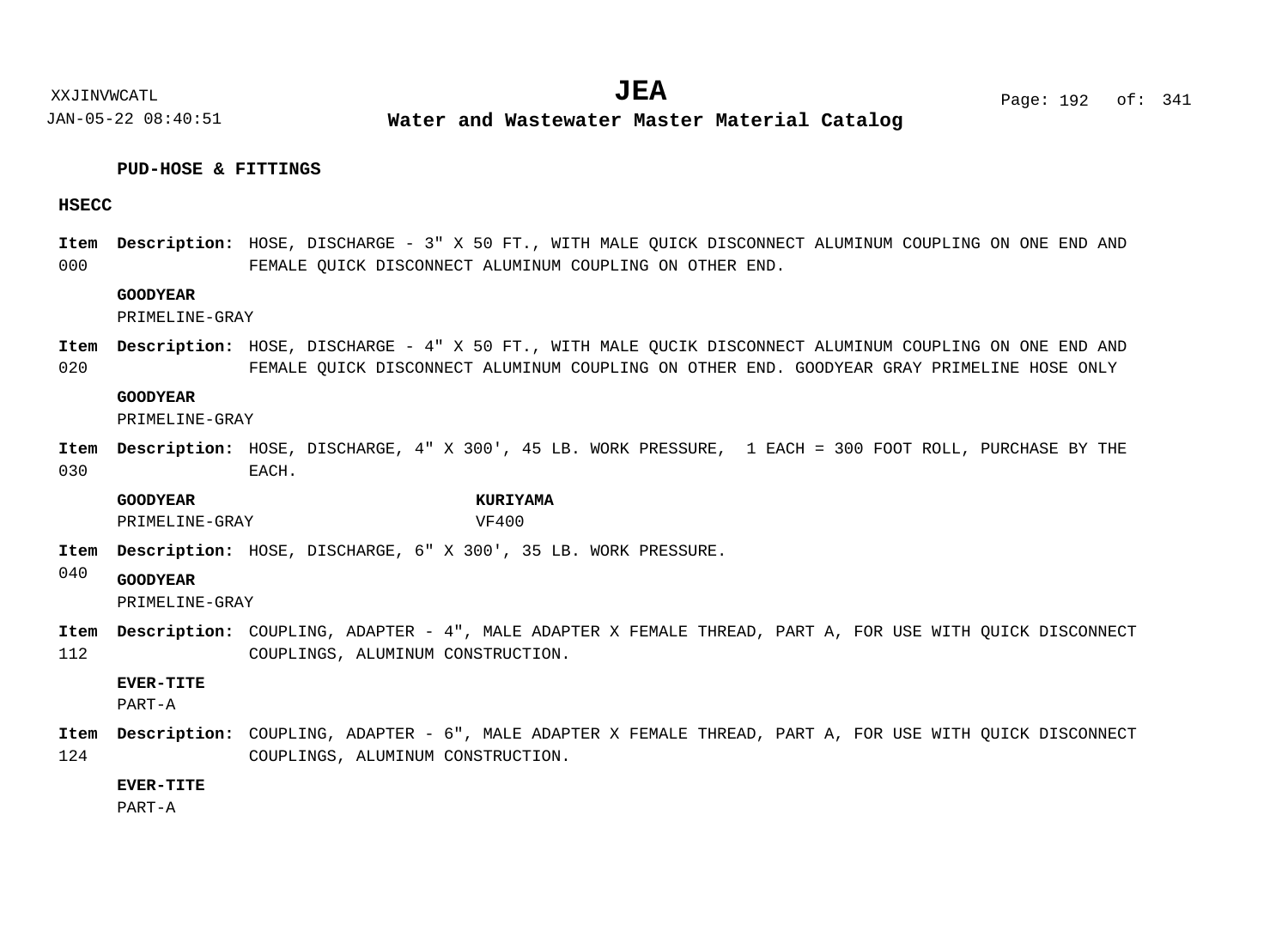XXJINVWCATL **EXALL** Page: 193 of:  $JEA$   $Page: 193 \text{ of}: 341$ 

JAN-05-22 08:40:51 **Water and Wastewater Master Material Catalog** 

#### **PUD-HOSE & FITTINGS**

#### **HSECC**

136 Item Description: COUPLING, HOSE 3" - QUICK DISCONNECT, FEMALE COUPLING X FEMALE THREAD, ALUMINUM CONSTRUCTION. EVER-TITE OR EQUAL

#### **EVER-TITE**

PART-D

- 151 Item Description: STRAINER, HOSE 3" - STEEL STRAINER FOR USE ON 3" SUCTION HOSE. BASKET TYPE STRAINER IS USED TO KEEP SOLIDS LARGER THAN 3/8" FROM ENTERING SUCTION HOSE. STRAINER IS TO HAVE FEMALE THREAD FOR CONNECTION TO SUCTION HOSE.
- 163 Item Description: STRAINER, HOSE 4" - STEEL STRAINER FOR USE ON 4" SUCTION HOSE. BASKET TYPE STRAINER IS USED TO KEEP SOLIDS LARGER THAN 3/8" FROM ENTERING SUCTION HOSE. STRAINER IS TO HAVE FEMALE THREAD FOR CONNECTION TO SUCTION HOSE.
- 176 Item Description: INACTIVE - STRAINER, HOSE 6" - STEEL STRAINER FOR USE ON 6" SUCTION HOSE. BASKET TYPE STRAINER IS USED TO KEEP SOLIDS LARGER THAN 7/8" FROM ENTERING SUCTION HOSE. STRAINER IS TO HAVE FEMALE THREAD FOR CONNECTION TO SUCTION HOSE.

#### **HSEDD**

010 Item Description: HOSE, FIRE - 1-1/2" X 50', SINGLE JACKET ROCKER LUGS ON FEMALE AND MALE. EXTRUDED ALUMINUM COUPLINGS. NST THREAD. NATIONAL STYLE OR EQUAL

| ALL AMERICAN HOSE |             | NATIONAL FIREHOSE CORP. |  |
|-------------------|-------------|-------------------------|--|
| 5P15X50W15N       | 5P15X50W15N |                         |  |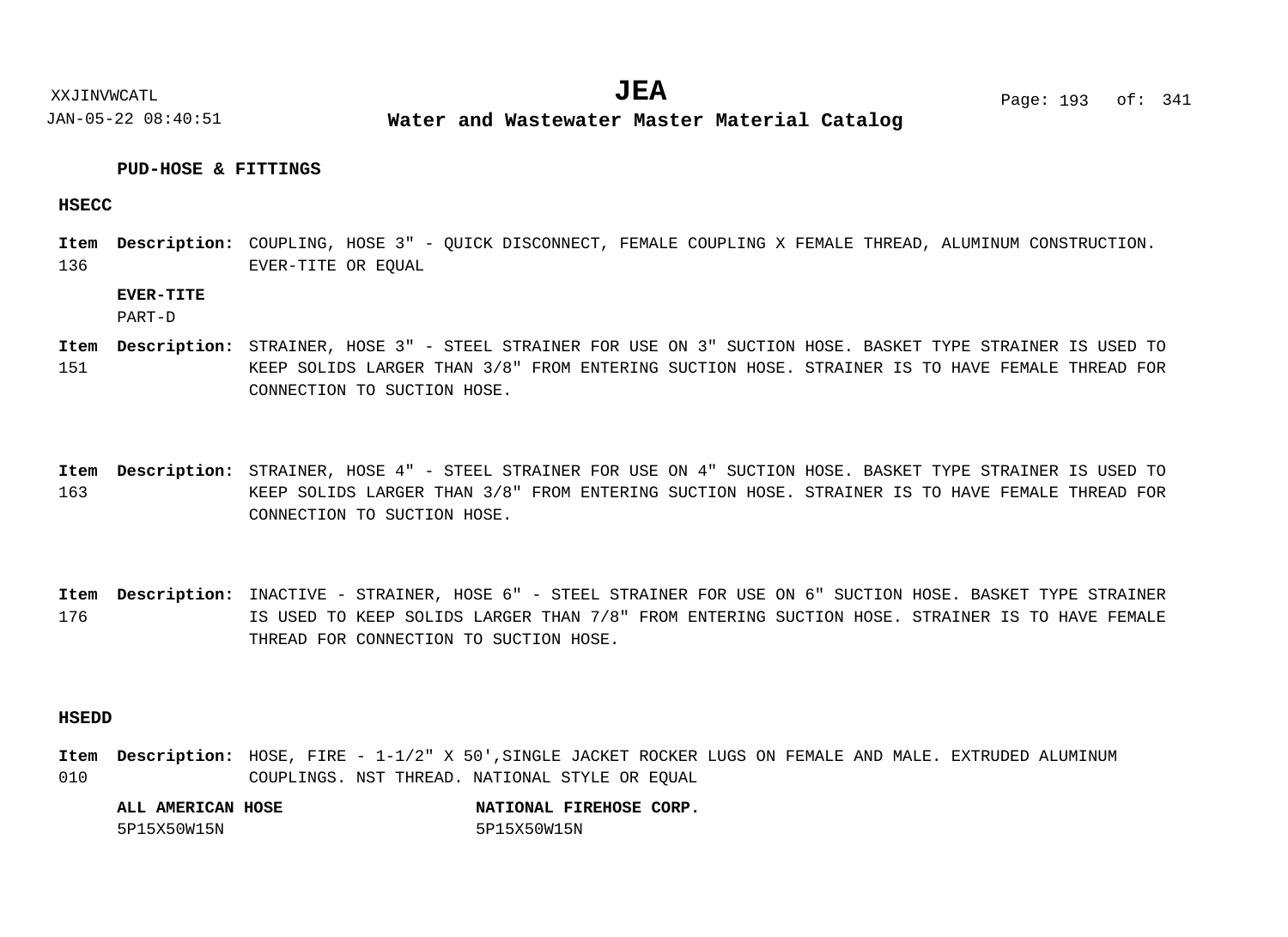#### **PUD-HOSE & FITTINGS**

#### **HSEDD**

020 Item Description: HOSE, FIRE - 2-1/2" X 50', SINGLE JACKET, ROCKER LUGS ON FEMALE AND MALE. EXTRUDED ALUMINUM COUPLINGS. NST THREAD.

#### **ALL AMERICAN HOSE**

6P25X50W25N

#### **HSEEE**

Item Description: HOSE-GARDEN, 5/8" X 50 FT. NYLON REINFORCED, VINYL

000 **SWAN**

SNWF58050

Item Description: HOSE, GASKET RUBBER 3" - FOR QUICK DISCONNECT COUPLING.

108

126 Item Description: GASKET, KAM LOCK HOSE RUBBER 4", FOR QUICK DISCONNECT COUPLING

147 Item Description: HOSE, GASKET RUBBER 6" FOR QUICK DISCONNECT COUPLINGS.

#### **HSEHH**

720 Item Description: HOSE, SUCTION - 3" X 20', LONG, HEAVY DUTY, STANDARD STEEL NIPPLE ON ONE END, FEMALE QUICK DISCONNECT COUPLING ON OTHER END (EVER-TITE PART "C" OR EQUAL), 1 C/S 2-BOLT SPIRAL CLAMP ON EACH HOSE END, (SHIP IN COILED FORM)

#### **KANAFLEX**

KANALINE SR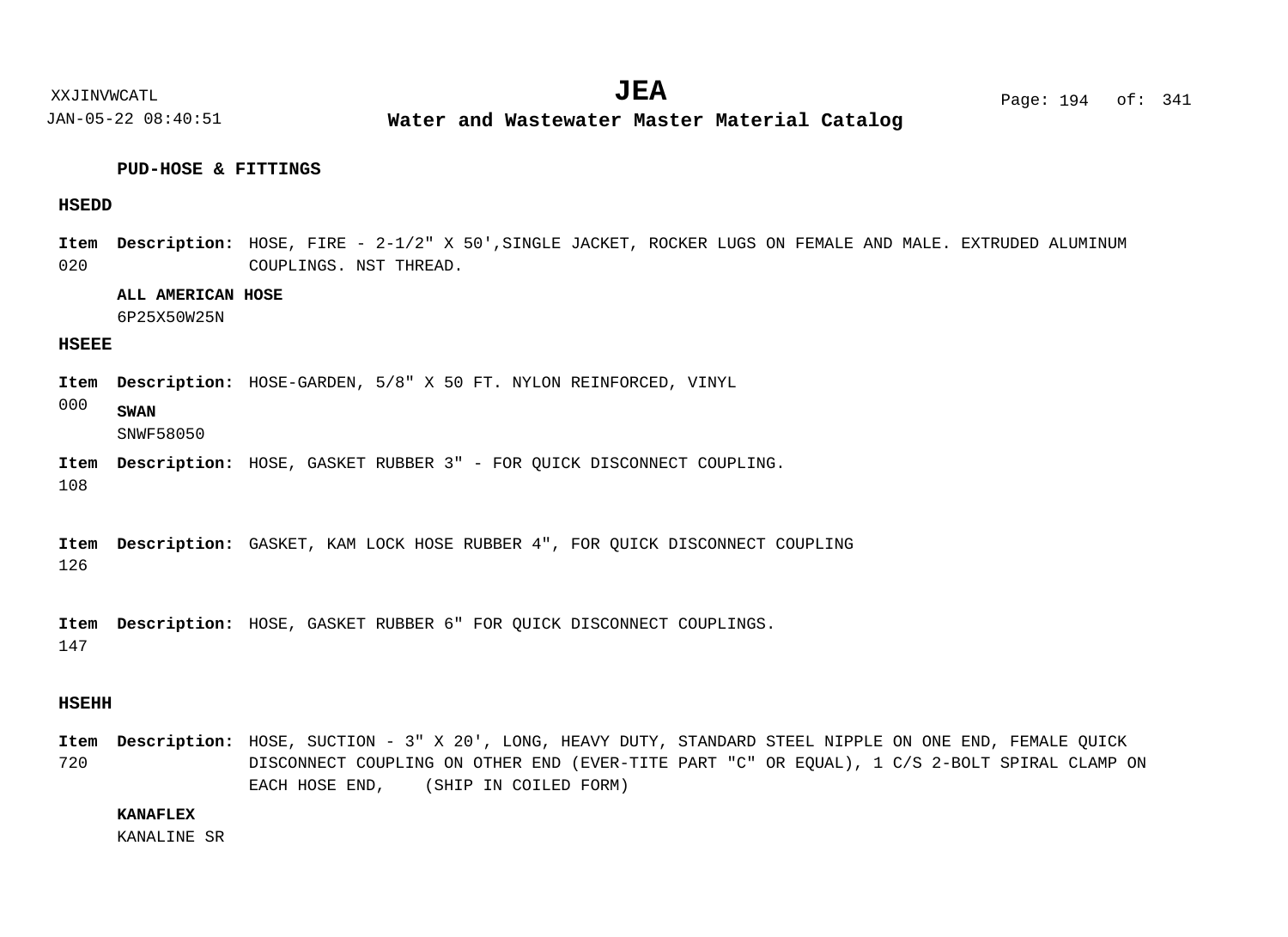#### **PUD-HOSE & FITTINGS**

#### **HSEHH**

730 Item Description: HOSE, SUCTION-4"X 20', LONG, HEAVY DUTY, STANDARD STEEL NIPPLE ON ONE END, ALUMINUM FEMALE QUICK DISCONNECT COUPLING ON OTHER END (EVER-TITE PART "C" OR EQUAL), DOUBLE BOLT STEEL CLAMPS ON EACH END. (SHIP IN COILED FORM),

#### **KANAFLEX**

KANALINE SR-4

740 Item Description: HOSE, SUCTION-6"X20', LONG, HEAVY DUTY,STANDARD STEEL NIPPLE ON ONE END,FEMALE QUICK DISCONNECT COUPLING ON OTHER END (EVER- TITE PART"C" OR EQUAL),DOUBLE CARBON STEEL BOLTED CLAMPS ON EACH END.

#### **KANAFLEX**

KANALINE SR-6

#### **PUD-FIRE HYDRANTS & PARTS**

#### **HYDAA**

Item Description: VALVE, BOTTOM, FIRE HYDRANT AMERICAN DARLING

#### 020 **AMERICAN DARLING**

5042

- 047 Item Description: INACTIVE - GASKET, NEOPRENE, FIRE HYDRANT,  $1/8$ " THICK X 5-5/16" I.D. X 6-13/16" O.D. 60 DURO 3-1/6" HOLES
- 126 Item Description: EXTENSION, FIRE HYDRANT, 6", FOR AMERICAN DARLING MARK 73 HYDRANT, 4-1/2" & B84B5, 5-1/4" VALVE OPENING W/STAINLESS STEEL BOLTS.

#### **AMERICAN DARLING**

8005959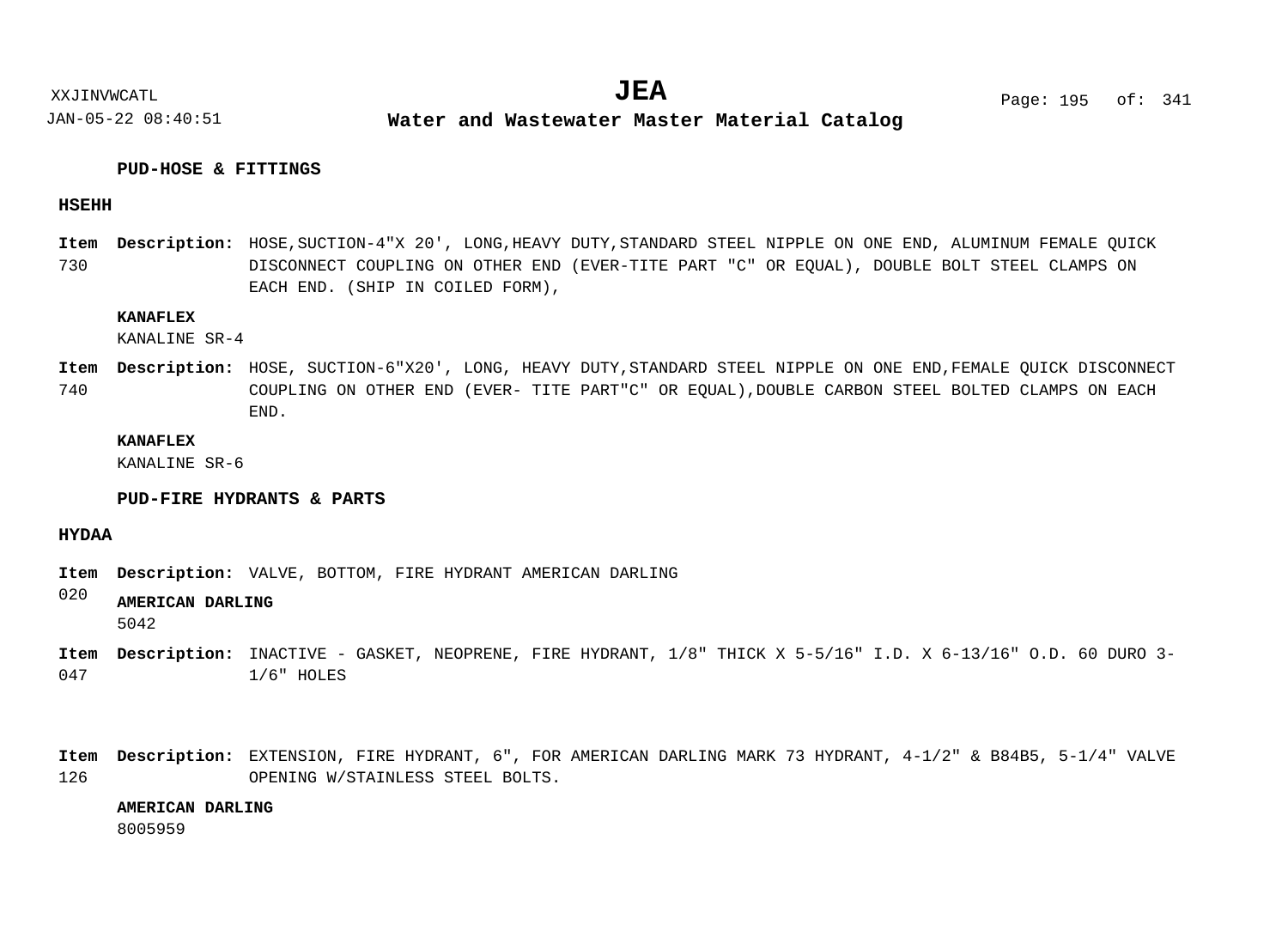XXJINVWCATL Page: 196 of: **JEA**<sup>341</sup>

JAN-05-22 08:40:51 **Water and Wastewater Master Material Catalog** 

#### **PUD-FIRE HYDRANTS & PARTS**

#### **HYDAA**

135 Item Description: EXTENSION, FIRE HYDRANT, 18", FOR AMERICAN DARLING MARK 73 HYDRANT, 4-1/2" & B84B5, 5-1/4" VALVE OPENING W/STAINLESS STEEL BOLTS.

#### **AMERICAN DARLING**

8005961

140 Item Description: EXTENSION, FIRE HYDRANT, 24", FOR AMERICAN DARLING MARK 73 HYDRANT, 4-1/2" & B84B5, 5-1/4" VALVE OPENING W/STAINLESS STEEL BOLTS.

#### **AMERICAN DARLING**

8005962

150 Item Description: EXTENSION, FIRE HYDRANT, 12", FOR AMERICAN DARLING MARK 73 HYDRANT, 4-1/2" & B84B5, 5-1/4" VALVE OPENING W/STAINLESS STEEL BOLTS.

#### **AMERICAN DARLING**

8005960

Item Description: REPAIR KIT, FIRE HYDRANT, 4-1/2"

#### 205 **AMERICAN DARLING**

MARK 73

#### **HYDBB**

Item Description: EXTENSION 18", CLOW 4-1/2 FOR FIRE HYDRANT F-2500

020 **CLOW**

F-2500

- Item Description: KIT, REPAIR, BREAKAWAY FLANGE FOR CLOW F-2500, 4-1/2", FIRE HYDRANT.
- 030 **CLOW**

R-1620562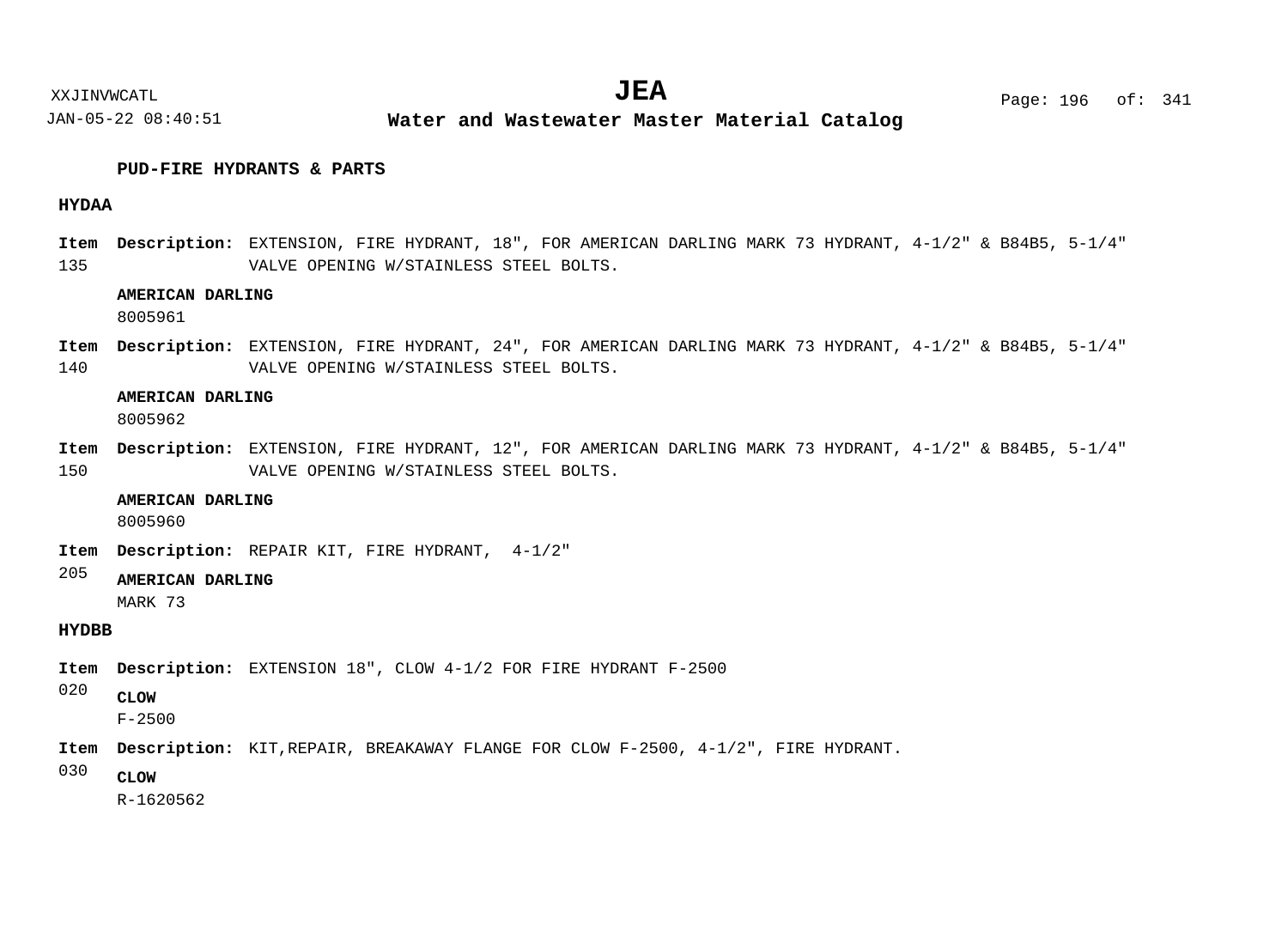$JEA$   $Page: 197 \text{ of}: 341$ 

XXJINVWCATL **EXALL** Page: 197 of:

JAN-05-22 08:40:51 **Water and Wastewater Master Material Catalog** 

#### **PUD-FIRE HYDRANTS & PARTS**

#### **HYDBB**

053 Item Description: KIT, TRAFFIC REPAIR, BREAKAWAY FLANGE KIT FOR CLOW 4-1/2" FIRE HYDRANT. FOR CLOW MODEL F-2545. CLOW PART #R-1620652

#### **CLOW**

R-1620652

Item Description: KIT, TRAFFIC REPAIR, BREAKAWAY FLANGE KIT FOR AVK 5-1/4" FIRE HYDRANT.

054 **AMERICAN AVK COMPANY**

27-150-75

#### **HYDDD**

- 250 Item Description: GREASE, FIRE HYDRANT, AMERICAN FLOW CONTROL HYDRANT GREASE (FOOD GRADE), 1 LB. CAULK TUBE "ORDER BY DESCRIPTION"
- 300 305 Item Description: NUT, HOLD DOWN FIRE HYDRANT,  $4-1/2$ " M & H, FOR 1988 OR NEWER HYDRANTS. \*\* NO SUBSTITUTE \*\* Item Description: NUT, OPERATING FIRE HYDRANT, 4-1/2" M & H, OPEN RIGHT. FOR 1997 OR NEWER HYDRANTS. \*\*\* NO SUBSTITUTE \*\*\* Item Description: NUT, OPERATING FIRE HYDRANT, 4-1/2" VALVE OPENING, US PIPE FIRE HYDRANT. **AMERICAN FLOW CONTROL Clarion KEYSTONE LUBRICANTS Mystik M & H M & H** NOT APPROVED 655699009-NLGI-NO.2 441636T  $FG-2$ 446760 446754
- 330 **U.S. PIPE**
	- 13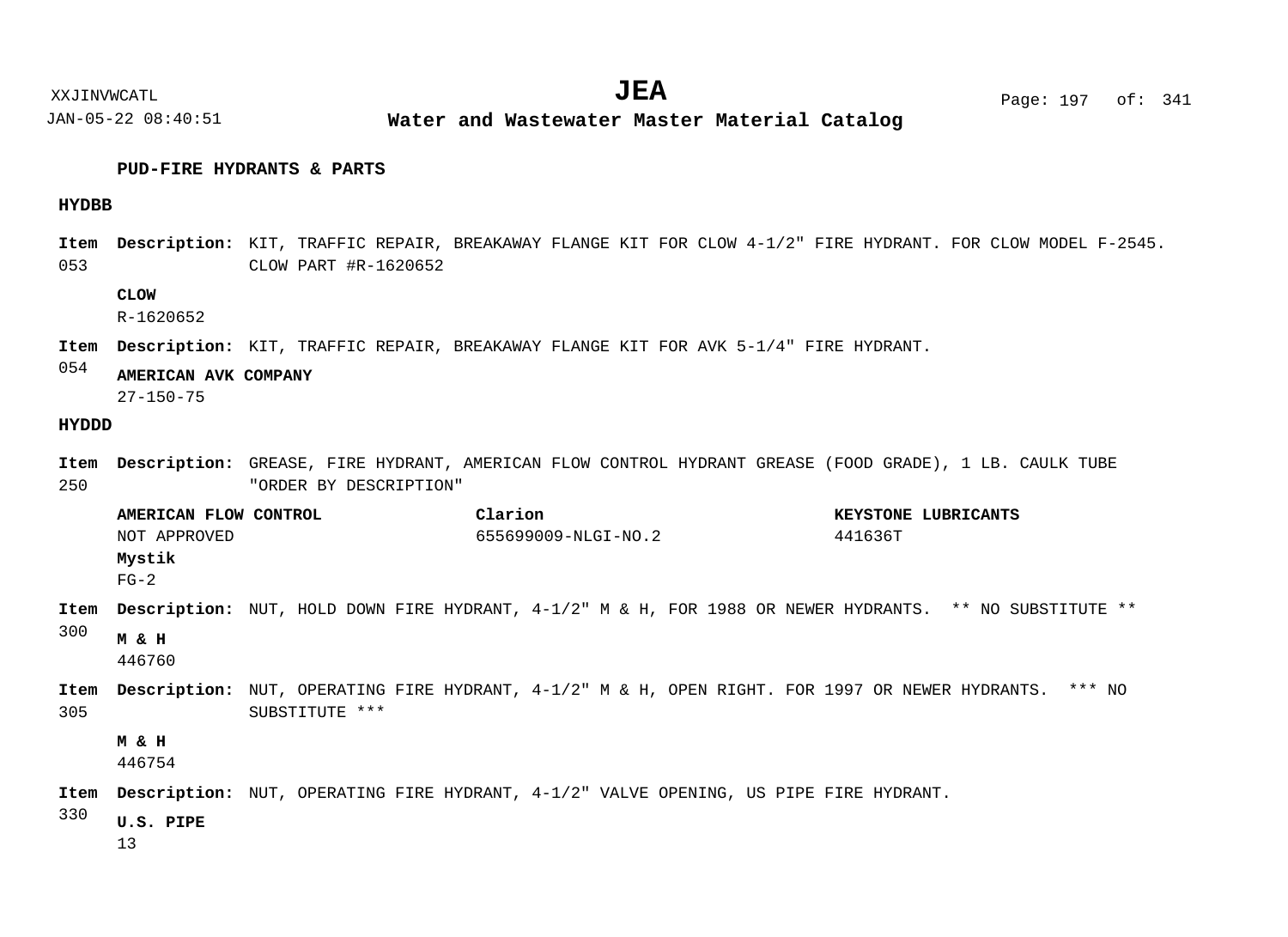**Water and Wastewater Master Material Catalog** 

#### **PUD-FIRE HYDRANTS & PARTS**

#### **HYDEE**

- Item Description: LUBRICANT, FIRE HYDRANT ALL WEATHER HYDRANT LUBRICATING OIL, 10.5 OZ.
- 040 **MUELLER**

A-51

- Item Description: O-RING FOR TOP BONNET, MUELLER FIRE HYDRANT
- 070 **MUELLER**

190348

- 100 Item Description: EXTENSION KIT, FIRE HYDRANT, 12" - KIT FOR MUELLER 4-1/2" FIRE HYDRANT, KIT INCLUDES: BARREL EXTENSION, STEEL STEM COUPLING, SOLID FLANGE, STAINLESS STEEL CLEVIS PINS,STAINLESS STEEL COTTER PINS, GASKET, BOLTS, NUTS AND CAN OF HYDRANT LUBRI
- 110 Item Description: KIT, EXTENSION FIRE HYDRANT, 18" - 18" EXTENSION KIT FOR MUELLER 4-1/2" FIRE HYDRANT, KIT TO INCLUDE: BARREL EXTEN- SION, STEEL STEM COUPLING, SOLID FLANGE, STAINLESS STEEL CLEVIS PINS, STAINLESS STEEL COTTER PINS, GASKET, BOLTS AND NUTS, C
- 124 Item Description: KIT, EXTENSION FIRE HYDRANT, 6" - 6" EXTENSION KIT FOR MUELLER 4-1/2" FIRE HYDRANT, KIT TO INCLUDE: BARREL EXTEN- SION, STEEL STEM COUPLING, SOLID FLANGE, STAINLESS STEEL CLEVIS PINS, STAINLESS STEEL COTTER PINS, GASKET, BOLTS AND NUTS, CAN

130 Item Description: KIT, REPAIR, FIRE HYDRANT, 4-1/2",SAFETY FLANGE REPAIR KIT, (FOR CENTURIAN FIRE HYDRANT) WITH STEEL COUPLING (OLD MUELLER #A-24095). (FOR HYDRANTS MANUFACTURED AFTER 1972)

#### **MUELLER**

A300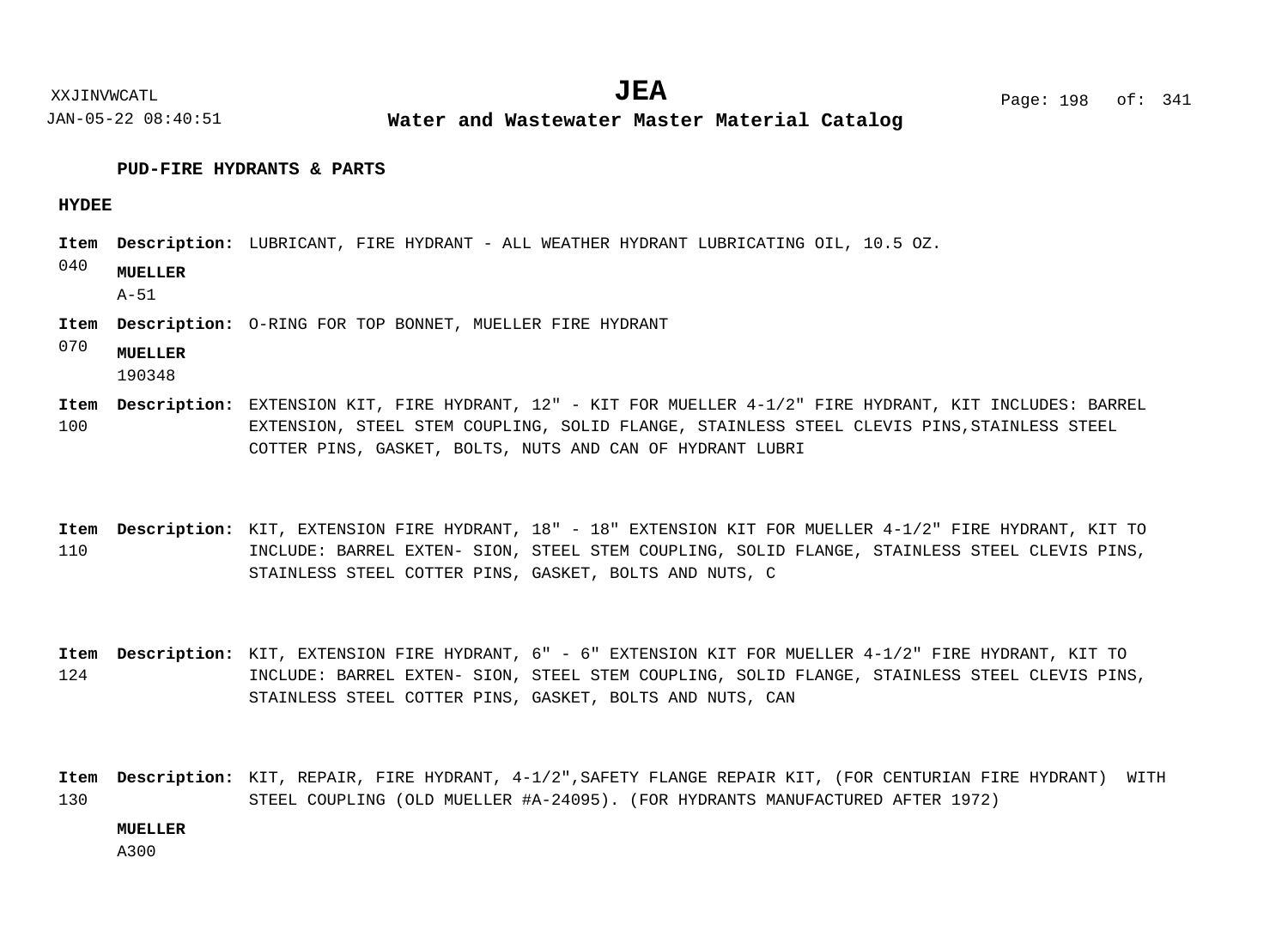XXJINVWCATL **EXALL** Page: 199 of:  $JEA$   $Page: 199 \text{ of}: 341$ 

JAN-05-22 08:40:51

**Water and Wastewater Master Material Catalog** 

#### **PUD-FIRE HYDRANTS & PARTS**

#### **HYDEE**

Item Description: RING, SEAT FIRE HYDRANT 4-1/2", MUELLER #H87

#### 140 **MUELLER**

H87

190 Item Description: HYDRANT, FIRE, 5 1/4" VALVE OPENING, 3' BURY DEPTH. SUPPLIED W/O ACCESSORIES, YELLOW, 1-1/2" PENTAGON (5-SIDED) OPERATING NUTS, OPEN LEFT, ASSEMBLY NUTS AND BOLTS SHALL BE 304 STAINLESS STEEL, HYDRANTS MUST BE FORKLIFT ACCESSIBLE.

| AMERICAN FLOW CONTROL | <b>AVK</b>     | ман            |
|-----------------------|----------------|----------------|
| $B - 84 - B$          | $2780 - 3$ '   | $129TY - 3'$   |
| <b>M&amp;H</b>        | <b>MUELLER</b> | US PIPE        |
| 129TYNL - 3'          | $A-423 - 3$    | $MET M94 - 3'$ |

200 Item Description: HYDRANT, FIRE, 5 1/4" VALVE OPENING, 3-1/2' BURY DEPTH, SUPPLIED W/O ACCESSORIES, YELLOW, 1 1/2" PENTAGON (5-SIDED) OPERATING NUTS, OPEN LEFT, ASSEMBLY NUTS AND BOLTS SHALL BE 304 STAINLESS STEEL, HYDRANTS MUST BE FORKLIFT ACCESSIBLE.

| AMERICAN FLOW CONTROL   | AVK           | MδH                        |
|-------------------------|---------------|----------------------------|
| $B - 84 - B$ $-$ 3-1/2' | $2780 - 31/2$ | $129$ TY - 5-1/4" X 3-1/2" |
| M&H                     | MUELLER       | US PIPE                    |
|                         |               |                            |

210 Item Description: HYDRANT, FIRE, 5 1/4" VALVE OPENING, 4' BURY DEPTH, SUPPLIED W/O ACCESSORIES, YELLOW, 1-1/2" PENTAGON (5-SIDED) OPERATING NUTS, OPEN LEFT, ASSEMBLY NUTS AND BOLTS SHALL BE 304 STAINLESS STEEL, HYDRANTS MUST BE FORKLIFT ACCESSIBLE.

| AMERICAN FLOW CONTROL    | <b>AVK</b>     | MδH                    |
|--------------------------|----------------|------------------------|
| $B - 84 - B = 4'$        | $2780 - 4$ '   | $129 - 5 - 1/4$ " X 4' |
| <b>M&amp;H</b>           | <b>MUELLER</b> | US PIPE                |
| $129$ TYNL - 5-1/4" X 4' | $A-423 - 4$    | MET M94 - 4'           |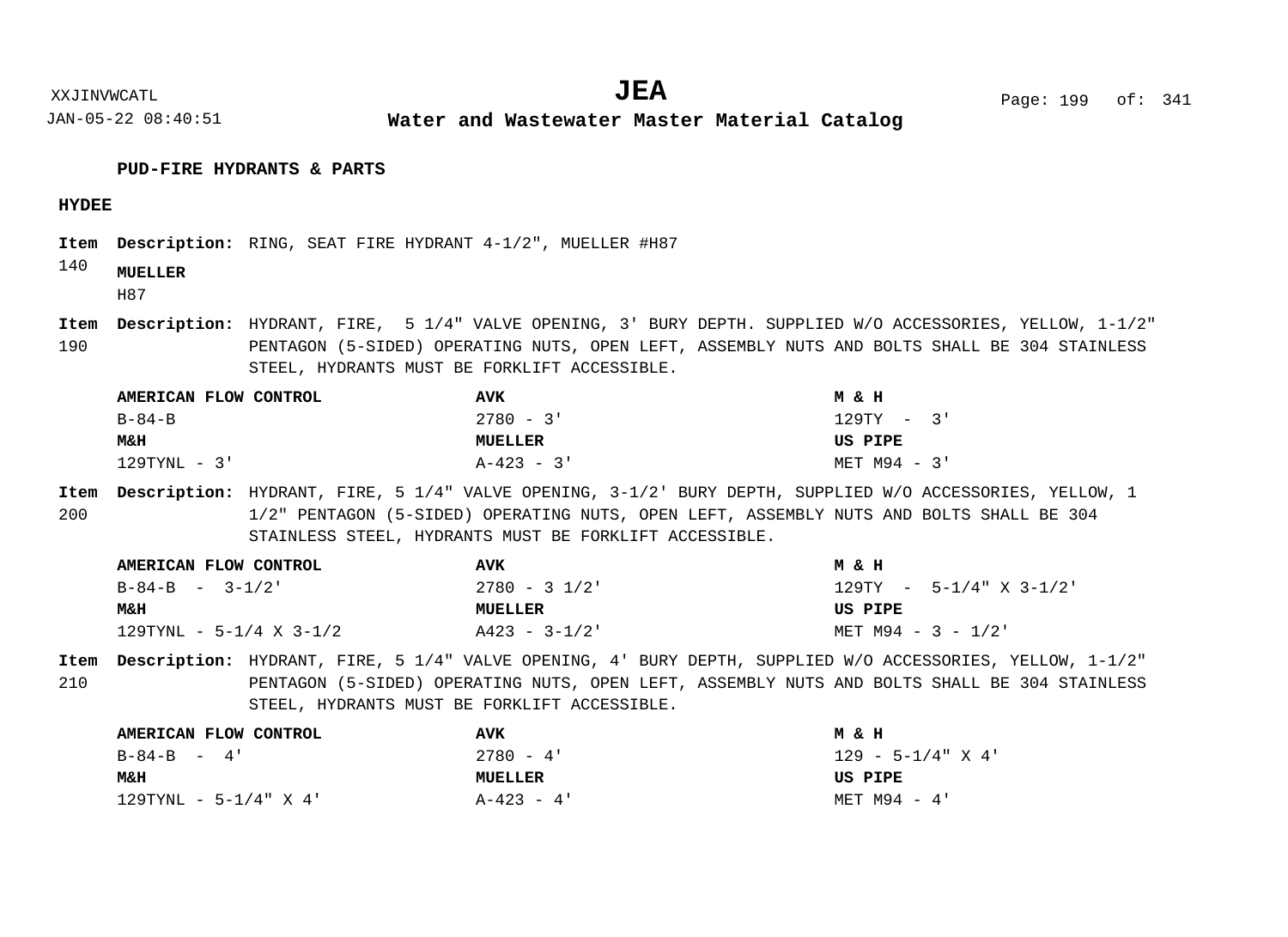**Water and Wastewater Master Material Catalog** 

#### **PUD-FIRE HYDRANTS & PARTS**

JAN-05-22 08:40:51

#### **HYDEE**

220 Item Description: HYDRANT, FIRE, 5 1/4" VALVE OPENING, 4-1/2' BURY DEPTH, SUPPLIED W/O ACCESSORIES, YELLOW, 1-1/2" PENTAGON (5-SIDED) OPERATING NUTS, OPEN LEFT, ASSEMBLY BOLTS AND NUTS SHALL BE 304 STAINLESS STEEL, HYDRANTS MUST BE FORKLIFT ACCESSIBLE.

| AMERICAN FLOW CONTROL      | AVK            | MδH                    |
|----------------------------|----------------|------------------------|
| $B - 84 - B$ $-$ 4.5'      | $2780 - 4.5$ ' | $129 - 5 - 1/4$ X 4.5' |
| <b>M&amp;H</b>             | <b>MUELLER</b> | US PIPE                |
| $129$ TYNL - 5-1/4" X 4.5' | $A-423 - 4.5$  | MET M94 - 4.5'         |

Item Description: KIT, REPAIR FIRE HYDRANT 5-1/4" MUELLER #A-301-00 WITH BRASS COUPLING

#### 240 **MUELLER**

A-301-00

#### **HYDFF**

Item Description: PACKAGE, MAINTENANCE FIRE HYDRANT 5" PACER, WATEROUS #K449, PACKAGE IN PLASTIC CASES.

005 **WATEROUS**

K449

- Item Description: KIT, EXTENSION 12" FIRE HYDRANT WATEROUS WB67
- 020 **WATEROUS**

WB67

- Item Description: KIT, EXTENSION FIRE HYDRANT, 18" HIGH 5" DIA., WATEROUS #WB67
- 030 **WATEROUS**
	- WB67
- Item Description: KIT, REPAIR MAINTENANCE FIRE HYDRANT WATEROUS WB67
- 040 **WATEROUS**
	- WB67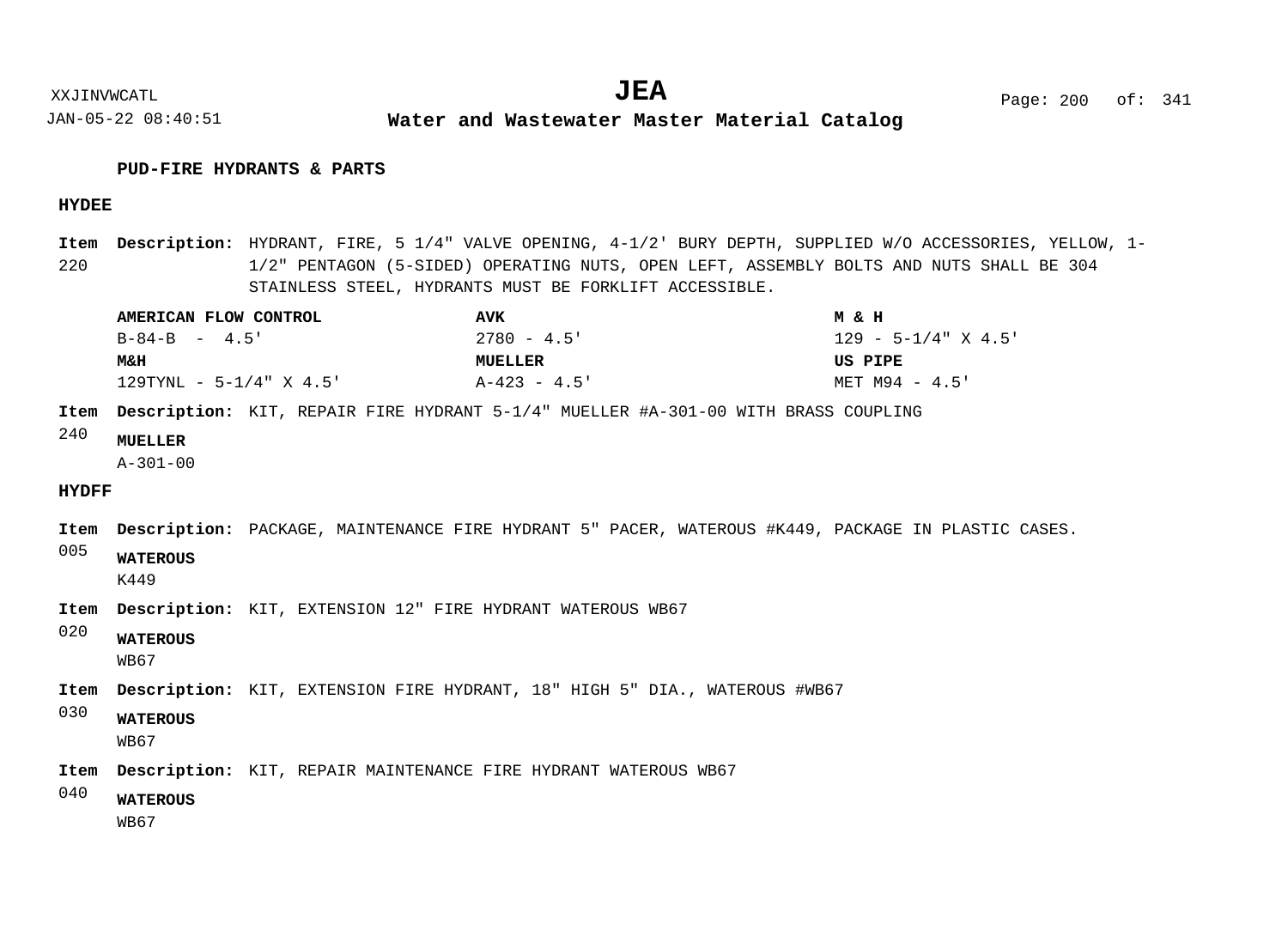#### **PUD-FIRE HYDRANTS & PARTS**

#### **HYDFF**

050 Item Description: KIT, REPAIR - FIRE HYDRANT, TRAFFIC KIT, FOR WATEROUS WB67 5", FOR WATEROUS HYDRANTS MANUFACTURED AFTER JUNE, 1980; PART #K528

#### **WATEROUS**

WB67 #K528

060 Item Description: KIT, REPAIR - FIRE HYDRANT, TRAFFIC KIT, FOR WATEROUS WB67 5", FOR WATEROUS HYDRANTS MANUFACTURED PRIOR TO JUNE, 1980; PART #K525

**HYDRANT REPAIR PARTS INC WATEROUS** HRPI-S-W528 WB67 #K525

- Item Description: KIT, EXTENSION, FIRE HYDRANT 6", WATEROUS WT/77D, WATEROUS #K479-6
- 100 **WATEROUS**

WT/77D #K479-6

- Item Description: KIT, EXTENSION, FIRE HYDRANT 12", WATEROUS WT/77D
- 150 **WATEROUS**

WT/77D

- Item Description: KIT, REPAIR, TRAFFIC, YELLOW.
- 200 **WATEROUS**

WT/77D

- Item Description: COUPLING, HALF FIRE HYDRANT, STEM COUPLING FOR WATEROUS FIRE HYDRANT, (2 PER SET)
- 202 **WATEROUS**

WT/77D #14

205 Item Description: ARM, CROSS, FOR WATEROUS TREND FIRE HYDRANT, WATEROUS REFERENCE #26, CROSS ARM TO BE BRONZE ONLY, FOR TREND #WT-77 HYDRANT.

#### **WATEROUS**

WT-77 #26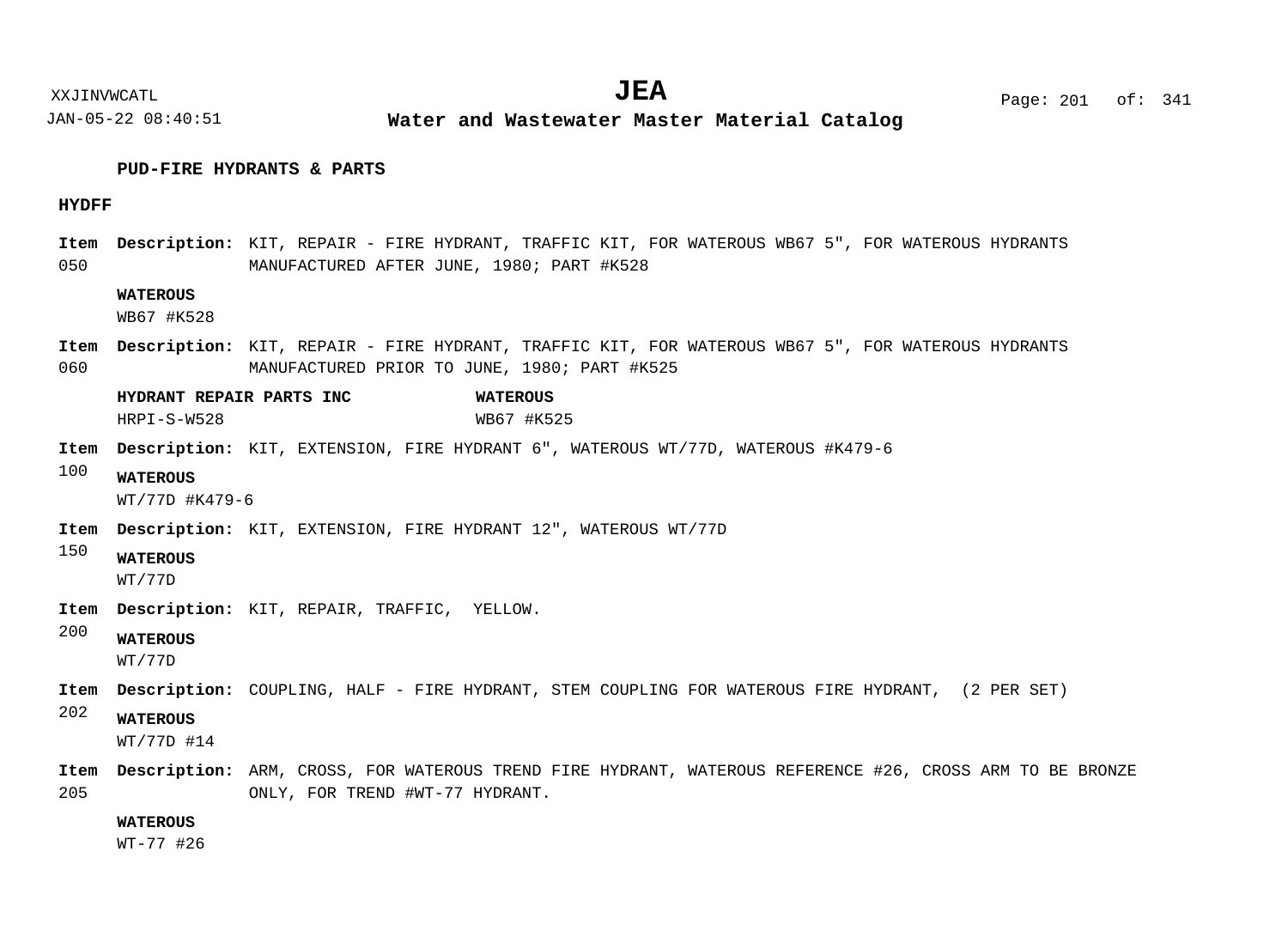XXJINVWCATL **EXALL** Page: 202 of:  $JEA$   $Page: 202 \text{ of}: 341$ 

JAN-05-22 08:40:51 **Water and Wastewater Master Material Catalog** 

#### **PUD-FIRE HYDRANTS & PARTS**

#### **HYDGG**

010 Item Description: CAP GASKET, PUMPER NOZZLE, 4.5" DIAMETER RUBBER ASTM D2000, MUST FIT THE FOLLOWING FIRE HYDRANT PUMPER CAPS, M&H, CLOW, MUELLER, KENNEDY AND U.S. PIPE,

#### **M & H**

210162

015 Item Description: CAP GASKET, HOSE NOZZLE, 2.5" DIA., RUBBER ASTM D2000, MUST FIT THE FOLLOWING FIRE HYDRANT HOSE CAPS, M & H, CLOW, MUELLER, KENNEDY AND U.S. PIPE

**M & H**

210041

030 Item Description: WRENCH, FIRE HYDRANT, UNIVERSAL, ADJUST- ABLE. WRENCH TO FIT PENTAGON NUTS TO 1-1/2" AND SQUARE NUTS UP TO 1-1/4". SPANNER TO FIT LUG AND PIN STYLES OF HOSE COUPLINGS. 16" LONG X 7/8" DIAMETER HANDLE. HEAVY DUCTILE IRON HEAD.

**RED HEAD TRUMBLE** 107 377-5960

051 Item Description: KIT, EXTENSION FIRE HYDRANT, 12" EXTENSION FOR USE ON KENNEDY #81A HYDRANT W/4-1/2" OPENING

100 Item Description: KIT, REPAIR - TRAFFIC REPAIR KIT FOR U.S. PIPE METROPOLITAN MODEL FIRE HYDRANT, 4-1/2" VALVE OPENING FOR HYDRANTS MADE PRIOR TO 1994.

#### **US PIPE**

668619

121 Item Description: INACTIVATE UPON DEPLETION - KIT, EXTENSION - 12", EXTENSION KIT FOR U.S. PIPE METROPOLITAN MODEL FIRE HYDRANT, 4 1/2" VALVE OPENING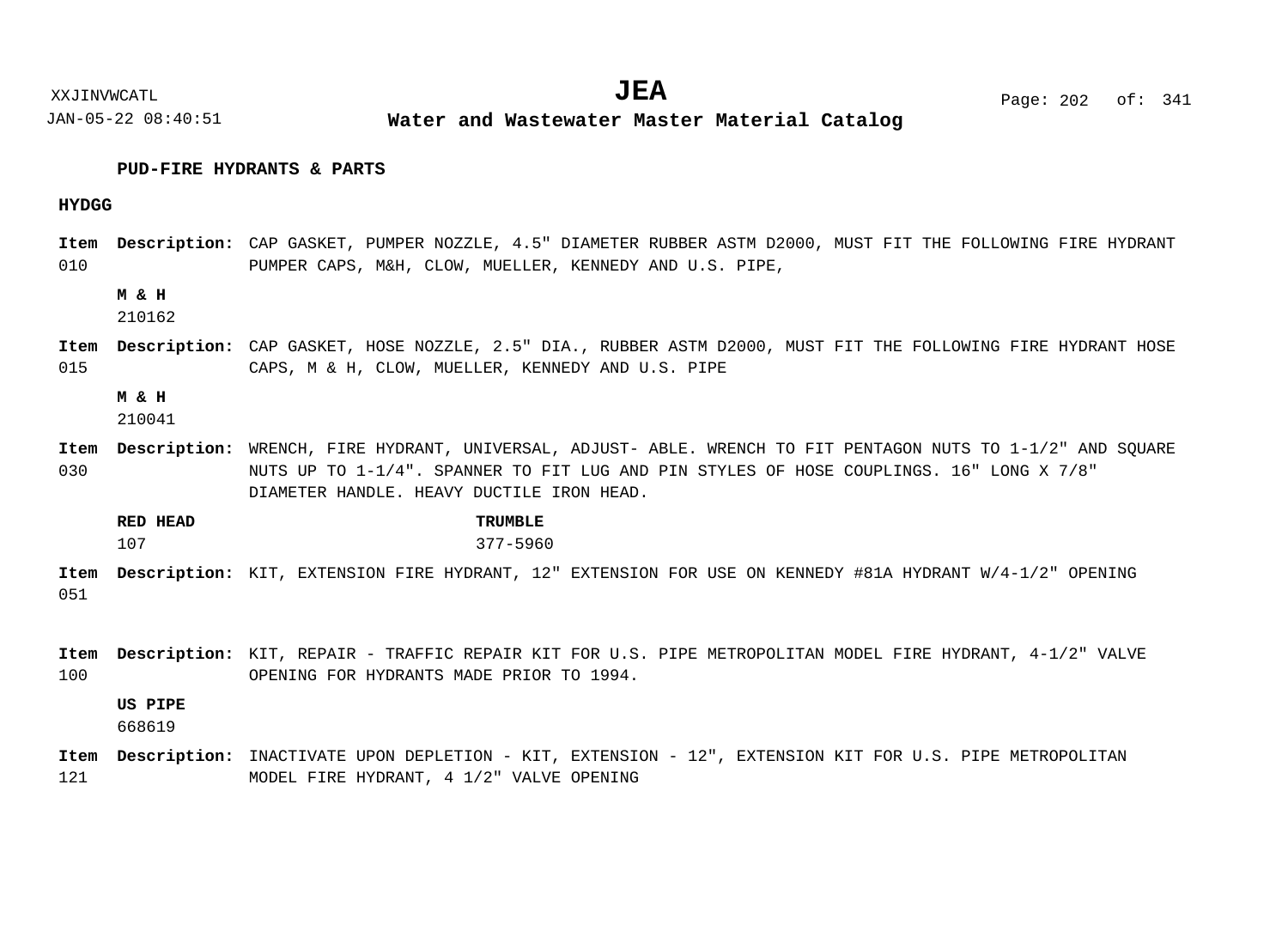#### **PUD-FIRE HYDRANTS & PARTS**

#### **HYDGG**

200 Item Description: INACTIVATE UPON DEPLETION - KIT, EXTENSION 6" - EXTENSION KIT FOR M&H MODEL #129 FIRE HYDRANT (VALVE OPENING 4 1/2")

Item Description: KIT, EXTENSION, 6", FOR M&H MODEL #129 FIRE HYDRANT, 5-1/4" VALVE OPENING.

201 **M & H**

441129-6"

211 Item Description: KIT, EXTENSION 12" - EXTENSION KIT FOR M&H MODEL #129 FIRE HYDRANT (4-1/2" VALVE OPENING)

Item Description: KIT, EXTENSION 12" - FOR M&H MODEL #129 FIRE HYDRANT, 5-1/4" VALVE OPENING.

212 **M & H**

441129-12"

223 Item Description: KIT, TRAFFIC REPAIR - REPAIR KIT FOR M&H MODEL #129 FIRE HYDRANT, FOR 1996 AND NEWER HYDRANT (4-1/2" VALVE OPENING)

```
224
Item Description: KIT, TRAFFIC REPAIR - FOR M&HMODEL #129 FIRE HYDRANT, 5-1/4" VALVE OPENING. (1996 OR NEWER).
<code>Item Description: KIT</code>, TRAFFIC REPAIT, FOR US PIPE METROPOLITAN MODEL FIRE HYDRANT W \ 5-1/4" BARREL FOR HYDRANTS
      M & H
      442129
```
225

#### **US PIPE**

26,27,28,30,31

MADE IN 1994 AND AFTER.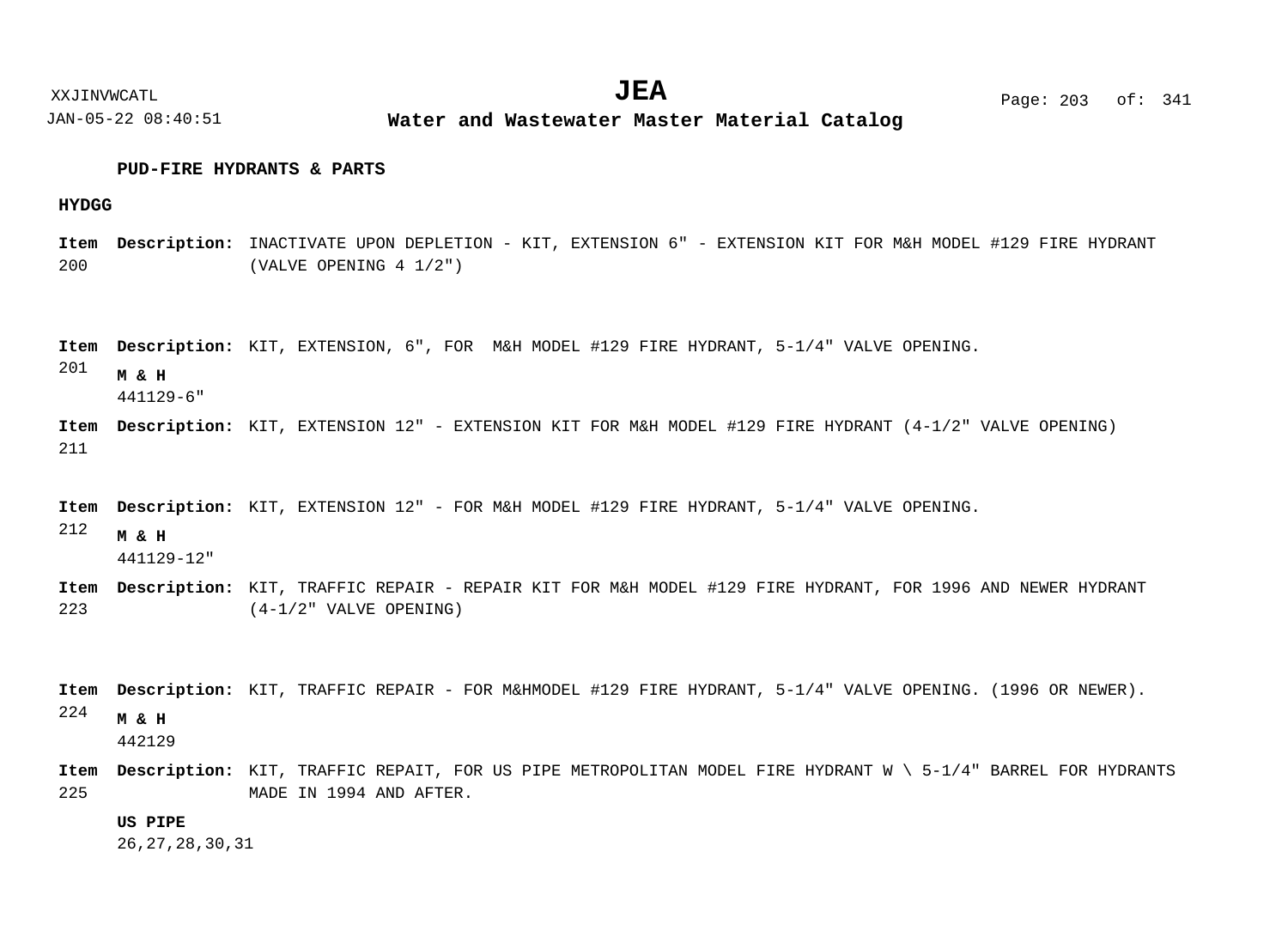**Water and Wastewater Master Material Catalog** 

#### **PUD-FIRE HYDRANTS & PARTS**

#### **HYDRF**

100 HYDRANT RAISED PAVEMENT MARKER, BLUE TWO-WAY REFLECTOR W/ADHESIVE PAD ATTACHED, 4.00"L X 4.00"W **Description: Item** X 0.68"H, 45 PER CARTON

#### **RAYOLITE**

AA2BP

#### **PUD-INCINERATOR MATERIAL**

#### **INCBB**

580 Item Description: DEHUMIDIFIER, ELECTRIC, 50 PINT CAPACITY, 3/8" O.D. EVAPORATOR COIL, SEALED REFRIGERATION SYSTEM, 115 VAC, 60 HZ, AUTO SHUT-OFF, AUTOMATIC OVERFLOW PROTECTION HUMIDISTAT, CONSTANT RUN CONTROL, COMFORT-AIRE

#### **COMFORT-AIRE**

BHD-501

**INCDD**

Item Description: RING, SNAP, #40 WEMCO

630 **WEMCO**

40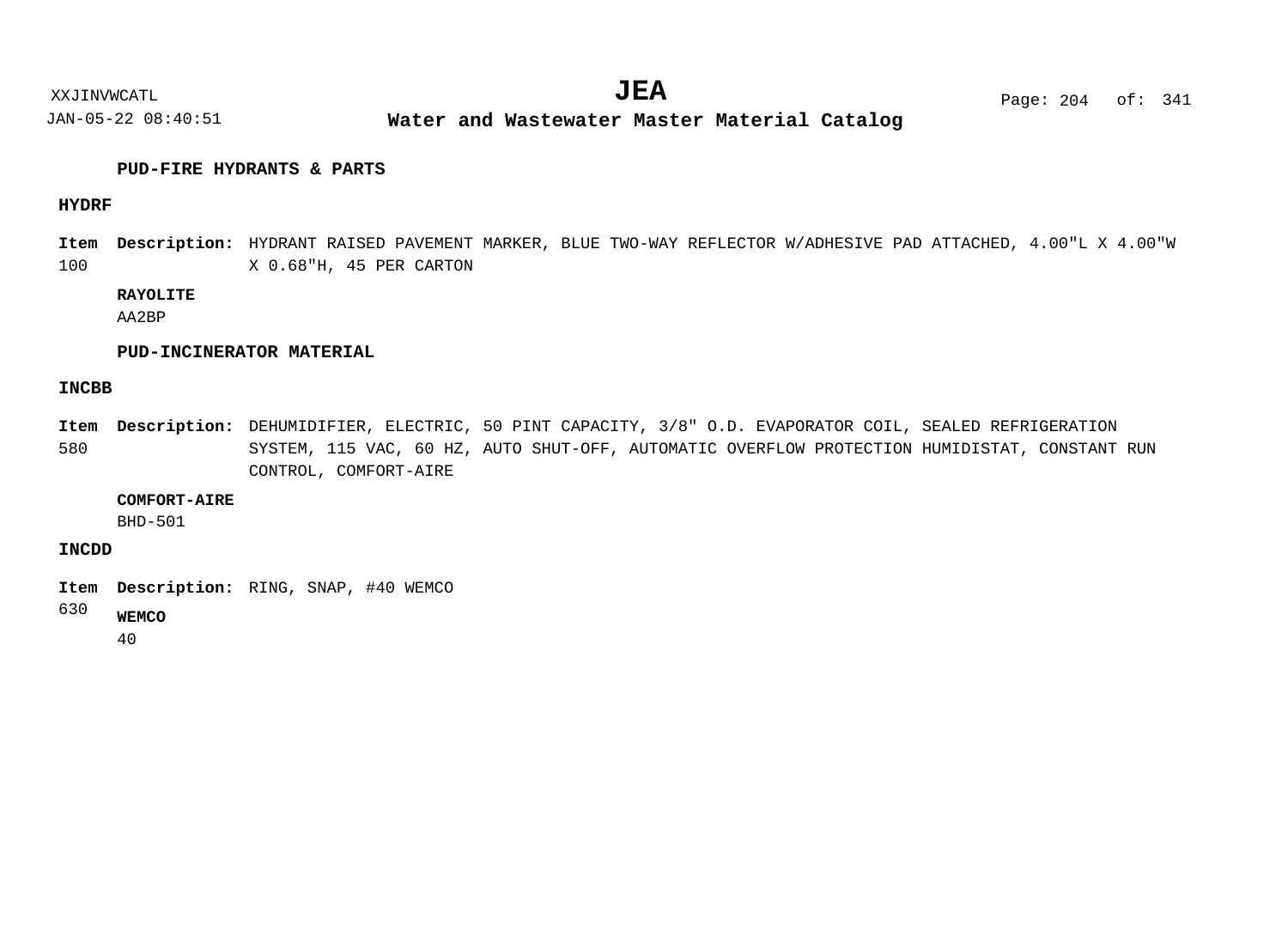**Water and Wastewater Master Material Catalog** 

#### **JANITORIAL SUPPLIES**

#### **JANBG**

007 Item Description: BAG, GARBAGE, PLASTIC, 24" X 23", 1.5 MIL, 500 EACH PER CASE

#### **JANCT**

001 Item Description: RAGS, ALL WHITE, 100% COTTON, BATH TOWEL TERRY, NO BLENDED MATERIAL ACCEPTED - 25 LB BOX

| AMERICAN WIPERS INC. | INDUSTRIAL SOLUTIONS |
|----------------------|----------------------|
| OBD                  | IS135                |

### **JANSO**

Item Description: SOAP, BATH, DEODORANT, 2-1/2 OZ. BAR, INDIVIDUALLY WRAPPED, 200 P/CASE

001 **PROCTER AND GAMBLE**

DIAL

SAFEGUARD

Item Description: SOAP, HAND, W/PUMICE, 4-0Z. INDIVIDUALLY WRAPPED,

#### 003 **PROCTER AND GAMBLE**

10383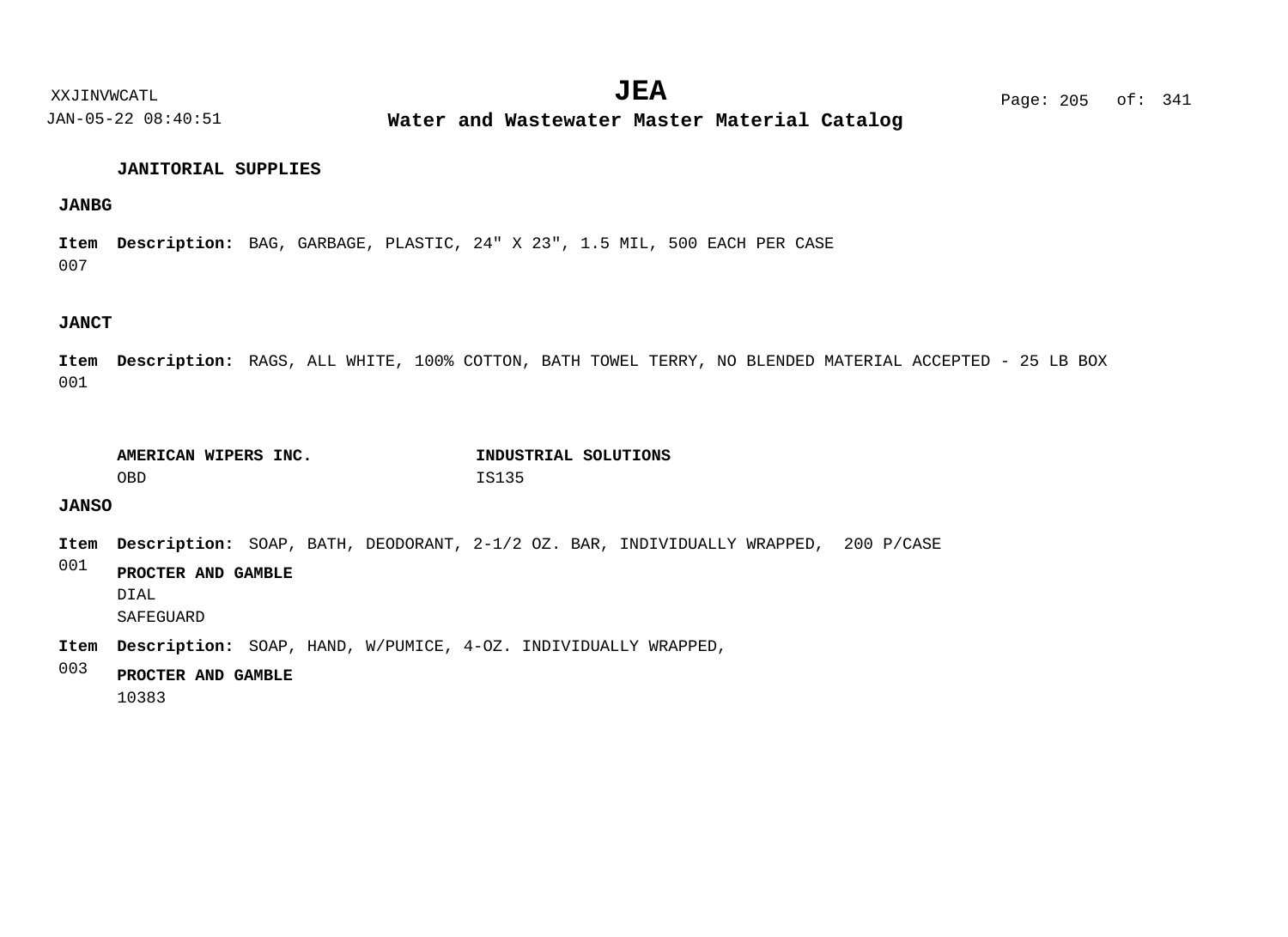**Water and Wastewater Master Material Catalog** 

#### **JANITORIAL SUPPLIES**

# **JANTI**

001 Item Description: TISSUE, TOILET, 4.25" X 3/.94" OR 4.5" X 4.5", 2-PLY, 500 OR 550 SHEETS, 80 OR 96 EACH PER CASE, FACIAL QUALITY, (QUOTE PER EACH, NOT PER CASE)

|              | <b>FORT JAMES</b>    | GEORGIA PACIFIC | KIMBERLY-CLARK |
|--------------|----------------------|-----------------|----------------|
|              | 19800                | TM-6120         | 0446           |
|              | ULTRA/ACI INDUSTRIES |                 |                |
|              | 600500               |                 |                |
| <b>JANTO</b> |                      |                 |                |
|              |                      |                 |                |

Item Description: TOWEL, PAPER, SINGLE FOLD, BLEACHED, 16 PACKS PER CASE, 250-TOWELS PER PACK,

| 003 | KIMBERLY-CLARK | SCA    |
|-----|----------------|--------|
|     | 1700           | SB1840 |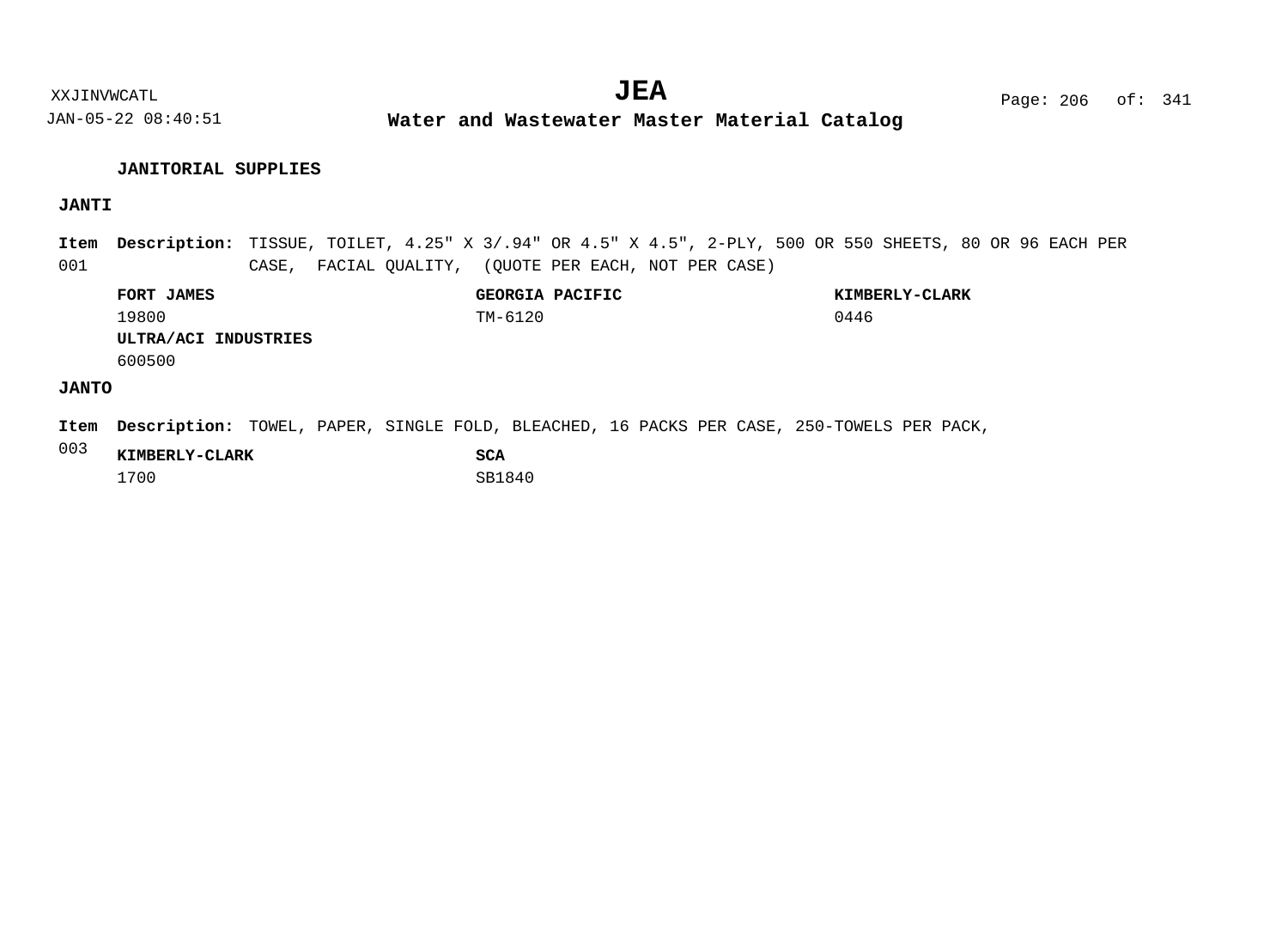**Water and Wastewater Master Material Catalog** 

#### **LABORATORY SUPPLIES**

#### **LABSE**

Item Description: ROTOR, PUMP ASSEMBLY FOR ISCO 3710 SAMPLER

#### 053 **ISCO,ENVIRONMENTAL DIVISION**

602704019

#### **LAMPS**

#### **LAMFL**

002 Item Description: LAMP, FLOURESCENT, COOL WHITE, 34 OR 40 WATTS, 48" LENGTH, T-12 BULB SIZE, 20,000 APPR. HOURS LIFE

| GENERAL ELECTRIC CO. | PHILLIPS LIGHTING | <b>SYLVANIA</b> |
|----------------------|-------------------|-----------------|
| F34CWX/SS            | F40CW/RS/EW-II    | F40CW/ SS       |

#### **LAMUV**

Item Description: LAMP, TROJAN UV4000, 28-INCH, USED ON WWTP UV DISINFECTING SYSTEM

```
001
      TROJAN TECHNOLOGIES
      441169-028
```
**PUD-LUBRICANTS**

#### **LBRAA**

Item Description: GREASE CUTTING

310 **MUELLER**

88366

# **LBRCC**

Item Description: OIL 20W DETERGENT \*\*SCREW TOP, RE-USABLE QUART CONTAINER ONLY\*\*

030 **NAPA**

75150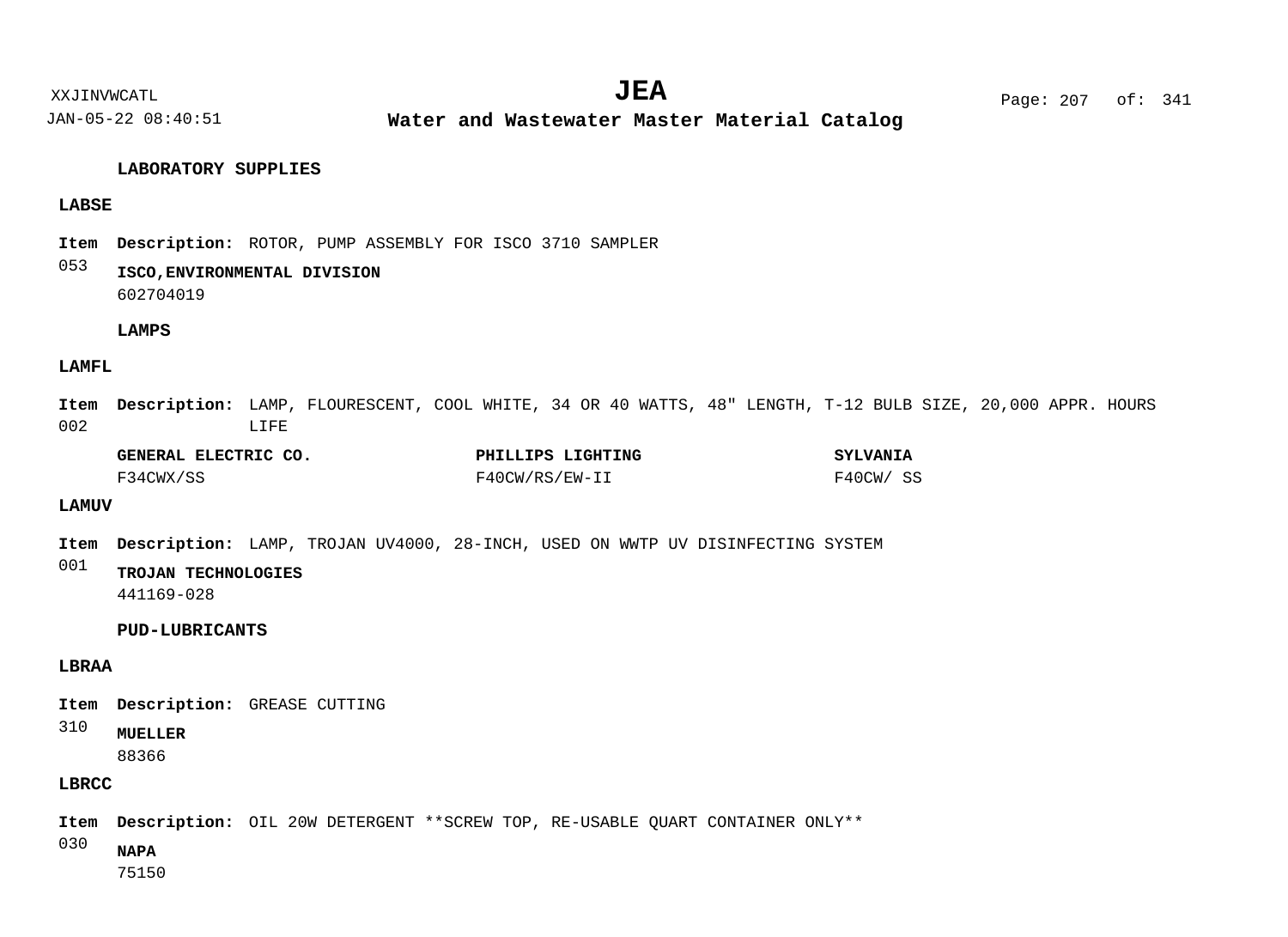**Water and Wastewater Master Material Catalog** 

#### **PUD-LUBRICANTS**

#### **LBRCC**

060 Item Description: OIL, MOTOR 30W NON-DETERGENT \*\*SCREW TOP, RE-USABLE QUART CONTAINER ONLY\*\*

Item Description: OIL, MOTOR SAE 15W40, SCREW TOP QUART CONTAINER ONLY

070 **NAPA**

NOL75123

Item Description: OIL , SYNTHETIC ENGINE, 2 CYCLE 50: 1, 2.6 OUNCE CONTAINER, 48 CANS/PER CASE

| 180 | MAG1   | <b>MAKITA</b> | <b>TALON</b> |
|-----|--------|---------------|--------------|
|     | 43Y868 | $T - 00745$   | 4143382      |

230 Item Description: OIL, MOTOR, CHEVRON, 1-GALLON CONTAINER, 15W40 WEIGHT, STYLE & TYPE: DELCO 400 HEAVY DUTY, API RATING: CH-4, CG-4, CF-4, CF, CE, CD, SJ, SH & SG FEATURES UNIVERSAL PROTECTION FOR TURBOCHARGED & SUPERCHARGED DIESEL & GAS ENGINES

#### **CHEVRON**

CHVGAL15W40

Item Description: OIL, GRUNDO, FOR 3" GRUNDOBUST LUBRICATOR, ONE GAL. CONTAINER ONLY, \*\*NO SUBSTITUTE\*\*

240 **TT TECHNOLOGIES**

70231-15

#### **LOCKS**

#### **LOCPA**

001 Item Description: PADLOCK, BRASS, STAMPED "JEA II", 1-1/2" SHANK OPENING, KEYED TO C26353, 9/32" DIAMETER SHANK **HERCULES INDUSTRIES INC.**

700B-1 1/2"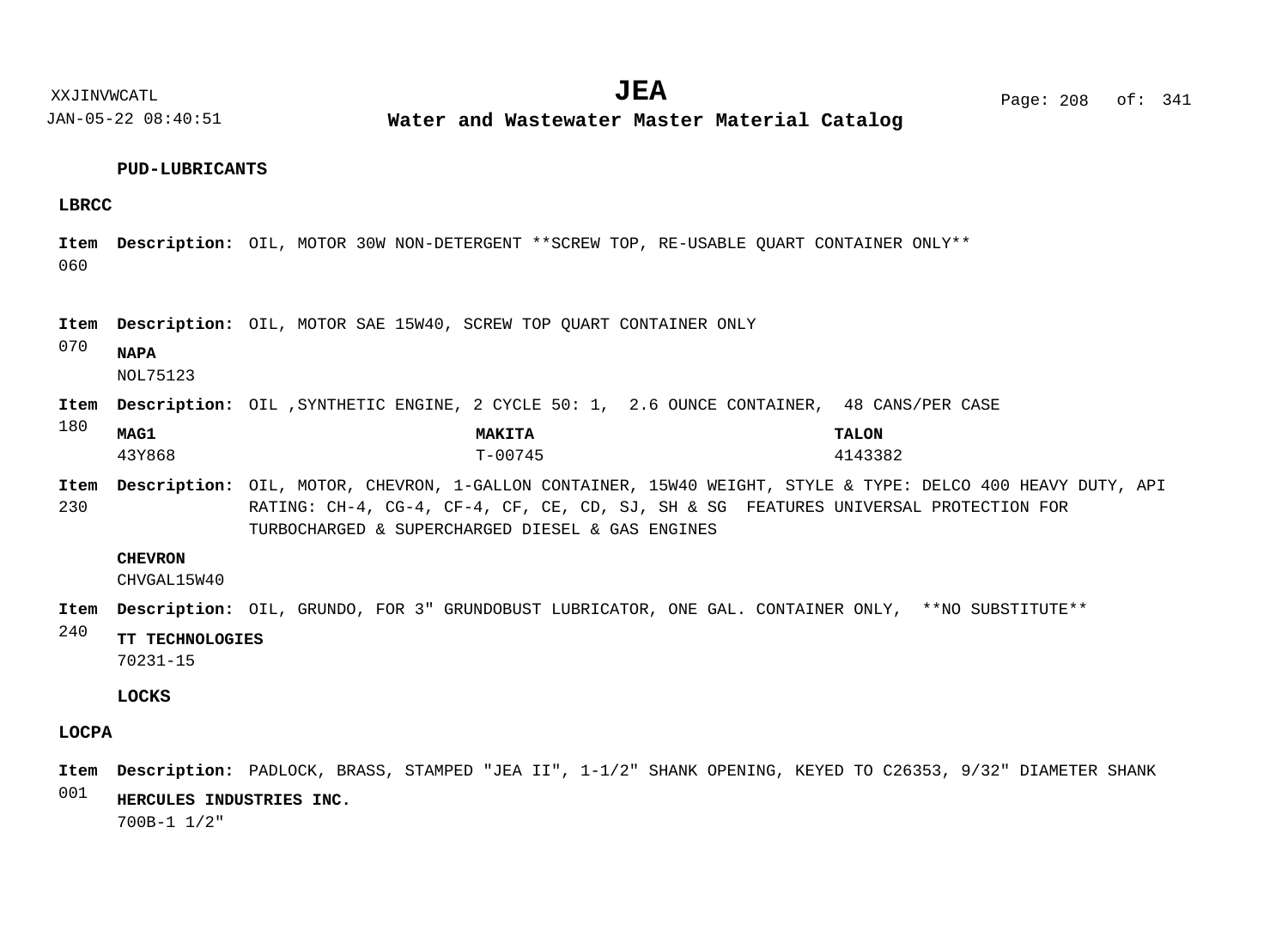**Water and Wastewater Master Material Catalog** 

#### **LOCKS**

#### **LOCPA**

002 Item Description: PADLOCK, BRASS, 7/8" SHANK OPENING, KEYED TO C26353, 9/32" DIAMETER SHANK, LOCK BODY SHALL BE STAMPED "JEA II"

#### **HERCULES INDUSTRIES INC.**

700B-7/8" JEAII

#### **LIGHTING & ACCESSORIES**

#### **LTGLN**

Item Description: LANTERN, HAND, 6 VOLT BRIGHT STAR MODEL #2005 Q, WORK CTR 1-6.

#### 001 **BRIGHT STAR INDUSTRIES INC.**

2208

#### **LUBRICANTS**

#### **LUBLU**

165 Item Description: LUBRICANT, PENETRATING & RUST SOLVENT HIGH PRESSURE AEROSOL CAN, PB BLASTER \*\*\*NO SUBSTITUTE WITHOUT PRIOR APPROVAL\*

**BLASTER CHEMICAL COMPANY GATEWAY CHEMICALS INC.** PB-16 GWC 16

#### **LUBOI**

Item Description: OIL, HOUSEHOLD, 3-IN-1 OIL, 3 OUNCE CAN

#### 020 **WD-40**

3 IN 1 #10035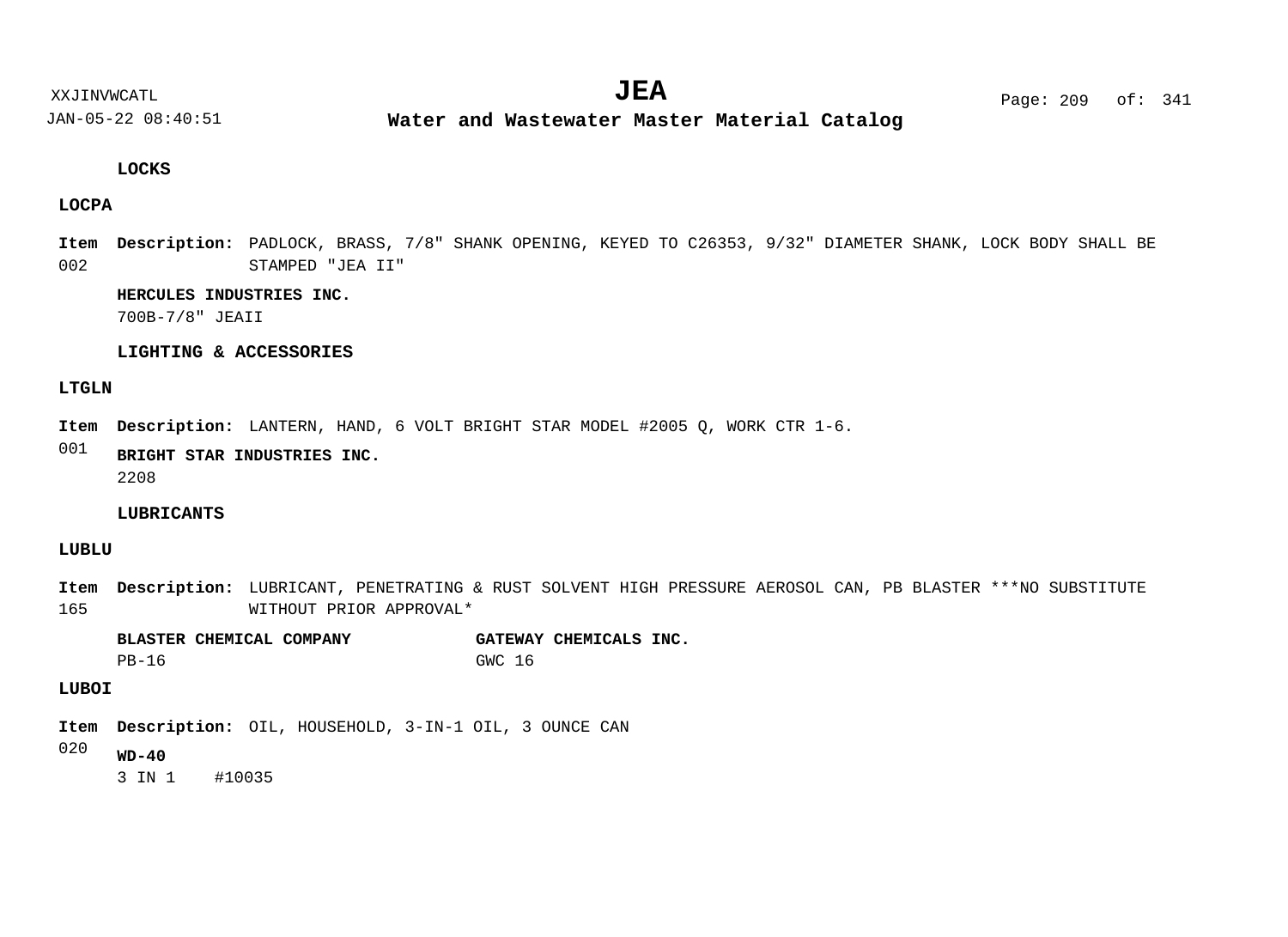#### **METERS & ACCESSORIES**

#### **METSE**

006 Item Description: SEAL,METER,YELLOW,PADLOCK STYLE,STAINLESS STEEL HASP,JEA LOGO,WHITE WRITE-ON BLOCK (PACKAGE IN BOX OF 100 EACH W/BAR CODE),(SEALS TO BE NUMBERED SEQUENTIALLY) REQUIRES JEA SPECIFICATION

| AMERICAN CASTING      | <b>SECURITY</b><br>ROOKS<br>∘ידי∩זזת∩פפ | <b>TECHNOLOGY</b><br><b>DESIGN</b><br>דרד<br>ASTIC. |
|-----------------------|-----------------------------------------|-----------------------------------------------------|
| $S-WD-$<br>⊥W<br>$ -$ | ∼ >≺                                    | "∩M<br>$\cdot$ $\sim$                               |

#### **PUD-MANHOLE MATERIAL**

#### **MHLAA**

Item Description: RING, ROUND, 40" O.D. X 31" I.D. ANGLE, 3/4" TO 1-3/4"

001 **CRETEX SEALS**

40-31A-100

- 004 Item Description: BASE, MANHOLE HOLE ANGLE 0 DEGREE, 90 DEGREE, 180 DEGREE, 270 DEGREE, 12" HOLES, 2 FT HEIGHT,CONCRETE COATED WITH CON-SEAL(CS)-55 OR EQUAL, TONGUE & GROOVE ONLY. 7 DEGREE ANGLE ON JOINTS - NO SUBSTITUTE
	- **AMERICAN PRECAST STRUCTURES HANSON PIPE STANDARD PRECAST** BY DESCRIPTION BY DESCRIPTION BY DESCRIPTION BY DESCRIPTION
- Item Description: RING, 40 X 31 X 3/4" FLAT GRADE RING
- 010 **CRETEX SEALS**
	- 40-31G-075-F
- 025 Item Description: COLLARS, MANHOLE, HDPE SLOPING ADJUSTING RINGS, 32" INSIDE DIAMETER BY 2 1/2" TO 1 1/2" SLOPE, APPROX. WEIGHT 6 LBS., DOMESTIC,

#### **LADTECH**

32F300

COLLAR, MANHOLE, 24" X 36" X 3" \*\*3" THICKNESS ONLY - NO SUBSTITUTE\*\* **Description: Item**

030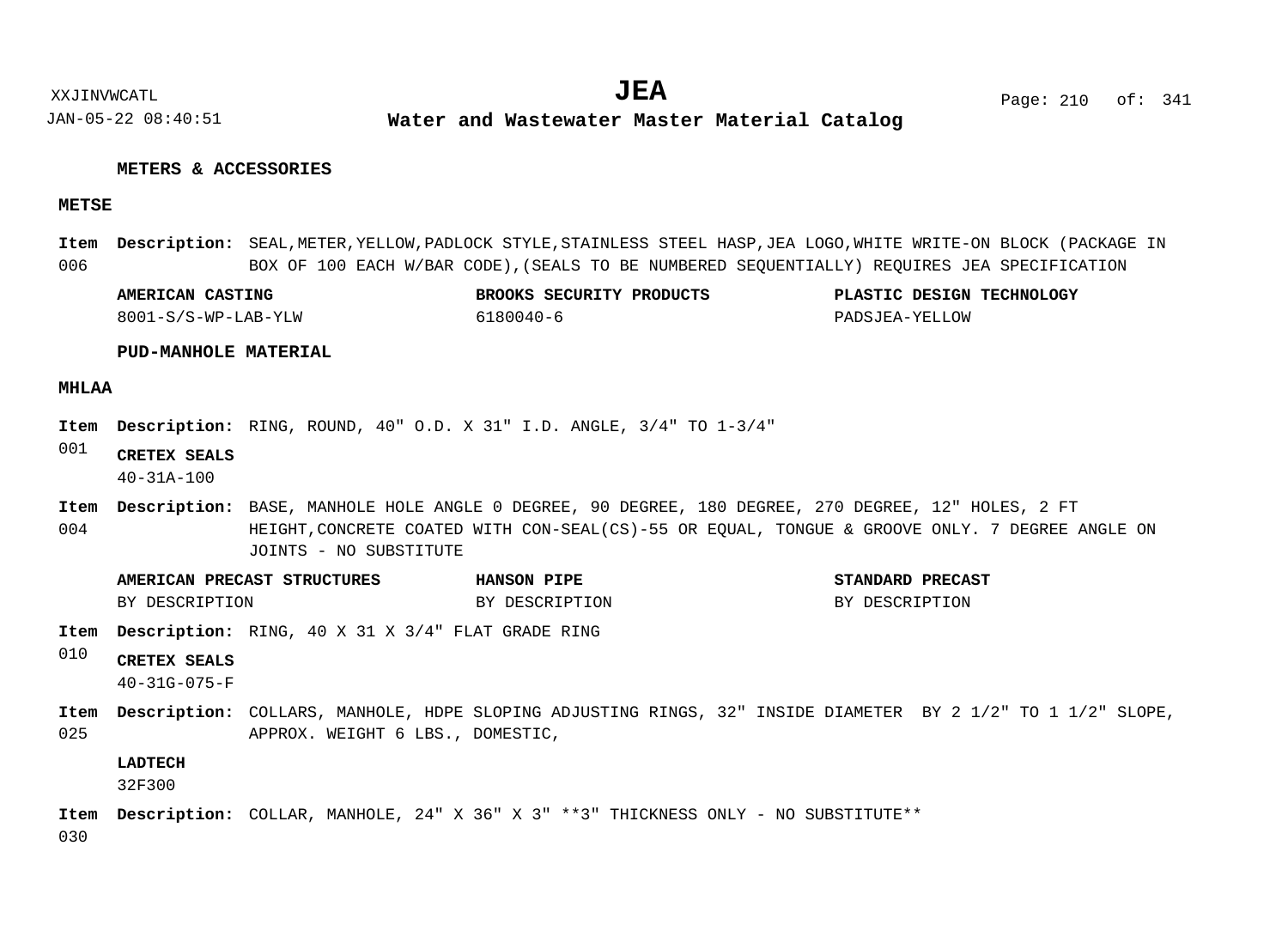#### **PUD-MANHOLE MATERIAL**

#### **MHLAA**

035 Item Description: COLLARS, MANHOLE, HDPE ADJUSTING RINGS, 32" INSIDE DIAMETER BY 2" TALL, DOMESTIC, APPROX. WEIGHT 6 LBS.

#### **LADTECH**

32F200

- 050 COLLARS, MANHOLE, PRECAST CONCRETE 32 X 44 X 2" (48" OVERALL DIAMETER COLLARS ARE ALSO **Description: Item** ACCEPTABLE)
- 070 COLLARS, MANHOLE, PRECAST CONCRETE 32 X 44 X 4" (48" OVERALL DIAMETER COLLARS ARE ALSO **Description: Item** ACCEPTABLE)
- 080 Item Description: CONE, MANHOLE, 1 FT., CONCRETE TO BE COATED WITH CON-SEAL (CS)-55 (OR EQUAL) \*\* CONES TO HAVE MALE TYPE TONGUE & GROOVE ONLY\*\* 7 DEGREE ANGLE JOINTS.

090 097 Item Description: CONE, MANHOLE, 2 FT., 2 FT. HEIGHT, 4 FT. BASE, 2 FT. 8 IN. TOP, COATED WITH CON-SEAL(CS)-55 OR EQUAL \* CONES TO HAVE MALE TYPE TONGUE & GROOVE ONLY, 7 DEGREE ANGLE JOINTS Item Description: CONE, MANHOLE, 3 FT., 3 FT HEIGHT, 4 FT BASE 2 FT 8 IN. TOP, COATED WITH CON-SEAL (CS)-55 (OR EQUAL) CONES TO HAVE MALE TYPE TONGUE & GROOVE ONLY, 7 DEGREE ANGLE JOINTS **AMERICAN PRECAST STRUCTURES HANSON PIPE STANDARD PRECAST AMERICAN PRECAST STRUCTURES HANSON PIPE STANDARD PRECAST AMERICAN PRECAST STRUCTURES HANSON PIPE STANDARD PRECAST** BY DESCRIPTION BY DESCRIPTION BY DESCRIPTION BY DESCRIPTION BY DESCRI BY DESCRIPTION BY DESCRIPTION BY DESCRIPTION

| ______         |                   |                |
|----------------|-------------------|----------------|
| BY DESCRIPTION | DESCRIPTION<br>DV | BY DESCRIPTION |

# XXJINVWCATL Page: 211 of: **JEA**<sup>341</sup>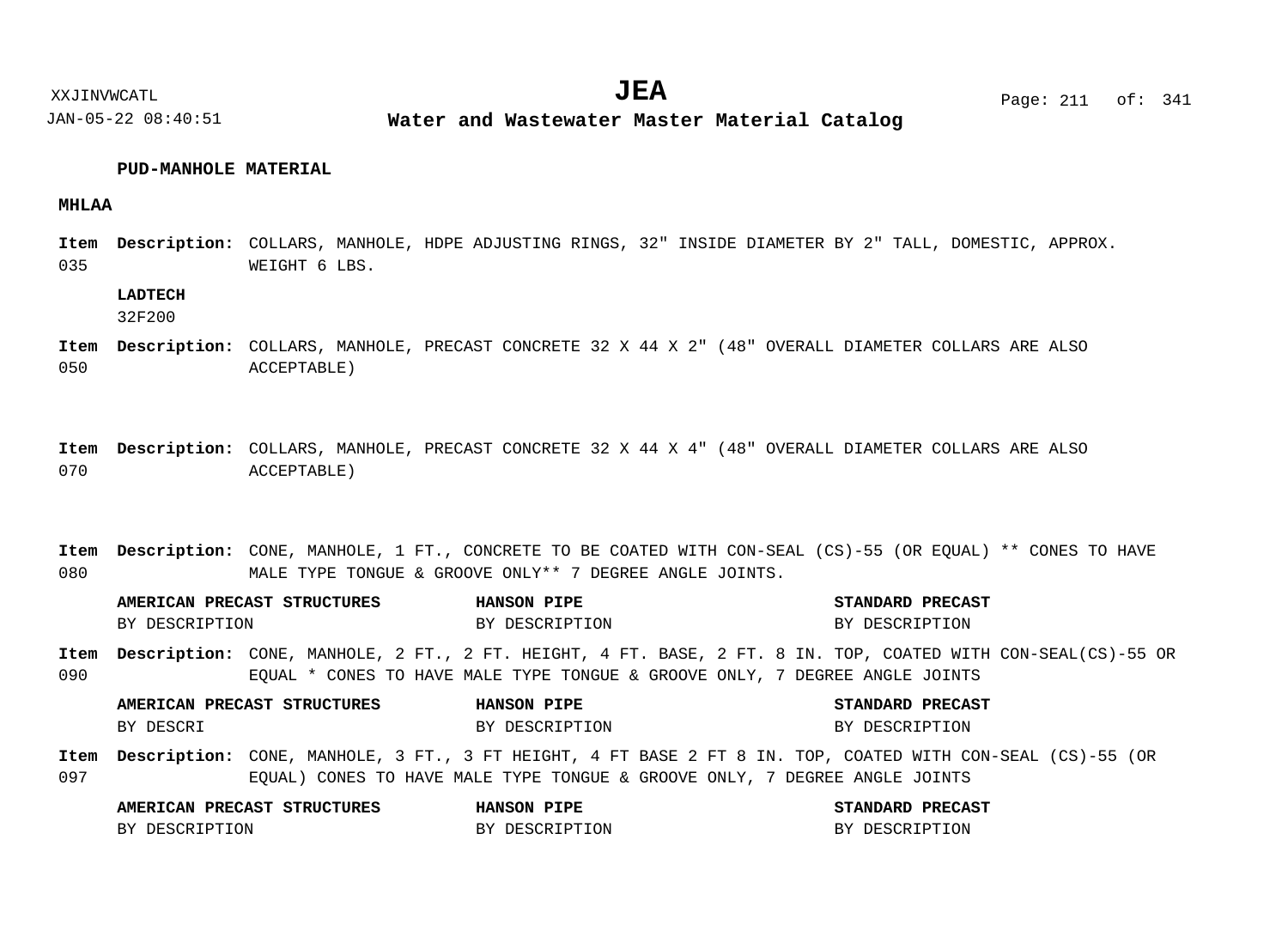#### **PUD-MANHOLE MATERIAL**

**MHLAA**

100 Item Description: COUPLING, MANHOLE 6" - PVC COUPLING FOR SDR26 PIPE, PIPE LENGTH MIN. 8 INCHES, COUPLING TO HAVE EXTERIOR EPOXY BONDED AGGREGATE TEXTURIZED TO ADHERE TO THE PVC COUPLING, EXTERIOR AGGREGATE TO PROVIDE BONDING SURFACE FOR GROUTING PURPOSES

110 Item Description: COUPLING, MANHOLE 8", PVC COUPLING FOR SDR26 PIPE, PIPE LENGTH MIN. 8" COUPLING TO HAVE PERMANENT EXTERIOR EPOXY BONDED AGGREGATE TEXTURIZED TO ADHERE TO THE PVC COUPLING EXTERIOR AGGREGATED TO PROVIDE BONDING SURFACE FOR GROUTING PURPOSES.

120 Item Description: COUPLING, MANHOLE 10" - PVC COUPLING FOR SDR26 PIPE, PIPE LENGTH MIN 8", COUPLING TO HAVE EXTERIOR EPOXY BONDED AGGREGATE TEXTURIZED TO ADHERE TO THE PVC COUPLING, EXTERIOR AGGREGATE TO PROVIDE BONDING SURFACE FOR GROUTING PURPOSES.

130 Item Description: COUPLING, MANHOLE 12" - PVC COUPLING FOR SDR26 PIPE, PIPE LENGTH MIN 8", COUPLING TO HAVE EXTERIOR EPOXY BONDED AGGREGATE TEXTURIZED TO ADHERE TO THE PVC COUPLING, EXTERIOR AGGREGATE TO PROVIDE BONDING SURFACE FOR GROUTING PURPOSES.

140 Item Description: COUPLING, MANHOLE 15" - PVC COUPLING FOR SDR26 PIPE, PIPE LENGTH MIN 8", COUPLING TO HAVE EXTERIOR EPOXY BONDED AGGREGATE TEXTURIZED TO ADHERE TO THE PVC COUPLING, EXTERIOR AGGREGATE TO PROVIDE BONDING SURFACE FOR GROUTING PURPOSES.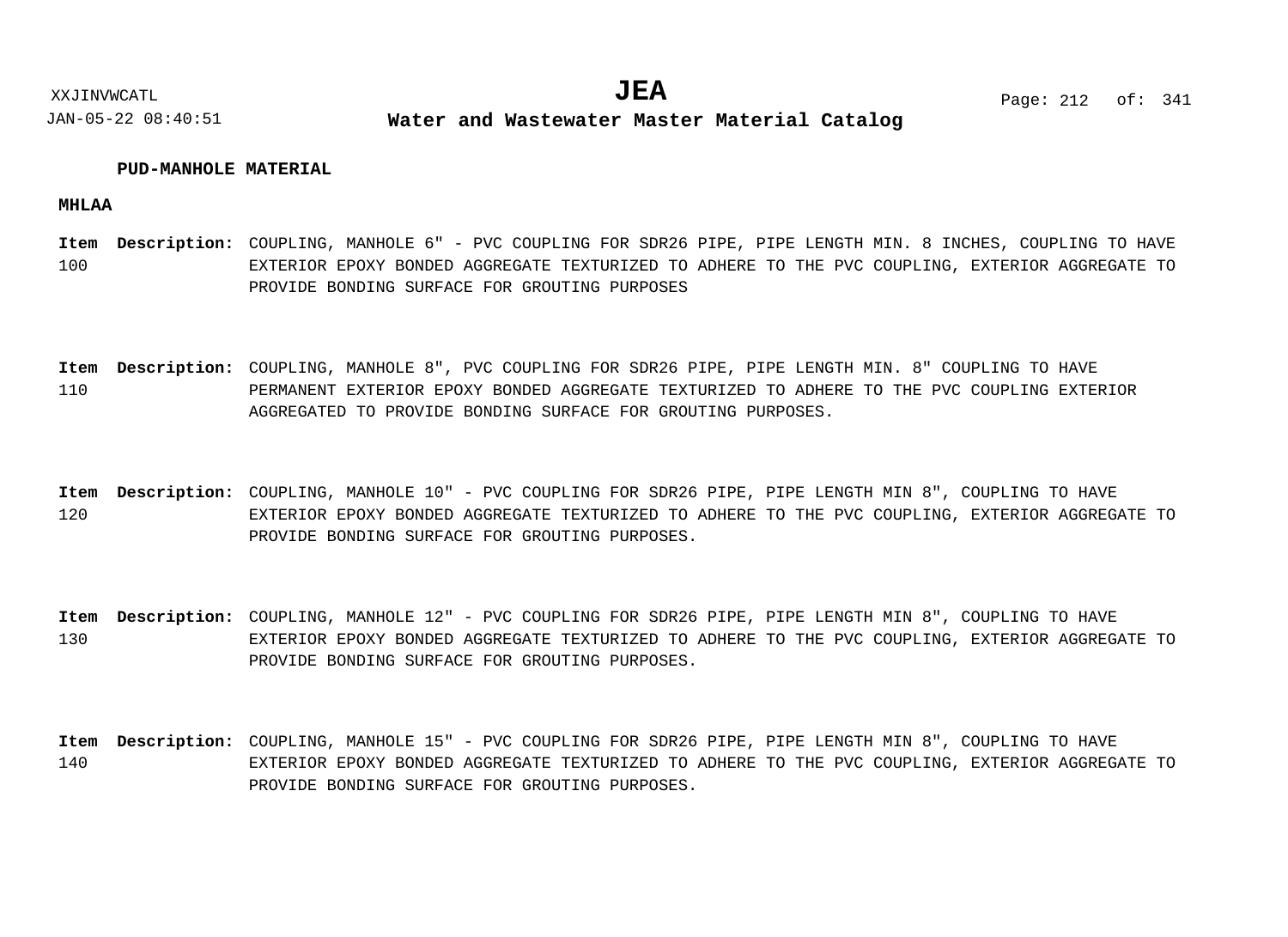#### **PUD-MANHOLE MATERIAL**

**MHLAA**

142 Item Description: COUPLING, MANHOLE, 6", PVC COUPLING FOR DR18 PIPE, PIPE LENGTH MIN 8", COUPLING TO HAVE PERMANENT EXTERIOR EPOXY BONDED AGGREATE TEXTURIZED TO ADHERE TO THE COUPLING, COUPLING TO PROVIDE BONDING SURFACE FOR GROUTING PURPOSES.

145 Item Description: COUPLING, MANHOLE, 8", PVC COUPLING FOR DR18 PIPE, COUPLING TO HAVE PERMANENT EXTERIOR EPOXY BONDED AGGREGATE TEXTURIZED TO ADHERE COUPLING, COUPLING TO PROVIDE BONDING SURFACE FOR GROUTING PURPOSES. NO ASBESTOS COUPLINGS ALLOWED BELLED X B

150 Item Description: COVER, MANHOLE, NEW STYLE, COVER TO HAVE NEW "JEA" LOGO AS PER CURRENT GREY IRON CASTING BID. JEA STANDARD PLATE S-1. (SANITARY) NEW PLATE ONLY \*\*\* NO ALTERNATES OR SUBSTITUTES \*\*\* US FOUNDRY & MFG., OR EAST JORDAN IRON WORKS.

**EAST JORDAN U.S. FOUNDRY** 00116122 8013352

155 Item Description: COVER AND FRAME, MANHOLE, (ASSEMBLED) W/NEOPRENE GASKET 60 DUROMETER AND PROTECTIVE SKIRT, COVER TO HAVE NEW JEA LOGO JEA STANDARD PLATE S-1, \*\*U.S. FOUNDRY & MFG. OR EAST JORDAN IRON WORKS INC. \*\*

**EAST JORDAN U.S. FOUNDRY** 00116122A01 8140149

170 Item Description: COVER, CUSHION MANHOLD QUICK FIT Q-30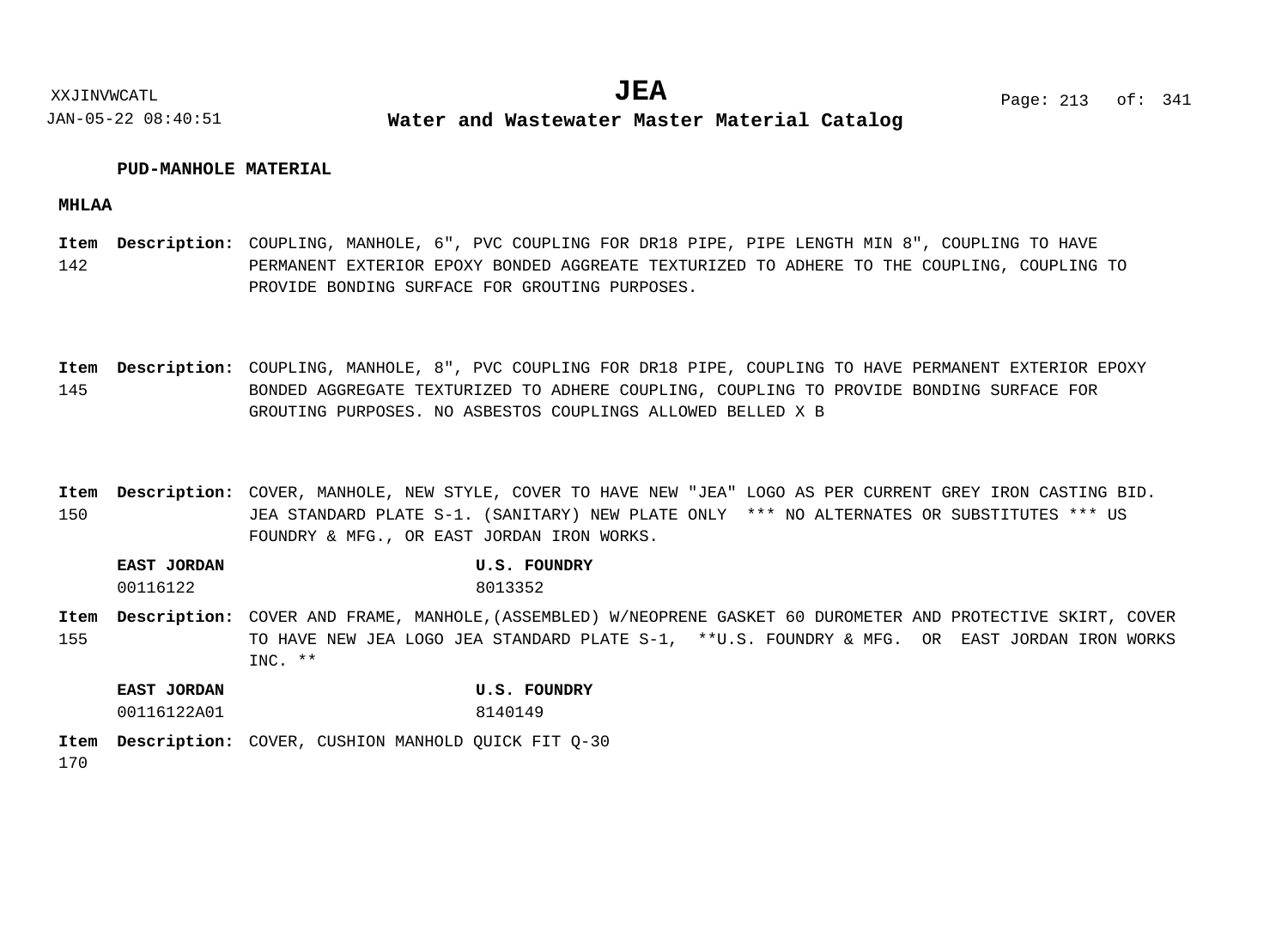#### **PUD-MANHOLE MATERIAL**

#### **MHLAA**

180 Item Description: TOP, SLAB MANHOLE (FLAT TOP) 8" THICK, 58" WIDTH W/KEYWAY, TONGUE & GROOVE, 32" HOLE OFFSET, ALL SURFACES OTHER THAN JOINING SURFACES TO BE COATED WITH CON-SEAL (CS)-55 (OR EQUAL) TOP TO HAVE MALE TONGUE & GROOVE

210 MANHOLE, SAFETYHOOK,5/6"X36", TEMPERED STEEL SIX SIDES POLYGONE 5/8"X3" HOOK. HOOK TO HAVE **Description: Item** SQUARED END. \* NO SUBSTITUTE\* NOTE: MANHOLE SAFETYHOOK HAVE BEEN SPECIALLY DESIGNED FOR THE CITY JACKSONVILLE,

#### **LEETONIA TOOL COMPANY**

SAFETYHOOK

- 240 Item Description: SEALANT, JOINT, MANHOLE (RAM NEK),20 PCS PER BOX, EACH PIECE TO BE 1-1/2" WIDTH X 3-1/2" LENGTH, DENSITY OF SEALANT TO BE A MINIMUM OF 22.5 CUBIC INCH PER LINEAL FT. SELANT TO BE PACAKAGED 20 PIECES PER BOX. RAM NEK, CONSEAL, GULF STATES AS
- 246 Item Description: KIT REPAIR, TOOLS, KIT TO INCLUDE WIRE BRUSH, GASKET ROLLER, GASKET KNIFE AND INSTRUCTION SHEET. ITEMS TO COME IN A BOXED KIT FORM.

#### **U.S. FOUNDRY**

TRS-KIT-2

270 Item Description: RISER, MANHOLE, 48" X 2', CONCRETE TO BE COATED WITH CON-SEAL (CS)-55 (OR EQUAL), 7 DEGREE ANGLE JOINTS

| AMERICAN PRECAST STRUCTURES | <b>HANSON PIPE</b> | <b>STANDARD PRECAST</b> |
|-----------------------------|--------------------|-------------------------|
| BY DESCRIPTION              | BY DESCRIPTION     | BY DESCRIPTION          |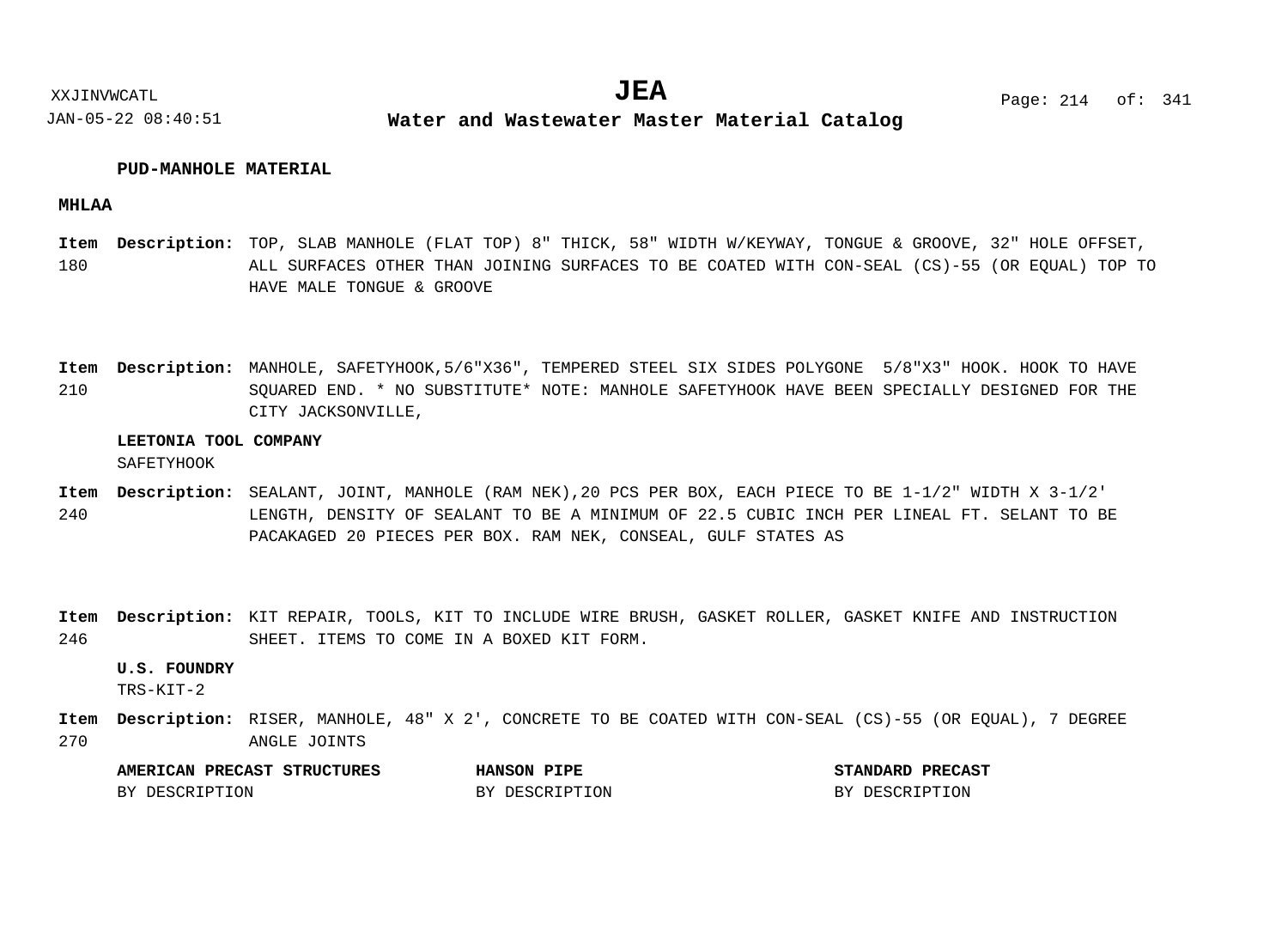#### **PUD-MANHOLE MATERIAL**

**MHLAA**

280 Item Description: RISER, MANHOLE, 48" X 3', CONCRETE TO BE COATED WITH CON-SEAL (CS)-55 (OR EQUAL), 7 DEGREE ANGLE JOINTS

**AMERICAN PRECAST STRUCTURES HANSON PIPE STANDARD PRECAST** BY DESCRIPTION BY DESCRIPTION BY DESCRIPTION BY DESCRIPTION

293 Item Description: RISER, MANHOLE, 48" X 4', CONCRETE TO BE COATED WITH CON-SEAL(CS)-55 OR EQUAL, 7 DEGREE ANGLE JOINTS

### **AMERICAN PRECAST STRUCTURES STANDARD PRECAST** BY DESCRIPTION BY DESCRIPTION

319 Item Description: RAINGUARD, INFLOW PROTECTOR WITH STRAP & VALVE. DEL LF-SV, (FRAME=ID 32", OD 34-1/4", COVER=O.D. 34-1/8") RAINGUARD MUST FIT CITY OF JACKSONVILLE LOGO FRAME W/COVER. L F MANUFACTURING (RAINGUARD O.D.= 33-5/8") OR EQUAL

325 Item Description: BASE, MANHOLE HOLE ANGLE 0 DEGREE, 90 DEGREE, 180 DEGREE, 270 DEGREE, 12" HOLES, 2 FT HEIGHT BY 5 FT IN DIAMETER, CONCRETE COATED WITH KOPPERS 300M EPOXY COATING, 7 DEGREE ANGLE JOINTS.

450 MANHOLE FRAME & COVER, BOLT-DOWN TYPE, WATERTIGHT,COVER TO UTILIZE FOUR BOLTS FRAME & COVER TO **Description: Item**COME COMPLETE WITH BOLTS AND GASKET. CITY OF JACKSONVILLE COVER. U.S. FOUNDRY #655-CF-BWT

#### **U.S. FOUNDRY**

655-CF-BWT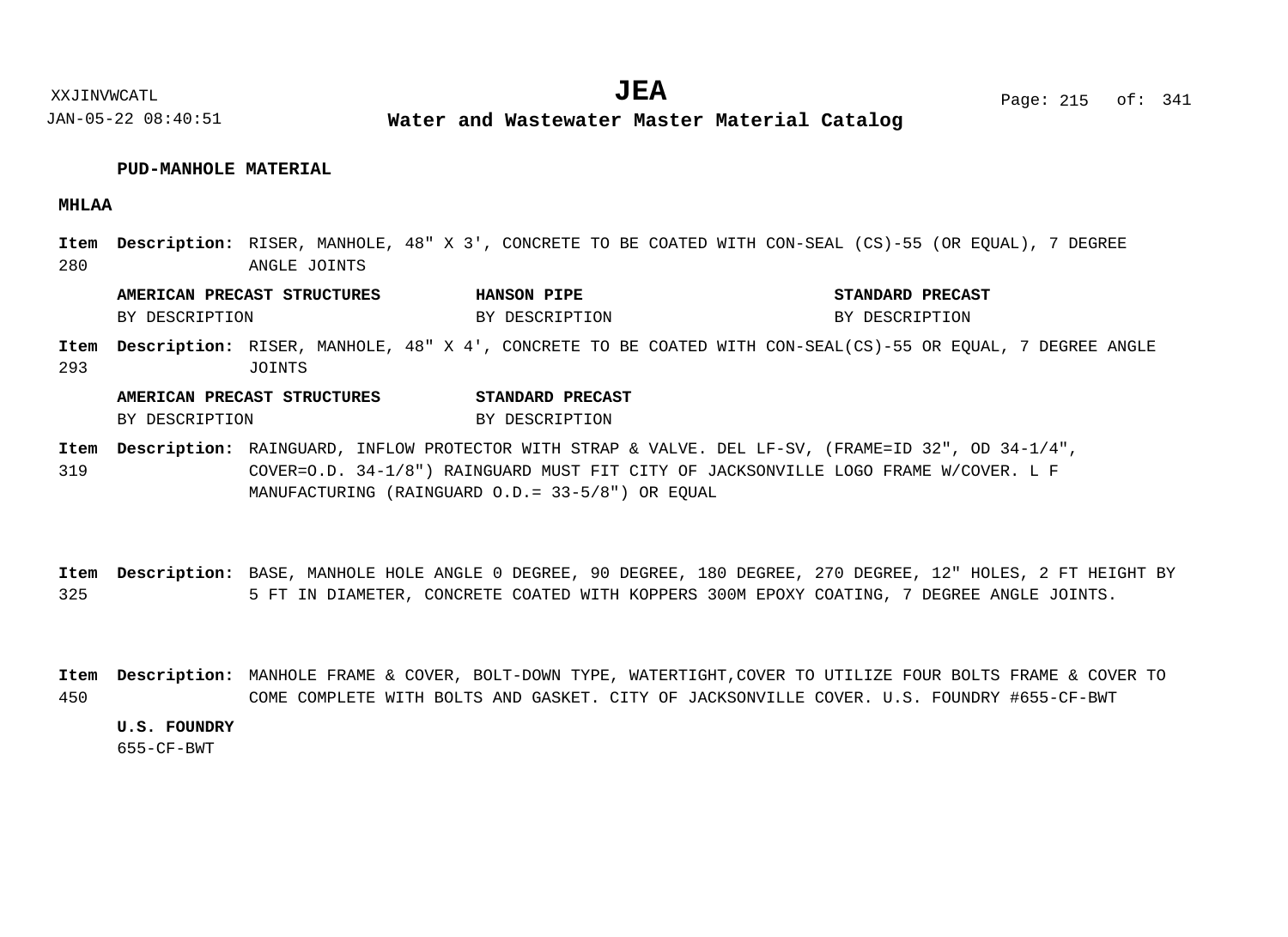#### **PUD-MANHOLE MATERIAL**

#### **MHLBA**

001 Item Description: INACTIVBOLT, ANCHOR ASSEMBLY, BOLT STAINLESS STEEL MASONRY ANCHOR , ASSEMBLY TO BE SUPPLIED COMPLETE W/1-3/8" X 1" 18-8 STAINLESS STEEL BOLT , 3/8" STAINLESS STEEL WASHER, LEAD TAMP-IN ANCHOR. USED TO SECURE ITEMS MHLDB006 & MHLDB008.NO SUB

#### **DURAN INC.**

SEE DESC

#### **MHLDB**

006 Item Description: BOWL, DROP, MANHOLE, MARINE GRADE FIBERGLASS W/WHITE GELCOAT, 12" QUARTER SPHERE W/ 6" OUTLET, TO PROVIDE CONTAINMENT FOR INCOMING MATERIAL. \*\*\* NO SUBTITUTIES \*\*\*

#### **DURAN INC.**

A6DB

007 Item Description: INACTIVE - HOOD, FORCE LINE, (SPLASH GUARD) FOR 6" DROP BOWELS, TO BE SUPPLIED W\ (4) ¼" X ¾" SS CAP SCREWS AND LOCKNUTS

#### **DURAN INC.**

AHOOD

008 Item Description: BOWL, DROP, MANHOLE, MARINE GRADE FIBERGLASS W/ WHITE GELCOAT, 18" QUARTER SPHERE W/ 8" OUTLET , TO PROVIDE CONTAINMENT FOR INCOMING MATERIAL \*\*\* NO SUBTITUTIES \*\*\*

#### **DURAN INC.**

B8DB

009 Item Description: INACTIVE - HOOD, FORCE LINE, (SPLASH GUARD) FOR 8" DROP BOWELS, TO BE SUPPLIED W\ (4) ¼" X ¾" SS CAP SCREWS AND LOCKNUTS

#### **DURAN INC.**

BHOOD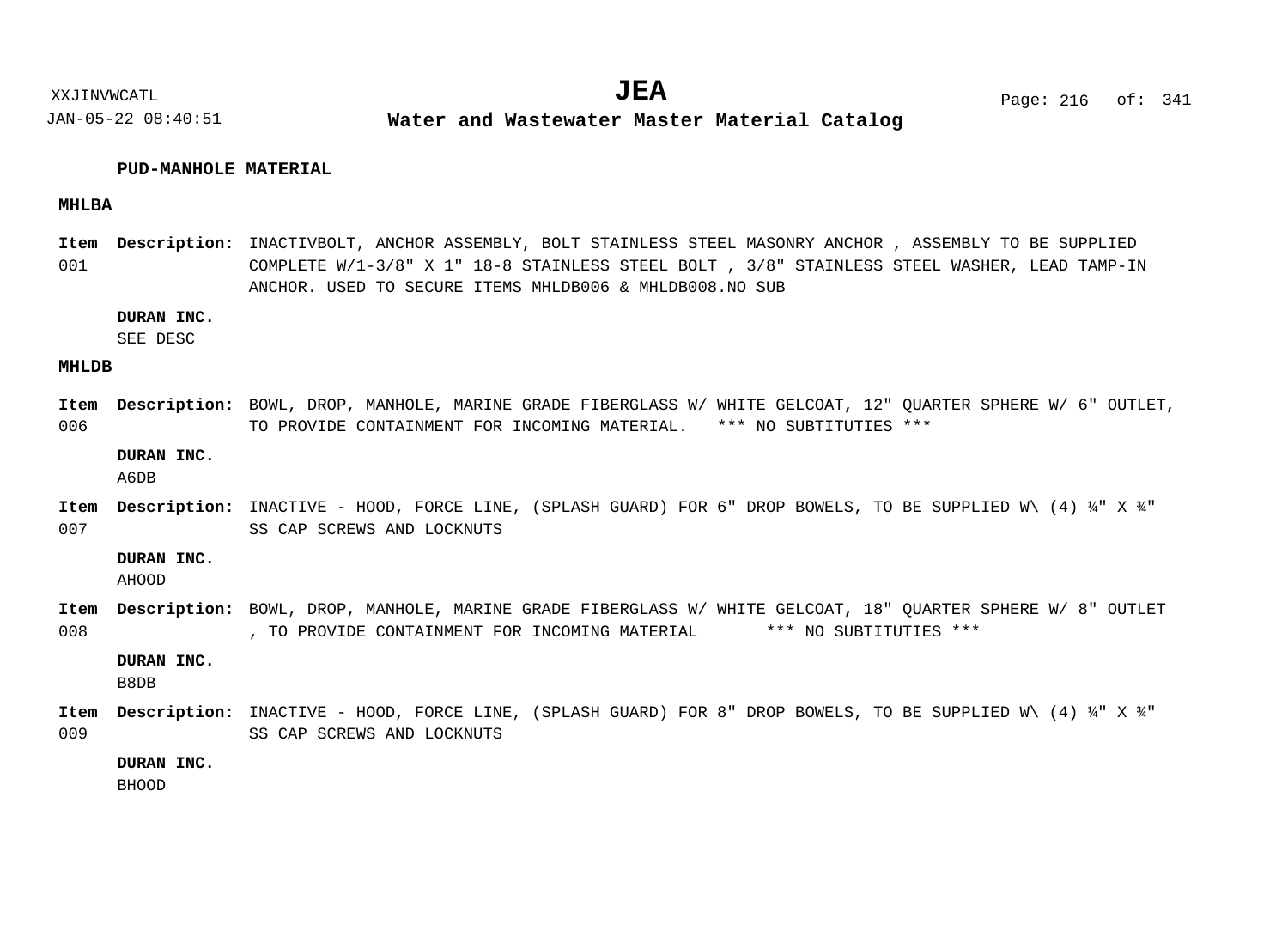### **PUD-MANHOLE MATERIAL**

### **MHLFB**

058 Item Description: MANHOLE, LINER, FIBERGLASS, 42" OD X 8 FEET LONG, 3/8" MIN WALL THICKNESS, ONE PIECE CONSTRUCTION W / BARREL & CONCENTRIC CORBEL WITH 30" OPENING, 16,000 LB RATED (AASHO-H20). "DELIVER ON OPEN FLAT BED"

| CONTAINMENT SOLUTIONS | <b>L.F. MANUFACTURING</b> |
|-----------------------|---------------------------|
| ORDER BY DESCRIPTION  | ORDER BY DESCRIPTION      |

070 Item Description: MANHOLE, LINER, FIBERGLASS, 42" OD X 10 FEET LONG, 3/8" MIN WALL THICKNESS, ONE PIECE CONSTRUCTION W / BARREL & CONCENTRIC CORBEL WITH 30" OPENING, 16,000 LB RATED (AASHO-H20). "DELIVER ON OPEN FLAT BED"

| CONTAINMENT SOLUTIONS | L.F. MANUFACTURING   |
|-----------------------|----------------------|
| ORDER BY DESCRIPTION  | ORDER BY DESCRIPTION |

080 Item Description: MANHOLE, LINER, FIBERGLASS, 42" OD X 4 FEET LONG, 3/8" MIN WALL THICKNESS, ONE PIECE CONSTRUCTION W / BARREL & CONCENTRIC CORBEL WITH 30" OPENING, 16,000 LB RATED (AASHO-H20). "DELIVER ON OPEN FLAT BED"

| CONTAINMENT SOLUTIONS | L.F. MANUFACTURING   |
|-----------------------|----------------------|
| ORDER BY DESCRIPTION  | ORDER BY DESCRIPTION |

082 Item Description: MANHOLE, LINER, FIBERGLASS, 42" OD X 12 FEET LONG, 3/8" MIN WALL THICKNESS, ONE PIECE CONSTRUCTION W / BARREL & CONCENTRIC CORBEL WITH 30" OPENING, 16,000 LB RATED (AASHO-H20). "DELIVER ON OPEN FLAT BED"

| CONTAINMENT SOLUTIONS | L.F. MANUFACTURING   |
|-----------------------|----------------------|
| ORDER BY DESCRIPTION  | ORDER BY DESCRIPTION |

095 Item Description: MANHOLE, LINER, FIBERGLASS, 42" OD X 15 FEET LONG, 3/8" MIN WALL THICKNESS, ONE PIECE CONSTRUCTION W / BARREL & CONCENTRIC CORBEL WITH 30" OPENING, 16,000 LB RATED (AASHO-H20). "DELIVER ON OPEN FLAT BED"

| CONTAINMENT SOLUTIONS |  | L.F. MANUFACTURING   |
|-----------------------|--|----------------------|
| ORDER BY DESCRIPTION  |  | ORDER BY DESCRIPTION |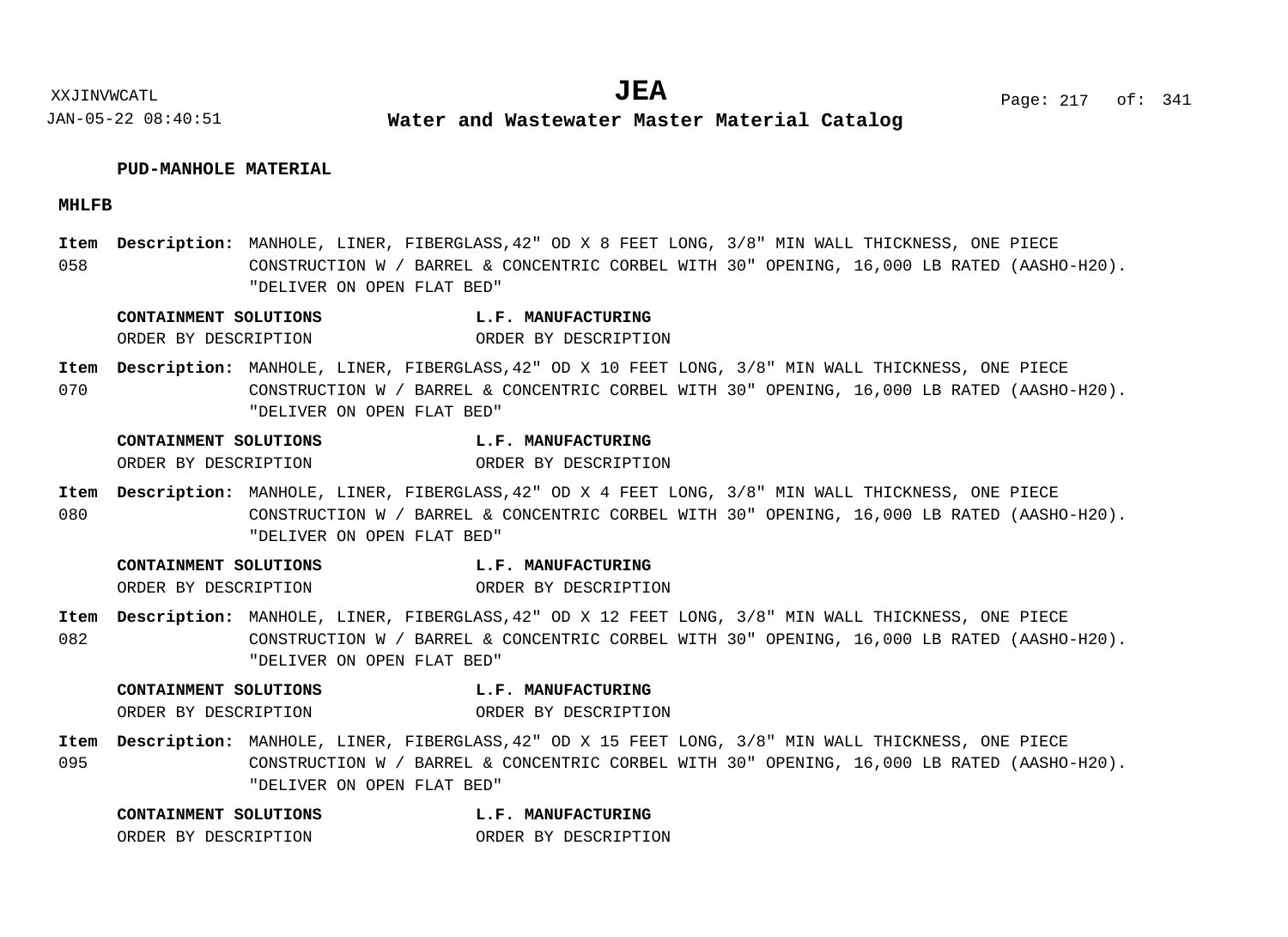XXJINVWCATL Page: 218 of: **JEA**<sup>341</sup>

JAN-05-22 08:40:51

**Water and Wastewater Master Material Catalog** 

# **PUD-MANHOLE MATERIAL**

# **MHLSE**

|             |                                 | Item Description: WRAPID SEAL, ROLL SHALL BE 6" WIDE X 50 LINEAR FOOT, COLOR - BLACK                                                                                |
|-------------|---------------------------------|---------------------------------------------------------------------------------------------------------------------------------------------------------------------|
| 002         | <b>CANUSA</b><br>$WS - 6 - 50$  |                                                                                                                                                                     |
| Item        |                                 | Description: WRAPID SEAL, ROLL SHALL BE 12" WIDE X 50 LINEAR FOOT, COLOR - BLACK                                                                                    |
| 004         | <b>CANUSA</b><br>$WS - 12 - 50$ |                                                                                                                                                                     |
| Item        |                                 | <b>Description:</b> WRAPID SEAL, ROLL SHALL BE 18" WIDE X 50 LF, COLOR BLACK                                                                                        |
| 005         | <b>CANUSA</b><br>$WS - 18 - 50$ |                                                                                                                                                                     |
| Item<br>010 |                                 | Description: WRAPID SEAL PRIMER, SHALL BE IN A ONE GALLON CONTAINER, COLOR: SILVER.                                                                                 |
| Item<br>012 |                                 | Description: WRAPID SEAL CLOSURE, SHALL BE 6" WIDE, COLOR - BLACK, USED TO HOLD IN PLACE WRAPID SEAL<br>MATERIAL (ID #MHL-SE-002), DURING THE HEAT SHRINK PROCESS.  |
|             | <b>CANUSA</b><br>$CLS-6$        |                                                                                                                                                                     |
| Item<br>014 |                                 | Description: WRAPID SEAL ENCLOSURE, SHALL BE 12" WIDE, COLOR - BLACK, USED TO HOLD IN PLACE WRAPID SEAL<br>MATERIAL (ID #MHL-SE-004) DURING THE HEAT SHRINK PROCESS |
|             | <b>CANUSA</b><br>$CLS-12$       |                                                                                                                                                                     |
| Item        |                                 | Description: WRAPID SEAL CLOSURE, SHALL BE 18" WIDE, COLOR BLACK.                                                                                                   |
| 015         | <b>CANUSA</b><br>$CLS-18$       |                                                                                                                                                                     |
|             |                                 |                                                                                                                                                                     |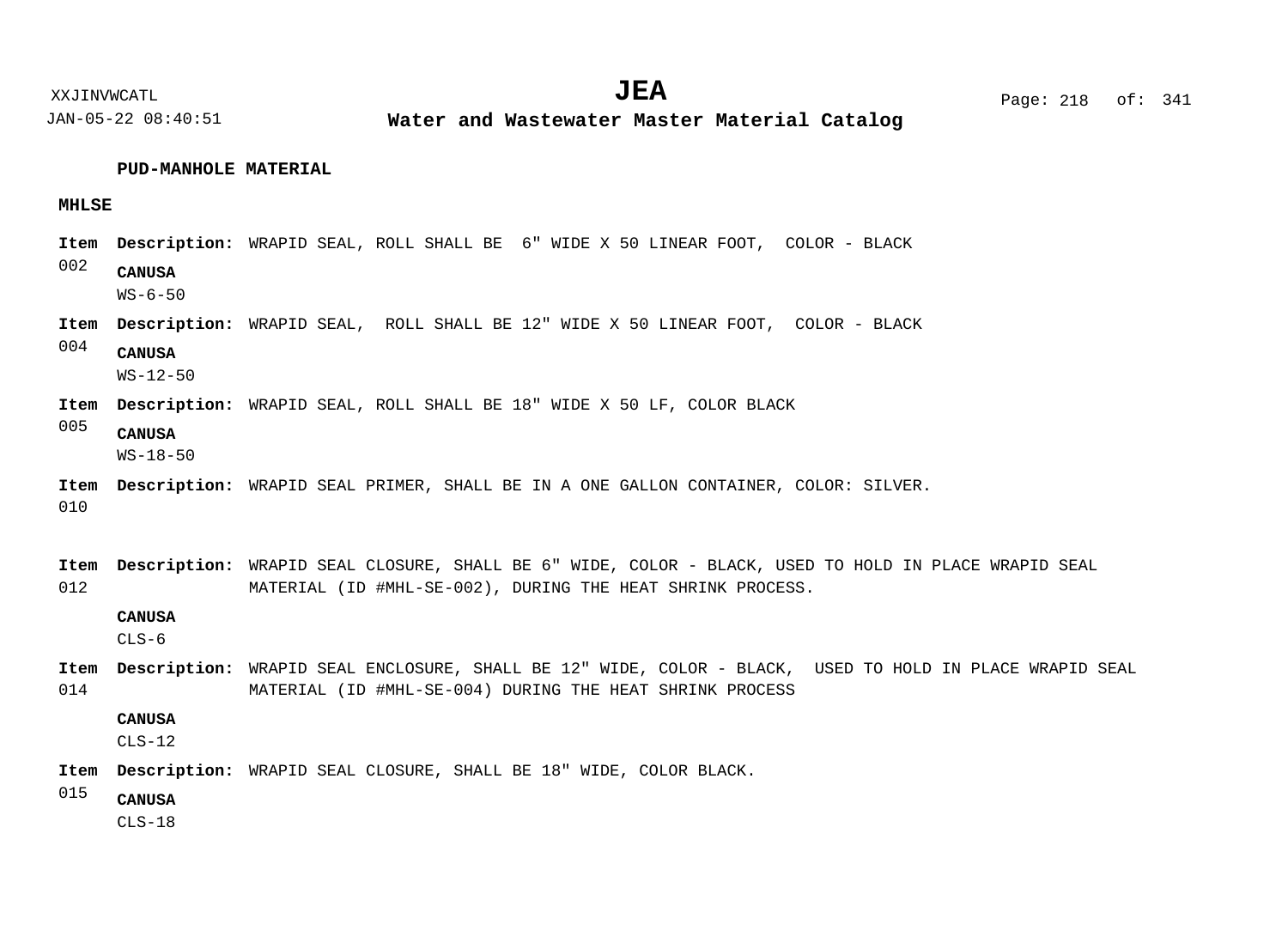**Water and Wastewater Master Material Catalog** 

### **PUD-METERS**

### **MTEAA**

010 Item Description: \*\*TEST REQD\*\* METER, WATER 5/8" x 1/2" - LOW LEAD SRII METER, PLASTIC DIVISION PLATE, PLASTIC BOTTOM PLATE/STAINLESS STL CAP SCREWS, ELECTRONIC REGISTER TRPL, 0.1 GALLONS 8 WHL, 6'TRPL CBL 3-WIRE, MFG S/N=REG ID (WITH TRPL HOUSING ASSEMBLY)

### **SENSUS TECHNOLOGIES**

SX1X538PXGAXX0D

012 Item Description: \*\*TEST REQD\*\* METER, WATER 5/8" X 1/2", ENVIRO-BRASS (NO-LEAD), POSITIVE DISPLACEMENT, 0.1 GAL., 8 WHEEL, ROCKSYN CHAMBER, BRONZE or Polymer BOTTOM W/ SS BOLTS, 6 FOOT WIRE W/ TRPL ADAPTER, GLASS ELINX REGISTER

#### **MASTER METER**

P11-A31-A16-0106A-5

P11-A31-A16-0126A-5

014 Item Description: \*\*TEST REQD\*\* METER, WATER 5/8" X 1/2" - LOW LEAD BADGER RECORDALL METER, PLASTIC DIVISION PLATE, PLASTIC BOTTOM PLATE/SS CAP SCREWS, MECHANICAL REGISTER TRPL, 0.1 GALLONS 8 WHL, 6' CBL 3-WIRE, MFG S/N=REG ID (WITH TRPL HOUSING ASSEMBLY)

### **BADGER METER**

103-9637

015 Item Description: \*\*TEST REQD\*\* METER, WATER 5/8" X 3/4" - LOW LEAD SRII METER, PLASTIC DIVISION PLATE, PLASTIC BOTTOM PLATE/SS CAP SCREWS, ELECTRONIC REGISTER TRPL, 0.1 GALLONS 8 WHL, 6'TRPL CBL 3-WIRE, MFG S/N=REG ID (WITH TRPL HOUSING ASSEMBLY)

### **SENSUS TECHNOLOGIES**

SX2X538PXGAXX0D

016 Item Description: INACTIVE \*\*\*DO NOT ORDER PER WATER METER SERVICES 2014\*\*\*METER, WATER, 5/8 X 3/4S IPERL, 0.1G 7.5"LL 8WHL 1A 6'TRPL CBL 3-WIRE

#### **SENSUS TECHNOLOGIES**

I5X8GAXX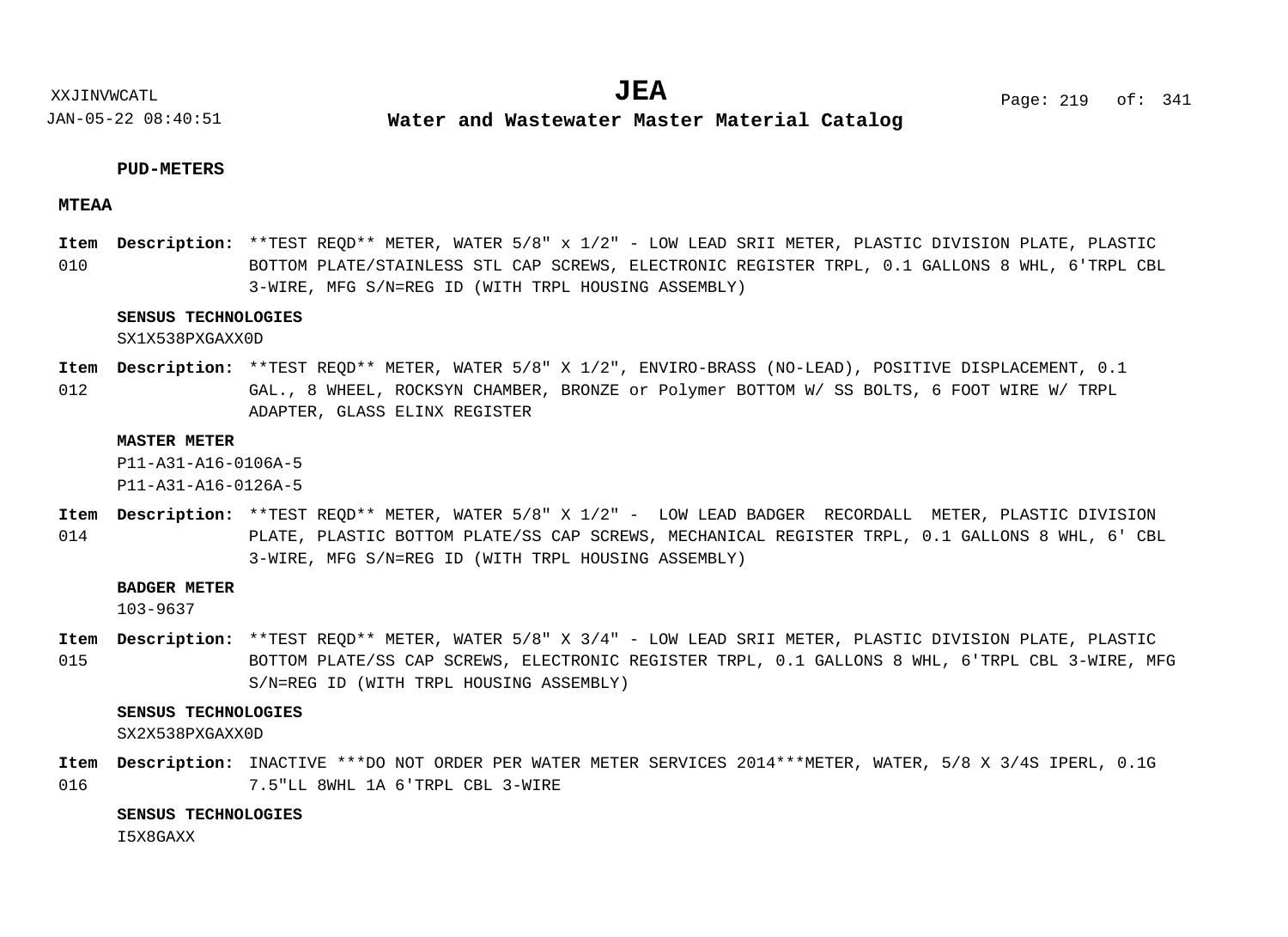**Water and Wastewater Master Material Catalog** 

### **PUD-METERS**

### **MTEAA**

018 Item Description: \*\*TEST REQD\*\* METER, WATER 5/8" X 3/4" - LOW LEAD BADGER RECORDALL METER, PLASTIC DIVISION PLATE, PLASTIC BOTTOM PLATE/SS CAP SCREWS, MECHANICAL REGISTER TRPL, 0.1 GALLONS 8 WHL, 6' CBL 3-WIRE, MFG S/N=REG ID (WITH TRPL HOUSING ASSEMBLY)

### **BADGER METER**

103-6997

020 Item Description: \*\*TEST REQD\*\* METER, WATER 3/4" - LOW LEAD SRII METER, PLASTIC DIVISION PLATE, BRONZE BOTTOM PLATE/SS CAP SCREWS, ELECTRONIC REGISTER TRPL, 0.1 GALLONS 8 WHL, 6'TRPL CBL 3-WIRE, MFG S/N=REG ID. (WITH TRPL HOUSING ASSEMBLY)

#### **SENSUS TECHNOLOGIES**

SX4X338PXGAXX0D

021 Item Description: INACTIVE\*\*\*DO NOT ORDER PER BRANDON COTTRELL 1/24/2014\*\*\*METER, WATER, 3/4 IPERL, 0.1G 8WHL 1A 6'TRPL CBL 3-WIRE

### **SENSUS TECHNOLOGIES**

I3X8GAXX

024 Item Description: \*\*TEST REQD\*\* METER, WATER 3/4" - LOW LEAD BADGER RECORDALL METER, PLASTIC DIVISION PLATE,BRONZE BOTTOM PLATE/SS CAP SCREWS, MECHANICAL REGISTER TRPL, 0.1 GALLONS 8 WHL, 6' CBL 3- WIRE, MFG S/N=REG ID. (WITH TRPL HOUSING ASSEMBLY)

### **BADGER METER**

103-5553

030 Item Description: \*\*TEST REQD\*\* METER, WATER 1" - LOW LEAD SRII METER, PLASTIC DIVISION PLATE, BRONZE BOTTOM PLATE/SS CAP SCREWS, ELECTRONIC REGISTER TRPL, 0.1 GALLONS 8 WHL, 6'TRPL CBL 3-WIRE, MFG S/N=REG ID. (WITH TRPL HOUSING ASSEMBLY)

#### **SENSUS TECHNOLOGIES**

SX5X338PXGAXX0D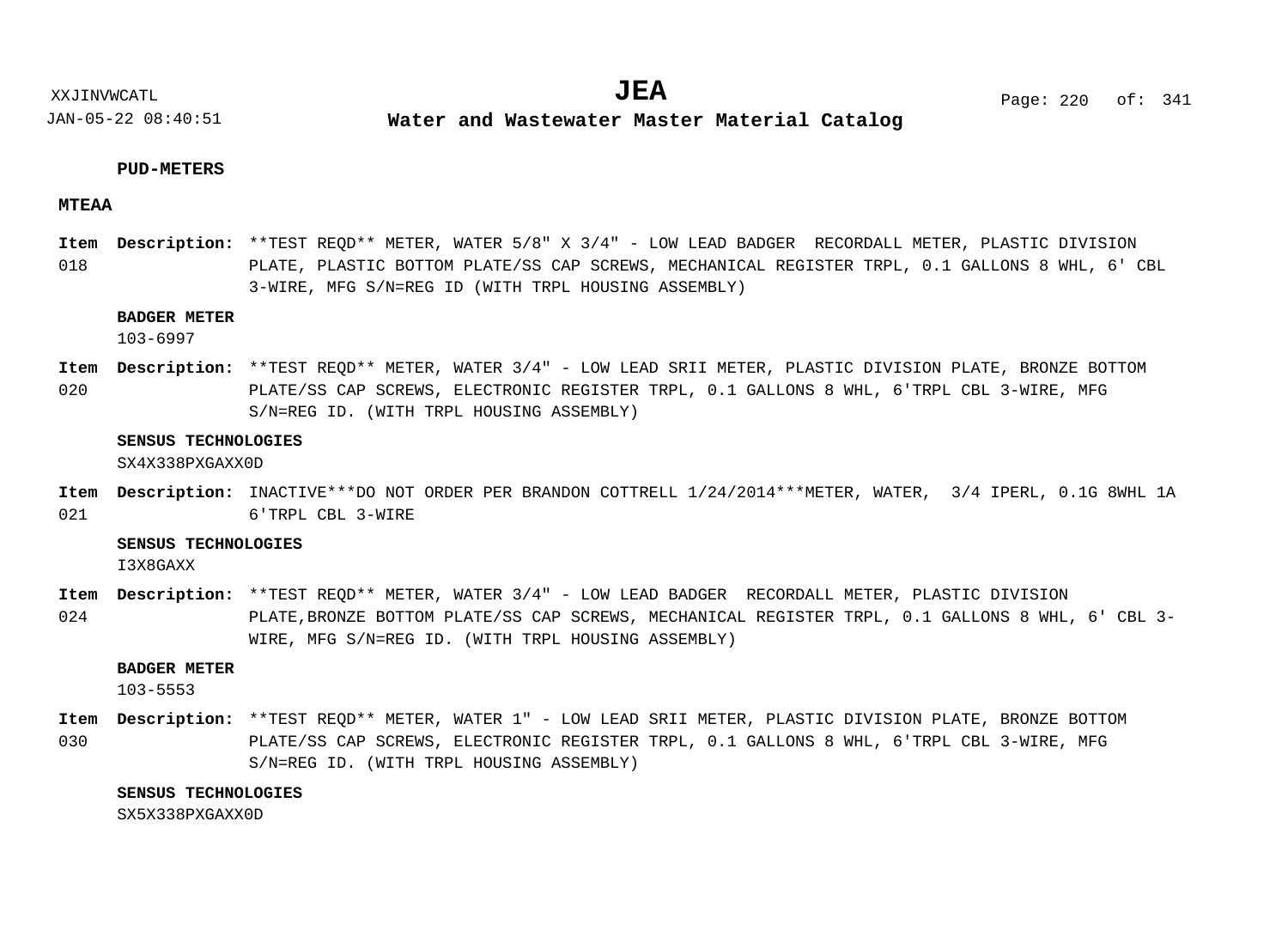XXJINVWCATL **EXALL** Page: 221 of:  $JEA$   $Page: 221 of: 341$ 

JAN-05-22 08:40:51

**Water and Wastewater Master Material Catalog** 

### **PUD-METERS**

### **MTEAA**

031 Item Description: INACTIVE\*\*\*DO NOT ORDER PER BRANDON COTTRELL 1/24/2014\*\*\*METER, WATER, 1" IPERL, 0.1G 8WHL 1A 6'TRPL CBL 3-WIRE

034 Item Description: \*\*TEST REQD\*\* METER, WATER 1" - LOW LEAD BADGER RECORDALL METER, PLASTIC DIVISION PLATE,BRONZE BOTTOM PLATE/SS CAP SCREWS, MECHANICAL REGISTER TRPL, 0.1 GALLONS 8 WHL, 6' CBL 3-WIRE, MFG S/N=REG ID. (WITH TRPL HOUSING ASSEMBLY)

### **BADGER METER**

103-9621

100 METER, COMPOUND 3" - OMNI C2, COMPOUND LAY LENGTH, TEST RISER WITH BALL VALVE ONLY, 1 GALLON **Description: Item** PULSE, 1 GALLON 8 WHEEL TOTAL, S/N=REG ID

#### **SENSUS TECHNOLOGIES**

C33TXXXG1AT0X

110 Item Description: METER, COMPOUND 4" - OMNI C2 COMPOUND LAY LENGTH, TEST RISER WITH BALL VALVE ONLY, 10 GALLON PULSE, 10 GALLON 8 WHEET TOTAL, S/N=REG ID

#### **SENSUS TECHNOLOGIES**

C43TXXXG1AT0X

115 METER, COMPOUND 6" - OMNI C2, COMPOUND LAY LENGTH, TEST RISER WITH BALL VALVE ONLY, 10 GALLON **Description: Item** PULSE, 10 GALLON 8 WHEEL TOTAL, S/N=REG ID

### **SENSUS TECHNOLOGIES**

C63TXXXG1AT0X

120 Item Description: METER, FIRE SERVICE, 10" - OMNI F2, COMPACT FIRE LINE LAY LENGTH, TEST RISER WITH BALL VALVE ONLY, 10 GALLON PULSE, 10 GALLON 8 WHEEL TOTAL, S/N=REG ID

### **SENSUS TECHNOLOGIES**

FACTXXXG1AT0X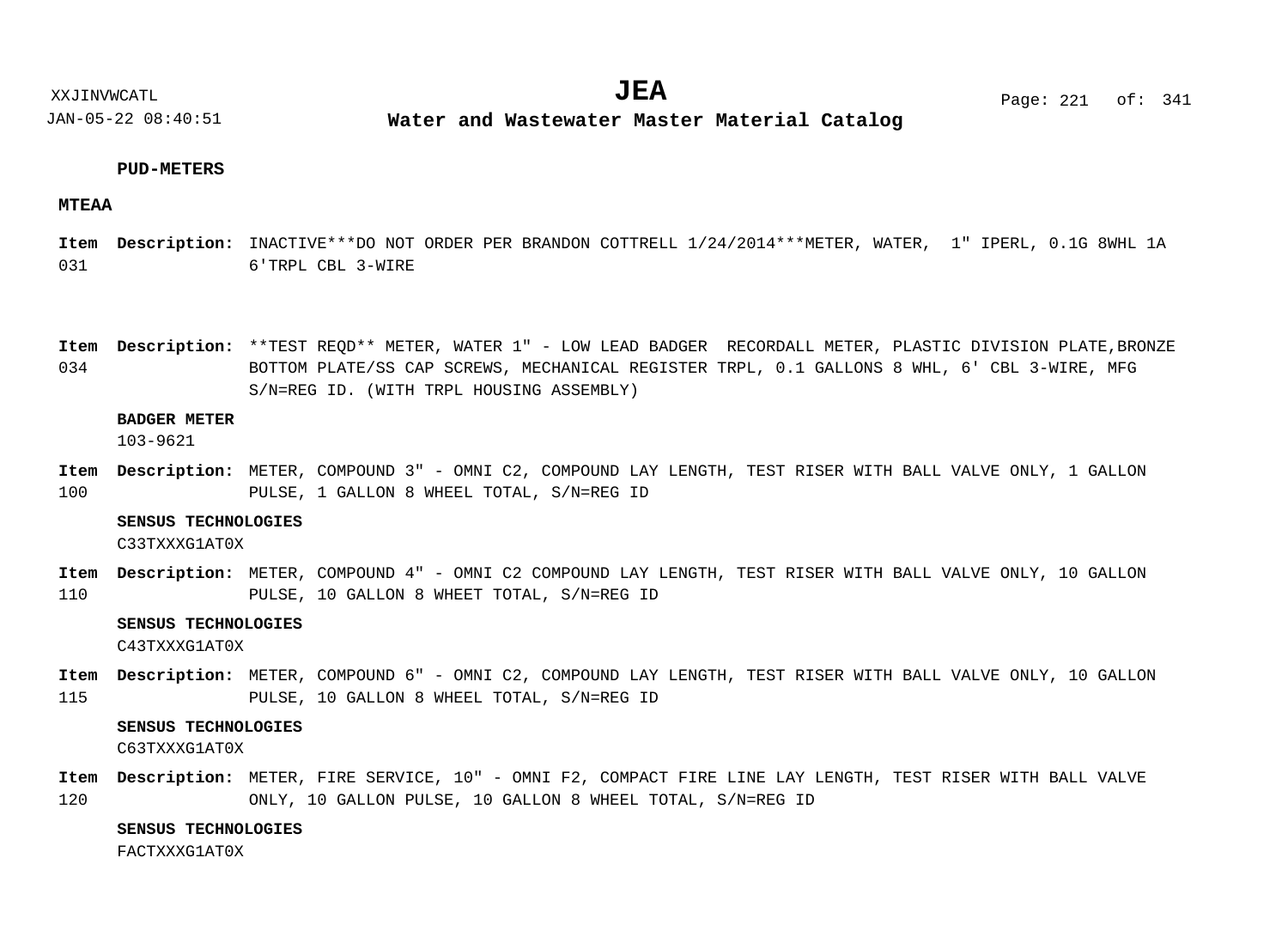**Water and Wastewater Master Material Catalog** 

### **PUD-METERS**

### **MTEAA**

150 METER, FIRE SERVICE 4" - OMNI F2, COMPACT FIRE LINE LAY LENGTH, TEST RISER WITH BALL VALVE **Description: Item** ONLY, 10 GALLON PULSE, 10 GALLON 8 WHEEL TOTAL, S/N=REG ID

### **SENSUS TECHNOLOGIES**

F4CTXXXG1AT0X

160 METER, FIRE SERVICE, 6" - OMNI F2, COMPACT FIRE LINE LAY LENGTH, TEST RISER WITH BALL VALVE **Description: Item** ONLY, 10 GALLON PULSE, 10 GALLON 8 WHEEL TOTAL, S/N=REG ID

#### **SENSUS TECHNOLOGIES**

F6CTXXXG1AT0X

170 Item Description: METER, FIRE SERVICE 8" - OMNI F2, COMPACT FIRE LINE LAY LENGTH, TEST RISER WITH BALL VALVE ONLY, 10 GALLON PULSE, 10 GALLON 8 WHEEL TOTAL, S/N=REG ID

#### **SENSUS TECHNOLOGIES**

F8CTXXXG1AT0X

175 Item Description: METER, TURBINE 8" - OMNI T2, TURBO LAY LENGTH, TEST RISER WITH BALL VALVE ONLY, 10 GALLON PULSE, 10 GALLON 8 WHL TOTAL, S/N=REG ID

### **SENSUS TECHNOLOGIES**

T81TXXXG1AT0X

180 Item Description: METER, TURBINE 10" - OMNI T2, TURBO LAY LENGTH, TEST RISER WITH BALL VALVE ONLY, 10 GALLON PULSE, 10 GALLON 8 WHL TOTAL, S/N=REG ID

### **SENSUS TECHNOLOGIES**

TA1TXXXG1AT0X

192 Item Description: \*\*TESTING REQUIRED\*\* METER, WATER 1.5" - OMNI T2, TURBO LAY LENGTH, 1 GALLON PULSE, 1 GALLON 8 WHEEL TOTAL, S/N=REG ID.

### **SENSUS TECHNOLOGIES**

T11XXXXG1AT0X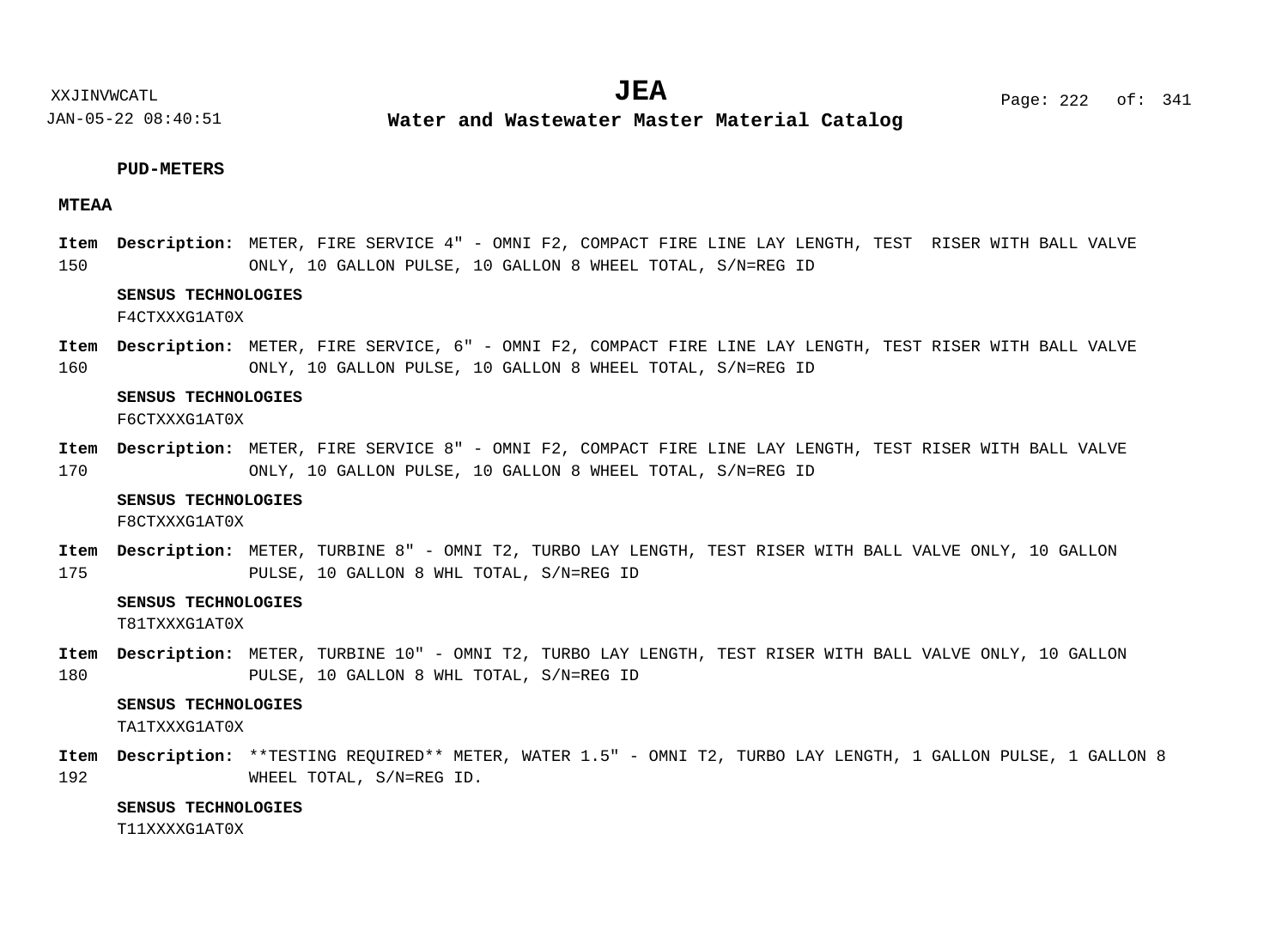**Water and Wastewater Master Material Catalog** 

### **PUD-METERS**

### **MTEAA**

194 Item Description: \*\*TESTING REQUIRED\*\* METER, WATER 2" - OMNI T2, TURBO LAY LENGTH, 1 GALLON PULSE, 1 GALLON 8 WHEEL TOTAL, S/N=REG ID

### **SENSUS TECHNOLOGIES**

T21XXXXG1AT0X

196 Item Description: \*\*TEST REQD\*\* METER, WATER 1-1/2" - LOW LEAD BADGER RECORDALL METER, LOW LEAD DIVISION PLATE, /SS CAP SCREWS, MECHANICAL REGISTER TRPL, 0.1 GALLONS 8 WHL, 6' CBL 3-WIRE, MFG S/N=REG ID. (WITH TRPL HOUSING ASSEMBLY)

### **BADGER METER**

M120 104-6748

198 Item Description: \*\*TEST REQD\*\* METER, WATER 2" - LOW LEAD BADGER RECORDALL METER, LOW LEAD DIVISION PLATE, /SS CAP SCREWS, MECHANICAL REGISTER TRPL, 0.1 GALLONS 8 WHL, 6' CBL 3-WIRE, MFG S/N=REG ID. (WITH TRPL HOUSING ASSEMBLY)

### **BADGER METER**

M 110 104-6750

207 METER, TURBINE 3", COLD WATER. SCREWED END CONNECTIONS, STANDARD GALLON REGISTER. FOR JEA FIRE **Description: Item** HYDRANT METER ASSEMBLY

| <b>MASTER METER</b>         | ZENNAR |
|-----------------------------|--------|
| $H - 31 - C1 - A03 - A - 1$ | FH720  |
| H-31-B1-A03-A-1 (246-223-   |        |
| 09)                         |        |

208 Item Description: \*\*TESTING REQUIRED\*\* METER, WATER 2" - OMNI T2, 10" LAY LENGTH, 1 GALLON PULSE, 1 GALLON 8 WHEEL TOTAL, S/N=REG ID

### **SENSUS TECHNOLOGIES**

T25XXXXG1AT0X

W-160S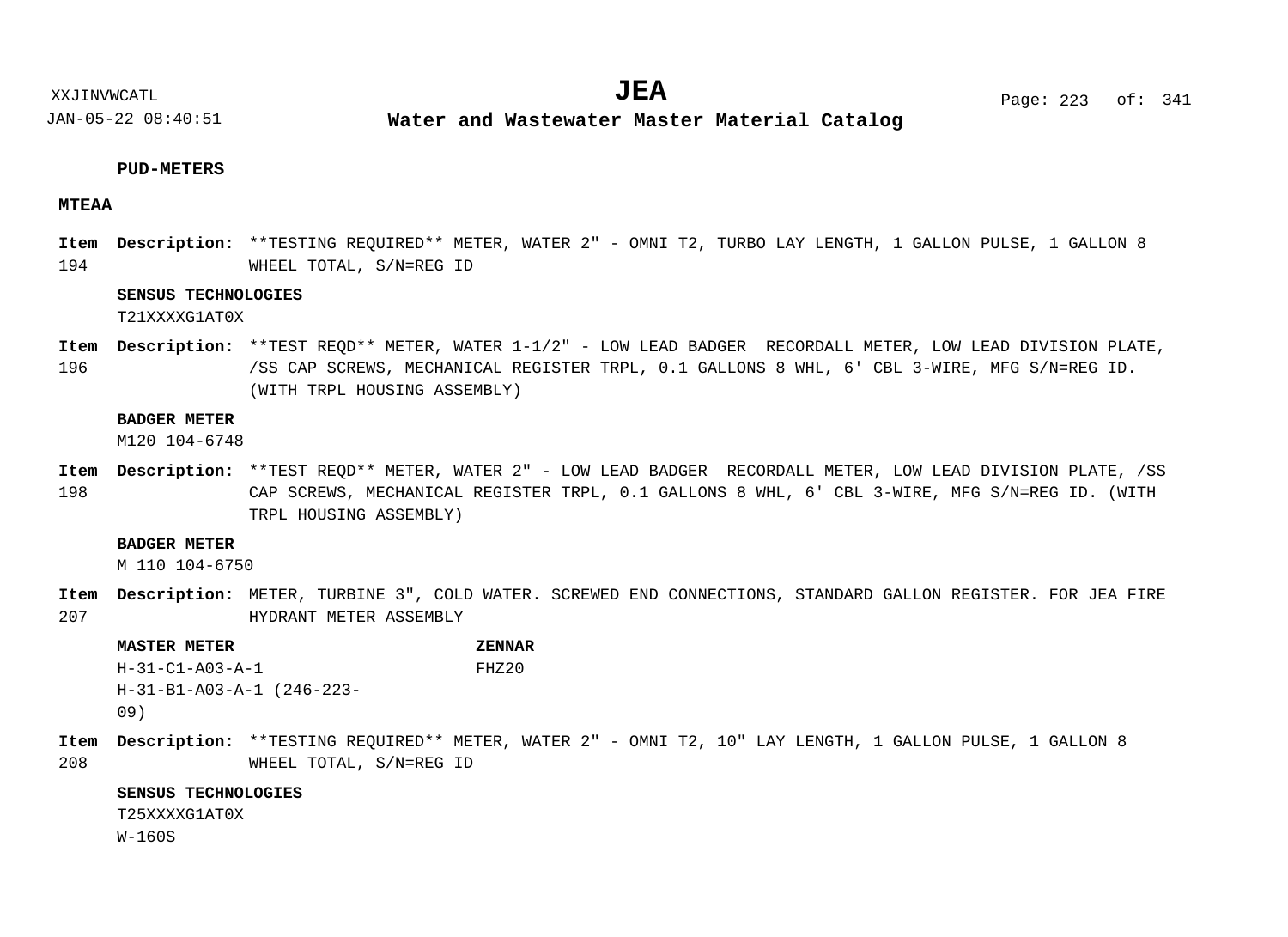**Water and Wastewater Master Material Catalog** 

#### **PUD-METERS**

### **MTEAA**

- METER, BRONZE FLANGED (NO LEAD), 2" SET, W- (4) 3/4" DIAMETER X 2 1/2" SS LONG BOLTS/NUTS **Description: Item**
- 210 **FORD**

CF31-77-95260-007-NL

- METER, WATER 4" OMNI T2, TURBO LAY LENGTH, 1 GALLON PULSE, 1 GALLON 8 WHEEL TOTAL, S/N=REG ID **Description: Item**
- 250 **SENSUS TECHNOLOGIES**

T41XXXXG1AT0X

270 Item Description: \*\*TESTING REQUIRED\*\* METER, WATER 3/4" - LOW LEAD SRII METER, NO DRINK, PLASTIC DIVISN PLATE, BRONZE BTTM PLATE/STAINLESS/SS CAP SCREWS, ELECTRONIC REGISTER TRPL, 0.1 GALLONS 8 WHL, 6'TRPL CBL 3-WIRE, MFG S/N=REG ID (WITH TRPL HOUSING ASSY)

#### **SENSUS TECHNOLOGIES**

SX4R338PXGAXX0D

- 271 Item Description: INACTIVE\*\*\*DO NOT ORDER PER BRANDON COTTRELL 1/24/2014\*\*\*METER, RECLAIMED WATER, 3/4 IPERL, 0.1G 8WHL 1A 6'TRPL CBL 3-WIRE, "RECLAIMED WATER NO-DRINK"
- 274 Item Description: \*\*TEST REQUIRED\*\* METER, WATER 3/4" - LOW LEAD BADGER RECORDALL METER, NO DRINK, PLASTC DIVISION PLTE, BRONZE BTTOM PLTE/SS CAP SCREWS, MECHANICAL REGISTER TRPL, 0.1 GALLONS 8 WHL, 6' CBL 3-WIRE, MFG S/N=REG ID (WITH TRPL HOUSING ASSEMBLY)

### **BADGER METER**

103-7000

300 Item Description: \*\*TEST REQUIRED\*\* METER, WATER 1" - LOW LEAD SRII METER, NO DRINK, PLASTIC DIVISION PLATE, BRONZE BOTTOM PLATE/SS CAP SCREWS, ELECTRONIC REGISTER TRPL, 0.1 GALLONS 8 WHL, 6'TRPL CBL 3- WIRE, MFG S/N=REG ID ( WITH TRPL HOUSING ASSEMBLY)

### **SENSUS TECHNOLOGIES**

SX5R338PXGAXX0D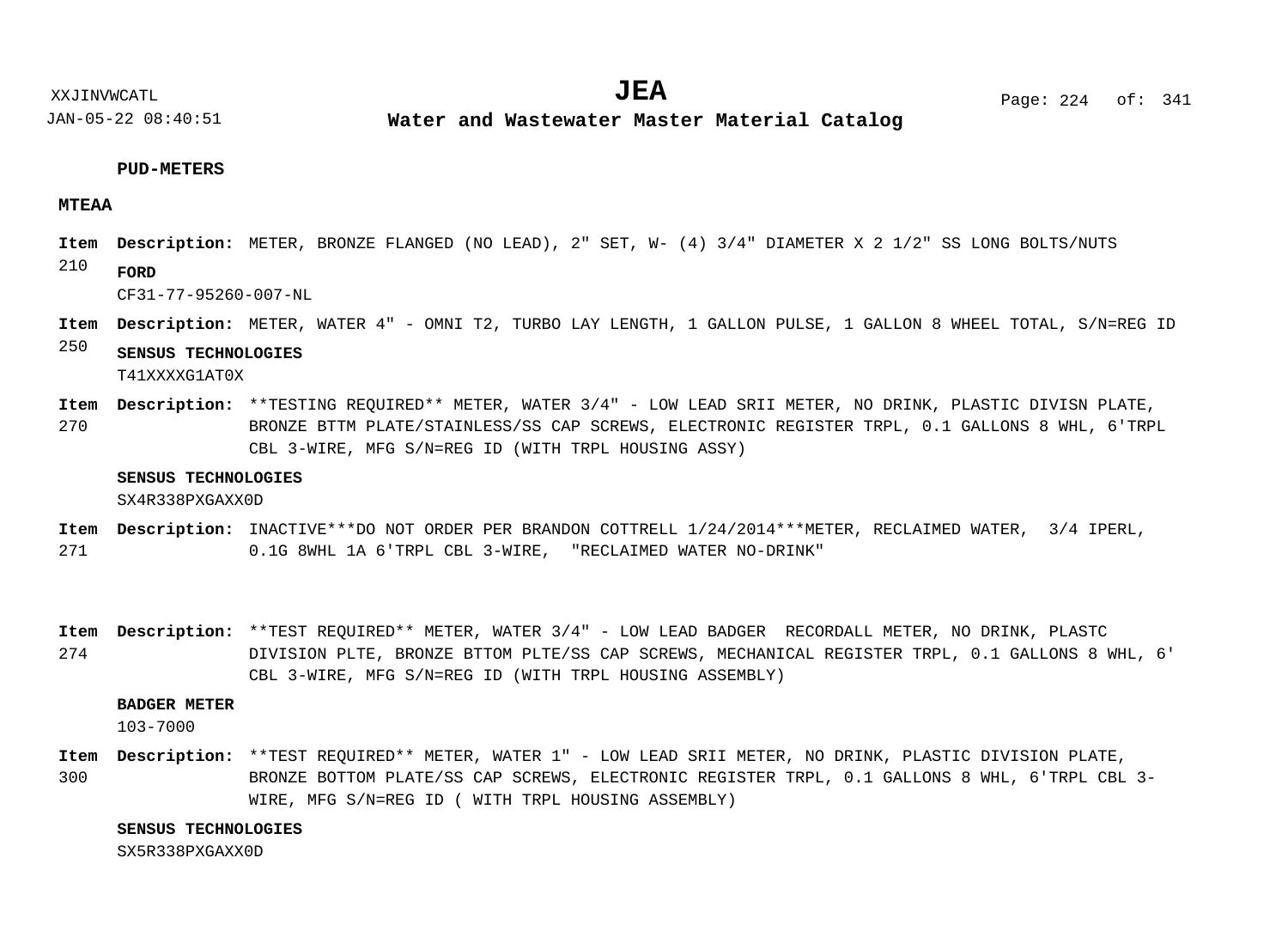**Water and Wastewater Master Material Catalog** 

### **PUD-METERS**

### **MTEAA**

301 Item Description: INACTIVE \*\*\*DO NOT ORDER PER BRANDON COTTRELL 1/24/2014\*\*\*METER, RECLAIMED WATER, 1" IPERL, 0.1G 8WHL 1A 6'TRPL CBL 3-WIRE, "RECLAIMED NO DRINK."

Item Description: \*\*TEST REQUIRED\*\* METER, WATER 1" - LOW LEAD BADGER RECORDALL METER, NO DRINK, PLASTIC

304 DIVISION PLTE, BRONZE BTTOM PLATE/SS CAP SCREWS, MECHANICAL REGISTER TRPL, 0.1 GALLONS 8 WHL, 6' CBL 3-WIRE, MFG S/N=REG ID (WITH TRPL HOUSING ASSEMBLY)

### **BADGER METER**

103-9634

305 Item Description: \*\*TESTING REQUIRED\*\* METER, RECLAIMED, TURBINE 1.5" - OMNI T2, TURBO LAY LENGTH, 1 GALLON PULSE, 1 GALLON 8 WHEEL TOTAL, S/N=REG ID, RECLAIM NDK

#### **SENSUS TECHNOLOGIES**

T11RXXXG1AT0X

310 Item Description: \*\*TESTING REQUIRED\*\* METER, RECLAIMED, TURBINE 2" - OMNI T2, TURBO LAY LENGTH, 1 GALLON PULSE, 1 GALLON 8 WHEEL TOTAL, S/N=REG ID, RECLAIM NDK

### **SENSUS TECHNOLOGIES**

T21RXXXG1AT0X

315 Item Description: METER, RECLAIMED WATER 3" - OMNI T2, TURBO LAY LENGTH, 1 GALLON PULSE, 1 GALLON 8 WHEEL TOTAL, S/N=REG ID, RECLAIM NDK

### **SENSUS TECHNOLOGIES**

T31TXXXG1AT0X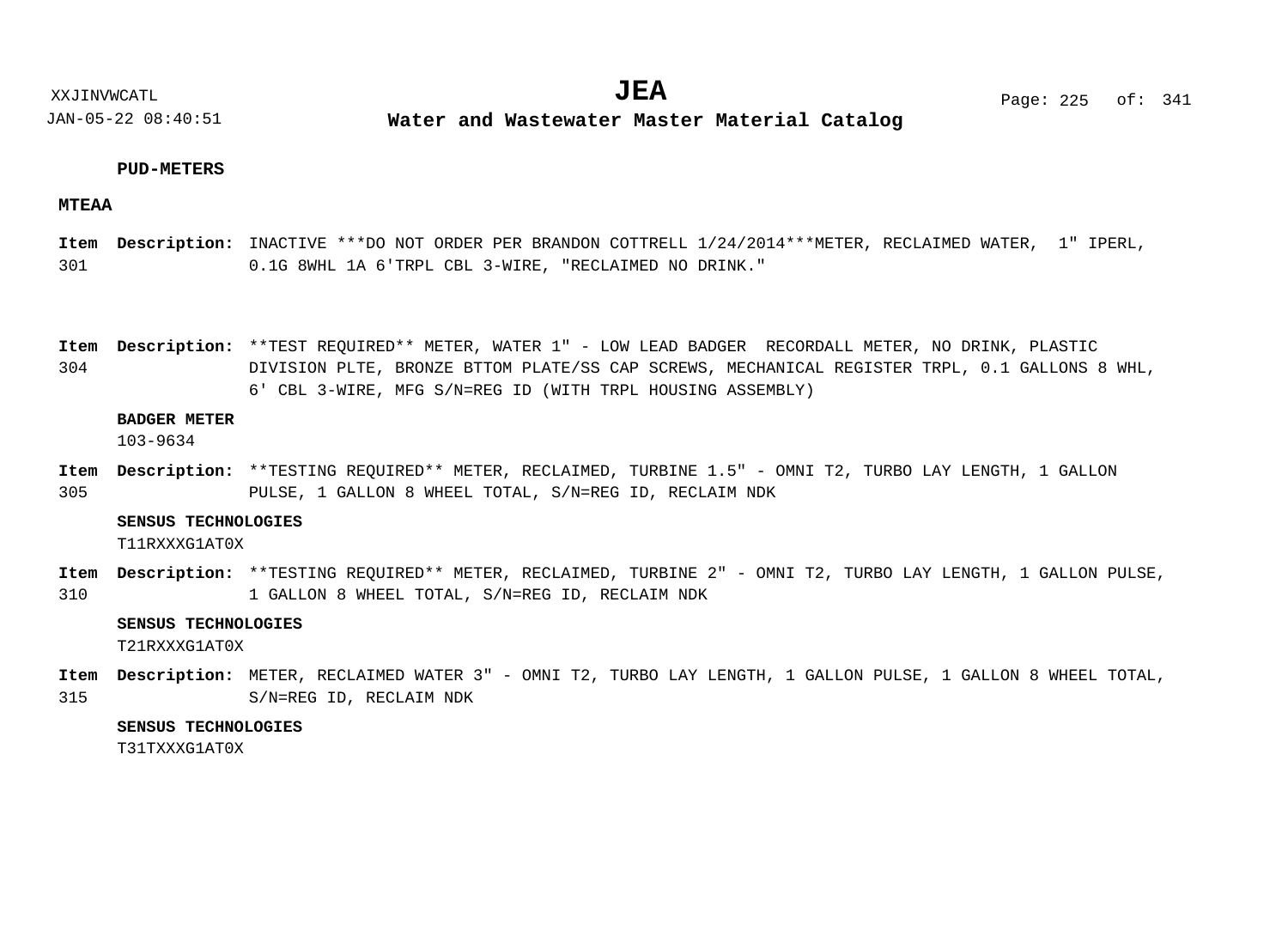**Water and Wastewater Master Material Catalog** 

### **PUD-METERS**

JAN-05-22 08:40:51

### **MTEAA**

450 Item Description: CHECK WITH METER SHOP PRIOR TO ORDERING\*\*TRPL HOUSING ASSEMBLY, TRPL, HOUSING ASSEMBLY TO INCLUDE TRPL UPPER HOUSING, TRPL LOCKING NUT, TRPL SENSUS LOCKING NUT. \*\*\*\*\*\*\*DO NOT ORDER FROM STOREROOM\*\*\*\*\*\*

### **SENSUS TECHNOLOGIES**

53907.306.00001 803045

- Item Description: METER, TRPL SENSUS WHITE PLUG, TO BE USED WITH TRPL HOUSING ASSEMBLY.
- 455 **SENSUS TECHNOLOGIES** 5390715239011
- Item Description: METER, TOUCHREADER+, USED TO READ THE SENSUS TOUCH READ METERS.
- 500 **SENSUS TECHNOLOGIES**
	- 53907.537.39604
	- M3096+
- 600 METER, WATER, INTERFACE UNIT (CELLNET PIT MODULE 6' REVISION J), PART NOT APPROVED FOR PURCHASE **Description: Item** BUT IT IS NOT ¿DELETED¿ PER MANUFACTURER REQUEST

### **NEPTUNE TECHNOLOGIES**

26-1002

- Item Description: TOUCH-READ CABLE, 3FT LONG ORDER WITH MTEAA620
- 630

### **SENSUS TECHNOLOGIES**

53961 352 52002

- Item Description: INACTIVE SPACER PIECE, FOR METAL TOPS ONLY
- 640 **SENSUS TECHNOLOGIES**

53961 11639001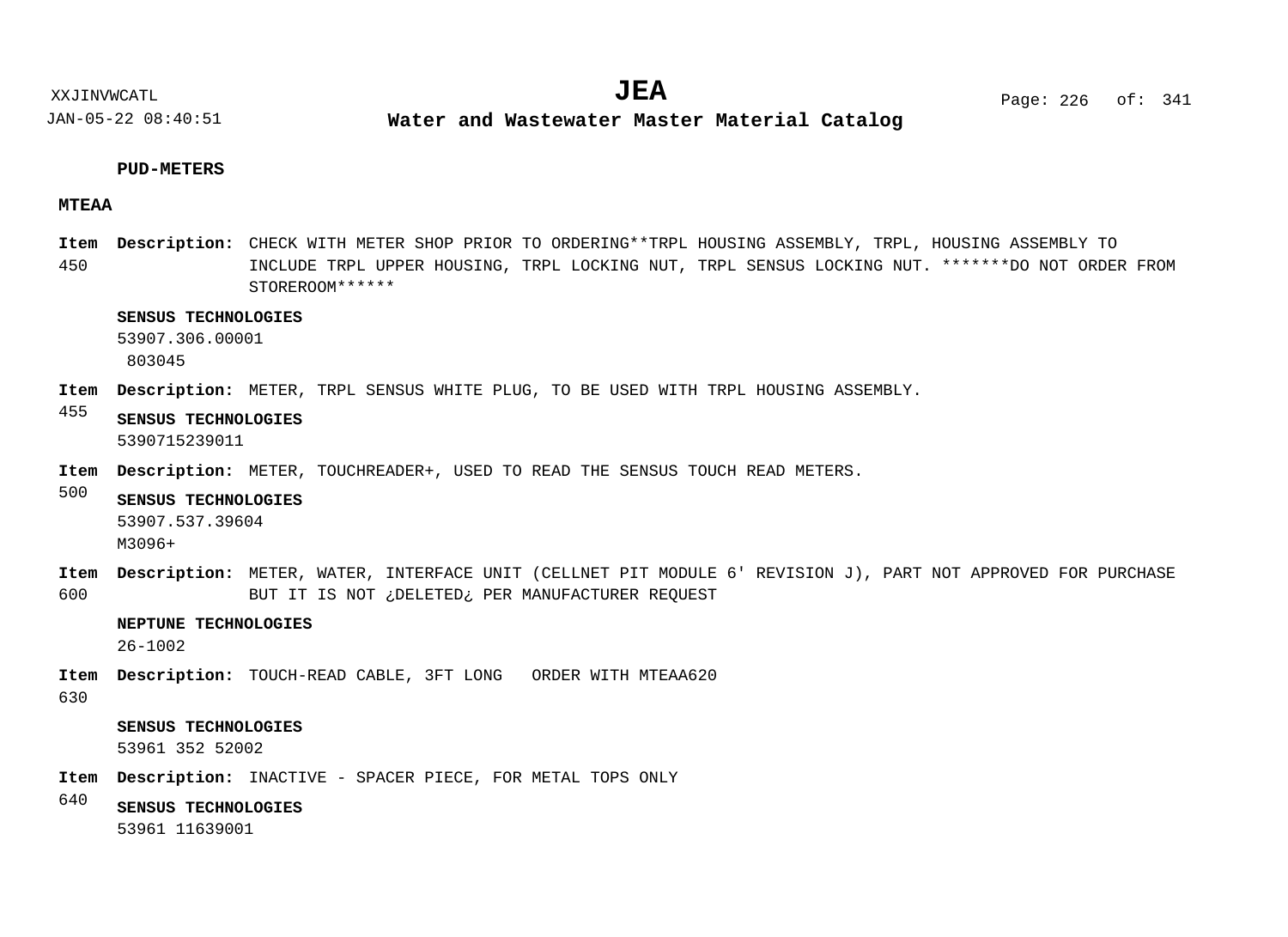**Water and Wastewater Master Material Catalog** 

### **PUD-METERS**

### **MTEAA**

- Item Description: ELECTRONIC REGISTER 5/8" TRPL, 0.1 GALLONS 8 WHL, 6'TRPL CBL 3-WIRE, FOR SRII WATER METER
- 700 **SENSUS TECHNOLOGIES** ES1XX38XXGAXX0D
- Item Description: ELECTRONIC REGISTER 5/8-3/4", TRPL, 0.1 GALLONS 8 WHL, 6'TRPL CBL 3-WIRE, FOR SRII WATER METER
- 701 **SENSUS TECHNOLOGIES** ES2XX38XXGAXX0D
- Item Description: ELECTRONIC REGISTER 3/4", TRPL, 0.1 GALLONS 8 WHL, 6'TRPL CBL 3-WIRE, FOR SRII WATER METER
- 702 **SENSUS TECHNOLOGIES** ES3XX38XXGAXX0D
- 703 Item Description: ELECTRONIC REGISTER 3/4", TRPL, RECLAIM, 0.1 GALLONS 8 WHL, 6'TRPL CBL 3-WIRE, FOR SRII WATER METER

**SENSUS TECHNOLOGIES**

ES3RX38XXGAXX0D

- Item Description: ELECTRONIC REGISTER 1", TRPL, 0.1 GALLONS 8 WHL, 6'TRPL CBL 3-WIRE, FOR SRII WATER METER
- 704 **SENSUS TECHNOLOGIES**
	- ES5XX38XXGAXX0D
- 705 Item Description: ELECTRONIC REGISTER 1", TRPL, RECLAIM, 0.1 GALLONS 8 WHL, 6'TRPL CBL 3-WIRE, FOR SRII WATER METER

### **SENSOR SOLUTIONS**

ES5RX38XXGAXX0D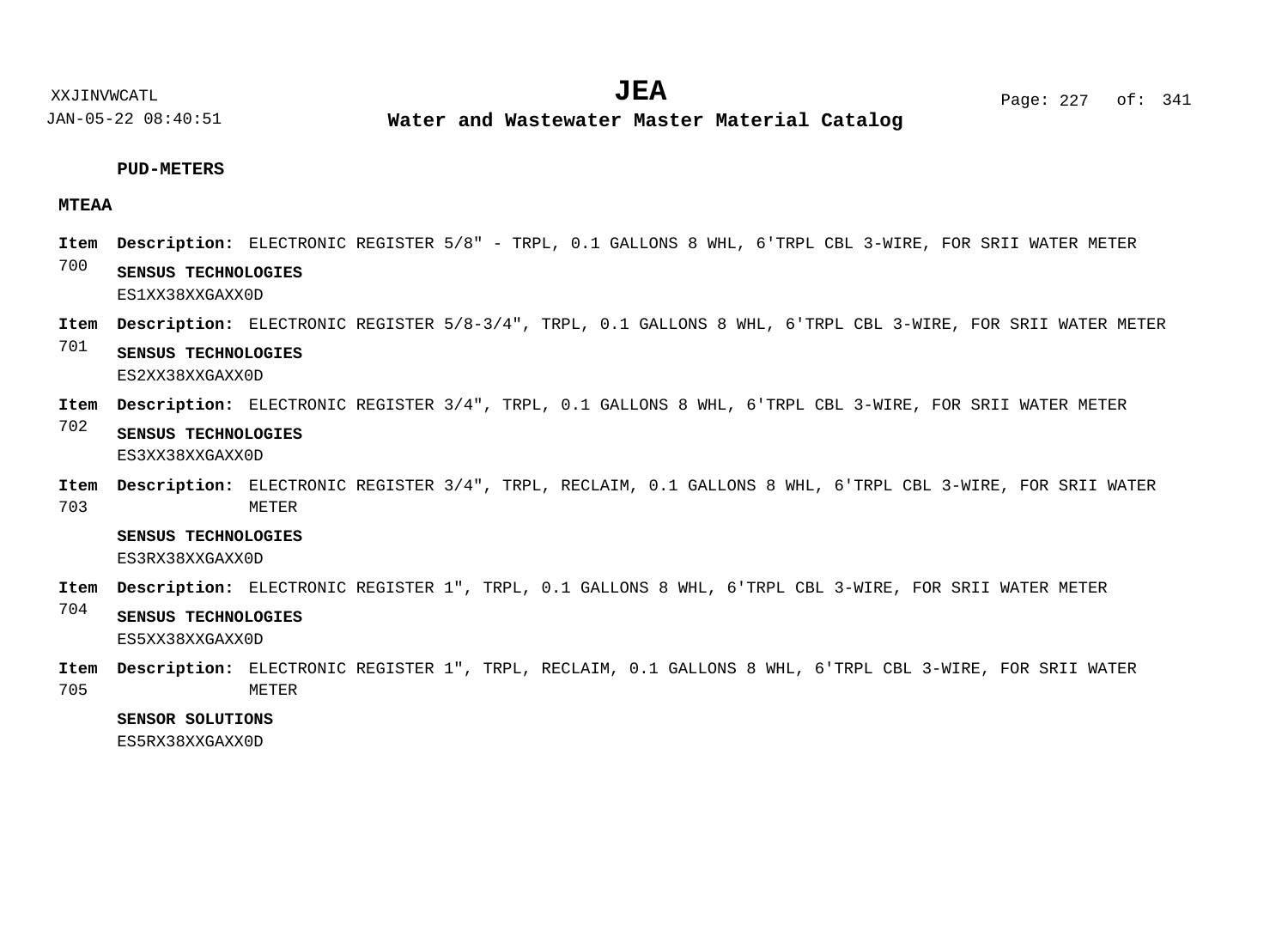### **PUD-METERS**

### **MTEAC**

# 010 011 020 021 030 031 CONSTRUCTED, LENGTH OF 2-3/8" Item Description: COUPLING, METER, 5/8" X 1/2" MIP OUTLET, CONSISTING OF HEX TO BARREL, NO LEAD BRONZE CONSTRUCTED, LENGHT OF 2" Item Description: COUPLING, METER, 3/4" X 3/4" MIP OUTLET, CONSISTING OF HEX TO BARREL, NO LEAD BRONZE CONSTRUCTED. LENGTH OF 2-1/2". Item Description: COUPLING, METER, 3/4" X 3/4" MIP OUTLET, CONSISTING OF HEX TO BARREL, NO LEAD BRONZE CONSTRUCTED, LENGTH OF 2" Item Description: COUPLING, METER, 1" X 1" MIP OUTLET, CONSISTING OF HEX TO BARREL, NO LEAD BRONZE CONSTRUCTED, LENGTH OF 2-5/8". Item Description: COUPLING, METER, 1" X 1" MIP OUTLET, CONSISTING OF HEX TO BARREL, NO LEAD BRONZE, LENGTH OF 2" **FORD MUELLER FORD METER BOX COMPANY FORD MUELLER FORD METER BOX COMPANY FORD MUELLER FORD METER BOX COMPANY** C38-11-2-375-NL H-10896N C38-11-2-NL C38-23-2-5-NL H-10896N  $C38 - 23 - 2 - NI$ C38-44-2-625-NL H-10896N C38-44-2-NL

Item Description: COUPLING, METER, 5/8" X 1/2" MIP OUTLET, CONSISTING OF HEX TO BARREL, NO LEAD BRONZE

XXJINVWCATL **EXALL** Page: 228 of:  $JEA$   $Page: 228 \text{ of}: 341$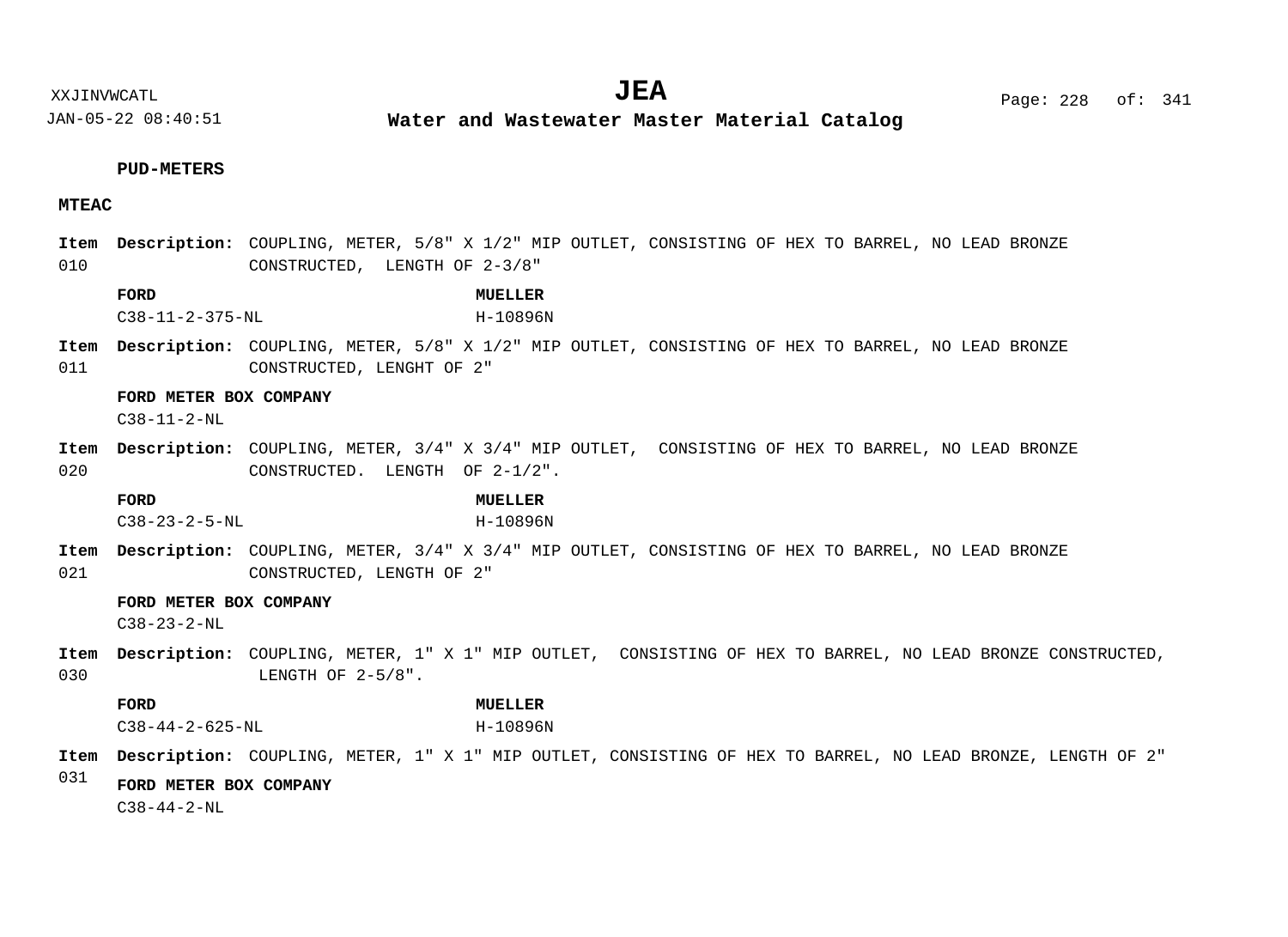**Water and Wastewater Master Material Catalog** 

### **PUD-METERS**

### **MTEAC**

040 Item Description: COUPLING, METER, 1-1/2" X 1-1/2" MIP OUTLET, CONSISTING OF HEX TO BARREL, NO LEAD BRONZE CONSTRUCTED, LENGTH OF 2-7/8".

### **FORD**

C38-66-2-875-NL

050 Item Description: COUPLING, METER, 2" X 2" MIP OUTLET, CONSISTING OF HEX TO BARREL, NO LEAD BRONZE CONSTRUCTED, LENGTH OF 3-1/16".

#### **FORD**

C38-77-3-0625-NL

- Item Description: NO LEAD CONSTRUCTED COUPLING, METER, STRAIGHT,  $3/4$  " X 1", MALE IRON PIPE THREAD
- 080 **FORD METER BOX COMPANY** C38-24-2-5-NL
- Item Description: INACTIVE ADAPTER, TO CHANGE METER SIDE &/OR LENGTH

### 082 **FORD METER BOX COMPANY**

A-12M

- Item Description: INACTIVE COUPLING, METER, IP ADAPTER, WITH COMPRESSION, 3/4"
- 084 **FORD METER BOX COMPANY** C35-23
- Item Description: NO LEAD CONSTRUCTED COUPLING, METER, IP ADAPTER, WITH COMPRESSION, 3/4" LONG.
- 086 **FORD METER BOX COMPANY** C35-23-4.875-NL
- FLANGE, METER, DUCTILE IRON, 3" X 24", FLANGED X PLAIN END **Description: Item**

090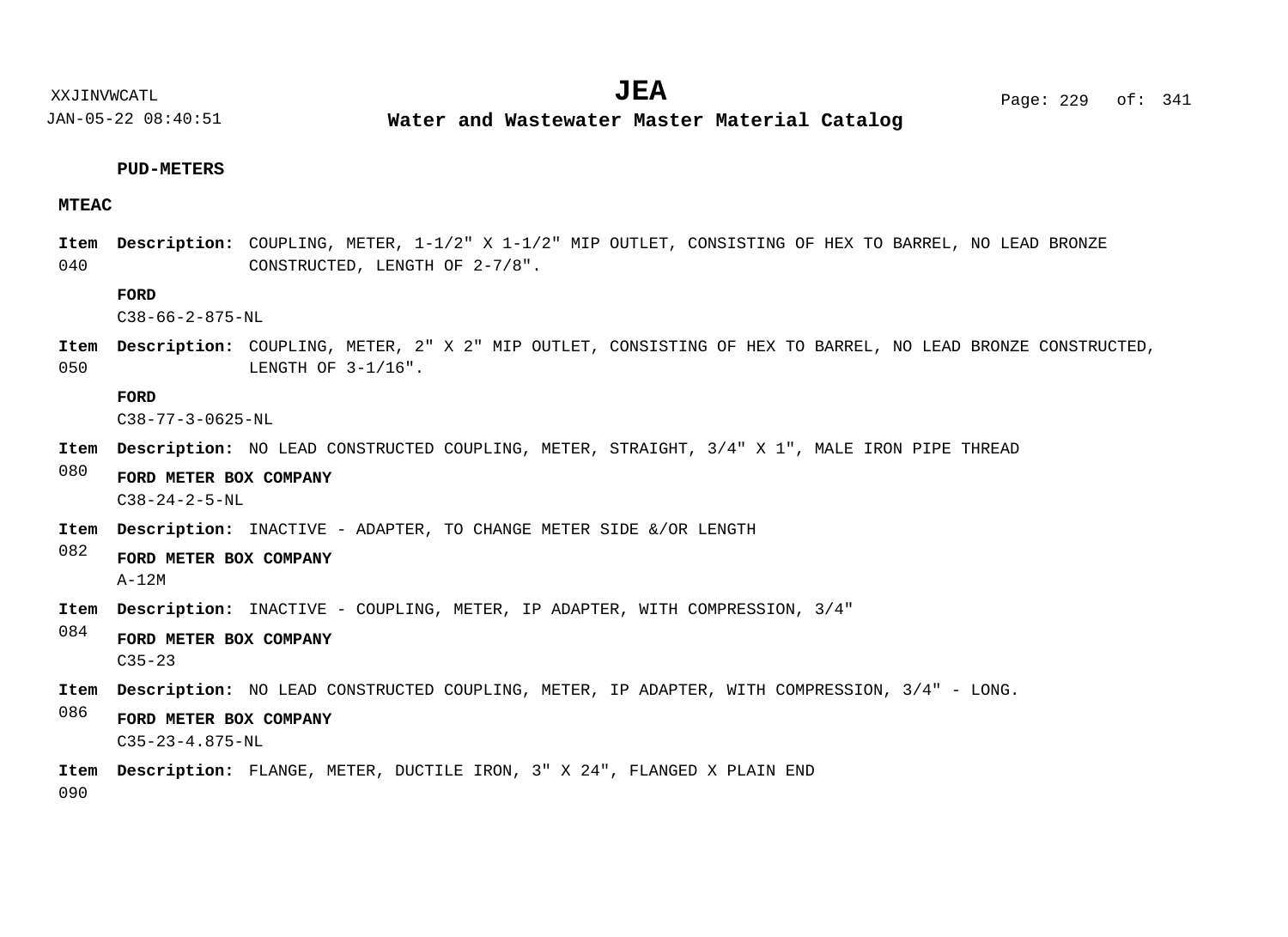XXJINVWCATL **EXALL** Page: 230 of:

JAN-05-22 08:40:51

**Water and Wastewater Master Material Catalog** 

### **PUD-METERS**

### **MTEAC**

100 FLANGE, METER, DUCTILE IRON, 4" X 24", FLANGED X PLAIN END **Description: Item**

110 FLANGE, METER, DUCTILE IRON, 6" X 24", FLANGED X PLAIN END **Description: Item**

120 FLANGE, METER, DUCTILE IRON, 8" X 24", FLANGED X PLAIN END **Description: Item**

130 FLANGE, METER, DUCTILE IRON, 10" X 24", FLANGED X PLAIN END **Description: Item**

200 Item Description: COUPLING, COMPRESSION X METER, CONSISTING OF 3/4" METER COUPLING X 3/4" CTS COMPRESSION COUPLING, CONSTRUCTED OF AWWA BRONZE.

**FORD**

C34-23-NL

### **MTEBB**

- Item Description: NO LEAD CONSTRUCTED RESETTER,  $5/8"X5/8"X 7"$ , MUST BE HORIZONTAL W/LOCK WING STOP
- 010 **FORD**

V41-7W-NL

Item Description: NO LEAD CONSTRUCTED RESETTER, 5/8"X5/8"X 9", MUST BE HORIZONTAL WITH LOCK WING STOP

020 **FORD MUELLER**  $V41 - 9W - NI$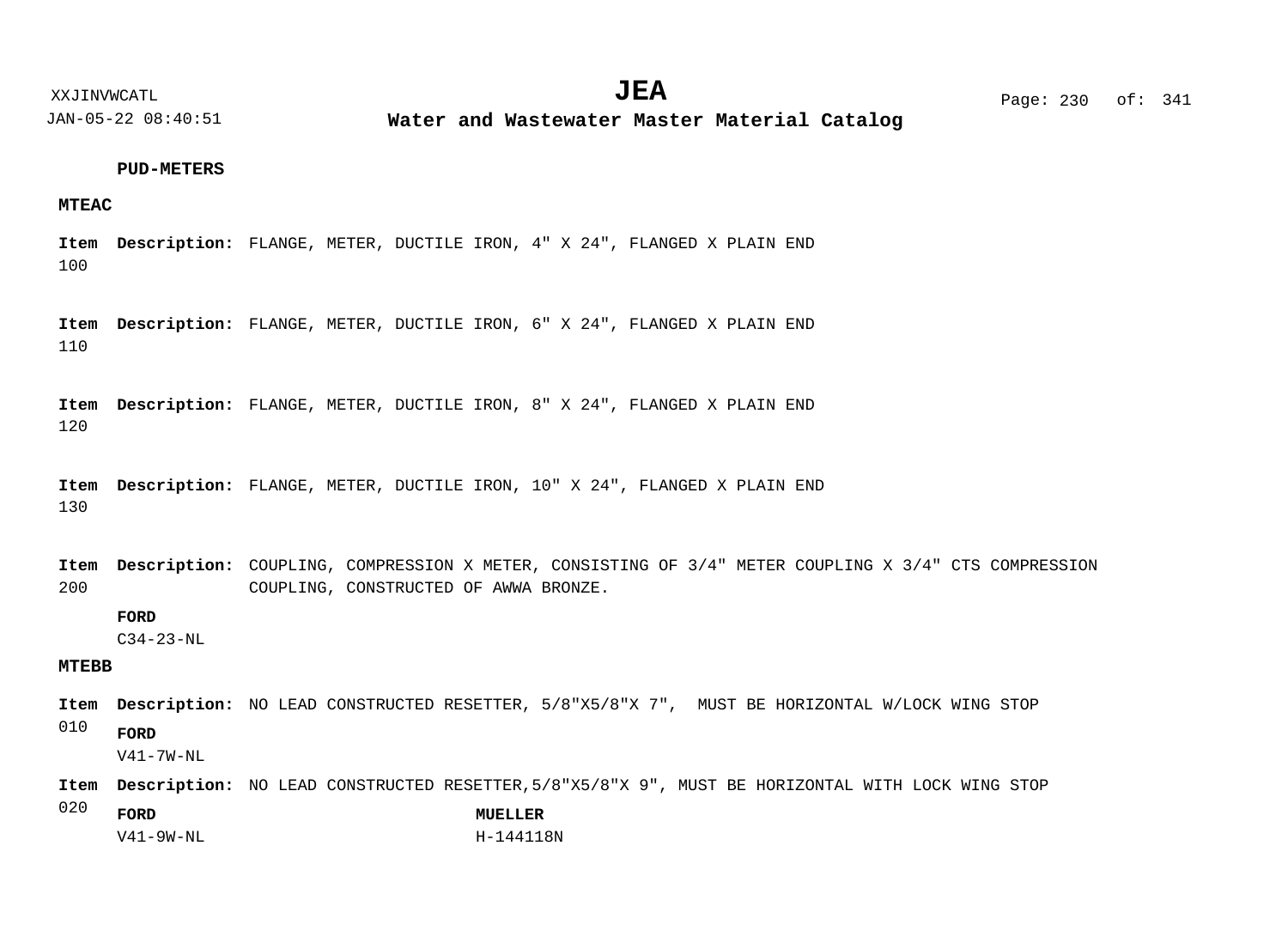**Water and Wastewater Master Material Catalog** 

#### **PUD-METERS**

### **MTEBB**

030 070 080 085 130 140 160 180 Item Description: NO LEAD CONSTRUCTED RESETTER, 5/8"X5/8" X 12", MUST BE HORIZONTAL W/LOCK WING STOP Item Description: NO LEAD CONSTRUCTED RESETTER, METER, 5/8"X3/4"X7", MUST BE HORIZONTAL W/LOCK WING STOPS Item Description: NO LEAD CONSTRUCTED RESETTER, METER, 5/8"X3/4"X9", MUST BE HORIZONTAL W/ LOCK WING STOPS Item Description: NO LEAD CONSTRUCTED RESETTER, METER, 5/8"X3/4"X12", MUST BE HORIZONTAL W/LOCK WING STOPS Item Description: NO LEAD CONSTRUCTED RESETTER METER 3/4" X 3/4" X 8", MUST BE HORIZONTAL WITH LOCK WING STOPS Item Description: NO LEAD CONSTRUCTED RESETTER METER 3/4" X 3/4" X 12", MUST BE HORIZONTAL W/LOCK WING STOPS Item Description: RESETTER METER 3/4" X 3/4" X 18", MUST BE HORIZONTAL W/ LOCK WING STOPS. Item Description: NO LEAD CONSTRUCTED RESETTER, METER, 1" X 1" X 10", MUST BE HORIZONTAL W/LOCK WING STOP **FORD FORD FORD FORD FORD FORD FORD MUELLER FORD** V41-12W-NL V42-7W-NL V42-9W-NL V42-12W-NL V43-8W-NL V43-12W-NL V43-18W-NL 14118 V44-10W-NL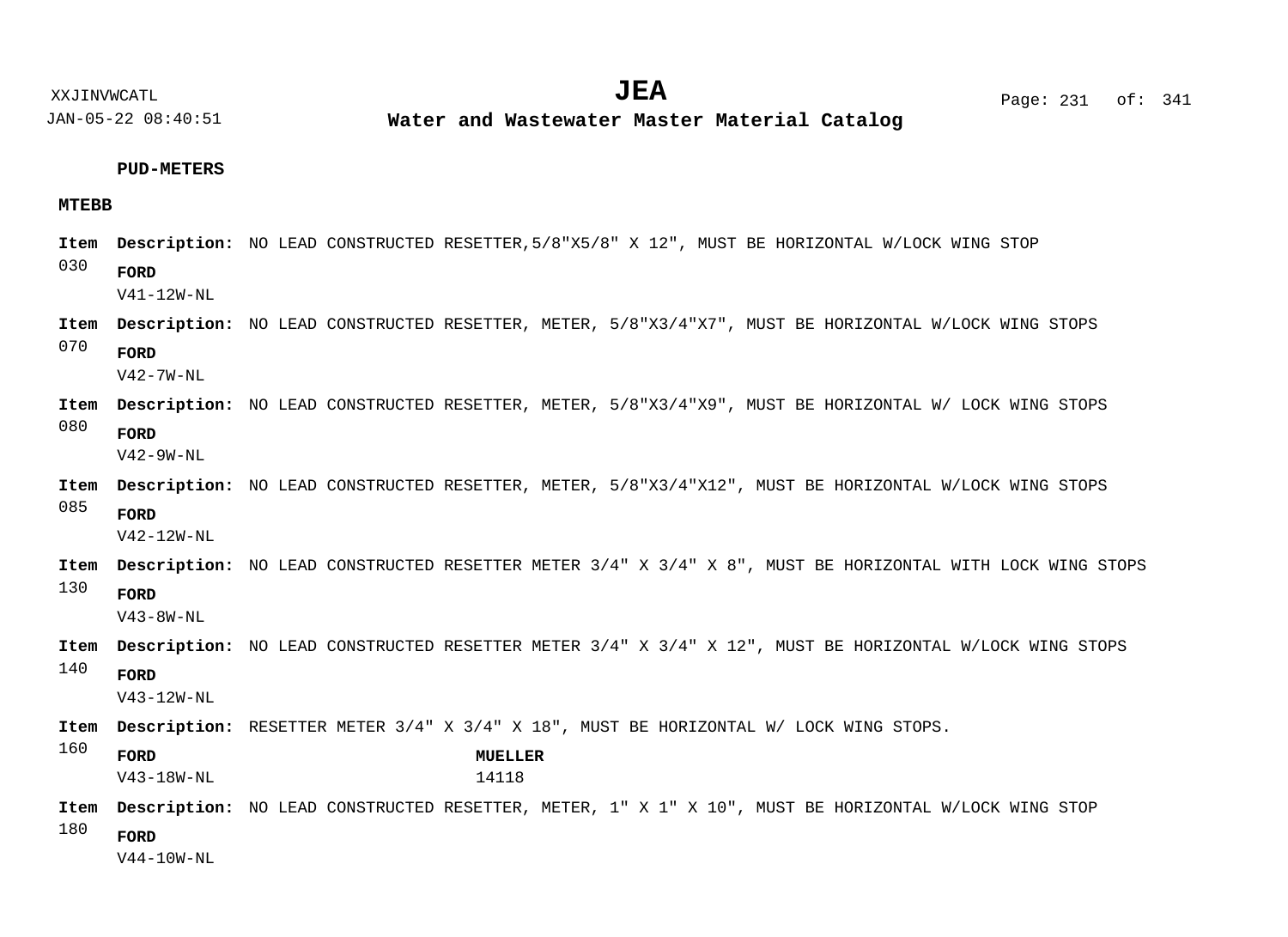### **PUD-METERS**

### **MTEBB**

- Item Description: NO LEAD CONSTRUCTED RESETTER, METER 1" X 1" X 12", MUST BE HORIZONTAL W/LOCK WING STOP
- 190 **FORD**

V44-12W-NL

- Item Description: RESETTER, METER 1" X 1" X 15", MUST BE HORIZONTAL W/LOCK WING STOP
- 200

| FORD         | MUELLER |
|--------------|---------|
| $V44-15W-NL$ | 14118   |

#### **MTEBC**

010 WASHER, METER, 5/8" (CONNECTION GASKET) RED FIBER GASKET. \*1/16" THICKNESS ONLY\*, \*\*\* PACKAGE **Description: Item** 100 EACH PER BOX \*\*\*

020 WASHER, METER, 3/4" (CONNECTION GASKET) RED FIBER GASKET. \*1/16" THICKNESS ONLY\*, \*\*\* PACKAGE **Description: Item** 100 EACH PER BOX \*\*\*

030 WASHER, METER, 1"(CONNECTION GASKET) RED FIBER GASKET. \*\*\* 1/16" THICKNESS ONLY\*\*\*, \*\*\* PACKAGE **Description: Item** 100 EACH PER BOX \*\*\*

040 WASHER, METER,1-1/2" (CONNECTION GASKET) RED FIBER GASKET. \*1/16" THICKNESS ONLY\*, \*\*\* PACKAGE **Description: Item**100 EACH PER BOX \*\*\*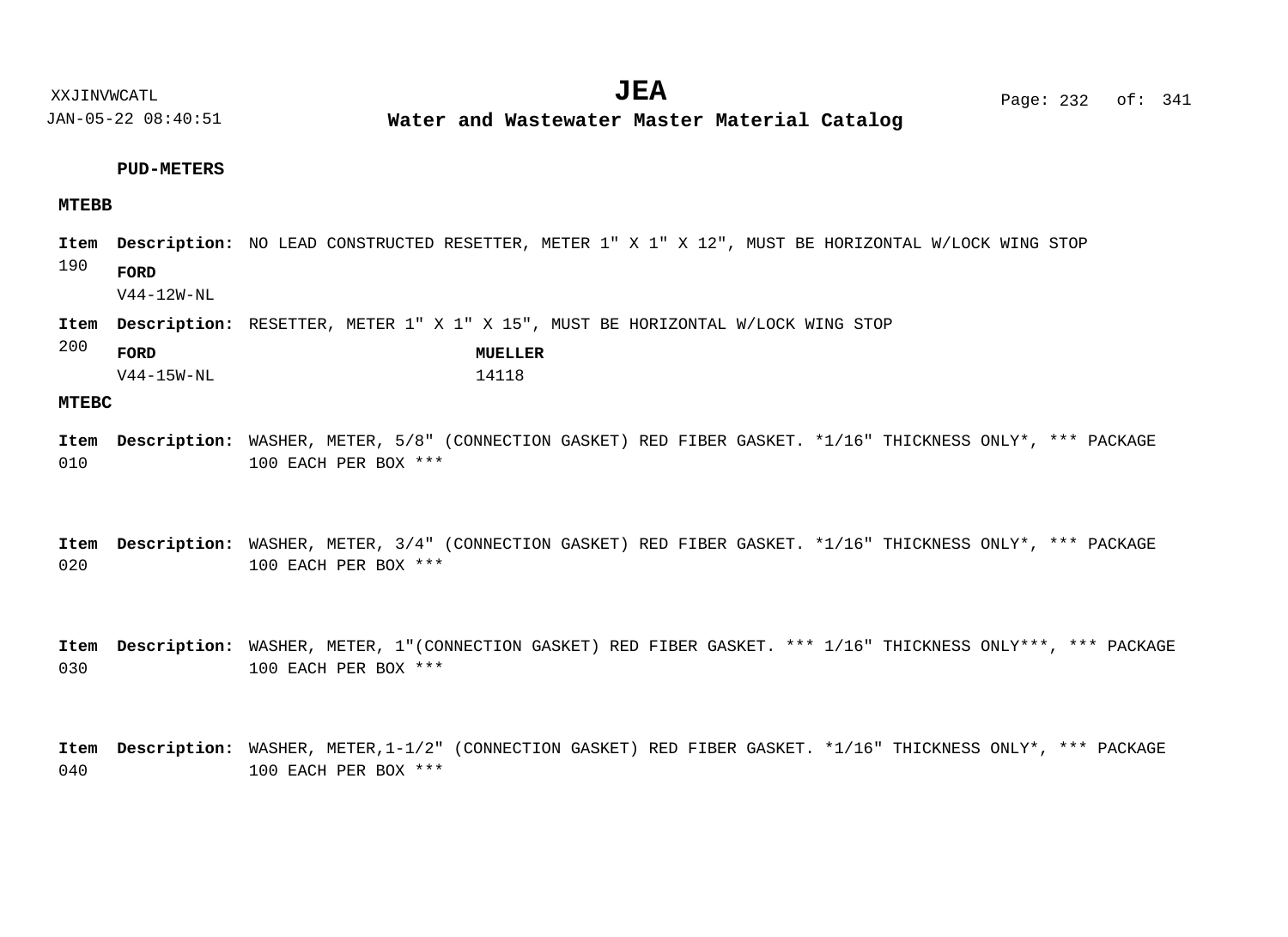### **PUD-METERS**

### **MTEBC**

050 WASHER, METER, 2"(CONNECTION GASKET) RED FIBER GASKET. \*\* 1/16" THICKNESS ONLY\*\*, \*\*\* PACKAGE **Description: Item** 100 EACH PER BOX \*\*\*

058 WASHER, METER, 5/8" (CONNECTION GASKET) RED FIBER GASKET.\*\*1/32"THICKNESS ONLY\*\*, \*\*\* PACKAGE **Description: Item** 100 EACH PER BOX \*\*\*

062 WASHER, METER, 3/4" (CONNECTION GASKET) RED FIBER GASKET.\*\*1/32"THICKNESS ONLY\*\*, \*\*\* PACKAGE **Description: Item** 100 EACH PER BOX \*\*\*

071 WASHER, METER, 1"(CONNECTION GASKET) RED FIBER GASKET. \*\*1/32" THICKNESS ONLY\*\*, \*\*\* PACKAGE **Description: Item** 100 EACH PER BOX \*\*\*

089 WASHER, METER, 1-1/2"(CONNECTION GASKET) RED FIBER GASKET. \*1/32" THICKNESS ONLY\*, \*\*\* PACKAGE **Description: Item** 100 EACH PER BOX \*\*\*

092 WASHER, METER, 2"(CONNECTION GASKET) RED FIBER GASKET. \*\*1/32" THICKNESS ONLY\*\*, \*\*\* PACKAGE **Description: Item**100 EACH PER BOX \*\*\*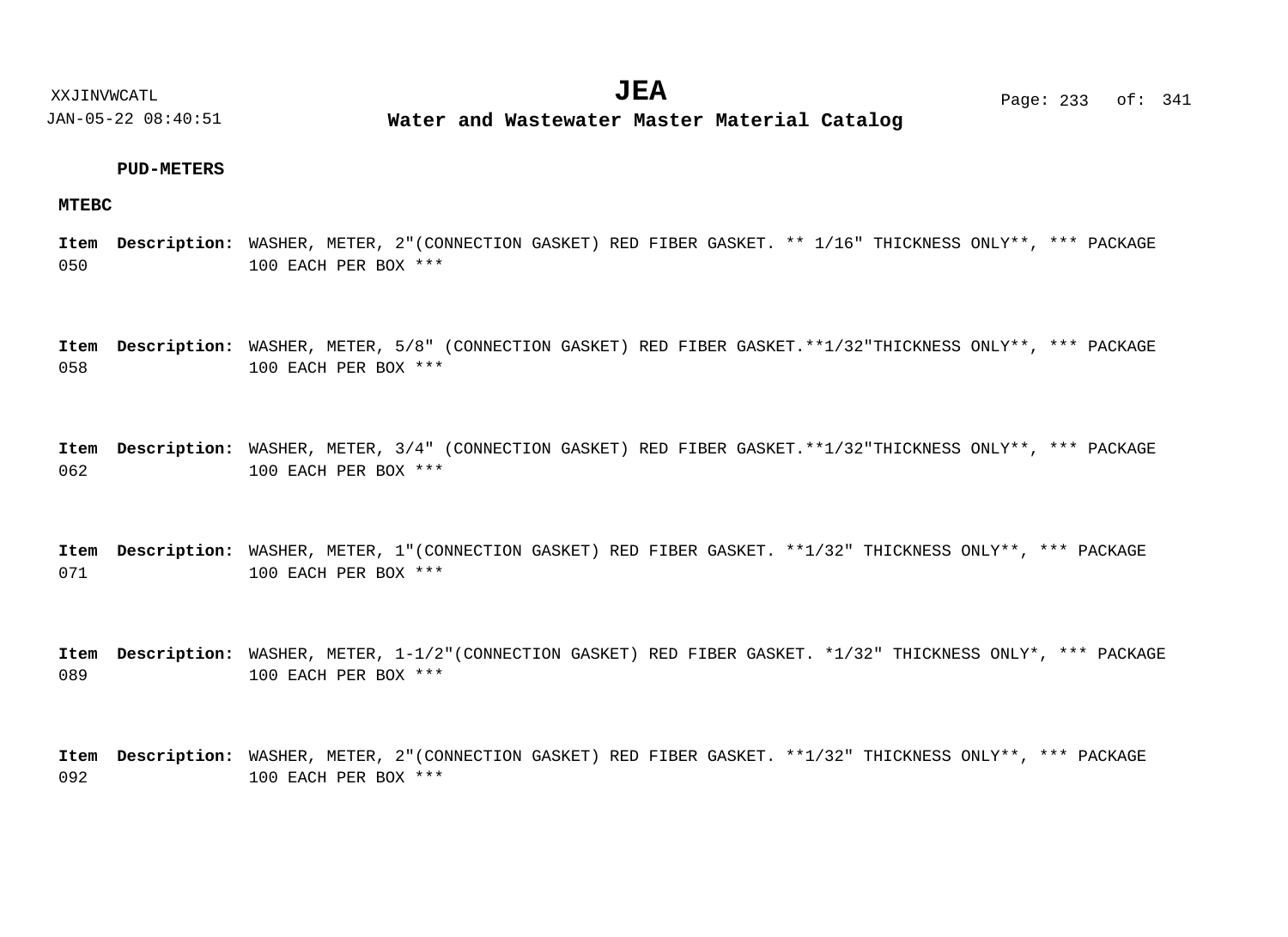### **PUD-METERS**

### **MTEBC**

107 WASHER, METER 5/8",RUBBER (METER GASKET) 1/8" THICK X 15/16" OVERALL DIAMETER RUBBER WASHERS **Description: Item** ONLY. SIZE MUST BE EXACT. \*\*\*\*\* NO SUBSTITUTE \*\*\*\*\*, \*\*\* PACKAGE 100 EACH PER BOX \*\*\*

119 Item Description: WASHER, METER 3/4",RUBBER (METER GASKET) 1/8" THICK X 1-5/32" OUTSIDE DIAMETER RUBBER WASHERS ONLY. SIZE MUST EXACT. \*\*\*\*\* NO SUBSTITUTE \*\*\*\*\*, \*\*\* PACKAGE 100 EACH PER BOX \*\*\*

124 WASHER, METER 1", RUBBER (METER GASKET), 1/8" THICK X 1-1/2" OVERALL DIAMETER RUBBER WASHERS **Description: Item** ONLY. SIZE MUST BE EXACT. \*\*\*\*\* NO SUBSTITUTE \*\*\*\*\*, \*\*\* PACKAGE 100 EACH PER BOX \*\*\*

### **MTECC**

010 Item Description: BOX, METER - POLYMER CONCRETE METER BOX, TAPERED WALL, A - 8 LOAD RATING, 17,360 LBS MINIMUM FAILURE RATE, 12" DEPTH. (37 SERIES)

### **GLASMASTERS**

WBS111812-140

020 Item Description: BOX, METER - POLYMER CONCRETE METER BOX, TAPERED WALL, A - 8 LOAD RATING, 17,360 LBS MINIMUM FAILURE RATE, 12" DEPTH. (65 SERIES)

### **GLASMASTERS**

WBS1527-141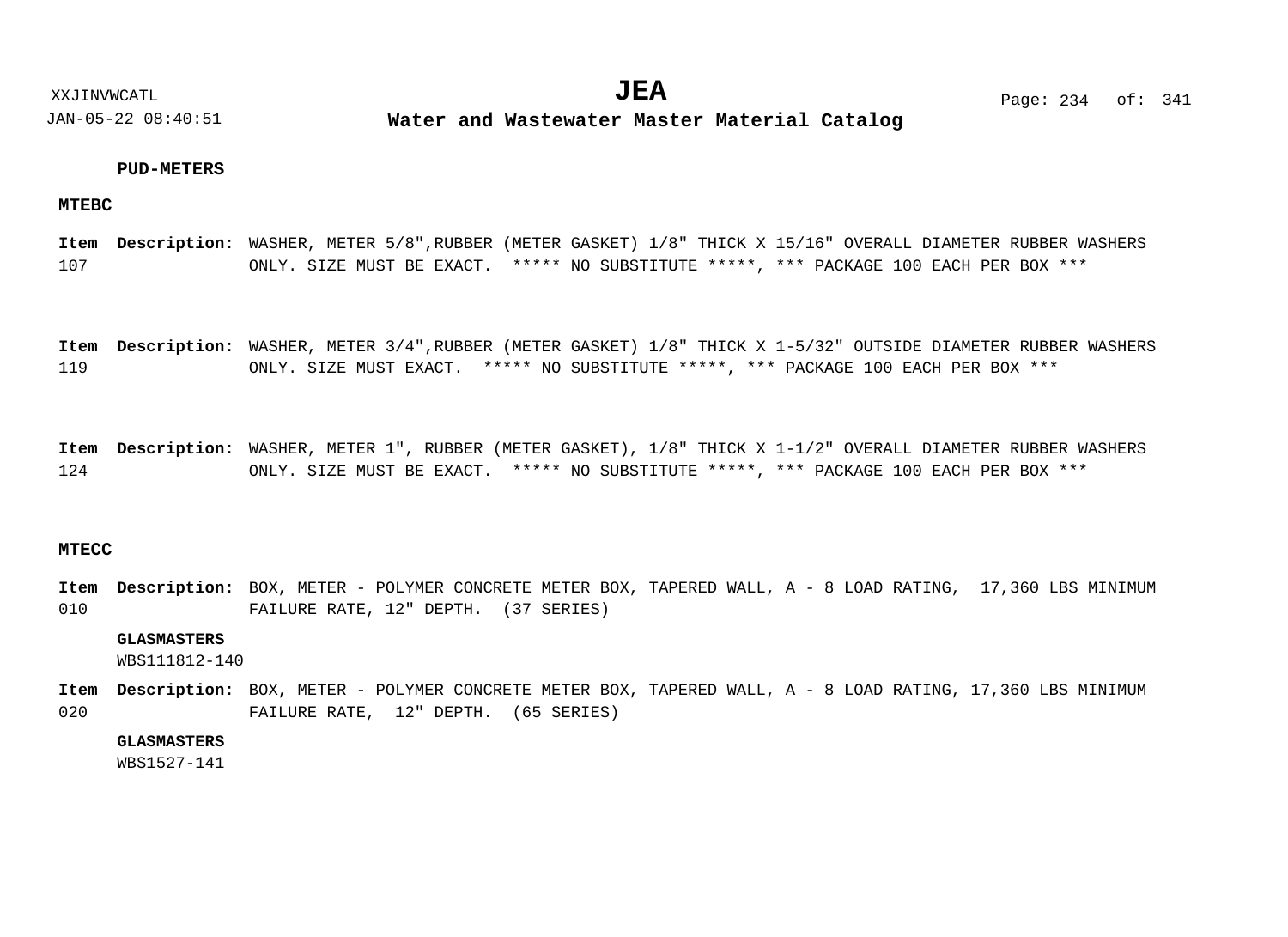XXJINVWCATL **EXALL** Page: 235 of:

JAN-05-22 08:40:51

**Water and Wastewater Master Material Catalog** 

#### **PUD-METERS**

### **MTECC**

035 Item Description: BOX, METER - POLYMER CONCRETE METER BOX, STRAIGHT WALL, A-8 LOAD RATING, 17,360 LBS MINIMUM FAILURE RATE, 12" DEPTH. (37 SERIES)

**GLASMASTERS PENTEK SOUTHERN METER BOX INC.** WBS111812-100 R111812S2N12-1 AUCHB111812JEA P.H.1; BOX

Item Description: PLUG, PLASTIC, BLACK, USED TO CAP HOLE IN WATER METER BOX TOP.

#### 400 **ESSENTRA COMPONENTS** RDR230508A

410 Item Description: TOP, METER BOX-POLYMER CONCRETE TOP, FOR SERIES 36 METER BOX, A-8 LOAD RATING, SOLID TOP WITH (ONE) 2" TRPL PRE-DRILLED HOLE AND JEA LOGO.  $15-1/4$ " LENGTH X  $10-1/8$ " WIDTH X  $1-3/8$ " THICK, PICK HOLE LOCATED BELOW JEA LOGO, NO READ LID

#### **GLASMASTERS**

WCS101502-101-TR

430 Item Description: TOP, METER BOX-POLYMER CONCRETE TOP, FOR SERIES 37 METER BOX, A-8 LOAD RATING, SOLID TOP WITH (TWO) 2" TRPL PRE-DRILLED HOLE AND JEA LOGO. 18-1/8" LENGTH X 11-1/4" WIDTH X 1-3/4" THICK, NO READ LID.

| <b>GLASMASTERS</b> | <b>PENTEK</b>  | SOUTHERN METER BOX INC. |
|--------------------|----------------|-------------------------|
| WCS111802-101-DTR  | AUCHC111812JEA | P2R1;LID                |

435 Item Description: TOP, METER BOX-POLYMER CONCRETE TOP, FOR SERIES 37 METER BOX, A-8 LOAD RATING, SOLID TOP WITH (ONE) 2" TRPL PRE-DRILLED HOLE AND JEA LOGO. 18-1/8" LENGTH X 11-1/4" WIDTH X 1-3/4" THICK, NO READ LID.

#### **GLASMASTERS**

WCS111802-101-TR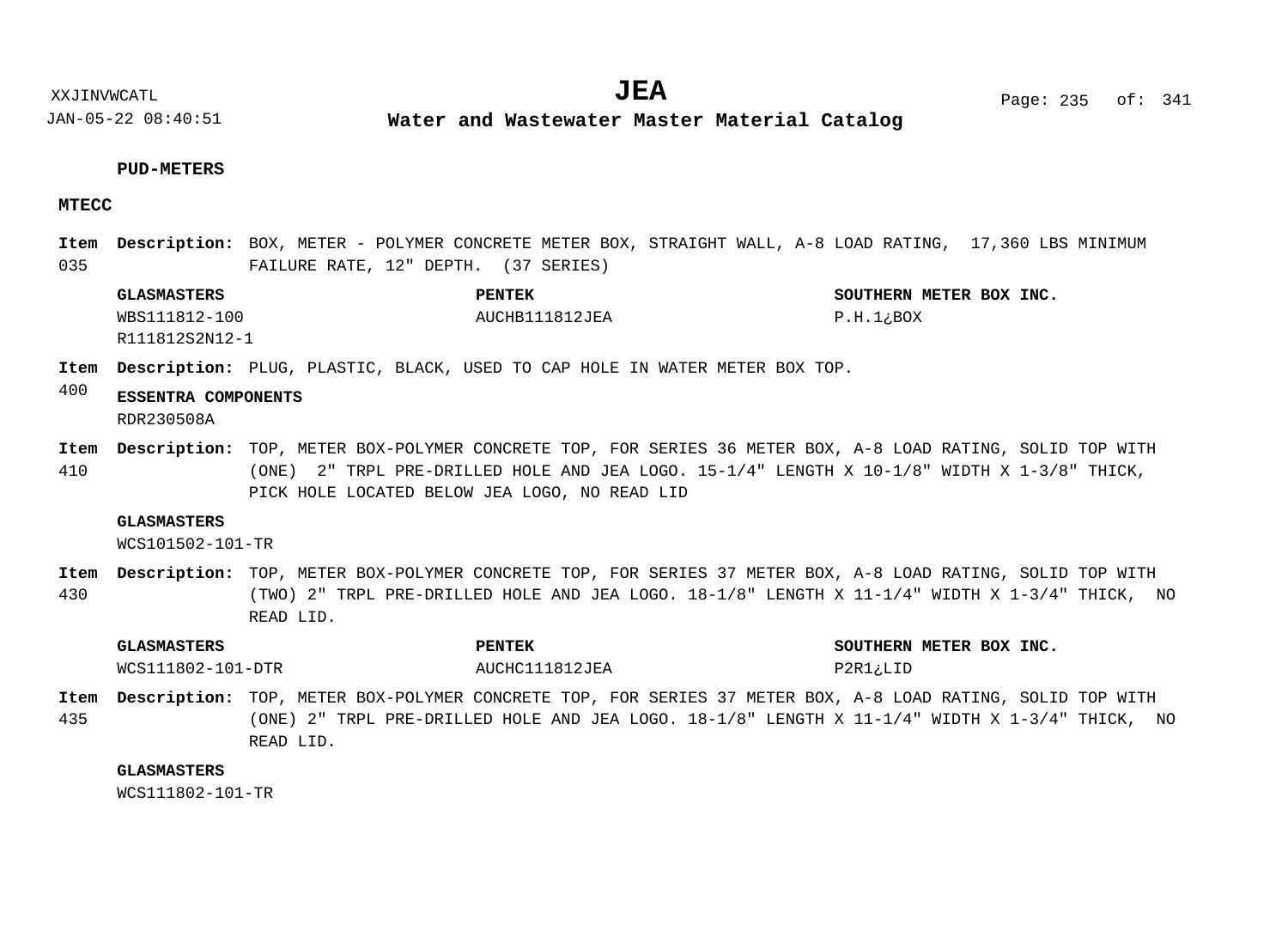**Water and Wastewater Master Material Catalog** 

### **PUD-METERS**

### **MTECC**

445 Item Description: TOP, METER BOX, STEEL, PRIMED & PAINTED BLACK, NO READING LID, LIFTING EYE ON EA. END, W/(TWO) 2" TRPL PRE-DRILLED HOLE, MADE W/3/16" FLOOR PLATE. FULLY RIBBED & DIMINSIONS AS PER DRWG. BROOKS MODEL #37T-STL (15.5" X 22.5") OR EQUAL

### **GLASMASTERS**

T1118DN15-9-BL

470 Item Description: TOP, METER BOX, STEEL, PRIMED & PAINTED BLACK, NO READING LID, LIFTING EYE ON EA. END, W/(TWO) 2" TRPL PRE-DRILLED HOLE, MADE W/ 3/16" FLOOR PLATE. FULLY RIBBED & DIMENSIONS AS PER DRWNG. BROOKS MODEL #65T-STL (20" X 31.5") OR EQUAL

#### **GLASMASTERS**

T1527DN15-9-BL

- Item Description: TOP, METER BOX, POLYMER, TOP TO HAVE (ONE) 2" TRPL HOLE. A-8 LOAD RATING, (65 SERIES)
- 483 **GLASMASTERS**

WCS152702-101-TR

- Item Description: TOP, METER BOX, POLYMER, TOP (TWO) 2" TRPL HOLES, A-8 LOAD RATING, ( 65 SERIES).
- 484 **GLASMASTERS**

WCS152702-101-DTR

- 715 COVER, UTILITY BOX, GALV., W/(TWO) 2" HOLES, S50-3/4" X 32-3/4" (OVERALL DIMENSION), 2-PIECE **Description: Item** COVER TO BE SIZED PER BOX SPEC. COVER MUST COMPLY WITH H-20 TRAFFIC RATING & SPEC. (W/1.3 IMPACT). EACH COVER WILL HAVE A 1/2" X 1" LIFTING HOLE.
- 779 COVER, UTILITY BOX, GALVANIZED, W/(TWO) 2" HOLES, 52" X 34" (OVERALL DIMENSION), TOP TO BE 2-PC **Description: Item**DESIGN & SIZED AS PER BOX SPEC. TOP WILL BE CONSTRUCTED TO COMPLY WITH H-20 TRAFFIC RATING & SPEC. (W/1.3 IMPACT) CERT. ENGINEERING DRAW

#### **GLASMASTERS**

T3048DN15-9-BL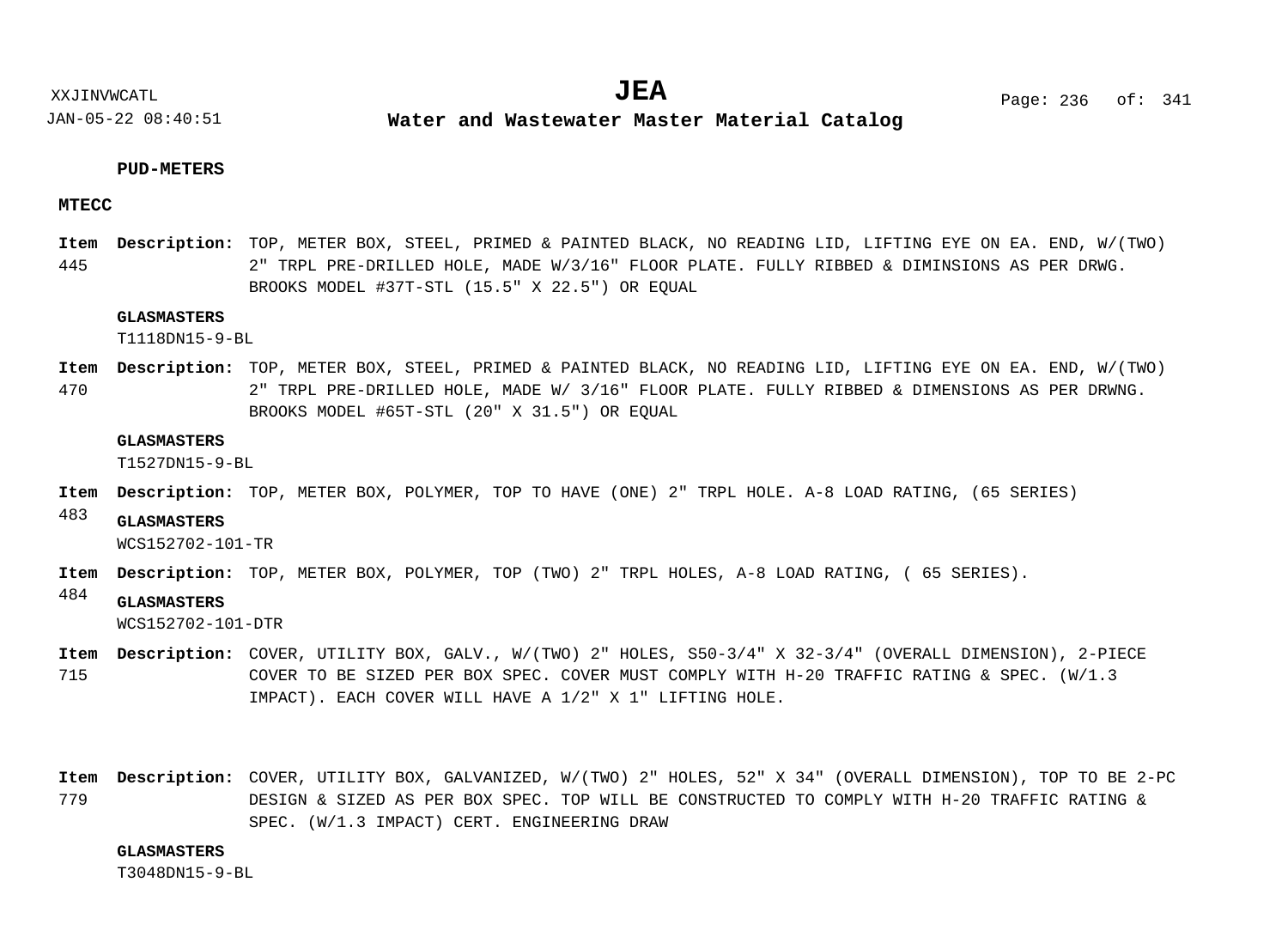**Water and Wastewater Master Material Catalog** 

### **PUD-METERS**

### **MTECC**

915 Item Description: TOP, METER VAULT,W/(TWO) 2" HOLES, W/FRAME & COVER CAST IN, TOP FOR 6' X 6' METER VAULT (TOP ONLY), W/3/4" LIFT INSERTS CAST IN, CAST-IN STEEL FRAME & COVER TO BE 36" X 36" WITH 17" X 17" OPENING - MATERIAL TO BE DELIVERED AND UNLOADED.

### **MTECD**

100 Item Description: BOX, METER - 36" X 60" X 48", INCLUDES COVER, BOX AND EXTENSION. FIBERGLASS POLYMER CONCRETE & FIBERGLASS REINFORCED POLYMER, LOAD RATING A8 (ASTM). 2-PC TORSION ASSIST COVER W/NON-SKID SURFACE & JEA LOGO. (TWO) 2" TRPL HOLE IN ONE COVER.

### **ARMORCAST PRODUCTS COMPANY**

A6001833APCX48MT

A6001833AX48MT

137 Item Description: COVER, METER BOX, FOR 36"X60" X48" METER BOX, FIBERGLASS POLYMER CONCRETE & FIBERGLASS REINFORCED POLYMER, GRAY, LOAD RATING A8 (ASTM C857), 2-PC TORSION ASSIST COVER W/NON-SKID SURFACE & JEA LOGO. (TWO) 2" TRPL HOLE ONE COVER.\*COVER ONLY\*

### **ARMORCAST PRODUCTS COMPANY**

A7001436A-JEA

205 Item Description: BOX, METER - 48" X 72" X 48", INCLUDES COVER, BOX AND EXTENSION. FIBERGLASS POLYMER CONCRETE & FIBERGLASS REINFORCED POLYMER, LOAD RATING A8 (ASTM). 2-PC TORSION ASSIST COVER W/NON-SKID SURFACE & JEA LOGO. (FOUR) 2" TRPL HOLE IN COVER.

### **ARMORCAST PRODUCTS COMPANY**

A6001506APCX48MT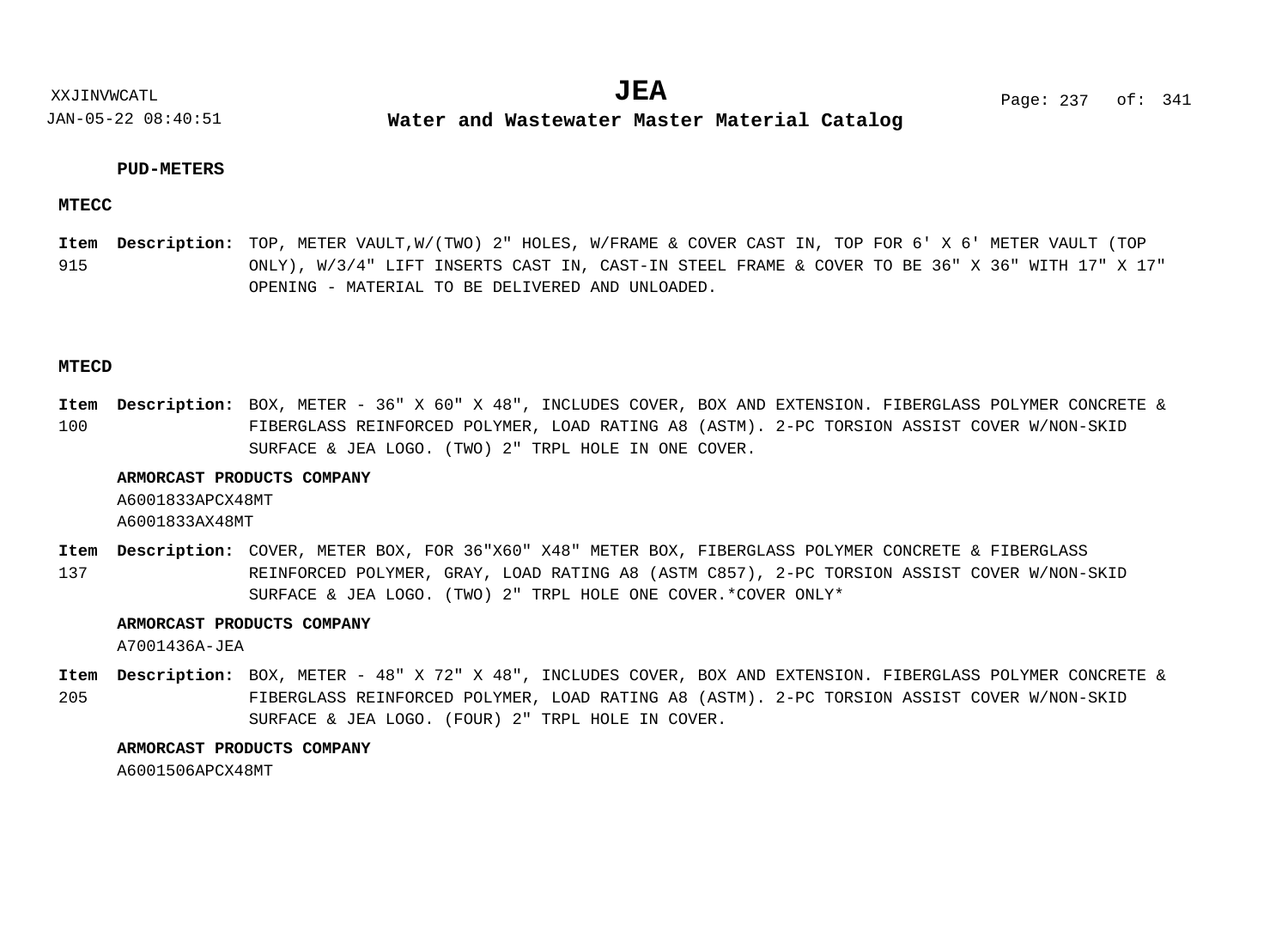**Water and Wastewater Master Material Catalog** 

### **PUD-METERS**

### **MTECD**

239 Item Description: COVER, METER BOX, FOR 48" X72"X 48" METER BOX, FIBERGLASS POLYMER CONCRETE & FIBERGLASS REINFORCED POLYMER, GRAY, LOAD RATING A8 (ASTM C857), 2-PC TORSION ASSIST COVER W/NON-SKID SURFACE & JEA LOGO. (FOUR) 2" TRPL HOLE IN COVER.\*COVER ONLY\*

### **ARMORCAST PRODUCTS COMPANY**

A7001506A-JEA

303 Item Description: BOX, METER - 48" X 96" X 48", INCLUDES COVER, BOX AND EXTENSION. FIBERGLASS POLYMER CONCRETE & FIBERGLASS REINFORCED POLYMER, LOAD RATING A8 (ASTM). 2-PC TORSION ASSIST COVER W/NON-SKID SURFACE & JEA LOGO. (FOUR) 2" TRPL HOLE IN COVER.

#### **ARMORCAST PRODUCTS COMPANY**

A6001449AP48MT

### **MTEHV**

 $\bf{Item}$   $\bf{Description:}$   $\bf{CHAMBER}$ ,  $\bf{COMPOUND}$  3" -  $\bf{OMNIC2}$   $\bf{MEASURING}$   $\bf{CHAMBER}$   $\bf{ASSEMBLY}$ ,  $\bf{1}$   $\bf{GALLON}$   $\bf{PULSE}$ ,  $\bf{1}$   $\bf{GALLON}$   $\bf{8}$   $\bf{WHL}$   $\bf{TOTAL}$ 

#### 243 **SENSUS TECHNOLOGIES**

23A

C39XXXXG1AT0X

258 Item Description: CHAMBER, COMPOUND 4" - OMNI C2 MEASURING CHAMBER ASSEMBLY, 10 GALLON PULSE, 10 GALLON 8 WHL TOTAL

**SENSUS TECHNOLOGIES**

C49XXXXG1AT0X

23A

- REGISTER, RECLAIMED, TURBINE 1.5" OMNI T2 REGISTER ONLY, 1 GALLON PULSE, 1 GALLON 8 WHL TOTAL **Description: Item**
- 340
	- **SENSUS TECHNOLOGIES**

51910.638.00053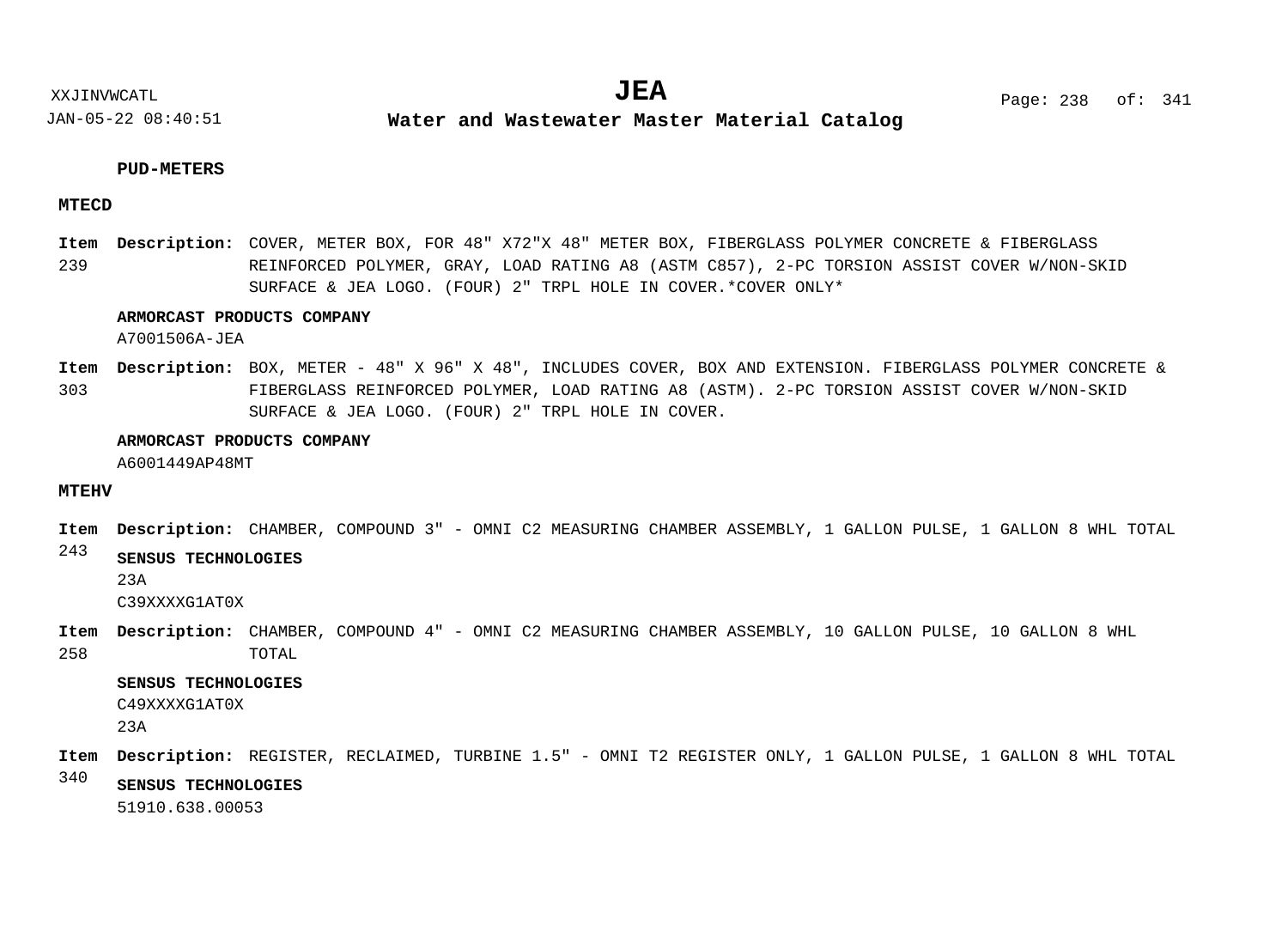**Water and Wastewater Master Material Catalog** 

### **PUD-METERS**

### **MTEHV**

350 REGISTER, RECLAIMED, TURBINE 2" - OMNI T2 REGISTER ONLY, 1 GALLON PULSE, 1 GALLON 8 WHL TOTAL, **Description: Item** RECLAIM NDK

### **SENSUS TECHNOLOGIES**

51910.638.00053

- REGISTER, COMPOUND 3" OMNI C2 REGISTER ONLY, 1 GALLON PULSE, 1 GALLON 8 WHL TOTAL **Description: Item**
- 360 **SENSUS TECHNOLOGIES** 51914.638.00051
- REGISTER, TURBINE 3" OMNI T2 REGISTER ONLY, 1 GALLON PULSE, 1 GALLON 8 WHL TOTAL **Description: Item**
- 370 **SENSUS TECHNOLOGIES** 51914.638.00051
- REGISTER, COMPOUND 4" OMNI C2 REGISTER ONLY, 10 GALLON PULSE, 10 GALLON 8 WHL TOTAL **Description: Item**
- 380 **SENSUS TECHNOLOGIES**
	- 51914.638.00051
- Item Description: REGISTER, TURBINE 4" OMNI T2 REGISTER ONLY, 10 GALLON PULSE, 10 GALLON 8 WHL TOTAL
- 390 **SENSUS TECHNOLOGIES** 51914.638.00051
- REGISTER, FIRE SERVICE 4" OMNI F2 REGISTER ONLY, 10 GALLON PULSE, 10 GALLON 8 WHL TOTAL **Description: Item**
- 400 **SENSUS TECHNOLOGIES**

51914.638.00051 W-160

- REGISTER, COMPOUND 6" OMNI C2 REGISTER ONLY, 10 GALLON PULSE, 10 GALLON 8 WHEEL TOTAL **Description: Item**
- 410 **SENSUS TECHNOLOGIES**

51918.638.00051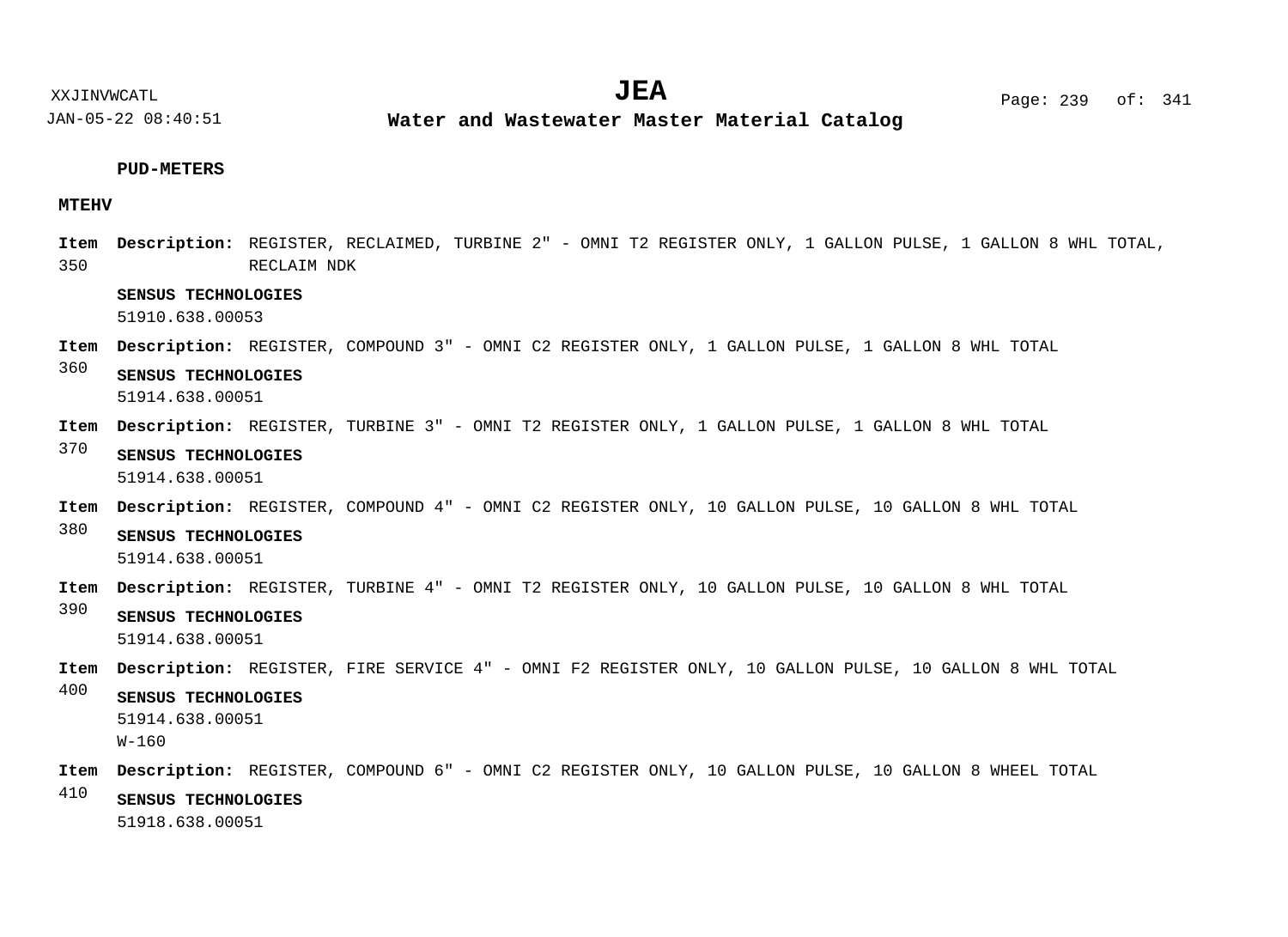### **PUD-METERS**

### **MTEHV**

- Item Description: REGISTER, TURBINE 6" OMNI T2 REGISTER ONLY, 10 GALLON PULSE, 10 GALLON 8 WHEEL TOTAL
- 420 **SENSUS TECHNOLOGIES** 51918.638.00051
- REGISTER, TURBINE 10" OMNI T2 REGISTER ONLY, 10 GALLON PULSE, 10 GALLON 8 WHL TOTAL **Description: Item**
- 440 **SENSUS TECHNOLOGIES** 51920.638.00051
- REGISTER, FIRE SERVICE 10" OMNI F2 REGISTER ONLY, 10 GALLON PULSE, 10 GALLON 8 WHL TOTAL **Description: Item**
- 450 **SENSUS TECHNOLOGIES** 51920.638.00051
- Item Description: REGISTER, FIRE SERVICE 6" OMNI F2 REGISTER ONLY, 10 GALLON PULSE, 10 GALLON 8WHL TOTAL

### 451 **SENSUS TECHNOLOGIES** 51918.638.00051

W-2000

733 Item Description: CONNECTOR, 2-WIRE, "UY" TYPE, CONNECTOR FOR USE ON 22-26 AWG SOLID COPPER CONDUCTOR WIRE, CONNECTORS TO BE SELF- STRIPPING AND INSULATED. SCOTCHLOCK "UY" CONNECTOR (1 EACH = BOX OF 100) \*\*\*NO SUBSTITUTE\*\*\*

745 Item Description: WIRE, 3-CONDUCTOR. CONDUCTORS TO BE 22 AWG TINNED COPPER AND INDIVIDUALLY INSULATED. SOLID WIRE CONDUCTORS ONLY - NO STRANDED WIRE IS ALLOWED. ENCODED REGISTER WIRE. E62780 TYPE CL2 22 AWG 75 C (UL)\*\*\*NO SUBSTITUTE\*\*\* 500 FT OR 1000 FT ROL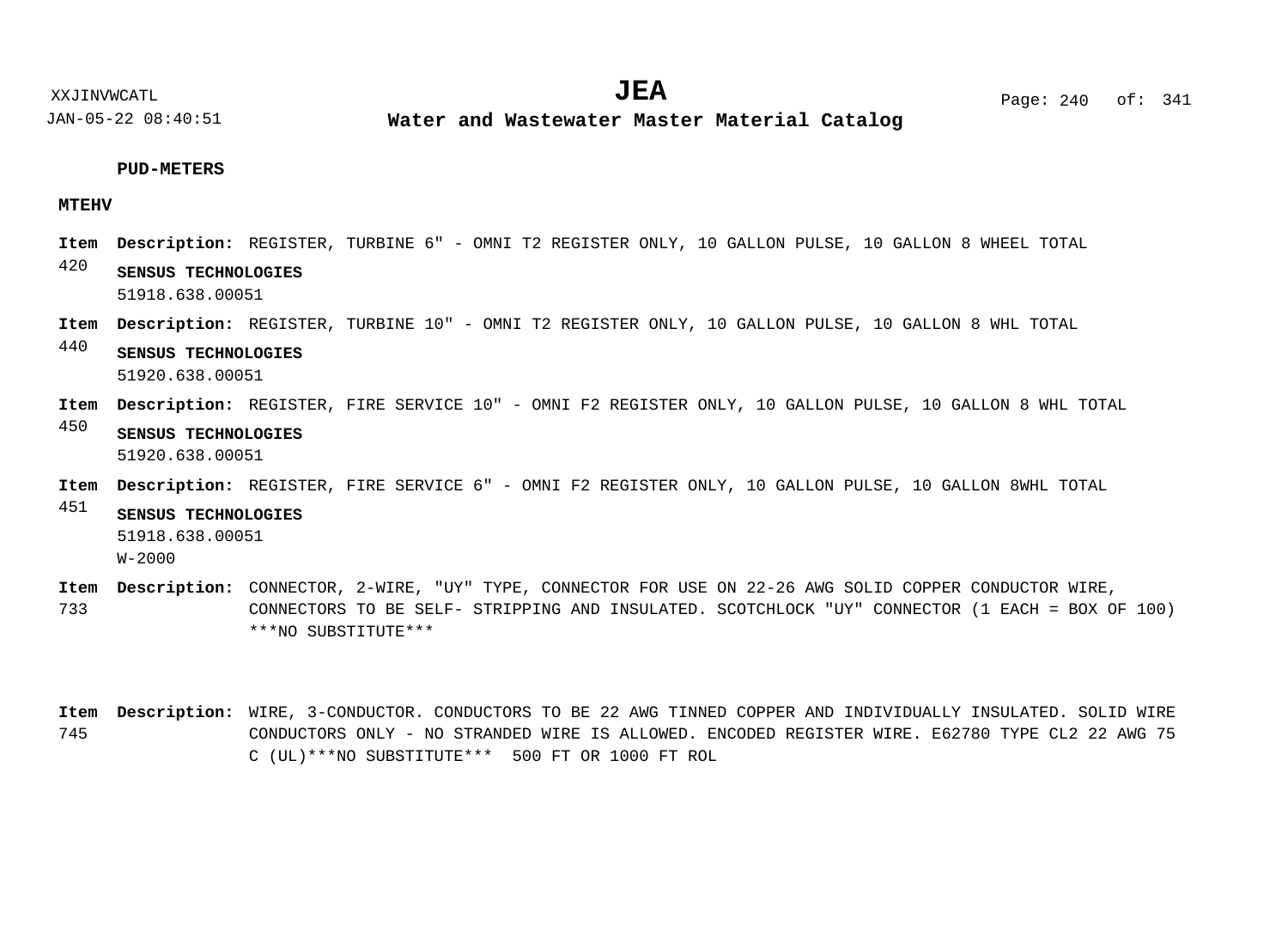**Water and Wastewater Master Material Catalog** 

### **PUD-METERS**

### **MTEHV**

800  $\blacksquare$  **Description:** CHAMBER, RECLAIMED, TURBINE 1.5" - OMNI T2 MEASURING CHAMBER ASSEMBLY, 1 GALLON PULSE, 1 GALLON 8 WHL TOTAL

### **SENSUS TECHNOLOGIES**

T19RXXXG1AT0X

 $\blacksquare$  **Description:** CHAMBER, TURBINE 2" - OMNI T2 MEASURING CHAMBER ASSEMBLY, 1 GALLON PULSE, 1 GALLON 8 WHL TOTAL

810 **SENSUS TECHNOLOGIES** T29XXXXG1AT0X

813 Item Description: CHAMBER, TURBINE 1.5" - OMNI T2 MEASURING CHAMBER ASSEMBLY, 1 GALLON PULSE, 1 GALLON 8 WHL TOTAL

**SENSUS TECHNOLOGIES**

T19XXXXG1AT0X 50810-410-46001 5081041046001

820 Item Description: CHAMBER, RECLAIMED, TURBINE 2" - OMNI T2 MEASURING CHAMBER ASSEMBLY, 1 GALLON PULSE, 1 GALLON 8 WHL TOTAL, RECLAIM NDK

### **SENSUS TECHNOLOGIES**

T29RXXXG1AT0X

Item Description: REGISTER, TURBINE 8" - OMNI T2 REGISTER ONLY, 10 GALLON PULSE, 10 GALLON 8 WHL TOTAL

#### 830 **SENSUS TECHNOLOGIES**

51919.638.00051

840 Item Description: CHAMBER, FIRE SERVICE 6" - OMNI F2 MEASURING CHAMBER ASSEMBLY, 10 GALLON PULSE, 10 GALLON 8 WHEEL TOTAL

### **SENSUS TECHNOLOGIES**

F69XXXG1AT0X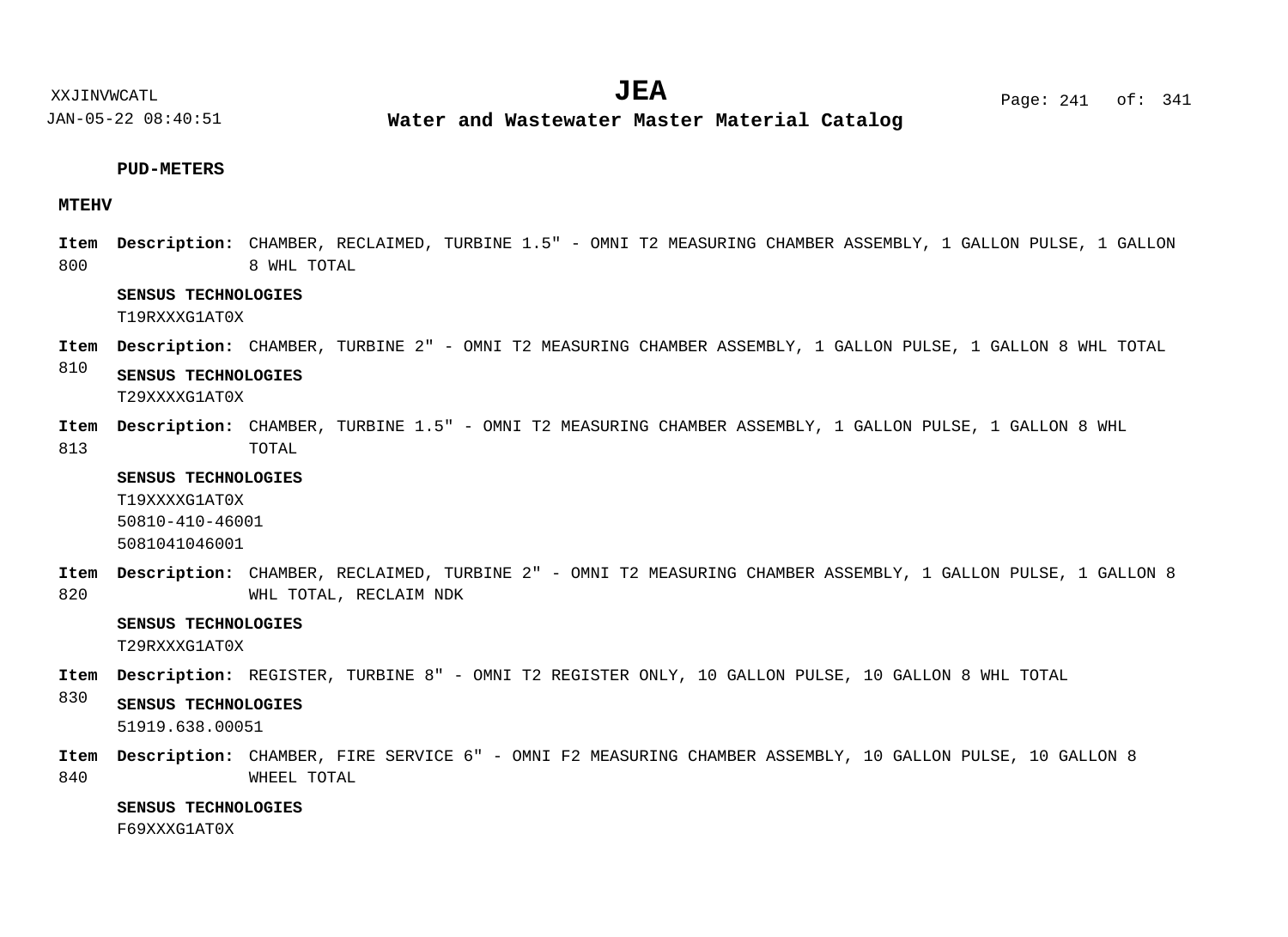**Water and Wastewater Master Material Catalog** 

#### **PUD-METERS**

### **MTEHV**

- REGISTER, TURBINE 2" OMNI T2 REGISTER ONLY, 1 GALLON PULSE, 1 GALLON 8 WHL TOTAL **Description: Item**
- 849 **SENSUS TECHNOLOGIES**
	- 51910.638.00051
	- 51912-610-30002
- 850 Item Description: CHAMBER, FIRE SERVICE 8" - OMNI F2 MEASURING CHAMBER ASSEMBLY, 10 GALLON PULSE, 10 GALLON 8 WHL TOTAL

### **SENSUS TECHNOLOGIES**

F89XXXXG1AT0X

860 Item Description: CHAMBER, FIRE SERVICE 10" - OMNI F2 MEASURING CHAMBER ASSEMBLY, 10 GALLON PULSE, 10 GALLON 8 WHL TOTAL

#### **SENSUS TECHNOLOGIES**

FA9XXXXG1AT0X

861 Item Description: CHAMBER, TURBINE 3" - OMNI T2 MEASURING CHAMBER ASSEMBLY, 1 GALLON PULSE, 1 GALLON 8 WHEEL TOTAL

### **SENSUS TECHNOLOGIES**

T39XXXXG1AT0X

870 Item Description: CHAMBER, FIRE SERVICE 4" - OMNI F2 MEASURING CHAMBER ASSEMBLY, 10 GALLON PULSE, 10 GALLON 8 WHL TOTAL

### **SENSUS TECHNOLOGIES**

F49XXXXG1AT0X

873 Item Description: CHAMBER, TURBINE 4" - OMNI T2 MEASURING CHAMBER ASSEMBLY, 10 GALLON PULSE, 10 GALLON 8 WHEEL TOTAL

### **SENSUS TECHNOLOGIES**

T49XXXXG1AT0X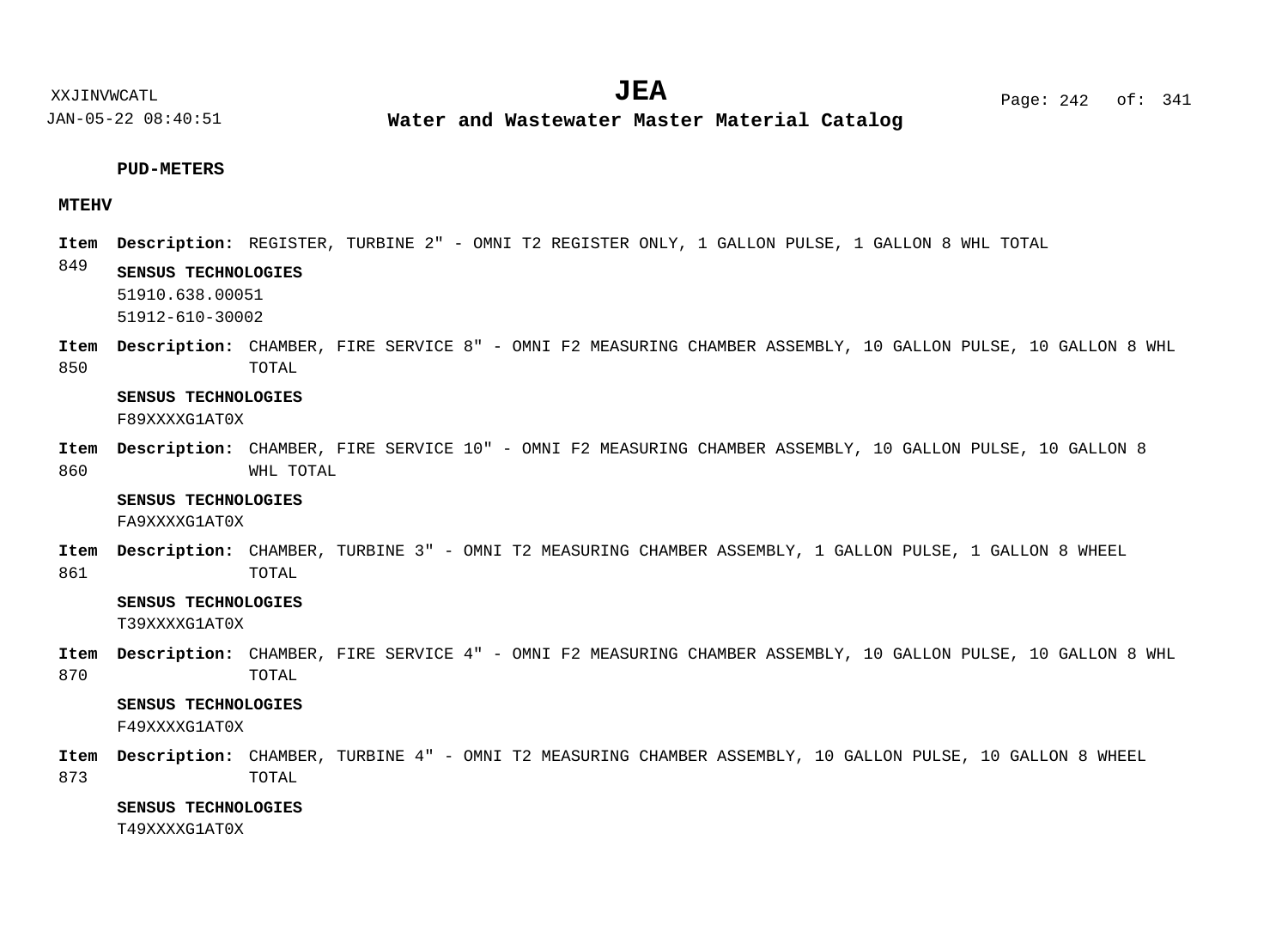**Water and Wastewater Master Material Catalog** 

#### **PUD-METERS**

### **MTEHV**

- 886 Item Description: CHAMBER, TURBINE - 6" OMNI T2 MEASURING CHAMBER ASSEMBLY, 10 GALLON PULSE, 10 GALLON 8WHL TOTAL **SENSUS TECHNOLOGIES** T69XXXXG1AT0X
- Item Description: CHAMBER, TURBINE 8" OMNI T2 MEASURING ASSEMBLY, 10 GALLON PULSE, 10 GALLON 8WHL TOTAL
- 892 **SENSUS TECHNOLOGIES** T89XXXXG1AT0X
- 907 Item Description: CHAMBER, TURBINE 10" - OMNI T2 MEASURING CHAMBER ASSEMBLY, 10 GALLON PULSE, 10 GALLON 8 WHEEL TOTAL

### **SENSUS TECHNOLOGIES**

TA9XXXXG1AT0X

922 METER, COMPOUND 3" - OMNI C2, COMPOUND LAY LENGTH, TEST RISER WITH BALL VALVE ONLY, 1 GALLON **Description: Item** PULSE, 1 CALLON 8 WHEEL TOTAL, S/N=REG ID

### **SENSUS TECHNOLOGIES**

C33TXXXG1ATOX

933 Item Description: METER, COMPOUND 4" - OMNI C2 COMPOUND LAY LENGTH, TEST RISER WITH BALL VALVE ONLY, 10 GALLON PULSE, 10 GALLON 8 WHEET TOTAL, S/N=REG ID

### **SENSUS TECHNOLOGIES**

C43TXXXG1AT0X

945 Item Description: CHAMBER, COMPOUND 6" - OMNI C2 MEASURING CHAMBER ASSEMBLY, 10 GALLON PULSE, 10 GALLON 8 WHEEL TOTAL

### **SENSUS TECHNOLOGIES**

C69XXXXG1AT0X

57318-498-71901A

573-18-498-71901A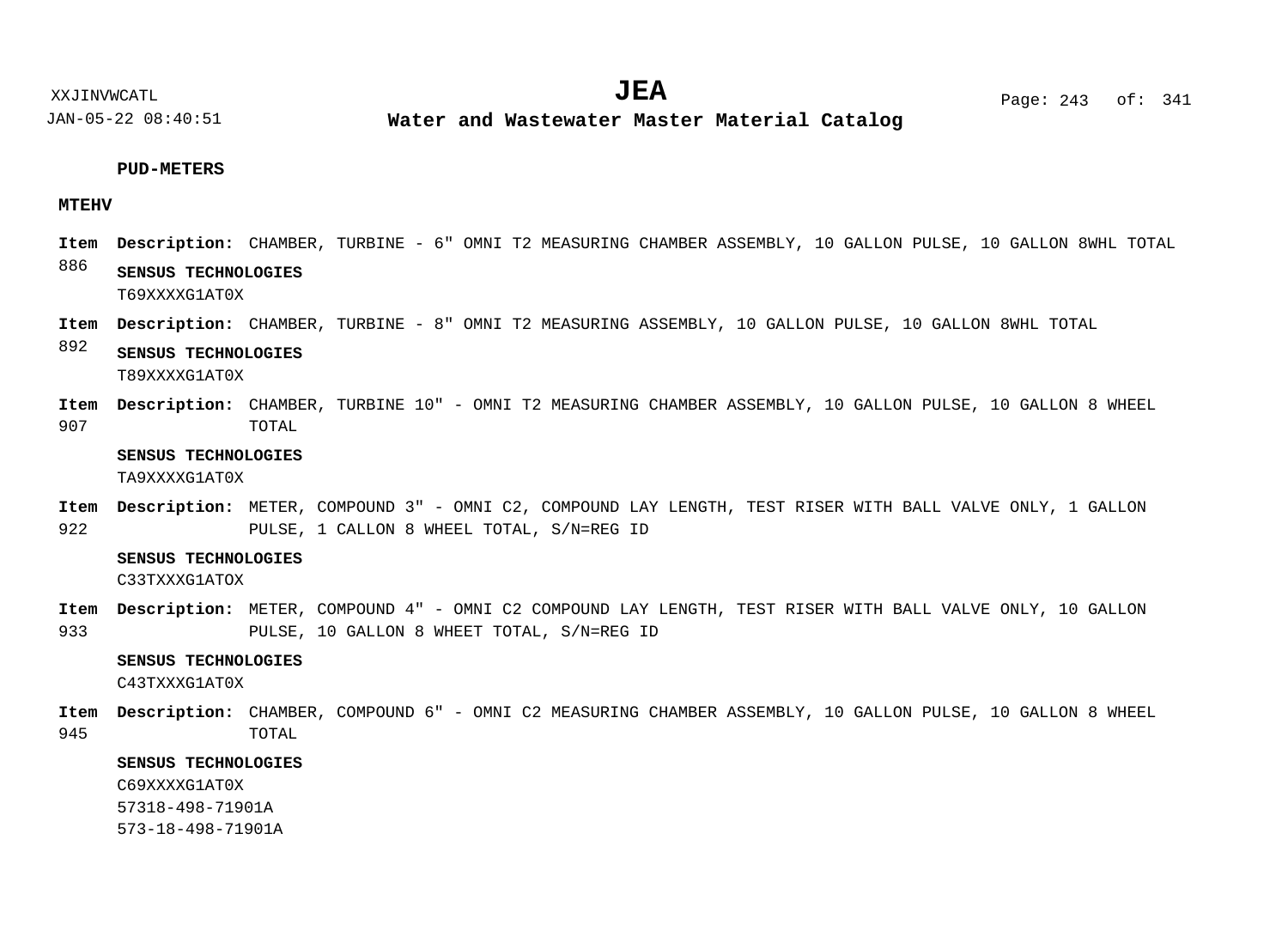### **PUD-METERS**

### **MTEHX**

000 Item Description: LOCKSEAL, HEAD - TAPERED WITH ALUMINUM SEAL (SILVER),HEAD IS USED WITH LOCKSEAL ASSEMBLY FOR SECURING WING TYPE CURB STOPS. - NO SUBSTITUTE WITHOUT PRIOR APPROVAL

### **HIGHFIELD MANUFACTURING CO.**

93280156

019 Item Description: STUD, LOCKSEAL - SMALL DIAMETER, STUD IS USED WITH LOCKSEAL ASSEMBLY FOR SECURING WING TYPE CURB STOPS. NO SUBSTITUTE WITHOUT PRIOR APPROVAL

#### **HIGHFIELD MANUFACTURING CO.**

93210141

027 SEAL, REPLACEMENT, LOCKSEAL - ALUMINUM (SILVER), SEAL IS USED WITH LOCKSEAL ASSEMBLY TO SECURE **Description: Item** WING TYPE CURB STOPS HIGHFIELD #93210130 NO SUBSTITUTE WITHOUT PRIOR APPROVAL

#### **HIGHFIELD MANUFACTURING CO.**

93210130

043 Item Description: KEY, LOCKSEAL - KEY IS USED TO REMOVE LOCKSEAL ASSEMBLY FROM WING TYPE CURB STOPS. HIGHFIELD #93280139-- NO SUBSTITUTE WITHOUT PRIOR APPROVAL

### **HIGHFIELD MANUFACTURING CO.**

93280139

- Item Description: PLUG, PIPE, LOCKING 3/4", WITH SEAL ADAPTER WITHOUT BARREL LOCK
- 100 **BROOKS E. J.**

8432100

Item Description: PLUG, PIPE, LOCKING - 1", WITH SEAL ADAPTER WITHOUT BARREL LOCK

119

8433100

**BROOKS E. J.**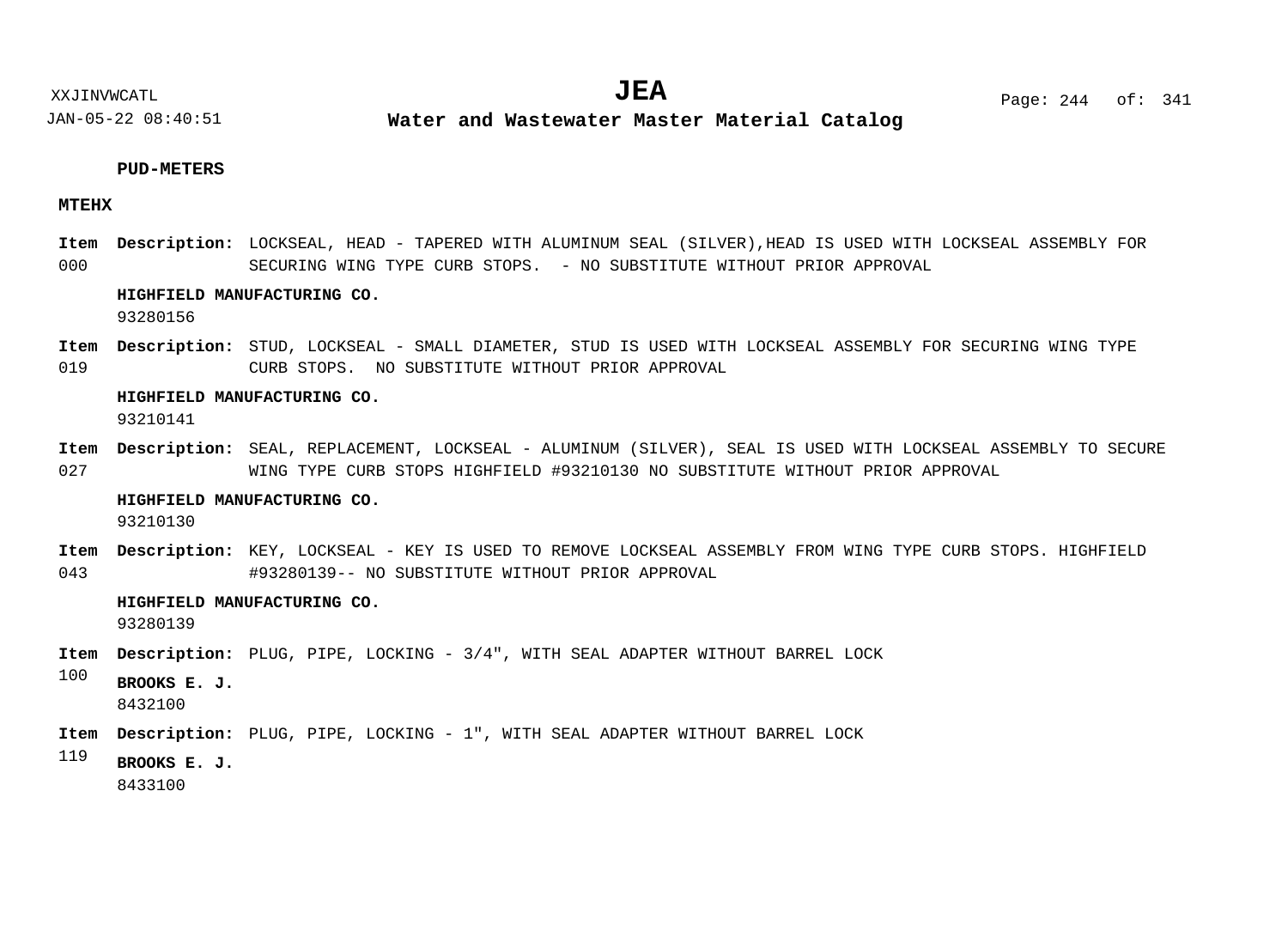**Water and Wastewater Master Material Catalog** 

# **NUTS**

# **NUTSA**

675 **Item Description:** NUT, HEAVY HEX HEAD, 3/4" - 10, 316 SS, HEAVY NUT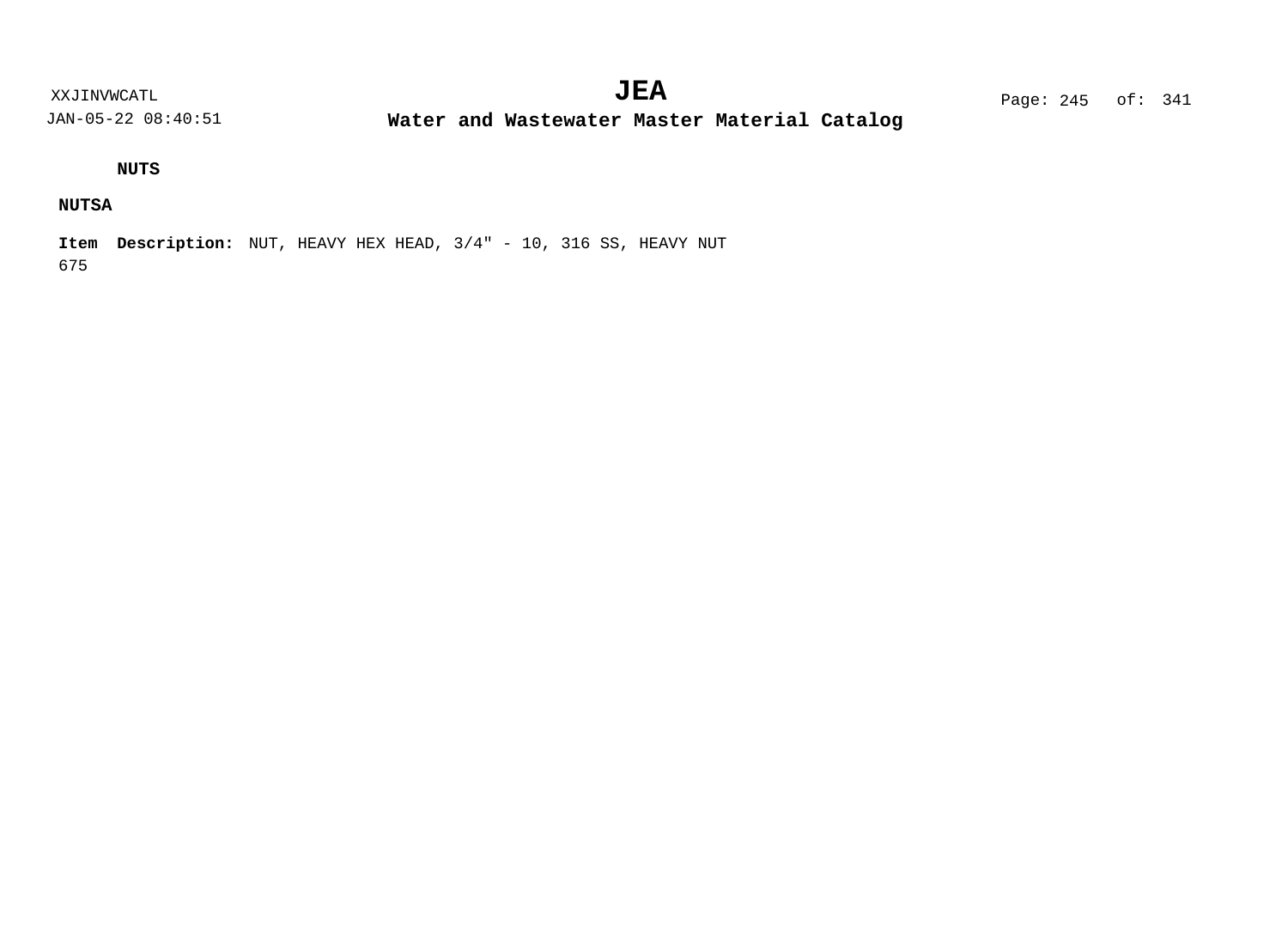**Water and Wastewater Master Material Catalog** 

#### **PUMPS**

### **PMPAD**

- Item Description: DIAPHRAGM, NEOPRENE FOR 3" DIAPHRAGM PUMP. GATES OR HOMELITE OR EQUAL.
- 562 GATES RUBBER CO. **HOMELITE DIV. (TEXTRON INC.)** 3E 03438/UP06372
- Item Description: INACTIVE DIAPHRAGM, NEOPRENE FOR 4" DIAPHRAGM PUMP. GATES OR EQUAL..
- 565 **GATES RUBBER CO.**

4E

- 810 Item Description: PACKING, MECHANICAL 1" - MULTI-SERVICE BRAIDED PACKING, 10 LB BOX ONLY. CHESTERTON STYLE 1730 PACKING OR EQUAL
	- **A.W. CHESTERTON CO.**

001184

820 Item Description: PACKING, GRAPHITE 3/16" -GENERAL SERVICE GRAPHITE PACKING, SQUARE BRAID, NON- ASBESTOS FIBERS, PH RANGE 0-14, TEMPERATURES TO 550°F/287°C, 1 LB BOXES ONLY

#### **GORE & ASSOCIATES,W.L.**

GFO-PACKING

835 Item Description: PACKING, GRAPHITE 3/8" - GENERAL SERVICE GRAPHITE PACKING, SQUARE BRAID, NON- ASBESTOS FIBERS, 5 LB BOXES ONLY

### **SEPCO**

ML-402 3/8"

840 Item Description: PACKING, GRAPHITE 1/2" - GENERAL SERVICE GRAPHIT PACKING, SQUARE BRAID, NON- ASBESTOS FIBERS. (FORMERLY SEPCO ML-165 NOW REPLACED BY ML4002) 5 LB BOXES ONLY

### **CHEMSTAR**

STYLE 165 1/2"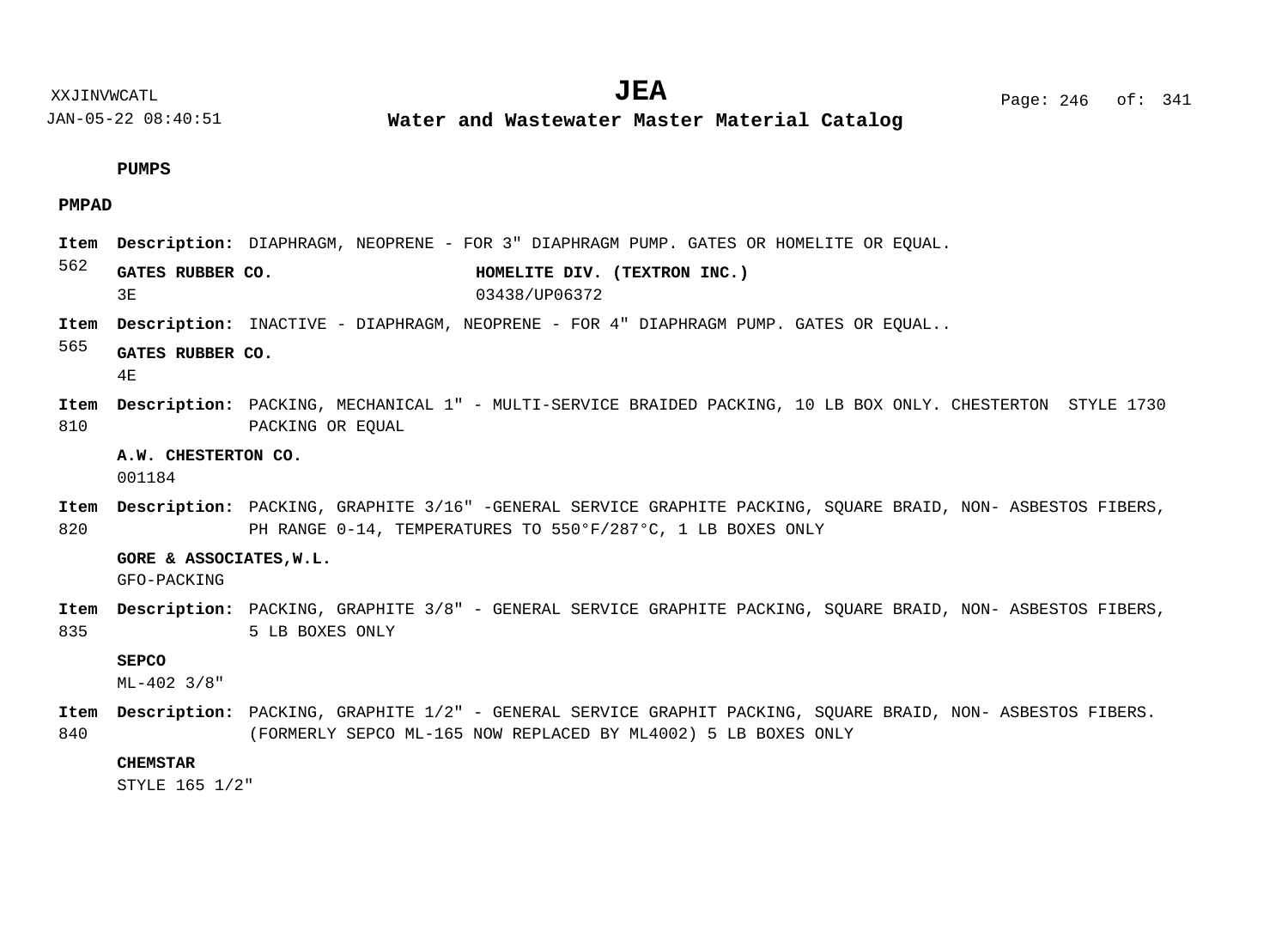**Water and Wastewater Master Material Catalog** 

#### **PUMPS**

### **PMPAD**

895 Item Description: PUMP, AIR DIAPHRAGM - 5.5 PSI, 120 VOLTS 60HZ., MAXIMUM PRESSURE 5.5 PSI, 5 WATTS .6 SCF @ 5.5 PSI., ALUMINUM PRESSURE CAST HAMMERTONE FINISH, SHOCK MOUNTED 6.25" X 3.5" X 3.75" WITH MOUNTING BRACKETS

### **INGRAM PRODUCTS**

HR10WB3

### **PMPAR**

Item Description: SHAFT, IMPELLER, FOR CROWN PUMP MODEL #PO6LC-12F

#### 830 **CROWN PUMP**

510-00480-003

### **PMPBK**

610 Item Description: PUMP, SUBMERSIBLE, 24 INCH, CP3602/1440 IMPELLER, 805 DRIVE, 130 HP 3/460V FLYGT PUMP WITH 35' MOTOR & PILOT CABLE. FOR INTERNAL RECYCLE PROCESS AT MANDARIN WRF \*\*\*\*ORDER BY DESCRIPTION \*\*\*

700 <code>Item Description: PUMP, SUBMERSIBLE - CONTINUOUS DUTY, 1/2 HP SINGLE PHASE, 115 VOLT, 1-1/2" DISCHARGE, WITH 20</code> FT. POWER CORD, BRONZE IMPELLER

### **PENTAIR**

MEOSP50BRA1-20

800 Item Description: PUMP, SUBMERSIBLE, 2" DISCHARGE, 1/2 HP, 60 HZ, HIGH HEAD, 1-PHASE, 115 VOLTS, 10 AMPS, W/20 FT. CORD

**HYDROMATIC PUMP**

MESPD50AH1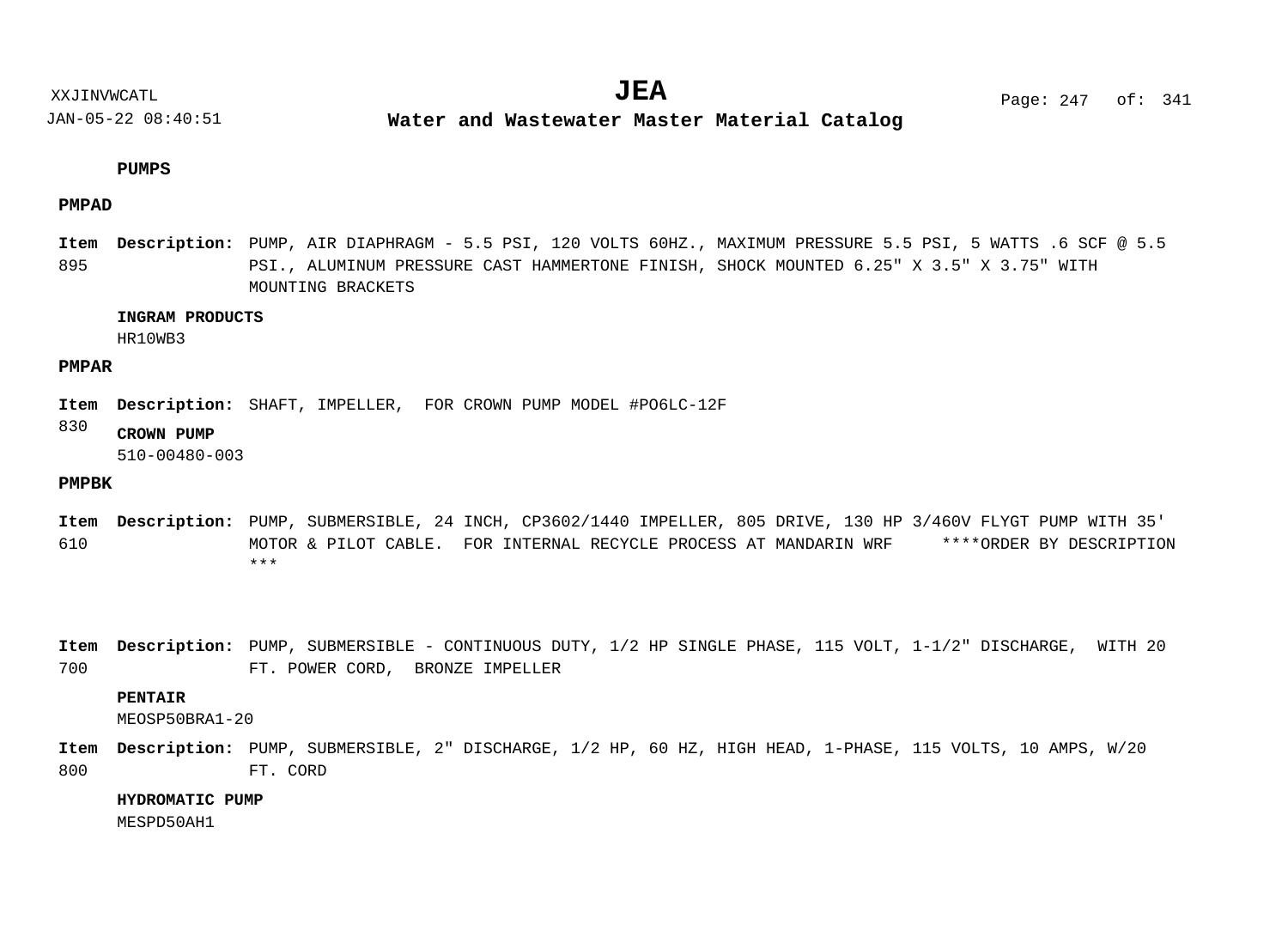**Water and Wastewater Master Material Catalog** 

### **PUMPS**

### **PMPCN**

500 Item Description: PUMP, SUBMERSIBLE - 1/3 HP, AUTOMATIC OPERATION, 115 VOLTS, 60 HZ, SPLIT PHASE MOTOR, BALL BEARINGS, AUTOMATIC RESET THERMAL PROTECTION, 1-1/4" IPT DISCHARGE ABS PLASTIC BASE, TEEL BRAND SUMP PUMP, SUPPLIED WITH 8'18-3 CORD

### **W W GRAINGER**

3BB78

### **PMPHP**

Item Description: PUMP, UTILITY HAND, WITH 72" HOSE

001 **KING INNOVATION** 48072

### **PMPTI**

Item Description: TIMER, HOLD IN, PIPE CABLE PUMP

- 001 **EAGLE SIGNAL CONTROL** HP55A6
- Item Description: TIMER, IDLE, PIPE CABLE PUMP

002 **EAGLE SIGNAL CONTROL** HP55A601

### **PUD-PAINT**

# **PNTAA**

Item Description: PAINT, RUS-KIL SAFETY YELLOW. \*\* 1 EACH = 1 GALLON \*\*

050 **BLP MOBILE PAINT CO.**

10-5601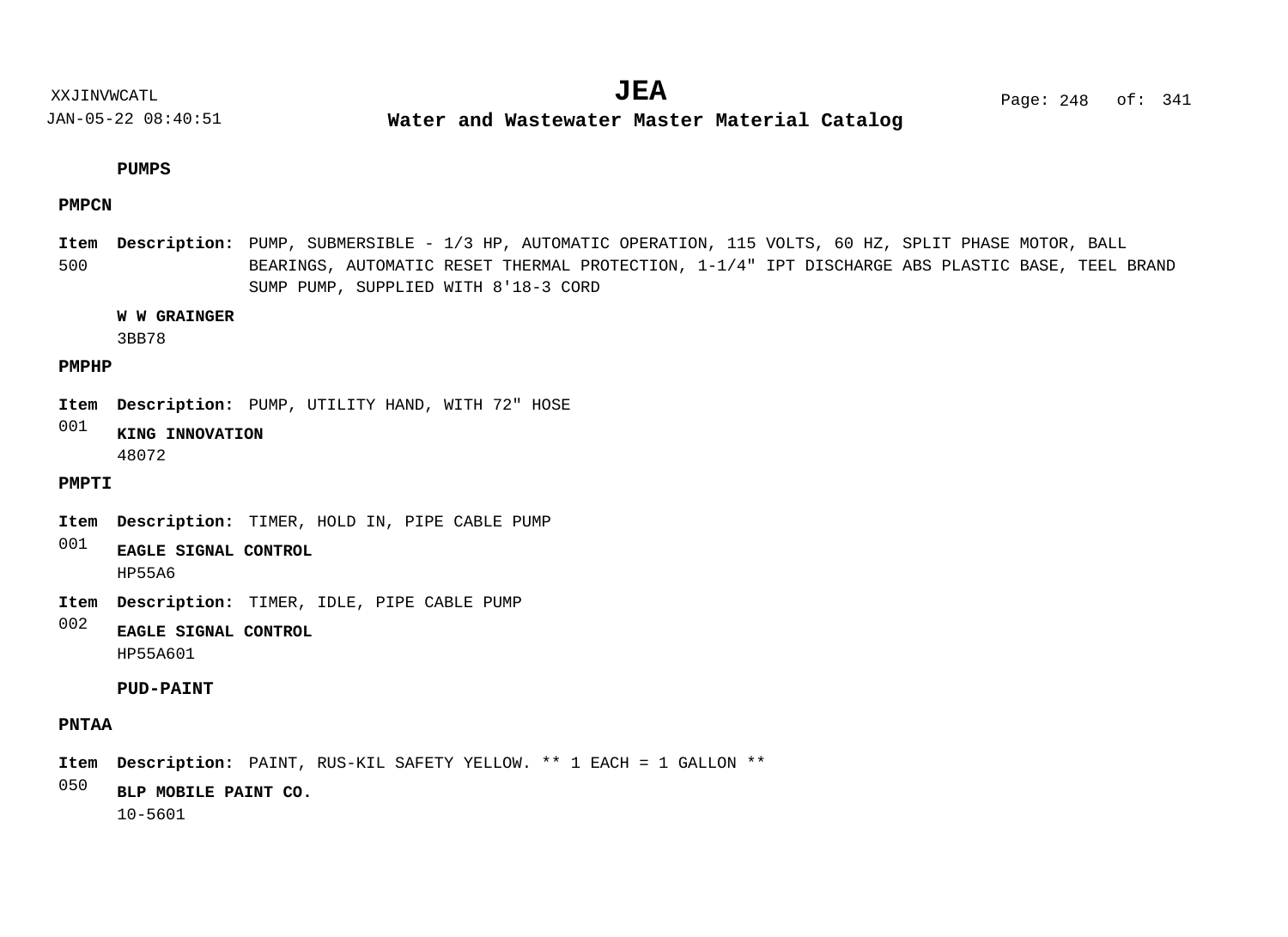XXJINVWCATL **EXALL** Page: 249 of:  $JEA$   $Page: 249 \text{ of}: 341$ 

JAN-05-22 08:40:51

**Water and Wastewater Master Material Catalog** 

### **PUD-PAINT**

### **PNTAA**

060 Item Description: PAINT, UPSIDE-DOWN, PURPLE-PANTONE, 17 OZ. AEROSOL CAN, CANS MUST FIT KRYLON SPRAY WAND (SPOTTER) #KRY7095, LEAD FREE, NON-CLOGGING, WATER-BASED

### **KRYLON**

3715

063 Item Description: PAINT, MARKING, UPSIDE-DOWN, A.P.W.A. PINK, 20 OZ. AEROSOL CAN, CAN MUST FIT KRYLON SPRAY WAND #KRY7095, NON-CLOGGING, WATER-BASED PAINT

| <b>GRAINGER</b> |        | <b>KRYLON</b><br><b>RUSTOLEUM</b>                                                                                                                        |
|-----------------|--------|----------------------------------------------------------------------------------------------------------------------------------------------------------|
|                 | 38EL42 | 1861838<br>03612                                                                                                                                         |
| Item<br>064     |        | Description: PAINT, MARKING, UPSIDE-DOWN, A.P.W.A. BLUE, 20 OZ. AEROSOL CAN, CAN MUST FIT KRYLON SPRAY WAND<br>#KRY7095, NON-CLOGGING, WATER-BASED PAINT |
| Aervoe          |        | <b>GRAINGER</b><br><b>KRYLON</b>                                                                                                                         |

| 290                                                                              |  | 38EL35 |  |  | S03903 |  |
|----------------------------------------------------------------------------------|--|--------|--|--|--------|--|
| <b>RUSTOLEUM</b>                                                                 |  |        |  |  |        |  |
| 203031                                                                           |  |        |  |  |        |  |
| m Description: PAINT, UPSIDE-DOWN, MARKING, A.P.W.A. BLUE, 20 OZ. AEROSOL CAN, C |  |        |  |  |        |  |

066 OSOL CAN, CAN MUST FIT KRYLON SPRAY WAND #KRY7095, NON-CLOGGING, SOLVENT-BASE PAINT **Item**

**GRAINGER KRYLON** 54TH45 S03621

- 
- 067 Item Description: PAINT, UPSIDE-DOWN, MARKING, A.P.W.A. GREEN, 20 OZ. AEROSOL CAN, CAN MUST FIT KRYLON SPRAY WAND #KRY7095, NON-CLOGGING, WATER -BASE PAINT

# **GRAINGER KRYLON**

38EL33 S03904

068 Item Description: PAINT, MARKING, UPSIDE-DOWN, A.P.W.A. GREEN, 20 OZ. AEROSOL CAN, CAN MUST FIT KRYLON SPRAY WAND, NON-CLOGGING, SOLVENT-BASED PAINT

| <b>GRAINGER</b> | <b>KRYLON</b> | <b>RUSTOLEUM</b> |
|-----------------|---------------|------------------|
| 54TH47          | S03631        | 1634838          |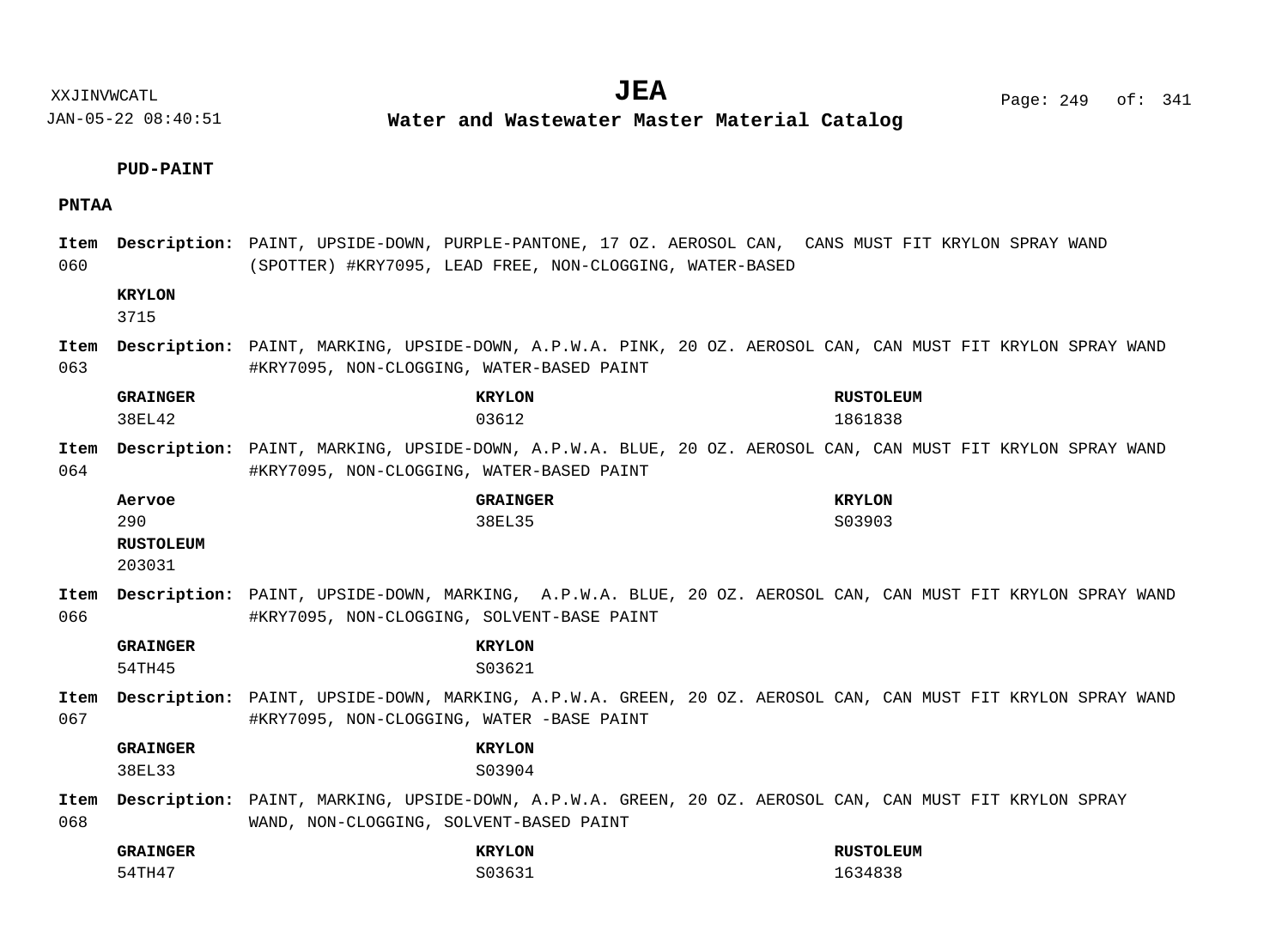**Water and Wastewater Master Material Catalog** 

### **PUD-PAINT**

### **PNTAA**

069  $D = D$  **Description:** PAINT, MARKING, UPSIDE-DOWN, A.P.W.A. WHITE, 20 OZ. AEROSOL CAN, CAN MUST FIT KRYLON SPRAY WAND #KRY7095, NON-CLOGGING, WATER-BASED PAINT

|             | Aervoe                                   | <b>GRAINGER</b>                                                                                                                                                                          | <b>KRYLON</b>    |
|-------------|------------------------------------------|------------------------------------------------------------------------------------------------------------------------------------------------------------------------------------------|------------------|
|             | 291                                      | 38EL36                                                                                                                                                                                   | KS03901          |
| Item<br>080 |                                          | Description: PAINT-ENAMEL-GLOSS, BLUE 11 OZ. AEROSOL CAN ZYNOLYTE SPAYMATE                                                                                                               |                  |
|             | ZYNOLYTE SPRAYMATE<br>BERMUDA BLUE #2470 |                                                                                                                                                                                          |                  |
| Item<br>100 |                                          | Description: PAINT, GREEN- ENAMEL-GLOSS 16 OZ. AEROSOL CAN, SEMOUR                                                                                                                       |                  |
|             | SEYMOUR MARKING PAINT<br>GREEN           |                                                                                                                                                                                          |                  |
| Item<br>505 |                                          | Description: PAINT, UPSIDE-DOWN, ALERT ORANGE, 17 OZ. AEROSOL CAN. CANS MUST FIT KRYLON SPRAY WAND (SPOTTER)<br>#KRY7095. LEAD-FREE, NON-CLOGGING, ALERT ORANGE ONLY ***NO SUBSTITUTE*** |                  |
|             | <b>KRYLON</b><br>S03700                  |                                                                                                                                                                                          |                  |
| Item<br>705 |                                          | Description: PAINT, MARKING, UPSIDE-DOWN, A.P.W.A. BRILLIANT RED, 20 OZ. AEROSOL CAN, CAN MUST FIT KRYLON<br>SPRAY WAND #KRY7095, NON-CLOGGING, WATER-BASED PAINT                        |                  |
|             | Aervoe                                   | <b>KRYLON</b>                                                                                                                                                                            | <b>RUSTOLEUM</b> |

292 S03911 203038

727 Item Description: PAINT, UPSIDE-DOWN, FLOURESCENT (SEWER) GREEN, TRAFFIC OR GROUND MARKING PAINT 17 OZ. AEROSOL CAN, LEAD FREE, NON- CLOGGING, FLOURESCENT GREEN ONLY, WATER BASED. SPRAYON OR KRYLON OR EQUAL.

### **SPRAYON PRODUCTS INC.**

03630

- Item Description: WAND, UPSIDE-DOWN PAINT, WAND MUST FIT KRYLON 17 OZ. UPSIDE-DOWN SPRAY CANS. KRYLON OR EQUAL.
- 739

**KRYLON SPRAYON PRODUCTS INC.**

KRY7095 K7095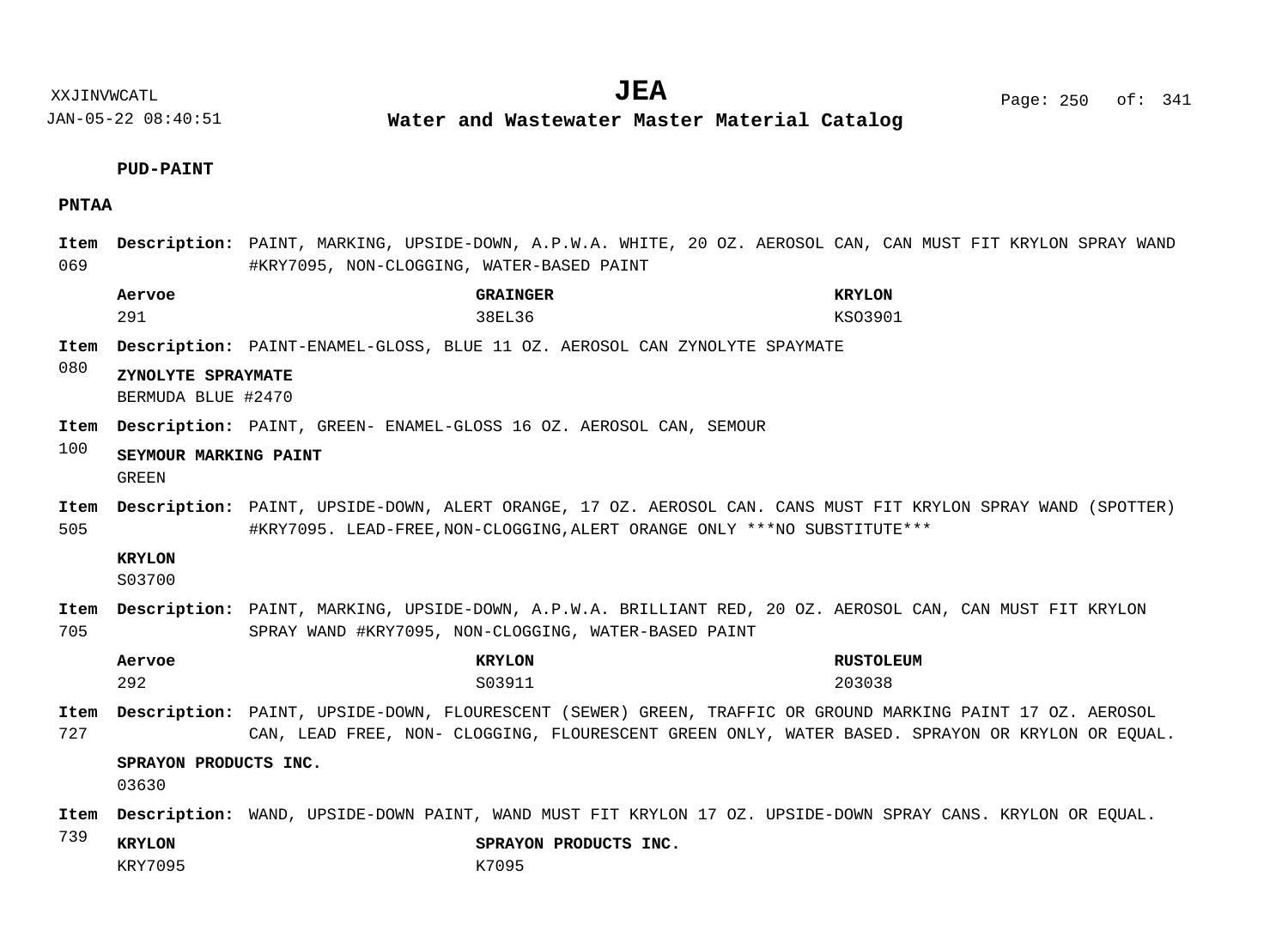**Water and Wastewater Master Material Catalog** 

### **PUD-PIPE & TUBING**

**PPEDU**

030 Item Description: PIPE, DUCTILE IRON, 3", SLIP JOINT, PRESSURE CLASS 150 MINIMUM , 18 FOOT LENGTHS MINIMUM

040 Item Description: PIPE, DUCTILE IRON, 4", SLIP JOINT, PRESSURE CLASS 150 MINIMUM , 18 FOOT LENGTHS MINIMUM

060 Item Description: PIPE, DUCTILE IRON, 6", SLIP JOINT, PRESSURE CLASS 150 MINIMUM , 18 FOOT LENGTHS MINIMUM

080 Item Description: PIPE, DUCTILE IRON, 8", SLIP JOINT, PRESSURE CLASS 150 MINIMUM, 18 OR 20 FOOT LENGTHS

100 Item Description: PIPE, DUCTILE IRON, 10", SLIP JOINT, PRESSURE CLASS 150 MINIMUM , 18 FOOT LENGTHS MINIMUM

120 Item Description: PIPE, DUCTILE IRON, 12", SLIP JOINT, PRESSURE CLASS 150 MINIMUM , 18 FOOT LENGTHS MINIMUM

160 Item Description: PIPE, DUCTILE IRON, 16", SLIP JOINT, PRESSURE CLASS 150 MINIMUM , 18 FOOT LENGTHS MINIMUM

200 Item Description: PIPE, DUCTILE IRON, 20", SLIP JOINT, PRESSURE CLASS 150 MINIMUM , 18 FOOT LENGTHS MINIMUM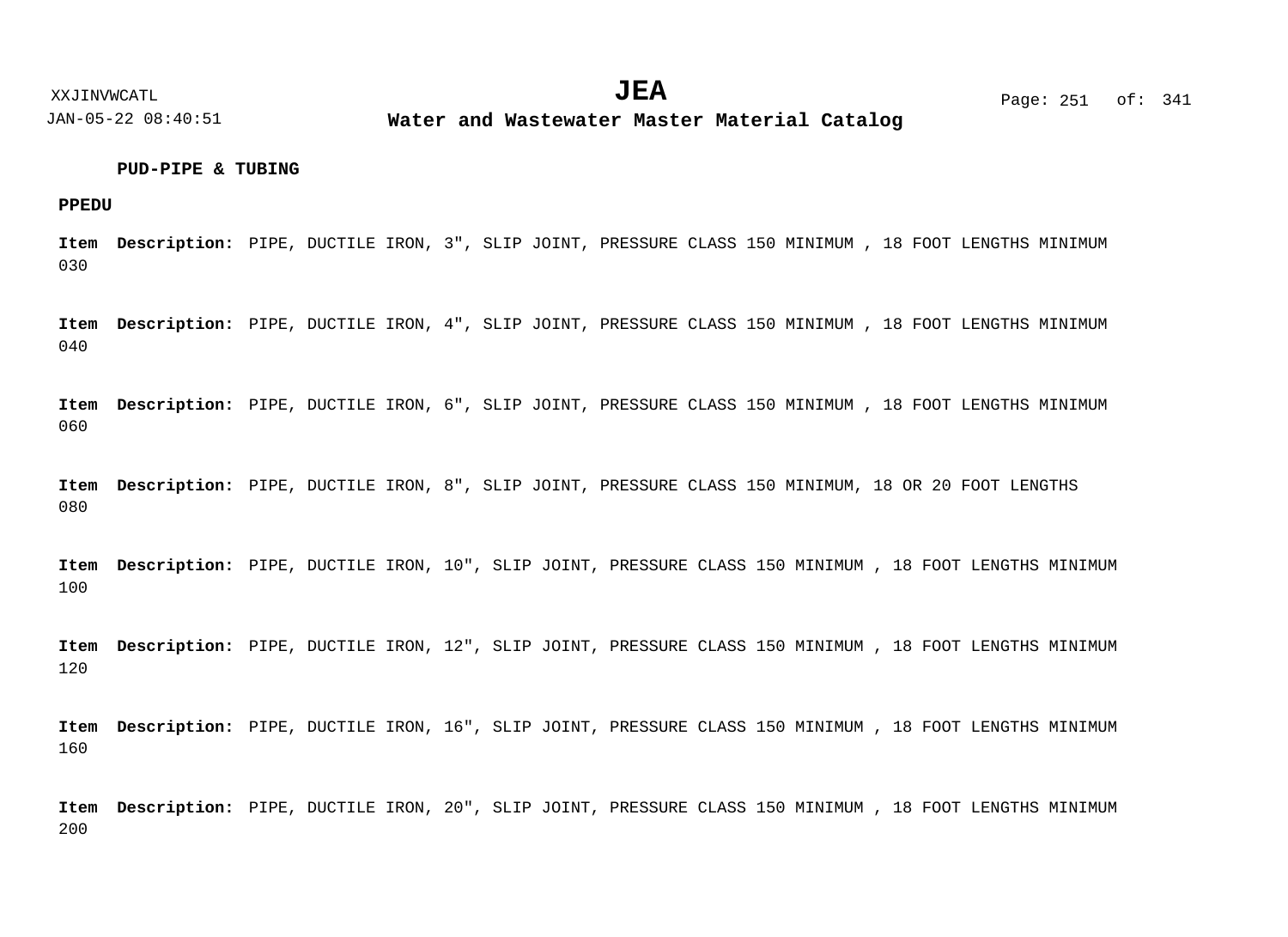**Water and Wastewater Master Material Catalog** 

### **PUD-PIPE & TUBING**

### **PPEDU**

240 Item Description: PIPE, DUCTILE IRON, 24", SLIP JOINT, PRESSURE CLASS 150 MINIMUM , 18 FOOT LENGTHS MINIMUM

300 Item Description: PIPE, DUCTILE IRON, 30", SLIP JOINT, PRESSURE CLASS 150 MINIMUM , 18 FOOT LENGTHS MINIMUM

### **PPEGV**

024 Item Description: PIPE, GALVANIZED - 1/2", MIPT X FIPT. 21 FOOT LENGTHS.

100 Item Description: PIPE, GALVANIZED - 1", MIPT X FIPT. 21 FOOT LENGHTS.

114 Item Description: NACTIVE - PIPE, GALVANIZED - 1-1/4", MIPT X FIPT. 21 FOOT LENGTHS.

124 Item Description: PIPE, GALVANIZED 1-1/2", THREADED & COUPLED, 21 FT LENGTHS

200 Item Description: PIPE, GALVANIZED - 2", MIPT X FIPT. 21 FOOT LENGTHS.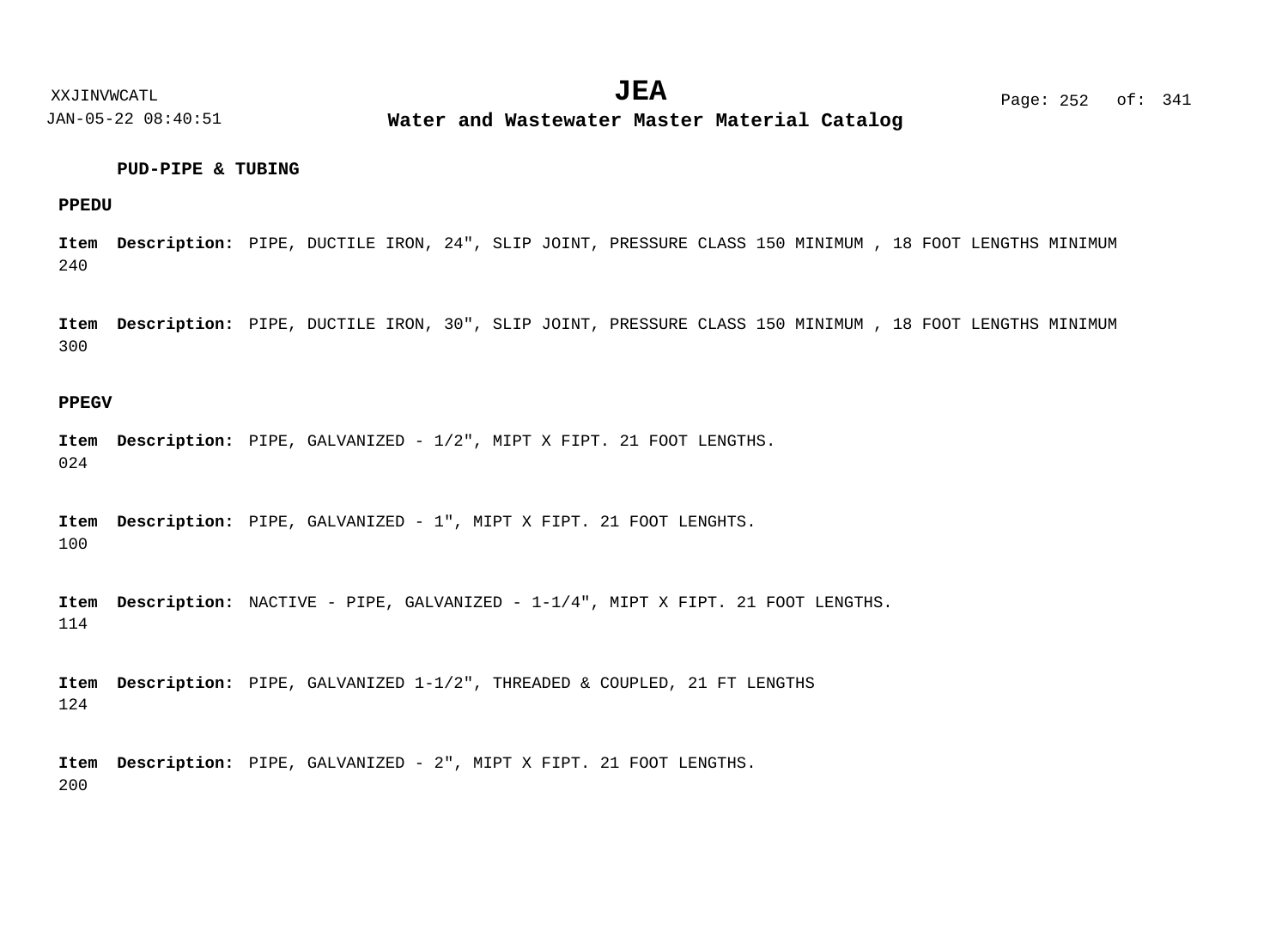**Water and Wastewater Master Material Catalog** 

# **PUD-PIPE & TUBING**

# **PPEGV**

224 Item Description: PIPE, GALVANIZED - 2-1/2", MIPT X FIPT. 21 FOOT LENGTHS.

#### **PPEPV**

030 "ON HOLD'" - PIPE, PVC, \*\*EAGLE LOC\*\*, DR18 - 4", 20 FT. LENGTHS, AWWA C-900, CLASS 235, BLUE **Description: Item** COLOR ONLY.

# **JM EAGLE**

ORDER BY DESCRIPTION

040 Item Description: PIPE, PVC, DR18 - 4", 20 FT. LENGTHS, AWWA C-900, CLASS 235, BLUE COLOR ONLY.

|     | Item Description: 'ON HOLD" - PIPE, PVC, **EAGLE LOC**, DR18 - 6", 20 FT. LENGTHS, AWWA C-900, CLASS 235, BLUE |  |  |  |  |  |
|-----|----------------------------------------------------------------------------------------------------------------|--|--|--|--|--|
| 050 | COLOR ONLY.                                                                                                    |  |  |  |  |  |

# **JM EAGLE**

ORDER BY DESCRIPTION

060 Item Description: PIPE, PVC, DR18 - 6", 20 FT. LENGTHS, AWWA C-900, CLASS 235, BLUE COLOR ONLY.

070 Item Description: "ON HOLD" - PIPE, PVC, \*\*EAGLE LOC\*\*, DR18 - 8", 20 FT. LENGTHS, AWWA C-900, CLASS 235, BLUE COLOR ONLY.

# **JM EAGLE**

ORDER BY DESCRIPTION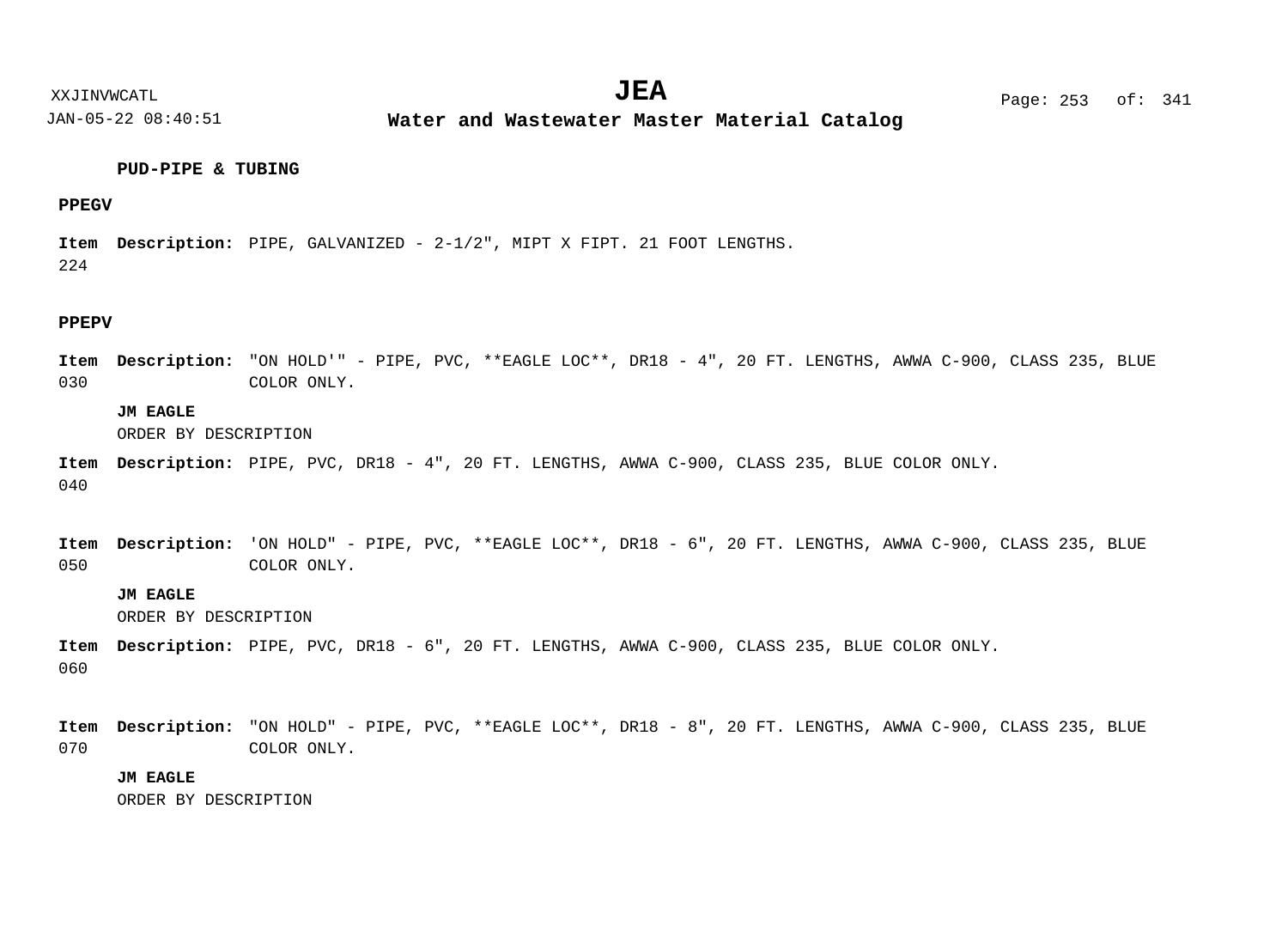# **PUD-PIPE & TUBING**

# **PPEPV**

080 Item Description: PIPE, PVC, DR18 - 8", 20 FT. LENGTHS, AWWA C-900, CLASS 235, BLUE COLOR ONLY.

100 Item Description: PIPE, PVC, DR18 - 10", 20 FT. LENGTHS, AWWA C-900, CLASS 235, BLUE COLOR ONLY.

120 Item Description: PIPE, PVC, DR18 - 12", 20 FT. LENGTHS, AWWA C-900, CLASS 235, BLUE COLOR ONLY.

Item Description: PIPE, PVC, DR18 - 18", 20 FT. LENGTHS, AWWA C-900, CLASS 235, BLUE COLOR ONLY.

124 140 Item Description: PIPE, PVC, DR18 - 14", 20 FT. LENGTHS, AWWA C-900, CLASS 235. ALL DR18 PIPE MUST BE COLORED BLUE FOR WATER SERVICE. NO OTHER COLOR ALLOWED. **DIAMOND JM EAGLE NORTH AMERICAN PIPE CO.** DR18 DR18 DR18

| <b>CERTAINTEED</b>      | JM MANUFACTURING | NATIONAL PIPE & PLASTICS, INC. |
|-------------------------|------------------|--------------------------------|
| SEE DESCRIPTION         | SEE DESCRIPTION  | SEE DESCRITPION                |
| NORTH AMERICAN PIPE CO. | VASSALLO, INC.   |                                |
| SEE DESCRIPTION         | SEE DESCRIPTION  |                                |

160 Item Description: PIPE, PVC, DR18, 16", AWWA C-900, CLASS 235, 20 FT LENGTHS. BLUE COLOR ONLY. NOTE: NO MORE THAN TWO (2) PIECES OF PIPE PER BUNDLE. BUNDLES WITH MORE THAN TWO PIECES PER BUNDLE WILL BE REFUSED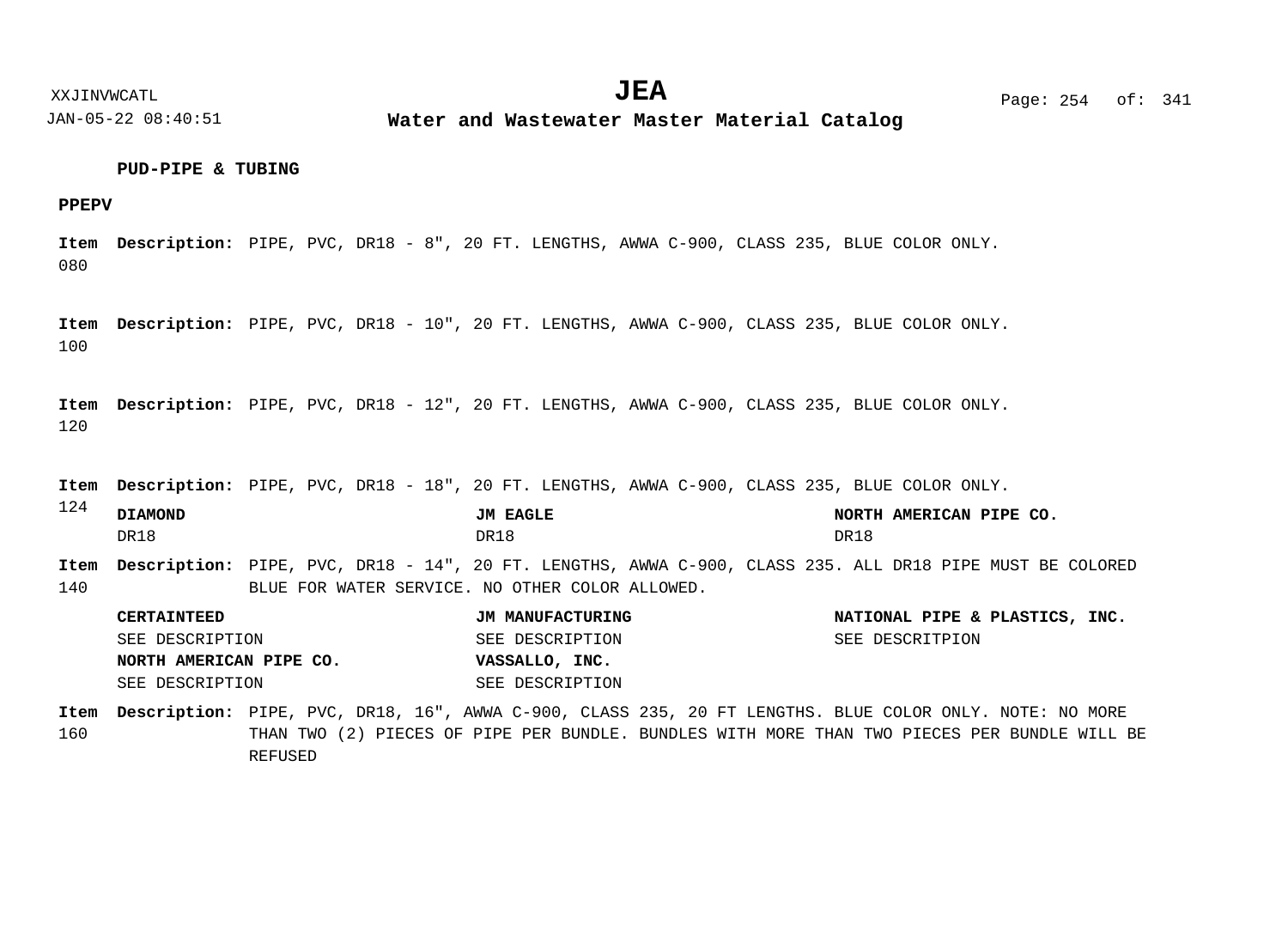# **PUD-PIPE & TUBING**

**PPEPV**

173 Item Description: PIPE, PVC, DR25, 18", AWWA C-900, CLASS 165, 20 FT LENGTHS. BLUE COLOR ONLY. NOTE: NO MORE THAN TWO (2) PIECES OF PIPE PER BUNDLE. BUNDLES WITH MORE THAN TWO PIECES PER BUNDLE WILL BE REFUSED

180 Item Description: PIPE, PVC, DR18, 20", AWWA C-900. CLASS 235, 20 FT LENGTHS. ALL PIPE MUST BE COLORED BLUE FOR WATER SERVICE. NO OTHER COLORS ARE ALLOWED.

190 Item Description: PIPE, PVC, DR18, 30", AWWA C-900,CLASS 235,20 FT LGTHS. ALL PIPE MUST BE COLORED BLUE FOR WATER SERVICE. NO OTHER COLORS ALLOWED. NOTE: NO MORE THAN TWO (2) PIECES OF PIPE PER BUNDLE. BUNDLES W/MORE THAN TWO PIECES PER BUNDLE WILL BE REFUSE

219 Item Description: PIPE, PVC, DR18, 24", AWWA C-900, CLASS 235, 20 FT LENGTHS. ALL PIPE MUST BE COLORED BLUE FOR WATER SERVICE. NO OTHER COLORS ARE ALLOWED.

350 Item Description: PIPE, PVC, DR18 - 30", 20 FT. LENGTHS, AWWA C-900, CLASS 235, GREEN COLOR ONLY FOR SEWER FORCEMAIN SYSTEM

**DIAMOND JM EAGLE NORTH AMERICAN PIPE CO.** DR18 DR18 DR18

360 Item Description: PIPE, PVC, DR25, 36" AWWA C-900. CLASS 165, 20 FT. LENGHTS. ALL PIPE MUST BE COLORED "GREEN" FOR SEWER SERVICE. NO OTHER COLOR ALLOWED \*\*\* NO SUBSTITUTE \*\*\*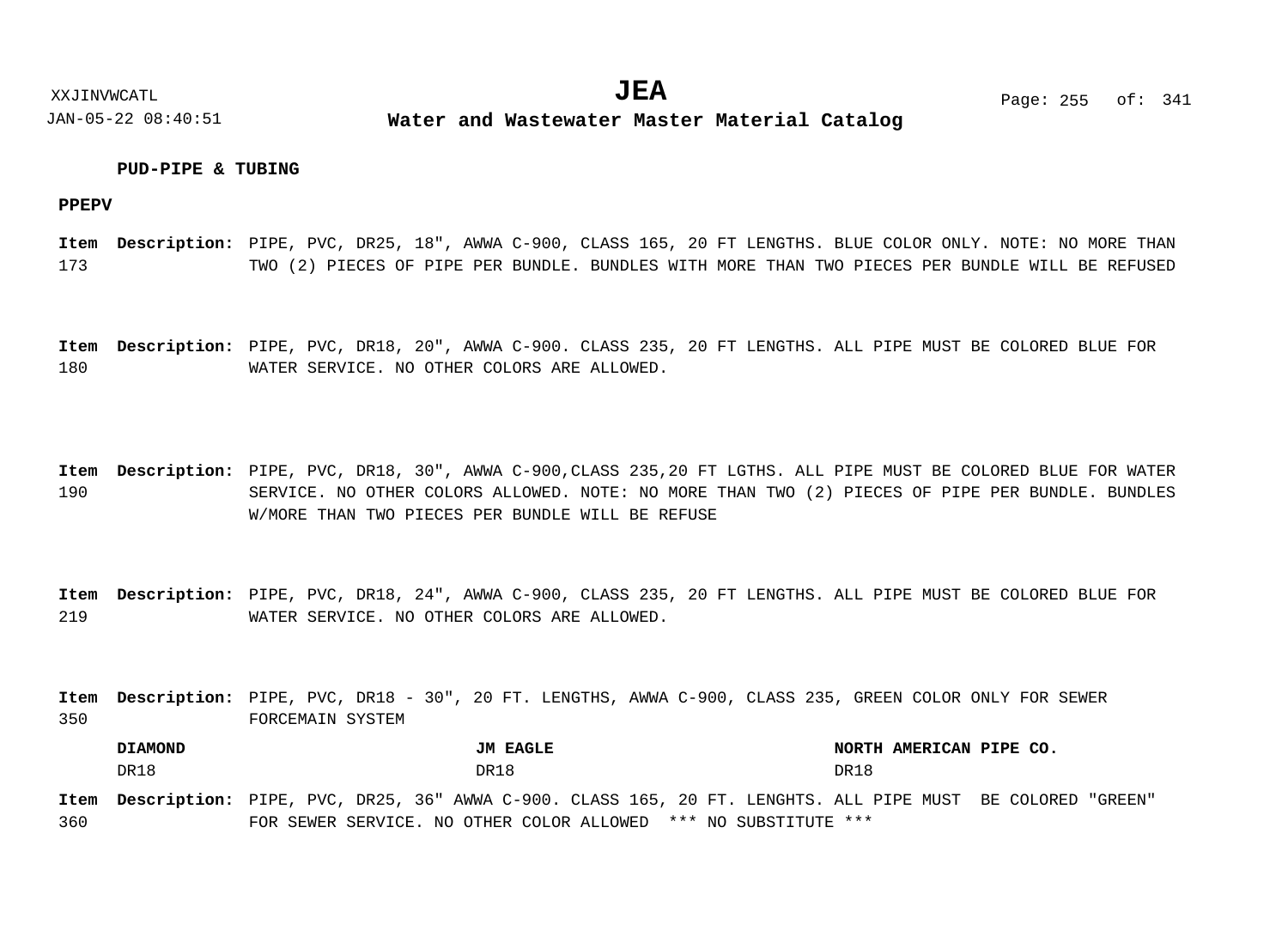**Water and Wastewater Master Material Catalog** 

# **PUD-PIPE & TUBING**

# **PPEPV**

450 Item Description: PIPE, PVC, SCH-40, 3/4", 20 FT. LENGTHS, PURPLE RECLAIM WATER SOLVENT WELD BELL

Item Description: PIPE, PVC, SCH-40, 1", 20 FT. LENGTHS, PURPLE RECLAIM WATER SOLVENT WELD BELL

455 **FORD**

0501040PURP

- Item Description: PIPE, PVC, SCH-40, 1-1/2", 20 FT. LENGTHS, PURPLE RECLAIM WATER SOLVENT WELD BELL
- 460 **FORD**

0501540PURP

465 Item Description: PIPE, PVC, SCH-40, 2", 20 FT. LENGTHS, PURPLE RECLAIM WATER SOLVENT WELD BELL

#### **PPERW**

015 Item Description: PIPE, PVC, 1-1/2" X 20 FT. LENGHTS, SCH 40, GLUE JOINT, ALL PIPE MUST BE COLORED PANTONE PURPLE 522C FOR RECLAIMED WATER SERVICE. NO OTHER COLORS ALLOWED.

020 Item Description: PIPE, PVC, 2" X 20 FT. LENGHTS, SCH 40, GLUE JOINT, ALL PIPE MUST BE COLORED PANTONE PURPLE 522C FOR RECLAIMED WATER SERVICE. NO OTHER COLORS ALLOWED.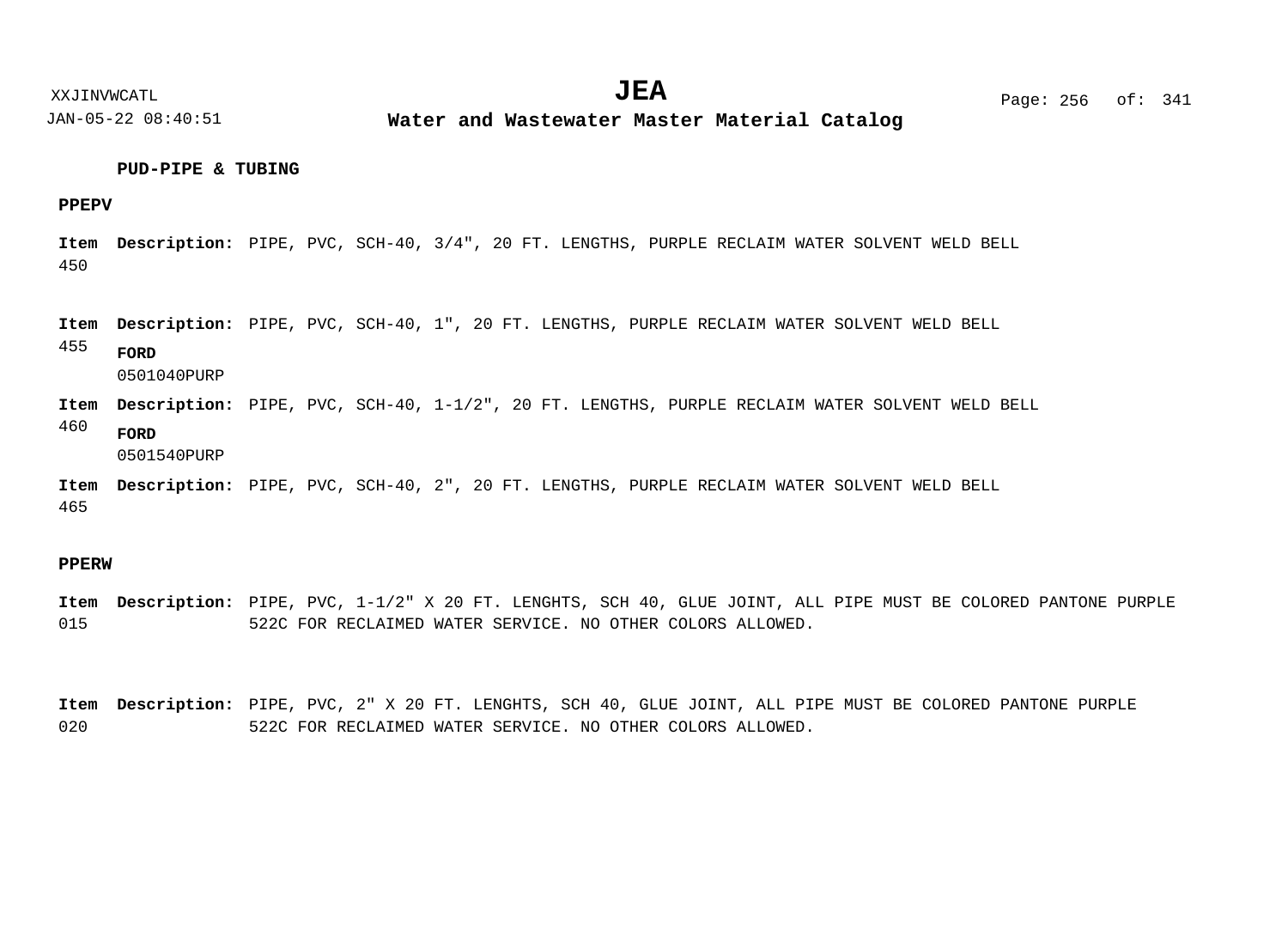# **PUD-PIPE & TUBING**

**PPERW**

030 Item Description: PIPE, PVC, 3" X 20 FT. LENGHTS, CLASS 200. ALL SDR21 PIPE MUST BE COLORED PANTONE PURPLE 522C FOR RECLAIMED WATER SERVICE. NO OTHER COLORS ALLOWED.

040 Item Description: PIPE, PVC, 4", DR18, 20 FT. LENGTHS, AWWA C-900, CLASS 235. PIPE MUST BE COLORED PANTONE PURPLE FOR RECLAMED WATER SERVIVE. NO OTHER COLORS ALLOWED.

060 Item Description: PIPE, PVC, 6", DR18, 20 FT. LENGTH, AWWA C-900, CLASS 235. PIPE MUST BE COLORED PANTONE PURPLE FOR RECLAMED WATER SERVICE. NO OTHER COLORS ALLOWED.

080 Item Description: PIPE, PVC, 8", DR18, 20 FT. LENGTH, AWWA C-900, CLASS 235. PIPE MUST BE COLORED PANTONE PURPLE FOR RECLAMED WATER SERVICE. NO OTHER COLORS ALLOWED.

120 Item Description: PIPE, PVC, 12", DR18, 20 FT. LENGTH, AWWA C-900, CLASS 235. PIPE MUST BE COLORED PANTONE PURPLE FOR RECLAMED WATER SERVICE. NO OTHER COLORS ALLOWED.

160 Item Description: PIPE, PVC, 16", DR18, 20 FT. LENGTH, AWWA C-900, CLASS 235. PIPE MUST BE COLORED PANTONE PURPLE FOR RECLAMED WATER SERVICE. NO OTHER COLORS ALLOWED.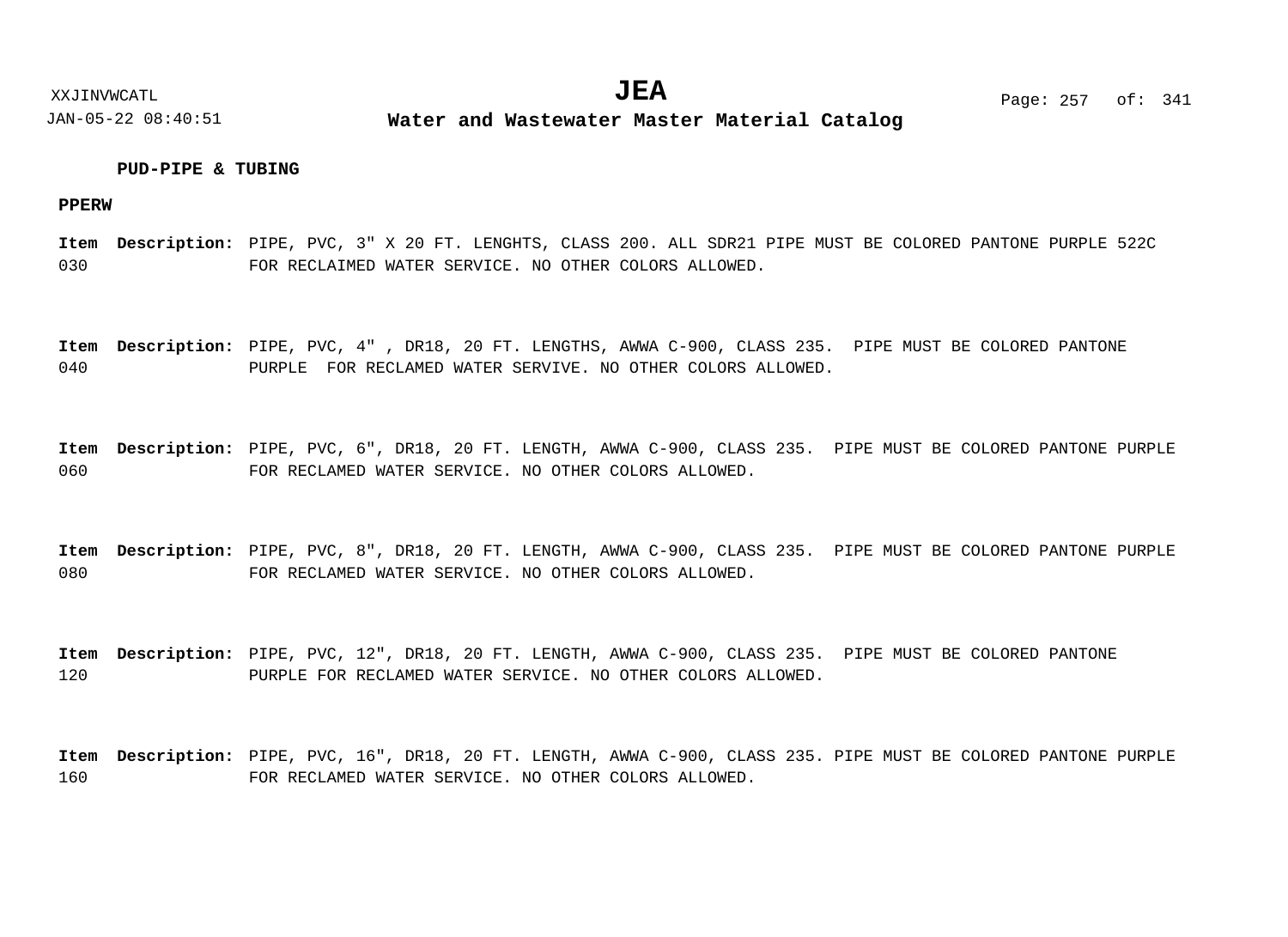**Water and Wastewater Master Material Catalog** 

# **PUD-PIPE & TUBING**

# **PPERW**

165 Item Description: PIPE, PVC, 20", DR18, 20 FT. LENGTHS, AWWA C-900, CLASS 235. PIPE MUST BE COLORED PANTONE PURPLE FOR RECLAMED WATER SERVICE. NO OTHER COLORS ALLOWED.

|              | <b>DIAMOND</b><br>DR18 | JM EAGLE<br>DR18                                                                                                                                                     | NORTH AMERICAN PIPE CO.<br>DR18 |
|--------------|------------------------|----------------------------------------------------------------------------------------------------------------------------------------------------------------------|---------------------------------|
| Item<br>170  |                        | Description: PIPE, PVC, 24", DR18, 20 FT. LENGHT, AWWA C-900, CLASS 235. PIPE MUST BE COLORED PANTONE PURPLE<br>FOR RECLAMED WATER SERVICE. NO OTHER COLORS ALLOWED. |                                 |
|              | <b>DIAMOND</b><br>DR18 | JM EAGLE<br>DR18                                                                                                                                                     | NORTH AMERICAN PIPE CO.<br>DR18 |
| <b>PPESC</b> |                        |                                                                                                                                                                      |                                 |
| Item<br>024  |                        | Description: PIPE, PVC SCH 40 1/2". 20 FT LENGTHS. BELL ON ONE END.                                                                                                  |                                 |
| Item<br>034  |                        | Description: PIPE, PVC, SCH 40, 3/4". 20 FT LENGTHS. BELL ON ONE END.                                                                                                |                                 |
| Item<br>100  |                        | Description: PIPE, PVC SCH 40 1". 20 FT LENGHTS. BELL ON ONE END.                                                                                                    |                                 |
| Item<br>114  |                        | <b>Description:</b> PIPE, PVC SCH 40 1-1/4 ". 20 FT LENGTHS. BELL ON ONE END. (1 EA = 1 FT)                                                                          |                                 |
|              |                        | Item Description: PIPE PVC SCH 40 1-1/2"                                                                                                                             |                                 |

124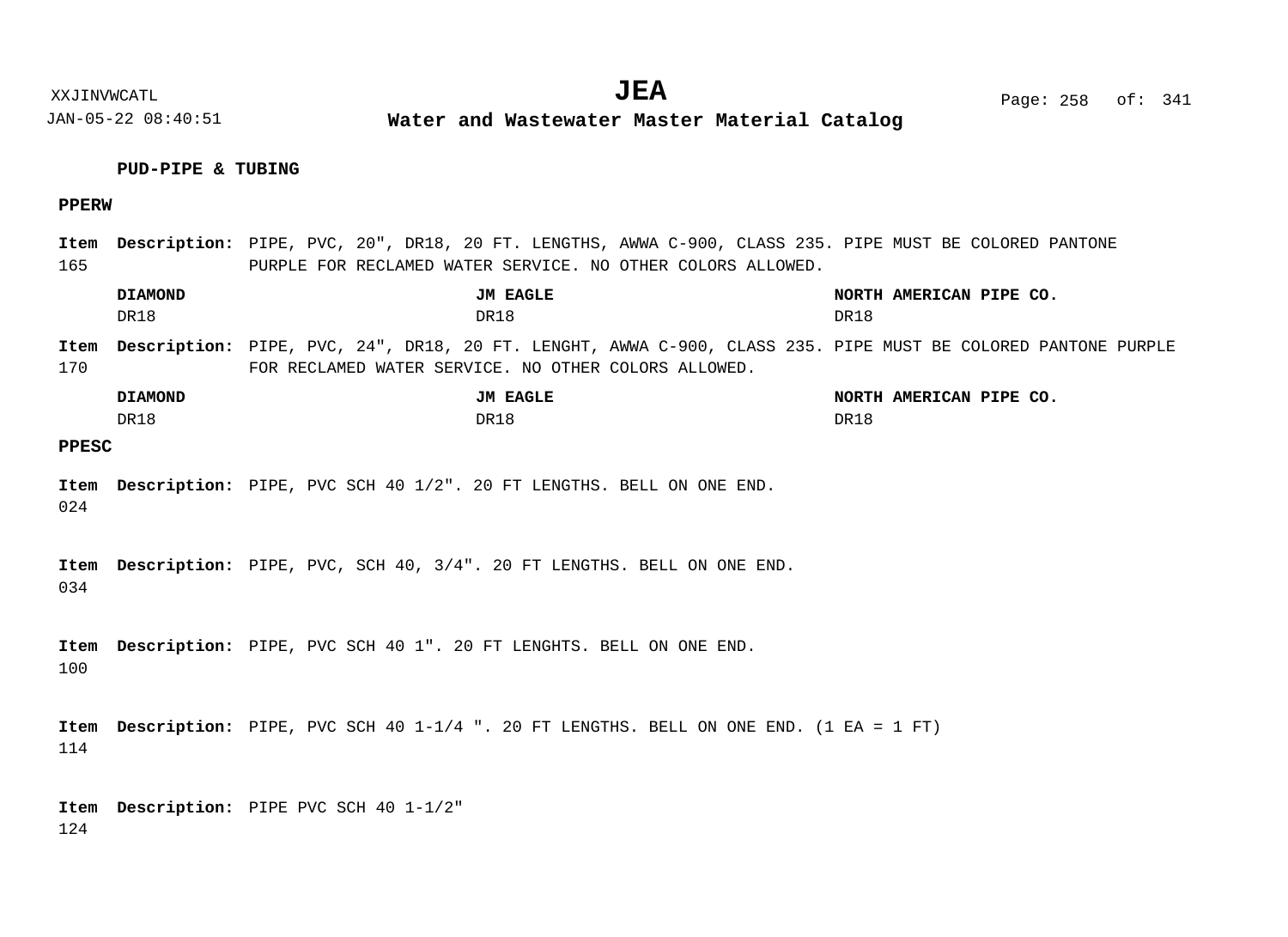XXJINVWCATL Page: 259 of: **JEA**<sup>341</sup>

JAN-05-22 08:40:51

**Water and Wastewater Master Material Catalog** 

## **PUD-PIPE & TUBING**

# **PPESC**

200 Item Description: PIPE, PVC SCH 40 2". 20 FT LENGHTS. BELL ON ONE END.

300 Item Description: PIPE, PVC SCH 40, 3"

400 Item Description: PIPE, PVC, SCH 40, 4", 20 FT LENGHTS \*\*\*\* NO SUBSTITUTE \*\*\*\*

600 Item Description: PIPE, PVC, SCH 40, 6", 20 FT LENGTHS. \*\*\*\* NO SUBSTITUTES \*\*\*\*

# **PPESD**

020 Item Description: PIPE, PVC SDR21, 2", BELL AND GASKETED ONE END. PIPE MUST BE NSF-PW APPROVED. PIPE MUST BE MARKED WITH THE FOLLOWING INFORMATION AT NO MORE THAN 5 FT. INTERVALS: SDR CLASS, NOMINAL PIPE SIZE, PVC1120, PRESSURE RATING, NSF-PW, ASTM D2241, PS

# **PPESH**

024 Item Description: PIPE, PVC, SCH 80, 1/2"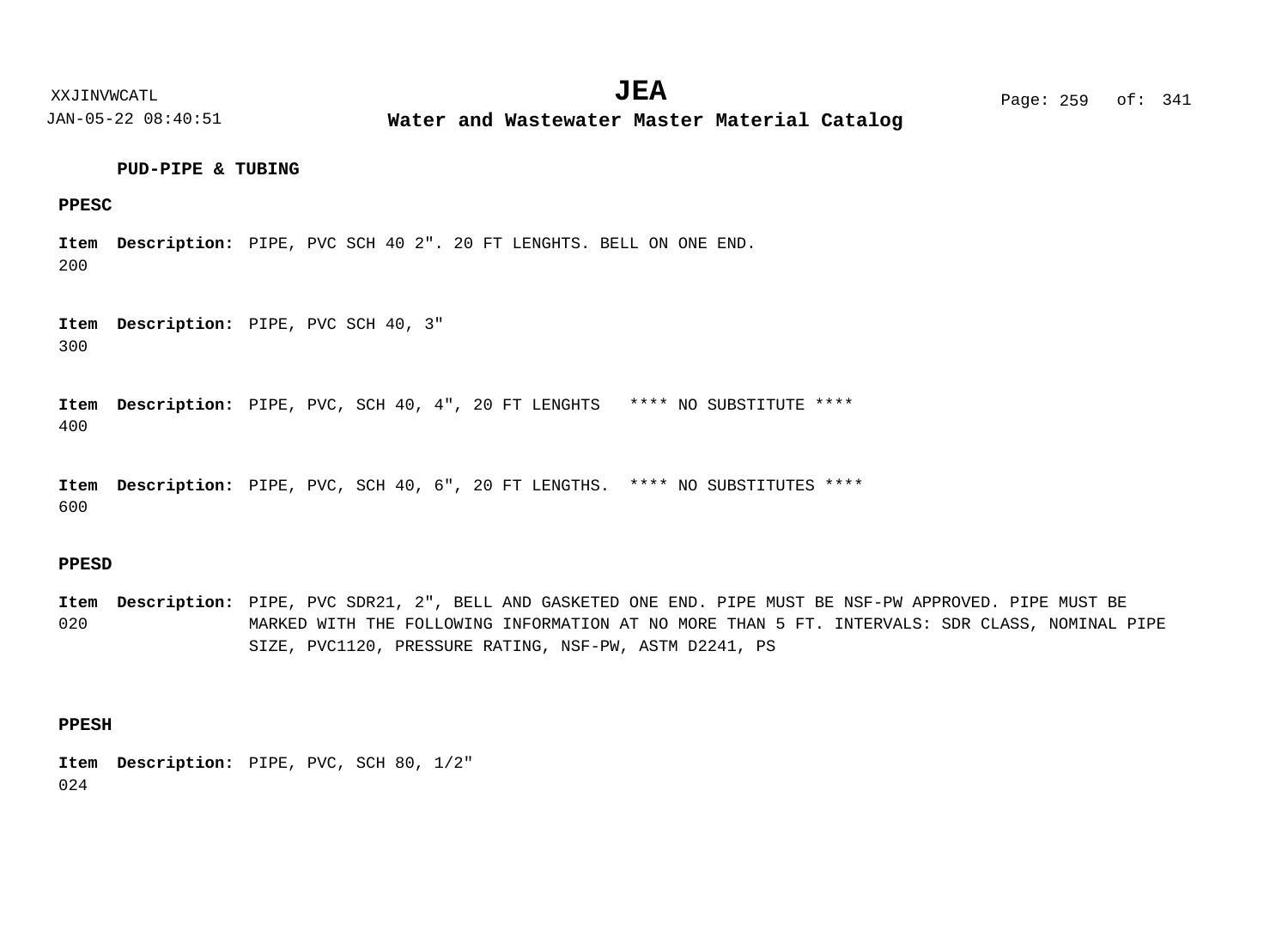**Water and Wastewater Master Material Catalog** 

**PUD-PIPE & TUBING**

# **PPESH**

034 Item Description: PIPE, PVC, SCH 80, 3/4"

100 Item Description: PIPE, PVC, SCH 80, 1", BELL TO SPIGOT ENDS.

114 Item Description: PIPE, PVC, SCH 80, 1-1/4"

124 Item Description: PIPE, PVC, SCH 80, 1-1/2", BELL TO SPIGOT ENDS.

200 Item Description: PIPE, PVC, 2", SCH 80, 20' LENGTHS

300 Item Description: PIPE, PVC, SCH 80, 3", PLAIN END, 20 FT LENGTHS

400 Item Description: PIPE, PVC, SCH 80, 4", 20FT LENGTHS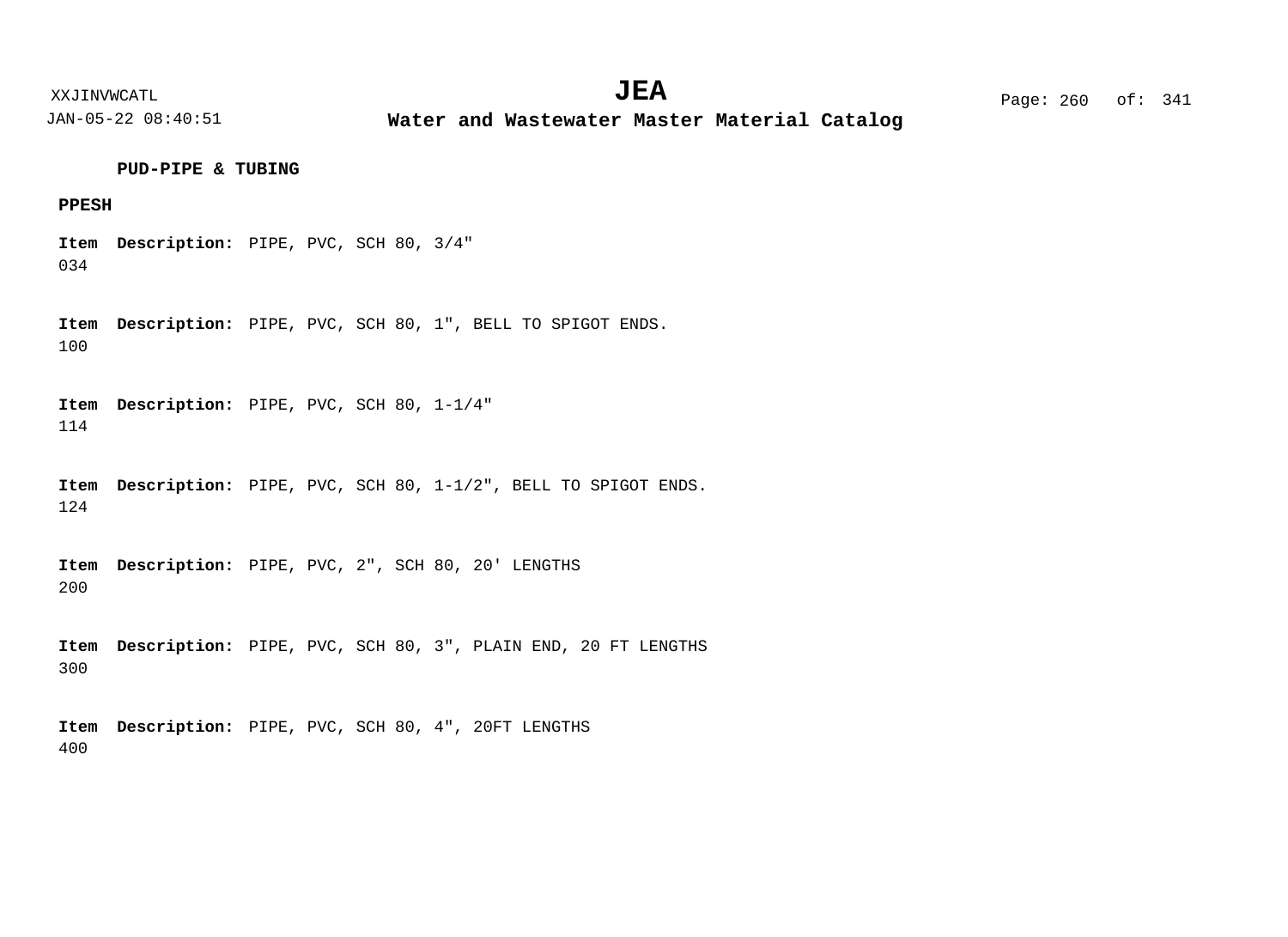# **PUD-PIPE & TUBING**

## **PPESW**

004 Item Description: PIPE, PVC, DR18 - 4", 20 FT. LENGTHS, AWWA C-900, CLASS 235, GREEN COLOR ONLY FOR SEWER FORCEMAIN SYSTEM.

006 Item Description: PIPE, PVC, DR18 - 6", 20 FT. LENGTHS, AWWA C-900, CLASS 235, GREEN COLOR ONLY FOR SEWER FORCEMAIN SYSTEM.

008 Item Description: PIPE, PVC, DR18 - 8", 20 FT. LENGTHS, AWWA C-900, CLASS 235, GREEN COLOR ONLY FOR SEWER FORCEMAIN SYSTEM.

010 Item Description: PIPE, PVC, DR18 - 10", 20 FT. LENGTHS, AWWA C-900, CLASS 235, GREEN COLOR ONLY FOR SEWER FORCEMAIN SYSTEM.

012 Item Description: PIPE, PVC, DR18 - 12", 20 FT. LENGTHS, AWWA C-900, CLASS 235, GREEN COLOR ONLY FOR SEWER FORCEMAIN SYSTEM.

014 Item Description: PIPE, PVC, DR18 - 14", 20 FT. LENGTHS, AWWA C-900, CLASS 235, GREEN COLOR ONLY FOR SEWER FORCEMAIN SYSTEM.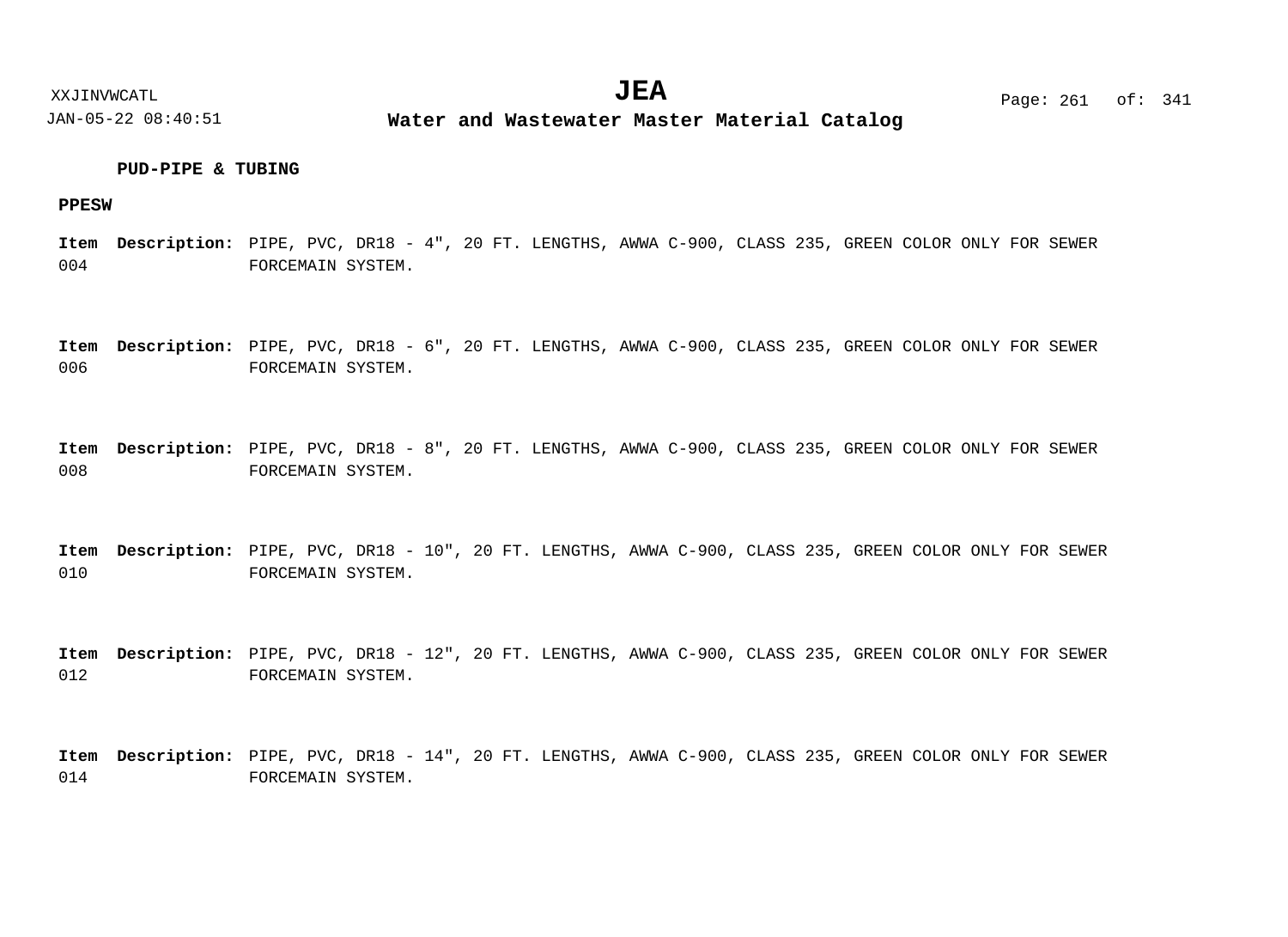# **PUD-PIPE & TUBING**

# **PPESW**

016 Item Description: PIPE, PVC, DR25 - 16", 20 FT. LENGTHS, AWWA C-900, CLASS 165, GREEN COLOR ONLY FOR SEWER FORCEMAIN SYSTEM.

018 Item Description: PIPE, PVC, DR25 - 18", 20 FT. LENGTHS, AWWA C-900, CLASS 165, GREEN COLOR ONLY FOR SEWER FORCEMAIN SYSTEM.

020 Item Description: PIPE, PVC, DR18 - 20", 20 FT. LENGTHS, AWWA C-900, CLASS 235, GREEN COLOR ONLY FOR SEWER FORCEMAIN SYSTEM.

024 Item Description: PIPE, PVC, DR18 - 24", 20 FT. LENGTHS, AWWA C-900, CLASS 235, GREEN COLOR ONLY FOR SEWER FORCEMAIN SYSTEM.

040 Item Description: PIPE, PVC SDR26-4" (14 FT. JOINTS)

060 Item Description: PIPE PVC SDR26-6" (14 FT LENGTHS)

080 Item Description: PIPE, PVC SDR26-8" (14 FT LENGTHS)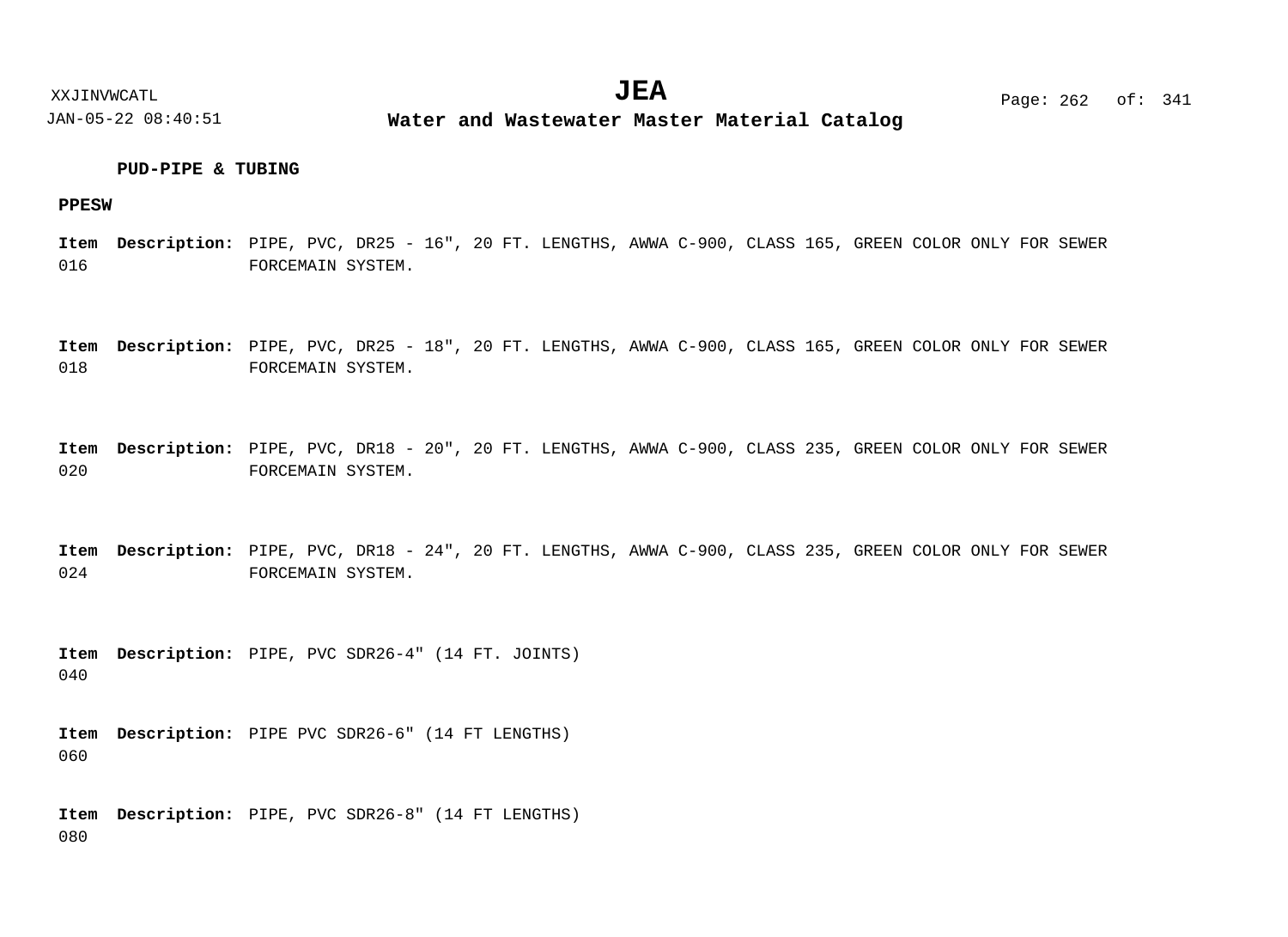#### XXJINVWCATL **EXALL** Page: 263 of:  $JEA$   $Page: 263 of: 341$

JAN-05-22 08:40:51

**Water and Wastewater Master Material Catalog** 

# **PUD-PIPE & TUBING**

# **PPESW**

100 Item Description: PIPE, PVC SDR26-10" (14 FT JOINTS)

120 Item Description: PIPE, PVC SDR26-12" (14 FT JOINTS)

150 Item Description: PIPE, PVC SDR26-15" (14 FT JOINTS)

304 Item Description: PIPE, HDPE, SDR11, SERIES 4300 4" DIP O.D., PIPE SHALL BE BLACK WITH GREEN STRIP, 40' LENGTHS. **PART NUMBER**

0943P0411G

Item Description: PIPE, HDPE, SDR11, SERIES 4300 6" DIP O.D., PIPE SHALL BE BLACK WITH GREEN STRIP, 40' LENGTHS.

#### 306 **PART NUMBER**

0943P0611G

# **PPETU**

034 Item Description: TUBING, POLYETHYLENE 3/4" CTS O.D., PE 4710, SDR9 BLUE, 250 PSI RATING, 100 FT COILS. \*\* 10 COILS SHRINK WRAPPED PER PALLET\*\*.

**ADVANCE DRAINAGE SYSTEMS ENDOT INDUSTRIES** ORDER BY DESCRIPTION ORDER BY DESCRIPTION

100 Item Description: TUBING, POLYETHYLENE 1" CTS O.D., PE 4710, SDR9 BLUE, 250 PSI RATING, 100 FT COILS. \*\* 10 COILS SHRINK WRAPPED PER PALLET\*\*.

| ADVANCE DRAINAGE SYSTEMS |  | ENDOT INDUSTRIES     |
|--------------------------|--|----------------------|
| ORDER BY DESCRIPTION     |  | ORDER BY DESCRIPTION |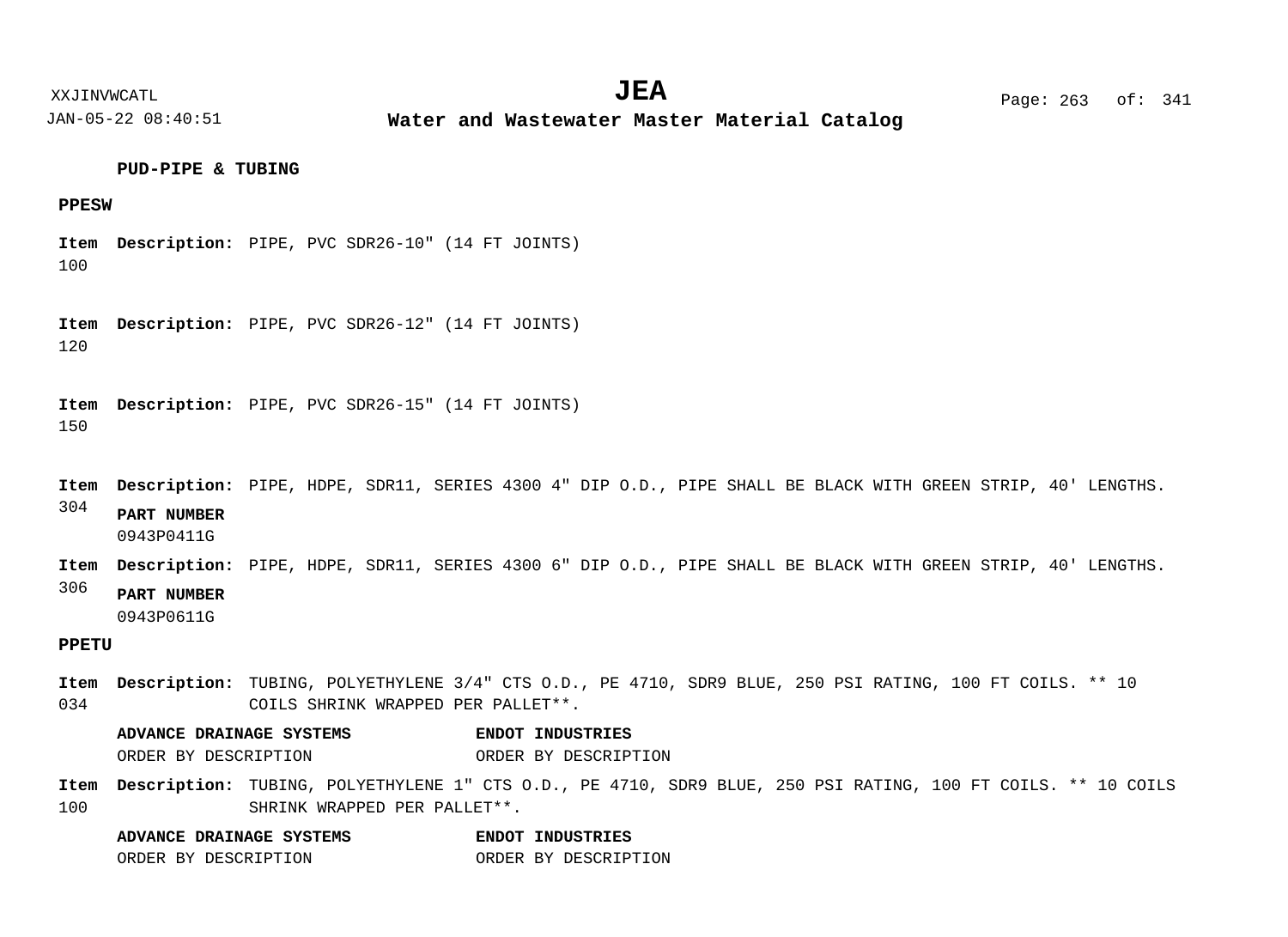XXJINVWCATL **EXALL** Page: 264 of:  $JEA$   $Page: 264 \text{ of}: 341$ 

JAN-05-22 08:40:51 **Water and Wastewater Master Material Catalog** 

# **PUD-PIPE & TUBING**

# **PPETU**

124 Item Description: TUBING, POLYETHYLENE 1 1/2" CTS O.D., PE 4710, SDR9 BLUE, 250 PSI RATING, 100 FT COILS. \*\* 10 COILS SHRINK WRAPPED PER PALLET\*\*.

**ADVANCE DRAINAGE SYSTEMS ENDOT INDUSTRIES** ORDER BY DESCRIPTION ORDER BY DESCRIPTION

200 Item Description: TUBING, POLYETHYLENE 2" CTS O.D., PE 4710, SDR9 BLUE, 250 PSI RATING, 100 FT COILS. \*\* 10 COILS SHRINK WRAPPED PER PALLET\*\*.

**ADVANCE DRAINAGE SYSTEMS ENDOT INDUSTRIES**

OREDER BY DESCRIPTION ORDER BY DESCRIPTION

#### **PPEVY**

408 Item Description: PIPE, PVC - 42" X 13', GRAVITY SEWER, BELL AND SPIGOT, CLOSE PROFILE TYPE, WATER TIGHT JOINT, SMOOTH INTERIOR AND EXTERIOR. CARLON VYLON H.C. PIPE \*\*NO SUBSTITUTE\*\*

# **PUMPS (2)**

# **PUMSP**

Item Description: PUMP, MYERS MW50 FOR SEWER

001 **MYERS PUMP**

MYR-MW5011P

# **PUMSU**

Item Description: PUMP, SUMP, 1/2 HP, 115 VAC, SUBMERSIBLE WITH VERTICAL FLOAT SWITCH & 10' POWER CORD

020 **MYERS PUMP**

DS50-P1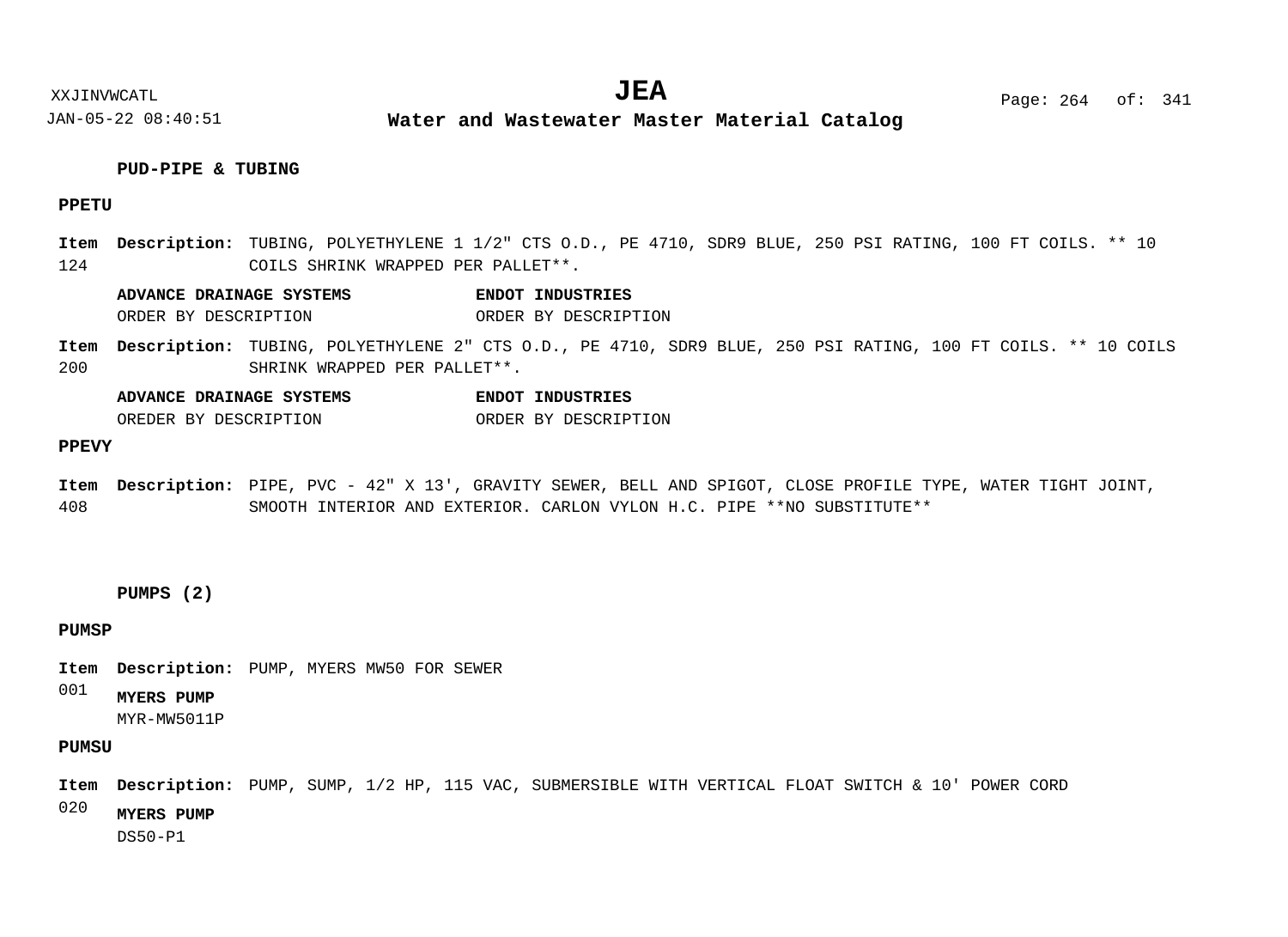**Water and Wastewater Master Material Catalog** 

# **ROD, THREADED**

# **RODCP**

010 Item Description: COUPLING, ROD CONNECTOR,  $3/4" - 10$ , 316 SS

# **RODTH**

020 Item Description: ROD, ALL THREAD,  $3/4" - 10 \times 12'$ , 316 SS, 12-FT. LENGHTS ONLY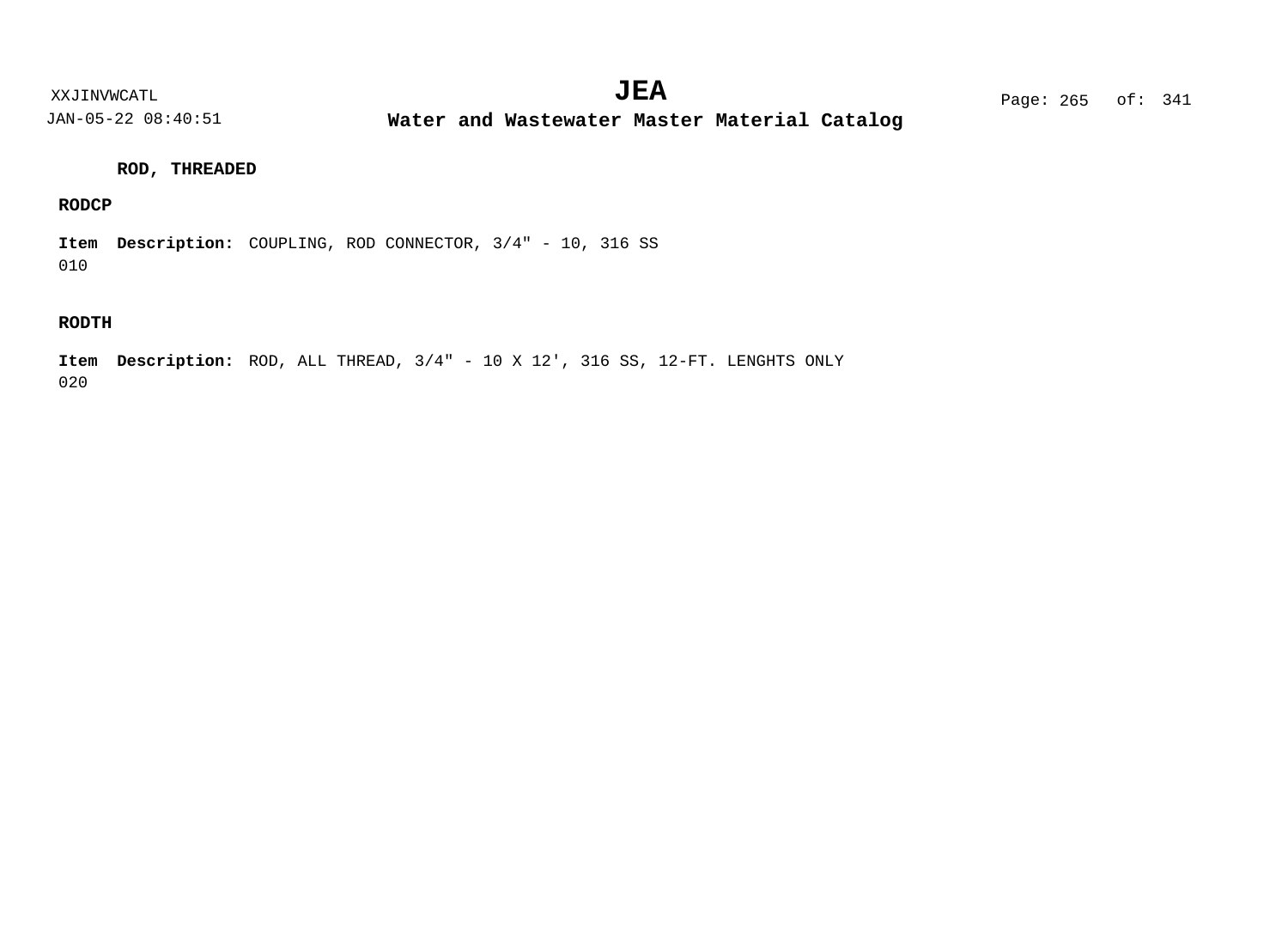**Water and Wastewater Master Material Catalog** 

# **SAFETY SUPPLIES**

# **SAFBC**

- Item Description: CAP, BASEBALL, FLEXFIT, COLOR IS NAVY . WITH THE "JEA" LOGO EMBROIDERED IN WHITE.
- 100 **YUPOONG**
	- 6577CD

# **SAFBO**

- Item Description: BOOTS, RUBBER KNEE SIZE, WATER PROOF, SIZE 6, STEEL SHANK, SERVICE RUBBER CO. P/N 18821/6
- 006 **BATA INDUSTRIAL LACROSSE/RAINFAIR** 86102/6 89682 SIZE 6
- Item Description: BOOTS KNEE PVC, SIZE 13, STEEL TOE (FACTORY NAME AND STOCK NUMBER MUST BE INDICATED ON CARTON)
- 013 **DUNLOP**

86776 SIZE 13

- Item Description: 16" KNEE BOOTS BLACK UPPER PORTION, GRAY SOLE, SIZE 14, STEEL TOE AND STEEL SHANK.
- 014 **ONGUARD INDUSTRIES (BATA)** 89682-14
- Item Description: 16" KNEE BOOTS BLACK UPPER PORTION, GRAY SOLE, SIZE 15, STEEL TOE AND STEEL SHANK.
- 015 **ONGUARD INDUSTRIES (BATA)** 89682-15
- 016 Item Description: BOOTS KNEE PVC, SIZE 16, STEEL TOE, FACTORY NAME AND STOCK NUMBER MUST BE INDICATED ON CARTON **DUNLOP**
	- 89086/16

# **SAFCC**

120 Item Description: COVERALL, LARGE, TYVEK FABRIC COATED WITH POLYETHYLENE, COLOR YELLOW, FULL-LENGTH NON-SPARKING ZIPPER. KAPPLER TYVEK

# **DUPONT**

QC120S LGE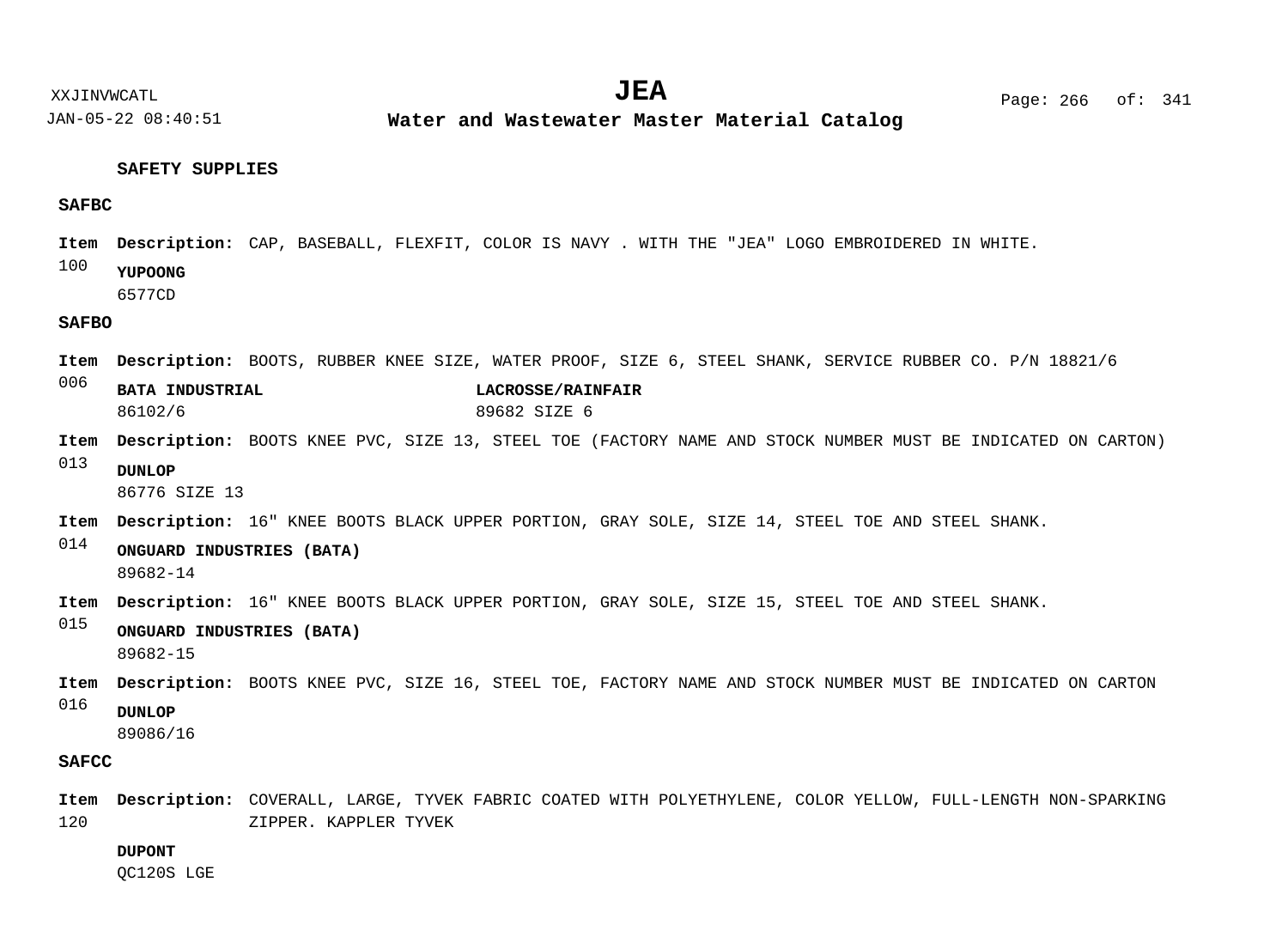**Water and Wastewater Master Material Catalog** 

# **SAFETY SUPPLIES**

# **SAFCC**

121 Item Description: COVERALL, X-LARGE, TYVEK FABRIC COATED WITH POLYETHYLENE, COLOR YELLOW, FULL-LENGTH NON-SPARKING ZIPPER. KAPPLER TYVEK, (STD. PKG 12 EA)

# **DUPONT**

QC120S EX LGE

122 Item Description: COVERALL, XX-LARGE, TYVEK FABRIC COATED WITH POLYETHYLENE, COLOR YELLOW, FULL-LENGTH NON-SPARKING ZIPPER. KAPPLER TYVEK

# **DUPONT**

QC120S XXL

123 Item Description: COVERALL, XXX-LARGE, TYVEK FABRIC COATED WITH POLYETHYLENE, COLOR YELLOW, FULL-LENGTH NON-SPARKING ZIPPER. KAPPLER TYVEK

#### **DUPONT**

QC120S-XXXL

124 Item Description: COVERALL, XXXX-LARGE, TYVEK FABRIC COATED WITH POLYETHYLENE, COLOR YELLOW, FULL-LENGTH NON-SPARKING ZIPPER. KAPPLER TYVEK

# **DUPONT**

QC120S-XXXXL

# **SAFEY**

Item Description: FRAME BRACKET FOR FACESHIELD VISOR TO BE USED FOR FULL BRIM HARDHAT.

038 **MSA**

10116627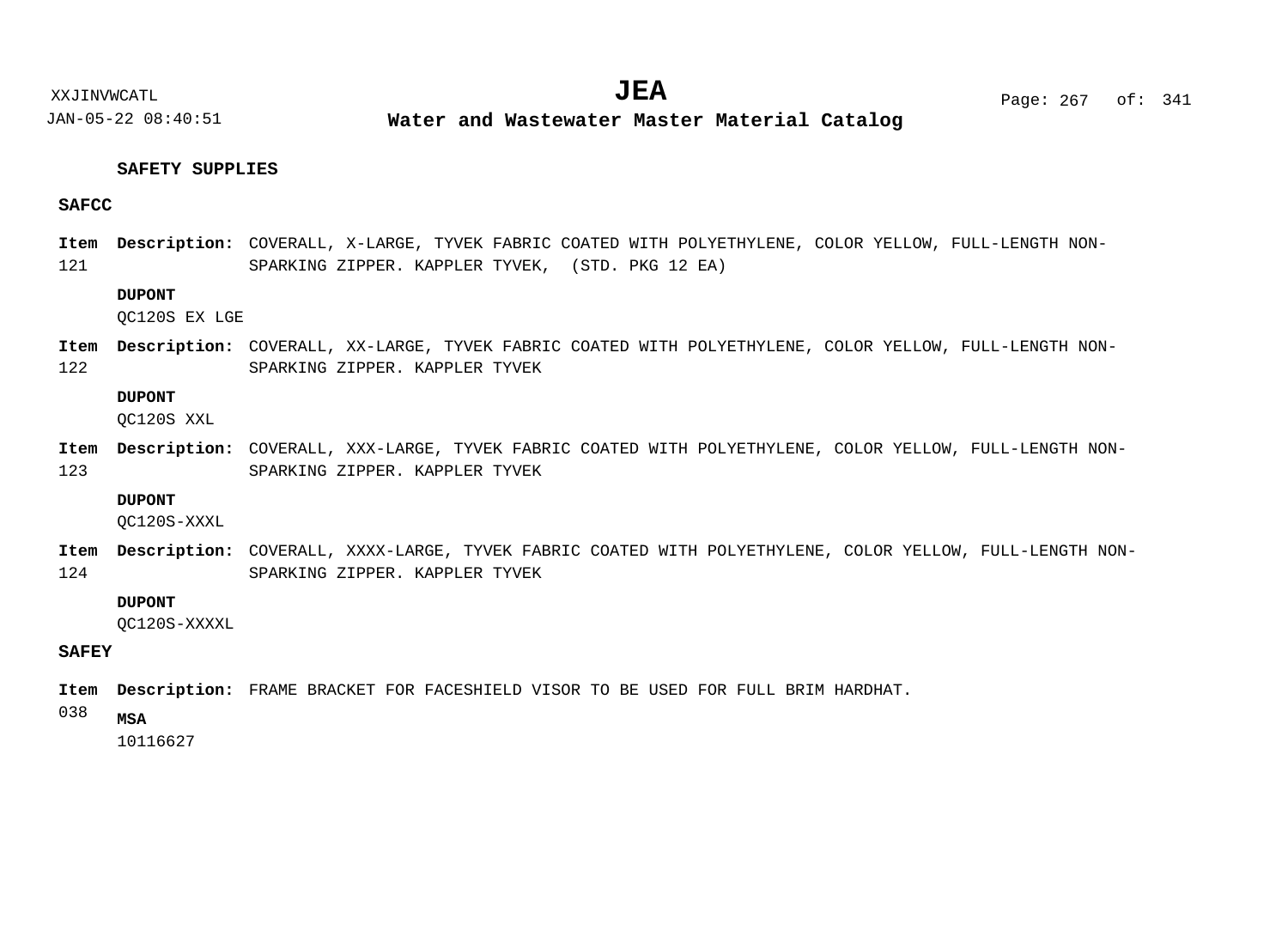**Water and Wastewater Master Material Catalog** 

# **SAFETY SUPPLIES**

# **SAFGL**

080 Item Description: GLOVE, WINTER, FOR COLD WEATHER COWHIDE LEATHER WITH 3M THINSULATE LINER SIZE: ONE SIZE FITS ALL, 1 EACH = 1 PAIR.

# **NORTH SUPPLY**

70/6465NK

120 Item Description: GLOVE, MECHANIX, SMALL, COLOR BLACK, STREAMLINED ELASTIC CUFF W/ADJUSTABLE HOOK AND LOOP CLOSURE, REINFORCED THUMB AND FINGERS, SYNTHETIC LEATHER PALM.

# **MECHANIX WEAR**

MG-05-008

124 Item Description: GLOVE, MECHANIX, XX-LARGE, COLOR BLACK, STREAMLINED ELASTIC CUFF W/ADJUSTABLE HOOK AND LOOP CLOSURE, REINFORCED THUMB AND FINGERS, SYNTHETIC LEATHER PALM.

#### **MECHANIX WEAR**

MG-05-012

# **SAFRE**

Item Description: RESPIRATOR, DUST MASK - (FOR COMMON DUST & POLLEN).

002

**3M** 8511

8212

100 Item Description: RESPIRATOR, REUSABLE FACE MASK, 4 PLY COTTON, NON-FR RATED, NAVY BLUE, JEA LOGO (PANTONE 298C, 3/4" H TOP LEFT CORNER OF MASK). (CONTACT BRAND MGMT FOR JEA LOGO SPECS).

## **MM GRINNAN**

PB-CFLC-001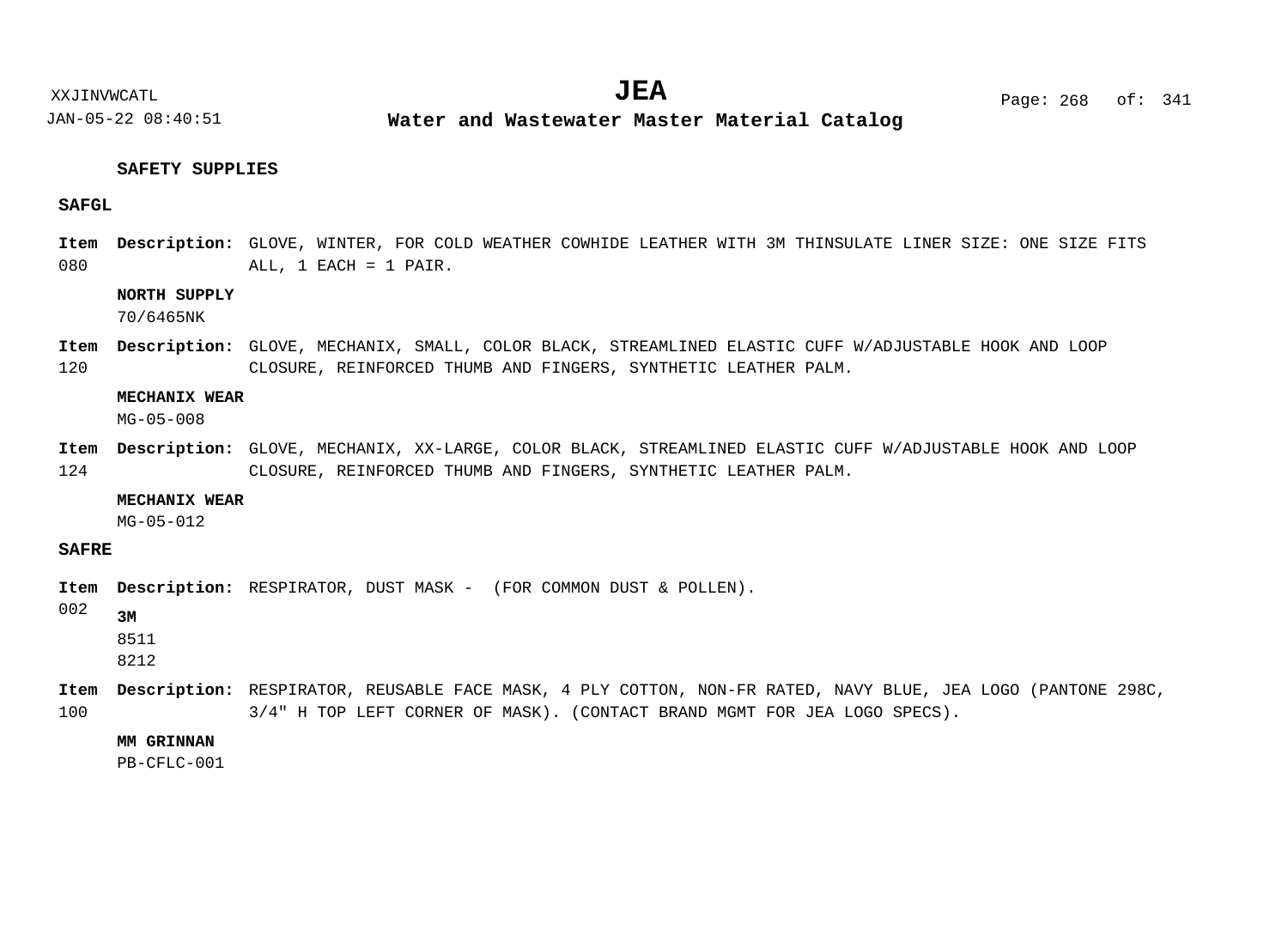# **SAFETY SUPPLIES**

# **SAFRW**

100 RAINWEAR, JACKET-W / ATTACHED HOOD, ARC/FR RATED, HIGH VISIBILITY FLOURSCENT LIME/YELLOW. 7/8" **Description: Item** 3M REF.TAPE APPLIED TO JKT SLEEVE & HEM SMALL. NEW "JEA"LOGO (MIN 3-1/2" LEFT FRONT & 8" ON BACK). CONTACT BRAND MGMT FOR JEA LOGO SPECS.

|  | KSI SAFETY | LAKELAND\DUPONT |
|--|------------|-----------------|
|  |            |                 |

020802JLYS AJPU10LY-S

101 RAINWEAR, JACKET-W / ATTACHED HOOD, ARC/ FR RATED, HIGH VIS. FLOURESCENT LIME/YELLOW. 7/8" 3M **Description: Item** REFLECTIV TAPE APPLIED TO JKT SLEEVE & HEM. MEDIUM, NEW "JEA"LOGO (MIN 3-1/2" LFT FRNT & 8" ON BACK). CONTACT BRAND MGMT FOR JEA LOGO SPECS.

# **KSI SAFETY LAKELAND\DUPONT**

020802JLYM AJPU10LY-M

102 Item Description: \*INACTIVATE UPON DEPLETION\* - RAINWEAR, JACKET-W / ATTACH HOOD, ARC/FR RATED, HI VISIBLE FLOUR LIME/YELLOW. 7/8" 3M REFLECT TAPE APPL. TO JKT SLVE & HEM. LARGE, NEW "JEA"LOGO (MIN 3-1/2" LEFT FRONT & 8" ON BACK).

**KSI SAFETY LAKELAND\DUPONT**

020802JLYL AJPU10LY-L

- 103 RAINWEAR, JACKET-W / ATTACH HOOD, ARC/FR RATED, HIGH VISIBILE FLOURESNT LIME/YELL. 7/8" 3M **Description: Item** RFLCTIVE TAPE APPLIED TO JKT SLEEVE & HEM. X-LARGE, NEW "JEA" LOGO (MIN 3-1/2" LEFT FRT & 8" ON BACK). CONTACT BRAND MGMT FOR JEA LOGO SPECS.
	- **KSI SAFETY LAKELAND\DUPONT**

020802JLYXL AJPU10LY-XL

104 Item Description: \*INACTIVATE UPON DEPLETION\* - RAINWEAR, JACKET-W / ATTACHED HOOD, ARC/FR RATED, HIGH VIS FLOUR LIME/YELL. 7/8" 3M REFLECT TAPE APLIED TO JKT SLeVE & HEM. XX-LRG, NEW "JEA"LOGO (MIN 3-1/2" LFT FRNT & 8" ON BACK).

| KSI SAFETY   | LAKELAND\DUPONT |
|--------------|-----------------|
| 020802JLYXXL | AJPU10LY-XXL    |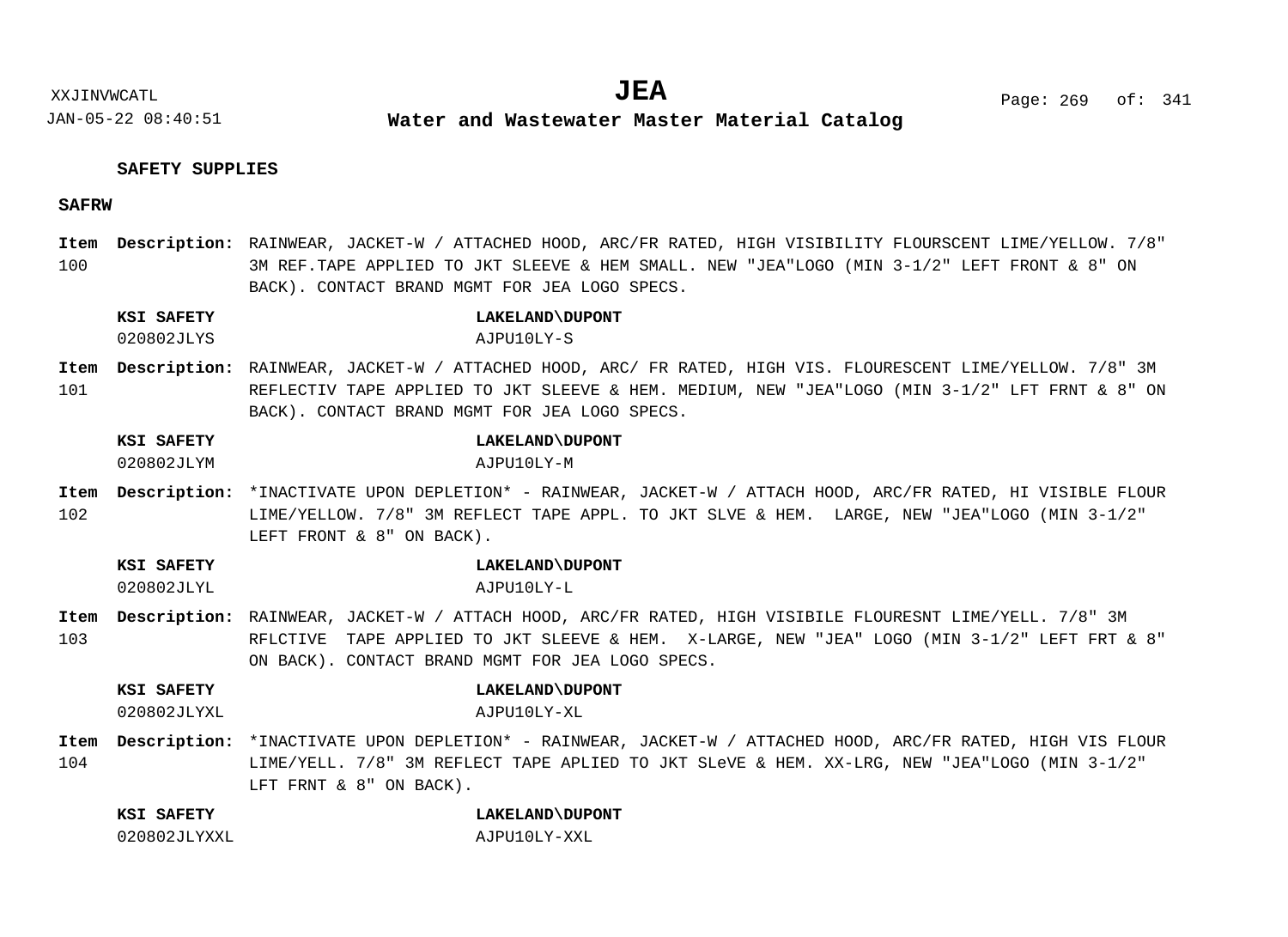# **SAFETY SUPPLIES**

# **SAFRW**

105 RAINWEAR, JACKET-W / ATTACHED HOOD, ARC/ FR RATED HGH VISIBILE FLOURECNT LIME/YELL. 7/8" 3M **Description: Item** REFLECT TAPE APLIED TO JKT SLEEVE & HEM. XXX-L ARGE, NEW "JEA"LOGO (MIN 3-1/2" LEFT FRONT & 8" ON BACK). CONTACT BRAND MGMT FOR JEA LOGO SPECS.

### **KSI SAFETY LAKELAND\DUPONT**

020802JLYXXXL AJPU10LY-XXXL

- 106 RAINWEAR, JACKET-W / ATTCHED HOOD, ARC/FR RATED, HGH VISIBIL FLOURESC LIME/YELLOW. 7/8" 3M **Description: Item** REFLECT TAPE APPLIED TO JKT SLEEVE & HEM. XXXX-LARGE, NEW "JEA"LOGO (MIN 3-1/2" LEFT FRONT & 8" ON BACK). CONTACT BRAND MGMT FOR JEA LOGO SPECS.
	- **KSI SAFETY LAKELAND\DUPONT**
	- 020802JLYXXXXL AJPU10LY-XXXXL
- 110 Item Description: RAINWEAR, OVERALL - FLY FRONT, ARC/FR RATED, HIGH VISIBILITY FLOURESCENT LIME/YELLOW. SIZE: SMALL.
	- **KSI SAFETY LAKELAND\DUPONT** 0208020LYS ABPU10LYZ-SM
	-
- 111 Item Description: "INACTIVATE UPON DEPLETION" - RAINWEAR, OVERALL - FLY FRONT, ARC/ FR RATED, HIGH VISIBILITY FLOURESCENT LIME/YELLOW. SIZE: MEDIUM.
	- **KSI SAFETY LAKELAND\DUPONT**
	- 0208020LYM ABPU10LYZ-M
- 112 Item Description: "INACTIVATE UPON DEPLETION" - RAINWEAR, OVERALL - FLY FRONT, ARC/ FR RATED,HIGH VISIBILITY FLOURESCENT LIME/YELLOW. SIZE: LARGE (SEE NEW ITEM ID SAFRW217)

### **KSI SAFETY LAKELAND\DUPONT**

0208020LYL ABPU10LYZ-L

- 113 Item Description: "INACTIVATE UPON DEPLETION" - RAINWEAR, OVERALL - FLY FRONT, ARC/ FR RATED, HIGH VISIBILITY FLOURESCENT LIME/YELLOW. SIZE: X-LARGE.
	- **KSI SAFETY LAKELAND\DUPONT**
	- 0208020LYXL ABPU10LYZ-XL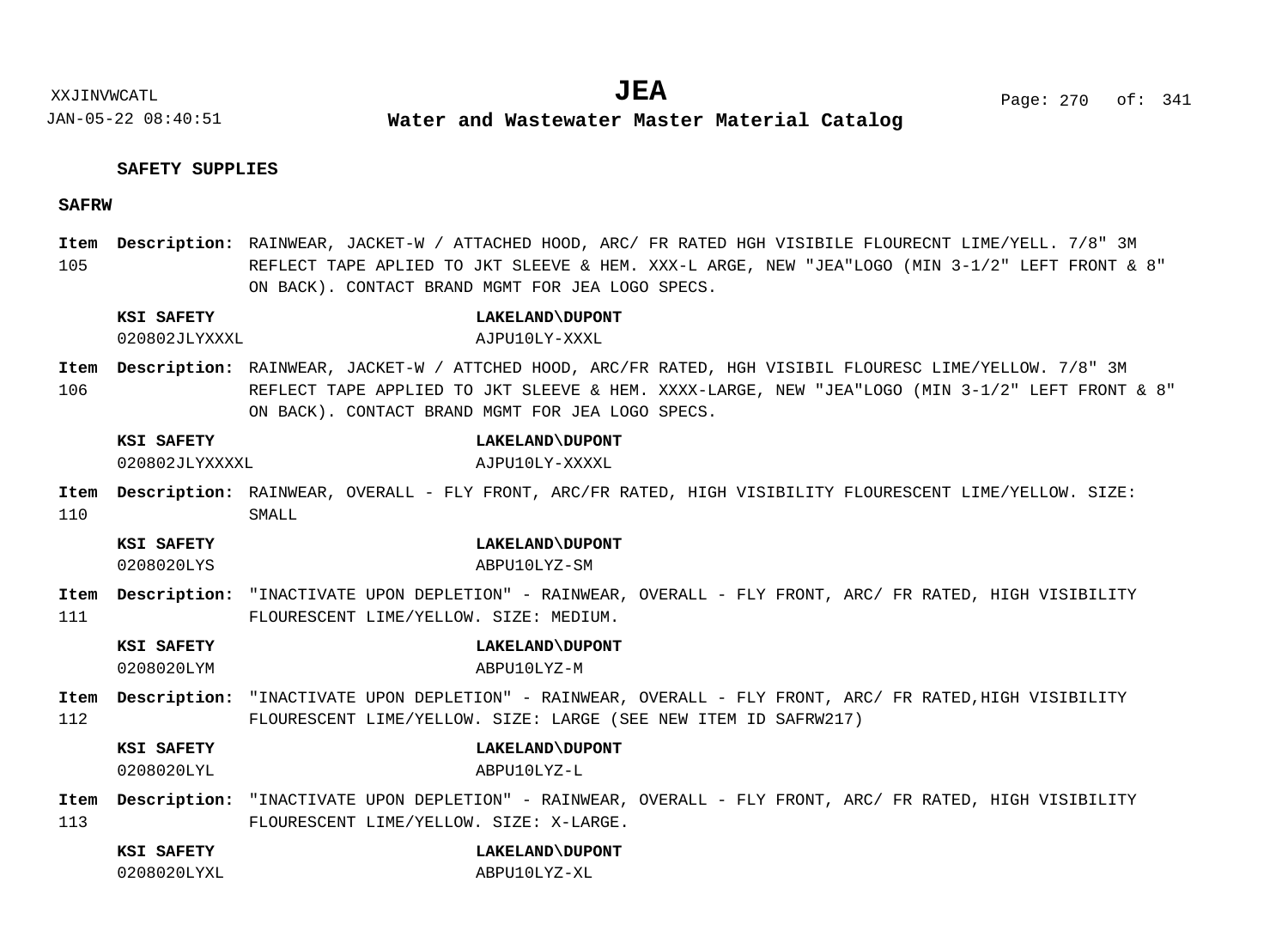XXJINVWCATL Page: 271 of: **JEA**<sup>341</sup>

JAN-05-22 08:40:51

**Water and Wastewater Master Material Catalog** 

# **SAFETY SUPPLIES**

# **SAFRW**

| Item<br>114 |                              | Description: RAINWEAR, OVERALL - FLY FRONT, ARC/ FR RATED, HIGH VISIBILITY FLOURESCENT LIME/YELLOW. SIZE: XX<br>LARGE.                                                                                                                                         |
|-------------|------------------------------|----------------------------------------------------------------------------------------------------------------------------------------------------------------------------------------------------------------------------------------------------------------|
|             | KSI SAFETY<br>0208020LYXXL   | LAKELAND\DUPONT<br>ABPU10LYZ-XXL                                                                                                                                                                                                                               |
| Item<br>115 |                              | Description: RAINWEAR, OVERALL - FLY FRONT, ARC/ FR RATED, HIGH VISIBILITY FLOURESCENT LIME/YELLOW. SIZE:<br>XXX-LARGE                                                                                                                                         |
|             | KSI SAFETY<br>0208020LYXXXL  | LAKELAND\DUPONT<br>ABPU10LYZ-XXXL                                                                                                                                                                                                                              |
| Item<br>116 |                              | Description: RAINWEAR, OVERALL - FLY FRONT, ARC/ FR RATED, HIGH VISIBILITY FLOURESCENT LIME/YELLOW. SIZE:<br>XXXX-LARGE                                                                                                                                        |
|             | KSI SAFETY<br>0208020LYXXXXL | LAKELAND\DUPONT<br>ABPU10LYZ-XXXXL                                                                                                                                                                                                                             |
| Item<br>120 |                              | Description: RAINWEAR, LONG COAT-W / ATTCHD HOOD, ARC/FR RATED, SMALL, 48" LONG, HGH VIS FLORSCNT LIME/YEL.<br>7/8" 3M REFLECTIV TAPE APPLD TO COAT SLEEVE & HEM. NEW "JEA"LOGO (MIN 3-1/2" LFT FRONT & 8" ON<br>BACK). CONTACT BRAND MGMT FOR JEA LOGO SPECS. |
|             | KSI SAFETY<br>020802CLY-S    | LAKELAND\DUPONT<br>ALCPU10LY-S                                                                                                                                                                                                                                 |
| Item<br>121 |                              | Description: *INACTIVATE UPON DEPLETION* - RAINWEAR, LONG COAT-W / ATTACHD HOOD, ARC/FR RATED, MEDIUM, 48"<br>LGTH, HIGH VIS FLRSCNT LIME/YEL. 7/8" 3M REFLECT TAPE APPLIED TO COAT SLEVE & HEM. NEW "JEA"<br>LOGO (MIN 3-1/2" LFT&8" ON BACK). .              |
|             | KSI SAFETY<br>020802CLY-M    | LAKELAND\DUPONT<br>ALCPU10LY-M                                                                                                                                                                                                                                 |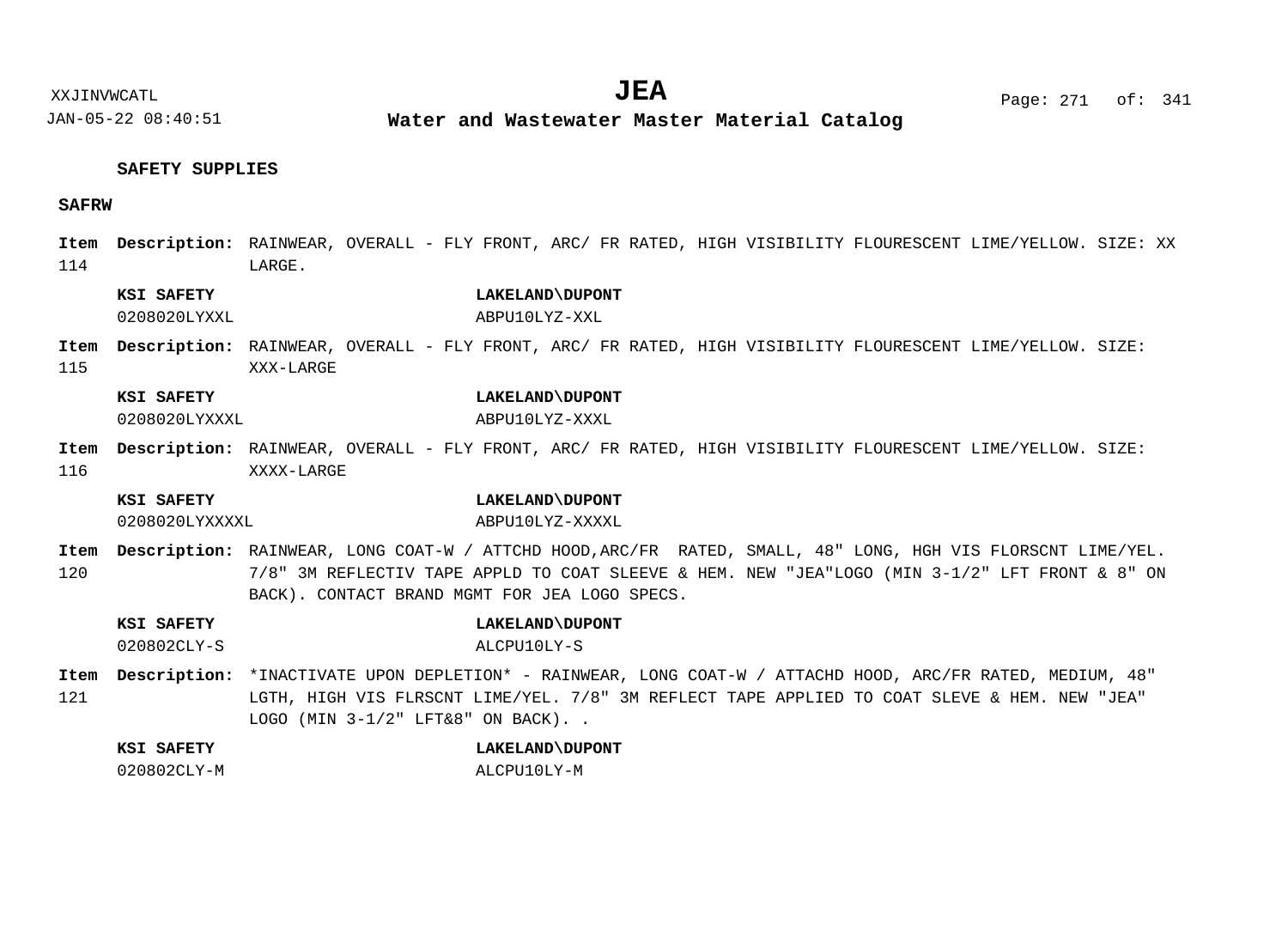# **SAFETY SUPPLIES**

# **SAFRW**

122 Item Description: INACTIVATE UPON DEPLETION - RAINWEAR, LONG COAT-W / ATTACHD HOOD, ARC/FR RATED, LARGE, 48" LONG, HIGH VIS FLOURSCNT LIME/YELLOW. 7/8" 3M REFLECT TAPE APPLIED TO COAT SLEEVE & HEM. "JEA" LOGO (MIN 3-1/2"LEFT&8"ON BACK).

# **KSI SAFETY LAKELAND\DUPONT** 020802CLY-L ALCPU10LY-L

123 Item Description: INACTIVATE UPON DEPLETION - RAINWEAR, LONG COAT-W / ATTACHD HOOD, ARC/FR RATED, X-LARGE, 48" LONG, HGH VISIBI FLOURSCNT LIME/YELLOW. 7/8" 3M REFLECT TAPE APPLIED TO COAT SLEV. & HEM. NEW "JEA" LOGO (MIN 3-1/2"LEFT&8"ON BACK).

# **KSI SAFETY LAKELAND\DUPONT**

- 020802CLY-XL ALCPU10LY-XL
- 124 Item Description: INACTIVATE UPON DEPLETION - RAINWEAR, LONG COAT-W / ATTACHD HOOD, ARC/FR RATED, XX-LARGE, 48" LONG, HIGH VISIB FLOURSCNT LIME/YELLOW. 7/8" 3M REFLECT TAPE APPLIED TO COAT SLEEVE & HEM. NEW "JEA" LOGO (MIN 3-1/2"LEFT&8"ON BACK).

**KSI SAFETY LAKELAND\DUPONT**

020802CLY-XXL ALCPU10LY-XXL

200 Item Description: RAINWEAR, JACKET, ARCLITE, HI-VIS ARC/FR RATED, SMALL, FLUOR YEL. 2" 3M REFLECT TRIM AT BICEPS, CHEST & HARNESS OVER SHLDRS. NEW "JEA" LOGO (MIN 3-1/2" LFT FRONT & 8" ON BACK). CONTACT BRAND MGMT FOR JEA LOGO SPECS. ORDER HOOD SEPARATELY.

# **NASCO INDUSTRIES, INC.**

1701JFYS

201 RAINWEAR, JACKET, ARCLITE, HI-VIS ARC/FR RATED, MEDIUM, FLUOR YEL. 2" 3M REFLECT TRIM AT **Description: Item**BICEPS, CHEST & HARNESS OVER SHLDRS. NEW "JEA" LOGO (MIN 3-1/2" LFT FRONT & 8" ON BACK). CONTACT BRAND MGMT FOR JEA LOGO SPECS. ORDER HOOD SEPARATELY.

**NASCO INDUSTRIES, INC.**

1701JFYM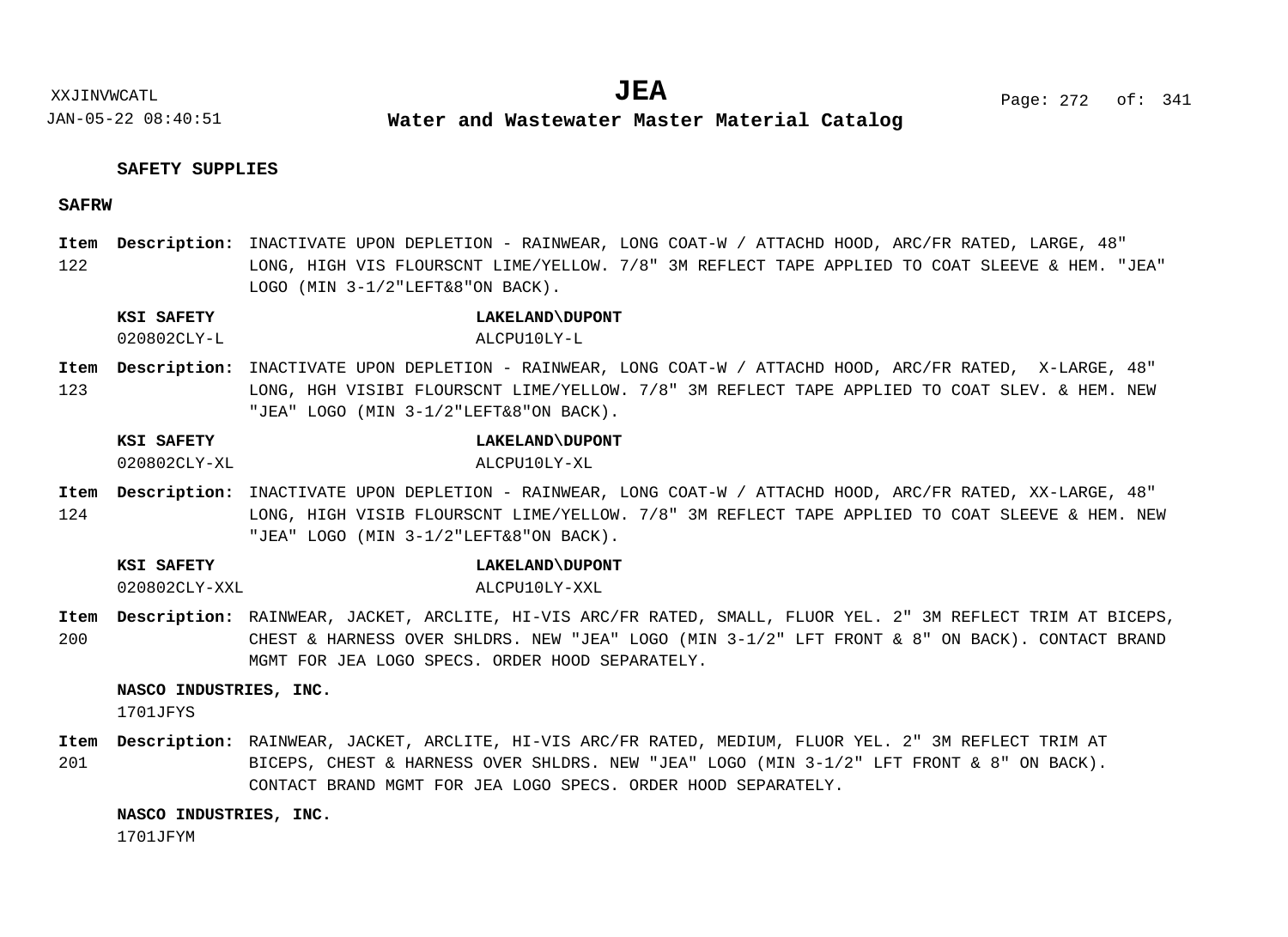# **SAFETY SUPPLIES**

# **SAFRW**

202 Item Description: RAINWEAR, JACKET, ARCLITE, HI-VIS ARC/FR RATED, LARGE, FLUOR YEL. 2" 3M REFLECT TRIM AT BICEPS, CHEST & HARNESS OVER SHLDRS. NEW "JEA" LOGO (MIN 3-1/2" LFT FRONT & 8" ON BACK). CONTACT BRAND MGMT FOR JEA LOGO SPECS. ORDER HOOD SEPARATELY.

### **NASCO INDUSTRIES, INC.**

1701JFYL

203 RAINWEAR, JACKET, ARCLITE, HI-VIS ARC/FR RATED, XLARGE, FLUOR YEL. 2" 3M REFLECT TRIM AT **Description: Item** BICEPS, CHEST & HARNESS OVER SHLDRS. NEW "JEA" LOGO (MIN 3-1/2" LFT FRONT & 8" ON BACK). CONTACT BRAND MGMT FOR JEA LOGO SPECS. ORDER HOOD SEPARATELY.

#### **NASCO INDUSTRIES, INC.**

1701JFYX

204 RAINWEAR, JACKET, ARCLITE, HI-VIS ARC/FR RATED, XXLARGE, FLUOR YEL. 2" 3M REFLECT TRIM AT **Description: Item** BICEPS, CHEST & HARNESS OVER SHLDRS. NEW "JEA" LOGO (MIN 3-1/2" LFT FRONT & 8" ON BACK). CONTACT BRAND MGMT FOR JEA LOGO SPECS. ORDER HOOD SEPARATELY.

### **NASCO INDUSTRIES, INC.**

1701JFY2

205 RAINWEAR, JACKET, ARCLITE, HI-VIS ARC/FR RATED, 3XLARGE, FLUOR YEL. 2" 3M REFLECT TRIM AT **Description: Item** BICEPS, CHEST & HARNESS OVER SHLDRS. NEW "JEA" LOGO (MIN 3-1/2" LFT FRONT & 8" ON BACK). CONTACT BRAND MGMT FOR JEA LOGO SPECS. ORDER HOOD SEPARATELY.

#### **NASCO INDUSTRIES, INC.**

1701JFY3

206 RAINWEAR, JACKET, ARCLITE, HI-VIS ARC/FR RATED, 4XLARGE, FLUOR YEL. 2" 3M REFLECT TRIM AT **Description: Item**BICEPS, CHEST & HARNESS OVER SHLDRS. NEW "JEA" LOGO (MIN 3-1/2" LFT FRONT & 8" ON BACK). CONTACT BRAND MGMT FOR JEA LOGO SPECS. ORDER HOOD SEPARATELY.

**NASCO INDUSTRIES, INC.**

 $1701J-XXXX$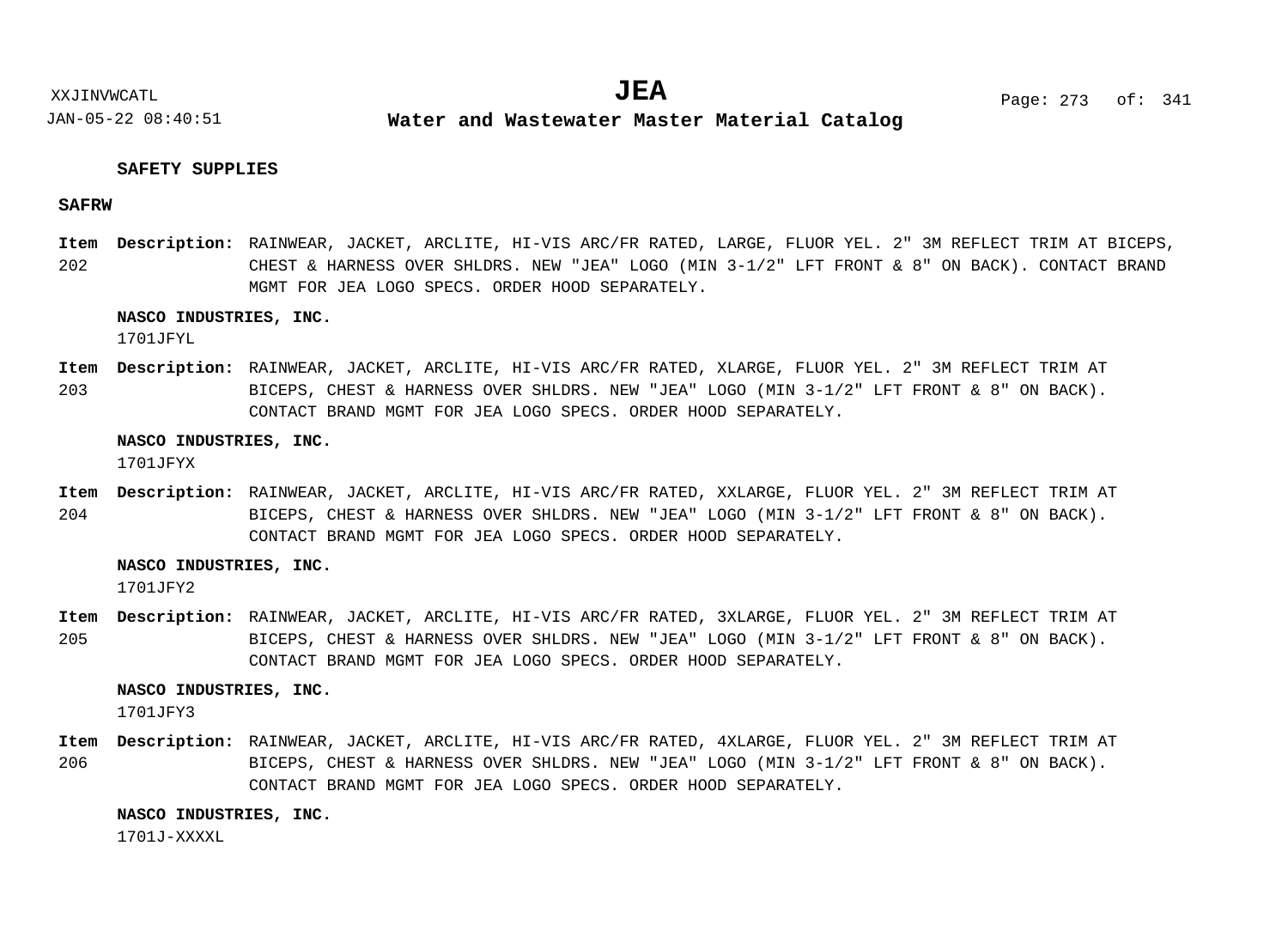# **SAFETY SUPPLIES**

# **SAFRW**

207 Item Description: RAINWEAR, LONG COAT, ARCLITE, HI-VIS ARC/FR RATED, SMALL, FLUOR YEL. 2" 3M REFLECT TRIM AT BICEPS, CHEST & HARNESS OVER SHLDRS. NEW "JEA" LOGO (MIN 3-1/2" LFT FRONT & 8" ON BACK). CONTACT BRAND MGMT FOR JEA LOGO SPECS. ORDER HOOD SEPARATELY

### **NASCO INDUSTRIES, INC.**

1701CFYS

208 Item Description: RAINWEAR, LONG COAT,ARCLITE, HI-VIS ARC/FR RATED, MEDIUM, FLUOR YEL. 2" 3M REFLECT TRIM AT BICEPS, CHEST & HARNESS OVER SHLDRS. NEW "JEA" LOGO (MIN 3-1/2" LFT FRONT & 8" ON BACK). CONTACT BRAND MGMT FOR JEA LOGO SPECS. ORDER HOOD SEPARATELY

#### **NASCO INDUSTRIES, INC.**

1701CFYM

209 Item Description: RAINWEAR, LONG COAT, ARCLITE, HI-VIS ARC/FR RATED, LARGE, FLUOR YEL. 2" 3M REFLECT TRIM AT BICEPS, CHEST & HARNESS OVER SHLDRS. NEW "JEA" LOGO (MIN 3-1/2" LFT FRONT & 8" ON BACK). CONTACT BRAND MGMT FOR JEA LOGO SPECS. ORDER HOOD SEPARATELY

#### **NASCO INDUSTRIES, INC.**

 $1701C - L$ 

210 RAINWEAR, LONG COAT,ARCLITE, HI-VIS ARC/FR RATED, XLARGE, FLUOR YEL. 2" 3M REFLECT TRIM AT **Description: Item** BICEPS, CHEST & HARNESS OVER SHLDRS. NEW "JEA" LOGO (MIN 3-1/2" LFT FRONT & 8" ON BACK). CONTACT BRAND MGMT FOR JEA LOGO SPECS. ORDER HOOD SEPARATELY

#### **NASCO INDUSTRIES, INC.**

1701CFYX

211 RAINWEAR, LONG COAT, ARCLITE, HI-VIS ARC/FR RATED, XXLARGE, FLUOR YEL. 2" 3M REFLECT TRIM AT **Description: Item**BICEPS, CHEST & HARNESS OVER SHLDRS. NEW JEA LOGO (MIN 3-1/2" LFT FRONT & 8" ON BACK). CONTACT BRAND MGMT FOR JEA LOGO SPECS. ORDER HOOD SEPARATELY

#### **NASCO INDUSTRIES, INC.**

1701CFY2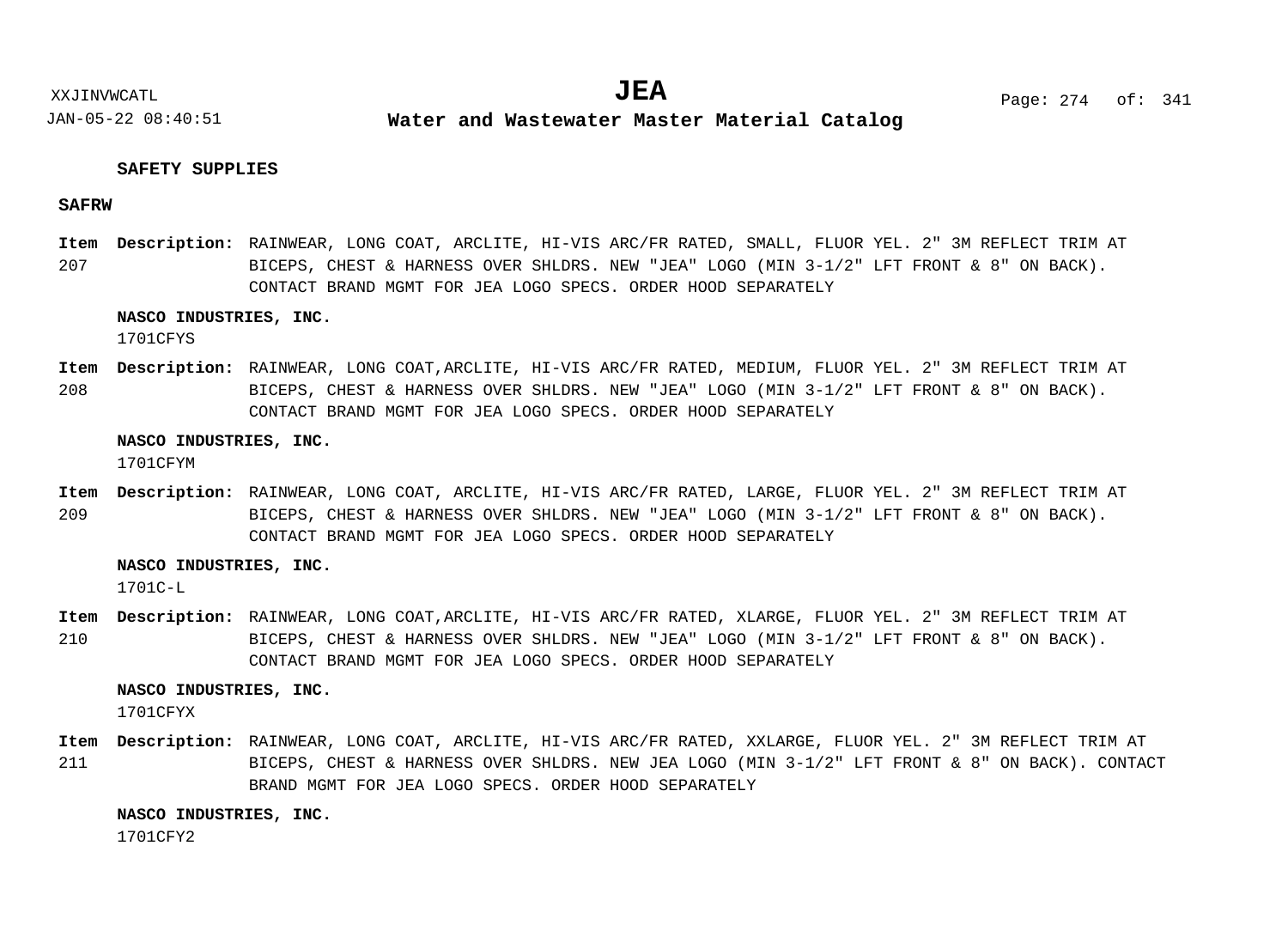**Water and Wastewater Master Material Catalog** 

# **SAFETY SUPPLIES**

# **SAFRW**

212 RAINWEAR, LONG COAT, ARCLITE, HI-VIS ARC/FR RATED, 3XLARGE, FLUOR YEL. 2" 3M REFLECT TRIM AT **Description: Item** BICEPS, CHEST & HARNESS OVER SHLDRS. NEW JEA LOGO (MIN 3-1/2" LFT FRONT & 8" ON BACK). CONTACT BRAND MGMT FOR JEA LOGO SPECS. ORDER HOOD SEPARATELY

### **NASCO INDUSTRIES, INC.**

1701C-XXXL

213 RAINWEAR, LONG COAT, ARCLITE, HI-VIS ARC/FR RATED, 4XLARGE, FLUOR YEL. 2" 3M REFLECT TRIM AT **Description: Item** BICEPS, CHEST & HARNESS OVER SHLDRS. NEW JEA LOGO (MIN 3-1/2" LFT FRONT & 8" ON BACK). CONTACT BRAND MGMT FOR JEA LOGO SPECS. ORDER HOOD SEPARATELY

#### **NASCO INDUSTRIES, INC.**

1701C-XXXXL

- Item Description: HOOD, ARCLITE HI-VIS, FLUORESCENT YELLOW, DETACHABLE
- 214 **NASCO INDUSTRIES, INC.** H1700FY
- 215 Item Description: RAINWEAR, BIB OVERALL - ARCLITE, FLY FRONT, ARC/FR RATED, HI-VIS FLUORESCENT YELLOW. SIZE: SMALL

# **NASCO INDUSTRIES, INC.**

1701TFYS

216 Item Description: RAINWEAR, BIB OVERALL - ARCLITE, FLY FRONT, ARC/FR RATED, HI-VIS FLUORESCENT YELLOW. SIZE: MEDIUM

#### **NASCO INDUSTRIES, INC.**

1701TFYM

217 Item Description: RAINWEAR, BIB OVERALL - ARCLITE, FLY FRONT, ARC/FR RATED, HI-VIS FLUORESCENT YELLOW. SIZE: LARGE

#### **NASCO INDUSTRIES, INC.**

1701TFYL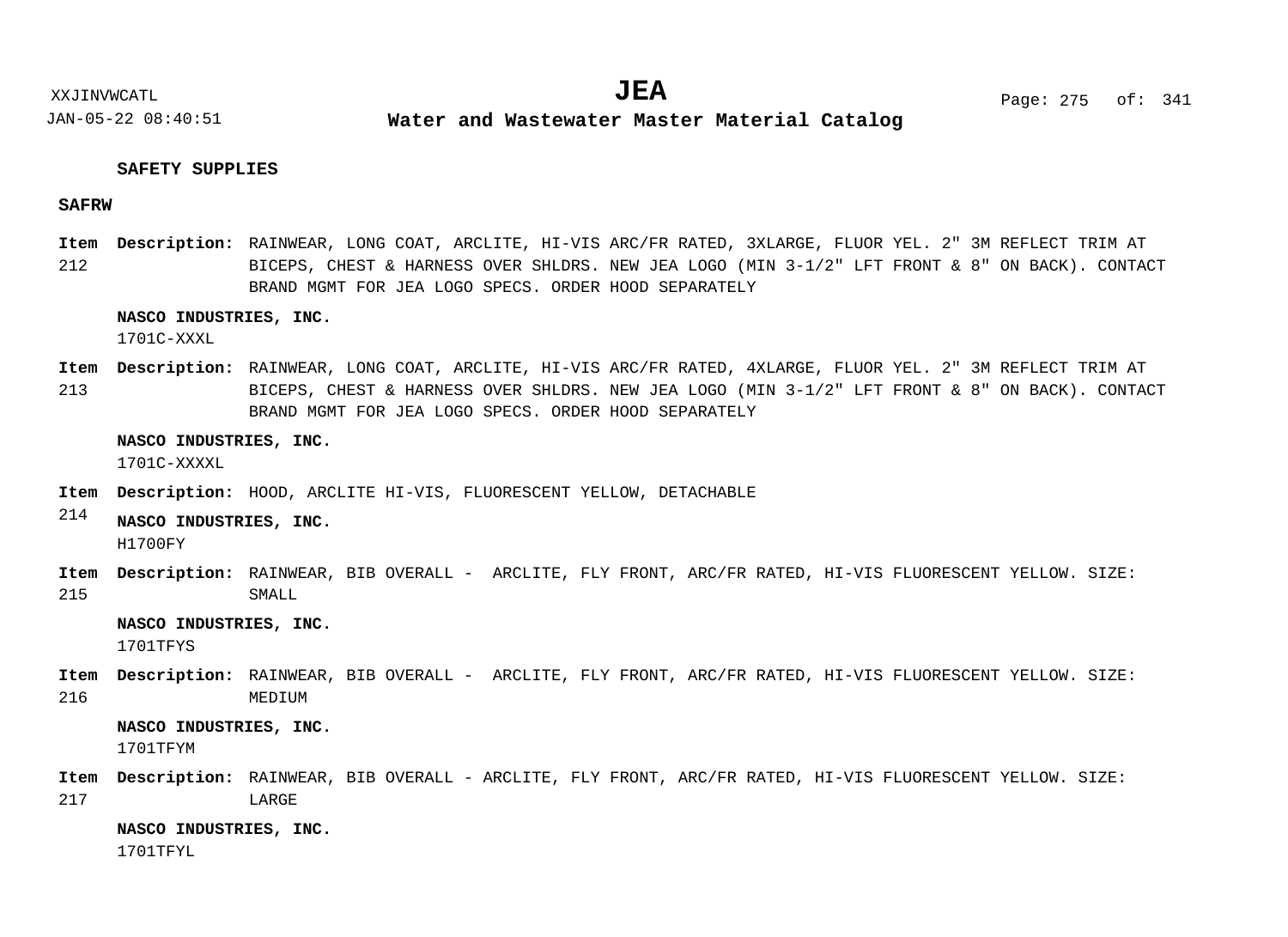**Water and Wastewater Master Material Catalog** 

# **SAFETY SUPPLIES**

# **SAFRW**

218 RAINWEAR, BIB OVERALL - ARCLITE, FLY FRONT, ARC/FR RATED, HI-VIS FLUORESCENT YELLOW. SIZE: X-**Description: Item** LARGE

# **NASCO INDUSTRIES, INC.**

1701TFYX

219 Item Description: RAINWEAR, BIB OVERALL - ARCLITE, FLY FRONT, ARC/FR RATED, HI-VIS FLUORESCENT YELLOW. SIZE: XX-LARGE

**NASCO INDUSTRIES, INC.** 1701TFY2

220 Item Description: RAINWEAR, BIB OVERALL - ARCLITE, FLY FRONT, ARC/FR RATED, HI-VIS FLUORESCENT YELLOW. SIZE: XXX-LARGE

**NASCO INDUSTRIES, INC.**

1701TFY3

221 Item Description: RAINWEAR, BIB OVERALL - ARCLITE, FLY FRONT, ARC/FR RATED, HI-VIS FLUORESCENT YELLOW. SIZE: XXXX-LARGE

# **NASCO INDUSTRIES, INC.**

1701T-XXXXL

# **SAFTC**

014 Item Description: VEST, SAFETY, ORANGE MESH, SIZE SMALL CLASS 2 WITH 2" SILVER RETRO REFLECTIVE STRIPES, VELCRO FRONT CLOSURE. JEA LOGO MID BACK AND JEA LETTERS FRONT LEFT SIDE. CONTACT BRAND MGMT FOR JEA LOGO SPECS.

| ESTEX MANUFACTURING CO | <b>RADIANS SAFETY</b> |  |
|------------------------|-----------------------|--|
| 161520JEA-S            | SV20MS                |  |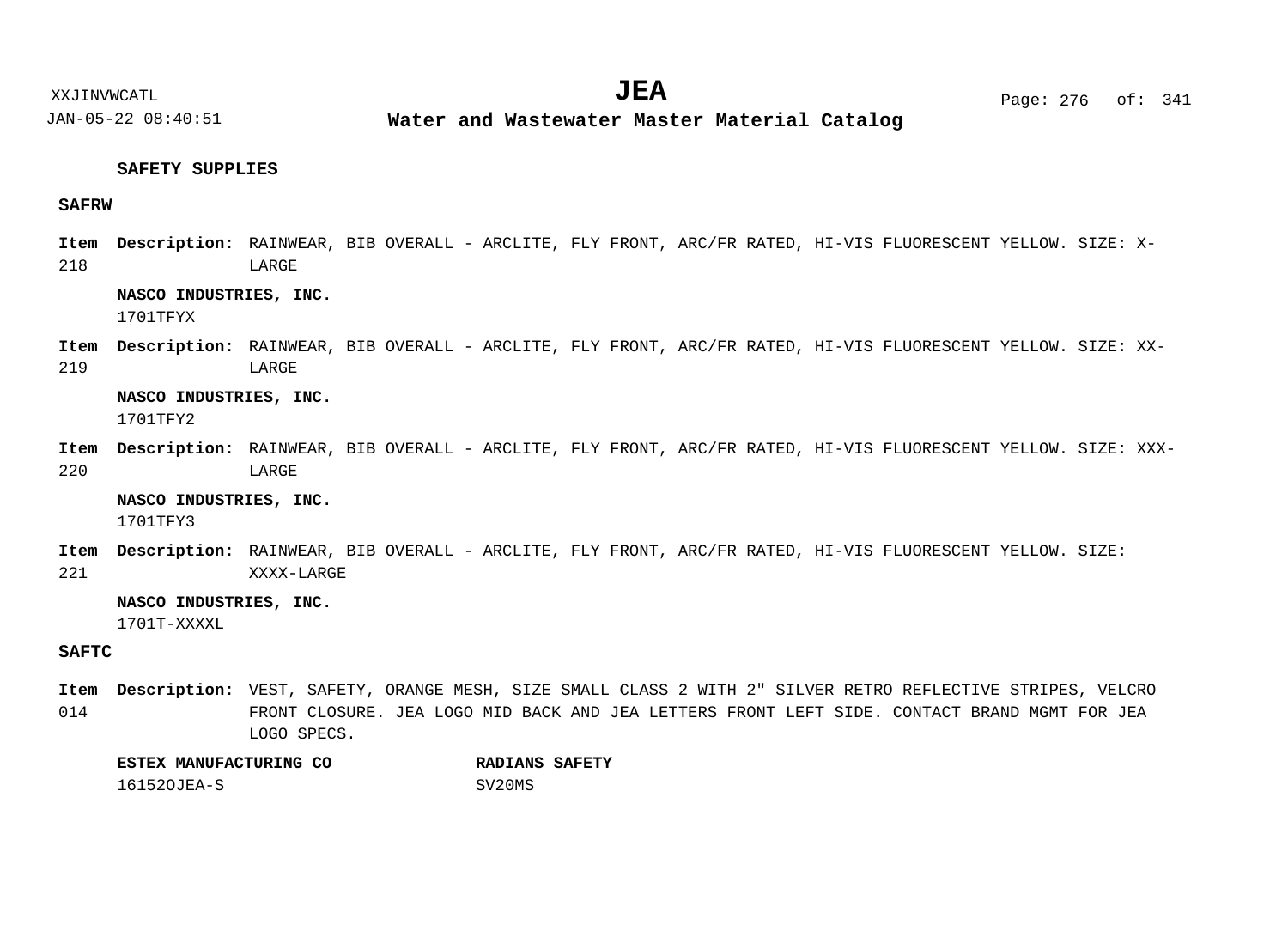**Water and Wastewater Master Material Catalog** 

# **SAFETY SUPPLIES**

# **SAFTC**

015 Item Description: VEST, SAFETY, ORANGE MESH, SIZE LARGE CLASS 2 WITH 2" SILVER RETRO REFLECTIVE STRIPES, VELCRO FRONT CLOSURE. JEA LOGO MID BACK AND JEA LETTERS FRONT LEFT SIDE. CONTACT BRAND MGMT FOR JEA LOGO SPECS.

|             | ESTEX MANUFACTURING CO |                 | RADIANS SAFETY                                                                                                                                                                                               | SAFETY PRODUCTS INC. |
|-------------|------------------------|-----------------|--------------------------------------------------------------------------------------------------------------------------------------------------------------------------------------------------------------|----------------------|
|             | 161520JEA-L            |                 | SV20ML                                                                                                                                                                                                       | TCSV20MLJEA          |
| Item<br>016 |                        | LOGO SPECS.     | Description: VEST, SAFETY, ORANGE MESH, SIZE X-LARGE CLASS 2 WITH 2" SILVER RETRO REFLECTIVE STRIPES, VELCRO<br>FRONT CLOSURE. JEA LOGO MID BACK AND JEA LETTERS FRONT LEFT SIDE. CONTACT BRAND MGMT FOR JEA |                      |
|             | ESTEX MANUFACTURING CO |                 | <b>RADIANS SAFETY</b>                                                                                                                                                                                        | SAFETY PRODUCTS INC. |
|             | 161520JEA-XL           |                 | SV20MXL                                                                                                                                                                                                      | TCSV20MXLJEA         |
| Item<br>017 |                        | LOGO SPECS.     | Description: VEST, SAFETY, ORANGE MESH, SIZE MEDIUM CLASS 2 WITH 2" SILVER RETRO REFLECTIVE STRIPES, VELCRO<br>FRONT CLOSURE. JEA LOGO MID BACK AND JEA LETTERS FRONT LEFT SIDE. CONTACT BRAND MGMT FOR JEA  |                      |
|             | ESTEX MANUFACTURING CO |                 | <b>RADIANS SAFETY</b>                                                                                                                                                                                        | SAFETY PRODUCTS INC. |
|             | 161520JEA-M            |                 | SV20MM                                                                                                                                                                                                       | TCSV20MMJEA          |
| Item<br>018 |                        | LOGO SPECS.     | Description: VEST, SAFETY, ORANGE MESH, SIZE 2XLARGE CLASS 2 WITH 2" SILVER RETRO REFLECTIVE STRIPES, VELCRO<br>FRONT CLOSURE. JEA LOGO MID BACK AND JEA LETTERS FRONT LEFT SIDE. CONTACT BRAND MGMT FOR JEA |                      |
|             | ESTEX MANUFACTURING CO |                 | <b>RADIANS SAFETY</b>                                                                                                                                                                                        | SAFETY PRODUCTS INC. |
|             | 161520JEA-2XL          |                 | SV20M2X                                                                                                                                                                                                      | TCSV20M2XLJEA        |
| Item<br>021 |                        | JEA LOGO SPECS. | Description: VEST, SAFETY, ORANGE MESH, SIZE 3XLARGE CLASS 2 WITH 2" SILVER RETRO REFLECTIVE STRIPES,<br>VELCRO FRONT CLOSURE. JEA LOGO MID BACK AND JEA LETTERS FRONT LEFT SIDE. CONTACT BRAND MGMT FOR     |                      |
|             | ESTEX MANUFACTURING CO |                 | <b>RADIANS SAFETY</b>                                                                                                                                                                                        | SAFETY PRODUCTS INC. |
|             | 161520JEA-3XL          |                 | SV20M3X                                                                                                                                                                                                      | TCSV20M3XLJEA        |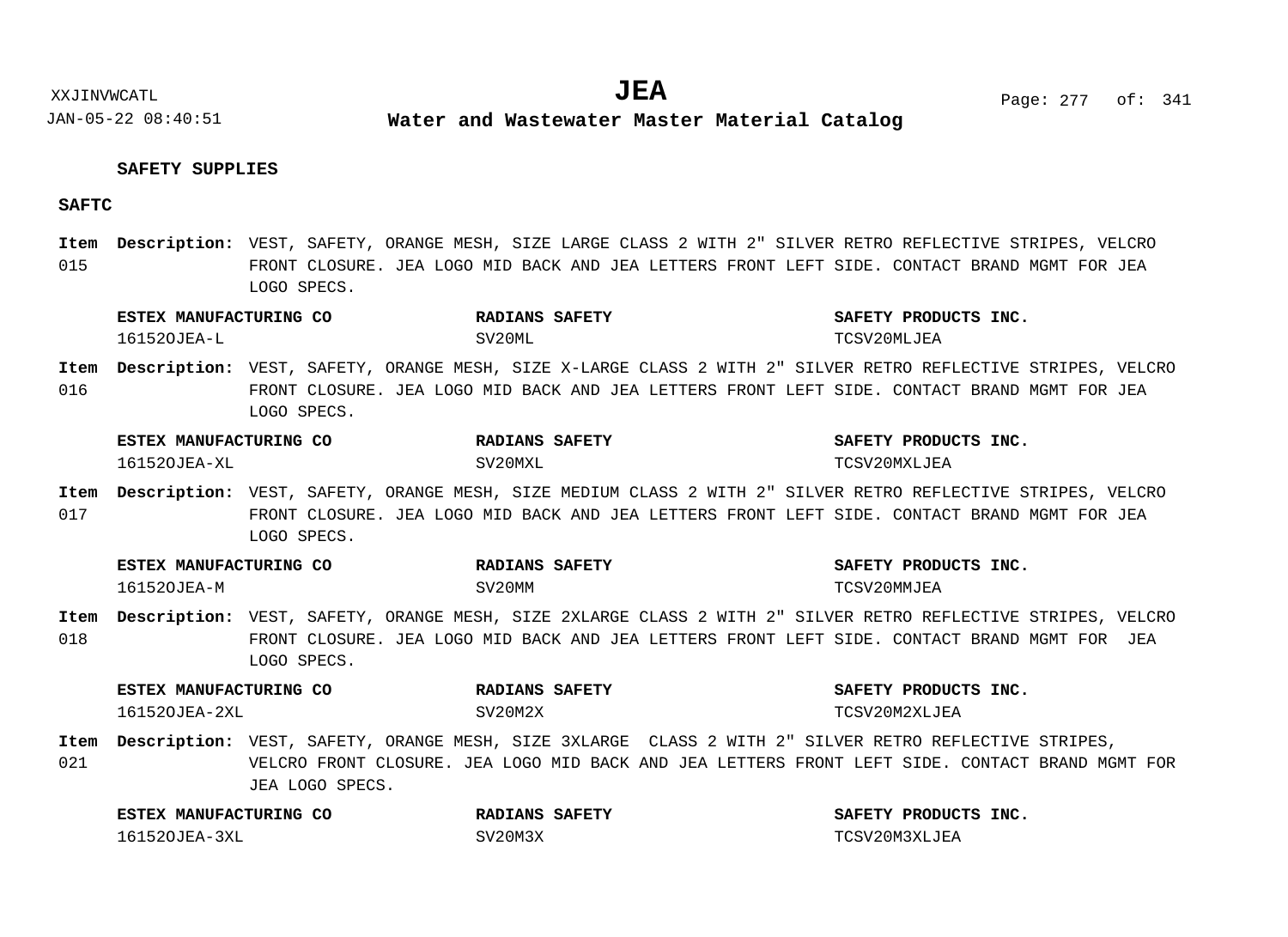# **SAFETY SUPPLIES**

# **SAFTC**

022 Item Description: VEST, SAFETY, ORANGE MESH, SIZE 4XLARGE, CLASS 2 WITH 2" SILVER RETRO REFLECTIVE STRIPES, VELCRO FRONT CLOSURE. JEA LOGO MID BACK AND JEA LETTERS FRONT LEFT SIDE. CONTACT BRAND MGMT FOR JEA LOGO SPECS.

| ESTEX MANUFACTURING CO | RADIANS SAFETY | SAFETY PRODUCTS<br>INC. |
|------------------------|----------------|-------------------------|
| 161520JEA-4XI          | SV20M4X        | TCSV20M4XLJEA           |

023 Item Description: VEST, SAFETY, ORANGE MESH, SIZE 5XLARGE, CLASS 2 WITH 2" SILVER RETRO REFLECTIVE STRIPES, VELCRO FRONT CLOSURE. JEA LOGO MID BACK AND JEA LETTERS FRONT LEFT SIDE. CONTACT BRAND MGMT FOR JEA LOGO SPECS.

| <b>ESTEX MANUFACTURING CO</b> | RADIANS SAFETY | SAFETY PRODUCTS INC. |
|-------------------------------|----------------|----------------------|
| 161520JEA-5XL                 | SV20M5X        | TCSV20M5XLJEA        |

110  $I$ tem Description: INACTIVATE UPON DEPLETION - COVERALL, SMALL, TYCHEM (LAKELAND/DUPONT) W \ SEALED SEAMS, W \ ELASTIC FACE, WRIST, & ANKLES. COLOR WHITE, ALL GARMENTS MUST HAVE STORM FLAP W \ PRESSURE SENSITIVE TAPE.

# **LAKELAND\DUPONT**

C2T132S

112 Item Description: COVERALL, MEDIUM, TYCHEM (LAKELAND/DUPONT) W \ SEALED SEAMS, W \ ELASTIC FACE, WRIST, & ANKLES. COLOR WHITE, ALL GARMENTS MUST HAVE STORM FLAP W \ PRESSURE SENSITIVE TAPE.

#### **LAKELAND\DUPONT**

C2T132M

114 <code>Item Description: COVERALL, LARGE, TYCHEM (LAKELAND/DUPONT) W \ SEALED SEAMS, W \ ELASTIC FACE, WRIST, & ANKLES.</code> COLOR WHITE, ALL GARMENTS MUST HAVE STORM FLAP W \ PRESSURE SENSITIVE TAPE.

#### **LAKELAND\DUPONT**

C2T132L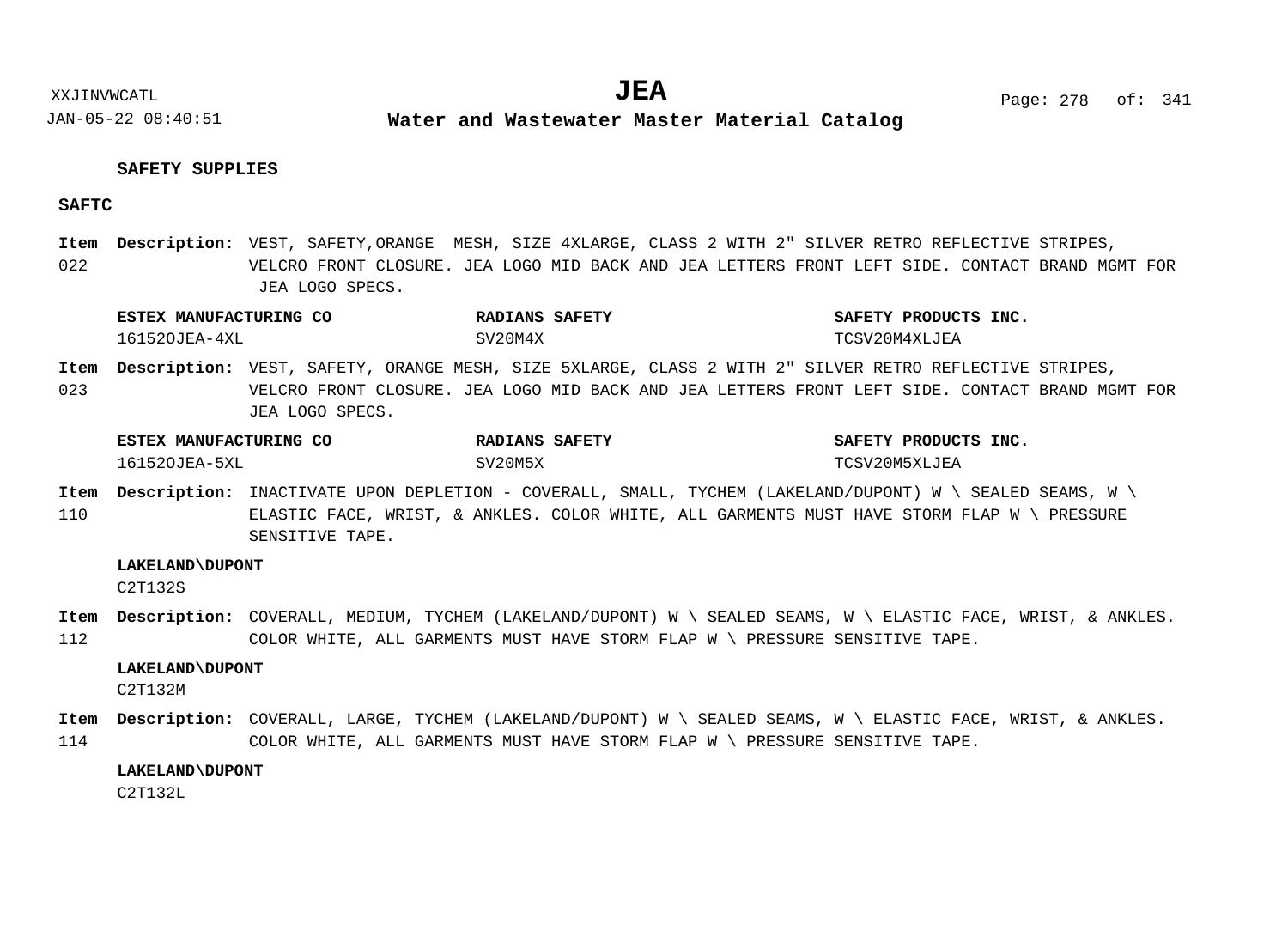**Water and Wastewater Master Material Catalog** 

# **SAFETY SUPPLIES**

# **SAFTC**

116 COVERALL, X-LARGE, TYCHEM (LAKELAND/DUPONT) W \ SEALED SEAMS, W \ ELASTIC FACE, WRIST, & **Description: Item** ANKLES. COLOR WHITE, ALL GARMENTS MUST HAVE STORM FLAP W \ PRESSURE SENSITIVE TAPE.

# **LAKELAND\DUPONT**

C2T132XL

118 COVERALL, XX-LARGE, TYCHEM (LAKELAND/DUPONT) W \ SEALED SEAMS, W \ ELASTIC FACE, WRIST, & **Description: Item** ANKLES. COLOR WHITE, ALL GARMENTS MUST HAVE STORM FLAP W \ PRESSURE SENSITIVE TAPE.

### **LAKELAND\DUPONT**

C2T132XXL

# **SAFWC**

- Item Description: WATER CANTEEN, 700Z, CAMELBAK WATER MASTER
- 001 **CAMELBAK**

1749401000

- Item Description: CLEANING BRUSH KIT AND RESERVIOR DRYER (FOR CAMELBAK WATER MASTER)
- 003 **CAMELBAK**

2054901000

# **PUD-SAFETY SUPPLIES**

# **SFTCC**

120 Item Description: HIP-BOOT, SIZE 7, PVC, STEEL TOE AND STEEL MIDSOLE (NO SUBSTITUTE), FACTORY NAME AND STOCK NUMBER MUST BE INDICATED ON PACKAGE

| LACROSSE |       | ONGUARD INDUSTRIES (BATA) |  |
|----------|-------|---------------------------|--|
| 10905    | 86856 |                           |  |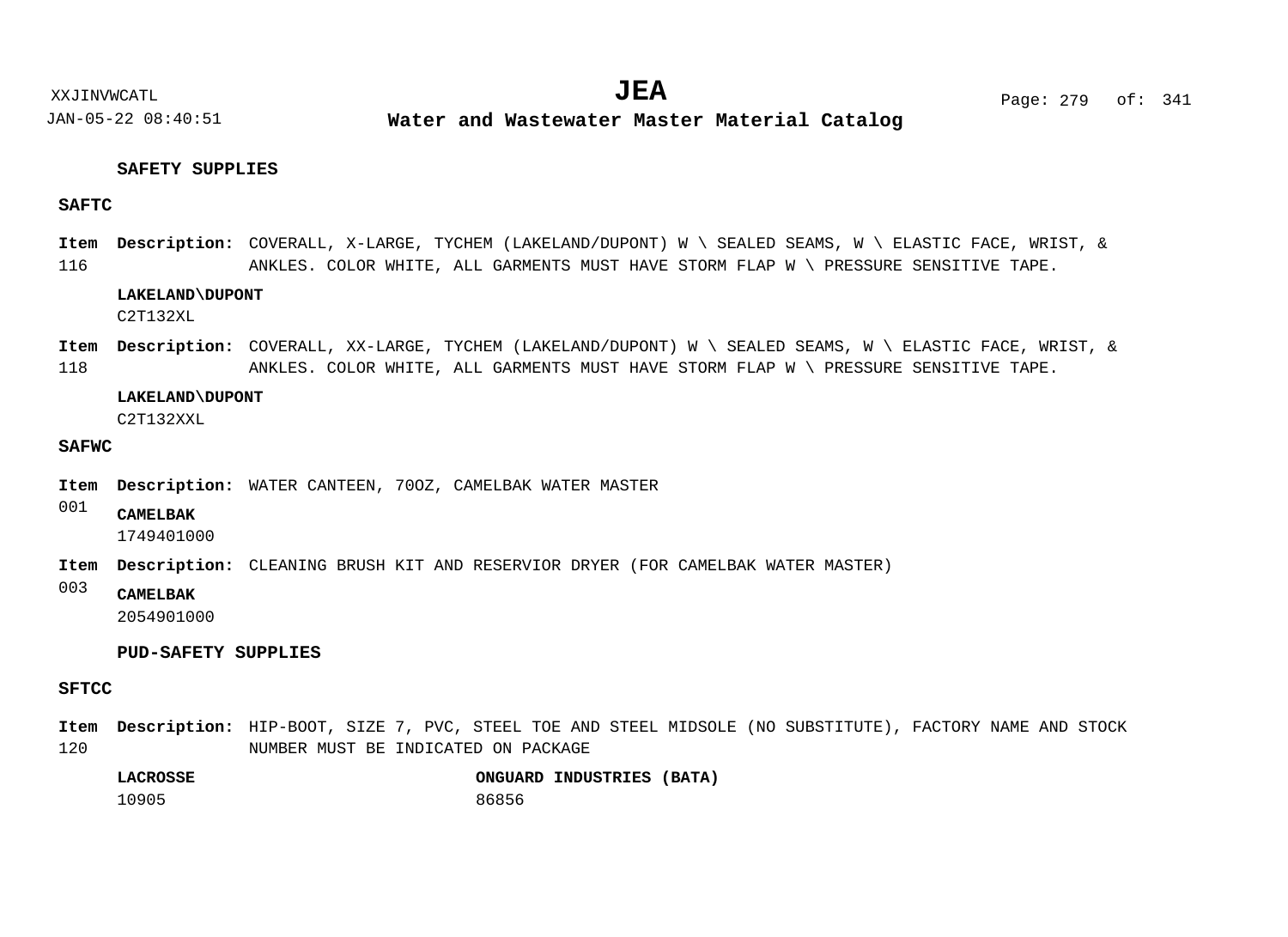**Water and Wastewater Master Material Catalog** 

# **PUD-SAFETY SUPPLIES**

# **SFTCC**

| 130         |                              | Item Description: BOOTS HIP PVC, SIZE 8, STEEL TOE AND STEEL MIDSOLE. (NO SUBSTITUTE), FACTORY NAME AND STOCK<br>NUMBER MUST BE INDICATED ON PACKAGE. |
|-------------|------------------------------|-------------------------------------------------------------------------------------------------------------------------------------------------------|
|             | <b>LACROSSE</b><br>10905     | ONGUARD INDUSTRIES (BATA)<br>86856                                                                                                                    |
| Item<br>140 |                              | Description: HIP-BOOTS, SIZE 9, PVC, STEEL TOE AND STEEL MIDSOLE. (NO SUBSTITUTE), FACTORY NAME AND STOCK<br>NUMBER MUST BE INDICATED ON PACKAGE.     |
|             | LACROSSE<br>00109050         | ONGUARD INDUSTRIES (BATA)<br>86856                                                                                                                    |
| Item<br>150 |                              | Description: BOOTS HIP, PVC, SIZE 10, STEEL TOE AND STEEL MIDSOLE (NO SUBSTITUTE), FACTORY NAME AND STOCK<br>NUMBER MUST BE INDICATED ON PACKAGE.     |
|             | <b>LACROSSE</b><br>10905     | ONGUARD INDUSTRIES (BATA)<br>86856                                                                                                                    |
| Item<br>160 |                              | Description: HIP-BOOT, SIZE 11, PVC, STEEL TOE AND STEEL MIDSOLE . (NO SUBSTITUTE), FACTORY NAME AND STOCK<br>NUMBER MUST BE INDICATED ON PACKAGE.    |
|             | <b>LACROSSE</b><br>00109050  | ONGUARD INDUSTRIES (BATA)<br>86856-SIZE 11                                                                                                            |
| Item<br>170 |                              | Description: HIP-BOOTS, SIZE 12, PVC, STEEL TOE AND STEEL MIDSOLE. (NO SUBSTITUTE), FACTORY NAME AND STOCK<br>NUMBER MUST BE INDICATED ON PACKAGE.    |
|             | <b>LACROSSE</b><br>2400-9091 | ONGUARD INDUSTRIES (BATA)<br>86856                                                                                                                    |
| Item<br>172 |                              | Description: HIP-BOOTS, SIZE 13, PVC, STEEL TOE AND STEEL MIDSOLE . (NO SUBSTITUTE), FACTORY NAME AND STOCK<br>NUMBER MUST BE INDICATED ON PACKAGE.   |
|             | <b>LACROSSE</b><br>10905     | ONGUARD INDUSTRIES (BATA)<br>86856-SIZE 13                                                                                                            |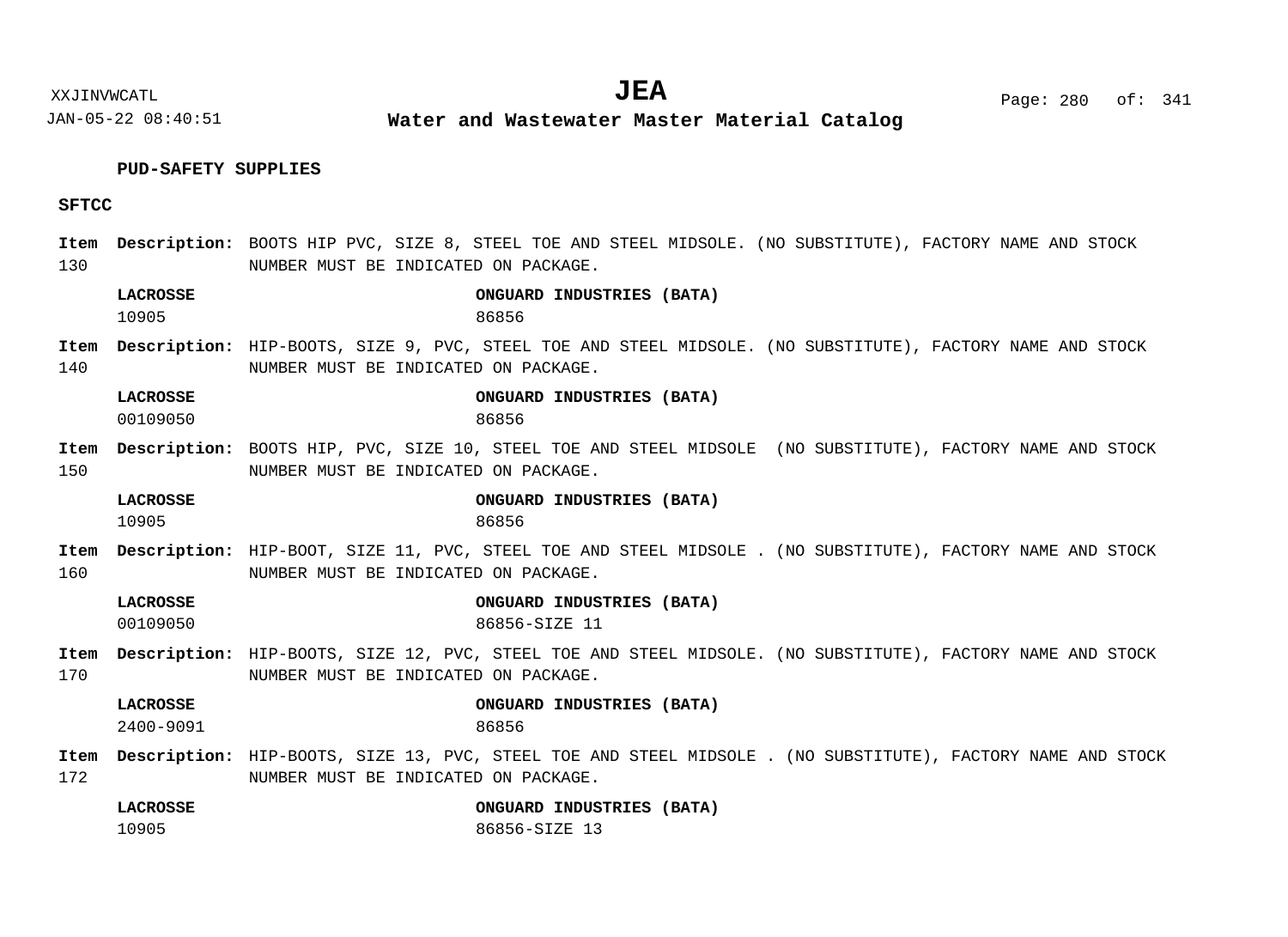# **PUD-SAFETY SUPPLIES**

# **SFTCC**

175 Item Description: HIP-BOOTS, SIZE 14, PVC, STEEL TOE AND STEEL MIDSOLE. (NO SUBSTITUTE), FACTORY NAME AND STOCK NUMBER MUST BE INDICATED ON PACKAGE.

# **LACROSSE**

10905

- 185 Item Description: CUSHION - 3" X 15" X 15" SEAT, STANDARD GRADE POLYFOAM, COVER TO BE MADE OF 32 ONCE VINYL, BROWN OR RUST. \*\* 32 OZ. VINYL COVER ONLY -- NO SUBSTITUTE \*\*
- 204 Item Description: GLOVE, LATEX, NON-POWDERED, NON MEDICAL GRADE, 50 PAIR PER DISPENSER (50 PAIR EQUALS 1 EACH)

| <b>AMMEX</b> | $\mathbf{e}$<br>$\sim$<br>A        | <b>SAFETY</b><br>ZONE |
|--------------|------------------------------------|-----------------------|
| GPPFT46100   | $\Delta$ $\Omega$ $-$<br>__<br>- 2 | $GRPR-L-1-T$          |

220 Item Description: GLOVES, NEOPRENE COATED, 12" MENS SIZE, FULLY COATED EXTERIOR, 2-PC FABRIC LINING, CURVED FINGERS AND WING THUMB, INDUSTRIAL WEIGHT COATING ONLY, BEST #6780R, EDMONT #9-922, GRANET STYLE 612 \*\*\*\*\* NO SUBSTITUTE \*\*\*\*\*

| BEST PROCESS CO. | <b>EDMONT</b> |
|------------------|---------------|
| 6780R            | $9 - 922$     |

230 Item Description: GLOVES, NYLON COATED, ROUGH NYLON COATED PARTICLE FINISH, SIZE 10, JERSEY LINED, 2-PIECE LINING,PRE-FLEXED CURVED FINGERS & WING THUMB, 14" GAUNTLET, STYLE # 12-214. ANSELL EDMONT #04815, GRAINGER #4T430 \*\*\*\*NO SUBSTITUTE\*\*\*\*

| <b>EDMONT</b> | <b>W W GRAINGER</b> |
|---------------|---------------------|
| $4 - 644$     | 4T430               |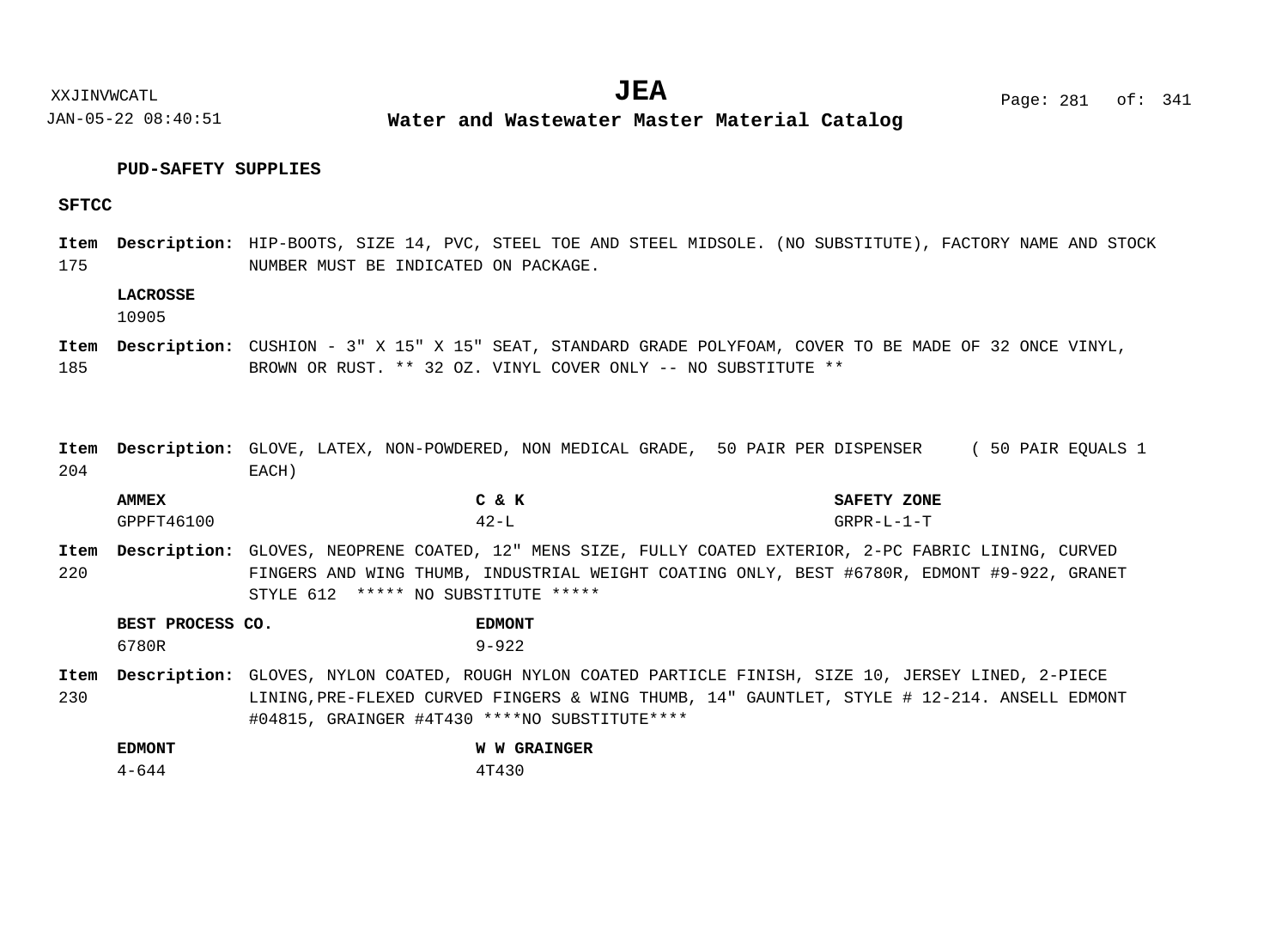XXJINVWCATL **EXALL** Page: 282 of:  $JEA$   $Page: 282 of: 341$ 

JAN-05-22 08:40:51 **Water and Wastewater Master Material Catalog** 

# **PUD-SAFETY SUPPLIES**

# **SFTCC**

270 RUBBER GLOVES, HOUSEHOLD, NON-SLIP, LARGE SIZE 9, MUST BE PACKAGED (1) PAIR PER PACKAGE, **Description: Item** 144/PAIR PER CARTON SSA09057 TWIST MILLS #F18LX SIZE MUST BE PRINTED ON GLOVE OR PACKAGE SAMPLE MUST BE SUBMITTED BEFORE AWARD

276 Item Description: GLOVES, KEVLAR/COTTON BLEND - MEDIUM WEIGHT GLOVE WITH A KNIT SHELL OF KEVLAR AND COTTON, EXTRA CUSHIONING INSIDE THE GLOVE FOR COMFORT AND HEAT RESISTANCE. YELLOW COLOR.

#### **NORTH SAFETY EQUIPMENT**

52/6647M

280 Item Description: GLOVES, NEOPRENE COATED, SHOULDER LENGTH PROTECTION, CURVED FINGERS, WING THUMB, FULL INDUSTRIAL WEIGHT COATED GAUNTLET 31" (MIN) LENGTH, BLACK COLOR, CHEMICAL RESISTANT.

287 Item Description: GLOVES, LINEMAN'S - SIZE 10, 14" LONG RUBBER LINEMAN'S GLOVES TO BE LOW VOLT- AGE, CLASS 0, TYPE 1. 9-430 27784

| BaSHLiN | NORTH SAFETY EQUIPMENT | WHITE RUBBER CO. |
|---------|------------------------|------------------|
| $14-0Y$ | E014Y                  | 14-0Y            |
|         | E014R                  |                  |

295 GOGGLE, SAFETY - CLEAR, POLYCARBONATE SAFETY LENS, 160 DEGREE VISION, VENTING SYSTEM, FOG FREE **Description: Item**LENS (INSIDE & OUT, 96% UV INHIBITIVE (MIN OF 400 NM), NEOPRENE HEADBAND.

| UVEX SAFETY, INC. | <b>W W GRAINGER</b> |
|-------------------|---------------------|
| 9301 FUTURA       | 6T363               |

**EDMONT FLORIDA RUBBER**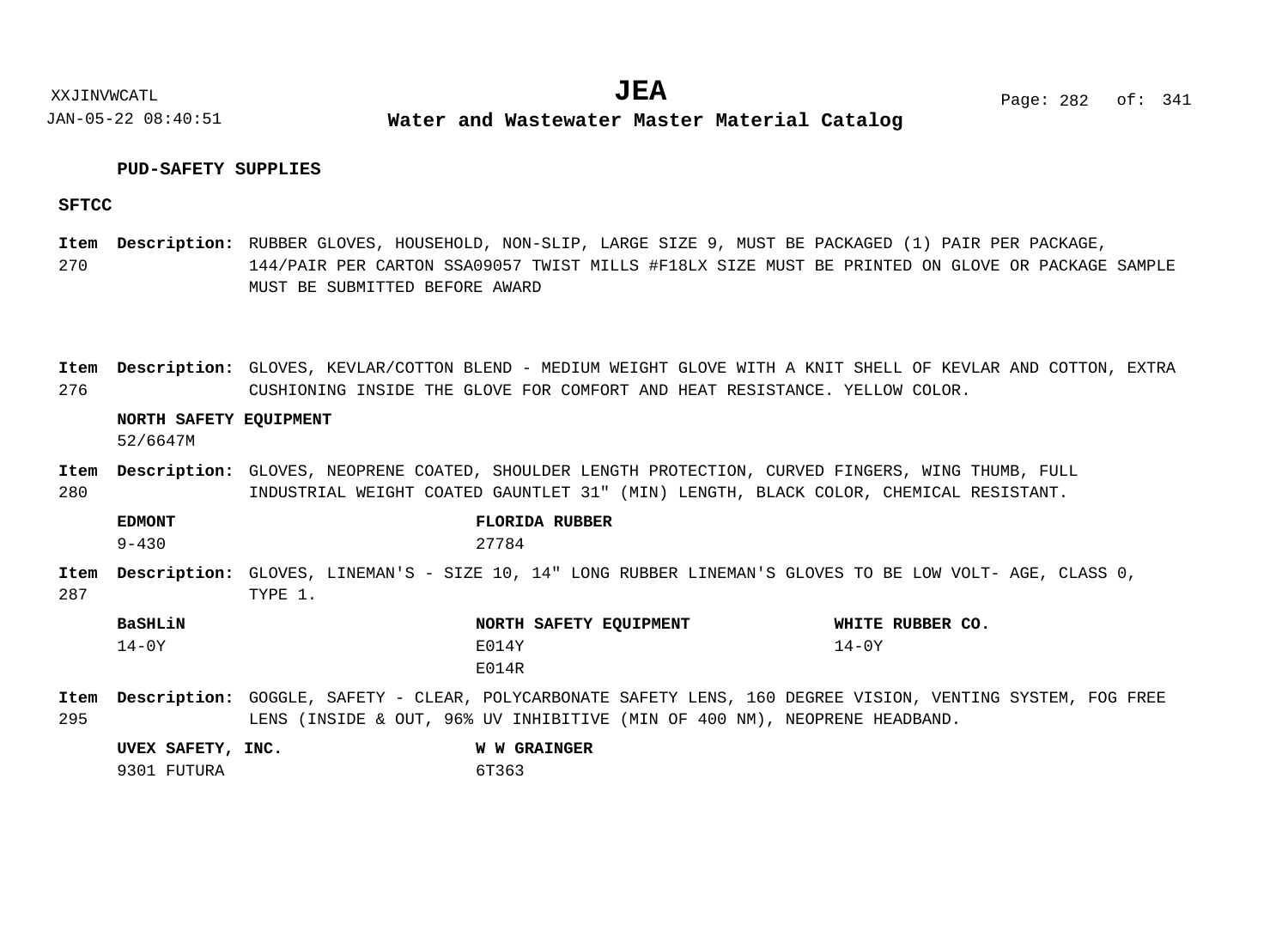# **PUD-SAFETY SUPPLIES**

# **SFTCC**

305 Item Description: GLOVE, SMALL SIZE PROTECTION FROM SHOCK AND IMPACT WITH WRIST SUPPORT ANTI-BACTERIAL LINING. MACHINE WASHABLE. COME IN AS A PAIR \*NO SUBSTITUTION WITHOUT PRIOR APPROVAL\* \*\*\* ( 1 EACH = 1 PAIR ) \*\*\*

## **ERGODYNE PROFLEX**

MODEL#910-SMALL

307 Item Description: GLOVE, MEDIUM SIZE, PROTECTION FROM SHOCK AND IMPACT WITH WRIST SUPPORT, ANTI-BACTERIAL LINING. MACHINE WASHABLE. \*NO SUBSTITUTION WITHOUT PRIOR APPROVAL\* \*\*\* ( 1 EACH = 1 PAIR ) \*\*\*

#### **ERGODYNE PROFLEX**

MODEL#910-MEDIUM

311 Item Description: GLOVE, LARGE SIZE PROTECT FROM SHOCK AND IMPACT WITH WRIST SUPPORT. ANTI-BACTERIAL LINING. MACHINE WASHABLE. \*NO SUBSTITUTION WITHOUT PRIOR APPROVAL\* \*\*\* ( 1 EACH = 1 PAIR ) \*\*\*

#### **ERGODYNE PROFLEX**

MODEL#910-LARGE

314 Item Description: GLOVE, XLARGE PROTECTION FROM SHOCK AND IMPACT WITH WRIST SUPPORT. ANTI-BACTERIAL LINING. MACHINE WASHABLE. \*NO SUBSTITUTION WITHOUT PRIOR APPROVAL\* \*\*\* ( 1 EACH = 1 PAIR ) \*\*\*

#### **ERGODYNE PROFLEX**

MODEL#910-XLARGE

316 Item Description: GLOVE, XXLARGE PROTECTION FROM SHOCK AND IMPACT WITH WRIST SUPPORT. ANTI-BACTERIAL LINING. MACHINE WASHABLE. \*NO SUBSTITUTION WITHOUT PRIOR APPROVAL\* \*\*\* ( 1 EACH = 1 PAIR ) \*\*\*

# **ERGODYNE PROFLEX**

MODEL#910-XXLARGE

490 Item Description: SHIELD, FACE MODEL, SHIELD TO ATTACH TO BULLARD MODEL #5100 HARD HAT, CLEAR SHIELD TO BE GENERAL PURPOSE TYPE FOR PROTECTION AGAINST LIGHT IMPACT, CHEMICAL SPLASH AND SPRAY. SHIELD DIMENSIONS 8" X 15" X .040".

**BULLARD**

840-M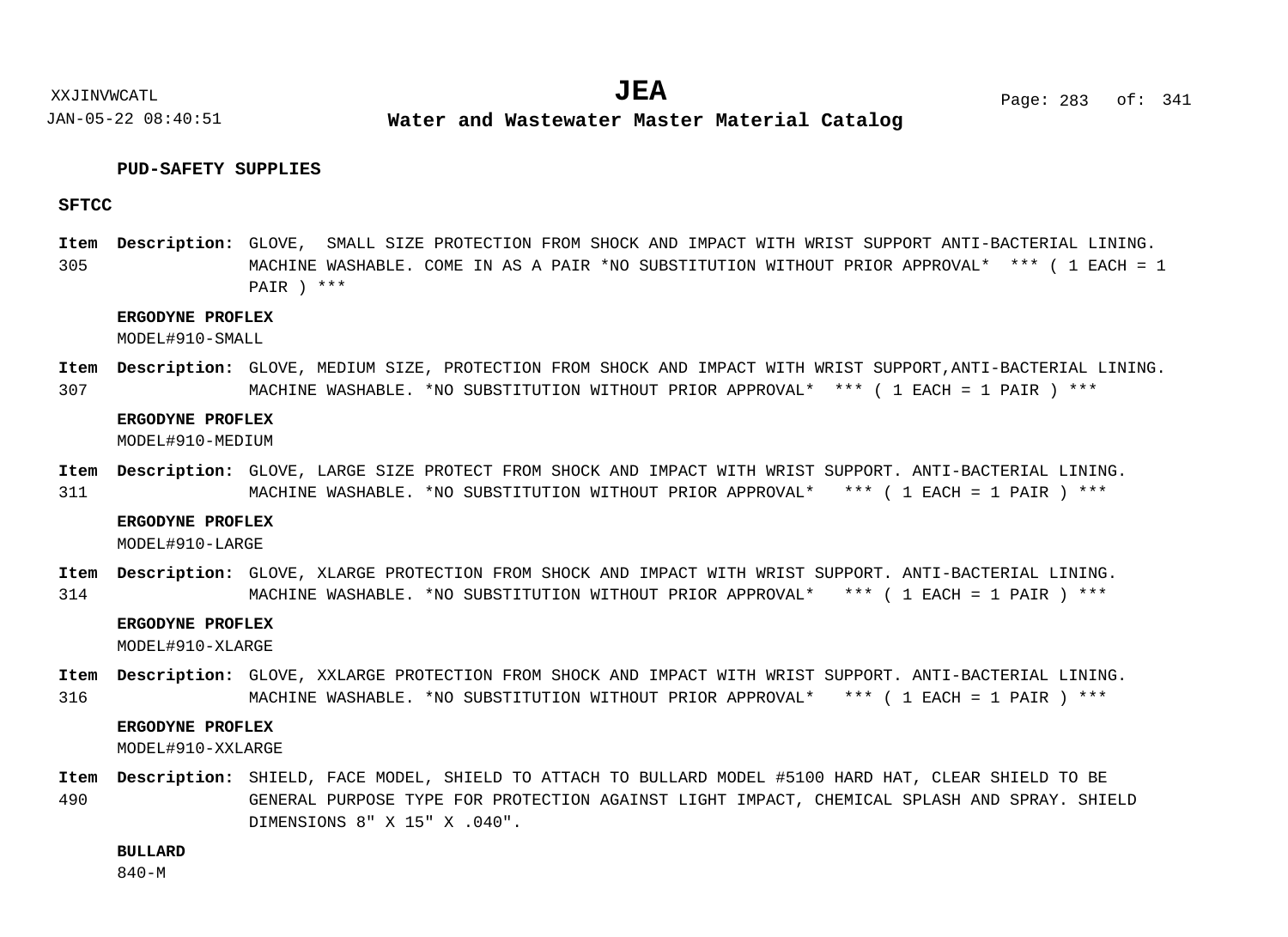# **PUD-SAFETY SUPPLIES**

# **SFTCC**

530 Item Description: WADER, CHEST - SIZE 10, STEEL TOE, VINYL COATED NYLON UPPERS, INJECTION MOLDED POLYVINYL CHLORIDE BOTTOMS, RESISTANT TO ACIDS, GREASE, CHEMICALS AND PETROLEUM. STEEL SHANK,CLEATED SOLE,TOP DRAWSTRING.

# **BATA INDUSTRIAL**

86067

540 Item Description: WADER, CHEST - SIZE 12, STEEL TOE, VINYL COATED NYLON UPPERS, INJECTION MOLDED POLYVINYL CHLORIDE BOTTOMS, RESISTANT TO ACIDS, GREASE, CHEMICALS AND PETROLEUM. STEEL SHANK,CLEATED SOLE,TOP DRAWSTRING.

#### **BATA INDUSTRIAL**

86067

809 Item Description: FACE SHIELD, CPR - DISPOSABLE FACE SHIELD, FOR USE ON LAERDAL CPR TRAINING MANIKANS. (36 SHIELDS PER BX, 6 BOXES PER CASE)

# **LAERDAL**

151201

# **SFTDD**

110 Item Description: SIGN KIT, "ROAD CLOSED", 36"X 36", ORANGE MESH ROLL-UP SIGN, HEAVY DUTY DOUBLE KNIT NYLON CONSTRUCTION (TWO LAYERS), HEAT SEALED BORDERS, INCLUDES RIB SUPPORTS AND CASE. ORANGE W/BLACK LETTERS. MATERIALS & SERVICES

# **SAFETY PRODUCTS INC.**

TC36X3681 COMPLETE KIT

200 Item Description: MARKER, UTILITY - SEWER VALVE, 5'2" H X 3-3/4" W, FIBERGLASS MARKER, GREEN COLOR W/VINYL SEWER DECAL, DECAL TO READ: "CAUTION SEWER PIPELINE VALVE", BEFORE DIGGING OR IN CASE OF EMERGENCY CALL 665-4802

### **CARSONITE ELECTROMARK**

CJF-1593 ASSEMBLED POST GREEN ETO

#### GENERIC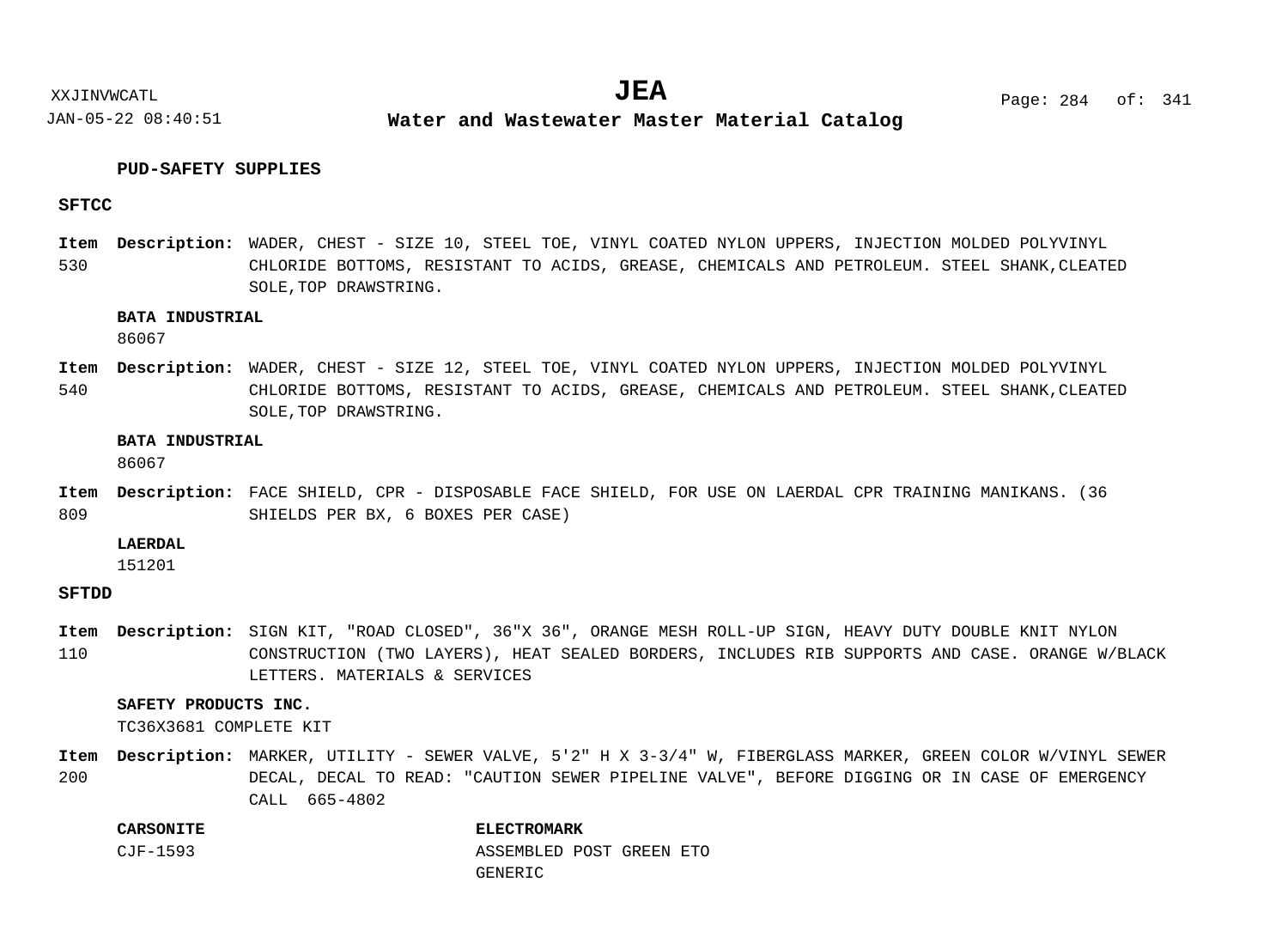# **PUD-SAFETY SUPPLIES**

# **SFTDD**

220 Item Description: MARKER, UTILITY - WATER METER, 5'-2"H X 3-3/4"W, FIBERGLASS MARKER, BLUE COLOR W/VINYL WATER DECAL, DECAL TO READ: "CAUTION WATER METER", IN CASE OF EMERGENCY CALL 665-4801

# **ELECTROMARK**

JEA026-L-SV-TN1

256 Item Description: MARKER, UTILITY - WATER VALVE, 5'-2"H X 3-3/4"W, FIBERGLASS MARKER, BLUE COLOR W/VINYL WATER DECAL, DECAL TO READ: "CAUTION WATER PIPELINE VALVE", BEFORE DIGGING OR IN CASE OF EMERGENCY CALL 665-4801

**CARSONITE ELECTROMARK** 6135-JEA ASSEMBLED POST BLUE ETO GENERIC

260 MARKER UTILITY - RECLAIM WATER, 5' 2" H X 3-3/4" W. FIBERGLASS MARKER, PANTONE PURPLE 522C **Description: Item** COLOR W\VINLY WATER DECAL, "CAUTION RECLAIM WATER VALVE", BEFORE DIGGING OR IN CASE OF EMERGENCY CALL 665-4802

**CARSONITE ELECTROMARK** JEA-15045 JEA027-L-SV-TN1

403 FLAG, MARKING - UTILITY MARKING FLAG. 21" LONG WIRE STAFF WITH 4" X 5" FLAG. BLUE W/ WHITE **Description: Item** LETTERING. "CAUTION BURIED WATER LINE". FLAGS/PAINT PLACED TO PROTECT BURIED UTILITIES, CALL 811, VISIT WWW.SUNSHINE811.COM. \*\* 1000 FLAG PER CASE.\*\*

# **BLACKBURN**

11342

411 FLAG, MARKING - UTILITY MARKING FLAG. 21" LONG WIRE STAFF W/ 4" X 5" FLAG. GREEN W/ WHITE **Description: Item**LETTERING. "CAUTION BURIED SEWER LINE". FLAGS/PAINT PLACED TO PROTECT BURIED UTILITIES, CALL 811, VISIT WWW.SUNSHINE811.COM. \*\* 1000 FLAG PER CASE.\*\*

**BLACKBURN**

11397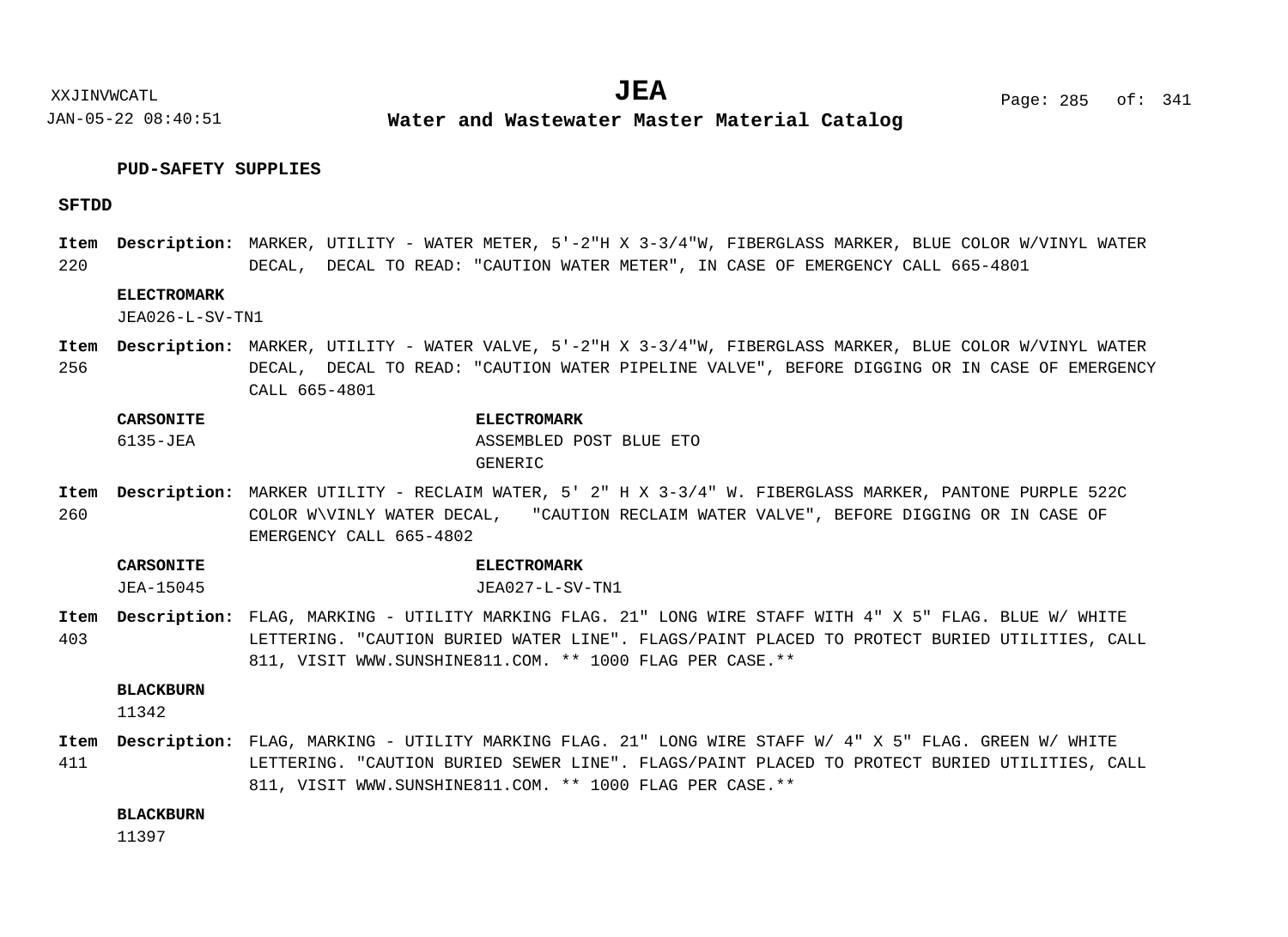# **PUD-SAFETY SUPPLIES**

# **SFTEE**

019 Item Description: BACK SUPPORT, INDUSTRIAL, SMALL, SUPPORT TO FIT WAIST SIZES 25"-30", HIP SIZES 32"-36". BACK SUPPORTS TO BE PRO FLEX MODEL #HP2000. \*\*NO SUBSTITUTE\*\*

# **ERGODYNE PROFLEX**

2000SF

027 Item Description: BACK SUPPORT, INDUSTRIAL, MEDIUM, TO FIT WAIST SIZE 30"-34", HIP SIZES 36"- 40" BACK SUPPORTS TO BE PRO FLEX MODEL #HP2000. \*\*\*\* NO SUBSTITUTE \*\*\*\*\*

#### **ERGODYNE PROFLEX**

2000SF

035 Item Description: BACK SUPPORT, INDUSTRIAL, LARGE, SUPPORT TO FIT WAIST SIZE 34"-38", HIP SIZES 40"-44". BACK SUPPORTS TO BE PROFLEX MODEL #HP2000. \*\*\*\* NO SUBSTITUTE\*\*\*\*

#### **ERGODYNE PROFLEX**

2000SF-LARGE

043 Item Description: BACK SUPPORT - INDUSTRIAL, X-LARGE, SUPPORT TO FIT WAIST SIZE 38"-42", HIP SIZES 44"-48". BACK SUPPORTS TO BE PRO FLEX #HP2000. \*\*\*\*NO SUBSTITUTE\*\*\*\*

## **ERGODYNE PROFLEX**

2000SF

062 Item Description: BACK SUPPORT - INDUSTRIAL, XXX-LARGE, SUPPORT TO FIT WAIST SIZE OVER 48". BACK SUPPORT TO BE SIZED AS REOUIRED. BACK SUPPORTS TO BE PRO-FLEX MODEL HP2000 \*\*\*\*\* NO SUBSTITUTE \*\*\*\*\*

# **ERGODYNE PROFLEX**

2000SF

117 Item Description: TREAD, ANTISLIP - 6" X 24" ANTI-SLIP THREADS FOR APPLYING TO STRAIRS OR STEPS 6" X 24" INDIVIDUAL STRIPS ARE SELF- ADHESIVE FOR APPLICATION TO CLEAN, DRY SURFACES. FIFTY (50) PER BOX 3M PRODUCTS \*NO SUBSTITUTE\* CAMERON & BARKLEY #131237

#### **CAMERON & BARKLEY**

131237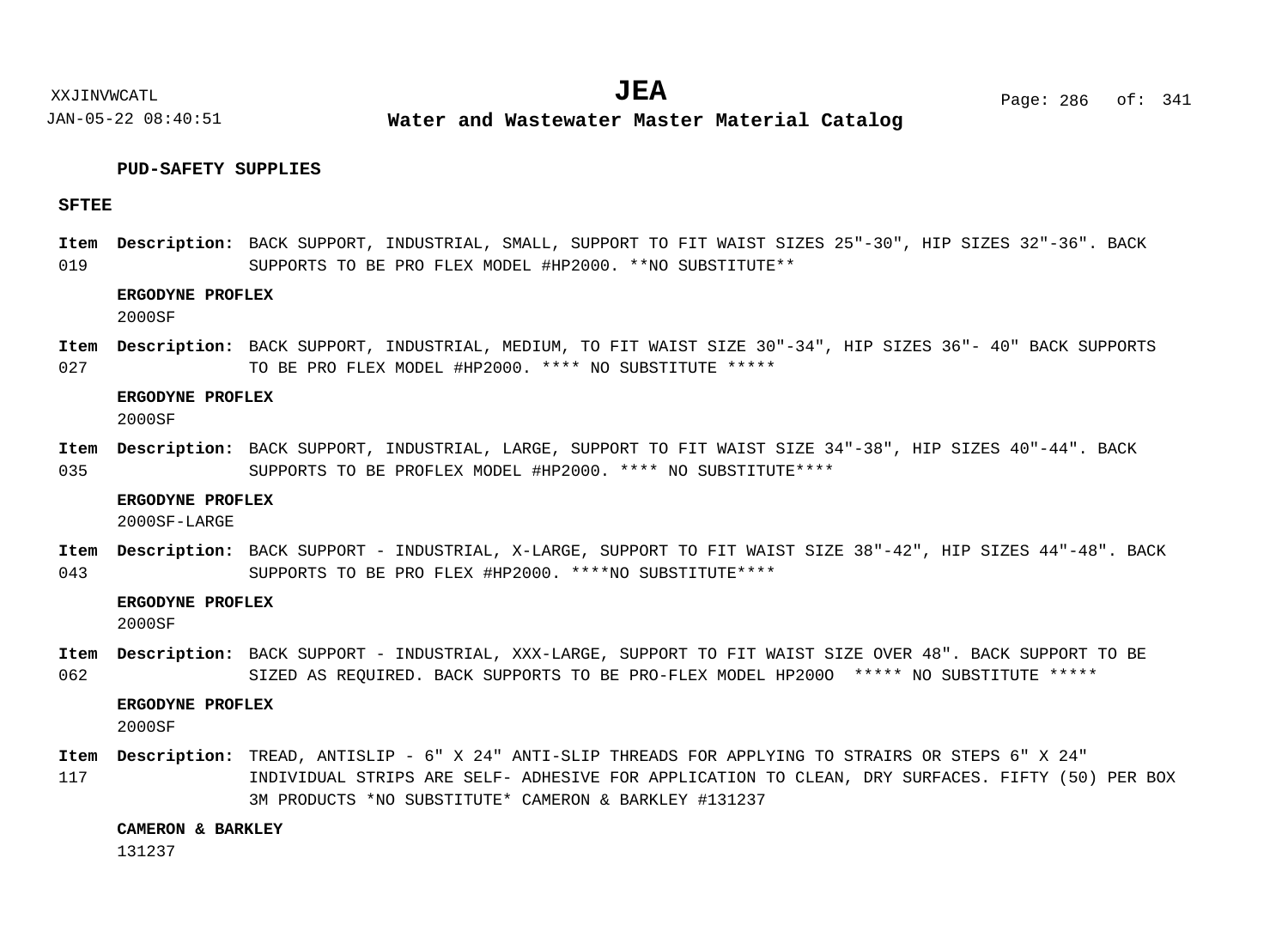XXJINVWCATL **EXALL** Page: 287 of:  $JEA$   $Page: 287 of: 341$ 

JAN-05-22 08:40:51 **Water and Wastewater Master Material Catalog** 

# **PUD-SAFETY SUPPLIES**

# **SFTFL**

015 FLAG, MARKING, PURPLE W/ WHITE LETTERING "CAUTION RECLAIM WATER LINE", 4"X5" FLAG W/ 21" WIRE **Description: Item** STAFF, FLAGS/PAINT PLACED TO PROTECT BURIED UTILITIES, CALL 811, VISIT WWW.SUNSHINE811.COM, \*\* 1000 FLAGS PER CASE, ISSUE PER CASE, 1 CASE = 1 EA.

# **BLACKBURN**

11413

# **SFTGL**

100 Item Description: GLOVE, \*BLUE \*, POWDER-FREE, EXAM GLOVES, LATEX, EXTENDED CUFF, MEDIUM, 50 PAIR PER DISPENSER BOX

#### **MICROFLEX CORP.**

SG375 M

101 Item Description: GLOVE, \*BLUE \*, POWDER-FREE, EXAM GLOVES, LATEX, EXTENDED CUFF, LARGE, 50 PAIR PER DISPENSER BOX

## **MICROFLEX CORP.**

SG375 L

102 Item Description: GLOVE, \*BLUE \*, POWDER-FREE, EXAM GLOVES, LATEX, EXTENDED CUFF, X-LARGE, 50 PAIR PER DISPENSER BOX

# **MICROFLEX CORP.**

SG375 XL

103 GLOVES, PREMIUM PLUS HD INDUSTRIAL NITRILE GLOVES, 8 TO 9 MIL THICK, ROUGH TEXTURE, 9.5" IN **Description: Item**LENGTH, POWDER FREE. \*\*\*\*MEDIUM SIZE\*\*\*\*ONE EACH EQUALS A BOX OF 50\*\*\*\*

# **ORDER BY DESCRIPTION**

OBD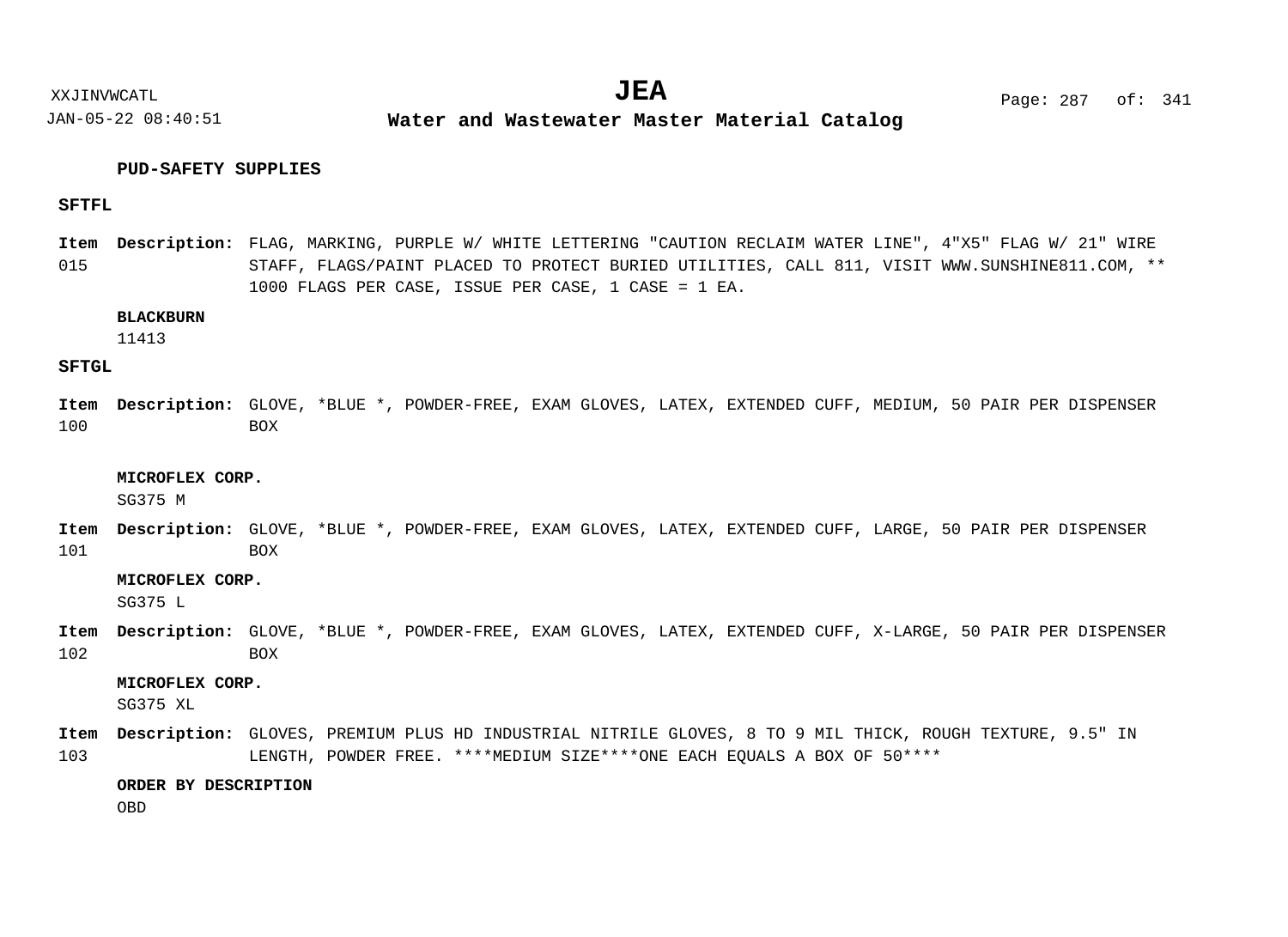# **PUD-SAFETY SUPPLIES**

# **SFTGL**

104 GLOVES, PREMIUM PLUS HD INDUSTRIAL NITRILE GLOVES, 8 TO 9 MIL THICK, ROUGH TEXTURE, 9.5" IN **Description: Item** LENGTH, POWDER FREE. \*\*\*\*LARGE SIZE\*\*\*\*ONE EACH EQUALS A BOX OF 50\*\*\*

# **ORDER BY DESCRIPTION**

OBD

105 GLOVES, PREMIUM PLUS HD INDUSTRIAL NITRILE GLOVES, 8 TO 9 MIL THICK, ROUGH TEXTURE, 9.5" IN **Description: Item** LENGTH, POWDER FREE. \*\*\*\*EXTRA LARGE SIZE\*\*\*\*ONE EACH EQUALS A BOX OF 50\*\*\*

### **ORDER BY DESCRIPTION**

OBD

106 GLOVES, PREMIUM PLUS HD INDUSTRIAL NITRILE GLOVES, 8 TO 9 MIL THICK, ROUGH TEXTURE, 9.5" IN **Description: Item** LENGTH, POWDER FREE. \*\*\*\*XXL SIZE\*\*\*\*ONE EACH EQUALS A BOX OF 50\*\*\*

#### **ORDER BY DESCRIPTION**

OBD

# **STREET LIGHT MATERIAL**

# **STLLA**

005 Item Description: INACTIVE - LAMP, MECURY VAPOR, 175W, E-28 BULB, MOGUL BASE, 8600 INITIAL LUMENS, 24000 HOURS RATED LIFE.

| GENERAL ELECTRIC CO. | IWASAKI/EYE LIGHTING | PHILLIPS LIGHTING |
|----------------------|----------------------|-------------------|
| HR175DX39            | HF175-PD             | H39KC-175/DX      |
| <b>SYLVANIA</b>      |                      |                   |

H39KC-175/DX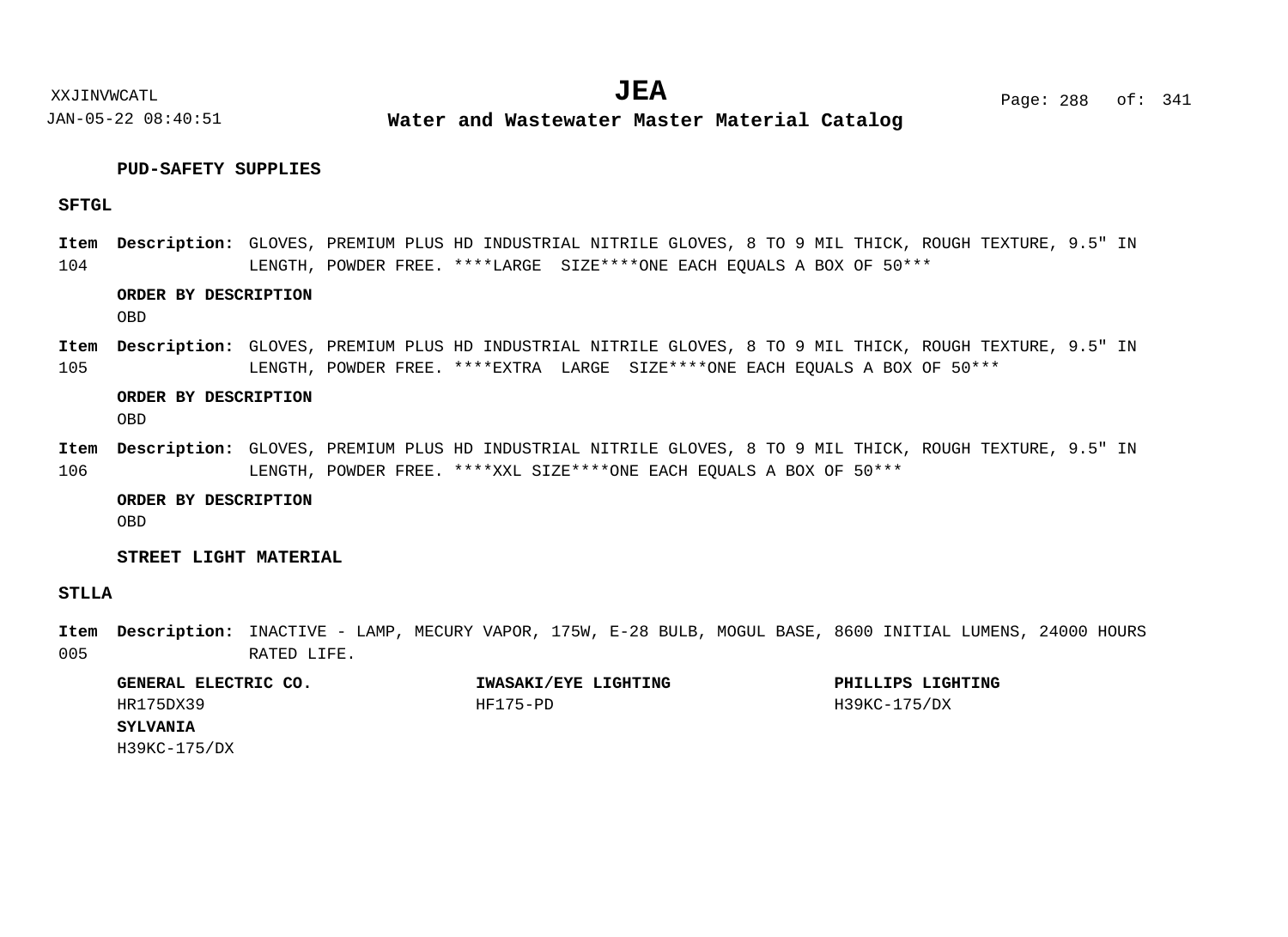**Water and Wastewater Master Material Catalog** 

## **TAPE**

## **TAPDU**

| Item         |               |                 | Description: TAPE, DUCT, 2" X 60 YARD/ROLL MEDIUM STRENGTH, WATER PROOF POLYETHYLENE LAMINATED TO CLOTH/                                                                                                  |                      |
|--------------|---------------|-----------------|-----------------------------------------------------------------------------------------------------------------------------------------------------------------------------------------------------------|----------------------|
| 001          |               |                 | RUBBER RESIN ADHESIVE, SILVER, (STD. PKG. 24 EACH)                                                                                                                                                        |                      |
|              | 3M            |                 | 3M SCOTCH-BRITE                                                                                                                                                                                           | <b>SCOTCH</b>        |
|              | 3939-48MMX55M |                 | 3939 N.06975                                                                                                                                                                                              | SCOTCH 398           |
|              |               |                 | SHURTAPE TECHNOLOGIES, INC. TAPE PRODUCTS COMPANY                                                                                                                                                         | TUCK INDUSTRIES INC. |
|              | 618S-2X60Y    |                 | 300S-2X60Y                                                                                                                                                                                                | $92-T$               |
| <b>TAPMS</b> |               |                 |                                                                                                                                                                                                           |                      |
| Item<br>002  |               | INDIVIDUAL ITEM | Description: TAPE, MASKING, 2" X 60 YARD/ROLL, (STD. PKG. 24 EACH), EXPIRATION DATE MUST APPEAR ON EACH                                                                                                   |                      |
|              | 3M            |                 | SHURTAPE TECHNOLOGIES, INC.                                                                                                                                                                               |                      |
|              | 232-48MM-55M  |                 | 2"X2160IN.                                                                                                                                                                                                |                      |
| <b>TAPSE</b> |               |                 |                                                                                                                                                                                                           |                      |
| Item         |               |                 | <b>Description:</b> TAPE, TEFLON, THREAD SEAL, 1/2" WIDE X 260" ROLL                                                                                                                                      |                      |
| 003          | MARKAL CO.    |                 | TAPE PRODUCTS COMPANY                                                                                                                                                                                     |                      |
|              | 44071         |                 | TEFLON-1/2 X 260                                                                                                                                                                                          |                      |
|              | TIES          |                 |                                                                                                                                                                                                           |                      |
| <b>TIECA</b> |               |                 |                                                                                                                                                                                                           |                      |
| Item<br>005  |               |                 | Description: TIE, CABLE, NYLON, 36" IN LENGTH MINIMUM, ONE PIECE, EXTRA HEAVY DUTY, 175 LBS. LOOP TENSILE<br>STRENGTH, (50 EACH TIES P/BAG), TO BE USED WITH THE INSTALLATION OF TRACER WIRE ON PVC PIPE, |                      |

**CATAMOUNT**

L-36-175-9-L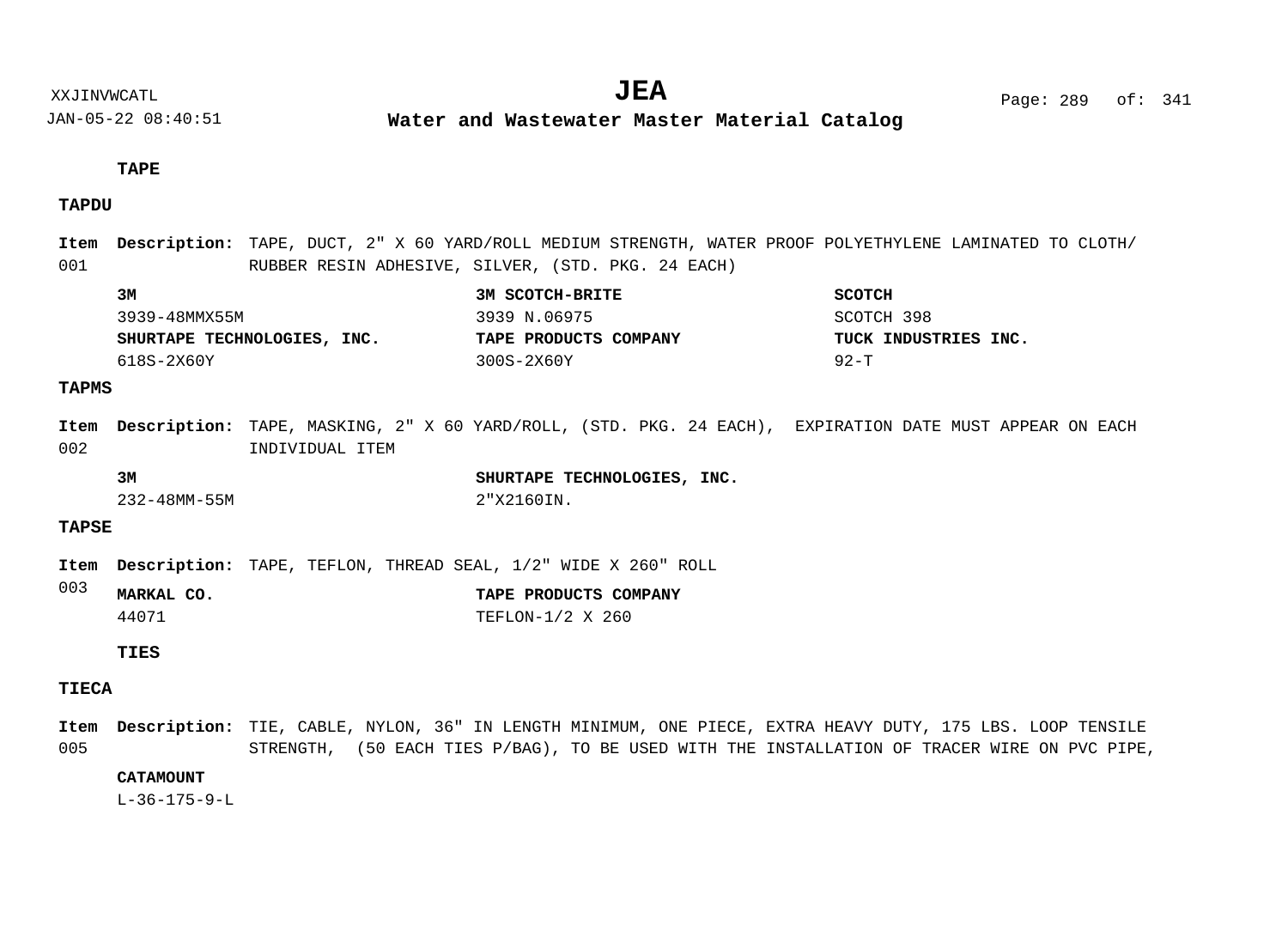JAN-05-22 08:40:51 **Water and Wastewater Master Material Catalog** 

**TIES**

#### **TIESS**

Item Description: TIES, STAINLESS STEEL, 8 INCHES LONG, 250 LB CAPACITY FOR USE IN INSTALLATIONS OF SAFETY SIGNS.

#### 001 **P AND C TECH PRODUCTS**

AR-08-250-SS-C

**PUD-TOOLS**

#### **TLSAA**

040 Item Description: BAR, LINING (PINCH POINT BAR) - DIAMOND POINT, 1-1/4" X 60", TOOL STEEL, HEAT TREATED AND TEMPERED, 18 LBS

**AMES TRUE TEMPER MADISON** 1160100 965

Item Description: INACTIVE - BAR-WRECKING, 3/4" X 24" WARREN, STANLEY, MADISON MILLS OR EQUAL

- 050 **AMES TRUE TEMPER WARREN HEIM CORP.** 1170500 TL-45
- 070 Item Description: BINDER, LOAD FOR 3/8" CHAIN, LOAD BINDERS TAKE UP SLACK AND SECURE LOAD IN OPERATION, LOAD LIMIT - 9200 LBS, SLACK TAKE-UP = 8". RATCHET TYPE BINDER. DROP FORGED COSTRUCTION WITH ALLOY GRAB HOOKS RUST RESISTANT FINISH.

#### **COLUMBUS MCKINNON**

48366

Item Description: BLADE, HACK-SAW,  $1/2$ " X 10", 24 TOOTH, (NO SUBSTITUTE)

#### 080 **L.S. STARRETT COMPANY**

BS-1024

- Item Description: BLADE, CIRCULAR SAW, 12" X 1", CARBIDE TIP, 5500 MAX R.P.M.
- 130 **AMANA TOOL SUPER KING**
	- DB12-120 12-12T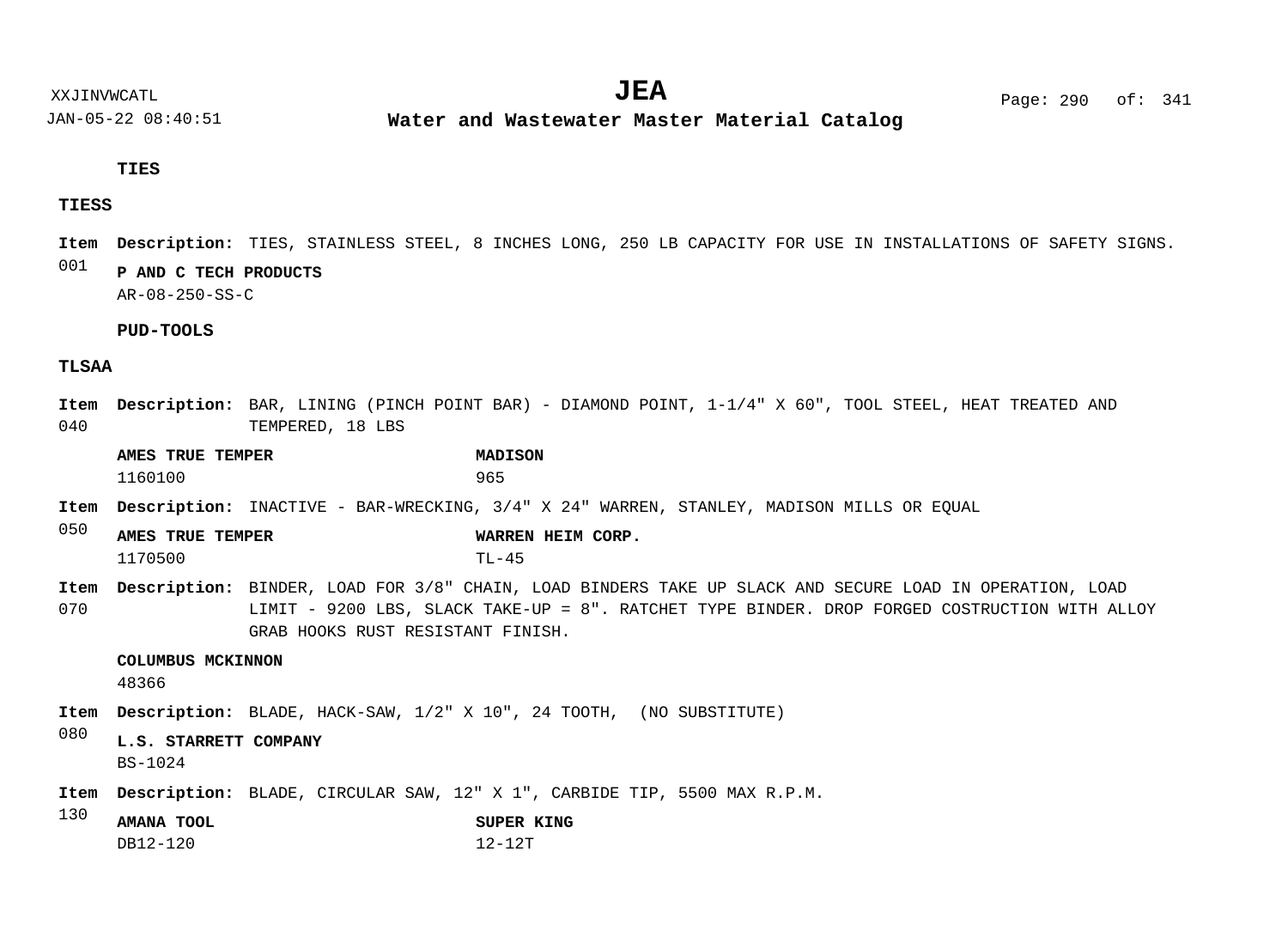**Water and Wastewater Master Material Catalog** 

#### **PUD-TOOLS**

#### **TLSAA**

- Item Description: BLADE SAW, CIRCULAR, 7-1/4", CROSSCUT, BLACK & DECKER, GRAINGER, OR EQUAL
- 150 **DEWALT INDUSTRIAL TOOL CO. MILWAUKEE TOOLS** DW3324 48-40-4120
- 170 Item Description: BLADE, SAW, 12" DIAM. X 5/32" THICKNESS X 1"/20 MM ARBOR, 1 HOLE, MAX RPM 6000, HIGH SPEED DOUBLE REINFORCED, ABRASIVE WHEEL, BLADE TO BE USED SPECIFICALLY FOR CUTTING DUCTILE OR CAST IRON PIPE. MUST MEET OSHA AND ANSI STANDARDS.

|        | HOMELITE DIV. (TEXTRON INC.) | <b>MAGNUM</b> |
|--------|------------------------------|---------------|
| 68421B |                              | 3012          |

- 180 Item Description: BLADE, SAW, 12" WIDE X 1/8" THICK, 1"/ 20 MM HOLE CENTERED, HI SPEED ABRASIVE CUTTING WHEEL FOR CONCRETE/MASONRY, 6600 RPM MAX REINFORCED BLADE, BLAZER MASONRY, 6000 RPM MAX., REINFORCED BLADE
	- **NORTON ABRASIVES UNITED ABRASIVES** 66252837839 23460
- Item Description: BLADE, LIMESTONE, BRICK, CLAY, RECIPROCATING SAW
- 185 **CMT ORANGE TOOLS HITACHI SPYDER PRODUCTS** JS2243HM 752042 200211
- 186 Item Description: ABRASIVE HIGH SPEED CUTTING WHEEL, 14" X 1/4" WITH 1" ARBOR HOLE, FOR CUTTING ASPHALT, GREEN CONCRETE, PIPE, ETC. MAX SPEED 4365
- BLADE, FOR PVC PIPE CUTTER **Description: Item**
- 193 **RIDGID TOOL**

92170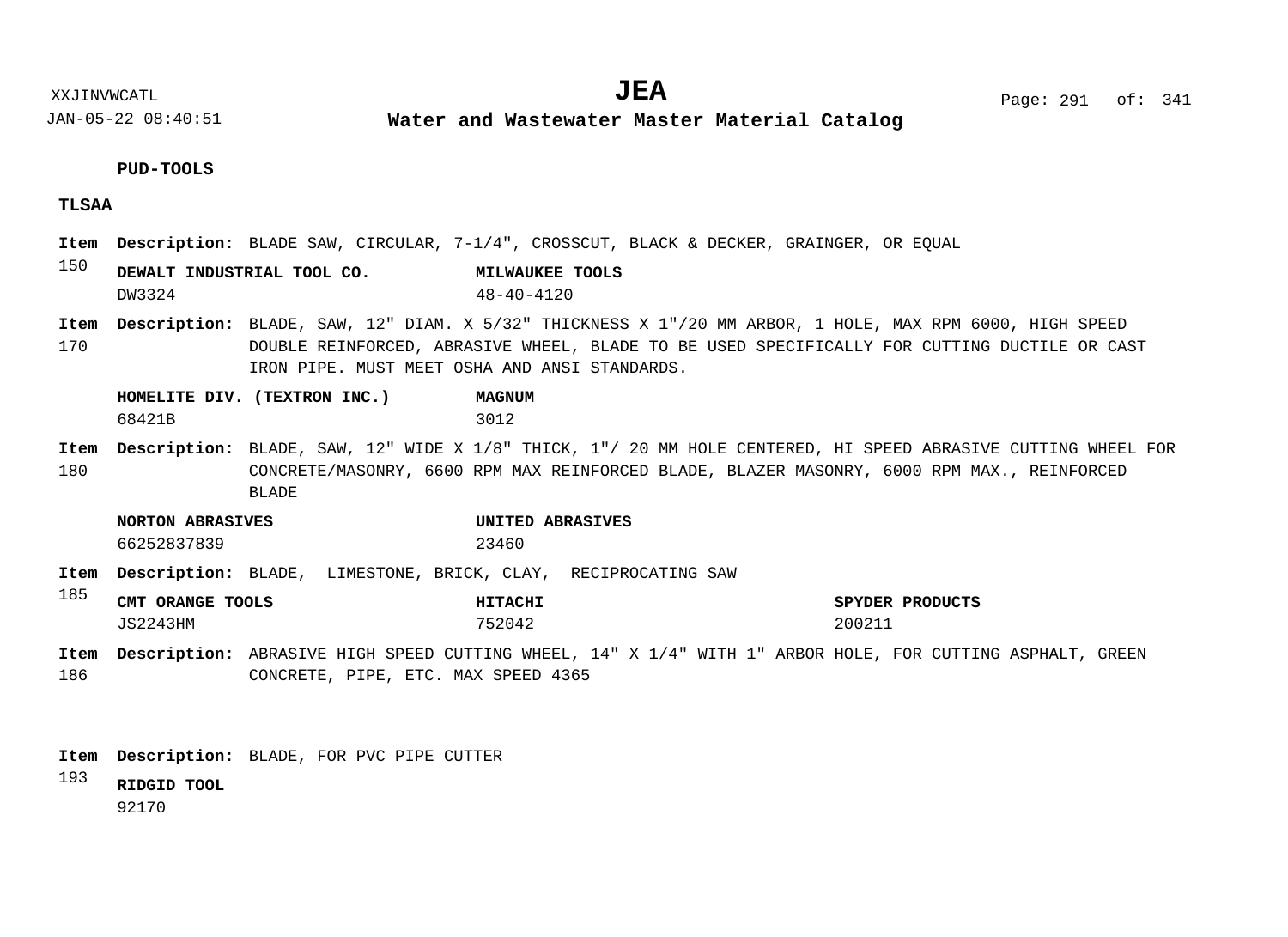**Water and Wastewater Master Material Catalog** 

#### **PUD-TOOLS**

#### **TLSAA**

- Item Description: BLADE, SAW, 18", PVC / ABS, 450 MM BLADES, CUTS ON BOTH THE PUSH AND PULL STROKES
- 195 **LENOX SAW STARRETT** 20981-HSB-18 PVC-18
- Item Description: BLADE, PVC PIPE CUTTER, FOR RIDGID TUBING CUTTER

#### 197 **RIDGID TOOL** 22086

307 CAN, GAS - DOT SAFETY TRANSPORT GAS CAN, 5 GALLON,TYPE II, FLEXIBLE METAL SPOUT, DOUBLE-WALLED **Description: Item** BRASS FLAME ARRESTOR IN FILLER OPENING, HEAVY DUTY ROLL BARS, AUTOMATIC CLOSURE THUMB MECHANISM, 1" POUR SPOUT, UN/IMO CERTIFIED. HA

#### **EAGLE MANUFACTURING**

1215

390 Item Description: CHAIN, 1/2" - ALLOY STEEL, WORKING LOAD LIMIT 12,000 LBS. PROOF TESTED TO 22,500 LBS. MINIMUM BREAKING TEST 32,500 LBS. ACCOLOY #5116-10802 ONLY)

#### **PEERLESS MFG.**

5050672

Item Description: CHISEL, CAPE, 3/8" CUTTING EDGE, 6-1/2" LENGTH

#### 430 **ARMSTRONG TOOLS**

70-399

- Item Description: CHISEL, MOLL POINT, 1-1/4" DIA. HEXAGON WITH CIRCULAR COLLAR, HEAVY DUTY,24-1/2" OVERALL
- 490 LENGTH, 18-1/4" FROM COLLAR TO POINT, CHISEL TO BE EQUAL TO THAT MANUFACTURED BY BRUNNER & LAY. PART #A-41018

#### **BRUNNER & LAY.**

A-41018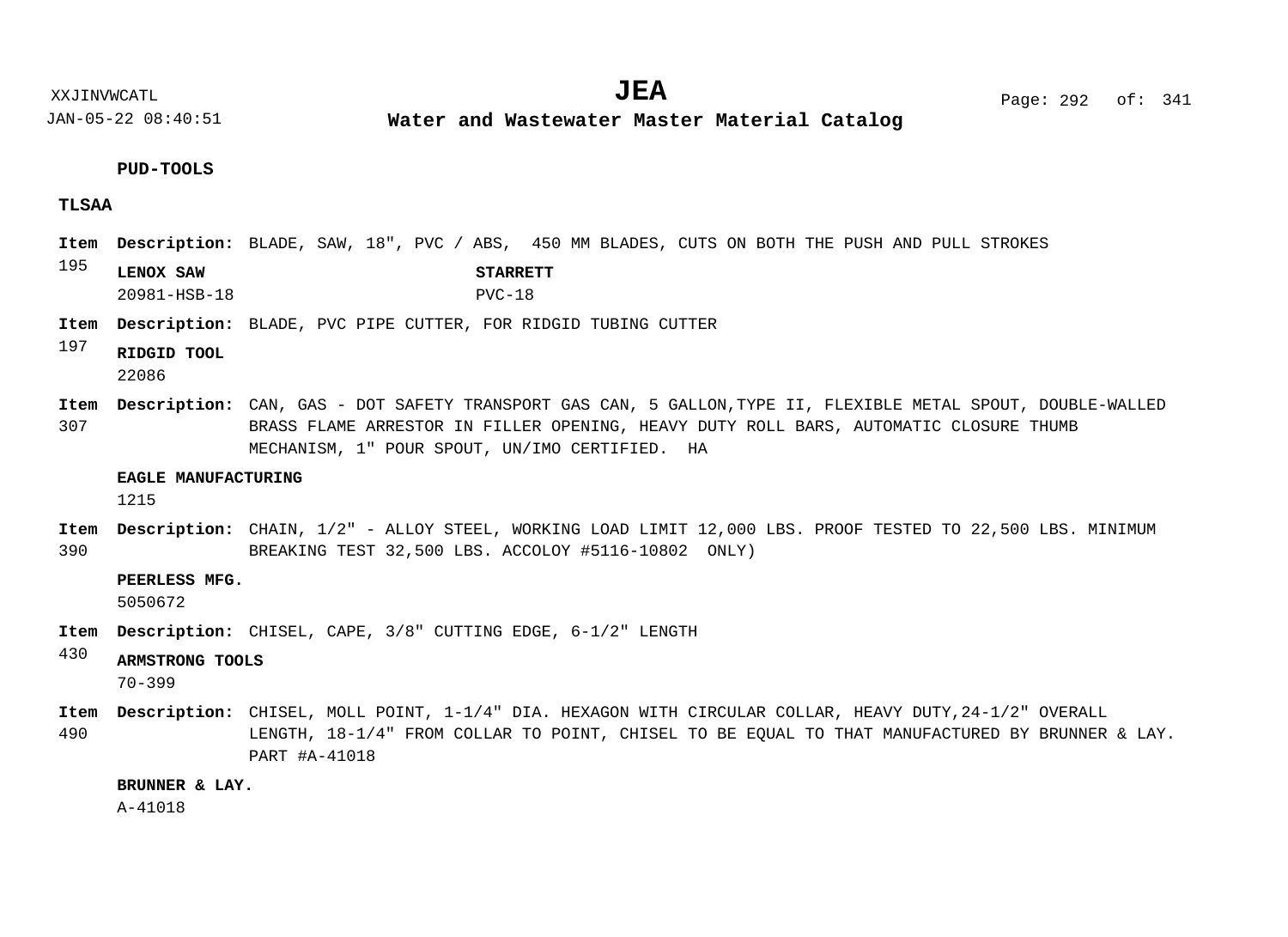**Water and Wastewater Master Material Catalog** 

**PUD-TOOLS**

- **TLSAA**
- 640 720 725 730 750 753 COOLER-WATER, 10 GALLON PLASTIC, IGLOO OR GOTT **Description: Item** Item Description: CUTTER, ASPHALT (ASPHALT SPADE), SHANK SIZE TO BE  $1-1/4$ " X 6", BLADE WIDTH TO BE 5", TO BE USED FOR BREAKING, EDGING AND SLOTTING ASPHALT. Item Description: CUTTER, ASPHALT (ASPHALT SPADE), HEXAGON SHAPED SHANK TO BE 1-1/4" X 6", WITH CIRCULAR COLLAR (1-3/4" DIA.),BLADE SIZE TO BE 4-3/4" WIDE AND 10" LONG, BLADE TO BE TAPERED ON SIDES AND BOTTOM, OVERALL LENGTH OF CUTTER TO BE 22-1/4". LE ROY # Item Description: CUTTER, BOLT 36", JAWS MADE OF HARDENED ALLOY STEEL, HEAVY DUTY. Item Description: CUTTER, PIPE GALV.-(PIPE CUTTER CAPACITY 1/2" THROUGH 2") 4 WHEEL Item Description: CUTTER, PIPE-FOR PVC PIPE, FOR PIPE SIZES 1/8" - 1-1/2", HARDENED STEEL BLADE, ONE HAND OPERATION, WITH BLADEGUARD, CUTTER TO UTILIZE A COMPOUND LEVERAGE RATCHET SYSTEM -- **IGLOO RUBBERMAID PRODUCTS BICKNELL PIONEER TOOL TAMPCO INC RIDGID TOOL RIDGID TOOL RIDGID TOOL** 7279 1610 281BMC 1050 4064-012 14233 32870 23498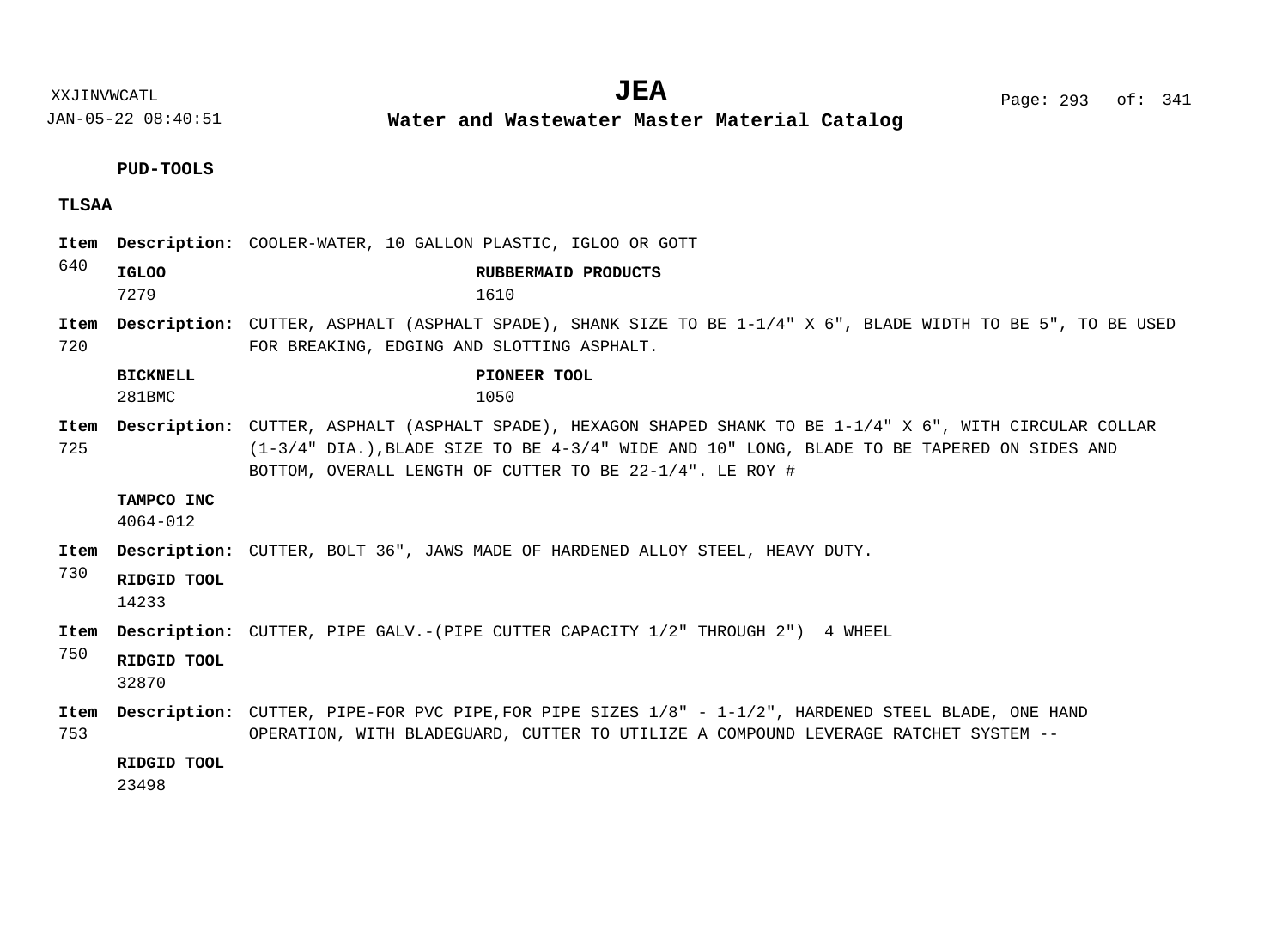**Water and Wastewater Master Material Catalog** 

#### **PUD-TOOLS**

#### **TLSAA**

757 Item Description: CUTTER, FOR PVC, CPVC, PEX AND POLYETHYLENE, POLYBUTYLENE AND RUBBER HOSE, PIPE SIZE 1/2" TO 2 3/8", HARDENED STEEL BLADE, WITH BLADE GUARD, RATCHET SYSTEM, ALUMINUM CONSTRUCTION, BLADE REPLACEMENT AVAILABLE. NO SUBSTITUTIONS

#### **RIDGID TOOL**

30088

760 Item Description: CUTTER, TUBING, FOR 1/4" - 2-3/8" O.D. TUBING, WITH ENCLOSED FEED SCREW AND GROOVED ROLLS, EXTRA CUTTER WHEEL SUPPLIED WITH CUTTER,

\*\* NO SUBSTITUTE \*\*

| MILWAUKEE TOOLS  | RIDGID TOOL |
|------------------|-------------|
| $48 - 22 - 4253$ | 33055       |

#### **TLSBB**

Item Description: DIGGER-POST-HOLE, WITH 48" HANDLE

#### 850 **AMES TRUE TEMPER**

78002

900 Item Description: EASE OUT, 1/2", SCREW EXTRACTOR, FOR USE ON 3/4" THRU 1" BOLT SIZES, -OR- FOR USE ON 1/2" PIPE, MUST MEET FEDERAL SPEC. #GGG-E-936C.

**ARMSTRONG TOOLS PROTO PROFESSIONAL TOOLS** 70-962 J9526

910 Item Description: EASE OUT 3/8", SCREW EXTRACTOR, FOR USE ON 9/16" THRU 5/8" BOLT SIZES, OR USE ON 3/8" PIPE, MUST MEET FEDERAL SPECS NO. GGG-E-936C.

| ARMSTRONG TOOLS | PROTO PROFESSIONAL TOOLS |
|-----------------|--------------------------|
| 70–958          | J9525                    |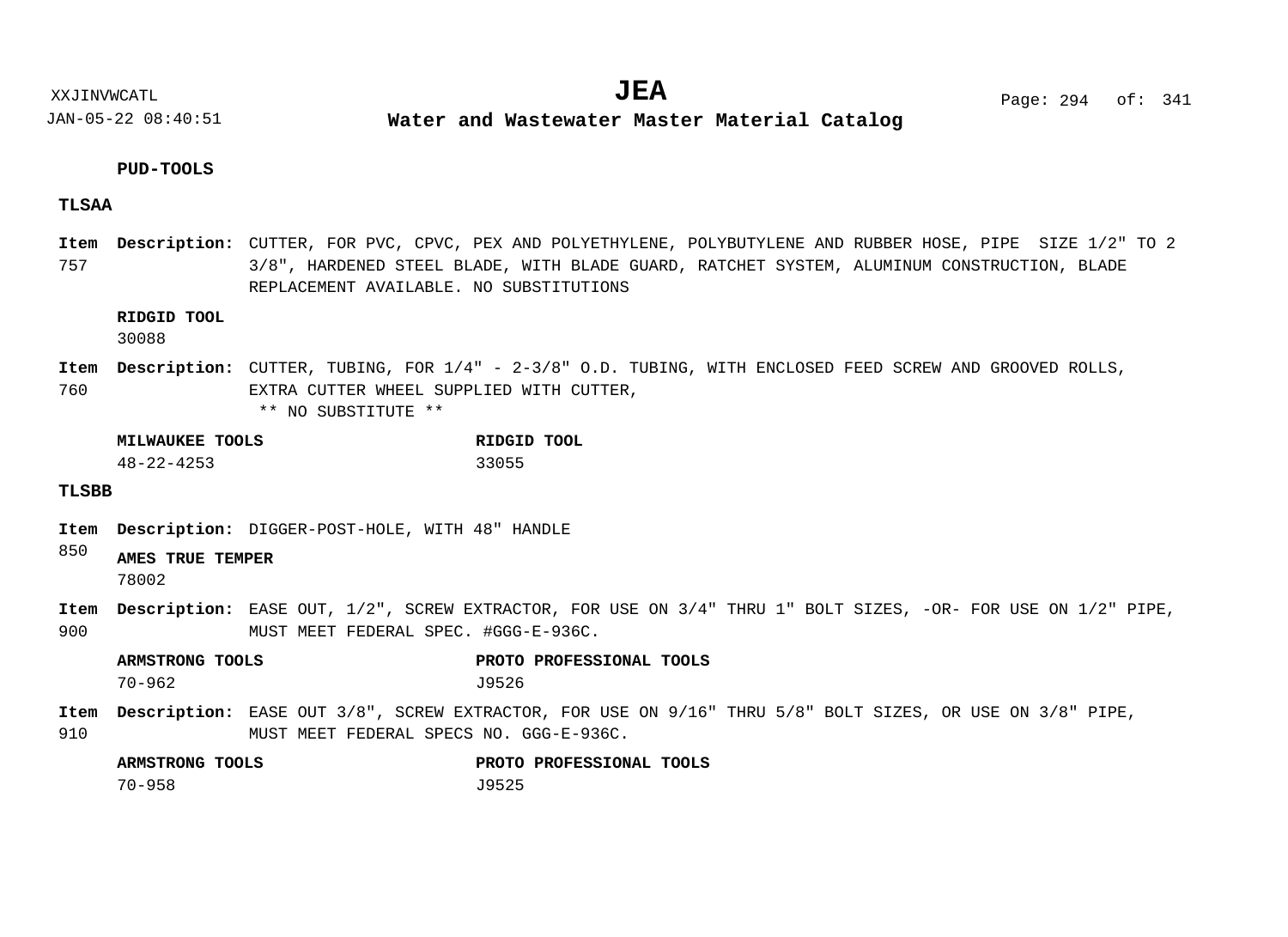**Water and Wastewater Master Material Catalog** 

## **PUD-TOOLS**

## **TLSBB**

| 920          |                               | PIPE, MUST MEET FEDERAL SPEC #GGG-E-936C.  | Item Description: EASE OUT 3/4", SCREW EXTRACTOR, FOR USE ON 1-1/8" THRU 1-3/8" BOLT SIZES, OR FOR USE ON 3/4" |                            |
|--------------|-------------------------------|--------------------------------------------|----------------------------------------------------------------------------------------------------------------|----------------------------|
|              | ARMSTRONG TOOLS<br>$70 - 966$ |                                            | PROTO PROFESSIONAL TOOLS<br>J9528                                                                              |                            |
| Item<br>930  |                               | SPECIFICATIONS #GGG-E-936C.                | Description: EASE OUT 1", SCREW EXTRACTOR, TO BE USED ON 1" PIPE -OR- 1-1/2" BOLTS, MUST MEET FEDERAL          |                            |
|              | J9529                         | STANLEY-PROTO INDUSTRIAL TOOLS             |                                                                                                                |                            |
| Item<br>940  |                               | PIPE, MUST MEET FEDERAL SPEC. #GGG-E-936C. | Description: EASE OUT, 1-1/2", SCREW EXTRACTOR, FOR USE ON 2-1/2" THRU 3" BOLT SIZES -OR- FOR USE ON 1-1/2"    |                            |
|              | CHICAGO PNEUMATIC<br>11       |                                            | CLEVELAND TWIST DRILL<br>C53661                                                                                | <b>GREENFIELD</b><br>65027 |
| Item<br>950  |                               | MUST MEET FEDERAL SPEC. #GGG-E-936C.       | Description: EASE OUT, 2", SCREW EXTRACTOR, FOR USE ON 3" THRU 3-1/2" BOLT SIZES - OR- FOR USE ON 2" PIPE,     |                            |
|              | CHICAGO PNEUMATIC<br>12       |                                            | CLEVELAND TWIST DRILL<br>C53662                                                                                | <b>GREENFIELD</b><br>65029 |
| <b>TLSCC</b> |                               |                                            |                                                                                                                |                            |
| 040          |                               | DUFFIELD ***** NO SUBSTITUTE *****         | Item Description: FILE-FLAT MILL, BASTARD 12", BLACK DIAMOND, SIMONDS, NICHOLSON #08737 SNAP-ON, SANDVIK OR    |                            |
|              | <b>NICHOLSON</b><br>08737     |                                            |                                                                                                                |                            |
| Item<br>080  |                               | DISSTON ONLY *NO SUBSTITUTE*               | Description: FILE-BASTARD, ROUND 8" NICHOLSON #11904, BLACK DIAMOND, SIMONDS SNAP-ON, DUFFIELD SANDVIK OR      |                            |
|              | <b>NICHOLSON</b><br>11904     |                                            |                                                                                                                |                            |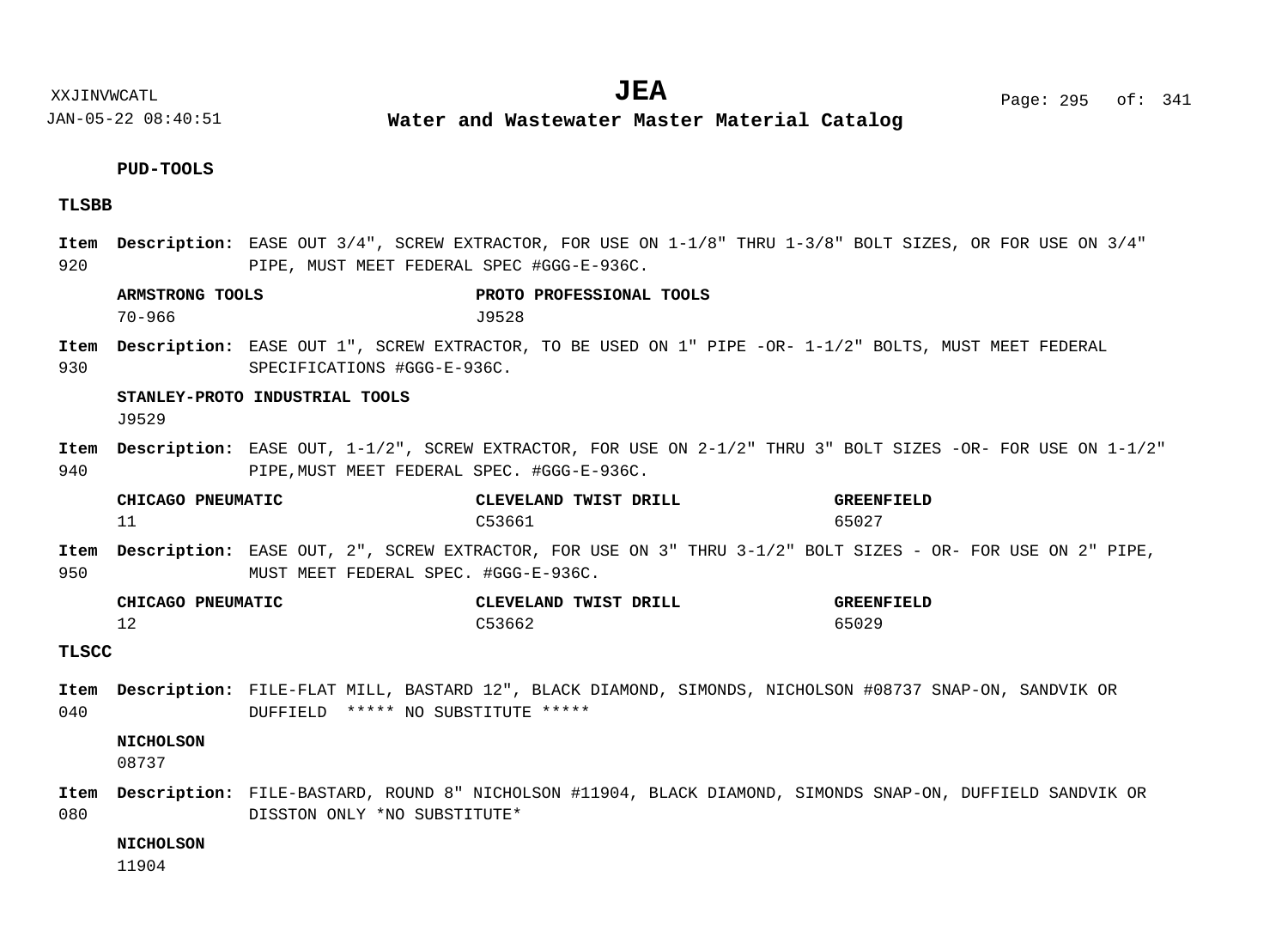**Water and Wastewater Master Material Catalog** 

#### **PUD-TOOLS**

#### **TLSCC**

110 Item Description: FILE-TAPER, SLIM 8", BLACK DIAMOND, NICHOLSON #14290, SIMONDS SNAP-ON, DUFFIELD, SANDVIK OR DISSTON \*\*\*NO SUBSTITUTE\*\*\*

#### **NICHOLSON**

14290

130 Item Description: FILE-TAPER, SLIM XX, 6", BLACK DIAMOND, NICHOLSON #15024, SIMONDS, SNAP-ON, SANDVIK OR DUFFILED \*\* NO SUBSTITUTE \*\*

**NICHOLSON**

15024

- FUNNEL, SAFETY CAN **Description: Item**
- 210 **BALKAMP**

821-5212

- Item Description: GUN CAULKING HALF BARREL
- 280 **RED DEVIL**

RDI-3985

- Item Description: GREASE GUN, LEVER ACTION 14 OZ. CARTRIDGE SIZE, OPERATING PSI:8,000 PSI
- 290 **BALKAMP**

BK715-1241

Item Description: HAMMER, BALL PEIN, 8 OZ., HICKORY HANDLE DROP FORGED, HIGH CARBON STEEL

300 **KLEIN TOOLS**

803-8

Item Description: HAMMER-BRICK, WITH/HICKORY HANDLE 11 3/4" OVERALL LENGTH (NO SUBSTITUTE)

330 **STANLEY**

54-435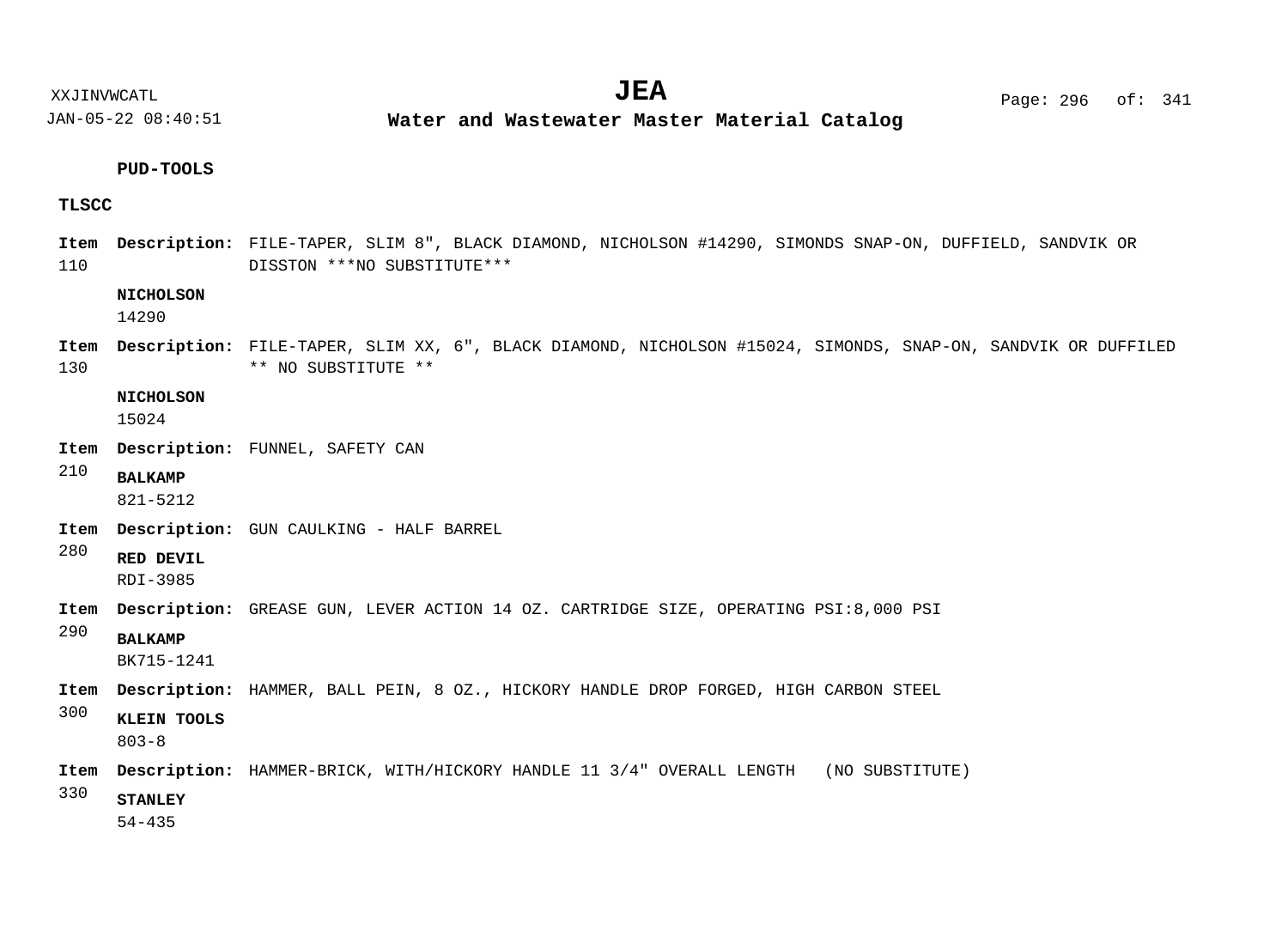**Water and Wastewater Master Material Catalog** 

**PUD-TOOLS**

## **TLSCC**

| Item        |                                  | Description: HAMMER-NAIL, CLAW 16 OZ. W/ HANDLE                                                                                                                                                            |
|-------------|----------------------------------|------------------------------------------------------------------------------------------------------------------------------------------------------------------------------------------------------------|
| 350         | <b>STANLEY</b><br>STHT51512      |                                                                                                                                                                                                            |
| Item        |                                  | <b>Description:</b> HANDLE-CLAW HAMMER 14" FOR 16 & 20 OX. BARCO CAT #02892 (NO SUBSTITUTE)                                                                                                                |
| 410         | <b>BARCO</b><br>P10303           |                                                                                                                                                                                                            |
| Item<br>480 |                                  | Description: HANDLE, SHOVEL - TRUE TEMPER HICKORY SHOVEL, 46" HANDLE . NO HANDLES LONGER THAN 46" WILL BE<br>ACCEPTED. DOUBLE PIN FASTENER. REPLACES HANDLES FOR TYPE "BLR" AND "BLS" TRUE TEMPER SHOVELS. |
|             | AMES TRUE TEMPER<br>2037400      |                                                                                                                                                                                                            |
| Item<br>500 |                                  | Description: HATCHET, 3 1/2" POLISHED BLACK BLADE, BEVELED NAIL SLOT, POLISHED FACE AND EDGE, HICKORY<br>HANDLE.                                                                                           |
|             | <b>BARCO INDUSTRIES</b><br>09006 |                                                                                                                                                                                                            |
| Item        |                                  | <b>Description:</b> HOE-COTTON, 7" X 5" BLADE, 5' HANDLE                                                                                                                                                   |
| 510         | UNION FORK & HOE<br>$71 - 112$   |                                                                                                                                                                                                            |
| Item        |                                  | <b>Description:</b> HOOK, CHAIN CLEVIS, GRAB 3/8", #450-0624, (STD PKG 10 EACH)                                                                                                                            |
| 520         | <b>CAMPBELL</b><br>T9501624      | CERTIFIED SLING<br>368436                                                                                                                                                                                  |
| Item        |                                  | <b>Description:</b> HOOK CHAIN CLEVIS GRAB 1/2" (2500 LB. RATED CAPACITY)                                                                                                                                  |
| 525         | CROSBY GROUP INC.<br>1049647     |                                                                                                                                                                                                            |
|             |                                  |                                                                                                                                                                                                            |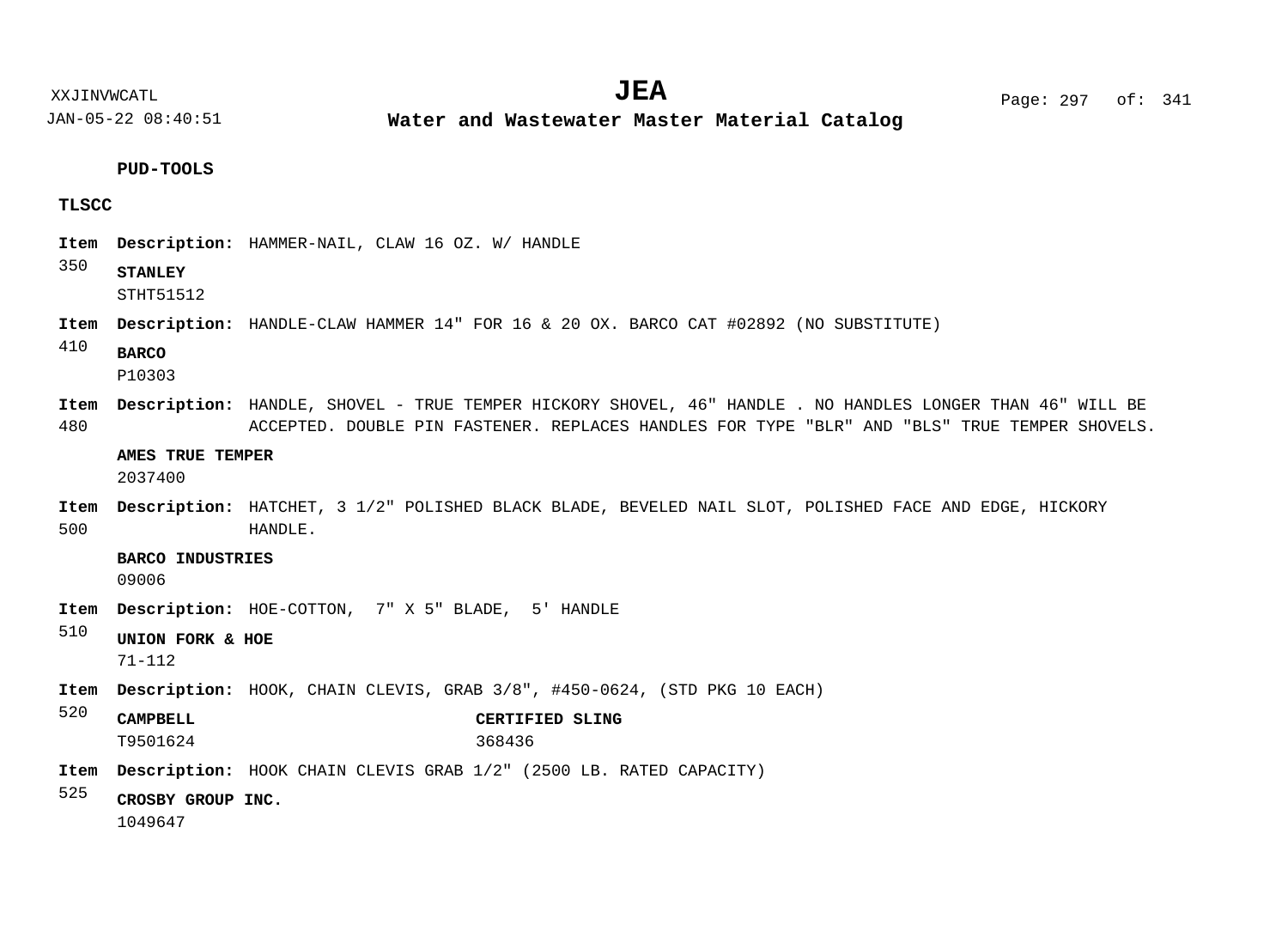**Water and Wastewater Master Material Catalog** 

#### **PUD-TOOLS**

#### **TLSCC**

530 Item Description: HOOK, PACKING - FLEXIBLE, #1 SIZE, 6-1/4" LENGTH, SPIRAL DIA.=1/4", SHAFT DIA. = 3/16", SPIRAL LENGTH = 3/4" SHANK HAS TWO SPIRAL STEEL SHAFTS (ONE INSIDE THE OTHER) WOUND IN OPPOSITE DIRECTIONS, T-HANDLE, PERMANENTLY POINTED AND TEMPER HOO

#### **CS OSBORNE**

58320

540 Item Description: HOOK, PACKING - FLEXIBLE, #2 SIZE, 10-5/8" LENGTH, SPIRAL DIA. = 5/16", SHAFT DIA.= 1/4", SPIRAL LENGTH = 1 1/8" SHANK HAS TWO SPIRAL SHAFTS (ONE INSIDE THE OTHER) WOUND IN OPPOSITE DIRECTIONS, T-HANDLE, PERMANENTLY POINTED AND TEMPER HOOK.

#### **CS OSBORNE**

1204

#### **TLSDD**

- Item Description: J-PLUG, 4"-8" COMPLETE, MODEL #J-48-FOR 4", 6", AND 8" PIPE
- 570 **SEWER EQUIPMENT CO.**

J-48

**Item Description:** J-PLUG 8" - 12", (FOR 8", 10", & 12" PIPE)

575 **SEWER EQUIPMENT CO.**

J-812

- Item Description: J-PLUG, 12" TO 18" FOR PIPES 12", 15", 16", 18"
- 580 **REMO SEWER EQUIPMENT CO.** J-1218 J1218
- J-PLUG, 18" TO 24" FOR PIPES 18"-24" **Description: Item**

590 **SEWER EQUIPMENT CO.**

J-1824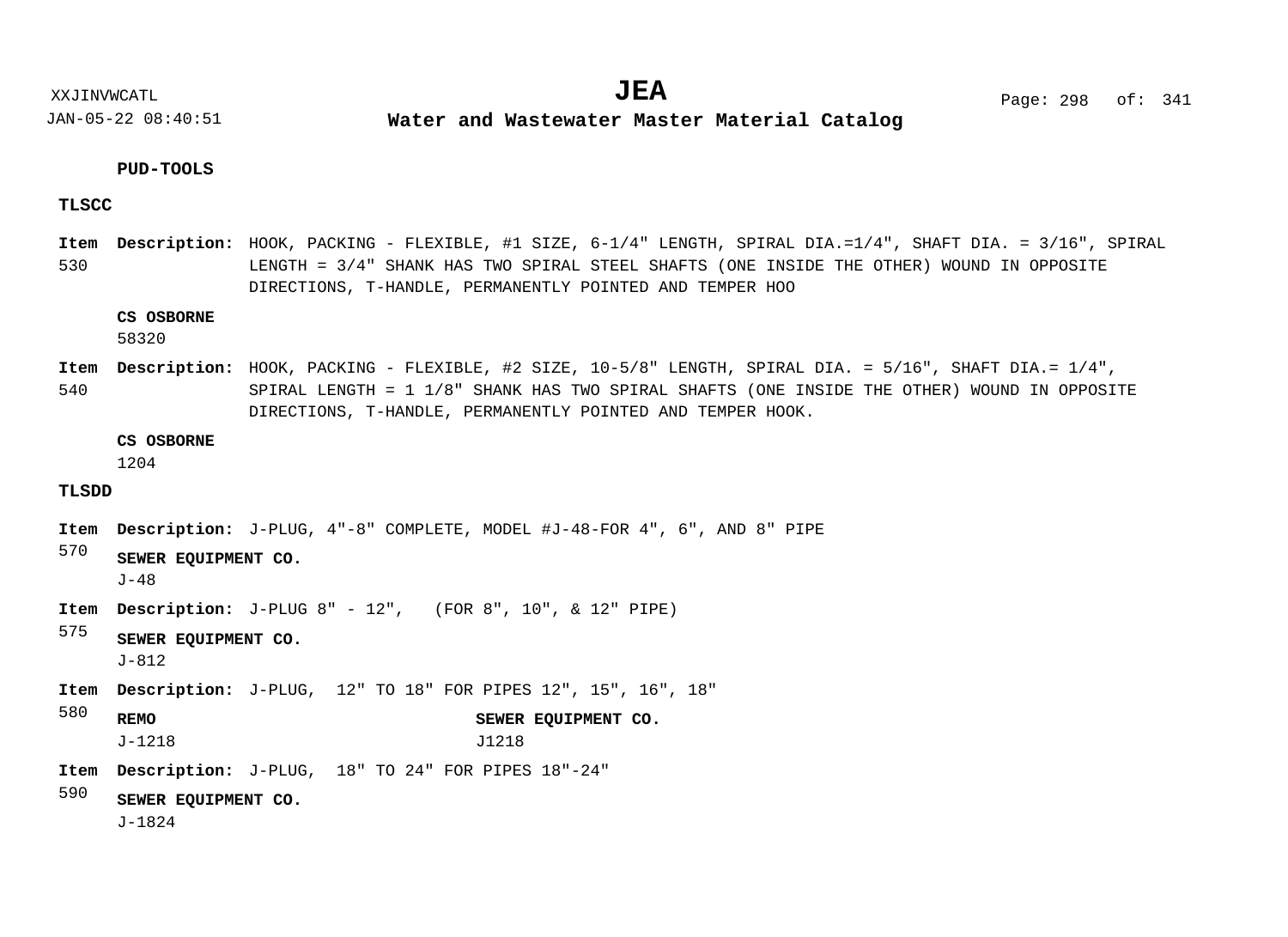**Water and Wastewater Master Material Catalog** 

**PUD-TOOLS**

#### **TLSDD**

| Item<br>604 |                                  | <b>Description:</b> TELESCOPING ALUMINUM POLE, 8FT TO 20FT                                                     |
|-------------|----------------------------------|----------------------------------------------------------------------------------------------------------------|
|             | SEWER EQUIPMENT CO.<br>$130 - 6$ |                                                                                                                |
| Item        |                                  | <b>Description:</b> KIT, AIR, REMO-PLUG WITH POLY BRAIDED HOSE, GAUGE, AND FITTINGS                            |
| 620         | OATEY CO.<br>383408              | <b>REMO</b><br>381408                                                                                          |
| Item<br>630 |                                  | <b>Description:</b> PUMP HAND AIR, WITH GAUGE J-PLUG SEWER EOUIPMENT COMPANY OF FLORIDA.                       |
|             | <b>CHERNE</b><br>$273 - 958$     | SEWER EQUIPMENT CO.<br>$B-20$                                                                                  |
|             |                                  | Item Description: J-PLUG, RUBBER SLEEVE 8"-12" W/STAINLESS STEEL BANDS, MODEL A8-12 - FOR 8", 10" AND 12" PIPE |

650

655 Item Description: J-PLUG, RUBBER SLEEVES, 12"-18", WITH STAINLESS STEEL BANDS, MODEL #A12-18, FOR 12", 16", & 18" PIPE

657 Item Description: SLEEVE, RUBBER J-PLUG, REPLACEMENT SLEEVE ONLY, FOR 18"-24" PIPE, WITH STAINLESS STEEL BANDS

671 Item Description: KEY, CURB STOP, 1/2" X 4', 5/8" SOLID STEEL "T" HANDLE AND SHAFT. KEY HEAD TO BE MADE OF 1/4" SOLID CHANNEL IRON."KEY" SLOT TO BE EXACTLY 1/2" WIDE. HEAD DIMENSIONS TO BE: 1" WIDTH X 1-1/4" HEIGHT X 1-1/2". CURB KEYS TO BE CONSTRUCTED AS PE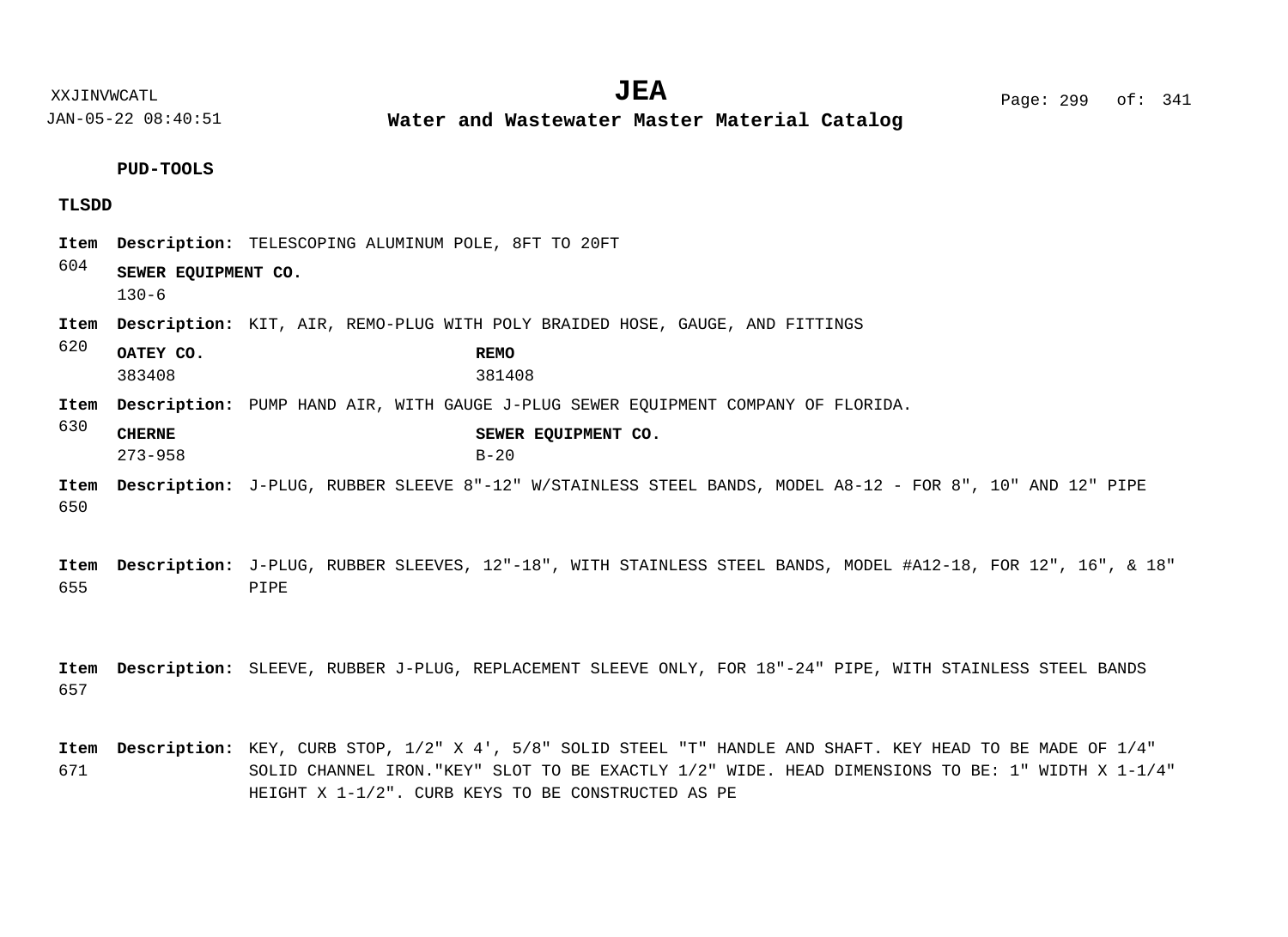**Water and Wastewater Master Material Catalog** 

#### **PUD-TOOLS**

**TLSDD**

672 Item Description: KEY, CURB STOP, 1/2" X 3', 5/8" SOLID STEEL "T" HANDLE AND SHAFT. KEY HEAD TO BE MADE OF 1/4" SOLID CHANNEL IRON."KEY" SLOT TO BE EXACTLY 1/2" WIDE. HEAD DIMENSIONS TO BE: 1" WIDTH X 1-1/4 HEIGHT X 1-1/2". CURB KEYS TO BE CONSTRUCTED AS PER

673 Item Description: KEY, CURB STOP, 30", 3/4" STEEL PIPE "T" HANDLE X 3', 1" X 1", 1/8" SQ TUBE SHAFT. KEY HEAD MADE OF 1/4" SOLID CHANNEL IRON, "KEY" SLOT TO BE EXACTLY 3/4" WIDE, HEAD DIMENSIONS: 1-1/4" WIDTH X1-1/4" HEIGHT X 1-1/2". \*\*ORDER BY DESCRIPTION\*\*

#### **GLASMASTERS**

OBD

675 Item Description: KEY, CURB STOP, 30", 3/4" STEEL PIPE "T" HANDLE X 4', 1" X 1", 1/8" SQ TUBE SHAFT, KEY HEAD TO BE 1/4" SOLID CHANNEL IRON, "KEY" SLOT TO BE EXACTLY 3/4" WIDE. HEAD DIMENSIONS: 1-1/4" WIDTH X 1-1/4" HEIGHT X 1-1/2", \*\*ORDER BY DESCRIPTION\*\*

#### **GLASMASTERS**

OBD

677 Item Description: KEY, CURB STOP, 30", 3/4" STEEL PIPE "T" HANDLE X 5', 1" X 1", 1/8" SQ TUBE SHAFT. KEY HEAD TO BE 1/4" SOLID CHANNEL IRON. "KEY" SLOT TO BE EXACTLY 3/4" WIDE. HEAD DIMENSIONS: 1-1/4" WIDTH X 1-1/4" HT X 1-1/2". \*\*ORDER BY DESCRIPTION\*\*

**GLASMASTERS**

OBD

680 Item Description: KEY, GATE VALVE, 6' X 1 ¼" ROUND STEEL TUBING, W/ 24" X 1-1/4" "T" HANDLE, FITS 2" VALVE OPERATING NUTS

**WATER KEY**

 $SGVK-06$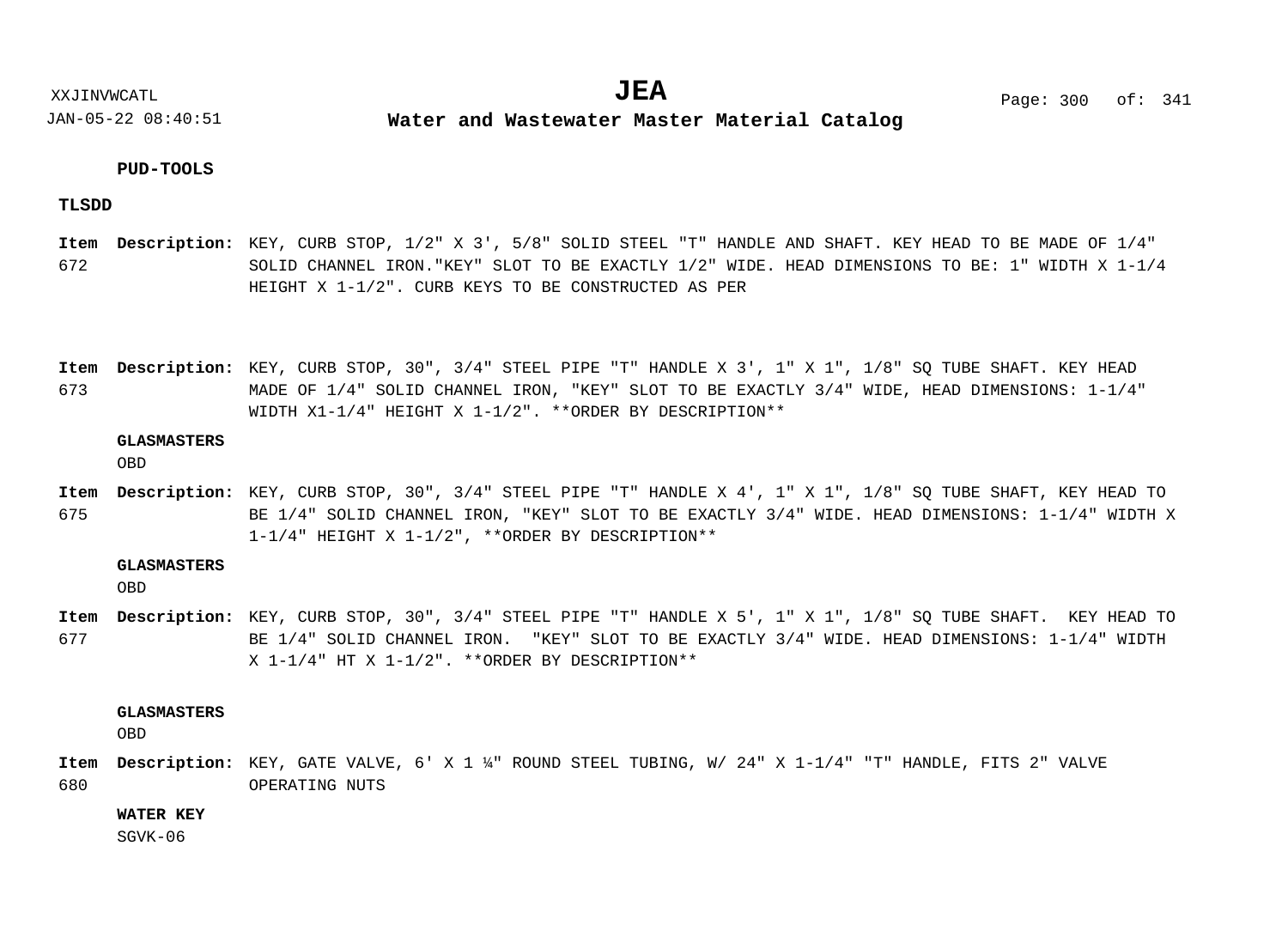XXJINVWCATL **EXALL** Page: 301 of:  $JEA$   $Page: 301 of: 341$ 

JAN-05-22 08:40:51

**Water and Wastewater Master Material Catalog** 

#### **PUD-TOOLS**

#### **TLSDD**

685 WRENCH, VALVE - ADJUSTABLE W/ KEY HEAD - EXTENDABLE HANDLE WITH ADJUSTMENT SCREW - HANDLE **Description: Item** ADJUSTABLE FROM 5FT TO 10FT - FOR OPERATING VALVES WITH A STANDARD 2" OPERATING NUT, \*\*CUSTOM FAB ONLY - NO SUB.\*\*

#### **CUSTOM FAB**

VK5-10

690 Item Description: KEY, VALVE WHEEL, 2', 5/8" STEEL ROD "T" HANDLE X 4', 5/8" STEEL ROD SHAFT, U-SHAPED KEY HEAD IS 1/2" STEEL ROD, 2-1/2" HIGH, 1-1/4" GAP. \*\*ORDER BY DESCRIPTION\*\*

#### **GLASMASTERS**

OBD

700 Item Description: KEY, VALVE WHEEL, 2', 5/8" STEEL ROD "T" HANDLE X 5', 5/8" STEEL ROD SHAFT, U-SHAPED KEY HEAD IS 1/2" STEEL ROD, 2-1/2" HIGH, 1-1/4" GAP. \*\*ORDER BY DESCRIPTION\*\*

#### **GLASMASTERS**

OBD

710 Item Description: KEY, VALVE WHEEL, 2', 5/8" STEEL ROD "T" HANDLE X 6', 5/8" STEEL ROD SHAFT, U-SHAPED KEY HEAD IS 1/2" STEEL ROD, 2-1/2" HIGH, 1-1/4" GAP. \*\*ORDER BY DESCRIPTION\*\*

#### **GLASMASTERS**

OBD

740 Item Description: LADDER, EXTENSION - ALUMINUM, 16 FT., TWO SECTION STRAIGHT EXTENSION TYPE, 250 LB. WORKING LOAD, TYPE 1, "D" SHAPED RUNGS W/SERRATIONS, WORKING LENGTH TO BE 13FT SWIVEL SAFETY SHOES, GRAVITY RUNG LOCKS, LADDER MUST MEET ANSI A14.2 & OSHA. LO

#### **WERNER**

D1316-2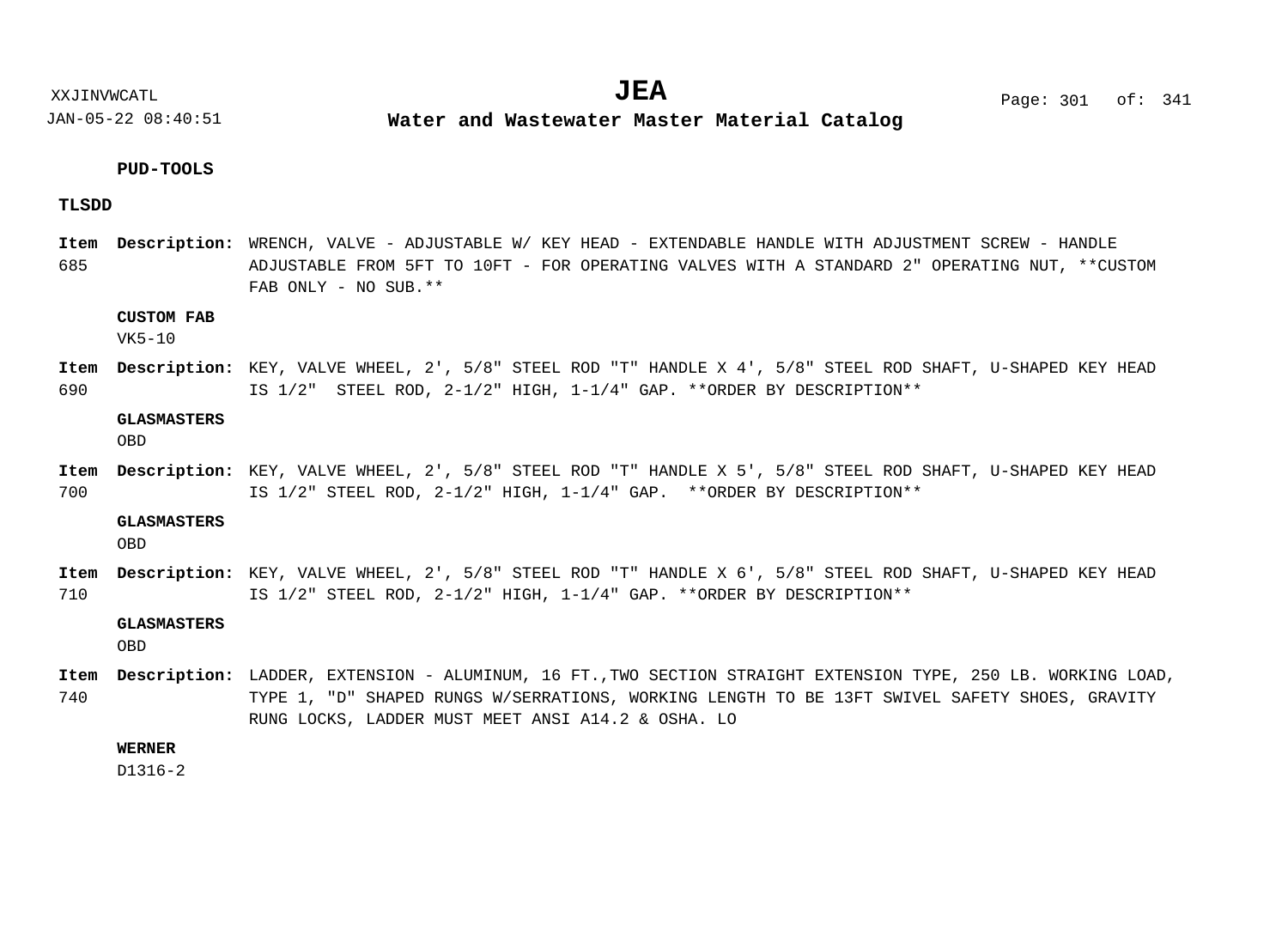**Water and Wastewater Master Material Catalog** 

#### **PUD-TOOLS**

#### **TLSDD**

750 Item Description: LADDER, EXTENSION - ALUMINUM, 20 FT. TWO SECTION STRAIGHT EXTENSION TYPE, 250 LB. WORKING LOAD, TYPE 1, "D" RUNGS WITH SERRATIONS, TOTAL LENGTH TO BE 20 FT., 17 FT. WORK LENGTH, SWIVEL SAFTEY SHOES, GRAVITY RUNG LOCKS, MUST MEET ANSI A14.2

#### **WERNER**

D1320-2

- LEVEL-ALUMINUM, 24" **Description: Item**
- 800 **STANLEY - PROTO INDUSTRIAL TOO** 42-324
- LEVEL-ALUMINUM, 48" **Description: Item**
- 810 **STANLEY-PROTO INDUSTRIAL TOOLS** 42-480
- Item Description: LOCK-PAD, MASTER #1 KEY DIFFERENT LOCK NUMBER MUST APPEAR ON ALL LOCKS \*\* NO SUBSTITUTE \*\*

#### 830 **MASTER LOCK COMPANY** 1INK

- Item Description: LOCK-PAD, MASTER #1, KEY ALIKE #2414 LOCK NUMBER MUST APPEAR ON ALL LOCKS \*\* NO SUBSTITUTE \*\*
- 840 **MASTER LOCK COMPANY** 1KAINK KEY #2414
- Item Description: LOCK-PAD, MASTER #1, KEY ALIKE #2682 \*\* NO SUBSTITUTE \*\* LOCK # MUST APPEAR ON ALL LOCK S
- 850 **MASTER LOCK COMPANY**

1KA KEY #2682

857 Item Description: LOCK, PADLOCK - 5-3/4" VERTICAL SHACKLE CLEARANCE, KEYED ALIKE TO KEY #2414, #1 CASE (1-3/4" WIDE X 7/8" THICK). MASTER BRAND LOCK ONLY \*NO SUBSTITUTE\* LOCK # MUST APPEAR ON ALL LOCK S

**MASTER LOCK COMPANY**

1KALNINK KEY #2414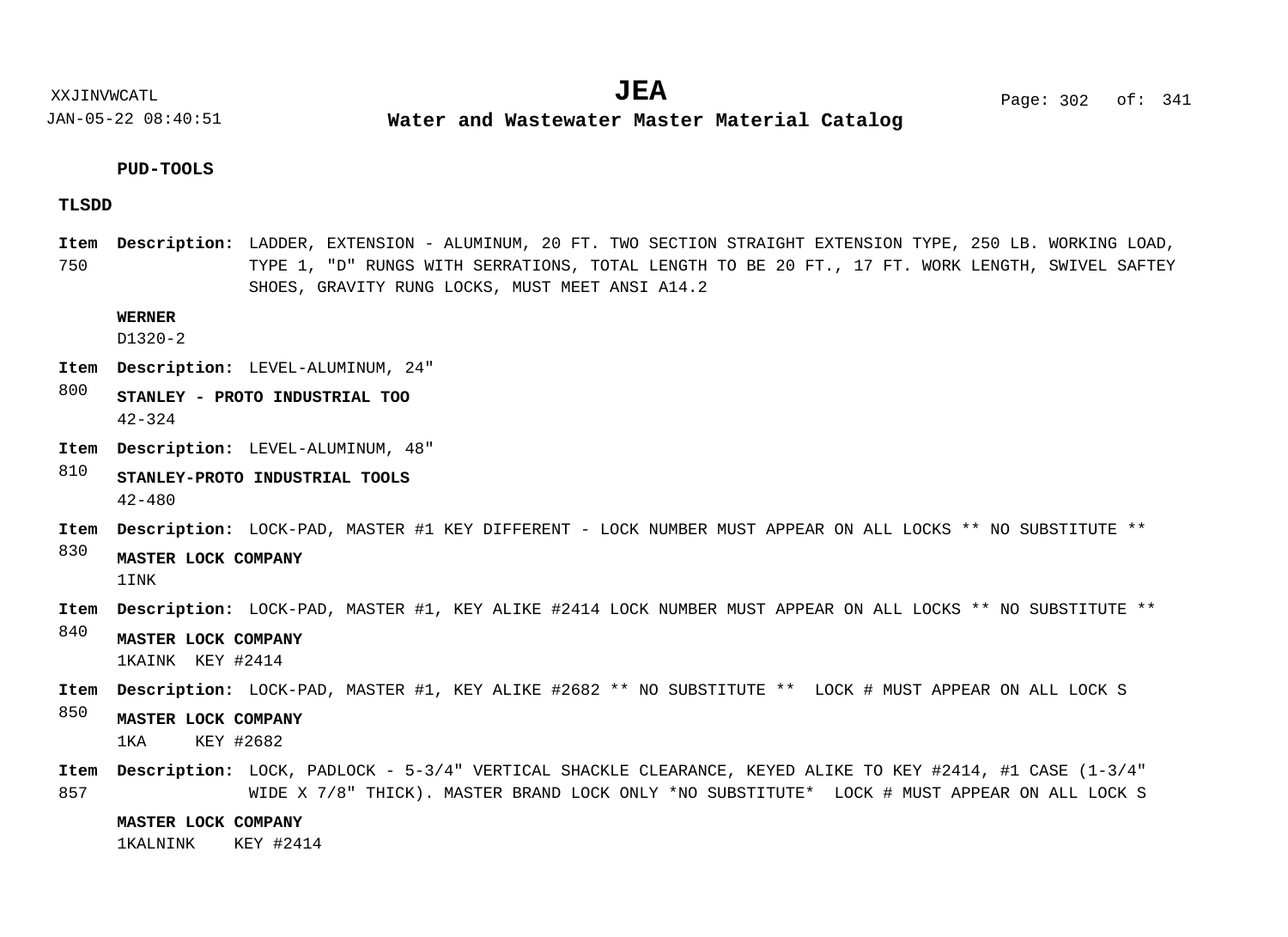**Water and Wastewater Master Material Catalog** 

#### **PUD-TOOLS**

#### **TLSDD**

880 Item Description: NUT DRIVER, HEX - 1/4", PRECISION FORMED HEAT TREATED HEX OPENINGS, CHROME PLATED SHANKS, COLOR CODED FIRE RESISTANT HANDLES, 3" SHANK LENGTH, APRROX. 6-5/8" OVERALL LENGTH. PROTO #9208

#### **STANLEY-PROTO INDUSTRIAL TOOLS**

9208

#### **TLSEE**

- Item Description: PLIERS-LINEMAN, 8" INSULATED HANDLES (NO SUBSTITUTE)
- 100 **KLEIN TOOLS** D201-8NE
- Item Description: PUNCH, PIN, SOLID, 5/16" X 5/32", PROTO #47
- 220 **PROTO PROFESSIONAL TOOLS** J475/16X5/32
- Item Description: PUNCH, SOLID PIN 3/16" PROTO #47
- 230 **PROTO PROFESSIONAL TOOLS** J473/8X3/16
- Item Description: PUNCH, DRIVE PIN, SOLID, 1/4", 6-3/4" OVERALL LENGTH. PROTO #47-1/2 X 1/4
- 240 **STANLEY-PROTO INDUSTRIAL TOOLS** J471/2X1/4
- LEAF RAKE, 22" TIN SPRING BRACE, 54" HANDLE. **Description: Item**
- 280 **TRUE TEMPER**

2604512

- Item Description: RATCHET,  $1/2$ " DRIVE, OVERALL LENGTH 10  $1/2$ ", \*\*NO SUBSTITUTE\*\*
- 315 **STANLEY-PROTO INDUSTRIAL TOOLS** J5449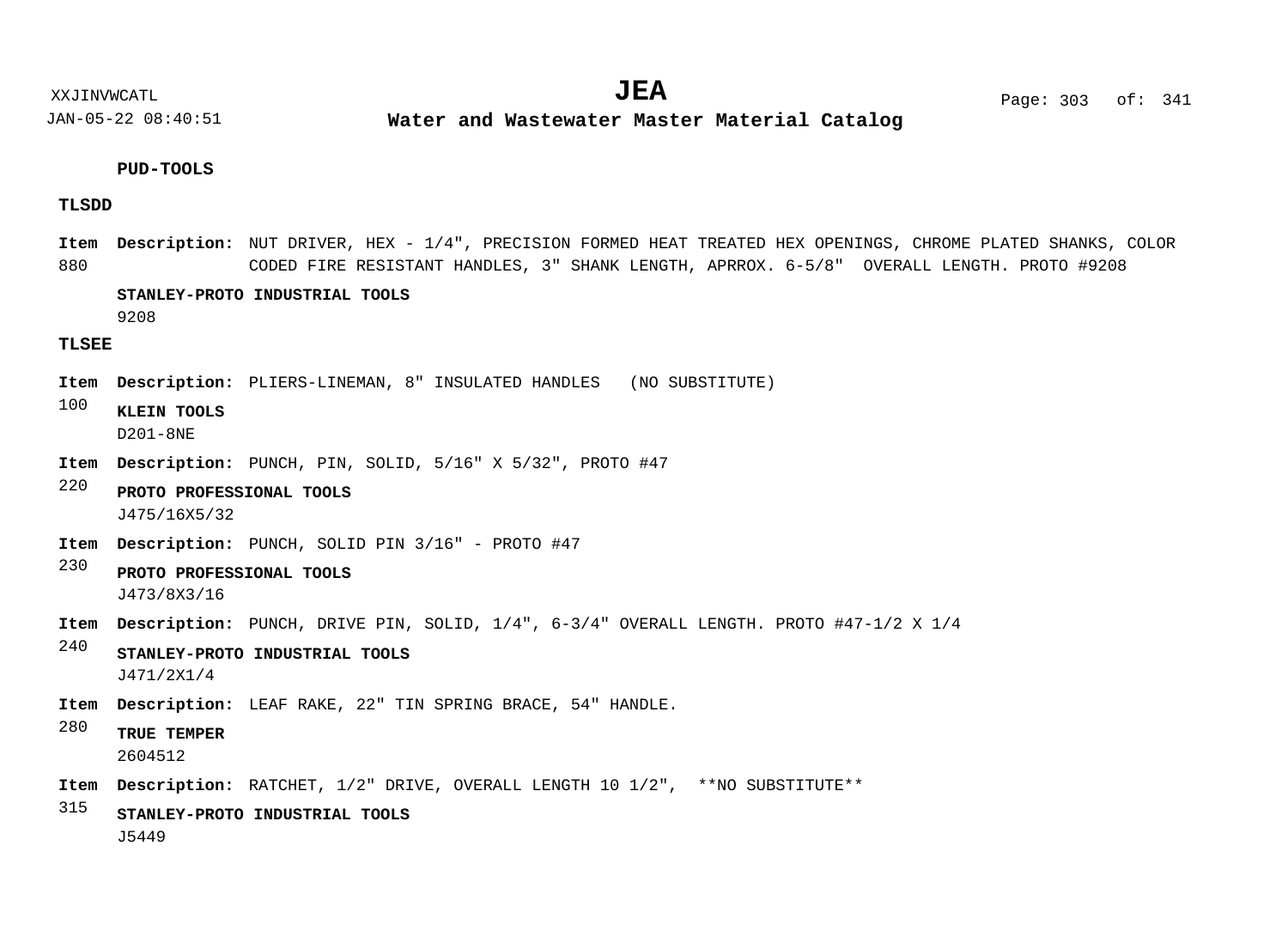XXJINVWCATL **EXALL** Page: 304 of:

JAN-05-22 08:40:51

**Water and Wastewater Master Material Catalog** 

# $JEA$   $Page: 304 \text{ of}: 341$

#### **PUD-TOOLS**

#### **TLSEE**

329 Item Description: RATCHET WRENCH SET, 2 SOKET ENDS PER WRENCH, SOCKET SIZES/WRENCH: 3/4" & 7/8"; 15/16" & 1-1/8"; 1-1/16" & 1-1/4", WITH GREEN PLASTICE CARING CASE.

#### **TRUMBULL**

364-9986

340 Item Description: ROD, PROBE, HOT DIP GALVANIZED, 3/4" DIA. X 1' LENGTH "T" HANDLE WITH RUBBER GRIPS, ROD SHAFT SHALL BE 1/2" DIA. X 4' LENGTH, (ROD POINT TO BE DIAMOND POINT) \*\* NO SUBSTITUTE \*\*

| <b>CUSTOM FAB</b> | U.S. FILTER |  |
|-------------------|-------------|--|
| 654PR4            | 65PR4       |  |

350 Item Description: ROD, PROBE, HOT DIP GALVANIZED, WITH 3/4" DIA. X 1' LENGTH "T" HANDLE WITH RUBBER GRIPS, ROD SHAFT SHALL BE 1/2" DIA. X 5' LENGTH, (ROD POINT TO BE DIAMOND POINT) \*\* NO SUBSTITUTE \*\*

#### **CUSTOM FAB**

65PR5

Item Description: RULER, FOLDING 6', IN TENTHS.

#### 550 **LUFKIN**

1066DN

- Item Description: HAND-SAW, 26", 8 POINT, (NO SUBSTITUTE)
- 560 **STANLEY STANLEY - PROTO INDUSTRIAL TOO** 15-726 15-108
- Item Description: SAW, HAND, PVC / ABS PIPE SAW WITH 18" BLADE, CUTS ON BOTH PUSH AND PULL STROKES.
- 565 **LENOX SAW**

20980-HSF-18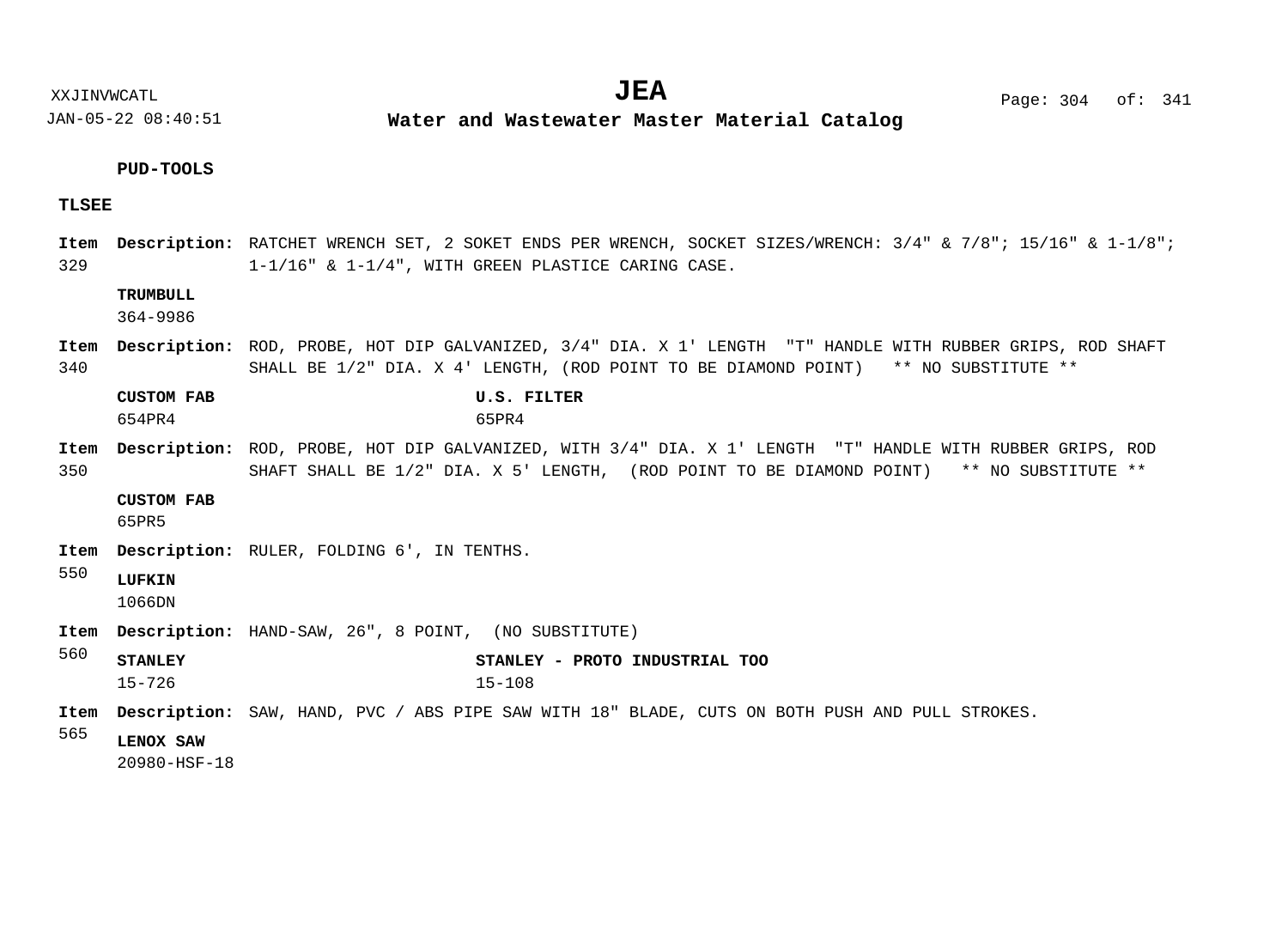**Water and Wastewater Master Material Catalog** 

#### **PUD-TOOLS**

#### **TLSFF**

Item Description: SHOVEL, TRENCHING, V-SHAPE, BLADE SIZE 3 WIDE X 6.125" DEPTH, HARDWOOD HANDLE 48".

#### 841 **AMERICAN MANUFACTURING**

47023

847 Item Description: SHOVEL, ROUND POINT,W/LIFETIME GUARANTEE HANDLE & #2 TEMPERED BLADE. ALL HANDLES TO BE FIBERGLASS. \*\*\*SPQ=6\*\*\*

#### **AMES TRUE TEMPER**

45000

857 Item Description: SHOVEL, SQUARE POINT - WITH LIFETIME GUARANTEED HANDLE AND #2 TEMPERED BLADE, ALL HANDLES TO BE FIBERGLASS.

| AMES<br>TRUE<br><b>TEMPER</b> | NUPLA CORPORATION    | <b>RAZORBACK</b> |
|-------------------------------|----------------------|------------------|
| 2585500                       | י מה<br>∼ –<br>∟ ∠ ب | 44000            |

- 860 Item Description: SLING, 1/2" DIAM- ETER WIRE ROPE (7X7X7 GAC CONST.), 4' LENGTH, RINGS ON BOTH ENDS & 1 SLIDING CHOKE HOOK. FITTINGS TO EXCEED CAP. OF SLING, PERMANENTLY ATTACHED METAL TAG WITH LIFTING CAPACITY, VERT. 1.9 TON, CHOKER 1.3 TON, BASKET 3.7 TON
- 870 Item Description: SLING, 1/2" DIAM- ETER WIRE ROPE (7X7X7 GAC CONST.), 6' LENGTH, RINGS ON BOTH ENDS & 1 SLIDING CHOKE HOOK. FITTINGS TO EXCEED CAP. OF SLING, PERMANENTLY ATTACHED METAL TAG WITH LIFTING CAPACITY, VERT. 1.9 TON, CHOKER 1.3 TON, BASKET 3.7 TON
- 880 Item Description: SLING, 1/2" DIAM- ETER WIRE ROPE (7X7X7 GAC CONST.), 8' LENGTH, RINGS ON BOTH ENDS & 1 SLIDING CHOKE HOOK. FITTINGS TO EXCEED CAP. OF SLING, PERMANENTLY ATTACHED METAL TAG WITH LIFTING CAPACITY, VERT. 1.9 TON, CHOKER 1.3 TON, BASKET 3.7 TON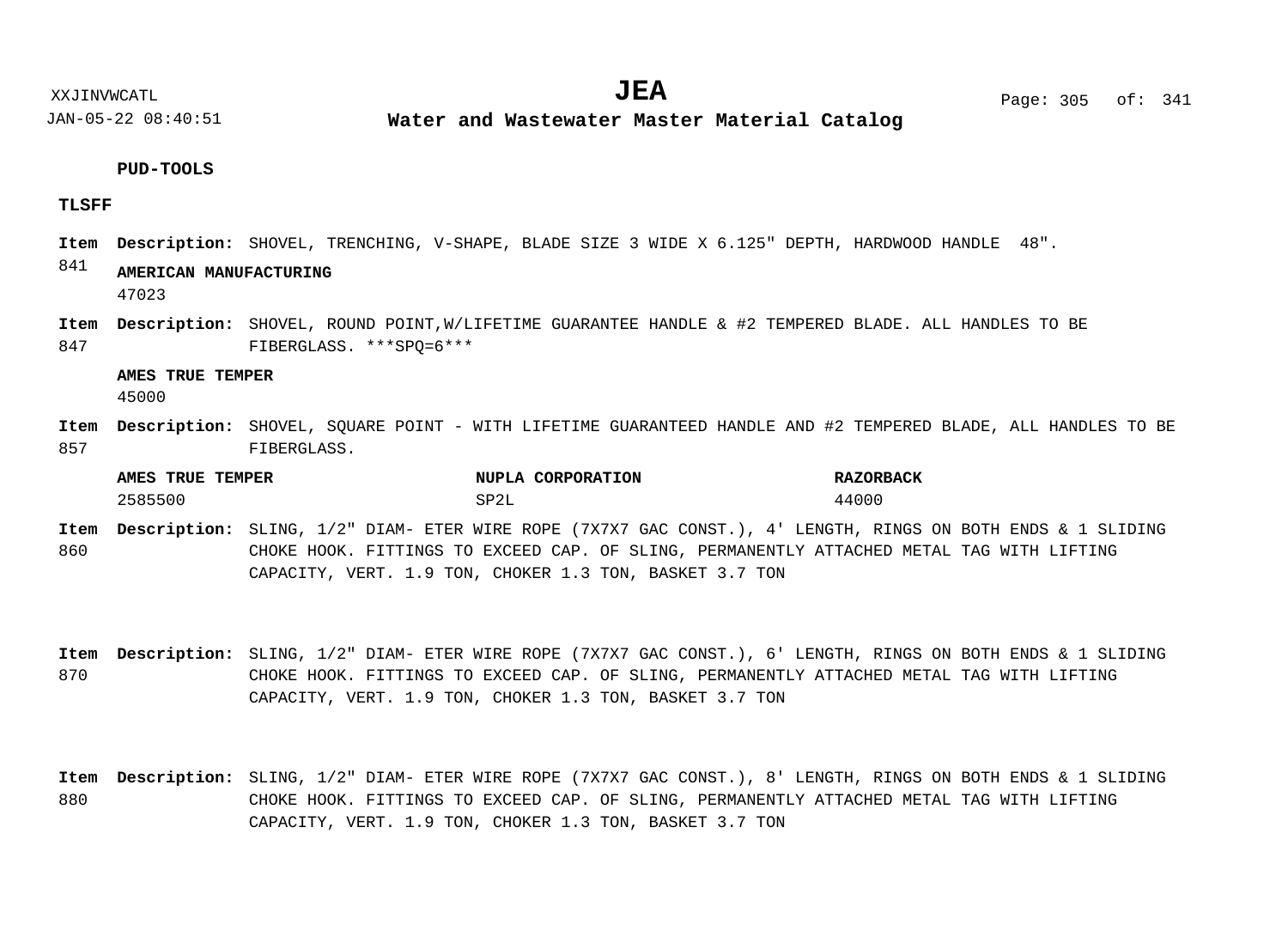**Water and Wastewater Master Material Catalog** 

#### **PUD-TOOLS**

#### **TLSFF**

882 Item Description: SLING, NYLON - 2 PLY, 2 INCH BY 6 FEET. TO BE USED ON SPREADER BEAM ASSEMBLY LIFTING METER VAULTS, PERMANENTLY ATTACHED METAL TAG WITH LIFT CAPT. VERT. 6,400 LBS., CHOKER 5,000 LBS., BASKET 12,800 LBS.

#### **INDUSCO LIFTALL**

## 77865671 EE2-802X6

- 887 LIFTING EYE, 3/4" X 8",SCREW END (COIL ROD)EYE IS FOR LIFTING LARGE W200 UTILITY BOXES MUST BE **Description: Item** COMPATIBLE W/ EXISTING CONCRETE STRUCTURES AND LIFTING EQUIPMENT LIFTING EYE TO HAVE A MINIMUM LIFTINGCAPABILITYOF2500LBS.
- 889 Item Description: LIFTING EYE, 1" X 7 3/4", SCREW END (COIL ROD) EYE IS FOR LIFTING LARGE CONCRETE METER VAULTS. MUST BE COMPATIBLE WITH EXISTING CONCRETE STRUCTURES & LIFTING EQUIPMENT LIFTING EYE TO HAVE A MINIMUM LIFTING CAPABILITY OF 2500 LBS.

#### **INDUSCO**

CLE-CN491734

892 Item Description: SLING, 8 FOOT LONG, 6,400 LBS VERTICAL CAPACITY, SYSNTHETIC SLING MADE FROM ONE SKEIN OF YARN WITH DOUBLE-WALL TUBULAR JACKET, WEAR POINTS ARE AJUSTABLE. VERT. 6,400 LBS., CHOKER 5,000 LBS., BASKET 12,800 LBS.

**INDUSCO LIFTALL**

77865681 EE2802NFX8

893 Item Description: SLING, NYLON, 2PLY, 2 INCHES BY 10 FEET LONG. RATED:6400 LBS VERTICAL, 5000 LBS CHOKER, 12800 LBS BASKET, PERMANENTLY ATTACHED WITH CAPACITY TAG.

#### **LIFTALL**

EE2-802X10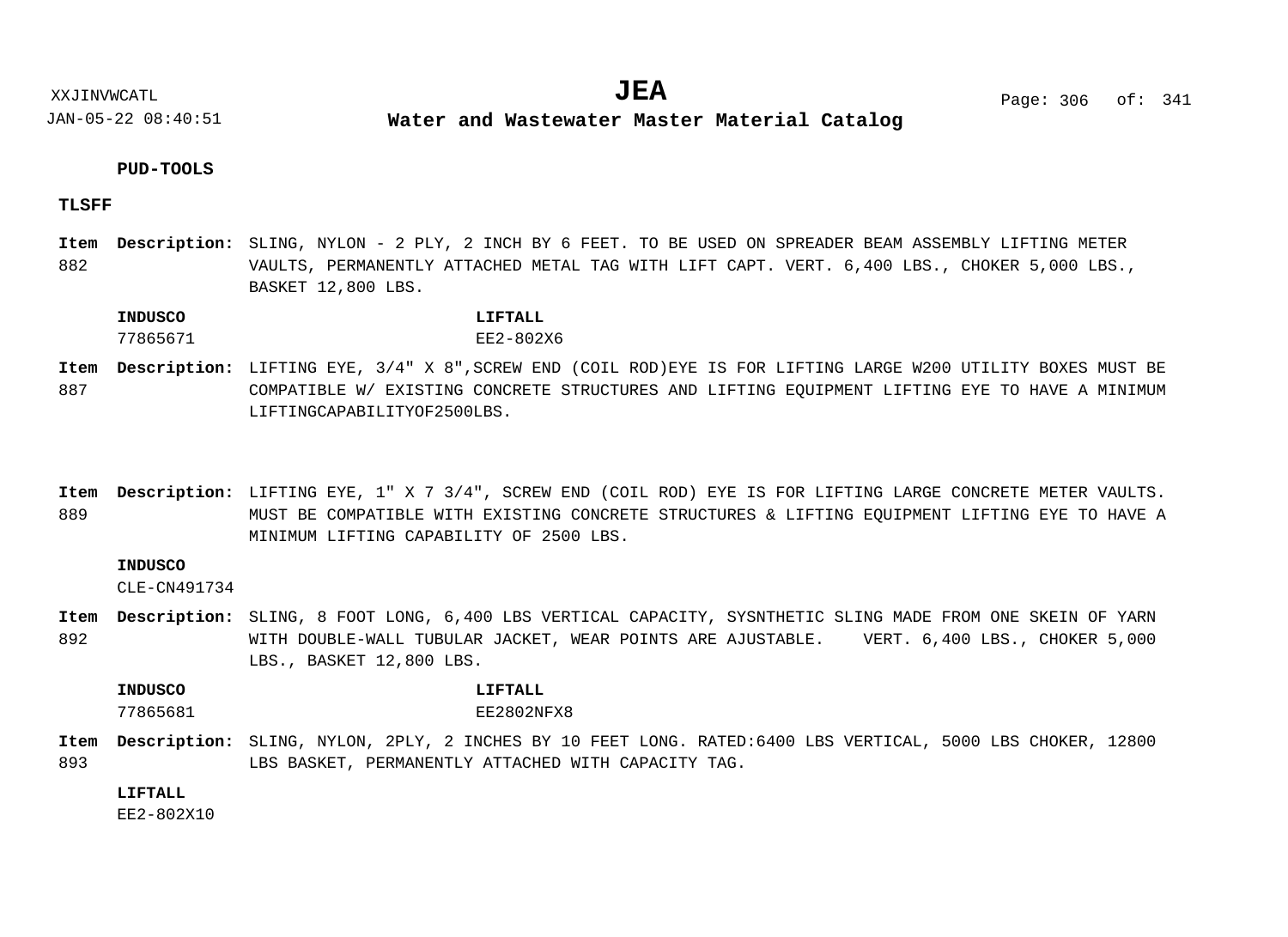XXJINVWCATL **EXALL** Page: 307 of:  $JEA$   $Page: 307 of: 341$ 

JAN-05-22 08:40:51

**Water and Wastewater Master Material Catalog** 

#### **PUD-TOOLS**

#### **TLSFF**

894 Item Description: SLING, NYLON, 2 PLY, 2 INCH BY 12 FEET, PERMANENTLY ATTACHED TAG, WITH LIFT CAP. VERT. 6,400 LBS., CHOCKER 5,000 LBS., BASKET 12,800 LBS..

#### **LIFTALL**

EE2-802X12

- Item Description: SOCKET,  $1/2$ " DRIVE,  $1/2$ ".
- 910 **STANLEY-PROTO INDUSTRIAL TOOLS** J5416
- Item Description: SOCKET-STANDARD, 12 POINT, 5/8" 1/2" DRIVE, (NO SUBSTITUTE)
- 940 **STANLEY-PROTO INDUSTRIAL TOOLS** 5420
- Item Description: SOCKET, 3/4, 1/2" DRIVE, 12-POINT.
- 960 **STANLEY-PROTO INDUSTRIAL TOOLS** J5424
- Item Description: SOCKET, 7/8" 1/2" DRIVE, 12 POINT
- 980 **STANLEY - PROTO INDUSTRIAL TOO** 5428

#### **TLSGG**

- Item Description: SOCKET, 1", 1/2" DRIVE. PROTO #5432
- 000 **STANLEY - PROTO INDUSTRIAL TOO** 5432
- Item Description: TAPE, O.D. 6 FT., 146 IN., 100 THS., FOR MEASURING THE OUTSIDE DIAMETER OF PIPE
- 240 **LUFKIN**

W606PD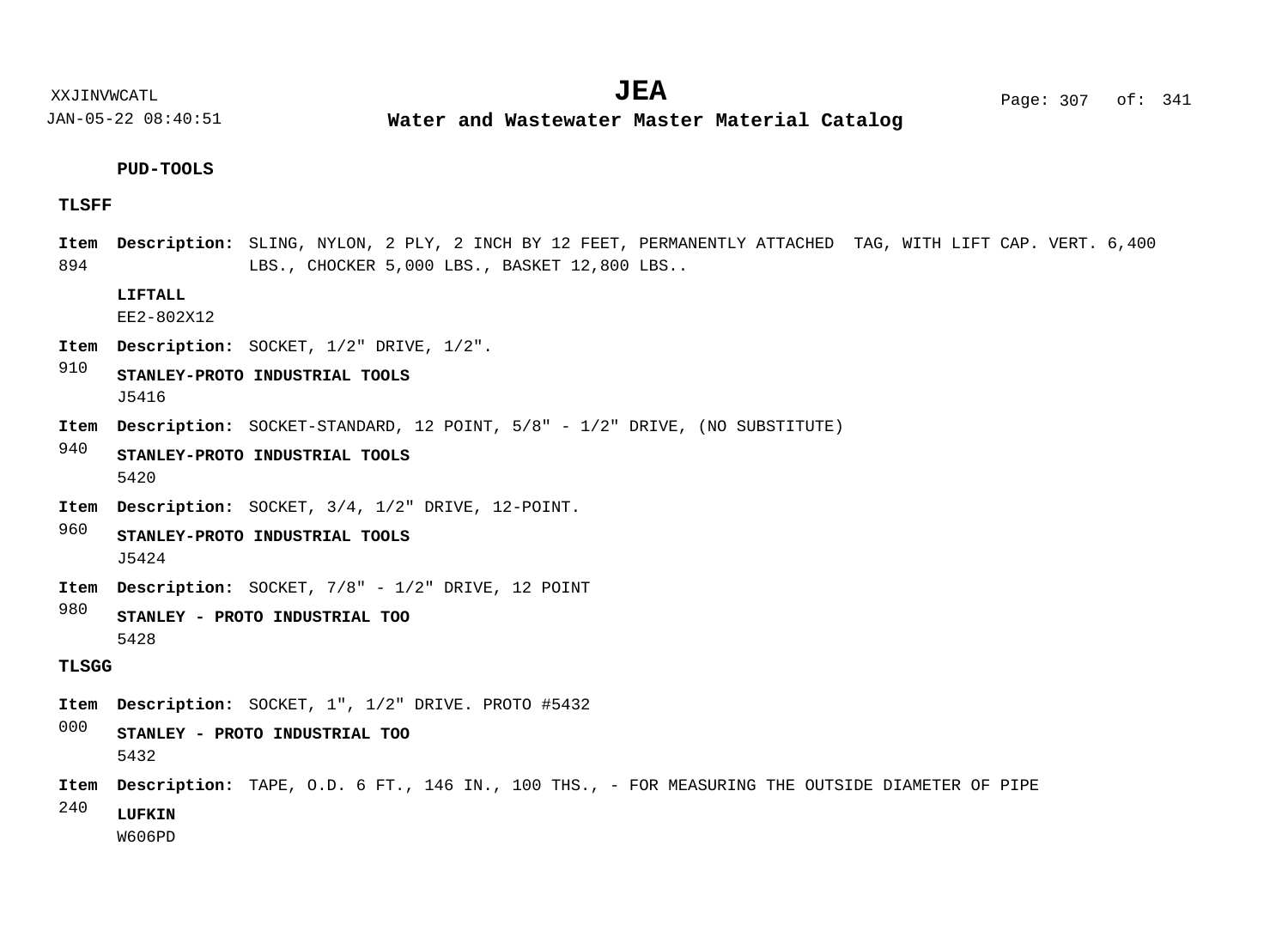XXJINVWCATL Page: 308 of: **JEA**<sup>341</sup>

JAN-05-22 08:40:51

**Water and Wastewater Master Material Catalog** 

**PUD-TOOLS**

#### **TLSGG**

- Item Description: TAPE-STEEL, 10' (NO SUBSTITUTE)
- 250 **LUFKIN**

W9210

- Item Description: TAPE, STEEL, 25', TAPE (IN 10THS)
- 255 **LUFKIN**

HV1425D PHV1425

- Item Description: STEEL TAPE 100'
- 270 **LUFKIN**

ST100

285 Item Description: TARPAULIN, VINYL MATERIAL, BLUE, 12' X 15 FT., W/BRASS SPUR GROMMETS, 3 FT. SPACING DOUBLE FOLD, POLY THREAD, WELDED SEAMS, BONDED, NO LAMANATION, WT. PER SQUARE YD 18 OZ. TEAR STRENGTH 115 LBS,FILL 93 LBS

#### **MAURITZON INC**

VCT-18-02-1215

- Item Description: TOOL FLARING PRESSURE 3/4", REED #06071
- 330 **REED TOOLS**

06071

#### **TLSHH**

400 WHEELBARROW, 6 CU. FT. HEAPED CAPACITY 5 1/2 LEV 16 GAGE TRAY, 2 PLY PHEUMATIC TIRES, OIL LUBE **Description: Item**BEARINGS, CONTRACTOR TYPE II, CLASS 2, GENERAL PURPOSE & CONCRETE TYPE IN ACCORDANCE WITH/FEDERAL SPECS, KKK-W-291-F

#### **AMES TRUE TEMPER**

M6T22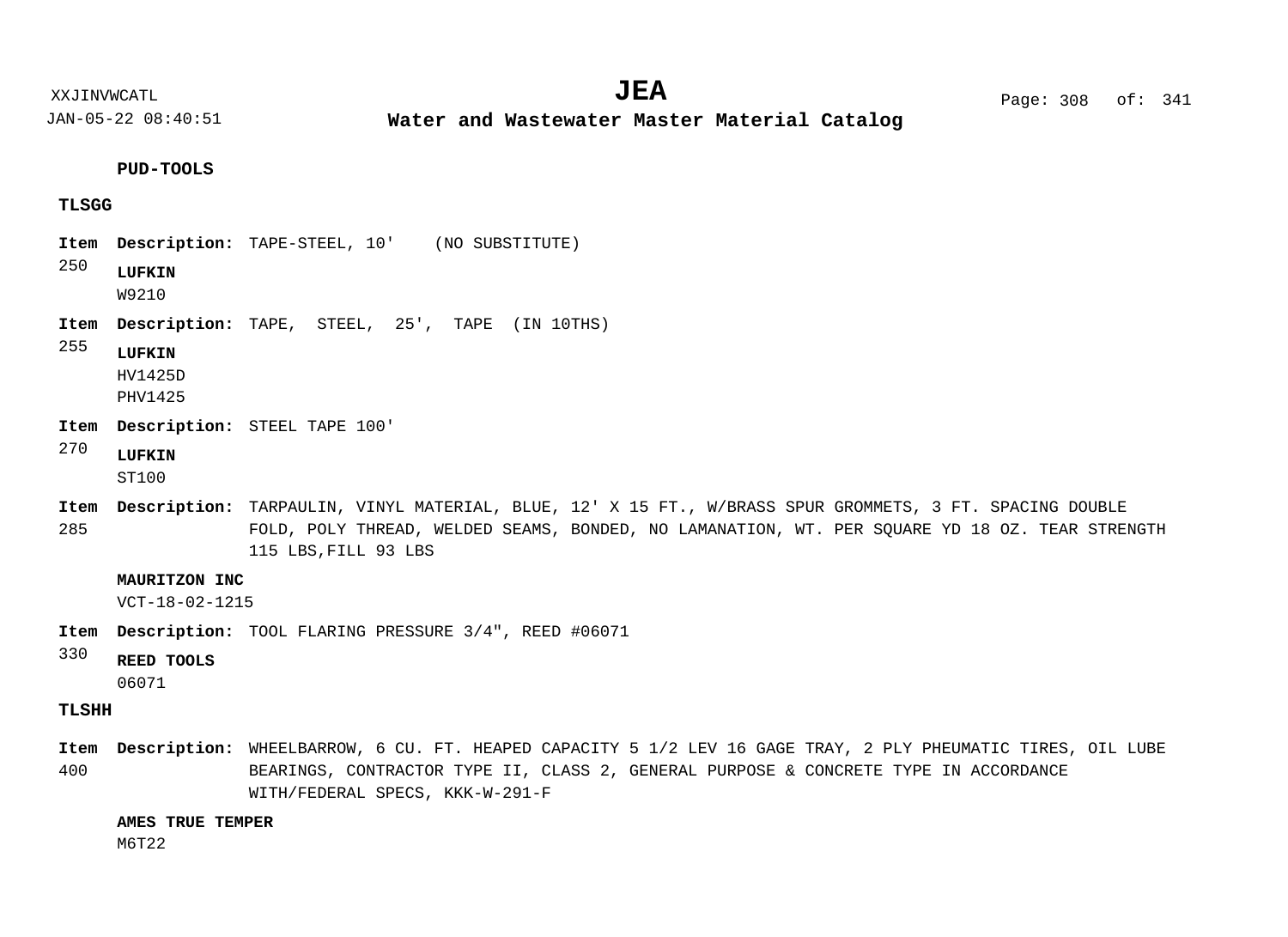JAN-05-22 08:40:51 **Water and Wastewater Master Material Catalog** 

#### **PUD-TOOLS**

#### **TLSHH**

430 WHEELCUTTER, CAST IRON, REED CATALOG #H16, FOR REED CUTTERS #H6, H8 & H12 REED MFG CODE **Description: Item** #698198; ITEM CODE #03524 \*\*\*\*\* NO SUBSTITUTE \*\*\*\*\*

#### **REED TOOLS**

H16 / 03524

Item Description: WHEELCUTTER, CAST IRON, 4"-12", RIDGID #83140, MODEL #E-3186

445 **RIDGID TOOL**

83140

450 WHEELCUTTER, TUBING - WHEELCUTTER FOR RIDGID MODEL #205 TUBING CUTTER, RIGID MODEL #E-3469, **Description: Item** CATALOG #33185

**RIDGE TOOL**

33185

460 WHEELCUTTER, GALVANIZED, 1/2"-2", F3 CUTTER WHEEL, FOR 42A RIDGID PIPE CUTTER RIDGID #33105, **Description: Item** (NO SUBSTITUTE)

**RIDGID TOOL**

33105

465 WHEELCUTTER, PIPE - WHEELCUTTER FOR RIGID MODEL #468C PIPE CUTTER, CUTTER WHEEL TO BE USED FOR **Description: Item** CUTTING CAST IRON PIPE. RIGID CATALOG #33135, RIGID MODEL #E-1962

**RIDGID TOOL**

33135

WRENCH-ADJUSTABLE END, 8", CHROME PLATED (NO SUBSTITUTE) **Description: Item**

490 **PROTO PROFESSIONAL TOOLS** J708B

WRENCH-ADJUSTABLE END, 18", CHROME PLATED (NO SUBSTITUTE) **Description: Item**

530 **PROTO PROFESSIONAL TOOLS**

J718B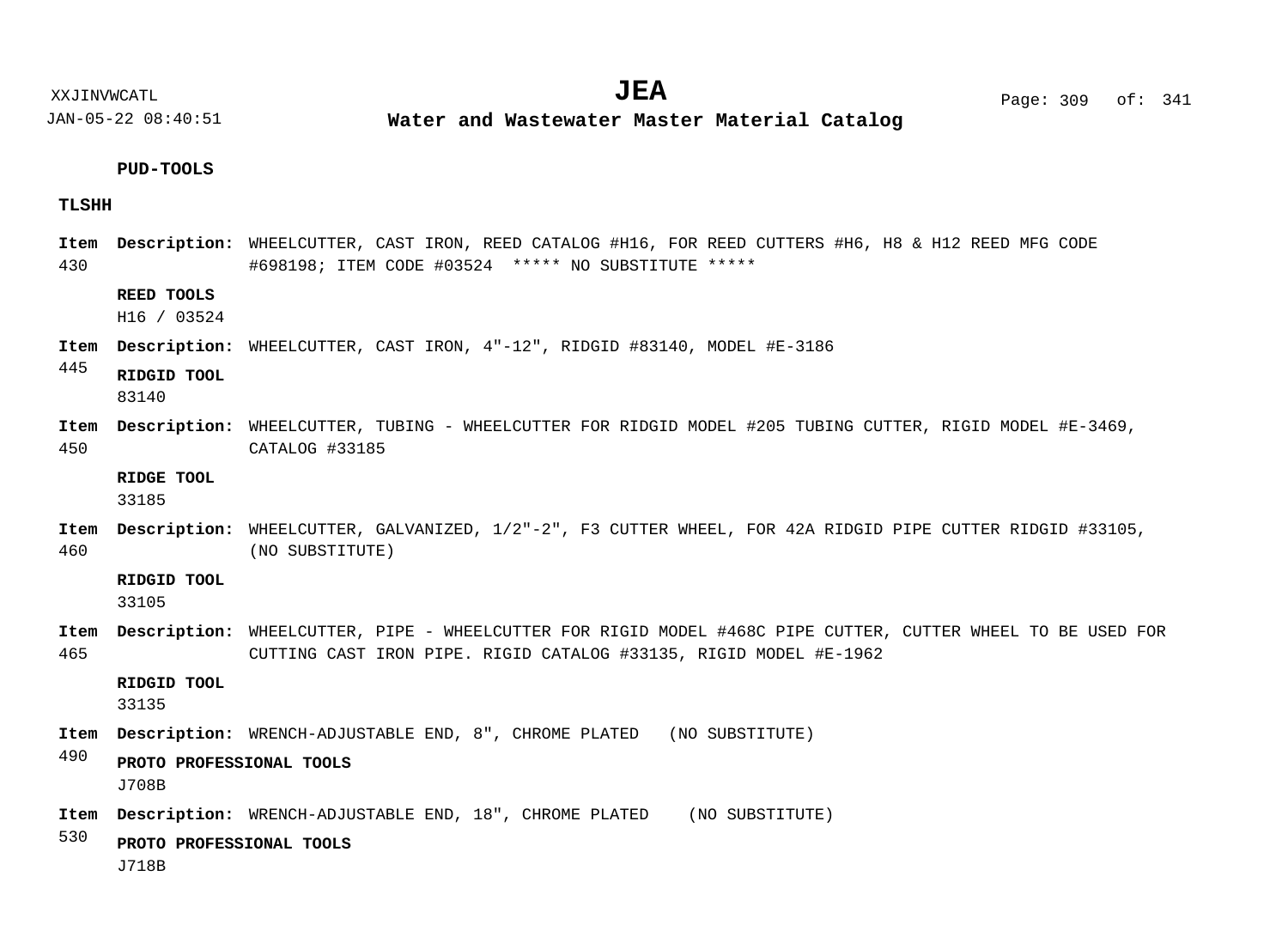**Water and Wastewater Master Material Catalog** 

#### **PUD-TOOLS**

#### **TLSHH**

685 WRENCH, COMBINATION BOX/OPEN END, 1-13/16", 12 POINT, ARMSTRONG#25-258, ARMSTRONG, CRAFTSMAN OR **Description: Item** PROTO ONLY,

#### **ARMSTRONG TOOLS**

25-258

720 HEX BIT SET - 9 PIECE, BIT SIZES TO BE 5/64,3/32,7/64,1/8,9/64,5/32,3/16,7/32, 1/4. SET TO **Description: Item** INCLUDE CHROME PLATED STEEL HOLDER, BITS TO BE HEAT TREATED CHROME NICKEL ALLOY STEEL OR BLACK OXIDE, SQUARE CUT AND CAMFERED, PROTO #4993, KLEIN TOO

**PROTO PROFESSIONAL TOOLS**

J4993

- WRENCH-PIPE 6" (NO SUBSTITUTE) **Description: Item**
- 730 **RIDGID TOOL** 31000
- WRENCH-PIPE, 8" (NO SUBSTITUTE) **Description: Item**
- 740 **RIDGID TOOL**

31005

- WRENCH-PIPE 10" (NO SUBSTITUTE) **Description: Item**
- 750 **RIDGID TOOL**

31010

- WRENCH-PIPE 12" (NO SUBSTITUTE) **Description: Item**
- 760 **RIDGID TOOL**

31015

- WRENCH-PIPE, 14" (NO SUBSTITUTE) **Description: Item**
- 770
- 31020

**RIDGID TOOL**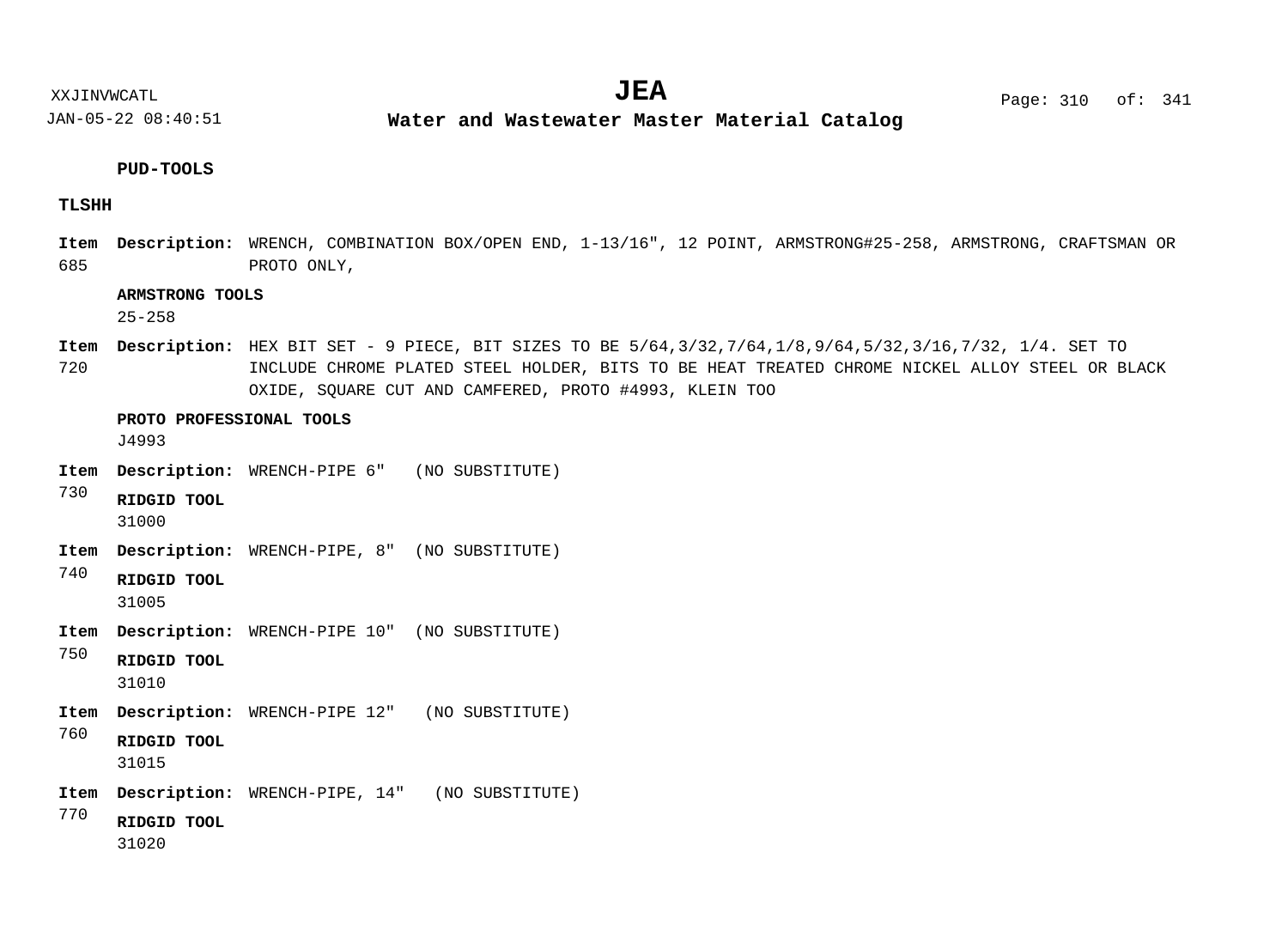XXJINVWCATL **EXALL** Page: 311 of:  $JEA$   $Page: 311 of: 341$ 

JAN-05-22 08:40:51

**Water and Wastewater Master Material Catalog** 

**PUD-TOOLS**

#### **TLSHH**

- WRENCH-PIPE, 18" (NO SUBSTITUTE) **Description: Item**
- 780 **RIDGID TOOL**
	- 31025
- WRENCH-PIPE 24" (NO SUBSTITUTE) **Description: Item**
- 790 **RIDGID TOOL**
	- 31030
- 846 **Item Description:** HEX BIT SET - 11 PIECE, HEX BIT SIZES TO BE .050",1/16",5/64",3/32",7/64", 1/8", 9/64",5/32",3/16",7/32", 1/4". CHROME PLATED STEEL HOLDER, BITS TO BE HEAT TREATED CHROME NICKEL ALLOY STEEL OR BLACK OXIDE SQUARE CUT AND CHAMFERED

#### **STANLEY-PROTO INDUSTRIAL TOOLS**

J4981

853 Item Description: HEX BIT SET - 5 PIECE, HEX BIT SIZES TO BE 3/16", 7/32", 1/4", 5/16", 3/8", SET TO INCLUDE CHROME PLATED OR STAINLESS STEEL HOLDER, BITS TO BE HEAT TREATED CHROME NICKEL ALLOY STEEL OR BLACK OXIDE SQUARE CUT AND CHAMFERED

#### **STANLEY-PROTO INDUSTRIAL TOOLS**

J4994

## **TLSJJ**

- Item Description: SHELL, CUTTER 3/4"
- 200 **MUELLER**

507577

## **TLSLL**

Item Description: BIT, DRILL AND TAP REGULAR 1" B-100 MACHINE

450 **MUELLER**

680528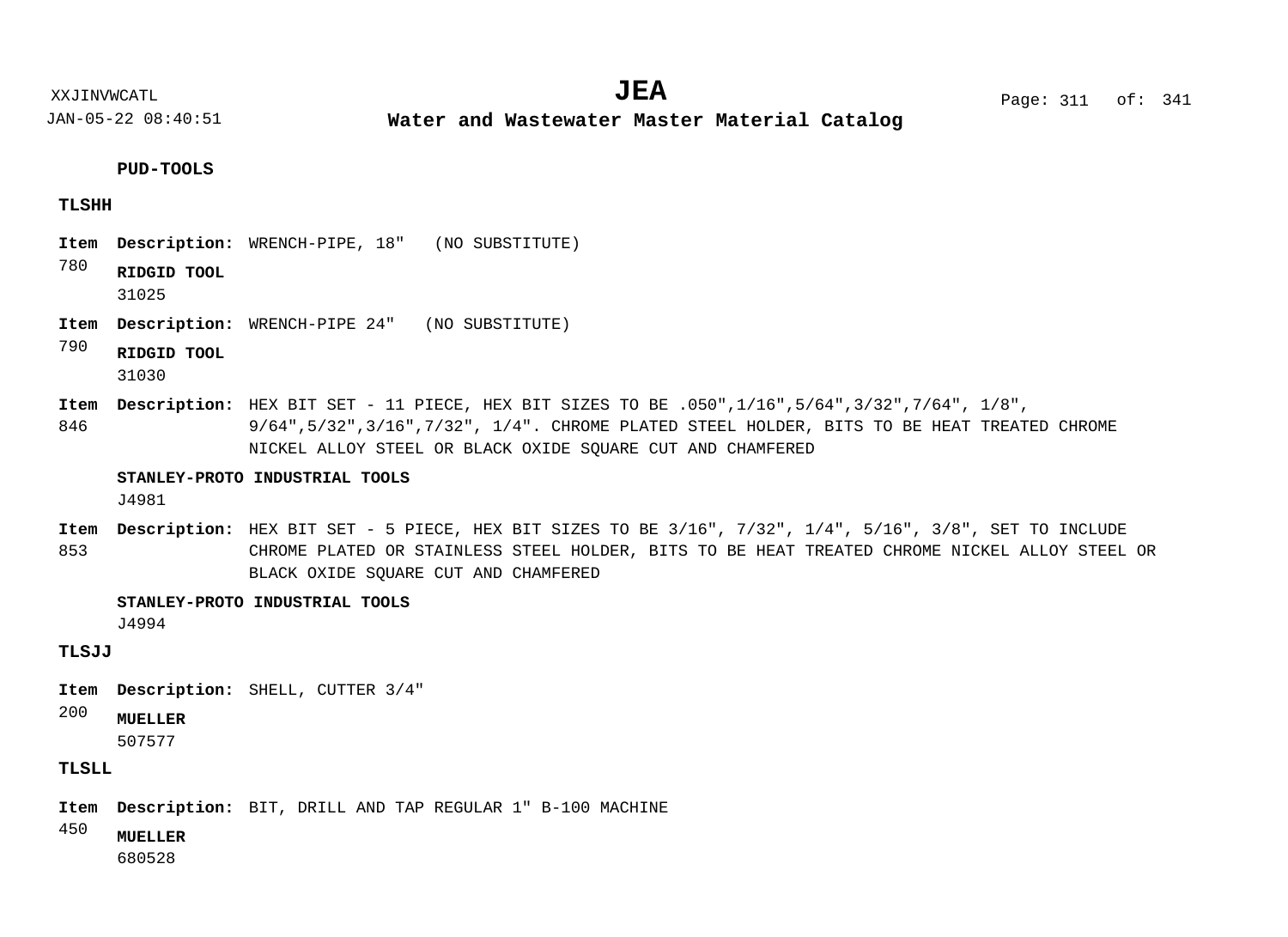**Water and Wastewater Master Material Catalog** 

#### **PUD-TOOLS**

#### **TLSNN**

Item Description: BIT, DRILL REGULAR 1-7/8" FOR D-4 OR D-5 MACHINE

#### 250 **MUELLER**

33540

## **TLSPP**

Description: CUTTER, SHELL, 7/8", PVC, FOR E4, E5 AMD PL-2 DRILL MACHINES **Item**

640 **MUELLER**

681920

- Item Description: CUTTER, SHELL, 1 1/2", PVC, FOR E4 & E5 MACHINES
- 660 **MUELLER**

528087

#### **TLSQQ**

426 500 Item Description: ADAPTER NIPPLE (LONG), 3/4", FOR COMPRESSION OR COPPER THREAD OUTLETS, MUELLER PL-2 MACHINE. Item Description: ADAPTER NIPPLE, 1" - FOR COMPRESSION OR COPPER THREAD OUTLETS. MUELLER PL-2 MACHINE. **MUELLER MUELLER** 507632

507633

- Item Description: BORING BAR FOR PL2 MACHINE
- 600 **MUELLER**

507141

Item Description: BORING BAR THREADED FOR PL2 MACHINE (OLD #507142)

700 **MUELLER**

509314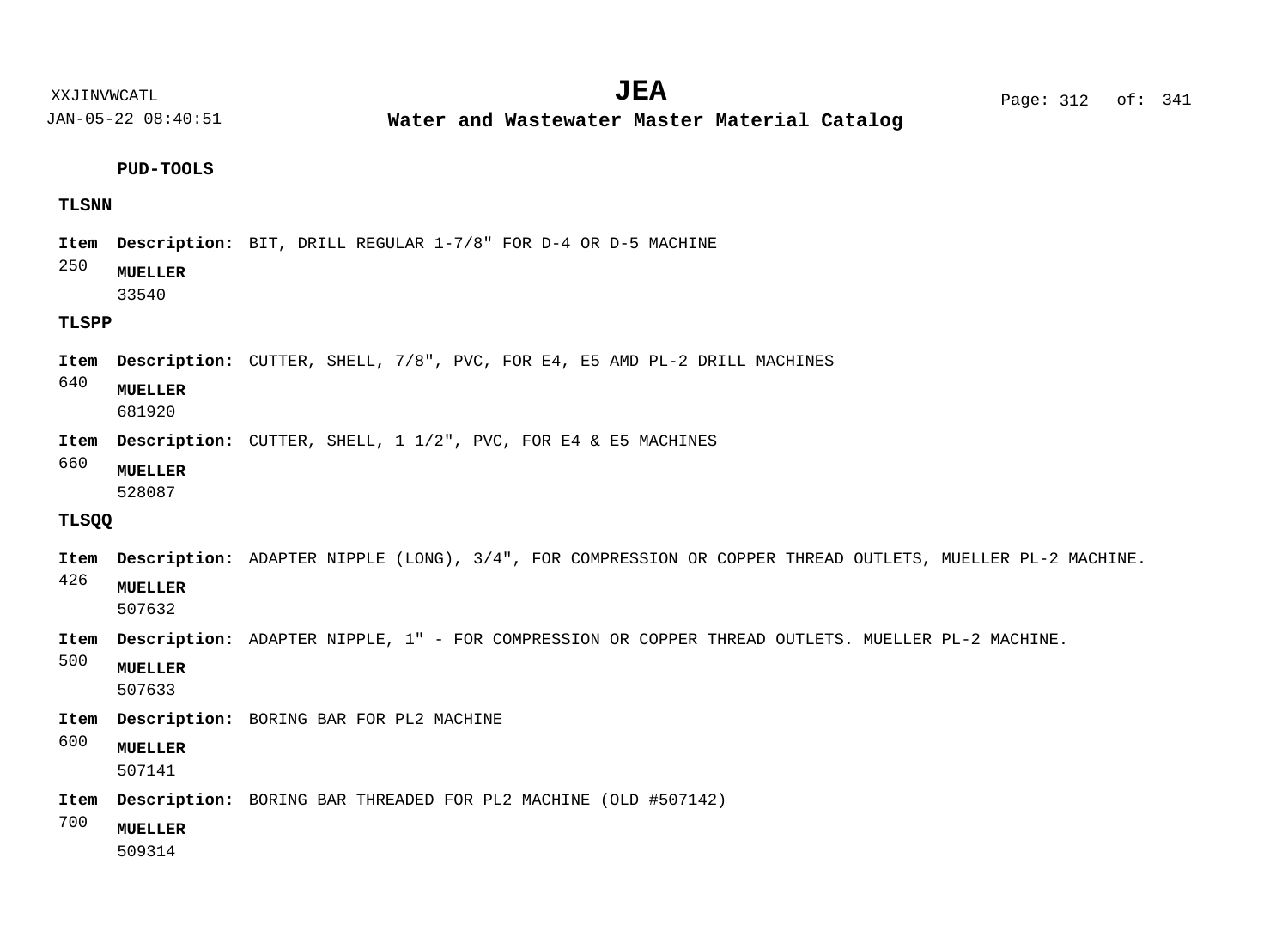**Water and Wastewater Master Material Catalog** 

**PUD-TOOLS**

## **TLSQQ**

Item Description: HOLDER, SHELL CUTTER, PVC, 1 1/2", 2" MACHINE

#### 725 **MUELLER**

40438

- Item Description: INACTIVATE UPON DEPLETION PIN, BORING BAR FOR PL2 MACHINE
- 800 **MUELLER**

507143

#### **TLSRR**

- Item Description: CUTTER SHELL 11/16" FOR PL2 MACHINE
- 000 **MUELLER**

681919

Item Description: INACTIVE: SAME AS TLSPP640: CUTTER SHELL, 7/8" FOR E4, E5 OR PL-2 MACHINE

005

**MUELLER**

681920

- Item Description: MACHINE, DRILLING PL-2, MUELLER MODEL #1 COMPLETE, LESS ADAPTER, DRILL BITS AND RATCHET HANDLE
- 010 **MUELLER**

MUE39502

- Item Description: GASKET, ADAPTER NIPPLE 3/4" MUELLER #69549, FOR MUELLER PL 2 MACHINE
- 050 **MUELLER**

69549

- Item Description: GASKET ADAPTER NIPPLE 1" MUELLER #52419 FOR MUELLER PL 2 MACHINE
- 060 **MUELLER**

H10895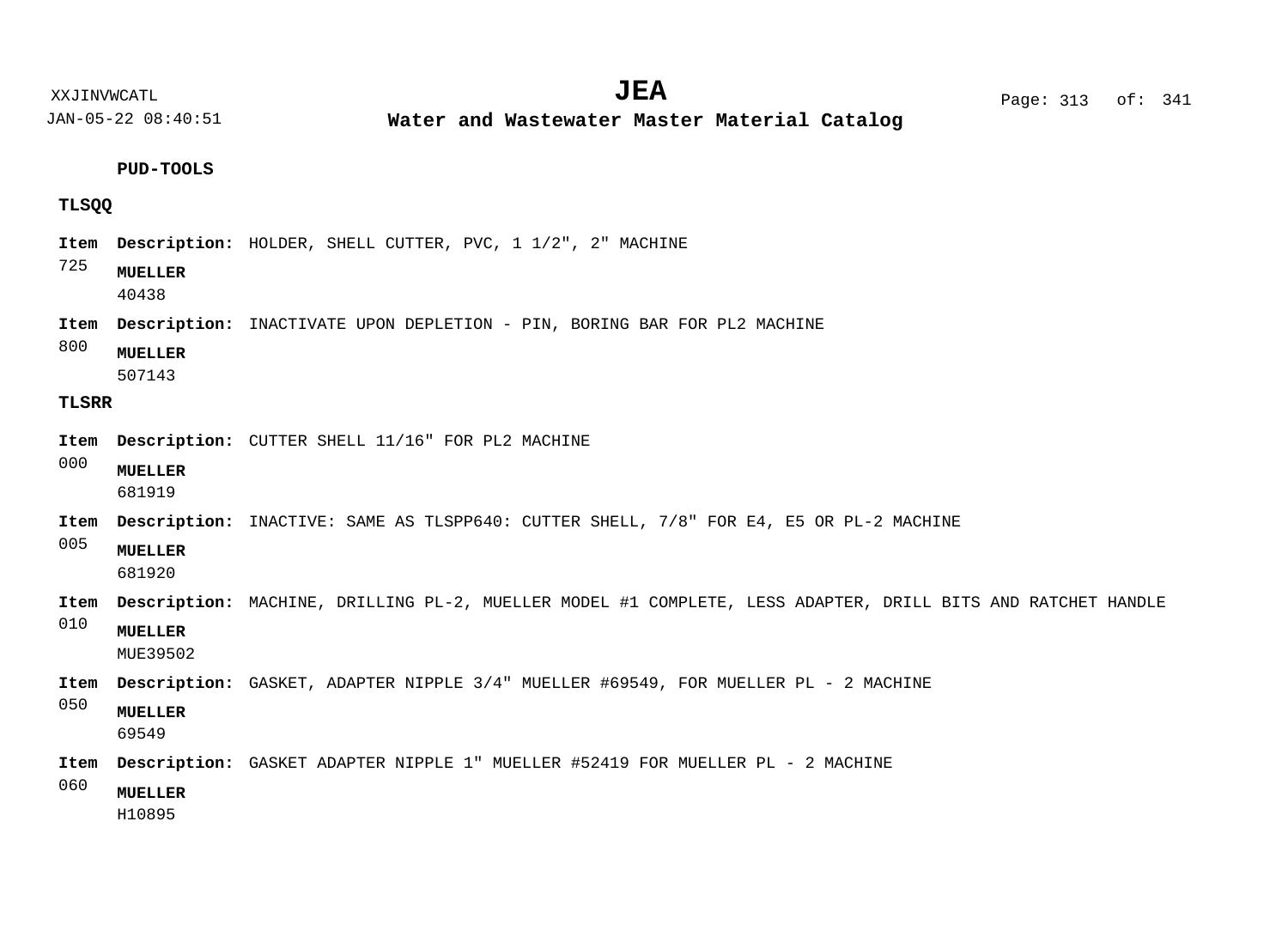**Water and Wastewater Master Material Catalog** 

**PUD-TOOLS**

**TLSUU**

| Item<br>500 |                             | Description: RATCHET ARM, 5/8" SOUARE, LOWELL SERIES 10, HANDLE #15, W/ 5/8" GEAR SIZE, CAST MALLEABLE<br>IRON, REVERSING LEVER IN THE HEAD, GEARS ARE ENCLOSED AND REPLACEABLE, "BOLT THRU" GEARS. |
|-------------|-----------------------------|-----------------------------------------------------------------------------------------------------------------------------------------------------------------------------------------------------|
|             | FORD<br><b>DMRW</b>         | LOWELL CORPORATION<br>15901-92610                                                                                                                                                                   |
| Item<br>602 |                             | Description: ADAPTER, CORPORATION STOP, 3/4", FLARE COPPER ADAPTER FOR FORD MODEL 77 DRILL- ING MACHINE.<br>ADAPTER TO COME COMPLETE WITH GASKETS. ** NO SUB**                                      |
|             | FORD<br>$DMA2-3$            |                                                                                                                                                                                                     |
| Item        |                             | <b>Description:</b> YOKE (DMY) FOR FORD MODEL 77 DRILL- ING MACHINE.<br>**NO SUR**                                                                                                                  |
| 603         | FORD<br><b>DMY</b>          |                                                                                                                                                                                                     |
| Item<br>604 |                             | <b>Description:</b> YOKE BOLTS FOR FORD MODEL 77 DRILL- ING MACHINE. **NO SUB**<br>$1$ EACH = PAIR $(2$ BOLTS)                                                                                      |
|             | FORD<br>DMYB                |                                                                                                                                                                                                     |
| Item        |                             | Description: PLUG - 3/4" IRON PIPE THREAD FOR FORD MODEL 77 DRILL- ING MACHINE. **NO SUB**                                                                                                          |
| 605         | FORD<br>$DMP-3$             |                                                                                                                                                                                                     |
| Item        |                             | <b>Description:</b> PACKING BUSHING FOR FORD MODEL 77 DRILL- ING MACHINE. **NO SUB**                                                                                                                |
| 606         | FORD<br><b>DMPB</b>         |                                                                                                                                                                                                     |
| Item        |                             | <b>Description:</b> BORING BAR PACKING (2) FOR FORD MODEL 77 DRILL- ING MACHINE. **NO SUB**                                                                                                         |
| 607         | <b>FORD</b><br><b>DMBBP</b> |                                                                                                                                                                                                     |

XXJINVWCATL Page: 314 of: **JEA**<sup>341</sup>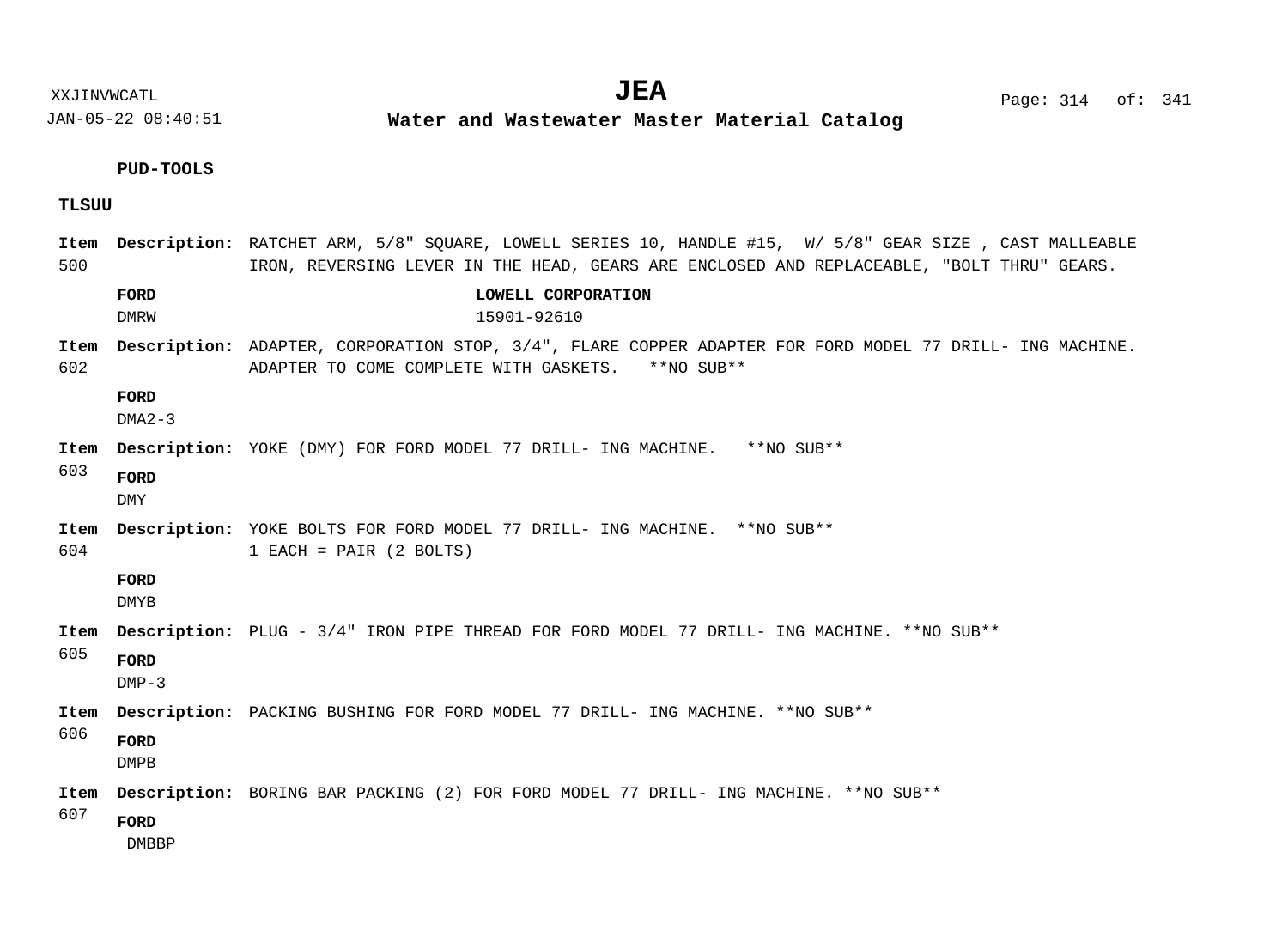JAN-05-22 08:40:51 **Water and Wastewater Master Material Catalog** 

#### **PUD-TOOLS**

#### **TLSUU**

617 636 643 661 Item Description: ADAPTER, CORPORATION STOP, 1", FLARE COPPER ADAPTER FOR FORD MODEL 77 DRILL- ING MACHINE. ADAPTER TO COME COMPLETE WITH GASKETS. \*\*NO SUB\*\* Item Description: ADAPTER, 1-1/2" - COPPER FLARE ADAPTER FOR FORD MODEL 77 DRILLING MACHINE, WITH GASKETS. Item Description: ADAPTER, 2" - COPPER FLARE ADAPTER FOR FORD MODEL 77 DRILLING MACHINE, WITH GASKETS. Item Description: ADAPTER, 2" - MUELLER CORPORATION COCK ADAPTER FOR FORD MODEL 77 DRILLING MACHINE, WITH GASKETS. **FORD FORD FORD FORD**  $DMA2-4$  $DMA2-6$ DMA2-7

DMA1-7

709 Item Description: ARBOR, DRILLING MACHINE - ARBOR TO COME COMPLETE WITH PILOT DRILL AND HOLE SAW SPACER. USED ON FORD MODEL 77 DRILLING MACHINE (BORING BAR #DMBB-67).

#### **FORD**

DMA-67

903 Item Description: DRILL, 1-3/8" - HIGH GRADE DRILL BIT FOR USE WITH FORD MODEL 77 DRILLING MACHINE. USED WITH 1-1/2" CORP STOPS ON DUCTILE/ CAST IRON PIPE.

## **FORD**

DMSC-6-DI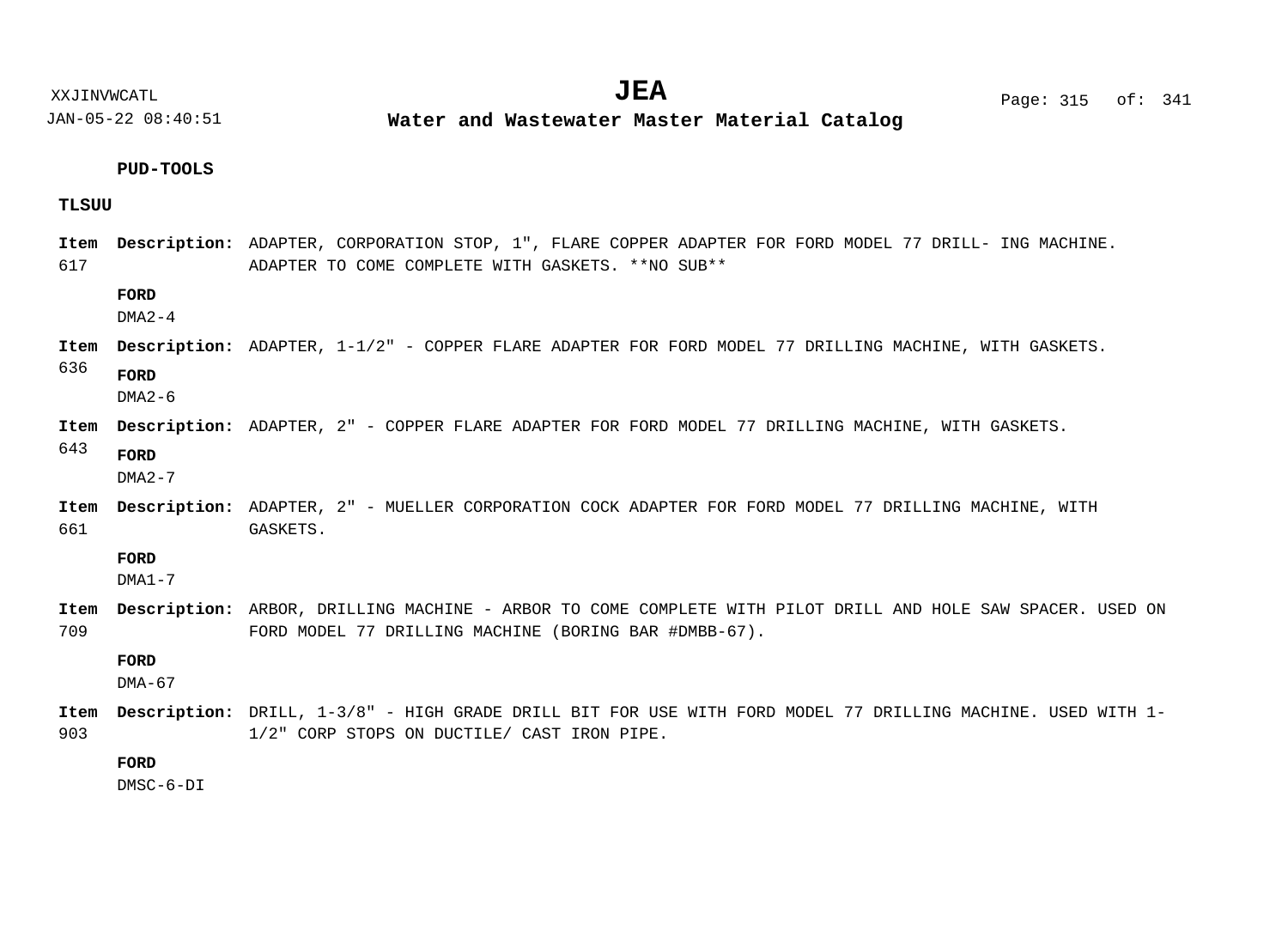**Water and Wastewater Master Material Catalog** 

#### **PUD-TOOLS**

#### **TLSUU**

926 Item Description: DRILL, 1-7/8" - HIGH GRADE DRILL BIT FOR USE WITH FORD MODEL 77 DRILLING MACHINE. USED WITH 2" CORP STOPS ON DUCTILE/CAST IRON PIPE.

#### **FORD**

DMSC-7-DI

#### **TLSVV**

Item Description: DRILL, 11/16" - DRILL FOR FORD MODEL 77 DRILLING MACHINE. USED ON 3/4" CORP STOPS.

001

 $DMD-3$ 

**FORD**

200760

Item Description: DRILL, 7/8" - DRILL FOR FORD MODEL 77 DRILLING MACHINE. USED ON 1" CORP STOPS

029 **FORD**

DMD-4A

033 Item Description: BORING BAR - FOR 11/16" DRILLS AND SHELL CUTTERS, (3/4" CORP STOPS) FORD MODEL 77 DRILLING MACHINE,

#### **FORD**

 $DMBB-3$ 

037 Item Description: BORING BAR - FOR 7/8" DRILLS AND SHELL CUTTERS, (1" CORP STOPS) FORD MODEL NO. 77 DRILLING MACHINE

#### **FORD**

DMBB-4A

Item Description: BORING BAR - FOR 1-1/2" AND 2" CORP. STOPS, FORD MODEL 77 DRILLING MACHINE.

041

DMBB-67

**FORD**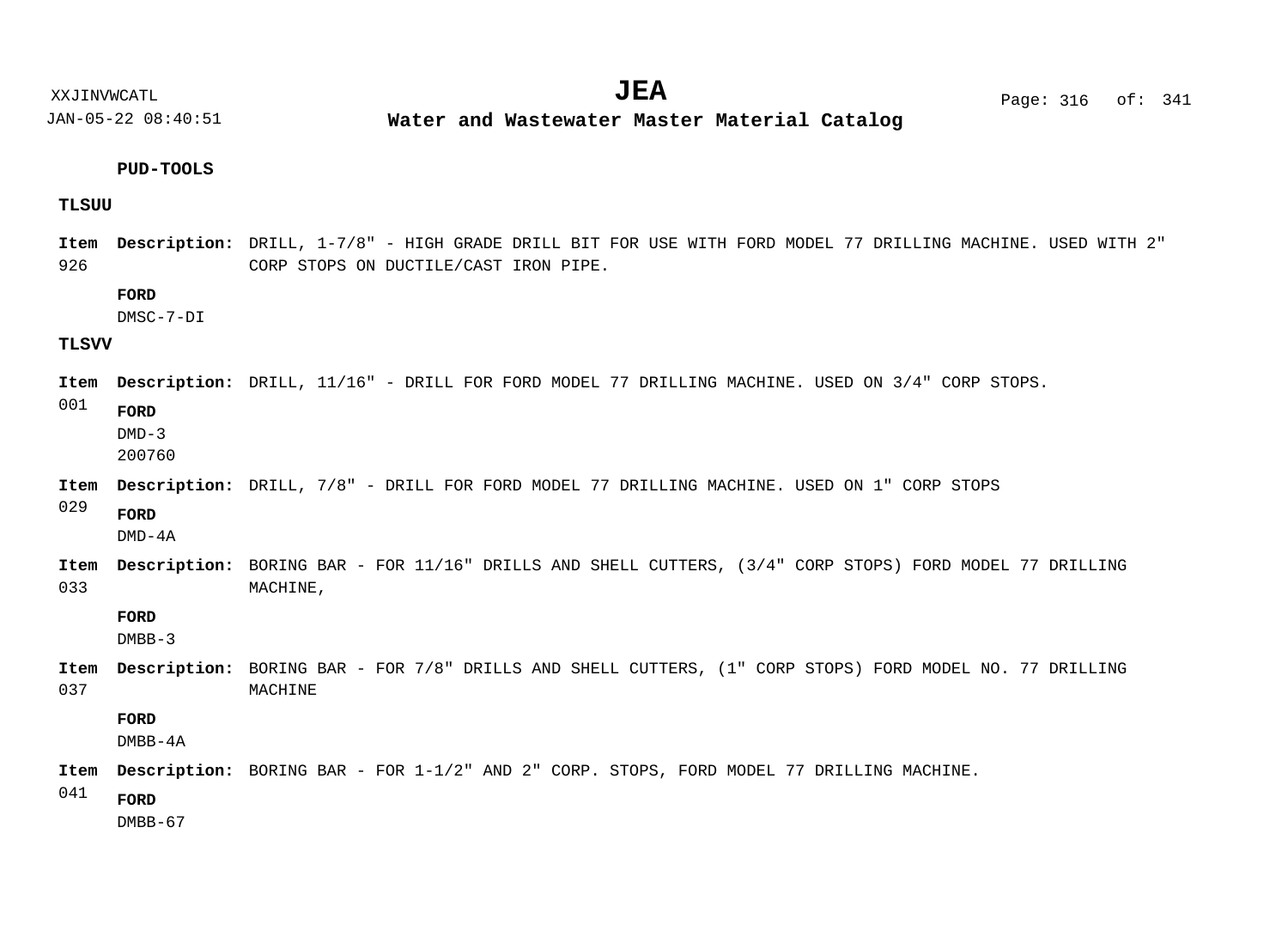XXJINVWCATL Page: 317 of: **JEA**<sup>341</sup>

JAN-05-22 08:40:51

**Water and Wastewater Master Material Catalog** 

## **PUD-TOOLS**

## **TLSVV**

| Item<br>045 | Description: SHELL CUTTER, 11/16" - SHELL CUTTER FOR PVC, SHELL FOR FORD MODEL 77 DRILLING MACHINE (FITS<br>BORING BAR #DMBB-3) |                                                                                                                                       |
|-------------|---------------------------------------------------------------------------------------------------------------------------------|---------------------------------------------------------------------------------------------------------------------------------------|
|             | FORD<br>$DMSC-3$                                                                                                                |                                                                                                                                       |
| Item<br>052 |                                                                                                                                 | <b>Description:</b> SHELL CUTTER, 7/8" - SHELL CUTTER FOR PVC, FOR FORD MODEL 77 DRILLING MACHINE (FITS BORING BAR<br>$#DMBB-4A)$     |
|             | FORD<br>DMSC-4A                                                                                                                 |                                                                                                                                       |
| Item        |                                                                                                                                 | <b>Description:</b> SHELL CUTTER, 1 3/8", SHELL CUTTER FOR PVC, FOR FORD MODEL 77 DRILLING MACHINE                                    |
| 060         | <b>FORD</b><br>DMSC6PVC                                                                                                         |                                                                                                                                       |
| Item        |                                                                                                                                 | Description: SHELL CUTTER, 1 7/8", SHELL CUTTER FOR PVC, FOR FORD MODEL 77 DRILLING MACHINE                                           |
| 065         | FORD<br>DMSC7PVC                                                                                                                |                                                                                                                                       |
| Item        |                                                                                                                                 | <b>Description:</b> HANDWHEEL AND FEEDSCREW, FOR FORD MODEL 77 DRILLING MACHINE                                                       |
| 078         | FORD<br><b>DMHF</b>                                                                                                             |                                                                                                                                       |
| Item<br>169 |                                                                                                                                 | Description: GASKET, ADAPTER - 1-1/2", INSIDE GASKET FOR FORD ADAPTER #DMA2-6 (COPPER FLARE). FORD MODEL 77<br>DRILL MACHINE (GT-143) |
|             | FORD<br>$GT-143$                                                                                                                |                                                                                                                                       |
| Item<br>194 |                                                                                                                                 | Description: GASKET, ADAPTER - OUTSIDE, FORD MODEL 77 DRILLING MACHINE. FOR ALL SIZES OF CORPORATION STOPS.<br>FORD #DMOG             |
|             | FORD                                                                                                                            |                                                                                                                                       |

FGT130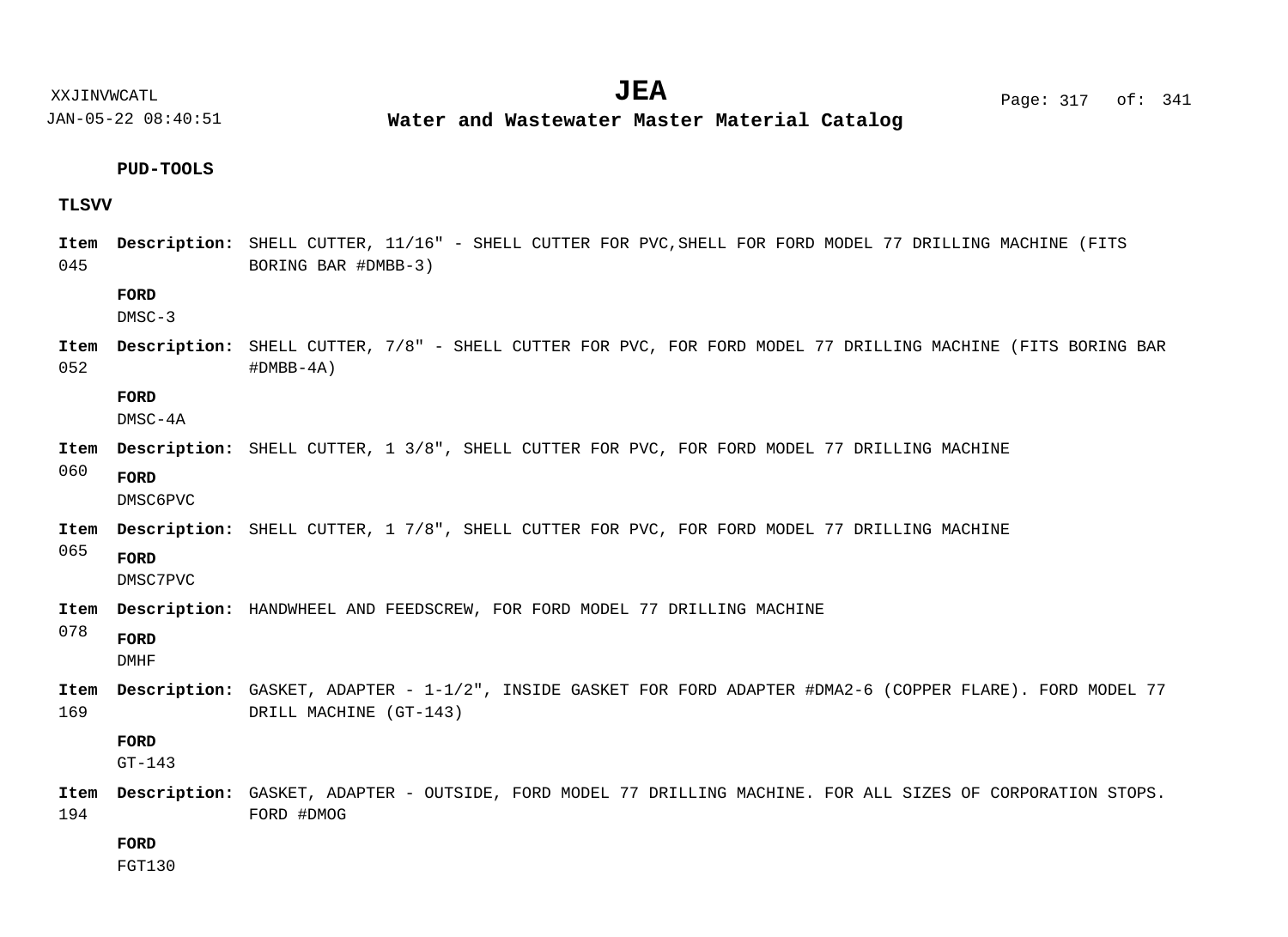**Water and Wastewater Master Material Catalog** 

**PUD-TOOLS**

## **TLSVV**

Item Description: BODY, REPLACEMENT PART, FOR THE FORD MODEL 77 DRILLING MACHINE

- 200 **FORD**
	- F(DMB)

**TOOLS**

#### **TOLCE**

Item Description: CORD, EXTENSION, 50', 3/C #14, 15 A, 125 VOLT, 1875 W

001 **AMERICAN INSULATED WIRE CORP. CAROL CABLE GENERAL TRIANGLE - PWC INC.** 2283 03356 3661 CT-264500

## **TOLCW**

Item Description: WRENCH, COMBINATION, 1 1/16" OPEN AND 12 POINT BOXED-END, STANDARD LENGTH, CHROME PLATED

| 013 | ARMSTRONG TOOLS             | <b>BLACKHAWK</b>   | CRAFTMAN TOOLS |  |  |
|-----|-----------------------------|--------------------|----------------|--|--|
|     | $25 - 234$                  | BW-1171            | 44706          |  |  |
|     | PROTO PROFESSIONAL TOOLS    | SK HAND TOOL CORP. | SNAP ON TOOLS  |  |  |
|     | J1234ASD                    | C <sub>34</sub>    | OEX34          |  |  |
|     | WILLIAMS MACHINE & TOOL CO. |                    |                |  |  |
|     |                             |                    |                |  |  |

1171

## **TOLGA**

Item Description: CAN, GAS, METAL, YELLOW, 5 GAL

003 **EAGLE MFG. CO.**

U1-50-SY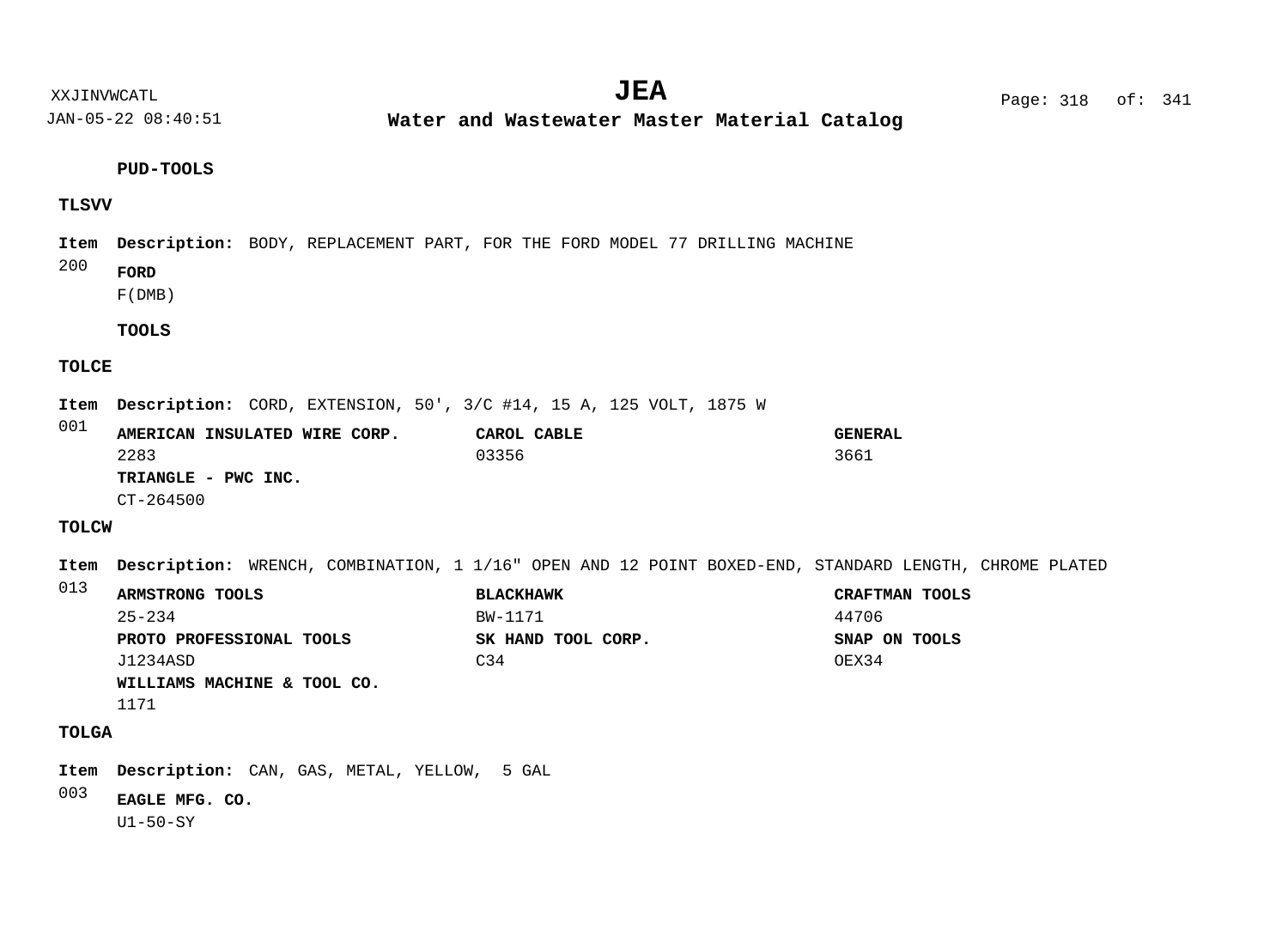**Water and Wastewater Master Material Catalog** 

#### **TOOLS**

#### **TOLSH**

001 Item Description: SHOVEL, SQUARE POINT, #2, 9-1/2" X 12", 47" HANDLE, (NO SUBSTITUTE) [SPQ 24 EA] **ACE AM LEONARD RAZORBACK** 70024 VP-SPSX 44363

#### **TOLUP**

001 Item Description: TOOL, PROBE, FIBERGLASS UTILITY,  $1/2$ " X 48" SHAFT,  $5/8$ " X 3/4" TIP, 8 1/4" T-HANDLE **HISCO**

#HIUP-48

#### **TOLWR**

050 Item Description: WRENCH, ONE HAND METER, CAPACITY FITTING  $1/8$  -  $3/4$ , LENGTH -  $11"$ . USED FOR WATER METER INSTALLATION AND REPAIR.

#### **REED TOOLS**

MW 3/4

055 Item Description: WRENCH, ONE HAND METER, ITEM CODE 02281, CAPACITY - FITTING 1 - 1 1/4 LENGHT - 16' WEIGHT - 3.1 LBS.

#### **REED TOOLS**

MW 1-1/4

Item Description: RATCHET WRENCH, COMBINATION,  $9/16$ " X  $3/4$ ", HEAVY DUTY FORGED AND 12 POINTS BOXED END

#### 212 **RAUCKMAN UTILITY PRODUCTS**

BW-203HD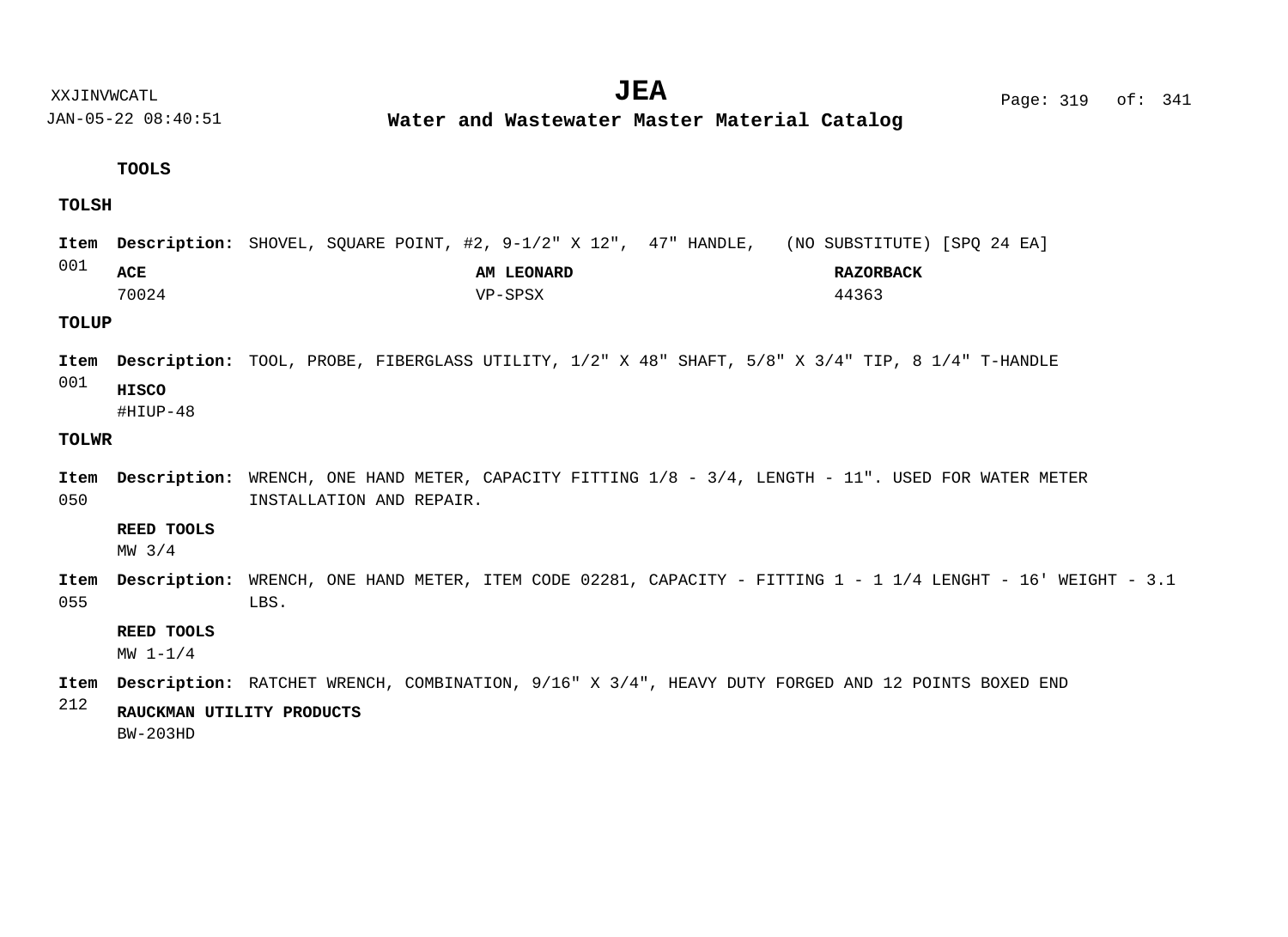**Water and Wastewater Master Material Catalog** 

#### **VACUUM PUMPS**

## **VACCO**

Item Description: FLOVAC VALVE/CONTROLLER - VALVE 3' PISTON TYPE.

001 **FLOVAC**

2FLOFV0002

## **VACPE**

Item Description: CONTROLLER, FLOVAC FOR VALVE 3", STANDARD

001 **FLOVAC**

3FLOFC0002

## **VACPI**

Item Description: PISTON, VALVE, COMPLETE ASSEMBLED AND TESTED

001

2FLOFV80020

## **VALVES**

**FLOVAC**

#### **VALAR**

100 Item Description: VALVE, AIR RELEASE 1", 250 PSI MIN, 1" NPT INLET SIZE, REINFORCED NYLON BODY CORROSION RESISTANT POLYMER MATERIAL, OVERALL HEIGHT NOT TO EXCEED 5.5"

## **ARI INDUSTRIES INC.**

D040P01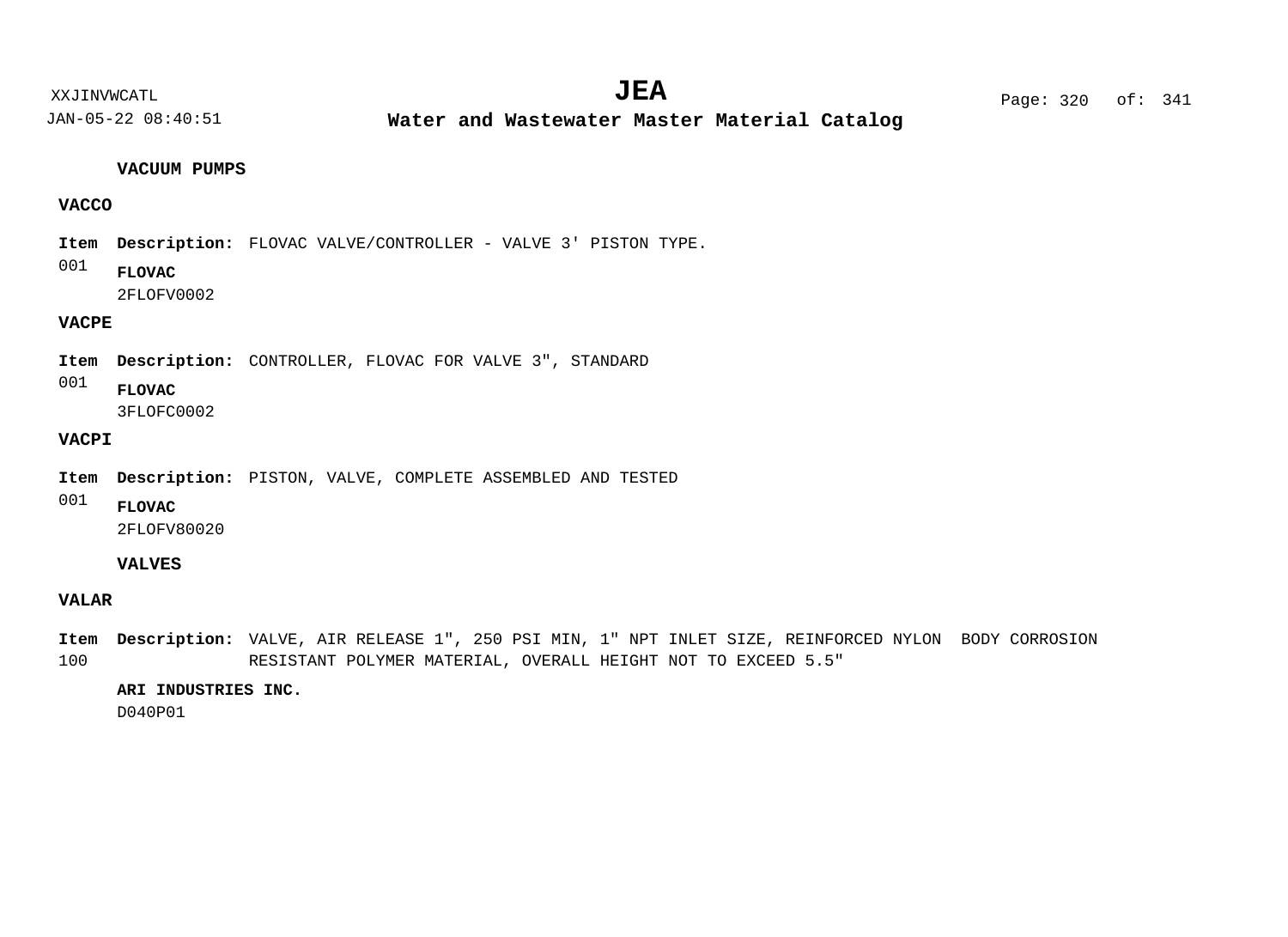**Water and Wastewater Master Material Catalog** 

## **PUD-VALVES**

## **VLVAA**

| 200         |                                                                                    | Item Description: VALVE, AIR RELEASE 1", 150 PSI MIN. PRESSURE, 1" NPT INLET SIZE, FOR USE ON POTABLE WATER<br>SYSTEM, CAST IRON BODY WITH STAINLESS STEEL INTERNAL MOVING PARTS, INCLUDING TRIM & FLOAT |                                                                                                                                                                                    |                               |
|-------------|------------------------------------------------------------------------------------|----------------------------------------------------------------------------------------------------------------------------------------------------------------------------------------------------------|------------------------------------------------------------------------------------------------------------------------------------------------------------------------------------|-------------------------------|
|             | APCO VALVE & PRIMER CORP.<br>200A                                                  |                                                                                                                                                                                                          | CRISPIN<br>PL10                                                                                                                                                                    | <b>GOLDEN ANDERSON</b><br>912 |
| Item<br>210 |                                                                                    |                                                                                                                                                                                                          | <b>Description:</b> VALVE, AIR RELEASE, 2", 150 PSIG MINIMUM, 2" NPT INLET, FOR USE ON POTABLE WATER, DUCTLE IRON<br>BODY W/SS INTERNAL MOVING PARTS, INCLUDING TRIM & FLOAT       |                               |
|             | APCO VALVE & PRIMER CORP.<br>200A                                                  |                                                                                                                                                                                                          | CRISPIN<br>PL10                                                                                                                                                                    | <b>GOLDEN ANDERSON</b><br>920 |
| Item        |                                                                                    |                                                                                                                                                                                                          | <b>Description:</b> VALVE, AIR & PRIMER, 1" INLET, POTABLE WATER APPLICATIONS, USED ON PUMP                                                                                        |                               |
| 237         | APCO VALVE & PRIMER CORP.<br>200AP.1                                               |                                                                                                                                                                                                          | CRISPIN<br>VPL10                                                                                                                                                                   |                               |
| Item        | <b>Description:</b> VALVE, BALL, 1/4" STAINLESS 316 GRADE, FOR SEWER APPLICATIONS. |                                                                                                                                                                                                          |                                                                                                                                                                                    |                               |
| 260         | ORDER BY DESCRIPTION<br>0RD                                                        |                                                                                                                                                                                                          |                                                                                                                                                                                    |                               |
| Item<br>261 |                                                                                    |                                                                                                                                                                                                          | Description: VALVE, BALL, 1" - BRONZE, FIP X FIP, OUARTER TURN, LEVER-TYPE HANDLE, FULL PORT OPENING: 150<br>SWP; 600 WOG, REINFORCED TFE SEAT; CHROME PLATED BALL; THREADED ENDS. |                               |
|             | <b>NIBCO</b><br>T585-80-LF                                                         |                                                                                                                                                                                                          |                                                                                                                                                                                    |                               |
| Item        |                                                                                    |                                                                                                                                                                                                          | <b>Description:</b> VALVE, BALL, 2" STAINLESS 316 GRADE, FOR SEWER APPLICATIONS                                                                                                    |                               |
| 262         | ORDER BY DESCRIPTION<br><b>OBD</b>                                                 |                                                                                                                                                                                                          |                                                                                                                                                                                    |                               |
| Item        |                                                                                    |                                                                                                                                                                                                          | <b>Description:</b> VALVE, BALL, 1/2" STAINLESS 316 GRADE, FOR SEWER APPLICATIONS                                                                                                  |                               |
| 263         | ORDER BY DESCRIPTION<br><b>OBD</b>                                                 |                                                                                                                                                                                                          |                                                                                                                                                                                    |                               |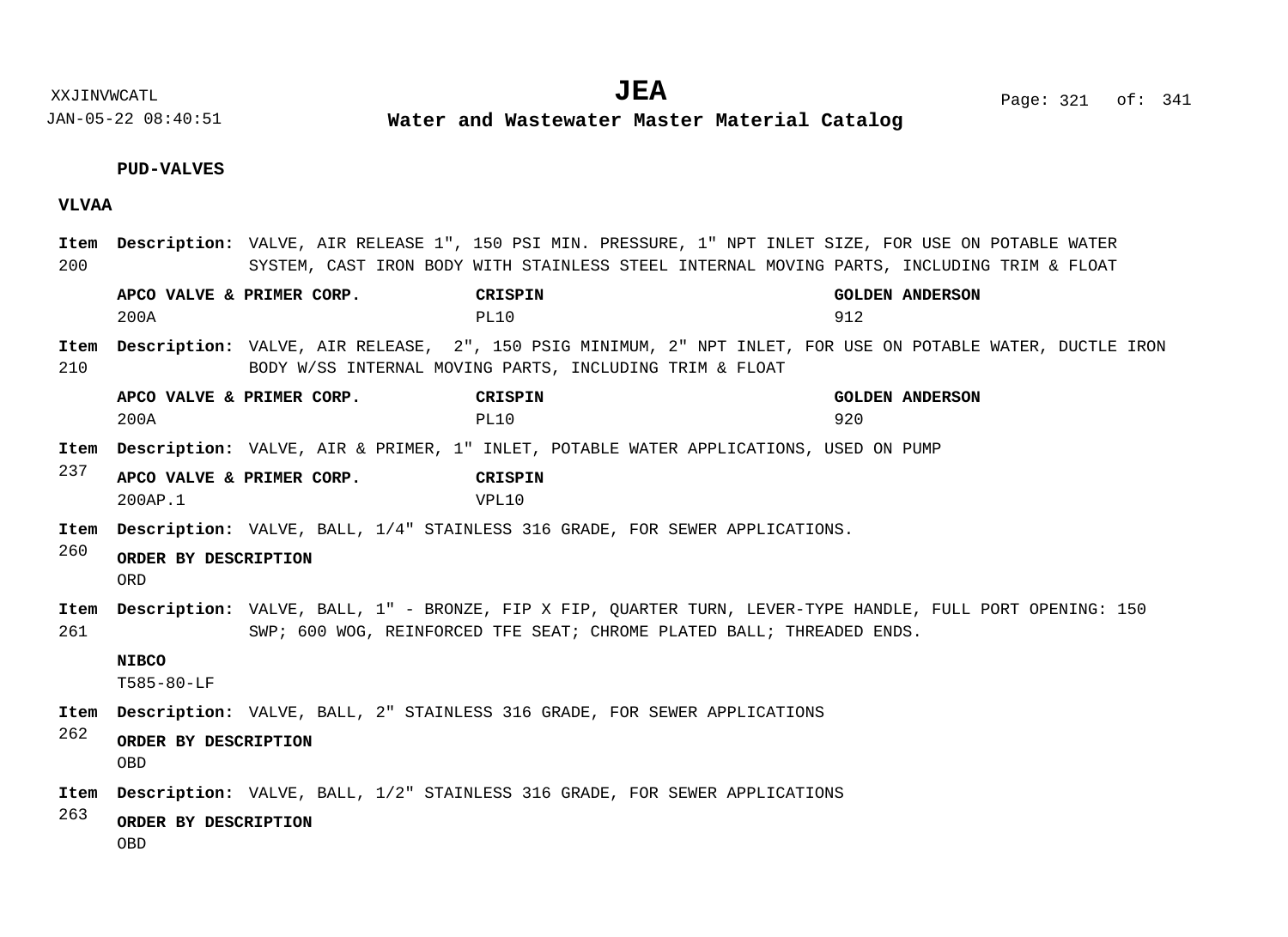**Water and Wastewater Master Material Catalog** 

#### **PUD-VALVES**

#### **VLVAA**

300 Item Description: VALVE, BALL - PVC/CPVC, 3/4", TRUE UNION TYPE, VALVE TO BE FURNISHED WITH BOTH SOCKET AND THREADED END CONNECTORS, EPDM O-RINGS, TEFLON SEATS, FULL PORT DESIGN, 150 PSI AT 73 DEGREES, BI-DIRECTIONAL.

#### **NIBCO**

U45TB-E

U45TBE

305 Item Description: VALVE, BALL, STAINLESS STEEL, 2"THREADED, BLOW-OUT-PROOF STEM DESIGN, ADJUSTABLE PACKING GLAND, STAINLESS STEEL LEVER AND NUT CERTIFIED TO API 607, 4TH EDITION,CLASS 600

## **APOLLO VALVES WATTS** 76-108-01 S8000-M3

310 Item Description: VALVE, BALL - PVC/CPVC, 2", TRU UNION TYPE, VALVE MUST COME WITH BOTH SOCKET & THREADED END CONNECTORS, EPDM O-RINGS, TEFLON SEATS, FULL PORT DESIGN, 150 PSI AT 73 DEGREES, BI-DIRECTIONAL. CHEMTROL TRU-UNION

530 Item Description: \*\*\*INACTIVE ONCE DEPLETED\*\*\* VALVE, BUTTERFLY 20", CAST IRON BODY, , MECHANICAL JOINT, 2" OPERATING NUT WITH BURIED SERVICE ACTUATOR. LOW TORQUE AND BUBBLE TIGHT SHUTOFF. W/ ACCESSORIES.

860 Item Description: VALVE, CHECK, 1-1/2", HORIZONTAL SWING, AWWA BRONZE, RENEWABLE SEAT, 125 WSP/200 WOG, Y-PATTERN, THREADED, FOR POTABLE WATER SERVICE.

| <b>NIBCO</b> | STOCKHAM VALVES AND FITTINGS | WATTS<br>EDP |
|--------------|------------------------------|--------------|
| T-413-Y-LF   | $R - 34F$                    | CVY          |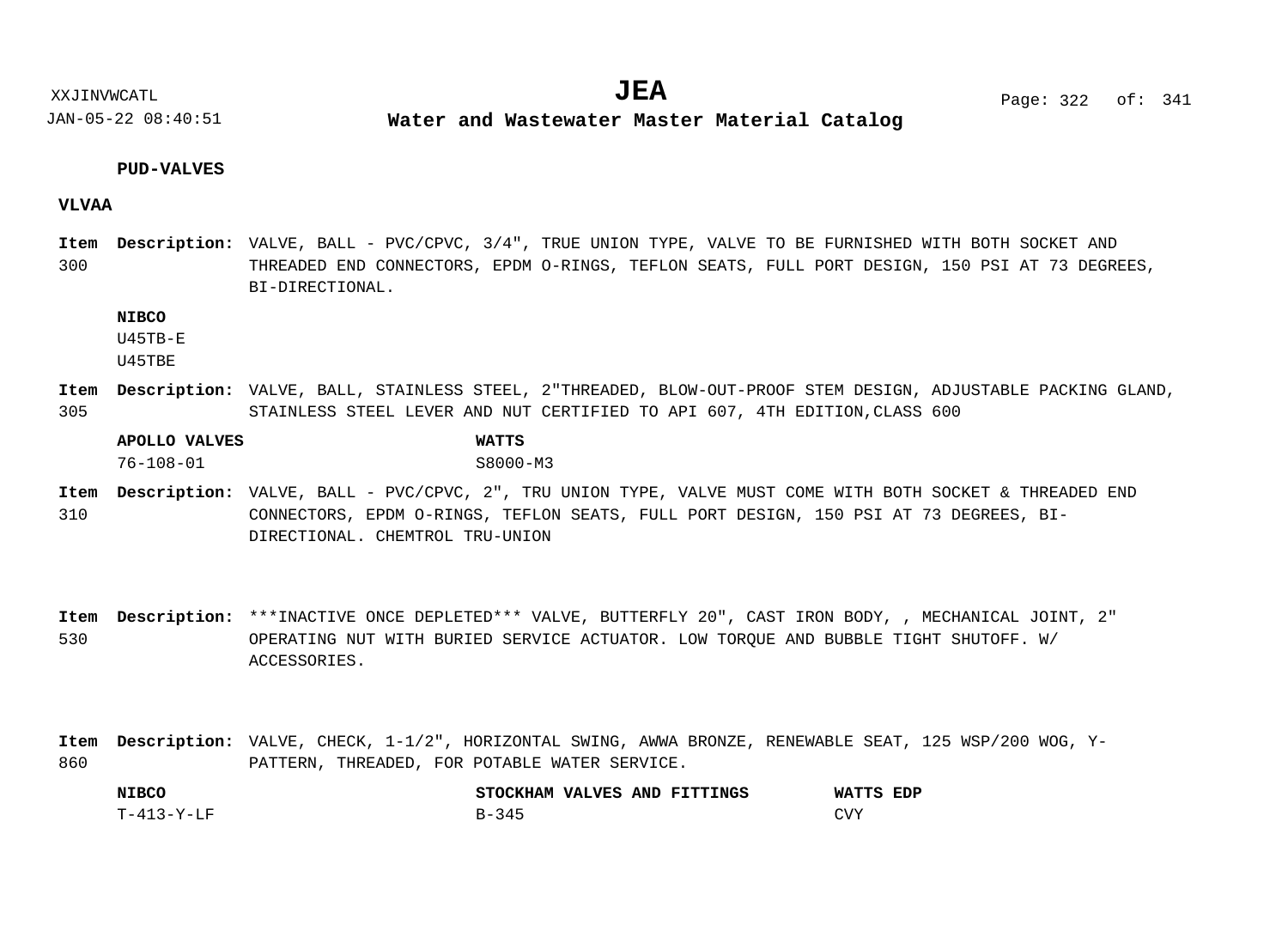**Water and Wastewater Master Material Catalog** 

#### **PUD-VALVES**

## **VLVBB**

112 Item Description: VALVE, GATE 3" - CAST IRON, MECHANICAL JOINT, BRONZE MOUNTED, OPEN LEFT, RESILIENT SEAT, NON-RISING STEM, OPERATING NUT, WITHOUT ACCESSORIES.

| AMERICAN FLOW CONTROL | AMERICAN RD   | <b>AVK</b> |
|-----------------------|---------------|------------|
| 2503                  | D100          | SERIES 45  |
| <b>CLOW</b>           | KENNEDY VALVE | M&H        |
| F-6102                | 4571          | 4067       |
| <b>MUELLER</b>        | US PIPE       |            |
| A2360, A2361          | 250           |            |

115 Item Description: VALVE, GATE 4" - CAST IRON, MECHANICAL JOINT, BRONZE MOUNTED, OPEN LEFT, RESILIENT SEAT, NON-RISING STEM, OPERATING NUT, WITHOUT ACCESSORIES.

| AMERICAN FLOW CONTROL | AMERICAN RD          | <b>AVK</b> |
|-----------------------|----------------------|------------|
| 2504                  | D100                 | SERIES 45  |
| <b>CLOW</b>           | <b>KENNEDY VALVE</b> | M&H        |
| F-6100                | 4571                 | 4067       |
| MUELLER               | US PIPE              |            |
| A2360, A2361          | 250                  |            |

120 Item Description: VALVE, GATE 6" - CAST IRON, MECHANICAL JOINT, BRONZE MOUNTED, OPEN LEFT, RESILIENT SEAT, NON-RISING STEM, OPERATING NUT, WITHOUT ACCESSORIES

| AMERICAN FLOW CONTROL | <b>AMERICAN RD</b> | <b>AVK</b>     |
|-----------------------|--------------------|----------------|
| 2506                  | D100               | SERIES 45      |
| <b>CLOW</b>           | KENNEDY VALVE      | <b>M&amp;H</b> |
| F-6100                | 4571               | 4067           |
| MUELLER               | US PIPE            |                |
| A2360, A2361          | 250                |                |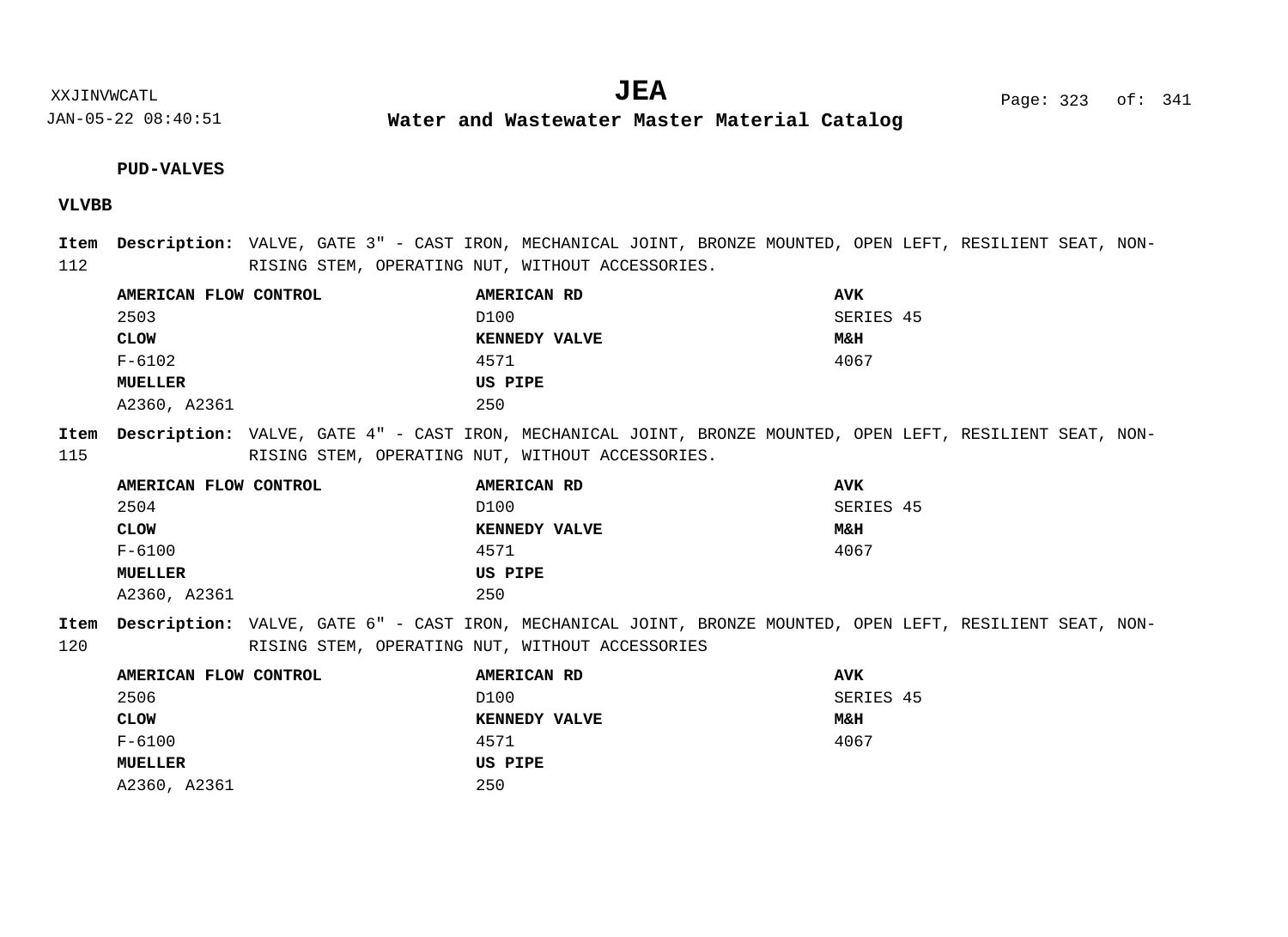**Water and Wastewater Master Material Catalog** 

#### **PUD-VALVES**

## **VLVBB**

140 Item Description: VALVE, GATE 8" - CAST IRON, MECHANICAL JOINT, OPEN LEFT, BRONZE MOUNTED, RESILIENT SEAT, NON-RISING STEM, OPERATING NUT, WITHOUT ACCESSORIES.

| AMERICAN FLOW CONTROL | AMERICAN RD          | <b>AVK</b>     |
|-----------------------|----------------------|----------------|
| 2508                  | D100                 | SERIES 45      |
| <b>CLOW</b>           | <b>KENNEDY VALVE</b> | <b>M&amp;H</b> |
| $F - 6100$            | 4571                 | 4067           |
| <b>MUELLER</b>        | US PIPE              |                |
| A2360, A2361          | 250                  |                |

150 Item Description: VALVE, GATE 10" - CAST IRON, MECHANICAL JOINT, BRONZE MOUNTED, OPEN LEFT, RESILIENT SEAT, NON-RISING STEM, OPERATING NUT, WITHOUT ACCESSORIES.

| AMERICAN FLOW CONTROL | <b>AMERICAN RD</b>   | <b>AVK</b>     |
|-----------------------|----------------------|----------------|
| 2510                  | D100                 | SERIES 45      |
| <b>CLOW</b>           | <b>KENNEDY VALVE</b> | <b>M&amp;H</b> |
| $F - 6100$            | 4571                 | 4067           |
| <b>MUELLER</b>        | US PIPE              |                |
| A2360, A2361          | 250                  |                |

160 Item Description: VALVE, GATE 12" - CAST IRON, MECHANICAL JOINT, OPEN LEFT, BRONZE MOUNTED, RESILIENT SEAT, NON-RISING STEM, OPERATING NUT, WITHOUT ACCESSORIES.

| <b>AMERICAN RD</b>   | <b>AVK</b>     |
|----------------------|----------------|
| D100                 | SERIES 45      |
| <b>KENNEDY VALVE</b> | <b>M&amp;H</b> |
| 4571                 | 4067           |
| US PIPE              |                |
| 250                  |                |
|                      |                |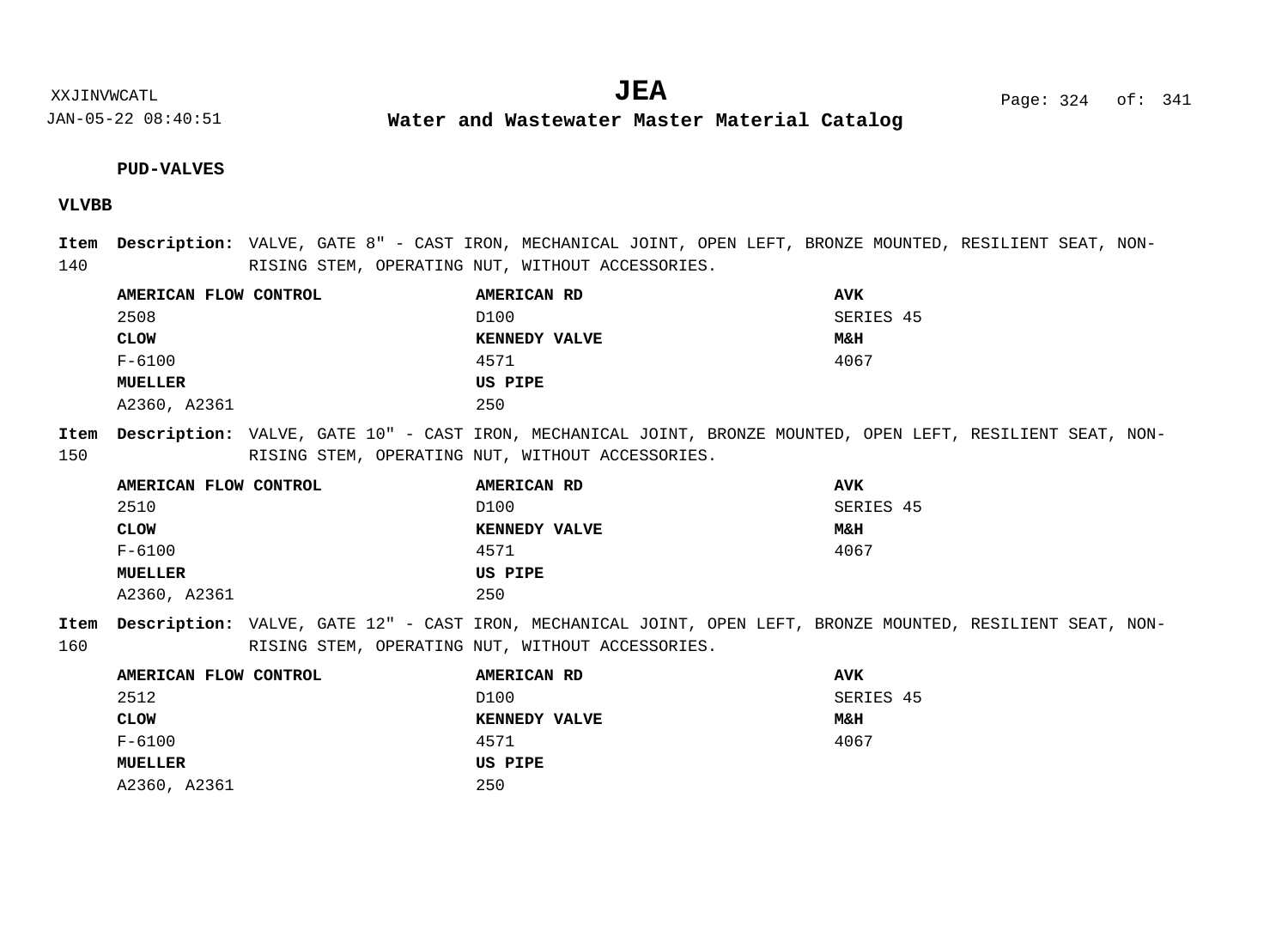**Water and Wastewater Master Material Catalog** 

# **PUD-VALVES**

**VLVBB**

| 167         |                                                    | Item Description: VALVE, GATE 14", CAST IRON BODY, BRONZE MOUNTED, RESILIENT SEAT, MJ, NON-RISING STEM, W/O<br>ACCESSORIES, OPEN LEFT, MODEL # F6100, (AS PER APPROVED GATE VALVE LISTING)           |                                                            |
|-------------|----------------------------------------------------|------------------------------------------------------------------------------------------------------------------------------------------------------------------------------------------------------|------------------------------------------------------------|
|             | <b>AFC</b><br>2514<br>U.S. PIPE<br>5860            | KENNEDY VALVE<br>$950 - X$                                                                                                                                                                           | M & H<br>4067                                              |
| Item<br>170 |                                                    | Description: VALVE, GATE 16" - CAST IRON BODY, BRONZE MOUNTED, RESILIENT SEAT, MECHANICAL JOINT, NON-RISING<br>STEM, W/ACCESSORIES (AS PER APPROVED GATE VALVE LISTING) OPEN LEFT                    |                                                            |
|             | <b>AFC</b><br>2516                                 | M & H / CLOW<br>F6100 / 4067-01                                                                                                                                                                      |                                                            |
| Item<br>180 |                                                    | Description: VALVE, GATE 20" - CAST IRON BODY, BRONZE MOUNTED, RESILIENT SEAT, MECHANICAL JOINT, NON-RISING<br>STEM, OPEN LEFT W/O ACCESSORIES. APPROVED VALVES ONLY                                 |                                                            |
|             | <b>AFC</b><br>2520                                 | <b>M&amp;H</b><br>$4067 - 01$                                                                                                                                                                        |                                                            |
| Item<br>184 |                                                    | Description: VALVE, GATE 24" - CAST IRON BODY, BRONZE MOUNTED, RESILIENT SEAT, MJ, NON-RISING STEM, W/O<br>ACCESSORIES, OPEN LEFT. (AS PER APPROVED GATE VALVE LISTING)                              |                                                            |
|             | AMERICAN FLOW CONTROL<br>2524<br>U.S. PIPE<br>5460 | M & H<br>$4067 - 01$                                                                                                                                                                                 | <b>M&amp;H</b><br>$4067 - 01$                              |
| Item<br>220 |                                                    | <b>Description:</b> INACTIVE - VALVE, GATE, BRONZE - 1/2", FIP, 150 PSI CLASS, HANDWHEEL OPERATED, OPEN LEFT, NON-<br>RISING STEM. VALVES MUST BE SUPPLIED PER APPROVED VALVE LIST & SPECIFICATIONS. |                                                            |
|             | <b>HAMMOND</b><br>IB638<br>IB646                   | <b>NIBCO</b><br>$T-136$<br>$T - 133$                                                                                                                                                                 | STOCKHAM VALVES AND FITTINGS<br><b>B130</b><br><b>B131</b> |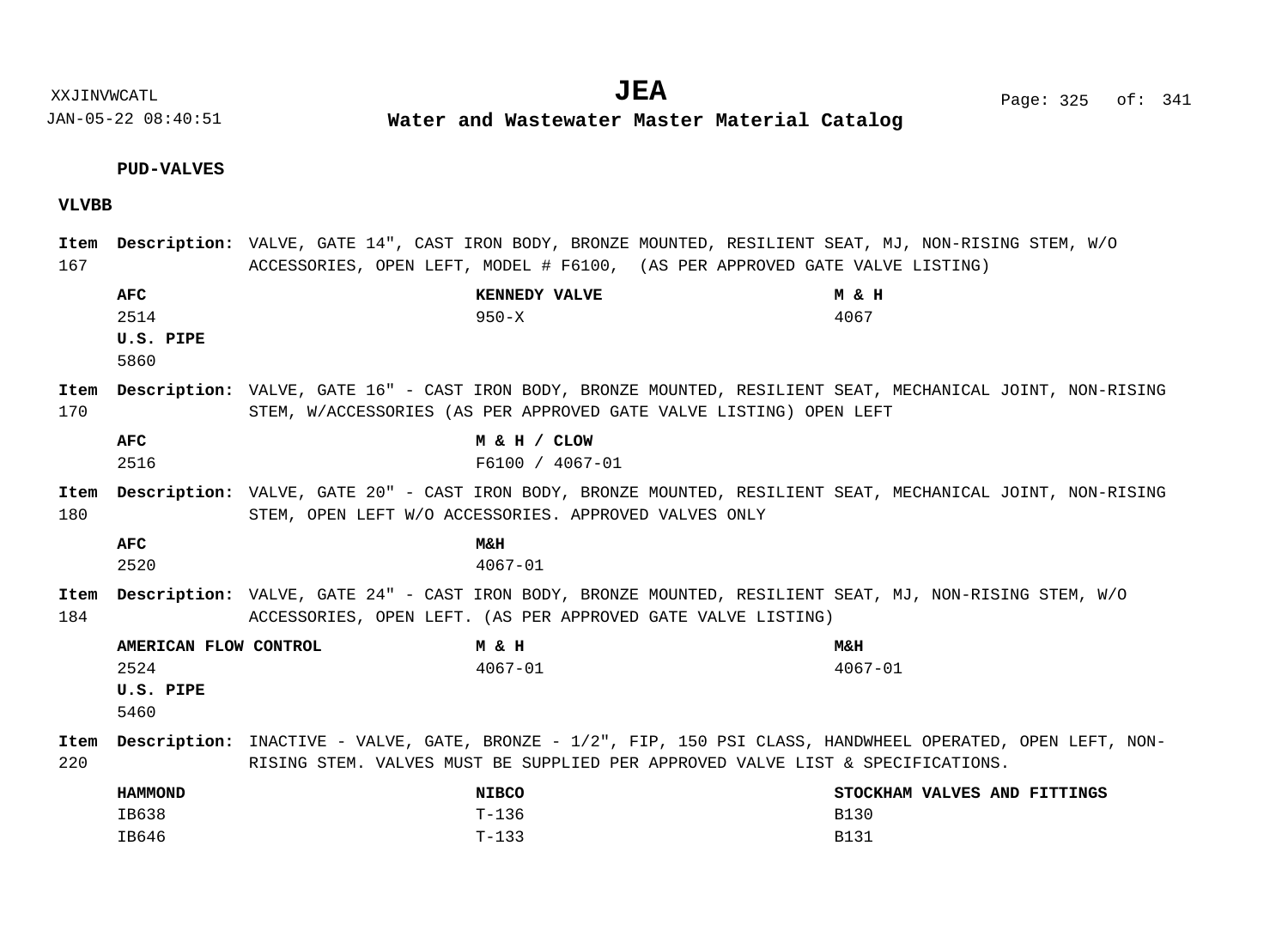XXJINVWCATL **EXALL** Page: 326 of:  $JEA$   $Page: 326 \text{ of}: 341$ 

JAN-05-22 08:40:51

**Water and Wastewater Master Material Catalog** 

#### **PUD-VALVES**

#### **VLVBB**

230 Item Description: VALVE, GATE, BRONZE - 3/4", FIP, 150 PSI CLASS, HANDWHEEL OPERATED, OPEN LEFT, NON-RISING STEM. VALVES MUST BE SUPPLIED PER APPROVED VALVE LIST & SPECIFICATIONS STOCKHAM, NIBCO, HAMMOND, MILWAUKEE OR EQUAL.

| <b>HAMMOND</b> | <b>NIBCO</b>    | STOCKHAM VALVES AND FITTINGS |
|----------------|-----------------|------------------------------|
| IB646          | $T-136$         | <b>B131</b>                  |
| IB638          | $T-133-LF$ 3/4" | <b>B130</b>                  |

240 Item Description: VALVE, GATE, NO LEAD BRONZE - 1", FIP, 150 PSI CLASS, HANDWHEEL OPERATED, OPEN LEFT, NON-RISING STEM. VALVES MUST BE SUPPLIED PER APPROVED VALVE LIST & SPECIFICATIONS.

#### **NIBCO**

T-113-LF 1"

250 Item Description: VALVE, GATE, NO LEAD BRONZE - 1-1/4", FIP, 150 PSI CLASS, HANDWHEEL OPERATED,OPEN LEFT, NON-RISING STEM. VALVES MUST BE SUPPLIED PER APPROVED VALVE LIST & SPECIFACATIONS.

#### **NIBCO**

T-113-LF 1-1/4"

260 Item Description: VALVE, GATE, NO LEAD BRONZE -  $1-1/2$ ", FIP,150 PSI CLASS, HANDWHEEL OPERATED, OPEN LEFT, NON-RISING STEM. VALVES MUST BE SUPPLIED PER APPROVED VALVE LIST & SPECIFICATIONS.

#### **NIBCO**

T-113-LF 1-1/2"

270 Item Description: VALVE, GATE, NO LEAD BRONZE - 2", FIP, 150 PSI CLASS, HANDWHEEL OPERATED, OPEN LEFT, NON-RISING STEM. VALVES MUST BE SUPPLIED PER APPROVED VALVE LIST & SPECIFICATIONS

### **NIBCO**

T-113-LF 2"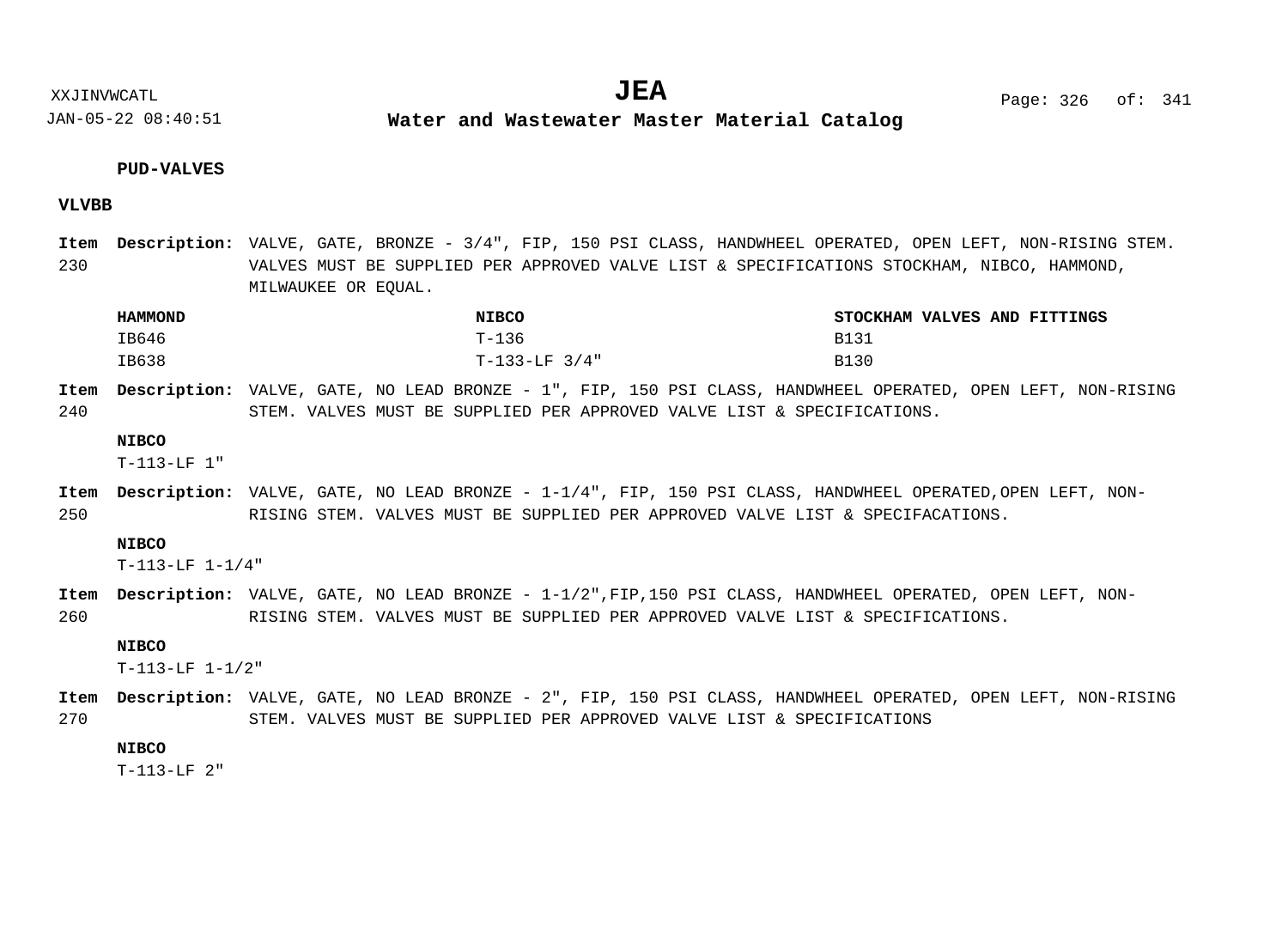**Water and Wastewater Master Material Catalog** 

#### **PUD-VALVES**

#### **VLVBB**

280 Item Description: VALVE, GATE, BRONZE - 3", FIP, 150 PSI CLASS, HANDWHEEL OPERATED, OPEN LEFT, NON-RISING STEM. VALVES MUST BE SUPPLIED PER APPROVED VALVE LIST & SPECIFICATIONS STOCKHAM, NIBCO, HAMMOND, MILWAUKEE OR EQUAL.

| <b>HAMMOND</b> | <b>NIBCO</b> | STOCKHAM VALVES AND FITTINGS |
|----------------|--------------|------------------------------|
| IB646          | T-136        | B131                         |
| IB638          | T-133- LF 3" | B130                         |

293 Item Description: VALVE, GATE, 4", CAST IRON, FLANGED, NON-RISING STEM, HANDWHEEL, 8-HOLE, RESILENT WEDGE ONLY, OPEN LEFT, APPROVED GATE VALVES ONLY, AMERICAN AFC, M & H.

#### **MATCO-NORCA INC.**

10RW

300 Item Description: VALVE, GATE 3" - CAST IRON, FLANGED, OPEN LEFT, BRONZE MOUNTED, RESILIENT SEAT, NON-RISING STEM, OPERATING NUT.

**AMERICAN FLOW CONTROL CLOW M & H MUELLER** 2503 3-F6102 3-4067-02 3-A2360-6

305 Item Description: VALVE, GATE 4" - CAST IRON, FLANGED, OPEN LEFT, BRONZE MOUNTED, RESILIENT SEAT, NON-RISING STEM, OPERATING NUT.

| AMERICAN FLOW CONTROL | <b>CLOW</b> | M & H           |
|-----------------------|-------------|-----------------|
| 2504                  | 4-F6102     | $4 - 4067 - 02$ |
| <b>MUELLER</b>        |             |                 |
| 4-A2360-6             |             |                 |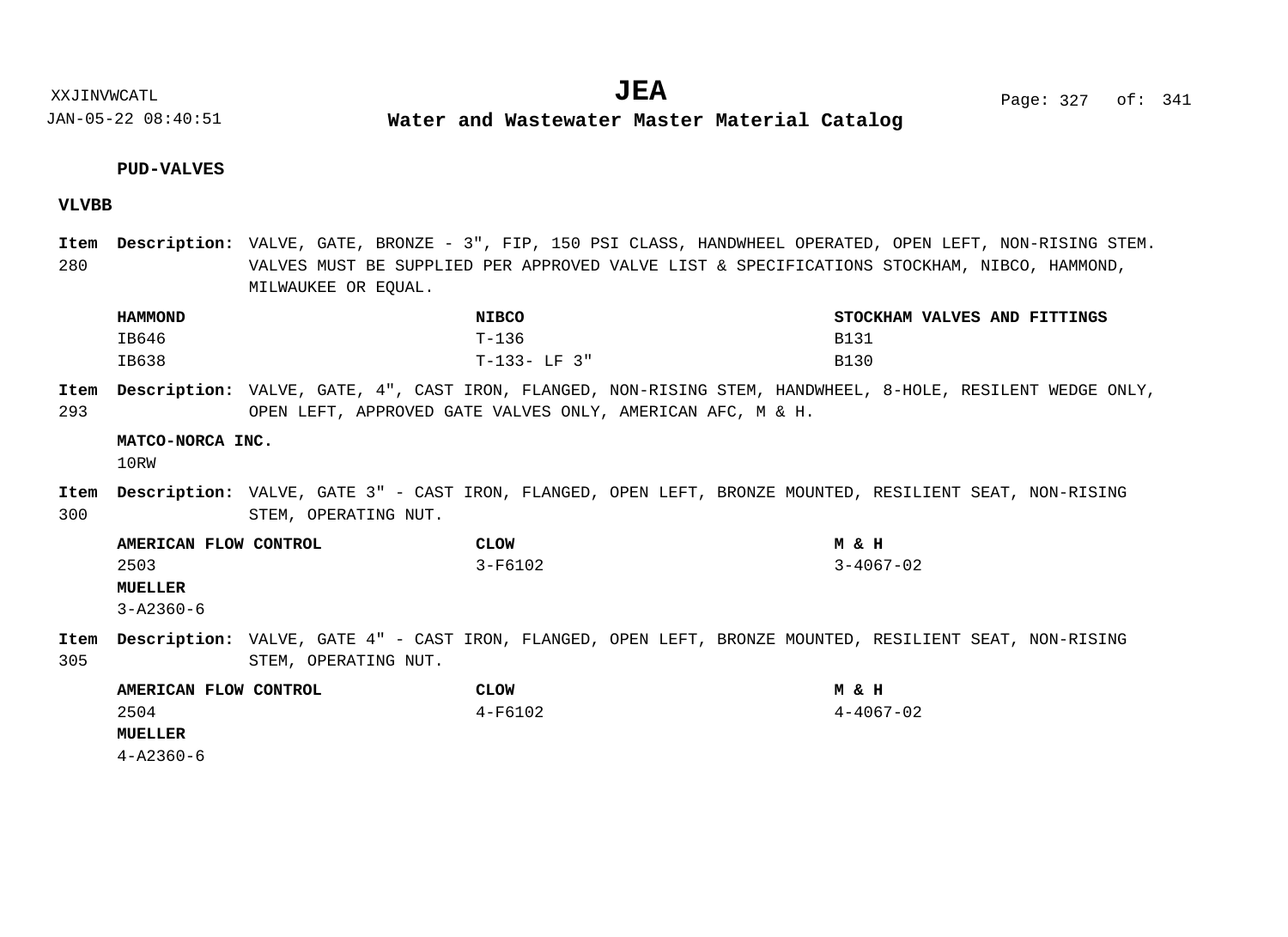JAN-05-22 08:40:51 **Water and Wastewater Master Material Catalog** 

#### **PUD-VALVES**

#### **VLVBB**

**VLVBW** 310 315 320 Item Description: VALVE, GATE 6" - CAST IRON, FLANGED, OPEN LEFT, BRONZE MOUNTED, RESILIENT SEAT, NON-RISING STEM, OPERATING NUT. Item Description: VALVE, GATE 8" - CAST IRON, FLANGED, OPEN LEFT, BRONZE MOUNTED, RESILIENT SEAT, NON-RISING STEM, OPERATING NUT. Item Description: VALVE, GATE 10" - CAST IRON, FLANGED, OPEN LEFT, BRONZE MOUNTED, RESILIENT SEAT, NON-RISING STEM, OPERATING NUT. **AFC CLOW M & H MUELLER AMERICAN FLOW CONTROL CLOW M & H MUELLER AMERICAN FLOW CONTROL CLOW M & H MUELLER** 2506 6-F6102 6-4067-02 6-A2360-6 2508 8-F6102 8-4067-02 8-A2360-6 2510 10-F6102 10-4067-02 10-A2360-6

002 Item Description: INACTIVE ONCE DEPLETED - VALVE, BACKWATER , 4", PVC SCH 40, VALVE TO COME COMPLETE W/ THREADED ACCESS COVER FOR INSPECTION AND CLEANING OF DRAIN LINE, FLAPPER AND COVER MUST HAVE ELASTOMERIC GASKET. NSF APPROVED \*\* NO SUBTITUTES \*\*

#### **PLUM BEST**

BO4-400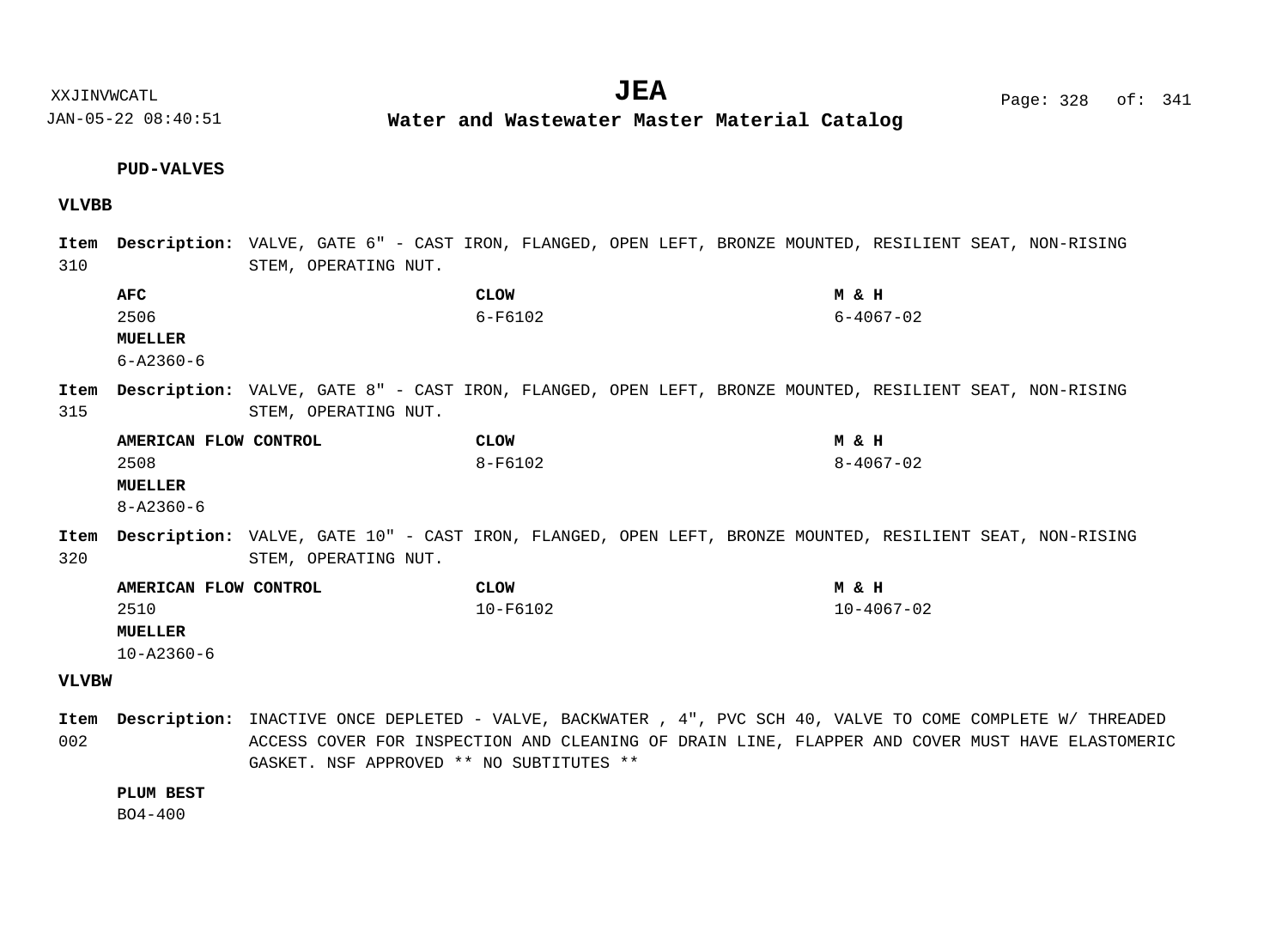XXJINVWCATL **EXALL** Page: 329 of:  $JEA$   $Page: 329 \text{ of}: 341$ 

JAN-05-22 08:40:51

**Water and Wastewater Master Material Catalog** 

#### **PUD-VALVES**

#### **VLVCC**

700 Item Description: VALVE, AIR RELEASE 2", 150 PSI MIN., 2" NPT INLET SIZE, FOR SEWER SYSTEMS, STAINLESS STEEL BODY W/ CORROSION- RESISTANT POLYMER MATERIALS OR SS INTERNAL MOVING PARTS, INCLUDING TRIM & FLOAT, AND WAY OUT FEATURE

| <b>ARI</b> | H-TEC USA  | <b>VENT-O-MAT</b> |
|------------|------------|-------------------|
| D-025ST    | Series 989 | Series RGX II     |

705 Item Description: VALVE, AIR RELEASE 2", 150 PSI MIN. 2" NPT INLET SIZE FOR SEWER SYSTEMS, SS LONG BODY WITH CORRISION RESISTANT POLYMER MATERIAL OR SS INTERNAL MOVING PARTS, INCLUDING TRIM AND FLOAT AND WAY OUT FEATURE.

| <b>ARI</b> | H-TEC USA  | <b>VENT-TECH</b>   |
|------------|------------|--------------------|
| D-026SST02 | Series 986 | Model SDG-Series C |

Item Description: CAMLOCK, FOR ARV CLAMPING ASSEMBLY

710 **ARI INDUSTRIES INC.**

0247-47112BP-M

Item Description: VALVE, AIR RELEASE, H-TEC 986 SS 3" FLANGED WITH REIGN PORTS

711 **H-TEC USA** 8889860801RR

Item Description: VALVE, AIR RELEASE, H-TEC 986 SS 4" FLANGED WITH REIGN PORTS.

- 712 **H-TEC USA**
	- 8889861001RR
- Item Description: SEAL PLUG ASSEMBLY FOR ARV CLAMPING ASSEMBLY
- 720 **ARI INDUSTRIES INC.** 0447-5402-LP
- Item Description: FLOAT UPPER, FOR ARV CLAMPING ASSEMBLY
- 725 **ARI INDUSTRIES INC.**

0247-2602PP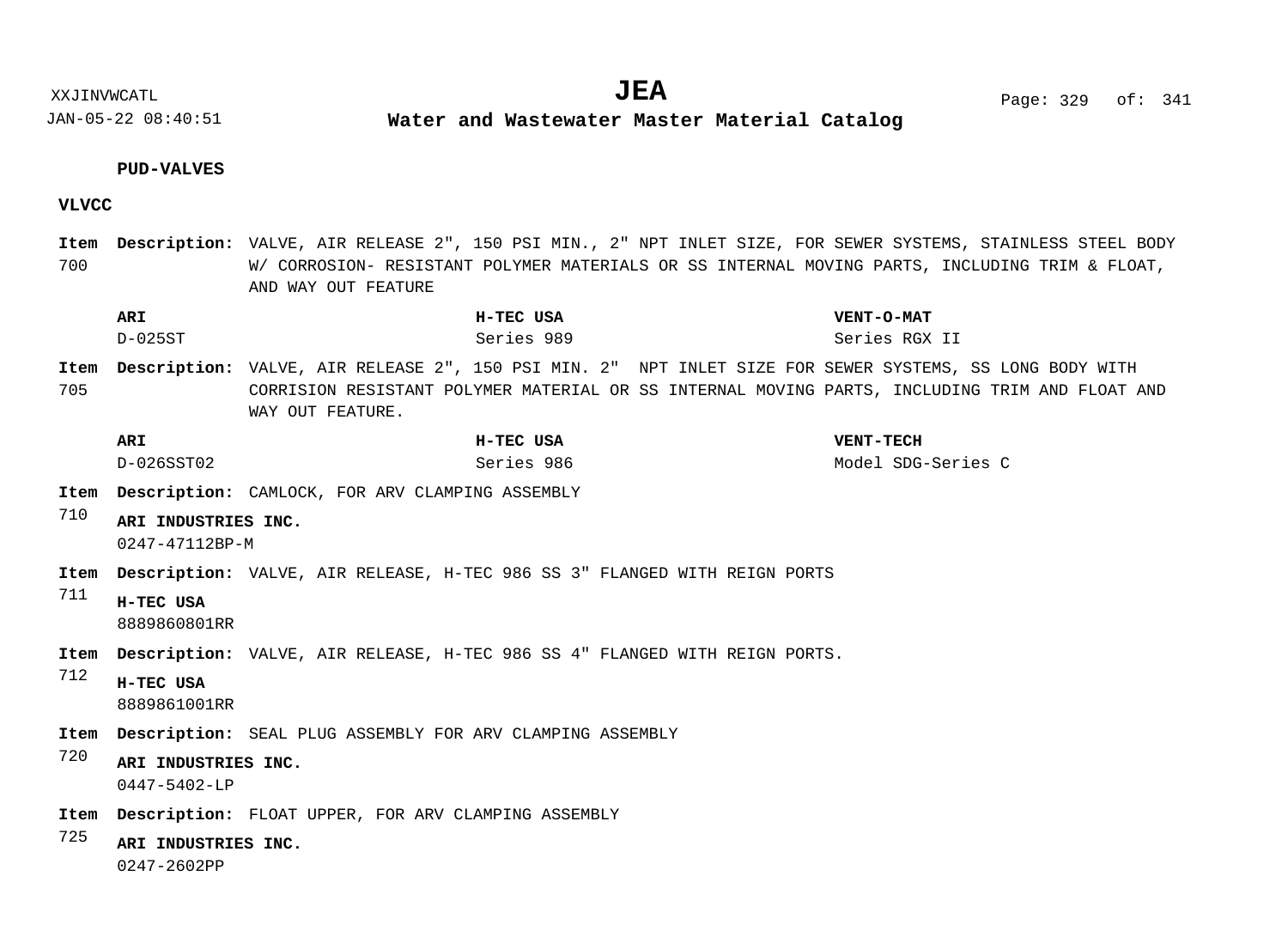**Water and Wastewater Master Material Catalog** 

**PUD-VALVES**

#### **VLVCC**

- Item Description: CLAMPING STEM, FOR ARV CLAMPLING ASSEMBLY
- 730 **ARI INDUSTRIES INC.** 0245-1802-PL-NSF
- Item Description: BODY, NYLON UPPER, FOR ARV CLAMPING ASSEMBLY
- 735 **ARI INDUSTRIES INC.** 0245-0002NMN5
- Item Description: NUT, DOME, FLOAT ASSEMBLY FOR ARV CLAMPING ASSEMBLY
- 740 **ARI INDUSTRIES INC.** 0447-26-PN16-SH-DN
- Item Description: O-RING UPPER, FOR ARV CLAMPING ASSEMBLY
- 745 **ARI INDUSTRIES INC.** 0310-562-235-NSF
- Item Description: VALVE BALL, TAP FOR ARV CLAMPING ASSEMBLY
- 750 **ARI INDUSTRIES INC.** 0310-7350BP-F/M-N316
- Item Description: STOPPER FLAOT ASSEMBLY FOR ARV CLAMPING ASSEMBLY
- 755 **ARI INDUSTRIES INC.**
	- 0447-26-PN16-SH-S
- Item Description: SPRING SS, FLOAT ASSEMBLY, FOR ARV CLAMPING ASSEMBLY
- 760 **ARI**

0447-26-PN16-SH-SSS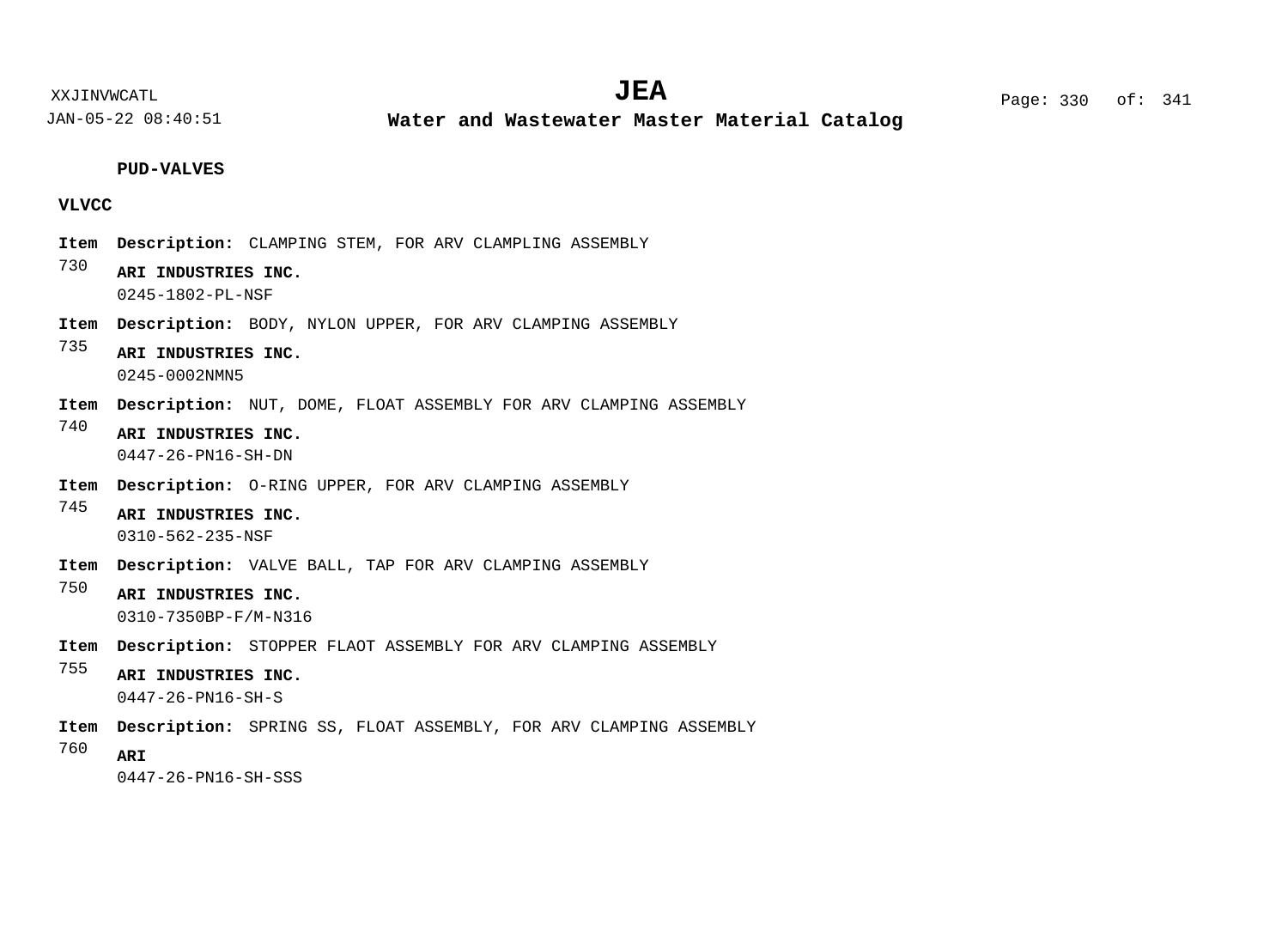**Water and Wastewater Master Material Catalog** 

#### **PUD-VALVES**

#### **VLVCC**

765 Item Description: SPRING, WASHER UNDER, FLOAT ASSEMBLY FOR ARV CLAMPING ASSEMBLY

#### **ARI**

0447-26-PN16-SH-W

Item Description: STEM, FOR ARV CLAMPING ASSEMBLY

#### 770 **ARI**

0447-26-PN16-SH-STEM

- Item Description: BODY, REINFORCED NYLON, FOR ARV CLAMPING ASSEMBLY
- 775 **ARI**

0247-0002-SH-PL

- Item Description: CLAMPING ASSEMBLY, FOR ARV CLAMPING ASSEMBLY
- 780 **ARI**

0447-PPN5-SH-KIT

- Item Description: O-RING, LOWER, FOR ARV CLAMPING ASSEMBLY
- 785 **ARI**

0310-56208X6

Item Description: FLOAT, LOWER, FOR ARV CLAMPING ASSEMBLY

#### 790 **ARI**

0447-26-PN16-SH-FLOAT

- Item Description: WASHER UNDER FLOAT FOR ARV CLAMPING ASSEMBLY
- 795 **ARI**

0247-3326S6-SH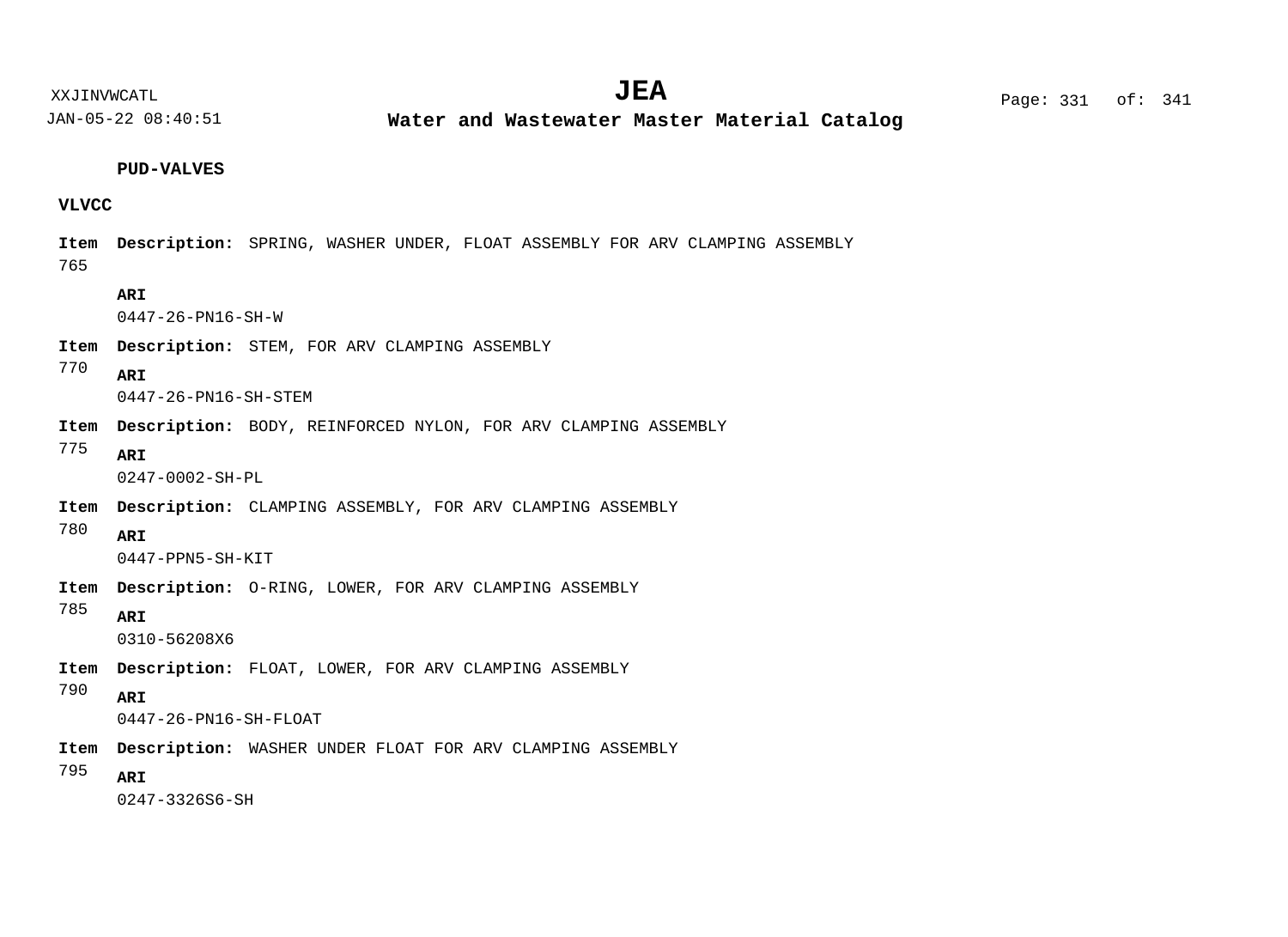XXJINVWCATL Page: 332 of: **JEA**<sup>341</sup>

JAN-05-22 08:40:51

**Water and Wastewater Master Material Catalog** 

### **PUD-VALVES**

# **VLVCC**

Item Description: BASE, 2" THREADED

800 **ARI**

0247-2802NT-SH-PL

# **VLVCP**

Item Description: CAP, 6" DEBRIS, BLUE WITH LOCKING DEVICE

100 **INFRA TECH GROUP** SDC456BLLD4

# **VLVDD**

| Item        | <b>Description:</b> NO LEAD CONSTRUCTED VALVE, CURB STOP, 1" PE COMP X FIP BALL CURB LW.                          |             |                           |                  |  |                          |  |  |
|-------------|-------------------------------------------------------------------------------------------------------------------|-------------|---------------------------|------------------|--|--------------------------|--|--|
| 007         | FORD<br>B61-444W-NL                                                                                               |             | MUELLER<br><b>B25196N</b> |                  |  |                          |  |  |
| Item        | <b>Description:</b> NO LEAD VALVE, CORP STOP, 1", CC THREAD X FIP THREAD. INVERTED KEY (GROUND KEY) OR BALL TYPE. |             |                           |                  |  |                          |  |  |
| 009         | A.Y. MCDONALD                                                                                                     |             | FORD                      |                  |  | MUELLER                  |  |  |
|             | $4113 - 145$                                                                                                      |             |                           | $F1600 - 4 - NL$ |  | H-10045N<br>$B - 20045N$ |  |  |
| Item        | <b>Description:</b> NO LEAD VALVE, CORP STOP 2" INLET: COPPER TO COPPER THREAD; OUTLET: FIP THREADS               |             |                           |                  |  |                          |  |  |
| 012         | FORD<br>FB16007<br>FB1600-7                                                                                       |             |                           |                  |  |                          |  |  |
| Item<br>115 | <b>Description:</b> NO LEAD VALVE, CORP STOP, 1" MIP INLET: 1" COMPRESSION FOR POLYBUTYLENE TUBING OUTLET (P/N F  | $1100 - 4)$ |                           |                  |  |                          |  |  |
|             | <b>FORD</b>                                                                                                       |             |                           |                  |  |                          |  |  |

F1100-4-NL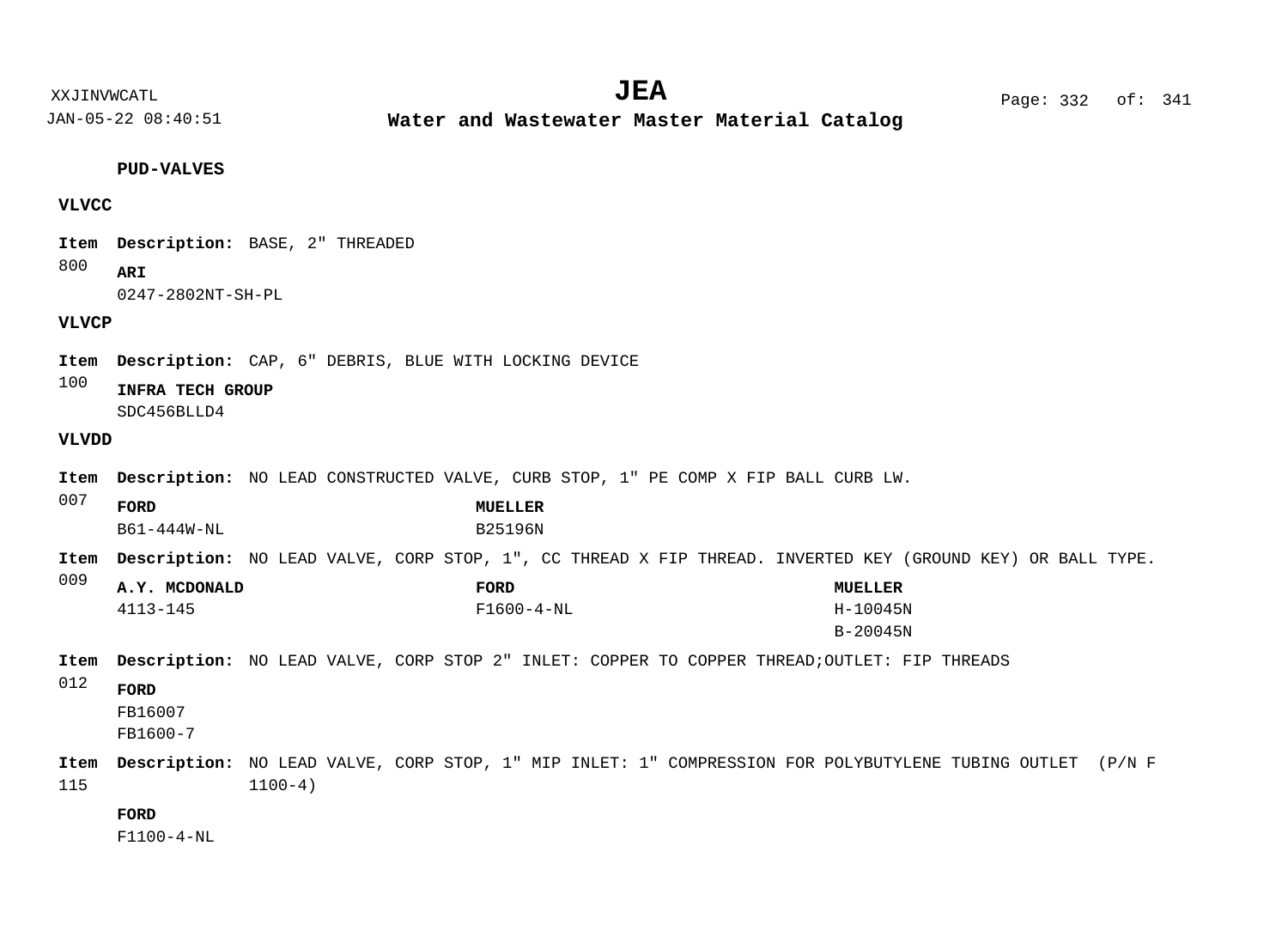**Water and Wastewater Master Material Catalog** 

#### **PUD-VALVES**

#### **VLVDD**

120 Item Description: NO LEAD VALVE, CORP STOP, 1-1/2", INLET: AWWA COPPER TO COPPER THREAD, OUTLET: COMPRESSION OR PACK JOINT.

#### **FORD**

FB1000-6-NL

127 Item Description: NO LEAD VALVE, CORP STOP, 1-1/2", BALL TYPE, INLET TO BE MALE IRON PIPE THREAD, OUTLET TO BE COMPRESSION FOR 250 PSI POLYBUTYLENE.

#### **FORD**

FB-1100-6-NL

130 Item Description: INACTIVE - NO LEAD VALVE, STOP CORP  $1-1/2$ " X  $2$ ", INLET: COPPER TO COPPER THREAD, OUTLET: COPPER, NO GASKET REQUIRED, W/STRAIGHT COUPLING NUT.

| FORD     | <b>MUELLER</b> |
|----------|----------------|
| FB600-67 | H-15000        |
| FB-600   |                |

- 140 Item Description: NO LEAD VALVE, CORP STOP, 2", INLET: COPPER TO COPPER THREAD, OUTLET: COMPRESSION (OR PACK JOINT)
	- **FORD MCDONALD MUELLER** FB1000-7-NL 4701B-22FT H-25028N
- 147 Item Description: BALL TYPE, INLET TO BE MALE IRON PIPE THREAD, OUTLET TO BE COMPRESSION FOR 250 PSI POLYBUTYLENE.

### **FORD**

FB1100-7-NL

160 Item Description: NO LEAD VALVE, CORP STOP, 3/4", INLET: COPPER TO COPPER THREAD; OUTLET: CONDUCTIVE COMPRESSION CONNECTION FOR TYPE "K" COPPER SERVICE PIPE OR PLASTIC PIPE HAVING SAME O.D.

| FORD             | <b>MUELLER</b> |
|------------------|----------------|
| $F1000 - 3 - NL$ | 15008N         |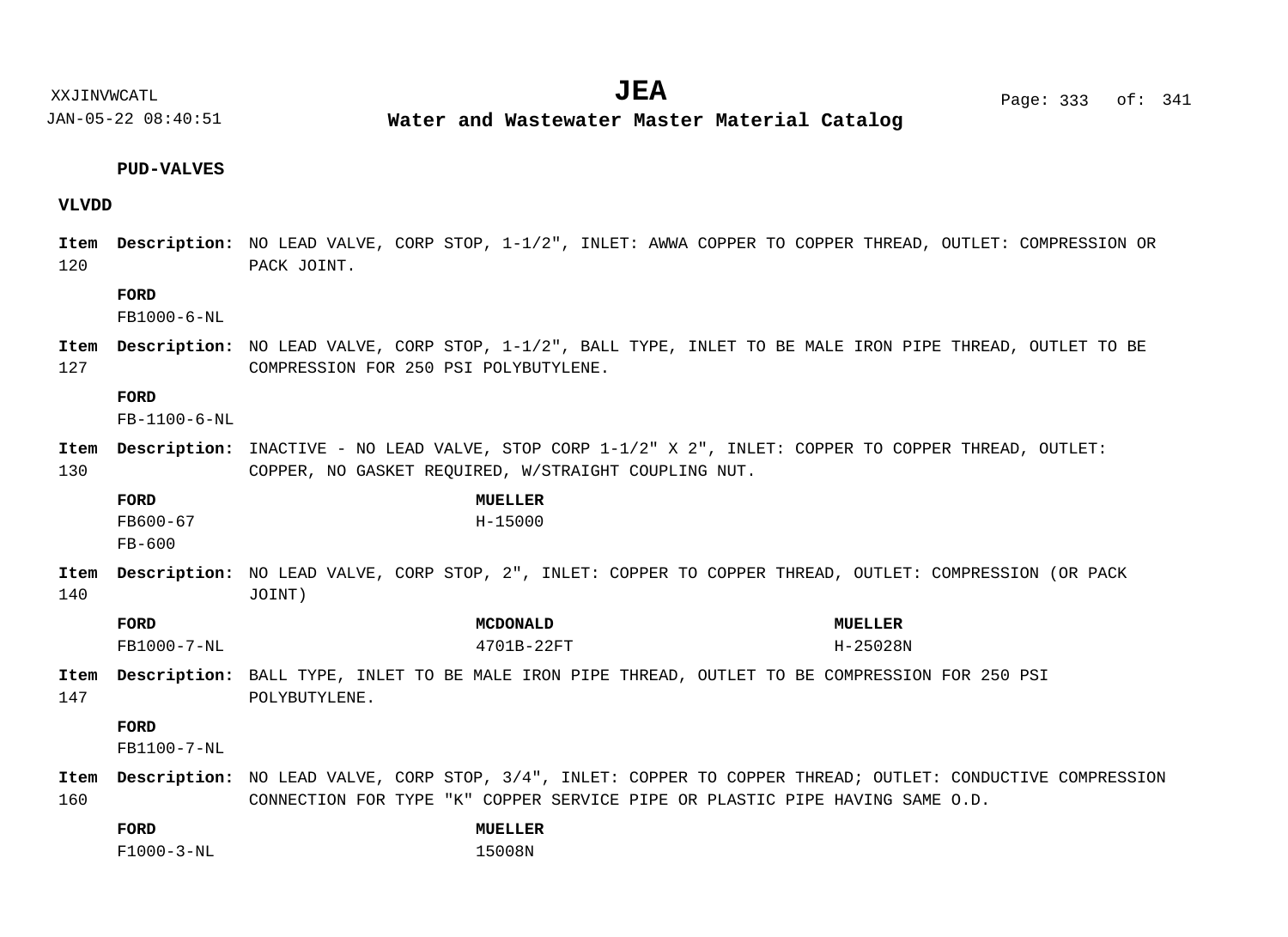**Water and Wastewater Master Material Catalog** 

# **PUD-VALVES**

# **VLVDD**

| 170         |                             | Item Description: NO LEAD BRASS VALVE, CORP STOP 1", INLET: COPPER TO COPPER THREAD; OUTLET: CONDUCTIVE<br>COMPRESSION CONNECTION FOR TYPE "K" COPPER SERVICE PIPE OR PLASTIC PIPE HAVING SAME O.D. |
|-------------|-----------------------------|-----------------------------------------------------------------------------------------------------------------------------------------------------------------------------------------------------|
|             | FORD<br>$F1000 - 4 - NL$    |                                                                                                                                                                                                     |
| Item<br>200 |                             | Description: NO LEAD VALVE, CORP STOP 1-1/2", OUTLET; INCREASING I.P. THREAD, INLET: AWWA CC THREAD, NO<br>COUPLING, (OLD STYLE)                                                                    |
|             | A.Y. MCDONALD<br>73121B 1½" | FORD<br><b>MUELLER</b><br>FB800-6-NL<br>$B - 20003N$                                                                                                                                                |
| Item<br>210 |                             | Description: NO LEAD BRASS VALVE, CORP STOP, 2" X 2-1/2", INLET: COPPER TO COPPER, OUTLET: INCREASING IRON<br>PIPE THREAD.                                                                          |
|             | FORD<br>$FB800 - 7 - NL$    | <b>MUELLER</b><br>$H - 10003N$                                                                                                                                                                      |
| Item<br>300 |                             | <b>Description:</b> NO LEAD VALVE, CURB STOP, COPPER TO COPPER - 3/4", INVERTED KEY ROUNDWAY WITH CHECK LOCK TYPE,<br>INLET: COPPER, OUTLET: FEMALE IRON PIPE THREAD                                |
|             | <b>FORD</b><br>ZVC-1W-NL    | <b>MUELLER</b><br>H-15166N                                                                                                                                                                          |
| Item<br>304 |                             | <b>Description:</b> NO LEAD CONSTRUCTED VALVE, CURB STOP - 3/4", BALL TYPE, FULL PORT ROUNDWAY, WITH LOCK<br>WING, COMPRESSION (OR PACK JOINT)                                                      |
|             | <b>FORD</b><br>B41-333W-NL  |                                                                                                                                                                                                     |
| Item<br>310 |                             | Description: NO LEAD VALVE STOP CURB COPPER TO COPPER 1", INVERTED KEY ROUNDWAY WITH CHECK LOCK TYPE, INLET:<br>COPPER, OUTLET: FEMALE IRON PIPE THREAD                                             |
|             | FORD                        |                                                                                                                                                                                                     |

ZVC-3W-NL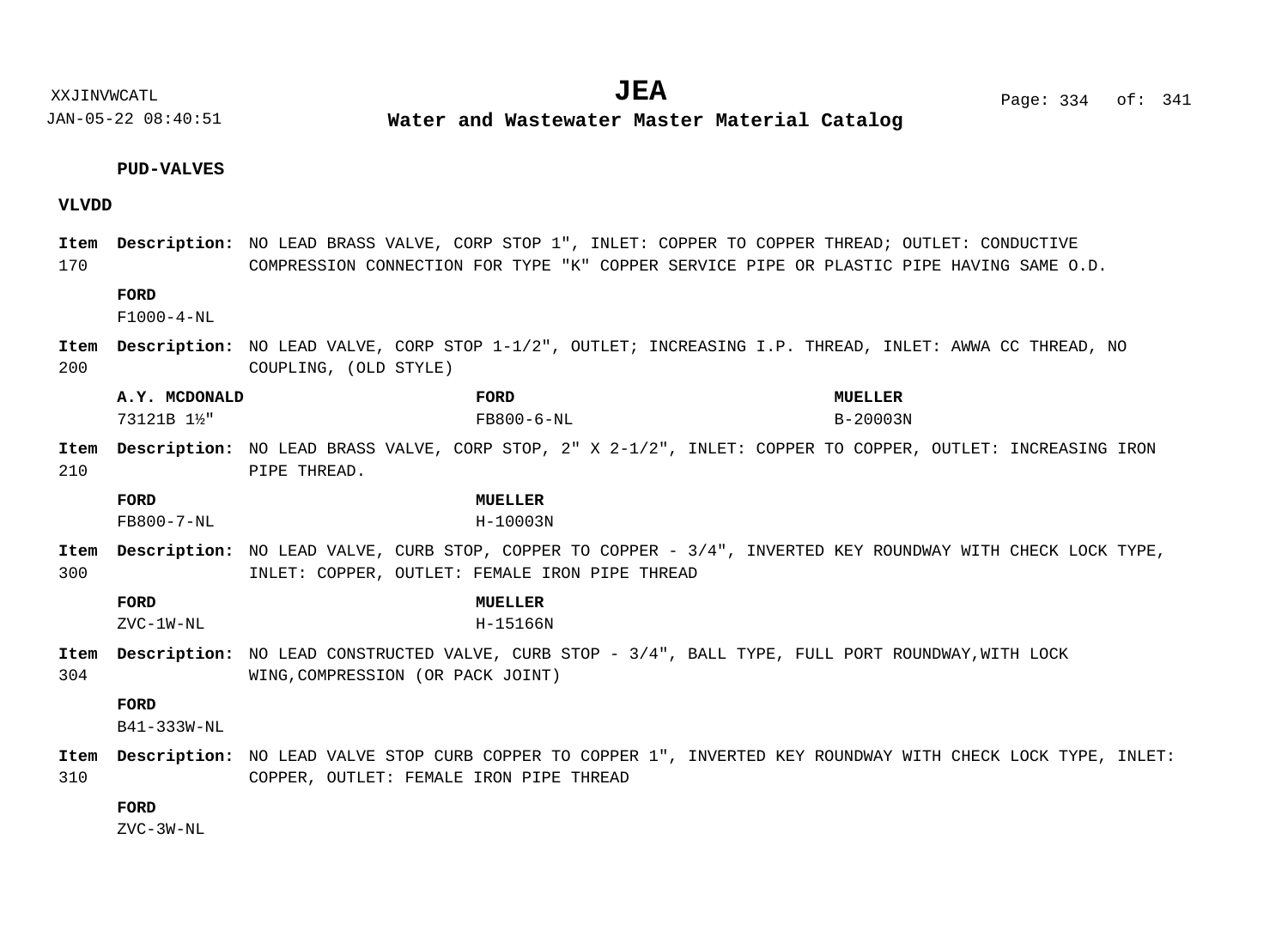$JEA$   $Page: 335 of: 341$ 

XXJINVWCATL **EXECUTE:**  $\mathbf{U} \mathbf{E} \mathbf{A}$  and  $\mathbf{P}$  and  $\mathbf{P}$  are: 335 of:

JAN-05-22 08:40:51

**Water and Wastewater Master Material Catalog** 

#### **PUD-VALVES**

#### **VLVDD**

314 Item Description: NO LEAD CONSTRUCTED VALVE, CURB STOP - 1", BALL TYPE, FULL PORT ROUNDWAY, WITH LOCK WING,COMPRESSION (OR PACK JOINT)

#### **FORD**

B41-444W-NL

320 Item Description: NO LEAD CONSTRUCTED VALVE, BALL, CURB STOP,  $1-1/2$ ", BALL TYPE FEMALE IRON PIPE X COMPRESSION (OR PACK JOINT), FULL PORT ONLY, PADLOCK WINGS.

#### **FORD**

B41-666W-NL

404 Item Description: NO LEAD CONSTRUCTED VALVE, CURB STOP, 3/4", BALL TYPE, FIP X FIP, WITH LOCK WING, FULL PORT ONLY,

#### **FORD**

B11-333W-NL

Item Description: NO LEAD CONSTRUCTED VALVE, CURB STOP, 1", BALL TYPE ,FIP X FIP, WITH LOCK WING, FULL PORT ONLY,

#### 414 **FORD**

 $B11 - 444W - NT$ 

420 Item Description: NO LEAD CONSTRUCTED VALVE, CURB STOP, 1-1/2", BALL TYPE, FEMALE IRON PIPE ON BOTH ENDS, FULL PORT, TO BE SUPPLIED WITH PADLOCK WINGS.

#### **FORD**

B11-666W-NL

500 Item Description: NO LEAD CONSTRUCTED VALVE, CURB STOP, 2", FIP X FIP, BALL VALVE, FULL PORT, TO BE SUPPLIED WITH PADLOCK WINGS

# **FORD**

B11-777W-NL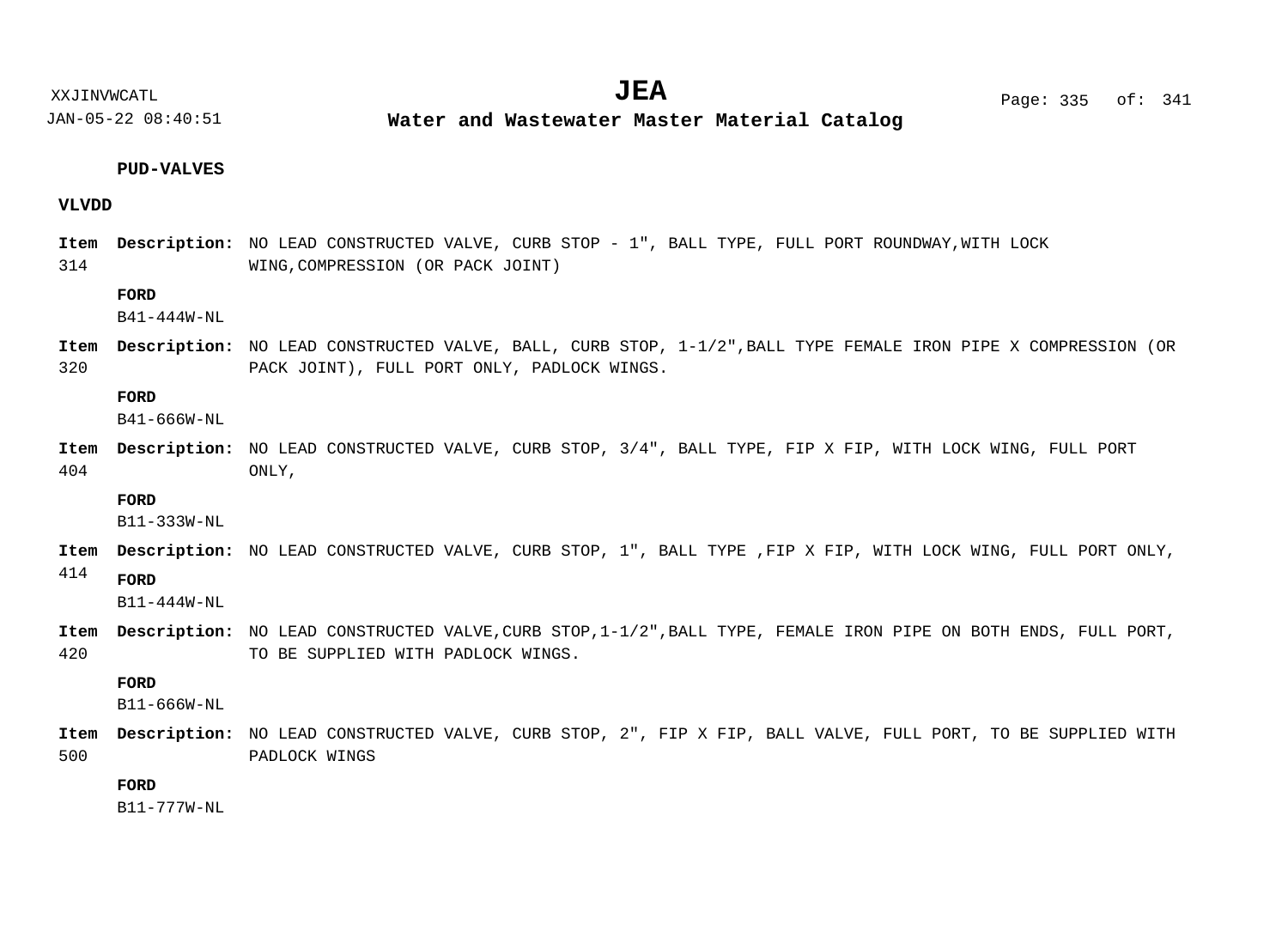**Water and Wastewater Master Material Catalog** 

#### **PUD-VALVES**

#### **VLVDD**

562 Item Description: NO LEAD CONSTRUCTED VALVE, CURB STOP, 2", COMPRESSION X FIP, BALL VALVE, FULL PORT, TO BE SUPPLIED WITH PADLOCK WINGS.

#### **FORD**

B41-777W-NL

Item Description: VALVE, CURB STOP, 1" RECLAIM WATER

#### 580 **FORD**

3710BRW4144W

#### **VLVEE**

- 110 Item Description: VALVE,TAPPING 4",RESILIENT SEATED, PILOT FLANGE X MECHANICAL JOINT, NON-RISING STEM, OPEN LEFT, WITHOUT ACCESSORIES AS PER JEA SPECIFICATIONS ONLY. ONLY APPROVED VALVES WILL BE ACCEPTED.
- 120 Item Description: VALVE,TAPPING 6",RESILIENT SEATED, PILOT FLANGE X MECHANICAL JOINT, NON-RISING STEM, OPEN LEFT, WITHOUT ACCESSORIES. AS PER JEA SPECIFICATIONS ONLY. ONLY APPROVED VALVES WILL BE ACCEPTED.
- 130 Item Description: VALVE,TAPPING 8",RESILIENT SEATED, PILOT FLANGE X MECHANICAL JOINT, NON-RISING STEM, OPEN LEFT, WITHOUT ACCESSORIES AS PER JEA SPECIFICATIONS ONLY. ONLY APPROVED VALVES WILL BE ACCEPTED.

140 Item Description: VALVE, TAPPING 10", RESILIENT SEATED, PILOT FLANGE X MECHANICAL JOINT, NON-RISING STEM, OPEN LEFT, WITHOUT ACCESSORIES. AS PER JEA SPECIFICATIONS ONLY. ONLY APPROVED VALVES WILL BE ACCEPTED.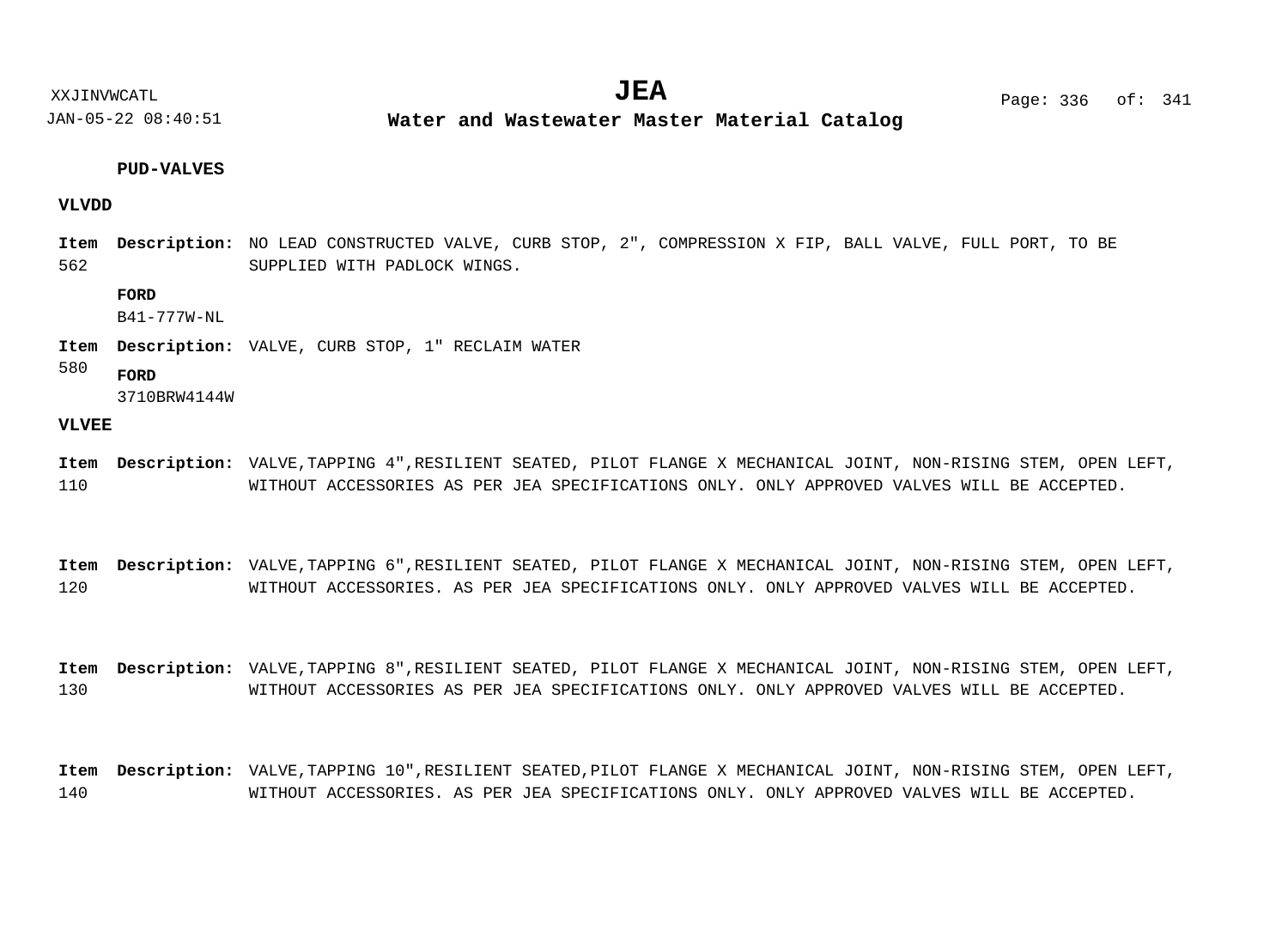**Water and Wastewater Master Material Catalog** 

#### **PUD-VALVES**

#### **VLVEE**

150 Item Description: VALVE, TAPPING 12", RESILIENT SEATED, PILOT FLANGE X MECHANICAL JOINT, NON-RISING STEM, OPEN LEFT, WITHOUT ACCESSORIES. AS PER JEA SPECIFICATIONS ONLY. ONLY APPROVED VALVES WILL BE ACCEPTED.

#### **VLVFF**

000 Item Description: BOX, VALVE - PLATE W-17, ADJUSTABLE ROADWAY. \*\* 2 PIECE HEAVY DUTY VALVE BOX ONLY, SHIP ASSEMBLED AND PALLETIZED. STACK NO MORE THAN 2 HIGH ON PALLET. LIDS OR COVERS ARE ORDERED AND SHIPPED AS SEPERATE LINE ITEMS.

| EAST JORDON IRON WORKS | OPELIKA FOUNRDY     | RUSSCO            |
|------------------------|---------------------|-------------------|
| 85501922               | 4905 (SIZE 18) (HD) | VB2612X           |
| SIGMA                  | STAR PIPE PRODUCTS  | <b>TYLER PIPE</b> |
| VB2612X                | VB461S              | 461-SH (HD)       |
|                        |                     |                   |

Item Description: BOX, VALVE JACKET RISER, 5-1/4" X 3". HEAVY DUTY

| <b>SIGMA</b> |         | STAR PIPE PRODUCTS |
|--------------|---------|--------------------|
| $VB-2603$    | $VBR-3$ |                    |

### **VLVGG**

 $010$ 

845 COVER, VALVE BOX, HEAVY DUTY ADJUSTABLE - COVER TO BE MARKED "SEWER". DETAIL PLATE #S-31. \*\* **Description: Item**BOX COVER ONLY. COVERS ARE TO BE SHIPPED SEPERATELY FROM BOXES.

| OPELIKA FOUNRDY   | <b>RUSSCO</b>    | STAR PIPE PRODUCTS |
|-------------------|------------------|--------------------|
| 4905(18) (HD)     | VB 26005<br>(HD) | VB 461 SHD         |
| <b>TYLER PIPE</b> | U.S. FOUNDRY     |                    |
| $461-SH$ (HD)     | 7500<br>(HD)     |                    |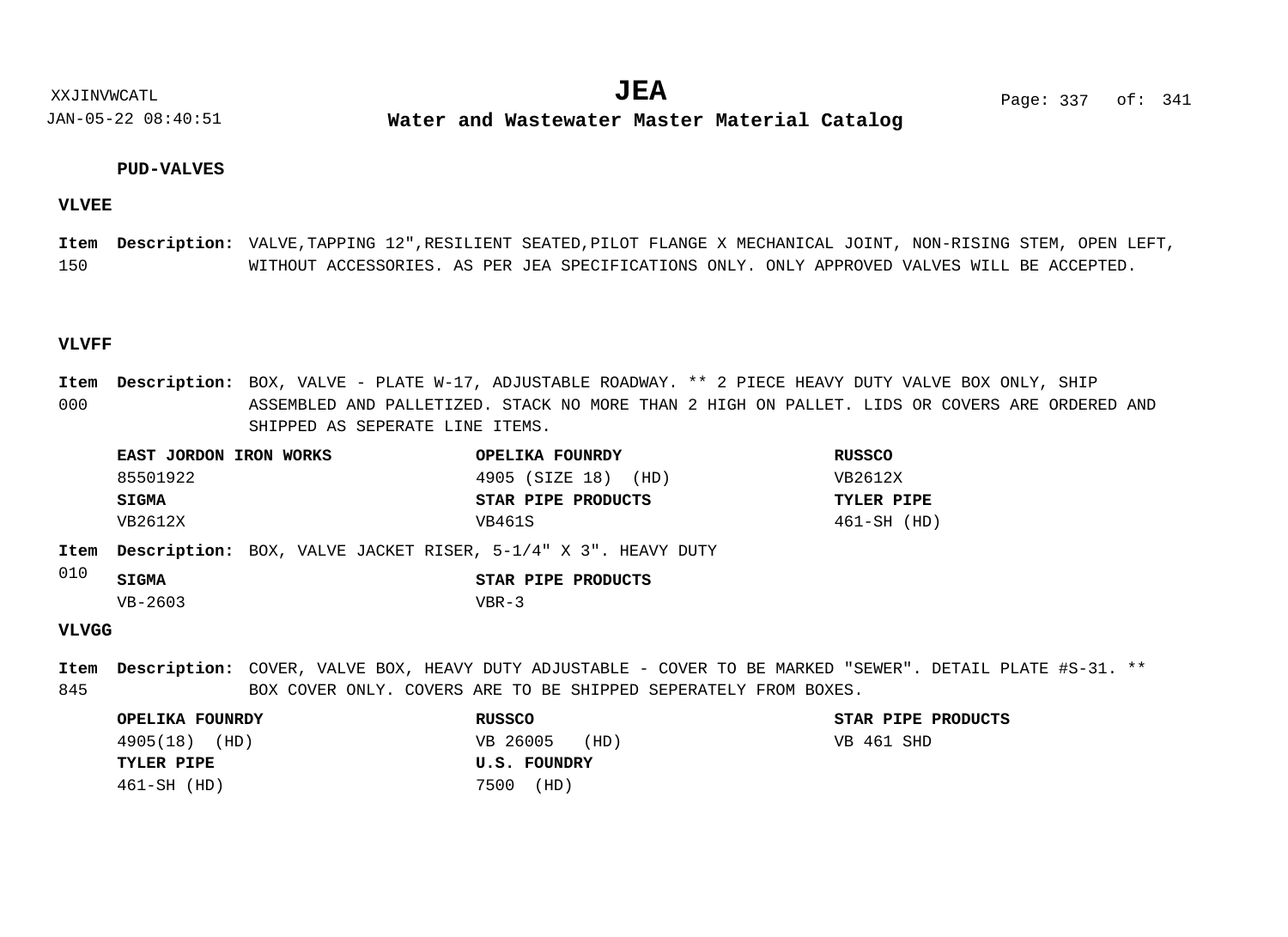**Water and Wastewater Master Material Catalog** 

#### **PUD-VALVES**

# **VLVGG**

850 COVER, VALVE BOX, HEAVY DUTY ADJUSTABLE - COVER TO BE MARKED "WATER". DETAIL PLATE #W-16. \*\* **Description: Item** COVER ONLY. COVERS ARE TO BE SHIPPED SEPERATELY FROM BOXES.

| EAST JORDON IRON WORKS | OPELIKA FOUNRDY | <b>SIGMA</b> |
|------------------------|-----------------|--------------|
| 6800                   | 4905 (HD)       | VB2600       |
| STAR PIPE PRODUCTS     | TYLER PIPE      | U.S. FOUNDRY |
| VBLIDHD                | 461-SH (HD)     | 7500 (HD)    |

855 Item Description: COVER, VALVE BOX, HEAVY DUTY/DOMESTIC- APPROX-12LB COVER TO BE MARKED "REUSE" \*\*\*\* BOX COVER ONLY. DETAIL PLATE #W-16 . \*\*COVERS ARE TO BE SHIPPED SEPERATELY FROM BOXES.\*\*\*\*

#### **TYLER PIPE**

458975

Item Description: VALVE, 2" RECLAIM BALL, WITH LOCKING

860 **FORD**

3720BRW41777W

877 Item Description: INACTIVE - DEBRIS CAP, ADJUSTABLE VALVE BOX - CAP TO BE COLOR CODED BLUE (FOR WATER USE), CAP TO COME COMPLETE WITH LOCKING ADAPTER FOR STANDARD PADLOCK. --

#### **S. W. SERVICES**

DC500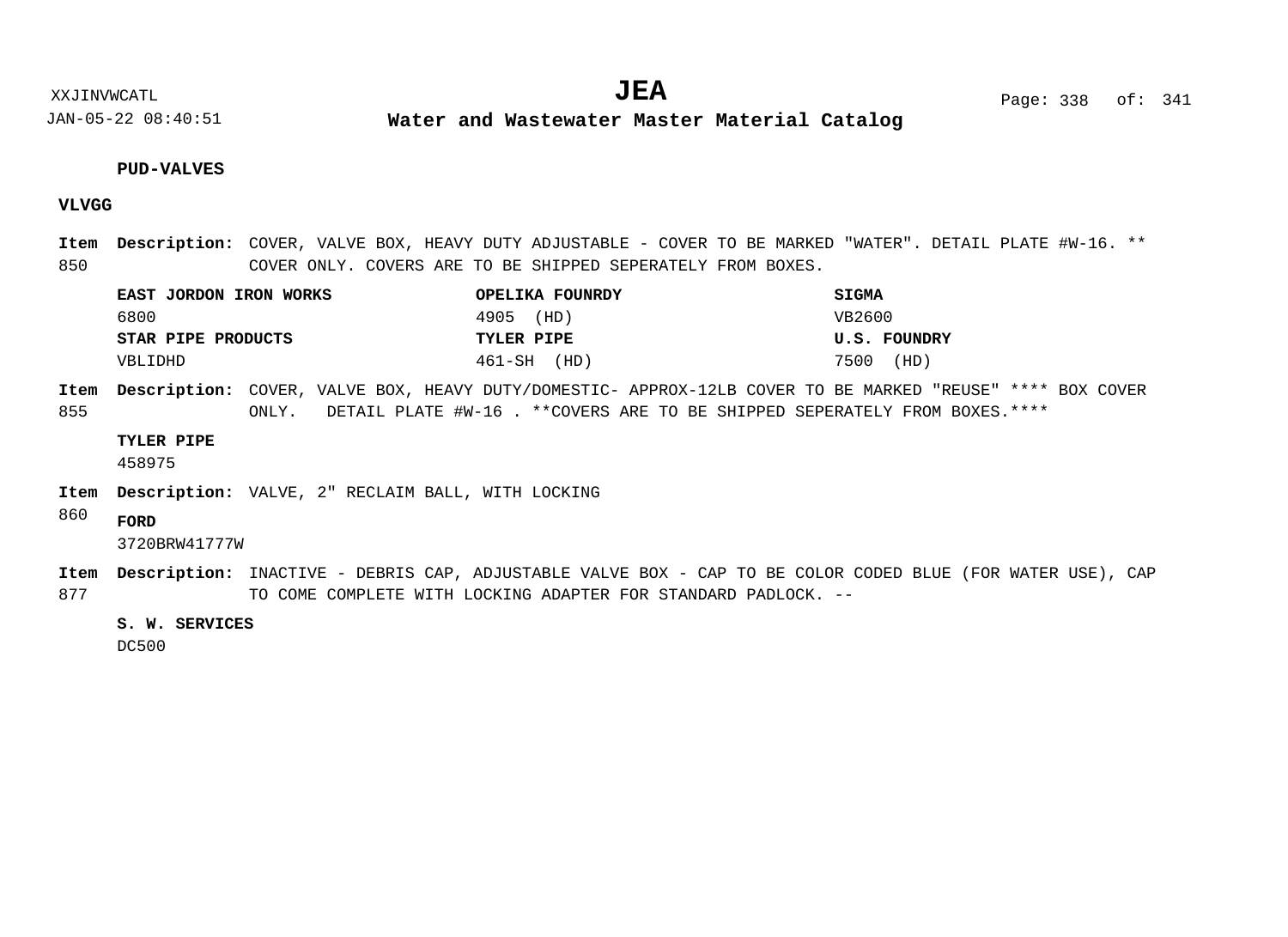**Water and Wastewater Master Material Catalog** 

#### **WASHERS**

#### **WASFG**

650 Item Description: WASHER, 3/4", FLAT ROUND, 316 SS \*\* STD. PKG. 100 EACH \*\*

#### **PUD-WELLPOINT MATERIAL**

#### **WPTAA**

010 Item Description: WELLPOINTS, SELF JETTING, TOP THREADED FOR 1-1/2" STANDARD PIPE, 2.60 O.D., REMOVABLE PVC SCREEN, HEAVY DUTY STEEL INFLOW PIPE WITH SUCTION HOLES AT THE BOTTOM, ANGULAR CAST JET HEAD WITH HEAVY CUTTING TEETH AND A SINGLE BALL VALVE. \*\* MUS

020 Item Description: ELBOW, HOSE - 90 DEGREE WELLPOINT (SWING JOINT) PLASTIC ELBOW, ELBOW COMES WITH THREE O-RINGS, ONE END TO BE MALE HOSE SLIP-ON,OTHER END TO BE O-RING CONNECTOR \*\*ITEM MUST BE COMPATIBLE WITH COMPLETE WELLPOINT SYSTEMS\*\* \*\* NO SUBSTITUTE \*\*

050 Item Description: INACTIVE - CLAMP, HEADER, WELLPOINT, 4", QUICK DISCONNECT STAINLESS STEEL SCREW CLAMP. PART #128 QD CLAMP \*\*ITEM MUST BE COMPATIBLE WITH COMPLETE WELLPOINT SYSTEMS\*

060 CLAMP, HEADER, WELLPOINT, 6", QUICK DISCONNECT STAINLESS STEEL SCREW CLAMP. PART #56128 QD **Description: Item**CLAMP \*\*ITEM MUST BE COMPATIBLE WITH COMPLETE WELLPOINT SYSTEMS\*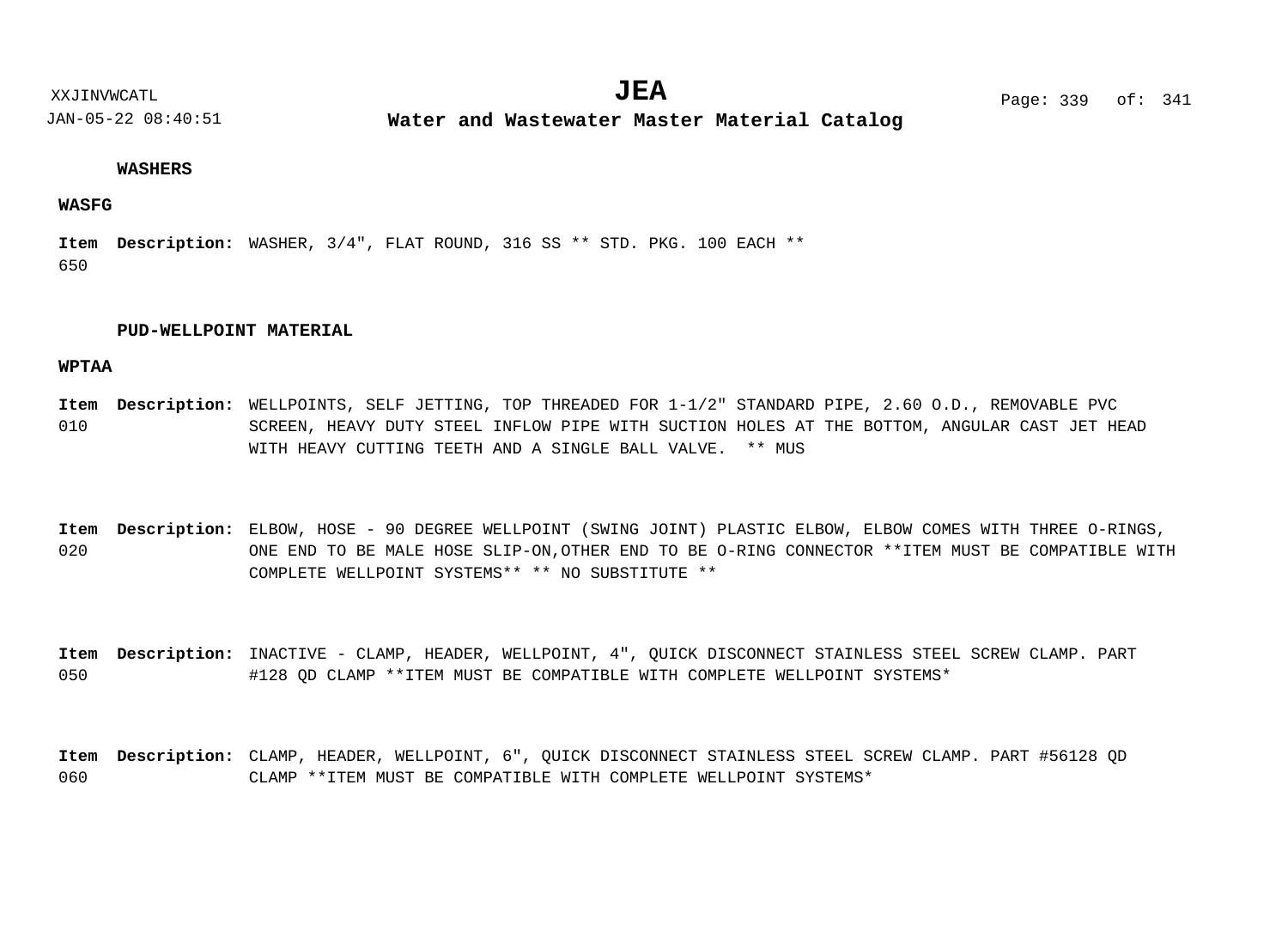XXJINVWCATL **EXALL** Page: 340 of:  $JEA$   $Page: 340 of: 341$ 

JAN-05-22 08:40:51 **Water and Wastewater Master Material Catalog** 

#### **PUD-WELLPOINT MATERIAL**

**WPTAA**

090 Item Description: INACTIVE - SLEEVE RUBBER 6" WELLPOINT HEADER \*\* ITEM MUST BE COMPATIBLE WITH COMPLETE WELLPOINT SYSTEMS \*\*

120 Item Description: HOSE, WATER/AIR, 1"(125.4 MM),WITH BRASS MALE/FEMALE HOSE CONNECTORS ON EACH END, 200 PSI PRESSURE MINIMUM, GOODYEAR "HORIZON" HOSE OR EQUAL. HOSE TO BE IN 100 FT LENGTHS ONLY. \*\* ITEM MUST BE COMPATIBLE WITH COMPLETE WELLPOINT SYSTEMS \*

125 Item Description: ADAPTER, HOSE - MALE, 1 1/2". \*\* ITEM MUST BE COMPATIBLE WITH COMPLETE WELLPOINT SYSTEMS \*\*

140 Item Description: O'RING, WELLPOINT 2-1/8" I.D. PART #315 (FOR SWING JOINT ELBOWS) \*\* ITEM MUST BE COMPATIBLE WITH COMPLETE WELLPOINT SYSTEMS \*\*

151 Item Description: PIPE, PVC, 4", WELLPOINT HEADER PIPE, SCH40 PIPE, 20 FT LENGTHS, COMPLETE WITH SPECIAL RED RUBBER INSERTS, HOLED ON 3 FT CENTERS (7 INSERTS). HOLLAND PUMP MANUFACTURING \*\*\*\*\* NO SUBSTITUTE \*\*\*\*\*

160 Item Description: PIPE, PVC, 6",WELLPOINT HEADER, TYPE SCH40 PVC PIPE, 20 FT LENGTHS, PIPE MUST HAVE 2" SADDLES PER COMPLETE WELLPOINT SPECIFICATIONS. NOTE: MUST BE COMPLETE DEWATERING PUMPS AND WELL, WELLPOINT SYSTEMS.

#### **COMPLETE DEWATERING AND WELL**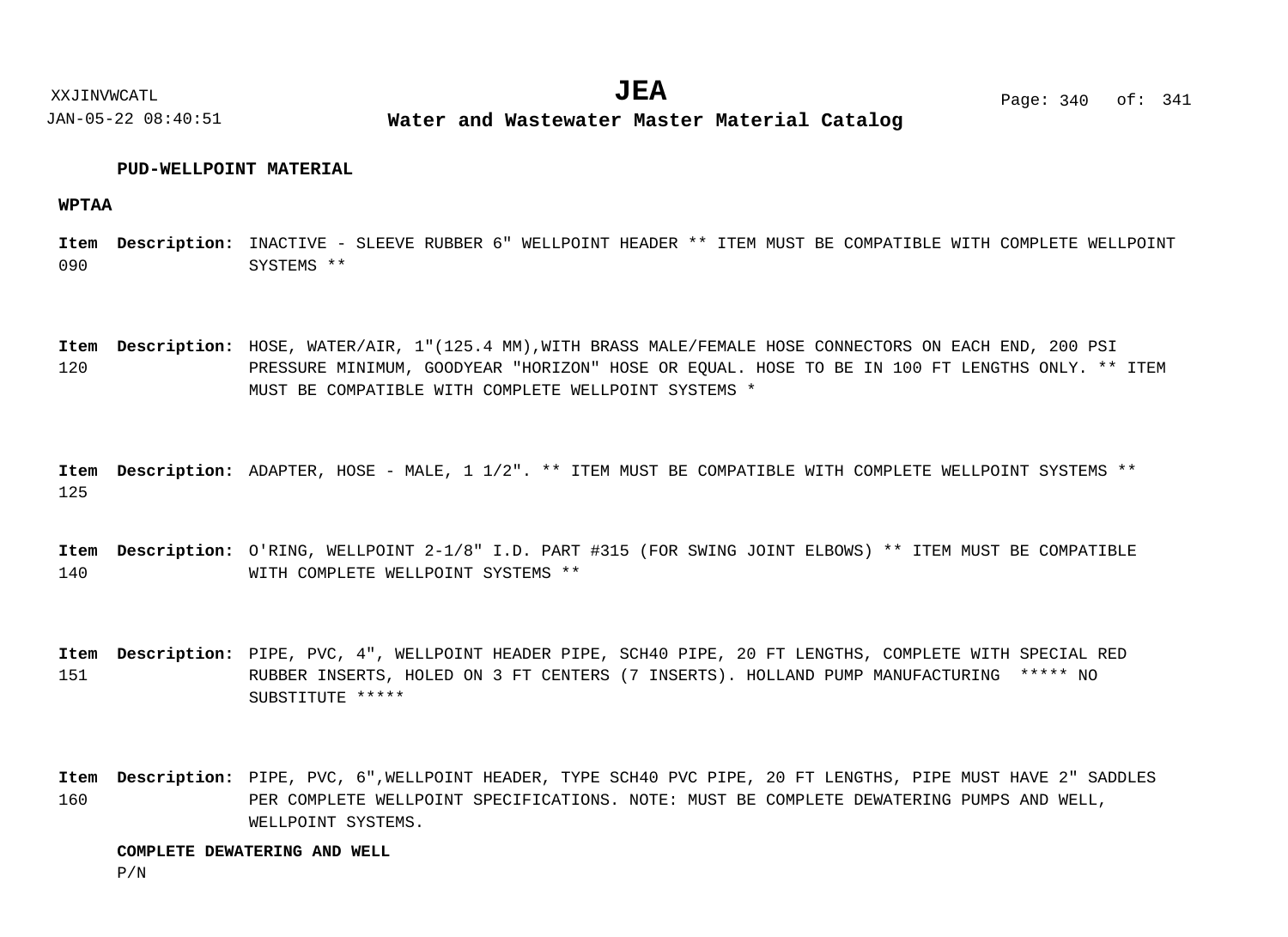JAN-05-22 08:40:51 **Water and Wastewater Master Material Catalog** 

#### **PUD-WELLPOINT MATERIAL**

**WPTAA**

180 Item Description: JOINT, SWING, WELLPOINT COMPLETE \*\* ITEM MUST BE COMPATIBLE WITH COMPLETE WELLPOINT SYSTEMS\*\*

210 Item Description: TOP, WELLPOINT (RISER TOPS), ALUMINUM, ONE PIECE, 1-1/2" FEMALE THREAD ON ONE END AND OTHER END TO BE CUPPED AND BEVELED TO FIT WELLPOINT SWING JOINT -- TO BE COMPATIBLE AND INTERCHANGEABLE WITH COMPLETE WELLPOINT SYSTEMS

303 Item Description: INSERT, HEADER PIPE - BLUE RUBBER, 1-1/2", FOR 4" HEADER, FOR USE WITH HOLLAND TAPER FIT SWING JOINT ELBOW. HOLLAND PUMP MANUFACTURING \*\*\*\*\* NO SUBSTITUTE \*\*\*\*\*

377 Item Description: PLUG, HEADER PIPE - VACUUM HAT (PLUG) FOR HOLLAND PUMP RUBBER INSERTS, SOLID PLASTIC (NEW STYLE). HOLLAND PUMP MFG \*\*\*NO SUBSTITUTE\*\*\*

440 Item Description: PLUG, HEADER, WELLPOINT, 2" PART #315 \*\* ITEM MUST BE COMPATIBLE WITH COMPLETE WELLPOINT SYSTEMS \*\*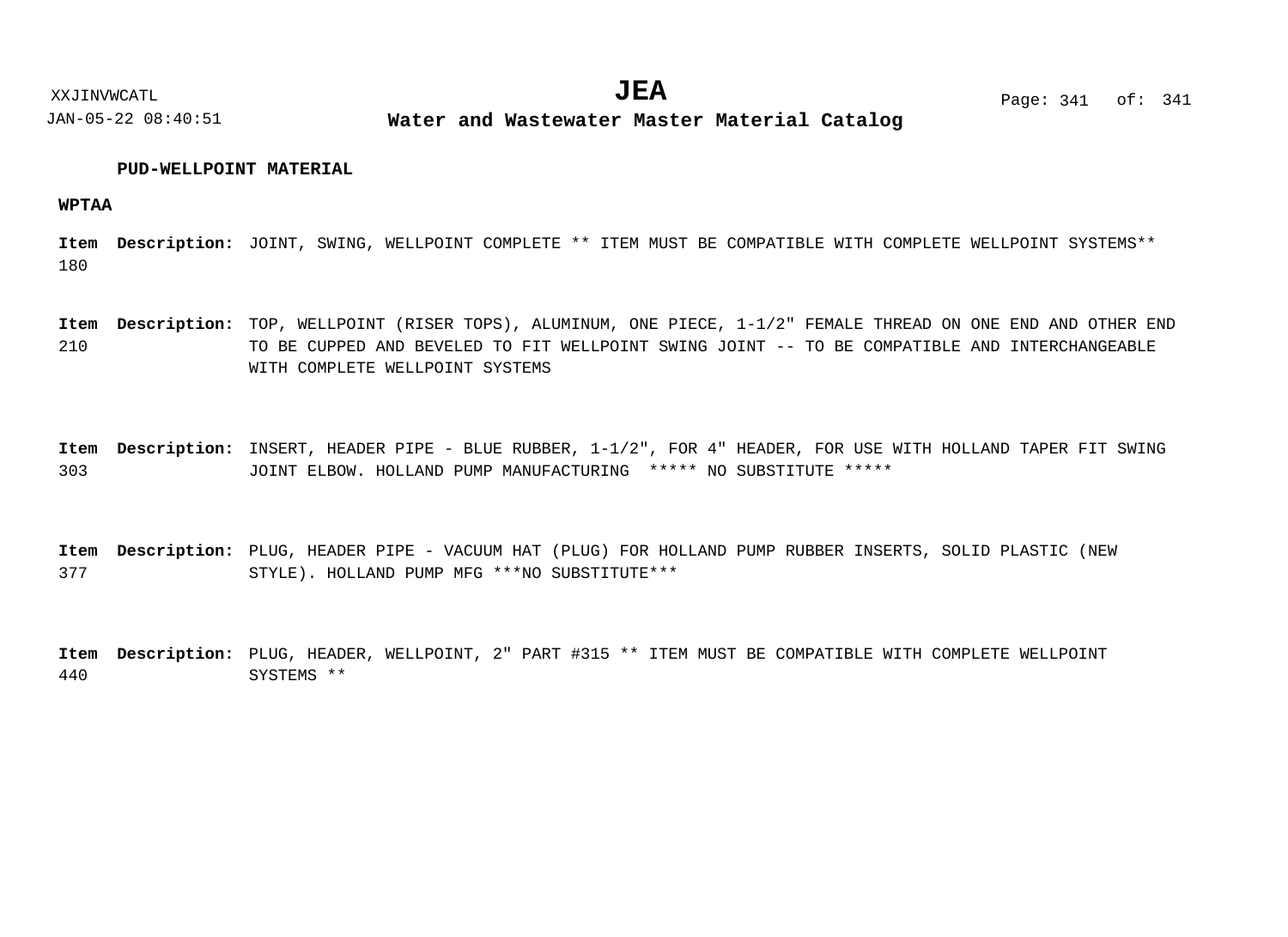| Item         | Description                    | Pages                   |
|--------------|--------------------------------|-------------------------|
| <b>ACCMJ</b> | PUD-MECHANICAL JOINT ACC.      | $1 - 2$                 |
| <b>ADCCL</b> | ADHESIVES & COMPOUNDS          | $\overline{3}$          |
| <b>ADCMI</b> | ADHESIVES & COMPOUNDS          | 3                       |
| <b>ADCSE</b> | ADHESIVES & COMPOUNDS          | $\overline{3}$          |
| <b>ATSER</b> | <b>AUTO TRANSFER SWITCH</b>    | $\overline{\mathbf{4}}$ |
| <b>BDMAA</b> | PUD-BUILDING MATERIAL          | $4 - 6$                 |
| <b>BDMCC</b> | PUD-BUILDING MATERIAL          | 6                       |
| <b>BDMDD</b> | PUD-BUILDING MATERIAL          | 6                       |
| <b>BDMEE</b> | PUD-BUILDING MATERIAL          | 7                       |
| <b>BDMFF</b> | PUD-BUILDING MATERIAL          | $7\phantom{.}$          |
| <b>BELAA</b> | <b>PUD-BELTS</b>               | 8                       |
| <b>BFPAA</b> | <b>PUD-BACKFLOW PREVENTERS</b> | $8 - 9$                 |
| <b>BOLEY</b> | <b>BOLTS</b>                   | 9                       |
| <b>CDUNL</b> | <b>CONDUIT</b>                 | $9 - 10$                |
| <b>CHLEE</b> | PUD-CHLORINE PARTS/MATERIAL    | 10                      |
| <b>CHLGG</b> | PUD-CHLORINE PARTS/MATERIAL    | $10 - 11$               |
| <b>CHMDE</b> | <b>CHEMICALS</b>               | 11                      |
| <b>CHNAA</b> | PUD-CHAIN & ATTACHMENTS        | $11 - 12$               |
| <b>CLPAA</b> | <b>PUD-CLAMPS</b>              | $12 - 13$               |
| <b>CLPBB</b> | <b>PUD-CLAMPS</b>              | $14 - 16$               |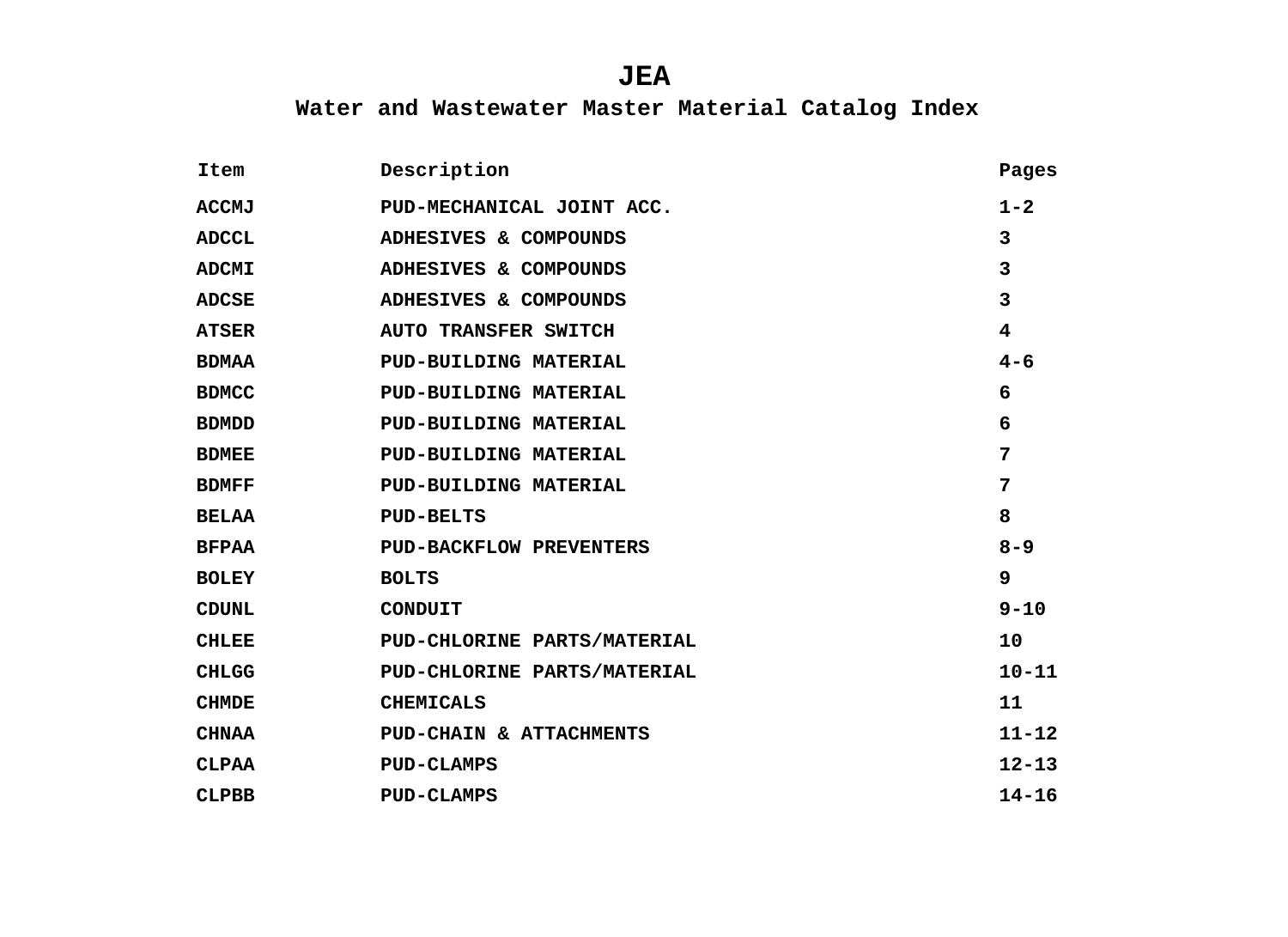| Item         | Description              | Pages     |
|--------------|--------------------------|-----------|
| <b>CLPCC</b> | <b>PUD-CLAMPS</b>        | $16 - 18$ |
| <b>CLPDD</b> | <b>PUD-CLAMPS</b>        | $18 - 19$ |
| <b>CLPEE</b> | <b>PUD-CLAMPS</b>        | $19 - 21$ |
| <b>CLPFF</b> | <b>PUD-CLAMPS</b>        | $21 - 22$ |
| <b>CLPGG</b> | <b>PUD-CLAMPS</b>        | $22 - 23$ |
| <b>CLPHH</b> | <b>PUD-CLAMPS</b>        | $23 - 25$ |
| <b>CLPJJ</b> | <b>PUD-CLAMPS</b>        | 25        |
| <b>CLPKK</b> | <b>PUD-CLAMPS</b>        | $26 - 27$ |
| <b>CLPLL</b> | <b>PUD-CLAMPS</b>        | $27 - 28$ |
| <b>CLPMM</b> | <b>PUD-CLAMPS</b>        | $28 - 30$ |
| <b>CLPNN</b> | <b>PUD-CLAMPS</b>        | $30 - 33$ |
| <b>CLPPP</b> | <b>PUD-CLAMPS</b>        | $33 - 34$ |
| <b>CLPQQ</b> | <b>PUD-CLAMPS</b>        | $34 - 38$ |
| <b>CLPRR</b> | <b>PUD-CLAMPS</b>        | 39        |
| <b>CLSBB</b> | CLEANING SUPPLIES        | 39        |
| <b>CLSCC</b> | <b>CLEANING SUPPLIES</b> | 40        |
| <b>CLSEE</b> | CLEANING SUPPLIES        | 40        |
| <b>CLSGG</b> | CLEANING SUPPLIES        | 40        |
| <b>CLSHH</b> | CLEANING SUPPLIES        | 41        |
| <b>CNNTL</b> | <b>CONNECTORS</b>        | 41        |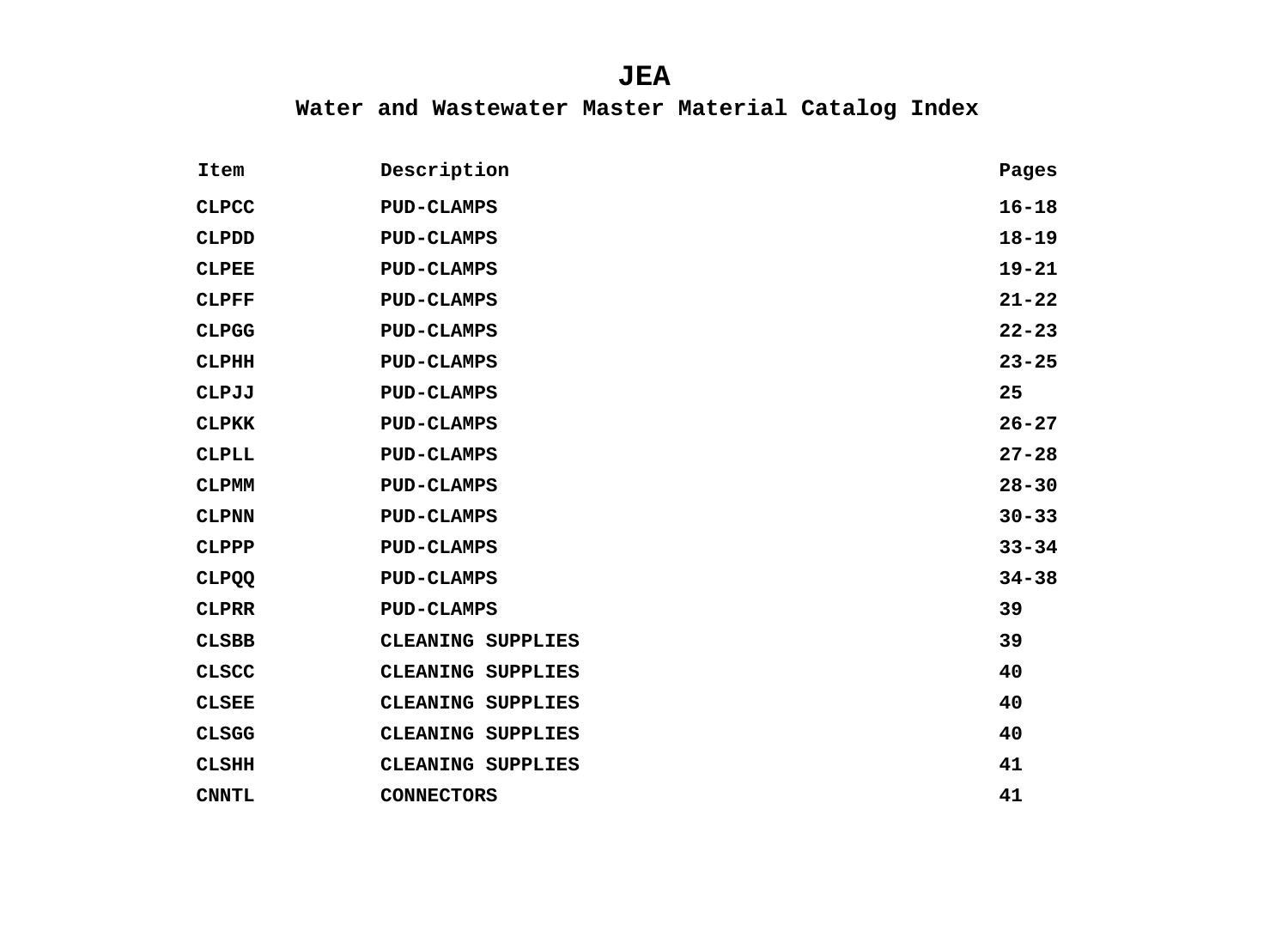| Item         | Description              | Pages     |
|--------------|--------------------------|-----------|
| <b>CNNWC</b> | <b>CONNECTORS</b>        | $41 - 42$ |
| <b>ELEBT</b> | ELECTRICAL PARTS, COMMON | $42 - 43$ |
| <b>ELMAB</b> | ELECTRICAL COMPONENTS    | 44        |
| <b>ELMAE</b> | ELECTRICAL COMPONENTS    | 44        |
| <b>ELMAF</b> | ELECTRICAL COMPONENTS    | 44        |
| <b>ELMAK</b> | ELECTRICAL COMPONENTS    | 45        |
| <b>ELMBA</b> | ELECTRICAL COMPONENTS    | 45        |
| <b>ELMBB</b> | ELECTRICAL COMPONENTS    | 45        |
| <b>ELMBC</b> | ELECTRICAL COMPONENTS    | 45        |
| <b>ELMBE</b> | ELECTRICAL COMPONENTS    | 46        |
| <b>ELMBG</b> | ELECTRICAL COMPONENTS    | $46 - 47$ |
| <b>ELMBJ</b> | ELECTRICAL COMPONENTS    | $47 - 49$ |
| <b>ELMBK</b> | ELECTRICAL COMPONENTS    | 49        |
| <b>ELMCA</b> | ELECTRICAL COMPONENTS    | 49        |
| <b>ELMCB</b> | ELECTRICAL COMPONENTS    | 49        |
| <b>ELMCF</b> | ELECTRICAL COMPONENTS    | 50        |
| <b>ELMCJ</b> | ELECTRICAL COMPONENTS    | 51        |
| <b>ELMCK</b> | ELECTRICAL COMPONENTS    | 51        |
| <b>ELMCL</b> | ELECTRICAL COMPONENTS    | 51        |
| <b>ELMCM</b> | ELECTRICAL COMPONENTS    | $52 - 53$ |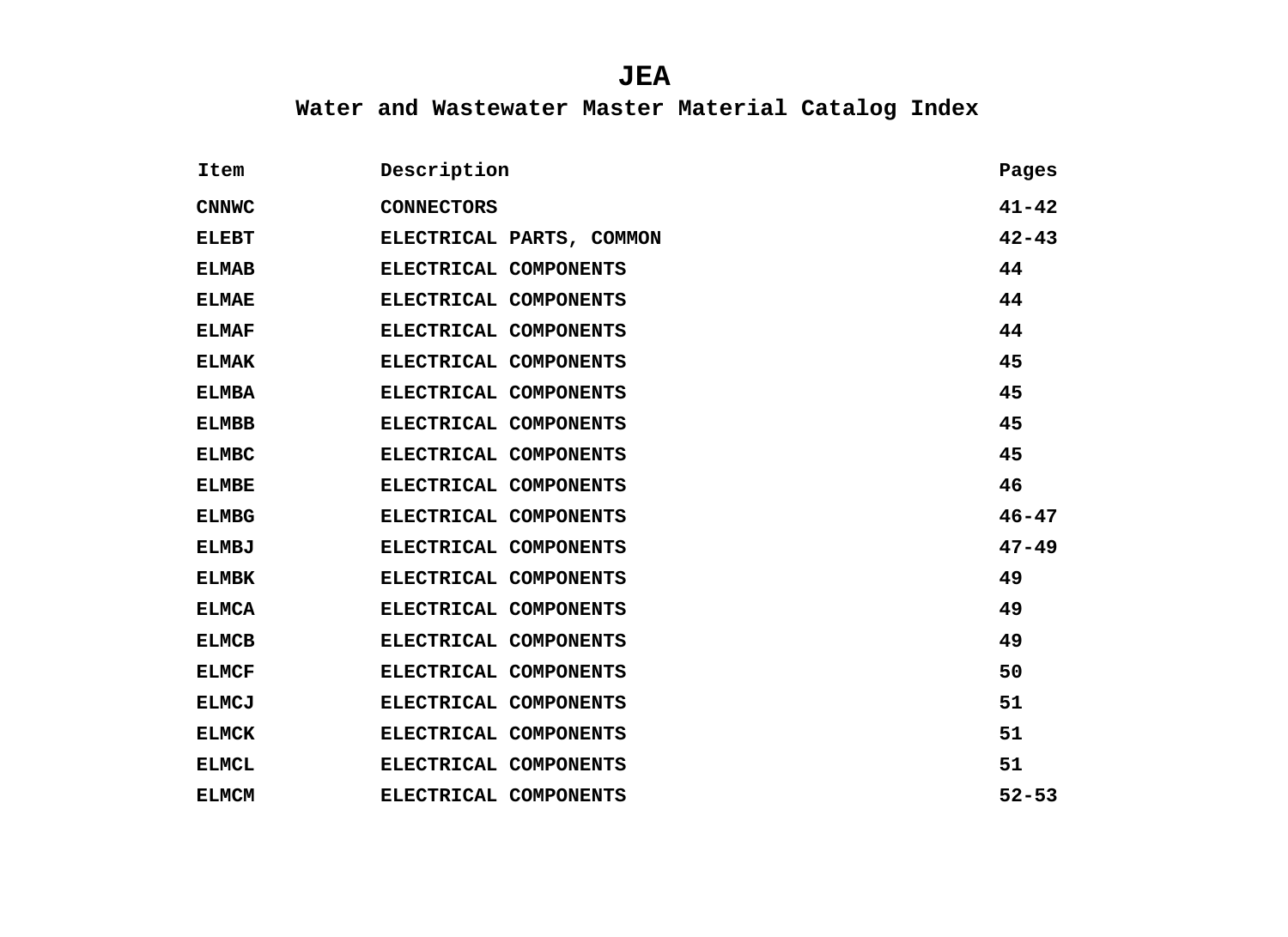| Item         | Description           | Pages      |
|--------------|-----------------------|------------|
| <b>ELMCP</b> | ELECTRICAL COMPONENTS | 53         |
| <b>FASAA</b> | <b>PUD-FASTENERS</b>  | 54         |
| <b>FASBB</b> | <b>PUD-FASTENERS</b>  | 54         |
| <b>FASCC</b> | <b>PUD-FASTENERS</b>  | 55         |
| <b>FLTAA</b> | <b>PUD-FILTERS</b>    | 56         |
| <b>FTGAA</b> | <b>PUD-FITTINGS</b>   | $56 - 58$  |
| <b>FTGAE</b> | <b>PUD-FITTINGS</b>   | $58 - 61$  |
| <b>FTGAJ</b> | <b>PUD-FITTINGS</b>   | $61 - 63$  |
| <b>FTGAL</b> | <b>PUD-FITTINGS</b>   | $63 - 68$  |
| <b>FTGAN</b> | <b>PUD-FITTINGS</b>   | $68 - 70$  |
| <b>FTGAP</b> | <b>PUD-FITTINGS</b>   | 70         |
| <b>FTGAR</b> | <b>PUD-FITTINGS</b>   | $70 - 71$  |
| <b>FTGAT</b> | <b>PUD-FITTINGS</b>   | $71 - 83$  |
| <b>FTGAV</b> | <b>PUD-FITTINGS</b>   | 84         |
| <b>FTGAZ</b> | <b>PUD-FITTINGS</b>   | $84 - 86$  |
| <b>FTGBB</b> | <b>PUD-FITTINGS</b>   | 86         |
| <b>FTGBD</b> | <b>PUD-FITTINGS</b>   | $86 - 87$  |
| <b>FTGBF</b> | <b>PUD-FITTINGS</b>   | $87 - 89$  |
| <b>FTGBH</b> | <b>PUD-FITTINGS</b>   | $89 - 92$  |
| <b>FTGBK</b> | <b>PUD-FITTINGS</b>   | $93 - 109$ |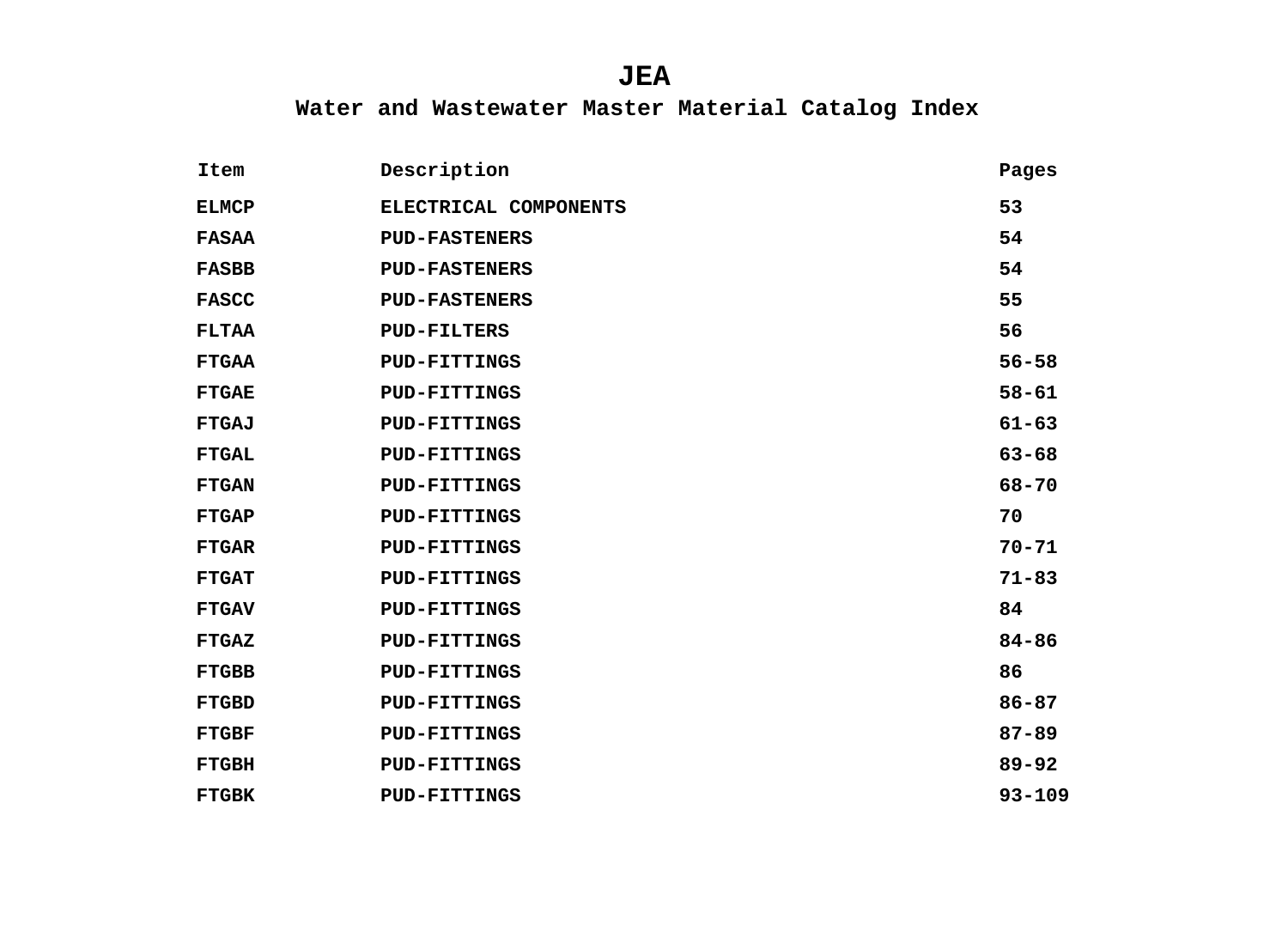| Item         | Description         | Pages       |
|--------------|---------------------|-------------|
| <b>FTGBM</b> | <b>PUD-FITTINGS</b> | $109 - 113$ |
| <b>FTGBQ</b> | <b>PUD-FITTINGS</b> | 113-114     |
| <b>FTGBR</b> | <b>PUD-FITTINGS</b> | 114-116     |
| <b>FTGBU</b> | <b>PUD-FITTINGS</b> | $116 - 117$ |
| <b>FTGBW</b> | <b>PUD-FITTINGS</b> | 117         |
| <b>FTGBY</b> | <b>PUD-FITTINGS</b> | 118-120     |
| <b>FTGCA</b> | <b>PUD-FITTINGS</b> | $120 - 123$ |
| <b>FTGCE</b> | <b>PUD-FITTINGS</b> | $124 - 126$ |
| <b>FTGCF</b> | <b>PUD-FITTINGS</b> | $126 - 127$ |
| <b>FTGCH</b> | <b>PUD-FITTINGS</b> | $127 - 129$ |
| <b>FTGCL</b> | <b>PUD-FITTINGS</b> | $129 - 132$ |
| <b>FTGCN</b> | <b>PUD-FITTINGS</b> | $132 - 140$ |
| <b>FTGCP</b> | <b>PUD-FITTINGS</b> | $140 - 141$ |
| <b>FTGCR</b> | <b>PUD-FITTINGS</b> | $141 - 143$ |
| <b>FTGCT</b> | <b>PUD-FITTINGS</b> | $143 - 144$ |
| <b>FTGCZ</b> | <b>PUD-FITTINGS</b> | $145 - 146$ |
| <b>FTGDD</b> | <b>PUD-FITTINGS</b> | 147         |
| <b>FTGDF</b> | <b>PUD-FITTINGS</b> | 148-154     |
| <b>FTGDH</b> | <b>PUD-FITTINGS</b> | 154-158     |
| <b>FTGDK</b> | <b>PUD-FITTINGS</b> | 158-165     |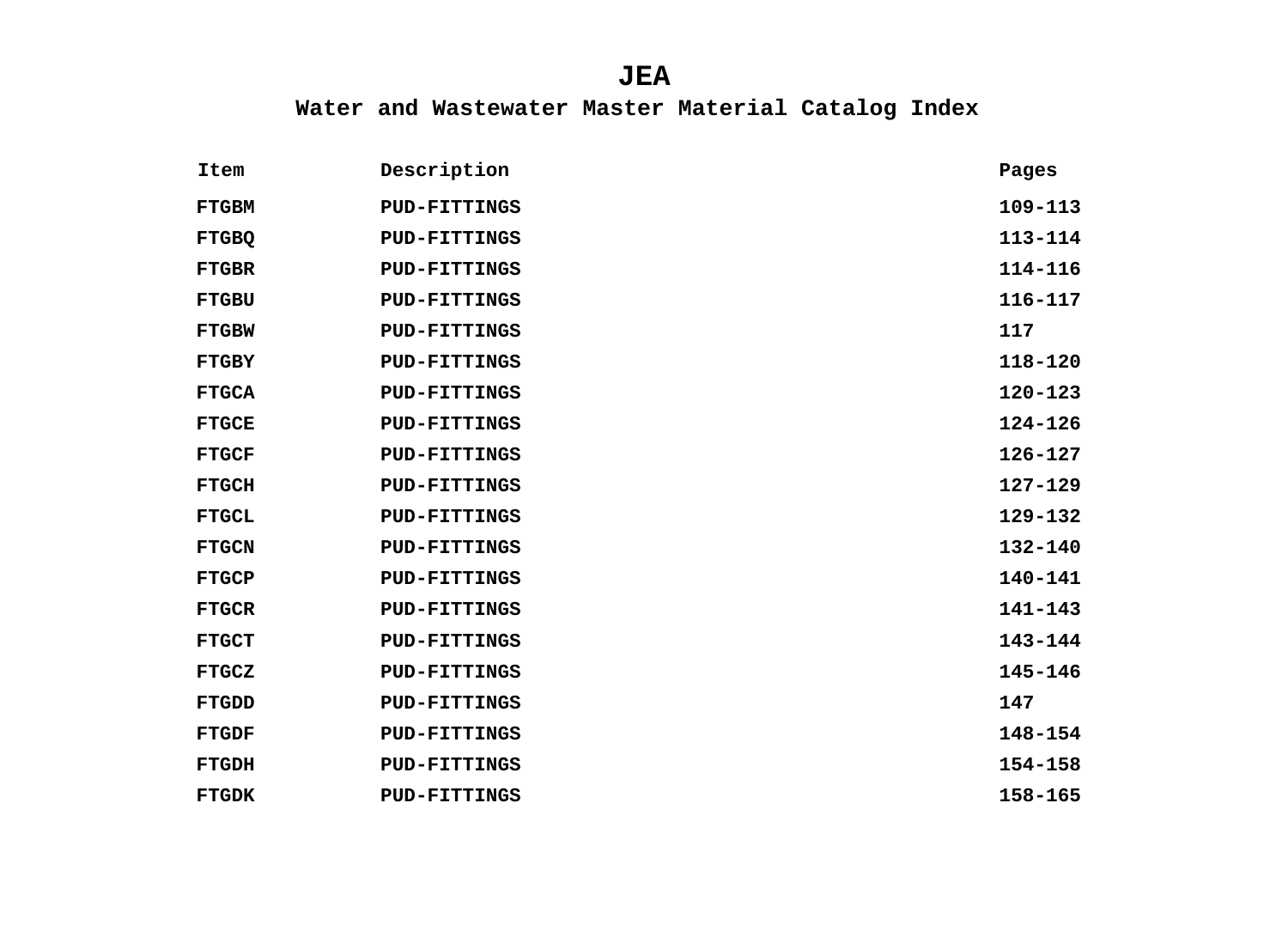| Item         | Description                    | Pages       |
|--------------|--------------------------------|-------------|
| <b>FTGDM</b> | <b>PUD-FITTINGS</b>            | 165-166     |
| <b>FTGDQ</b> | <b>PUD-FITTINGS</b>            | $166 - 169$ |
| <b>FTGDU</b> | <b>PUD-FITTINGS</b>            | $169 - 172$ |
| <b>FTGDW</b> | <b>PUD-FITTINGS</b>            | 173         |
| <b>FTGDY</b> | <b>PUD-FITTINGS</b>            | $173 - 176$ |
| <b>FTGEE</b> | <b>PUD-FITTINGS</b>            | 177-184     |
| <b>FTGEG</b> | <b>PUD-FITTINGS</b>            | 184         |
| <b>FTGIP</b> | <b>PUD-FITTINGS</b>            | 185         |
| <b>FUSSU</b> | <b>FUSES</b>                   | 185         |
| <b>FUSUG</b> | <b>FUSES</b>                   | 186         |
| <b>GAGAA</b> | <b>PUD-GAUGES</b>              | 186-187     |
| <b>GKTAA</b> | <b>PUD-GASKETS</b>             | 187-188     |
| <b>HDWTW</b> | <b>HARDWARE</b>                | 188-189     |
| <b>HSEAA</b> | PUD-HOSE & FITTINGS            | 189         |
| <b>HSEBB</b> | PUD-HOSE & FITTINGS            | 190-191     |
| <b>HSECC</b> | <b>PUD-HOSE &amp; FITTINGS</b> | 192-193     |
| <b>HSEDD</b> | <b>PUD-HOSE &amp; FITTINGS</b> | 193-194     |
| <b>HSEEE</b> | PUD-HOSE & FITTINGS            | 194         |
| <b>HSEHH</b> | PUD-HOSE & FITTINGS            | 194-195     |
| <b>HYDAA</b> | PUD-FIRE HYDRANTS & PARTS      | 195-196     |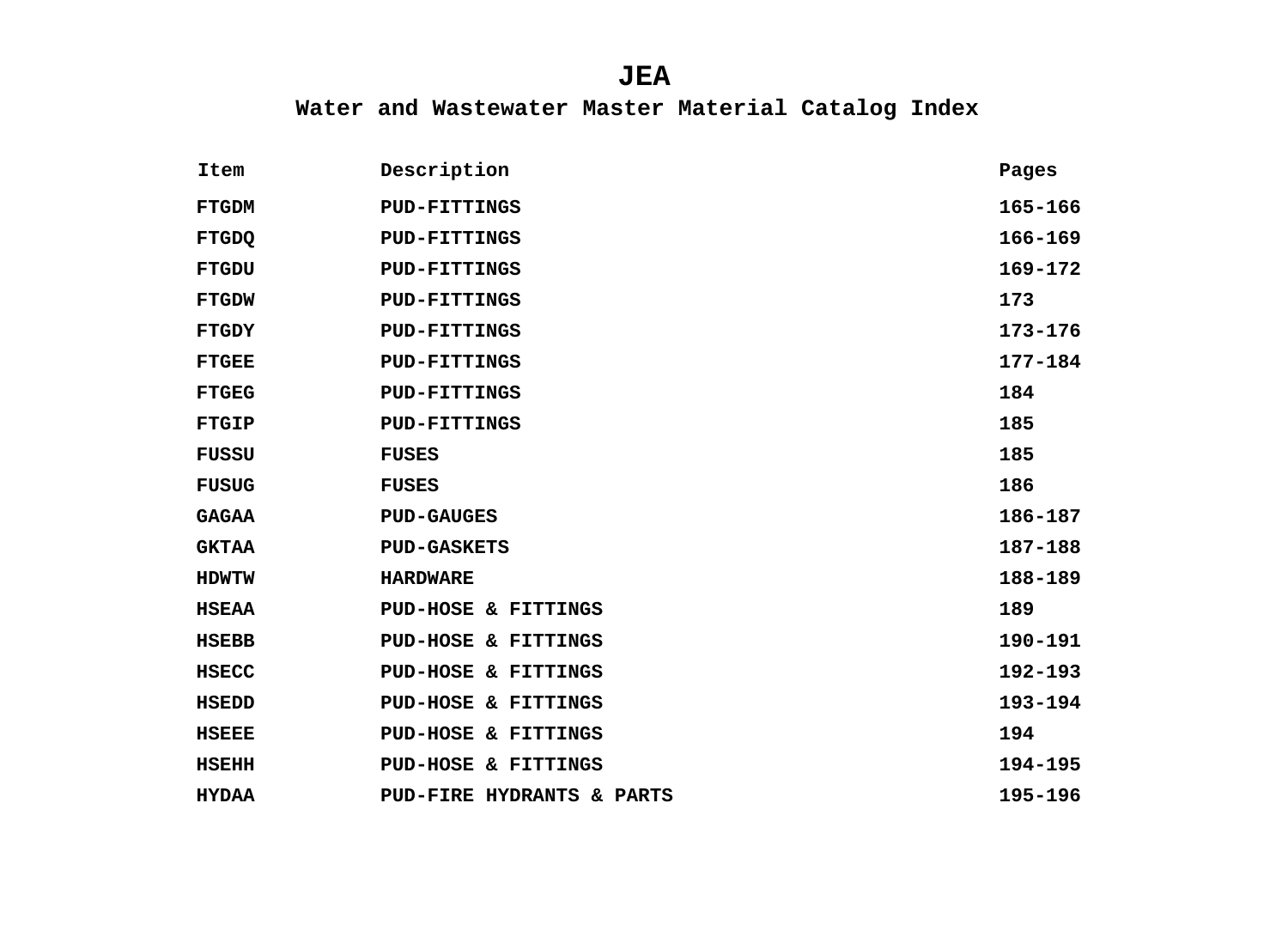| Item         | Description                | Pages       |
|--------------|----------------------------|-------------|
| <b>HYDBB</b> | PUD-FIRE HYDRANTS & PARTS  | 196-197     |
| <b>HYDDD</b> | PUD-FIRE HYDRANTS & PARTS  | 197         |
| <b>HYDEE</b> | PUD-FIRE HYDRANTS & PARTS  | 198-200     |
| <b>HYDFF</b> | PUD-FIRE HYDRANTS & PARTS  | $200 - 201$ |
| <b>HYDGG</b> | PUD-FIRE HYDRANTS & PARTS  | $202 - 203$ |
| <b>HYDRF</b> | PUD-FIRE HYDRANTS & PARTS  | 204         |
| <b>INCBB</b> | PUD-INCINERATOR MATERIAL   | 204         |
| <b>INCDD</b> | PUD-INCINERATOR MATERIAL   | 204         |
| <b>JANBG</b> | <b>JANITORIAL SUPPLIES</b> | $204 - 205$ |
| <b>JANCT</b> | <b>JANITORIAL SUPPLIES</b> | 205         |
| <b>JANSO</b> | <b>JANITORIAL SUPPLIES</b> | 205         |
| <b>JANTI</b> | <b>JANITORIAL SUPPLIES</b> | 206         |
| <b>JANTO</b> | <b>JANITORIAL SUPPLIES</b> | 206         |
| LABSE        | LABORATORY SUPPLIES        | $206 - 207$ |
| LAMFL        | <b>LAMPS</b>               | $206 - 207$ |
| <b>LAMUV</b> | LAMPS                      | 207         |
| <b>LBRAA</b> | <b>PUD-LUBRICANTS</b>      | 207         |
| LBRCC        | <b>PUD-LUBRICANTS</b>      | $207 - 208$ |
| <b>LOCPA</b> | <b>LOCKS</b>               | $208 - 209$ |
| <b>LTGLN</b> | LIGHTING & ACCESSORIES     | 209         |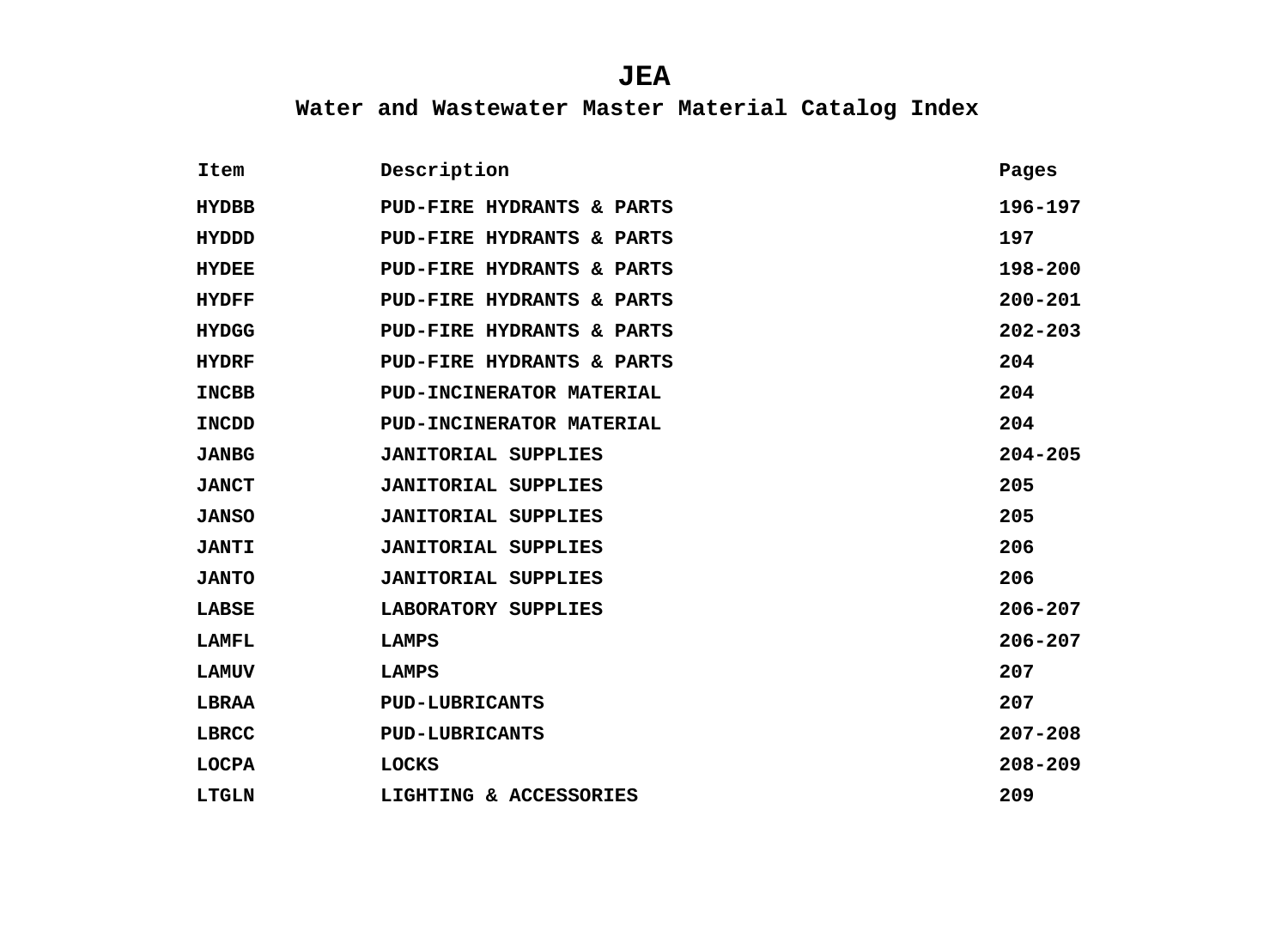| Item         | Description                 | Pages       |
|--------------|-----------------------------|-------------|
| LUBLU        | <b>LUBRICANTS</b>           | 209         |
| LUBOI        | <b>LUBRICANTS</b>           | 209         |
| <b>METSE</b> | METERS & ACCESSORIES        | 210         |
| <b>MHLAA</b> | <b>PUD-MANHOLE MATERIAL</b> | $210 - 215$ |
| <b>MHLBA</b> | <b>PUD-MANHOLE MATERIAL</b> | 216         |
| <b>MHLDB</b> | <b>PUD-MANHOLE MATERIAL</b> | 216         |
| <b>MHLFB</b> | <b>PUD-MANHOLE MATERIAL</b> | 217         |
| <b>MHLSE</b> | <b>PUD-MANHOLE MATERIAL</b> | 218         |
| <b>MTEAA</b> | <b>PUD-METERS</b>           | $219 - 227$ |
| <b>MTEAC</b> | <b>PUD-METERS</b>           | $228 - 230$ |
| <b>MTEBB</b> | <b>PUD-METERS</b>           | $230 - 232$ |
| <b>MTEBC</b> | <b>PUD-METERS</b>           | $232 - 234$ |
| <b>MTECC</b> | <b>PUD-METERS</b>           | $234 - 237$ |
| <b>MTECD</b> | <b>PUD-METERS</b>           | $237 - 238$ |
| <b>MTEHV</b> | <b>PUD-METERS</b>           | $238 - 243$ |
| <b>MTEHX</b> | <b>PUD-METERS</b>           | 244         |
| <b>NUTSA</b> | <b>NUTS</b>                 | 245         |
| <b>PMPAD</b> | <b>PUMPS</b>                | $245 - 247$ |
| <b>PMPAR</b> | <b>PUMPS</b>                | 247         |
| <b>PMPBK</b> | <b>PUMPS</b>                | 247         |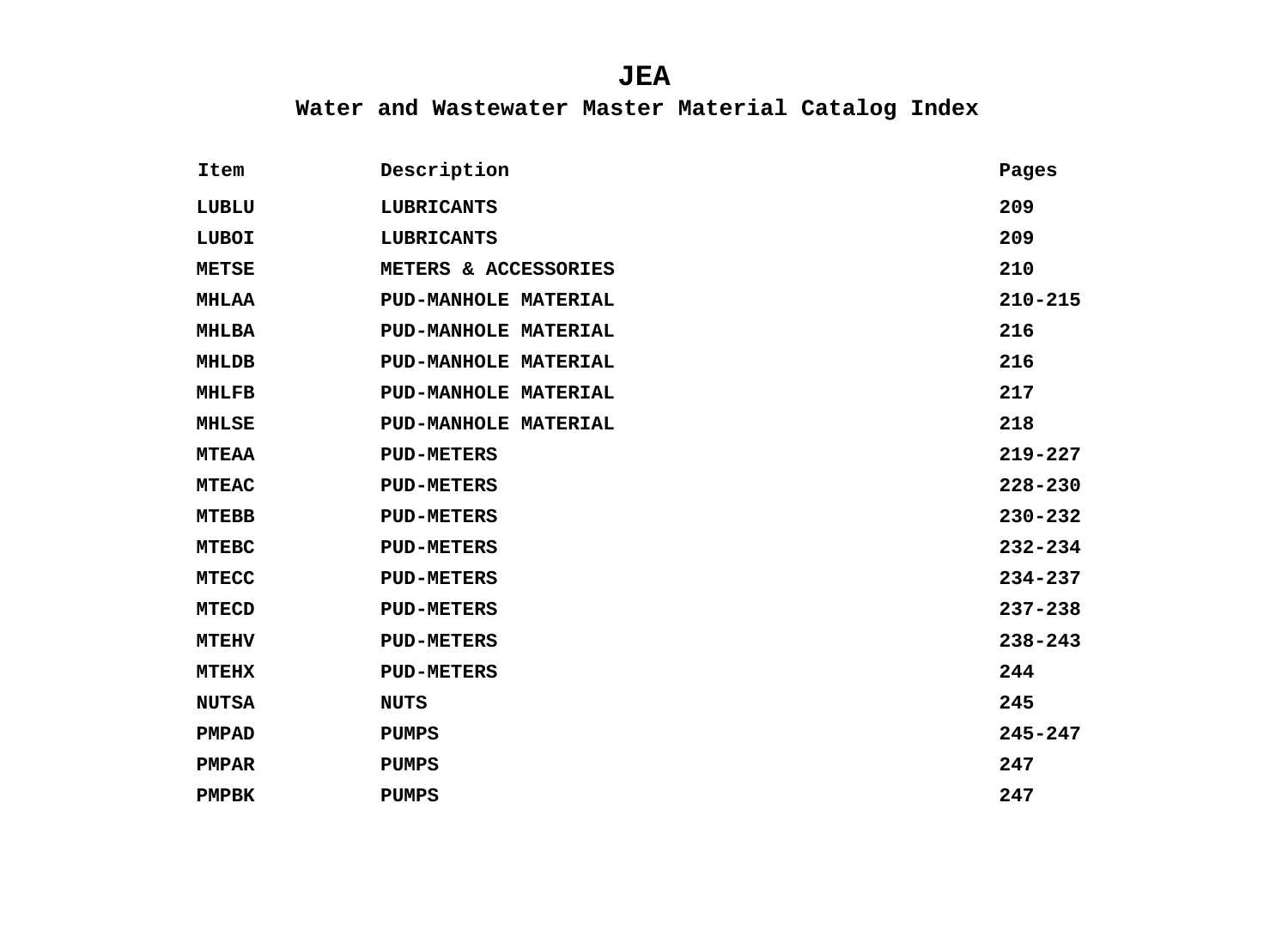| Item         | Description                  | Pages       |
|--------------|------------------------------|-------------|
| <b>PMPCN</b> | <b>PUMPS</b>                 | 248         |
| <b>PMPHP</b> | <b>PUMPS</b>                 | 248         |
| <b>PMPTI</b> | <b>PUMPS</b>                 | 248         |
| <b>PNTAA</b> | <b>PUD-PAINT</b>             | $248 - 250$ |
| <b>PPEDU</b> | PUD-PIPE & TUBING            | $251 - 252$ |
| <b>PPEGV</b> | PUD-PIPE & TUBING            | $252 - 253$ |
| <b>PPEPV</b> | <b>PUD-PIPE &amp; TUBING</b> | $253 - 256$ |
| <b>PPERW</b> | PUD-PIPE & TUBING            | $256 - 258$ |
| PPESC        | <b>PUD-PIPE &amp; TUBING</b> | $258 - 259$ |
| <b>PPESD</b> | <b>PUD-PIPE &amp; TUBING</b> | 259         |
| <b>PPESH</b> | <b>PUD-PIPE &amp; TUBING</b> | $259 - 260$ |
| <b>PPESW</b> | <b>PUD-PIPE &amp; TUBING</b> | $261 - 263$ |
| <b>PPETU</b> | <b>PUD-PIPE &amp; TUBING</b> | $263 - 264$ |
| <b>PPEVY</b> | <b>PUD-PIPE &amp; TUBING</b> | 264         |
| <b>PUMSP</b> | PUMPS (2)                    | 264         |
| <b>PUMSU</b> | PUMPS (2)                    | 264         |
| <b>RODCP</b> | <b>ROD, THREADED</b>         | 265         |
| <b>RODTH</b> | <b>ROD, THREADED</b>         | 265         |
| <b>SAFBC</b> | SAFETY SUPPLIES              | $265 - 266$ |
| <b>SAFBO</b> | SAFETY SUPPLIES              | $265 - 266$ |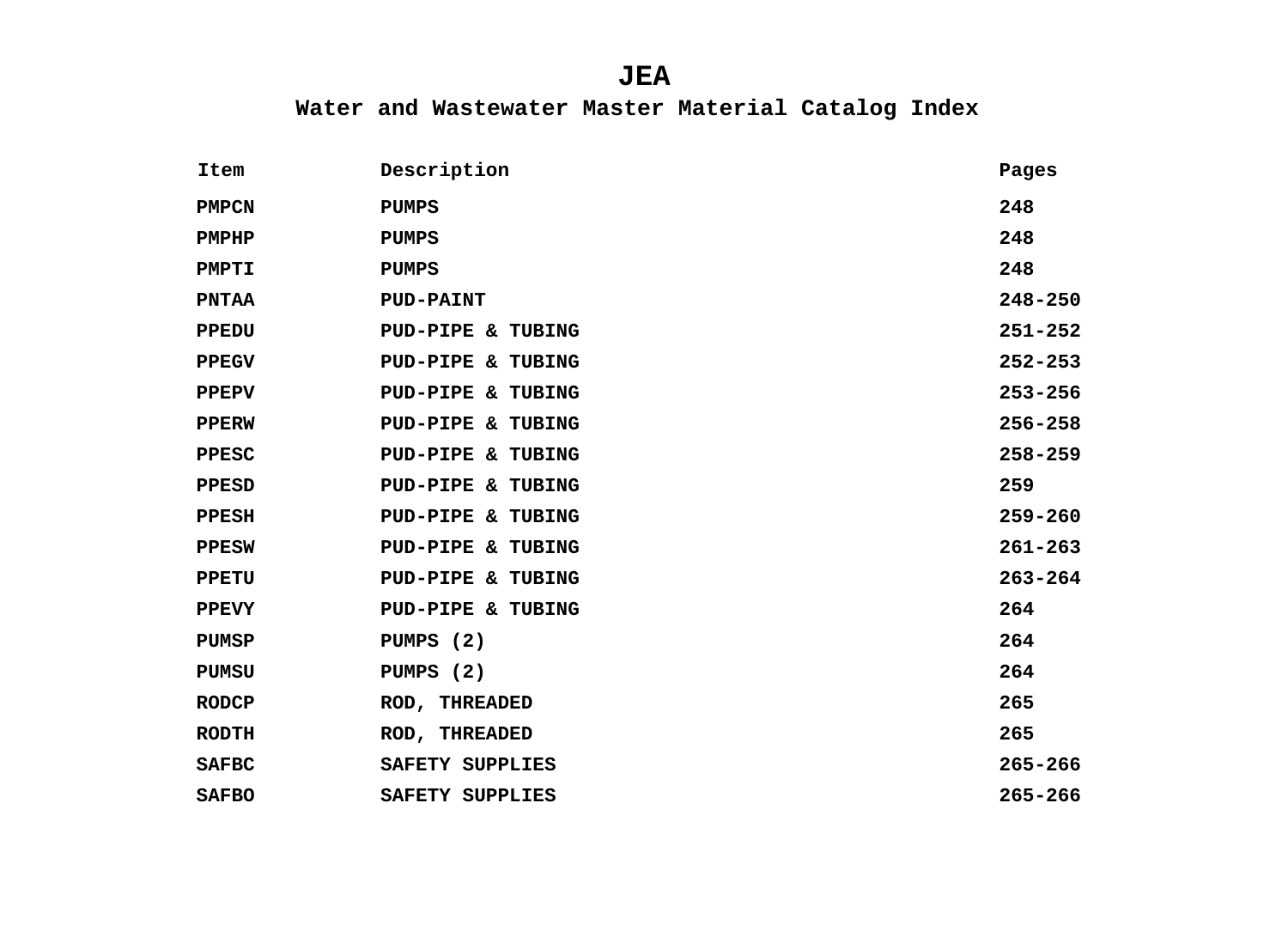| Item         | Description                | Pages       |
|--------------|----------------------------|-------------|
| <b>SAFCC</b> | SAFETY SUPPLIES            | $266 - 267$ |
| <b>SAFEY</b> | SAFETY SUPPLIES            | 267         |
| <b>SAFGL</b> | SAFETY SUPPLIES            | 268         |
| <b>SAFRE</b> | SAFETY SUPPLIES            | 268         |
| <b>SAFRW</b> | SAFETY SUPPLIES            | $269 - 276$ |
| <b>SAFTC</b> | SAFETY SUPPLIES            | $276 - 279$ |
| <b>SAFWC</b> | SAFETY SUPPLIES            | 279         |
| <b>SFTCC</b> | <b>PUD-SAFETY SUPPLIES</b> | $279 - 284$ |
| <b>SFTDD</b> | <b>PUD-SAFETY SUPPLIES</b> | $284 - 285$ |
| <b>SFTEE</b> | <b>PUD-SAFETY SUPPLIES</b> | 286         |
| <b>SFTFL</b> | <b>PUD-SAFETY SUPPLIES</b> | 287         |
| <b>SFTGL</b> | <b>PUD-SAFETY SUPPLIES</b> | $287 - 288$ |
| <b>STLLA</b> | STREET LIGHT MATERIAL      | 288         |
| <b>TAPDU</b> | <b>TAPE</b>                | 289         |
| <b>TAPMS</b> | <b>TAPE</b>                | 289         |
| <b>TAPSE</b> | <b>TAPE</b>                | 289         |
| <b>TIECA</b> | TIES                       | 289         |
| TIESS        | TIES                       | 290         |
| <b>TLSAA</b> | <b>PUD-TOOLS</b>           | $290 - 294$ |
| <b>TLSBB</b> | <b>PUD-TOOLS</b>           | $294 - 295$ |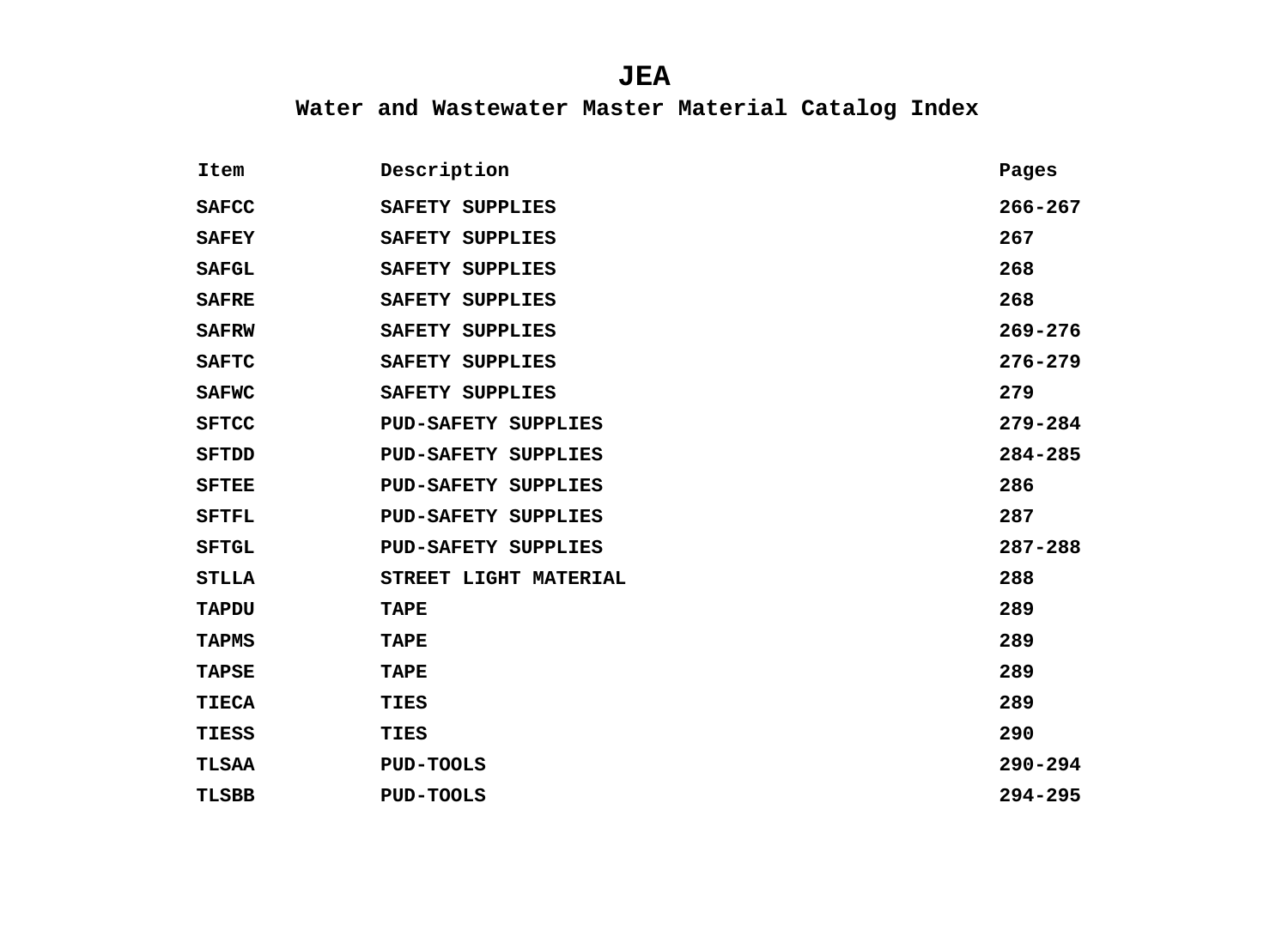| Item         | Description      | Pages       |
|--------------|------------------|-------------|
| <b>TLSCC</b> | PUD-TOOLS        | $295 - 298$ |
| TLSDD        | <b>PUD-TOOLS</b> | $298 - 303$ |
| <b>TLSEE</b> | PUD-TOOLS        | $303 - 304$ |
| <b>TLSFF</b> | <b>PUD-TOOLS</b> | $305 - 307$ |
| <b>TLSGG</b> | PUD-TOOLS        | $307 - 308$ |
| <b>TLSHH</b> | <b>PUD-TOOLS</b> | $308 - 311$ |
| TLSJJ        | PUD-TOOLS        | 311         |
| TLSLL        | <b>PUD-TOOLS</b> | 311         |
| <b>TLSNN</b> | <b>PUD-TOOLS</b> | 312         |
| TLSPP        | <b>PUD-TOOLS</b> | 312         |
| TLSQQ        | PUD-TOOLS        | $312 - 313$ |
| <b>TLSRR</b> | PUD-TOOLS        | 313         |
| <b>TLSUU</b> | PUD-TOOLS        | $314 - 316$ |
| <b>TLSVV</b> | <b>PUD-TOOLS</b> | $316 - 318$ |
| <b>TOLCE</b> | <b>TOOLS</b>     | 318         |
| <b>TOLCW</b> | <b>TOOLS</b>     | 318         |
| <b>TOLGA</b> | <b>TOOLS</b>     | 318         |
| <b>TOLSH</b> | <b>TOOLS</b>     | 319         |
| <b>TOLUP</b> | <b>TOOLS</b>     | 319         |
| <b>TOLWR</b> | <b>TOOLS</b>     | 319         |